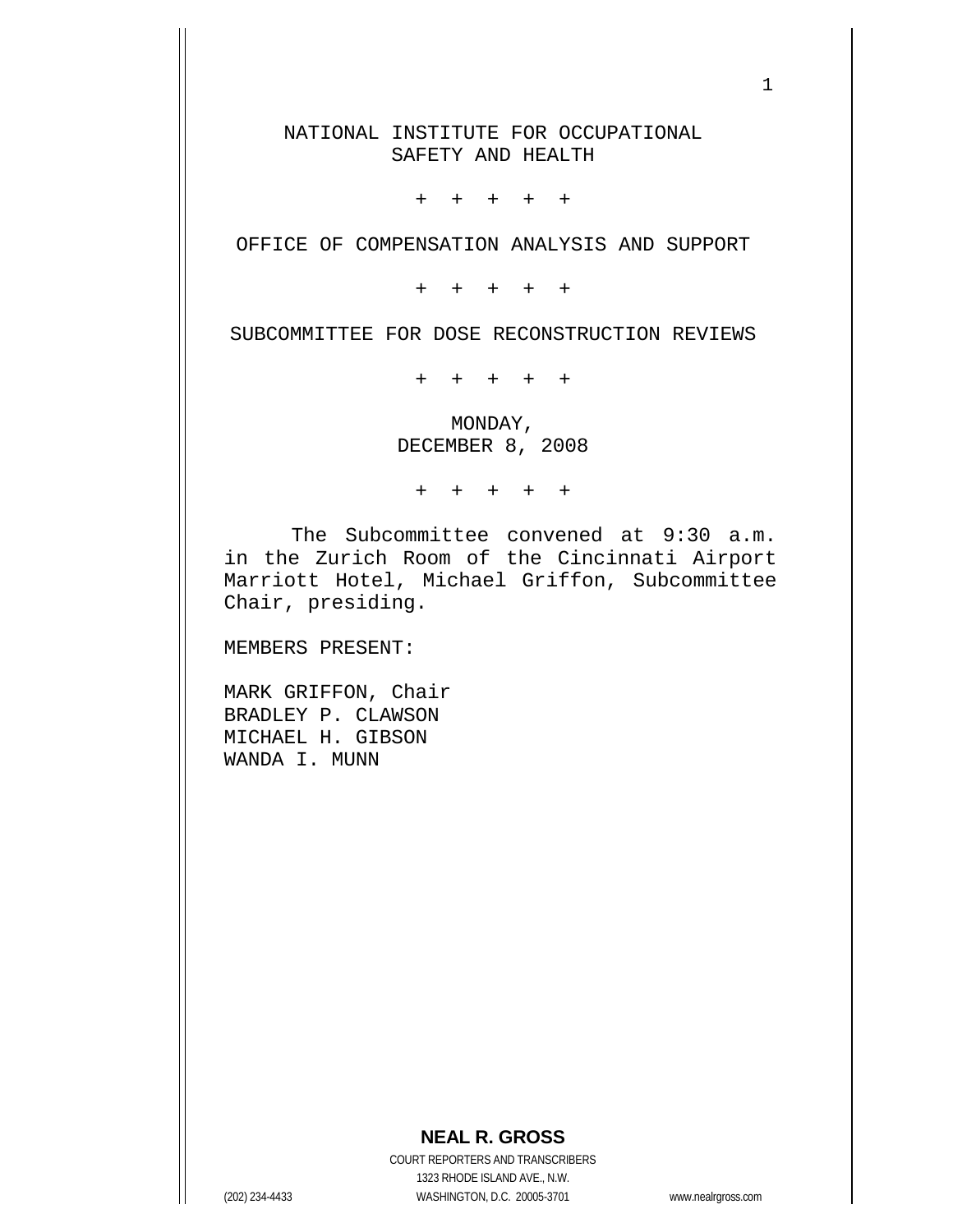ALSO PRESENT:

KATHY BEHLING, SC&A\* LARRY ELLIOTT, OCAS\* DOUG FARVER, SC&A ZEDA E. HOMOKI-TITUS, HHS\* STUART HINNEFELD, OCAS EMILY HOWELL, HHS TED KATZ, Designated Federal Official JOHN MAURO, SC&A SCOTT SIEBERT, ORAU

\*Participating via telephone

## **NEAL R. GROSS**

COURT REPORTERS AND TRANSCRIBERS 1323 RHODE ISLAND AVE., N.W. (202) 234-4433 WASHINGTON, D.C. 20005-3701 www.nealrgross.com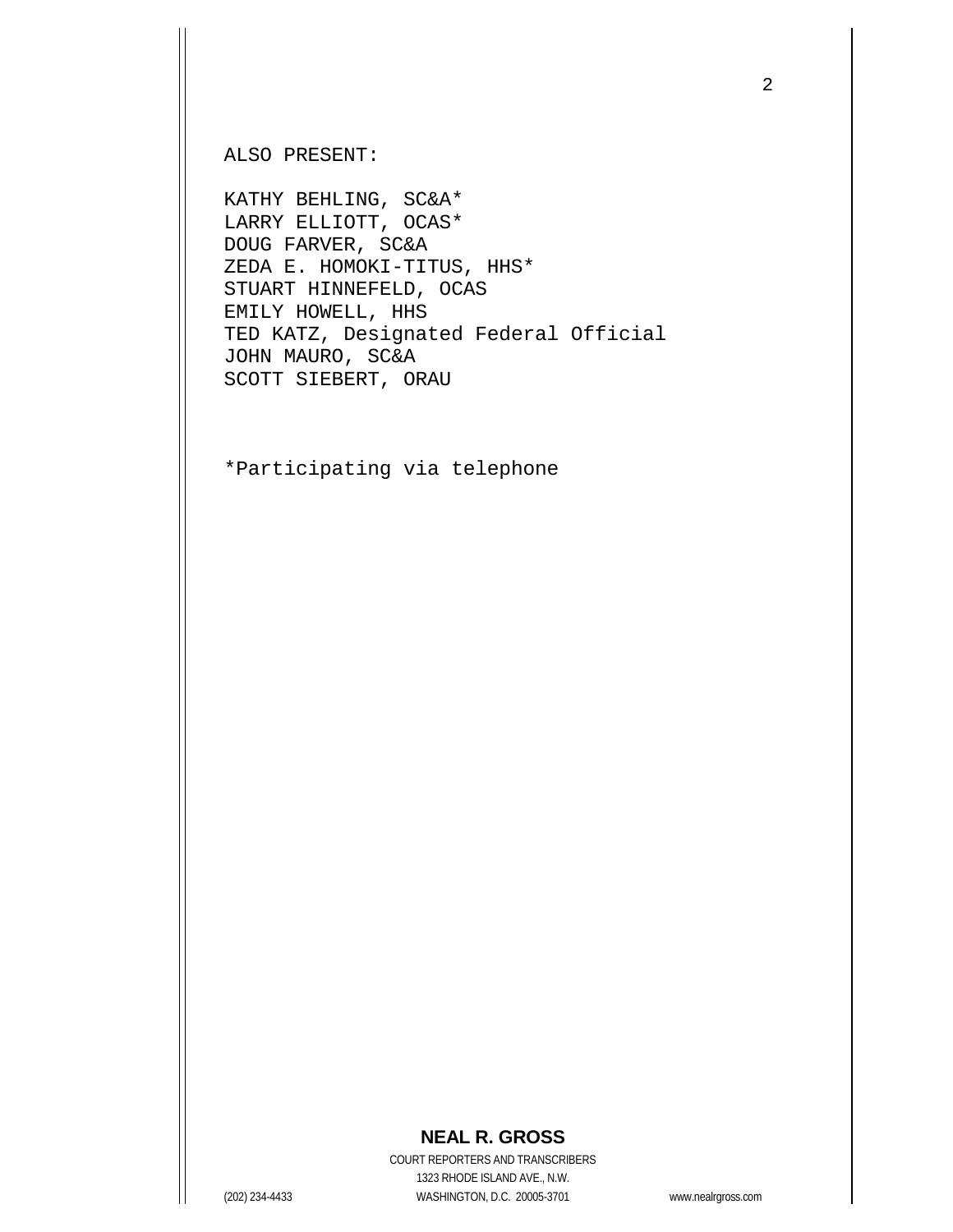# TABLE OF CONTENTS

| WELCOME:                                                                                      |     |
|-----------------------------------------------------------------------------------------------|-----|
|                                                                                               |     |
| Mark Griffon 5                                                                                |     |
|                                                                                               |     |
|                                                                                               |     |
|                                                                                               |     |
|                                                                                               |     |
|                                                                                               |     |
|                                                                                               |     |
| 106 thru .4 54                                                                                |     |
| 107.1 thru .6 103                                                                             |     |
| 110 thru .3 107                                                                               |     |
|                                                                                               |     |
| 116<br>112                                                                                    |     |
| 113 thru .3<br>117                                                                            |     |
| 114 thru .5<br>132                                                                            |     |
|                                                                                               |     |
| 116 thru .4<br>140                                                                            |     |
| 141<br>117                                                                                    |     |
| thru .7 142<br>118                                                                            |     |
| 166<br>119                                                                                    |     |
| thru .6 169<br>120                                                                            |     |
|                                                                                               |     |
| SUMMARY REPORT OF FIRST 100 CASES:  179                                                       |     |
|                                                                                               |     |
| SEVENTH SET OF CASES:  218                                                                    |     |
| 121.1 thru .8 228                                                                             |     |
| 122.1 thru .10                                                                                | 245 |
| 304                                                                                           |     |
| 124.1 thru .4 311                                                                             |     |
| 125.1 thru .9<br>320                                                                          |     |
| $126.1 \& .2 \ldots \ldots \ldots \ldots \ldots \ldots \ldots \ldots \ldots \ldots \quad 343$ |     |
| 127.1 thru .12 359                                                                            |     |
| 128.1 thru .4 406                                                                             |     |
|                                                                                               |     |
| SET NEXT MEETING FOR JANUARY 29, 2009:  411                                                   |     |
|                                                                                               |     |
| ADJOURN:                                                                                      |     |
| Mark Griffon 418                                                                              |     |
|                                                                                               |     |

# **NEAL R. GROSS**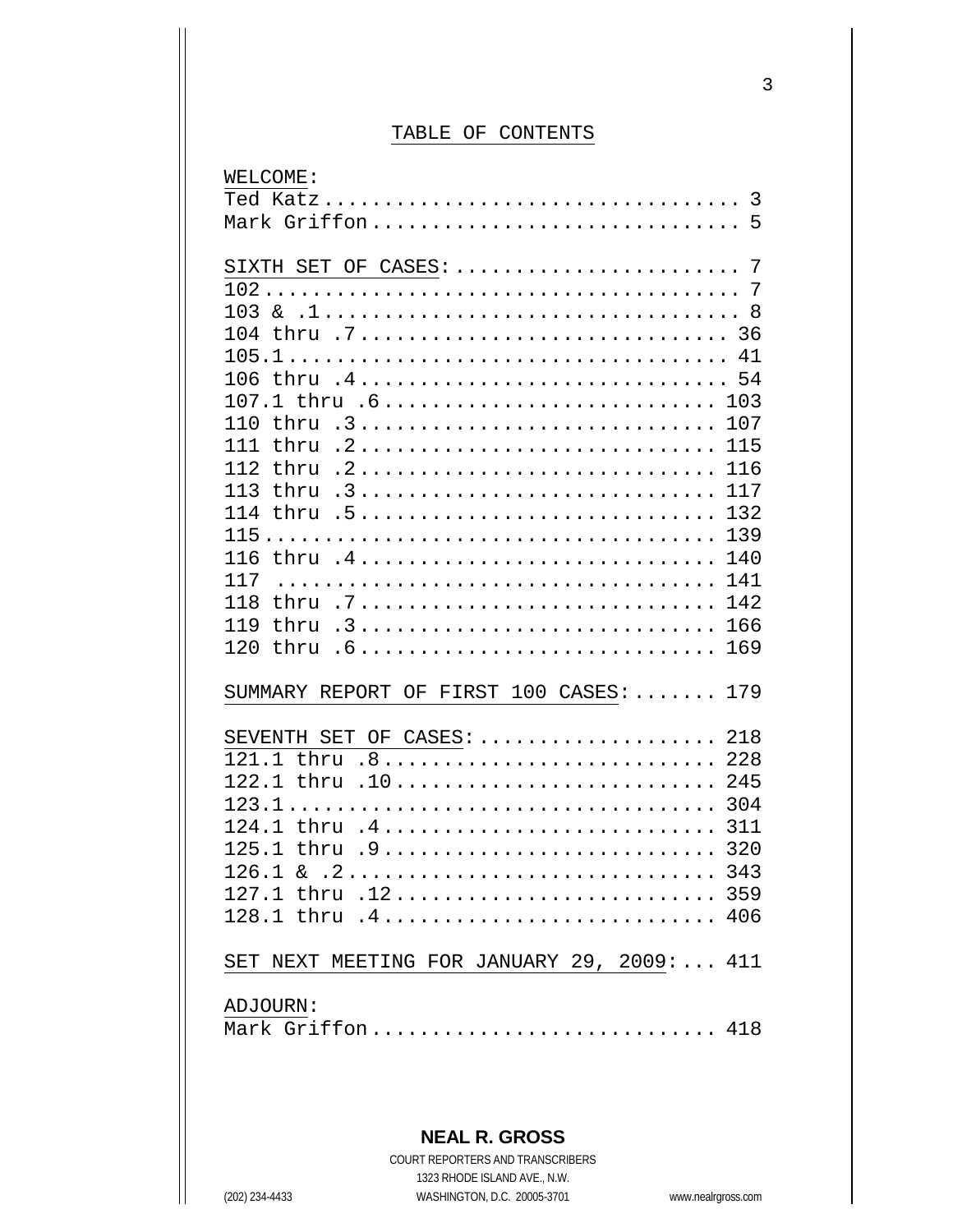**NEAL R. GROSS** COURT REPORTERS AND TRANSCRIBERS 1323 RHODE ISLAND AVE., N.W. (202) 234-4433 WASHINGTON, D.C. 20005-3701 www.nealrgross.com 4 1 P-R-O-C-E-E-D-I-N-G-S 2  $\parallel$  9:38 a.m. 3 MR. KATZ: Good morning. This is 4 || Ted Katz. I'm the Acting Designated Federal 5 Official for the Subcommittee on Dose 6 | Reconstruction Review of the Advisory Board on 7 Radiation Worker Health and we are about to 8 get started with roll call. We will start in 9 degee the room with Board Members beginning with the 10 Chair. 11 CHAIR GRIFFON: Mark Griffon, 12 || Board Member, Chair of the Subcommittee. 13 MEMBER CLAWSON: Brad Clawson, 14 || Member of the Advisory Board. 15 MEMBER MUNN: Wanda Munn, Board 16 Member. 17 MEMBER GIBSON: Mike Gibson, Board 18 Member. 19 MR. FARVER: Doug Farver, SC&A. 20 MR. KATZ: No, wait, wait. Board 21 Members first. So on the telephone do we have 22 | Board Members on the telephone? Dr. Poston?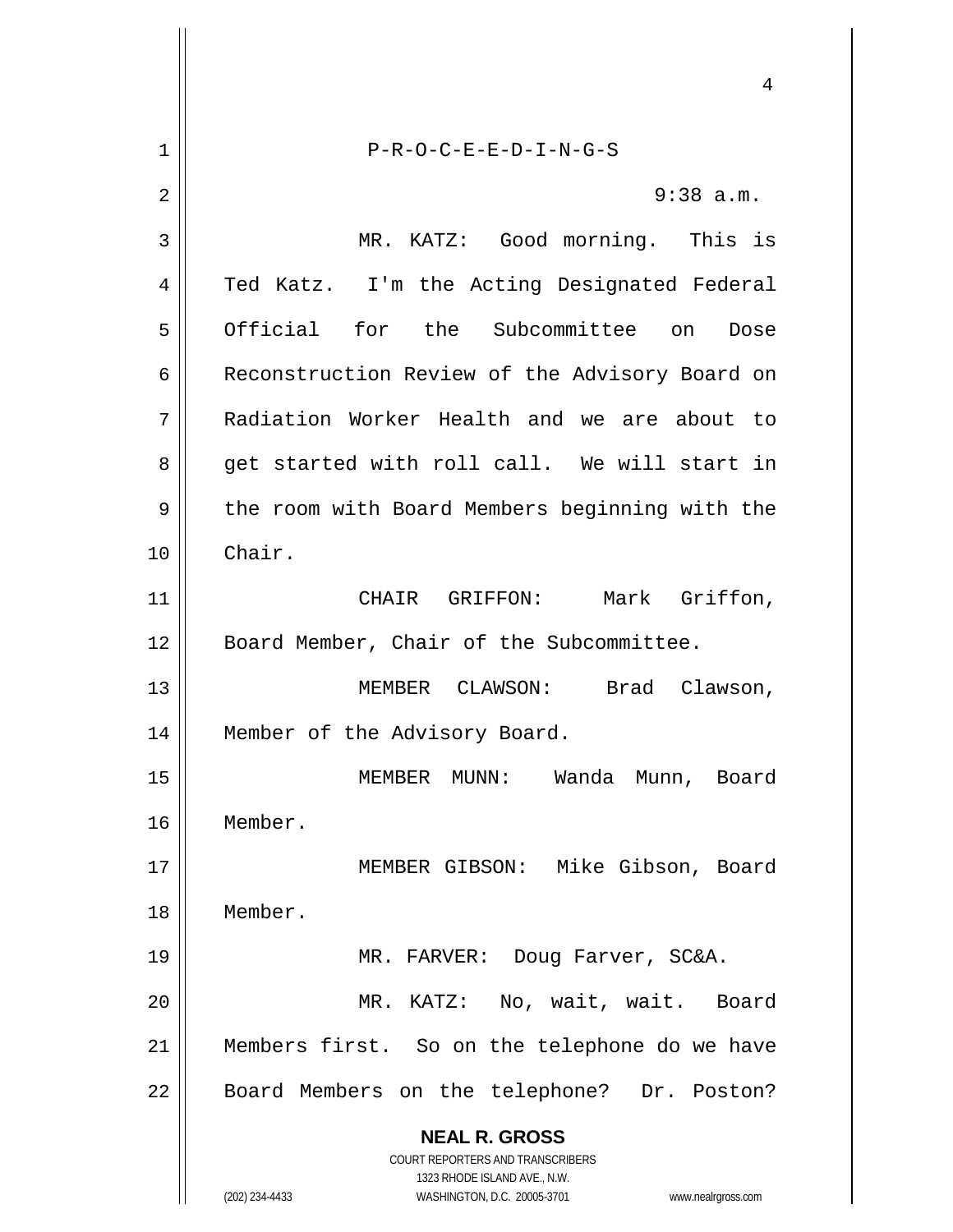**NEAL R. GROSS** COURT REPORTERS AND TRANSCRIBERS 1323 RHODE ISLAND AVE., N.W. (202) 234-4433 WASHINGTON, D.C. 20005-3701 www.nealrgross.com 5 1 || And Mr. Presley? Okay. Now, going around the 2 | room, NIOSH ORAU Team? 3 MR. HINNEFELD: Stu Hinnefeld, 4 | Technical Program Manager for the OCAS. 5 MR. SIEBERT: Scott Siebert, ORAU  $6 \parallel$  Team. 7 || MR. KATZ: And on the telephone, 8 || NIOSH ORAU? 9 MR. ELLIOTT: Larry Elliott, 10 || Director of OCAS. 11 || MR. KATZ: Welcome, Larry. Okay, 12 | then SC&A in the room? 13 || DR. MAURO: John Mauro, SC&A. 14 MR. FARVER: Doug Farver, SC&A. 15 || MR. KATZ: And on the telephone? 16 || MS. BEHLING: Kathy Behling, SC&A. 17 || MR. KATZ: Welcome, Kathy. And 18 now, HHS? 19 || MS. HOWELL: Emily Howell. 20 || MR. KATZ: Or other Government? 21 || MS. HOWELL: HHS. 22 | MR. KATZ: And on the telephone?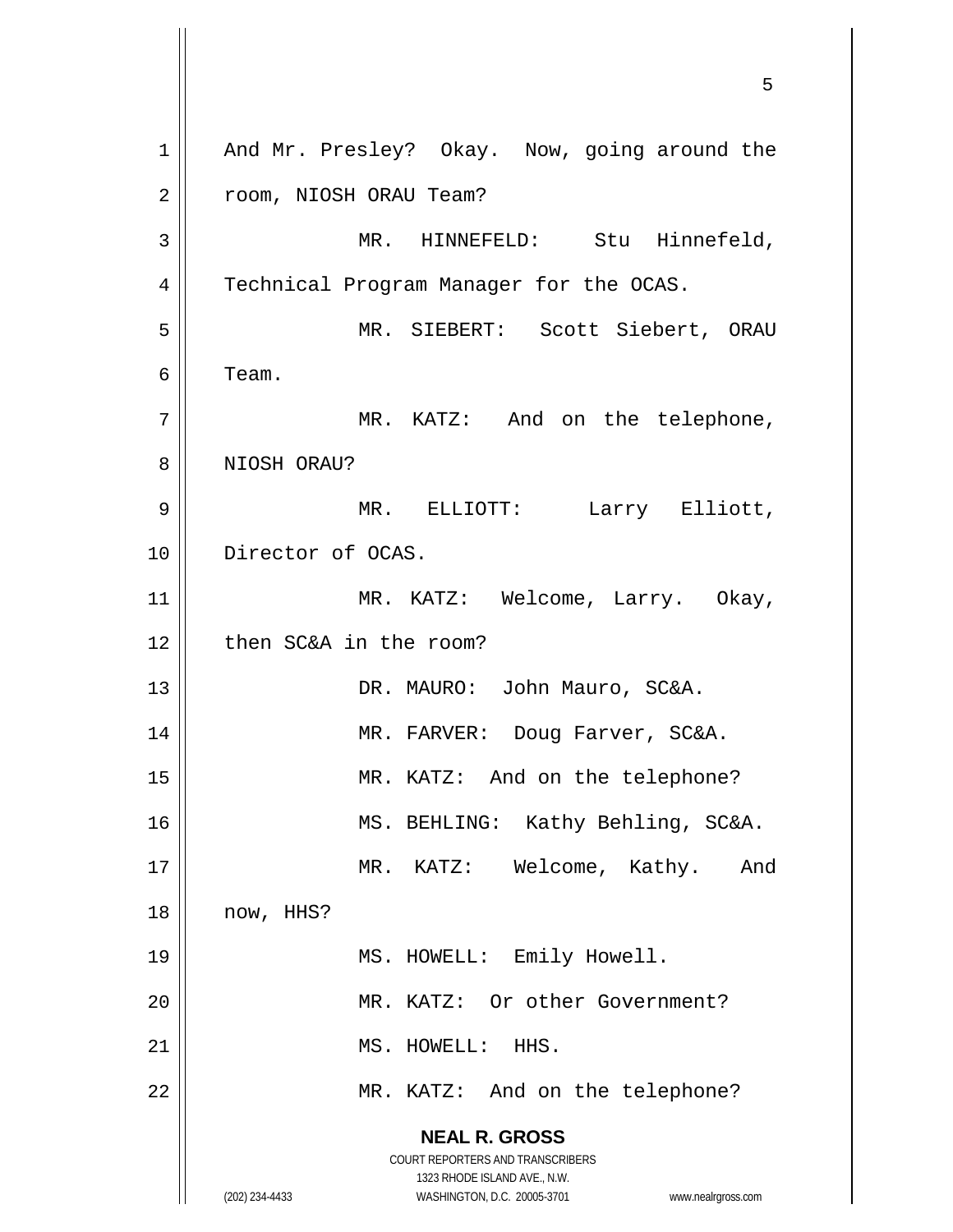| 1              | MS. HOMOKI-TITUS: Liz Homoki-                  |
|----------------|------------------------------------------------|
| $\overline{2}$ | Titus, HHS.                                    |
| 3              | MR. KATZ: Welcome, Liz.                        |
| 4              | MS. HOMOKI-TITUS: Thanks.                      |
| 5              | MR. KATZ: That sounds like that's              |
| 6              | it. And then is there anyone else from the     |
| 7              | public or the congressional office on the      |
| 8              | telephone? Okay. And then just -- I'll         |
| 9              | remind everyone, please, mute, star 6, when    |
| 10             | you are not speaking on the telephone and,     |
| 11             | please, do not put us on hold, but call back   |
| 12             | in, instead. And, Mark, it's all yours.        |
| 13             | CHAIR GRIFFON: All right. I                    |
| 14             | think the agenda today is pretty similar to    |
| 15             | past agendas. I think we are going to cover    |
| 16             | the sixth set of cases and I don't think we    |
| 17             | have many outstanding items on the sixth set.  |
| 18             | The seventh set of cases we have taken one     |
| 19             | run through there, but we need to revisit many |
| 20             | of the items in there, I think. And then the   |
| 21             | eighth set, we have not had any discussion of  |
| 22             | those. We have got NIOSH=s -B for the most     |

**NEAL R. GROSS** COURT REPORTERS AND TRANSCRIBERS

1323 RHODE ISLAND AVE., N.W.

(202) 234-4433 WASHINGTON, D.C. 20005-3701 www.nealrgross.com

 $\mathbf{I}$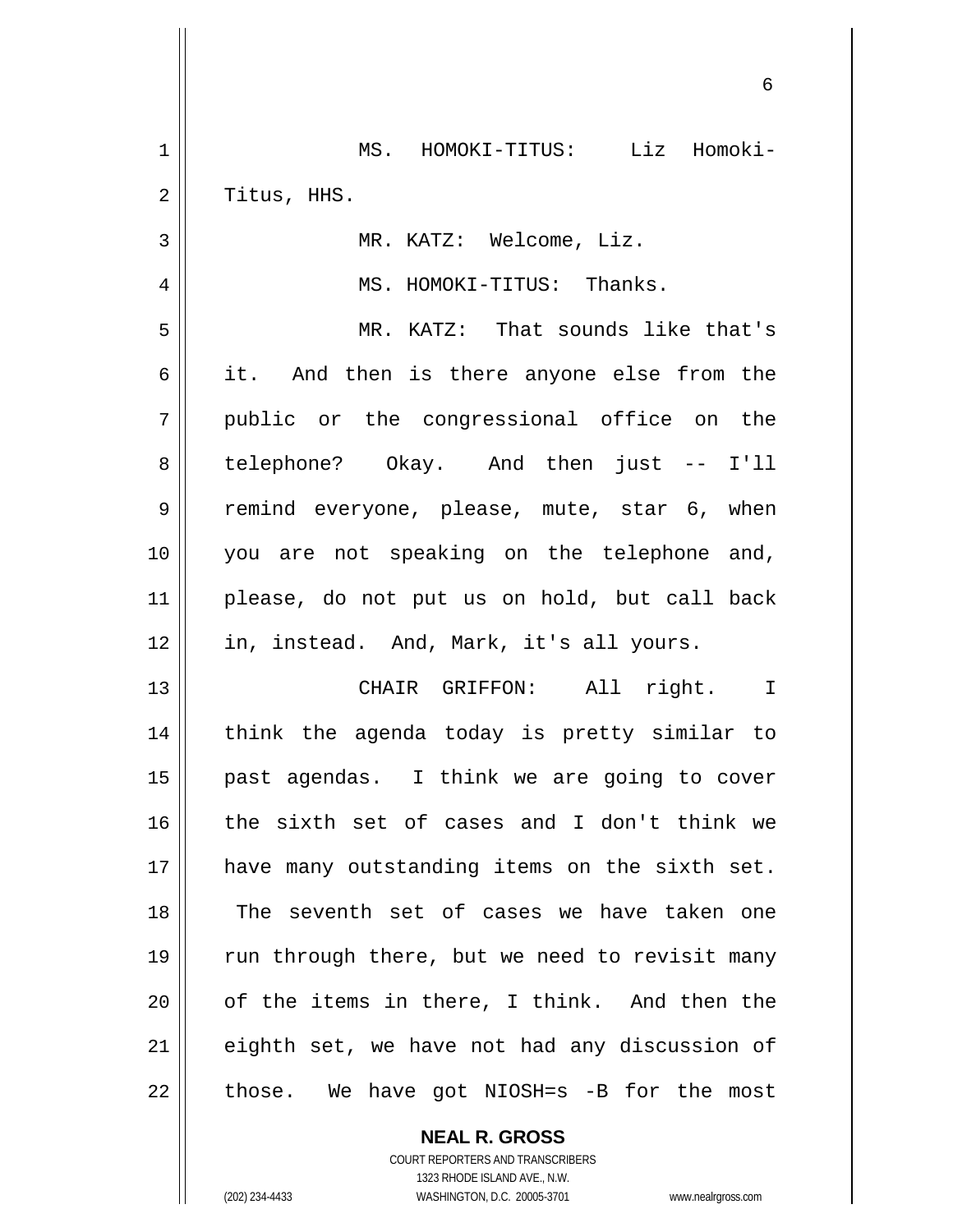|    | 7                                                                   |
|----|---------------------------------------------------------------------|
| 1  | part, almost all your comments --                                   |
| 2  | MR. HINNEFELD: I think most of                                      |
| 3  | them, yes. I think there is one procedure                           |
| 4  | that might be important to respond to.                              |
| 5  | CHAIR GRIFFON: And at the end,                                      |
| 6  | the $--$                                                            |
| 7  | MR. HINNEFELD: And then the                                         |
| 8  | things at the back.                                                 |
| 9  | CHAIR GRIFFON: Right.                                               |
| 10 | Like profile<br>MR. HINNEFELD:                                      |
| 11 | reviews.                                                            |
| 12 | Like profile<br>CHAIR GRIFFON:                                      |
| 13 | reviews, yes, having to adjust those, right.                        |
| 14 | So we'll start with those. The other item on                        |
| 15 | the agenda is this summary letter of the first                      |
| 16 | 100 cases that I sent out a revision of that.                       |
| 17 | I did slightly modify some of the language in                       |
| 18 | it, so we can maybe have a discussion on that.                      |
| 19 | If it looks like we are running                                     |
| 20 | low on time, I might want to move that up on                        |
| 21 | the agenda after lunch, so we get that in,                          |
| 22 | because that may, you know, finish that. That                       |
|    | <b>NEAL R. GROSS</b>                                                |
|    | COURT REPORTERS AND TRANSCRIBERS<br>1323 RHODE ISLAND AVE., N.W.    |
|    | (202) 234-4433<br>WASHINGTON, D.C. 20005-3701<br>www.nealrgross.com |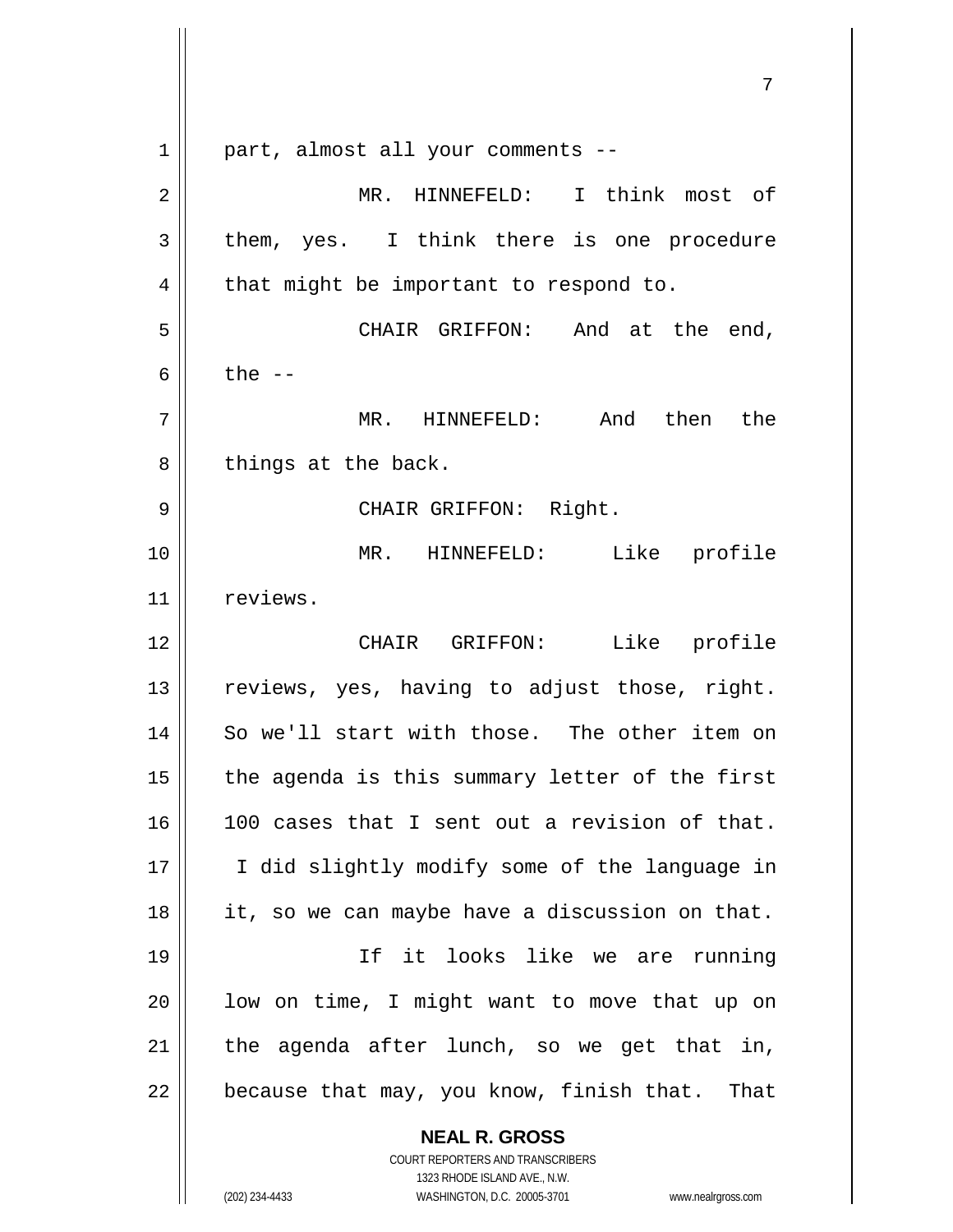**NEAL R. GROSS** COURT REPORTERS AND TRANSCRIBERS 1323 RHODE ISLAND AVE., N.W. (202) 234-4433 WASHINGTON, D.C. 20005-3701 www.nealrgross.com 1 would be good to bring to the Board in two 2 | weeks. 3 || MR. HINNEFELD: Yes. 4 CHAIR GRIFFON: So starting on the 5 sixth set of cases. Maybe we can just run  $6 \parallel$  through and people, collectively, our memories  $7 \parallel$  can tell us where we stand on these findings. 8 || 102, do we have any outstanding findings on  $9 \parallel$  102? We have got all --10 || MEMBER MUNN: Before we get --11 CHAIR GRIFFON: Yes? 12 MEMBER MUNN: -- very far into 13  $\parallel$  that, Mark, may I ask is there a later version 14 | of the matrix than the August version? 15 CHAIR GRIFFON: Yes, created by 16  $\parallel$  OCAS August 20<sup>th,</sup> is the latest version I have. 17 || MEMBER MUNN: Right. The one I  $18 \parallel$  have  $-$ 19 || CHAIR GRIFFON: Right. 20 || **MEMBER MUNN:** -- in the record. 21 CHAIR GRIFFON: And a lot of  $22 \parallel$  those, as I said, a lot of my hand markings in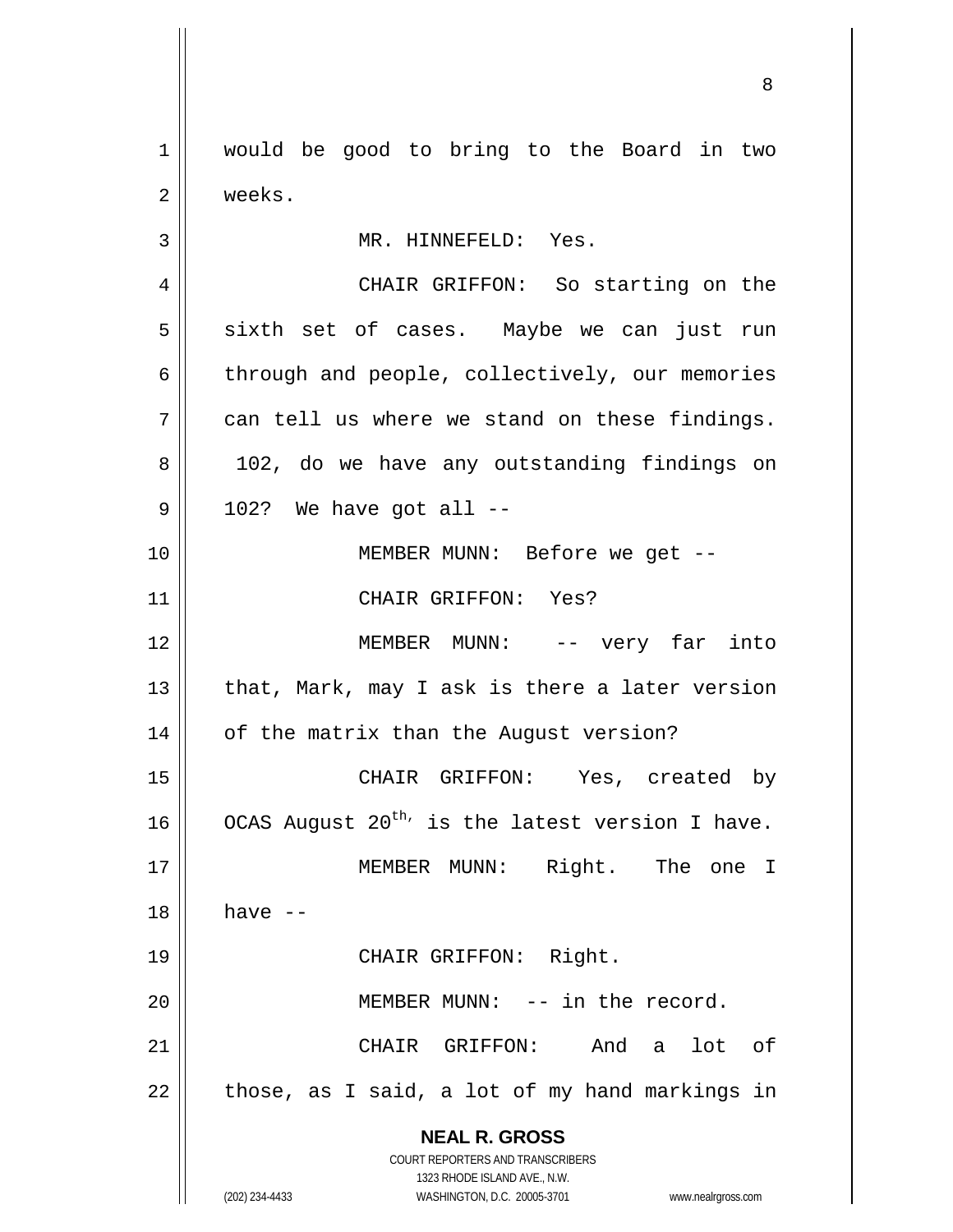**NEAL R. GROSS** COURT REPORTERS AND TRANSCRIBERS 1323 RHODE ISLAND AVE., N.W. (202) 234-4433 WASHINGTON, D.C. 20005-3701 www.nealrgross.com 1 | the final two columns, the resolution and the 2 || program action are on my hard copy. And I  $3 \parallel$  have not yet added those on, but hopefully if 4 we close all this out, I will do that after  $5 \parallel$  this meeting and circulate it. Okay.  $6 \parallel$  So 103, is there anything in 103? 7 | I have a note that says, consider and prompt 8  $\parallel$  review TIB-18 and TIB-33, on the TIB-18/TIB-33 9 | finding. 10 MEMBER MUNN: Which item? 11 CHAIR GRIFFON: I am looking at  $12 \parallel 103.1.$ 13 || MEMBER MUNN: One? 14 CHAIR GRIFFON: Yes. 15 DR. MAURO: Generic issues related 16 to 18 and 33. 17 || CHAIR GRIFFON: Yes. 18 MEMBER MUNN: I believe we've got  $19 \parallel$  them. 20 || DR. MAURO: Yes. 21 | MEMBER MUNN: And procedures. 22 || CHAIR GRIFFON: And then, the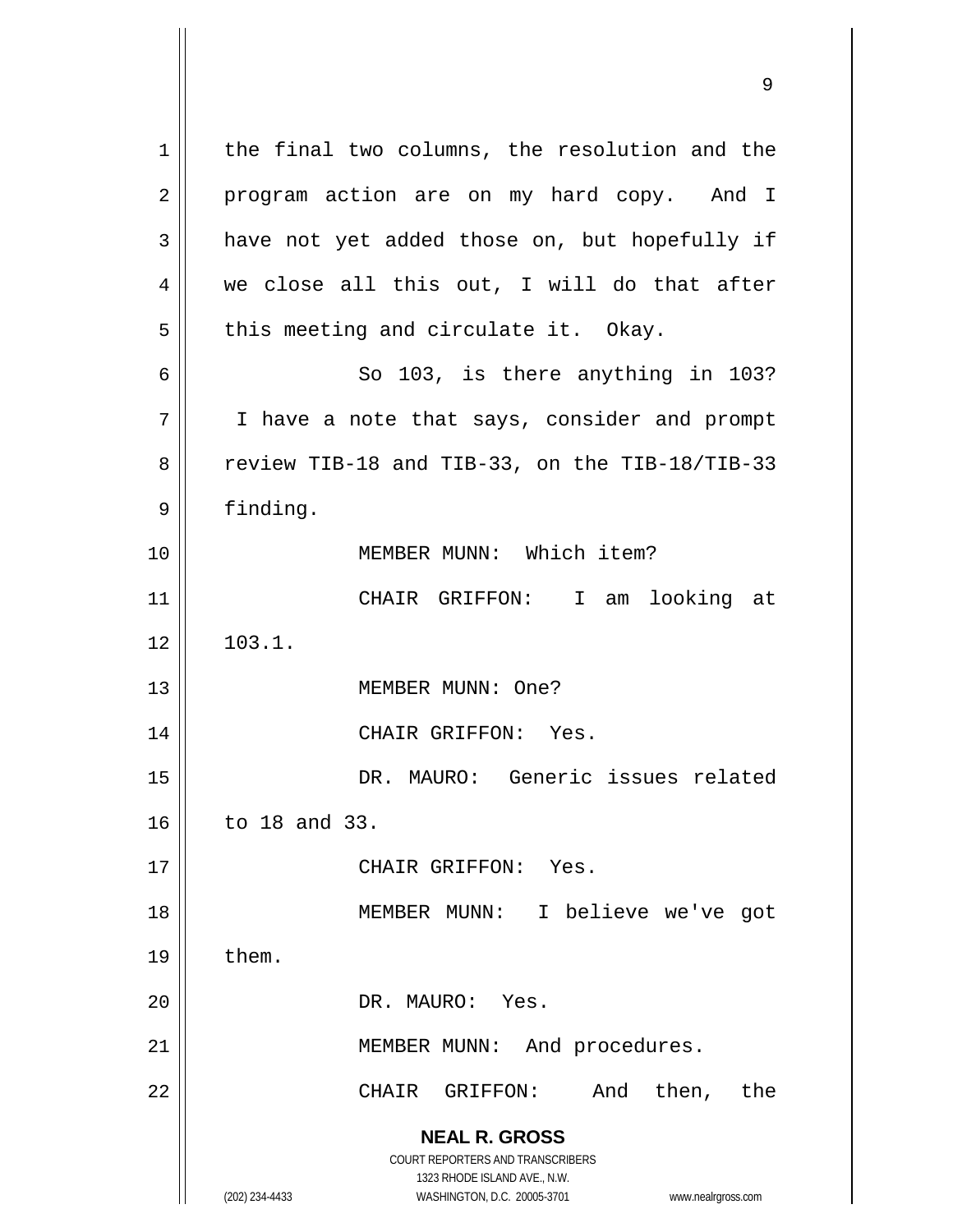**NEAL R. GROSS** COURT REPORTERS AND TRANSCRIBERS 1323 RHODE ISLAND AVE., N.W. (202) 234-4433 WASHINGTON, D.C. 20005-3701 www.nealrgross.com  $1$  | question I have always then is that when we -- $2 \parallel$  even if we resolve it in procedures, the 3 application of a procedure to a case is 4 different than reviewing the procedure itself. 5 MEMBER MUNN: It is. 6 CHAIR GRIFFON: So how does it 7 come back here, you know? How do we -- I 8 mean, we're saying we're deferring it to the 9 Procedures Group, but again, it's this 10 question of not losing it. 11 MEMBER MUNN: Well, then the real 12 question is should the program actions be 13 || transferred with the assumption that this will 14 be incorporated or do we need to establish 15 || something like we use in the Procedures Group 16 where there is a list of open items? 17 CHAIR GRIFFON: Yes, like in  $18$  || abeyance or  $-$ 19 MEMBER MUNN: A punch list or 20 | something. 21 CHAIR GRIFFON: Yes. 22 MEMBER MUNN: Yes.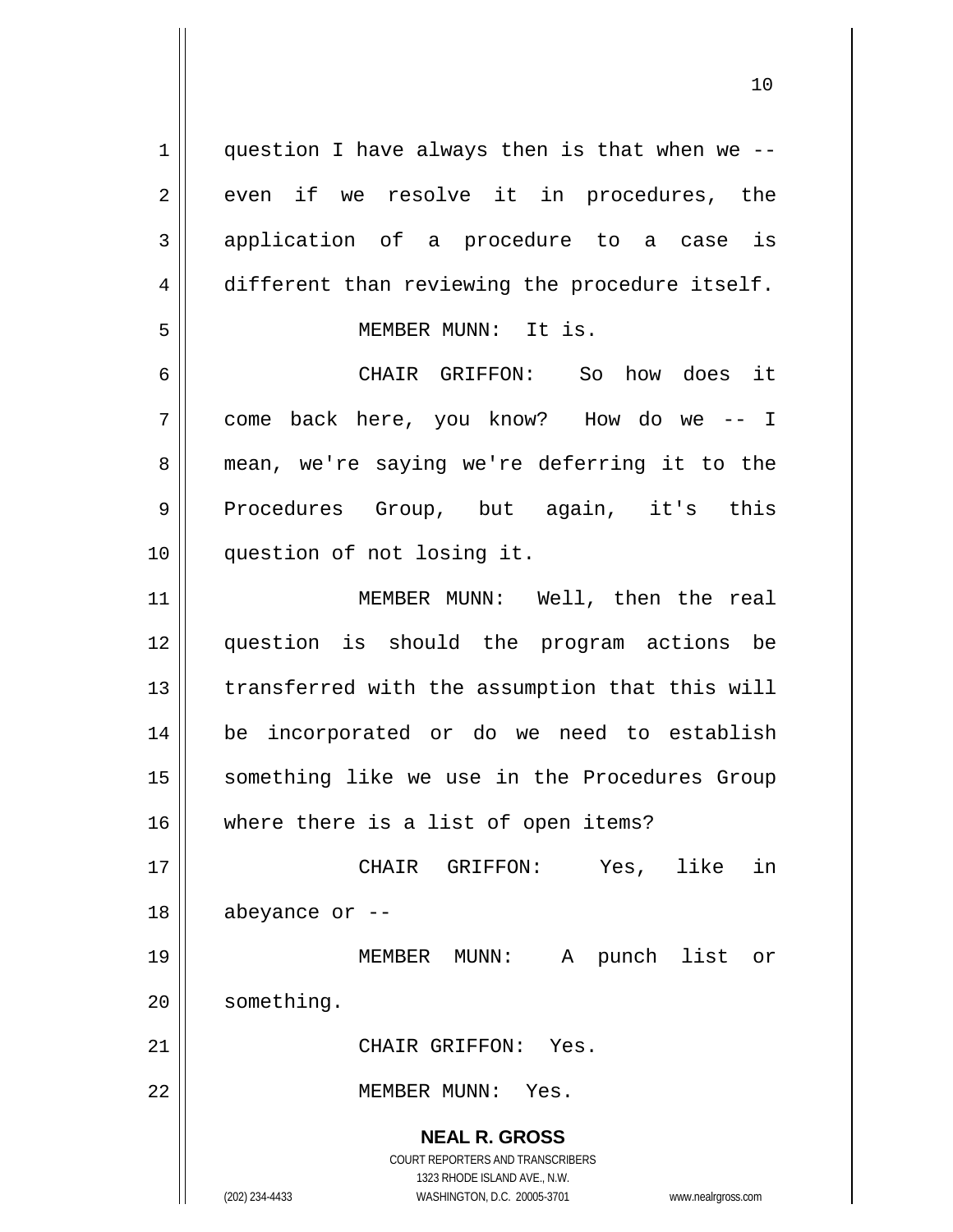**NEAL R. GROSS** COURT REPORTERS AND TRANSCRIBERS 1323 RHODE ISLAND AVE., N.W. 1 CHAIR GRIFFON: I mean, I think it  $2 \parallel$  almost has to be that it is anything that we  $3 \parallel$  transfer, we have to then wait and see what 4 || happens in the Procedures Group and pending  $5 \parallel$  that, we'll have to come back and revisit this  $6 \parallel$  one, right? 7 || MEMBER MUNN: Right. 8 CHAIR GRIFFON: So -- 9 MEMBER MUNN: There is a feedback 10 || loop that we haven't finished here. 11 || CHAIR GRIFFON: I know. 12 MR. HINNEFELD: There might be 13 || automated processes in place that this gets 14 || taken care of and you may want, rather than to 15 || track every one of these or keep track of 16 || which ones they are, but samples, to see that  $17$  | the resolution is what you would expect. 18 CHAIR GRIFFON: In other words, if 19 you are allotted -- 20 MR. HINNEFELD: Here is what I'm  $21$  | going to say, because the finding is  $-$  since  $22$  || it was -- I don't recall it real well, but

(202) 234-4433 WASHINGTON, D.C. 20005-3701 www.nealrgross.com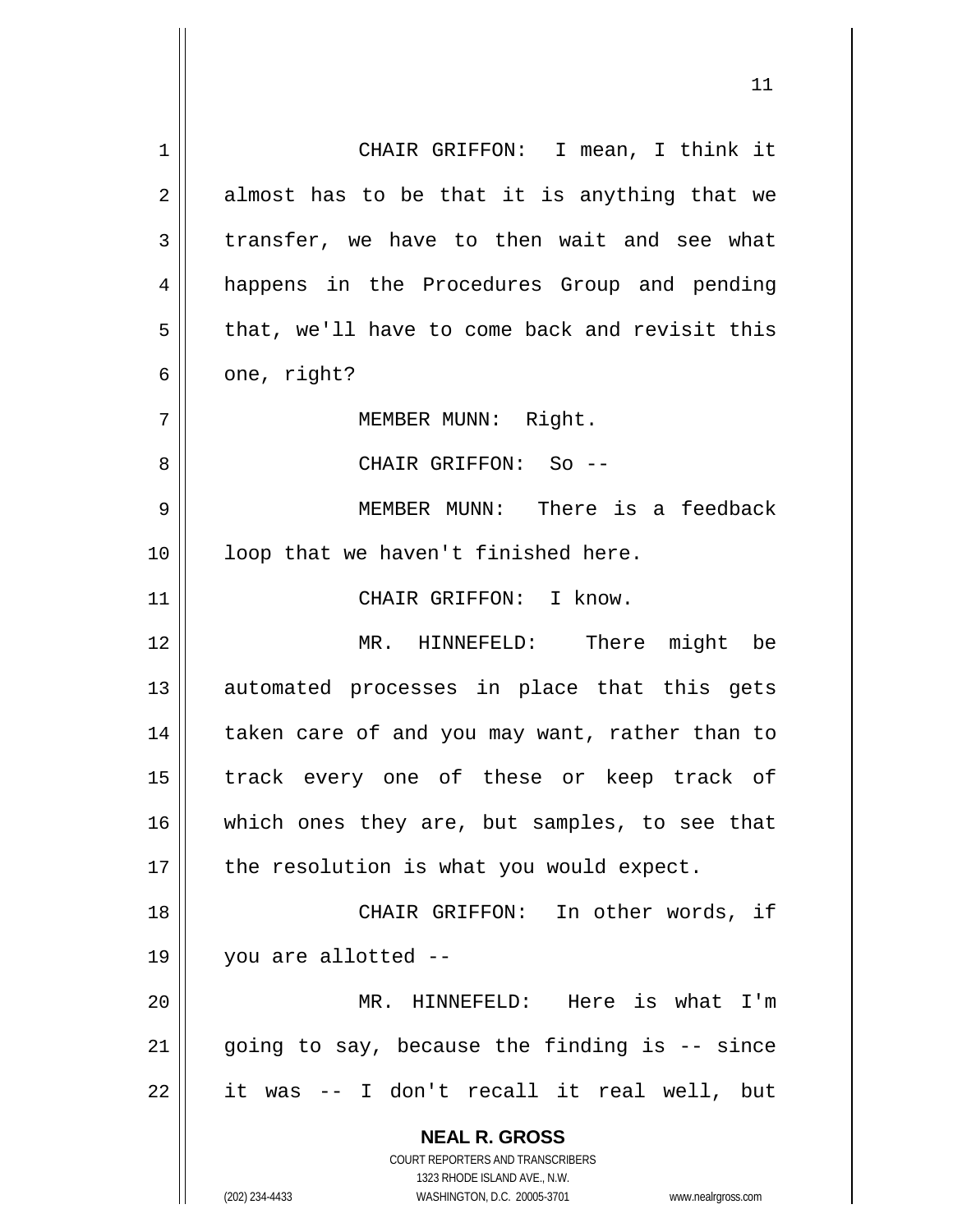**NEAL R. GROSS** 1 since it was transferred to the Procedures 2 Work Group, I would believe the finding  $3 \parallel$  related to structure of TIB-18 -- what does 4 || TIB-18 tell people to do? 5 | MEMBER MUNN: Right. 6 MR. HINNEFELD: And so if, in  $7$  || fact, TIB-18 is then modified because of the 8 Teview of TIB-18, and that modification would  $9 \parallel$  require that -- would mean that cases done in 10 || this fashion did not receive sufficiently high 11 || doses, you know, in that circumstance. Those 12 cases then would have to be reconsidered and 13 || reevaluated in an PER process. And so that 14 process then should receive and close that 15 whole business. 16 CHAIR GRIFFON: Actually, I think 17 I can answer that one. 18 DR. MAURO: TIB-18 is more -- I 19 believe it is a little bit more complicated. 20 On the TIB-18, there is the default MPC 21 || approach. In other words, basically what is  $22$  || being said is, listen, after a certain date,

> COURT REPORTERS AND TRANSCRIBERS 1323 RHODE ISLAND AVE., N.W.

(202) 234-4433 WASHINGTON, D.C. 20005-3701 www.nealrgross.com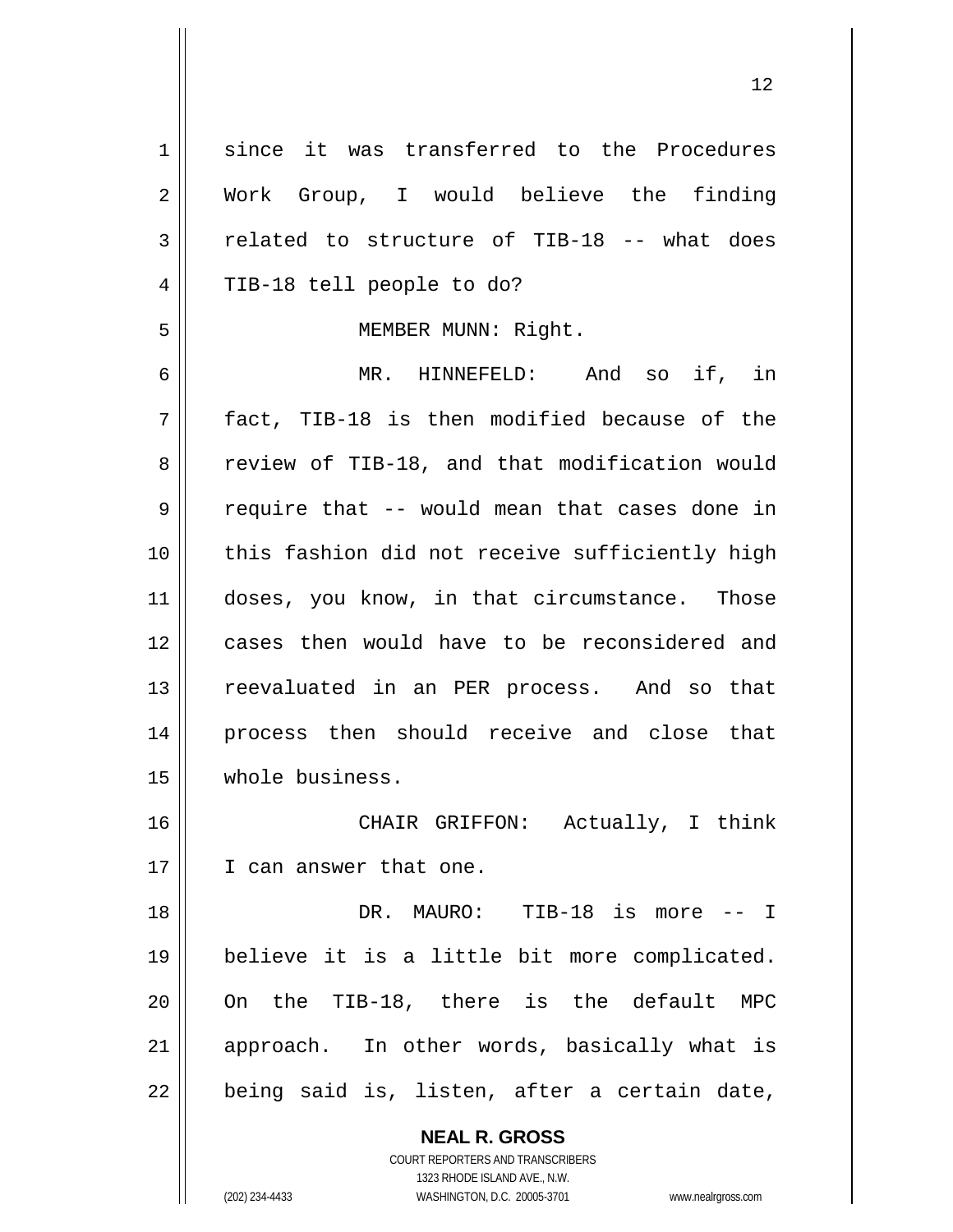| $\mathbf 1$    | all DOE facilities are following DOE Order 54.                                                      |
|----------------|-----------------------------------------------------------------------------------------------------|
| 2              | And I think TIB-18 was the MPC concept.                                                             |
| $\mathfrak{Z}$ | CHAIR GRIFFON: Okay.                                                                                |
| $\overline{4}$ | DR. MAURO: If I remember                                                                            |
| 5              | correctly. And then OTIB-33 was the                                                                 |
| 6              | adjustment factors. Well, you may not be at                                                         |
| 7              | 100 percent.                                                                                        |
| 8              | CHAIR GRIFFON: Yes.                                                                                 |
| 9              | DR. MAURO: And there were<br>some                                                                   |
| 10             | fundamental issues that went toward that that                                                       |
| 11             | said well, listen, is that really appropriate?                                                      |
| 12             | To universally, just automatically just say                                                         |
| 13             | oh, okay, well, this facility falls on the                                                          |
| 14             | TIB-18. We could feel a degree of confidence                                                        |
| 15             | that if it had a good health physics program -                                                      |
| 16             |                                                                                                     |
| 17             | CHAIR GRIFFON: Well, and that's                                                                     |
| 18             | the key.                                                                                            |
| 19             | MEMBER MUNN:<br>Yes.                                                                                |
| 20             | There is<br>the<br>CHAIR GRIFFON:                                                                   |
| 21             | baseline assumption that they had a rigorous                                                        |
| 22             | air monitoring.                                                                                     |
|                | <b>NEAL R. GROSS</b>                                                                                |
|                | COURT REPORTERS AND TRANSCRIBERS                                                                    |
|                | 1323 RHODE ISLAND AVE., N.W.<br>(202) 234-4433<br>WASHINGTON, D.C. 20005-3701<br>www.nealrgross.com |

Ħ

 $\mathsf{I}$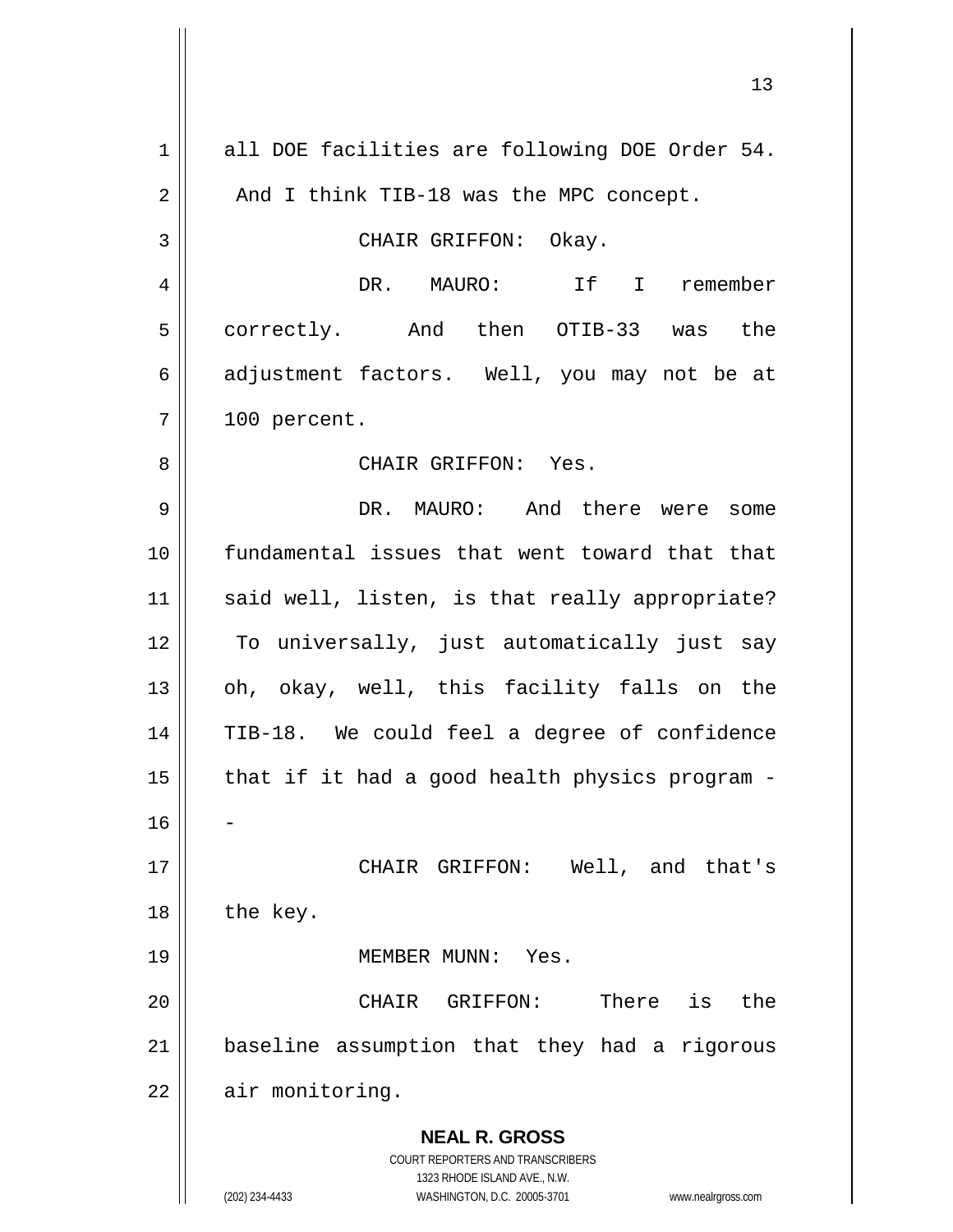| $\mathbf 1$    | DR. MAURO: Right. Now, this is                                      |
|----------------|---------------------------------------------------------------------|
| $\overline{2}$ | where I think TIB-18, as a generic procedure,                       |
| 3              | is a really important procedure to review,                          |
| 4              | because it really adopts a universal that, in                       |
| 5              | effect, solves all problems. You know, you                          |
| 6              | say well, if you know you had a good air                            |
| 7              | sampling program, you could feel confident                          |
| 8              | that would be preconceived doses.                                   |
| 9              | CHAIR GRIFFON: Right, right.                                        |
| 10             | DR. MAURO: Now, I think on one                                      |
| 11             | level that will be resolved during the                              |
| 12             | procedures. But then when you apply that to a                       |
| 13             | particular case, you say, okay, now we have a                       |
| 14             | real case that adopted it. Then you have to                         |
| 15             | ask yourself the question well, in this                             |
| 16             | particular case, let's say they decide to go                        |
| 17             | one half MPC with certain default<br>in                             |
| 18             | radionuclides as being the universal for the                        |
| 19             | internal for this case.                                             |
| 20             | I think that then you are actually                                  |
| 21             | implementing TIB-18. Let's say we decide it                         |
| 22             | is okay, but now you are implementing it for                        |
|                |                                                                     |
|                | <b>NEAL R. GROSS</b>                                                |
|                | COURT REPORTERS AND TRANSCRIBERS<br>1323 RHODE ISLAND AVE., N.W.    |
|                | (202) 234-4433<br>WASHINGTON, D.C. 20005-3701<br>www.nealrgross.com |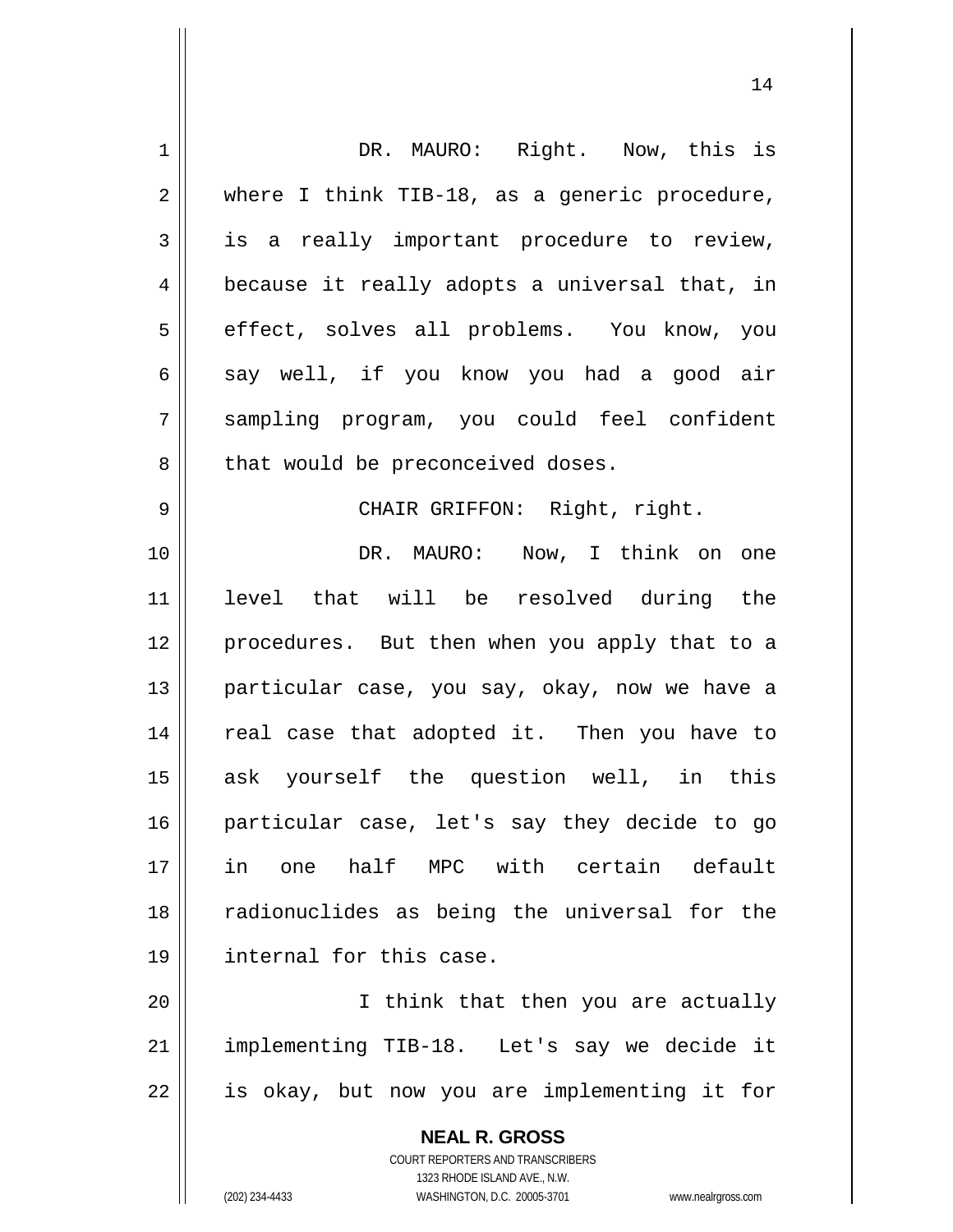$1 \parallel$  this case. And then the question becomes, did  $2 \parallel$  we implement it in this case in a way that is 3 claimant-favorable for this case? So I could 4 very well see this as being a very good  $5 \parallel$  example of the two-step process.

6 You know, why you would first try  $7 \parallel$  to say, listen, are we comfortable with the 8 || fundamental strategy that is being used? And  $9 \parallel$  then once you are comfortable with it, has it 10 been implemented in a way, for this case, that 11 | everybody is comfortable?

12 || CHAIR GRIFFON: In general, I 13 || agree with you, John. In this case, I think 14 we closed it out, because it is a compensable  $15$  || plan.

16 || DR. MAURO: Oh, okay.

17 || CHAIR GRIFFON: And I just thought 18 I would note it. So it's a compensable one 19 || and the real question or issue that came up in 20 || our discussions was why was TIB-18 used for a 21 compensable plan and was not, you know, in 22 || fact, early on used that way?

> **NEAL R. GROSS** COURT REPORTERS AND TRANSCRIBERS 1323 RHODE ISLAND AVE., N.W. (202) 234-4433 WASHINGTON, D.C. 20005-3701 www.nealrgross.com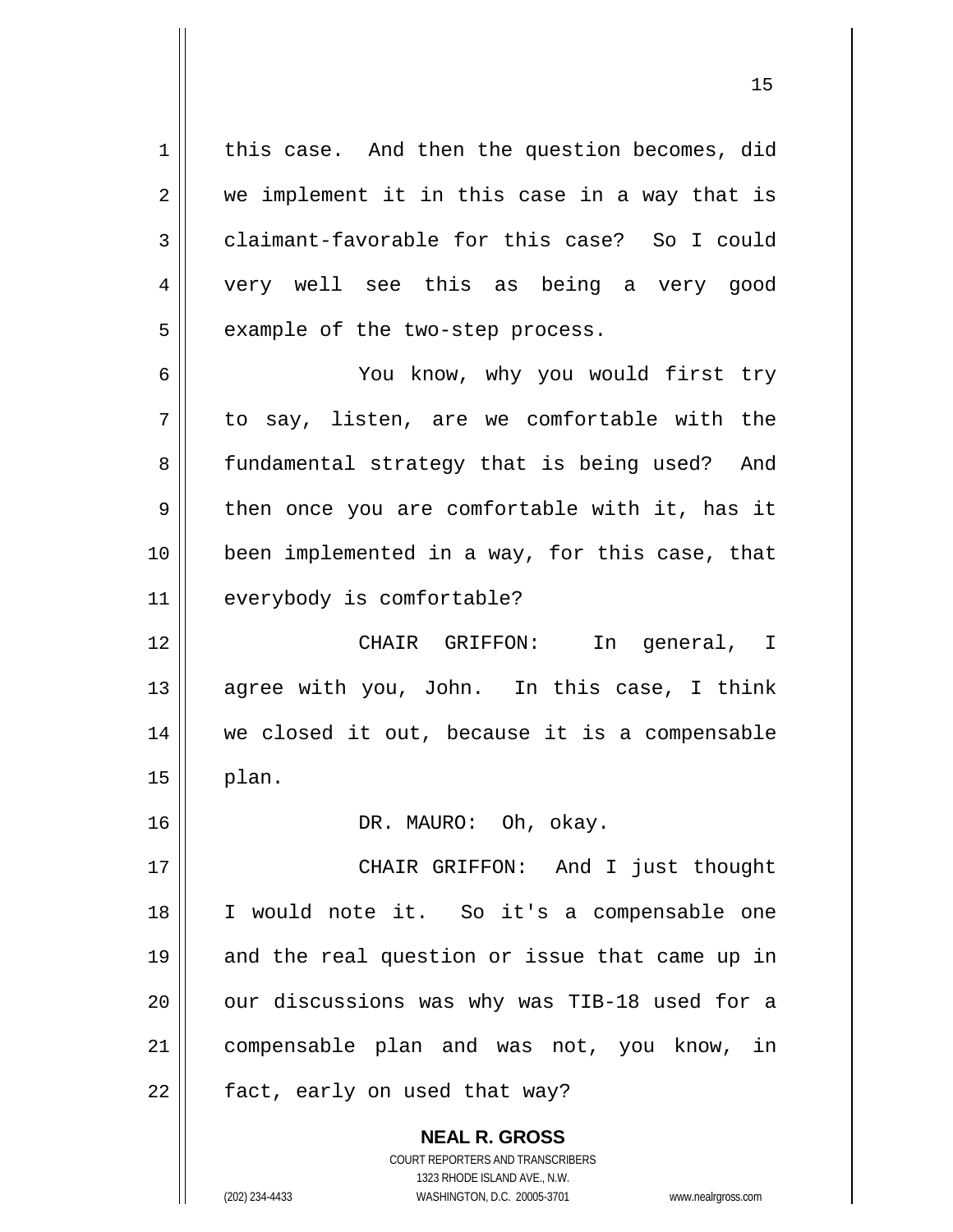**NEAL R. GROSS** COURT REPORTERS AND TRANSCRIBERS 1323 RHODE ISLAND AVE., N.W. (202) 234-4433 WASHINGTON, D.C. 20005-3701 www.nealrgross.com 1 || MR. HINNEFELD: It was, in fact,  $2 \parallel$  part of that same direction to our contractor 3 when we told him to use TIB-4 for the 4 | compensable plan. 5 CHAIR GRIFFON: Right. 6 MR. HINNEFELD: As part of that  $7 \parallel$  same  $-$ 8 DR. MAURO: Yes, we have a number  $9 \parallel$  of places where this recurs. That is, we see 10 TIB-4 or see TIB-18 used for the purpose of 11 compensation. 12 || CHAIR GRIFFON: Right, right. 13 || DR. MAURO: I have to say I'm 14 still not quite sure, because I just did a 15 | TIB-4 and I'm not quite sure what the position 16 is, whether or not you can use it for the  $17$  || purpose of  $-$ 18 MR. HINNEFELD: Not as it is 19 written now. 20 | DR. MAURO: Okay. 21 MR. HINNEFELD: No. In fact, our  $22$  || position, in fact, is so much of the debate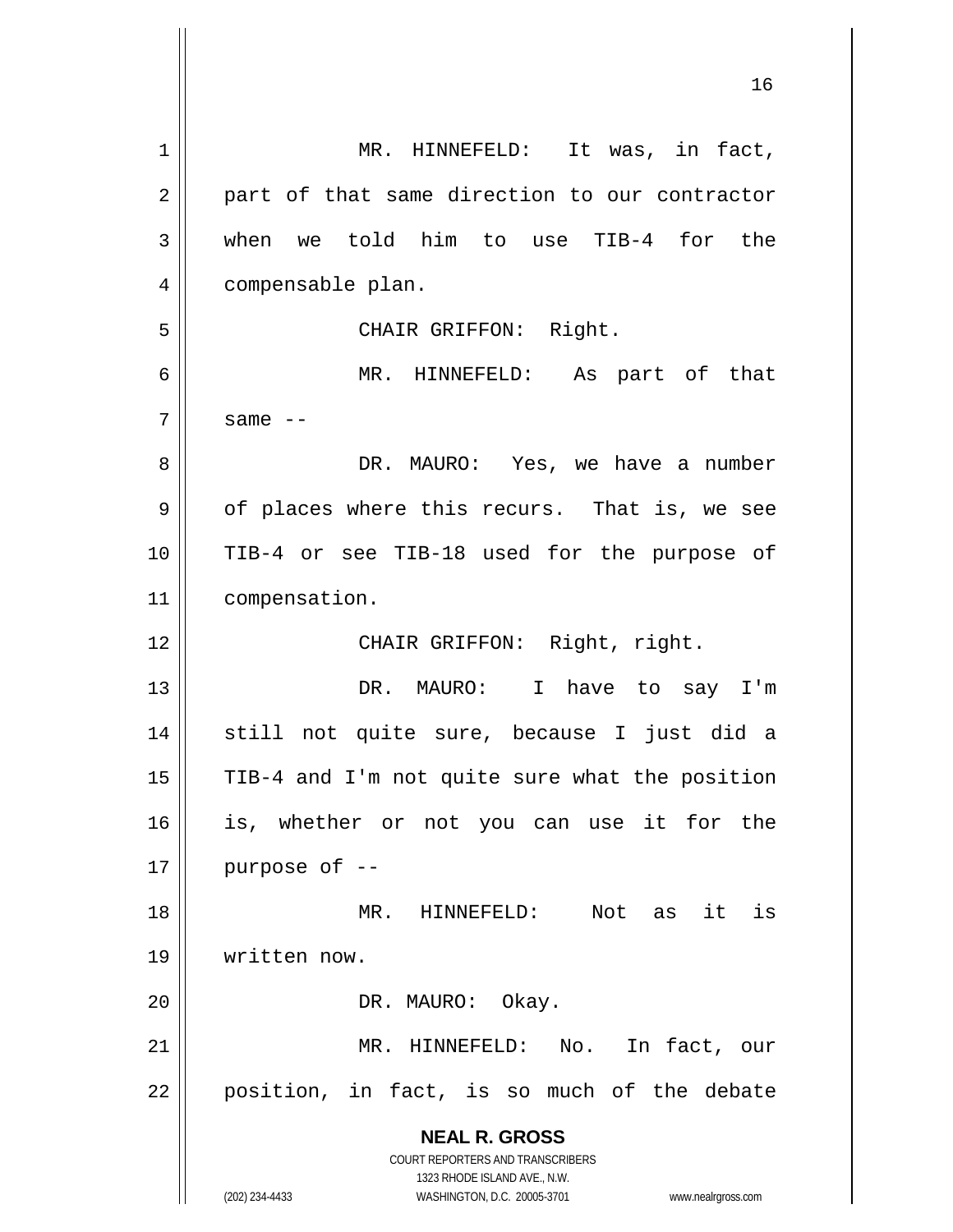**NEAL R. GROSS** COURT REPORTERS AND TRANSCRIBERS 1323 RHODE ISLAND AVE., N.W. (202) 234-4433 WASHINGTON, D.C. 20005-3701 www.nealrgross.com 1 || now at certain sites where we don't have much 2 || information, but they were uranium sites. 3 What you can do to reconstruct the dose and  $4 \parallel$  can you use TIB-4? And so there are actually  $5 \parallel$  other approaches now. TIB-4 is obsolete. 6 DR. MAURO: You go to --  $7 \parallel$  MR. HINNEFELD: TIB-6000. 8 DR. MAURO: 6,000. 9 MR. HINNEFELD: Which is really 10 what should be done. 11 || DR. MAURO: Yes. 12 || CHAIR GRIFFON: Right, right. 13 || MR. HINNEFELD: So it's not, in my 14 | understanding, being used. 15 DR. MAURO: So when we do see 16 | compensation on a TIB-4, we should alert you 17 to that? Because that's what I just did  $18$  | recently on a very --19 CHAIR GRIFFON: If it is a newer  $20$  | case, it depends. 21 DR. MAURO: Well, now -- 22 || MR. HINNEFELD: That too, yes.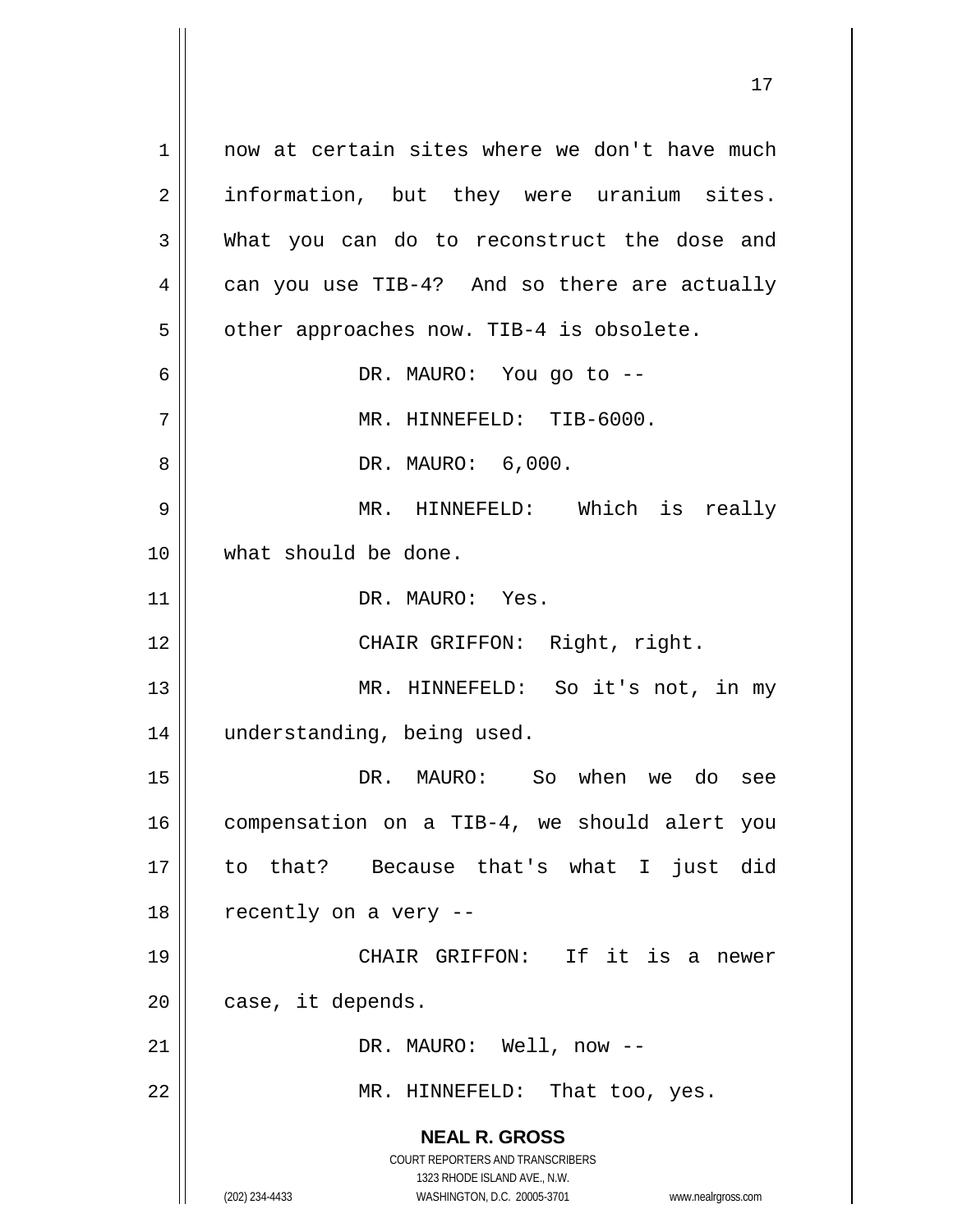**NEAL R. GROSS** COURT REPORTERS AND TRANSCRIBERS 1323 RHODE ISLAND AVE., N.W. (202) 234-4433 WASHINGTON, D.C. 20005-3701 www.nealrgross.com 18 1 || DR. MAURO: -- it was going back a 2 | ways. 3 || MR. HINNEFELD: See and it could 4 | have been during that one period of time. 5 || CHAIR GRIFFON: Right. 6 DR. MAURO: Right. 7 CHAIR GRIFFON: Okay. But in 8 || general, John, I think you are right about  $9 \parallel$  TIB-18, but not for this case. 10 MR. HINNEFELD: So I -- 11 CHAIR GRIFFON: I would close this  $12 \parallel \quad \text{out.}$ 13 MR. HINNEFELD: I think this one  $14$  | can be closed, but then I think what your --15 your concern though is about cases that are  $16$  referred to another work group. 17 || CHAIR GRIFFON: Right. 18 MR. HINNEFELD: And how you -- 19 what do you do with those? 20 CHAIR GRIFFON: Well, there are  $21$  | issues that are referred and  $-$ 22 MR. HINNEFELD: Yes. And so the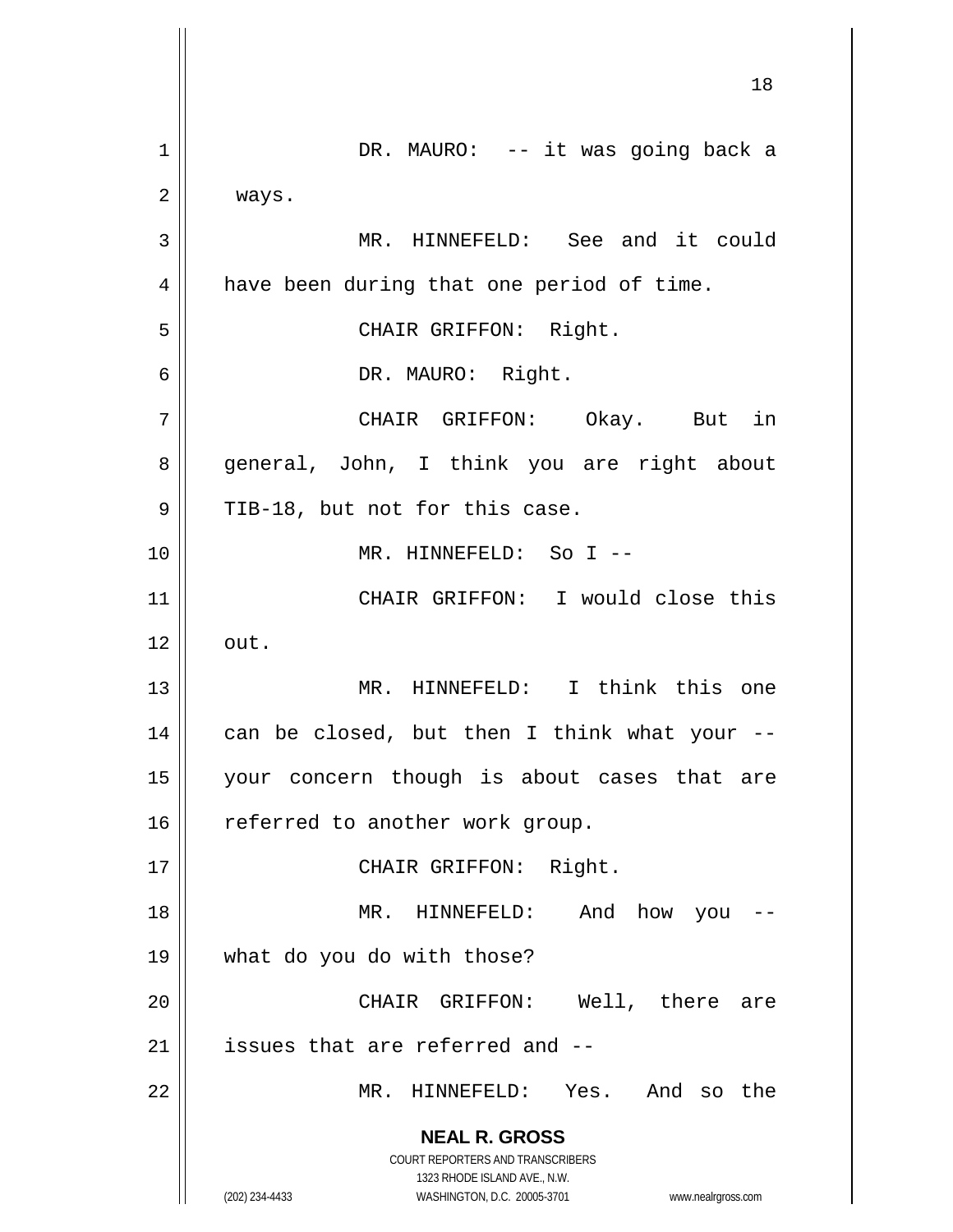**NEAL R. GROSS** COURT REPORTERS AND TRANSCRIBERS 1323 RHODE ISLAND AVE., N.W. (202) 234-4433 WASHINGTON, D.C. 20005-3701 www.nealrgross.com 1 | issue underlying those findings --2 CHAIR GRIFFON: Yes. 3 MR. HINNEFELD: -- was referred to  $4 \parallel$  that work group. So what happens to this case  $5 \parallel$  and it sounds like, at the very least, you  $6 \parallel$  would want to keep track of it. 7 CHAIR GRIFFON: Yes. 8 MR. HINNEFELD: And whether you 9 decide to verify every single one or whether 10 || you try the sampling. 11 CHAIR GRIFFON: We can discuss  $12 \parallel$  that. 13 || MR. HINNEFELD: Yes, okay. 14 || CHAIR GRIFFON: And you know what 15 I'll do is I might have to renew that 16 discussion with SC&A about taking the same 17 || kind of database and using it for all this 18 || stuff. I mean, we talked about it initially 19 | with Kathy. 20 DR. MAURO: But I can check with  $21$  | Kathy with all of these data. 22 || CHAIR GRIFFON: I actually did it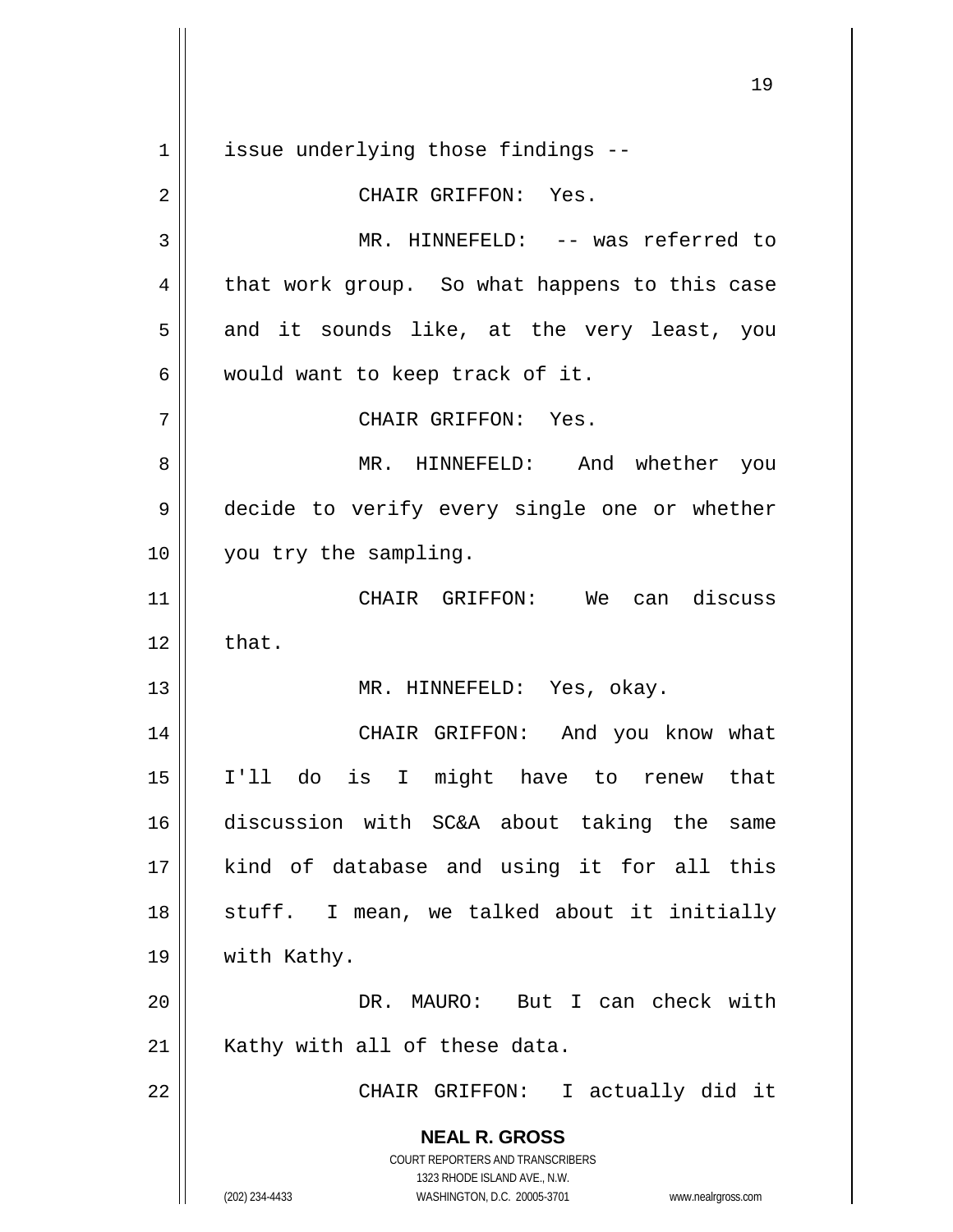| $\mathbf 1$ | in a very primitive form. I imported all the                        |
|-------------|---------------------------------------------------------------------|
| 2           | Excel spreadsheets into the Access Database                         |
| 3           | just for my own purposes, but in a very                             |
| 4           | primitive way. It doesn't have all the bells                        |
| 5           | and whistles that he put in.                                        |
| 6           | DR. MAURO: Well, Doug, are all                                      |
| 7           | the data now loaded into this Access kind of                        |
| 8           | arrangement for test, do you know?                                  |
| 9           | MR. FARVER: I do not know.                                          |
| 10          | DR. MAURO: Kathy, are you on the                                    |
| 11          | line?                                                               |
| 12          | MS. BEHLING: Yes, I am, John.                                       |
| 13          | And no, the database has been pretty much                           |
| 14          | completed and it is out on the O: drive, but,                       |
| 15          | at this point, we have not had the time. We                         |
| 16          | haven't loaded that data yet. In fact, we                           |
| 17          | still really need for the Subcommittee, for                         |
| 18          | Mark and the Subcommittee, to look over the                         |
| 19          | database and decide if this is the way they                         |
| 20          | want it to look. So we haven't gone --                              |
| 21          | CHAIR GRIFFON: Do you have a beta                                   |
| 22          | version of the database for DR review?                              |
|             | <b>NEAL R. GROSS</b>                                                |
|             | COURT REPORTERS AND TRANSCRIBERS                                    |
|             | 1323 RHODE ISLAND AVE., N.W.                                        |
|             | (202) 234-4433<br>WASHINGTON, D.C. 20005-3701<br>www.nealrgross.com |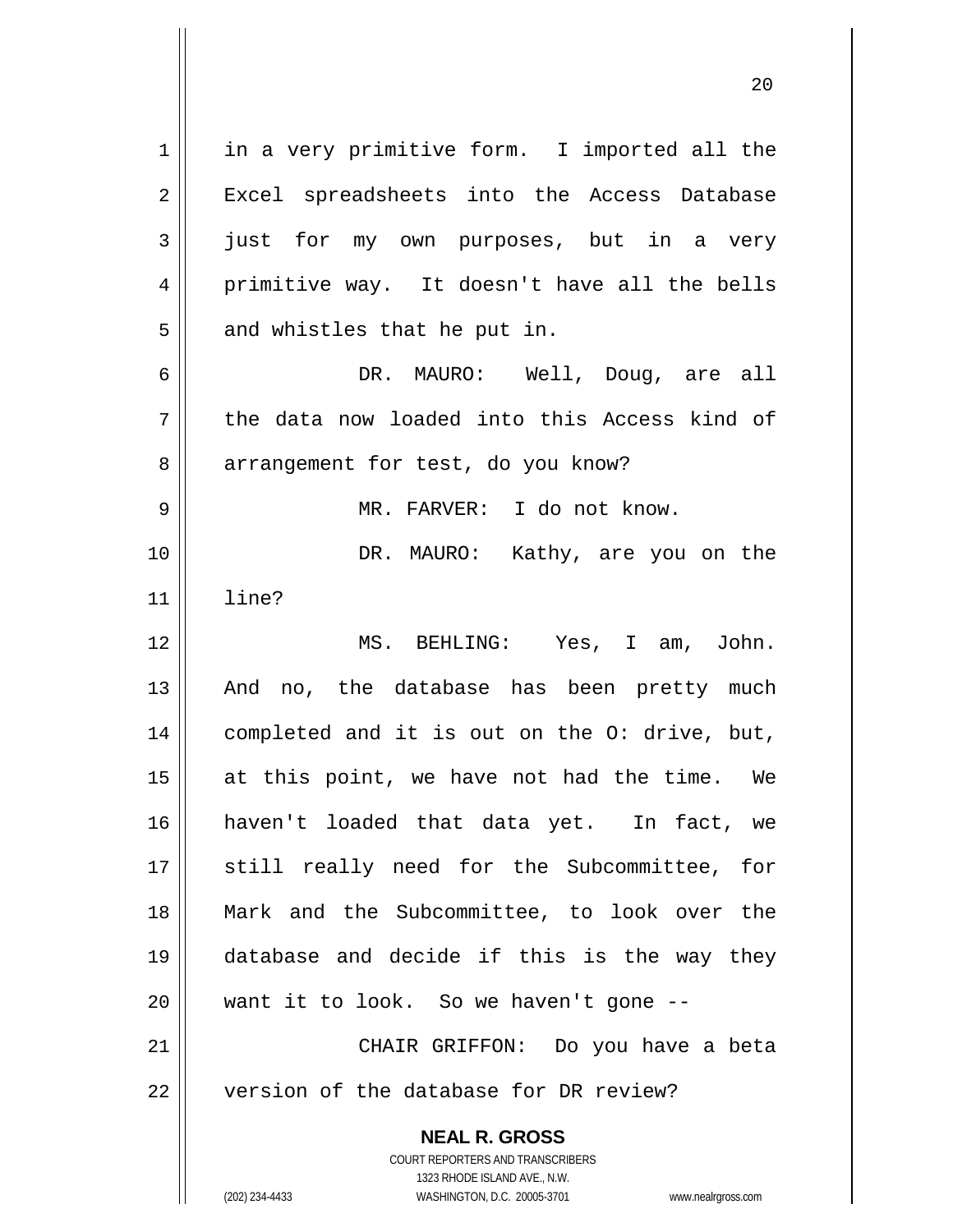**NEAL R. GROSS** COURT REPORTERS AND TRANSCRIBERS 1323 RHODE ISLAND AVE., N.W. (202) 234-4433 WASHINGTON, D.C. 20005-3701 www.nealrgross.com 21 1 || MS. BEHLING: Yes, we do. And it 2 | is loaded on the 0: drive. 3 CHAIR GRIFFON: Okay. I haven't 4 | seen it. 5 || MS. BEHLING: Yes. 6 CHAIR GRIFFON: Nobody alerted me  $7 \parallel$  to that, yes. 8 || MS. BEHLING: Okay. 9 CHAIR GRIFFON: Okay. That's  $10 \parallel$  okay. 11 || MS. BEHLING: I apologize, yes. 12 || Don just recently has loaded that out and it's  $13$  in the same location as a separate database, 14 || so as the procedures. 15 CHAIR GRIFFON: Procedures, okay,  $16 \parallel$  okay. 17 || MS. BEHLING: Yes, it does exist. 18 || I just have not -- we have not loaded it yet. 19 CHAIR GRIFFON: Well, I'll ask -- 20 I will work with you guys. I think I would  $21$  | like to do that off-line, though. 22 MS. BEHLING: Yes.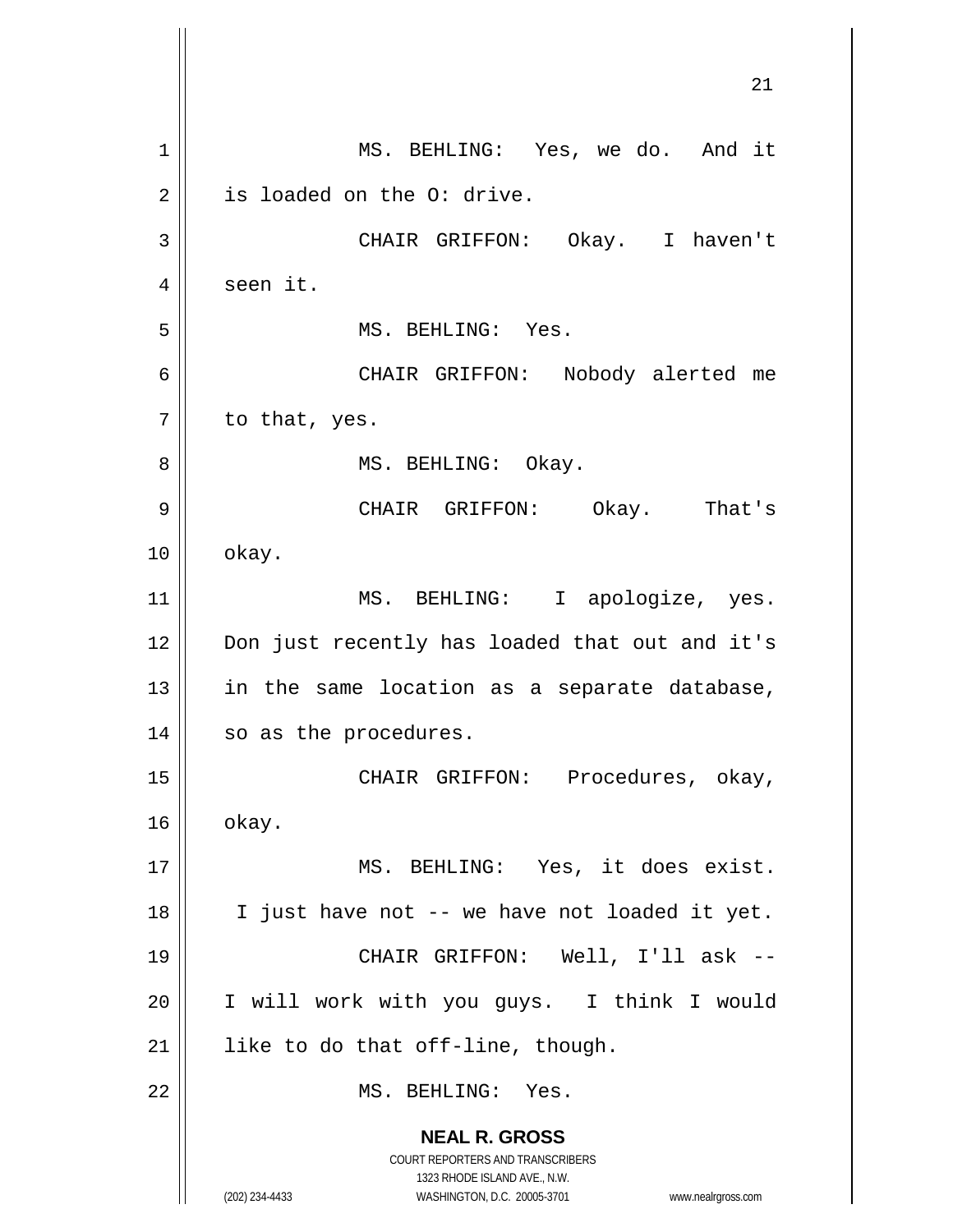| 1  | CHAIR GRIFFON: But if any members                                   |
|----|---------------------------------------------------------------------|
| 2  | of the Subcommittee look on -- you know,                            |
| 3  | review that and if you have any comments on                         |
| 4  | how it is going to -- how it is structured,                         |
| 5  | send them to me and I can work with Kathy and                       |
| 6  | we can get a $-$ you know, if we need to tweak                      |
| 7  | it at all, we will do that.                                         |
| 8  | DR. MAURO: Well, one of my --                                       |
| 9  | CHAIR GRIFFON: And then maybe in                                    |
| 10 | the, you know, meetings going forward, we can                       |
| 11 | start to work from that.                                            |
| 12 | DR. MAURO: You know, one of my                                      |
| 13 | experiences, Kathy, I'm not sure if it will                         |
| 14 | apply here also, is in terms of, you know, the                      |
| 15 | organizational structure of the database, the                       |
| 16 | fundamental framework and the information it                        |
| 17 | contains, you take it as far as you can in                          |
| 18 | principle. And then what happens is you say,                        |
| 19 | okay, now it's loaded. We do this on                                |
| 20 | procedures.                                                         |
| 21 | And once you start to load it, and                                  |
| 22 | once you start to use it, it's only then that                       |
|    |                                                                     |
|    | <b>NEAL R. GROSS</b><br>COURT REPORTERS AND TRANSCRIBERS            |
|    | 1323 RHODE ISLAND AVE., N.W.                                        |
|    | (202) 234-4433<br>WASHINGTON, D.C. 20005-3701<br>www.nealrgross.com |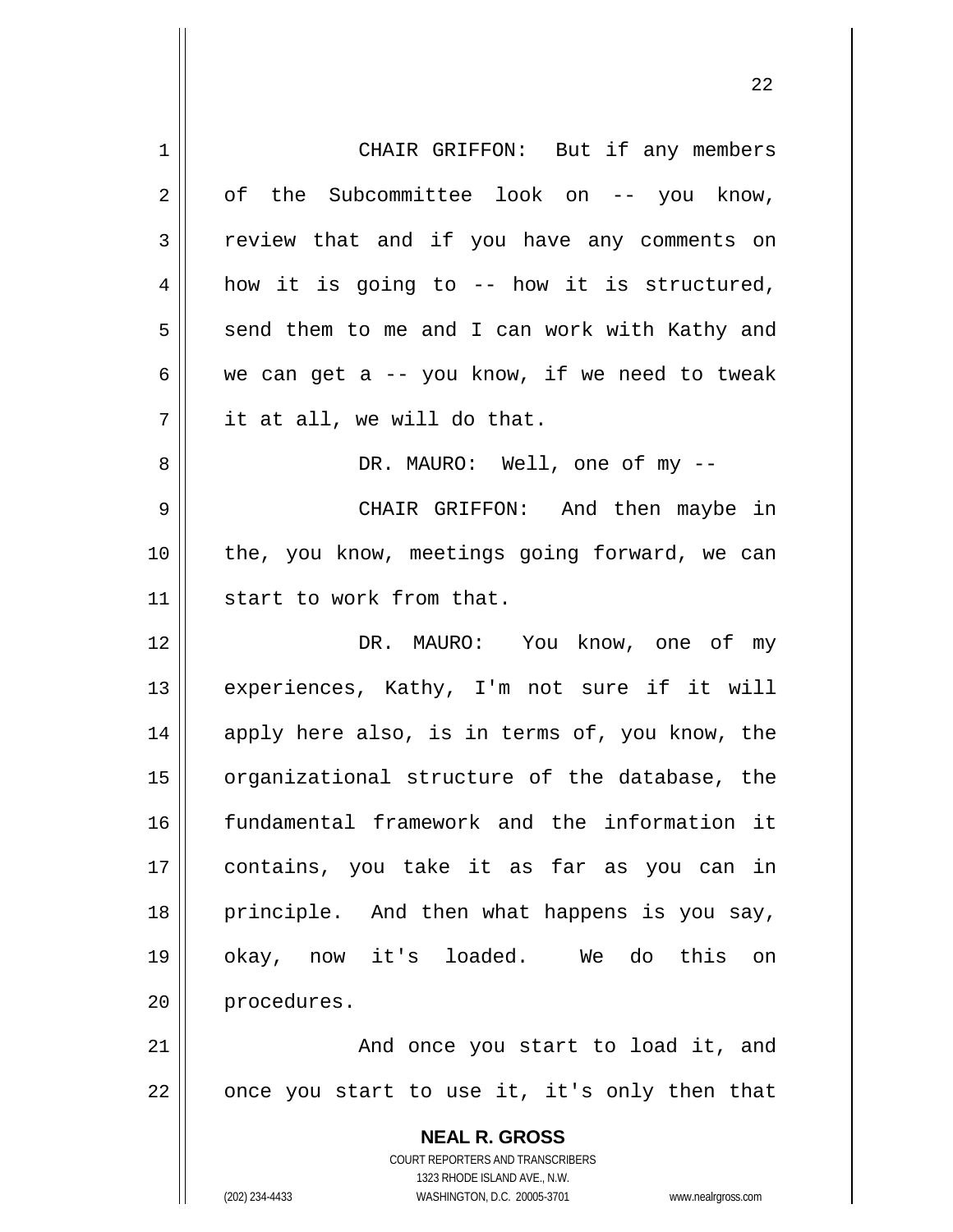1 || it comes to life.

2 || CHAIR GRIFFON: Yes, that's right. DR. MAURO: So I don't think we  $4 \parallel$  should expect that we're going to have all our problems solved --

CHAIR GRIFFON: No, no.

 DR. MAURO: -- because we have 8 || loaded. It's one you start. In my opinion,  $9 \parallel$  the sooner you start loading the database, the sooner you're going to get it done and get, not all the nots, it's going to take a little  $\vert$  -- it's always a little bumpy, but eventually you get there. I can tell you right now, I'm very pleased the way things have ended up on 15 || procedures. They are coming in very handy for me.

 CHAIR GRIFFON: Yes, but I don't want to have Kathy waste a lot of time loading O: matrices, either, because I notes here. You know, I want to update what I have and | then they can load the latest information.

DR. MAURO: Yes. If it turns out

**NEAL R. GROSS** COURT REPORTERS AND TRANSCRIBERS

1323 RHODE ISLAND AVE., N.W.

(202) 234-4433 WASHINGTON, D.C. 20005-3701 www.nealrgross.com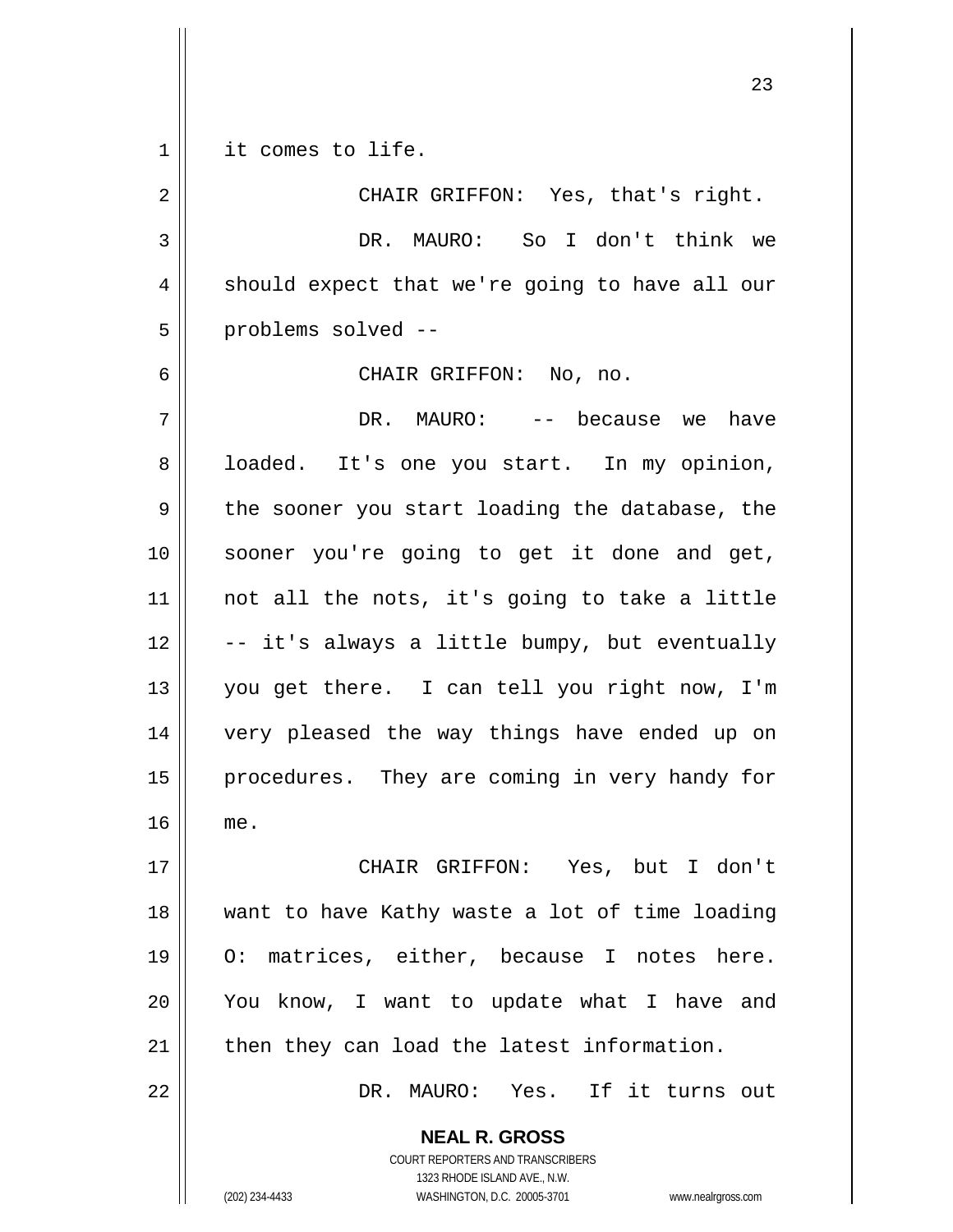**NEAL R. GROSS** COURT REPORTERS AND TRANSCRIBERS 1323 RHODE ISLAND AVE., N.W. (202) 234-4433 WASHINGTON, D.C. 20005-3701 www.nealrgross.com 1 || it makes more sense, especially you close -- $2 \parallel$  let's say you're done with the first 100  $3 \parallel$  cases, you know --4 || CHAIR GRIFFON: Right. 5 DR. MAURO: -- why even bother? 6 CHAIR GRIFFON: Right. 7 || DR. MAURO: It's sticking up --8 CHAIR GRIFFON: Well, unless we 9 || want it for archival purposes, you know. We 10 || talked about that for the other. 11 || MEMBER MUNN: And this might be as 12 good a time as any to think about the issue  $13$  || that started this entire discussion, that is, 14 || how much tracking needs to follow once we have 15 it transferred. 16 CHAIR GRIFFON: Right. 17 MEMBER MUNN: If it is transferred 18 || somewhere, then how do we prime the system so 19 || that there's closure from the transfer point? 20 CHAIR GRIFFON: Well, also, how do 21 we know, I can tell you in the first five  $22$  || sets, we had a bunch that were transferred for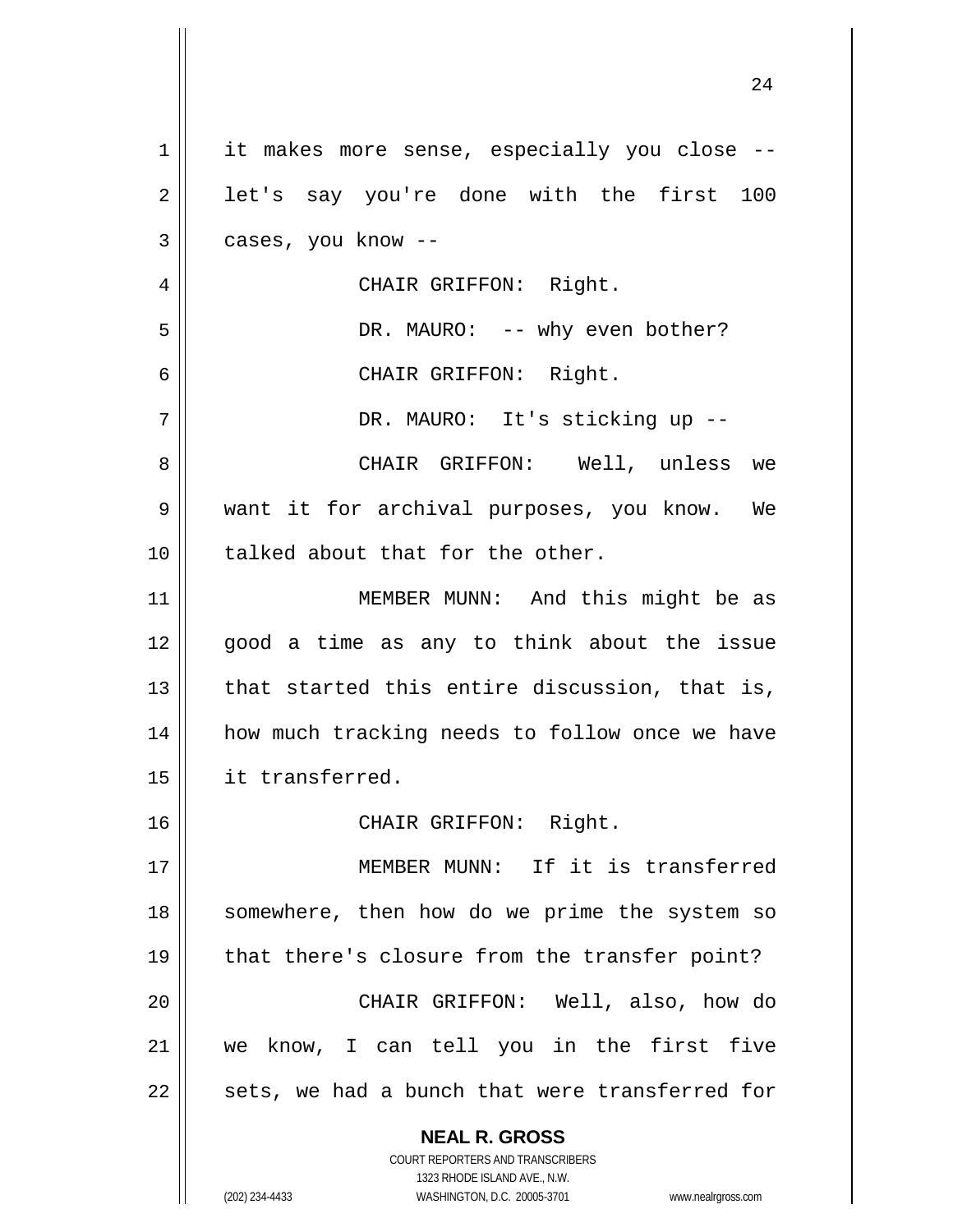**NEAL R. GROSS** COURT REPORTERS AND TRANSCRIBERS 1323 RHODE ISLAND AVE., N.W. (202) 234-4433 WASHINGTON, D.C. 20005-3701 www.nealrgross.com 1 || site profile review, I believe, you know, or  $2 \parallel$  site review. And even though we said we 3 completed the five sets, there were still some  $4 \parallel$  that, you know, completed was not defined as 5 your Procedures Work Group is defined. 6 MEMBER MUNN: Yes. 7 CHAIR GRIFFON: So yes, that's an 8 || issue for the -- because the site profile --9 || again, the site profile ones, you know, we 10 reviewed on that separate work group and then 11 || we -- somehow we have to be alerted on the  $-$ -12 || this Subcommittee that it is completed there, 13 you know. 14 MR. KATZ: I think you would want 15 || to have a check-back where you keep control of 16 || the information yourself as well as asking 17 || them to report back, because it may not 18 happen. 19 CHAIR GRIFFON: Yes. 20 MEMBER MUNN: It might be 21 worthwhile to set up an hour's worth of  $22$  | telephone conversation, technical conversation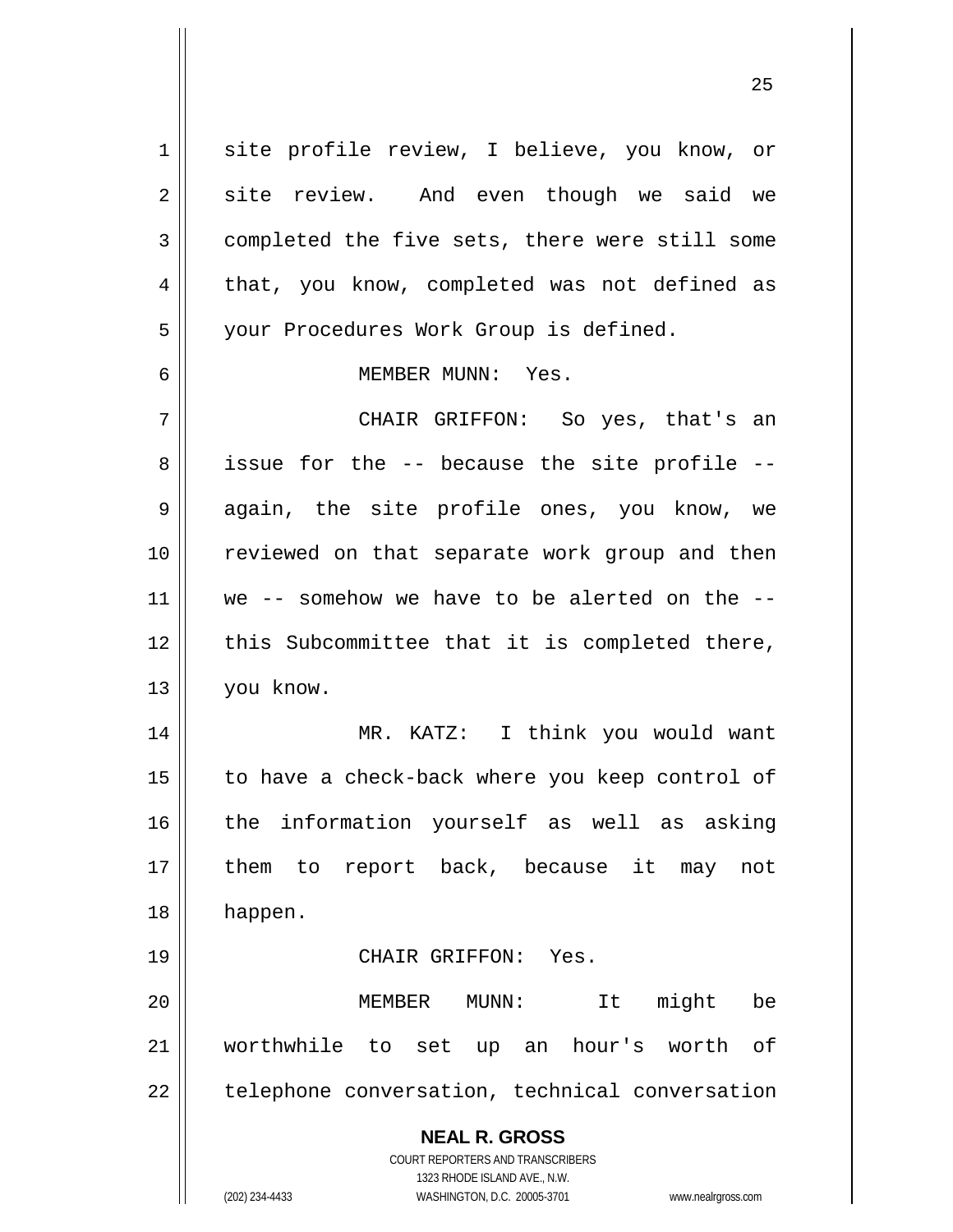**NEAL R. GROSS** COURT REPORTERS AND TRANSCRIBERS 1323 RHODE ISLAND AVE., N.W. (202) 234-4433 WASHINGTON, D.C. 20005-3701 www.nealrgross.com 1 || with respect to how to build in that automatic 2 || feedback, so that this group, for example, 3 does not continually be in the position of 4 || needing to probe some other committee --5 CHAIR GRIFFON: Yes. 6 MEMBER MUNN: -- for the feedback  $7 \parallel$  that you need. 8 CHAIR GRIFFON: But the problem -- 9 yes, I guess. 10 || The U.S. MAURO: In this system you 11 have it transferred. Okay. Let's say we 12 || transfer to the Procedure's Work Group OTIB-13 || 18. Okay. And it says transfer. Let's say 14 || we did that here. Wouldn't that automatically 15 be our system? 16 In other words, if you look as 17 well, this one has been transferred, then 18 || automatically you go over and say has it been 19 closed in 18? If it's not closed yet in 18,  $20$  | then you're still alive. 21 || CHAIR GRIFFON: Right. 22 DR. MAURO: So if it's closed in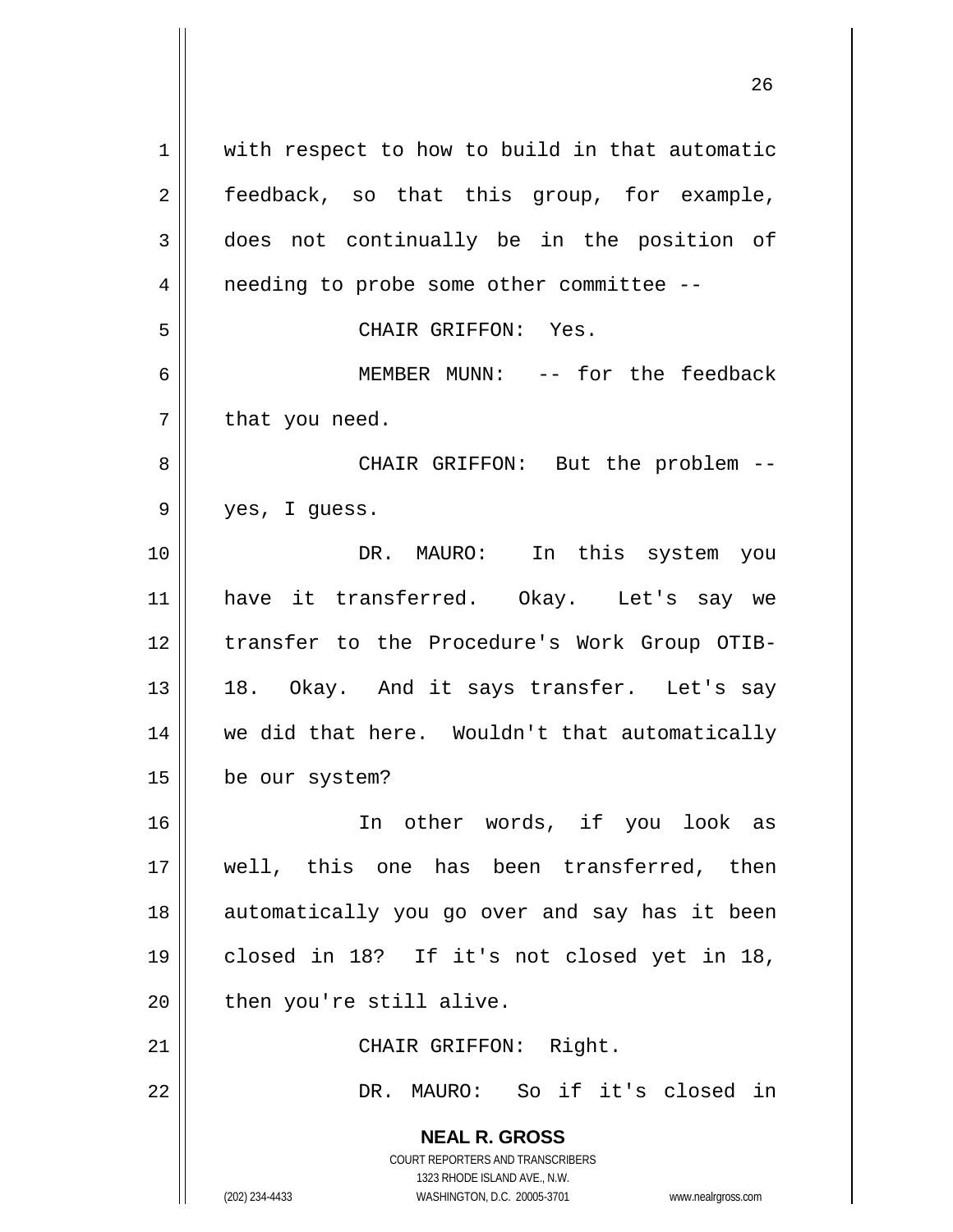|    | 27                                                                  |
|----|---------------------------------------------------------------------|
| 1  | 18, then you say, okay, it has been closed in                       |
| 2  | 18. We could go --                                                  |
| 3  | CHAIR GRIFFON: But if the                                           |
| 4  | databases --                                                        |
| 5  | DR. MAURO: I'm saying that --                                       |
| 6  | CHAIR GRIFFON: -- are linked --                                     |
| 7  | MR. HINNEFELD: I think Wanda is                                     |
| 8  | saying somehow have a link that says, you                           |
| 9  | know, if it's transferred on a certain date                         |
| 10 | and then in procedures review if it's closed                        |
| 11 | out, then it will automatically alert you.                          |
| 12 | DR. MAURO: That has been closed                                     |
| 13 | out. That would be flagged, yes.                                    |
| 14 | MEMBER MUNN: Flagged, right.                                        |
| 15 | CHAIR GRIFFON: Yes, that would be                                   |
| 16 | nice. Instead of having to do it, you know,                         |
| 17 | like manually. The other thing is with --                           |
| 18 | it's not so bad with procedures, but when you                       |
| 19 | get into the site profile reviews, you're                           |
| 20 | talking about, what, 20 different work groups.                      |
| 21 | DR. MAURO: Yes.                                                     |
| 22 | MR. HINNEFELD: Yes.                                                 |
|    | <b>NEAL R. GROSS</b><br>COURT REPORTERS AND TRANSCRIBERS            |
|    | 1323 RHODE ISLAND AVE., N.W.                                        |
|    | (202) 234-4433<br>WASHINGTON, D.C. 20005-3701<br>www.nealrgross.com |

 $\mathsf{l}$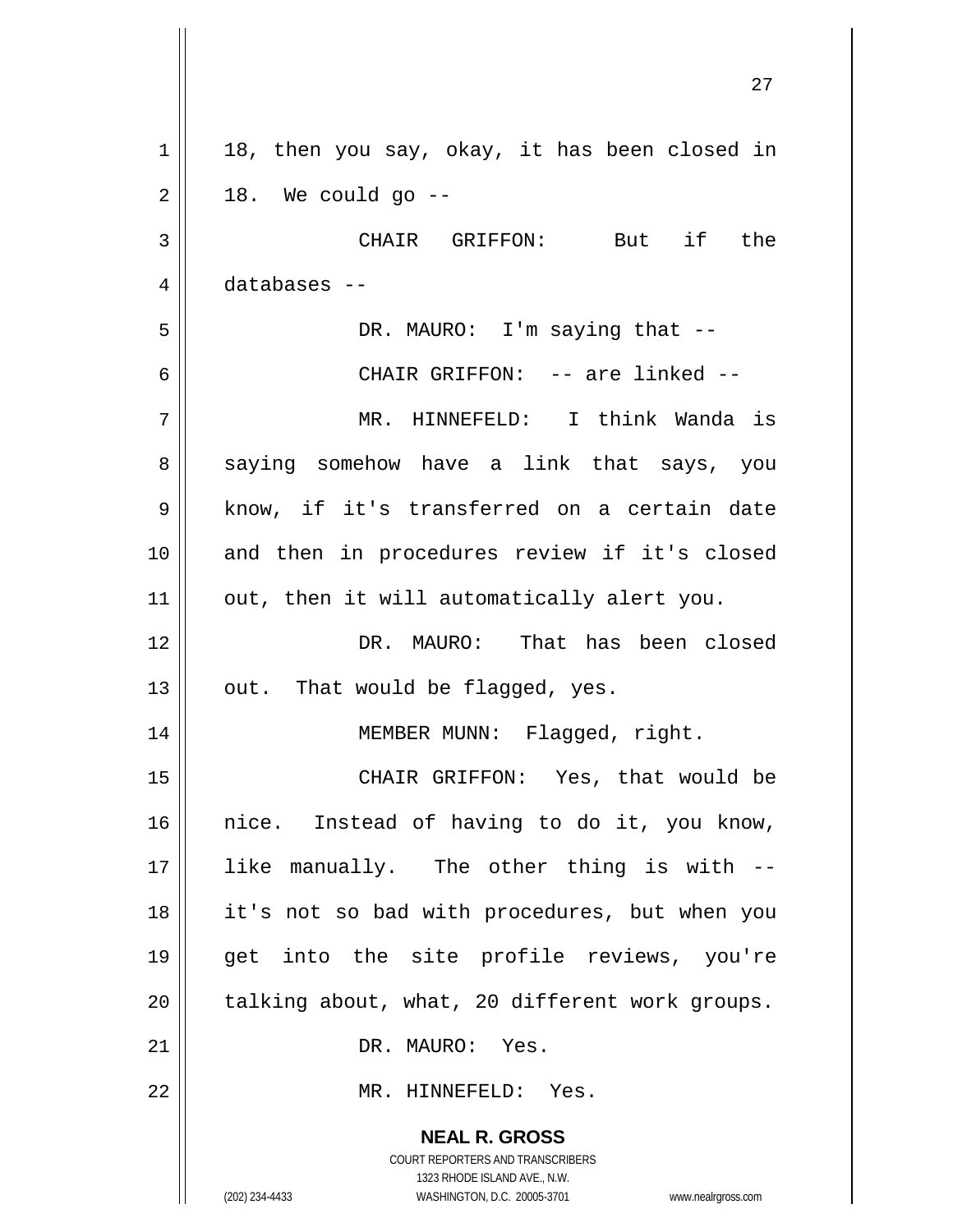**NEAL R. GROSS** COURT REPORTERS AND TRANSCRIBERS 1323 RHODE ISLAND AVE., N.W. (202) 234-4433 WASHINGTON, D.C. 20005-3701 www.nealrgross.com 1 CHAIR GRIFFON: And we'll have to  $2 \parallel$  contact each chair and say, you know. 3 || DR. MAURO: Yes. 4 CHAIR GRIFFON: I'm not even sure 5 when we transfer them that the work group  $6 \parallel$  always knows that we transferred them. I 7 || think NIOSH always knows and probably keeps it 8 || in the loop. But you know what I mean, when 9 we say this is a site profile issue, I'm not 10 necessarily sure there is a system to make 11 || sure that the chair of that work group knows 12 || that we have just sent them something, you  $13 \parallel$  know. 14 MEMBER MUNN: No, these 15 administrative details -- 16 CHAIR GRIFFON: Yes, I know, I  $17 \parallel$  know. 18 || MEMBER MUNN: -- are really --19 DR. MAURO: See, to me, it's they 20 || only come to life after you start to 21 implement. 22 || CHAIR GRIFFON: I agree, I agree.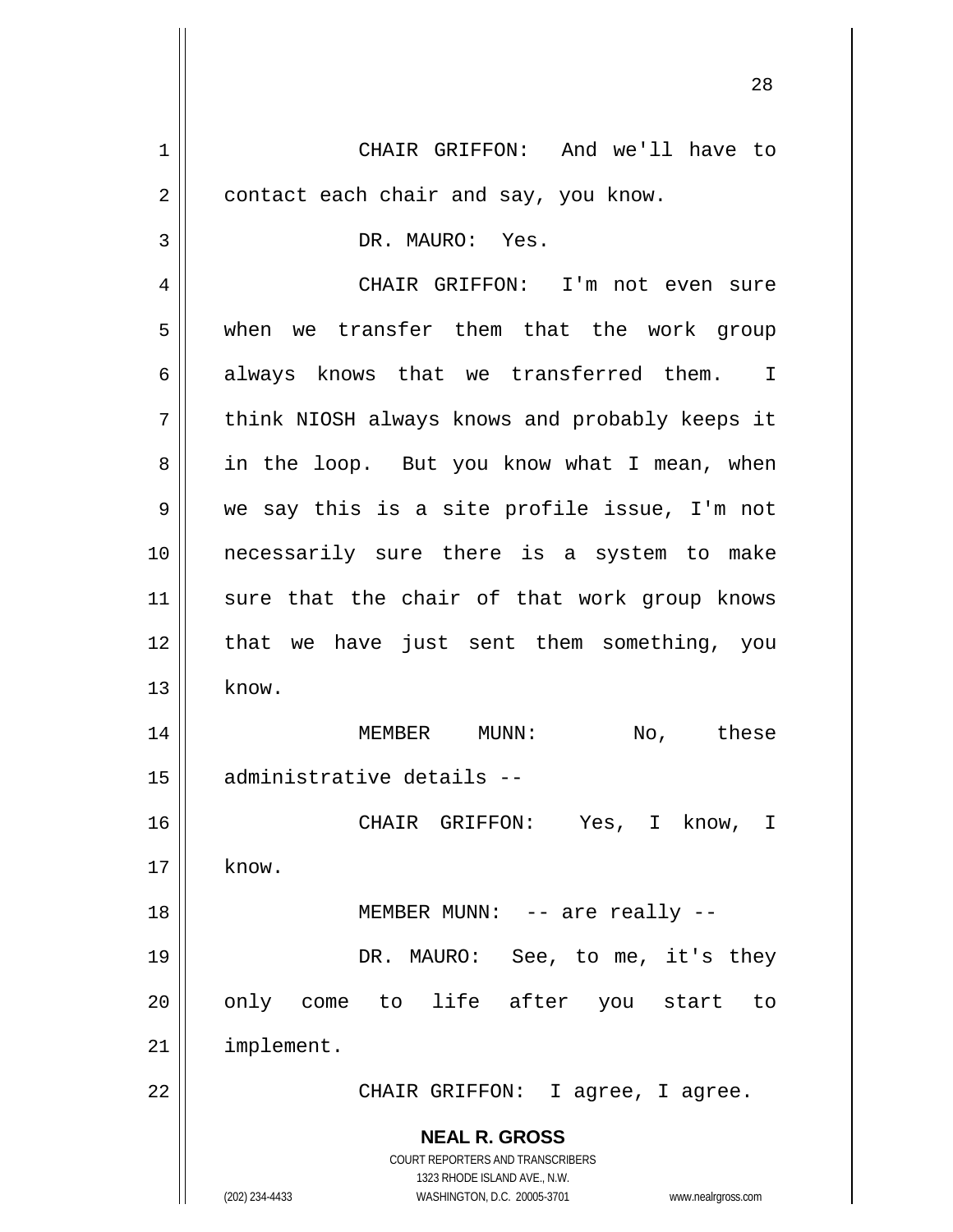**NEAL R. GROSS** COURT REPORTERS AND TRANSCRIBERS 1323 RHODE ISLAND AVE., N.W. (202) 234-4433 WASHINGTON, D.C. 20005-3701 www.nealrgross.com 1 || DR. MAURO: Right now, we're just  $2 \parallel$  right out of the woods on procedures and we're  $3 \parallel$  sort of marching. Now, we're about to enter 4 the woods on dose reconstructions. 5 || MEMBER MUNN: Yes. 6 DR. MAURO: And how it actually -- 7 CHAIR GRIFFON: But my hope is 8 that we have a lot of the same similar 9 || interests, yes. 10 || DR. MAURO: Oh, I think we will.  $11$  | But until we load and use  $-$ 12 || CHAIR GRIFFON: Right. 13 || DR. MAURO: -- I=d say these kinds 14 of details aren't going to emerge and be  $15$  resolved in a way that really serves us well.  $16$  || It's hard to anticipate --17 || CHAIR GRIFFON: I know. 18 DR. MAURO: -- in advance what 19 will work. 20 MEMBER MUNN: It is. Although, if 21 we can agree to at least utilize the same  $22$  | terminology --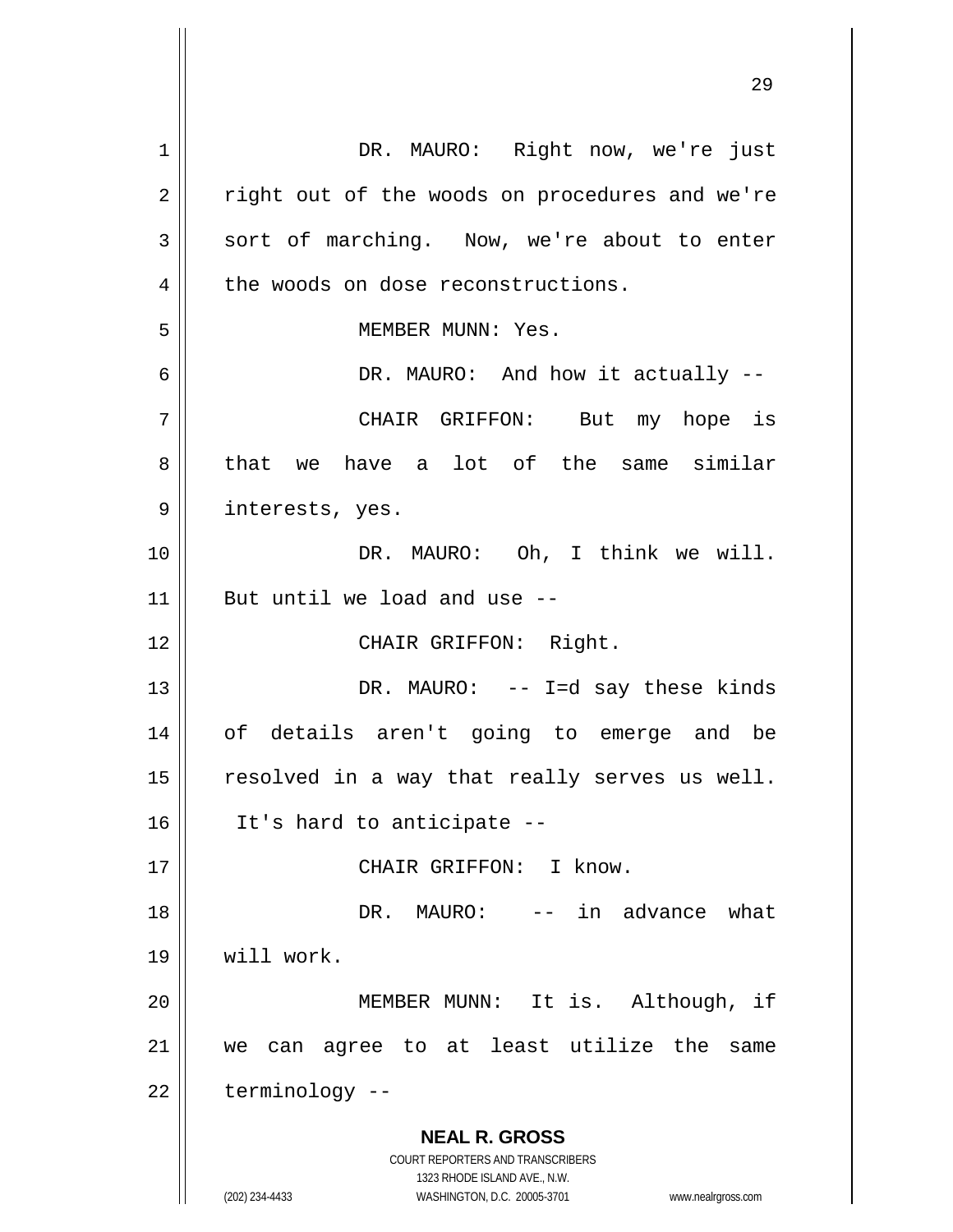**NEAL R. GROSS** COURT REPORTERS AND TRANSCRIBERS 1323 RHODE ISLAND AVE., N.W. (202) 234-4433 WASHINGTON, D.C. 20005-3701 www.nealrgross.com 30 1 || DR. MAURO: Yes. 2 || CHAIR GRIFFON: Yes. 3 || MEMBER MUNN: -- so that transfers  $4 \parallel$  made  $-$ 5 CHAIR GRIFFON: I think we have  $6 \parallel$  to, yes. 7 MEMBER MUNN: And in abeyance 8 | means the same thing. 9 CHAIR GRIFFON: Right, right. 10 MEMBER MUNN: Then that in itself 11 will be helpful. 12 || CHAIR GRIFFON: Yes, I agree. 13 || MEMBER MUNN: The only final loop 14 that does not appear to be closed, as I 15 understand our system to be operating now, is  $16$  that feedback to the point of origin. 17 || CHAIR GRIFFON: Right. 18 MEMBER MUNN: To let the 19 originator know this has been closed or it is  $20$  | being held in abeyance. There is no feedback. 21 || CHAIR GRIFFON: Right. 22 MEMBER MUNN: Automatic feedback.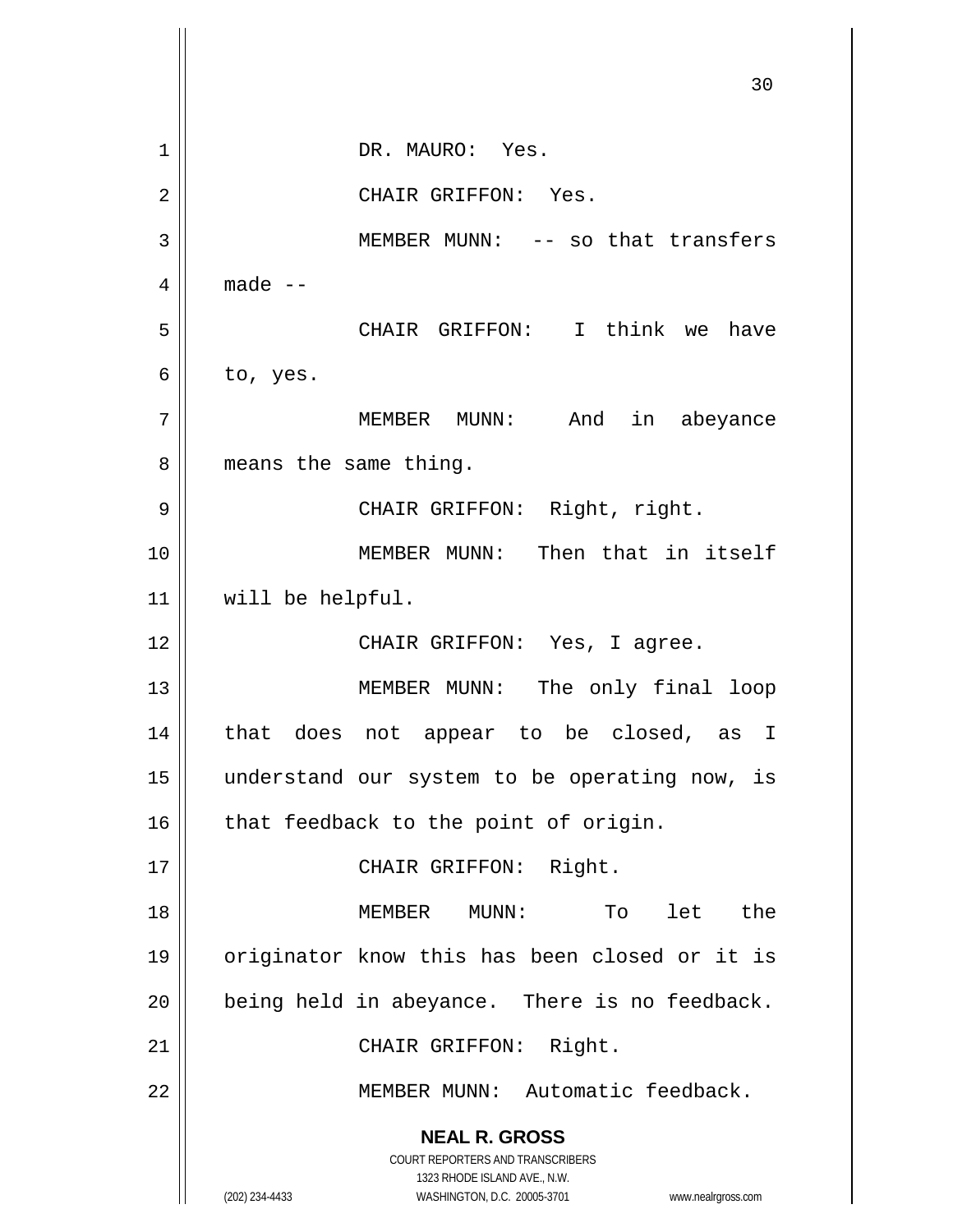1 CHAIR GRIFFON: Because we haven't  $2 \parallel$  had two databases, yes.

#### 3 || MEMBER MUNN: Yes.

4 MS. BEHLING: This is Kathy 5 || Behling. I just want to briefly summarize 6 what I did with the dose reconstruction 7 database. I did try very hard to make it as 8 || similar to the procedures database and using  $9 \parallel$  all of the same status terminology that we are 10 using for the procedures. We tried to make 11 sure everything is as consistent as we have 12 || already developed for the procedures, because  $13$  | that does seem to be working.

14 And as you have mentioned, I 15 || envision that since these systems are all 16 || going to be linked, and currently we only have 17 || the procedures, as you know, and we do have in 18 || place now, but it hasn't been tested or really 19 reviewed, as I indicated on the dose 20 | reconstruction database.

21  $\parallel$  But I do envision that once  $22 \parallel$  since they are linked and once -- and we know

> **NEAL R. GROSS** COURT REPORTERS AND TRANSCRIBERS 1323 RHODE ISLAND AVE., N.W. (202) 234-4433 WASHINGTON, D.C. 20005-3701 www.nealrgross.com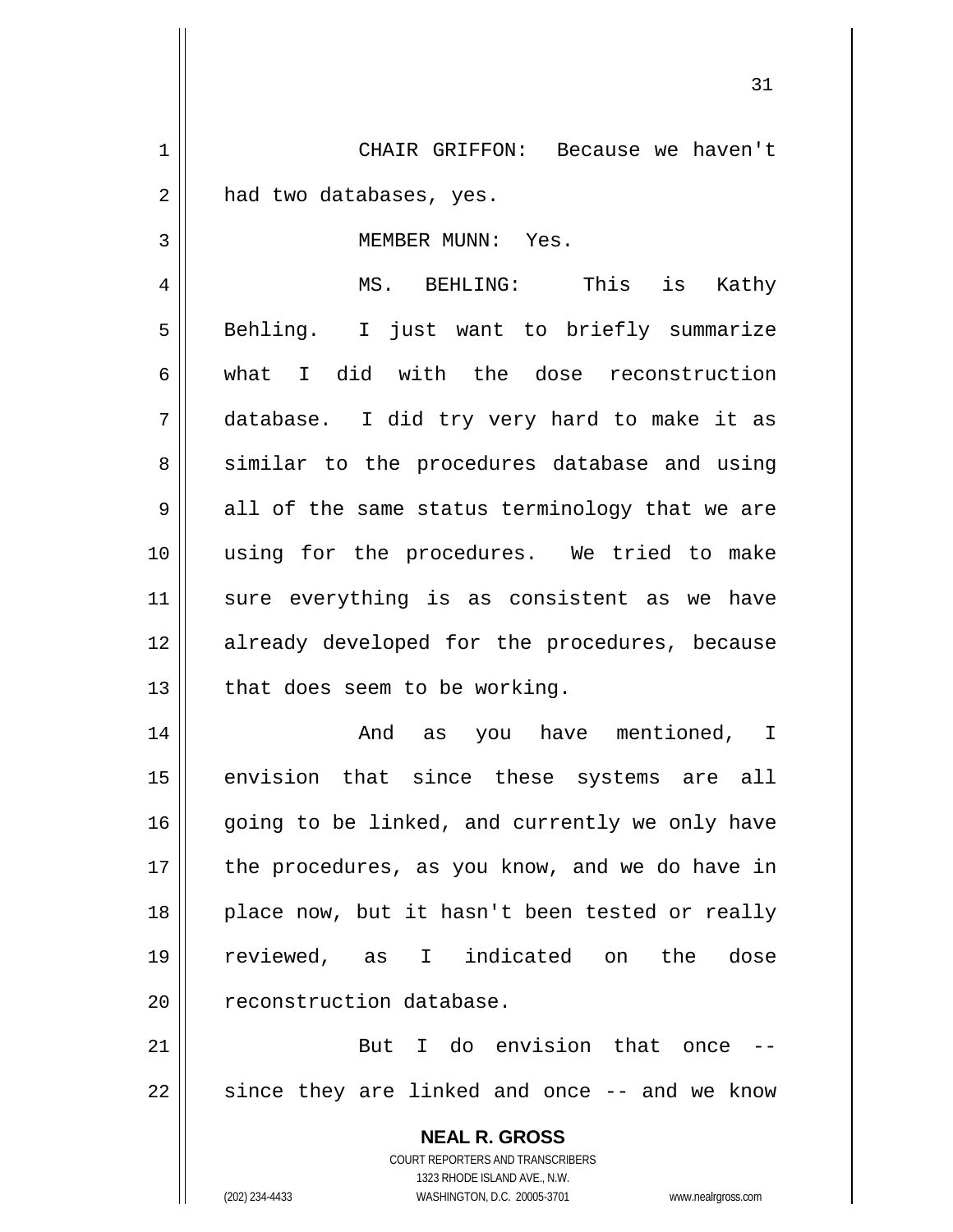$1 \parallel$  that they are going to be transferred, a 2 | finding will be transferred from one system to  $3 \parallel$  the other once it is closed with procedures or 4 ultimately with the site profiles, it should  $5 \parallel$  have a link back that says this is now closed  $6 \parallel$  according to the procedures database or the 7 || site profile database.

8 || The only thing I will mention is  $9 \parallel$  that we haven't been given a cap to start 10 looking into doing the site profile databases.

11 || CHAIR GRIFFON: Right, right.

 MS. BEHLING: Don Loomis is certainly in a position to do that and very capable. And now that we have these two  $\parallel$  systems set up, that should be a fairly quick thing to do.

17 MR. KATZ: So you are saying, 18 || Kathy, that he can fairly quickly set one up 19 for a site profile work group? 20 MS. BEHLING: I would imagine so 21 || just based on what we have done. And I think 22 || the procedures work and the dose

> **NEAL R. GROSS** COURT REPORTERS AND TRANSCRIBERS

> > 1323 RHODE ISLAND AVE., N.W.

(202) 234-4433 WASHINGTON, D.C. 20005-3701 www.nealrgross.com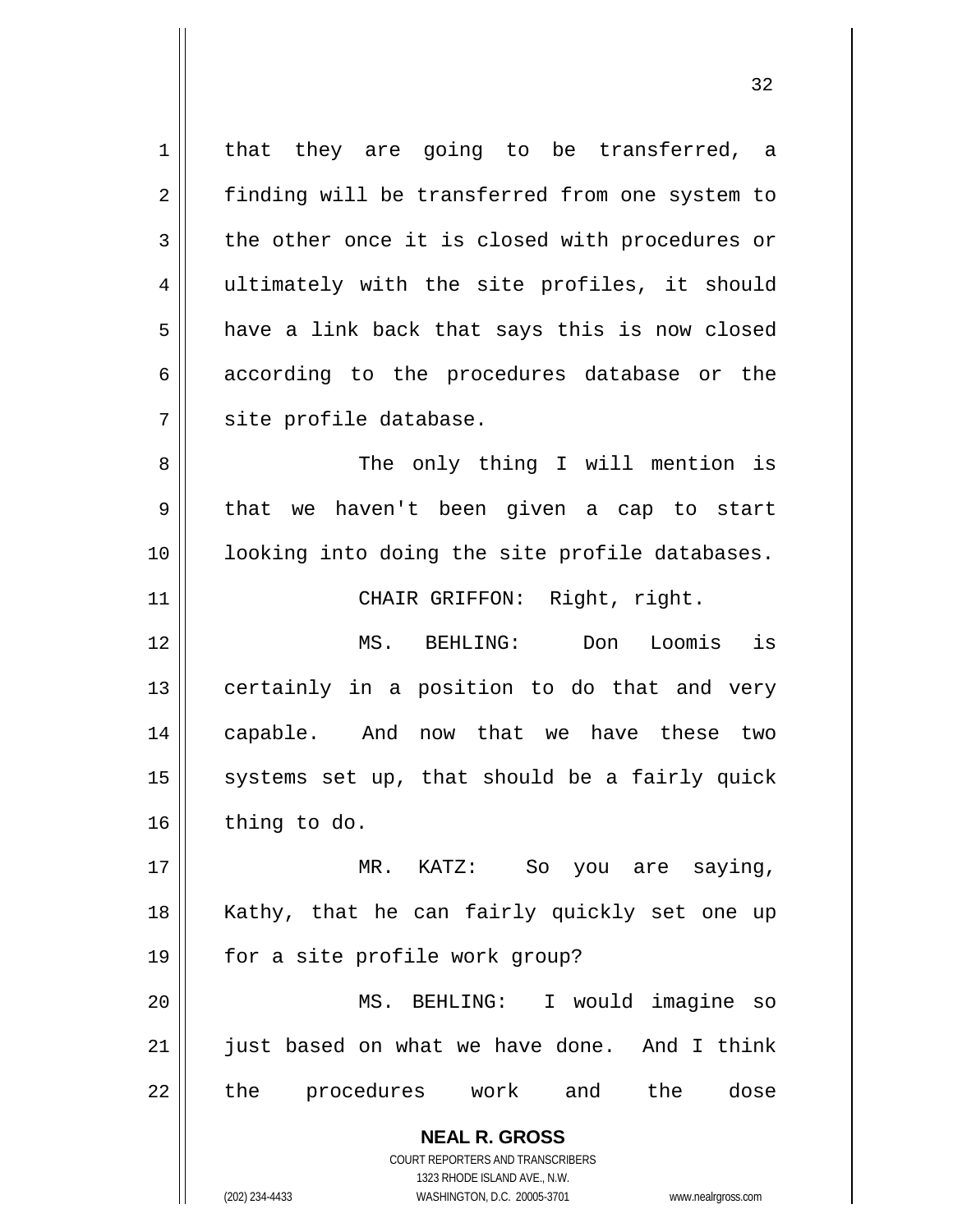**NEAL R. GROSS** COURT REPORTERS AND TRANSCRIBERS 1323 RHODE ISLAND AVE., N.W. (202) 234-4433 WASHINGTON, D.C. 20005-3701 www.nealrgross.com 1 | reconstruction work is fairly complicated, and  $2 \parallel$  I think what we had to design in the dose -- $3 \parallel$  or in the database is probably as 4 || sophisticated as it is going to get. And I  $5$  || think just doing the site profile shouldn't be  $6 \parallel$  -- it's not like we are delving into new 7 || territory here. I think for Don it should be 8 || a fairly quick process. 9 DR. MAURO: In terms of scale, for 10 || example, there are 133 procedures, each one 11 | has maybe ten findings. 12 || CHAIR GRIFFON: Right. 13 DR. MAURO: For the dose 14 reconstruction there are 140 dose 15 || reconstructions done to date, each one may be 16 | five or ten. 17 || CHAIR GRIFFON: Yes, right. 18 DR. MAURO: The dose -- did -- the 19 || site profiles 28 and each one may be seven or 20 | eight or ten. 21 | CHAIR GRIFFON: Yes. 22 DR. MAURO: Now, I mean, we're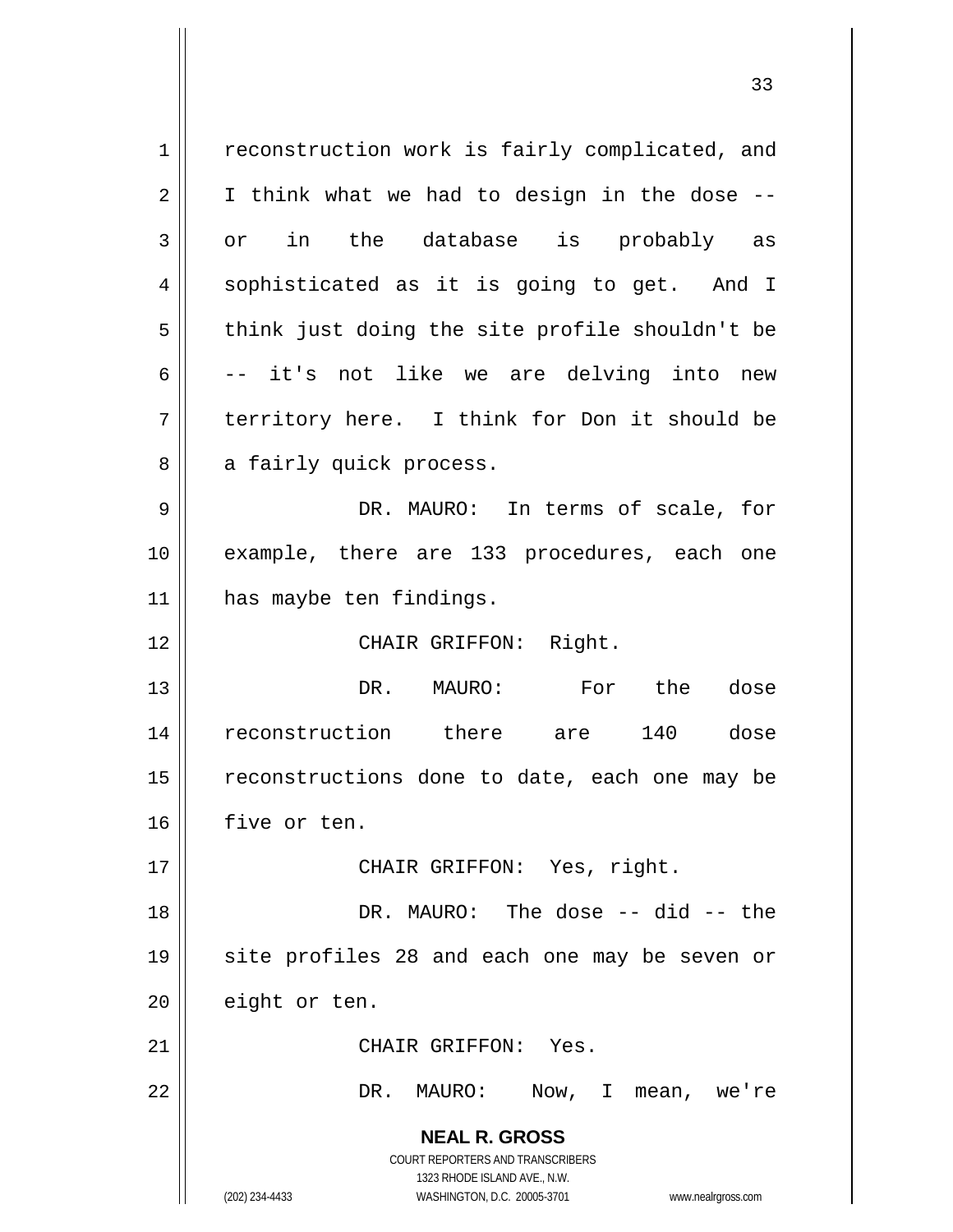**NEAL R. GROSS** COURT REPORTERS AND TRANSCRIBERS 1323 RHODE ISLAND AVE., N.W. (202) 234-4433 WASHINGTON, D.C. 20005-3701 www.nealrgross.com 1 || talking about in terms of scale. 2 || MEMBER MUNN: Yes. 3 || DR. MAURO: We're not going to be  $4 \parallel$  -- it's not going to become like an avalanche. 5 CHAIR GRIFFON: Yes, and that 6 would make it one big database, but that's  $7 \parallel$  however you guys want to design that. I mean, 8 different tabs for different site profiles. 9 DR. MAURO: Just loading the data. 10 || CHAIR GRIFFON: Right. 11 | DR. MAURO: And getting it to  $12 \parallel$  work --13 || MEMBER MUNN: Yes. 14 || DR. MAURO: -- is the hard part. 15 CHAIR GRIFFON: So that's fairly  $16$  easy. 17 || DR. MAURO: Procedures. 18 MEMBER MUNN: Procedures. 19 || DR. MAURO: And DRs. 20 MEMBER MUNN: Yes. 21 DR. MAURO: This is hard. We get  $22$  | that knocked and  $-$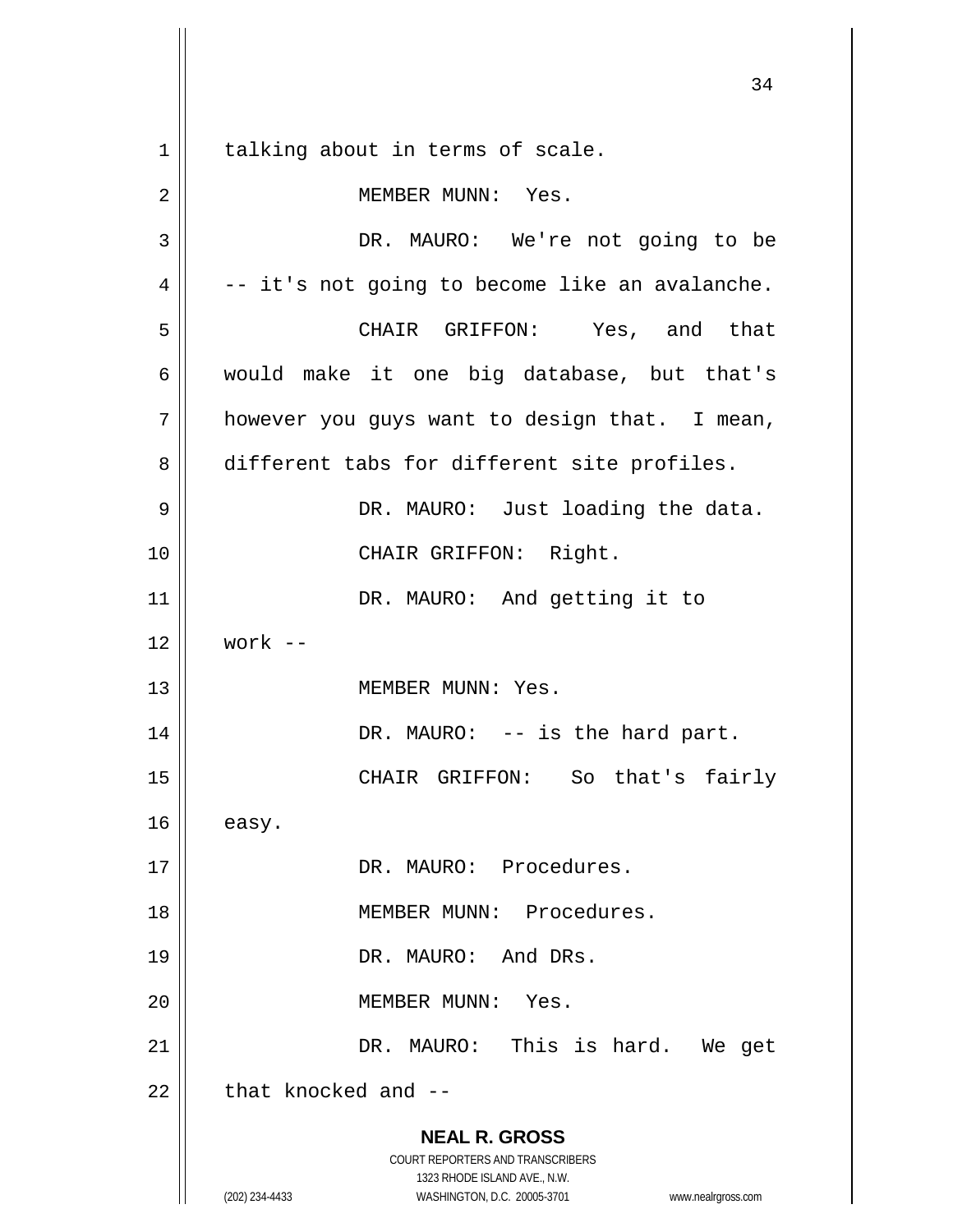**NEAL R. GROSS** COURT REPORTERS AND TRANSCRIBERS 1323 RHODE ISLAND AVE., N.W. (202) 234-4433 WASHINGTON, D.C. 20005-3701 www.nealrgross.com 35 1 || CHAIR GRIFFON: Right. 2 || MEMBER MUNN: I think so. 3 CHAIR GRIFFON: All right. We 4 || will look at that. If we need a technical  $5 \parallel$  call, fine, we can do that. But I think I 6  $\parallel$  tend to agree with John. If we have a similar 7 || starting point, let's load it and see how it 8 | starts working. 9 MR. KATZ: So are you building in 10 || an active link already for this? 11 DR. MAURO: For this one right 12 here? 13 MR. HINNEFELD: That's follow-14 | back. The follow-back. 15 CHAIR GRIFFON: I think we need 16 it. I don't know. 17 MEMBER MUNN: For this? 18 CHAIR GRIFFON: Yes. 19 DR. MAURO: Kathy, this is John. 20 || I suspect this link that we are talking about  $21$  | between the two, so that, for example, when an 22 || issue is closed on these procedures that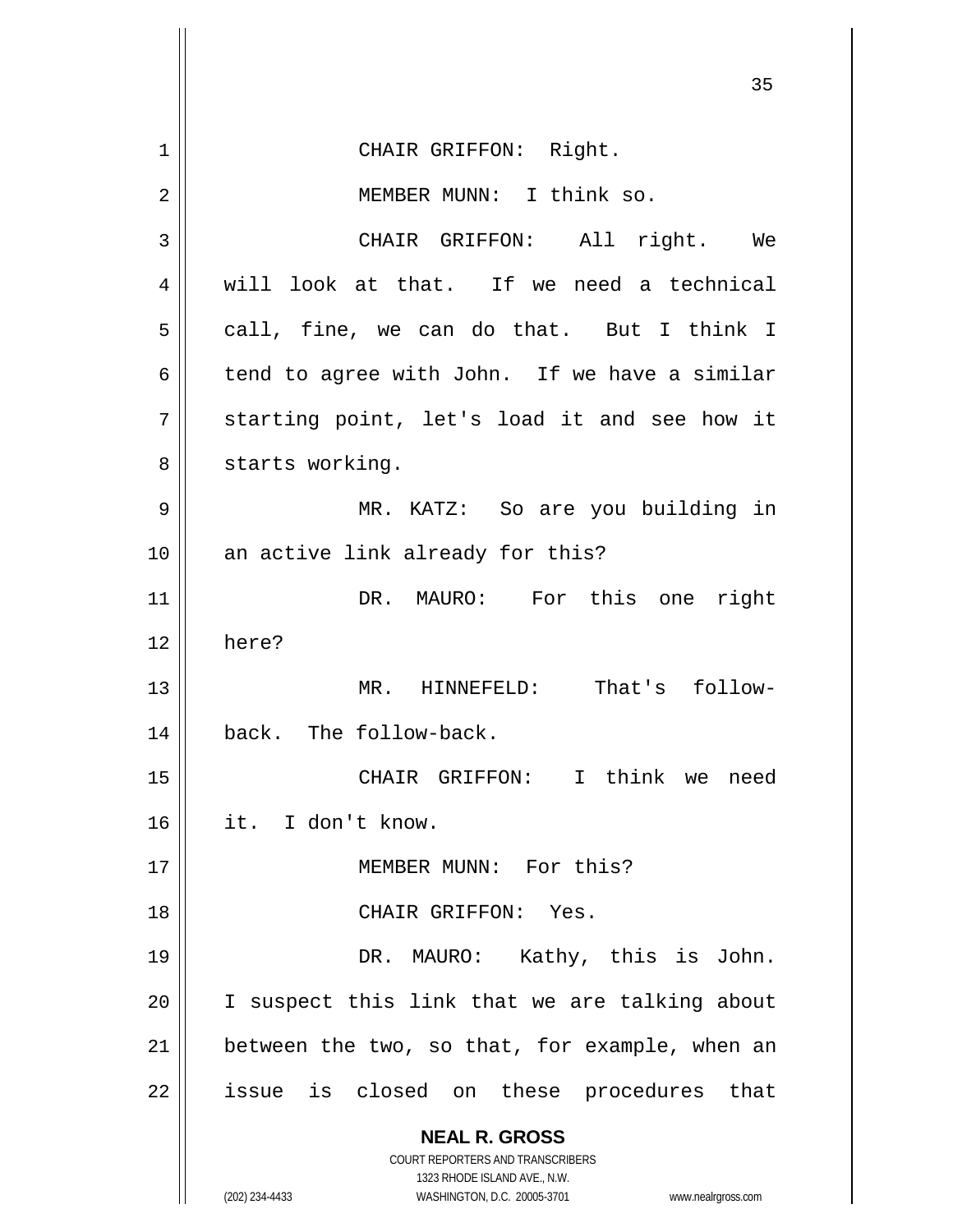**NEAL R. GROSS** COURT REPORTERS AND TRANSCRIBERS 1323 RHODE ISLAND AVE., N.W. (202) 234-4433 WASHINGTON, D.C. 20005-3701 www.nealrgross.com 1 || somehow there is a flag in the dose  $2 \parallel$  reconstruction that, yes, it has been closed.  $3 \parallel$  That sounds to be straightforward. It's 4 || something Don could take care of, but I hate 5 | to put words into Don's mouth. 6 This is certainly worth looking -- 7 || if you could check with Don or whatever to see 8 what would be involved on that flag? 9 MS. BEHLING: I will do that. And 10 || as I indicated, I envision that already being 11 built in and Don and I have talked about that.  $12$  || So I would assume that that type of thing is 13 already there, since we do have these two 14 databases. 15 || CHAIR GRIFFON: All right. And 16 like you said, Kathy, it would be something  $17$  | that flagged, but we can --18 || MS. BEHLING: Yes, I'll confirm. 19 CHAIR GRIFFON: Be some type of 20 flag that something was closed out on the 21 | other. 22 DR. MAURO: On the other end.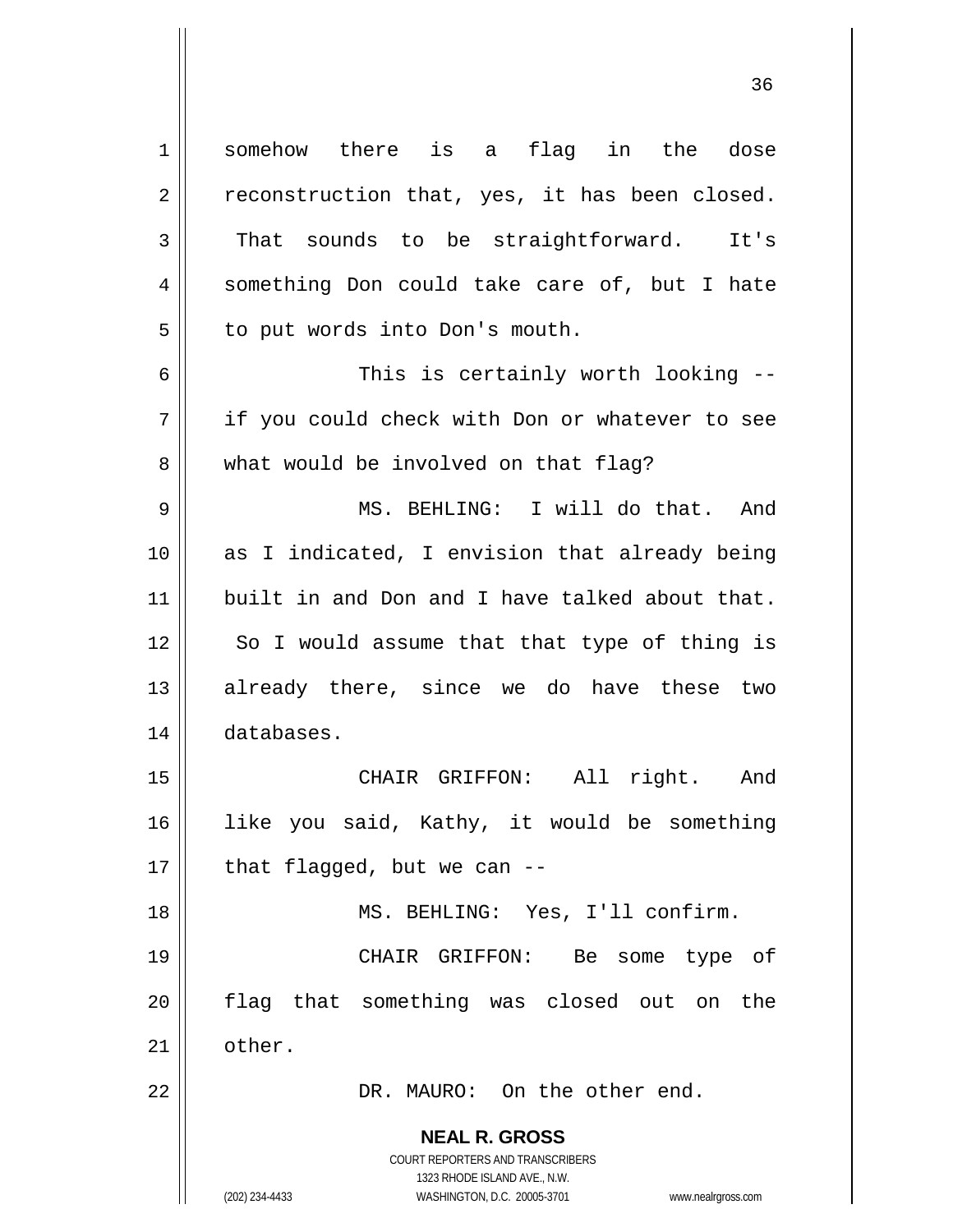**NEAL R. GROSS** COURT REPORTERS AND TRANSCRIBERS 1 CHAIR GRIFFON: Yes. It wouldn't  $2 \parallel$  automatically close out the one in this one. 3 MS. BEHLING: Right. Well, it can 4 | notify. 5 CHAIR GRIFFON: Alert. 6 DR. MAURO: Then you judge -- at  $7 \parallel$  that point then you make a judgment. 8 CHAIR GRIFFON: Then you make a 9 || judgment, right, whether you have to look at  $10$  | the case further or whether it is --11 || DR. MAURO: Right. 12 CHAIR GRIFFON: Yes, yes. Okay. 13 We will move ahead on that then. I'm on 104. 14 I have this as being closed, basically, all  $15$  the findings, but there are several of them 16 that fall into those white paper-status 17 || generic responses for ingestion, resuspension. 18 || I think those are still hanging out there,  $19 \parallel$  right, to do. 20 MR. HINNEFELD: My recollection is 21 || they are still out there, in terms of an 22 | actual paper product.

1323 RHODE ISLAND AVE., N.W.

(202) 234-4433 WASHINGTON, D.C. 20005-3701 www.nealrgross.com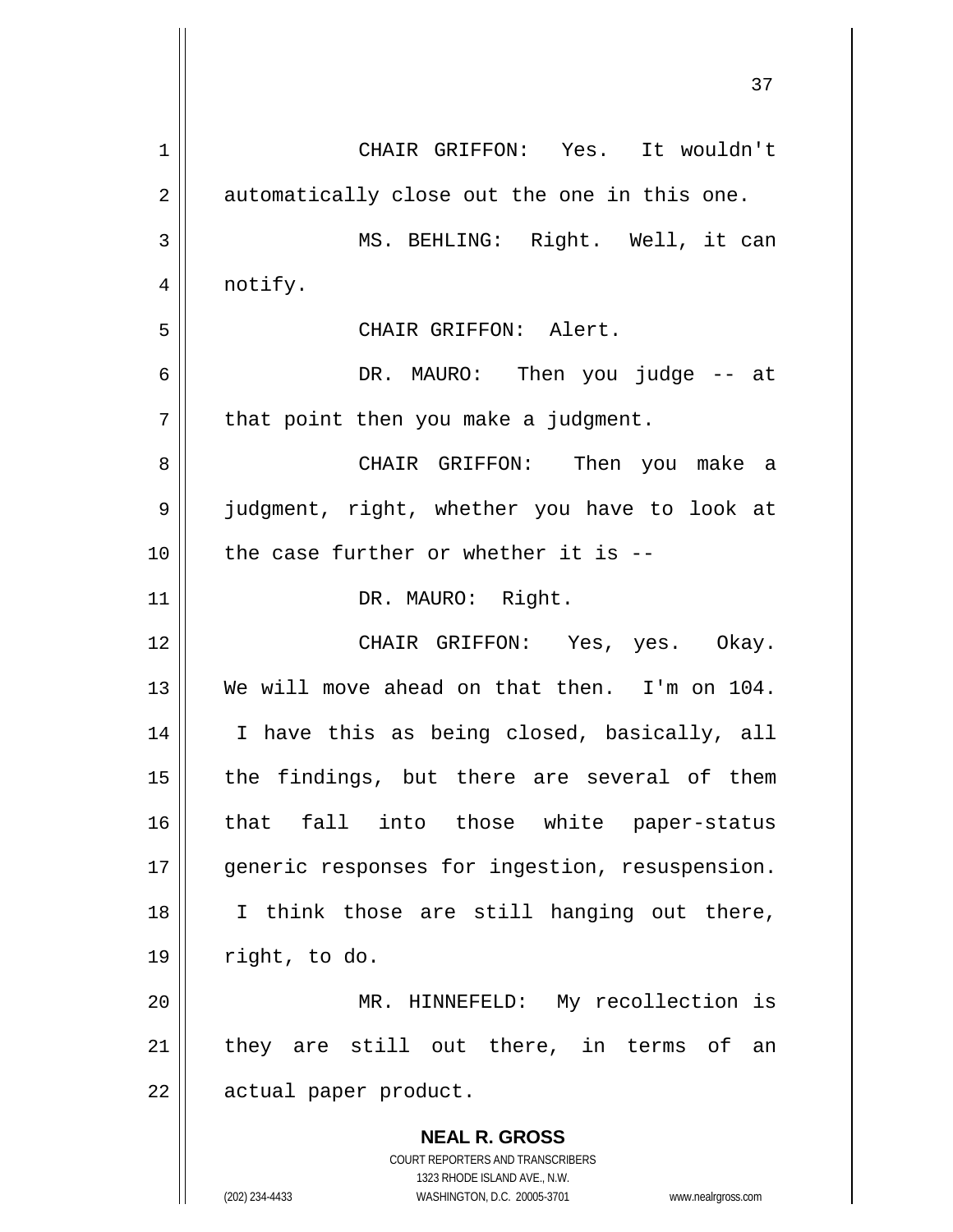**NEAL R. GROSS** COURT REPORTERS AND TRANSCRIBERS 1323 RHODE ISLAND AVE., N.W. (202) 234-4433 WASHINGTON, D.C. 20005-3701 www.nealrgross.com 38 1 CHAIR GRIFFON: I mean, any --  $2 \parallel$  because we are getting a lot of those. 3 || DR. MAURO: Yes. 4 CHAIR GRIFFON: Any sense of where  $5$  || that -- that time frame? 6 MR. HINNEFELD: I would have to go 7 find out from Jim. 8 CHAIR GRIFFON: It's on Jim's  $9 \parallel$  stack of  $-$ 10 MR. HINNEFELD: Yes. 11 || CHAIR GRIFFON: Okay. 12 || DR. MAURO: If it's any 13 || consolation, in all the dose reconstructions  $14$  | that I looked at where I brought that issue 15  $\parallel$  up, usually with AWE is a lot of that. 16 || CHAIR GRIFFON: Yes. 17 || DR. MAURO: Residual period and in 18 || the resuspension and the ingestion. Those 19 always contribute to a very, very small 20 portion. 21 || CHAIR GRIFFON: Right. 22 DR. MAURO: Now, so I mean, it's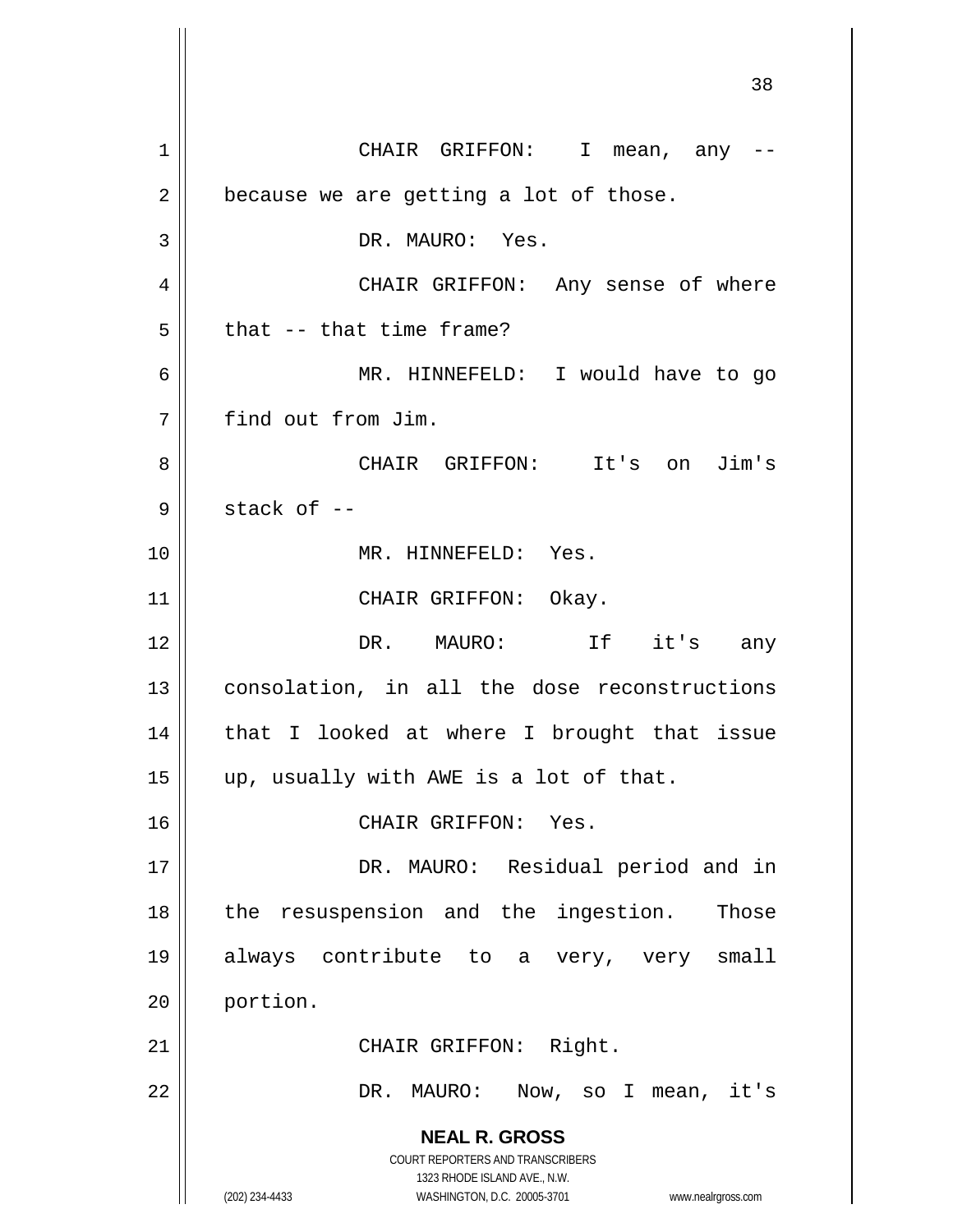**NEAL R. GROSS** COURT REPORTERS AND TRANSCRIBERS 1323 RHODE ISLAND AVE., N.W. (202) 234-4433 WASHINGTON, D.C. 20005-3701 www.nealrgross.com 39  $1 \parallel$  good that we get it cleared up. 2 || CHAIR GRIFFON: Right. 3 DR. MAURO: It's been around for a  $4 \parallel$  long time, but, at the same time, it really --5 in none of the cases I can remember was it  $6 \parallel$  something  $-$ 7 || CHAIR GRIFFON: Flipped. 8 DR. MAURO: Yes, it's going to 9 || flip anything. 10 CHAIR GRIFFON: It's probably 11 || unlikely. 12 || MR. HINNEFELD: And in fact --13 || DR. MAURO: But it's been hanging  $14$  || out there a while. 15 || MR. HINNEFELD: -- the 16 | resuspension issue is in OTIB-something. 17 DR. MAURO: Nine. Unless you have 18 || the new one. 19 MEMBER MUNN: OTIB-53 is in the 20 final review. 21 || MR. HINNEFELD: No, there is --22 CHAIR GRIFFON: That's a separate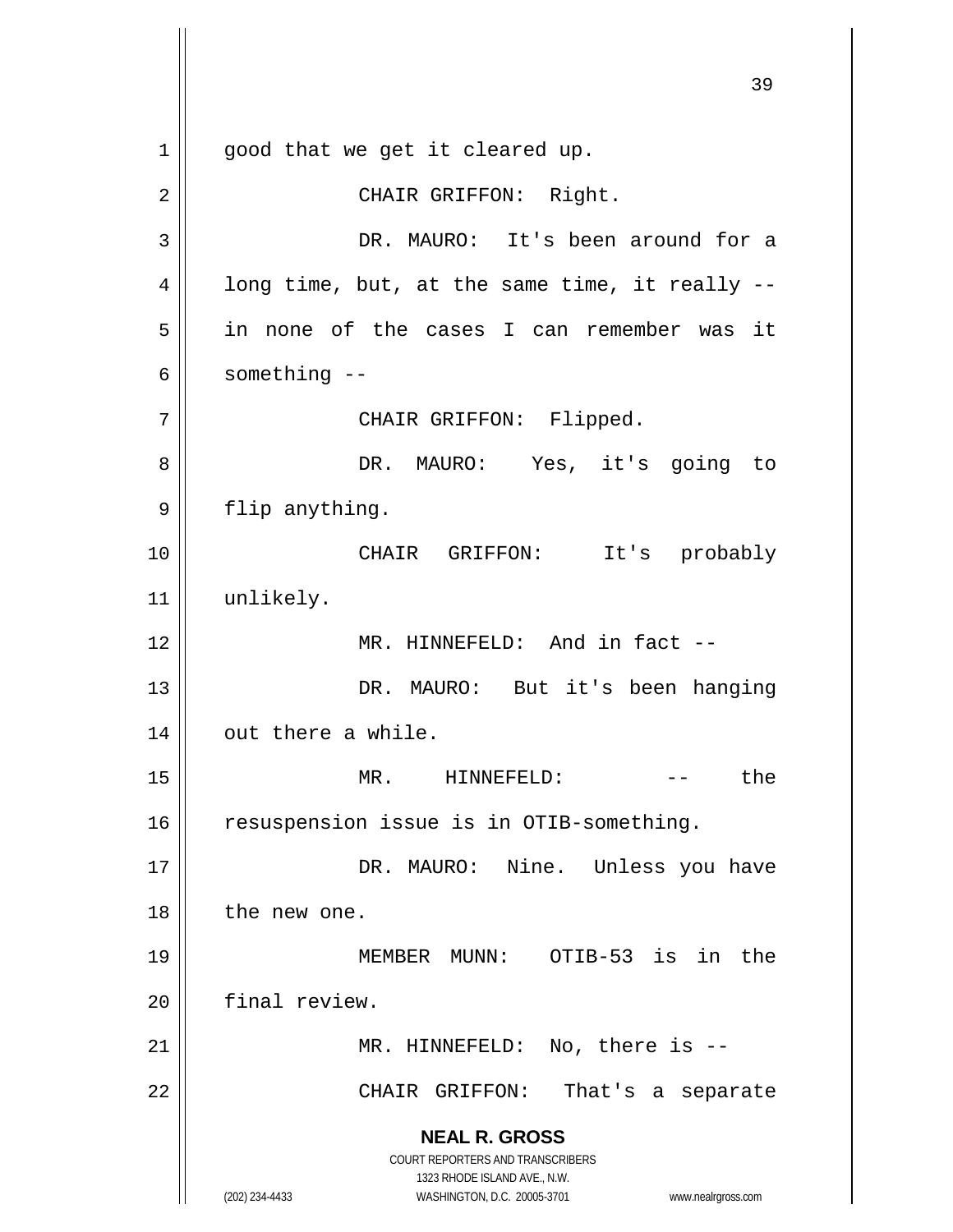**NEAL R. GROSS** COURT REPORTERS AND TRANSCRIBERS 1323 RHODE ISLAND AVE., N.W. (202) 234-4433 WASHINGTON, D.C. 20005-3701 www.nealrgross.com 40 1 || nine. 2 || DR. MAURO: That's separate,  $3 \parallel$  that's a different thing. 4 CHAIR GRIFFON: We just talked  $5 \parallel$  about resuspension in one of the  $-$ -6 MR. HINNEFELD: Well, I mean, a  $7$  | recurrent --8 CHAIR GRIFFON: The discussion 9 || going on is down. 10 || MR. MAURO: Yes, it's everywhere. 11  $\parallel$  It's everywhere and it's always 10<sup>-6</sup>. And we 12 || always come back and say that  $13$  || is --14 CHAIR GRIFFON: But Dow is the 15 first place we have seen a fairly specific 16 | response, right? 17 MR. HINNEFELD: There is -- I  $18$  | think the debate is farthest along in Dow. 19 || CHAIR GRIFFON: Right. 20 MR. HINNEFELD: Because it -- 21 | DR. MAURO: Dow two. 22 || MR. HINNEFELD: -- relates to the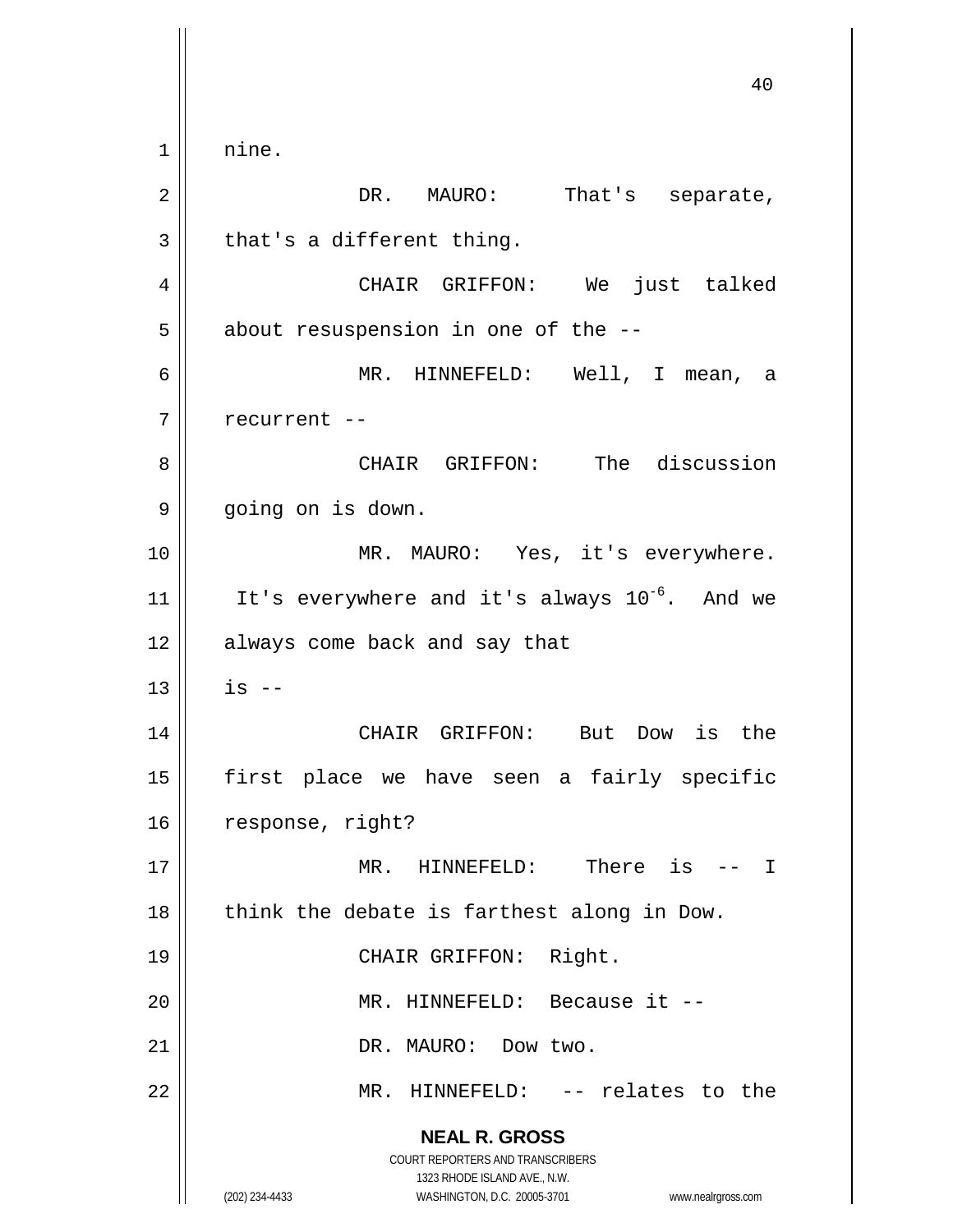1 | residual period.

**NEAL R. GROSS** COURT REPORTERS AND TRANSCRIBERS 1323 RHODE ISLAND AVE., N.W. (202) 234-4433 WASHINGTON, D.C. 20005-3701 www.nealrgross.com 2 | DR. MAURO: Absolutely. 3 || MR. HINNEFELD: The thorium 4 | residual period at Dow. 5 || DR. MAURO: Absolutely. 6 MR. HINNEFELD: And the discussion 7 I think is farthest along there. So and 8 that's part of Dow residual was that -- I 9 | can't remember the TIB number, but I believe 10 || there is an OTIB. 11 || DR. MAURO: Seventy. 12 MR. HINNEFELD: Is it 70 that 13 || talks about resuspension? And is a more 14 formalization, a more formalized setting-out 15 of what has been stated in some of these site 16 profiles. So you know, it's farthest along 17 || there and maybe that discussion will end up, 18 || you know, at the end of the discussion. 19 CHAIR GRIFFON: That might be on 20 l the final document. 21 || MR. HINNEFELD: Maybe the  $22$  || discussion there may even have the final. We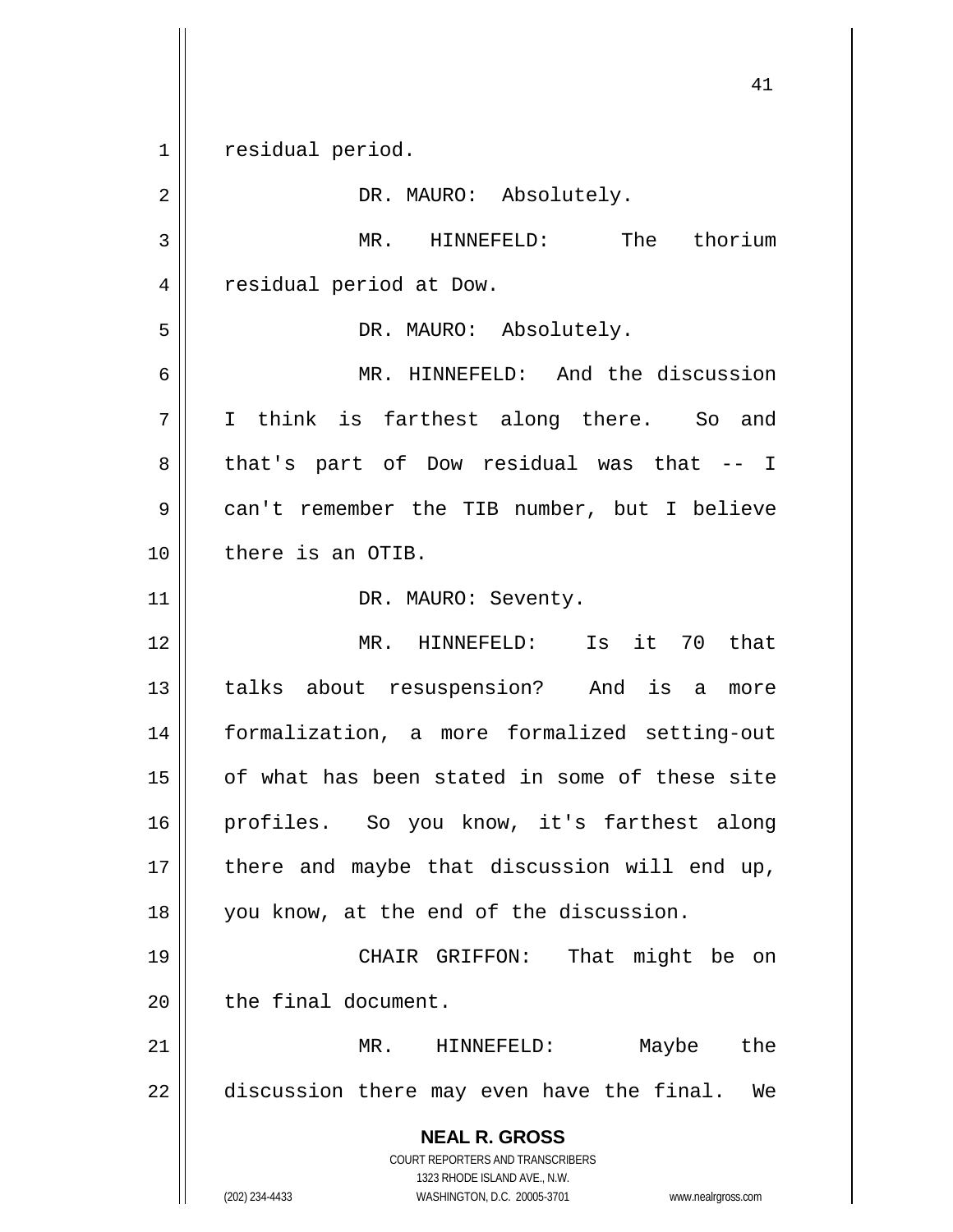**NEAL R. GROSS** COURT REPORTERS AND TRANSCRIBERS 1323 RHODE ISLAND AVE., N.W. (202) 234-4433 WASHINGTON, D.C. 20005-3701 www.nealrgross.com 1 | would hope that we would have one solution to  $2 \parallel$  it. 3 || CHAIR GRIFFON: Right. 4 MR. HINNEFELD: As opposed to  $5$  || multiple solutions to a question. 6 CHAIR GRIFFON: All right. 7 MR. HINNEFELD: And then that  $8 \parallel$  could be passed on through. 9 CHAIR GRIFFON: Yes. Moving on to 10 || 105.1, I have that NIOSH agrees and the case 11 will be reevaluated. Is this -- oh, this is a 12 | DCF thing. 13 || MR. HINNEFELD: Which number are 14 you at? 15 || DR. MAURO: One oh five point one. 16 CHAIR GRIFFON: One of five point 17 || one, yes. It's a PER review, I think. 18 || MR. HINNEFELD: Okay. 19 CHAIR GRIFFON: Reevaluated under  $20$  | PER, right? 21 MR. HINNEFELD: This is -- this  $22$  || used min/max in the tool. And from the broad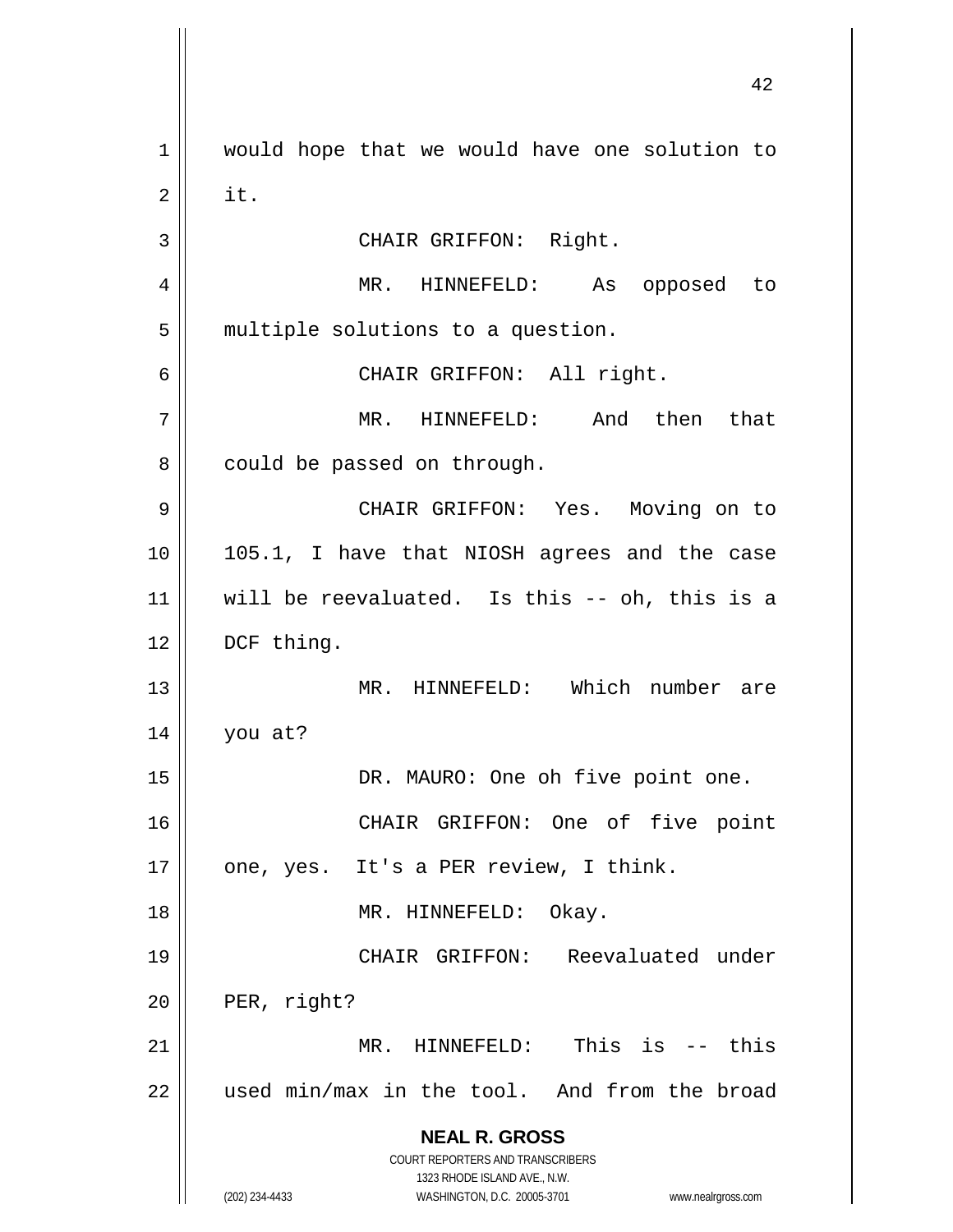**NEAL R. GROSS** 1 || min/max, not the 18 min/max. And that has  $2 \parallel$  been changed and, I believe, all these cases 3 | have been reconsidered. 4 CHAIR GRIFFON: Okay. That's 5 || right. And that's where it starts. So maybe  $6 \parallel$  it has already been reevaluated. 7 || MR. HINNEFELD: I believe. 8 CHAIR GRIFFON: Yes. 9 MR. HINNEFELD: But I could take a 10 look. 11 || CHAIR GRIFFON: And for these PER  $12$  | cases, I think, this is a good example of what 13 || you are saying that we may not want to relook 14 || at all these cases, but we may want to sample 15 | some of them. 16 MR. HINNEFELD: Yes, sample. 17 CHAIR GRIFFON: We had fun with  $18$  || those before, so if we show, reevaluated under 19 || PER review, that could be a reason. You know,  $20$  || once we find out it has been reevaluated, then  $21$  we would -- we could sample from those just --22 | or you know, yes.

> COURT REPORTERS AND TRANSCRIBERS 1323 RHODE ISLAND AVE., N.W.

(202) 234-4433 WASHINGTON, D.C. 20005-3701 www.nealrgross.com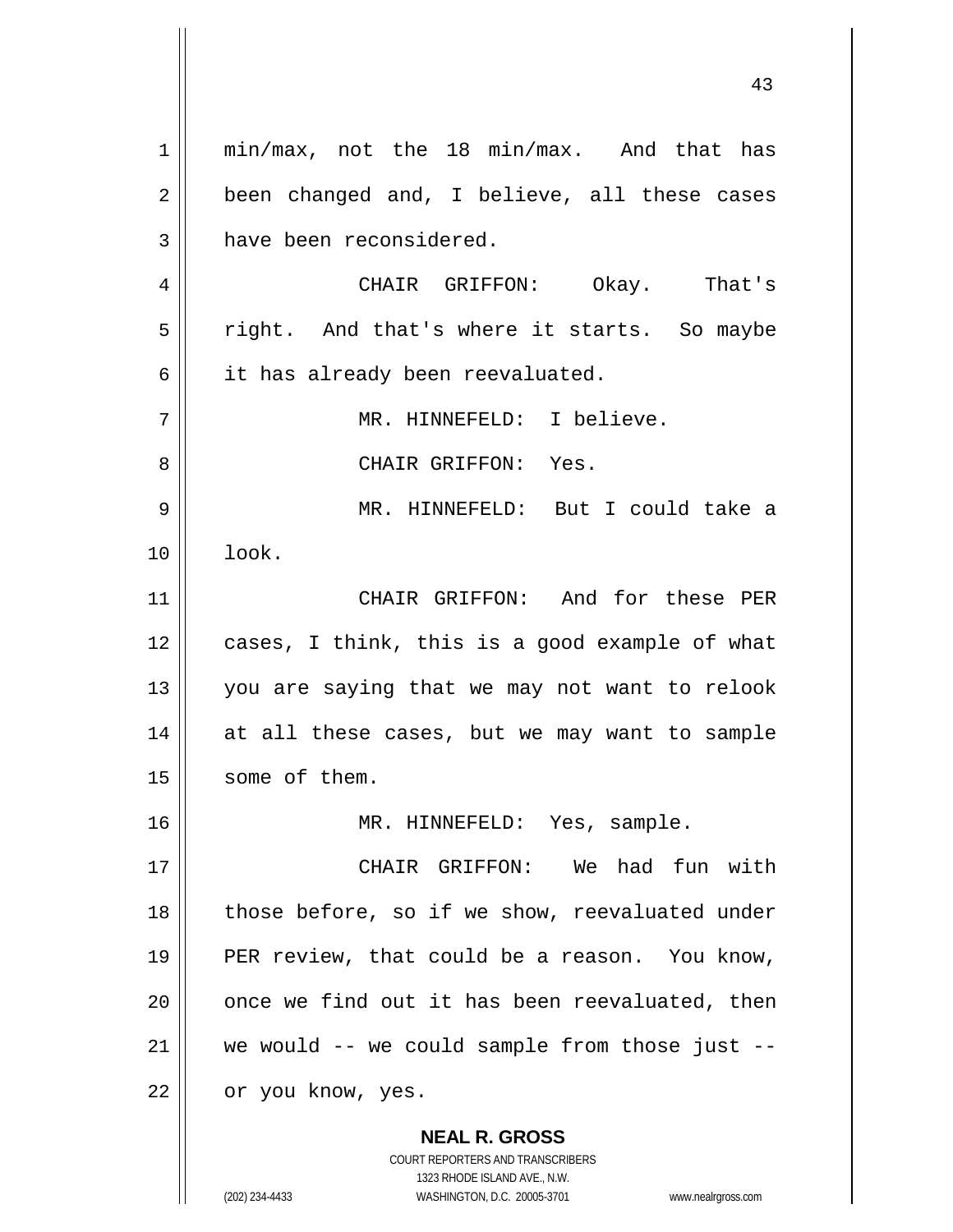|                | 44                                                                  |
|----------------|---------------------------------------------------------------------|
| $\mathbf 1$    | MR. HINNEFELD: Yes.                                                 |
| $\overline{2}$ | CHAIR GRIFFON: Do them all, but                                     |
| 3              | unlikely. I think we would want a sample from                       |
| 4              | some, you know.                                                     |
| 5              | MR. HINNEFELD: Yes.                                                 |
| 6              | CHAIR GRIFFON: TIB-49 comes up --                                   |
| 7              | I mean, Super S I see a lot of them that are                        |
| 8              | reevaluated for Super S.                                            |
| 9              | MR. HINNEFELD: There were a lot.                                    |
| 10             | CHAIR GRIFFON: Yes, yes.                                            |
| 11             | MR. HINNEFELD: There were a ton.                                    |
| 12             | CHAIR GRIFFON: Right.                                               |
| 13             | MR. SIEBERT: So 105.1 is one that                                   |
| 14             | is being returned to us because it is Super S?                      |
| 15             | CHAIR GRIFFON: It is also Super                                     |
| 16             | S.                                                                  |
| 17             | MR. SIEBERT: Because it's got                                       |
| 18             | that, too.                                                          |
| 19             | CHAIR GRIFFON: Yes, yes.<br>So                                      |
| 20             | okay. But I think that covers 105.                                  |
| 21             | MEMBER MUNN: All of them?                                           |
| 22             | CHAIR GRIFFON: I think so, yes.                                     |
|                | <b>NEAL R. GROSS</b>                                                |
|                | COURT REPORTERS AND TRANSCRIBERS<br>1323 RHODE ISLAND AVE., N.W.    |
|                | (202) 234-4433<br>WASHINGTON, D.C. 20005-3701<br>www.nealrgross.com |

 $\mathbb{I}$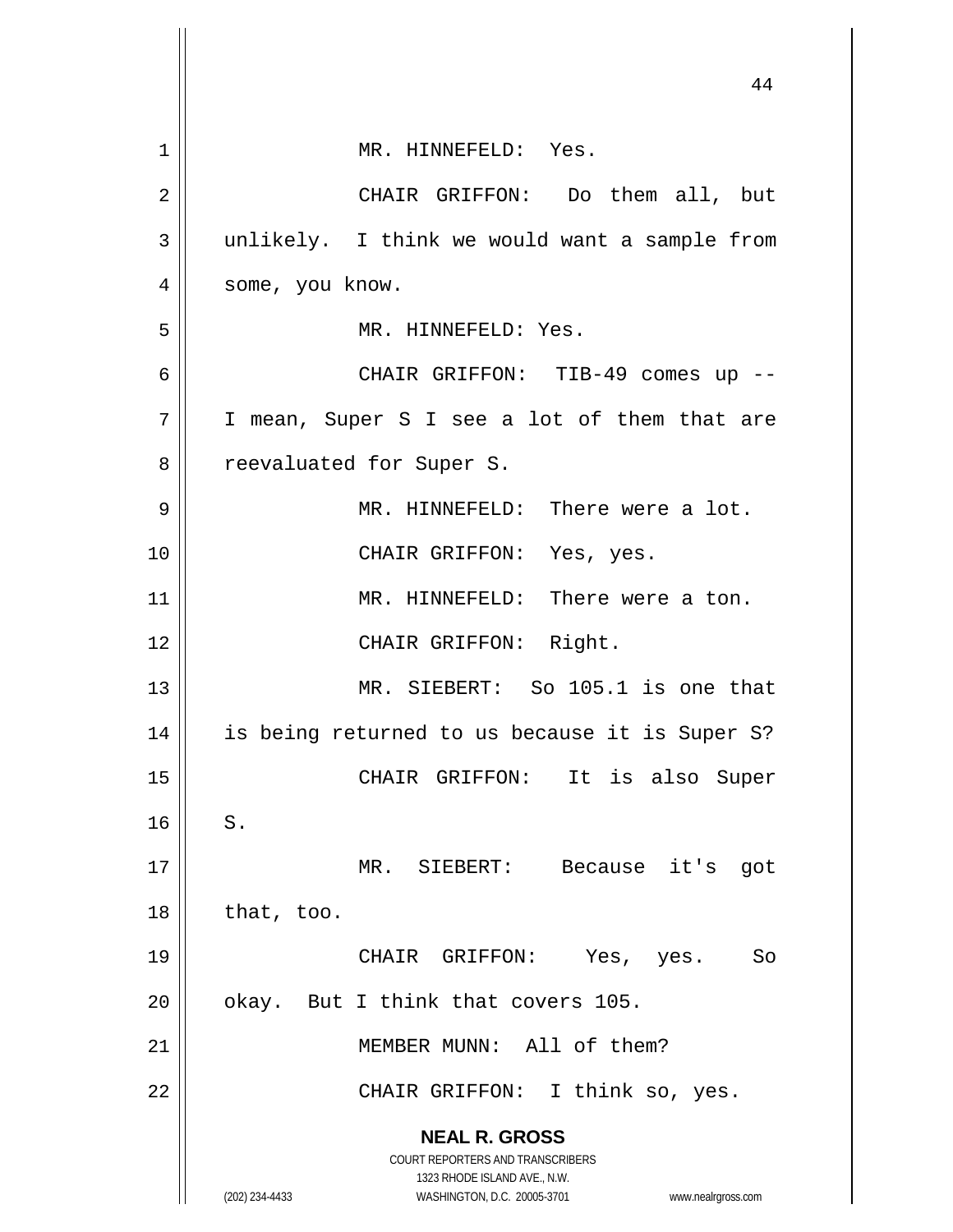**NEAL R. GROSS** COURT REPORTERS AND TRANSCRIBERS 1323 RHODE ISLAND AVE., N.W. (202) 234-4433 WASHINGTON, D.C. 20005-3701 www.nealrgross.com MEMBER MUNN: And before we go  $2 \parallel$  there  $-$ 3 | CHAIR GRIFFON: Yes. MEMBER MUNN: -- I stuck my nose  $5 \parallel$  earlier into 104.7, asking about OTIB-53 being  $\vert$  on final review and we said no, that what we were talking about is -- CHAIR GRIFFON: Oh, yes. MEMBER MUNN: But are we done with 53 yet? MR. HINNEFELD: It took 53s review  $12 \parallel$  a bit longer than anticipated. 13 || MEMBER MUNN: Okay. So it's still 14 | there. MR. HINNEFELD: There is still discussion about the 53 and its utility, you | know, how useful is this really going to be as it's put together. It's recycled uranium. CHAIR GRIFFON: Yes. MR. HINNEFELD: Non-uranium | elements and recycled uranium. MEMBER MUNN: I'm trying to find a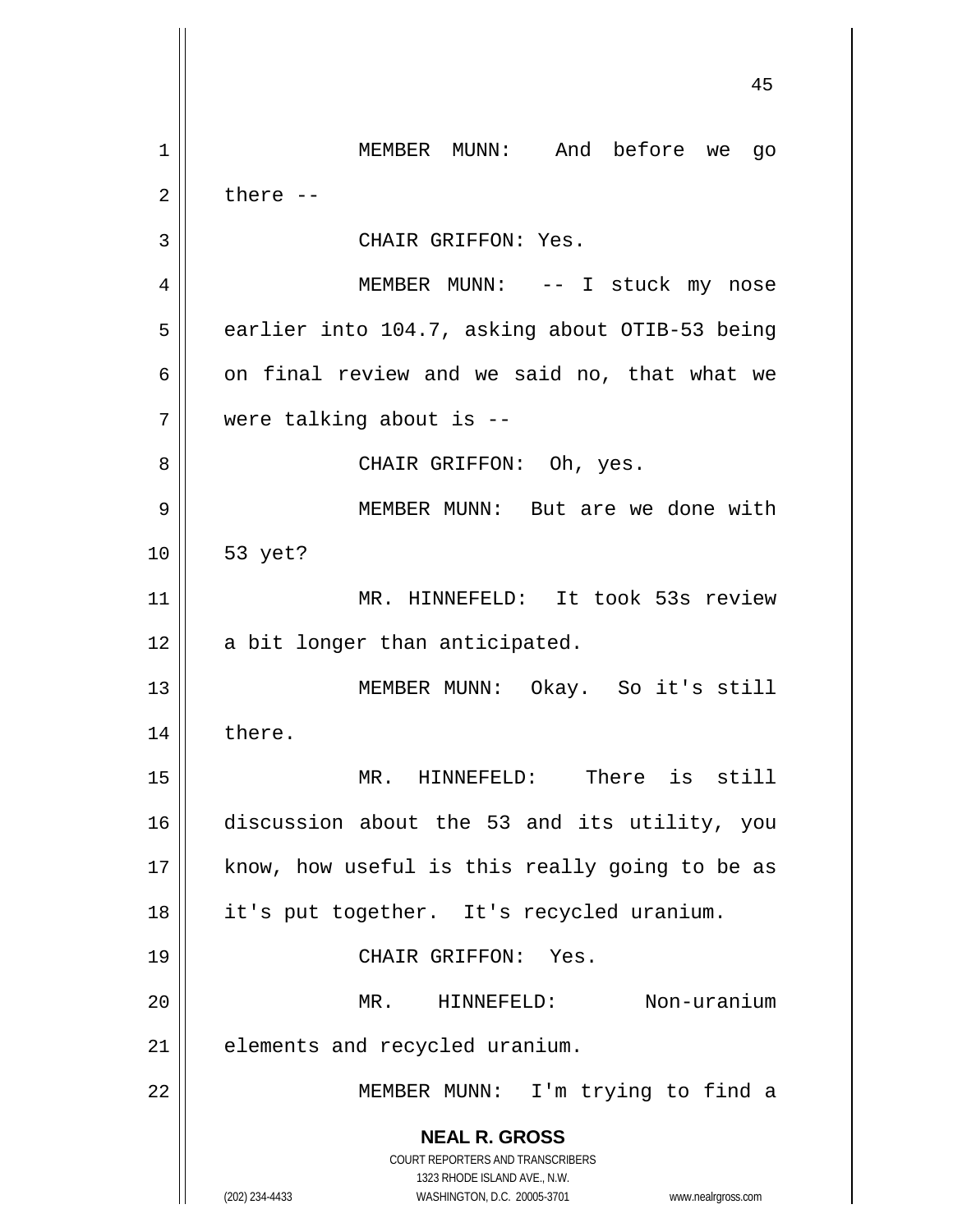**NEAL R. GROSS** 1 defensible reason to close any one of these. DR. MAURO: Just as a quick aside  $3 \parallel$  on the recycled uranium issue, I know that  $4 \parallel$  they like came up on a number of occasions. Whenever we look at Fernald, you go with 100  $6 \parallel$  parts per billion as being a default only. CHAIR GRIFFON: Yes. DR. MAURO: And then when you go 9 || with the AWE's generic approach adopted in the TBD-6000, you go with 10. And we understand || the reason now. In this new Ru, is there  $-$ -12 are you stretching that story further? Is 13 || there more to the story? Is that basically where you are coming out? MR. HINNEFELD: I don't know what 16 || the numbers are, to be honest, in terms of || what the value is, but it's supposed to rely-- it's supposed to provide more content support for the numbers selected. And I don't -- and I think the numbers selected may go from, you | know, site profile to site profile. DR. MAURO: Oh, so you might

> COURT REPORTERS AND TRANSCRIBERS 1323 RHODE ISLAND AVE., N.W.

(202) 234-4433 WASHINGTON, D.C. 20005-3701 www.nealrgross.com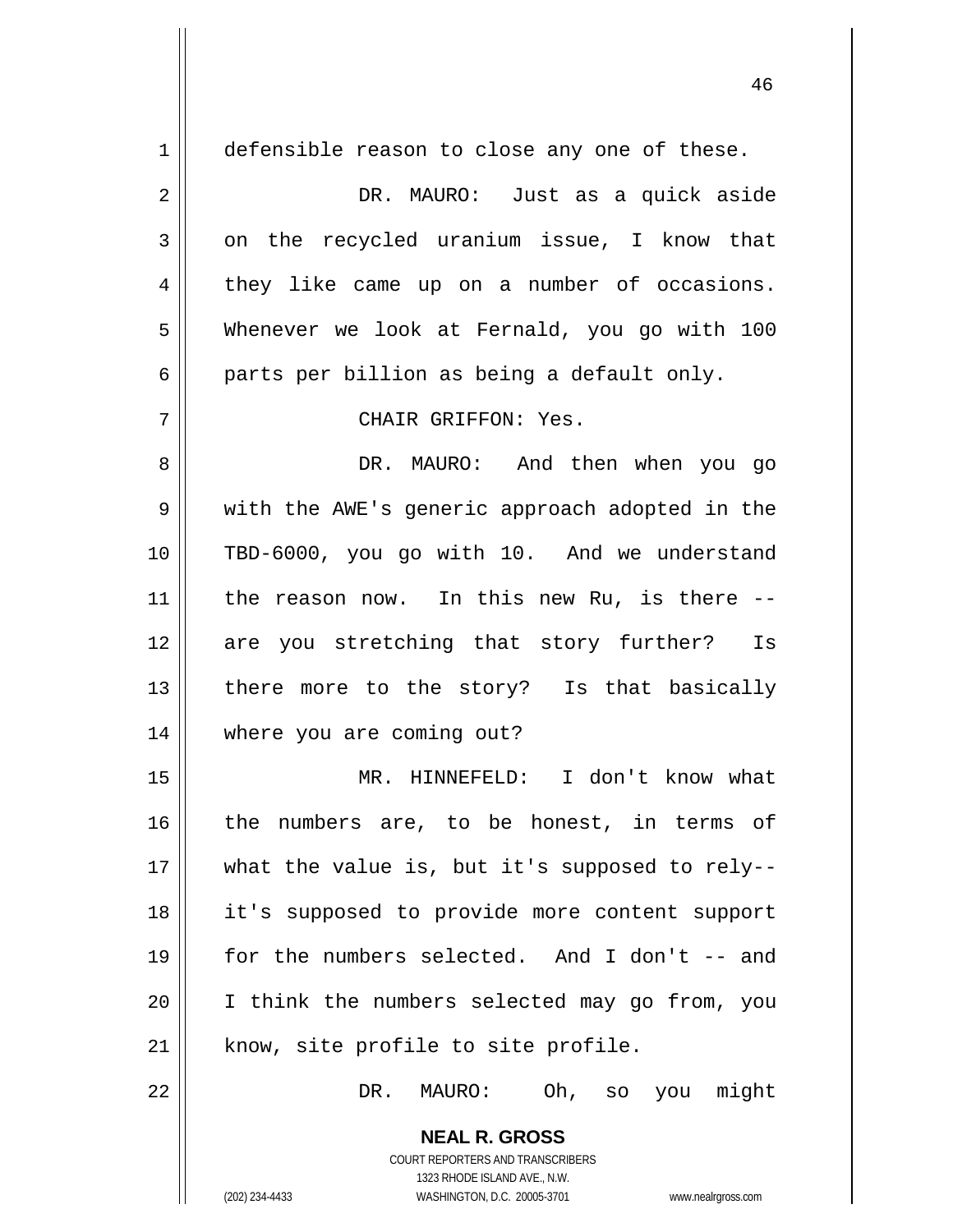1 change?

**NEAL R. GROSS** COURT REPORTERS AND TRANSCRIBERS 1323 RHODE ISLAND AVE., N.W. (202) 234-4433 WASHINGTON, D.C. 20005-3701 www.nealrgross.com 2 MR. HINNEFELD: Yes. It may not be  $3 \parallel$  universal or it may universally apply. I just  $4$  || am not that familiar with this. 5 MR. SIEBERT: Our understanding is  $6 \parallel$  going to be that if you have site profile  $7$  || numbers, those are what are  $-$ 8 MR. HINNEFELD: Those are what are  $9 \parallel$  used. 10 MR. SIEBERT: -- used. 11 || DR. MAURO: Okay. 12 || MR. HINNEFELD: If you don't have  $13$  | that, then you go back and  $-$ 14 CHAIR GRIFFON: So in this case, 15 || Superior Steel, I don't think you have a site 16 profile, do you or do you? 17 MR. HINNEFELD: There is a 18 | Superior Steel. 19 || CHAIR GRIFFON: Oh, there is? 20 MR. HINNEFELD: I remember doing  $21$   $\parallel$  it. 22 CHAIR GRIFFON: So that was the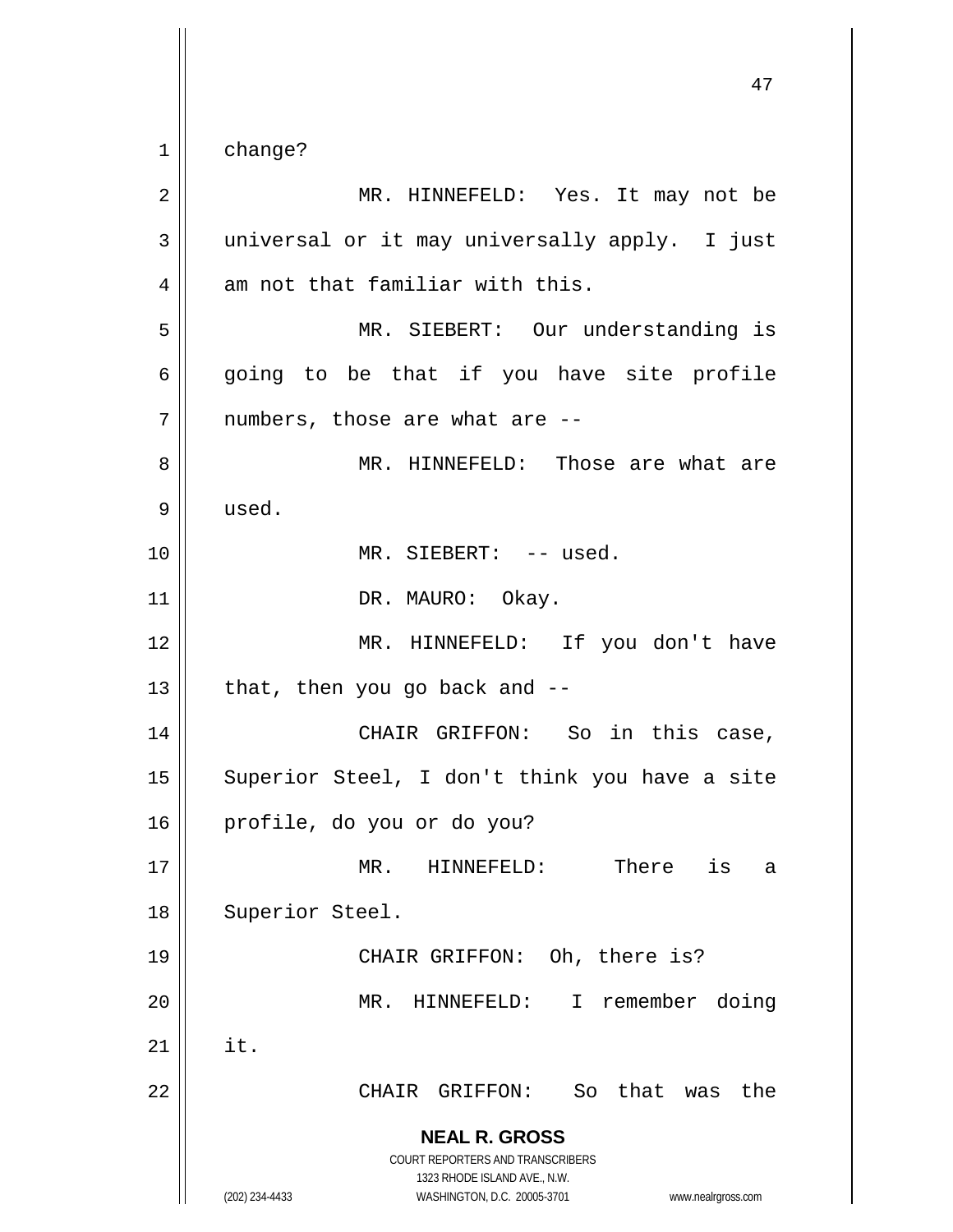**NEAL R. GROSS** COURT REPORTERS AND TRANSCRIBERS 1323 RHODE ISLAND AVE., N.W. 1 || question on this one. I'm glad you saw that  $2 \parallel$  one. I missed that publication. Is this a -- MR. HINNEFELD: Is this a TIB-53 4 question or is this more of a site profile 5 | question? CHAIR GRIFFON: I think it's more a site profile question, if it's Superior 8 || Steel. CHAIR GRIFFON: And then it came down to that mini site profile review kind of event. And this and that. I mean, I don't -- DR. MAURO: So we didn't do -- I mean  $-$  CHAIR GRIFFON: You didn't really do it on Superior. We just started that later, right? I think, yes. DR. MAURO: Yes, keep in mind that 18 || the mini site profile or AWEs were limited to Huntington, Hawshaw and Bridgeport Brass. CHAIR GRIFFON: That's right. DR. MAURO: Now, any others are simply an artifact of the fact that we had a

(202) 234-4433 WASHINGTON, D.C. 20005-3701 www.nealrgross.com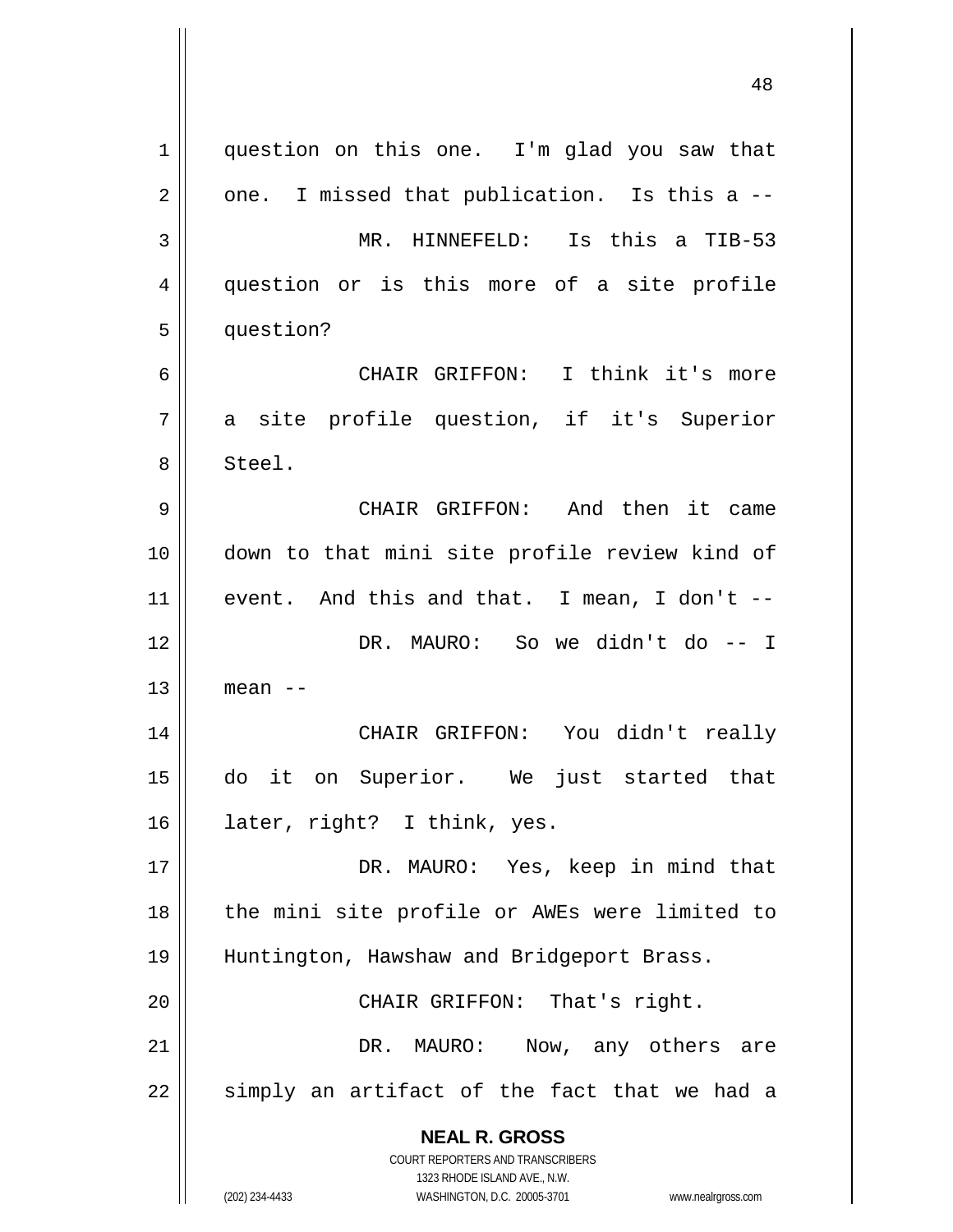**NEAL R. GROSS** COURT REPORTERS AND TRANSCRIBERS 1323 RHODE ISLAND AVE., N.W. (202) 234-4433 WASHINGTON, D.C. 20005-3701 www.nealrgross.com 1 || review for the case, like Superior Steel--2 || CHAIR GRIFFON: Right. 3 DR. MAURO: -- and others did not  $4 \parallel$  really get the treatment that we're getting at 5 || Hawshaw, for example. There's actually three  $6 \parallel$  stand-alone, you know, 30-page --7 CHAIR GRIFFON: Right. 8 DR. MAURO: -- attached to the  $9 \parallel$  eighth set. In the back of the eighth set you 10 || will see an appendix where we reviewed them, 11 || but we didn't reuse Superior Steel like that. 12 CHAIR GRIFFON: So I guess that's 13  $\parallel$  the question in 104.7, I'm looking to see if I 14 || have other notes in here. 15 MR. HINNEFELD: So then this 16 comment really would be a 53. This would  $17 \parallel$  relate to the site profile. 18 || DR. MAURO: Right. 19 CHAIR GRIFFON: Yes, my note like 20 yours, Wanda, said TIB-53 last time, but I  $21$  | made a mistake on that. It's really --22 MR. SIEBERT: Well, I don't think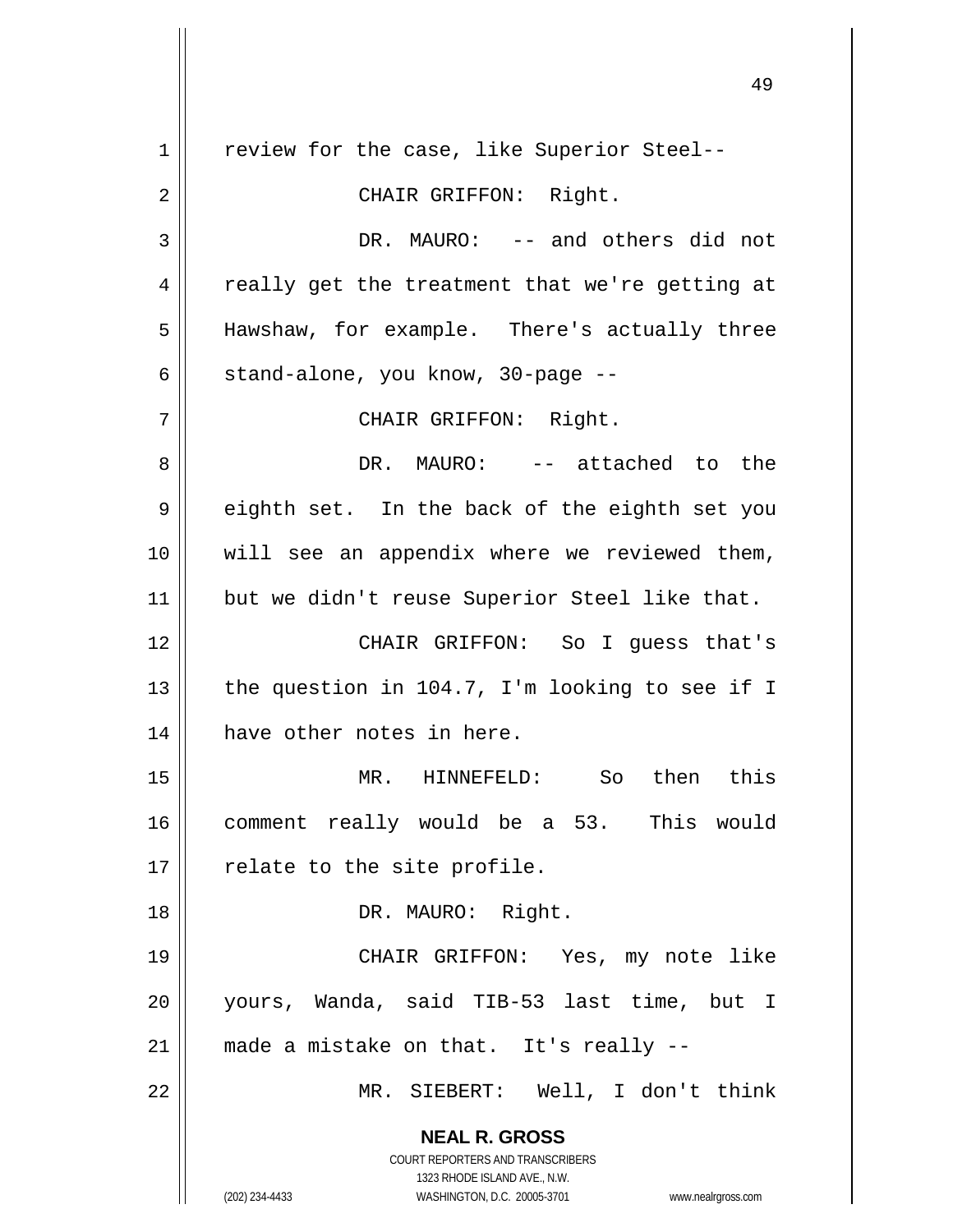**NEAL R. GROSS** COURT REPORTERS AND TRANSCRIBERS 1323 RHODE ISLAND AVE., N.W. (202) 234-4433 WASHINGTON, D.C. 20005-3701 www.nealrgross.com 1 || it's a mistake. I think it's the thought  $2 \parallel$  process from 53 has changed as to what we are  $3 \parallel$  going to use it for. 4 CHAIR GRIFFON: Okay. 5 MR. SIEBERT: And we may need to 6 determine does 53 have an applicability here? 7 CHAIR GRIFFON: All right. So  $8 \parallel$  what is the -- it's really handled, it has got 9 || separate numbers in the site profile? 10 MR. SIEBERT: Right. The site 11 || profile has plutonium and neptunium numbers. 12 CHAIR GRIFFON: And let's refresh 13  $\parallel$  the discussion on that, John, if we can. 14 MR. HINNEFELD: The finding is  $15$  | that where did you get the number? 16 CHAIR GRIFFON: Right. 17 DR. MAURO: Yes, I can help out a 18 bit here. 19 MR. HINNEFELD: Yes. 20 DR. MAURO: Most of the AWEs I did 21 || and very well from when I come across recycled  $22$  || uranium, if you don't give a rationale to why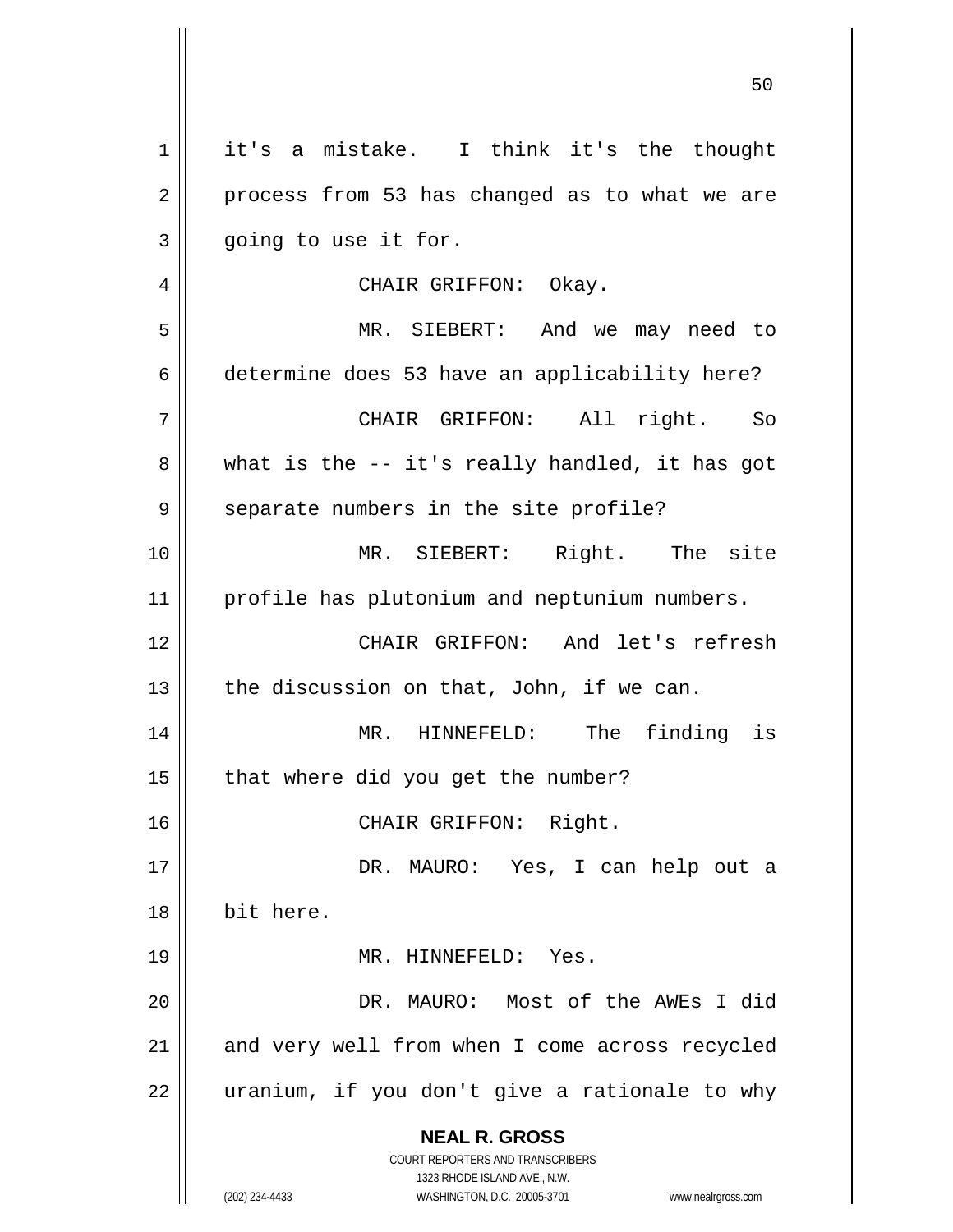1 | you picked a given parts per billion with 2 || uranium or neptunium, I would say, please  $3 \parallel$  explain.

4 Now, my experience is when you did  $5 \parallel$  explain, when you, for example, can in after 6 with the 10 part per billion number, I think,  $7 \parallel$  on one site and then I was able to research  $8 \parallel$  that, you find out that that is probably not a 9 || bad number. And -- but when you don't say 10  $\parallel$  anything about it, I think, there is a -- the 11 onus -- it may turn out simply to be make 12 || reference to, well, if 53 is ready, great, or 13 make reference to some other rationale section  $14$  | that you have had in another, other dockets.

 Because I believe there is a general guideline that DOE used. Anything leaving Fernald that was going to be -- that was going to go somewhere else as AWE for any kind of special metal processing, for example, || there was a tech spec saying it could not be more than 10 parts per billion.

22 MR. HINNEFELD: That was most of

**NEAL R. GROSS** COURT REPORTERS AND TRANSCRIBERS

1323 RHODE ISLAND AVE., N.W.

(202) 234-4433 WASHINGTON, D.C. 20005-3701 www.nealrgross.com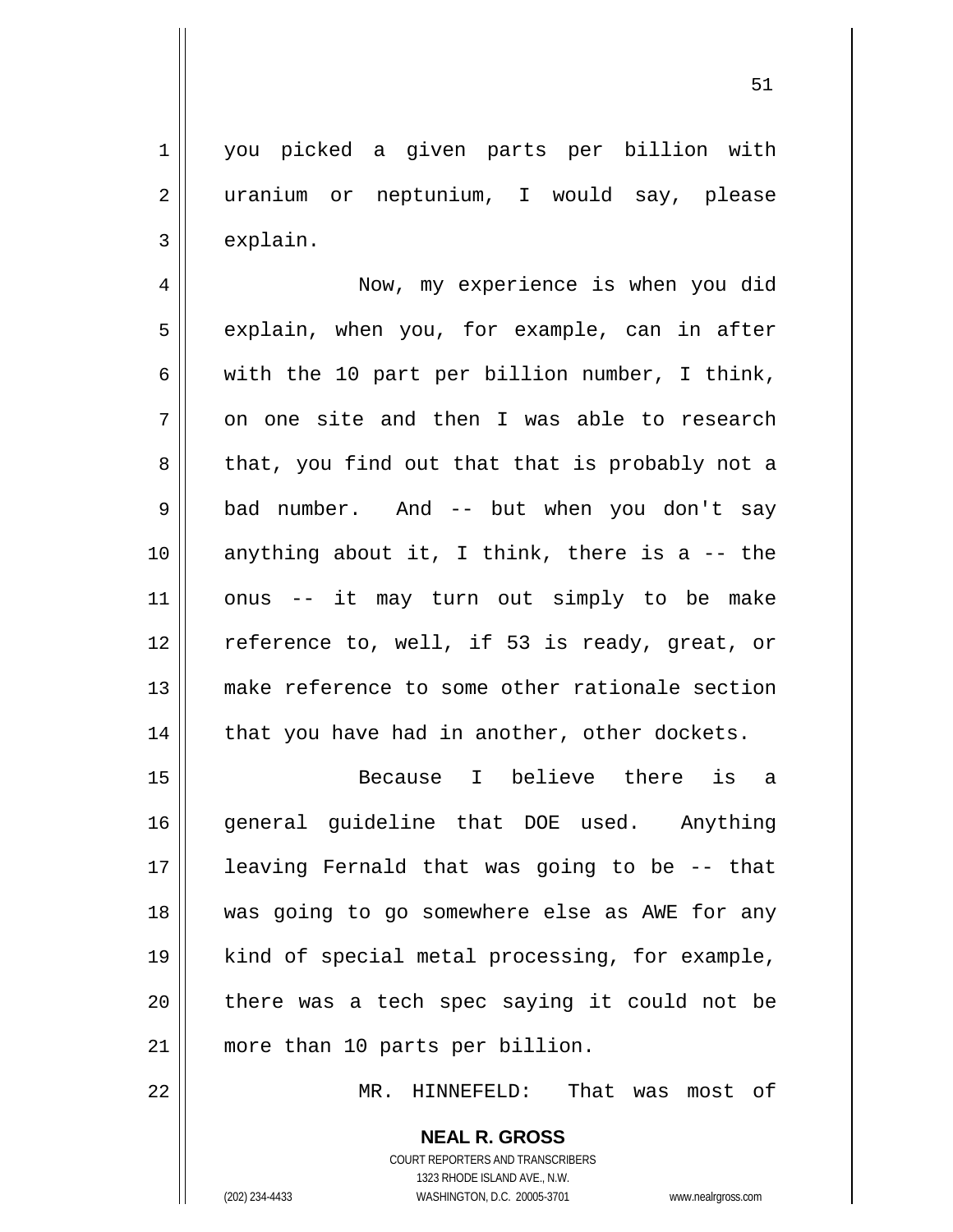**NEAL R. GROSS** COURT REPORTERS AND TRANSCRIBERS 1323 RHODE ISLAND AVE., N.W. 52 1 | the theory complex. 2 DR. MAURO: Right, right. But 3 Fernald was special, because you did handle 4 and we just went through this on a Fernald 5 Work Group. 6 MR. HINNEFELD: Yes. 7 DR. MAURO: And stuff came in 8 || pretty high. 9 CHAIR GRIFFON: Some stuff, yes. 10 || DR. MAURO: Yes, yes. 11 CHAIR GRIFFON: From Paducah, I 12 mean. 13 DR. MAURO: From Paducah. 14 DR. MAURO: So again, this might  $15$  | be an easy one to fix. 16 MR. HINNEFELD: It sounds like 17 || probably where we were, my thought process 18 when I referred to recycle the OTIB was that 19 || the research that they are going through to 20 || prepare the recycled TIB should inform us on 21 Whether, you know, it provides the support for 22  $\parallel$  these numbers. That should be what I -- how I

(202) 234-4433 WASHINGTON, D.C. 20005-3701 www.nealrgross.com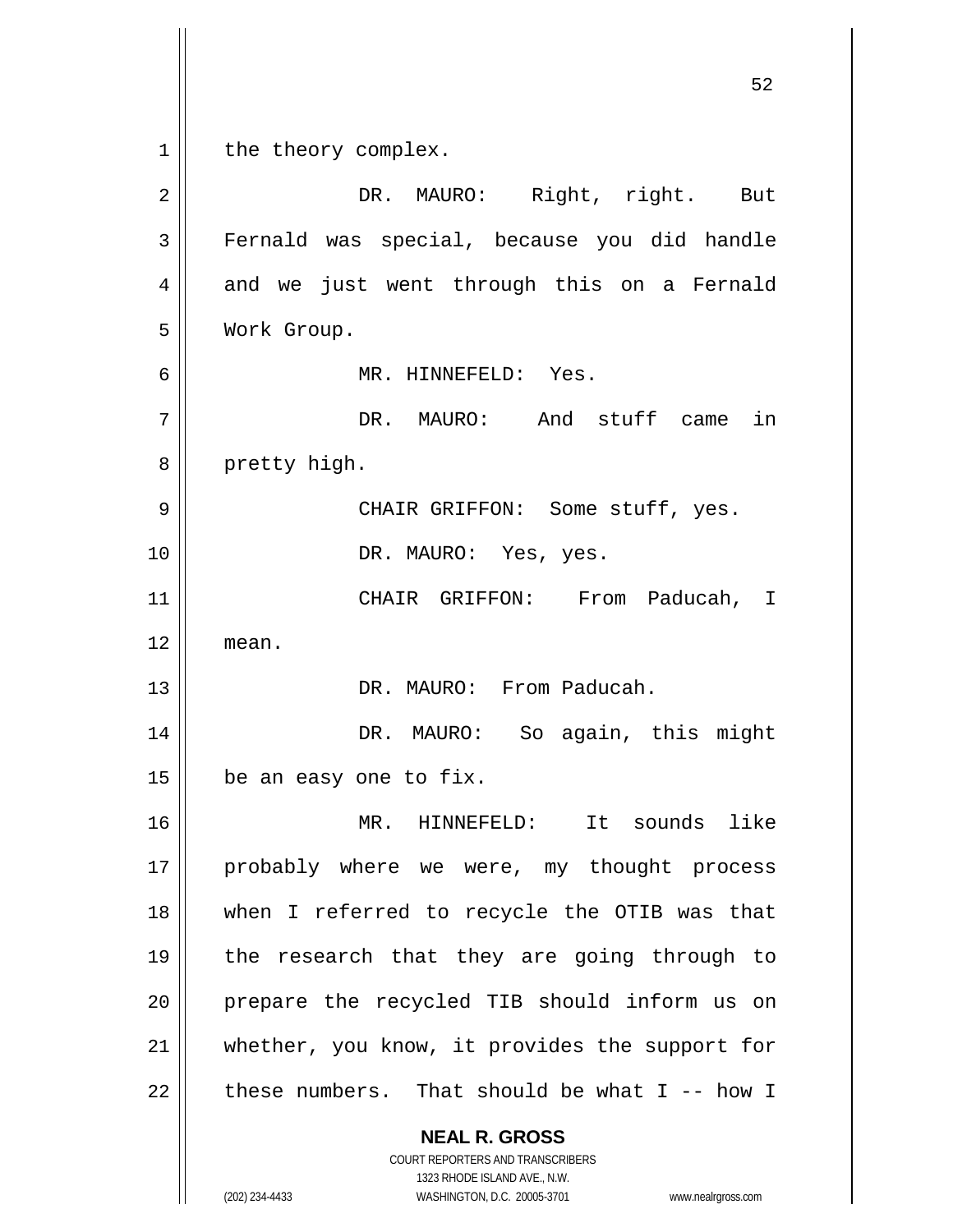$1 \parallel$  phrased it.

| 2  | I don't think I phrased it that                                                                                                                                 |
|----|-----------------------------------------------------------------------------------------------------------------------------------------------------------------|
| 3  | way. But that should have been what I said.                                                                                                                     |
| 4  | And so hopefully that research has been                                                                                                                         |
| 5  | accomplished. I'll just have to go back and                                                                                                                     |
| 6  | find out from that research what kind of                                                                                                                        |
| 7  | support do we have for these numbers and make                                                                                                                   |
| 8  | that be like Superior Steel.                                                                                                                                    |
| 9  | CHAIR GRIFFON: Okay. So we still                                                                                                                                |
| 10 | -- we just need -- this is waiting a NIOSH                                                                                                                      |
| 11 | response. I think I'm going to leave it like                                                                                                                    |
| 12 | that rather than $-$ because I don't think it's                                                                                                                 |
| 13 | going to be TIB-53 necessarily.                                                                                                                                 |
| 14 | MR. HINNEFELD: Right, yes.                                                                                                                                      |
| 15 | CHAIR GRIFFON: So NIOSH response                                                                                                                                |
| 16 | on the basis for the numbers.                                                                                                                                   |
| 17 | MR. HINNEFELD: Yes.                                                                                                                                             |
| 18 | CHAIR GRIFFON: Basis for<br>the                                                                                                                                 |
| 19 | concentrations. Okay.                                                                                                                                           |
| 20 | Response on what did<br>MEMBER MUNN:                                                                                                                            |
| 21 | you say?                                                                                                                                                        |
| 22 | Basis for<br>CHAIR GRIFFON:<br>the                                                                                                                              |
|    | <b>NEAL R. GROSS</b><br>COURT REPORTERS AND TRANSCRIBERS<br>1323 RHODE ISLAND AVE., N.W.<br>(202) 234-4433<br>WASHINGTON, D.C. 20005-3701<br>www.nealrgross.com |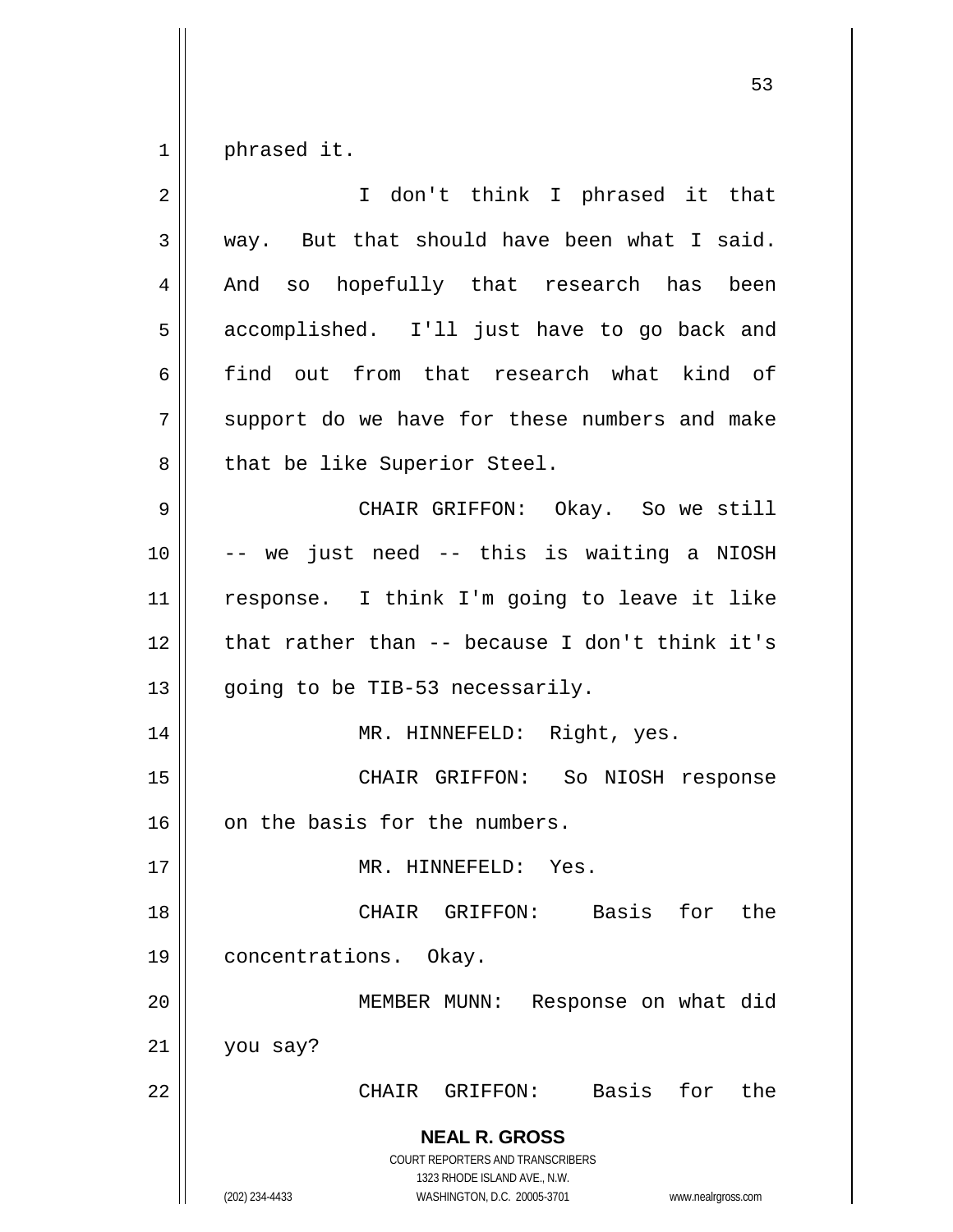**NEAL R. GROSS** COURT REPORTERS AND TRANSCRIBERS 1323 RHODE ISLAND AVE., N.W. 1 || trans -- concentration. 2 DR. MAURO: Selected value. 3 || CHAIR GRIFFON: Right. 4 DR. MAURO: Found in the Superior  $5 \parallel$  Steel case, the number. There is no  $6$  || iustification there. 7 CHAIR GRIFFON: And it could be 8 pretty straightforward like you said in there.  $9 \parallel$  Stuff came from here, we know that the tech 10 || spec was this and, you know, so hopefully that 11 || will be fairly easy to resolve. Okay. Thank  $12$  | you, Wanda, for  $-$  I missed that one. 13 || MEMBER MUNN: Oh, well. 14 CHAIR GRIFFON: Even though it 15 didn't get closed, I didn't want to lose it. 16 105 is the reevaluated one, right? 17 || DR. MAURO: Yes. 18 CHAIR GRIFFON: And that covers 19 105 and 105.1, 105.2. 105.3 I think I have 20 || procedures modified. This is PROC-006. 21 "NIOSH procedure is modified and case being  $22$  | reevaluated for other," you know --

(202) 234-4433 WASHINGTON, D.C. 20005-3701 www.nealrgross.com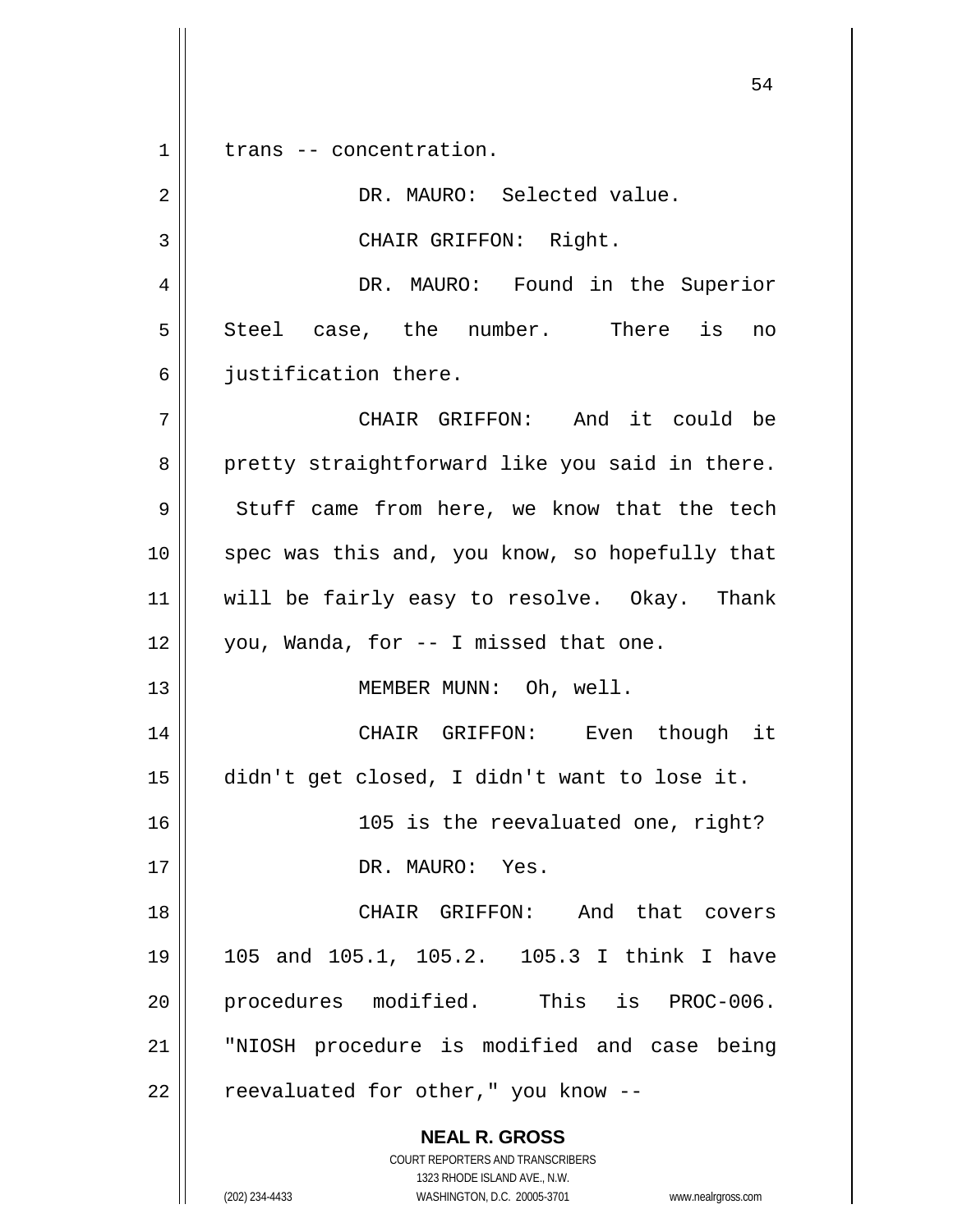**NEAL R. GROSS** COURT REPORTERS AND TRANSCRIBERS 1323 RHODE ISLAND AVE., N.W. (202) 234-4433 WASHINGTON, D.C. 20005-3701 www.nealrgross.com 55 1 || MR. SIEBERT: This is the over  $2 \parallel$  two  $-$ 3 CHAIR GRIFFON: -- reasons.  $4 \parallel$  Right. This is the  $-$ 5 MR. SIEBERT: Which is 6 automatically rolled in. 7 || CHAIR GRIFFON: Right. All right.  $8 \parallel$  105.4 has been revised, is my note. 9 MR. HINNEFELD: That is the DCF. 10 || That's the full range DCF. 11 || CHAIR GRIFFON: Okay. And again 12 || it is being reevaluated. 13 || MEMBER MUNN: So it's still open 14 || like that because of the reevaluation? 15 CHAIR GRIFFON: Yes, open only in  $16$  the sense of the whole case, but, finally, 17 || itself I think is closed. 18 DR. MAURO: Finally it was closed. 19 CHAIR GRIFFON: And then that's 20 || that question of the case is being 21 || reevaluated, but we may not go back and look  $22$  || at all these cases that were reevaluated,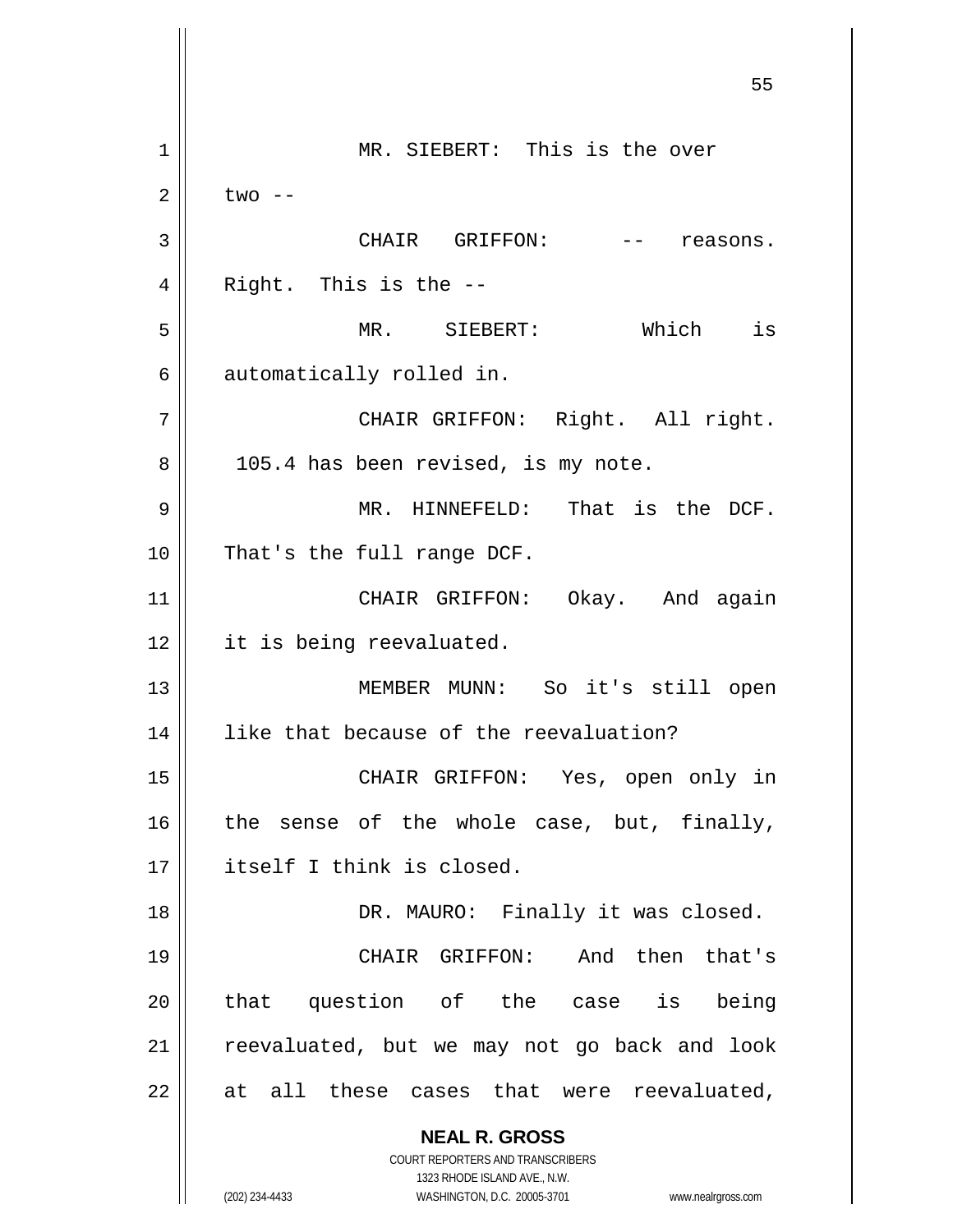| 1  | based on PERs. When they say -- you know,                           |
|----|---------------------------------------------------------------------|
| 2  | because we have got -- we're going to have a                        |
| 3  | lot of them and we made this sample from the                        |
| 4  | ones, you know.                                                     |
| 5  | MEMBER MUNN: So as a procedural--                                   |
| 6  | CHAIR GRIFFON: I know, this is                                      |
| 7  | difficult, because it's closed, but it is                           |
| 8  | open.                                                               |
| 9  | MEMBER MUNN: Yes.                                                   |
| 10 | CHAIR GRIFFON: You have findings                                    |
| 11 | that are closed, but the entire case is being                       |
|    |                                                                     |
| 12 | reworked. Right, I think that's what you are                        |
| 13 | thinking of.                                                        |
| 14 | MEMBER MUNN: Well, yes, and I'm                                     |
| 15 | still looking for a way to close --                                 |
| 16 | CHAIR GRIFFON: I know.                                              |
| 17 | MEMBER MUNN: -- every single one                                    |
| 18 | of these items and leave others open --                             |
| 19 | CHAIR GRIFFON: Right, right.                                        |
| 20 | MEMBER MUNN: -- on that specific                                    |
| 21 | -- on that group of findings. It just seems                         |
| 22 | cumbersome for us to continue to look at                            |
|    |                                                                     |
|    | <b>NEAL R. GROSS</b>                                                |
|    | COURT REPORTERS AND TRANSCRIBERS<br>1323 RHODE ISLAND AVE., N.W.    |
|    | (202) 234-4433<br>WASHINGTON, D.C. 20005-3701<br>www.nealrgross.com |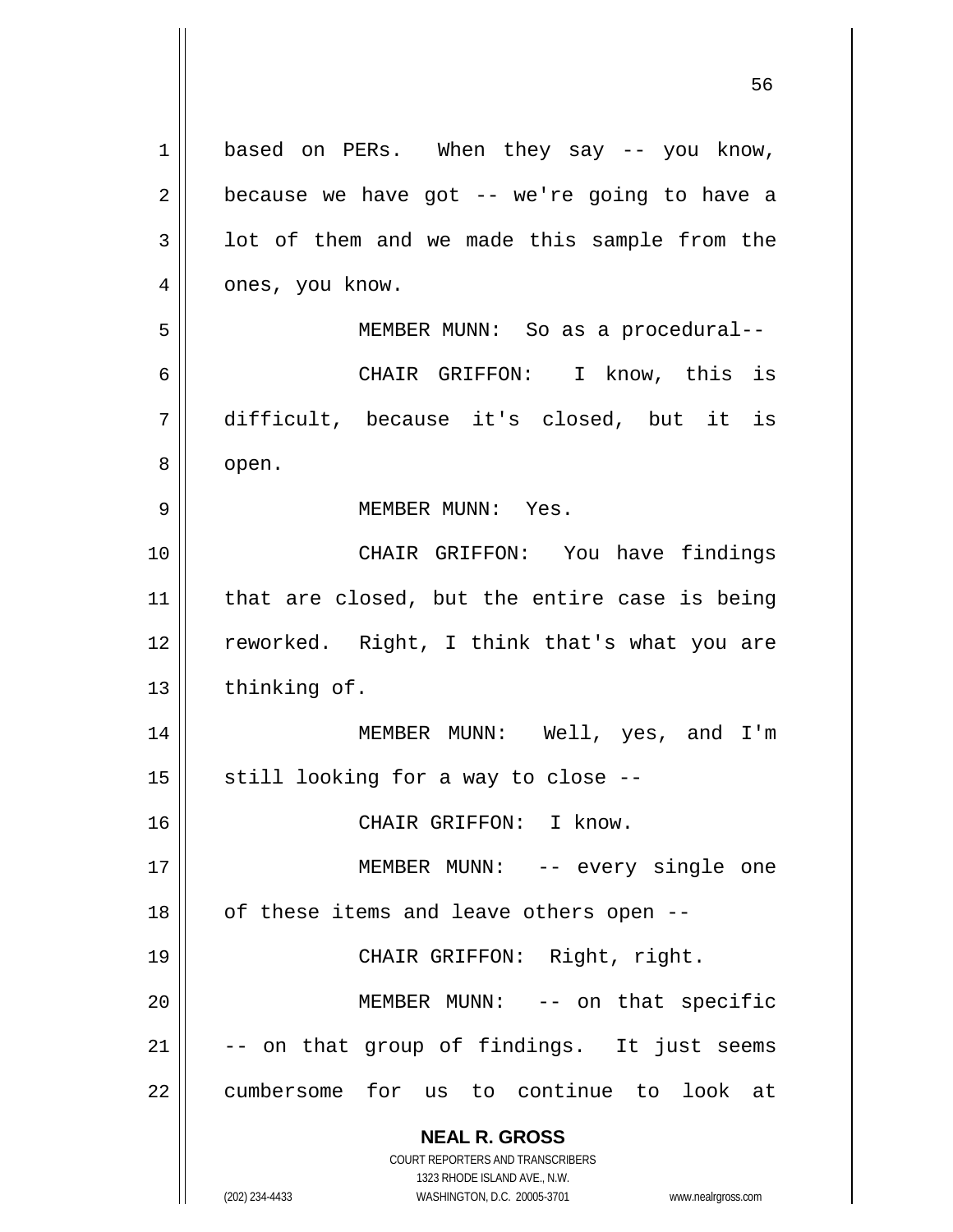$1 \parallel$  materials that we know is essentially closed,  $2 \parallel$  especially if the major issue is still being 3 tracked by one of the other open issues under  $4$  | that same number.

5 CHAIR GRIFFON: Well, I wonder if 6 we need to -- I've got to think about this. I 7 was just wondering if we need to have 8 | something like 105 and then 105.1, 2, 3, 4, 5,  $9 \parallel 6, 7$ , whatever, but 105 says the case is being 10 || reevaluated, you know. And that holds our 11 || place in the database. Then the separate 12 | findings, you know -- I don't know.

13 || DR. MAURO: What triggers, I mean, 14 a PER and the need to go back to a case? 15 || That's one thing. But then when you go into 16 case, they can believe it was never -- it's 17 not even a PER. I mean, we still have -- for 18 || example, I see there are some medical issues. 19 || CHAIR GRIFFON: Right.

20 DR. MAURO: Why did you use that 21 || organ instead of this organ? Well, that's not 22 || going to -- you know, now, the degree to

**NEAL R. GROSS**

COURT REPORTERS AND TRANSCRIBERS 1323 RHODE ISLAND AVE., N.W. (202) 234-4433 WASHINGTON, D.C. 20005-3701 www.nealrgross.com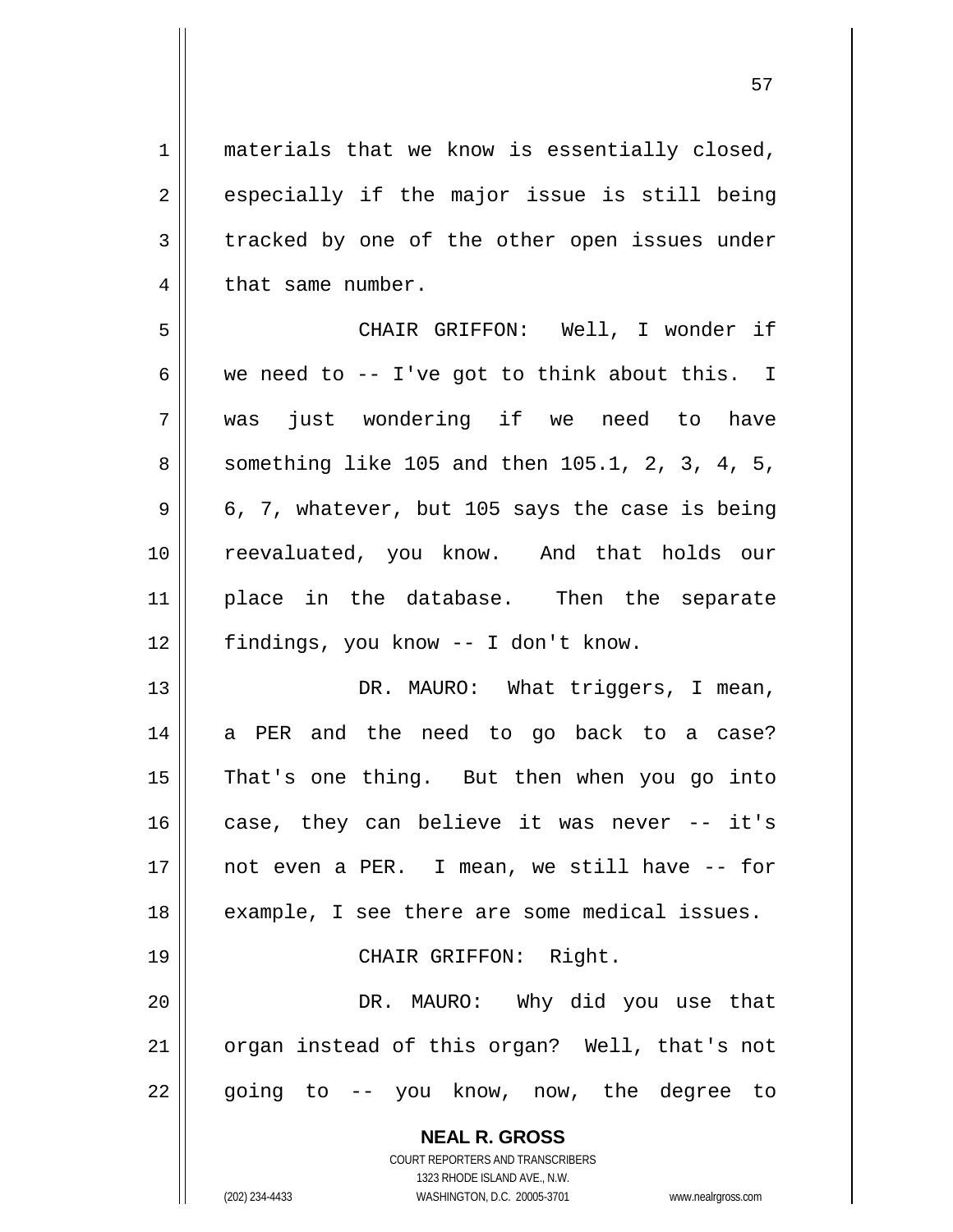**NEAL R. GROSS** COURT REPORTERS AND TRANSCRIBERS 1 assess the PER is great. But that's not going  $2 \parallel$  to trigger the PER. There is usually a PER -- $3 \parallel$  in other words, as I understand the PER --4 CHAIR GRIFFON: Yes. 5 DR. MAURO: -- there is a 6 | particular issue that triggers the PER. When  $7 \parallel$  you go back and do the case under the PER, you  $8 \parallel$  pick up everything else that goes with it. 9 CHAIR GRIFFON: Yes. 10 DR. MAURO: And that's always a 11 convenience. 12 CHAIR GRIFFON: Yes. 13 DR. MAURO: But that doesn't mean 14 you've got to catch this one, because you may 15 not consider this to be an issue. 16 || CHAIR GRIFFON: I agree, yes. 17 DR. MAURO: In other words, it's 18 medical. You may look at it and say well, 19  $\parallel$  that's -- you know, we don't -- you know, so I  $20$  || think that unfortunately the fact that a given 21 || case is undergoing PER redo it -- somehow you  $22$  | would like to capture that in the database.

1323 RHODE ISLAND AVE., N.W. (202) 234-4433 WASHINGTON, D.C. 20005-3701 www.nealrgross.com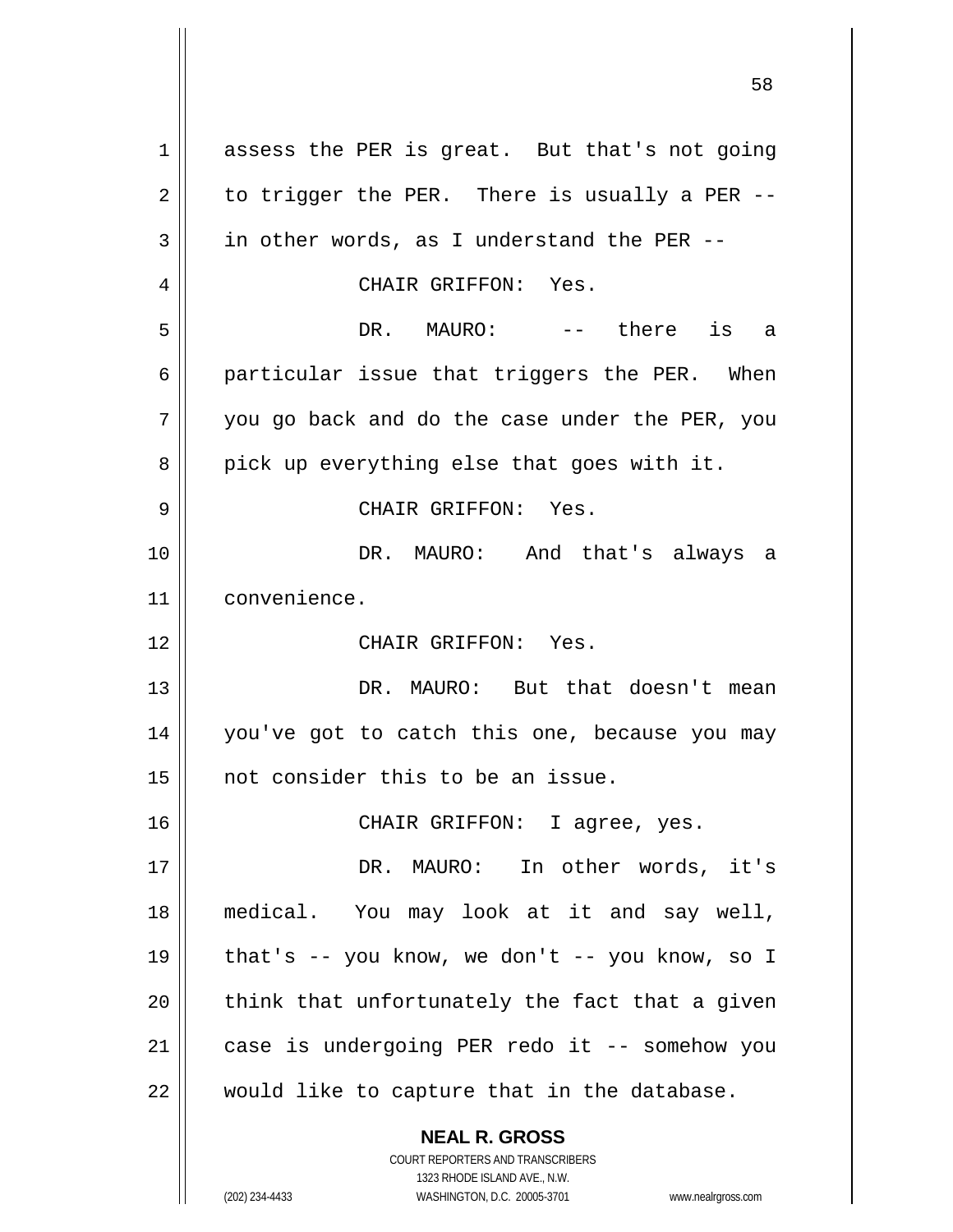|    | 59                                                                                                                                                                     |
|----|------------------------------------------------------------------------------------------------------------------------------------------------------------------------|
| 1  | MEMBER MUNN: Yes.                                                                                                                                                      |
| 2  | DR. MAURO: But that doesn't mean                                                                                                                                       |
| 3  | any particular issue is closed. You see what                                                                                                                           |
| 4  | I'm getting at?                                                                                                                                                        |
| 5  | CHAIR GRIFFON: Yes.                                                                                                                                                    |
| 6  | DR. MAURO: Because it may have                                                                                                                                         |
| 7  | nothing to do with the PER.                                                                                                                                            |
| 8  | MEMBER MUNN: Yes, yes. But if                                                                                                                                          |
| 9  | the particular issue is closed --                                                                                                                                      |
| 10 | DR. MAURO: If it's closed, it's                                                                                                                                        |
| 11 | closed. Yes, it should be closed.                                                                                                                                      |
| 12 | MEMBER MUNN: But as long as we                                                                                                                                         |
| 13 | have a case like this one where it is still                                                                                                                            |
| 14 | being reevaluated, then we --                                                                                                                                          |
| 15 | DR. MAURO: It's closed.                                                                                                                                                |
| 16 | MUNN: -- essentially<br>MEMBER                                                                                                                                         |
| 17 | cannot close any --                                                                                                                                                    |
| 18 | DR. MAURO: Well, you can't close                                                                                                                                       |
| 19 | it.                                                                                                                                                                    |
| 20 | CHAIR GRIFFON: Right.                                                                                                                                                  |
| 21 | DR. MAURO: Yes.                                                                                                                                                        |
| 22 | -- more of the<br>MEMBER MUNN:                                                                                                                                         |
|    | <b>NEAL R. GROSS</b><br><b>COURT REPORTERS AND TRANSCRIBERS</b><br>1323 RHODE ISLAND AVE., N.W.<br>(202) 234-4433<br>WASHINGTON, D.C. 20005-3701<br>www.nealrgross.com |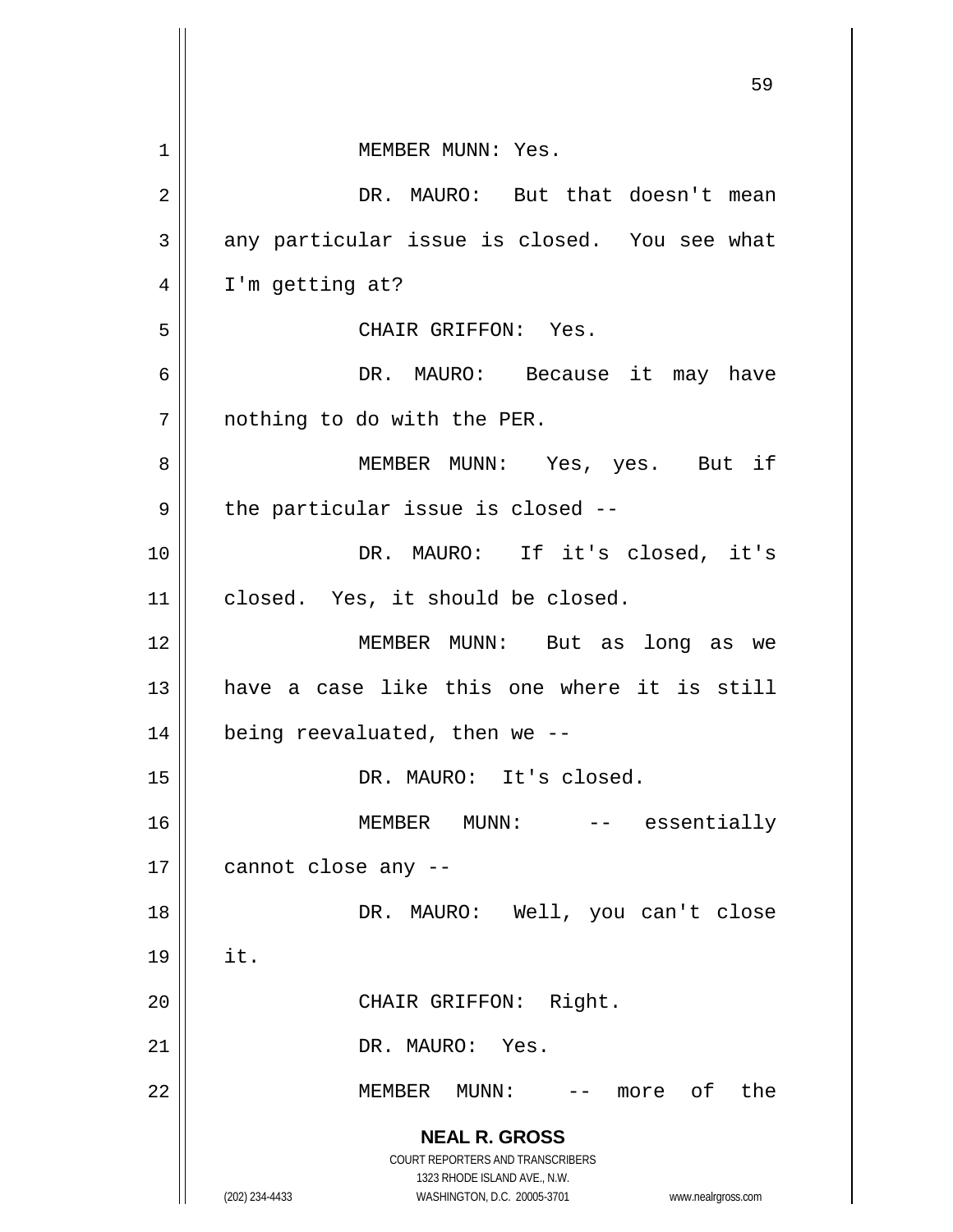|              | 60                                                                                                  |
|--------------|-----------------------------------------------------------------------------------------------------|
| $\mathbf 1$  | items.                                                                                              |
| $\sqrt{2}$   | DR. MAURO: I was going the other                                                                    |
| $\mathbf{3}$ | way.                                                                                                |
| 4            | CHAIR GRIFFON: Yes.                                                                                 |
| 5            | MEMBER MUNN: Yes.                                                                                   |
| 6            | CHAIR GRIFFON: I mean, I don't                                                                      |
| 7            | think it's a problem, because, you know,                                                            |
| 8            | eventually, we're going to close a whole lot                                                        |
| 9            | of them all at once. I mean, I don't think                                                          |
| 10           | it's that big a deal, right?                                                                        |
| 11           | DR. MAURO: I mean in a way you                                                                      |
| 12           | could say okay, let's say it turns out a loss                                                       |
| 13           | to the system. We close out all the issues,                                                         |
| 14           | let's say there are dozens and dozens of cases                                                      |
| 15           | where we closed out all the issues, except                                                          |
| 16           | they may still be active under the PER, that's                                                      |
| 17           | all that's left. That is once the PER issue                                                         |
| 18           | is closed and resolved to the satisfaction of                                                       |
| 19           | the PER review process, doesn't that                                                                |
| 20           | automatically rip right through all the ones                                                        |
| 21           | that are still alive?                                                                               |
| 22           | Because we have closed the -- what                                                                  |
|              | <b>NEAL R. GROSS</b><br>COURT REPORTERS AND TRANSCRIBERS                                            |
|              | 1323 RHODE ISLAND AVE., N.W.<br>(202) 234-4433<br>WASHINGTON, D.C. 20005-3701<br>www.nealrgross.com |

 $\mathsf{l}$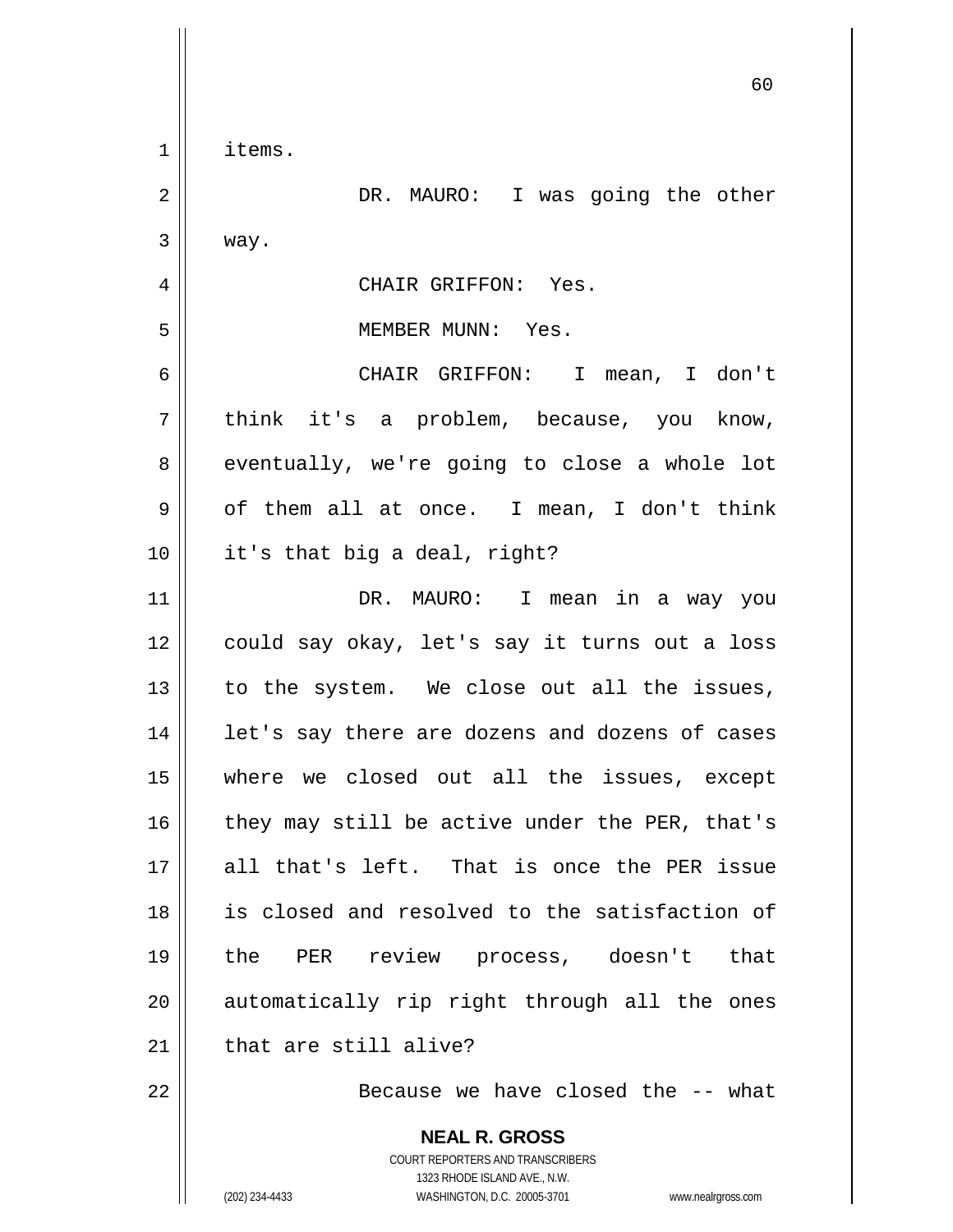| 1  | I'm trying to say is if you have a whole bunch                                                      |
|----|-----------------------------------------------------------------------------------------------------|
| 2  | of real cases that have been closed, the case                                                       |
| 3  | -- some of the issues have been closed. And                                                         |
| 4  | the only thing -- the reason why they are                                                           |
| 5  | remaining open is because of the PER. All                                                           |
| 6  | right?                                                                                              |
| 7  | Then once the PER is closed, in                                                                     |
| 8  | theory, this whole thing should -- they should                                                      |
| 9  | all be closed.                                                                                      |
| 10 | CHAIR GRIFFON: No. They should                                                                      |
| 11 | all be flagged.                                                                                     |
| 12 | DR. MAURO: Flagged. No, I'm                                                                         |
| 13 | sorry.                                                                                              |
| 14 | CHAIR GRIFFON: Right, yes.                                                                          |
| 15 | DR. MAURO: They should all be                                                                       |
| 16 | flagged that they should, in theory,<br>be                                                          |
| 17 | closed.                                                                                             |
| 18 | CHAIR GRIFFON: Right.                                                                               |
| 19 | DR. MAURO: But just take a look                                                                     |
| 20 | and make sure.                                                                                      |
| 21 | Right, yes. And<br>CHAIR GRIFFON:                                                                   |
| 22 | then that's what I was saying, taking a look                                                        |
|    | <b>NEAL R. GROSS</b>                                                                                |
|    | COURT REPORTERS AND TRANSCRIBERS                                                                    |
|    | 1323 RHODE ISLAND AVE., N.W.<br>(202) 234-4433<br>WASHINGTON, D.C. 20005-3701<br>www.nealrgross.com |
|    |                                                                                                     |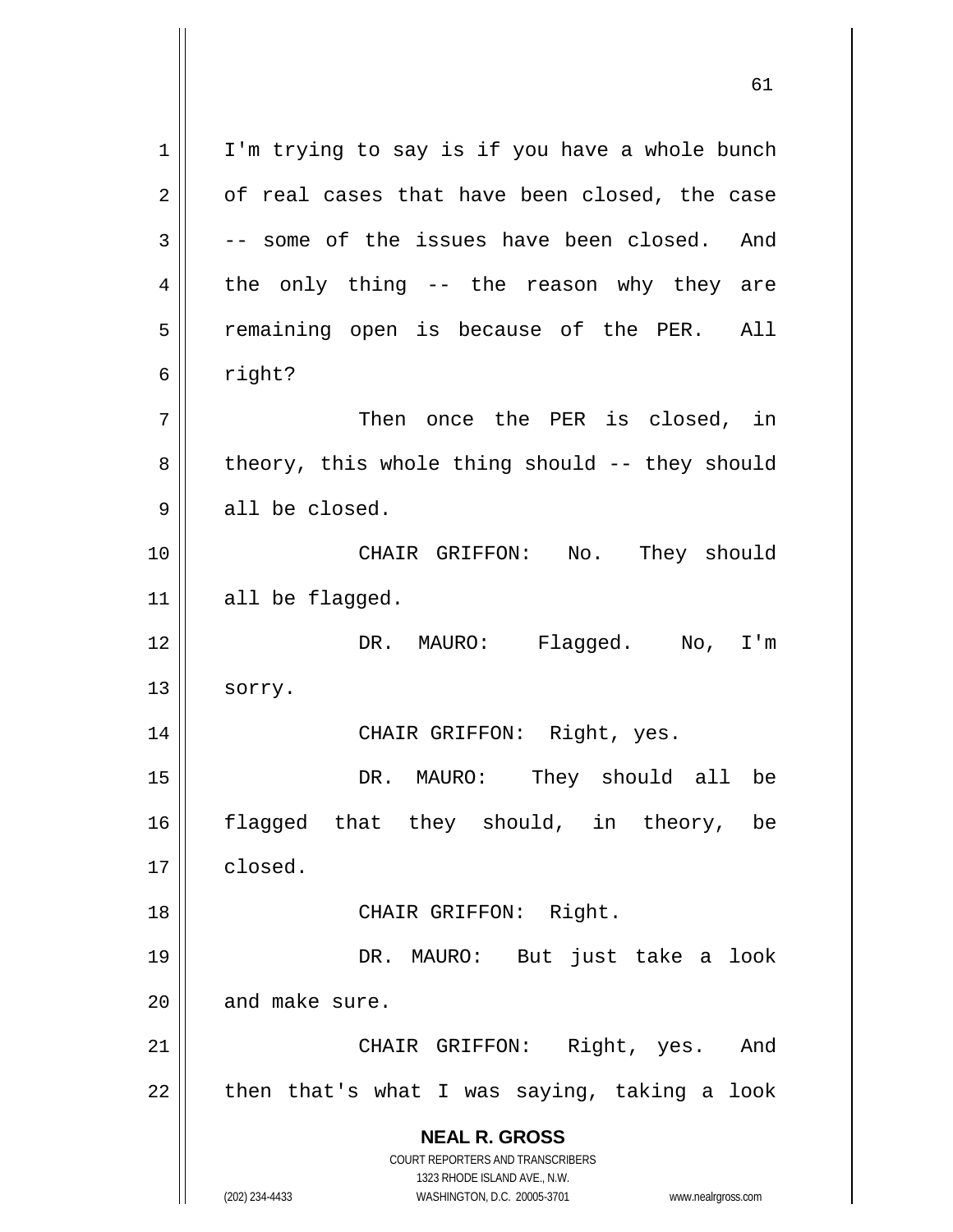1 and making sure. It may not be looking at  $2 \parallel$  every single case. I mean, I don't think we 3 want to do that, but look at some sampling of  $4 \mid$  them.

5 MEMBER CLAWSON: I don't think,  $6 \parallel$  you know, where we got like the faster/slower,  $7 \parallel$  you know, some of these ones that we had a lot 8 || of big ones, like the sampling ones, but 9 Something that has been kind of bothering me 10 as we go through here is the exact same thing, 11 how do we finally finalize?

12 || Tou know, we can do one that is 13 || like procedure. We've got a few oddball ones 14 || out there. And how do we track these and make  $15$  sure that  $-$ 

16 CHAIR GRIFFON: Oh, yes, those got 17 to be closed individually. I mean, I'm 18 || thinking we're talking like the DCF, like the 19 LOD over 2, like the Super S, those we are 20 || qoing to have. You know, lots of cases fall 21 into those. And those are the ones I would  $22 \parallel$  say I don't know that we need to necessarily

> **NEAL R. GROSS** COURT REPORTERS AND TRANSCRIBERS 1323 RHODE ISLAND AVE., N.W. (202) 234-4433 WASHINGTON, D.C. 20005-3701 www.nealrgross.com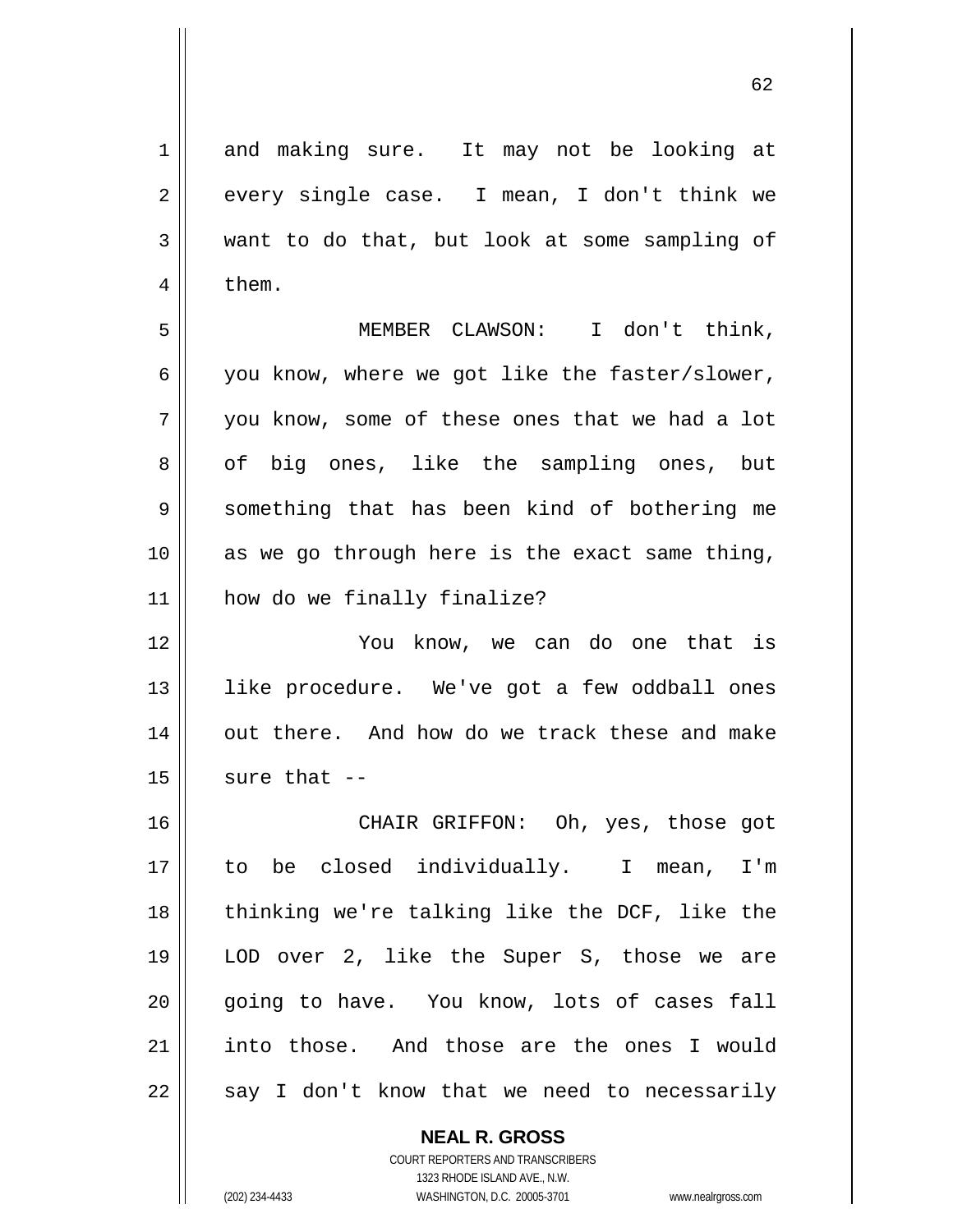**NEAL R. GROSS** COURT REPORTERS AND TRANSCRIBERS 1323 RHODE ISLAND AVE., N.W. (202) 234-4433 WASHINGTON, D.C. 20005-3701 www.nealrgross.com 1 | do 100 percent redos, you know. 2 || But the other ones, we have to  $3 \parallel$  track individually, if we can, yes. 4 MEMBER CLAWSON: And I am just 5 wondering -- 6 CHAIR GRIFFON: There's no way to  $7 \parallel$  qet around that, I don't think. 8 MEMBER CLAWSON: I am just 9 wondering how we are going to fit this in to 10 | this matrix. 11 CHAIR GRIFFON: Well, I think the 12 || one mechanism is if we defer to certain 13 || procedures or whatever, then it goes to 14 Wanda's group, but when they complete their 15 work, we will get -- it will red flag the  $16$  system and the other database, the other table 17 saying it has been closed out in the 18 || Procedure's Group, you know. And then we can 19  $\parallel$  relook at it. We don't, you know --20 DR. MAURO: Remember the PER on 21 the -- because PERs are done on the  $22$  | Procedure's Group. And remember what they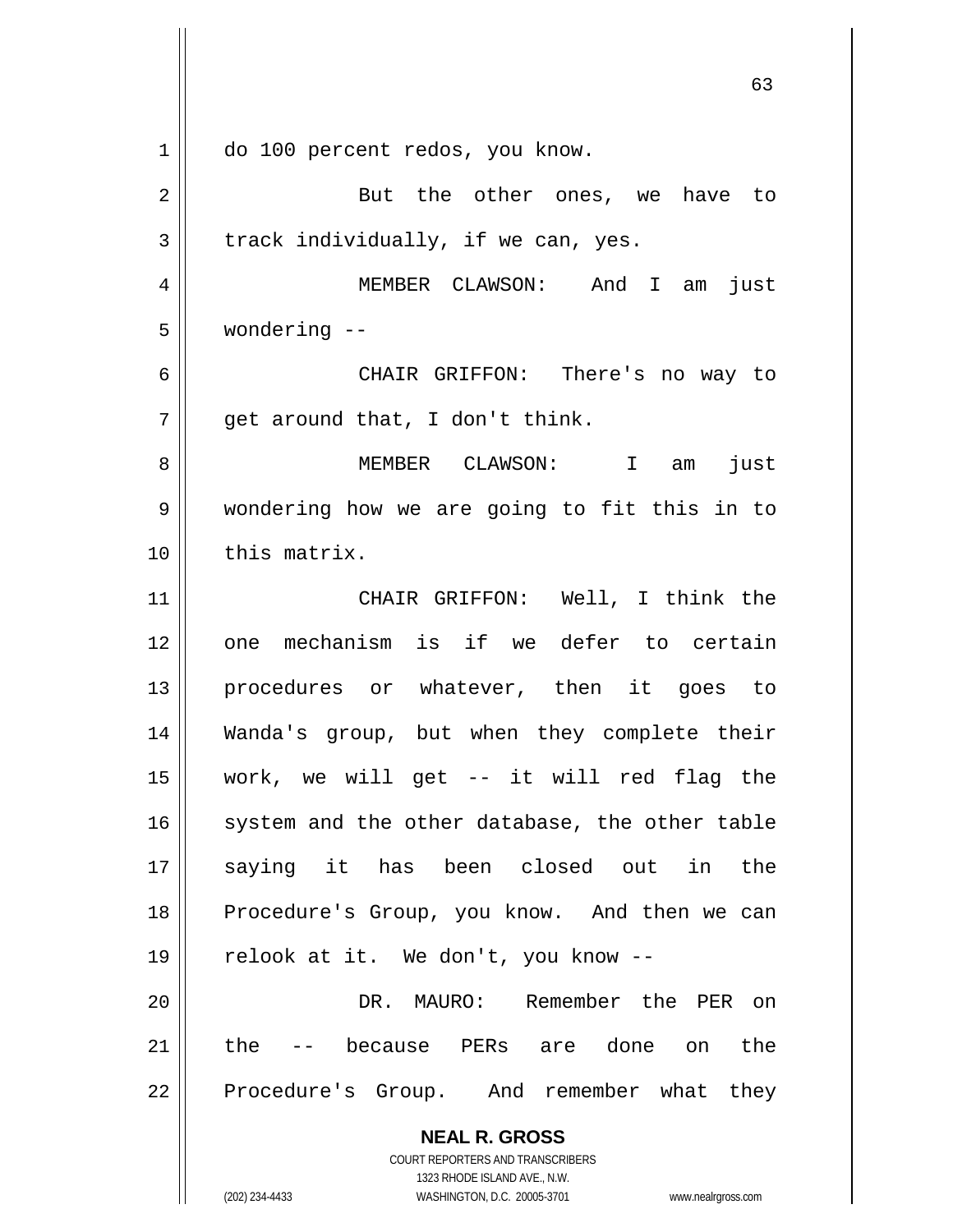**NEAL R. GROSS** COURT REPORTERS AND TRANSCRIBERS 1323 RHODE ISLAND AVE., N.W. (202) 234-4433 WASHINGTON, D.C. 20005-3701 www.nealrgross.com 1 | really do. They really say okay, they really  $2 \parallel$  try to answer two questions. One, has NIOSH 3 instituted a process where it has identified  $4 \parallel$  all of the cases that theoretically could have 5 | been impacted?  $6 \parallel$  Second is the fix, that is the  $-$ 7 CHAIR GRIFFON: Reasonable. 8 DR. MAURO: -- fixed, 9 Scientifically sound and reasonable that it 10 has been adopted. Now, all we then do, the 11 last step in our process, is to randomly 12 || select three. In fact, the Board randomly  $13$  selects three cases to say okay, almost like 14 || proofing principles. Yes, in fact, just what 15  $\parallel$  they said they did. The PER was, in fact, 16 done in these three cases. 17 || CHAIR GRIFFON: Right. 18 DR. MAURO: That serves as sort of 19 a prima facie that yes, in fact, it did work  $20$  || and it was implemented. 21 CHAIR GRIFFON: Yes. 22 DR. MAURO: Now, what I'm hearing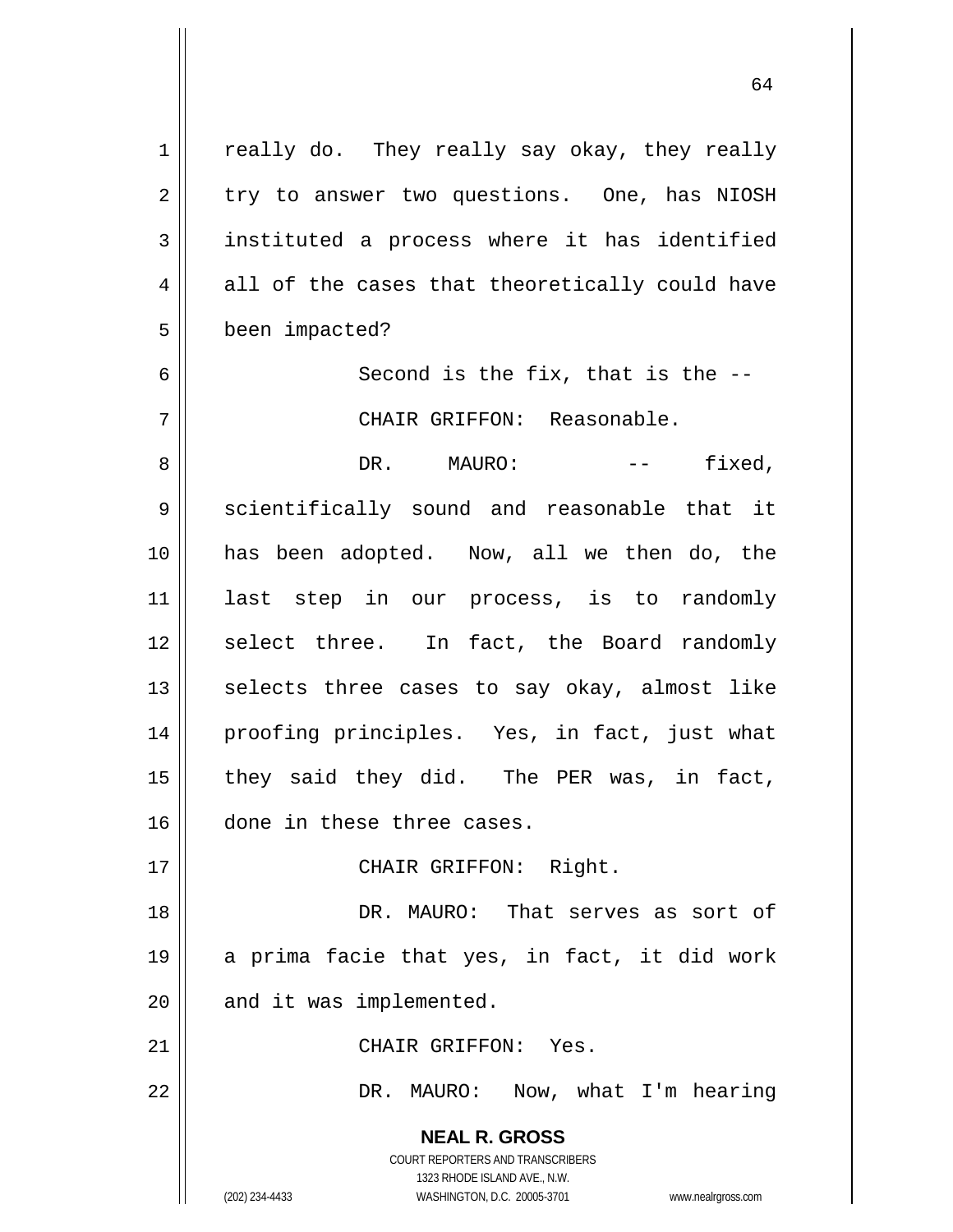$1 \parallel$  is there may be dozens of others.

| 2  | CHAIR GRIFFON: Well, then I can                |
|----|------------------------------------------------|
| 3  | tell you what I was thinking anyway is --      |
| 4  | because I can remember some of these. I think  |
| 5  | Savannah River, there were a couple that were  |
| 6  | reported on in 47, 48 percent. So when that    |
| 7  | note comes back from Wanda's group that this   |
| 8  | Super S thing has been reviewed and completed, |
| 9  | you know, it's going to be tricky, because     |
| 10 | several of them have several PERs, too. So we  |
| 11 | may have to wait for all, several PERs to be   |
| 12 | closed.                                        |
| 13 | But once they are all closed for a             |
| 14 | certain case and we've got a case that         |
| 15 | previously was like 48 percent and now it      |
| 16 | turns out to be 47 percent or whatever, we may |
| 17 | want to -- you know, we may want to take       |
| 18 | another look at that one. If we had a case     |
| 19 | that was 15 percent say, it might not be as    |
| 20 | important to reevaluate that if you are        |
| 21 | satisfied on Procedure's Group.                |
| 22 | You know, so I think<br>we would               |

**NEAL R. GROSS** COURT REPORTERS AND TRANSCRIBERS 1323 RHODE ISLAND AVE., N.W. (202) 234-4433 WASHINGTON, D.C. 20005-3701 www.nealrgross.com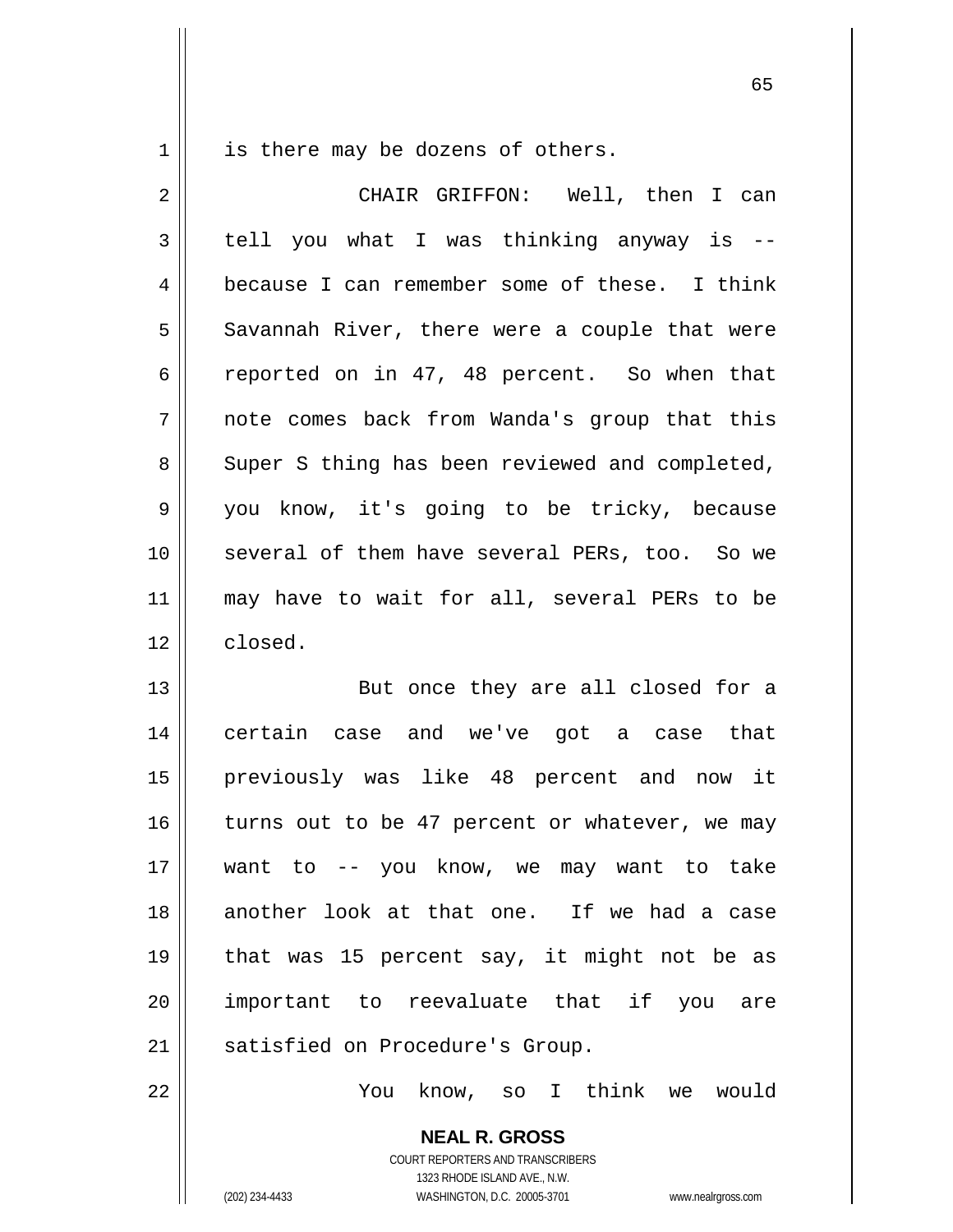**NEAL R. GROSS** COURT REPORTERS AND TRANSCRIBERS 1323 RHODE ISLAND AVE., N.W. 1 || sample from the Dow and if we had 50 cases, I  $2 \parallel$  don't know what the appropriate percentage is. 3 We can talk about that more. I'm sure it's 4 not 100 percent, in my mind anyway. I don't  $5 \parallel$  think we go back and look at 100 percent of  $6 \parallel$  them. 7 DR. MAURO: There are certain big 8 | ones. 9 CHAIR GRIFFON: 10 percent maybe, 10 you know. 11 || DR. MAURO: There is high fired, 12 || which have, I don't know how many, hundreds. 13 CHAIR GRIFFON: High fired has a  $14 \parallel$  lot. 15 DR. MAURO: Thousands. 16 CHAIR GRIFFON: Thousands, right. 17 || So we are not going to have construction work 18 || on the big ones. We're not going to open up 19 every one, obviously, but I think the 20 || important ones to look at are going to be 21 || those borderline ones, because we have seen  $22$  | this already. And if they modify something on

(202) 234-4433 WASHINGTON, D.C. 20005-3701 www.nealrgross.com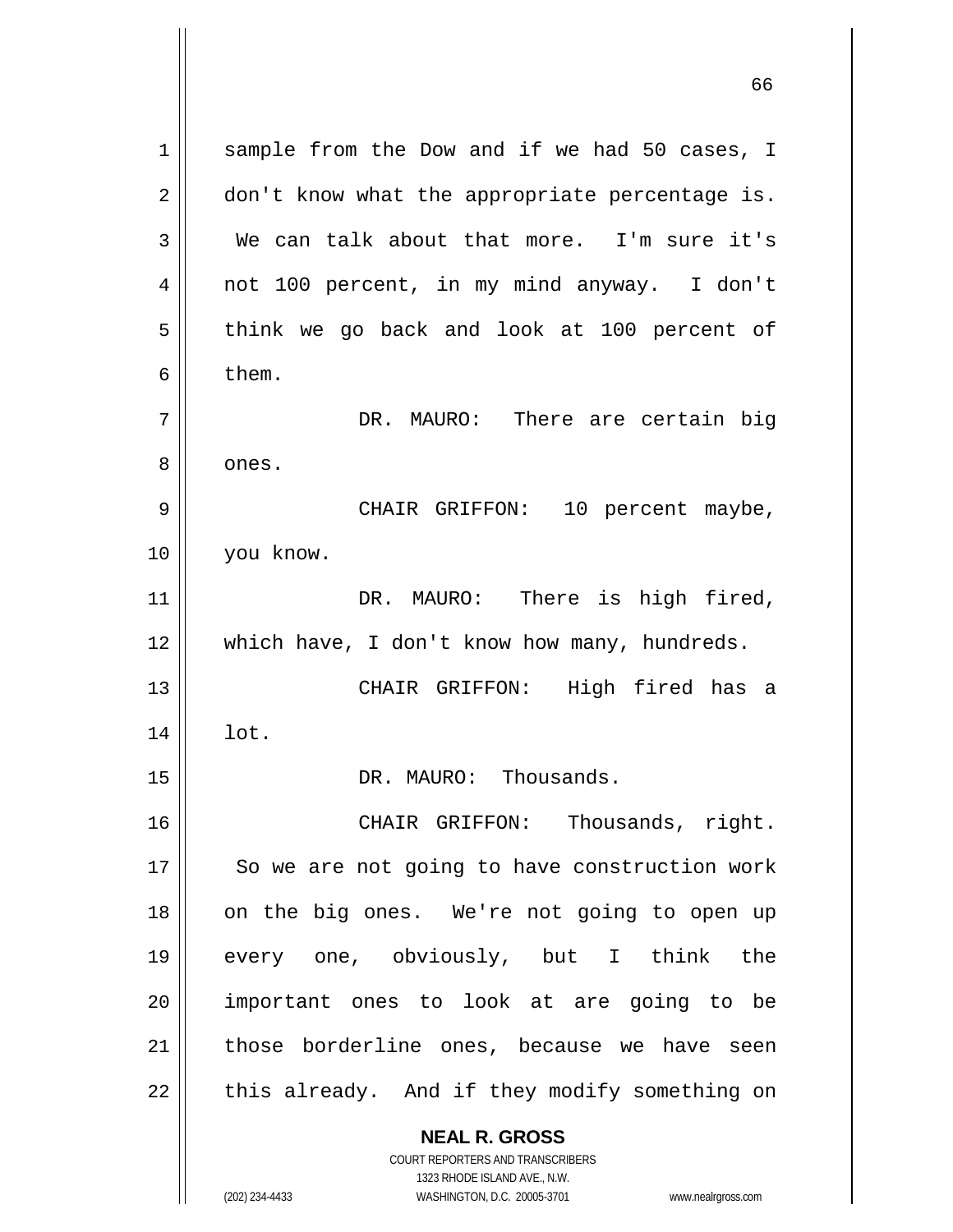| $\mathbf 1$    | the Super S, and if they were over favorable                        |
|----------------|---------------------------------------------------------------------|
| $\overline{2}$ | in other areas, they may go back and redo the                       |
| 3              | specifications.                                                     |
| 4              | DR. MAURO: Yes, sure.                                               |
| 5              | CHAIR GRIFFON: So the whole thing                                   |
| 6              | could look very different than when we                              |
| 7              | reviewed it.                                                        |
| 8              | MR. HINNEFELD: That's for sure.                                     |
| 9              | CHAIR GRIFFON: So I think we                                        |
| 10             | might have to take another look at some of                          |
| 11             | those, you know.                                                    |
| 12             | DR. MAURO: Are you saying like                                      |
| 13             | have a -- I mean, if you want to standardize                        |
| 14             | it, you would just say anything over 40                             |
| 15             | percent would be looked at dramatically?                            |
| 16             | CHAIR GRIFFON: I haven't got that                                   |
| 17             | far in my thinking, but that's something to                         |
| 18             | consider. We can, you know, look at some sort                       |
| 19             | of screen cut off, you know. Yes. But I                             |
| 20             | think that's the way it will work, you know,                        |
| 21             | eventually.                                                         |
| 22             |                                                                     |
|                | MR. HINNEFELD: We'll get there.                                     |
|                | <b>NEAL R. GROSS</b>                                                |
|                | COURT REPORTERS AND TRANSCRIBERS<br>1323 RHODE ISLAND AVE., N.W.    |
|                | WASHINGTON, D.C. 20005-3701<br>(202) 234-4433<br>www.nealrgross.com |

 $\mathsf{I}$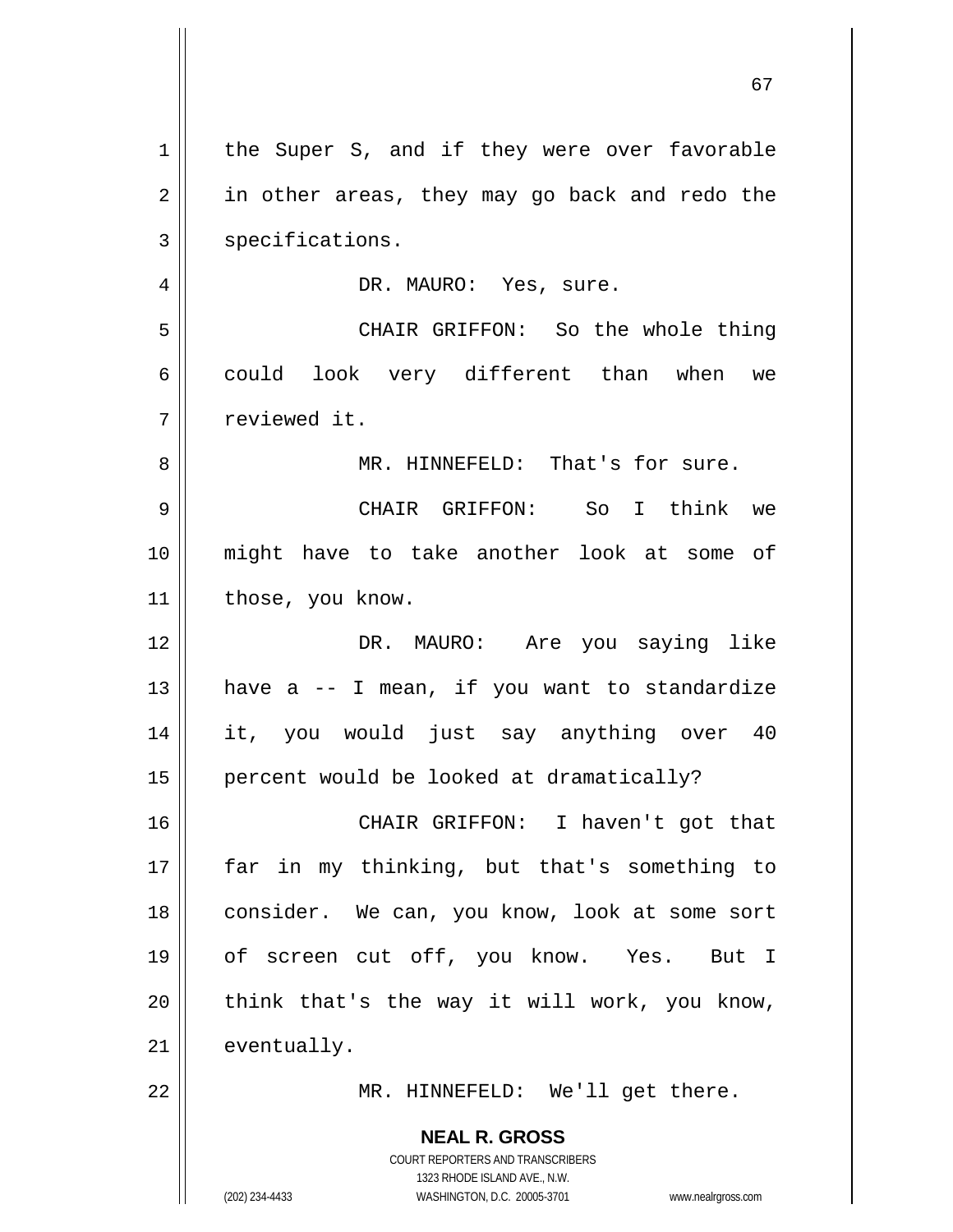| 1              | DR. MAURO: Or it could be argued                                                                    |
|----------------|-----------------------------------------------------------------------------------------------------|
| $\overline{2}$ | if the PER process -- if SC&A review the PER,                                                       |
| 3              | pick randomly the three, they all scored well,                                                      |
| 4              | solve it.                                                                                           |
| 5              | CHAIR GRIFFON: Yes, but it's                                                                        |
| 6              | different on a case. Like I just tried to                                                           |
| 7              | describe, John, the, you know, PERs could be                                                        |
| 8              | all fine and according to the procedure that                                                        |
| 9              | you reviewed, but when they adopted all those                                                       |
| 10             | changes in the pre-PERs --                                                                          |
| 11             | DR. MAURO: In combination.                                                                          |
| 12             | CHAIR GRIFFON: In combination for                                                                   |
| 13             | this one case, then they said whoa, we're over                                                      |
| 14             | 51. You know, it's like 53 percent. Well,                                                           |
| 15             | a second, we gave them -- we were too<br>wait                                                       |
| 16             | generous in this other area, we sharpen our                                                         |
| 17             | pencil as Jim used to say, and it goes down                                                         |
| 18             | below.                                                                                              |
| 19             | I think there is other<br>So                                                                        |
| 20             | considerations on the case level than on the--                                                      |
| 21             | you know what I mean?                                                                               |
| 22             | DR. MAURO: Right.                                                                                   |
|                | <b>NEAL R. GROSS</b>                                                                                |
|                | COURT REPORTERS AND TRANSCRIBERS                                                                    |
|                | 1323 RHODE ISLAND AVE., N.W.<br>(202) 234-4433<br>WASHINGTON, D.C. 20005-3701<br>www.nealrgross.com |
|                |                                                                                                     |

 $\overline{\mathbf{1}}$ 

 $\mathbf{\mathsf{H}}$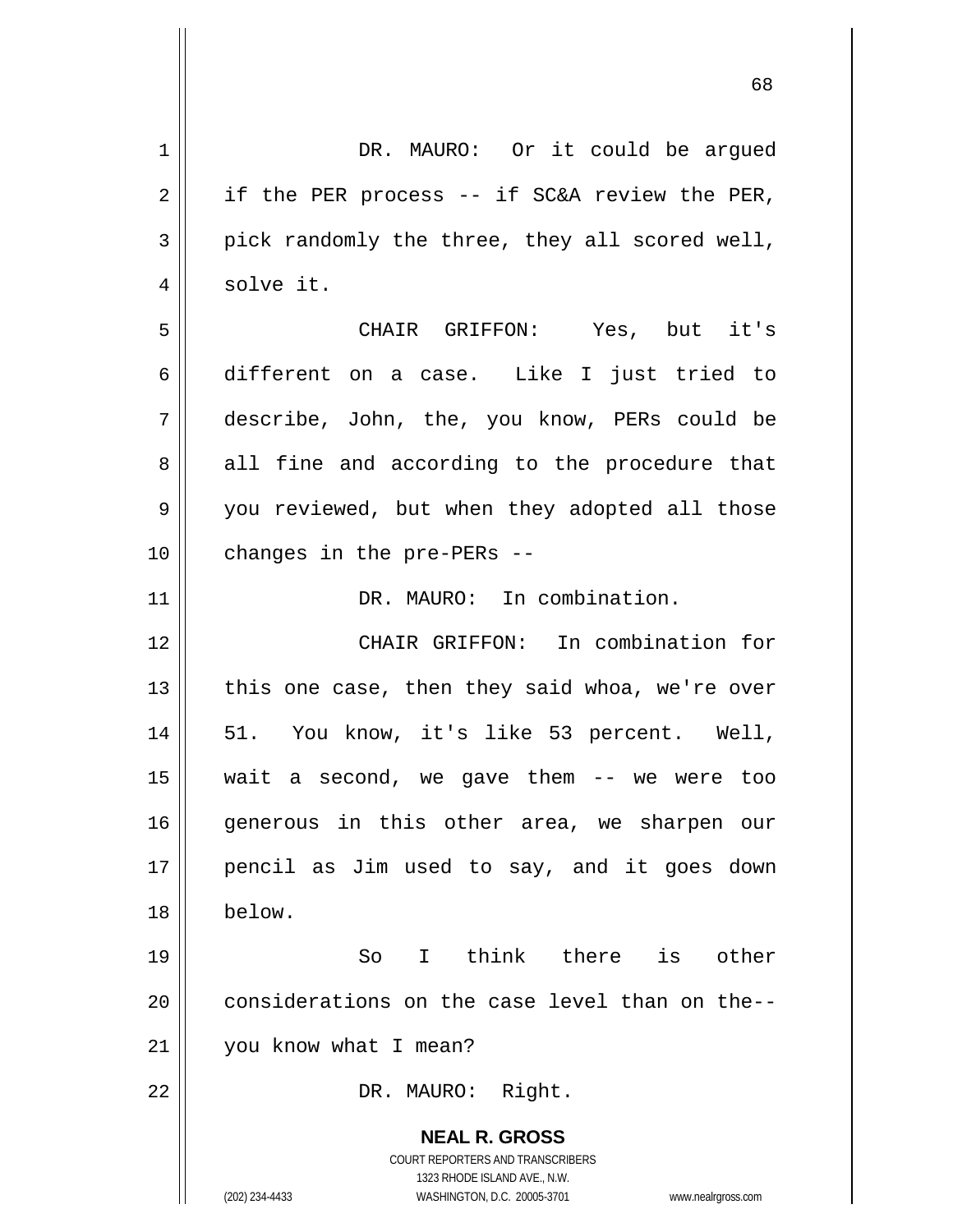**NEAL R. GROSS** COURT REPORTERS AND TRANSCRIBERS 1323 RHODE ISLAND AVE., N.W. (202) 234-4433 WASHINGTON, D.C. 20005-3701 www.nealrgross.com 1 || MR. KATZ: So the PER is just to  $2 \parallel$  prove the principle. 3 || CHAIR GRIFFON: Right, right. 4 MR. FARVER: You know, when you 5 || evaluate a case on whether a PER will have an 6 effect on it, is that whether the PER will  $7$   $\parallel$  raise the overall dose or raise the POC? 8 DR. MAURO: Well, always -- 9 CHAIR GRIFFON: Yes, that's a 10 || procedure's review question for you guys. 11 When you review the PER, how do you do? 12 || What's your screening mechanism? 13 DR. MAURO: Well, your concern is  $14$  | that when it comes to a real case where  $-$ 15 CHAIR GRIFFON: You have 16 multiple -- 17 DR. MAURO: -- the PERs play at  $18$   $\parallel$  the same time  $-$ 19 MR. FARVER: What I was getting at  $20$  is if you have one -- if you look at a case 21 || like Super S, you say well, maybe Super S can 22 || apply to this person. So it would have no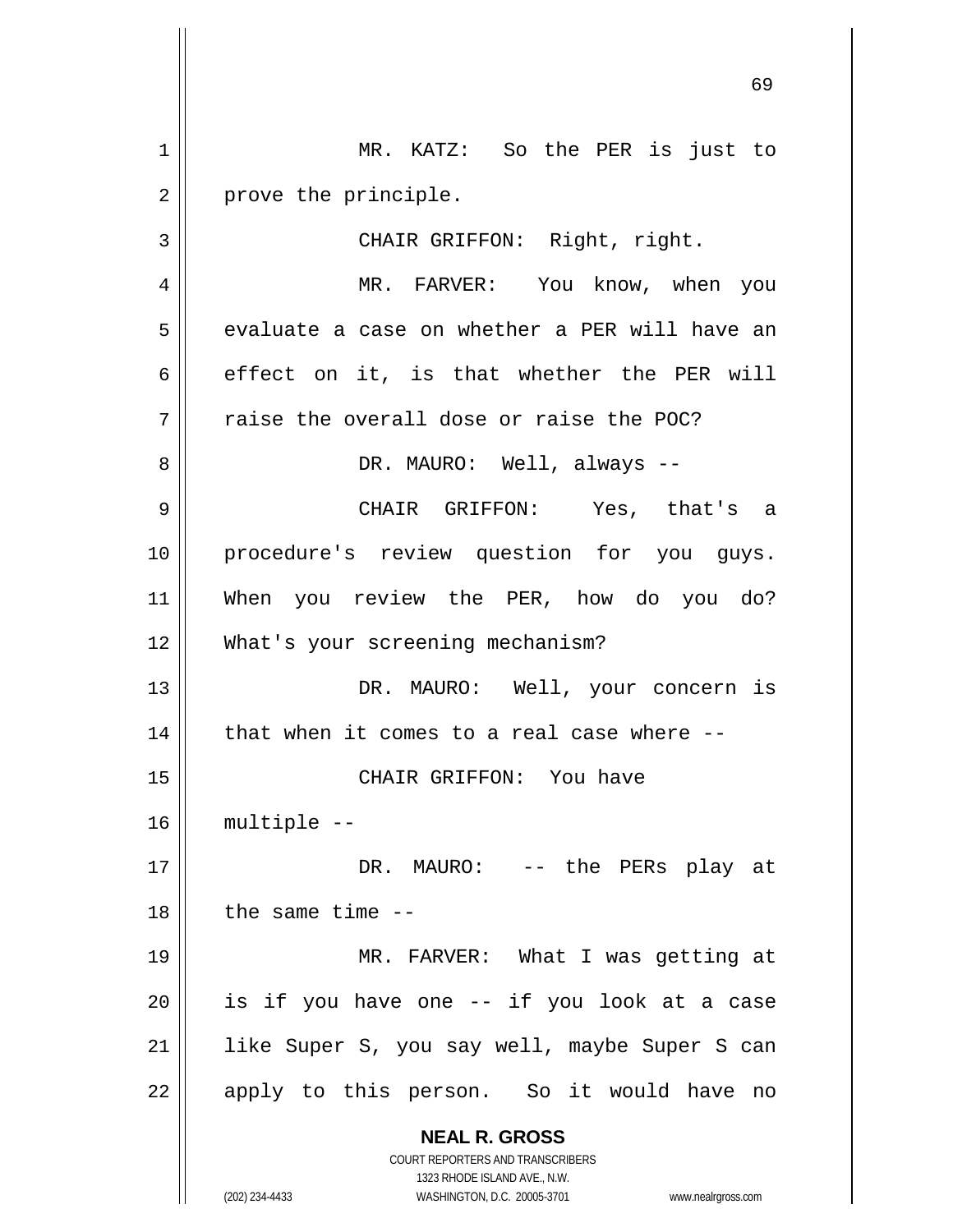**NEAL R. GROSS** COURT REPORTERS AND TRANSCRIBERS 1323 RHODE ISLAND AVE., N.W. (202) 234-4433 WASHINGTON, D.C. 20005-3701 www.nealrgross.com 1 affect on that case. 2 DR. MAURO: Right. That wouldn't  $3 \parallel$  even make it. 4 MR. FARVER: But maybe we have one 5 | with dose conversion practice. It would raise  $6 \parallel$  the dose a little bit, but maybe not enough.  $7$  || Maybe there is a third PER out there that will 8 || raise it a little bit more, but if we're just  $9 \parallel$  evaluating that PER, you can cut it and say 10 well, that PER in itself won't have an effect 11 on that case or won't raise it over 50 12 percent. 13 CHAIR GRIFFON: Yes. 14 || MR. FARVER: Cumulatively, if you  $15$  | qo back and work them all  $-$ 16 CHAIR GRIFFON: That's a question 17 we should be asking NIOSH in the PER review 18 | process, yes. 19 DR. MAURO: The fact that we have 20 || sophistication in asking these questions, 21 | we've come a long way. I mean, you know. 22 CHAIR GRIFFON: Yes.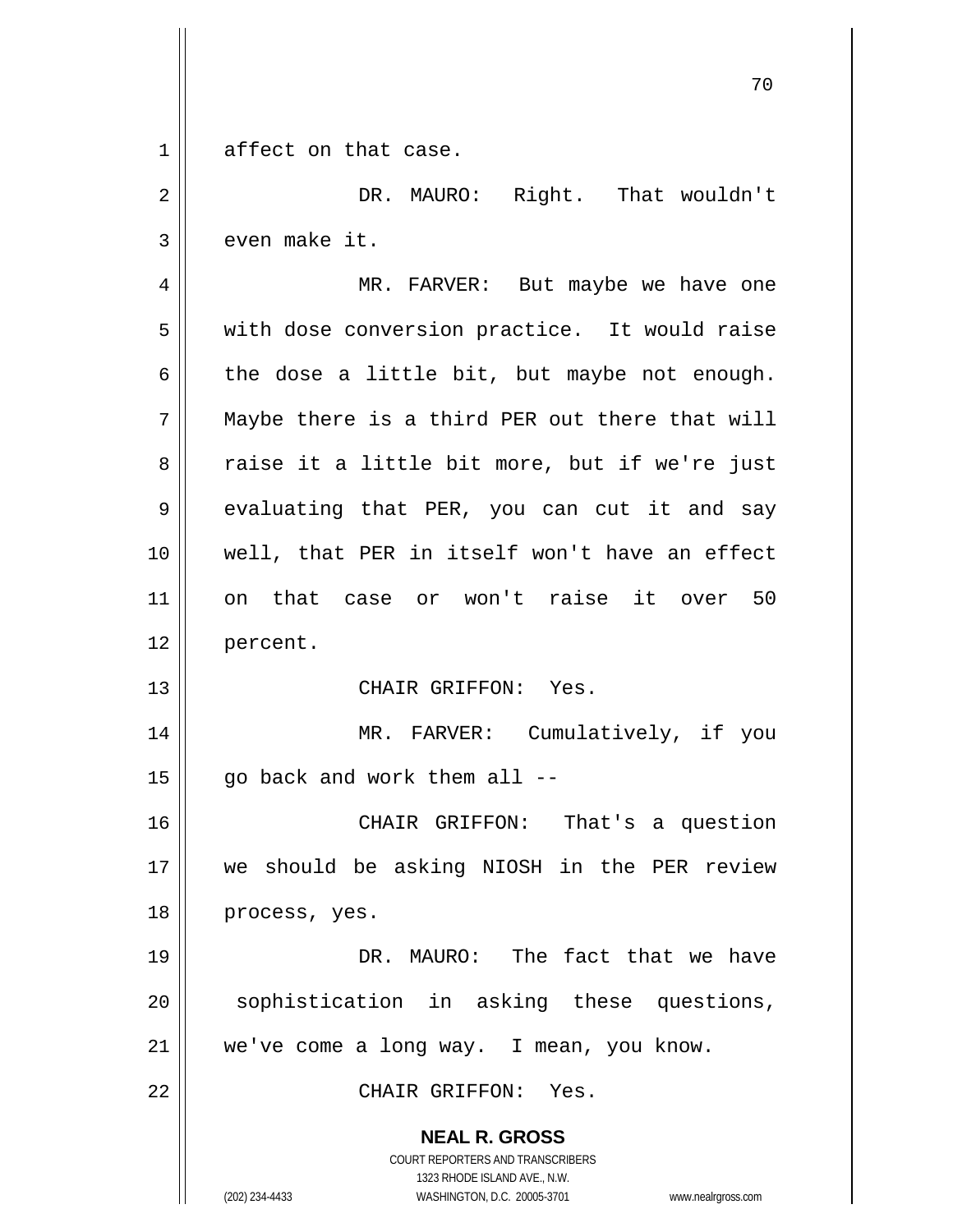**NEAL R. GROSS** COURT REPORTERS AND TRANSCRIBERS 1323 RHODE ISLAND AVE., N.W. (202) 234-4433 WASHINGTON, D.C. 20005-3701 www.nealrgross.com 1 || DR. MAURO: The overlap didn't  $2 \parallel$  affect the PERs. 3 || CHAIR GRIFFON: Yes. 4 DR. MAURO: This is the first time 5 we've talked about it. 6 MEMBER MUNN: Yes, it is. 7 MR. HINNEFELD: I mean, we've 8 degree about this and  $-$ 9 DR. MAURO: Sometime beforehand. 10 MR. HINNEFELD: -- I think so. I 11 mean, how do we know when a case is reworked?  $12$  | That, yes, we took, you know, everything  $-$ 13 || DR. MAURO: Okay. 14 || MR. HINNEFELD: You asked me how 15 many cases that were reworked, that have been 16 || reviewed, have been reworked through the PER  $17$  || and are all the way back through the system. 18 || CHAIR GRIFFON: Right. 19 MR. HINNEFELD: And there are two  $20$  | and I sent them. 21 CHAIR GRIFFON: Yes, you sent  $22$  || those. You emailed those, right.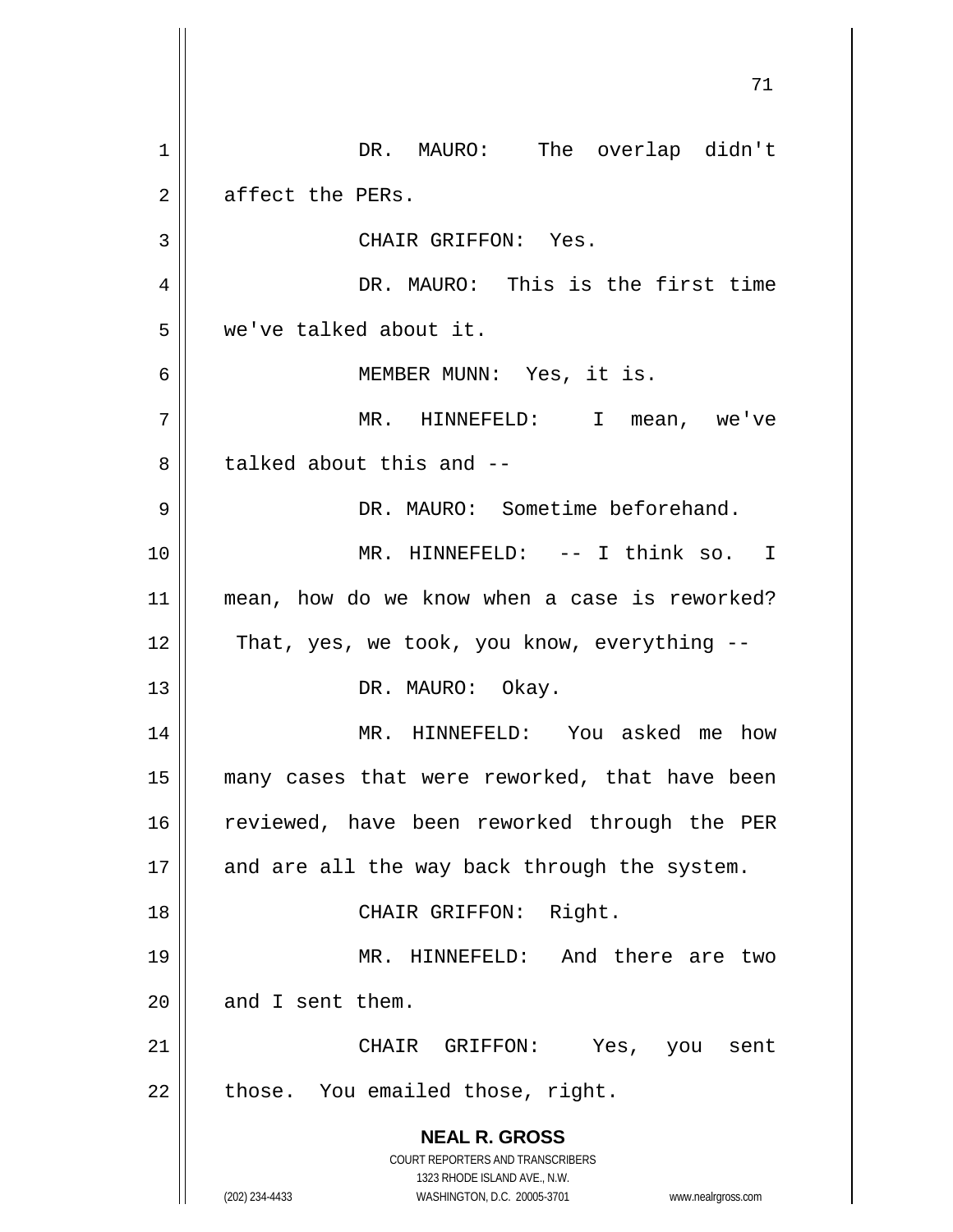**NEAL R. GROSS** COURT REPORTERS AND TRANSCRIBERS 1323 RHODE ISLAND AVE., N.W. (202) 234-4433 WASHINGTON, D.C. 20005-3701 www.nealrgross.com 1 || MR. HINNEFELD: Yes. So there are  $2 \parallel$  two cases out there that have been all the way  $3 \parallel$  through the system, so only at --4 CHAIR GRIFFON: That were on our 5 | initial list of 140 cases. 6 MR. HINNEFELD: Yes. You know,  $7 \parallel$  that isn't the point, when these should be  $8 \parallel$  revisited that are available to revisit them. 9 CHAIR GRIFFON: Right, right. 10 MR. HINNEFELD: And we also talked  $11$  about  $-$ 12 || CHAIR GRIFFON: But Doug is asking 13  $\parallel$  a question how you decide cases need to be --14 yes, what cases need PER review, right. 15 MR. FARVER: Is it based on a 16 single PER or is it based on the cumulative  $17$  || effect of if there is multiple PERs? 18 CHAIR GRIFFON: What triggers a 19 || case to be reevaluated based on PERs? 20 MR. HINNEFELD: Oh -- 21 CHAIR GRIFFON: Because you have  $22$  || this multiple -- this question of multiple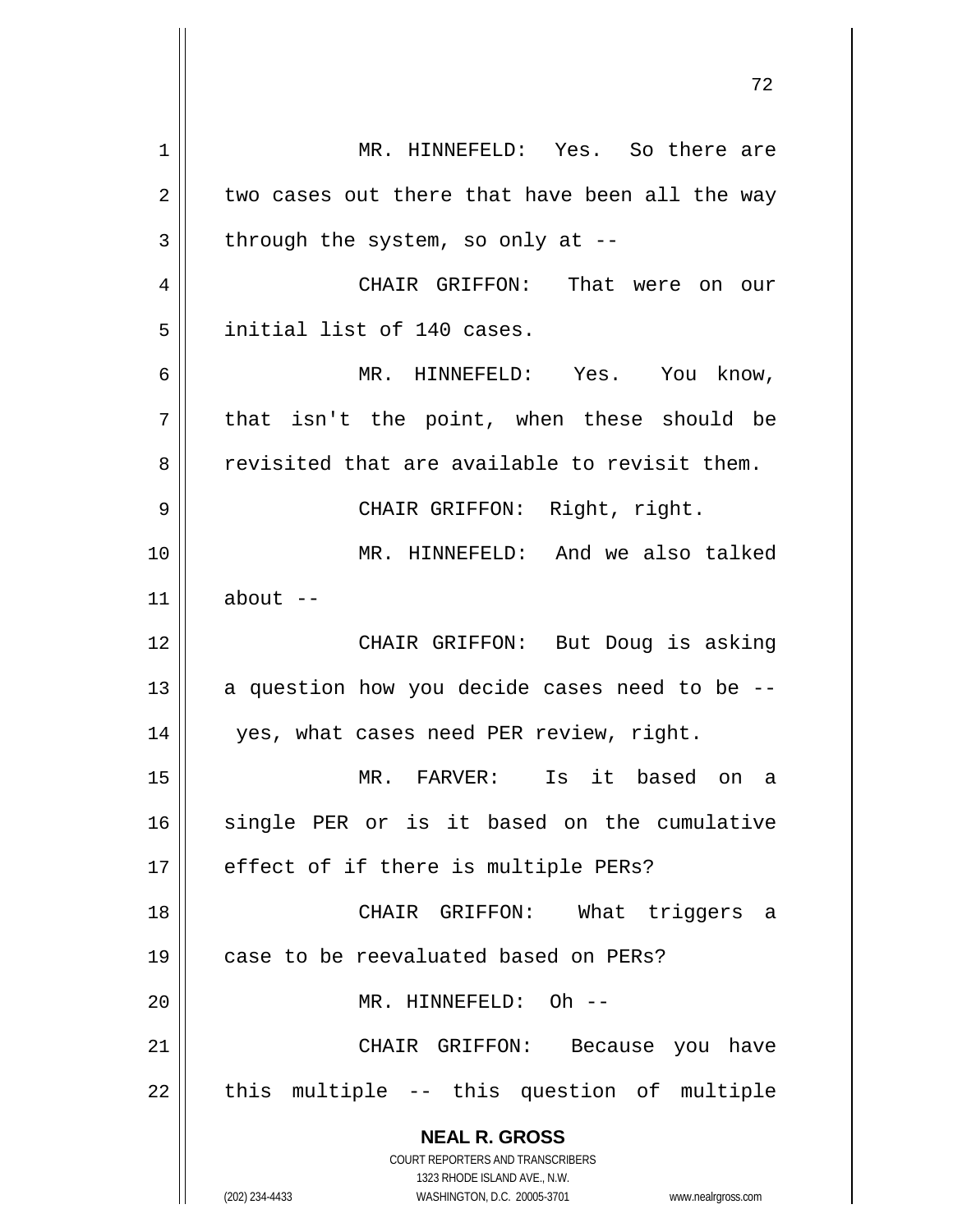**NEAL R. GROSS** COURT REPORTERS AND TRANSCRIBERS 1323 RHODE ISLAND AVE., N.W. (202) 234-4433 WASHINGTON, D.C. 20005-3701 www.nealrgross.com  $1 \parallel$  PERs. MR. HINNEFELD: The PER defines its universe that these are the cases that  $4 \parallel$  could be affected upwards by this. MR. FARVER: Yes, well, we reviewed -- CHAIR GRIFFON: Any cases that 8 | could be affected upward? MR. HINNEFELD: Yes. MR. FARVER: Yes. 11 || CHAIR GRIFFON: Okay. MR. HINNEFELD: We look at every  $13 \parallel$  one. CHAIR GRIFFON: Okay. MR. HINNEFELD: And we confirm -- CHAIR GRIFFON: That answers that question. MR. HINNEFELD: Okay, yes. DR. MAURO: Rock solid. We review | the thoracic effect. I'm sure Hodges -- CHAIR GRIFFON: That answers that 22 | question.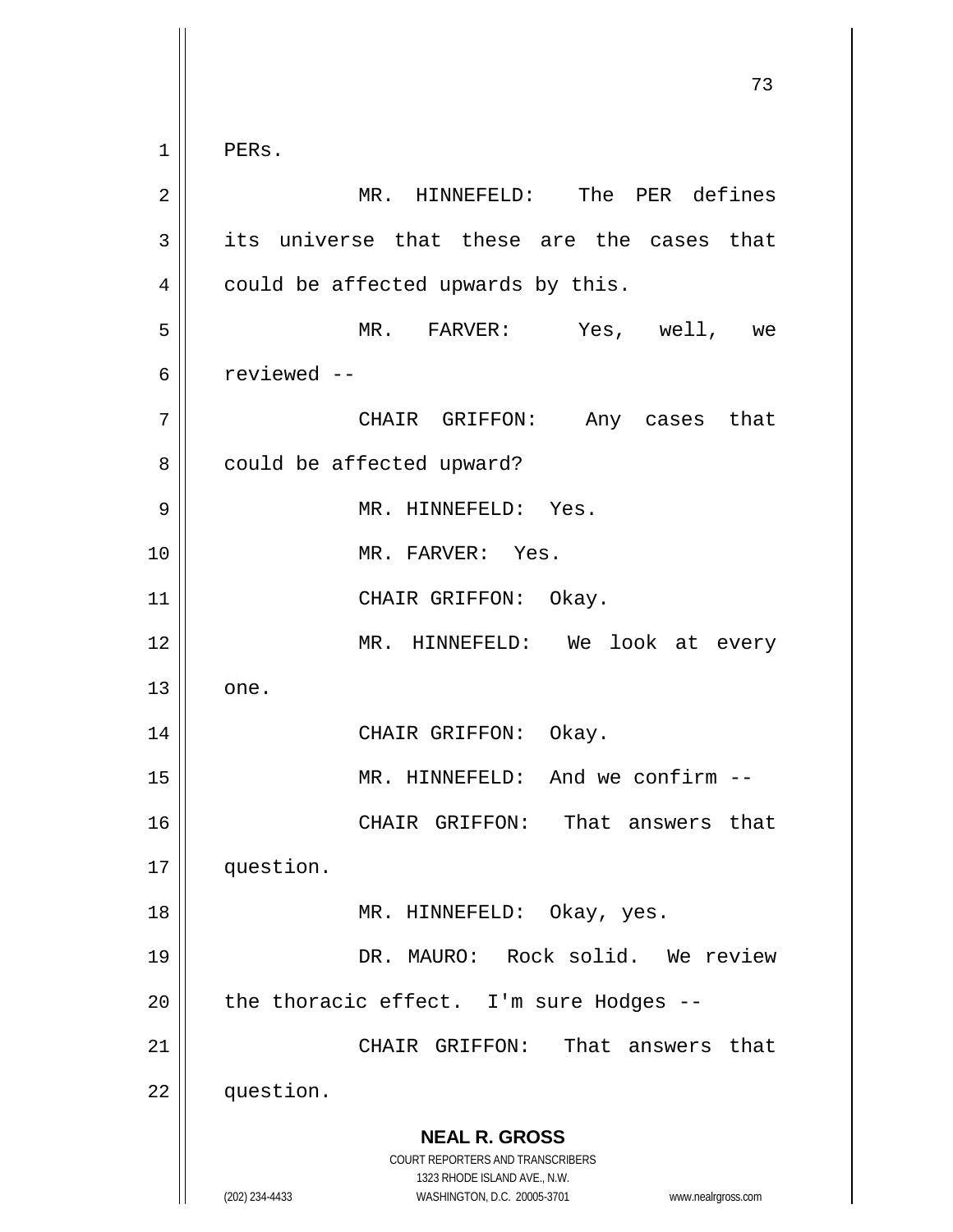**NEAL R. GROSS** COURT REPORTERS AND TRANSCRIBERS 1323 RHODE ISLAND AVE., N.W. (202) 234-4433 WASHINGTON, D.C. 20005-3701 www.nealrgross.com 1 DR. MAURO: And one of the areas 2 where we found rock solid was doing that. You 3 || know, you exhaustively checked to make sure  $4 \parallel$  that this case had all -- been affected. 5 CHAIR GRIFFON: Yes. 6 DR. MAURO: And this was the  $7 \parallel$  thoracic lymphoma. 8 MR. FARVER: For any case that can  $9 \parallel$  be raised upward gets reworked. 10 DR. MAURO: I think denial. 11 || CHAIR GRIFFON: Yes. 12 || DR. MAURO: Any denial. 13 || CHAIR GRIFFON: Any denial. 14 DR. MAURO: Any denial couldn't be  $15$  || affected. And all TIB -- my understanding is 16 all PERs will be denied, because they could 17 affect it upward, otherwise, it wouldn't be a 18 PER. 19 MR. HINNEFELD: Yes. If the  $20$  | change reflects -- would require --21 || DR. MAURO: So by definition --22 MR. HINNEFELD: -- we don't do a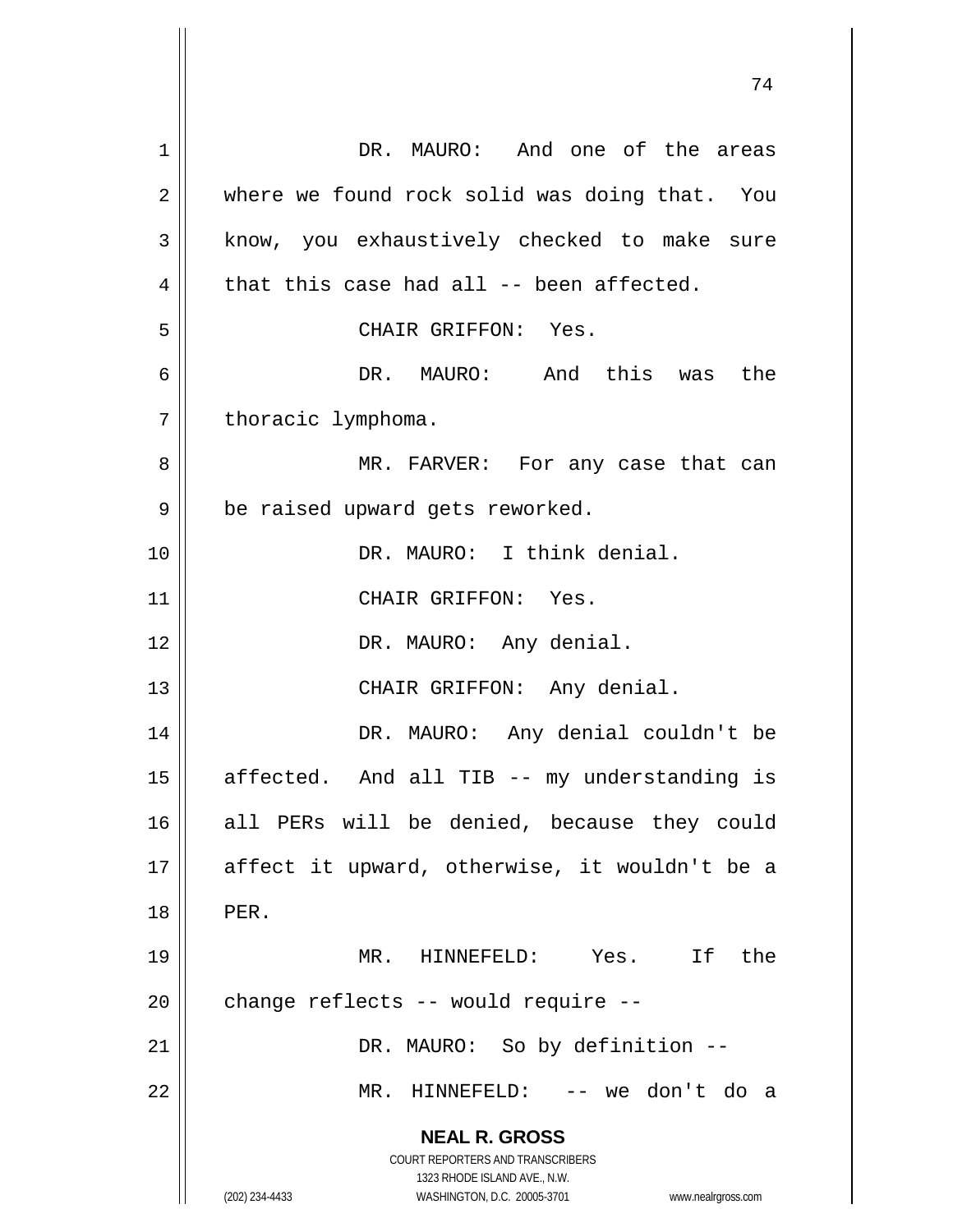$1 \parallel$  PER.

| $\overline{2}$ | CHAIR GRIFFON: Right.                          |
|----------------|------------------------------------------------|
| 3              | MR. HINNEFELD: A change that puts              |
| 4              | -- raises the dose or raises the dose even for |
| 5              | some. The ones that are potentially affected   |
| 6              | are the universe and they are all considered.  |
| 7              | Some of them -- and they are all -- there      |
| 8              | have been a number of evolutions of the PER    |
| 9              | process and that's based on discussion between |
| 10             | us and DOL, because there are multiple things  |
| 11             | that weigh into doing this as well as you can. |
| 12             | of which<br><b>One</b><br>is<br>your           |
| 13             | communications with the claimants and<br>so on |
| 14             | and so forth and there is a lot involved and   |
| 15             | this is fairly complicated with that aspect of |
| 16             | reviewing a case. And so there have been a     |
| 17             | series of, you know, revisions to the PER      |
| 18             | process.                                       |
| 19             | For about the past year, we have               |

 | not initiated any new ones and the  $-$ - we know  $\parallel$  that there are going to be some, because based on site profile review and things like that.

> **NEAL R. GROSS** COURT REPORTERS AND TRANSCRIBERS 1323 RHODE ISLAND AVE., N.W. (202) 234-4433 WASHINGTON, D.C. 20005-3701 www.nealrgross.com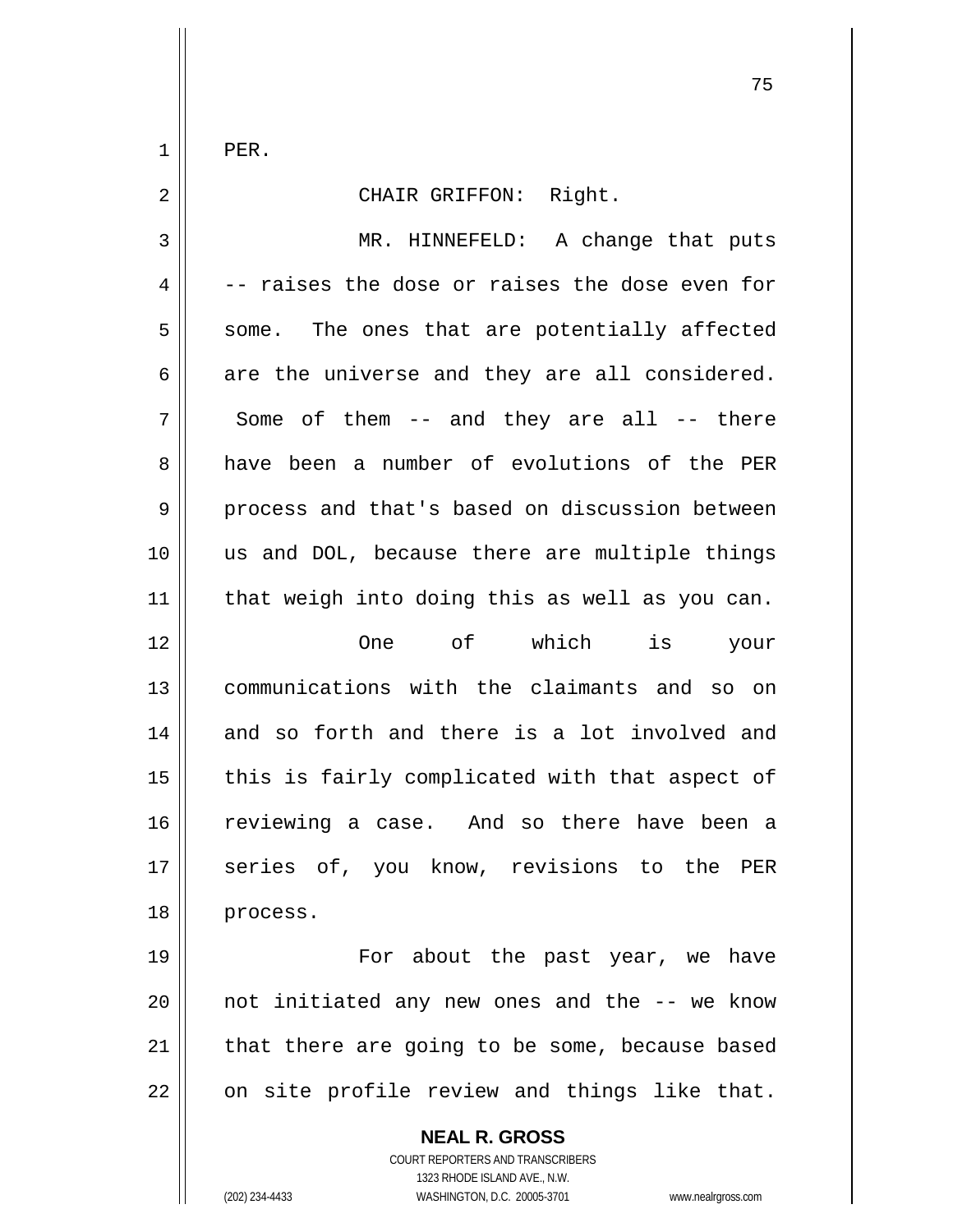1 || We know there are going to be technical  $2 \parallel$  changes that are going to affect cases that 3 were already done.

 Those type of changes aren't 5 | finally published yet and so when we finally 6 | publish them, that's when we are going to have to come to grips with DOL about okay, we're 8 || going to do these the same way we did, because we got some feedback and we got a lot of information and it's a very difficult coordination with DOL to deal with the claim in this fashion.

13 || So based on that, we have still 14 || some discussions to be made before we would 15 || resume. I think both of our agencies would 16 want to have a conversation about what is the 17 || best way, based on all of the feedback we have 18 || received so far, that we want to deal with 19 cases that would be in this.

20 None of them will get left out. 21 || They will all be reconsidered in the 22 measurement and all the changes will be

> **NEAL R. GROSS** COURT REPORTERS AND TRANSCRIBERS 1323 RHODE ISLAND AVE., N.W. (202) 234-4433 WASHINGTON, D.C. 20005-3701 www.nealrgross.com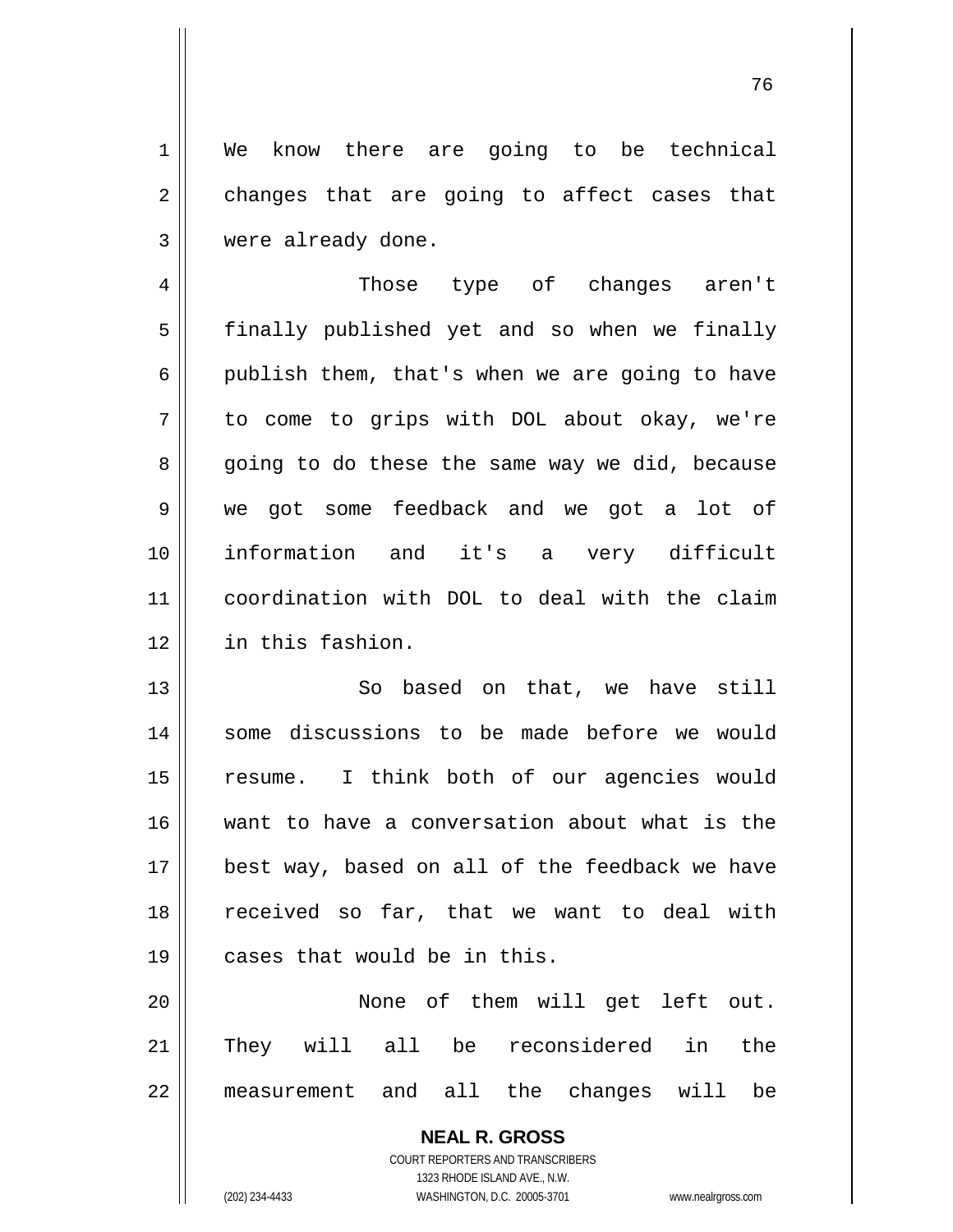**NEAL R. GROSS** COURT REPORTERS AND TRANSCRIBERS 1323 RHODE ISLAND AVE., N.W. (202) 234-4433 WASHINGTON, D.C. 20005-3701 www.nealrgross.com 1 | considered in every one of those cases. But  $2 \parallel$  the -- it may not be that every single one  $3 \parallel$  gets reworked, which was what was done most 4 || recently. Okay. 5 CHAIR GRIFFON: All right. Back  $6 \parallel$  to the matrix. We're going to get through  $7$  | this before the break, I know. 8 DR. MAURO: We keep going into  $9 \parallel$  this deeper. 10 || CHAIR GRIFFON: No, no, I know. I 11 know. 105.5, I have that NIOSH agrees with 12 || the finding on this medical dose question. 13 MR. HINNEFELD: Well, yes, it was  $14$  | as if  $-$ 15 || CHAIR GRIFFON: Yes. 16 MR. HINNEFELD: It kind of goes 17 away. It is sort of self-closing though, 18 because if you read the entire response, the 19 site profile, the values in the site profile 20 have been revised downward based on more 21 | complete research. 22 || CHAIR GRIFFON: Right.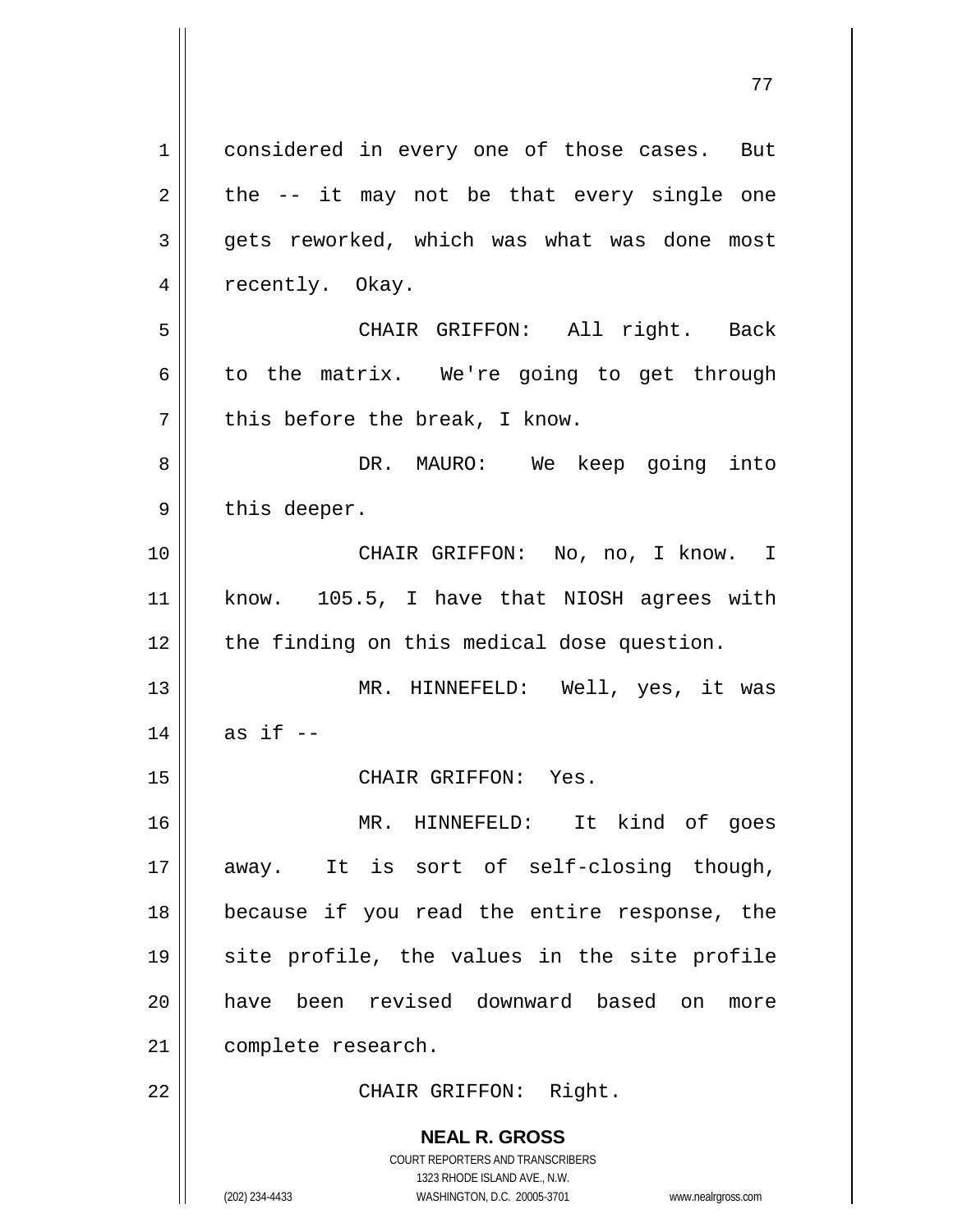**NEAL R. GROSS** COURT REPORTERS AND TRANSCRIBERS 1323 RHODE ISLAND AVE., N.W. (202) 234-4433 WASHINGTON, D.C. 20005-3701 www.nealrgross.com 1 MR. HINNEFELD: So even though 2 given the guidance in place when the dose 3 reconstruction was done, the dose was 4 underestimated. If it were done by today's  $5 \parallel$  guidance, it was still overestimated. 6 CHAIR GRIFFON: Yes, I said NIOSH  $7 \parallel$  reviews the finding, although the value 8 || applied was over. 9 MR. FARVER: And this is what we 10 could see on these cases that are evaluated on 11 PERs. So the overall dose will go down, some 12 | parts of it. 13 || MR. HINNEFELD: Very often, very 14 || often. A lot of the early plutoniums were 15 done with sort of intentional efficiency 16 overestimates. 17 MR. FARVER: Yes. 18 CHAIR GRIFFON: So then 105.6 I 19 also have SC&A agrees and no further action.  $20 \parallel 106?$ 21 MEMBER MUNN: You are reading  $22$  || statements that I don't have in my --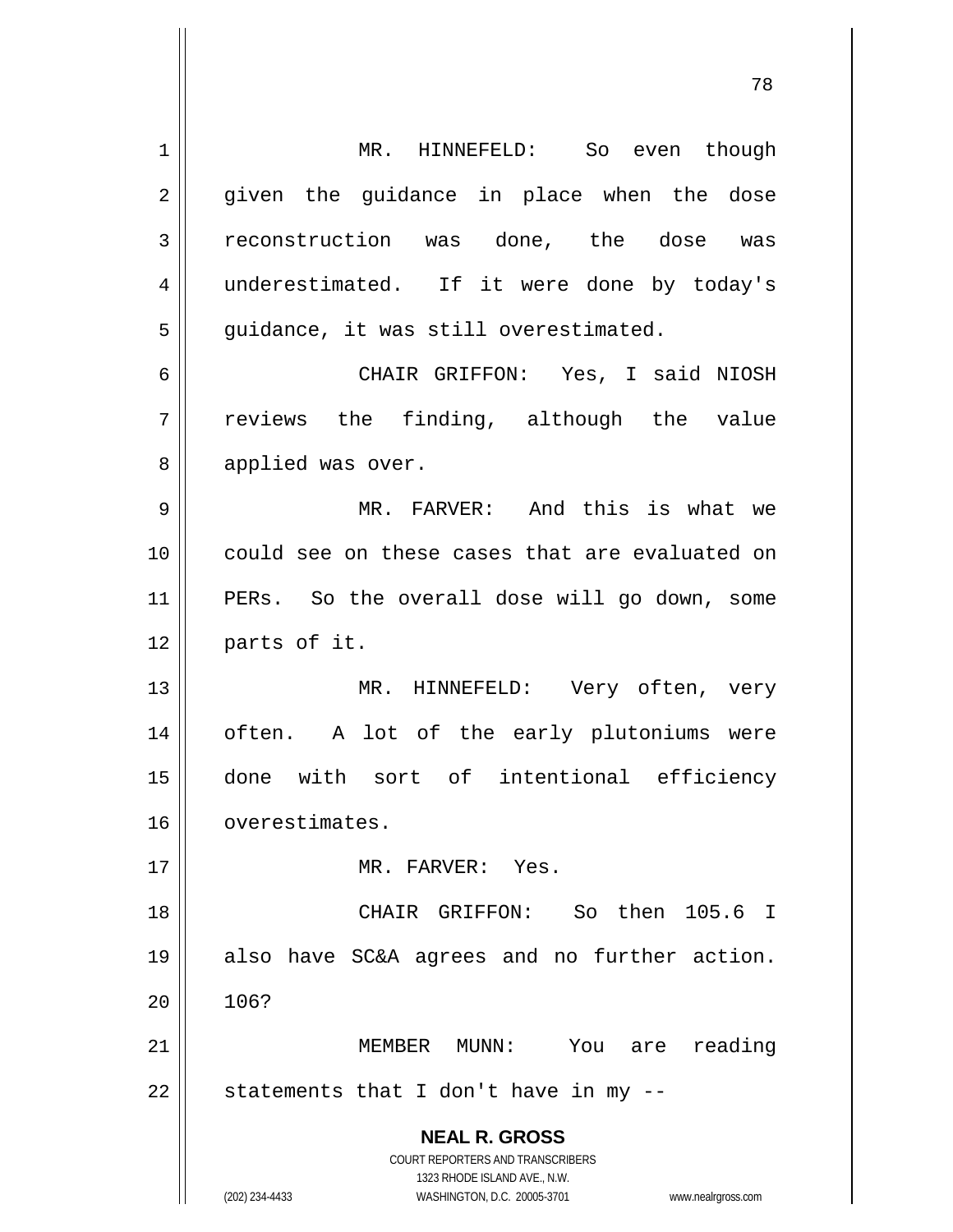**NEAL R. GROSS** COURT REPORTERS AND TRANSCRIBERS 1323 RHODE ISLAND AVE., N.W. (202) 234-4433 WASHINGTON, D.C. 20005-3701 www.nealrgross.com 1 CHAIR GRIFFON: Okay. Yes, that's 2 || why I'm going through them one by one. 3 | MEMBER MUNN: Okay. 4 CHAIR GRIFFON: Just to make sure, 5 yes. I had agreement on 105.6, but -- with  $6 \mid$  SC&A. 7 MEMBER MUNN: Okay. So what you 8 || said, I was puzzling over what I have under 9 | 105.5 as opposed to what you were saying. You  $10$  || are saying, essentially, 105.5 is  $-$ -11 CHAIR GRIFFON: Is closed. 12 || MEMBER MUNN: -- done. 13 CHAIR GRIFFON: Yes, yes. 105.6 14 also I have closed. I think what happened 15 here is I think Stu or NIOSH provided more of 16  $\parallel$  the IMBA runs and, Doug, I think you looked at  $17$  | them and then you were comfortable with that. 18 MR. FARVER: Correct. 19 CHAIR GRIFFON: So that closed it  $20 \parallel \quad out.$ 21 MEMBER MUNN: And the same is true  $22$   $\parallel$  then about 6?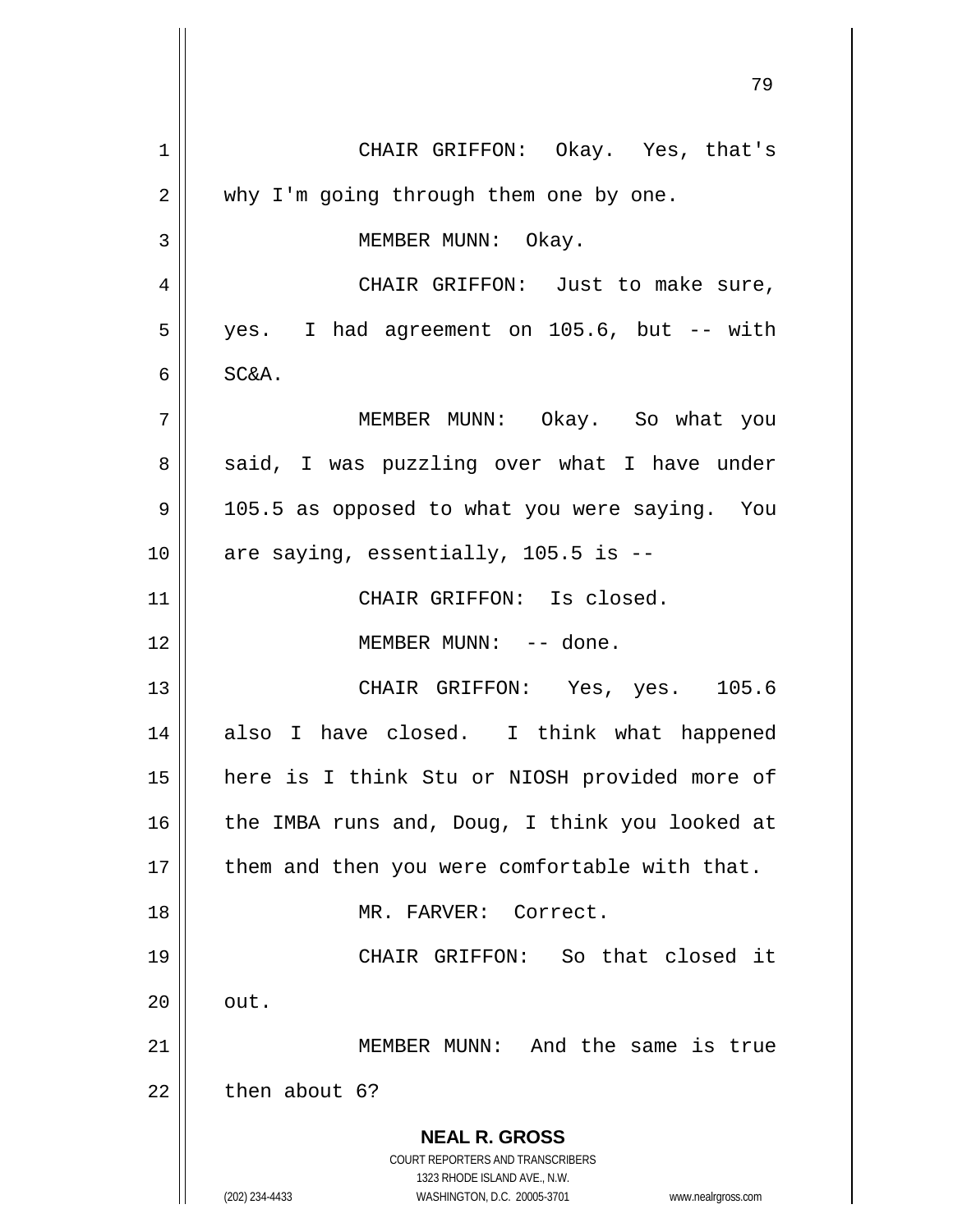|             | 80                                                                  |
|-------------|---------------------------------------------------------------------|
| $\mathbf 1$ | CHAIR GRIFFON: That's 105.6,                                        |
| 2           | that's the one I was just talking about, yes.                       |
| 3           | MEMBER MUNN: Right.                                                 |
| 4           | CHAIR GRIFFON: And then 106.1 --                                    |
| 5           | MEMBER MUNN: Already closed.                                        |
| 6           | CHAIR GRIFFON: It's already --                                      |
| 7           | for 106.1, I have NIOSH agrees, no affect on                        |
| 8           | the case. It's already compensable. Right.                          |
| 9           | MR. FARVER: Yes, this is the                                        |
| 10          | standard range of dose conversion factors.                          |
| 11          | CHAIR GRIFFON: And I have the                                       |
| 12          | same thing for 106.2/106.3.                                         |
| 13          | MR. FARVER: Yes.                                                    |
| 14          | CHAIR GRIFFON: 106.4, I'm looking                                   |
| 15          | through two different versions of my matrix                         |
| 16          | here. I don't have -- anybody have a status                         |
| 17          | for that one?                                                       |
| 18          | MR. FARVER: This is the fission                                     |
| 19          | products, which would be OTIB-54.                                   |
| 20          | DR. MAURO: Fission products,                                        |
| 21          | OTIB-54, yes.                                                       |
| 22          | MR. FARVER: No, no, no.                                             |
|             | <b>NEAL R. GROSS</b>                                                |
|             | COURT REPORTERS AND TRANSCRIBERS<br>1323 RHODE ISLAND AVE., N.W.    |
|             | (202) 234-4433<br>WASHINGTON, D.C. 20005-3701<br>www.nealrgross.com |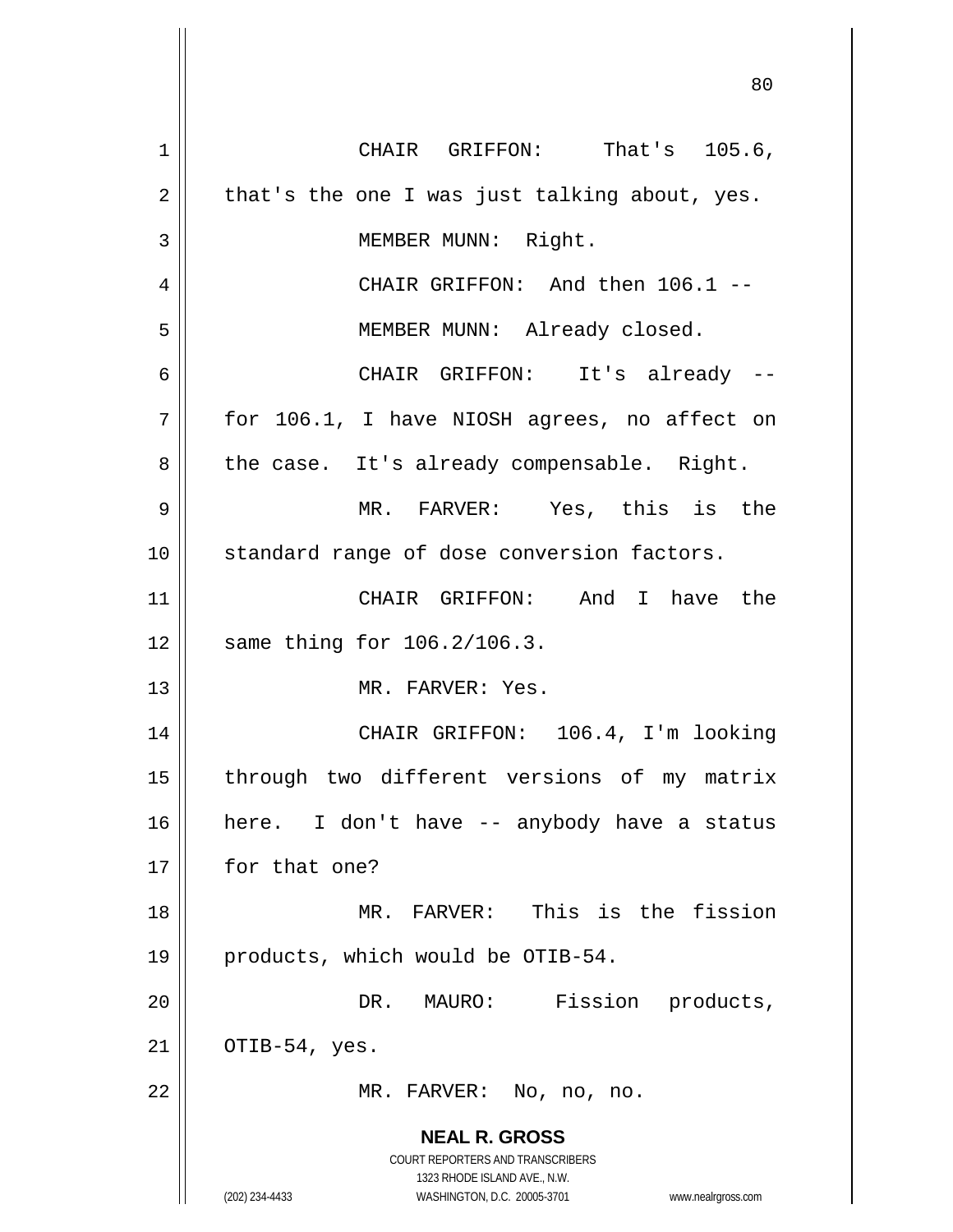**NEAL R. GROSS** COURT REPORTERS AND TRANSCRIBERS 1323 RHODE ISLAND AVE., N.W. (202) 234-4433 WASHINGTON, D.C. 20005-3701 www.nealrgross.com 81 1 DR. MAURO: 54 is the fission 2 | product. 3 MR. HINNEFELD: Yes, this was done  $4 \parallel$  before, but --5 || CHAIR GRIFFON: Right. 6 || MR. HINNEFELD: -- fission 7 | products should instruct --8 | CHAIR GRIFFON: Should count. 9 MR. HINNEFELD: -- whether this 10 was sufficient or not. 11 MR. FARVER: This is one of our 12 || standard findings from the Savannah River  $13$   $\parallel$  case. 14 || MR. HINNEFELD: Yes. 15 || MR. FARVER: Probably. 16 CHAIR GRIFFON: But I don't have a 17 | resolution. Did you? 18 MR. HINNEFELD: Well, it's a 19 compensable case. 20 || MR. FARVER: It's a comp case. 21 CHAIR GRIFFON: Yes, it's 22 | compensable.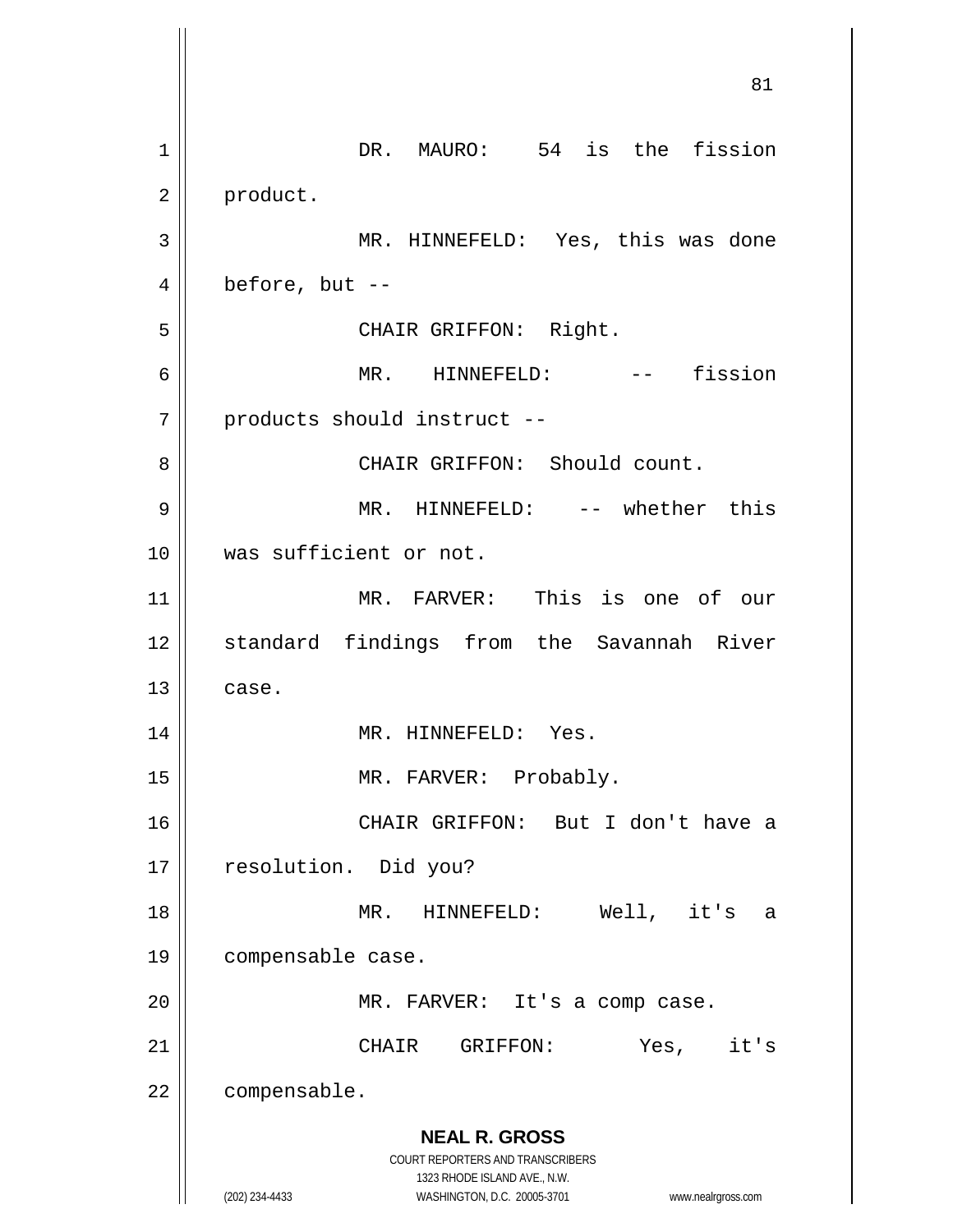**NEAL R. GROSS** COURT REPORTERS AND TRANSCRIBERS 1323 RHODE ISLAND AVE., N.W. (202) 234-4433 WASHINGTON, D.C. 20005-3701 www.nealrgross.com 1 MR. HINNEFELD: So I mean, these  $2 \parallel$  are kind of closable. 3 CHAIR GRIFFON: Yes, yes, yes. 4 MR. HINNEFELD: And this finding 5 || is not going to get lost, because it's 6 let elsewhere. 7 || MR. FARVER: It's many times. 8 MR. HINNEFELD: Yes. 9 MR. FARVER: It comes up in the 10 || eighth set many times. 11 CHAIR GRIFFON: But is it referred 12 | to the Procedure's Group? 13 MR. FARVER: I don't know that it 14 || has ever been closed. 15 MR. HINNEFELD: Procedure's Group  $16$  | is dealing with that, isn't it? 17 || CHAIR GRIFFON: 54? 18 DR. MAURO: It's on the Arjun, 19 yes. And we have basically, I remember -- 20 CHAIR GRIFFON: Well, but this is  $21$  | before TIB-54, right? 22 || DR. MAURO: This is, yes.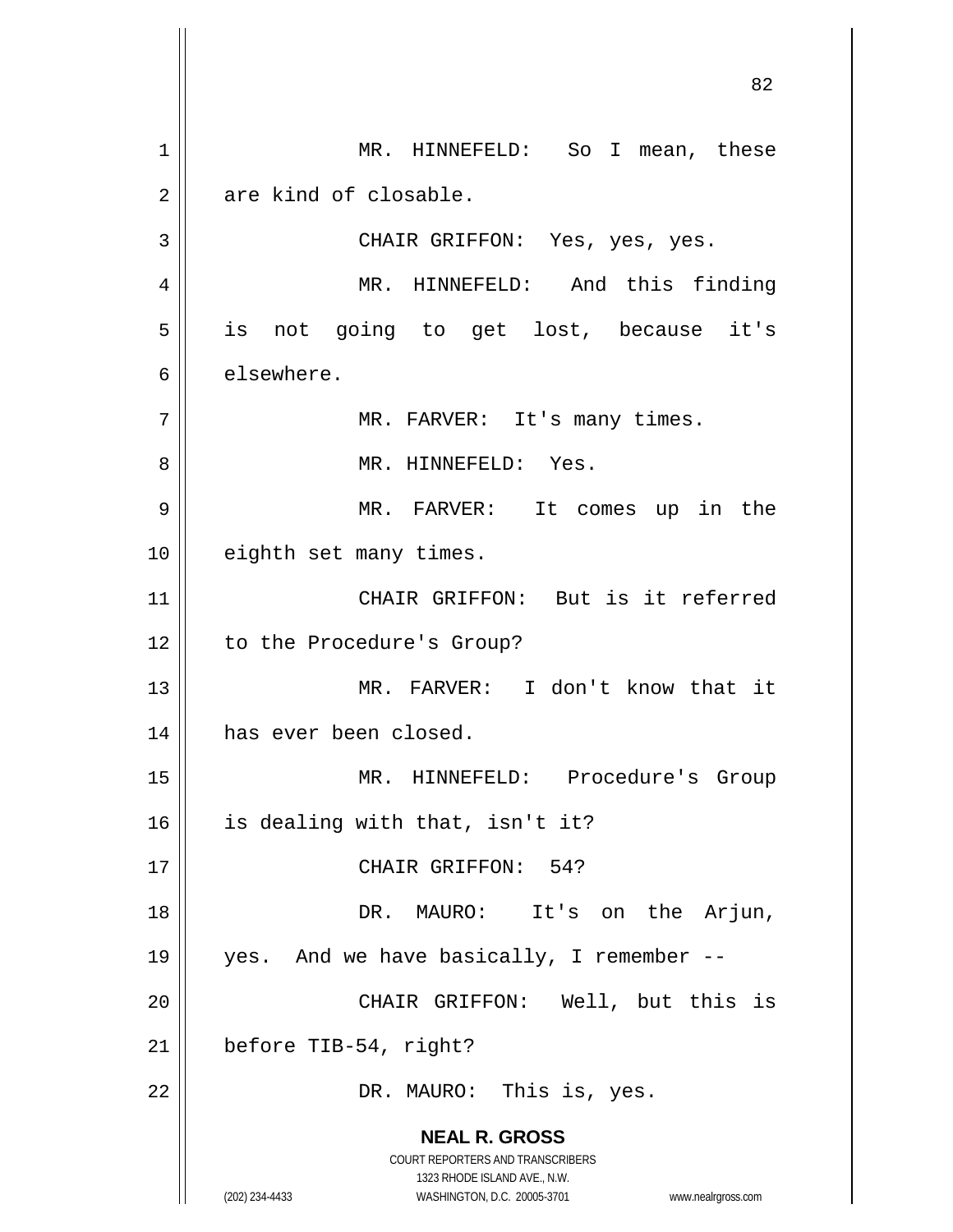**NEAL R. GROSS** COURT REPORTERS AND TRANSCRIBERS 1323 RHODE ISLAND AVE., N.W. (202) 234-4433 WASHINGTON, D.C. 20005-3701 www.nealrgross.com 1 || MR. HINNEFELD: But the issue --2 CHAIR GRIFFON: TIB-54 should  $3 \parallel$  provide the support for this finding in other 4 contexts. I really think since this is a  $5 \parallel$  compensable case, it can be closed. 6 MR. HINNEFELD: Well, yes. In  $7 \parallel$  this one. In other locations, you would want  $8 \parallel$  to address it and what the -- the thought that 9 Somebody said earlier, the technical research  $10$  || and discussion to address  $-$ -11 CHAIR GRIFFON: But for something 12 to be closed, we have to have SC&A and NIOSH 13 || agreeing and you can't agree if it is being 14  $\parallel$  transferred to -- you know, what I mean? 15 MR. HINNEFELD: Well, I think we  $16$  could both agree that this can be closed, 17 | because it's a compensable case. 18 MEMBER MUNN: Yes, yes. 19 MR. FARVER: Because I mean -- 20 MR. HINNEFELD: I mean you can 21 || keep open where -- I don't understand how you  $22$  || are going to close things. I think you guys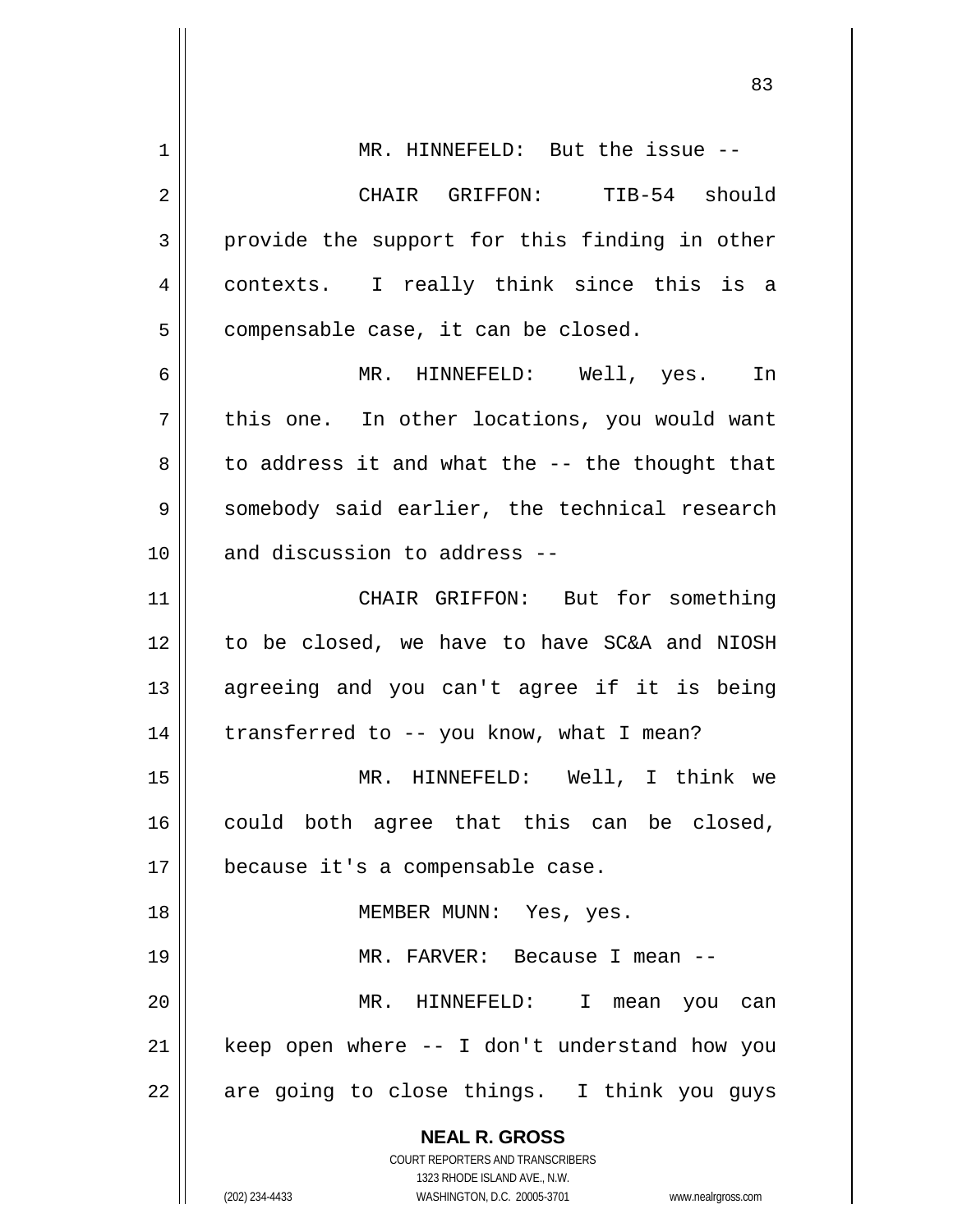**NEAL R. GROSS** COURT REPORTERS AND TRANSCRIBERS 1323 RHODE ISLAND AVE., N.W. (202) 234-4433 WASHINGTON, D.C. 20005-3701 www.nealrgross.com 1 are devising a system that is going to keep 2 | findings open for a very long period of time. 3 || MEMBER MUNN: Yes. 4 MR. HINNEFELD: When, in fact, you  $5 \parallel$  could adopt different terminology, rather than  $6$  | keep these findings open. 7 MR. FARVER: This issue is not to 8 || press this case. 9 MR. HINNEFELD: You keep open for 10 a long, long time and they are going to be, 11 essentially, at bed and in rest, but they 12 won't be closed, based on what you are 13 | adopting. 14 || MEMBER MUNN: I think it's closed. 15 CHAIR GRIFFON: Okay. We just 16 closed three in a row. I don't know what 17 || you're getting at. 18 MR. HINNEFELD: I was talking 19 about what you were talking about earlier. 20 CHAIR GRIFFON: Okay. Anyway -- 21 | MEMBER MUNN: Yes. 22 || MR. HINNEFELD: And keeping all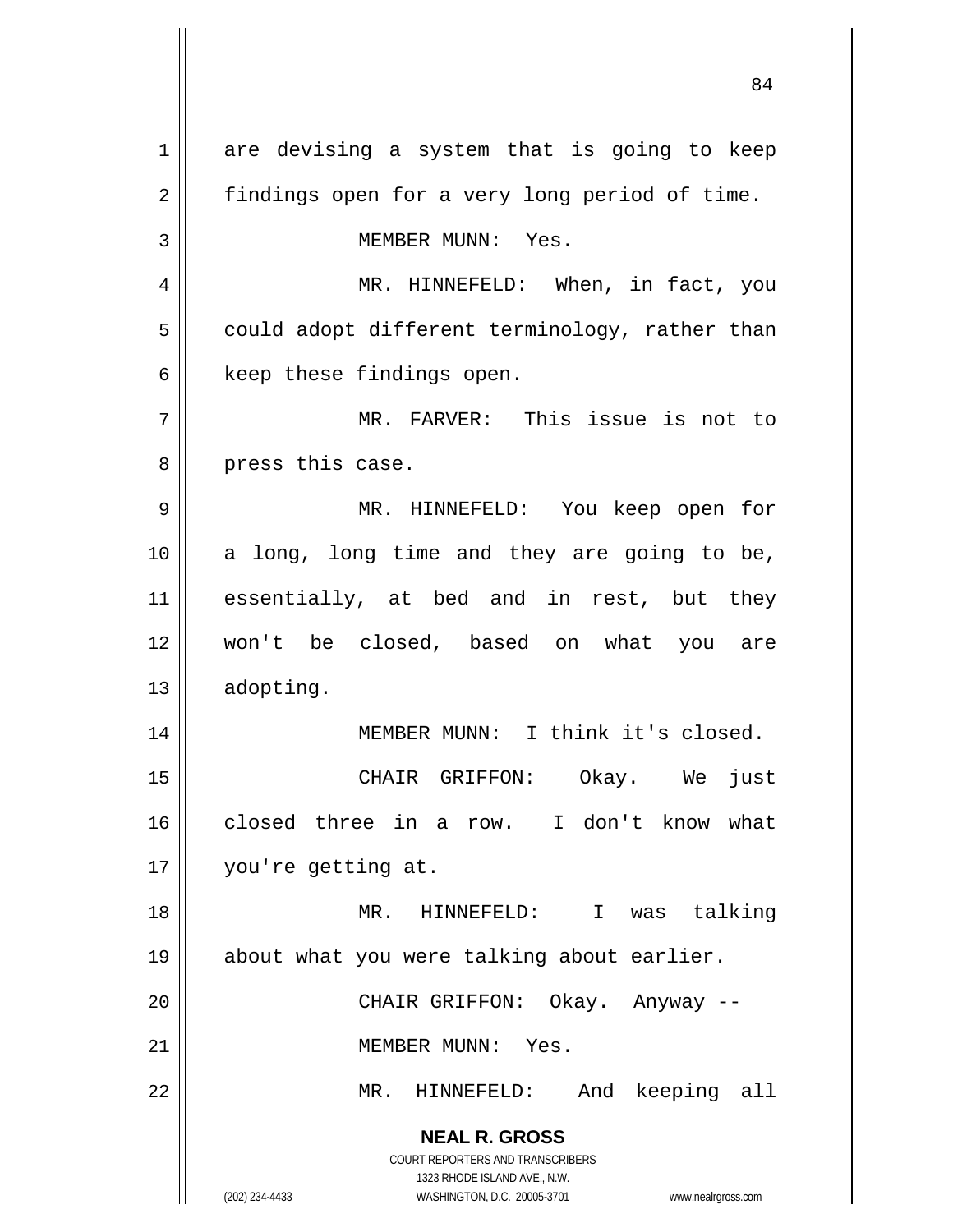**NEAL R. GROSS** COURT REPORTERS AND TRANSCRIBERS 1323 RHODE ISLAND AVE., N.W.  $1$  these things open, keeping all these findings 2 || open, because this case hasn't been reworked 3 yet. Okay? 4 MEMBER MUNN: Yes. 5 MR. HINNEFELD: All these  $6 \parallel$  technical questions raised by this --7 CHAIR GRIFFON: Yes. 8 MR. HINNEFELD: -- raised by these 9 || findings, these are all addressed. These are 10 || all answered. The workbooks are changed. 11 || CHAIR GRIFFON: Yes. 12 MR. HINNEFELD: All that is done. 13 DR. MAURO: And this case is not 14 || going to be revisited, because it has been 15 | compensated. 16 MEMBER MUNN: No. 17 MR. HINNEFELD: I agree, I agree. 18 But what I'm saying is you are going to be 19 carrying a status other than closed on each  $20$  || one of these findings on a case that you think 21 you might want to revisit, because it was  $22$  | reworked on a PER. Not this one, but one that

(202) 234-4433 WASHINGTON, D.C. 20005-3701 www.nealrgross.com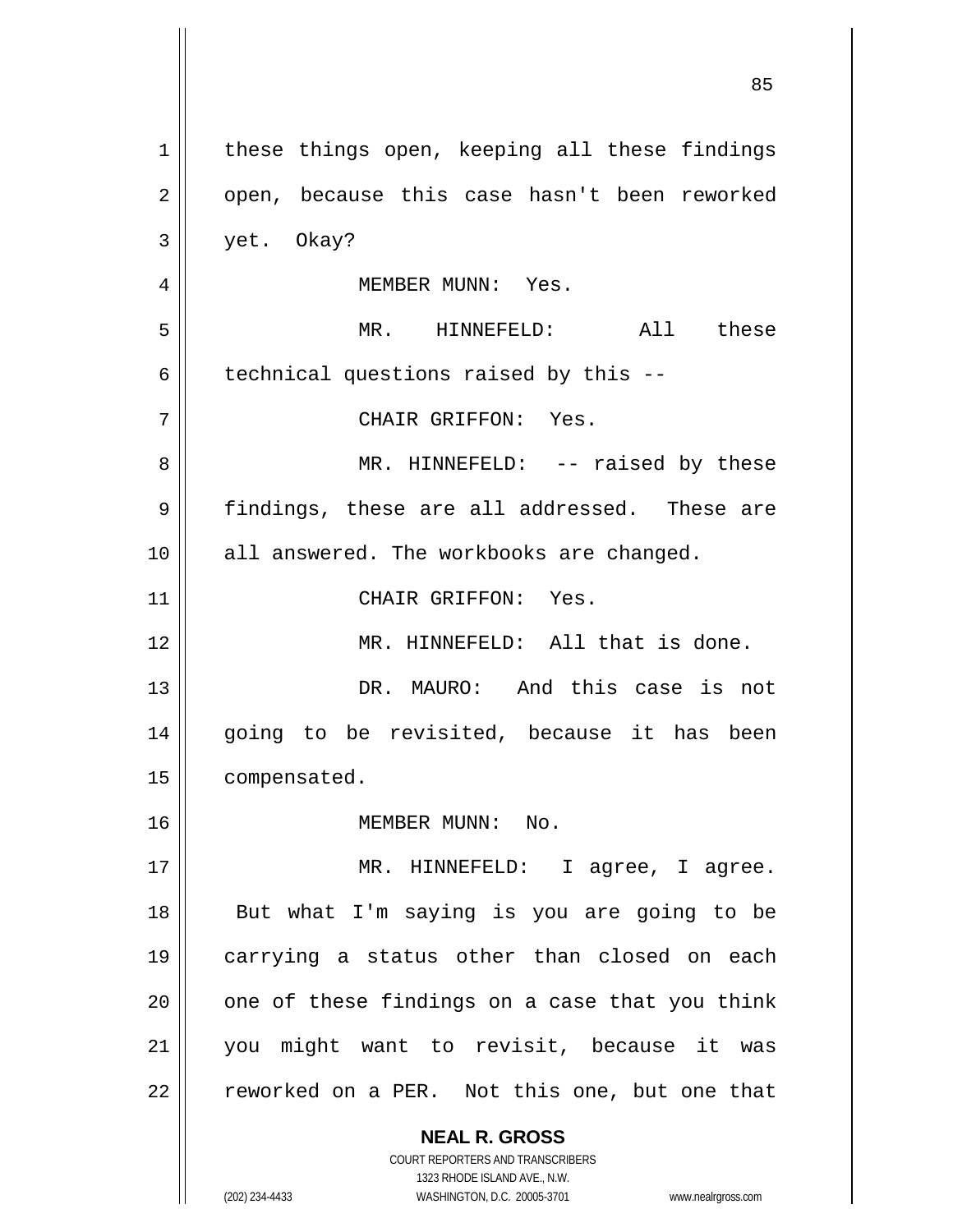$1 \parallel$  was.

| $\overline{2}$ | CHAIR GRIFFON: Yes.                                                                                                                                             |
|----------------|-----------------------------------------------------------------------------------------------------------------------------------------------------------------|
| 3              | MR. HINNEFELD: You're going to                                                                                                                                  |
| 4              | carry all these findings as open when, in                                                                                                                       |
| 5              | fact, they are completely to bed and the only                                                                                                                   |
| 6              | thing that has to be done is to see did this                                                                                                                    |
| 7              | case get redone correctly when a whole raft of                                                                                                                  |
| 8              | changes were made on it when it was done --                                                                                                                     |
| 9              | when it was redone on a PER.                                                                                                                                    |
| 10             | CHAIR GRIFFON: Right.                                                                                                                                           |
| 11             | MEMBER MUNN: Yes.                                                                                                                                               |
| 12             | MR. HINNEFELD: You are keeping                                                                                                                                  |
| 13             | things -- you are designing a system that is                                                                                                                    |
| 14             | going to keep these things open for a very,                                                                                                                     |
| 15             | very long period of time when the technical                                                                                                                     |
| 16             | issue that gave rise to the findings is put to                                                                                                                  |
| 17             | bed. That's what I'm saying.                                                                                                                                    |
| 18             | MEMBER MUNN: And that was my --                                                                                                                                 |
| 19             | MR. HINNEFELD: It's your system.                                                                                                                                |
| 20             | CHAIR GRIFFON: I think if<br>we                                                                                                                                 |
| 21             | would $--$                                                                                                                                                      |
| 22             | DR. MAURO: I would like to repair                                                                                                                               |
|                | <b>NEAL R. GROSS</b><br>COURT REPORTERS AND TRANSCRIBERS<br>1323 RHODE ISLAND AVE., N.W.<br>WASHINGTON, D.C. 20005-3701<br>(202) 234-4433<br>www.nealrgross.com |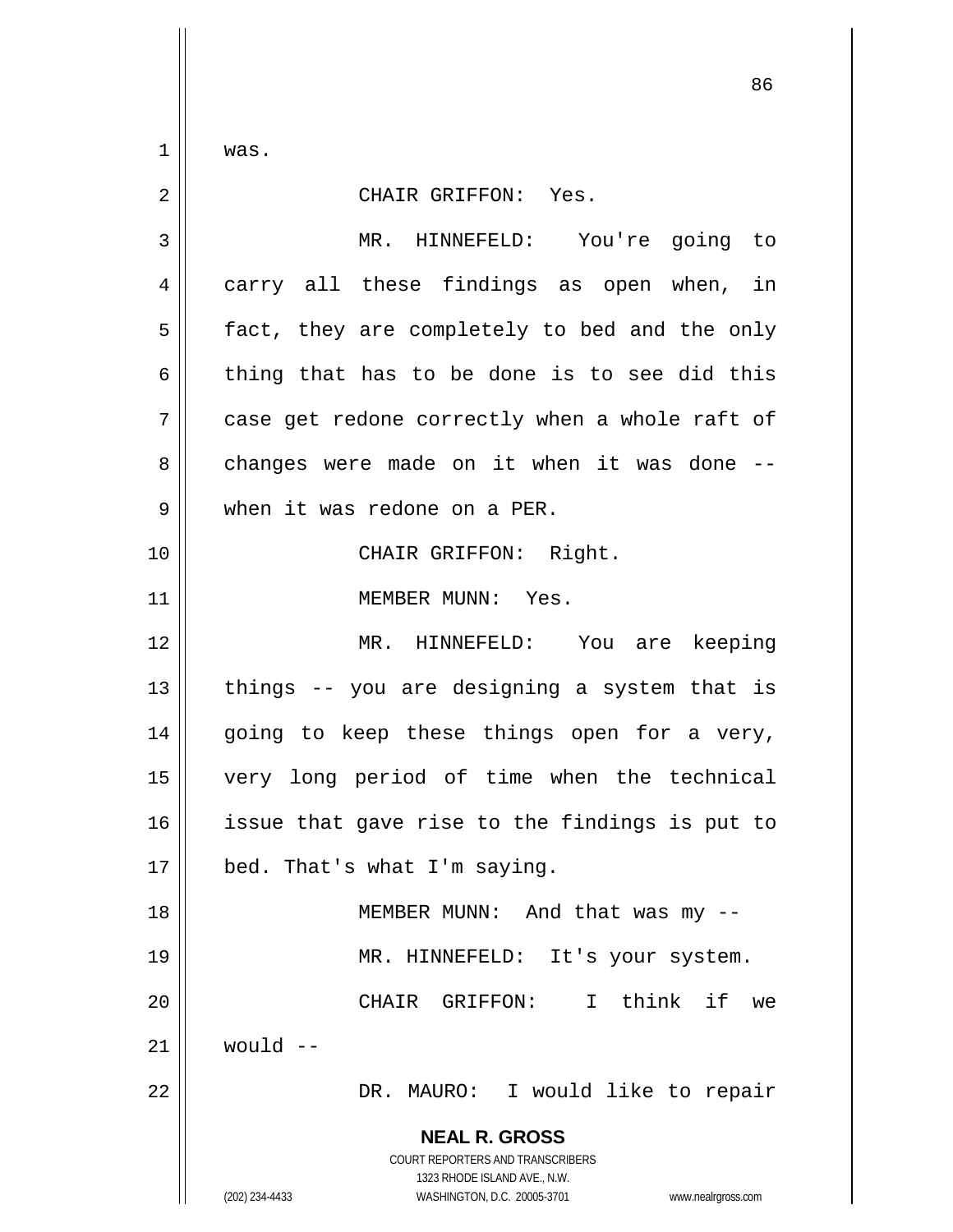| 1              | this a little bit. It's really one of how                                                           |
|----------------|-----------------------------------------------------------------------------------------------------|
| 2              | much proof is sufficient to satisfy the work                                                        |
| $\mathfrak{Z}$ | open, that's really what we're talking about.                                                       |
| 4              | If we go through -- let's say a case was                                                            |
| 5              | denied. And it was -- and it triggered -- and                                                       |
| 6              | it is part of the PER umbrella, okay. We go                                                         |
| 7              | through the case and we address all the                                                             |
| 8              | issues, other than the ones -- the one that is                                                      |
| 9              | the PER issue.                                                                                      |
| 10             | Let's say it turns out to be a                                                                      |
| 11             | high fire plutonium. Well, it turns out to be                                                       |
| 12             | thoracic lymphoma. But everything else                                                              |
| 13             | dealing with x-rays, dealing with LOD over 2,                                                       |
| 14             | whatever it is, and they have also been part                                                        |
| 15             | and parcel, we have closed. So the only                                                             |
| 16             | reason this thing remains open is because                                                           |
| 17             | there are certain findings in that case that                                                        |
| 18             | are part of a PER process that -- and that has                                                      |
| 19             | implemented or is being implemented,<br>been                                                        |
| 20             | etcetera.                                                                                           |
| 21             | Now, so that's where we are in                                                                      |
| 22             | time. Now, we go through the PER. And what's                                                        |
|                |                                                                                                     |
|                | <b>NEAL R. GROSS</b>                                                                                |
|                | <b>COURT REPORTERS AND TRANSCRIBERS</b>                                                             |
|                | 1323 RHODE ISLAND AVE., N.W.<br>(202) 234-4433<br>WASHINGTON, D.C. 20005-3701<br>www.nealrgross.com |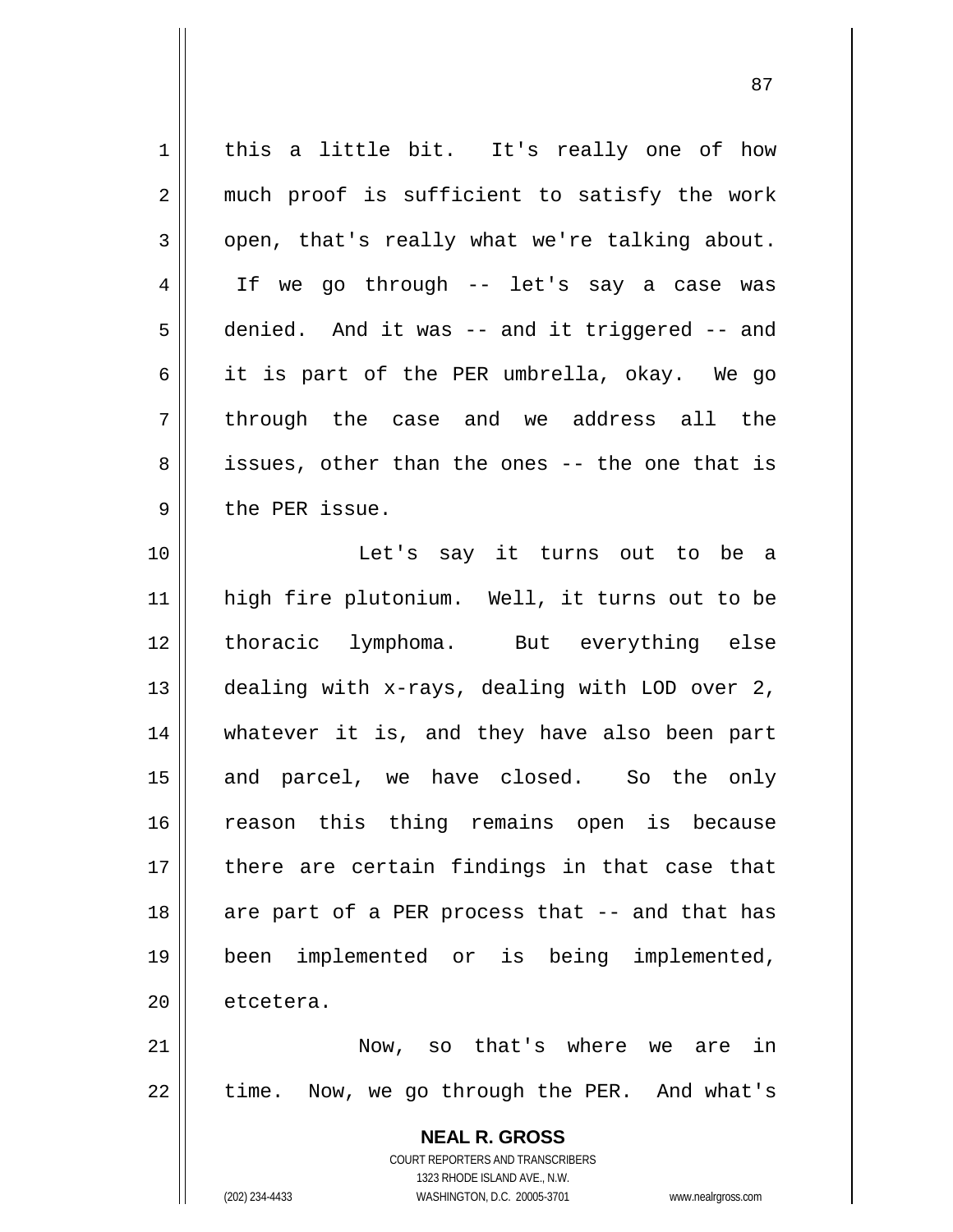**NEAL R. GROSS** COURT REPORTERS AND TRANSCRIBERS 1 a perfect example would be the thoracic 2 | lymphoma. We went through that PER. We found 3 favorably regarding the PER. Of course, I 4 don't think it has been closed out by the work 5 group yet. I think it is still alive. But  $6 \parallel$  let's  $-$ 7 MEMBER MUNN: The PERs are 8 | hanging. 9 DR. MAURO: Yes. Well, let's go 10 through the thought process. Okay, fine. The 11 || end -- the process is finished, including the 12 || three cases that are proof of principle. And 13 || if the Procedure's Group agrees yes, we 14 believe this PER, it's issues, all issues 15 | closed, we'll close them both. 16 Now, we have this case. The only  $17$  thing we know that is still alive in this case  $18$  || that is still keeping it open is the fact that 19 we're waiting to hear from the PER group 20 Whether or not it has been satisfactory  $21$   $\parallel$  closed. 22 Now, I would argue that's the

1323 RHODE ISLAND AVE., N.W.

(202) 234-4433 WASHINGTON, D.C. 20005-3701 www.nealrgross.com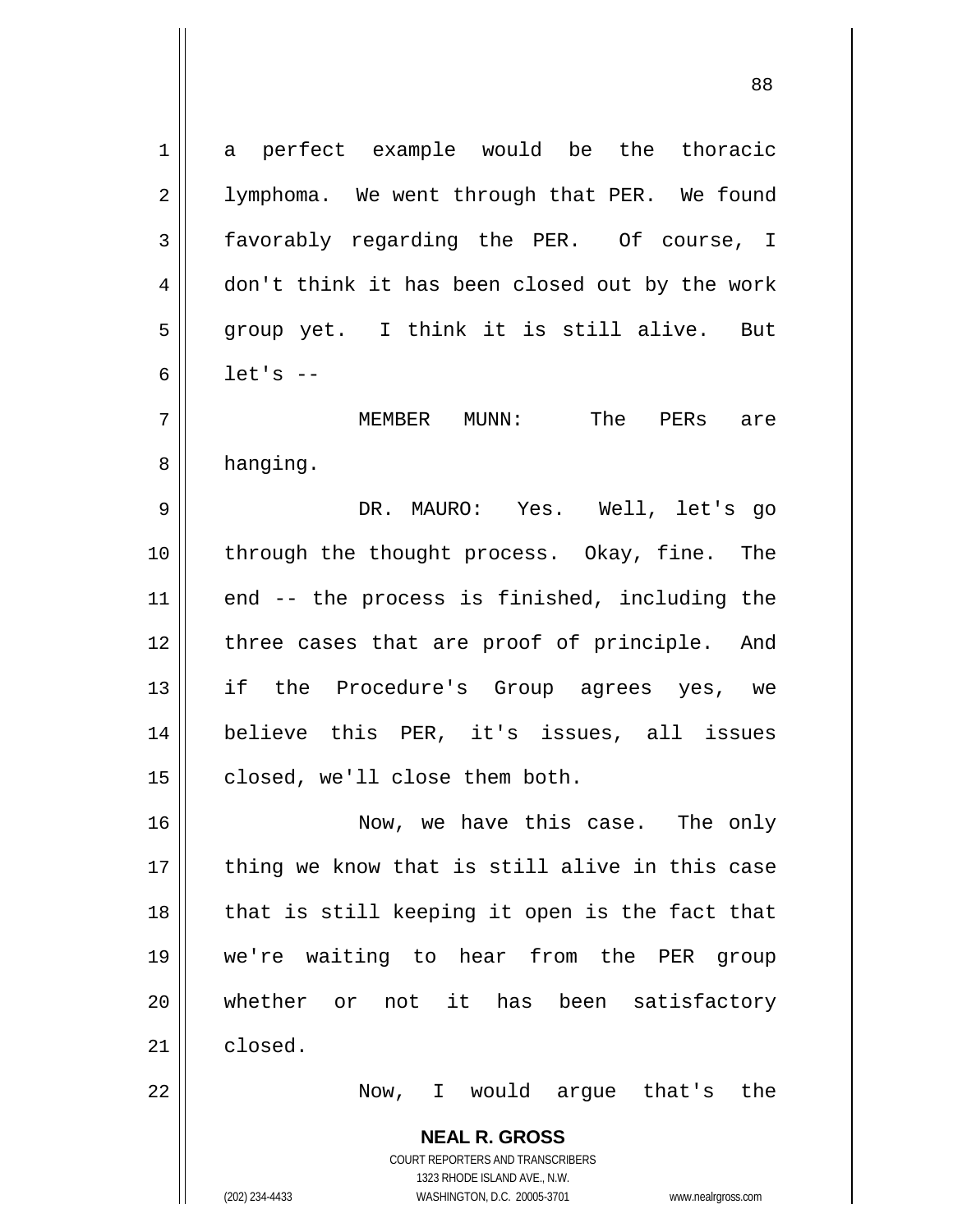**NEAL R. GROSS** COURT REPORTERS AND TRANSCRIBERS 1323 RHODE ISLAND AVE., N.W. (202) 234-4433 WASHINGTON, D.C. 20005-3701 www.nealrgross.com 1 || purpose of the three cases, which is the proof 2 || in principle, and not force us to go back and  $3 \parallel$  do 3,000 additional -- check every single one 4 of those thousands of thoracic lymphomas  $5 \parallel$  and/or to go back and keep those open until we  $6 \parallel$  look at every one of them. 7 Now, I'm taking what I would, I 8 || guess, consider to be one way of looking at 9 it. That's the reason we do the proof of 10 || principle. 11 MR. HINNEFELD: But you are  $12$  || arguing the extremes, too. I mean  $-$ 13 || CHAIR GRIFFON: Actually, John --14 || DR. MAURO: I'm sort of supporting  $15$  | this. 16 MR. HINNEFELD: You are describing  $17$   $\parallel$  the situation that I'm worried about. 18 || DR. MAURO: Right. 19 MR. HINNEFELD: You know, in a 20 || certain sense, because like I said, this is 21 your guy's system and you do what you want, 22 you know.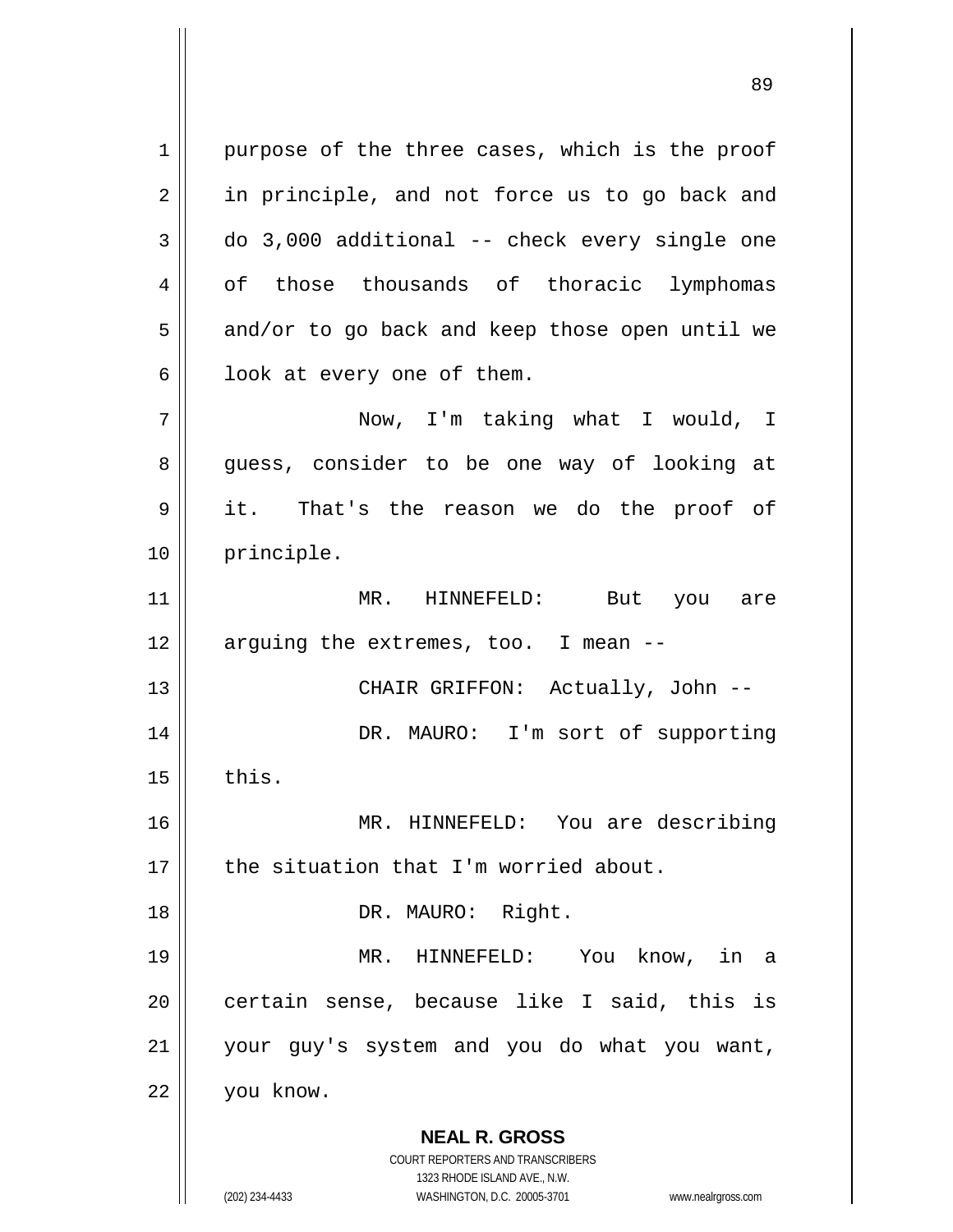|    | ッヮ                                                                                                  |
|----|-----------------------------------------------------------------------------------------------------|
| 1  | DR. MAURO: Yes.                                                                                     |
| 2  | MR. HINNEFELD: I'm just offering                                                                    |
| 3  | this. By the system you have described, that                                                        |
| 4  | means that for any of these findings that we                                                        |
| 5  | have a PER on --                                                                                    |
| 6  | DR. MAURO: They are open for a                                                                      |
| 7  | long time.                                                                                          |
| 8  | MR. HINNEFELD: -- they are open                                                                     |
| 9  | for a long time, because how long will it take                                                      |
| 10 | the -- because it won't close until the                                                             |
| 11 | Procedure's Working Group reviews the specific                                                      |
| 12 | PER.                                                                                                |
| 13 | DR. MAURO: Closes it and then                                                                       |
| 14 | comes back here again.                                                                              |
| 15 | Right.<br>then<br>HINNEFELD:<br>And<br>$MR$ .                                                       |
| 16 | closes it. And there have been so far 30                                                            |
| 17 | PERs. Now, about 10 or 12 of those don't                                                            |
| 18 | count, because they were early on and really                                                        |
| 19 | done far differently. But you are probably                                                          |
| 20 | talking about 15 or more PERs that were, you                                                        |
| 21 | know, done in this most recent round.                                                               |
| 22 | And the number of<br>DR.<br>MAURO:                                                                  |
|    | <b>NEAL R. GROSS</b>                                                                                |
|    | COURT REPORTERS AND TRANSCRIBERS                                                                    |
|    | 1323 RHODE ISLAND AVE., N.W.<br>(202) 234-4433<br>WASHINGTON, D.C. 20005-3701<br>www.nealrgross.com |

Ħ

 $\parallel$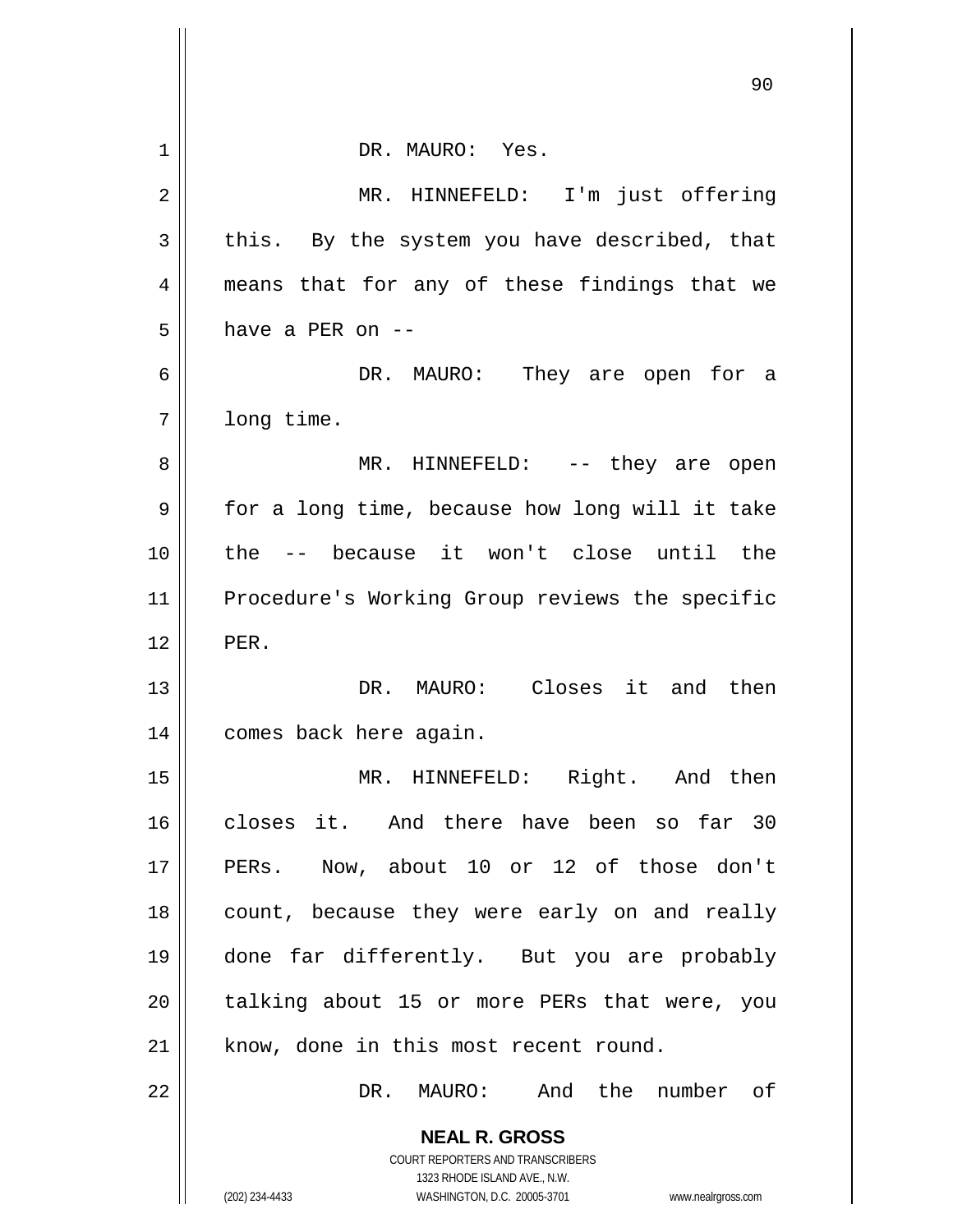**NEAL R. GROSS** COURT REPORTERS AND TRANSCRIBERS 1323 RHODE ISLAND AVE., N.W. (202) 234-4433 WASHINGTON, D.C. 20005-3701 www.nealrgross.com 91  $1 \parallel$  cases --2 MR. HINNEFELD: Were done in this 3 fashion. 4 DR. MAURO: -- affected are  $5 \parallel$  thousands. 6 MR. HINNEFELD: Thousands. But  $7 \parallel$  that's not where I was going. 8 DR. MAURO: Okay. 9 MR. HINNEFELD: Because the 10 workload that I'm looking at is the 11 Procedure's Working Group, one by one, looking  $12 \parallel$  at every one of those PERs --13 DR. MAURO: Yes. 14 MR. HINNEFELD: -- and when they 15 have done -- when you have done the PER review 16 || in the three cases and said okay, these are 17 good and going back and closing it, that's the 18 | long process. 19 DR. MAURO: Yes. 20 || CHAIR GRIFFON: Right. 21 || MR. HINNEFELD: To close these.  $22$  | If that's what you want to do --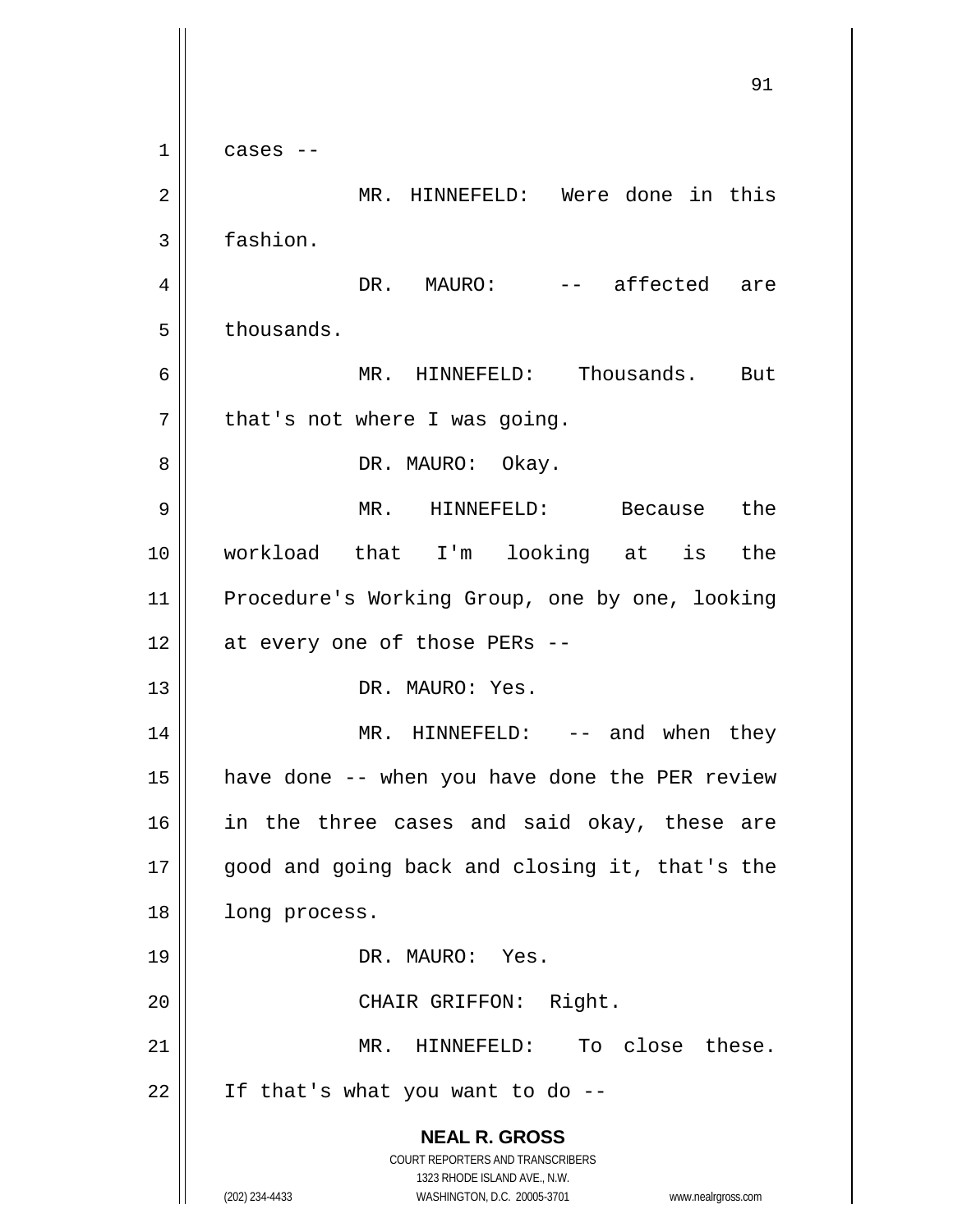**NEAL R. GROSS** COURT REPORTERS AND TRANSCRIBERS 1323 RHODE ISLAND AVE., N.W. (202) 234-4433 WASHINGTON, D.C. 20005-3701 www.nealrgross.com 1 || CHAIR GRIFFON: Well, what's the 2 || alternative? 3 MR. HINNEFELD: The alternative is  $4 \parallel$  not to  $-$ 5 CHAIR GRIFFON: Close them without 6 | reviewing them? 7 MR. HINNEFELD: -- treat the 8 || finding as a finding. When the technical  $9 \parallel$  change that fixes the finding has been made, 10 || the finding is closed. 11 || CHAIR GRIFFON: But if you haven't 12 || reviewed the technical change, how do you know 13 it's closed until you have agreed on the 14 change? 15 || MR. HINNEFELD: Well, most --16 CHAIR GRIFFON: Just to say  $17 \parallel$  something is being changed --18 MR. HINNEFELD: Well, in the case 19 of the -- the case of what we were just 20 || talking about, the Savannah River Tool and the 21 DCF range, it's done. It's fixed. It's  $22$  | changed. They have seen the new version.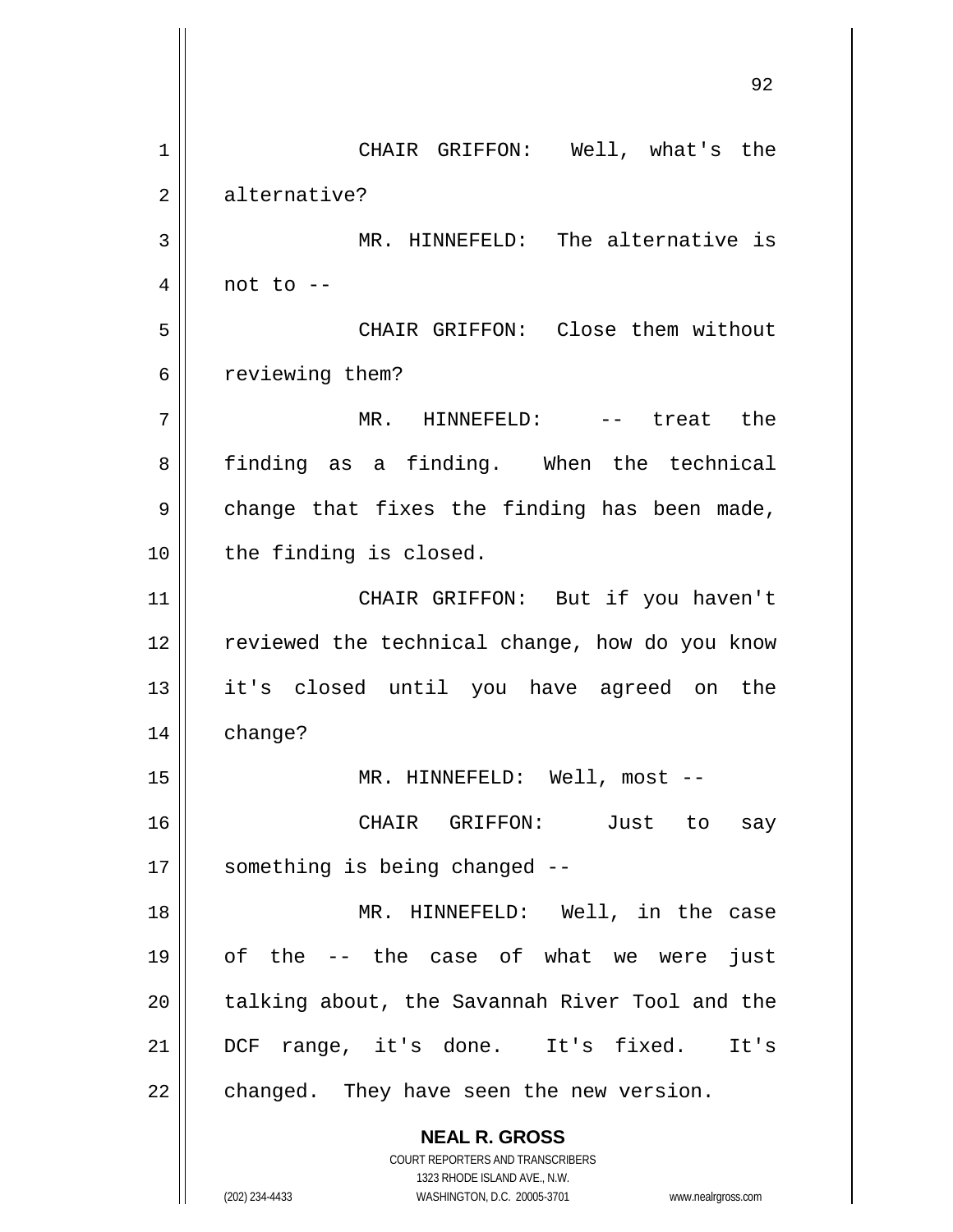**NEAL R. GROSS** COURT REPORTERS AND TRANSCRIBERS 1323 RHODE ISLAND AVE., N.W. (202) 234-4433 WASHINGTON, D.C. 20005-3701 www.nealrgross.com 1 || CHAIR GRIFFON: Exactly. I mean,  $2 \parallel$  I don't even know how we get to this argument. 3 MR. HINNEFELD: Well, no. What we 4 || just said. We said NIOSH agrees no effect on  $5 \mid$  case. 6 CHAIR GRIFFON: But your finding  $7 \parallel$  is still like 105, you're saying, we're going 8 || to keep these open, because we don't know how  $9 \parallel$  to  $-$ 10 DR. MAURO: The only reason I 11 || brought this up. Does this close? 12 || MR. HINNEFELD: Well, for 105 it 13 wasn't a compensable claim. It wasn't --  $14$  | that's why. 15 CHAIR GRIFFON: That's what I'm  $16$  saying. 17 || MR. HINNEFELD: So you keep them  $18 \parallel$  open. 19 || CHAIR GRIFFON: Okay. 20 MR. HINNEFELD: Now, here is my  $21$  point. 22 CHAIR GRIFFON: Yes.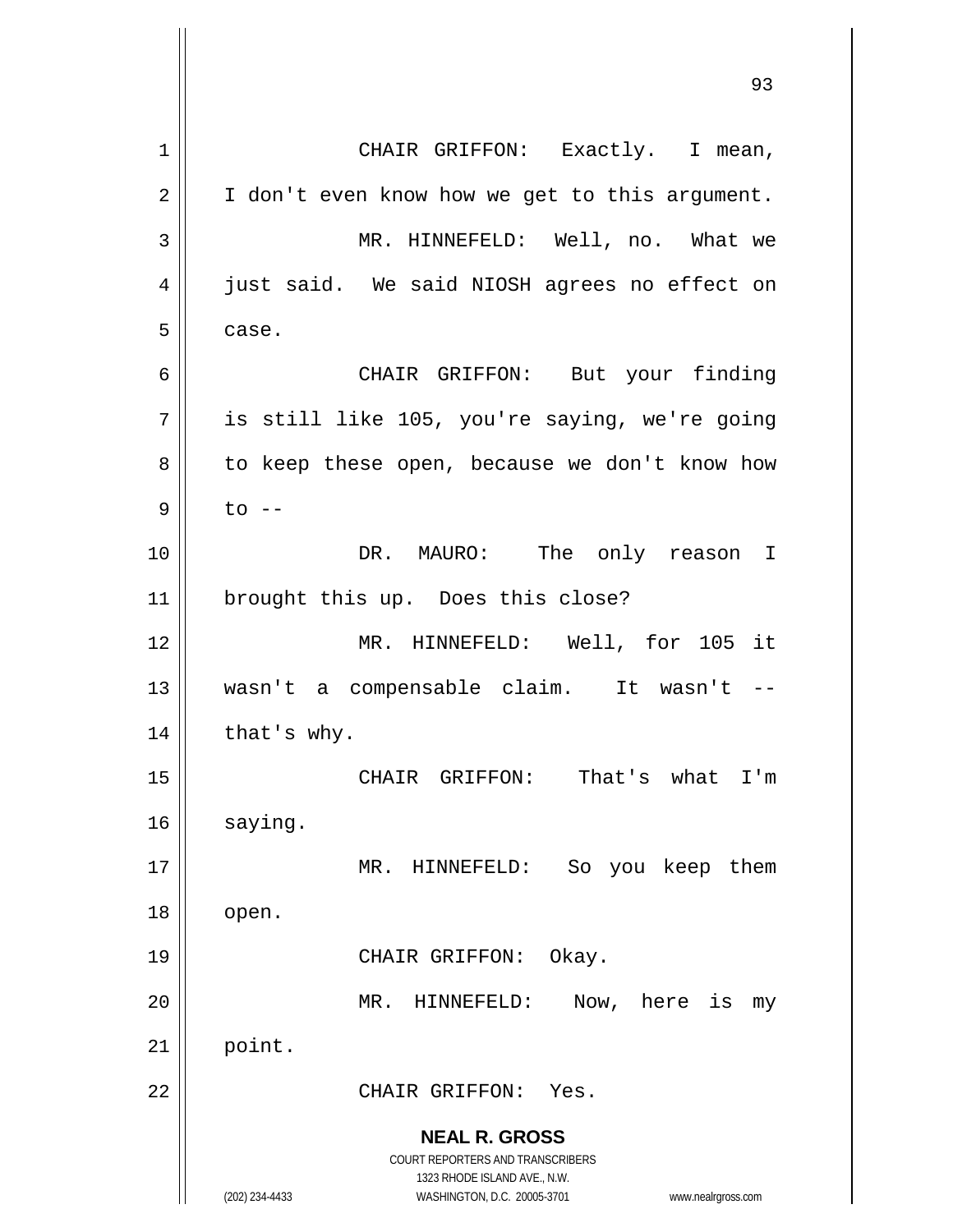1 MR. HINNEFELD: You're keeping  $2 \parallel$  these findings open. 3 || CHAIR GRIFFON: Right. 4 MR. HINNEFELD: Even though the

5 | technical changes were made, they have seen 6 the new workbook. They know the technical 7 change. They know that finding has been 8 | finished. Okay? And so they know the finding  $9 \parallel$  has been finished, but still, the finding is  $10$  | open, because the case  $-$ 

11 CHAIR GRIFFON: Because you're 12 || waiting for the PER.

 MR. HINNEFELD: -- hasn't been confirmed to your satisfaction. To me, it's like another column. It's not a status column 16 | on the finding.

17 || CHAIR GRIFFON: All right.

 MR. HINNEFELD: It's -- or you keep track of the case. You don't keep track | of every one of those things that are open. 21 || CHAIR GRIFFON: Well, that's what

 $22$  | I was saying. Should we have 105 --

**NEAL R. GROSS** COURT REPORTERS AND TRANSCRIBERS

1323 RHODE ISLAND AVE., N.W.

(202) 234-4433 WASHINGTON, D.C. 20005-3701 www.nealrgross.com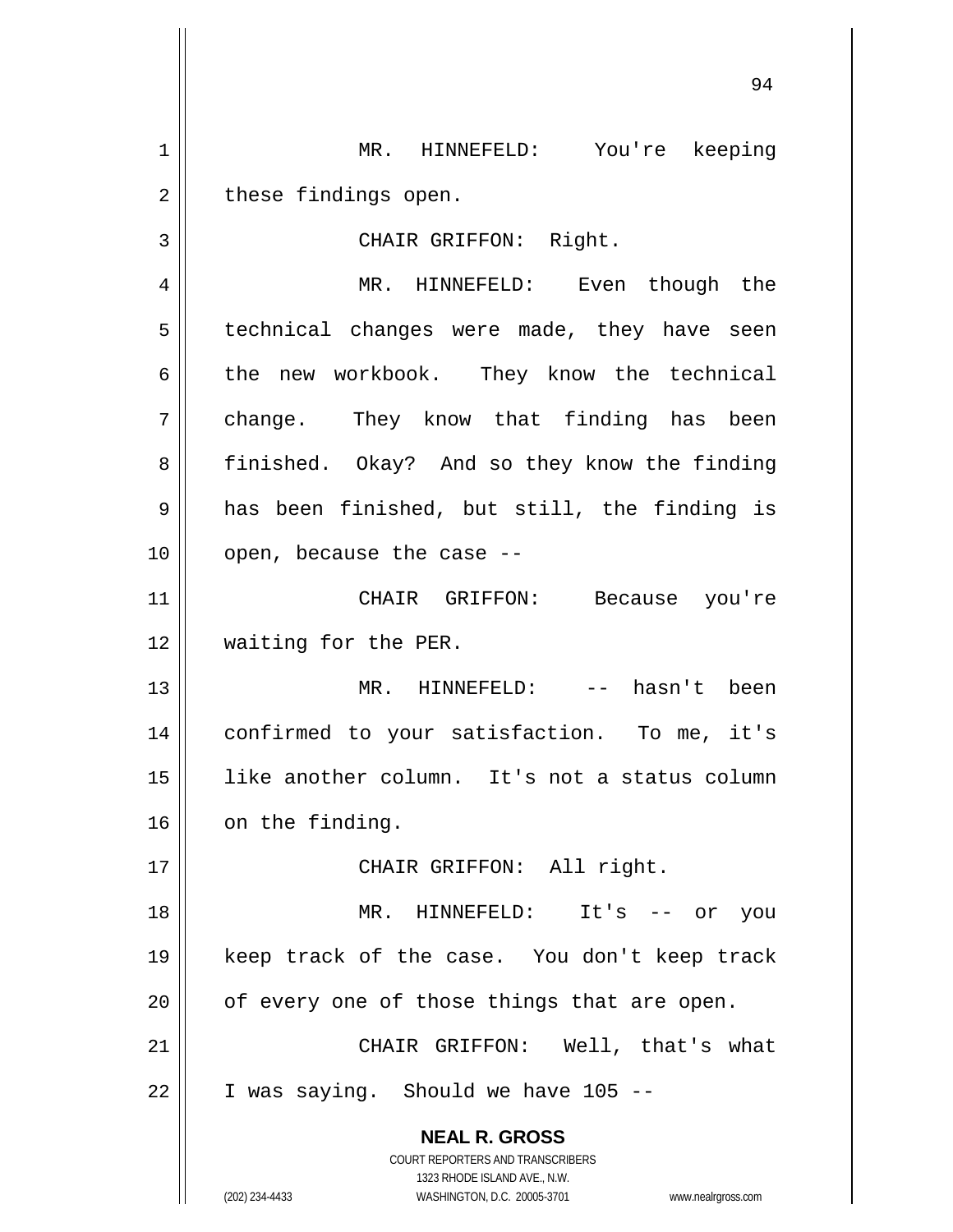**NEAL R. GROSS** COURT REPORTERS AND TRANSCRIBERS 1323 RHODE ISLAND AVE., N.W. (202) 234-4433 WASHINGTON, D.C. 20005-3701 www.nealrgross.com 1 || MR. HINNEFELD: I like the idea.  $2 \parallel$  And whether you call it 105 --3 CHAIR GRIFFON: Maybe we can think 4 about that, yes. 5 || MR. HINNEFELD: -- or some other 6  $\parallel$  structure, what I'm saying is you are going to  $7 \parallel$  hold a lot of findings open when the technical  $8 \parallel$  change that gave rise to that finding has been  $9 \parallel$  corrected and we all agree it is corrected. 10 || CHAIR GRIFFON: Right. 11 || MR. HINNEFELD: That's what I'm -- $12$  | that's my --13 CHAIR GRIFFON: Well, that was 14 my -- I guess I just don't get the idea. 15 MR. HINNEFELD: I mean, that's 16 what I was trying to say before is maybe we 17 || need a 105 and then all the points and we can 18 || close a lot of the individual findings, but 19 the case remains positively open for 20 | resampling over the PER. 21 MR. HINNEFELD: There is some  $22 \parallel$  done.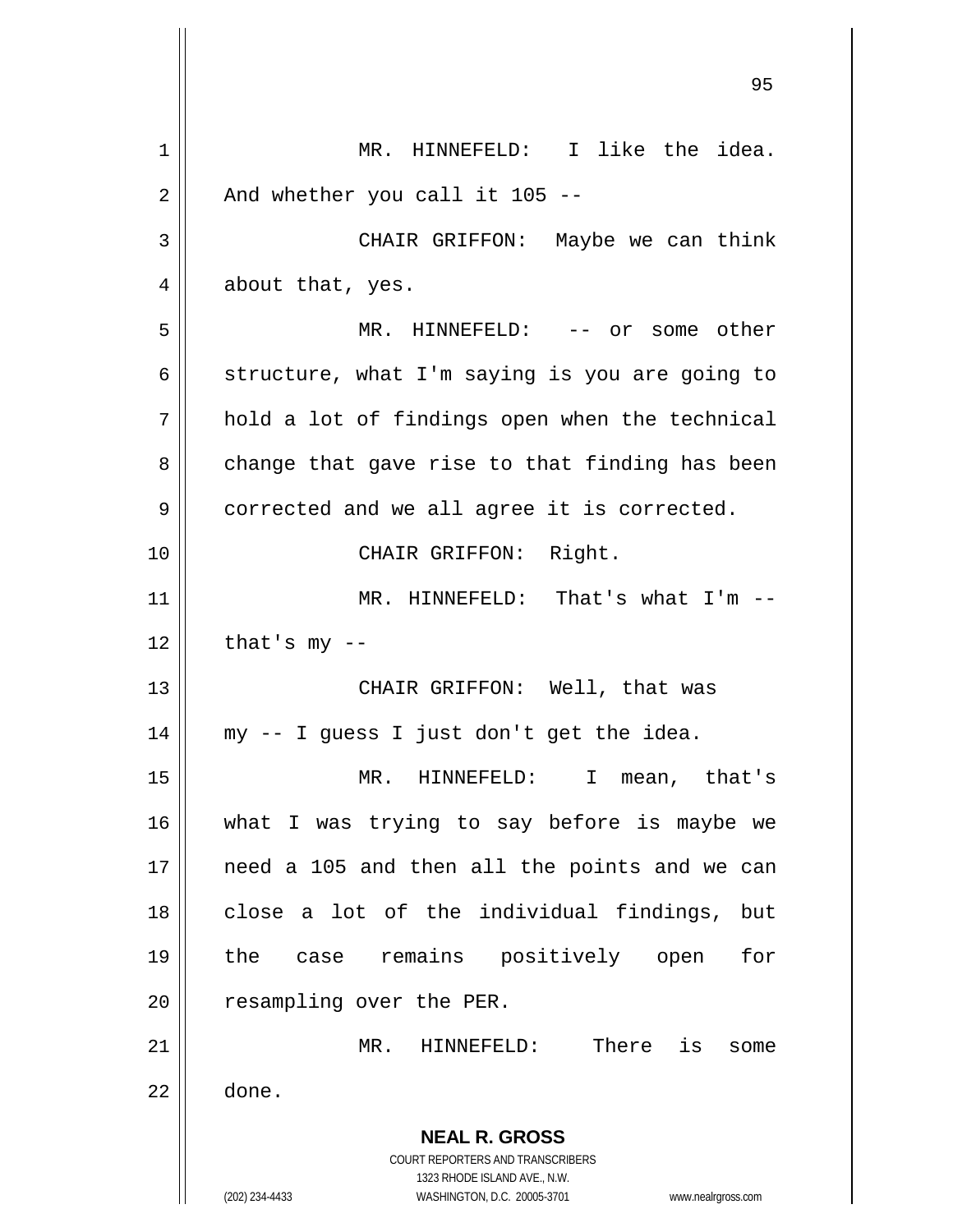**NEAL R. GROSS** COURT REPORTERS AND TRANSCRIBERS 1323 RHODE ISLAND AVE., N.W. (202) 234-4433 WASHINGTON, D.C. 20005-3701 www.nealrgross.com 96 1 CHAIR GRIFFON: We still have to 2 | worry about the case. 3 || MR. HINNEFELD: Right, right,  $4 \parallel$  right. 5 CHAIR GRIFFON: That's what I'm  $6 \parallel$  thinking. 7 MR. HINNEFELD: Okay. We're in 8 || agreement there. I'm not sure that's --9 CHAIR GRIFFON: I didn't mean to 10 || get so energized about this. It's really 11 || against my style. 12 || MR. HINNEFELD: I thought we had 13 been over that ground. I just wasn't sure I 14 had the solution. Like I'm not sure 105 is 15  $\parallel$  the right way to do it in the database. 16 CHAIR GRIFFON: Yes, I'm not sure  $17 \parallel$  how to do it --18 MR. HINNEFELD: Yes. 19 CHAIR GRIFFON: -- exactly in the 20 || database. But it concerns me there is going  $21$  | to be a lot, you know. 22 || MR. HINNEFELD: Oh, okay.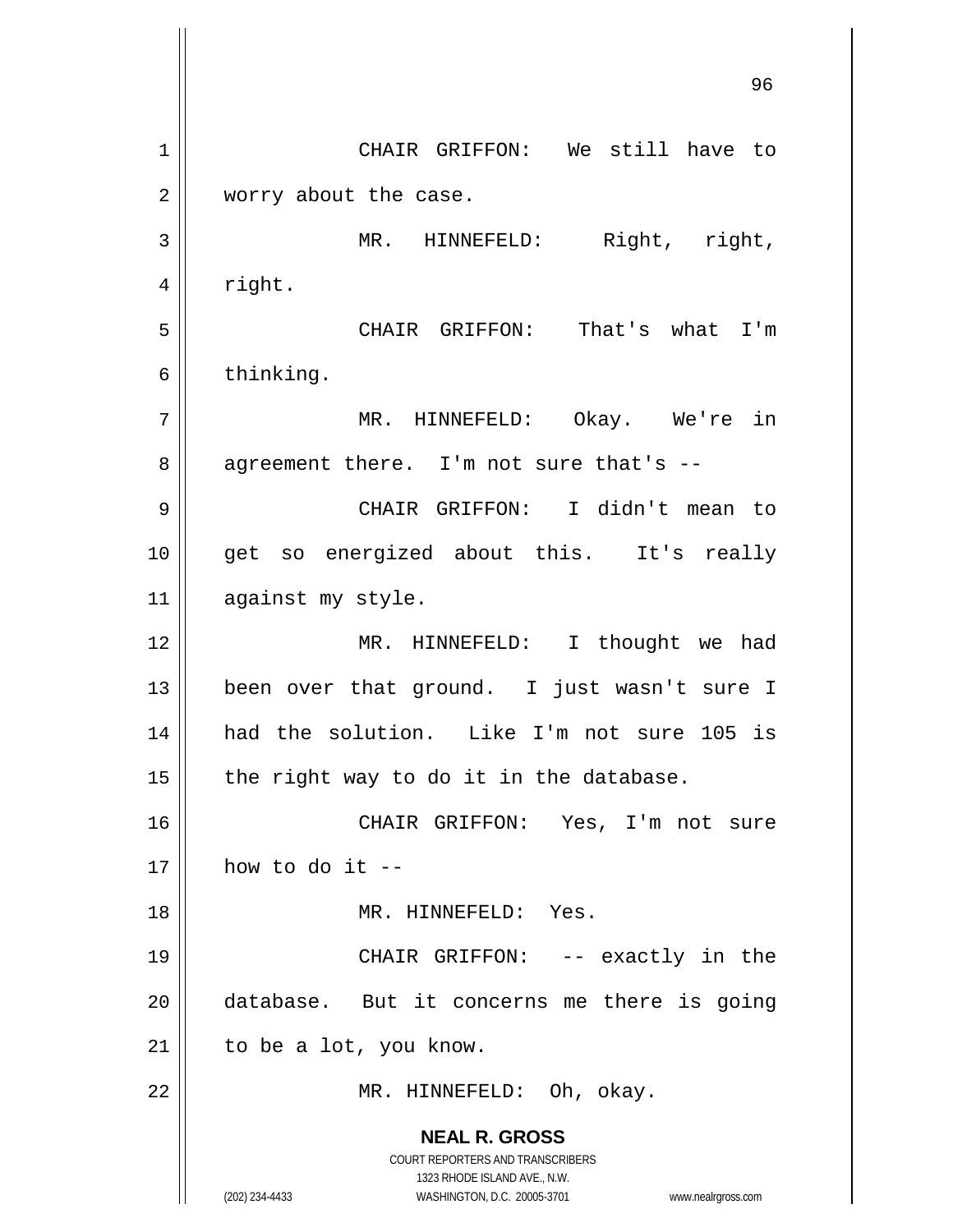|                | <i>וכ</i>                                                                                        |
|----------------|--------------------------------------------------------------------------------------------------|
| $\mathbf 1$    | CHAIR GRIFFON: And we are not --                                                                 |
| $\overline{2}$ | MR. HINNEFELD: Well, I was                                                                       |
| 3              | confused because this one $I'm -- I$ thought we                                                  |
| 4              | were in agreement on this.                                                                       |
| 5              | CHAIR GRIFFON: Yes.                                                                              |
| 6              | MR. HINNEFELD: You were going --                                                                 |
| 7              | CHAIR GRIFFON: I was thinking                                                                    |
| 8              | back to the $-$ -                                                                                |
| 9              | MR. HINNEFELD: I'm going back.                                                                   |
| 10             | CHAIR GRIFFON: All right.                                                                        |
| 11             | MR. HINNEFELD: And I will say                                                                    |
| 12             | that we are not particularly timely in closing                                                   |
| 13             | all these findings. We have not in terms of                                                      |
| 14             | doing our part.                                                                                  |
| 15             | CHAIR GRIFFON: Right.                                                                            |
| 16             | MR. HINNEFELD: But I don't like a                                                                |
| 17             | lot of open findings hanging out there. I                                                        |
| 18             | would like to have them to be closed and say,                                                    |
| 19             | okay, we are taking action in response to the                                                    |
| 20             | review we are seeing from the Advisory Board                                                     |
| 21             | and we're doing these things.                                                                    |
| 22             | CHAIR GRIFFON: Right.                                                                            |
|                | <b>NEAL R. GROSS</b>                                                                             |
|                | COURT REPORTERS AND TRANSCRIBERS                                                                 |
|                | 1323 RHODE ISLAND AVE., N.W.<br>(202) 234-4433<br>WASHINGTON, D.C. 20005-3701 www.nealrgross.com |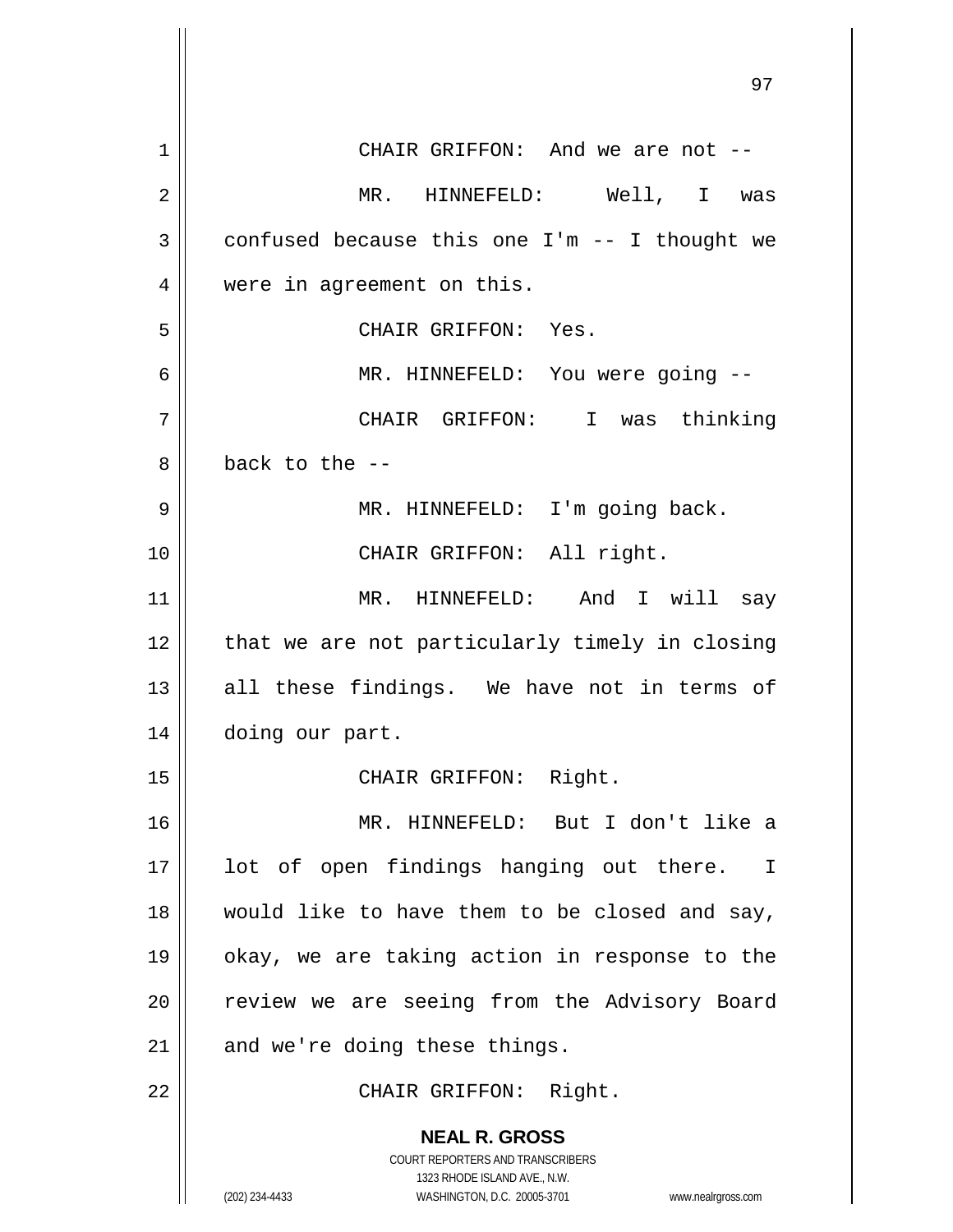| 1  | MR. HINNEFELD: And as long as                                       |
|----|---------------------------------------------------------------------|
| 2  | these findings stay open like that, it doesn't                      |
| 3  | look like we are even doing anything about                          |
| 4  | what we are being advised.                                          |
| 5  | DR. MAURO: It creates a false --                                    |
| 6  | it's an optic that is a false optic.                                |
| 7  | CHAIR GRIFFON: Yes.                                                 |
| 8  | DR. MAURO: And the optics are                                       |
| 9  | that we have all of this stuff and when the                         |
| 10 | reality of optics for all intents and purposes                      |
| 11 | is it's closed. If there is some way in which                       |
| 12 | you want to keep track of the fact that this                        |
| 13 | is a particular one to be closed as a result                        |
| 14 | of a PER process or whatever you want, that's                       |
| 15 | fine. That's just a record keeping issue.                           |
| 16 | CHAIR GRIFFON: Yes.                                                 |
| 17 | DR. MAURO: But to allocate it to                                    |
| 18 | not -- to still being open is sort of unfair                        |
| 19 | to you.                                                             |
| 20 | MR. HINNEFELD: That's the way I                                     |
| 21 | feel about it.                                                      |
| 22 | DR. MAURO: And I agree.                                             |
|    |                                                                     |
|    | <b>NEAL R. GROSS</b>                                                |
|    | COURT REPORTERS AND TRANSCRIBERS<br>1323 RHODE ISLAND AVE., N.W.    |
|    | (202) 234-4433<br>WASHINGTON, D.C. 20005-3701<br>www.nealrgross.com |

 $\overline{1}$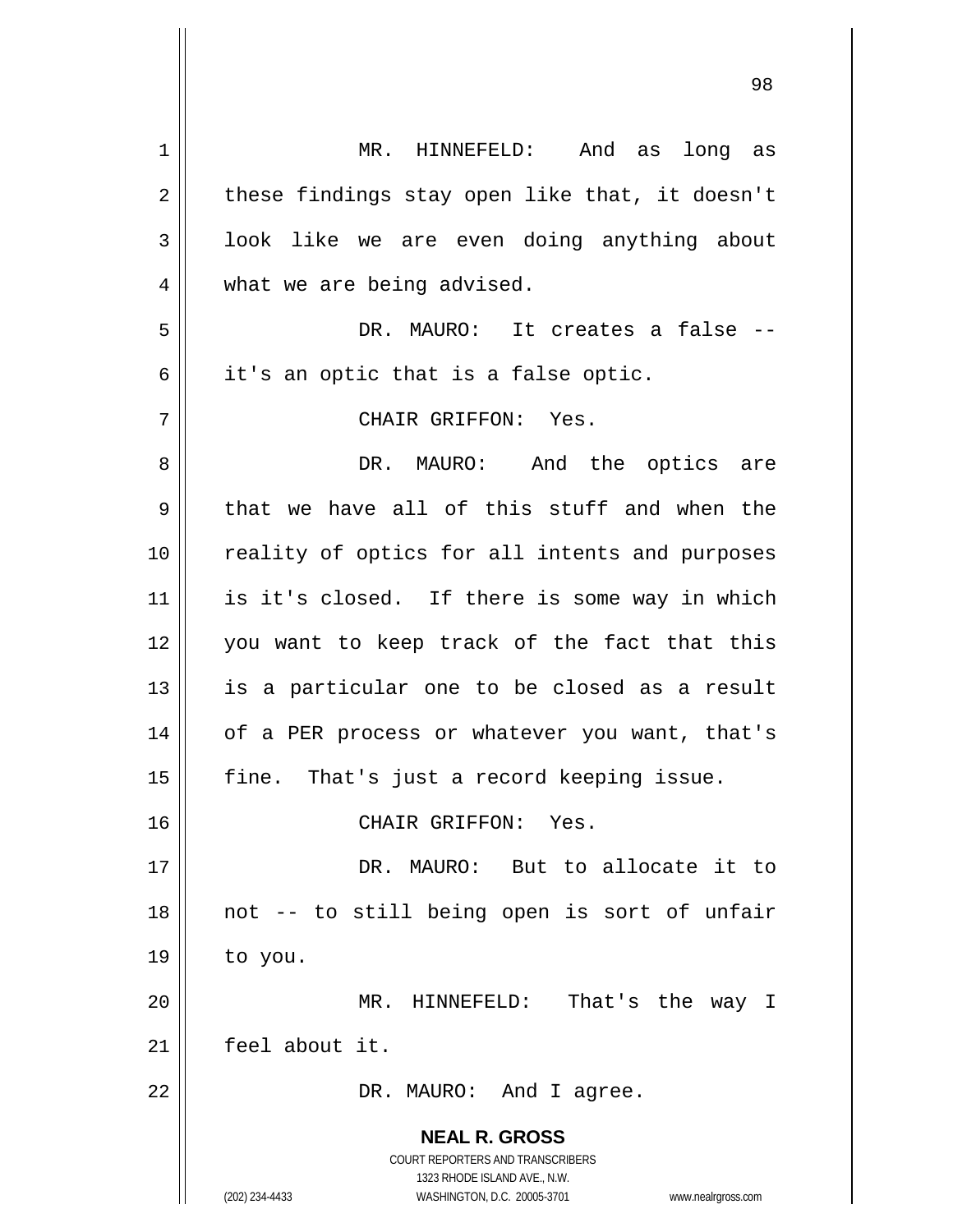**NEAL R. GROSS** COURT REPORTERS AND TRANSCRIBERS 1323 RHODE ISLAND AVE., N.W. (202) 234-4433 WASHINGTON, D.C. 20005-3701 www.nealrgross.com 1 | MR. HINNEFELD: That's the way I 2 feel about it. 3 DR. MAURO: At the same time, you 4 || want to make sure we know. 5 MR. HINNEFELD: I absolutely  $6$  || understand making sure that the  $-$ -7 DR. MAURO: It creates another 8 || problem though, another problem. 9 MR. HINNEFELD: John, you keep 10 || thinking of problems. 11 || DR. MAURO: I'm sorry. If there's 12 no problems, there's no challenge for Wanda. 13 I'm not being -- I'm trying to think of 14 || solutions to tell you the truth. 15 MEMBER MUNN: Thank you, ladies 16 and gentlemen. 17 || MR. HINNEFELD: What's one more, 18 || yes, what's one more. 19 DR. MAURO: And the challenge  $20$  really is and it's unfortunate, the truth of  $21$  the matter is it was never the intention on 22 || the part of the Procedure's Work Group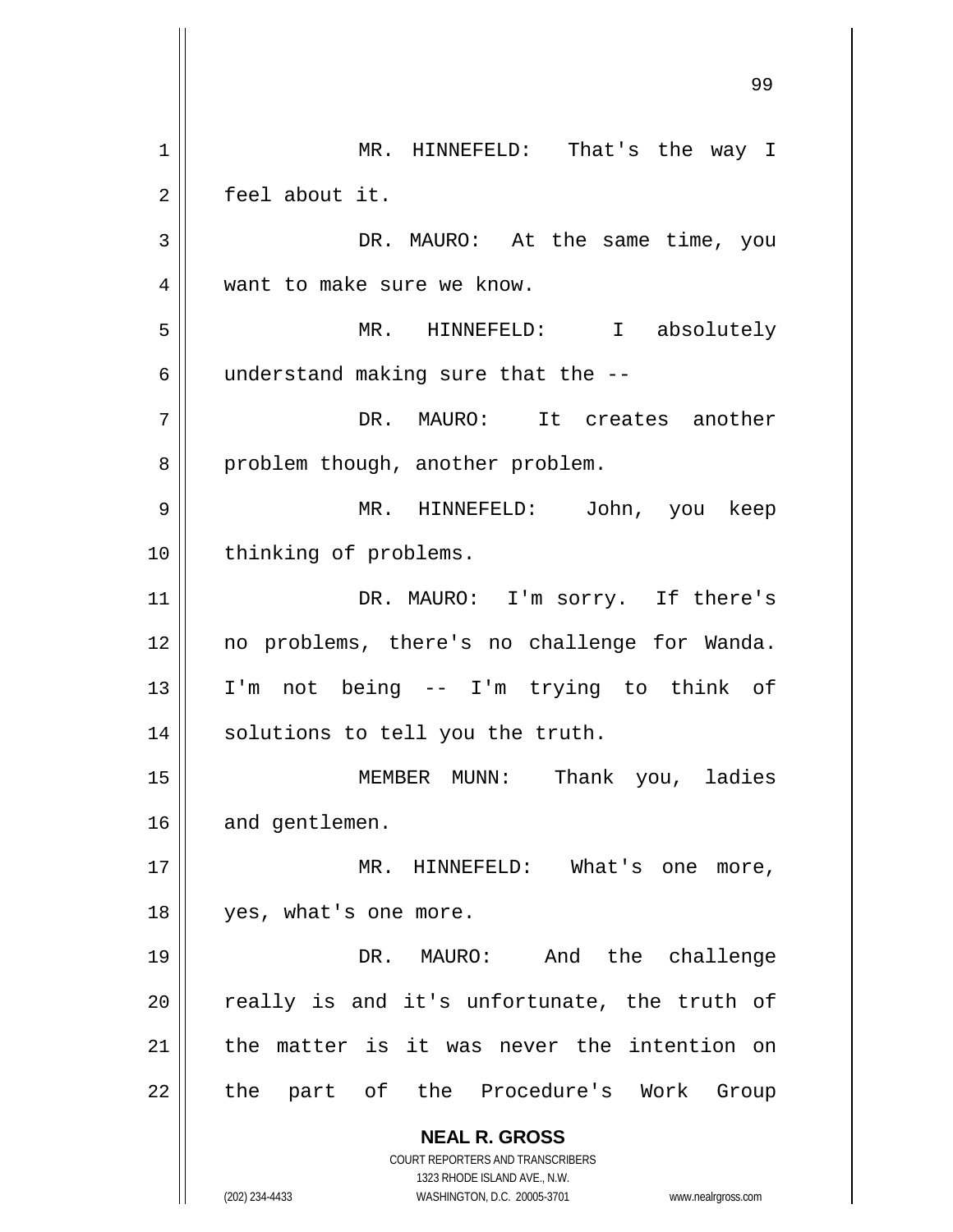**NEAL R. GROSS** COURT REPORTERS AND TRANSCRIBERS 1323 RHODE ISLAND AVE., N.W. (202) 234-4433 WASHINGTON, D.C. 20005-3701 www.nealrgross.com 100 1 || necessarily to have its contractor review each  $2 \parallel$  and every one of the PERs. 3 || MEMBER MUNN: No. 4 DR. MAURO: Now, you are going to  $5 \parallel$  have to do that. 6 || MEMBER MUNN: No, contraire. 7 | DR. MAURO: But no, now we have 8 || just set up a system where that is going to 9 || have to happen. 10 CHAIR GRIFFON: Okay. Yes, pretty  $11$  much, yes. Okay. Why don't we take a  $-$ 12 MEMBER MUNN: A break. 13 CHAIR GRIFFON: Can we take a 14 | short break? 15 || MR. KATZ: Yes. 16 || CHAIR GRIFFON: 10 minutes. 17 MEMBER MUNN: Yes. 18 CHAIR GRIFFON: It seems like a 19 good point and then we will work until lunch-- 20 DR. MAURO: It does. 21 CHAIR GRIFFON: -- or whatever. 22 || MR. KATZ: 10 minutes, guys, 10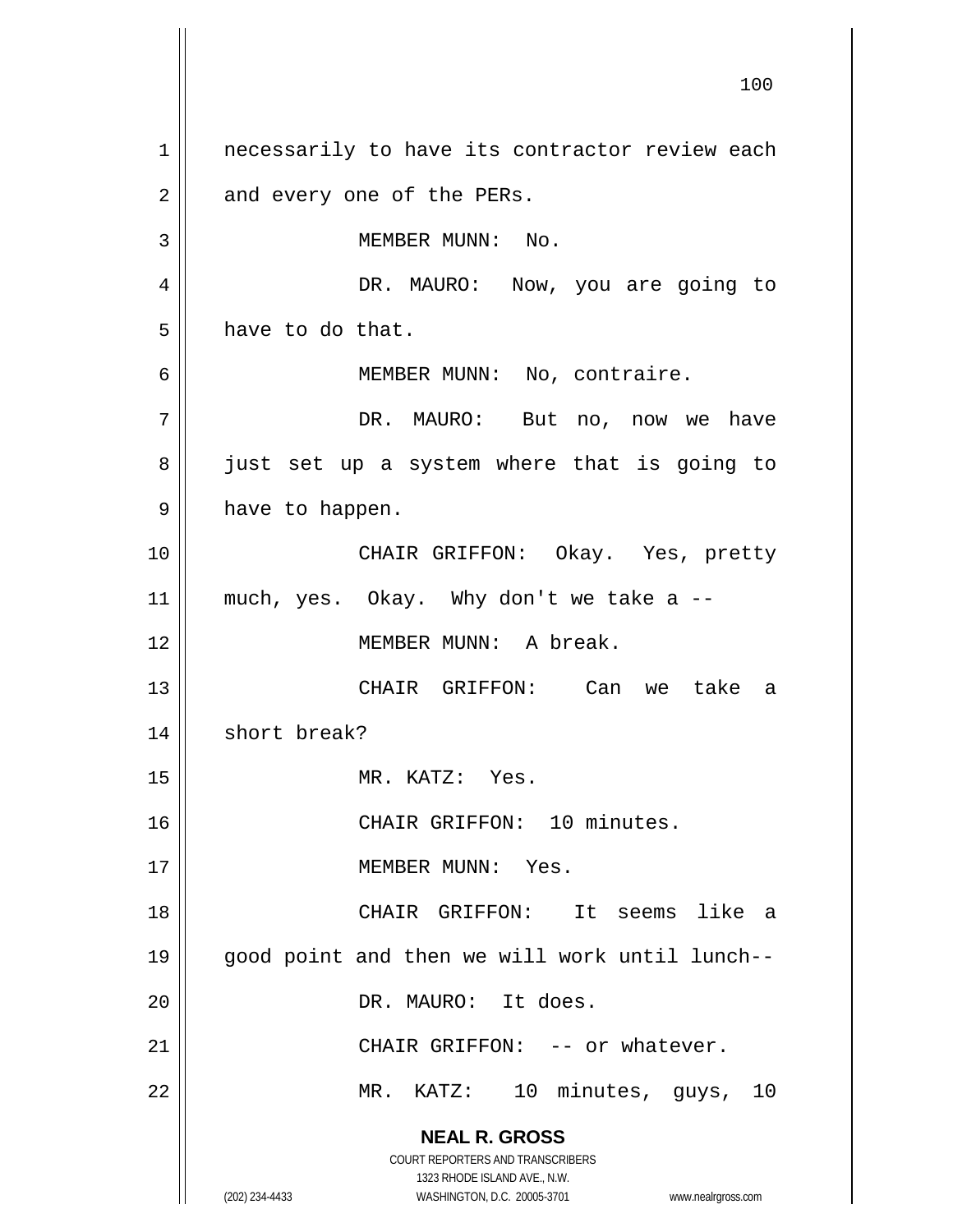1 minutes.

| $\overline{2}$ | CHAIR GRIFFON: Yes. Okay. For                                                                                                                                   |
|----------------|-----------------------------------------------------------------------------------------------------------------------------------------------------------------|
| 3              | folks on the phone then, just a couple minutes                                                                                                                  |
| 4              | before 11:00, we will start back up.                                                                                                                            |
| 5              | (Whereupon, the above-entitled                                                                                                                                  |
| 6              | matter went off the record at 10:45 a.m. and                                                                                                                    |
| 7              | resumed at $11:01$ a.m.)                                                                                                                                        |
| 8              | MR. KATZ: We are back on. This                                                                                                                                  |
| 9              | is Ted Katz with the Subcommittee on Dose                                                                                                                       |
| 10             | Reconstruction review. Folks on the phone,                                                                                                                      |
| 11             | can you hear us?                                                                                                                                                |
| 12             | MS. BEHLING: I can hear you.                                                                                                                                    |
| 13             | MR. KATZ: Great, Kathy.                                                                                                                                         |
| 14             | CHAIR GRIFFON: One person.                                                                                                                                      |
| 15             | MR. KATZ: Okay.                                                                                                                                                 |
| 16             | CHAIR GRIFFON: There's<br>big<br>a                                                                                                                              |
| 17             | crowd out there.                                                                                                                                                |
| 18             | MS. BEHLING: Thank you.                                                                                                                                         |
| 19             | CHAIR GRIFFON: I've got to liven                                                                                                                                |
| 20             | these meetings up, you know, bring some live                                                                                                                    |
| 21             | entertainment or something. Okay. So after                                                                                                                      |
| 22             | that little sidebar on -- that's all right. I                                                                                                                   |
|                | <b>NEAL R. GROSS</b><br>COURT REPORTERS AND TRANSCRIBERS<br>1323 RHODE ISLAND AVE., N.W.<br>(202) 234-4433<br>WASHINGTON, D.C. 20005-3701<br>www.nealrgross.com |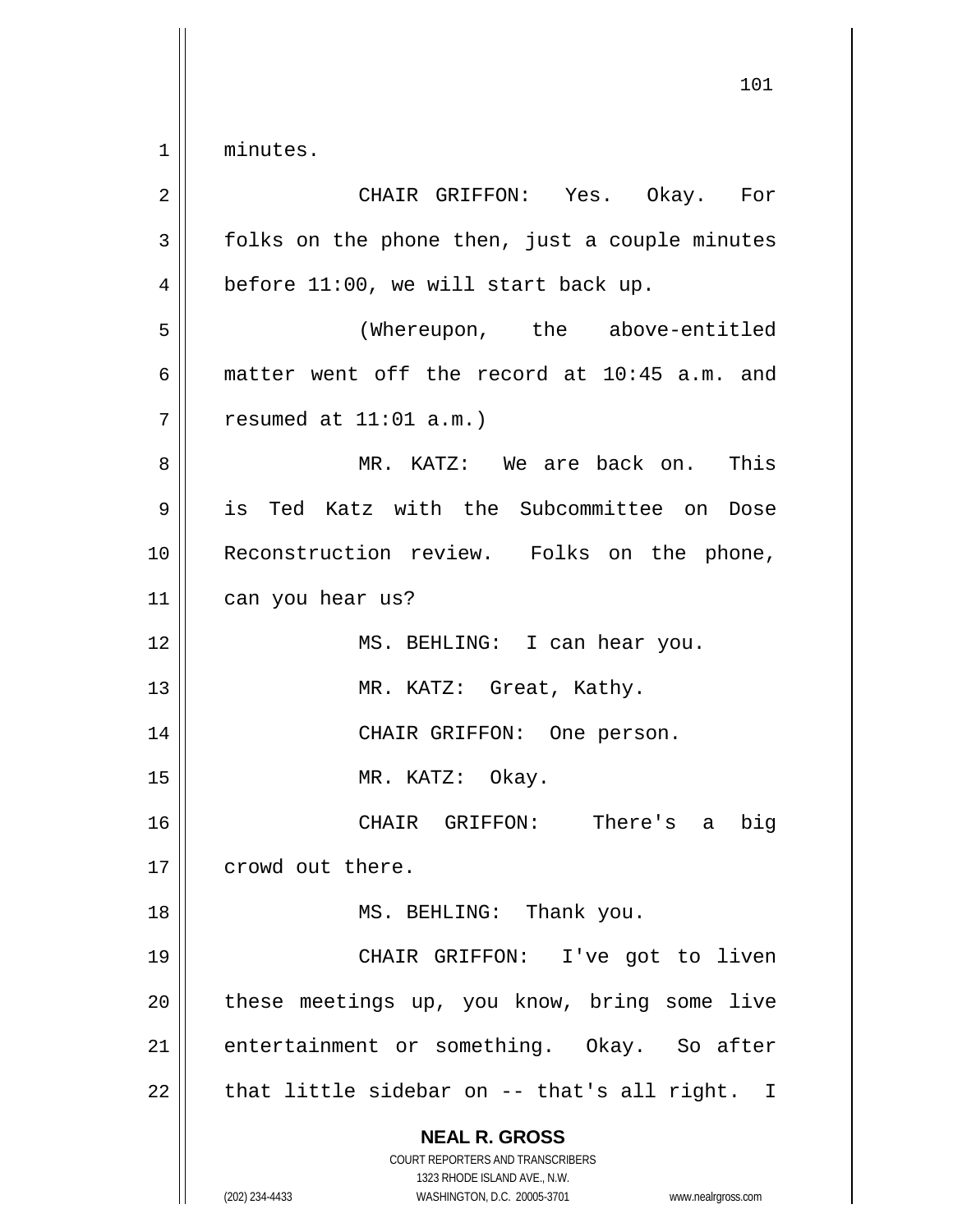**NEAL R. GROSS** COURT REPORTERS AND TRANSCRIBERS 1323 RHODE ISLAND AVE., N.W. (202) 234-4433 WASHINGTON, D.C. 20005-3701 www.nealrgross.com  $1$  think where we stand on 106.4 then is that it 2 || is still open, but it's being deferred to this  $3 \parallel$  -- the Procedure's Group, TIB-54. TIB-54 is  $4 \parallel$  that the right one? 54, TIB-54 for fission 5 | product. 6 MR. SIEBERT: Yes, yes, that's the 7 correct one. 8 CHAIR GRIFFON: And understanding  $9 \parallel$  that this was done prior to TIB-54, but, as 10 || Stu said, the research around TIB-54 is how 11 || they kind of answered it, you know. 12 MR. HINNEFELD: Yes, it is sort 13 || of, but, I mean, there is more to our 14 response, I mean, about well, you know, we  $15$  || only got so far and we stopped and that's the 16 claim. 17 || CHAIR GRIFFON: Right, right. 18 MR. HINNEFELD: But this is sort 19 || of a part and parcel of that same finding that  $20$  |  $\circ$  occurs in any other. 21 | CHAIR GRIFFON: Yes. 22 || MR. HINNEFELD: In many others.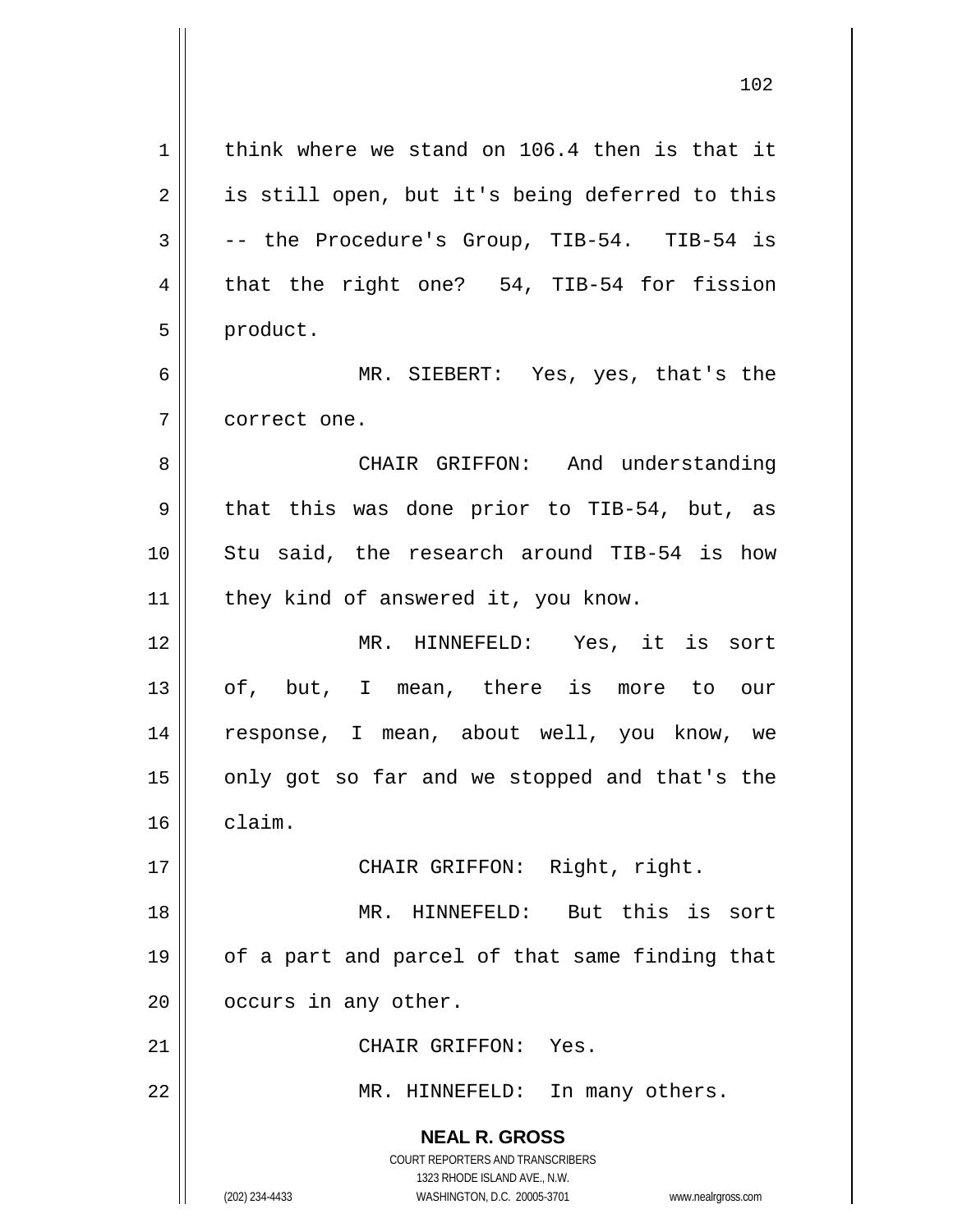**NEAL R. GROSS** COURT REPORTERS AND TRANSCRIBERS 1323 RHODE ISLAND AVE., N.W. (202) 234-4433 WASHINGTON, D.C. 20005-3701 www.nealrgross.com 103 1 CHAIR GRIFFON: Yes. 2 MEMBER MUNN: TIB-54 is done,  $3 \parallel$  isn't it? 4 | DR. MAURO: The review? 5 MEMBER MUNN: Well -- 6 DR. MAURO: Yes, the review is 7 done -- 8 || MEMBER MUNN: -- yes. 9 || DR. MAURO: -- and delivered. 10 || MEMBER MUNN: Yes. 11 || DR. MAURO: Right. 12 CHAIR GRIFFON: Have we discussed 13 || it on the work group? I can't remember. 14 || MR. HINNEFELD: No. 15 || DR. MAURO: No. 16 || CHAIR GRIFFON: It's in the third  $17 \parallel$  set, isn't it? 18 DR. MAURO: There are some issues. 19 || CHAIR GRIFFON: Oh. 20 || DR. MAURO: I mean, if it helps 21 || any, it's second order issues, not big issues. 22 || MR. HINNEFELD: Okay, that's good.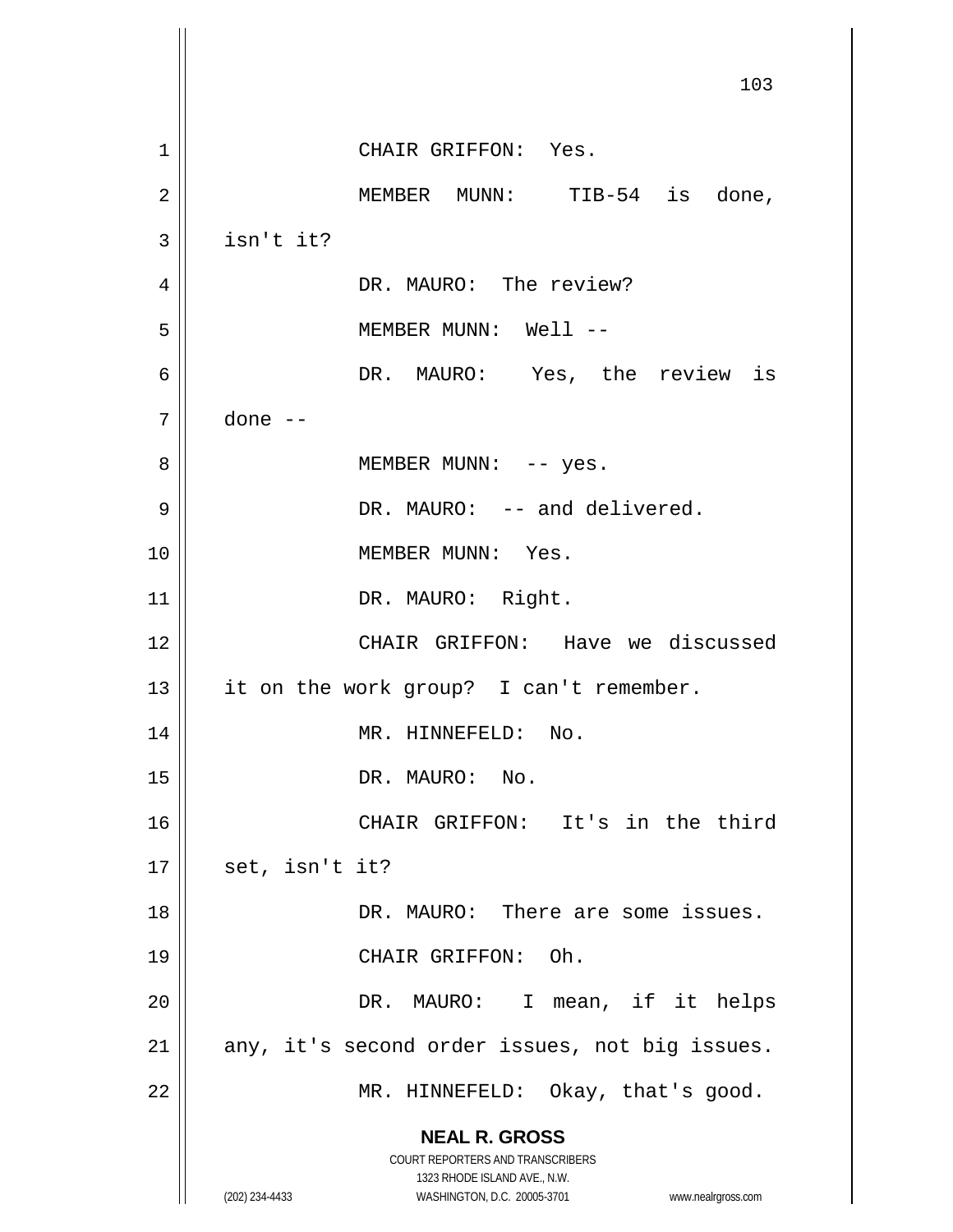**NEAL R. GROSS** COURT REPORTERS AND TRANSCRIBERS 1323 RHODE ISLAND AVE., N.W. (202) 234-4433 WASHINGTON, D.C. 20005-3701 www.nealrgross.com 1 | CHAIR GRIFFON: So this could be  $2 \parallel$  closed shortly, but, okay. 3 MEMBER MUNN: Well, not really 4 | closed. 5 CHAIR GRIFFON: Not closed. No,  $6 \parallel$  just transferred, right, for the meantime?  $7 \parallel$  And then 107.1, okay, this is one of those  $8 \parallel$  ones like, I think, 105. 9 MR. HINNEFELD: Yes. 10 || CHAIR GRIFFON: And we will have 11 to work out a mechanism. I understand your 12 || concern about having every finding listed as  $13$   $\parallel$  redo case. 14 || MR. HINNEFELD: Right. 15 CHAIR GRIFFON: But we have, it 16 looks like, a lot of agreement on the 17 individual findings, but the case is going to 18 be a rework, and we will have to design a 19 || system in the database to maybe show that once  $20$  | and not 10 times. 21 | MR. HINNEFELD: Yes. 22 CHAIR GRIFFON: Or whatever.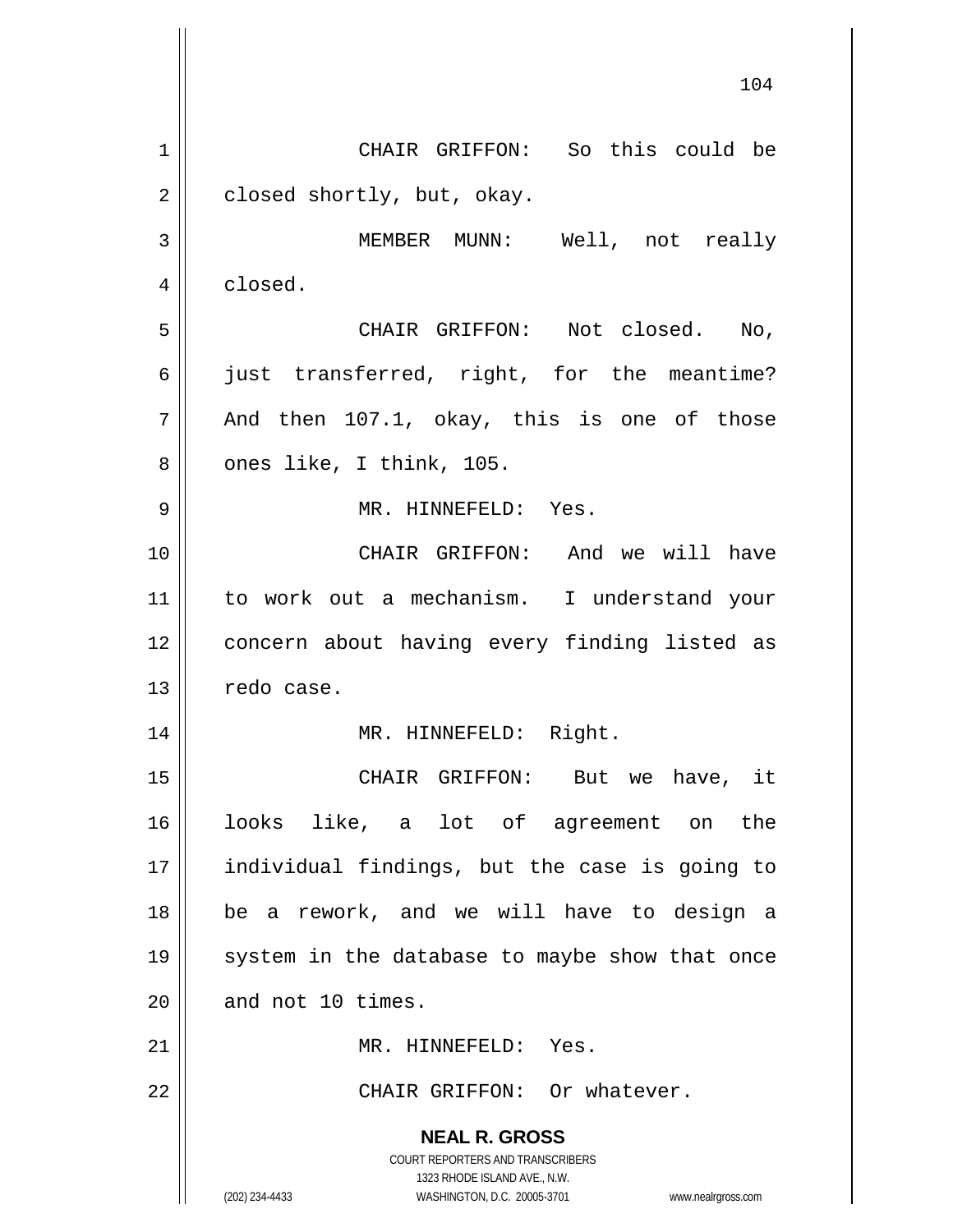**NEAL R. GROSS** COURT REPORTERS AND TRANSCRIBERS 1323 RHODE ISLAND AVE., N.W. (202) 234-4433 WASHINGTON, D.C. 20005-3701 www.nealrgross.com 1 || MR. HINNEFELD: Yes. 107.4 we  $2 \parallel$  have  $-$  CHAIR GRIFFON: Yes, I have that. MR. HINNEFELD: -- some new information. CHAIR GRIFFON: Okay. I have SC&A 7 l to review 107.4. MR. HINNEFELD: Yes. CHAIR GRIFFON: And you have new? 10 || MR. HINNEFELD: Yes. 11 || CHAIR GRIFFON: Okay. MR. HINNEFELD: The easiest way 13 || for me to distribute it would be to forward what I got on it. CHAIR GRIFFON: Okay. So we are just getting that. You didn't send that before? MR. HINNEFELD: I didn't get it. CHAIR GRIFFON: Oh, you didn't get | it. MR. HINNEFELD: I didn't have it | until today.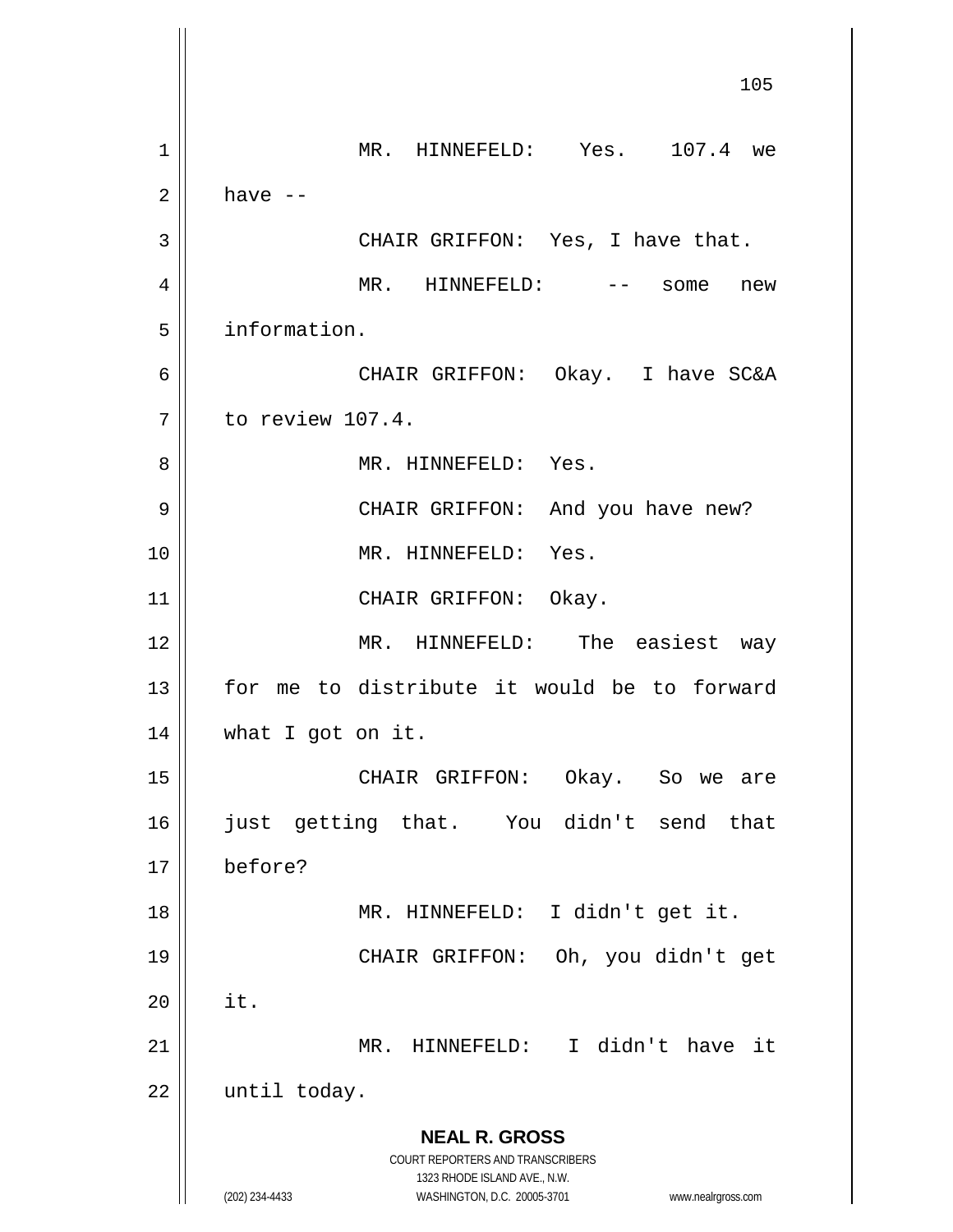|             | 106                                                              |
|-------------|------------------------------------------------------------------|
| $\mathbf 1$ | CHAIR GRIFFON: Sorry.                                            |
| 2           | MR. HINNEFELD: I think it may not                                |
| 3           | be very helpful to discuss this today.                           |
| 4           | CHAIR GRIFFON: Yes, I know. I                                    |
| 5           | know.                                                            |
| 6           | MR. HINNEFELD: Since we haven't                                  |
| 7           | seen it before. But I will send it.                              |
| 8           | CHAIR GRIFFON: Why don't we just                                 |
| 9           | move ahead and just say not appropriate?                         |
| 10          | MR. SIEBERT: I did this one and I                                |
| 11          | know Doug is going to have to look at it.                        |
| 12          | CHAIR GRIFFON: Okay. NIOSH                                       |
| 13          | forwarding new info today. What's today's                        |
| 14          | date? Okay. So I have that you just                              |
| 15          | forwarded us information on that.                                |
| 16          | MR. HINNEFELD: Yes.                                              |
| 17          | CHAIR GRIFFON: Okay. So I'm                                      |
| 18          | going to move -- while Stu is doing that, I'm                    |
| 19          | just going to look at 107.5. I also have                         |
| 20          | agreement. And 107.6, I have SC&A to review.                     |
| 21          | Is that still --                                                 |
| 22          | MR. FARVER: Let me go down there.                                |
|             | <b>NEAL R. GROSS</b><br>COURT REPORTERS AND TRANSCRIBERS         |
|             | 1323 RHODE ISLAND AVE., N.W.                                     |
|             | (202) 234-4433<br>WASHINGTON, D.C. 20005-3701 www.nealrgross.com |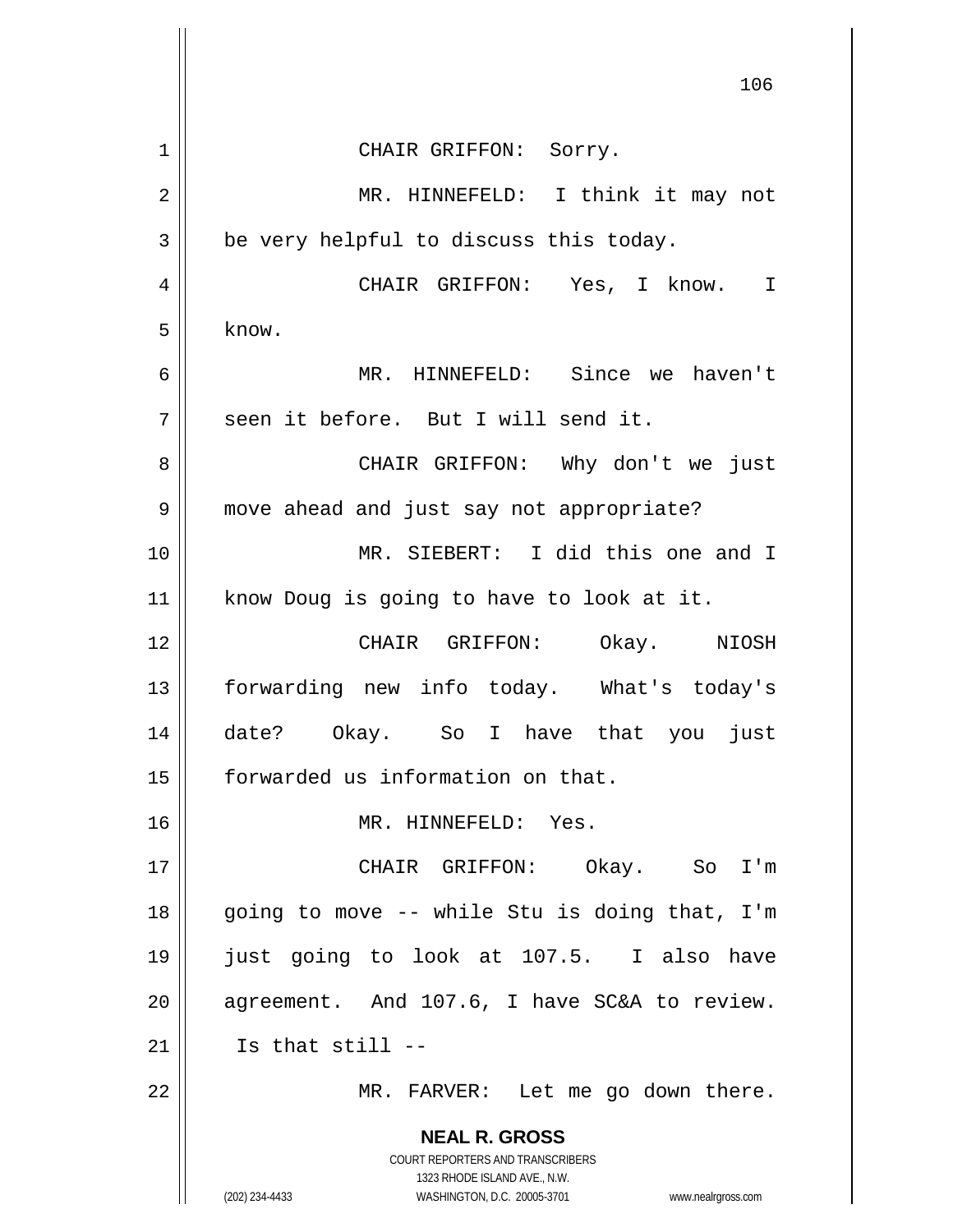$1 \parallel 107.6$ .

| $\overline{2}$ | CHAIR GRIFFON: Oh, no, no, you                                                                                                                                  |
|----------------|-----------------------------------------------------------------------------------------------------------------------------------------------------------------|
| 3              | did give us the review on that. And I have my                                                                                                                   |
| $\overline{4}$ | file note, 8/20/08, says, NIOSH agrees file                                                                                                                     |
| 5              | should have been included. Was this just a                                                                                                                      |
| 6              | matter of including the IMBA run?                                                                                                                               |
| 7              | MR. SIEBERT: Yes, this is where                                                                                                                                 |
| 8              | we had to demonstrate that the environmental                                                                                                                    |
| $\mathsf 9$    | dose was less.                                                                                                                                                  |
| 10             | CHAIR GRIFFON: Yes, okay.                                                                                                                                       |
| 11             | MR. SIEBERT: In other words, if                                                                                                                                 |
| 12             | the dose $-$                                                                                                                                                    |
| 13             | CHAIR GRIFFON: Right.                                                                                                                                           |
| 14             | MR. SIEBERT: -- they don't                                                                                                                                      |
| 15             | include it, but you don't know if it's X                                                                                                                        |
| 16             | millirem, unless you see the --                                                                                                                                 |
| 17             | CHAIR GRIFFON: Right. SC&A                                                                                                                                      |
| 18             | agrees with the technical aspects and NIOSH                                                                                                                     |
| 19             | agrees they should have posted that work, too.                                                                                                                  |
| 20             | MR. FARVER: This falls under the                                                                                                                                |
| 21             | question of what records should be included.                                                                                                                    |
| 22             | CHAIR GRIFFON: Included in the--                                                                                                                                |
|                | <b>NEAL R. GROSS</b><br>COURT REPORTERS AND TRANSCRIBERS<br>1323 RHODE ISLAND AVE., N.W.<br>WASHINGTON, D.C. 20005-3701<br>(202) 234-4433<br>www.nealrgross.com |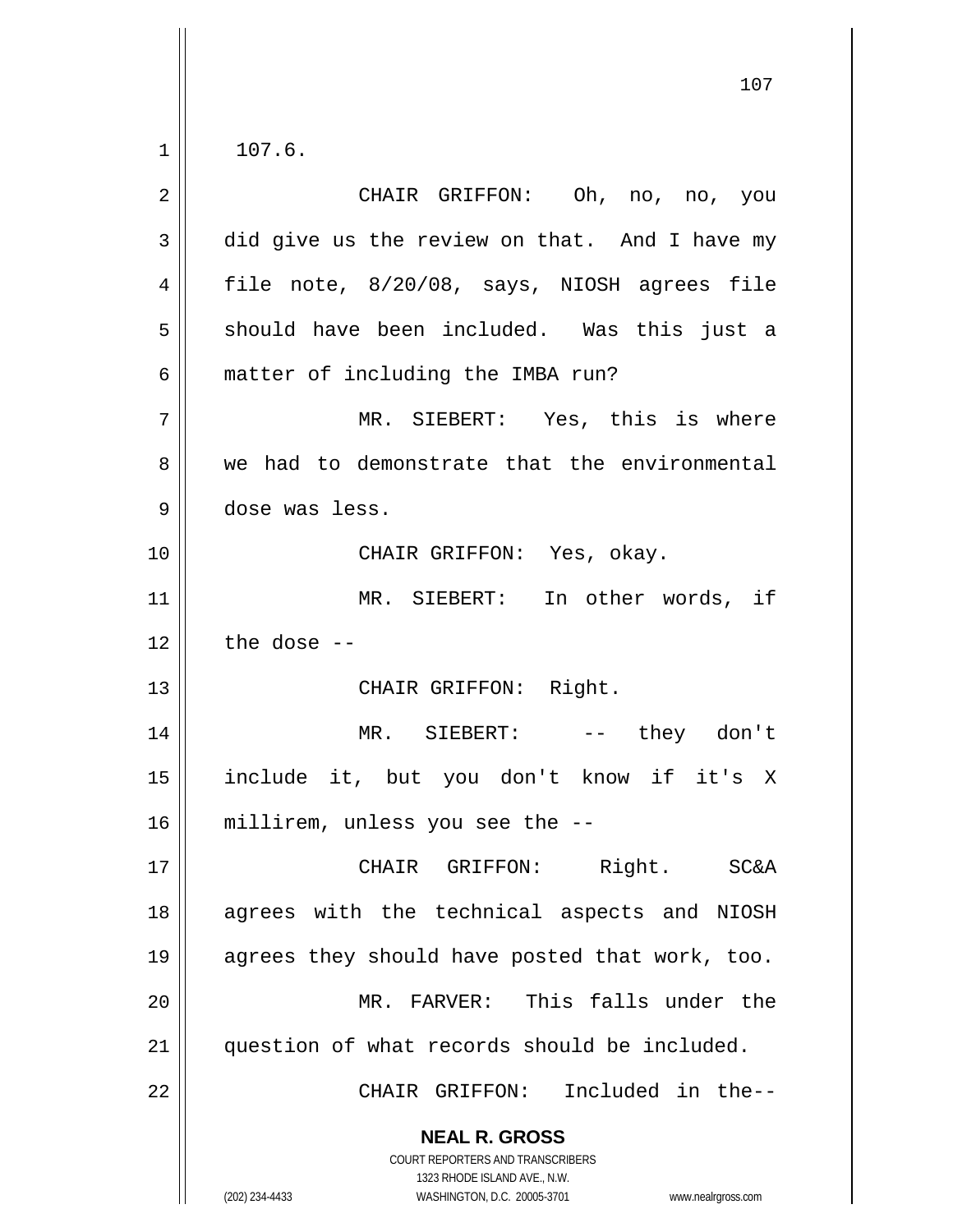**NEAL R. GROSS** COURT REPORTERS AND TRANSCRIBERS 1323 RHODE ISLAND AVE., N.W. (202) 234-4433 WASHINGTON, D.C. 20005-3701 www.nealrgross.com 108  $1 \parallel$  yes. 2 || MR. FARVER: So the overall 3 | question comes up every now and then. 4 CHAIR GRIFFON: Okay. But it's 5 closed on this one. 6 MR. FARVER: Correct. 7 CHAIR GRIFFON: Right. Okay. 8 || 107.6 is closed. All right. Moving on. I've 9 | got some homework to rewrite this matrix, I'll 10 || tell you that. All right. 11 || MEMBER MUNN: Yes, yes. 12 CHAIR GRIFFON: Now, 110, I think, 13 we have some new stuff on. I've been falling 14 down on the job. I apologize. Too many 15 matrices going, you know. I could do it when 16 it was one at a time. 17 MEMBER MUNN: Yes. 18 MR. HINNEFELD: 110 is in the same 19 || thing I'm forwarding. 110.1. 20 CHAIR GRIFFON: Okay. So 110.1, 21 || NIOSH is forwarding new info now. 22 || MR. FARVER: So we're going to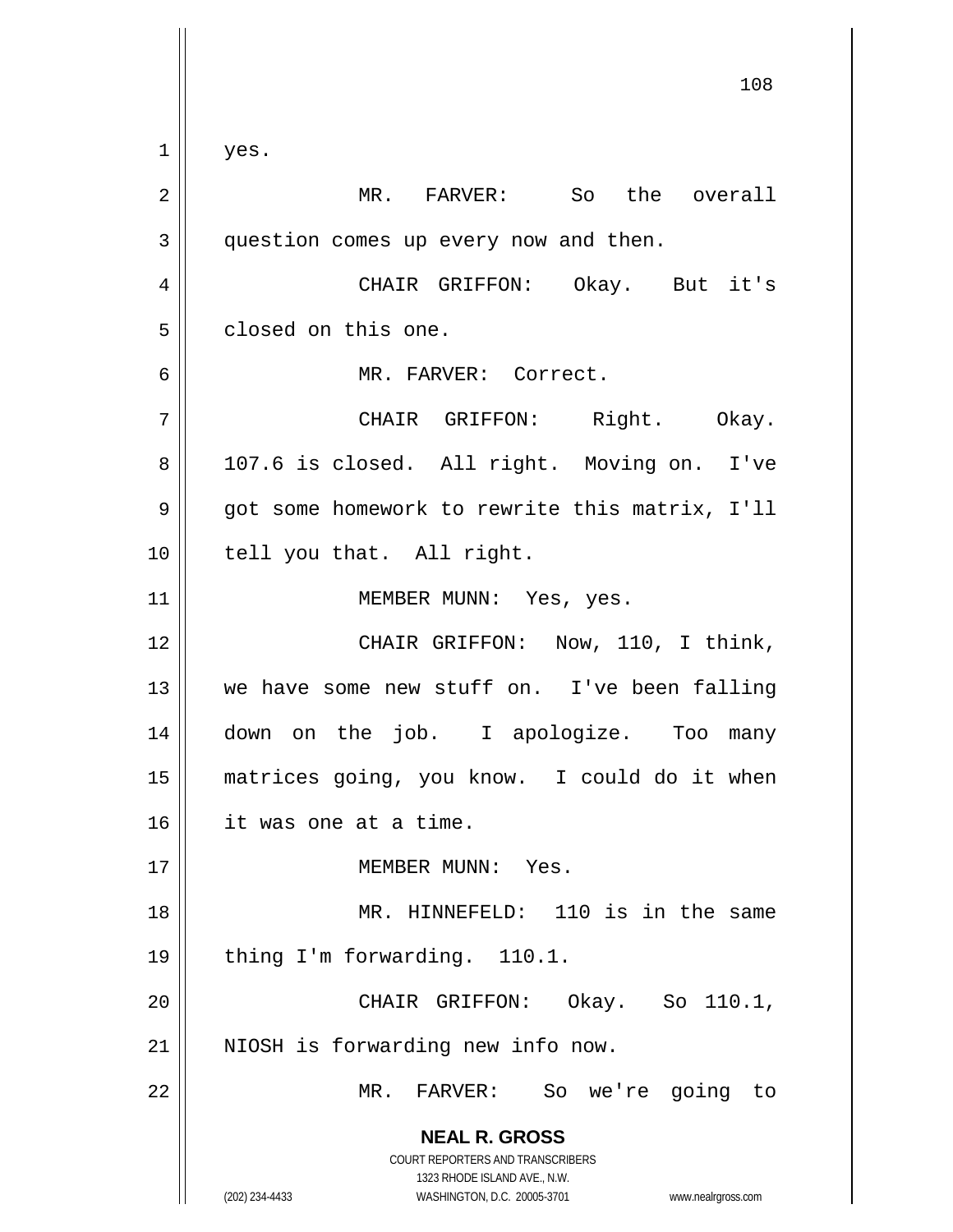**NEAL R. GROSS** COURT REPORTERS AND TRANSCRIBERS 1323 RHODE ISLAND AVE., N.W. (202) 234-4433 WASHINGTON, D.C. 20005-3701 www.nealrgross.com 109 1 || keep 110.1 open? 2 || CHAIR GRIFFON: Yes. 3 MR. SIEBERT: Actually, this is 4 | simple enough. 5 CHAIR GRIFFON: Oh, is it? 6 MR. SIEBERT: This one when we 7 were talking before -- 8 MR. FARVER: This is the blanks  $9 \parallel$  and zeros. 10 MR. SIEBERT: Blanks and zeros, 11 yes, that is in the dose reconstructor 12 instructions is where you read it. It is 13 written and we are going to be implementing it 14 into the TBD. It just has not happened yet, 15 || since it is at Hanford. 16 || MR. HINNEFELD: At Hanford there  $17 \parallel$  is a lot. 18 MR. SIEBERT: A lot to include. 19 MR. HINNEFELD: There are a lot of 20 | changes coming out. 21 MR. SIEBERT: A lot to include in  $22$  | the TBD. What Stu just sent you, H4 outlines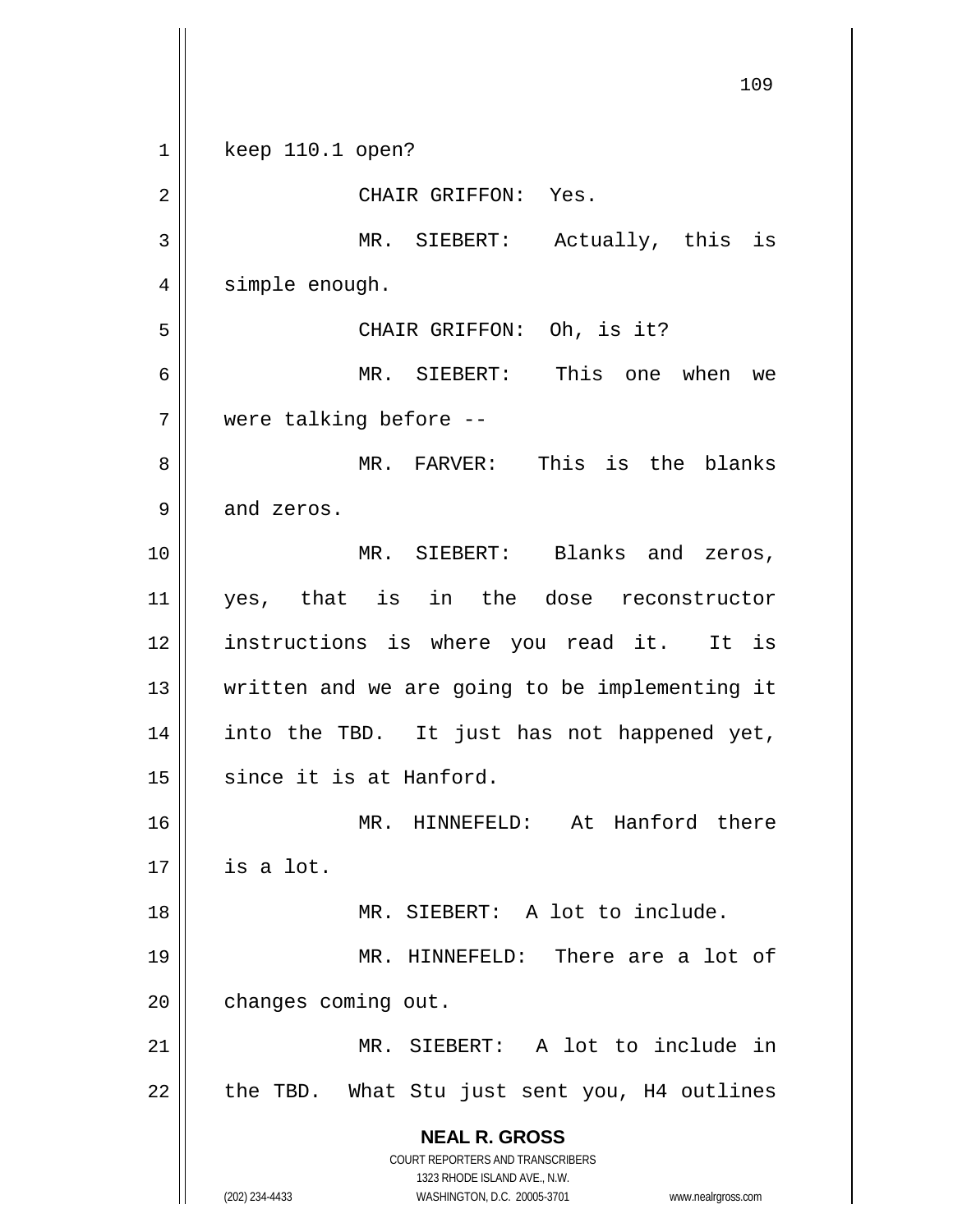**NEAL R. GROSS** COURT REPORTERS AND TRANSCRIBERS 1323 RHODE ISLAND AVE., N.W. (202) 234-4433 WASHINGTON, D.C. 20005-3701 www.nealrgross.com 1 || that and pulls the wording from the 2 || instructions that specify it. 3 CHAIR GRIFFON: -- you have DR 4 Guidelines? 5 MR. SIEBERT: Right. 6 CHAIR GRIFFON: That specify this  $7 \parallel$  and you are going to roll them into the TBD? 8 MR. SIEBERT: Correct. 9 CHAIR GRIFFON: Okay. I mean, 10 that's probably fine. You want to take one 11 final look at it? 12 MR. FARVER: I'll look at it, but 13 why don't we mark this one as closed and get 14 it off the books? 15 CHAIR GRIFFON: Yes. Well, all 16 right. I mean, it's not like we are down to  $17$  | one finding to be closed. 18 MR. FARVER: Well -- 19 CHAIR GRIFFON: There's still a 20 | couple remaining. All right. So I'm going to 21 || put NIOSH is adopting language from DR 22 || Guidelines to be included in TBD.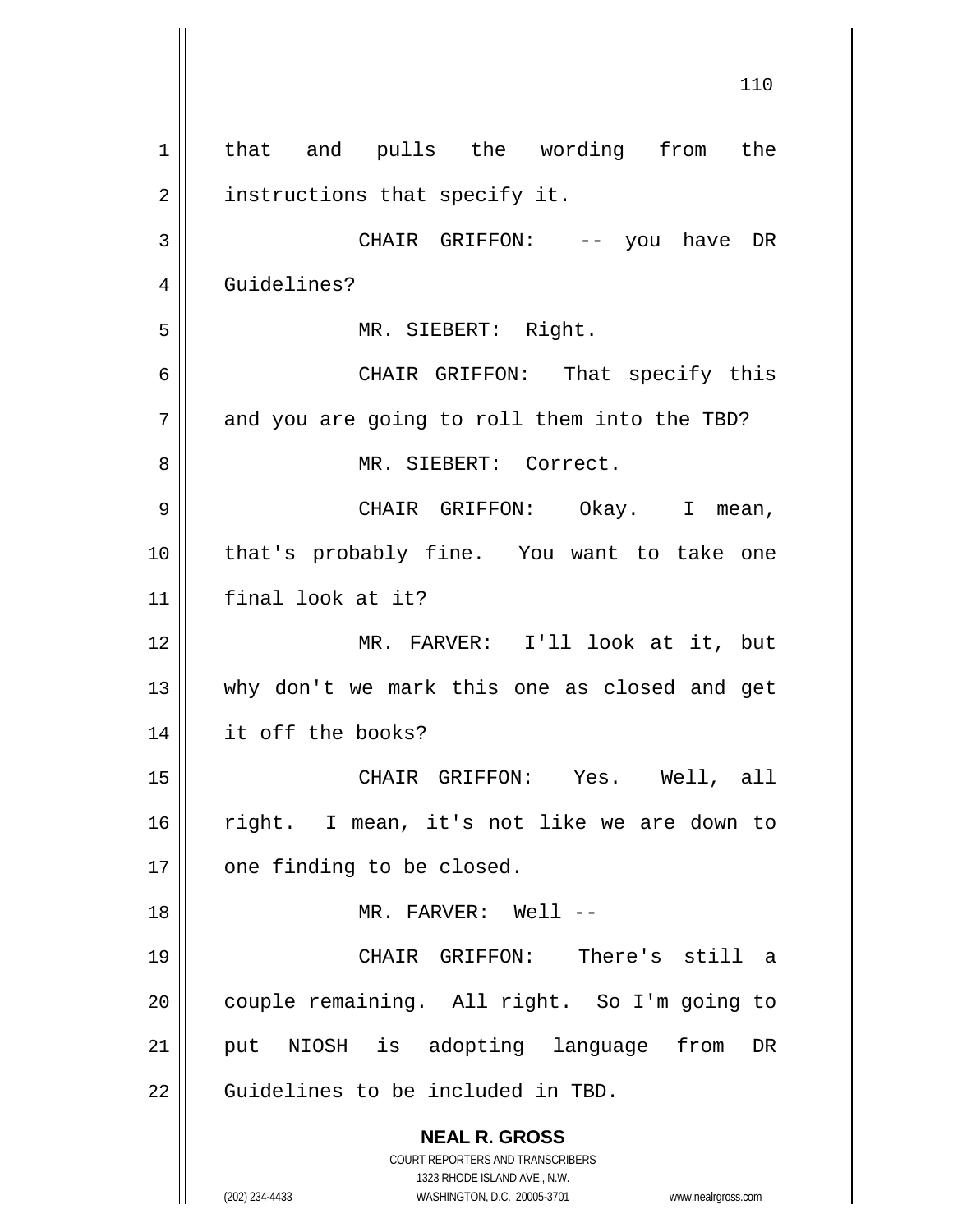**NEAL R. GROSS** COURT REPORTERS AND TRANSCRIBERS 1323 RHODE ISLAND AVE., N.W. (202) 234-4433 WASHINGTON, D.C. 20005-3701 www.nealrgross.com 1 | MEMBER MUNN: I think that NIOSH 2 || was incorporating DR Guidelines in the TBD. 3 | CHAIR GRIFFON: Incorporating,  $4 \parallel$  that's better, yes. Thank you. 5 MEMBER MUNN: And the previous  $6 \parallel$  note was that it was closed for our purposes  $7 \parallel$  on this case, but NIOSH is checking that to  $8 \parallel$  see if it's okay. 9 CHAIR GRIFFON: There is Guideline 10 1 in each. And then I'm going to put closed 11 on that. And I think Stu just sent it right 12 now, so if you see it, if you see it, Doug, 13 || and you see any concerns while we are talking, 14 I can go back to that one. But I'm going to 15 | close it otherwise. Okay. 16 110.2 then. 17 MEMBER MUNN: Seems closed to me. 18 MR. HINNEFELD: There has 19 certainly been a lot of discussion about it. 20 CHAIR GRIFFON: Yes, we have had a  $21$  || lot on this one, yes. But I do have closed at  $22$  | the end of the day here.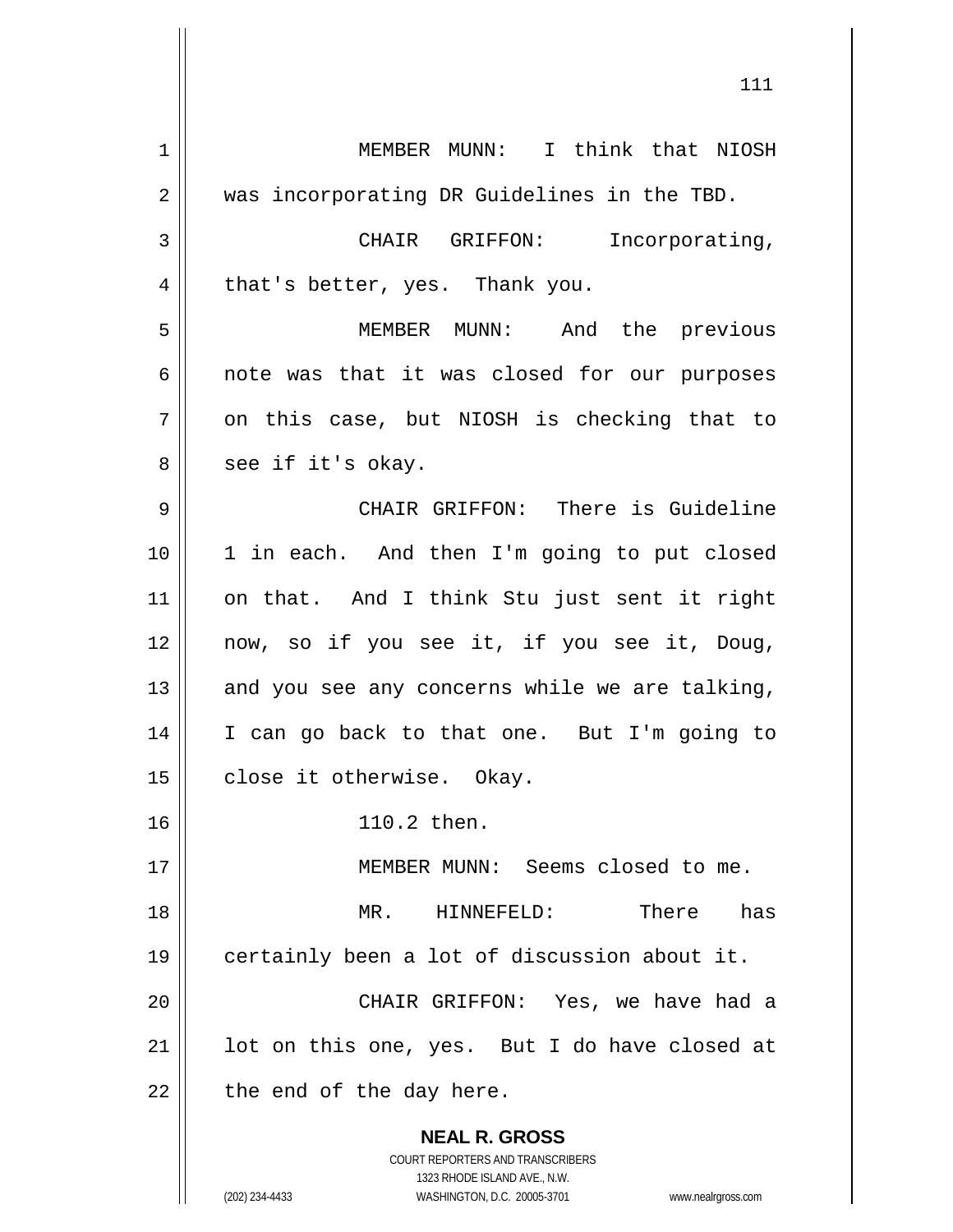**NEAL R. GROSS** COURT REPORTERS AND TRANSCRIBERS 1323 RHODE ISLAND AVE., N.W. (202) 234-4433 WASHINGTON, D.C. 20005-3701 www.nealrgross.com 112 1 || MR. HINNEFELD: We closed it last  $2 \parallel$  time. 3 || CHAIR GRIFFON: Yes. 4 MR. HINNEFELD: Yes. 5 CHAIR GRIFFON: It looks like it 6 was closed last time. What is the basis of 7 the closure on this one? Did we reconcile 8 || whether this person should have been monitored  $9 \parallel$  for a new -- I think the question was the 10 areas they were working in, right, this 11 || standard finding that we see once in a while? 12 MR. FARVER: Yes. 13 CHAIR GRIFFON: And did we 14 || reconcile whether -- I mean, I'm not reading  $15$  | through all this, but 16 MR. FARVER: Yes, it had to do 17 with the individual's work location and 18 whether they should have addressed this 19 neutron dose and it went back and forth and it 20 || turns out that they did assess some kind of 21 | neutron-based dose. 22 || CHAIR GRIFFON: Well, I'm reading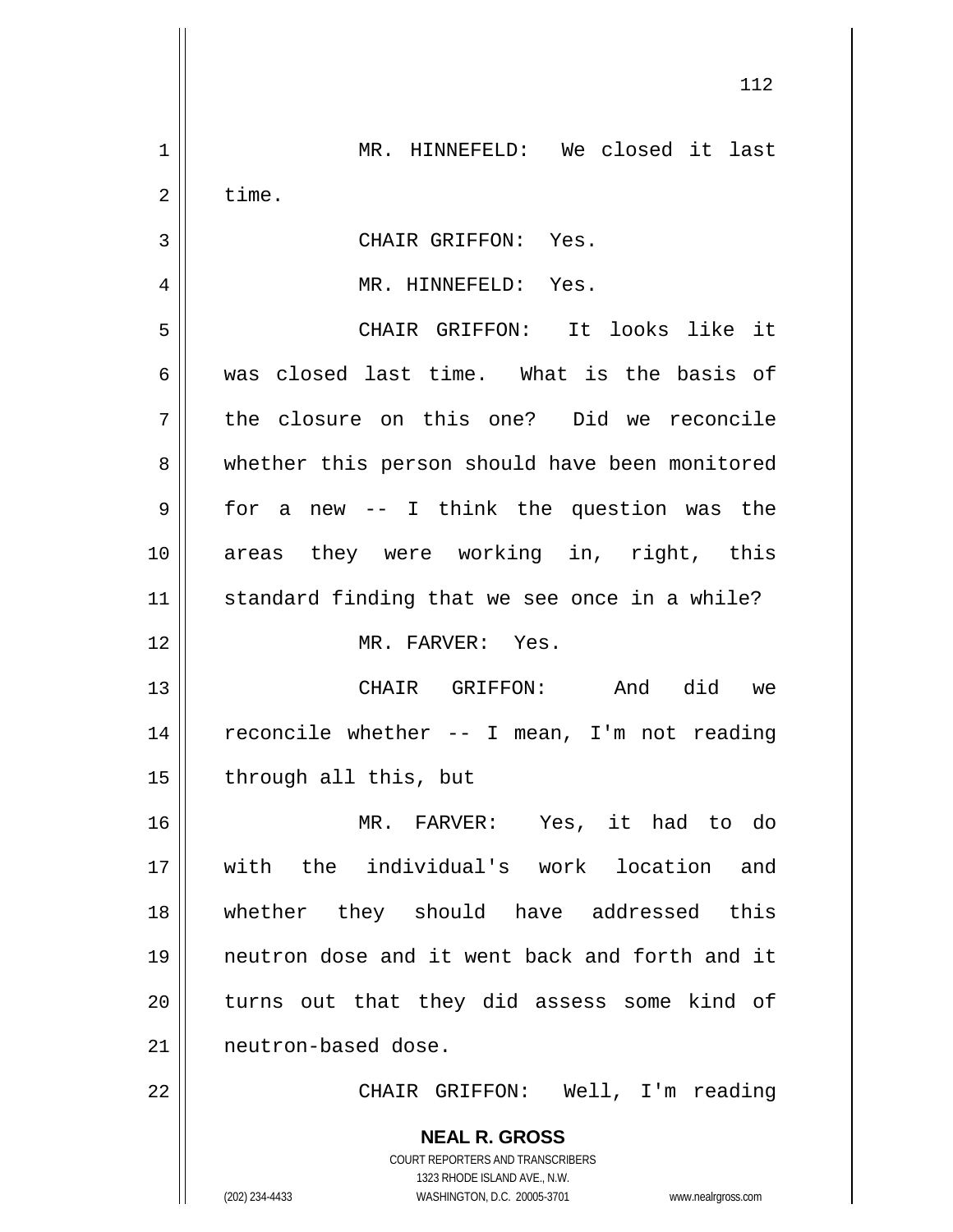**NEAL R. GROSS** COURT REPORTERS AND TRANSCRIBERS 1323 RHODE ISLAND AVE., N.W.  $1$  the last part of your -- the last part of the 2 || resolution column says, while it may not be 3 || appropriate to assign the full missed neutron 4 dose, we believe that he should be given the  $5 \parallel$  benefit of the doubt in accordance with, you  $6$  | know, these partial missed neutron dose. 7 MR. FARVER: Right. Then you 8 || would jump back to column three. 9 MEMBER MUNN: Yes. 10 MR. FARVER: Under August 20, 2008  $11$  and then that was what they did. 12 CHAIR GRIFFON: Oh, so they did  $13$   $\parallel$  that? 14 || MR. FARVER: Yes. 15 || CHAIR GRIFFON: Okay. 16 MR. FARVER: So it kind of jumps 17 back to it. 18 CHAIR GRIFFON: Which was done, 19 okay. Okay. All right. 20 MEMBER MUNN: That's 111.1? 21 | CHAIR GRIFFON: So that is closed.  $22$  |  $\blacksquare$  And NIOSH is on partial missed neutron dose.

(202) 234-4433 WASHINGTON, D.C. 20005-3701 www.nealrgross.com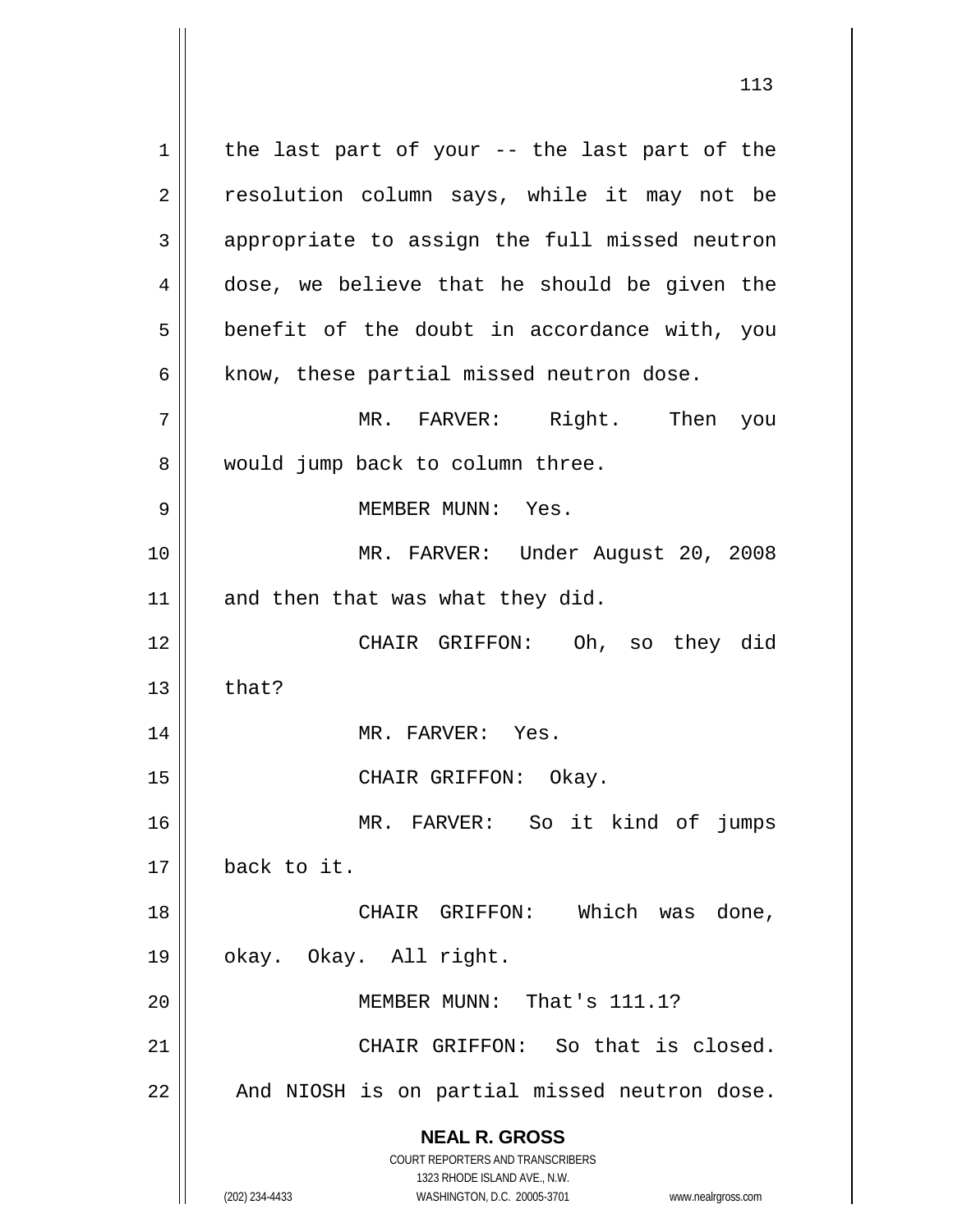**NEAL R. GROSS** COURT REPORTERS AND TRANSCRIBERS 1323 RHODE ISLAND AVE., N.W. (202) 234-4433 WASHINGTON, D.C. 20005-3701 www.nealrgross.com 1 | SC&A agrees. All right. 110.3, I have SC&A  $2 \parallel$  agreement on this and that it is closed. 3 || MR. FARVER: Is this 110.3? 4 CHAIR GRIFFON: Yes. 5 MR. FARVER: For the fission 6 product? 7 || CHAIR GRIFFON: Is that what it 8 is? 9 MR. HINNEFELD: Yes. Yes, yes. 10 || If think if you are -- are you reading off the 11 | August  $20^{th}$  profile? 12 || CHAIR GRIFFON: Yes, I am. 13 MR. HINNEFELD: Of Wanda of August 14  $\parallel$  20<sup>th</sup> matrix? In the title it says updated by 15  $\vert$  OCAS August 20<sup>th</sup>. 16 || Are you reading off that, Wanda? 17 MEMBER MUNN: No. I am reading  $18$  | off my notes. 19 MR. HINNEFELD: Your notes. I  $20$  | believe  $-$ 21  $\parallel$  MEMBER MUNN: Of August 19<sup>th</sup>.  $22$  || NIOSH agreed to forward the data, acceptable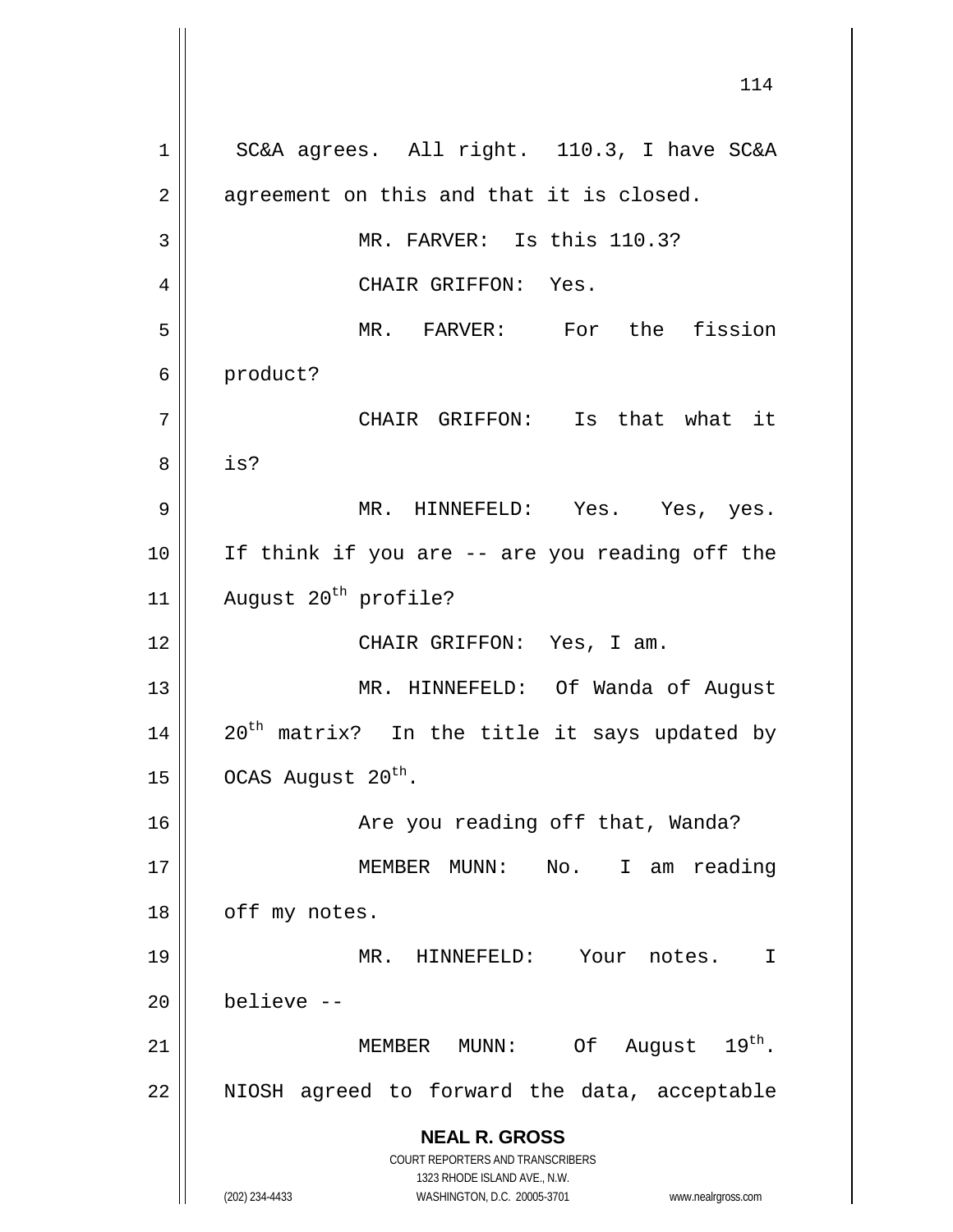**NEAL R. GROSS** COURT REPORTERS AND TRANSCRIBERS 1323 RHODE ISLAND AVE., N.W. (202) 234-4433 WASHINGTON, D.C. 20005-3701 www.nealrgross.com 115 1 | to SC&A, no further action. 2 || MR. HINNEFELD: Yes, no further 3 action, right? 4 | CHAIR GRIFFON: Yes. 5 MR. HINNEFELD: Yes, yes. That's 6  $\vert$  what we  $\vert$  -7 || CHAIR GRIFFON: So it's closed. 8 DR. MAURO: This isn't one that is 9 || referred to the TIB. It is --10 CHAIR GRIFFON: No. 11 || DR. MAURO: -- because it was 12 | dealt with in the program already. 13 CHAIR GRIFFON: Yes. 14 DR. MAURO: Yes. So it was 15 unique. 16 CHAIR GRIFFON: Yes, yes. So it's 17 || not the standard fission product. 18 DR. MAURO: This is not the 19 || standard fission product. 20 || CHAIR GRIFFON: Right, right,  $21$  right. 22 DR. MAURO: To be clear why we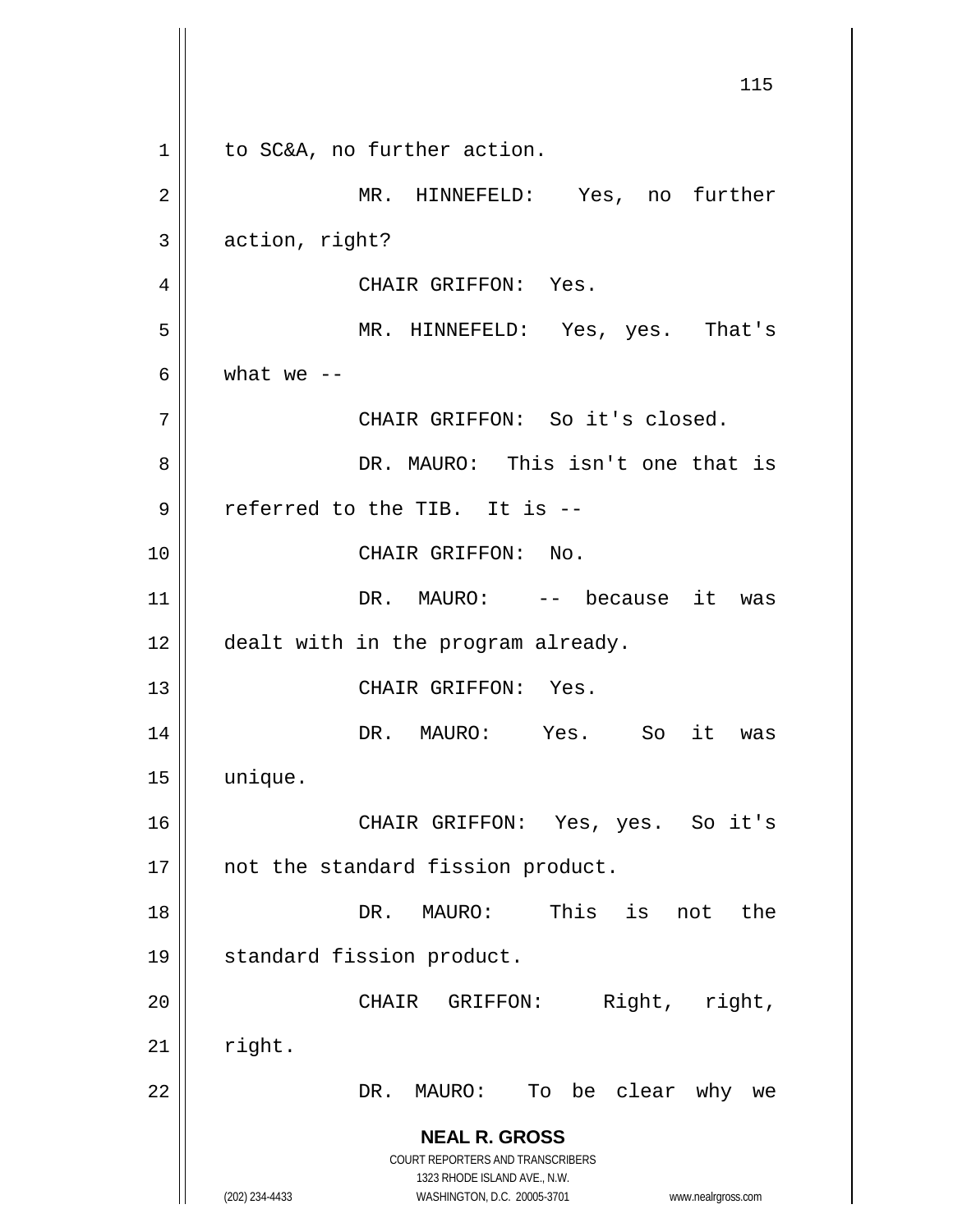$1 \parallel$  didn't close the other one.

| $\overline{2}$ | CHAIR GRIFFON: All right. So                                                                                                                                           |
|----------------|------------------------------------------------------------------------------------------------------------------------------------------------------------------------|
| 3              | that's -- yes, that is no further action.                                                                                                                              |
| 4              | Okay. I'm up to 111.2 What happened to                                                                                                                                 |
| 5              | 111.1? 111.1 I have SC&A agreement on that.                                                                                                                            |
| 6              | MR. FARVER: Yes.                                                                                                                                                       |
| 7              | MEMBER MUNN: I agree.                                                                                                                                                  |
| 8              | CHAIR GRIFFON: Yes. 111.2, I                                                                                                                                           |
| 9              | have NIOSH agrees to the purchase to modify -                                                                                                                          |
| 10             | - this is the organ selection thing, right?                                                                                                                            |
| 11             | MR. FARVER: Yes.                                                                                                                                                       |
| 12             | CHAIR GRIFFON: 112.1, TIB-18                                                                                                                                           |
| 13             | review, procedures review is what I have.                                                                                                                              |
| 14             | That's 112.1.                                                                                                                                                          |
| 15             | MR. SIEBERT: This is when                                                                                                                                              |
| 16             | compensable claims were used.                                                                                                                                          |
| 17             | CHAIR GRIFFON: Oh, so this is a                                                                                                                                        |
| 18             | compensable one.                                                                                                                                                       |
| 19             | MR. SIEBERT: Yes.                                                                                                                                                      |
| 20             | CHAIR GRIFFON: Okay. So still                                                                                                                                          |
| 21             | put TIB-18 review, but I think it is closed                                                                                                                            |
| 22             | for this case, because it's a compensable one.                                                                                                                         |
|                | <b>NEAL R. GROSS</b><br><b>COURT REPORTERS AND TRANSCRIBERS</b><br>1323 RHODE ISLAND AVE., N.W.<br>(202) 234-4433<br>WASHINGTON, D.C. 20005-3701<br>www.nealrgross.com |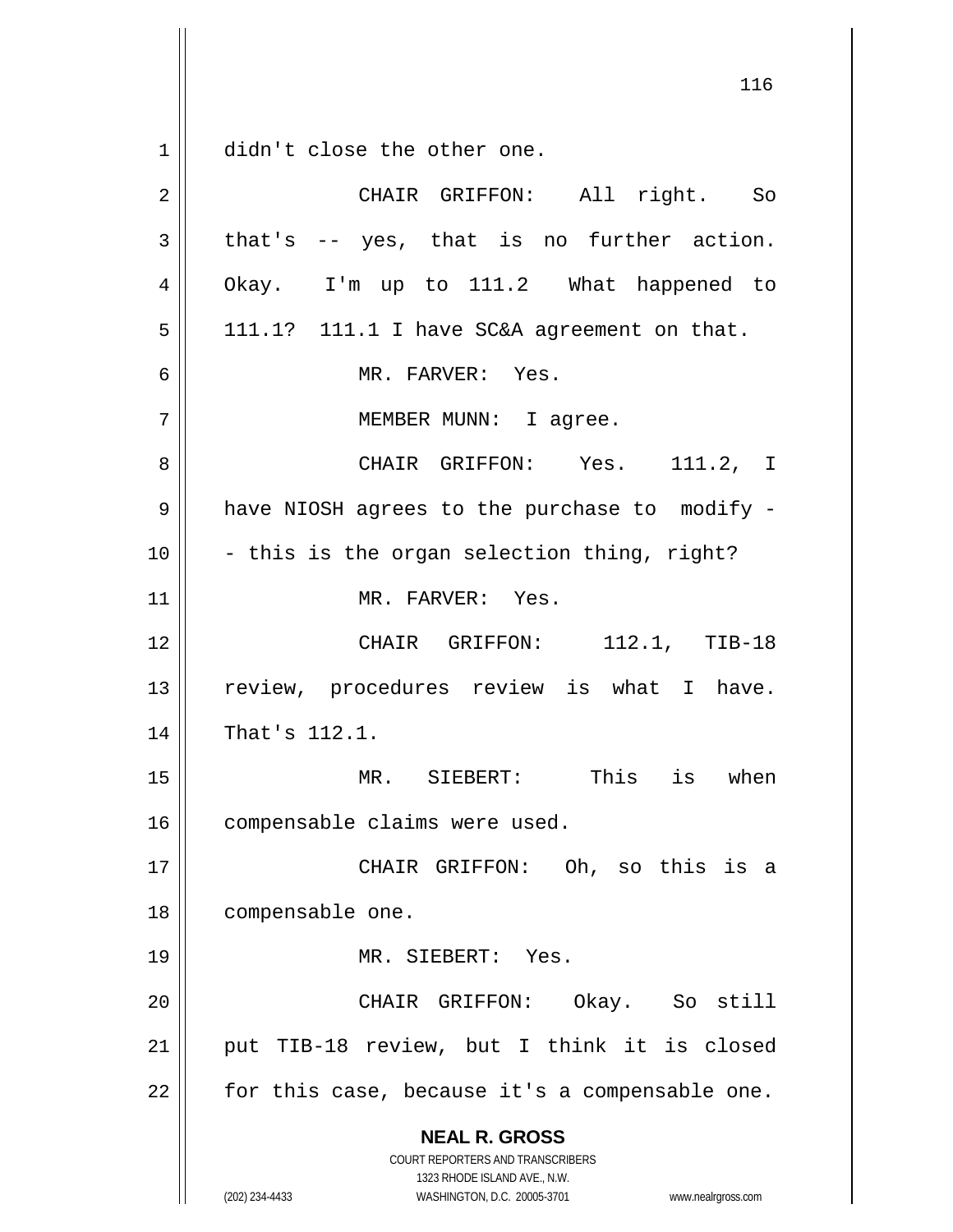**NEAL R. GROSS** COURT REPORTERS AND TRANSCRIBERS 1323 RHODE ISLAND AVE., N.W. (202) 234-4433 WASHINGTON, D.C. 20005-3701 www.nealrgross.com 1 || MR. HINNEFELD: It was -- I think  $2 \parallel$  this finding may have been about inappropriate  $3$  selecting it to use. 4 CHAIR GRIFFON: For our 5 | compensable, right. 6 MR. HINNEFELD: Yes. 7 || CHAIR GRIFFON: All right. We'll  $8 \parallel$  put closed. I mean, there is no further 9 action on it. 10 || MR. SIEBERT: Right, right. 11 || CHAIR GRIFFON: So yes. 12 MR. HINNEFELD: I think that's 13 what this one is about. 14 || MR. SIEBERT: It is, .1 and .2 15 we're all discussing. These are very 16 || conservative and internal dose. 17 || CHAIR GRIFFON: For? 18 || MR. SIEBERT: For a compensable,  $19$  | yes. 20 || CHAIR GRIFFON: Yes, right. 21 || MR. FARVER: This was a special  $22 \parallel$  case.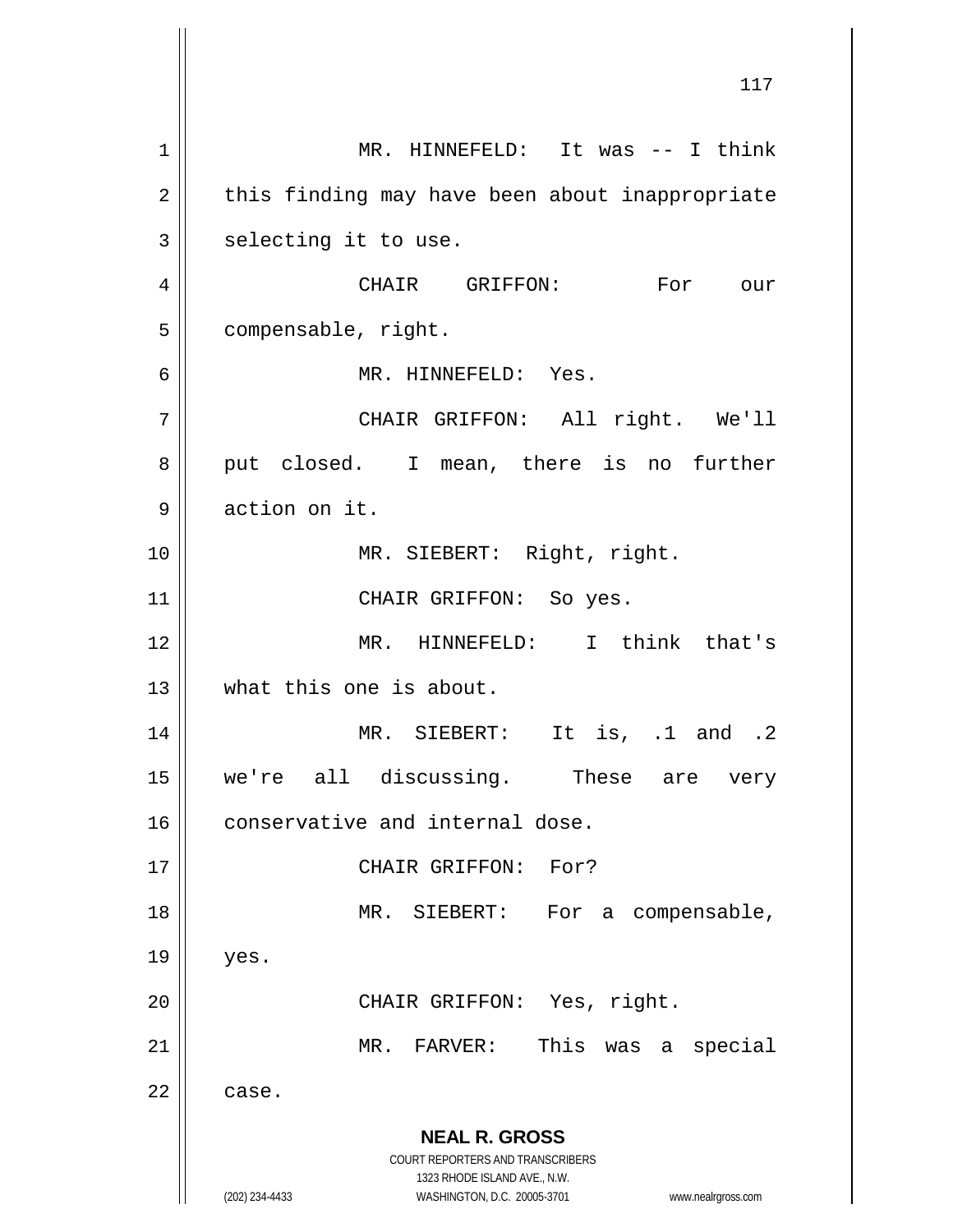|                | ᅩᅩᆼ                                                                                                                                                                    |
|----------------|------------------------------------------------------------------------------------------------------------------------------------------------------------------------|
| $\mathbf 1$    | CHAIR GRIFFON: Right.                                                                                                                                                  |
| $\overline{2}$ | MR. FARVER: This was during the                                                                                                                                        |
| 3              | time period when you were asked to expedite                                                                                                                            |
| 4              | some cases.                                                                                                                                                            |
| 5              | CHAIR GRIFFON: Right. Okay. So                                                                                                                                         |
| $\epsilon$     | but it's closed. Yes, 112.2 is the same way,                                                                                                                           |
| 7              | also closed. 113.1, this is a Y-12 case. The                                                                                                                           |
| 8              | first one is NIOSH agrees and TIB-8 has been                                                                                                                           |
| 9              | revised. And no effect on the case. And                                                                                                                                |
| 10             | that's true for 113.2 as well, 113.3 is the                                                                                                                            |
| 11             | organ selection thing, right? Oh, no for                                                                                                                               |
| 12             | medical dose, yes.                                                                                                                                                     |
| 13             | MR. HINNEFELD: Well, it was a                                                                                                                                          |
| 14             | practice for a time like, to choose skin or                                                                                                                            |
| 15             | something.                                                                                                                                                             |
| 16             | CHAIR GRIFFON: Right.                                                                                                                                                  |
| 17             | $MR$ .<br>HINNEFELD:<br>Non-compensable                                                                                                                                |
| 18             | case, because it's a high dose in the table.                                                                                                                           |
| 19             | CHAIR GRIFFON: Right, right.                                                                                                                                           |
| 20             | MR. HINNEFELD: And we have since                                                                                                                                       |
| 21             | told them they should knock that off.                                                                                                                                  |
| 22             | CHAIR GRIFFON: Yes.                                                                                                                                                    |
|                | <b>NEAL R. GROSS</b><br><b>COURT REPORTERS AND TRANSCRIBERS</b><br>1323 RHODE ISLAND AVE., N.W.<br>(202) 234-4433<br>WASHINGTON, D.C. 20005-3701<br>www.nealrgross.com |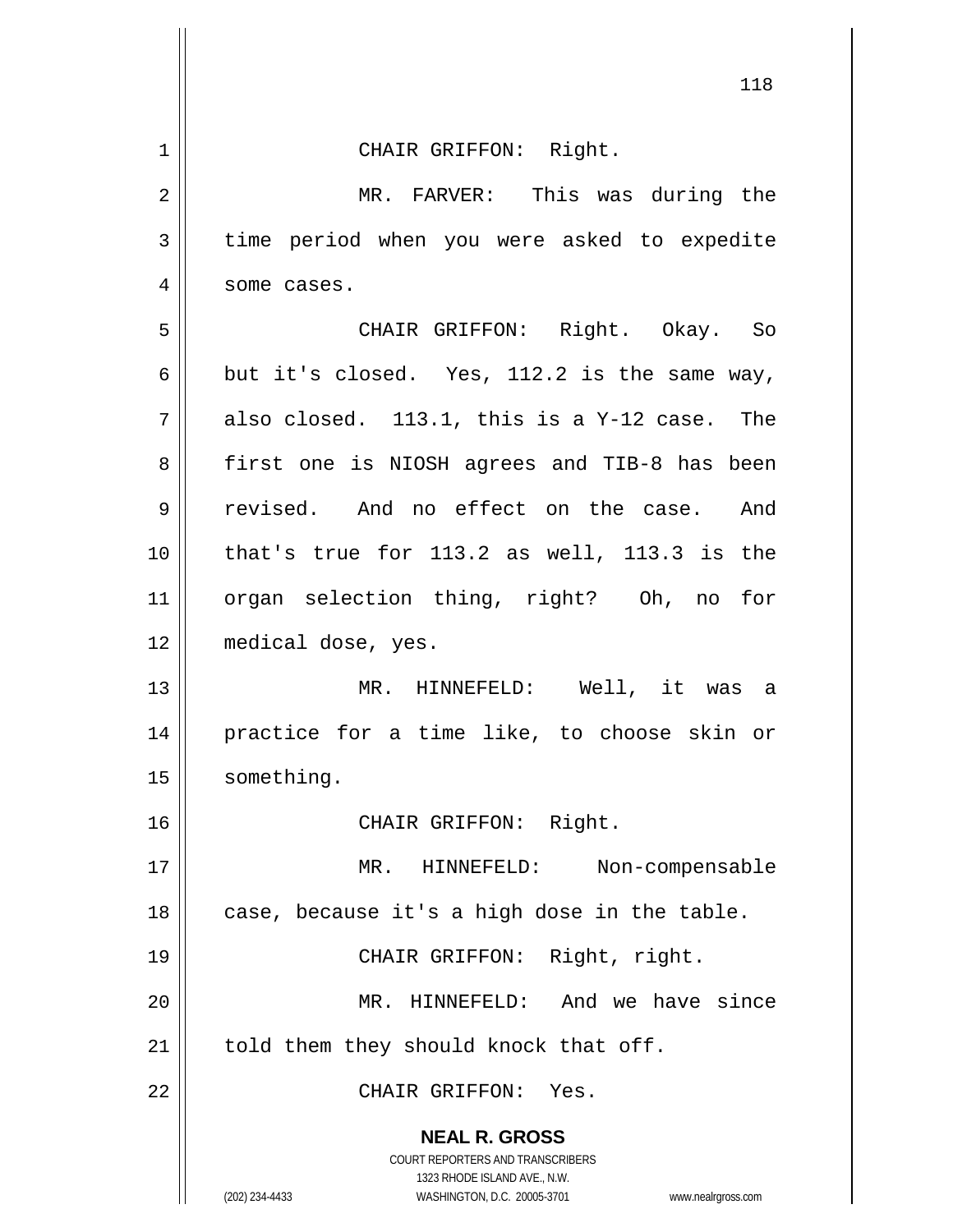|                | 119                                                                 |
|----------------|---------------------------------------------------------------------|
| $\mathbf 1$    | MEMBER MUNN: No further action.                                     |
| $\overline{2}$ | CHAIR GRIFFON: Yes, I said NIOSH                                    |
| $\mathbf{3}$   | agrees the policy has been changed and that is                      |
| 4              | closed. 113.4 is -- well, what do you guys                          |
| 5              | have? I have --                                                     |
| 6              | MR. HINNEFELD: Based on our                                         |
| 7              | response of 113.4, I think this is very                             |
| 8              | similar to, you know, philosophically, 113.3.                       |
| 9              | I believe the finding of -- I believe the                           |
| 10             | findings spoke to the fact that you should not                      |
| 11             | use the reactor non-uranium --                                      |
| 12             | CHAIR GRIFFON: Right, right.                                        |
| 13             | MR. HINNEFELD: -- facility for Y-                                   |
| 14             | 12. You should use the uranium non-reactor --                       |
| $15$           | CHAIR GRIFFON: Right.                                               |
| 16             | MR. HINNEFELD: -- facility. It's                                    |
| 17             | a different suite of radionuclides. It must be                      |
| 18             | a TIB-2 intake.                                                     |
| 19             | CHAIR GRIFFON: Right.                                               |
| 20             | MR. HINNEFELD: So it sounds like                                    |
| 21             | whether it was intentionally done as an                             |
| 22             | impenetrable -- like using the skin or whether                      |
|                | <b>NEAL R. GROSS</b><br>COURT REPORTERS AND TRANSCRIBERS            |
|                | 1323 RHODE ISLAND AVE., N.W.                                        |
|                | (202) 234-4433<br>WASHINGTON, D.C. 20005-3701<br>www.nealrgross.com |

 $\mathsf{I}$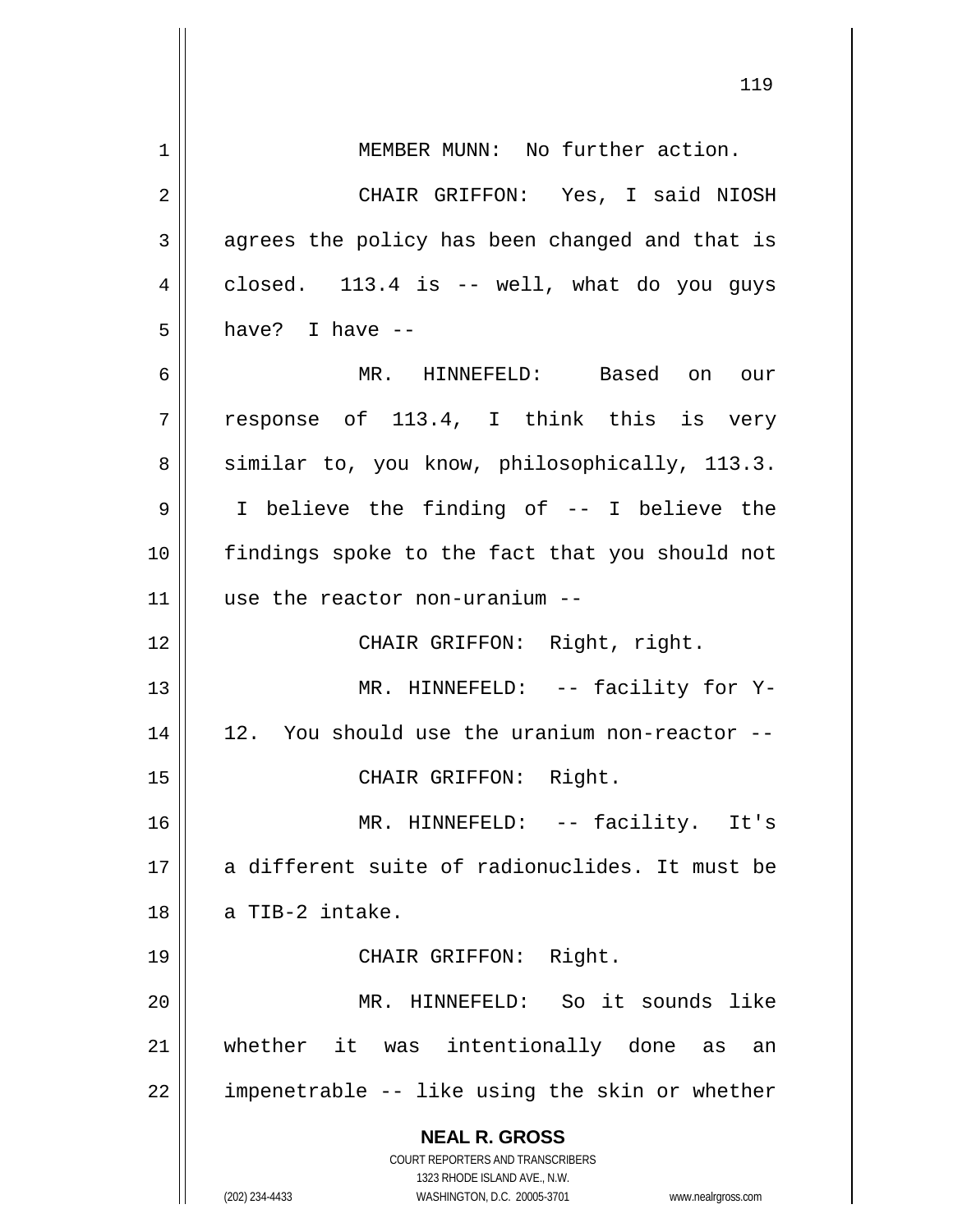**NEAL R. GROSS** COURT REPORTERS AND TRANSCRIBERS 1323 RHODE ISLAND AVE., N.W. (202) 234-4433 WASHINGTON, D.C. 20005-3701 www.nealrgross.com 1 || it was just a faux pas, it still has, you  $2 \parallel$  know, the same. 3 || CHAIR GRIFFON: The same. 4 MR. HINNEFELD: We agree it should 5 be closed. 6 CHAIR GRIFFON: No further action,  $7$  | no effect on the case. 8 MR. HINNEFELD: Yes. 9 CHAIR GRIFFON: So it's closed. 10 Yes. Is that right, Doug? Are you -- 11 || MR. FARVER: I'm trying to catch 12 up to you. 13 CHAIR GRIFFON: Okay, sorry. I 14 saw a funny expression in your face. It 15 didn't look like agreement. 16 MR. FARVER: Well, it is and it  $17 \parallel$  isn't. It is -- I agree that, yes, someone 18 || basically clicked the wrong button. 19 DR. MAURO: This is denial, based  $20$  | on the relative tool. Is that what you are  $21$  | referring to? 22 || MR. FARVER: No, this is whether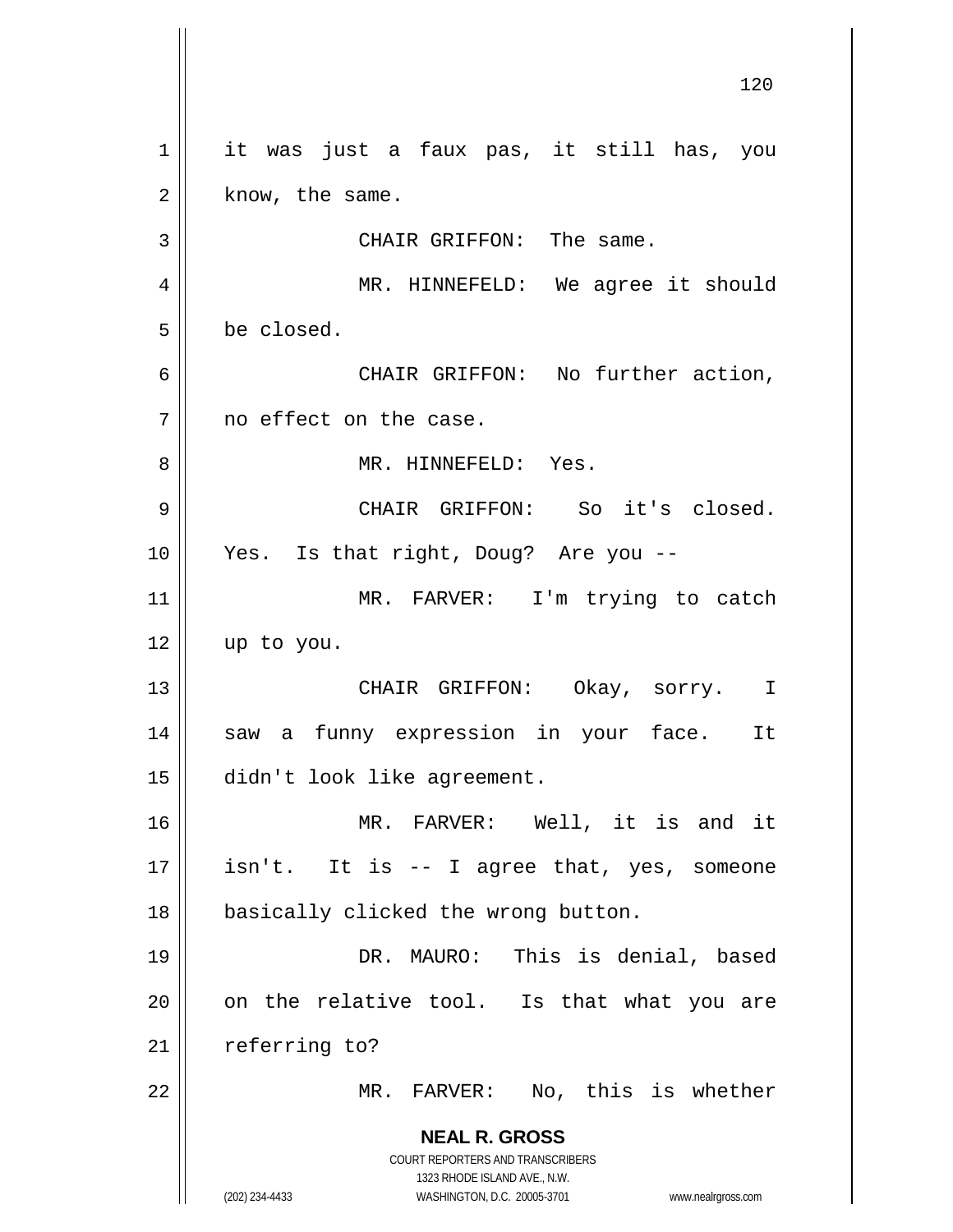**NEAL R. GROSS** COURT REPORTERS AND TRANSCRIBERS 1323 RHODE ISLAND AVE., N.W. (202) 234-4433 WASHINGTON, D.C. 20005-3701 www.nealrgross.com 1 | to use the maximum exposure workbook. 2 MR. HINNEFELD: Yes, this is -- 3 || CHAIR GRIFFON: But it is a non --4 DR. MAURO: And you used OTIB 2 as 5 | maximizing approach of internal? 6 CHAIR GRIFFON: Correct. 7 DR. MAURO: The only problem was 8 which set of default set of radionuclides. 9 CHAIR GRIFFON: And it doesn't go 10 away. It doesn't mean that it's not still a 11 finding. It means we closed it out. It is 12 | resolved, I mean. 13 MR. SIEBERT: Right. Because in 14  $\parallel$  the response we said we actually --15 || CHAIR GRIFFON: Right. 16 MR. SIEBERT: -- what we assigned 17 || -- seven rem when it should have been three, 18 | basically. 19 MR. FARVER: Yes, and the only  $20$  || thing that concerns me about things like this 21 || is okay, but what's the corrective action to  $22$  | keep it from happening again?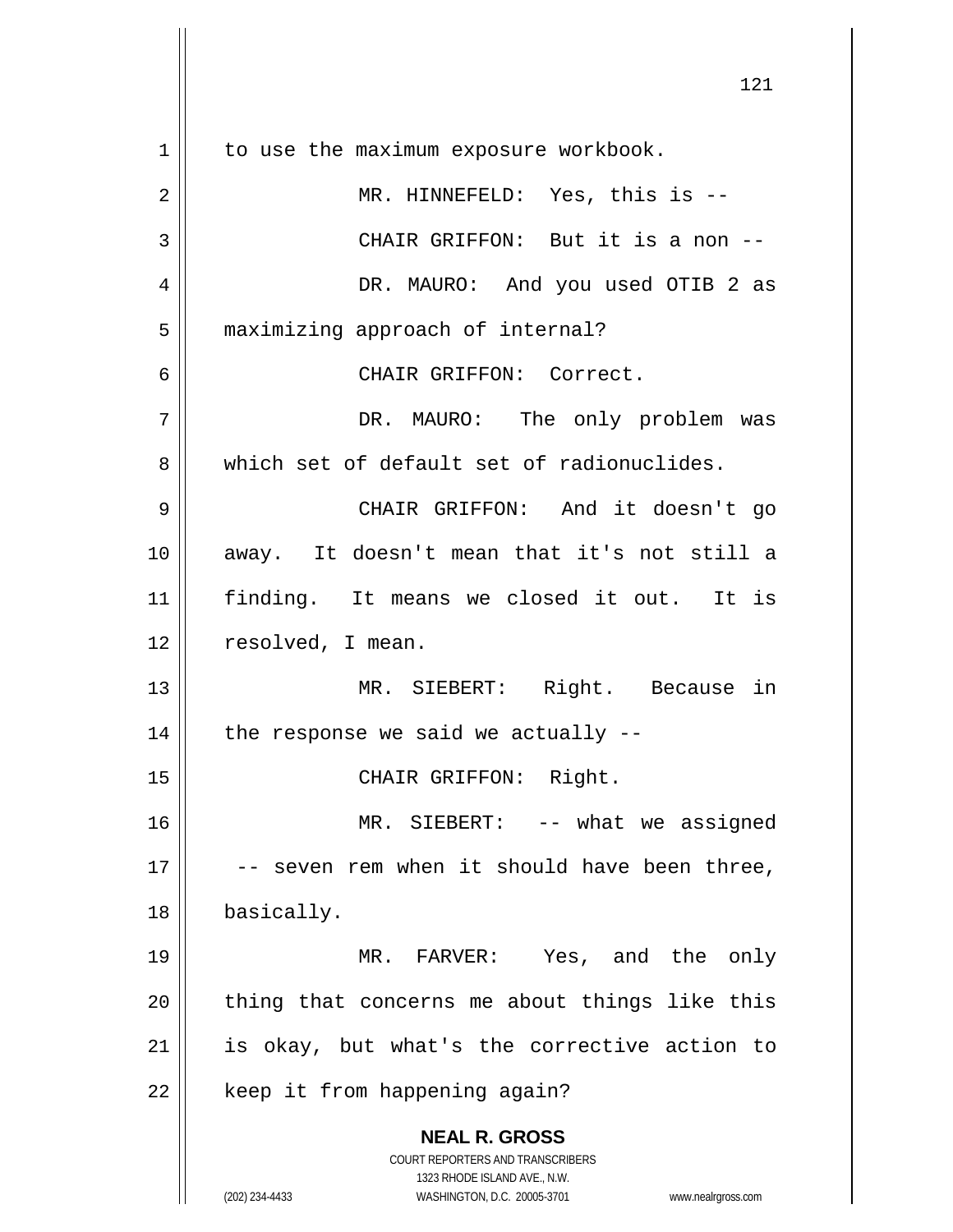|              | 122                                                      |
|--------------|----------------------------------------------------------|
| 1            | CHAIR GRIFFON: Right.                                    |
| $\mathbf{2}$ | MR. FARVER: Not so much for this                         |
| 3            | one, but I remember reading one where --                 |
| 4            | CHAIR GRIFFON: I think that's --                         |
| 5            | I have a QA note here. DR. MAURO: Any                    |
| 6            | situation like this, during the QA team                  |
| 7            | process --                                               |
| 8            | CHAIR GRIFFON: Right.                                    |
| 9            | DR. MAURO: $- -$ Q-18 was looking at                     |
| 10           | the case and you do come across oh, it looks             |
| 11           | like they used it, but it doesn't matter. You            |
| 12           | know, still you're going to come up with the -           |
| 13           | - an even lower dose as a result. It's still             |
| 14           | non-compensable. Do you let it go or do you              |
| 15           | try to fix it?                                           |
| 16           | MR. HINNEFELD: Certainly, I don't                        |
| 17           | know what=s done today -- Scott, you may                 |
| 18           | speak, because I rarely look at dose                     |
| 19           | reconstructions today. Years ago when we were            |
| 20           | just getting going and we had this huge                  |
| 21           | backlog of dose reconstruction facing us, we             |
| 22           | didn't correct this. We would not have                   |
|              | <b>NEAL R. GROSS</b><br>COURT REPORTERS AND TRANSCRIBERS |

 $\mathsf{II}$ 

1323 RHODE ISLAND AVE., N.W. (202) 234-4433 WASHINGTON, D.C. 20005-3701 www.nealrgross.com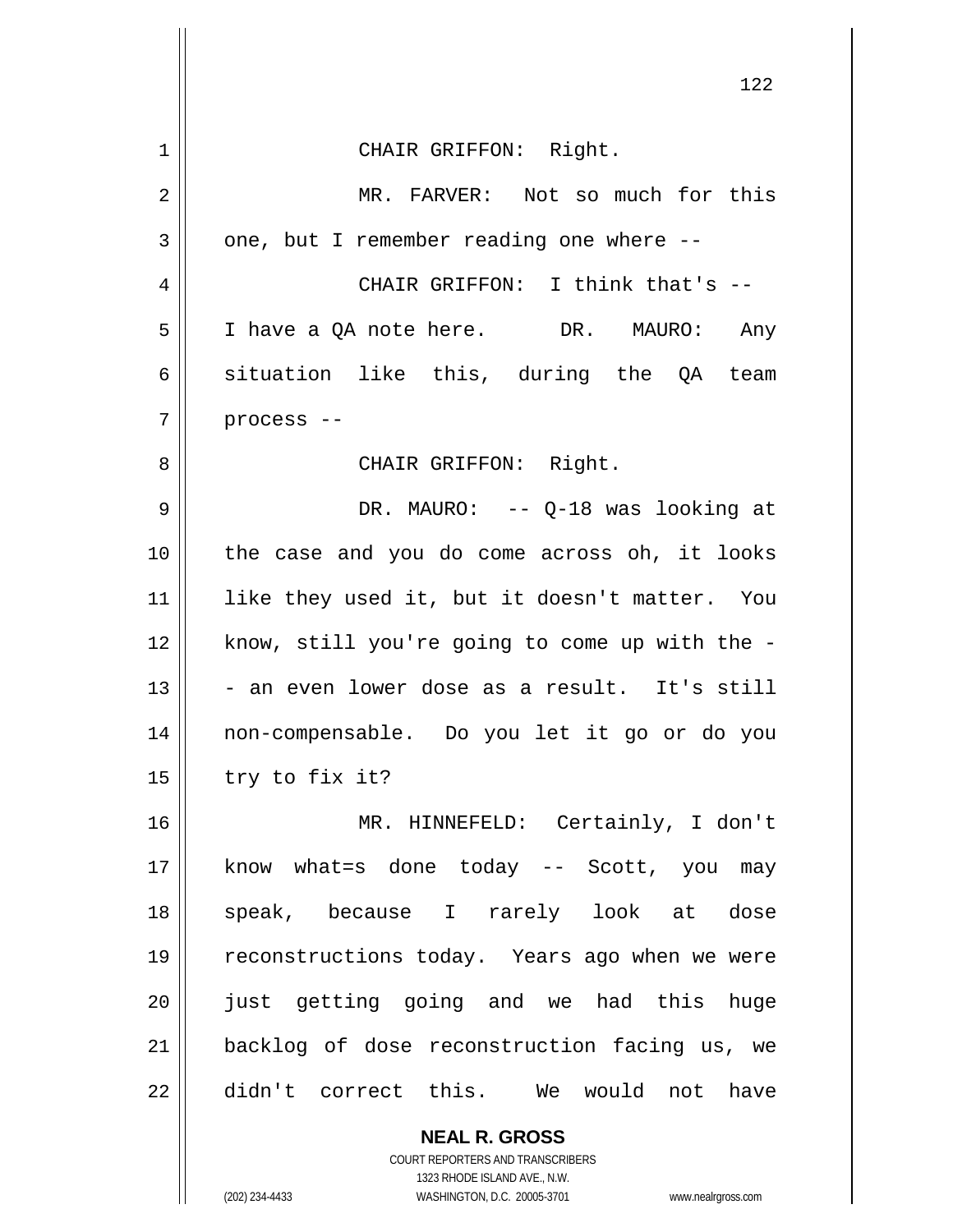**NEAL R. GROSS** COURT REPORTERS AND TRANSCRIBERS 1323 RHODE ISLAND AVE., N.W. (202) 234-4433 WASHINGTON, D.C. 20005-3701 www.nealrgross.com 1 corrected this. We would have said well, it's  $2 \parallel$  not right that the dose is higher than it  $3 \parallel$  should be and it's a non-compensable phase. 4 || We're going to get it out. 5 So that was our normal mode of 6 | operation in reviewing a case, these cases for 7 || a while. I can't say on any given finding you  $8 \parallel$  show me, was this our instruction when this 9 was -- when this one came through? I don't  $10 \parallel$  know. 11 || DR. MAURO: Has that changed, by  $12$  | the way? I mean, are you now  $-$ 13 MR. HINNEFELD: It sounds like 14 what you are feeling -- 15 DR. MAURO: The rationale is still 16 valid. 17 || MR. HINNEFELD: The rationale is  $18$  still valid, except that we are a lot more 19 sophisticated now. We have a lot more 20 technical documents and can do things a lot 21 better now. 22 || MR. SIEBERT: Well, you get so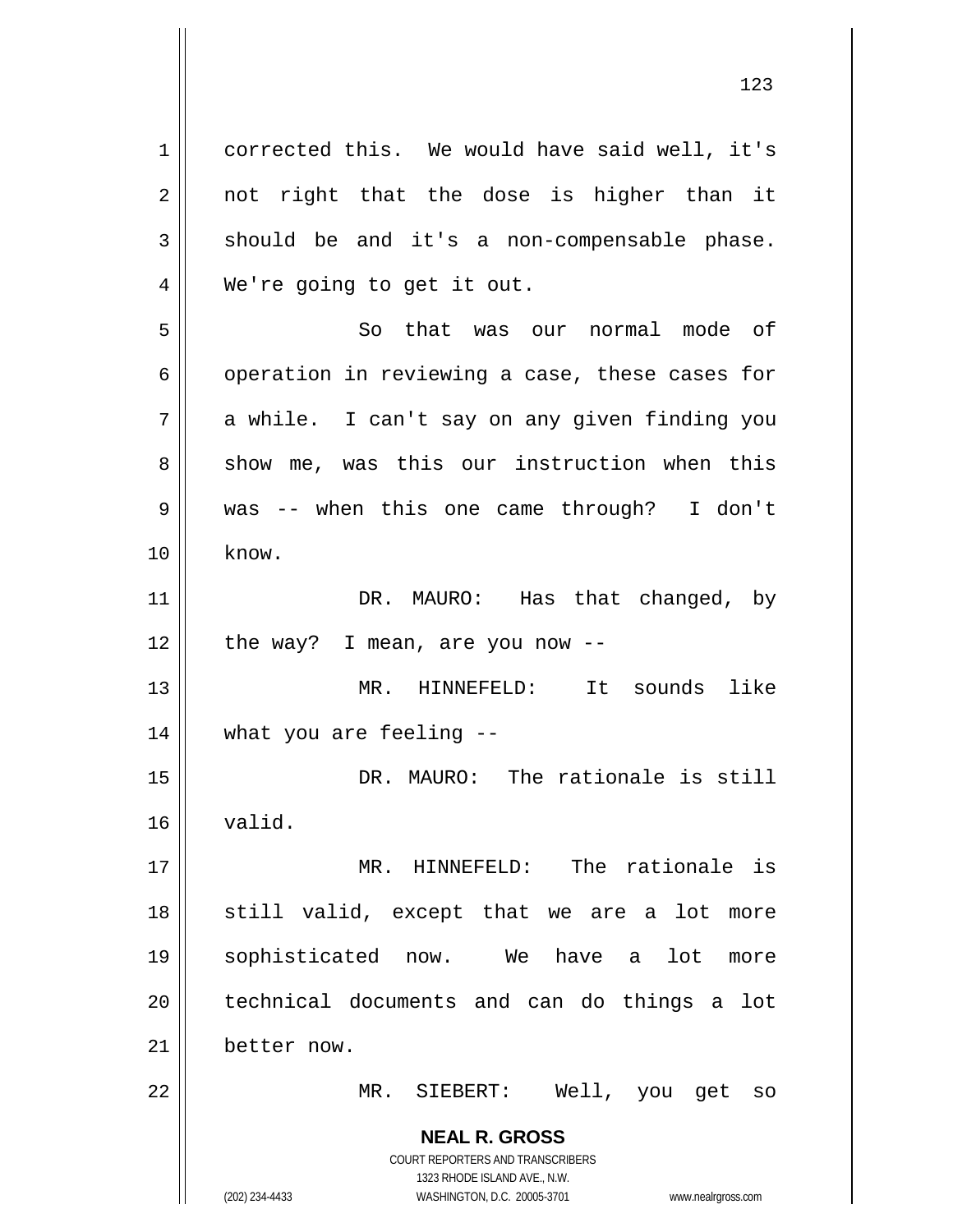**NEAL R. GROSS** COURT REPORTERS AND TRANSCRIBERS 1323 RHODE ISLAND AVE., N.W. (202) 234-4433 WASHINGTON, D.C. 20005-3701 www.nealrgross.com 1 || many more returns, it's much harder to explain  $2 \parallel$  to a claimant the second time around. 3 MR. HINNEFELD: That's what  $4 \parallel$  triggers --5 || MR. SIEBERT: Generally speaking, 6 we=ll, if we see an error such as this, or  $7 \parallel$  such as this magnitude, we go back. The peer 8 || review will kick it back and say no. 9 MR. HINNEFELD: And I would think  $10$  We would  $-$ 11 MR. SIEBERT: And we would follow  $12 \parallel$  it. 13 MR. HINNEFELD: And I think we  $14$  would  $-$ 15 DR. MAURO: So it's a matter of 16 | good practice. 17 || MR. SIEBERT: Yes. 18 || DR. MAURO: Because of this return 19 | process. 20 MR. SIEBERT: Yes, the return 21 issues. 22 || DR. MAURO: Yes, right.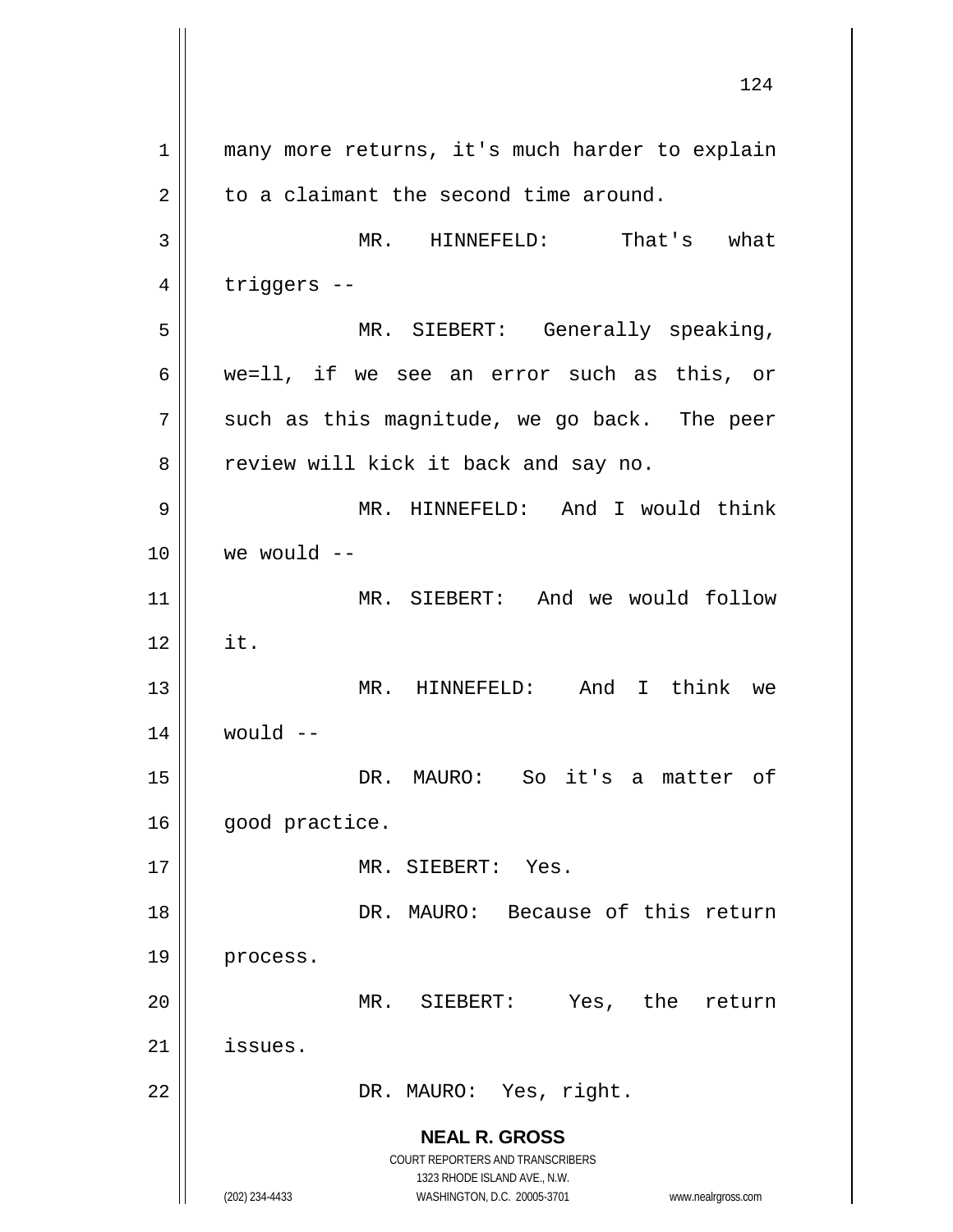**NEAL R. GROSS** COURT REPORTERS AND TRANSCRIBERS 1323 RHODE ISLAND AVE., N.W. (202) 234-4433 WASHINGTON, D.C. 20005-3701 www.nealrgross.com 125 1 MR. HINNEFELD: So what's the 2 | issue? 3 MR. FARVER: Oh, well, I was just  $4 \parallel$  thinking that even if you would look at it and  $5 \parallel$  say well, yes, if it's not what we would do  $6 \parallel$  now, but it doesn't matter in this case, an 7 | overestimate. 8 MR. HINNEFELD: Is the reviewer at 9 | least right? 10 CHAIR GRIFFON: That's what I was 11 going to ask. Is there a document trail in  $12 \parallel$  there? 13 MR. FARVER: I know sometimes I 14 || see comment forms. 15 MR. HINNEFELD: It can be. You 16 know, recall our review process has an 17 automated spread -- or automated checklist 18 || that pops up 25 percent of the time. And that 19 pulls up the dose reconstruction. You're 20 || required to fill out a checklist. 21 And in a situation like that, we 22 would expect them to document this had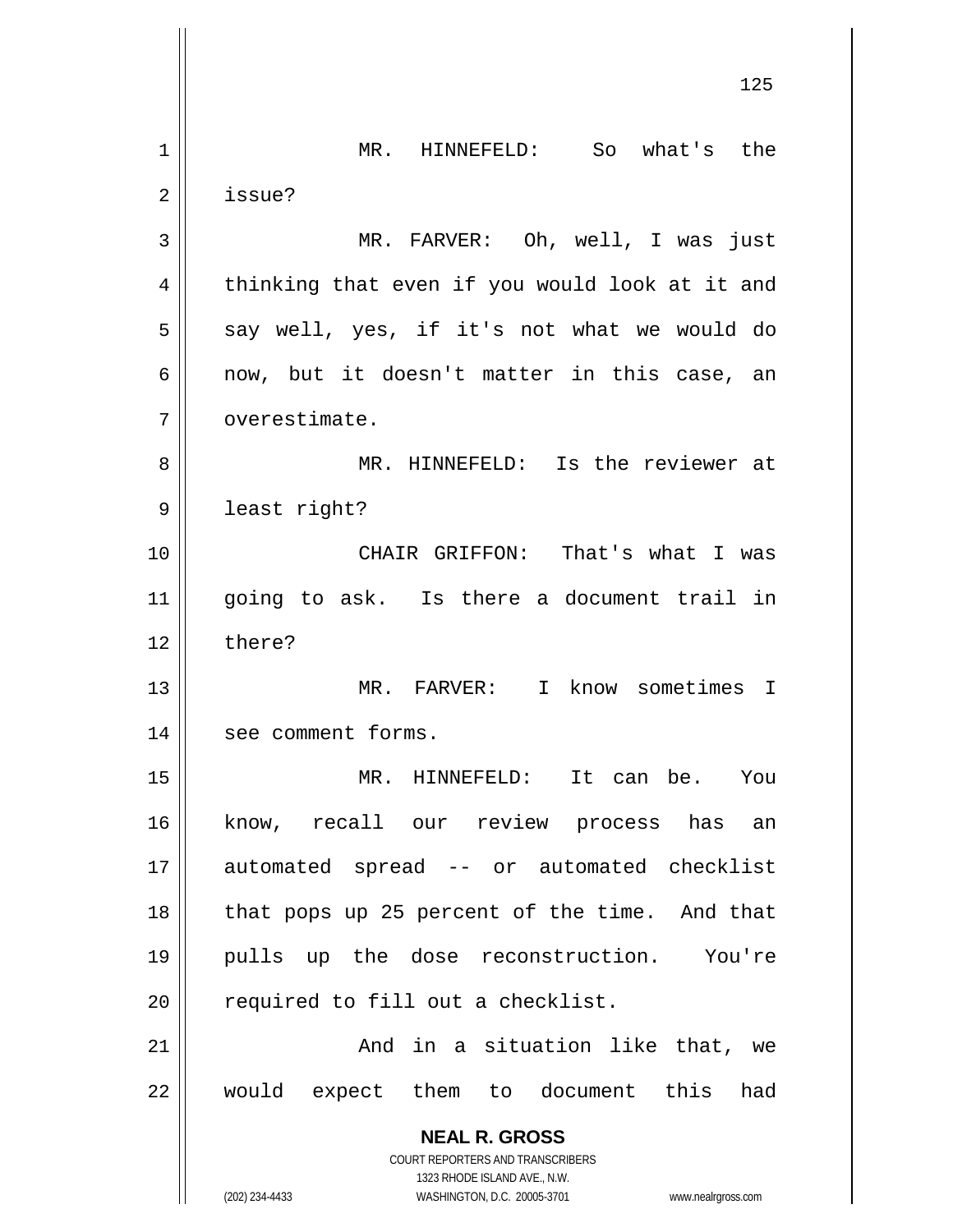**NEAL R. GROSS** COURT REPORTERS AND TRANSCRIBERS 1323 RHODE ISLAND AVE., N.W. 1 || happened, you know, this occurred and it went  $2 \parallel$  on. We sent it on anyway. I would expect  $3 \parallel$  that to happen. I don't personally go back  $4$  | and review those and see. 5 MR. FARVER: Now, sometimes there  $6 \parallel$  is a comment form included in the records. 7 MR. HINNEFELD: Well -- 8 MR. FARVER: And what comment form 9 is that? 10 MR. HINNEFELD: -- the comment 11 form, if it is a comment form where there is a 12 comment, a resolution, you get what I'm 13 | saying? 14 || MR. FARVER: Yes. 15 MR. HINNEFELD: That means that 16 | case was reviewed by us and we didn't approve 17 it. We commented on it. 18 || MR. SIEBERT: Reviewed by? 19 MR. HINNEFELD: And it went back  $20$  | to the contractor to fix the comments we made. 21 || That's their resolution, otherwise, we 22 wouldn't sign it.

(202) 234-4433 WASHINGTON, D.C. 20005-3701 www.nealrgross.com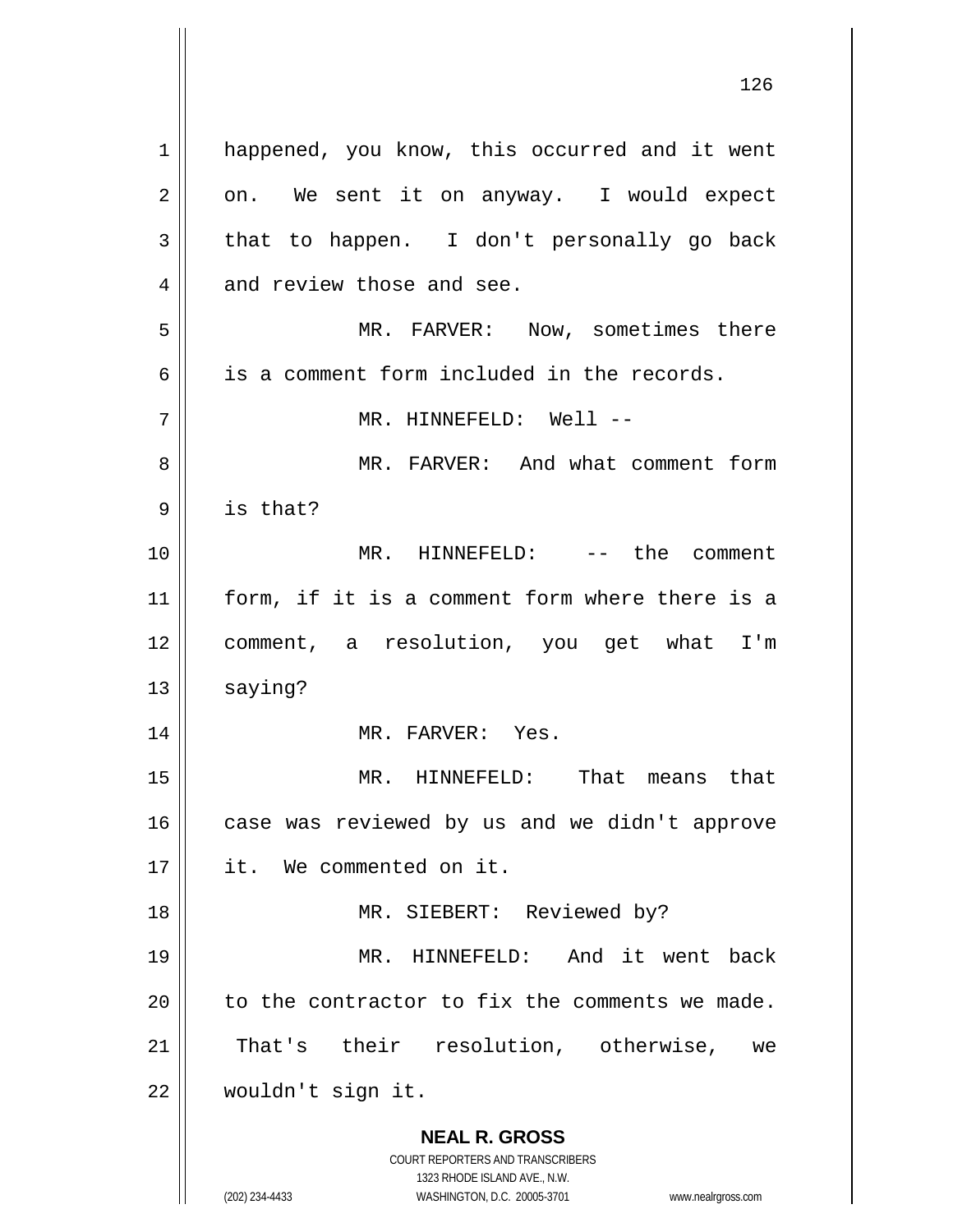**NEAL R. GROSS** COURT REPORTERS AND TRANSCRIBERS 1323 RHODE ISLAND AVE., N.W. (202) 234-4433 WASHINGTON, D.C. 20005-3701 www.nealrgross.com 127 1 MR. SIEBERT: Or DOL returns the  $2 \parallel$  case. 3 || MR. HINNEFELD: Well, sometimes. 4 || MR. SIEBERT: For some reason. 5 MR. HINNEFELD: Yes. If DOL 6 case, that shows up back on our side  $7 \parallel$  and so the mechanism we have adopted to send 8 it back to the contractor is to complete a 9 comment sheet. And the comment in this case 10 would be DOL returned the case because of an 11 additional cancer. 12 || MR. FARVER: Right, yes. 13 || MR. HINNEFELD: And that's the 14 | only comment. 15 MR. FARVER: Now, for this 16 finding, would that possibly show up in the 17 || NIOSH comment sheet? 18 MR. HINNEFELD: It would not on 19 || the one you described. 20 || MR. FARVER: Okay. 21 MR. HINNEFELD: If there is a  $22 \parallel$  sheet, a different sheet, and I don't know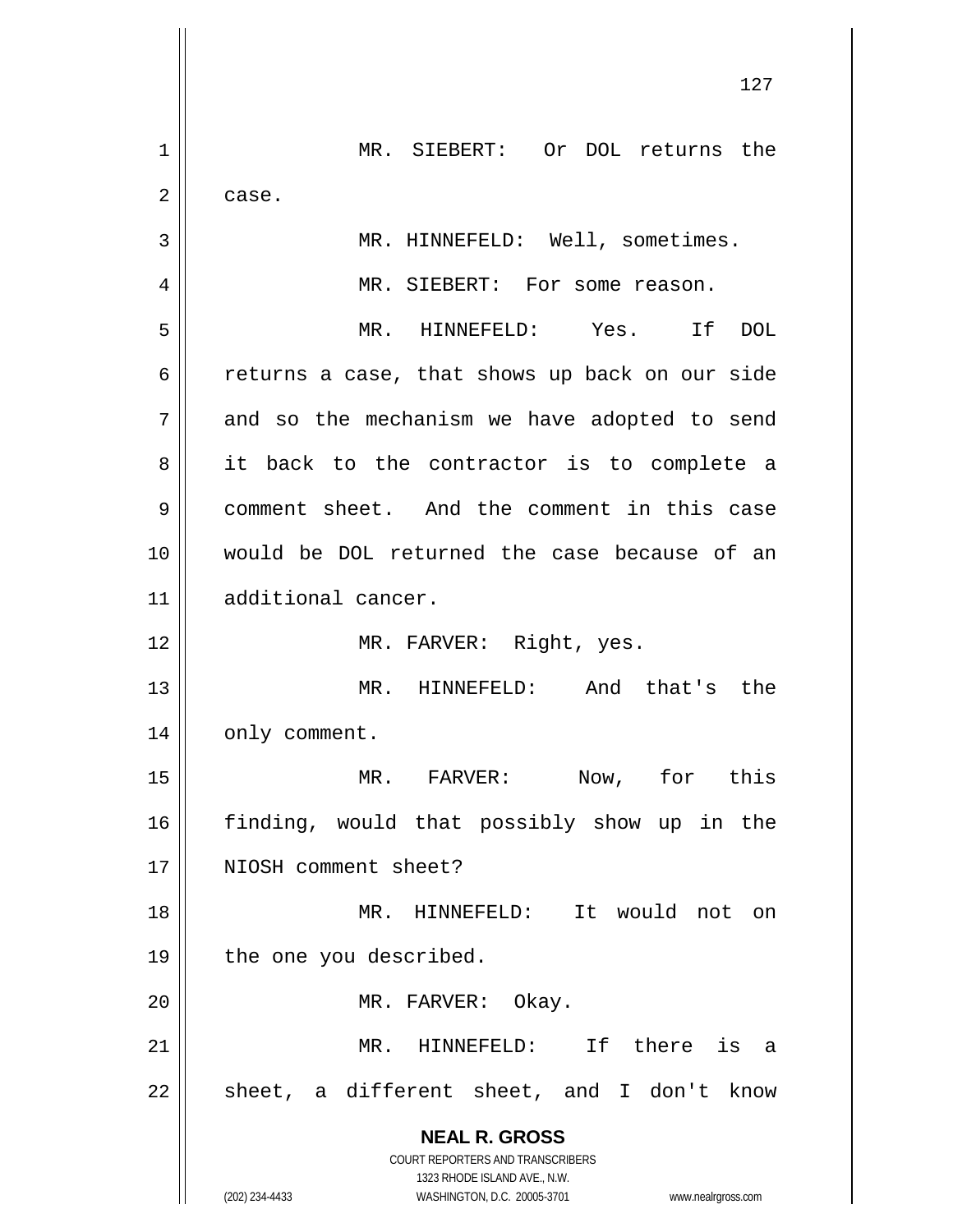$1 \parallel$  where these are recorded.

| $\overline{2}$ | CHAIR GRIFFON: Yes, I don't know.                                                                                                                               |
|----------------|-----------------------------------------------------------------------------------------------------------------------------------------------------------------|
| 3              | MR. HINNEFELD: A different sheet                                                                                                                                |
| 4              | that pops up. It's in our -- it=s in the                                                                                                                        |
| 5              | procedure for dose reconstruction reviews,                                                                                                                      |
| 6              | it=s an attachment. It pops up on 25 percent                                                                                                                    |
| 7              | of the reviews and the dose reconstructor has                                                                                                                   |
| 8              | to complete that and it's a review checklist.                                                                                                                   |
| 9              | You know, was this done okay? Was this done                                                                                                                     |
| 10             | okay? Was this done okay?                                                                                                                                       |
| 11             | MR. SIEBERT: And that's within                                                                                                                                  |
| 12             | the NIOSH?                                                                                                                                                      |
| 13             | MR. HINNEFELD: That's within our                                                                                                                                |
| 14             | system. That's our system. So to be honest                                                                                                                      |
| 15             | with you, I don't see a compilation of those,                                                                                                                   |
| 16             | and so I don't know what they say.                                                                                                                              |
| 17             | Okay.<br>MR. SIEBERT:                                                                                                                                           |
| 18             | MR. HINNEFELD: I don't know.<br>$\mathbf I$                                                                                                                     |
| 19             | would think something like this would<br>be                                                                                                                     |
| 20             | captured, but I don't swear to it.                                                                                                                              |
| 21             | DR. MAURO: I could say that when                                                                                                                                |
| 22             | I see a gross overestimate, I would not                                                                                                                         |
|                | <b>NEAL R. GROSS</b><br>COURT REPORTERS AND TRANSCRIBERS<br>1323 RHODE ISLAND AVE., N.W.<br>(202) 234-4433<br>WASHINGTON, D.C. 20005-3701<br>www.nealrgross.com |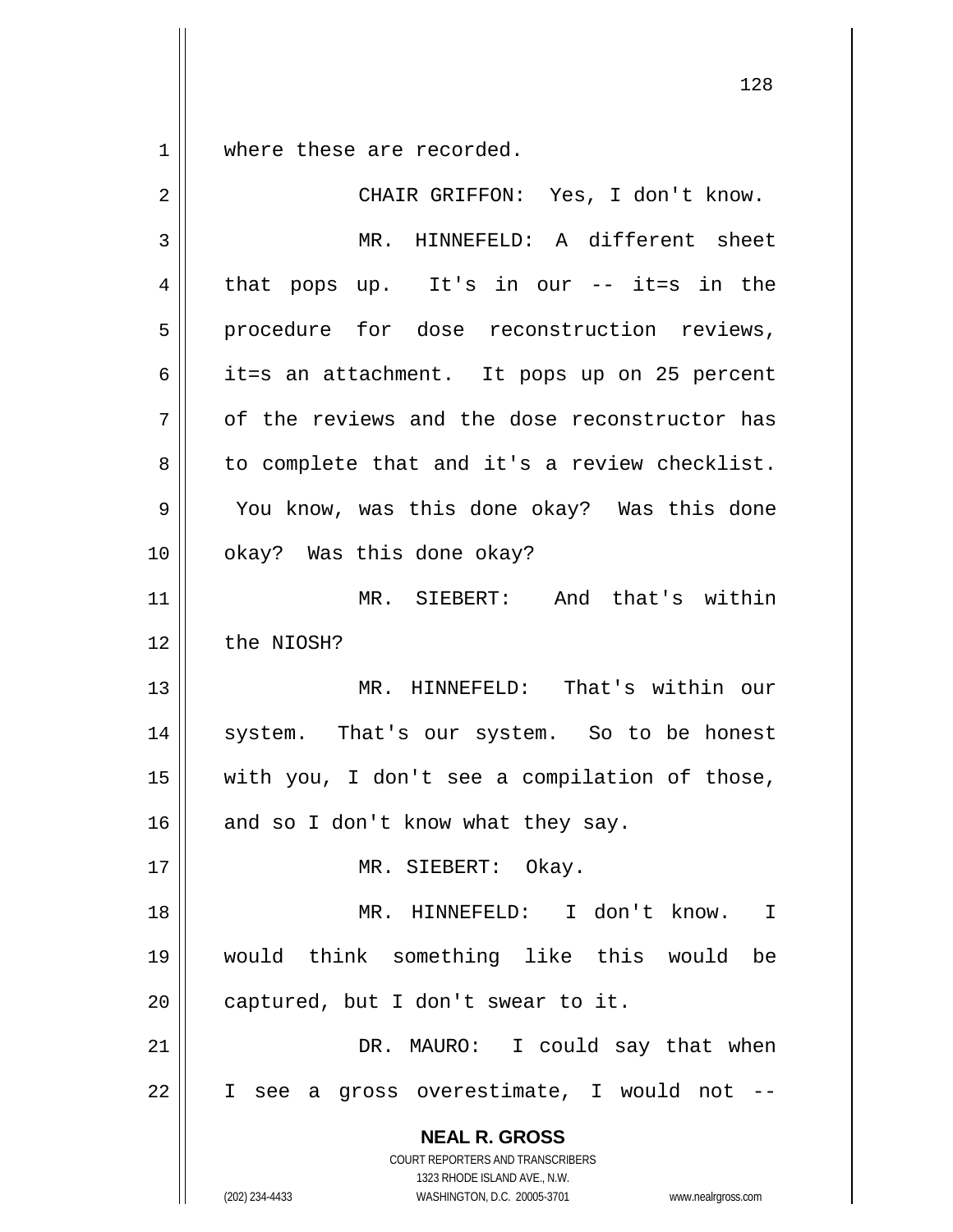**NEAL R. GROSS** COURT REPORTERS AND TRANSCRIBERS 1323 RHODE ISLAND AVE., N.W. 1 || quite frankly, I just presumed that this was a  $2 \parallel$  shortcut that we decided to do, because we=re 3 denying anyway. And I don't think they'll 4 | find it. 5 MR. HINNEFELD: By and large, we--  $6 \parallel$  you know, that's the way we have acted a long 7 || time. Although as Scott mentioned, since so 8 || many cases get returned for one reason or  $9 \parallel$  another, if you've got a big overestimate in a 10 || case and now you have got, you know --11 DR. MAURO: A little overestimate. 12 MR. HINNEFELD: -- and now that  $13$  || goes away, for instance, and for whatever  $-$ 14 for instance, a second cancer, you have a big 15 overestimate. And you have got a POC of like 16 40 percent or 42 percent and the person, you 17 know, brings in -- you know, there's a couple 18 more cancer diagnoses, you know, all of a 19 | sudden --20 DR. MAURO: Then you deal with it. 21 MR. HINNEFELD: At the same time,  $22 \parallel$  a huge overestimate=s going to have over 50

(202) 234-4433 WASHINGTON, D.C. 20005-3701 www.nealrgross.com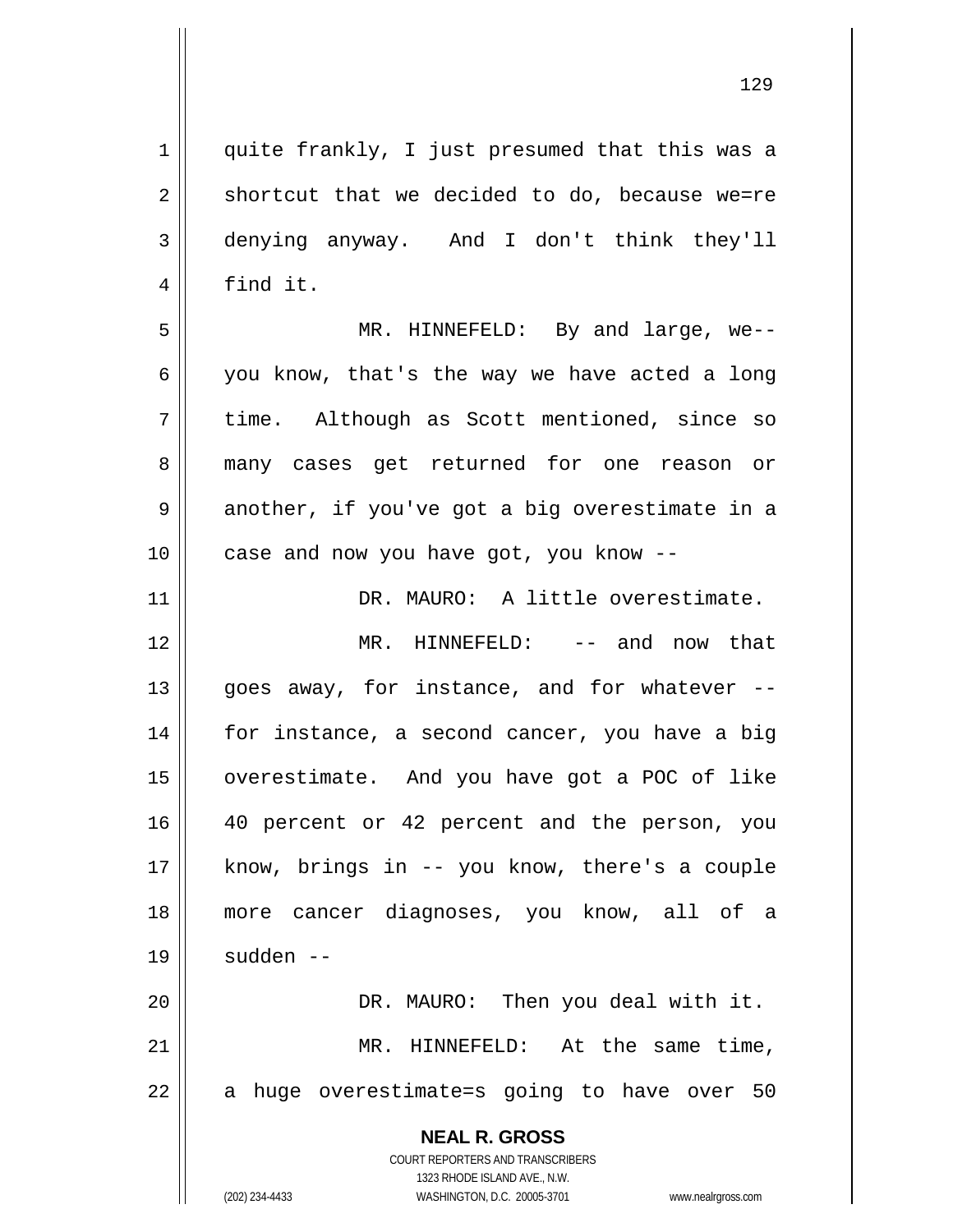percent if a person overestimates.

| 2  | DR. MAURO: I mean, the reality is                                                                                                                               |
|----|-----------------------------------------------------------------------------------------------------------------------------------------------------------------|
| 3  | when you do the efficiency process, you leave                                                                                                                   |
| 4  | out -- I'll leave out the environmental dose.                                                                                                                   |
| 5  | I'll leave out the neutron, possible, neutron                                                                                                                   |
| 6  | contribution. I see it all the time.                                                                                                                            |
| 7  | MR. HINNEFELD: Yes, yes.                                                                                                                                        |
| 8  | DR. MAURO: All right time. And I                                                                                                                                |
| 9  | look at it oh, no problem. Why should you                                                                                                                       |
| 10 | waste your time doing that calculation when,                                                                                                                    |
| 11 | you know, it's not really changing anything.                                                                                                                    |
| 12 | CHAIR GRIFFON: Right.                                                                                                                                           |
| 13 | DR. MAURO: So I guess I don't --                                                                                                                                |
| 14 | but I can see the dilemma of you have to                                                                                                                        |
| 15 | revisit it and then sharpen your pencil.                                                                                                                        |
| 16 | Right now, is there --                                                                                                                                          |
| 17 | MR.<br>HINNEFELD:<br>It's<br>not<br>only                                                                                                                        |
| 18 | dilemma on the work, it's a dilemma with the                                                                                                                    |
| 19 | communication to the public.                                                                                                                                    |
| 20 | Oh, that's what<br>DR.<br>MAURO:<br>$\mathbf I$                                                                                                                 |
| 21 | mean. The dilemma --                                                                                                                                            |
| 22 | MR. HINNEFELD: Right, right, yes.                                                                                                                               |
|    | <b>NEAL R. GROSS</b><br>COURT REPORTERS AND TRANSCRIBERS<br>1323 RHODE ISLAND AVE., N.W.<br>(202) 234-4433<br>WASHINGTON, D.C. 20005-3701<br>www.nealrgross.com |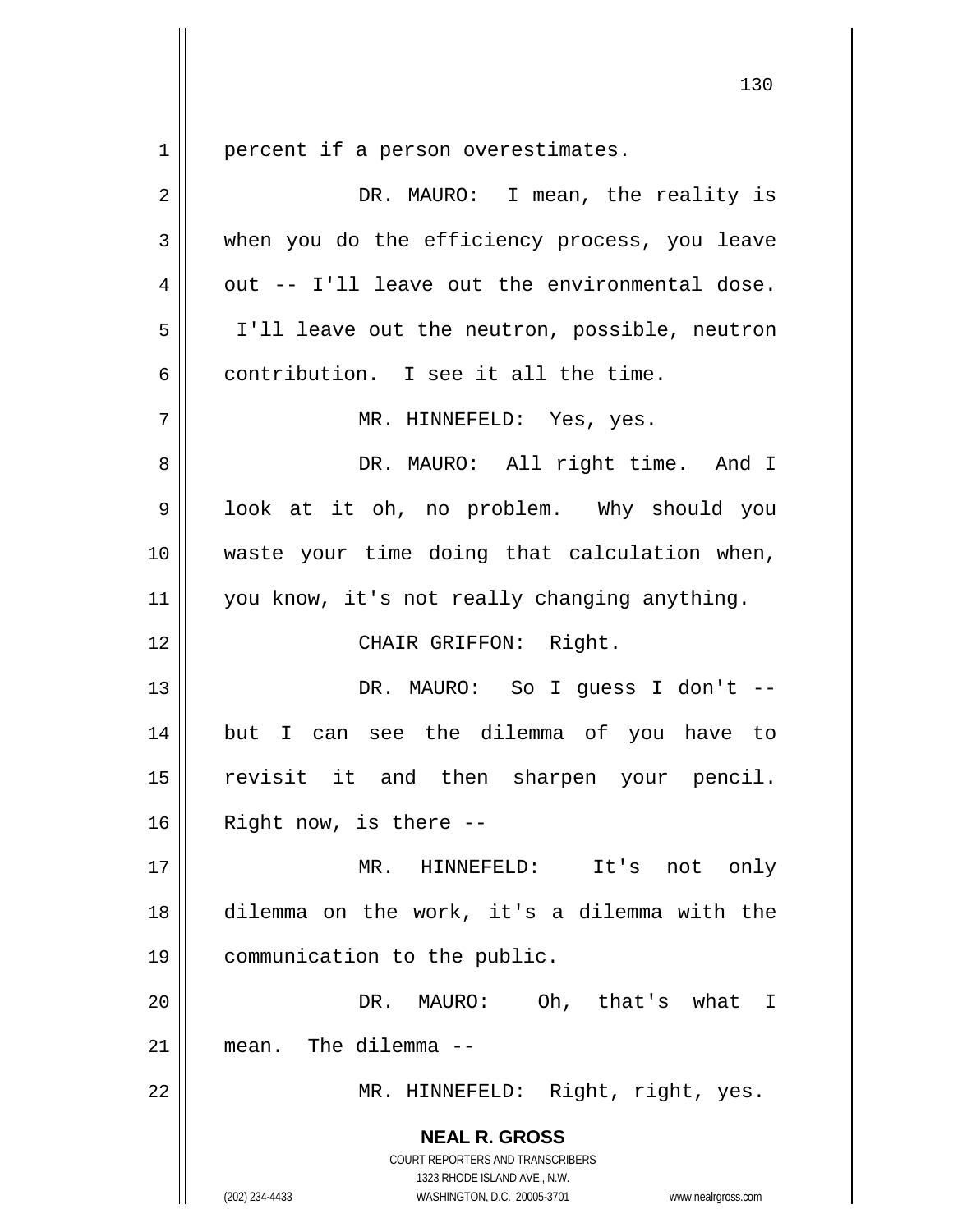**NEAL R. GROSS** COURT REPORTERS AND TRANSCRIBERS 1323 RHODE ISLAND AVE., N.W. (202) 234-4433 WASHINGTON, D.C. 20005-3701 www.nealrgross.com 1 || DR. MAURO: -- could be, you know,  $2 \parallel$  troublesome. I know that we had  $-$  there was  $3 \parallel$  a Board meeting where they said don't do that  $4 \parallel$  any more. 5 MR. HINNEFELD: Yes, yes. 6 CHAIR GRIFFON: In one of these 7 || cases we are looking at, they are written up  $8 \parallel$  as best estimates. They have been. Now, they 9 || are getting much better about saying it is a 10 best estimate of the external and an 11 | overestimate or a partial on the internal. 12 MR. SIEBERT: Well, that's a  $13$  | change we made. 14 CHAIR GRIFFON: Yes, and that 15 helps out a lot. 16 MR. FARVER: That helps a lot,  $17 \parallel$  yes. 18 MR. SIEBERT: Because then you can 19  $\parallel$  say oh, yes, well, they left this --20 || MR. FARVER: Right. 21 MR. SIEBERT: -- out, because it 22 was a partial.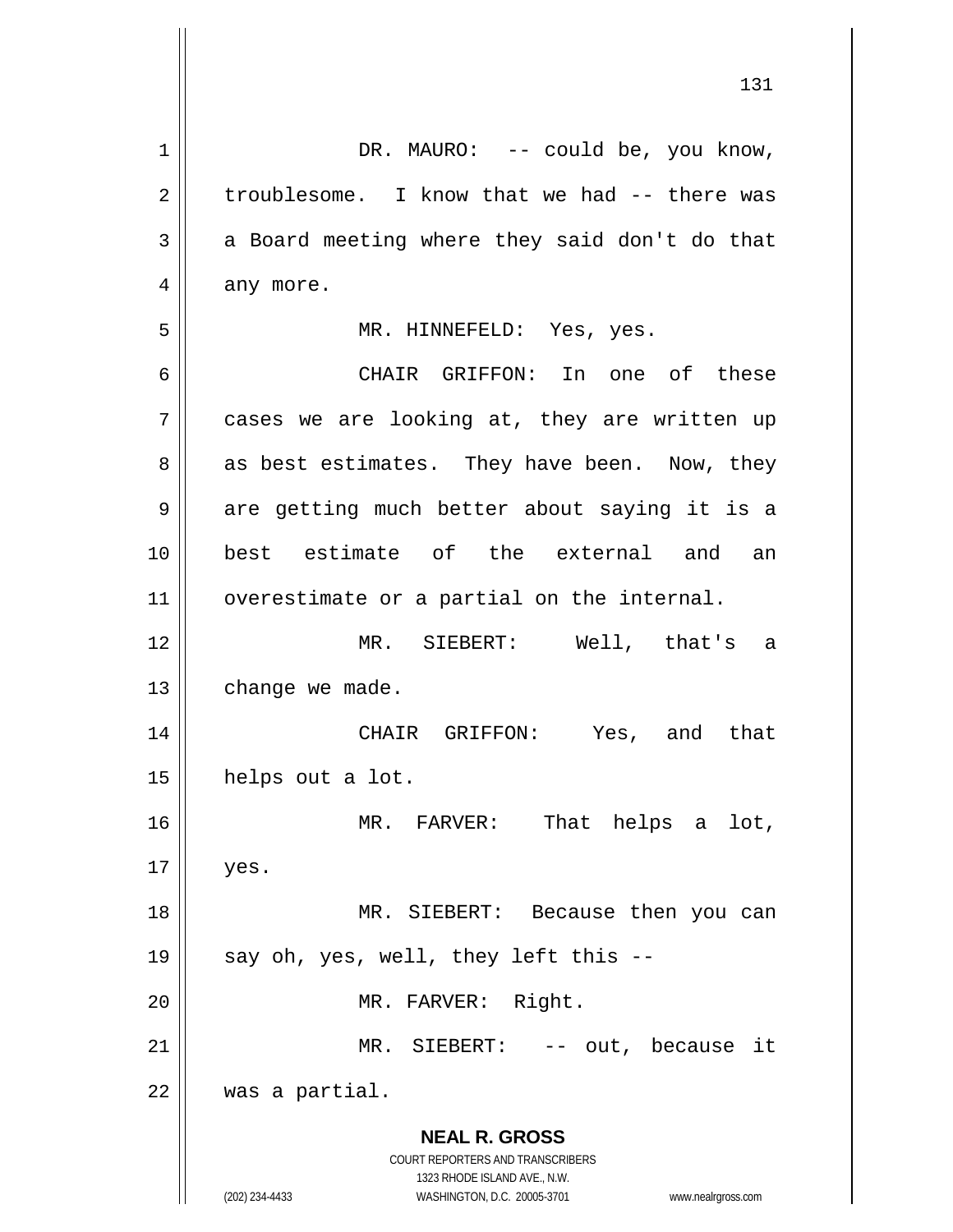**NEAL R. GROSS** COURT REPORTERS AND TRANSCRIBERS 1323 RHODE ISLAND AVE., N.W. (202) 234-4433 WASHINGTON, D.C. 20005-3701 www.nealrgross.com 1 || DR. MAURO: I mean, that's always 2 clear when it's a partial. You can say you  $3 \parallel$  left it out. 4 CHAIR GRIFFON: All right. Let's  $5 \parallel$  go back to the -- I'm on 114. It's also a Y- $6 \parallel 12.$ 7 || MR. FARVER: Which one, No. 2, 8 | 114.2? 9 CHAIR GRIFFON: Yes. I have 10 || 114.1. I have NIOSH agreement on that. 11 || MEMBER MUNN: No further action. 12 || CHAIR GRIFFON: Right. 114. 13 || MR. FARVER: 114.2. There was 14 | another OTIB. 15 CHAIR GRIFFON: Yes. Where does 16 || that stand? I have SC&A will review -- on 17 | August  $20^{th}$ , yes. 18 MR. FARVER: Yes. Oh, yes, this 19 is related back to OTIB-17. And I went back  $20$  || and looked at it and sent the email saying,  $21 \parallel$  yes. 22 CHAIR GRIFFON: So you're okay.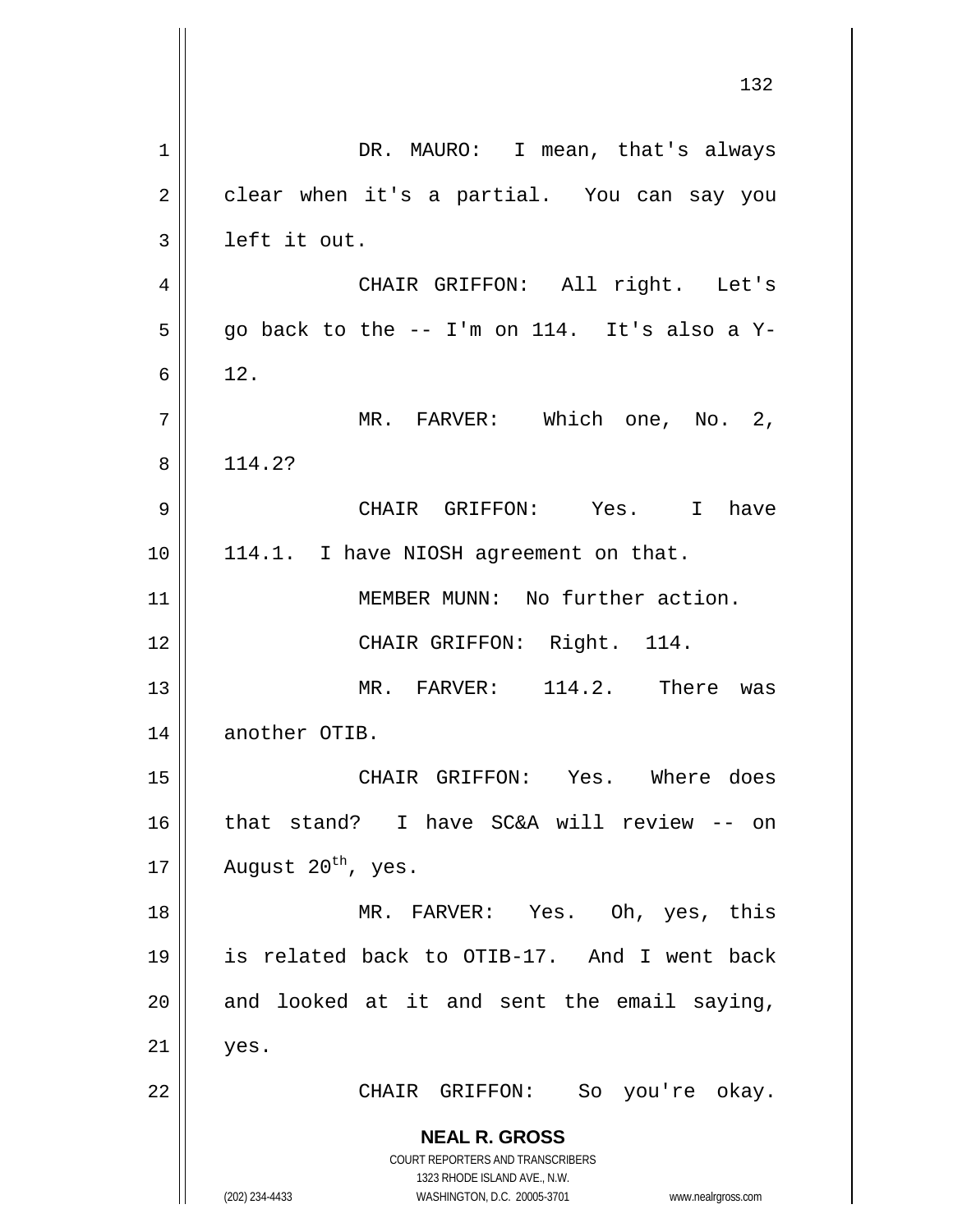**NEAL R. GROSS** COURT REPORTERS AND TRANSCRIBERS 1323 RHODE ISLAND AVE., N.W. (202) 234-4433 WASHINGTON, D.C. 20005-3701 www.nealrgross.com 1 || Okay. Your finding says 114.1, but you meant  $2 \parallel$  .2, I think, in your email. 3 || MR. FARVER: Yes. 4 CHAIR GRIFFON: That's fine. So 5 || you have looked at OTIB-17 as it pertains to  $6 \parallel$  this case and it's okay? 7 MR. FARVER: Correct. 8 CHAIR GRIFFON: Okay. What is  $9 \parallel$  OTIB-17? 10 MR. FARVER: Shallow -- 11 || CHAIR GRIFFON: Shallow dose, 12 | okay. So I guess we have got closure on that 13 || one. SC&A agrees, then closed, no further 14 || action. Right. 15 MR. FARVER: And what came out of  $16$  | this? What came out of that finding was we --17 it would be nice to have a list of all the 18 neutron areas in one spot, because there were 19 some conflicting tables in different 20 documents. 21 CHAIR GRIFFON: Now, this is the 22 | tricky one here for me. Yes, I have NIOSH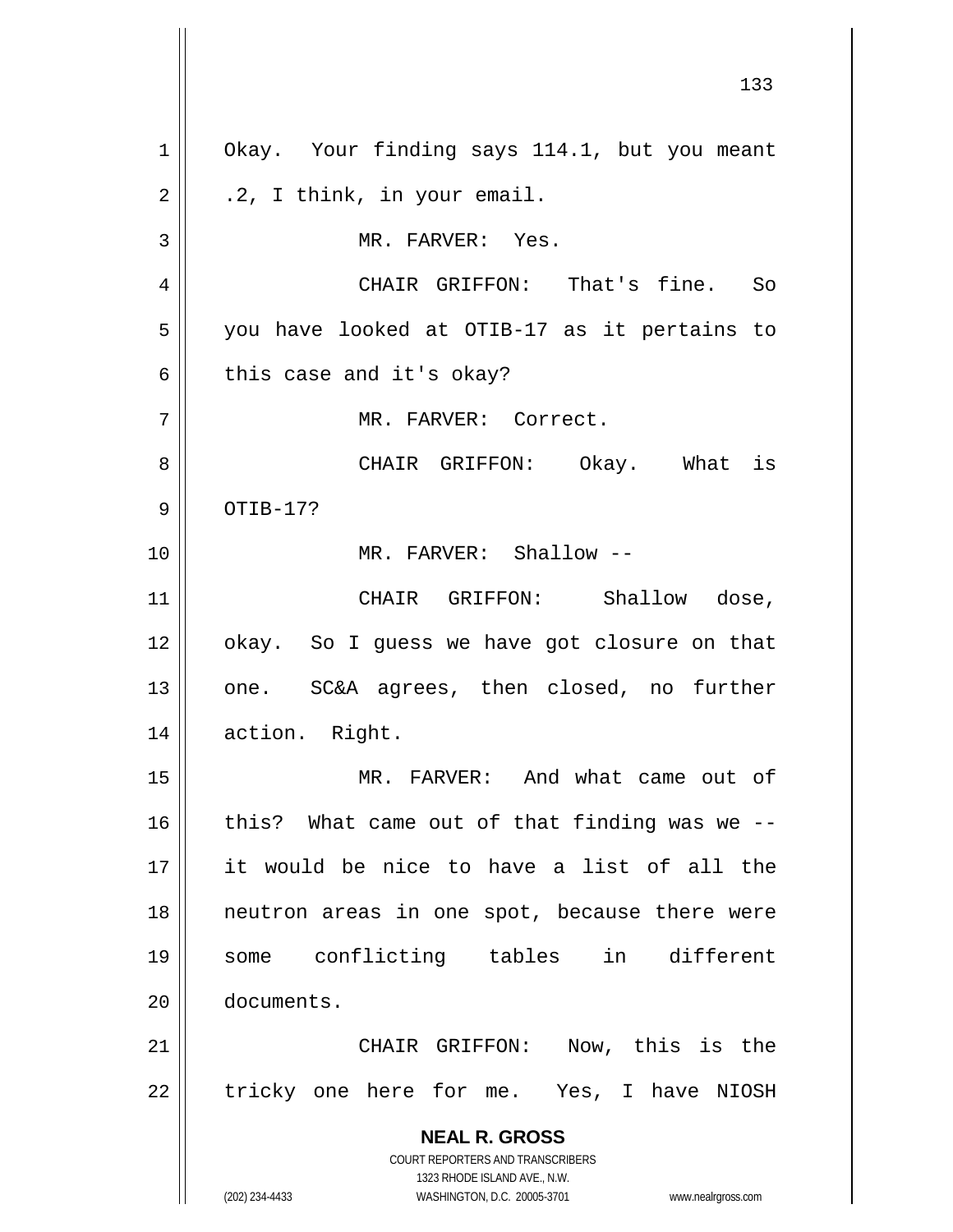| $\mathbf 1$    | will revise the site profile and reevaluate                                                         |
|----------------|-----------------------------------------------------------------------------------------------------|
| $\overline{2}$ | case if necessary. Now, this is one of those                                                        |
| 3              | that, you know, are we holding up the whole                                                         |
| 4              | case for --                                                                                         |
| 5              | MR. FARVER: This is fine. This                                                                      |
| 6              | is a significant one, because --                                                                    |
| 7              | CHAIR GRIFFON: Well, here is --                                                                     |
| 8              | MR. FARVER: Yes.                                                                                    |
| 9              | CHAIR GRIFFON: Yes.                                                                                 |
| 10             | MR. FARVER: Here is what the --                                                                     |
| 11             | how that would work. Is that there are two                                                          |
| 12             | documents, as I've pointed out, that give                                                           |
| 13             | different descriptions of neutron areas.                                                            |
| 14             | CHAIR GRIFFON: Right.                                                                               |
| 15             | MR. HINNEFELD: Something called                                                                     |
| 16             | Report 33 or something and the other is the                                                         |
| 17             | site profile.                                                                                       |
| 18             | CHAIR GRIFFON: Right.                                                                               |
| 19             | MR. HINNEFELD:<br>And you know,                                                                     |
| 20             | Mark, that there are some site profile issues                                                       |
| 21             | hanging around out there from the SET review.                                                       |
| 22             | Right, right,<br>CHAIR GRIFFON:                                                                     |
|                | <b>NEAL R. GROSS</b>                                                                                |
|                | COURT REPORTERS AND TRANSCRIBERS                                                                    |
|                | 1323 RHODE ISLAND AVE., N.W.<br>(202) 234-4433<br>WASHINGTON, D.C. 20005-3701<br>www.nealrgross.com |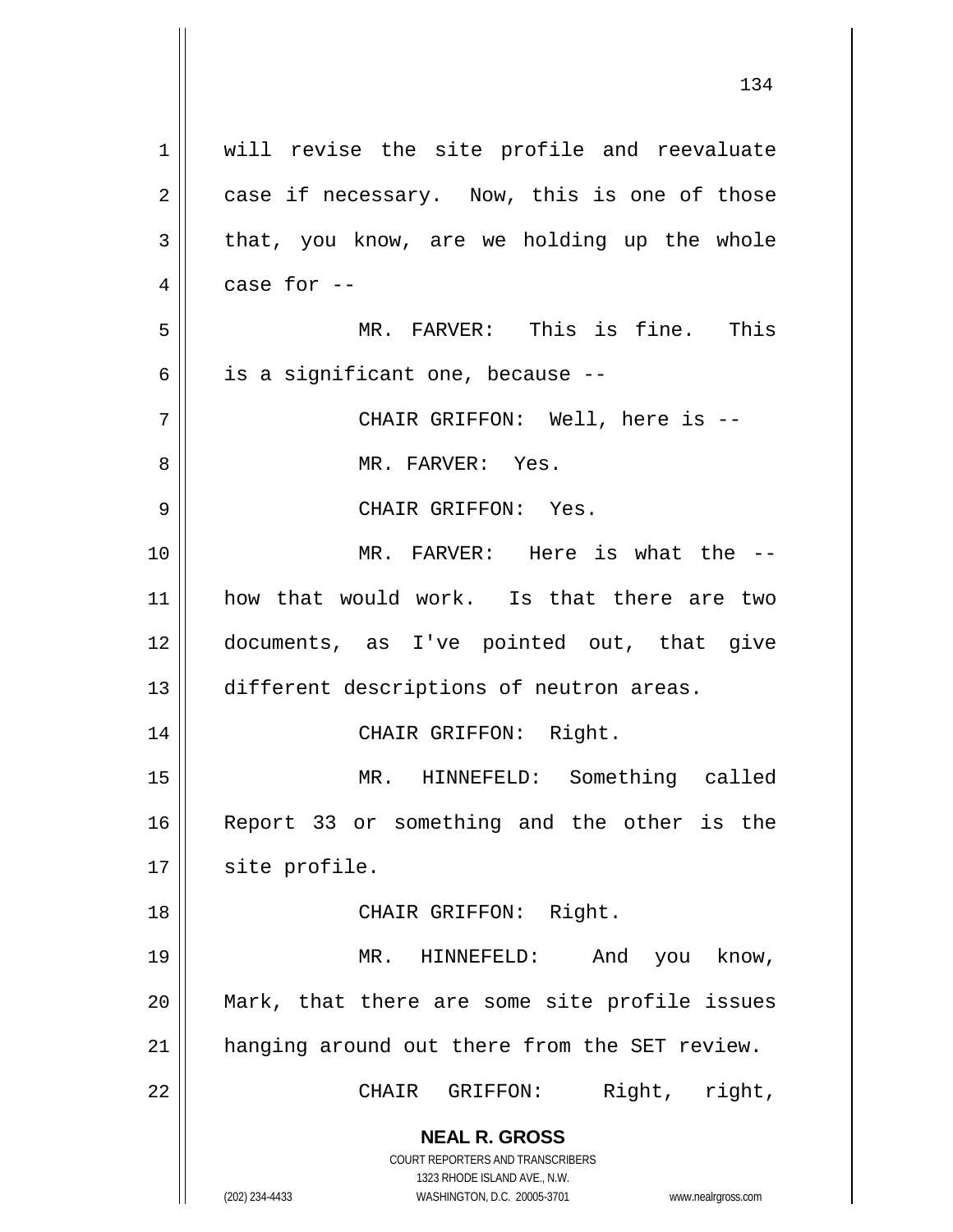$1 \parallel$  okay.

| $\overline{2}$ | So that is on $-$<br>MR. HINNEFELD:            |
|----------------|------------------------------------------------|
| $\mathfrak{Z}$ | that work is underway. And it's in our         |
| 4              | project planning schedule. I'm not sure what   |
| 5              | it is scheduled for, but it is in our project  |
| 6              | plan and this specific item to resolve this    |
| 7              | difference between the site profile and the    |
| 8              | Report 33, it's one of the action items on the |
| 9              | list.                                          |
| 10             | So if now when that resolution is              |
| 11             | made, then if it turns out that we will have   |
| 12             | to identify cases that were done in the report |
| 13             | -- if the Report 33 was wrong and we're going  |
| 14             | to stay with what the site profile said, that  |
| 15             | means we will have to identify cases done with |
| 16             | Report 33 and reconsider those.                |
| 17             | If Report 33 is right and the site             |
| 18             | profile is wrong, then we have to find the     |
| 19             | cases on the site profile and reconsider       |
| 20             | those. Now, if there -- if we decide that      |
| 21             | neither one is exactly right on the third      |
| 22             | number, that makes it actually kind of easier  |

**NEAL R. GROSS**

COURT REPORTERS AND TRANSCRIBERS 1323 RHODE ISLAND AVE., N.W. (202) 234-4433 WASHINGTON, D.C. 20005-3701 www.nealrgross.com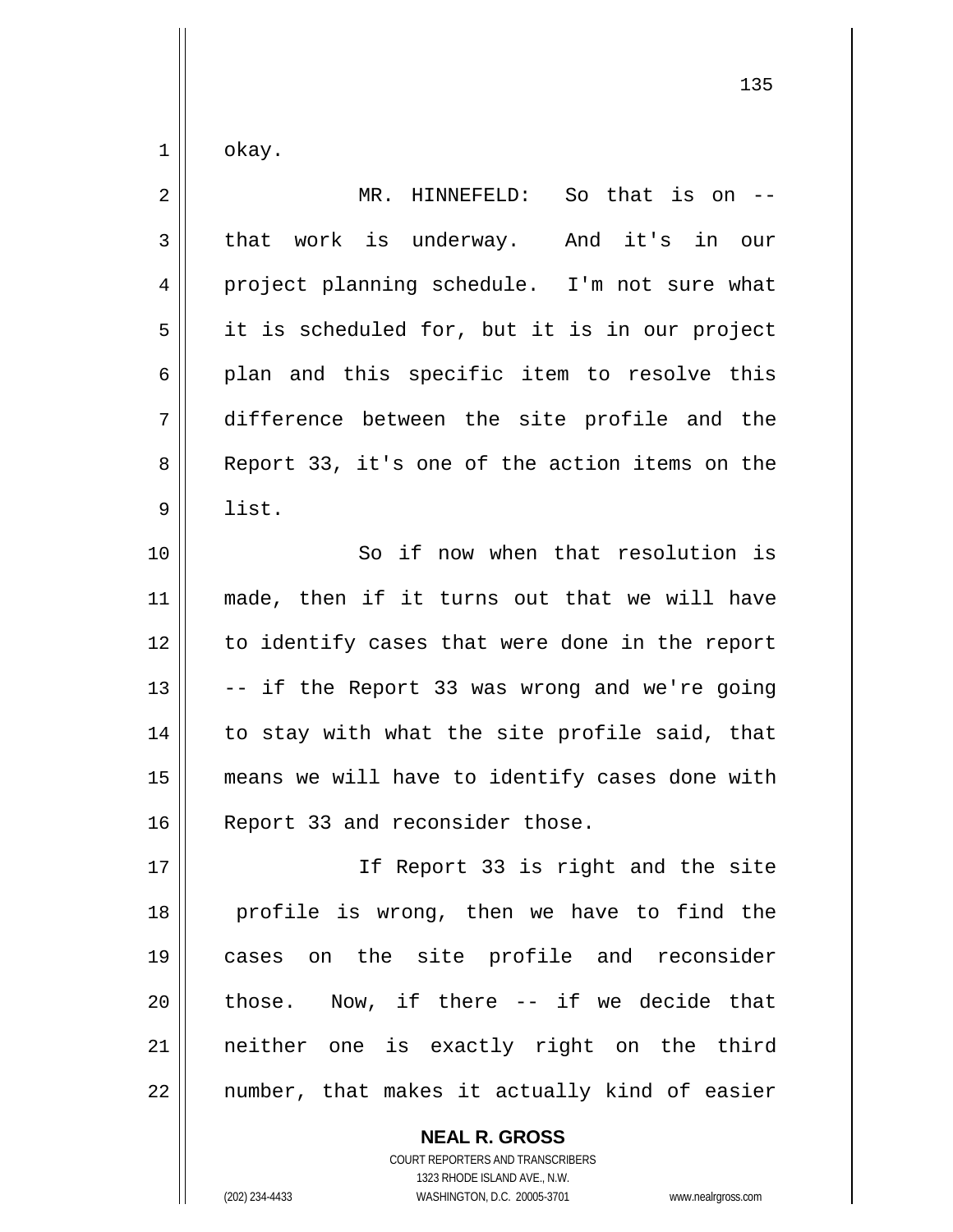**NEAL R. GROSS** COURT REPORTERS AND TRANSCRIBERS 1323 RHODE ISLAND AVE., N.W. (202) 234-4433 WASHINGTON, D.C. 20005-3701 www.nealrgross.com 1 || to find the case. 2 || So you know, that's going to be  $3 \parallel$  the kind of the outcome, but, you know, so 4 | however you want it. 5 MEMBER MUNN: Our time right now,  $6 \parallel$  site profile tracking on the issue is 7 | continuing, right? 8 || CHAIR GRIFFON: Right, right. 9 MEMBER MUNN: Okay. 10 || CHAIR GRIFFON: Although that Y-12  $11$   $\vert$  -- I don't even know if it is listed as a work 12 || group any more, but it should be, because it's  $13 \parallel$   $1$ ow --14 MR. HINNEFELD: On my books it is  $15$   $\parallel$  actually  $-$ 16 CHAIR GRIFFON: -- site profile 17 issues. 18 || MR. HINNEFELD: There is. 19 || CHAIR GRIFFON: Right. 20 MR. HINNEFELD: And we know there  $21$  is work to do on it. As a matter of fact, the 22 work is under way.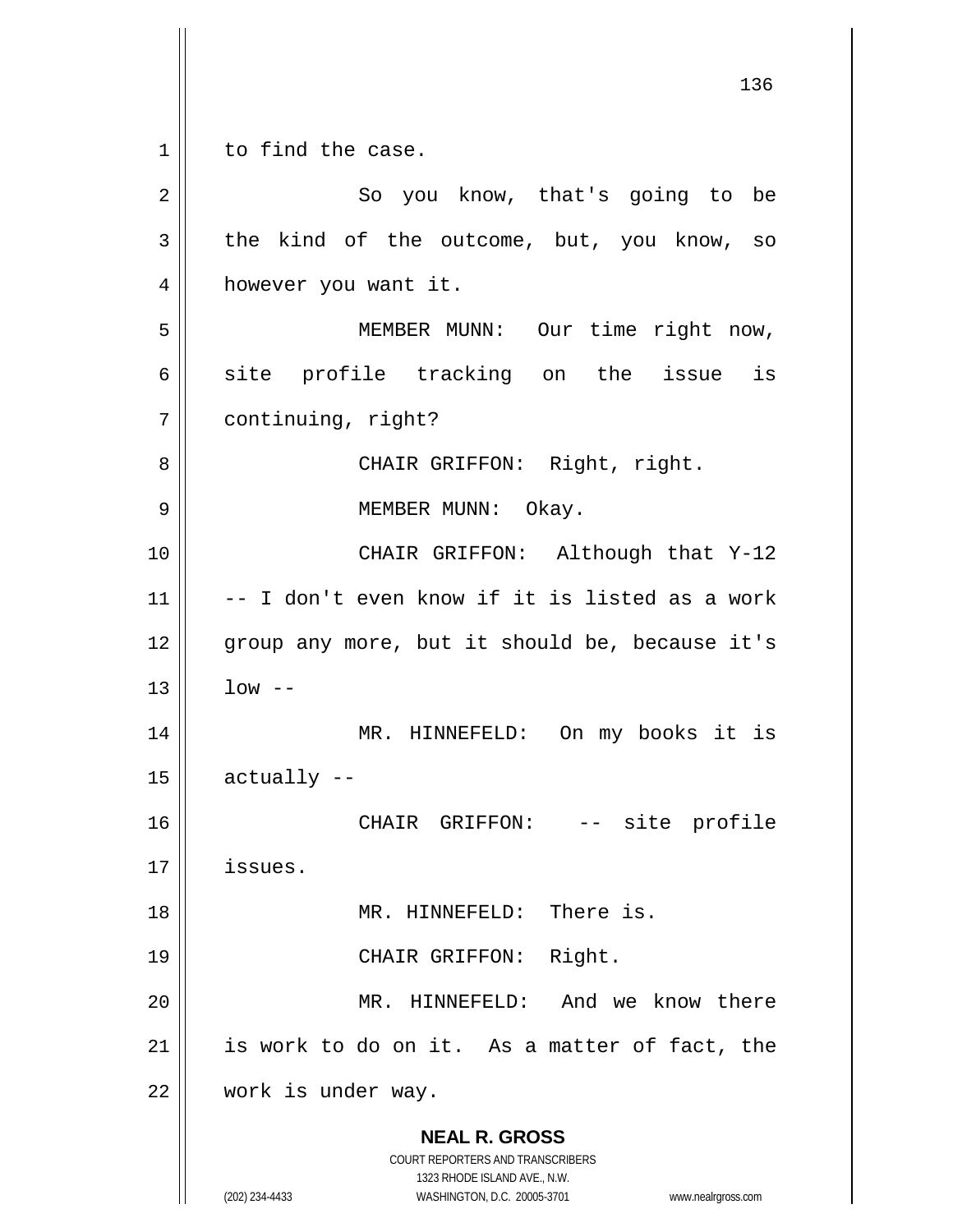**NEAL R. GROSS** COURT REPORTERS AND TRANSCRIBERS 1323 RHODE ISLAND AVE., N.W. (202) 234-4433 WASHINGTON, D.C. 20005-3701 www.nealrgross.com 1 || CHAIR GRIFFON: Okay. 114.4 then. 2 DR. MAURO: We agree, closed. 3 | CHAIR GRIFFON: SC&A concurs, 4 that's what I've got. All right. And  $114.5$ , 5 || NIOSH agrees should have used personal data, 6  $\parallel$  SC&A agrees with NIOSH that they were, I can't  $7$  | read my own writing  $-$ 8 MR. FARVER: That had to do with 9 | using coworker data. 10 CHAIR GRIFFON: Yes. 11 MR. FARVER: Instead of the actual 12 || bioassay data. And the last part of that was 13 follow-up to an incident that was identified 14 in the CATI report. 15 || MEMBER MUNN: My last note says 16 || SC&A agrees with the response of 8/20/08, 17 we=re closed. 18 MR. FARVER: Yes, that's the 19 bottom line. 20 MEMBER MUNN: Yes. 21 || MR. FARVER: After going back and  $22$  | forth a couple of times.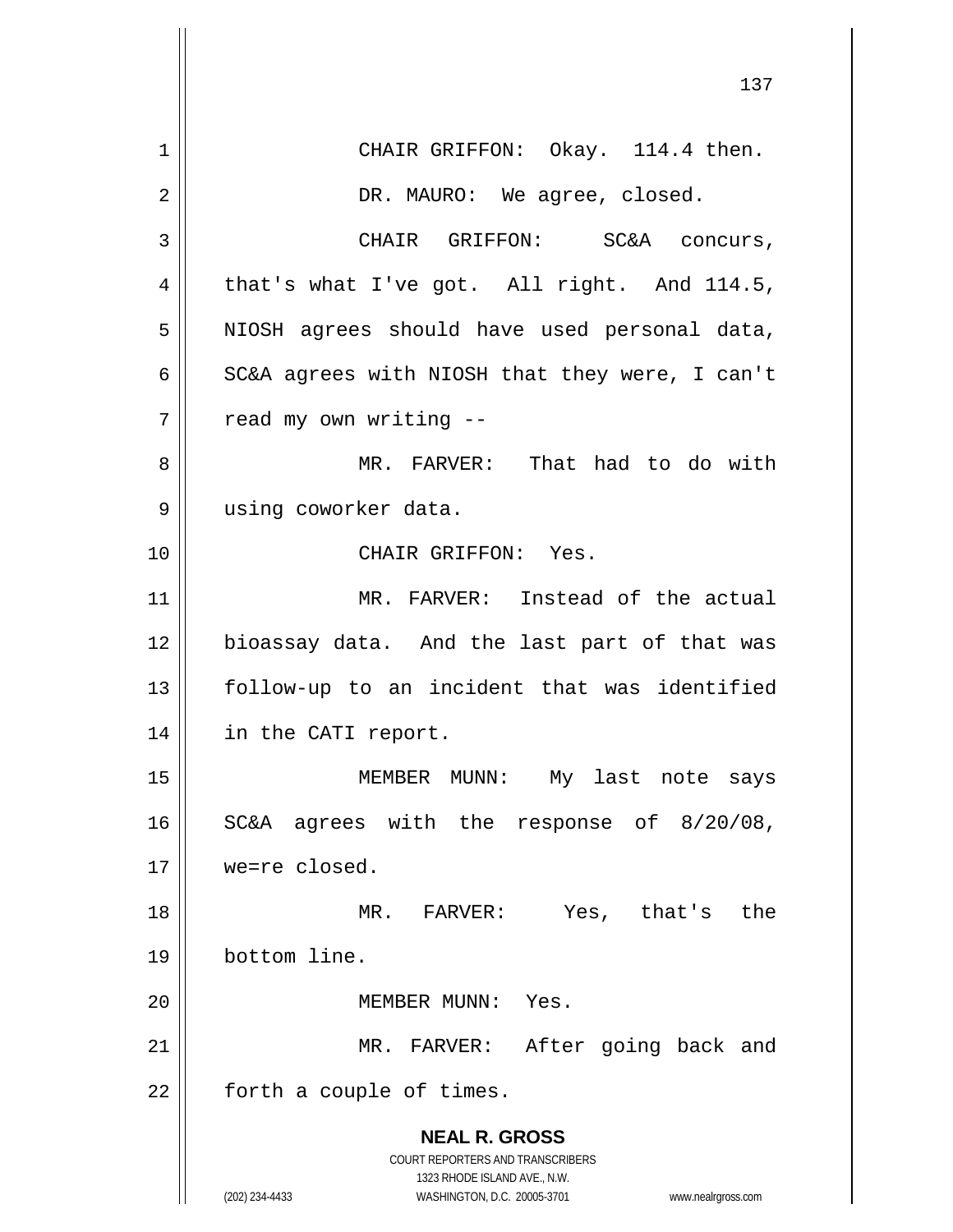|    | 138                                                                 |
|----|---------------------------------------------------------------------|
| 1  | CHAIR GRIFFON: Where is your note                                   |
| 2  | on $--$ what $--$                                                   |
| 3  | MEMBER MUNN: My note says SC&A                                      |
| 4  | agrees with the response of 8/20/08, we=re                          |
| 5  | closed.                                                             |
| 6  | CHAIR GRIFFON: I think you are                                      |
| 7  | right. I have a note of mine, something here                        |
| 8  | says that SC&A agrees with NIOSH that they                          |
| 9  | were comparing excursion data with intake                           |
| 10 | data. I think that was a mistake initially                          |
| 11 | that you were making in your assessment.                            |
| 12 | MR. FARVER: Yes.                                                    |
| 13 | CHAIR GRIFFON: And once<br>you                                      |
| 14 | resolved that, you were okay with it, right?                        |
| 15 | MR. FARVER: Yes. The gist of it                                     |
| 16 | was there was bioassay data for the individual                      |
| 17 | and they were using coworker data.                                  |
| 18 | CHAIR GRIFFON: Okay.                                                |
| 19 | MR. FARVER: And --                                                  |
| 20 | CHAIR GRIFFON: All right. But                                       |
| 21 | SC&A is in agreement with that?                                     |
| 22 | MR. FARVER: Correct.                                                |
|    | <b>NEAL R. GROSS</b>                                                |
|    | COURT REPORTERS AND TRANSCRIBERS<br>1323 RHODE ISLAND AVE., N.W.    |
|    | (202) 234-4433<br>WASHINGTON, D.C. 20005-3701<br>www.nealrgross.com |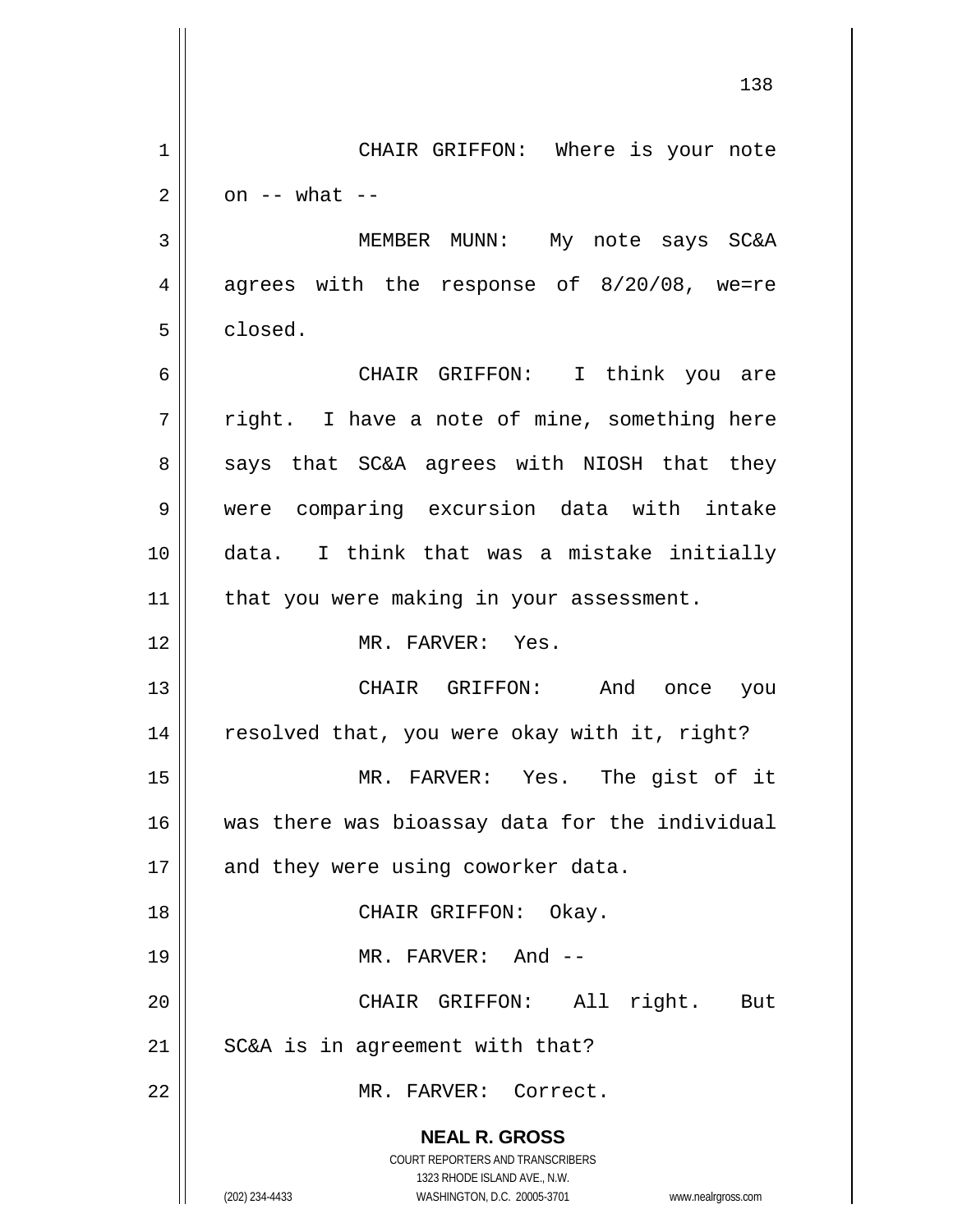**NEAL R. GROSS** COURT REPORTERS AND TRANSCRIBERS 1323 RHODE ISLAND AVE., N.W. (202) 234-4433 WASHINGTON, D.C. 20005-3701 www.nealrgross.com 1 || CHAIR GRIFFON: And that's closed,  $2 \parallel$  okay. In the middle of this thing, although I  $3 \parallel$  just said it's closed, in the middle of this 4 || response, I underlined this note that says the  $5 \parallel$  results range from -5 to 76. Clearly, this is 6  $\parallel$  not consistent with the coworker data. 7 MR. FARVER: And that's where I  $8 \parallel$  was  $-$ 9 CHAIR GRIFFON: You were comparing  $10$  | the wrong  $-$ 11 || MR. FARVER: -- misinterpreting 12 | the coworker data. 13 CHAIR GRIFFON: Okay. That's 14 fine. Okay. Okay. I just want to tie those 15 || to the others. If someone is reviewing this  $16$  and sees that inconsistency, I think it would 17 be -- well, it was just confusing to me. 18 Okay. 115.1. 19 MEMBER MUNN: I have presentation 20 | of the Board complete, was closed. 21 MR. HINNEFELD: Yes, we agreed  $22$  | with the finding.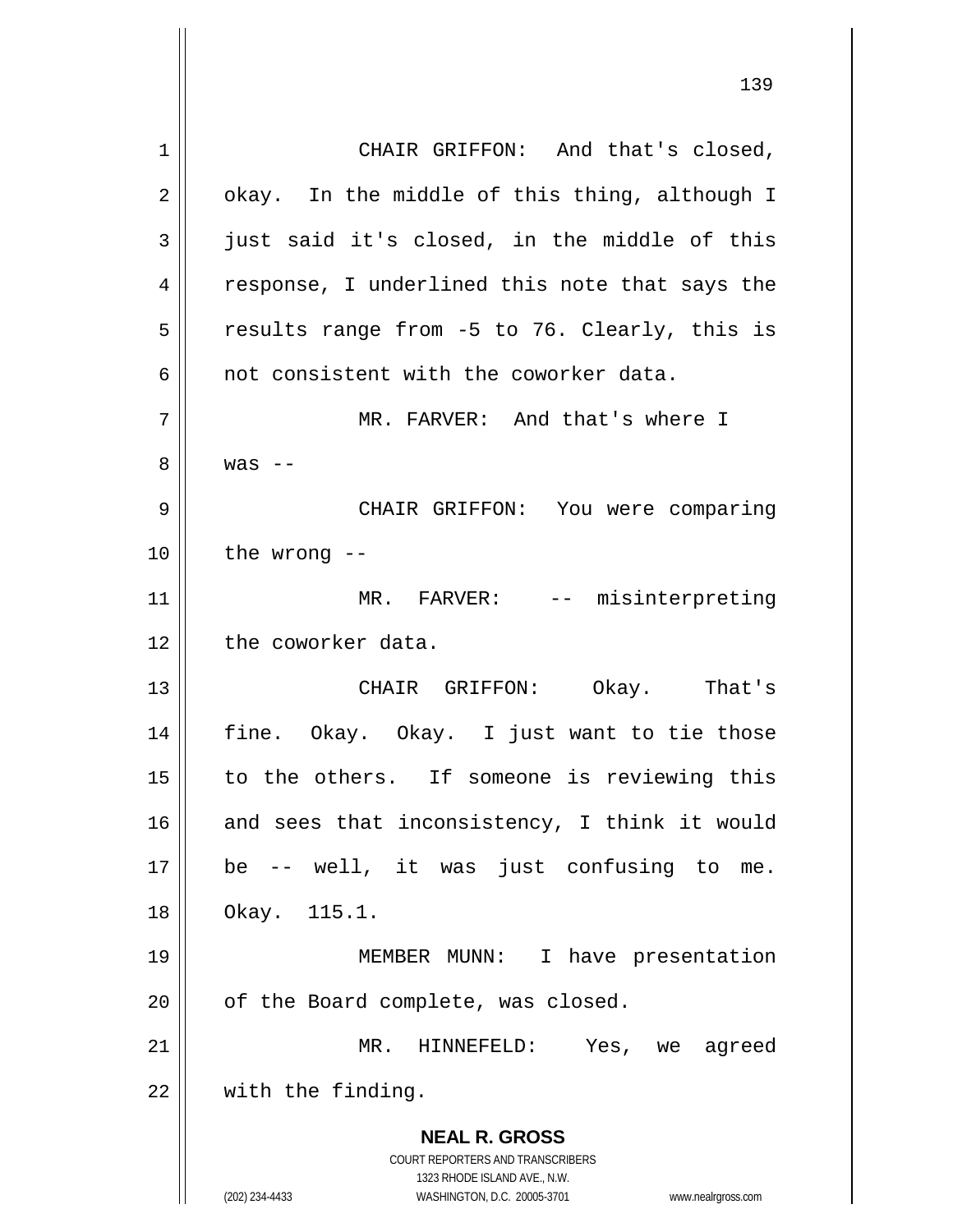**NEAL R. GROSS** COURT REPORTERS AND TRANSCRIBERS 1323 RHODE ISLAND AVE., N.W. (202) 234-4433 WASHINGTON, D.C. 20005-3701 www.nealrgross.com 140 1 CHAIR GRIFFON: NIOSH provided QC 2 | presentation, yes. 3 | MEMBER MUNN: Um-hum. 4 || CHAIR GRIFFON: Yes, and this gets  $5 \parallel$  back to the QA question, but we are getting 6 updates on that, so I think the finding for  $7 \parallel$  that case is closed, right? 8 MEMBER MUNN: Yes. 9 MR. HINNEFELD: Right. 10 CHAIR GRIFFON: Okay. 116.1, this  $11$  | is an X-10 case. I have NIOSH agrees, TIB-8 12 || revised, PROC review. And that's for 1 and 2. 13 || MR. HINNEFELD: 1 and 2, yes. 14 CHAIR GRIFFON: Yes, that's 15 || standard. 116.3, NIOSH agrees, policy was 16  $\parallel$  revised, that's for -- that=s the standard one 17 || we have talked about. 116.4, same thing, 18 agrees, policy was revised, that=s the  $19 \parallel$  selecting of the organ, right? 20 MR. HINNEFELD: Yes, in this case,  $21$  || they selected the organ. 22 || CHAIR GRIFFON: Right.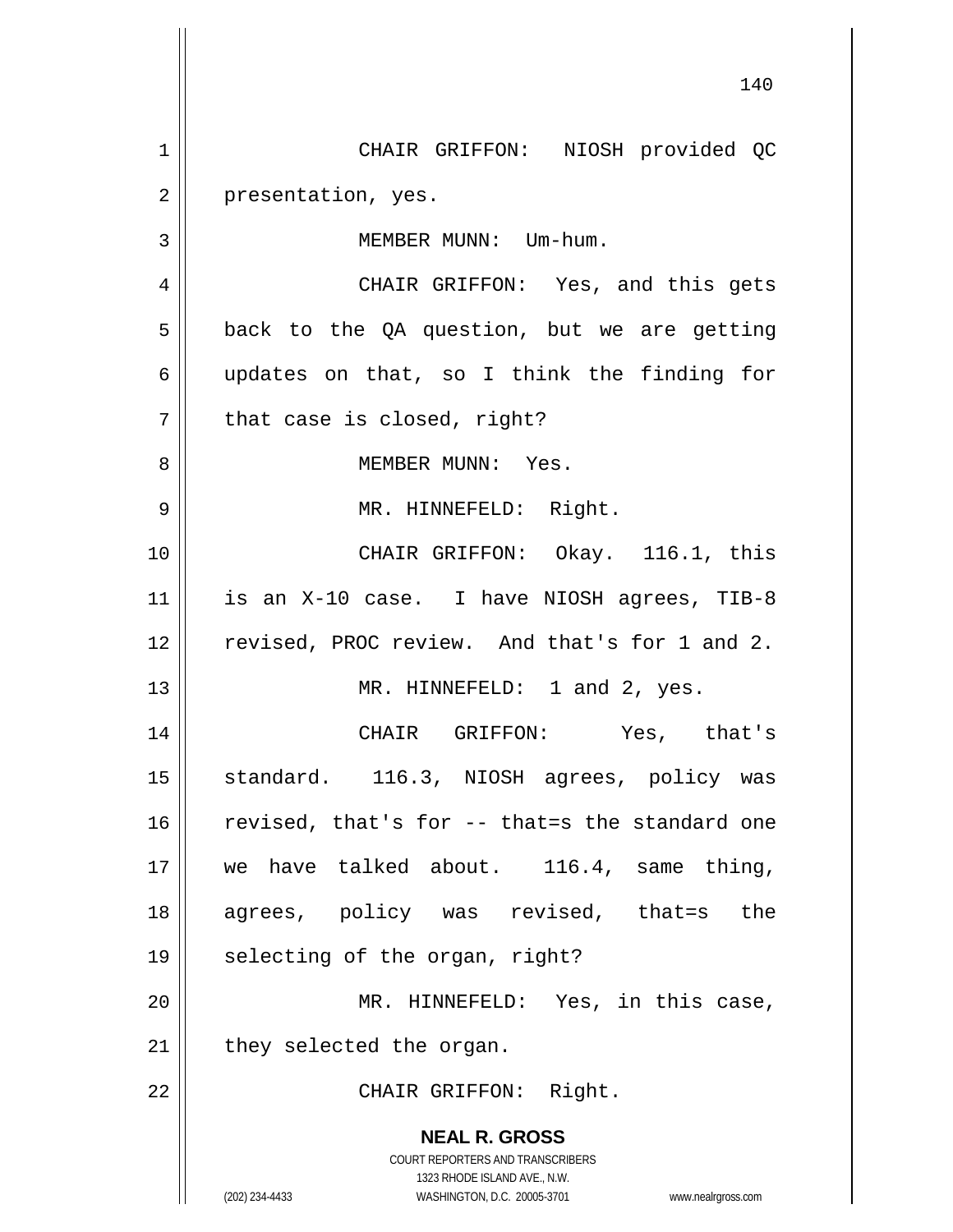**NEAL R. GROSS** COURT REPORTERS AND TRANSCRIBERS 1323 RHODE ISLAND AVE., N.W. (202) 234-4433 WASHINGTON, D.C. 20005-3701 www.nealrgross.com 1 MR. HINNEFELD: Organ -- colon was  $2 \parallel$  the organ. 3 || CHAIR GRIFFON: Right. 4 MR. HINNEFELD: -- earliest tool,  $5 \parallel$  that was the only option. 6 CHAIR GRIFFON: Yes. 7 MR. HINNEFELD: And then at other 8 times it has when other options became 9 available it was sometimes called on and we  $10$  | said, hey, use the right one. 11 CHAIR GRIFFON: Yes, okay. So  $12$  | they are all closed. 13 MR. SIEBERT: Yes. 14 || CHAIR GRIFFON: That entire case 15  $\parallel$  is closed, that's good. 117.1, this is a TIB-16 18, TIB-33 PROC review is what I have. Was  $17 \parallel$  this a compensable one, Scott? 18 || MR. SIEBERT: Yes, yes. 19 CHAIR GRIFFON: So this is a 20 question of using it for compensable, so it's  $21$  | basically closed, but it is  $-$  is that right? 22 MR. FARVER: Yes, because this was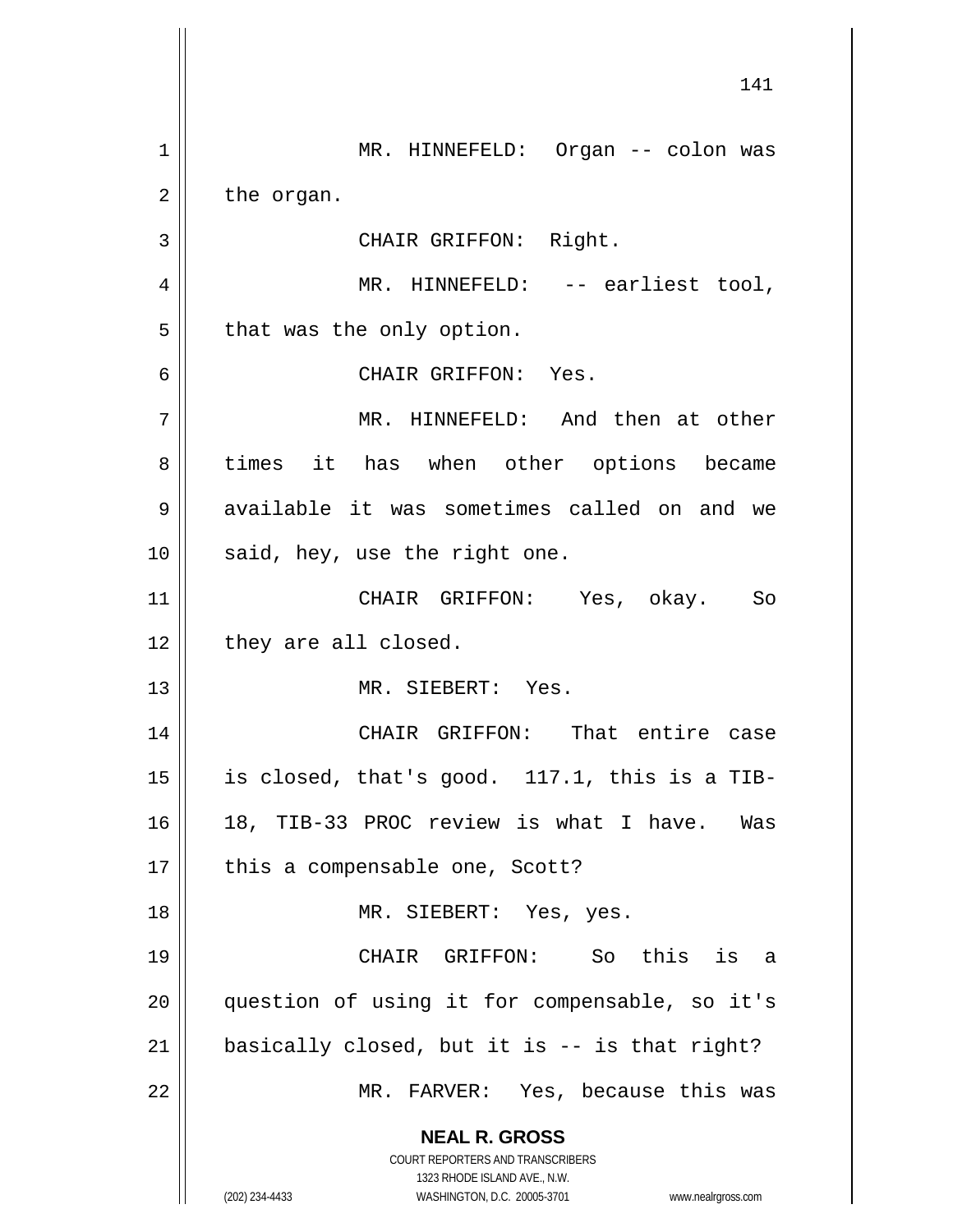1 during that time period when they were asked  $2 \parallel$  to expedite cases.

3 || CHAIR GRIFFON: Yes.

4 || MR. FARVER: So they used what  $5 \parallel$  they had.

 CHAIR GRIFFON: So it's closed. No action on that case. TIB-18 and 33 are 8 | being reviewed with other ones. Okay. 118.1. MR. FARVER: This was left with the action on our part to go back and review a

11 || few files, I believe. But anyway we did that  $12$  | and we agree with their response.

13 CHAIR GRIFFON: Let's go to their 14 email. Can you just go over what you have in 15 your email?

16 MR. FARVER: If I can find it.

17 CHAIR GRIFFON: Buy me some time 18 || to catch up. Okay.

 MR. FARVER: Having to do with the  $\vert$  -- looking at dosimetry records, handwritten 21 || records, I believe, and misinterpreting what | we thought was 15,000, which was later shown

> **NEAL R. GROSS** COURT REPORTERS AND TRANSCRIBERS

> > 1323 RHODE ISLAND AVE., N.W.

(202) 234-4433 WASHINGTON, D.C. 20005-3701 www.nealrgross.com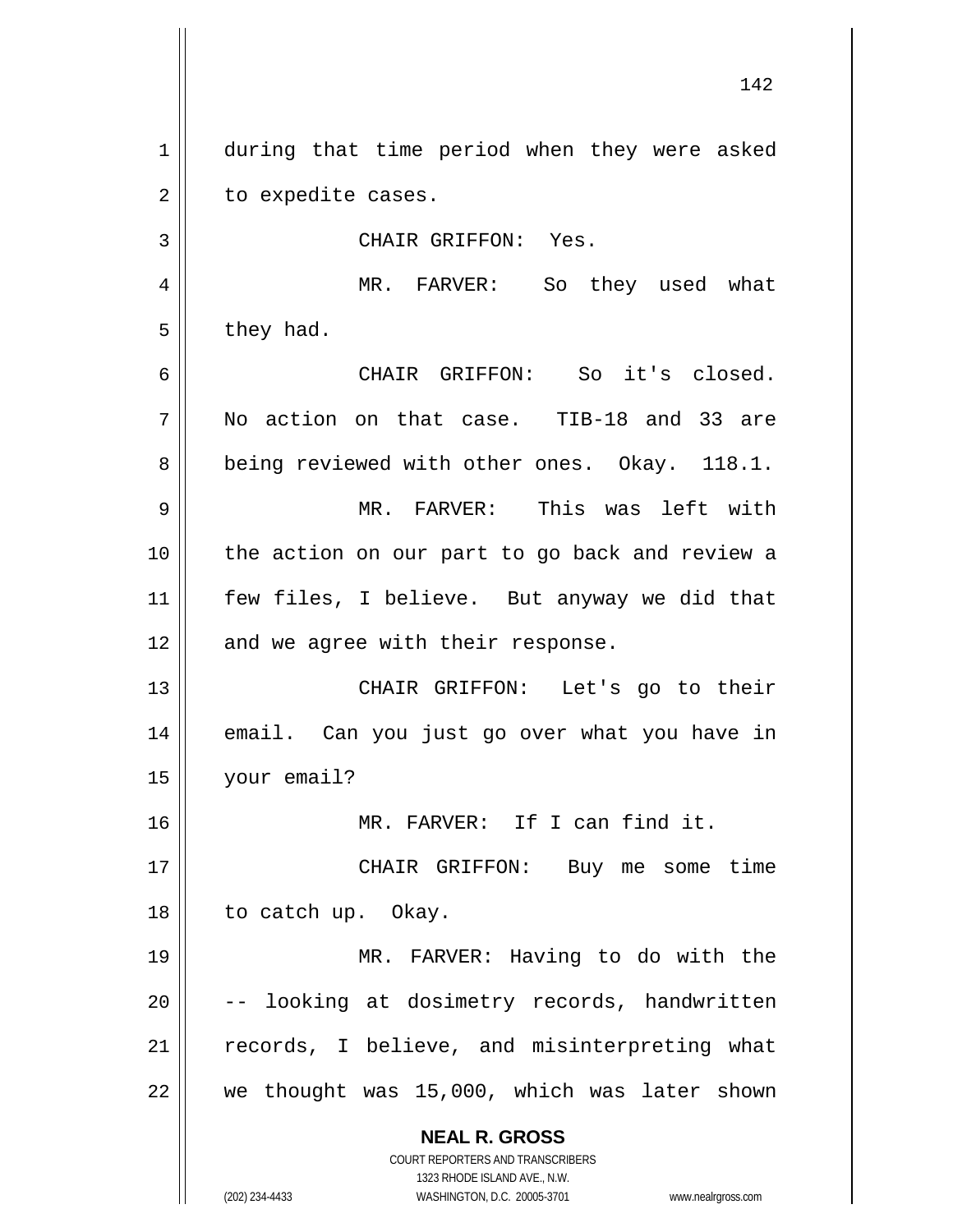|             | 143                                                                 |
|-------------|---------------------------------------------------------------------|
| $\mathbf 1$ | to be a 13 and then -- a reason code of 13 and                      |
| 2           | a beta dose of 0000, which the way it was                           |
| 3           | handwritten and not very legible, looked like                       |
| 4           | 15,000.                                                             |
| 5           | CHAIR GRIFFON: Oh, okay. So you                                     |
| 6           | you are comfortable with NIOSH's<br>$--$ but                        |
| 7           | interpretation of that?                                             |
| 8           | MR. FARVER: Yes.                                                    |
| 9           | CHAIR GRIFFON: Right? Okay.                                         |
| 10          | MR. FARVER: And then there was                                      |
| 11          | another dose.                                                       |
| 12          | CHAIR GRIFFON: So it wasn't                                         |
| 13          | really a --                                                         |
| 14          | MR. FARVER: No.                                                     |
| 15          | CHAIR<br>GRIFFON:<br>A<br>recorded<br>at                            |
| 16          | 15,000 millirems?                                                   |
| 17          | MR. FARVER:<br>No, but it was very                                  |
| 18          | difficult to --                                                     |
| 19          | CHAIR GRIFFON: Code 13 and zeros                                    |
| 20          | and it looked, yes, very similar.                                   |
| 21          | MR. FARVER:<br>And we want to do                                    |
| 22          | that on a lot of these older records that are                       |
|             | <b>NEAL R. GROSS</b>                                                |
|             | COURT REPORTERS AND TRANSCRIBERS<br>1323 RHODE ISLAND AVE., N.W.    |
|             | (202) 234-4433<br>WASHINGTON, D.C. 20005-3701<br>www.nealrgross.com |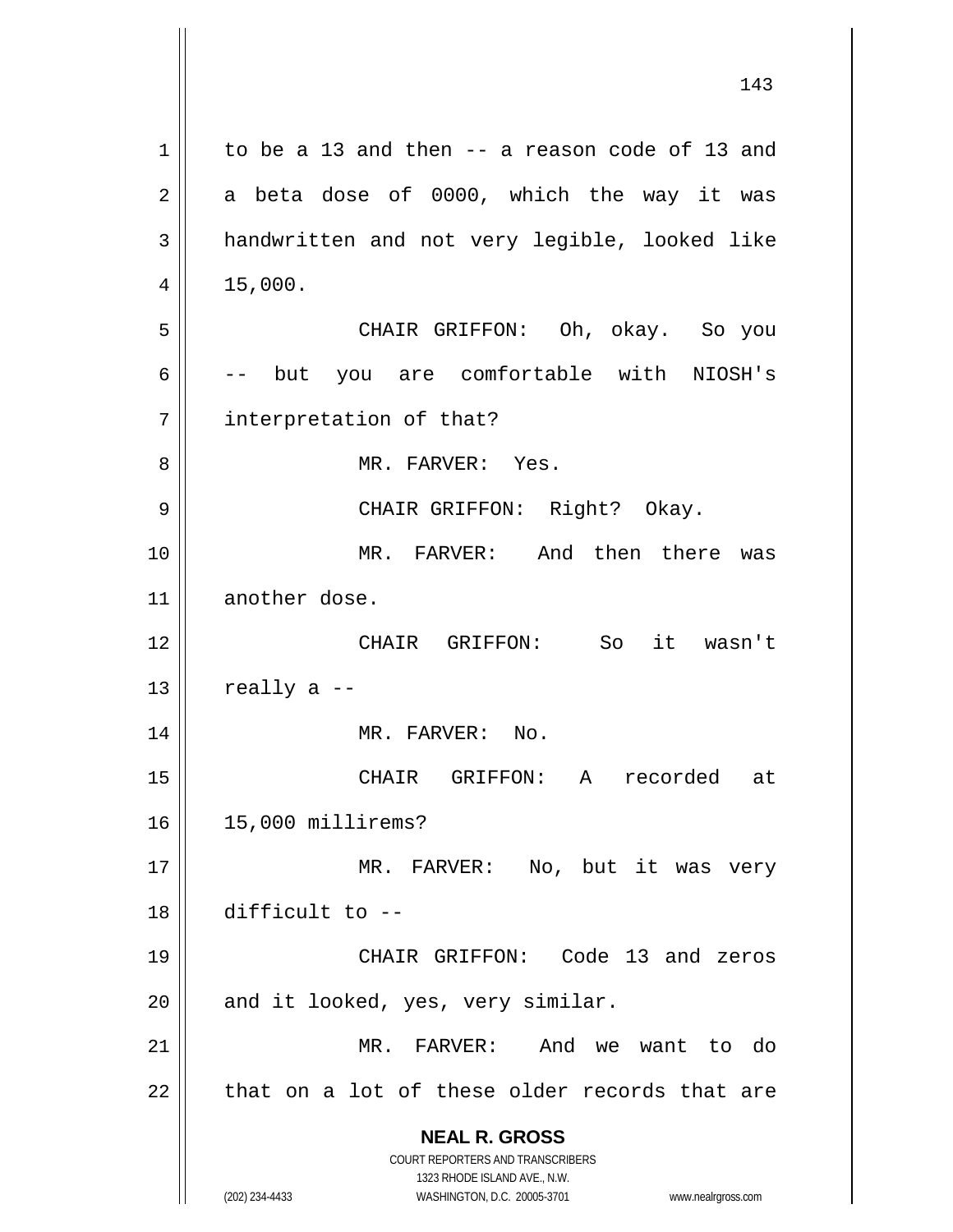**NEAL R. GROSS** COURT REPORTERS AND TRANSCRIBERS 1323 RHODE ISLAND AVE., N.W. (202) 234-4433 WASHINGTON, D.C. 20005-3701 www.nealrgross.com 1 | handwritten and, you know, microfiched. 2 || CHAIR GRIFFON: Right. 3 MR. FARVER: And they are just not 4 | very clear. 5 CHAIR GRIFFON: And then this last 6 technical issue you are raising, this is a 7 technical issue that may need to be addressed  $8 \parallel$  by a different work group. What's -- it's  $9 \parallel$  just a question of the film -- the linearity? 10 MR. FARVER: Yes. 11 CHAIR GRIFFON: But I mean, is  $12$  | that a specific type of film that was used at 13 INEL or is that used at many sites? I'm not  $14$  sure. 15 MR. HINNEFELD: 508, I think.  $16 \parallel 558$ , I think, is pretty standard. 17 CHAIR GRIFFON: 558 is pretty 18 || standard, wasn't that? Yes. This hasn't been 19  $\parallel$  raised before though really, that I remember. 20 MR. FARVER: I don't believe it 21 has. It has to do with this film and that 22 | dose range and what's the linearity?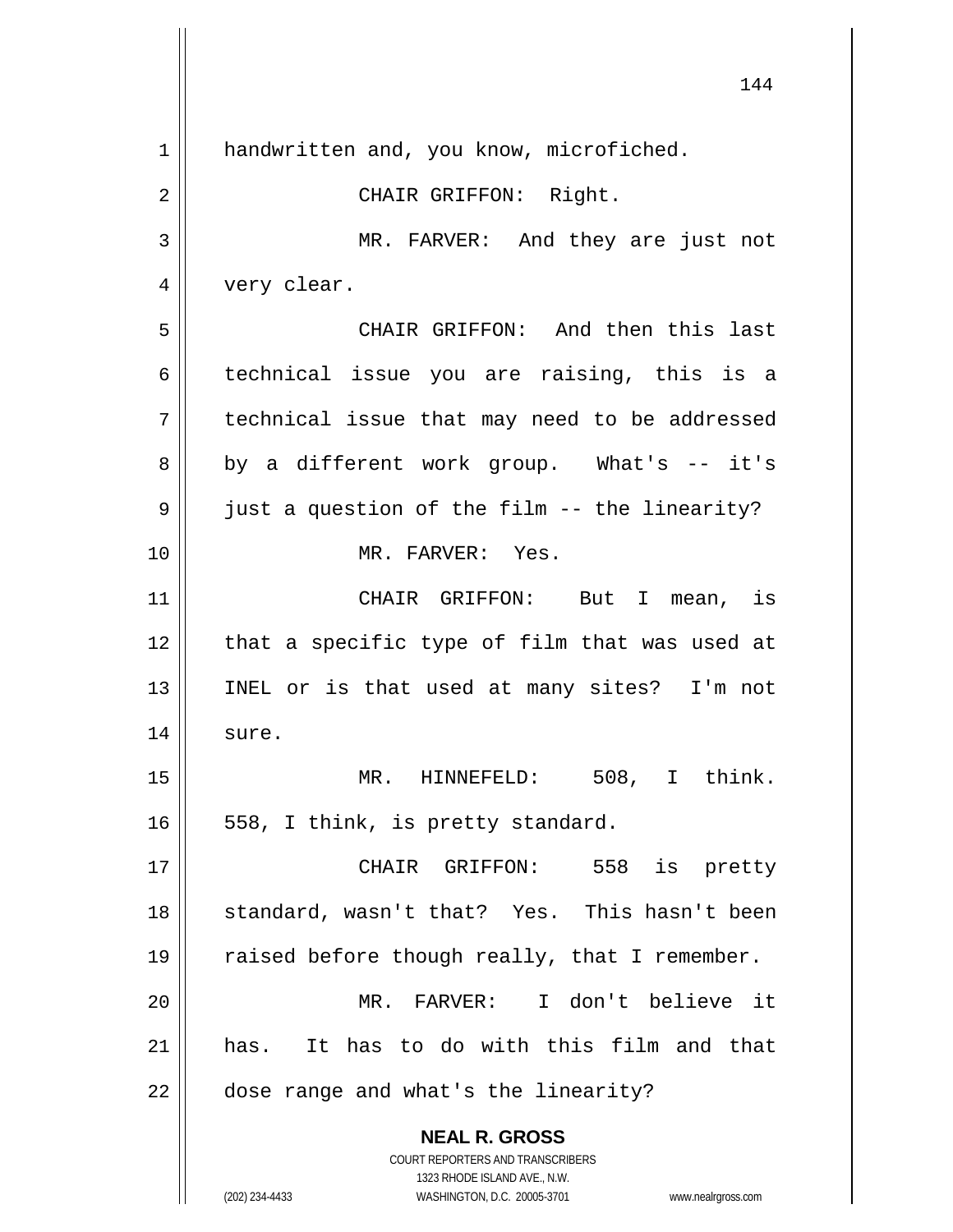**NEAL R. GROSS** COURT REPORTERS AND TRANSCRIBERS 1323 RHODE ISLAND AVE., N.W. (202) 234-4433 WASHINGTON, D.C. 20005-3701 www.nealrgross.com 145 1 || CHAIR GRIFFON: Oh, in higher dose  $2 \parallel$  ranges. 3 | MR. FARVER: Correct. 4 | CHAIR GRIFFON: Yes. 5 MR. FARVER: Normally, we don't  $6 \parallel$  talk about just having --7 || CHAIR GRIFFON: Right, right, 8 | right, yes. 9 || MR. FARVER: -- film badge. 10 CHAIR GRIFFON: So it seems like 11 you have closed part of it, but you are 12 | keeping that aspect? 13 || MR. FARVER: Well, I guess we  $14 \parallel$  are  $-$ 15 CHAIR GRIFFON: I guess you still  $16$  are  $-$ 17 || MR. FARVER: -- bringing that 18 | issue to your attention. 19 || CHAIR GRIFFON: Yes. 20 MR. FARVER: I could say most of 21  $\parallel$  the time, they are not going to see the 7,000  $22$   $\parallel$  millirem  $-$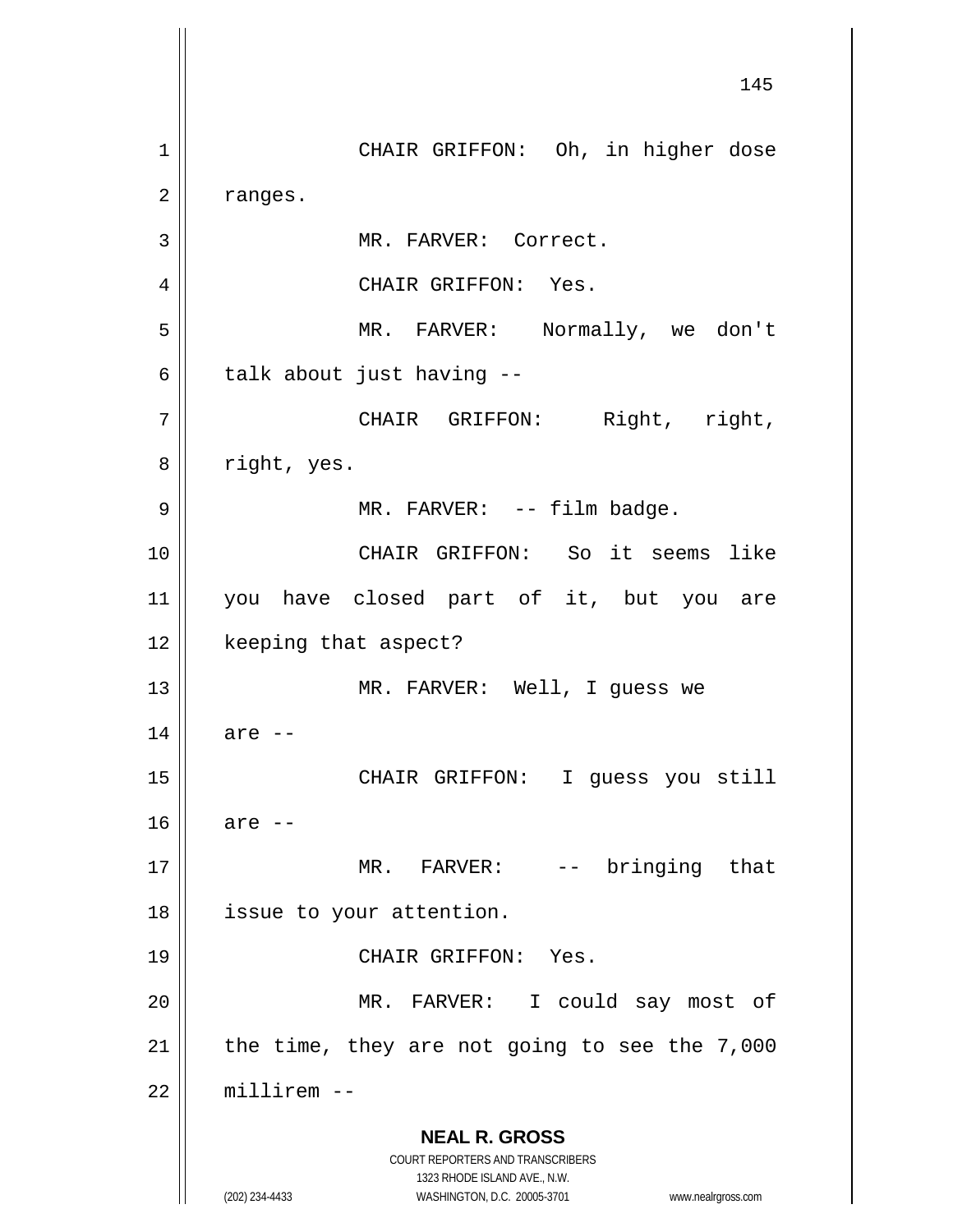|                | 146                                                                                             |
|----------------|-------------------------------------------------------------------------------------------------|
| 1              | CHAIR GRIFFON: Right, right.                                                                    |
| $\overline{2}$ | MR. FARVER: -- on the film badge.                                                               |
| 3              | CHAIR GRIFFON: Right.                                                                           |
| 4              | MR. FARVER: So it may not be an                                                                 |
| 5              | issue most of the time.                                                                         |
| 6              | CHAIR GRIFFON: Yes. But when you                                                                |
| 7              | see it, it could be a pretty significant                                                        |
| 8              | aspect of a DR, I guess, you know, here.                                                        |
| 9              | Getting those higher numbers. I don't know if                                                   |
| 10             | -- have you guys looked at this NIOSH? Looked                                                   |
| 11             | at this?                                                                                        |
| 12             | MR. HINNEFELD: I don't think we                                                                 |
| 13             | have actually looked at that one particularly,                                                  |
| 14             | quite honestly. So I guess we can.                                                              |
| 15             | CHAIR GRIFFON: Yes, I think we                                                                  |
| 16             | should at least pursue that question and if                                                     |
| 17             | there is a simple explanation.                                                                  |
| 18             | MR. FARVER: And for this case it                                                                |
| 19             | might not make any difference.                                                                  |
| 20             | CHAIR GRIFFON: Right.                                                                           |
| 21             | MR. FARVER: Because it looks like                                                               |
| 22             | they are still maximizing assumptions<br>and                                                    |
|                | <b>NEAL R. GROSS</b><br><b>COURT REPORTERS AND TRANSCRIBERS</b><br>1323 RHODE ISLAND AVE., N.W. |
|                | (202) 234-4433<br>WASHINGTON, D.C. 20005-3701<br>www.nealrgross.com                             |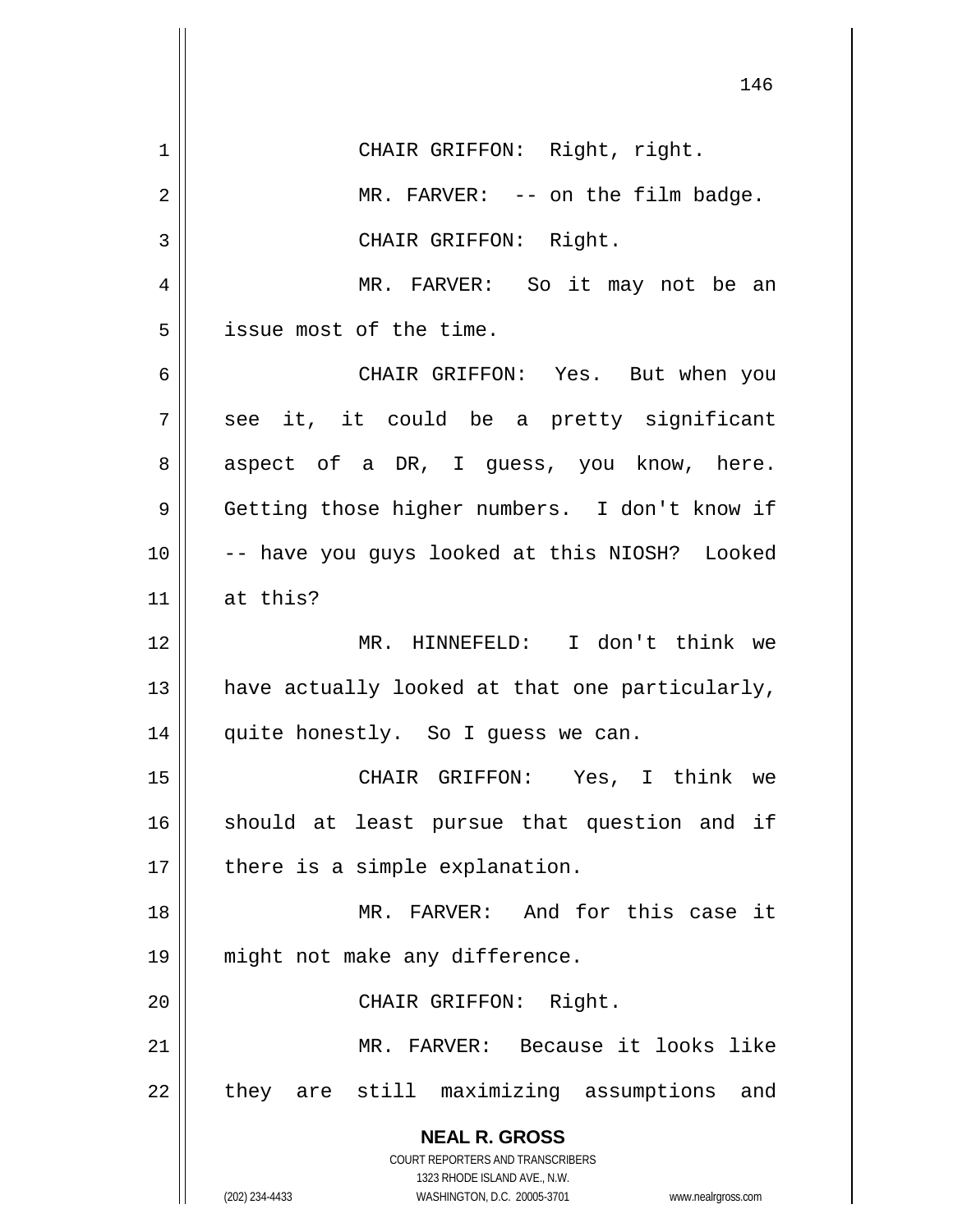**NEAL R. GROSS** COURT REPORTERS AND TRANSCRIBERS 1323 RHODE ISLAND AVE., N.W. (202) 234-4433 WASHINGTON, D.C. 20005-3701 www.nealrgross.com 1 | there still was a, you know, less than 50 2 | percent. 3 || CHAIR GRIFFON: Right, right,  $4 \parallel$  right. 5 MR. HINNEFELD: If, in fact, you 6 || know, I mean, you're talking about another 7 work group, I mean, if you were going to  $8 \parallel$  transfer it, it sounds like it's Idaho Falls, 9 right? 10 CHAIR GRIFFON: I&E, yes, but 11 that's why I asked -- generic film, so it 12 might cut across -- 13 || MR. HINNEFELD: It might be more 14 || generic, I guess. 15 || CHAIR GRIFFON: Yes. 16 MR. HINNEFELD: It says it was a 17 combination of 508 and a high of 1290. And I 18 | know very little about film. 19 || CHAIR GRIFFON: Yes, me, too. 20 MR. HINNEFELD: So I'm not much -- 21 || I can=t help out so much here. We do have  $22$  | people who do know a fair amount about it, I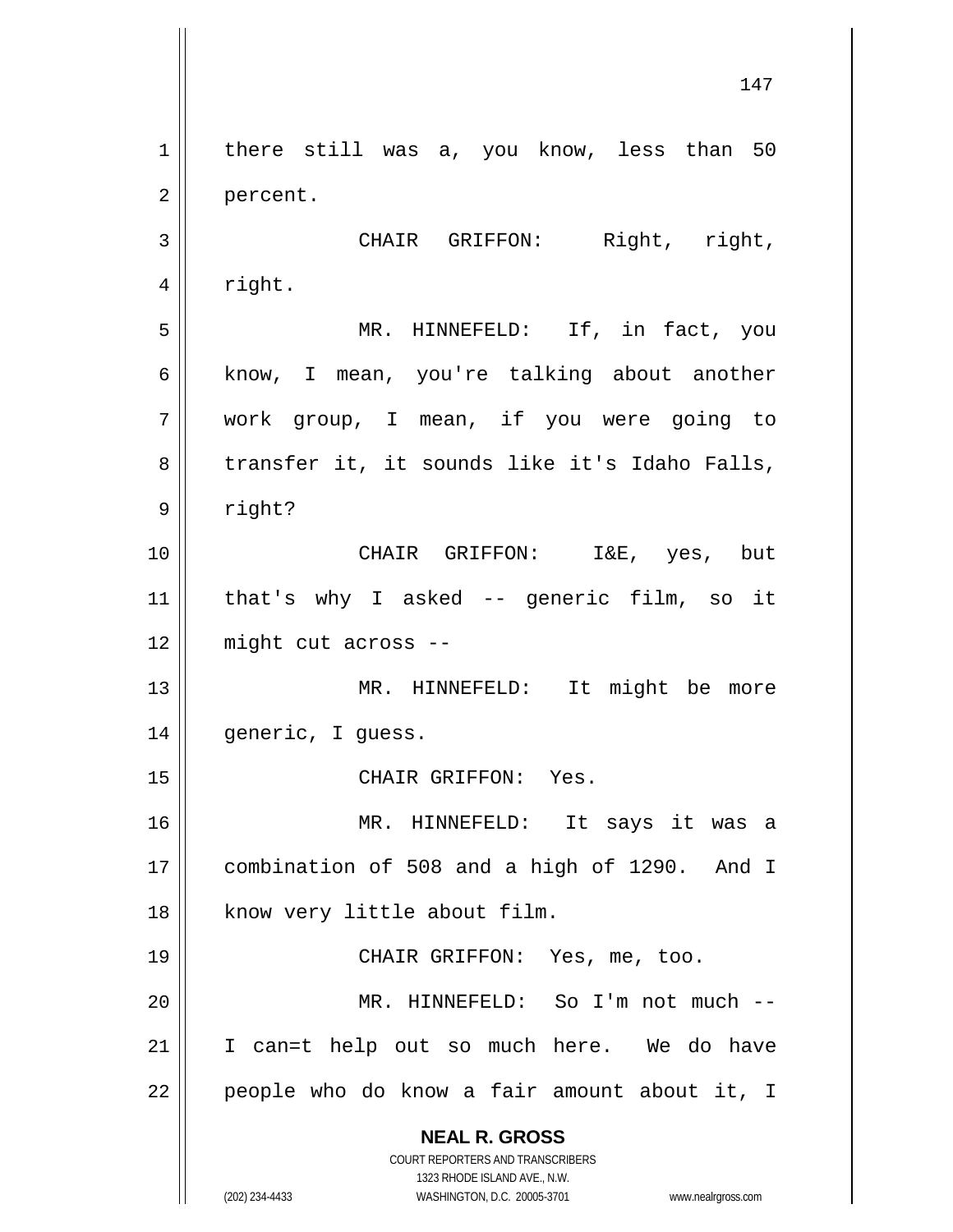$1 \parallel$  think.

| $\overline{2}$ | CHAIR GRIFFON: Yes.                                                                                                                                             |
|----------------|-----------------------------------------------------------------------------------------------------------------------------------------------------------------|
| 3              | MR. HINNEFELD: So we can maybe                                                                                                                                  |
| $\overline{4}$ | chase this down a little bit. And it sounds                                                                                                                     |
| 5              | like, then, this would be -- it would have to                                                                                                                   |
| 6              | be a general warning or admonition about using                                                                                                                  |
| 7              | the data from, I don't know, Drawing L and                                                                                                                      |
| 8              | what kind of ranges is it good for.                                                                                                                             |
| $\mathsf 9$    | CHAIR GRIFFON: Right.                                                                                                                                           |
| 10             | MR. HINNEFELD: I mean, based on                                                                                                                                 |
| 11             | the dosimeter they had. Is there a limitation                                                                                                                   |
| 12             | on the range when you can feel like the                                                                                                                         |
| 13             | dosimetry was done --                                                                                                                                           |
| 14             | MR. FARVER: If you go back to our                                                                                                                               |
| 15             | draft report --                                                                                                                                                 |
| 16             | CHAIR GRIFFON: Um-hum.                                                                                                                                          |
| 17             | MR. FARVER: -- there is a figure                                                                                                                                |
| 18             | one and then it shows the dose response.                                                                                                                        |
| 19             | CHAIR GRIFFON:<br>Okay.                                                                                                                                         |
| 20             | MR. FARVER: For those types<br>of                                                                                                                               |
| 21             | film pulled from an NRC document.                                                                                                                               |
| 22             | MEMBER MUNN: Oh, boy.                                                                                                                                           |
|                | <b>NEAL R. GROSS</b><br>COURT REPORTERS AND TRANSCRIBERS<br>1323 RHODE ISLAND AVE., N.W.<br>(202) 234-4433<br>WASHINGTON, D.C. 20005-3701<br>www.nealrgross.com |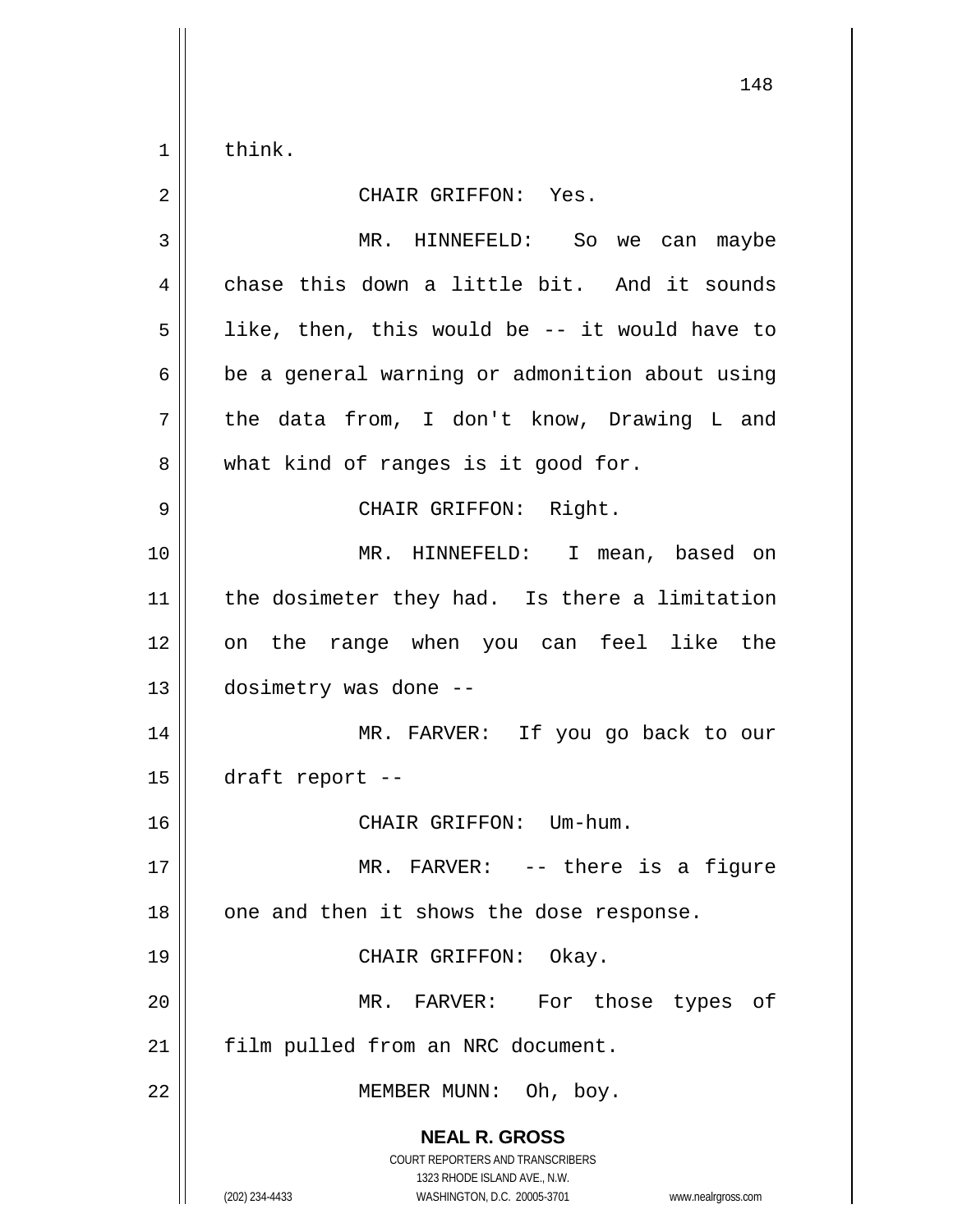**NEAL R. GROSS** COURT REPORTERS AND TRANSCRIBERS 1323 RHODE ISLAND AVE., N.W. (202) 234-4433 WASHINGTON, D.C. 20005-3701 www.nealrgross.com 1 || CHAIR GRIFFON: I think we need to  $2 \parallel$  give this -- what item? Doug, can I ask you  $3 \parallel$  which item, which finding do you think this 4 | best fits under? Because you said 118.1, but  $5 \parallel$  I guess that would be best under 118.1, huh? 6 MR. FARVER: Yes. 7 CHAIR GRIFFON: And then what 8 | happens to 118.2 through 7? Because I mean, I  $9 \parallel$  think we could say, you know, under 118.1 it 10 looks like you resolved the question about the 11 interpretation of the recorded dose, but you 12 have a remaining question about the linearity  $13$  | of the film and higher dose records. 14 MR. FARVER: Yes. I will keep  $15$  | that one open. 16 CHAIR GRIFFON: Right, okay. Let 17 me get that down. 18 MEMBER MUNN: Would someone like 19 to articulate for me what notation should go  $20$  | in here, because I don't --21 CHAIR GRIFFON: Well, that's what 22 I'm saying. It's kind of like a split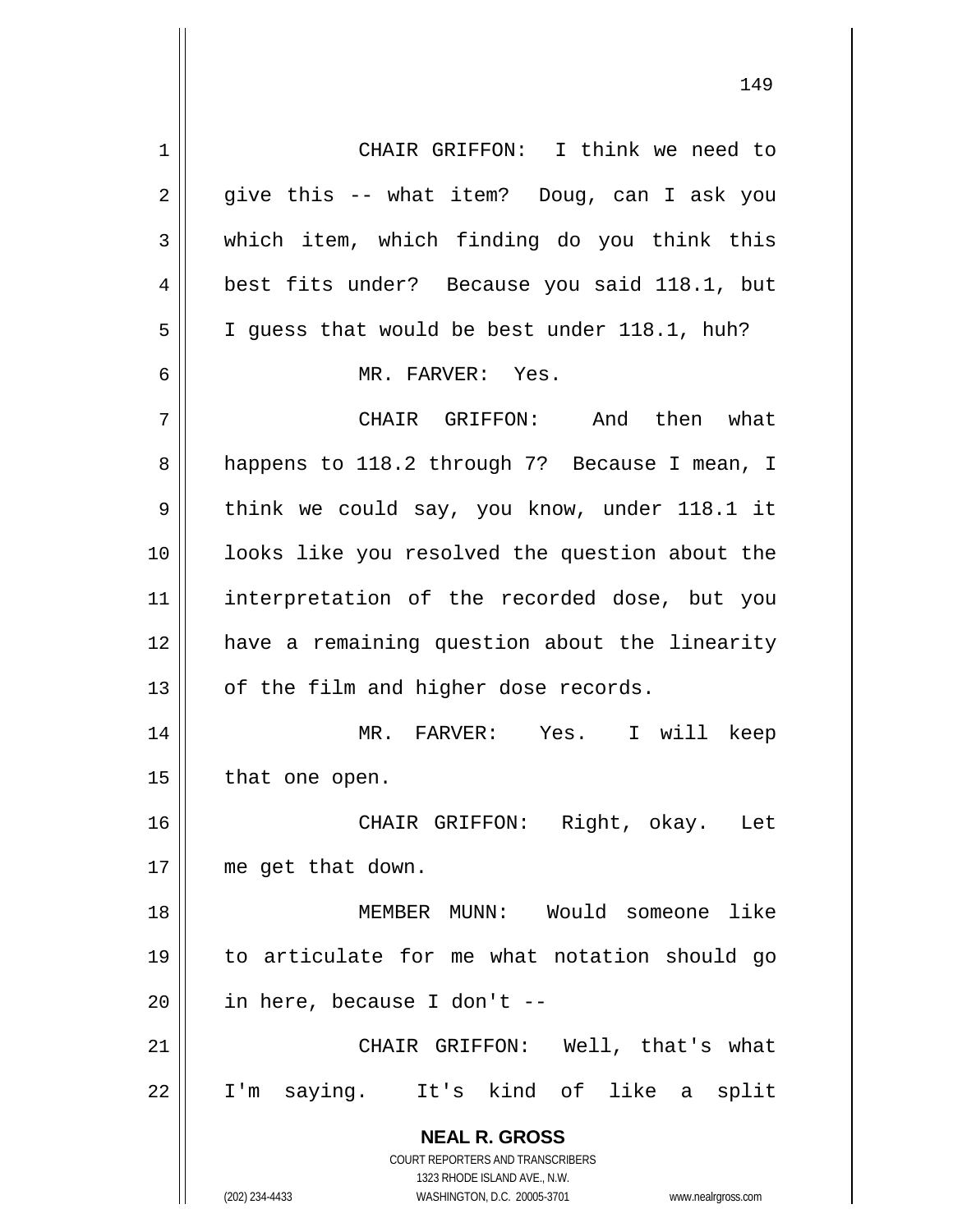**NEAL R. GROSS** COURT REPORTERS AND TRANSCRIBERS 1323 RHODE ISLAND AVE., N.W. 1 | finding, Wanda, in my opinion. SC&A accepts  $2 \parallel$  the interpretation of the dose measurements 3 was correct. However, they have remaining 4 concerns about the linearity of the film dosimeters. 6 || MR. FARVER: In that range. CHAIR GRIFFON: In that higher end 8 dose range, right. DR. MAURO: All right. So I'm looking at this graph of this -- go back to Health Physics 101. So what we have is it looks like a fairly linear response with the || 508 film badge over a range of doses from 1 to what 5, 3, 1, 2, 3, 4, 5 rem and then after || that the linearity starts to change so that you don't -- if you are in that region, if you || are in the  $-$  if you get  $-$  as the doses go higher, you are in a non-linear range, so how  $\parallel$  do you -- is that the concern? MR. FARVER: I believe so. DR. MAURO: Yes no -- MR. HINNEFELD: I mean, also,

(202) 234-4433 WASHINGTON, D.C. 20005-3701 www.nealrgross.com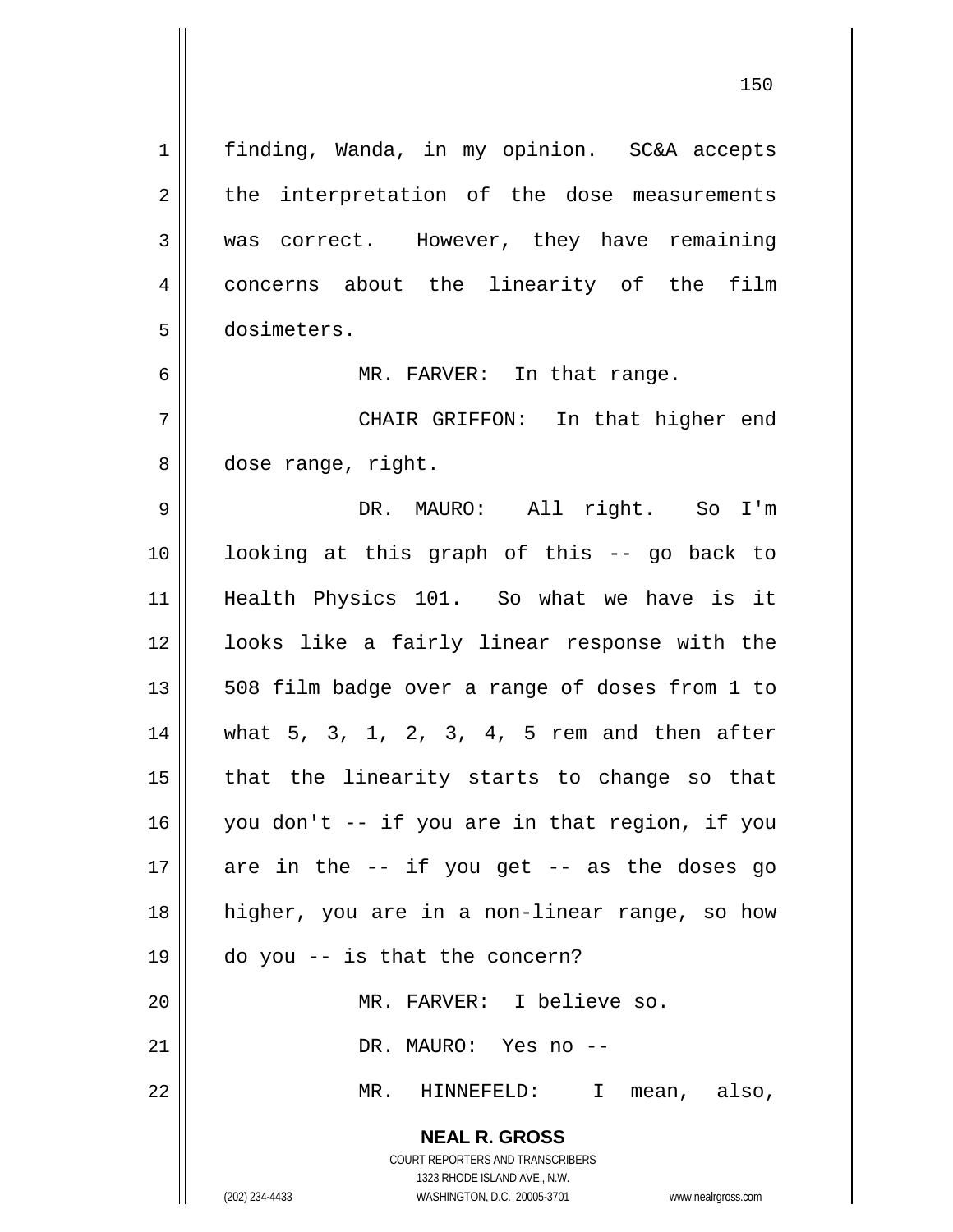$1 \parallel$  well, if it is -- it would speak to the 2 | calibration. 3 DR. MAURO: Even over, receiving

 $4 \parallel$  all the distant -- according to this here, the  $5 \parallel$  optical density starts to flatten out. If the 6 doses go up, the optical density don't  $-$  let 7 || me see. Yes, as the doses go higher, the 8 | optical density does not go up in proportion.  $9 \parallel$  So that=s going to underestimate. 10 MR. HINNEFELD: Okay and 11 essentially, it's a question for the 12 | calibration procedures. 13 DR. MAURO: And how do they deal 14 | with that? 15 MR. HINNEFELD: Did their  $16$  | calibration curve include that. 17 CHAIR GRIFFON: Yes. 18 DR. MAURO: Did they actually have

20 || 508 works? The 508 component of the badge and 21 || then they have another section with a  $22 \parallel$  different component -- yes, I can see why this

19 like on his graph have like a section where

**NEAL R. GROSS** COURT REPORTERS AND TRANSCRIBERS

1323 RHODE ISLAND AVE., N.W. (202) 234-4433 WASHINGTON, D.C. 20005-3701 www.nealrgross.com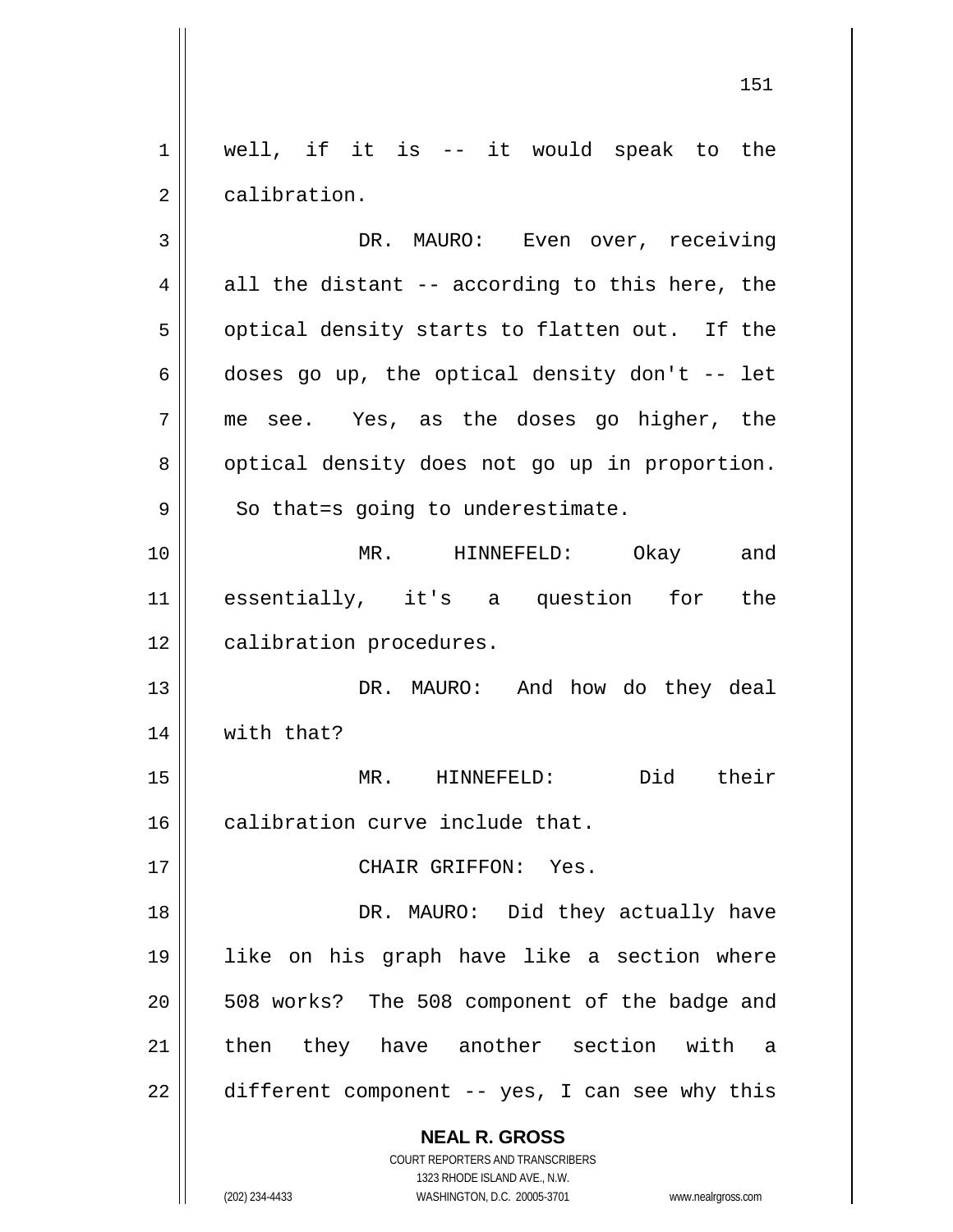**NEAL R. GROSS** COURT REPORTERS AND TRANSCRIBERS 1323 RHODE ISLAND AVE., N.W. (202) 234-4433 WASHINGTON, D.C. 20005-3701 www.nealrgross.com 152 1 || would be an issue, yes, I think we should B- $2 \parallel$  it=s worth B- yes. 3 MR. HINNEFELD: But, I mean, we can  $4 \parallel$  check into it and see what, you know, see what  $5 \parallel$  they did. 6 MEMBER MUNN: This high reading 7 was a result from an incident back in '58, or 8 | something? 9 MR. FARVER: Yes. 10 || MEMBER MUNN: Okay. 11 || DR. MAURO: Yes. 12 MEMBER MUNN: So -- 13 MR. HINNEFELD: In March? I  $14$  | thought I saw one --15 || MEMBER MUNN: No. 16 MR. HINNEFELD: Because I saw one 17 || was 1958. But that one was from January. 18 CHAIR GRIFFON: It was related to  $19 \parallel$  SL-1. 20 || MR. HINNEFELD: Pardon? 21 DR. MAURO: Yes, this is March 25,  $22$   $\parallel$   $\cdot$  58.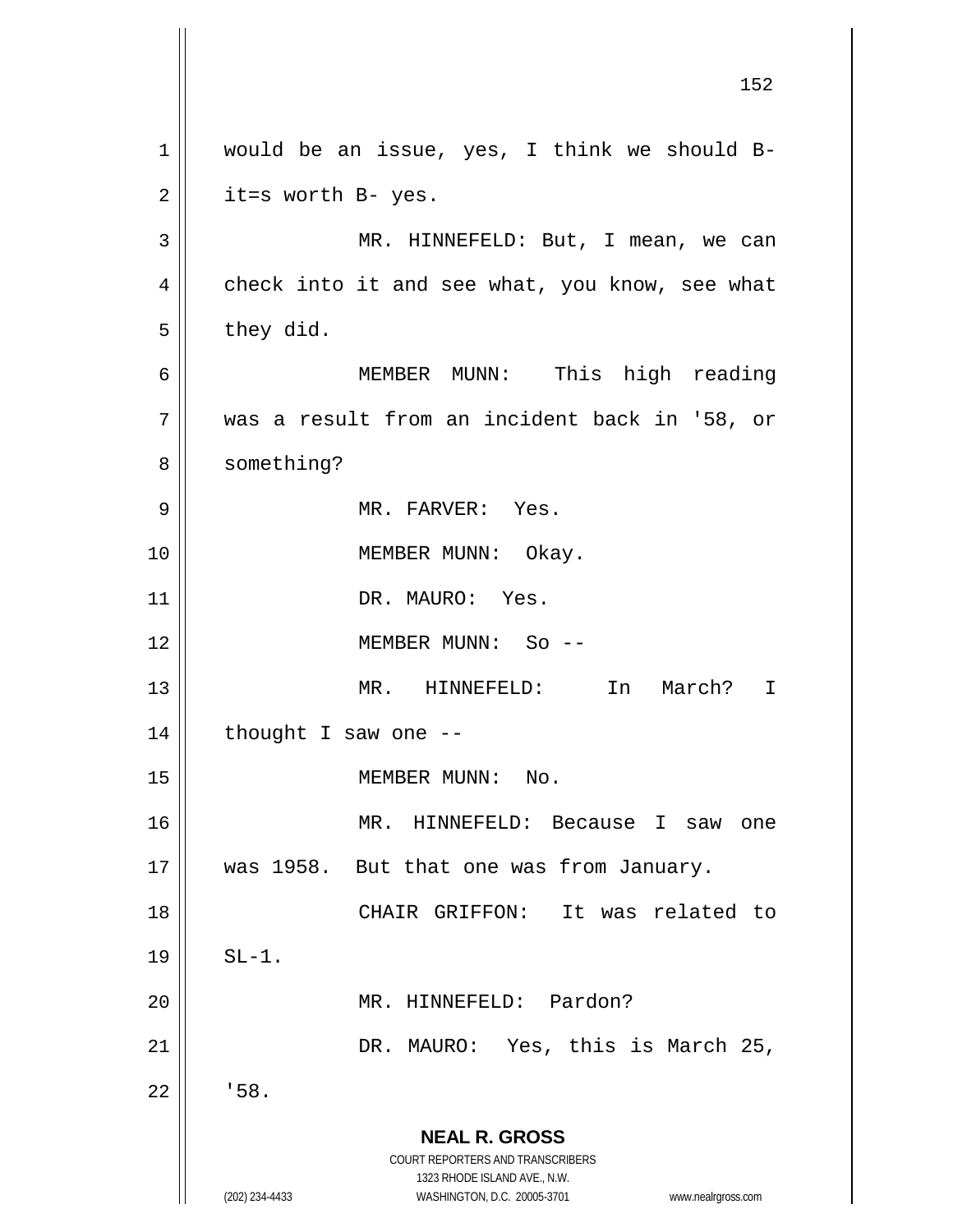**NEAL R. GROSS** COURT REPORTERS AND TRANSCRIBERS 1323 RHODE ISLAND AVE., N.W. (202) 234-4433 WASHINGTON, D.C. 20005-3701 www.nealrgross.com 1 CHAIR GRIFFON: Okay. So 118.1 2 || remains open on that regard, on that part.  $3 \parallel$  Solve the record interpretation question, but 4 || remaining issue on the linearity of the film  $5 \parallel$  badge at that higher end of exposure. Is that 6 fair? 7 MR. FARVER: Yes. 8 CHAIR GRIFFON: Okay. 9 MEMBER MUNN: And so the action 10 is? 11 || CHAIR GRIFFON: That is it open. 12 || NIOSH is going to look into that. 13 || MR. HINNEFELD: We are going to 14 provide additional response regarding the 15 | linear question. 16 CHAIR GRIFFON: And I guess you 17 || are saying it's spelled out a little more in  $18$  || the detailed write-up of the finding, right? 19 Other things are included. 20 MR. HINNEFELD: I'm sure it is. 21 Yes, I'm sure it is. 22 CHAIR GRIFFON: Yes.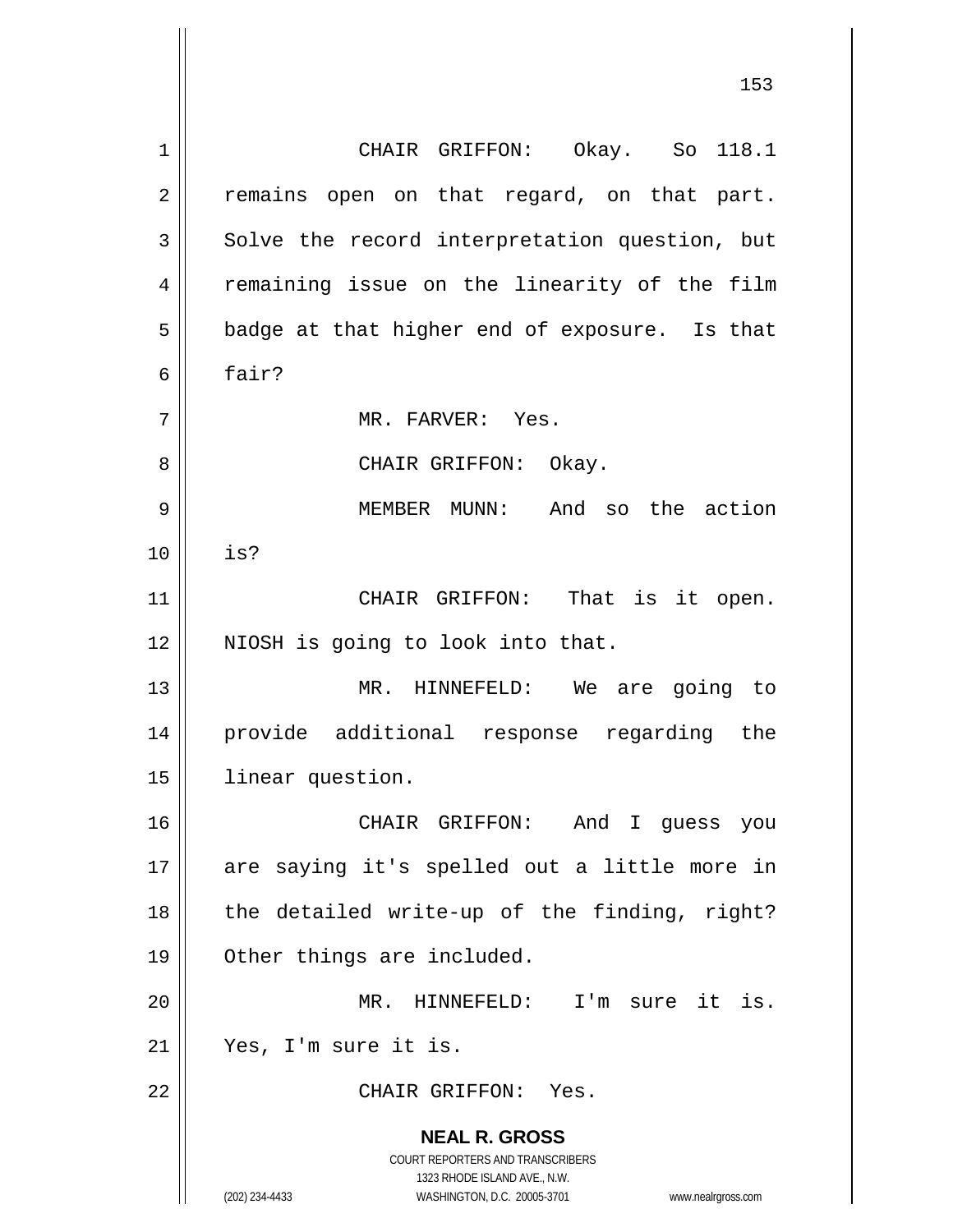**NEAL R. GROSS** COURT REPORTERS AND TRANSCRIBERS 1323 RHODE ISLAND AVE., N.W. (202) 234-4433 WASHINGTON, D.C. 20005-3701 www.nealrgross.com 154 1 || MR. HINNEFELD: The detailed 2 | write-ups are included. 3 || CHAIR GRIFFON: Yes. 4 MR. HINNEFELD: In general order. 5 CHAIR GRIFFON: Yes, okay. 6 Sometimes we work from the matrix and lose  $7 \parallel$  sight of it then. 8 MR. HINNEFELD: Yes. 9 CHAIR GRIFFON: Okay. 10 MR. FARVER: That's why I always 11 | have to go back. 12 || CHAIR GRIFFON: I know, I know. 13 MEMBER MUNN: That's in the 14 | original documentation. 15 || CHAIR GRIFFON: Yes. Now, what is 16 this -- 118.2? Yes, that's .1. Now, I'm 17 moving on to 118.2. 18 MR. FARVER: .2. Oh, work at ANL 19 West. 20 CHAIR GRIFFON: And there is no 21 | records, right? 22 MR. FARVER: No records.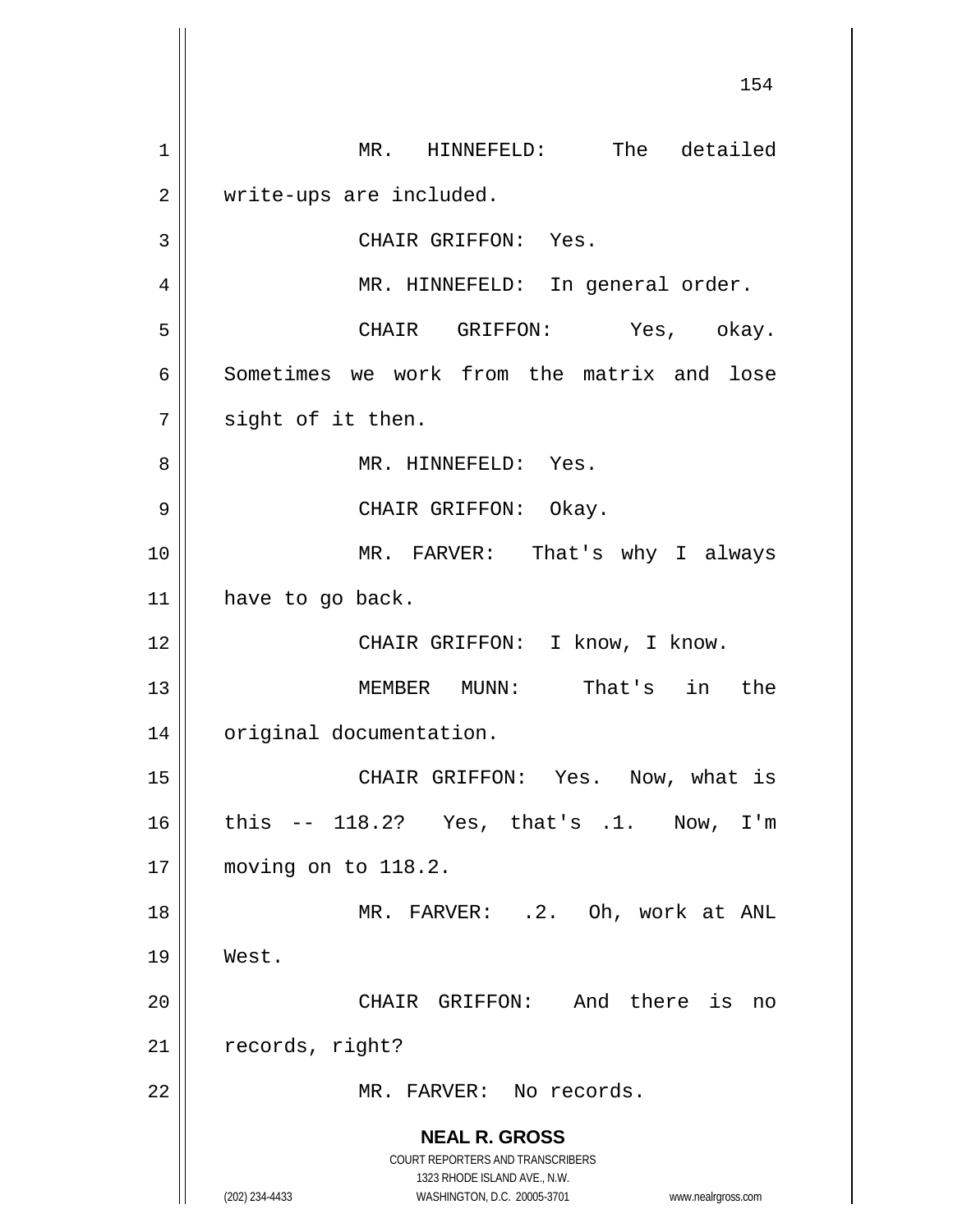|    | 155                                                                 |
|----|---------------------------------------------------------------------|
| 1  | CHAIR GRIFFON: So that question,                                    |
| 2  | have it looped for all these, ANL West<br>I.                        |
| 3  | missing records.                                                    |
| 4  | MR. FARVER: Correct.                                                |
| 5  | CHAIR GRIFFON: For 118.2 through                                    |
| 6  | 7. So what are we -- what's the status on                           |
| 7  | that, then?                                                         |
| 8  | MR. HINNEFELD: I believe we are                                     |
| 9  | checking it.                                                        |
| 10 | CHAIR GRIFFON: Okay. I didn't                                       |
| 11 | know. I didn't have an action written. Yes,                         |
| 12 | we are checking with our point of contact.                          |
| 13 | And in fact, Brad commented that there was a                        |
| 14 | period of time when people were saying their                        |
| 15 | records went to Argonne in Chicago.<br>Му                           |
| 16 | understanding at the time we had<br>that                            |
| 17 | discussion was that INEL has -- had obtained                        |
| 18 | all those, and has the complete records, and                        |
| 19 | were providing the complete records<br>for                          |
| 20 | Argonne West. However, that's what we are                           |
| 21 | chasing down now.                                                   |
| 22 | MR. SIEBERT: The other question                                     |
|    | <b>NEAL R. GROSS</b>                                                |
|    | COURT REPORTERS AND TRANSCRIBERS<br>1323 RHODE ISLAND AVE., N.W.    |
|    | (202) 234-4433<br>WASHINGTON, D.C. 20005-3701<br>www.nealrgross.com |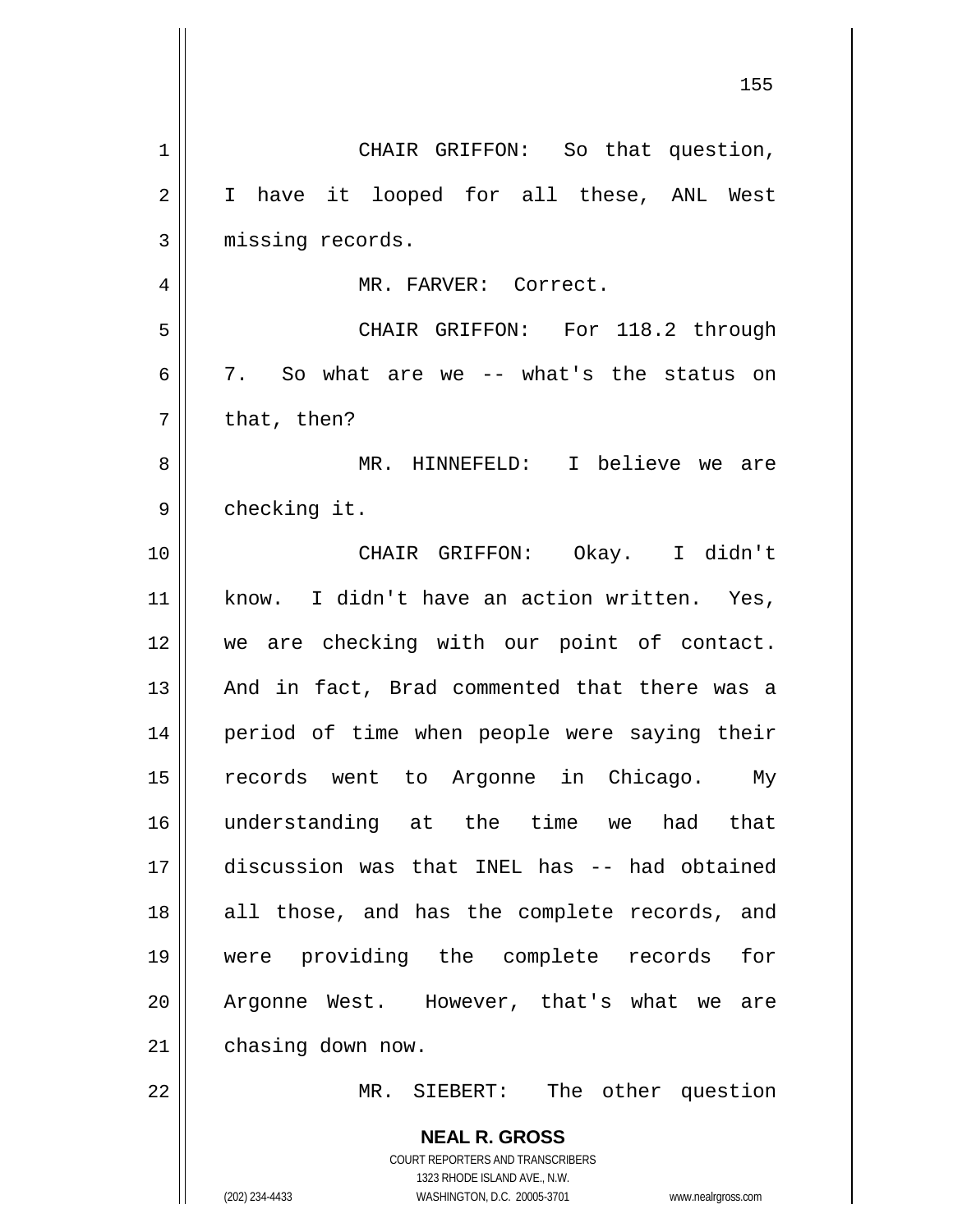**NEAL R. GROSS** COURT REPORTERS AND TRANSCRIBERS 1323 RHODE ISLAND AVE., N.W. (202) 234-4433 WASHINGTON, D.C. 20005-3701 www.nealrgross.com  $1 \parallel$  was whether it was going to be -- whether they 2 were going to be redacting that information 3 when they send it to us or not. 4 MR. HINNEFELD: That's right. 5 Yes, we want to make sure we had the complete  $6 \parallel$  record of that work at Argonne. 7 MEMBER MUNN: I don=t know, if it  $8 \parallel$  says we may need a comment on the site profile 9 | about ANL West as well as INEL. 10 MR. FARVER: Yes, I remember that 11 conversation we had about where the actual 12 doses are kept. 13 MEMBER MUNN: NIOSH=s action. 14 CHAIR GRIFFON: So for all those 15 | it's NIOSH action, right. 16 MR. FARVER: Yes, they are all  $17 \parallel$  related. 18 CHAIR GRIFFON: We can't really go 19 || any further. 20 MR. FARVER: ANLW. 21 CHAIR GRIFFON: Then are we onto  $22 \parallel$  119, based on that, because they all  $-$  I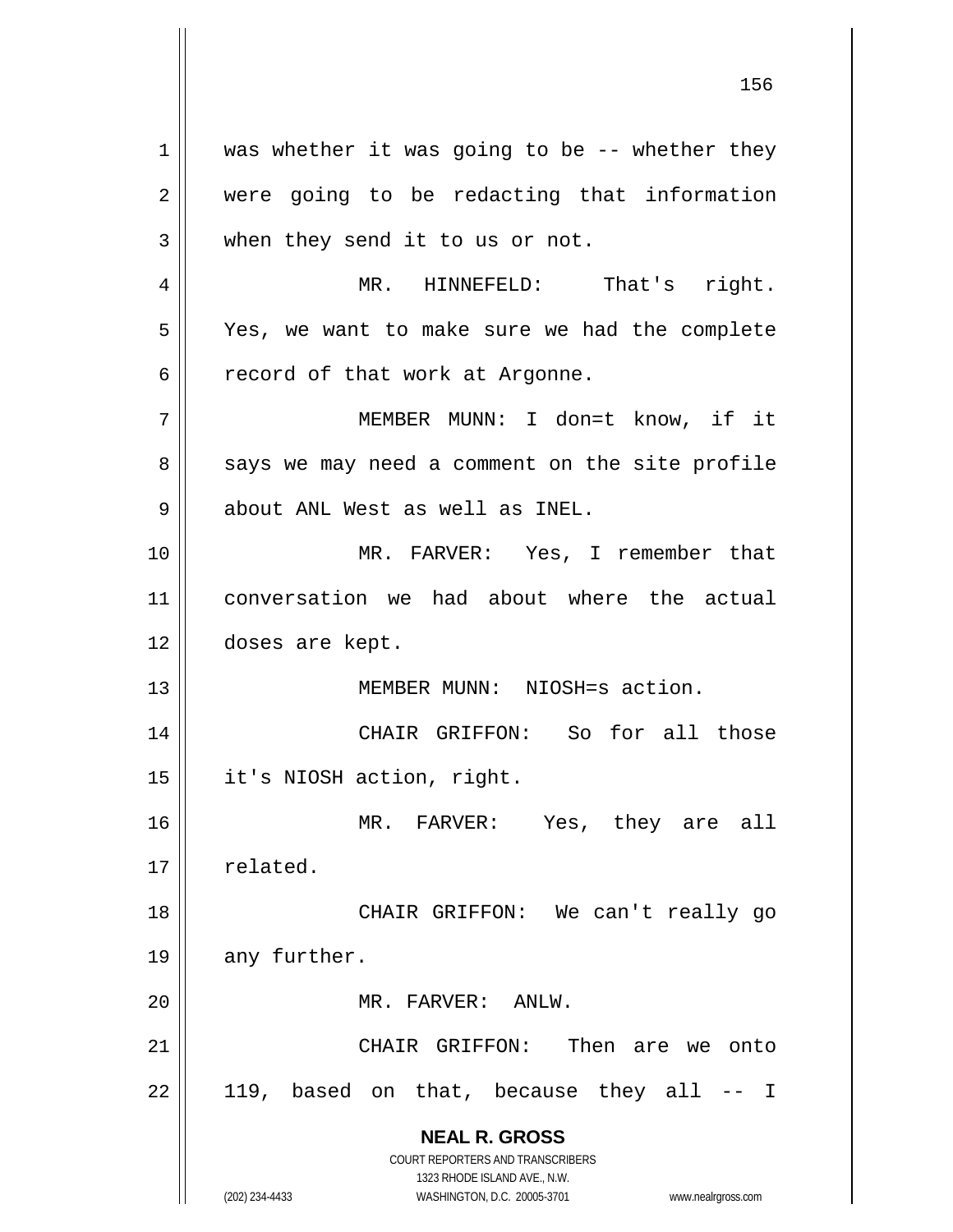**NEAL R. GROSS** COURT REPORTERS AND TRANSCRIBERS 1323 RHODE ISLAND AVE., N.W. (202) 234-4433 WASHINGTON, D.C. 20005-3701 www.nealrgross.com 1 || guess we might have to revisit the individual  $2 \parallel$  responses for those items, but until we see if  $3 \parallel$  there is any ANL West records, I don't know if 4 || we would be doing these twice, you know what I 5 mean? 6 MEMBER MUNN: Yes. 7 || CHAIR GRIFFON: Or I don't know. 8 MR. FARVER: Well, we can go and 9 | knock out like 118.6, and go on with some of 10 || the 118s from the internal side. 11 CHAIR GRIFFON: Yes, because  $12$  | that's for 58. 13 || MR. FARVER: Right. 14 CHAIR GRIFFON: Would he have been 15 working at both places in that year, or 16 potentially? 17 MR. FARVER: No, that was an 18 incident, and it was -- had to do with how 19 they calculated dose from the incident, I 20 believe. 21 CHAIR GRIFFON: Is that for the  $22$   $\parallel$  SL-1 incident?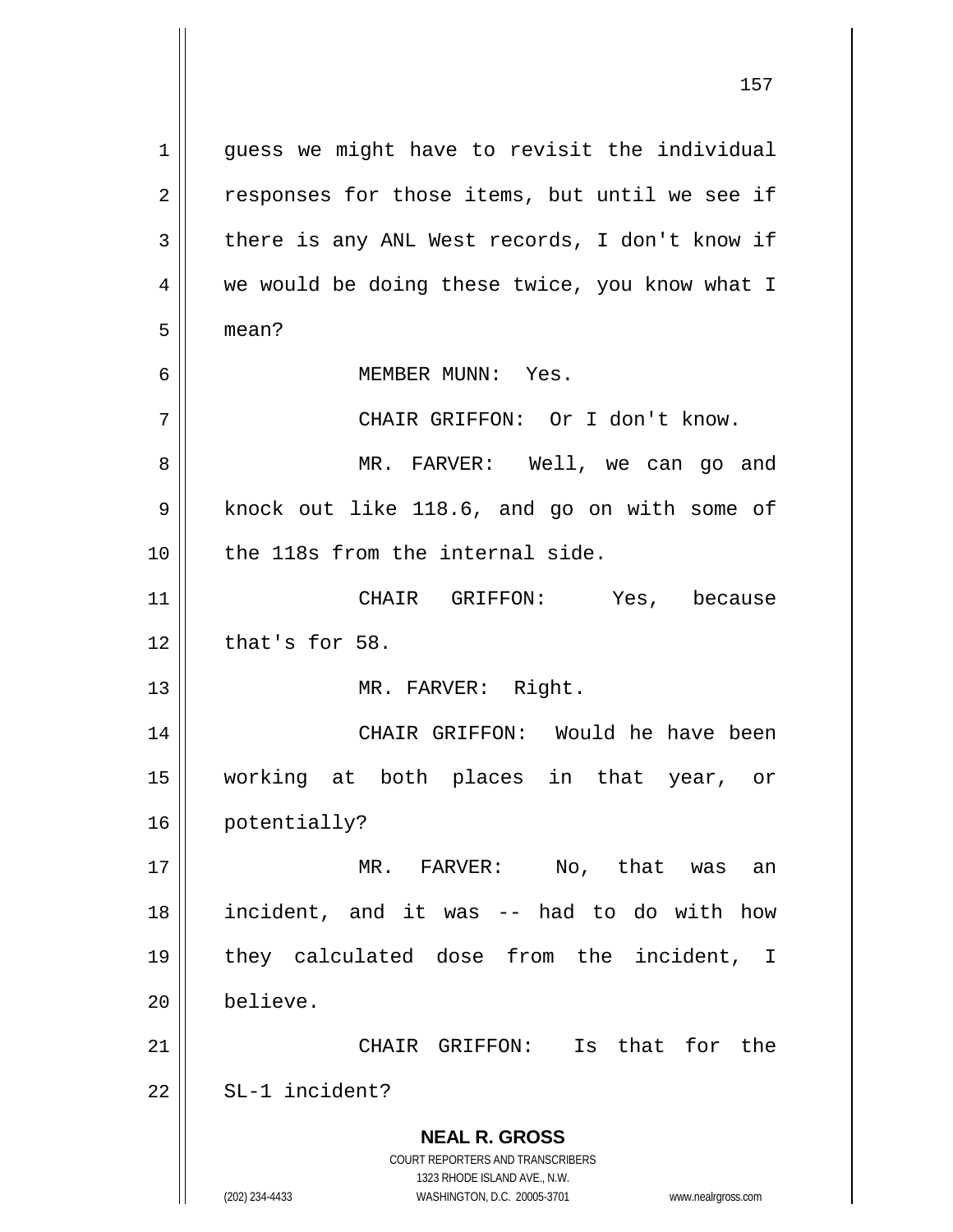**NEAL R. GROSS** COURT REPORTERS AND TRANSCRIBERS 1323 RHODE ISLAND AVE., N.W. (202) 234-4433 WASHINGTON, D.C. 20005-3701 www.nealrgross.com 1 | MR. HINNEFELD: Which one are we 2 | talking about? 3 || MR. FARVER: 118.6. 4 || CHAIR GRIFFON: 118.6. 5 MR. FARVER: This is another one  $6 \parallel$  of those where, if you go back and look at our  $7 \parallel$  original report, there=s more information. 8 || And this was the one, Stu, that you sent us a  $9 \parallel$  lot of files to look at recently. 10 MR. HINNEFELD: Yes. 11 CHAIR GRIFFON: This is the one 12 where the -- Stu was messing with this in the 13 matrix, too. They are shifted, aren't they, 14 | the responses? 15 || MR. FARVER: They are, so there is  $16$  some  $-$ 17 CHAIR GRIFFON: I have a note 18 || here. It's  $118.6(g)(3)$ , and it=s really the 19  $\parallel$  response to 118.5(f)(2). So they kind of  $20$  || shifted down, I think, or something. 21 | MR. FARVER: Okay. 22 CHAIR GRIFFON: Anyway --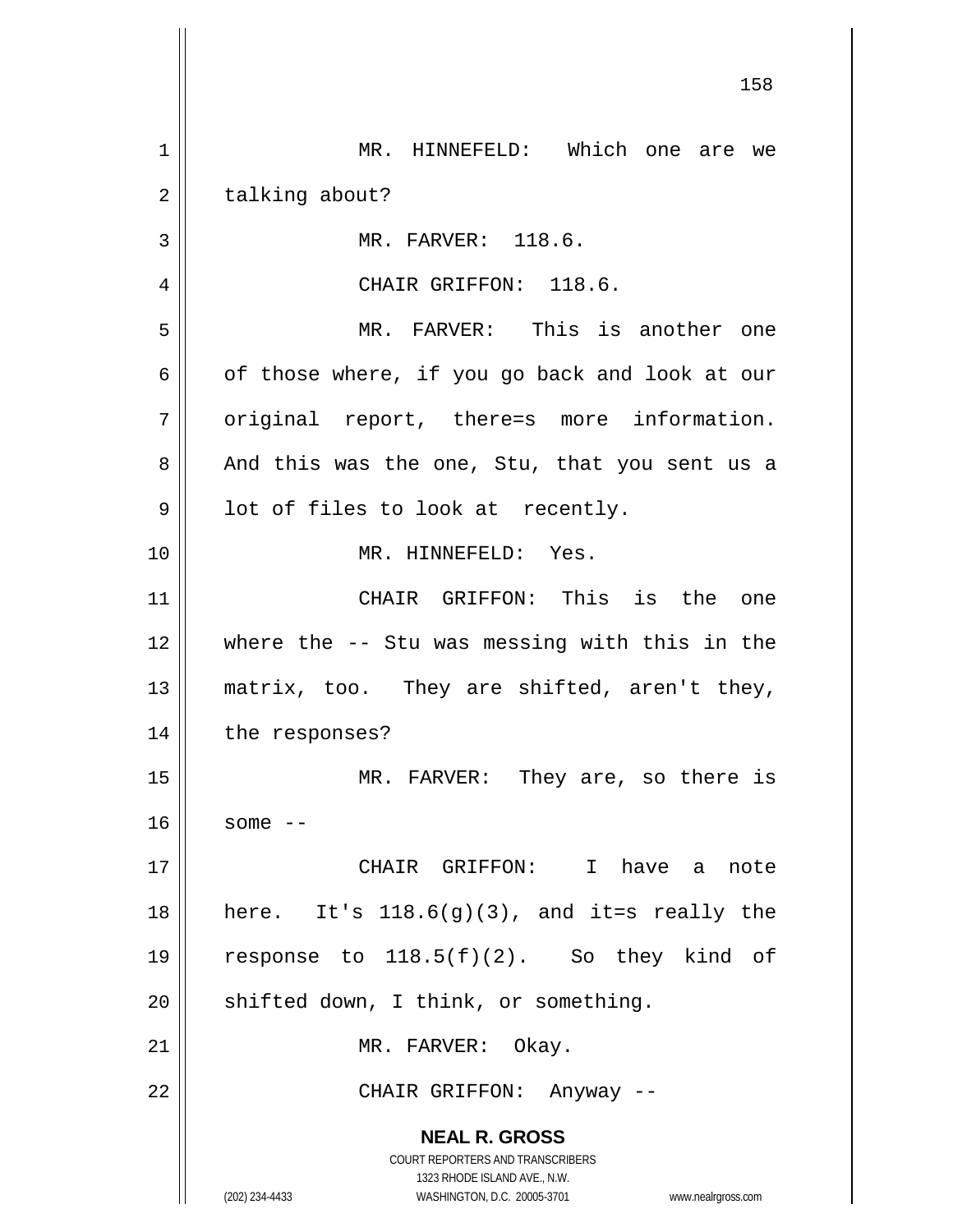| $\mathbf 1$ | MR. FARVER: Anyway, we looked at                                                                    |
|-------------|-----------------------------------------------------------------------------------------------------|
| 2           | these on the NIOSH responses to this finding,                                                       |
| 3           | and we understand what they did and why they                                                        |
| 4           | did it.                                                                                             |
| 5           | MEMBER MUNN: So you feel like we                                                                    |
| 6           | can close this?                                                                                     |
| 7           | MR. FARVER: We can close, yes.                                                                      |
| 8           | Whatever the real number of that finding is.                                                        |
| 9           | MEMBER MUNN: It's 1958 internal                                                                     |
| 10          | dose.                                                                                               |
| 11          | MR. FARVER: It's that one, yes.                                                                     |
| 12          | MEMBER MUNN: That one.                                                                              |
| 13          | MR. FARVER: Okay.                                                                                   |
| 14          | MS. BEHLING: Excuse me, this is                                                                     |
| 15          | Kathy. On that particular finding, I believe                                                        |
| 16          | also on the internal, in 1958, there were --                                                        |
| 17          | there was a secondary record that had a                                                             |
| 18          | different urinalysis number on it, then a                                                           |
| 19          | primary record. And once that was pointed                                                           |
| 20          | out, I think when we initially calculated our                                                       |
| 21          | internal dose, we used the secondary record,                                                        |
| 22          | not recognizing that it was different from the                                                      |
|             | <b>NEAL R. GROSS</b>                                                                                |
|             | COURT REPORTERS AND TRANSCRIBERS                                                                    |
|             | 1323 RHODE ISLAND AVE., N.W.<br>(202) 234-4433<br>WASHINGTON, D.C. 20005-3701<br>www.nealrgross.com |
|             |                                                                                                     |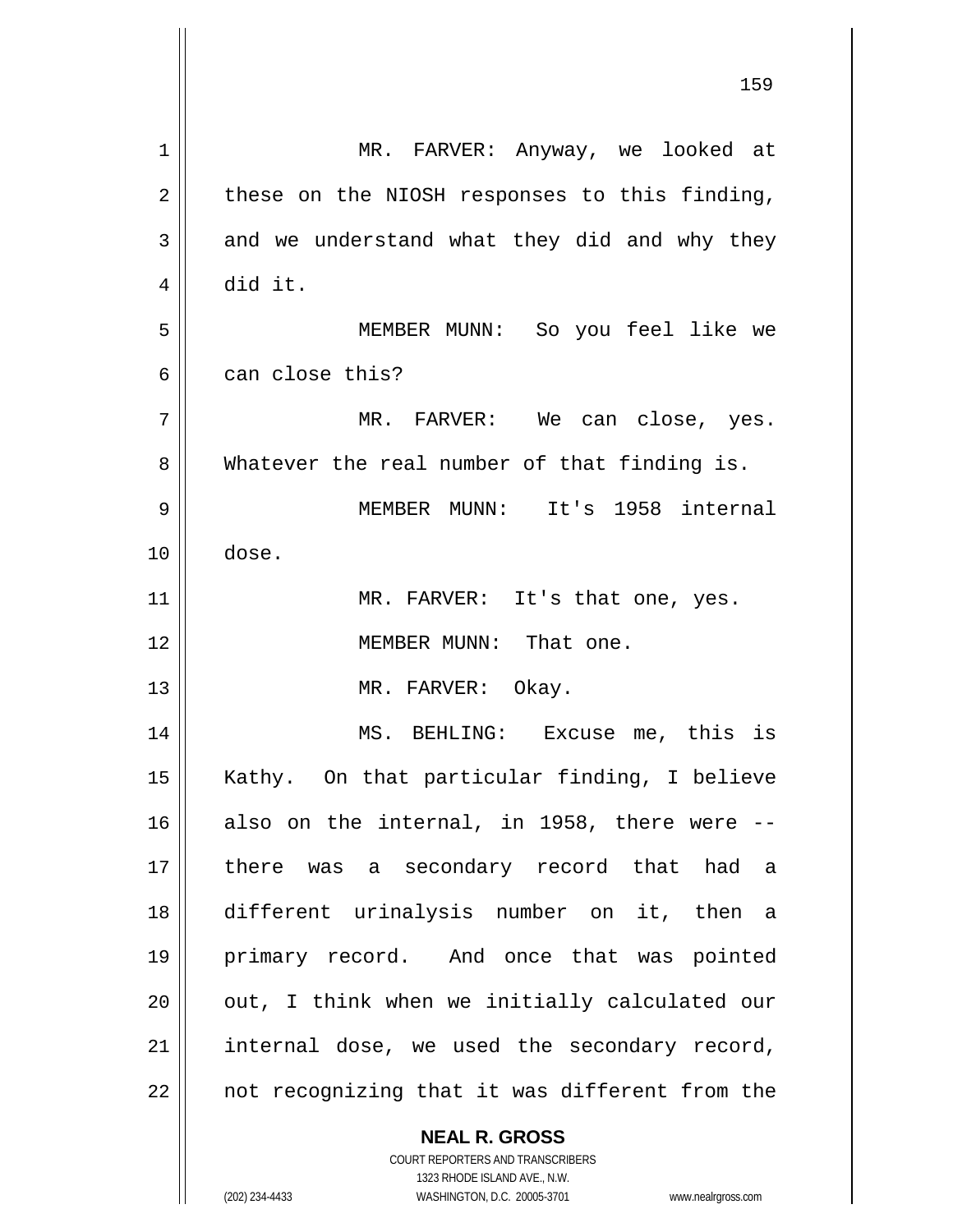**NEAL R. GROSS** COURT REPORTERS AND TRANSCRIBERS 1323 RHODE ISLAND AVE., N.W. 1 | primary. And so that was part of this 2 || particular finding. And now that that was  $3 \parallel$  resolved, we agree with NIOSH's evaluation. 4 CHAIR GRIFFON: Where is this 5 | response for 118.6? Stu, do you know how it  $6$  || starts? Because, like I said, these have been  $7 \parallel$  shifted around, and I'm getting confused which 8 || ones are the response to which. Maybe it  $9 \parallel$  actually is --10 MR. HINNEFELD: I think what  $11$  | happened was --12 CHAIR GRIFFON: Because it starts 13 || off saying NIOSH is requesting clarification 14 || on this, because it appears to be imply that 15 NIOSH is required to use the highest dose 16 | calculated from an individual sample. 17 MR. HINNEFELD: No, I think it's 18 | 118. 19 CHAIR GRIFFON: Because this goes  $20$  | on to say, I think what Kathy was saying, the  $21$  | 1453, the 1.453 rem calculated by the auditor 22 || was based on an incorrect sample collection

(202) 234-4433 WASHINGTON, D.C. 20005-3701 www.nealrgross.com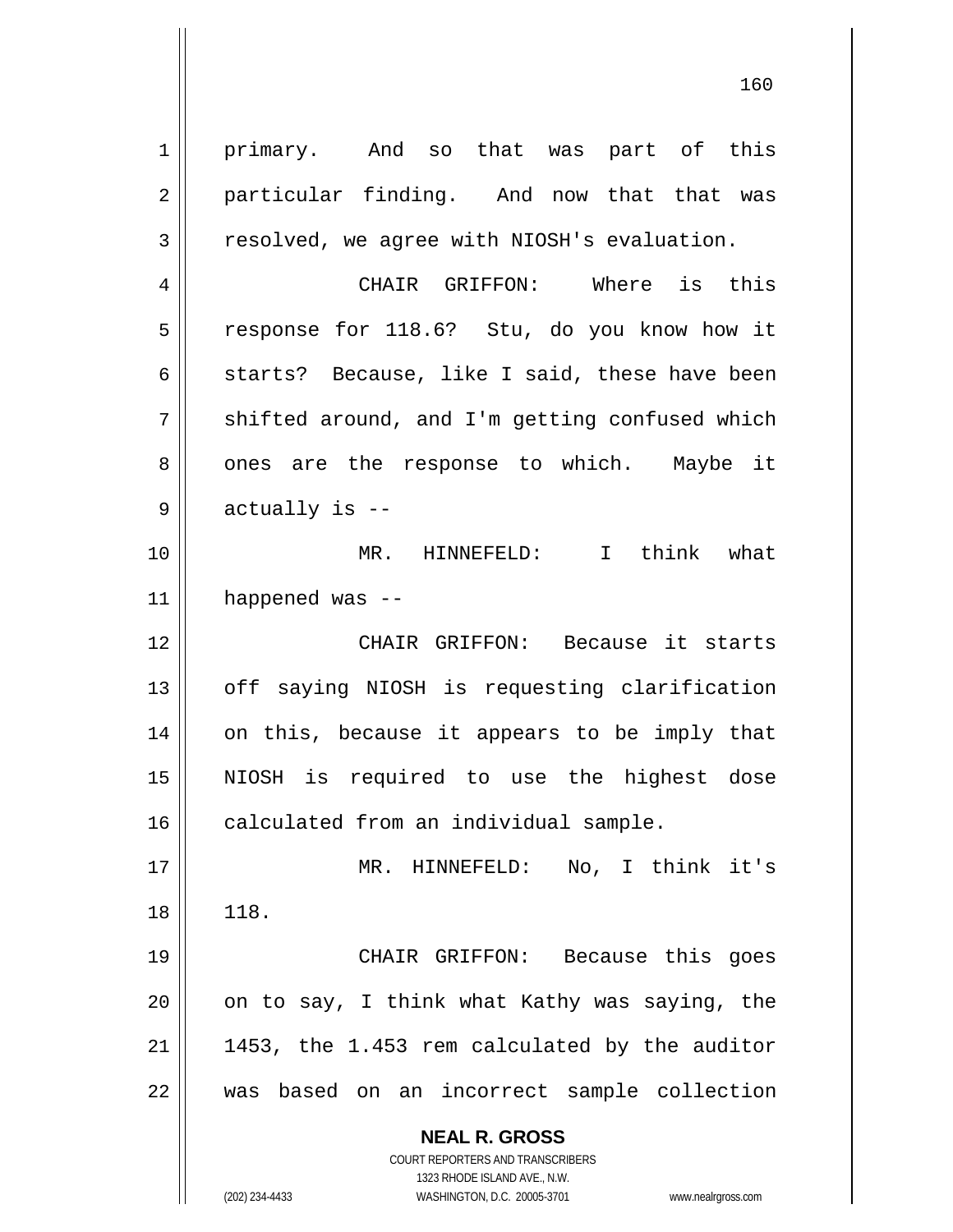**NEAL R. GROSS** COURT REPORTERS AND TRANSCRIBERS 1323 RHODE ISLAND AVE., N.W. (202) 234-4433 WASHINGTON, D.C. 20005-3701 www.nealrgross.com 161  $1 \parallel$  date. 2 | MR. HINNEFELD: Yes. 3 || CHAIR GRIFFON: I don't know. 4 MR. HINNEFELD: The response, as  $5 \parallel$  near as I can reconstruct, the response that I  $6 \parallel$  put in 118.6 actually pertains to 118.5. 7 || CHAIR GRIFFON: Right. 8 MR. HINNEFELD: Because if you  $9 \parallel$  look at the --10 CHAIR GRIFFON: I have that. 11 || MR. HINNEFELD: -- response to  $12 \parallel 118.5$ , it's not even --13 || CHAIR GRIFFON: Now, where is the 14 || real response to 118.6? It's just shifted 15 down one? Do you think? 16 || MR. HINNEFELD: I believe that=s 17 | what happened. 18 MR. FARVER: I believe so. 19 CHAIR GRIFFON: I think so. Okay. 20 MR. FARVER: Because in our draft  $21$  | case, I believe, we had a finding about ambien  $22 \parallel$  dose.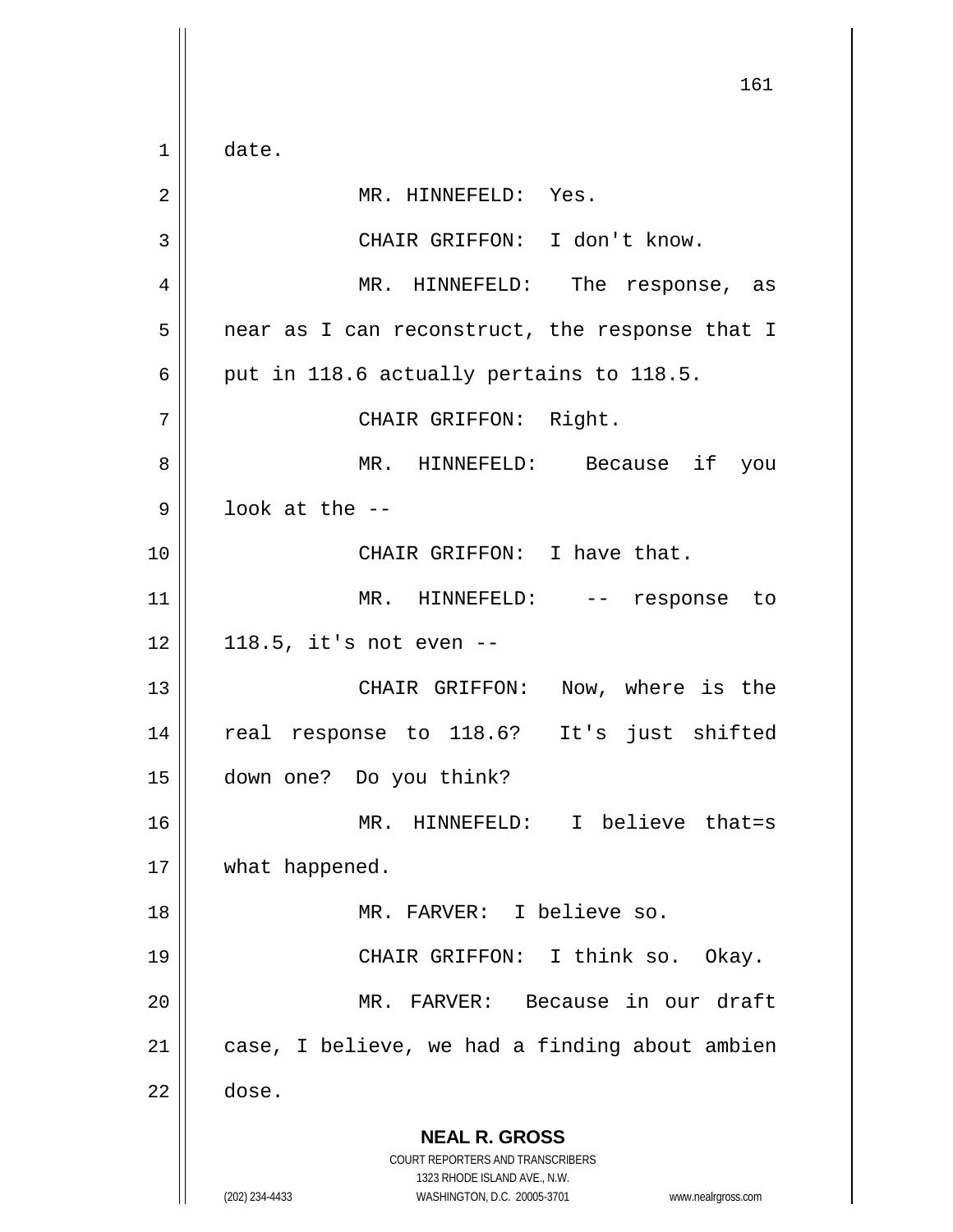**NEAL R. GROSS** COURT REPORTERS AND TRANSCRIBERS 1323 RHODE ISLAND AVE., N.W. (202) 234-4433 WASHINGTON, D.C. 20005-3701 www.nealrgross.com 162 1 CHAIR GRIFFON: Yes.  $2 \parallel$  MR. FARVER: That we didn't  $-$ 3 CHAIR GRIFFON: It wasn't in the  $4 \parallel$  file. 5 MR. FARVER: It wasn't in the  $6 \parallel$  file, correct. 7 CHAIR GRIFFON: And so, see if you  $8 \parallel$  read the finding in 118.7, it's just sort of a 9 Summary of the information from the earlier 10 findings. So it's sort of a summary kind of 11 finding, but the response column is a very 12 || specific response that relates to the previous 13 findings.  $14$  So I think .6 and .7 are  $-$  the 15  $\parallel$  responses are -- in .6 and .7 are actually 16 || numbered one too high. They should be --17 CHAIR GRIFFON: Shifted down. 18 || MR. FARVER: -- .5 and .6. 19 || CHAIR GRIFFON: Okay. 20 MEMBER MUNN: Now, did we receive 21 your comments in the separate -- 22 CHAIR GRIFFON: Yes.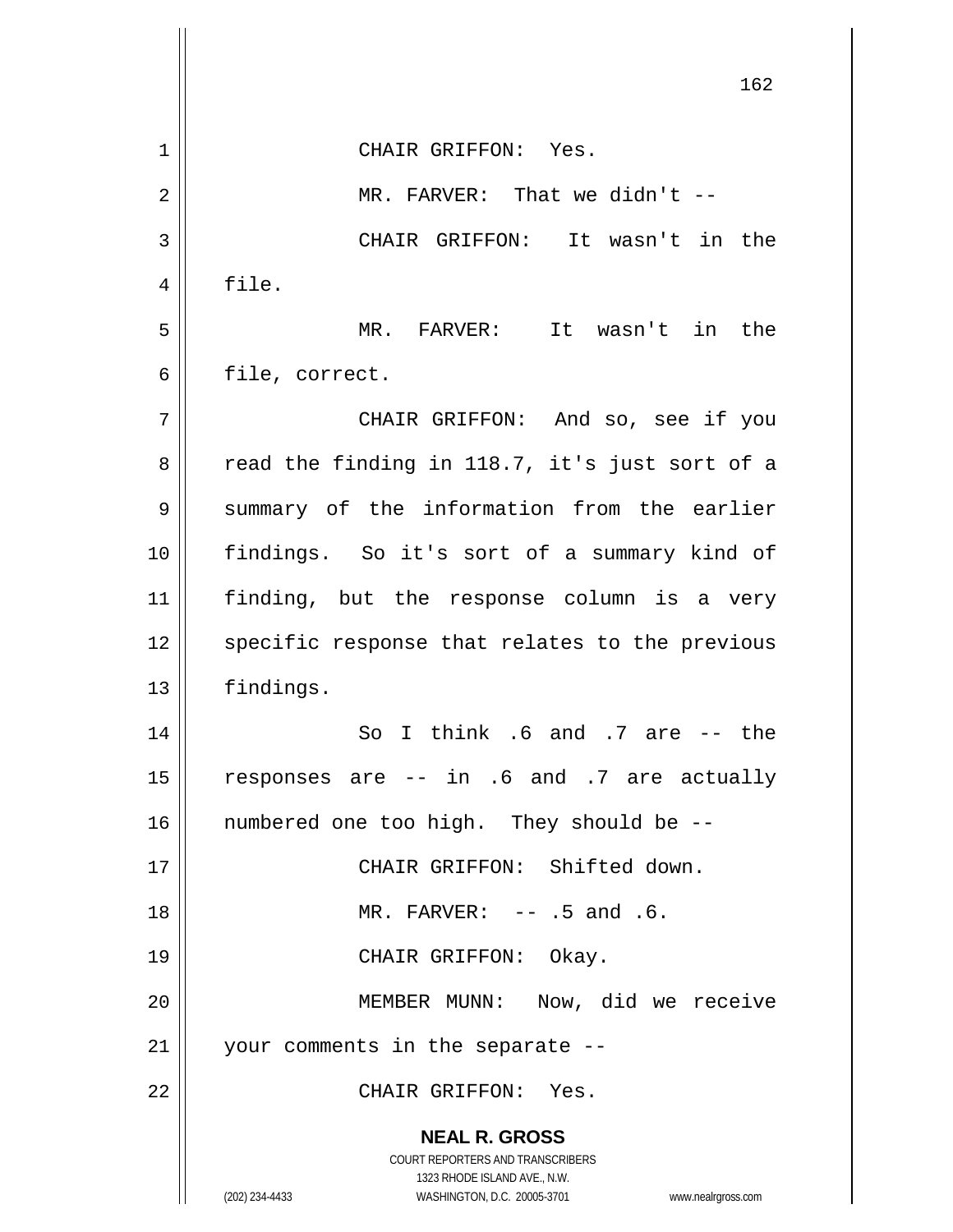**NEAL R. GROSS** COURT REPORTERS AND TRANSCRIBERS 1323 RHODE ISLAND AVE., N.W. (202) 234-4433 WASHINGTON, D.C. 20005-3701 www.nealrgross.com 1 | MEMBER MUNN: I seem not to have  $2 \parallel$  transferred it appropriately to the matrix I=m 3 looking at. 4 || MR. HINNEFELD: Well, I'm trying  $5$  | to figure out what I did after August 20<sup>th</sup>. I 6 don't know the date when I transmitted  $-$ 7 || MEMBER MUNN: That's okay. 8 || MR. HINNEFELD: -- the responses,  $9 \parallel$  but there are  $-$  we=re not on 110, we=re on 10 | 118. 11 MEMBER MUNN: 118. Let me see if 12 | I can find it. 13 || MR. HINNEFELD: Okay. 14 MEMBER MUNN: But was it fairly 15 | recent? 16 MR. HINNEFELD: I don't believe it 17 || would have been very recent. 18 || MEMBER MUNN: But since, following 19 our last meeting, which would be some time 20 between August -- 21 MR. HINNEFELD: Yes, I believe so. 22 MEMBER MUNN: Okay. I'll take a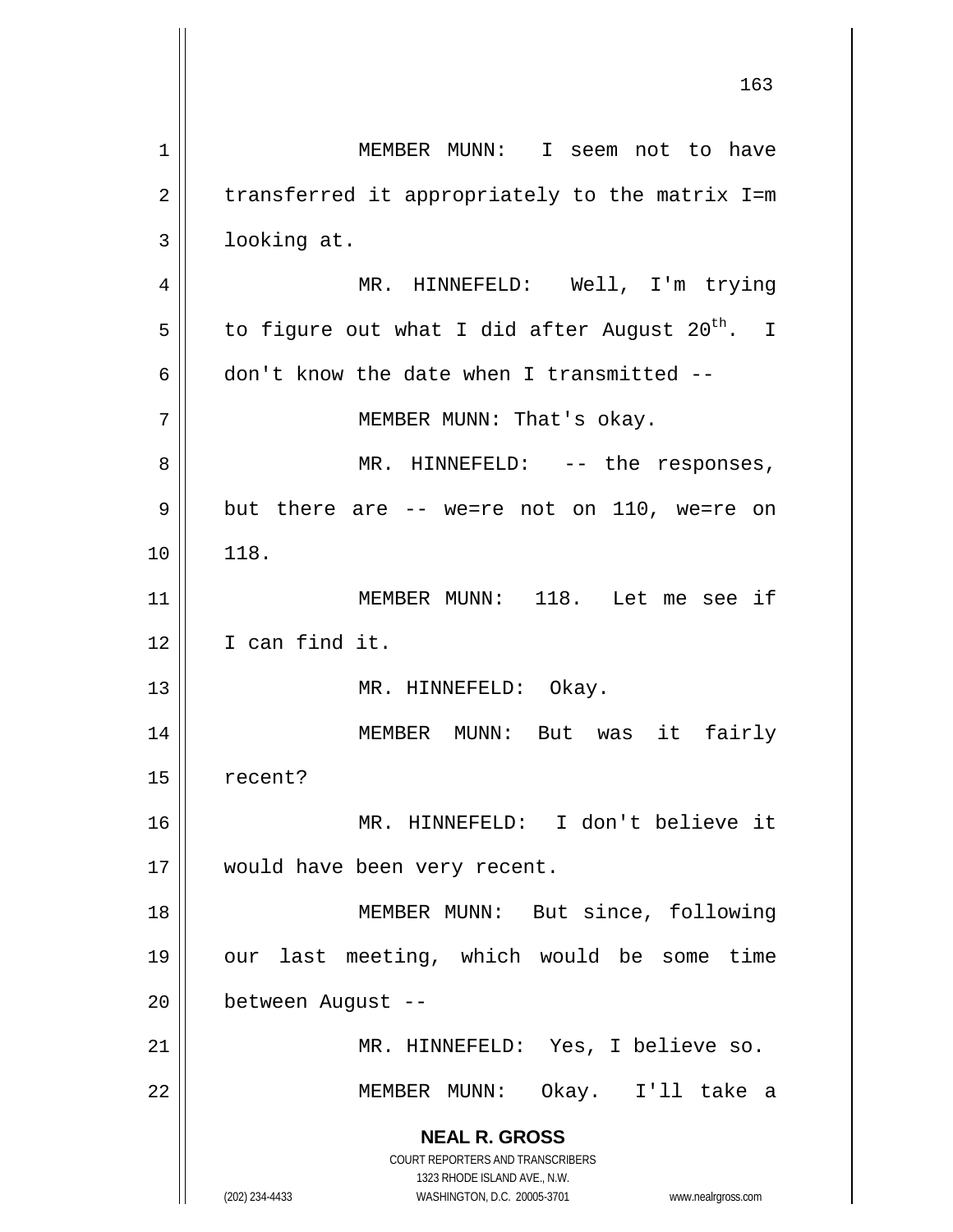$1 \parallel$  look.

| $\overline{2}$ | CHAIR GRIFFON: So, Doug, you're                                                                                                                                        |
|----------------|------------------------------------------------------------------------------------------------------------------------------------------------------------------------|
| 3              | looking at this whole response, and this is                                                                                                                            |
| 4              | the one, you=ve run this. I think in the                                                                                                                               |
| 5              | middle of it, NIOSH was asking to see your                                                                                                                             |
| 6              | number runs to see how you were getting your                                                                                                                           |
| 7              | numbers, and I think you shared files, right,                                                                                                                          |
| 8              | or maybe not.                                                                                                                                                          |
| 9              | MR. FARVER: I don't remember,                                                                                                                                          |
| 10             | Mark.                                                                                                                                                                  |
| 11             | CHAIR GRIFFON: Do you remember if                                                                                                                                      |
| 12             | it was this one that we did?                                                                                                                                           |
| 13             | MR. HINNEFELD: I know we did that                                                                                                                                      |
| 14             | on one.                                                                                                                                                                |
| 15             | MR. FARVER: Yes.                                                                                                                                                       |
| 16             | MR. HINNEFELD: 118.6 and 118.7.                                                                                                                                        |
| 17             | CHAIR GRIFFON: And this is like a                                                                                                                                      |
| 18             | seven page response here.                                                                                                                                              |
| 19             | MR. HINNEFELD: Yes.                                                                                                                                                    |
| 20             | CHAIR GRIFFON: So I think, you                                                                                                                                         |
| 21             | know, I don't want to just close this out                                                                                                                              |
| 22             | until we=re sure of what we=re looking at.                                                                                                                             |
|                | <b>NEAL R. GROSS</b><br><b>COURT REPORTERS AND TRANSCRIBERS</b><br>1323 RHODE ISLAND AVE., N.W.<br>(202) 234-4433<br>WASHINGTON, D.C. 20005-3701<br>www.nealrgross.com |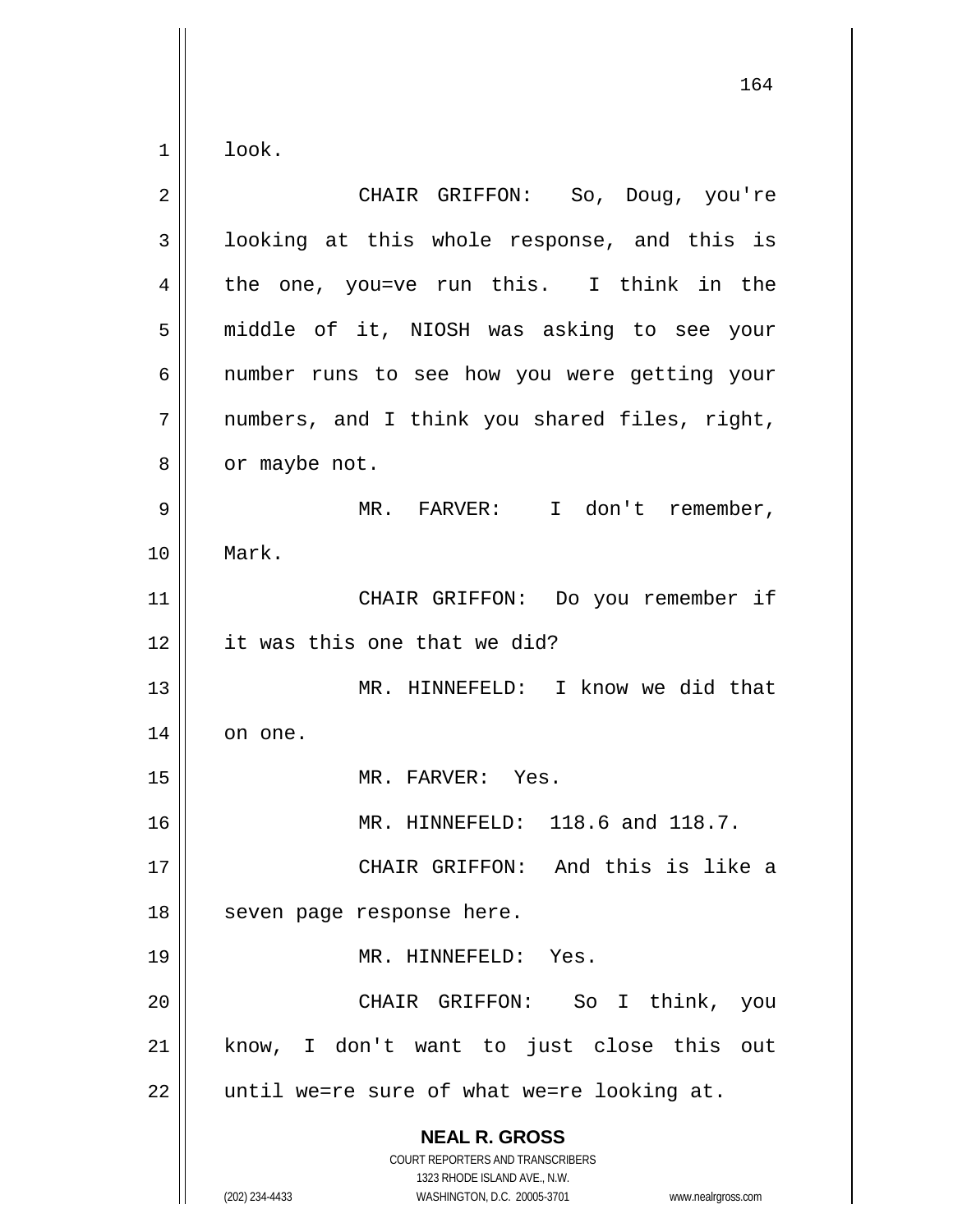**NEAL R. GROSS** COURT REPORTERS AND TRANSCRIBERS 1323 RHODE ISLAND AVE., N.W. (202) 234-4433 WASHINGTON, D.C. 20005-3701 www.nealrgross.com 165 1 | MR. FARVER: Is that something I 2 | wrote? 3 || CHAIR GRIFFON: No, this is --4 MR. HINNEFELD: We wrote a long 5 | response. 6 MR. FARVER: Okay. 7 CHAIR GRIFFON: Can I ask, you  $8 \parallel$  know, just for the sake of this meeting, can I 9 || ask that Stu and Doug or whoever get together 10 || on this off-line, and you know, we can figure  $11$  out where we are at on this, because it's a  $12$  |  $\blacksquare$  long response and I think --13 MR. FARVER: The files were 14 | exchanged. 15 CHAIR GRIFFON: I can't find them 16 | right now. 17 MR. FARVER: No. 18 CHAIR GRIFFON: I don't want to 19 jump the gun, but it looks like you are in  $20$  || agreement, but let's just make sure. 21 || MR. FARVER: Yeah, yeah. 22 MR. FARVER: Stu sent files.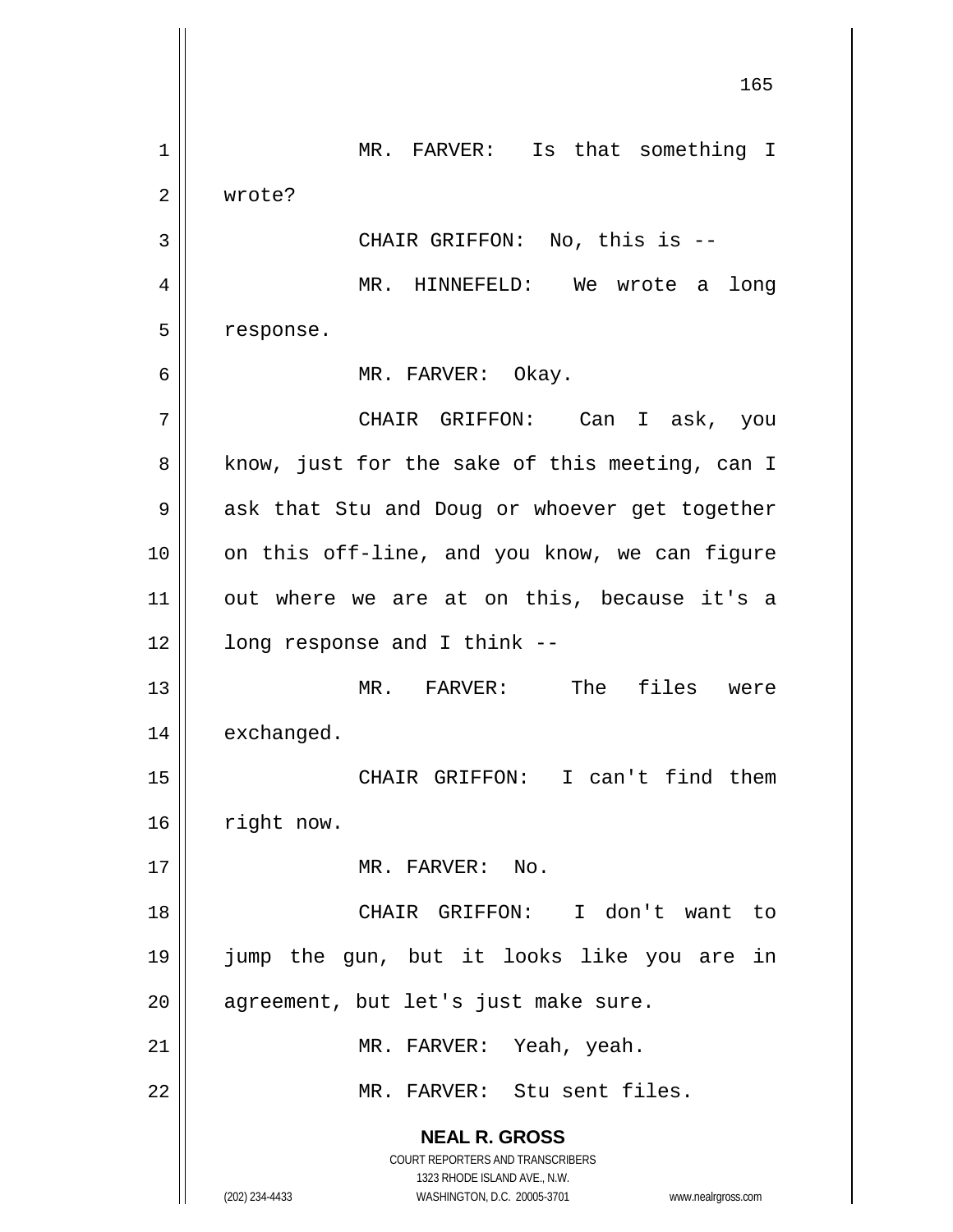**NEAL R. GROSS** COURT REPORTERS AND TRANSCRIBERS 1323 RHODE ISLAND AVE., N.W. (202) 234-4433 WASHINGTON, D.C. 20005-3701 www.nealrgross.com 166 1 || CHAIR GRIFFON: Right. 2 MR. FARVER: We reviewed those and  $3 \parallel$  we have all been -- I know it has --4 CHAIR GRIFFON: Yes. But let's 5 || just make sure, double check that one. And  $6 \parallel$  the other ones were waiting on ANL, I think. 7 MR. FARVER: Yes. 8 CHAIR GRIFFON: So we=ll move on  $9 \parallel$  to 119, if that's okay. And before the next 10 meeting in January, it looks like I'll refresh  $11$  the matrix, because this thing has shifted,  $12 \parallel$  too. 13 MR. FARVER: Yes. 14 CHAIR GRIFFON: So I've got to get 15 that all straightened out, because the 16 || responses are shifted down one, and it's very 17 | confusing to look at. 18 MEMBER MUNN: Yes, we only need to  $19 \parallel$  be  $-$ 20 CHAIR GRIFFON: There's no 21 resolutions in it at all really in the  $22$  | electronic copy.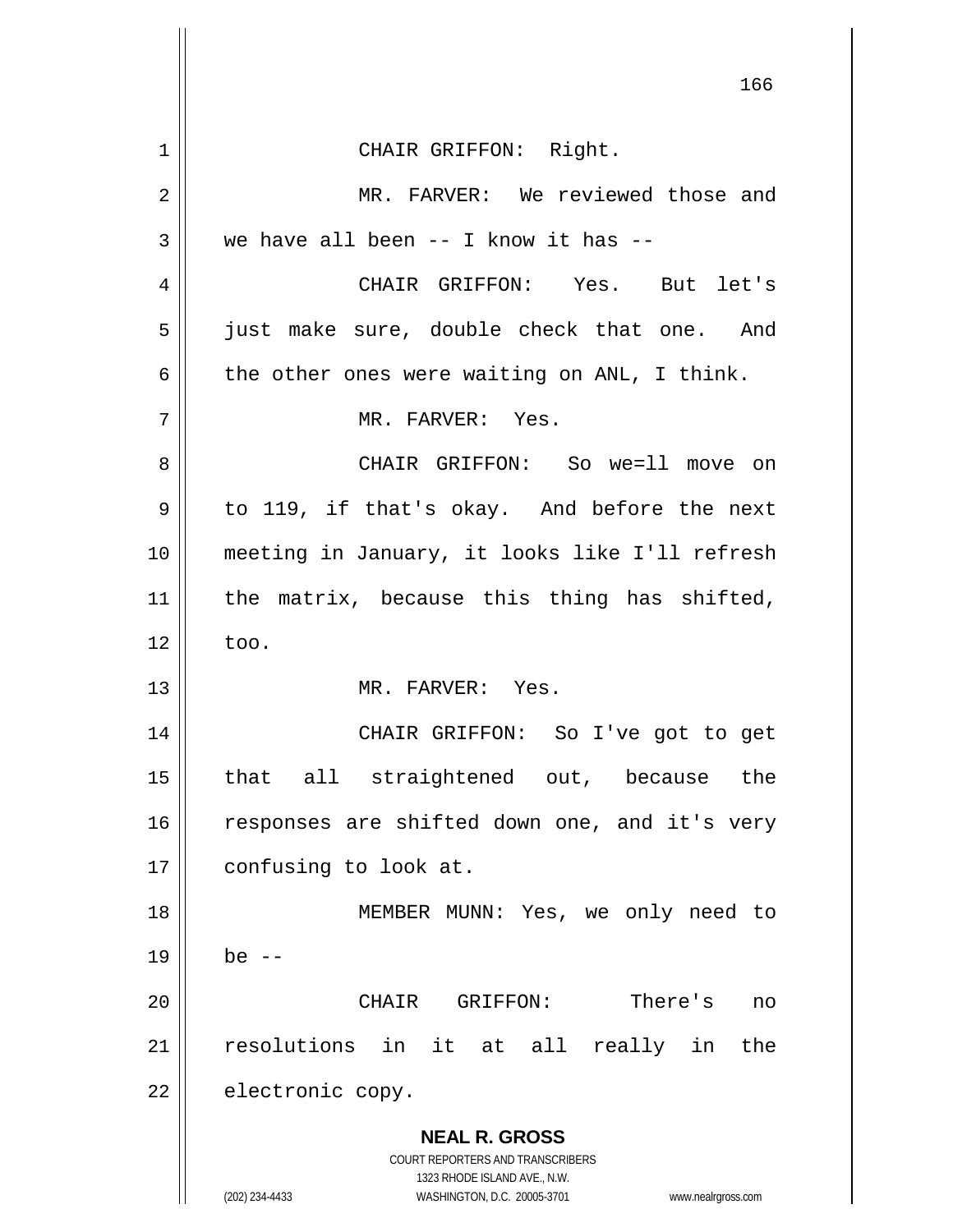**NEAL R. GROSS** COURT REPORTERS AND TRANSCRIBERS 1323 RHODE ISLAND AVE., N.W. (202) 234-4433 WASHINGTON, D.C. 20005-3701 www.nealrgross.com 1 MS. BEHLING: I believe that=s due 2  $\parallel$  out November 13<sup>th</sup>. I think I just found it,  $3 \parallel$  November 13<sup>th</sup>. 4 || MR. HINNEFELD: November 13<sup>th</sup> is 5 when I sent them? 6 MS. BEHLING: Yes, but I don't  $7 \parallel$  think you sent it to everyone. I'm not sure. 8 | MR. HINNEFELD: Okay. 9 || MS. BEHLING: I had it from Doug. 10 || MR. HINNEFELD: Okay. 11 || MS. BEHLING: So you may have only 12 || sent it to Doug. 13 CHAIR GRIFFON: We=ll follow-up on  $14 \parallel$  that. 15 MR. HINNEFELD: I'll follow-up on  $16$  | that here at lunch time. 17 || CHAIR GRIFFON: Let's try to get 18 through these, if you don't mind, just the 19 next couple. We've got two more cases, right? 20 Hopefully, we can get rid of these before 21 lunch. 119.1 is a Mound case. It was a 22 | compensable underestimate. The first one I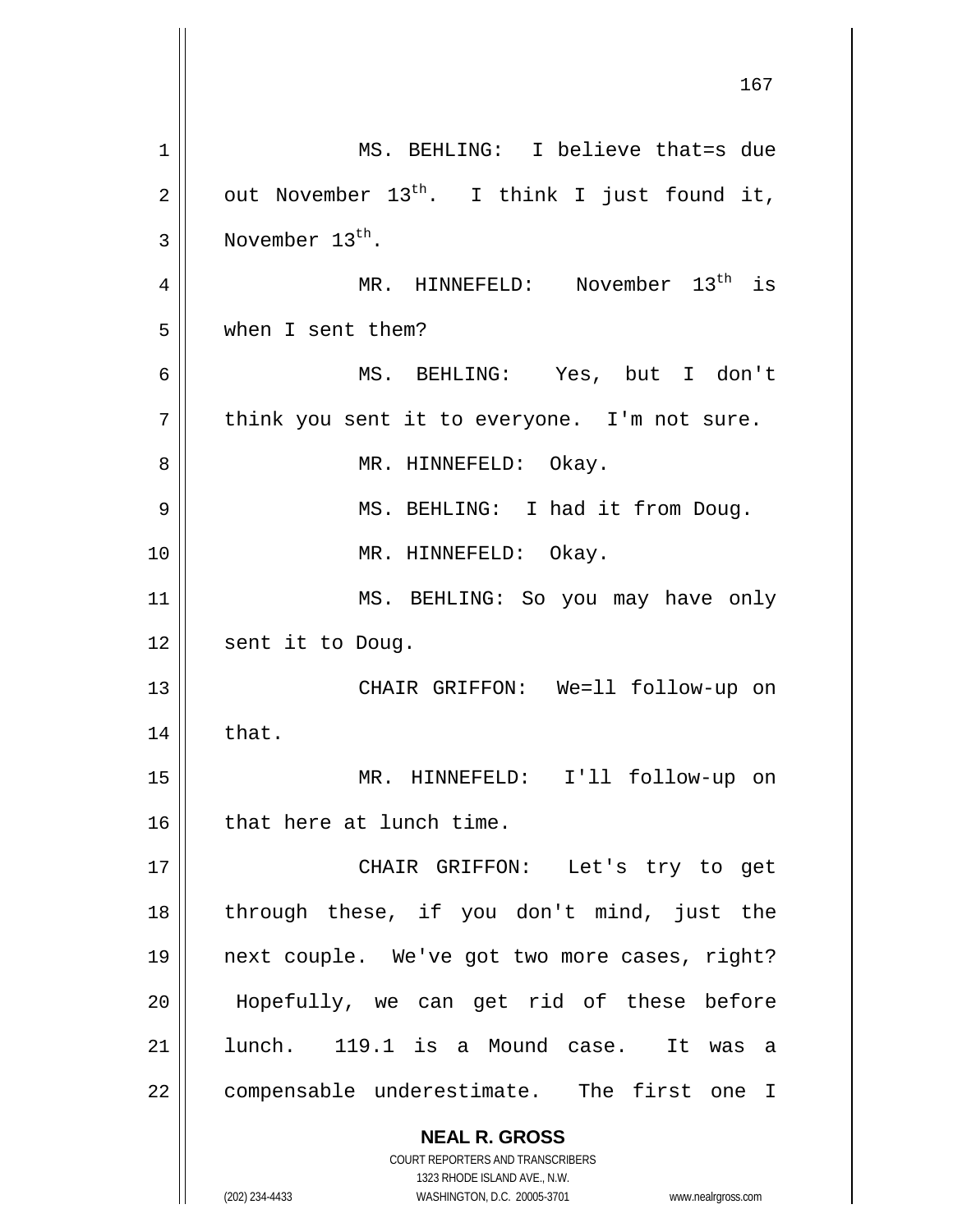**NEAL R. GROSS** COURT REPORTERS AND TRANSCRIBERS 1323 RHODE ISLAND AVE., N.W. (202) 234-4433 WASHINGTON, D.C. 20005-3701 www.nealrgross.com 168 1 || have agreement, no effect on case. Do you  $2 \parallel$  agree with that? 3 || MEMBER MUNN: Yes. 4 || CHAIR GRIFFON: 119.1? 5 MR. FARVER: Yes. 6 CHAIR GRIFFON: 119.2 I have 7 compensable claim, no action on case. 8 MR. FARVER: 119.2? 9 CHAIR GRIFFON: Yes. 10 MR. FARVER: Yes. 11 || MEMBER MUNN: NIOSH will present on 12 QA program. 13 CHAIR GRIFFON: That's right,  $14$  | that's right. 15 || MR. FARVER: Another QA issue. 16 || CHAIR GRIFFON: NIOSH presented on 17 QA program. 18 MR. FARVER: With 103 millirem 19 instead of 1830 millirem. 20 CHAIR GRIFFON: Right, right, 21 | right. 119.3, I have, again  $-$  I just have no  $22$  | further action. I'm not sure why.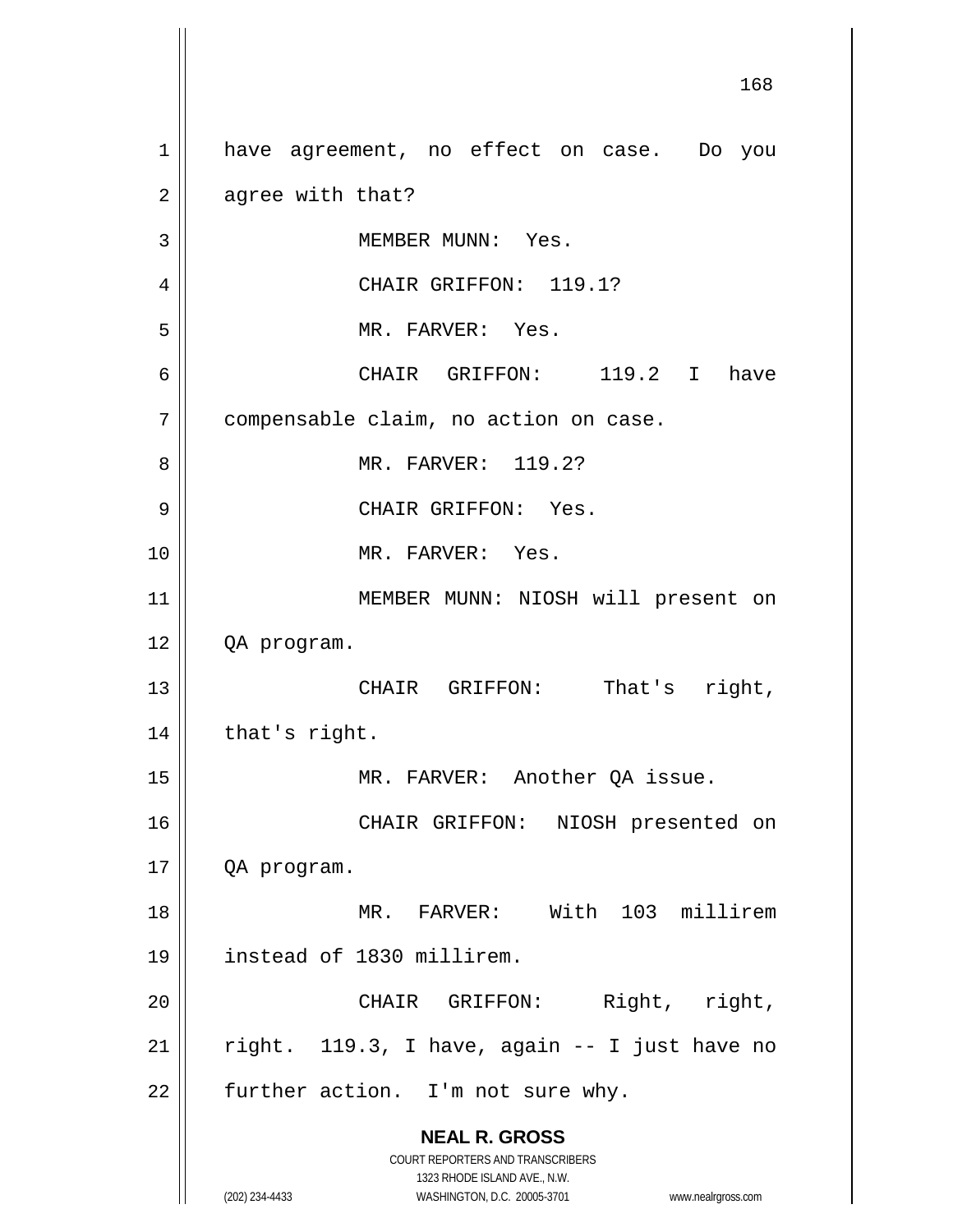**NEAL R. GROSS** COURT REPORTERS AND TRANSCRIBERS 1323 RHODE ISLAND AVE., N.W. (202) 234-4433 WASHINGTON, D.C. 20005-3701 www.nealrgross.com MR. SIEBERT: It's the same as  $2 \parallel 1.1.$ 3 || CHAIR GRIFFON: Okay. 4 || MR. SIEBERT: We agreed. CHAIR GRIFFON: Okay. MEMBER MUNN: And SC&A reviewed | the agreement. CHAIR GRIFFON: Okay. Yes, it's 9 | compensable, no further action, right. Okay. Then 120.1 is a best estimate Mound case. I have, NIOSH agrees, will review boiler plate | language. This must be on the  $-$  MR. SIEBERT: Yes, this was in the dose reconstruction report. CHAIR GRIFFON: Yes, in the 16 report. 17 || MR. SIEBERT: Midpoint of the distribution, BCS was reported as opposed to it was actually the full range was used in the Monte Carlo calculation. CHAIR GRIFFON: Okay. And you=re || not sure how to convey that in language that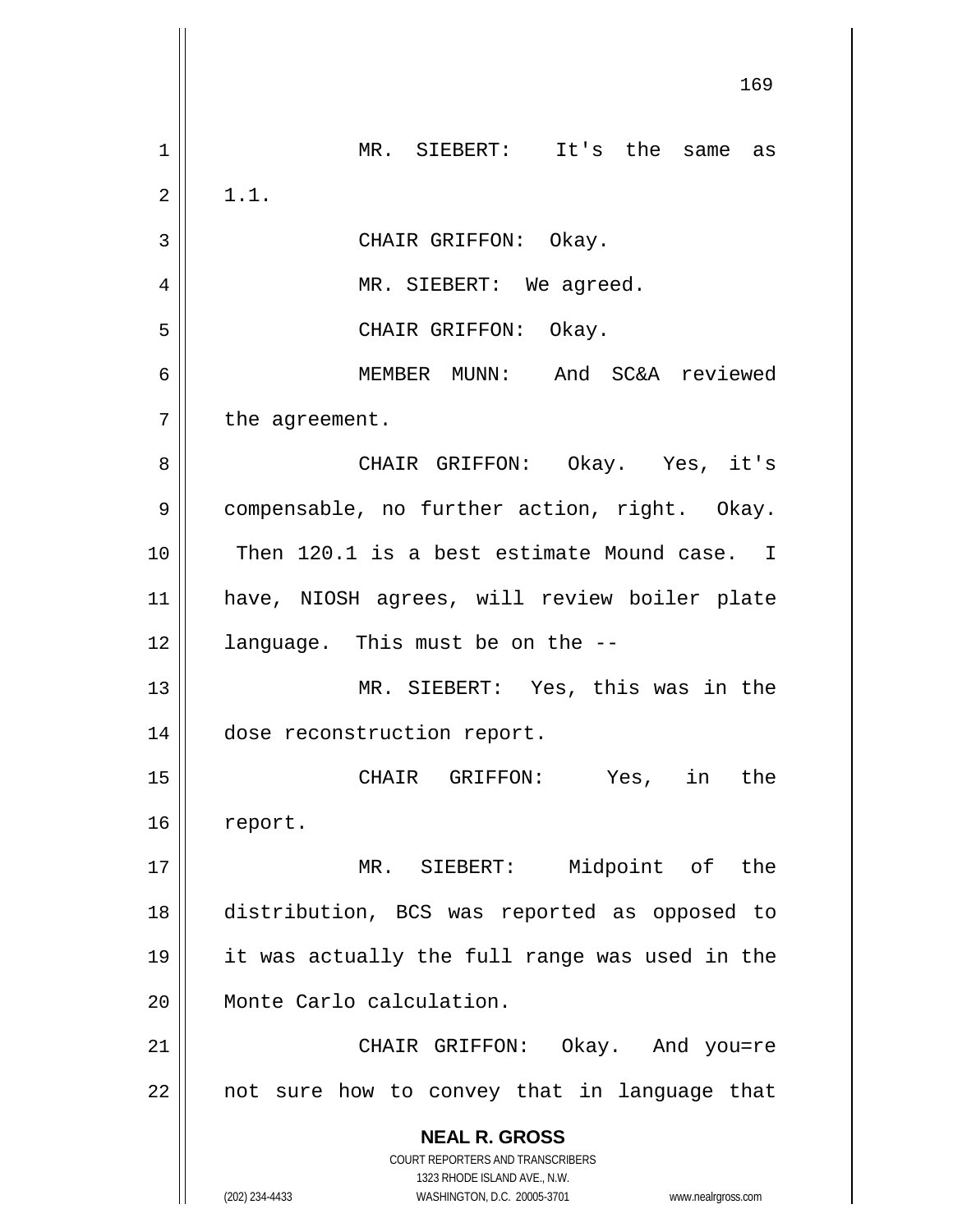**NEAL R. GROSS** COURT REPORTERS AND TRANSCRIBERS 1323 RHODE ISLAND AVE., N.W. 1 || people can understand, right? 2 || MR. SIEBERT: Yes. 3 || CHAIR GRIFFON: Yes. 4 MR. SIEBERT: I'm not even sure I 5 | understand what I just said. 6 || MEMBER MUNN: I agree. 7 CHAIR GRIFFON: That came out 8 pretty good, actually. But it's closed for  $9 \parallel$  this case. I think we can all agree that it=s 10 **closed** for this case. 11 || MR. SIEBERT: Yes. 12 || CHAIR GRIFFON: 120.2. Okay.  $13$  || This -- I have this as a site profile issue 14 being referred to the Site Profile Group to  $15$  review the adequacy of the annual dose data. 16 Is that what you have? So this is a transfer 17 || to site profile review. 18 || MR. FARVER: Right. 19 CHAIR GRIFFON: I have to make  $20$  | them aware of that. Okay. 120.3 now, this is 21  $\parallel$  again the language, reviewed language. 120.4,  $22 \parallel$  see 120.2 --

(202) 234-4433 WASHINGTON, D.C. 20005-3701 www.nealrgross.com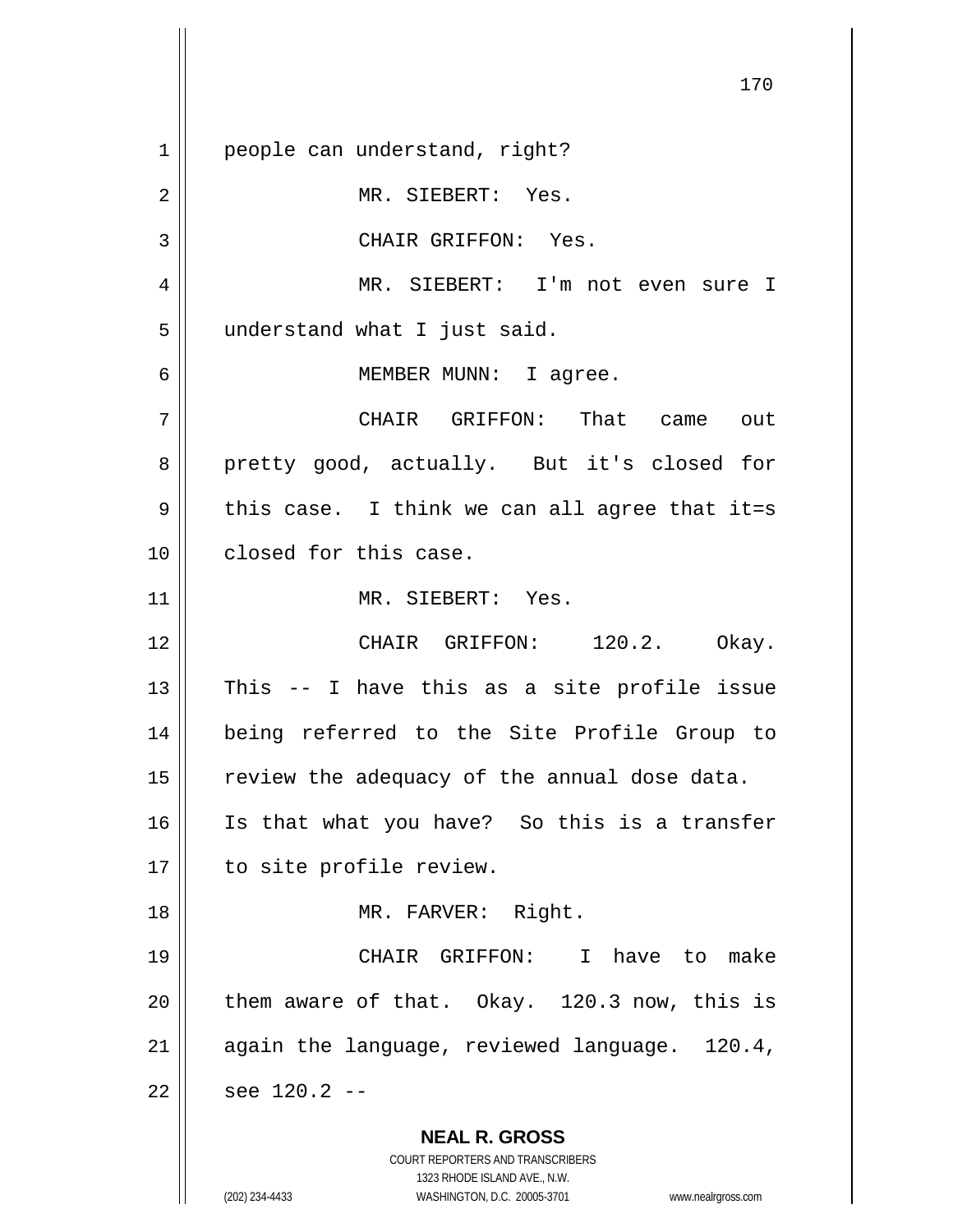|    | 171                                                                 |
|----|---------------------------------------------------------------------|
| 1  | MR. FARVER: The uncertainty.                                        |
| 2  | CHAIR GRIFFON: -- claim. So                                         |
| 3  | 120.4 is also closed. Everybody agree with                          |
| 4  | that?                                                               |
| 5  | MR. FARVER: Yes.                                                    |
| 6  | CHAIR GRIFFON: 120.5, I have                                        |
| 7  | NIOSH will provide IMBA run, and I think you                        |
| 8  | might have done that already. Let me check.                         |
| 9  | Maybe not. Well that's what I have. NIOSH                           |
| 10 | provided IMBA run for this case and La Bone.                        |
| 11 | MEMBER MUNN: And my note says                                       |
| 12 | provided in September '07. But then they                            |
| 13 | reviewed it.                                                        |
| 14 | Yes, I remember<br>MR. FARVER:                                      |
| 15 | looking at it.                                                      |
| 16 | CHAIR GRIFFON: Okay. So you do                                      |
| 17 | have -- wait a second, 120.5 I see on the next                      |
| 18 | page. Actually, I'm sorry, I have<br>NIOSH                          |
| 19 | agrees, and they reassessed the internal dose.                      |
| 20 | Is that right?                                                      |
| 21 | MR. HINNEFELD: That was a fairly                                    |
| 22 | long response it seems.                                             |
|    | <b>NEAL R. GROSS</b>                                                |
|    | COURT REPORTERS AND TRANSCRIBERS<br>1323 RHODE ISLAND AVE., N.W.    |
|    | (202) 234-4433<br>WASHINGTON, D.C. 20005-3701<br>www.nealrgross.com |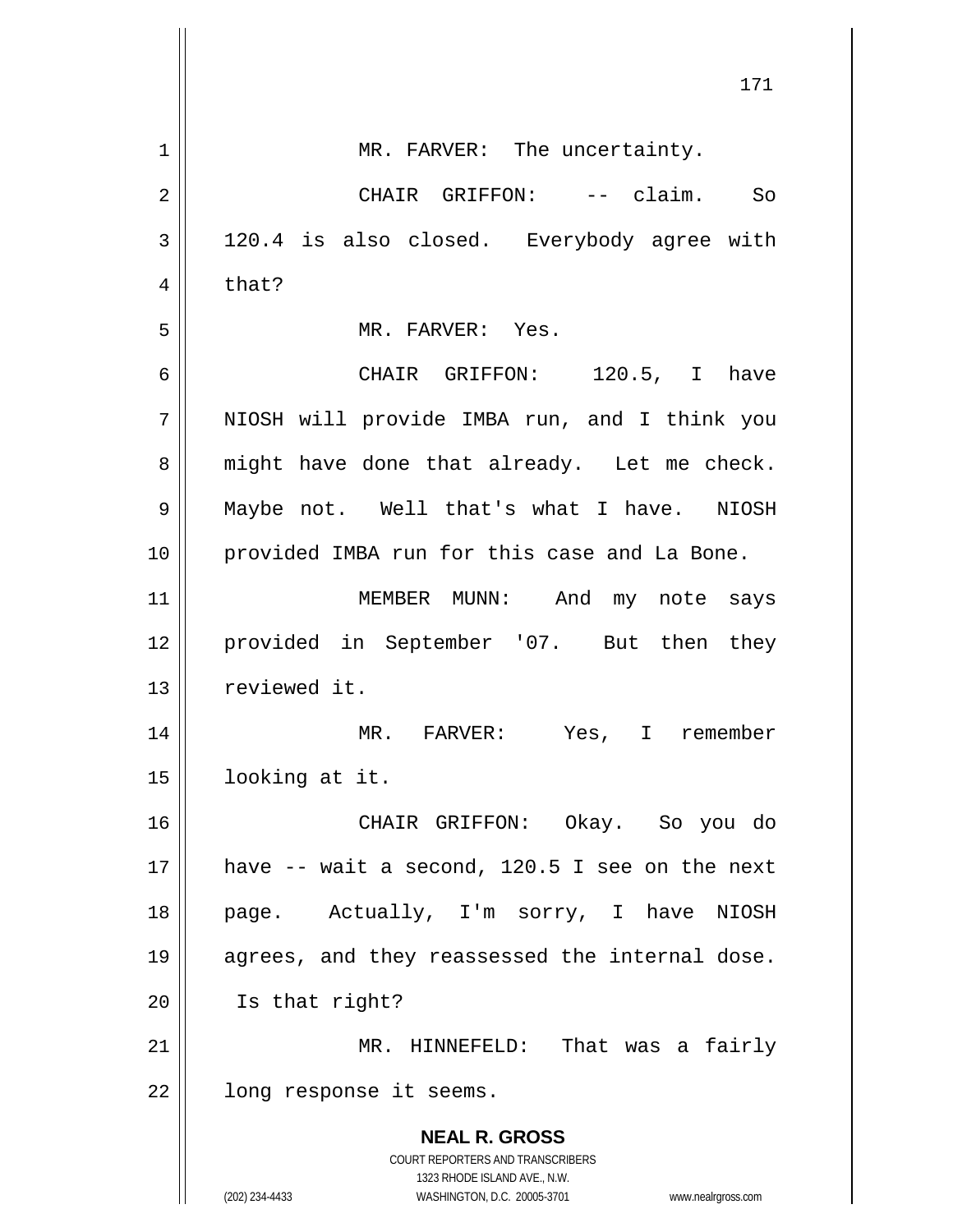|    | 172                                                                     |
|----|-------------------------------------------------------------------------|
| 1  | CHAIR GRIFFON: Yes.                                                     |
| 2  | MEMBER MUNN: Okay. NIOSH will                                           |
| 3  | review.                                                                 |
| 4  | MR. HINNEFELD: They did.                                                |
| 5  | MEMBER MUNN: So they did it, SC&A                                       |
| 6  | looked at it, and said it was okay.                                     |
| 7  | MR. FARVER: All right.                                                  |
| 8  | MEMBER MUNN: What else do<br>we                                         |
| 9  | need?                                                                   |
| 10 | MR. HINNEFELD: It sounds like                                           |
| 11 | just what happened, the dose reconstructor did                          |
| 12 | make a mistake.                                                         |
| 13 | MR. HINNEFELD: Right, that's what                                       |
| 14 | I'm saying, yes.                                                        |
| 15 | CHAIR GRIFFON: And I think the                                          |
| 16 | way -- why it took so long is that the dose                             |
| 17 | reconstruction review proposed a particular                             |
| 18 | what should be done instead, and our response                           |
| 19 | was, well, we don't really think that should                            |
| 20 | be done. We think this other thing should be                            |
| 21 | done. And that was the nature of the                                    |
| 22 | discussion, and I think that's what they                                |
|    | <b>NEAL R. GROSS</b>                                                    |
|    | <b>COURT REPORTERS AND TRANSCRIBERS</b><br>1323 RHODE ISLAND AVE., N.W. |
|    | (202) 234-4433<br>WASHINGTON, D.C. 20005-3701<br>www.nealrgross.com     |

 $\overline{\mathsf{I}}$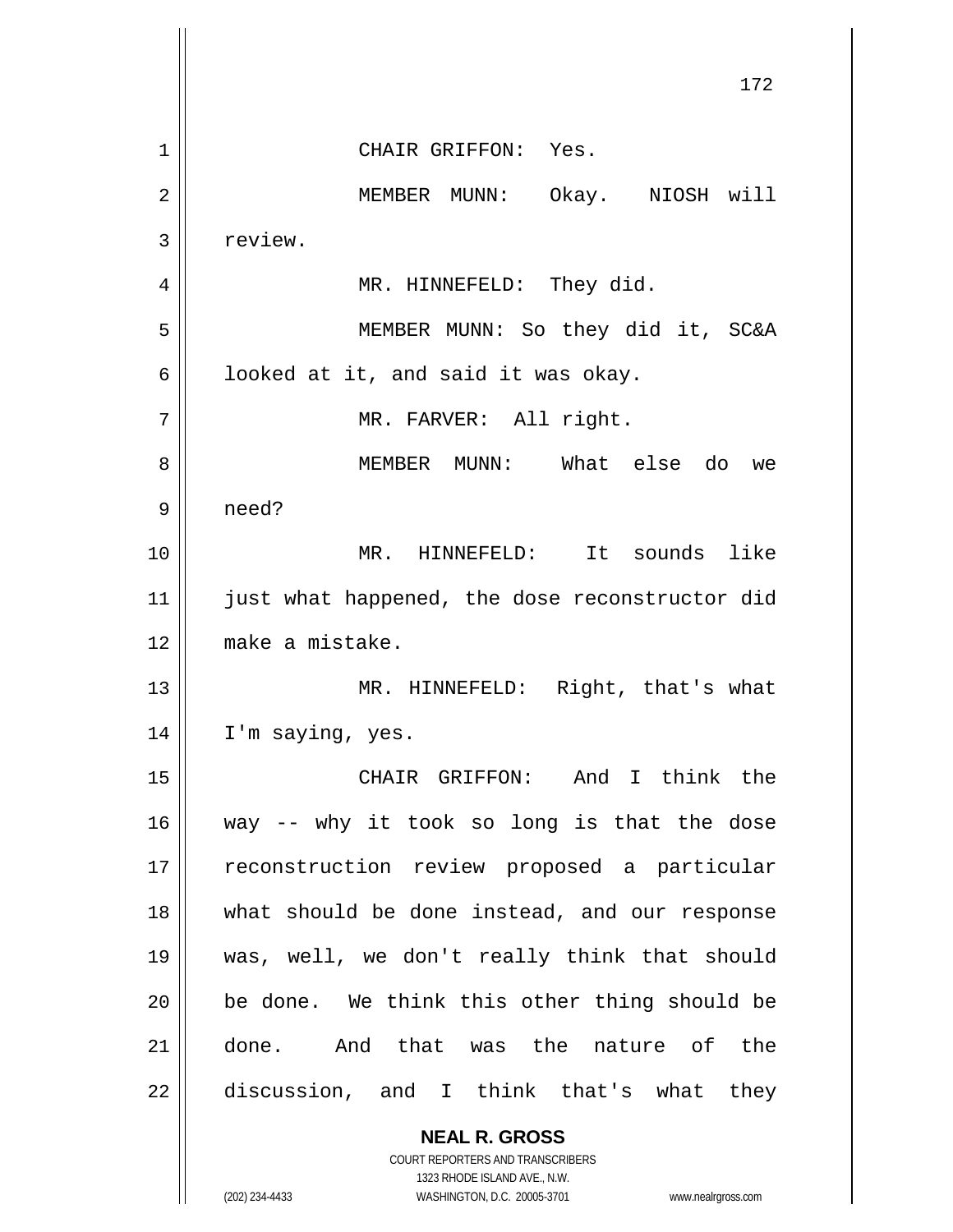1 agreed to.

**NEAL R. GROSS** COURT REPORTERS AND TRANSCRIBERS 1323 RHODE ISLAND AVE., N.W. (202) 234-4433 WASHINGTON, D.C. 20005-3701 www.nealrgross.com 2 | MR. FARVER: Okay. 3 || MEMBER MUNN: It's all good. 4 CHAIR GRIFFON: NIOSH agrees, 5 || reassessing term dose and SC&A was in  $6 \parallel$  agreement with the change. Right? 7 || MR. HINNEFELD: I believe that 8 || reflects that. 9 MR. FARVER: Yes. 10 || CHAIR GRIFFON: Okay. On 120.6, 11 is this the last one? NIOSH agrees, no 12 | further action is what I have. 13 || MR. FARVER: Okay. 14 || MEMBER MUNN: On (b)(2)? 15 || CHAIR GRIFFON: Yes. 16 MEMBER MUNN: NIOSH to provide 17 || input on the case. It=s been done, and it's 18 | closed, right? 19 CHAIR GRIFFON: I didn't have  $20$  | anything. 21 MR. HINNEFELD: If that was  $22$  || supposed to happen, it has happened, and it's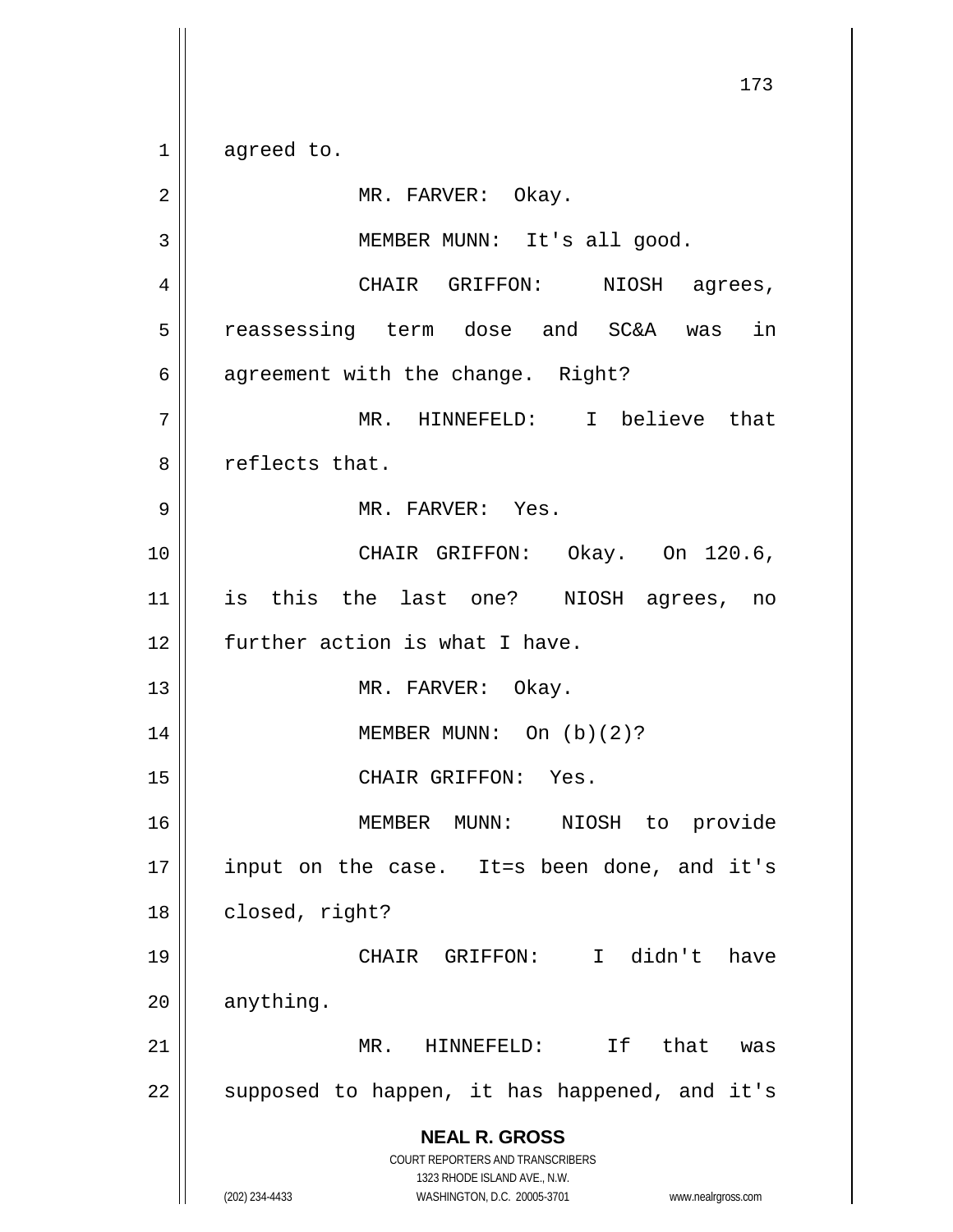1 | closed, I believe.

**NEAL R. GROSS** COURT REPORTERS AND TRANSCRIBERS 1323 RHODE ISLAND AVE., N.W. (202) 234-4433 WASHINGTON, D.C. 20005-3701 www.nealrgross.com 2 CHAIR GRIFFON: I have nothing  $3 \parallel$  about an IMBA run there, but I have that it=s 4 || closed, which NIOSH agrees, and no further 5 action. 6 || MR. FARVER: I think that happened  $7 \parallel$  a long time ago. 8 CHAIR GRIFFON: Yes. I believe  $9 \parallel$  that was quite a long time ago. Okay, and 10 that does it. Yes, we did it. Just when I 11 || thought it was going to take a half hour. All 12 right. Just to take a break from the 13 || matrices, I think after lunch maybe we can try  $14$  | the 100 case summary report first. 15 MEMBER MUNN: Yes. 16 CHAIR GRIFFON: And then plunge 17 || into the seventh set. I sent out a new 18 version. 19 MR. HINNEFELD: You sent it just 20 | very recently. 21 || CHAIR GRIFFON: Very recently,  $22 \parallel$  yes.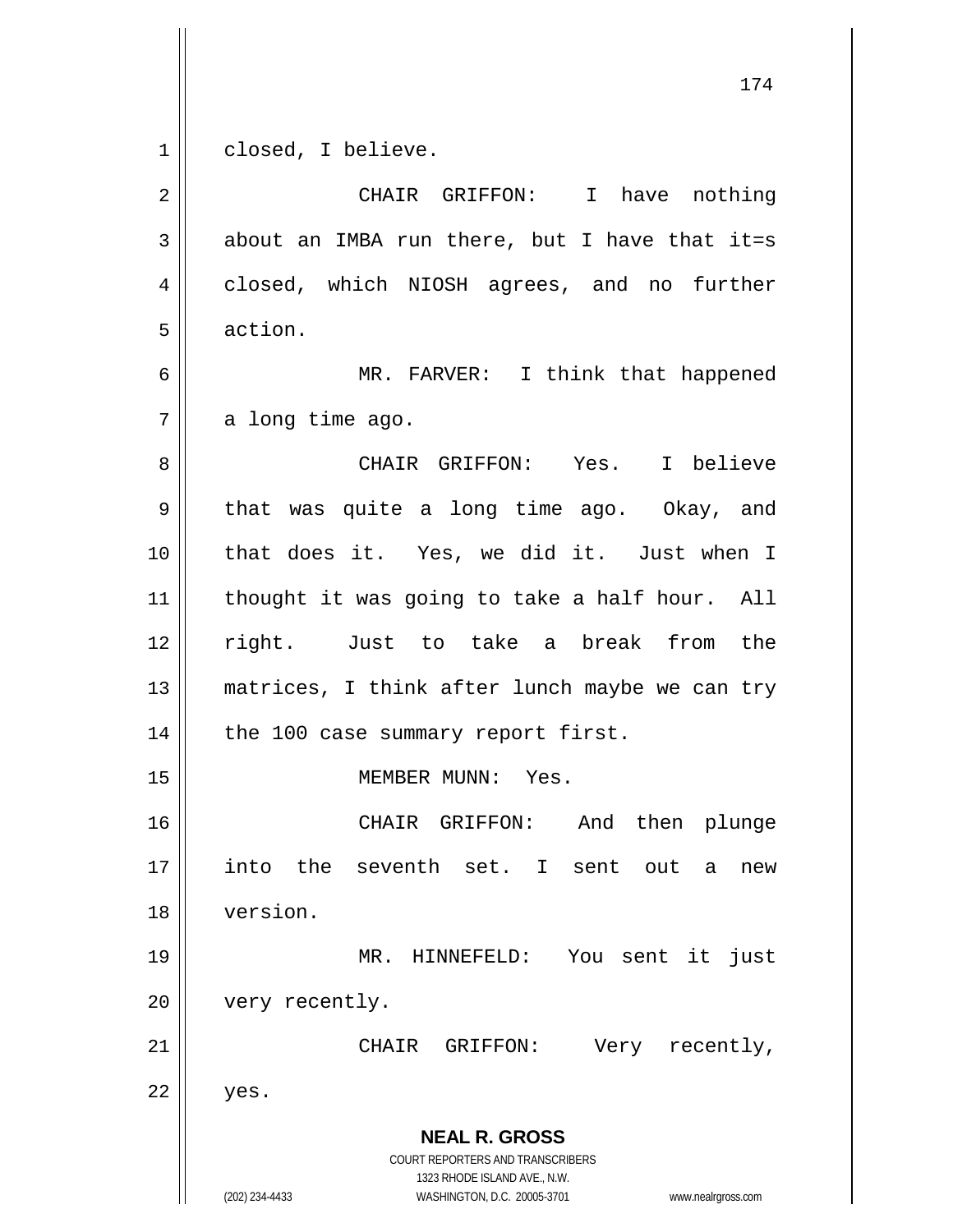**NEAL R. GROSS** COURT REPORTERS AND TRANSCRIBERS 1323 RHODE ISLAND AVE., N.W. (202) 234-4433 WASHINGTON, D.C. 20005-3701 www.nealrgross.com 175 1 MR. HINNEFELD: Yes, I did read  $2 \parallel$  it. I mean, I saw it. I don't know if I read  $3 \parallel$  it. 4 CHAIR GRIFFON: Ted, can we print  $5 \parallel$  out any copies of that, if possible, for use 6 in here or not? 7 || MR. KATZ: I think we could get 8 | something printed. 9 CHAIR GRIFFON: Really short, 10 | really short. 11 MR. KATZ: Give me something up 12 here. 13 || MR. HINNEFELD: Is it easier to 14 || resend it to everybody here? 15 || CHAIR GRIFFON: Yes, I guess. 16 MR. HINNEFELD: I can resend to 17 | everybody here. 18 || CHAIR GRIFFON: You got it? 19 MR. HINNEFELD: I believe I do. 20 || CHAIR GRIFFON: Just resend it. 21 MR. HINNEFELD: I believe I do. 22 || MEMBER MUNN: I have it.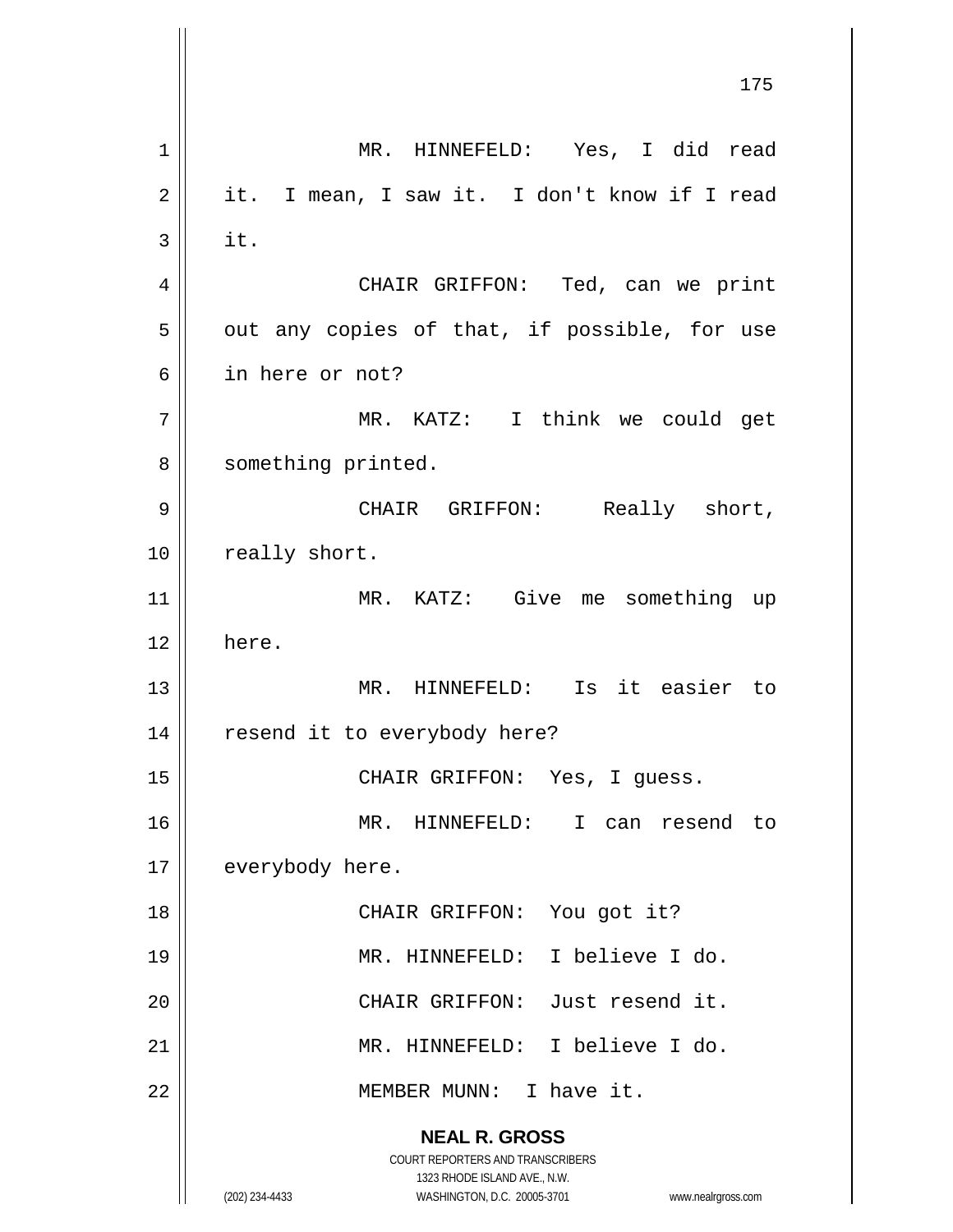**NEAL R. GROSS** COURT REPORTERS AND TRANSCRIBERS 1323 RHODE ISLAND AVE., N.W. (202) 234-4433 WASHINGTON, D.C. 20005-3701 www.nealrgross.com 176 1 || CHAIR GRIFFON: Do you have it, 2 Wanda? 3 || MEMBER MUNN: Well, I have a hard 4 copy and, therefore, I must have it. It's 5 | just a matter of finding mine to mail. 6 CHAIR GRIFFON: We can do that 7 during lunch, and Kathy I know you have a copy 8 || of that letter, unless you went to lunch 9 | already. 10 MS. BEHLING: No, I'm here, and I 11 do have a copy of it. 12 || CHAIR GRIFFON: Okay. 13 MS. BEHLING: Should I forward to 14 everyone? 15 CHAIR GRIFFON: I think we are  $16$  | going to break --17 MR. HINNEFELD: No, I've got it. 18 || I've got it on my screen right now. 19 MS. BEHLING: Good. Somebody else 20 can forward it. Good. 21 CHAIR GRIFFON: Let's break for  $22$  || lunch then for an hour, and we'll start off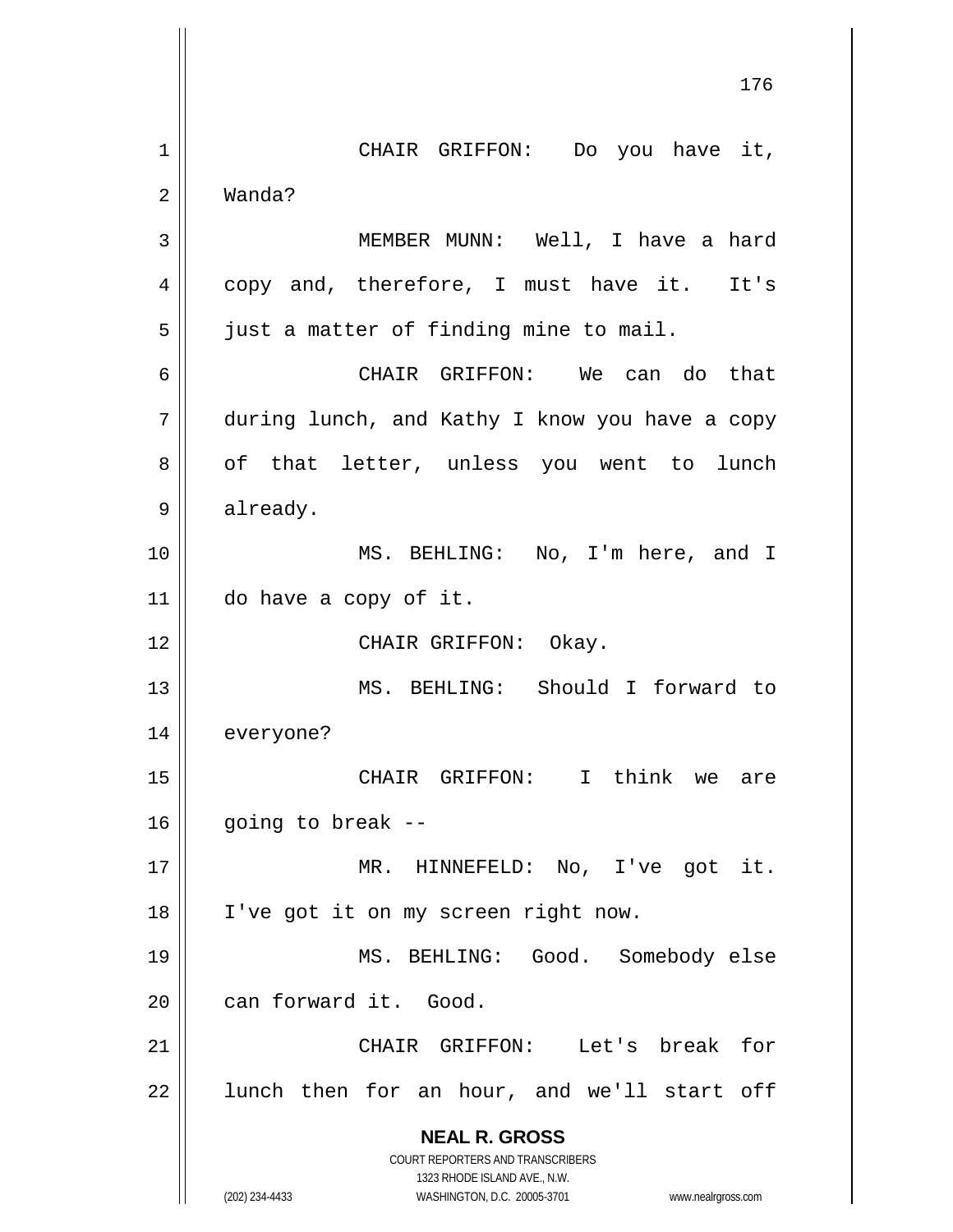**NEAL R. GROSS** COURT REPORTERS AND TRANSCRIBERS 1323 RHODE ISLAND AVE., N.W. (202) 234-4433 WASHINGTON, D.C. 20005-3701 www.nealrgross.com 177 1 || with that item. 2 || MR. KATZ: So a little bit past  $3 \parallel 1:00$ , we=11 start-up again. 4 || CHAIR GRIFFON: All right.  $5 \parallel$  Thanks. 6 | MR. FARVER: Thanks, Kathy. 7 | (Whereupon, the above-entitled  $8 \parallel$  matter went off the record at 12:02 p.m. and  $9 \parallel$  resumed at 1:06 p.m.) 10 11 12 13 14 15 16 17 18 19 20 21 22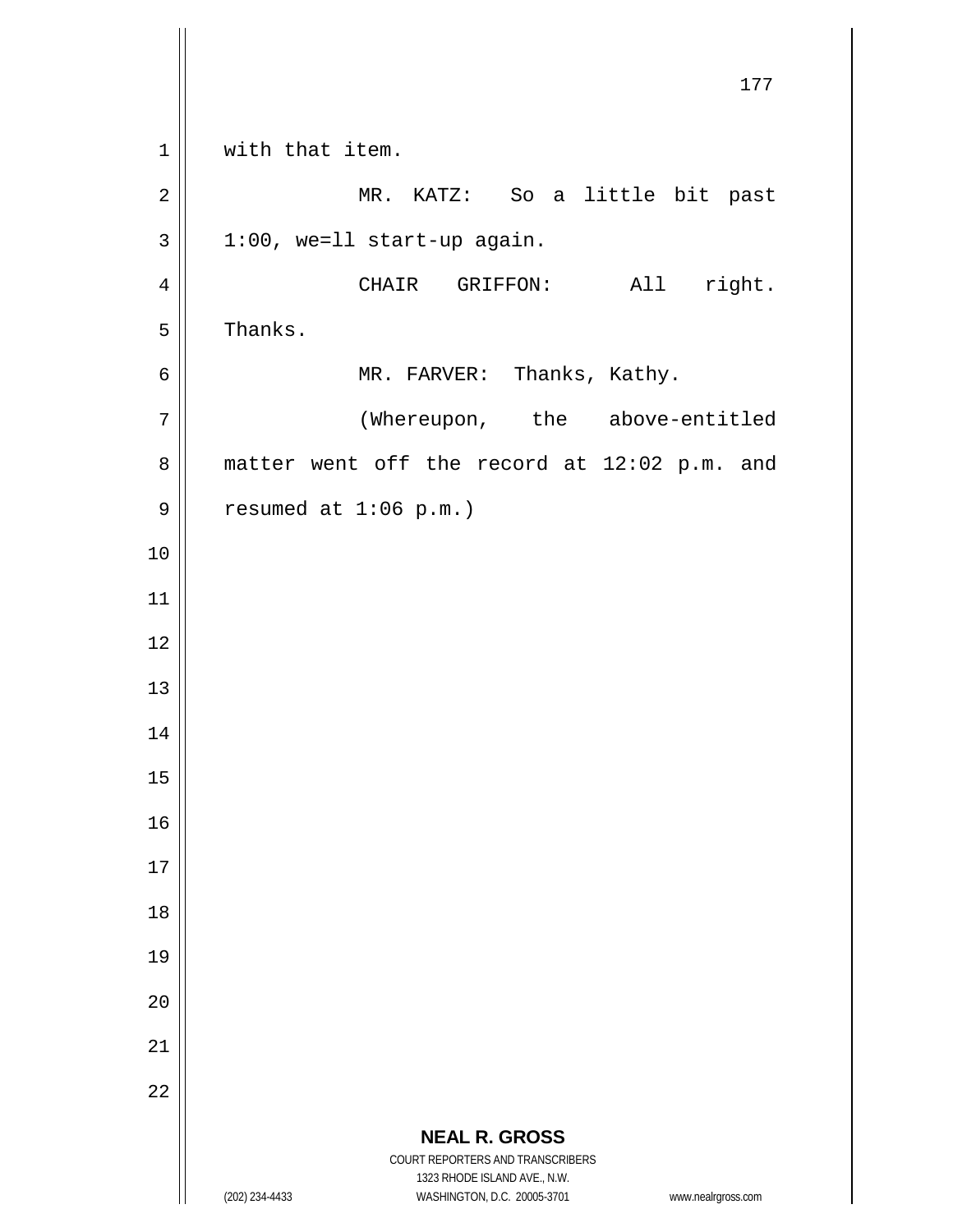**NEAL R. GROSS** COURT REPORTERS AND TRANSCRIBERS 1 A-F-T-E-R-N-O-O-N S-E-S-S-I-O-N  $2 \parallel$  1:06 p.m. 3 CHAIR GRIFFON: So we're going to  $4 \parallel$  start on the next item. Everybody should have  $5 \parallel$  the summary report of the first 100 cases.  $6$  The file name is First 100 Cases Summary 7 Report, Rev 1. If you're looking for it. I  $8 \parallel$  think it's dated 12 -- it was just sent out 9 || recently. I left it in track changes, because 10 I didn't change a lot, but I did -- well, and 11 || I still have to square away some of these 12 numbers. 13 || T asked Kathy, her mind is better  $14$  | than mine, I think we both realized that we're  $15$   $\vert$  -- I'm going to have to go back and count 16 || through the first five matrices to resolve the 17 medium/high/low. Kathy did, since the last 18 meeting, send me some information on those 19 unresolved items. So I have that. 20 || And then I just have to go through  $21$  and do another hard count, because when I was 22 just trying to add those in, the numbers

1323 RHODE ISLAND AVE., N.W.

(202) 234-4433 WASHINGTON, D.C. 20005-3701 www.nealrgross.com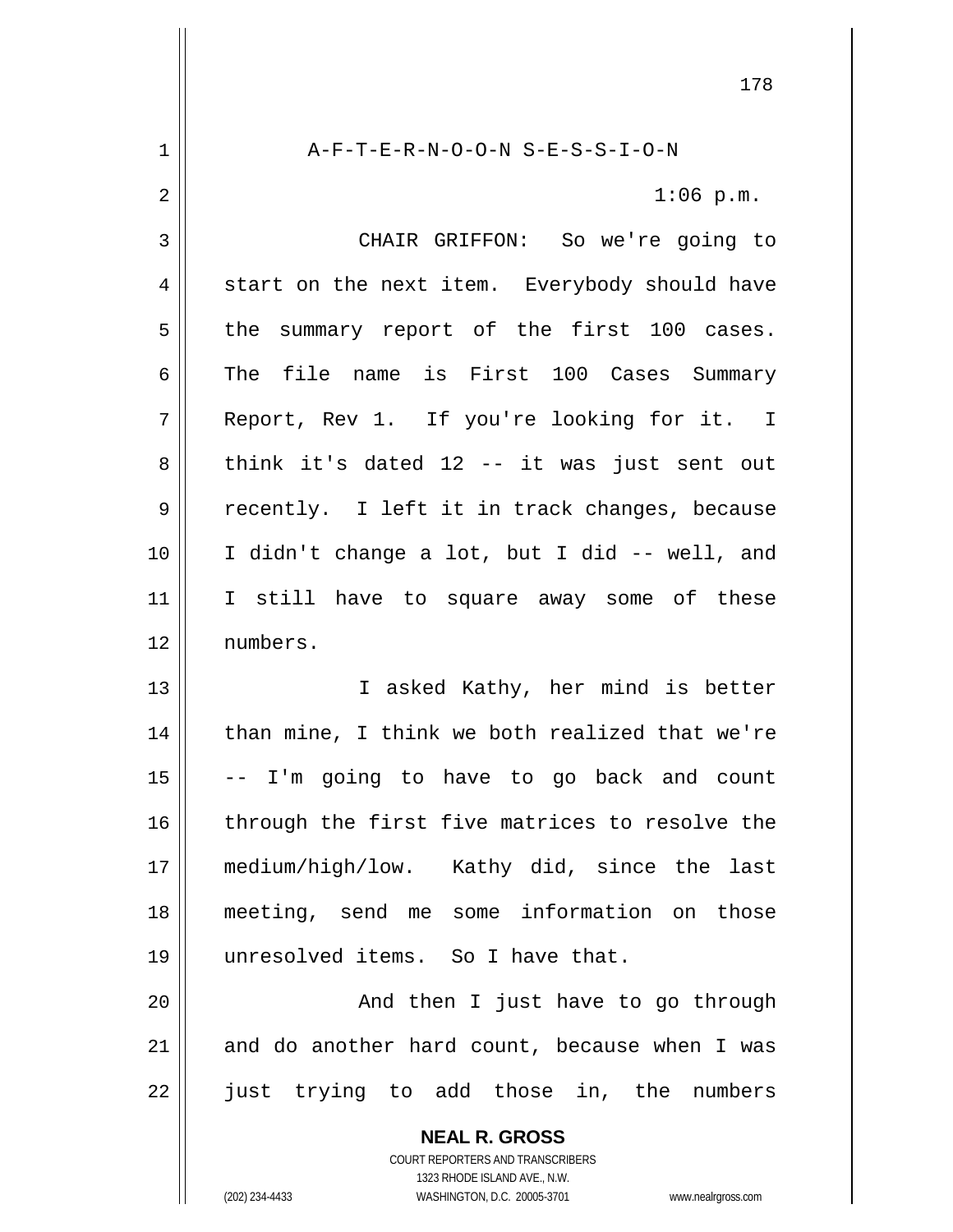179

**NEAL R. GROSS** weren't squaring up for me, but that's, you  $2 \parallel$  know, just a few numbers that are going to  $3 \parallel$  change slightly. 4 | MS. BEHLING: And, Mark, excuse 5 || me. This is Kathy Behling, but I can  $6 \parallel$  certainly do that for you. I didn't offer initially, because I wasn't sure if I had the 8 || very last version of all of the older matrices, but I think I do. So if you want me | to tally those up, I can do that. CHAIR GRIFFON: Okay. That would 12 || be great, yes, if you can do that. 13 || MS. BEHLING: Okay. CHAIR GRIFFON: All right. And but again, that's, you know, just details in | the body of the letter of the summary report. || But I did try to -- at least I know there were some concerns about some of the tone in it. I'm not sure there is any real objection | to any of the content necessarily, but some of the way things were laid out. So I did look || at some areas for modifying some of the ways I

(202) 234-4433 WASHINGTON, D.C. 20005-3701 www.nealrgross.com

COURT REPORTERS AND TRANSCRIBERS 1323 RHODE ISLAND AVE., N.W.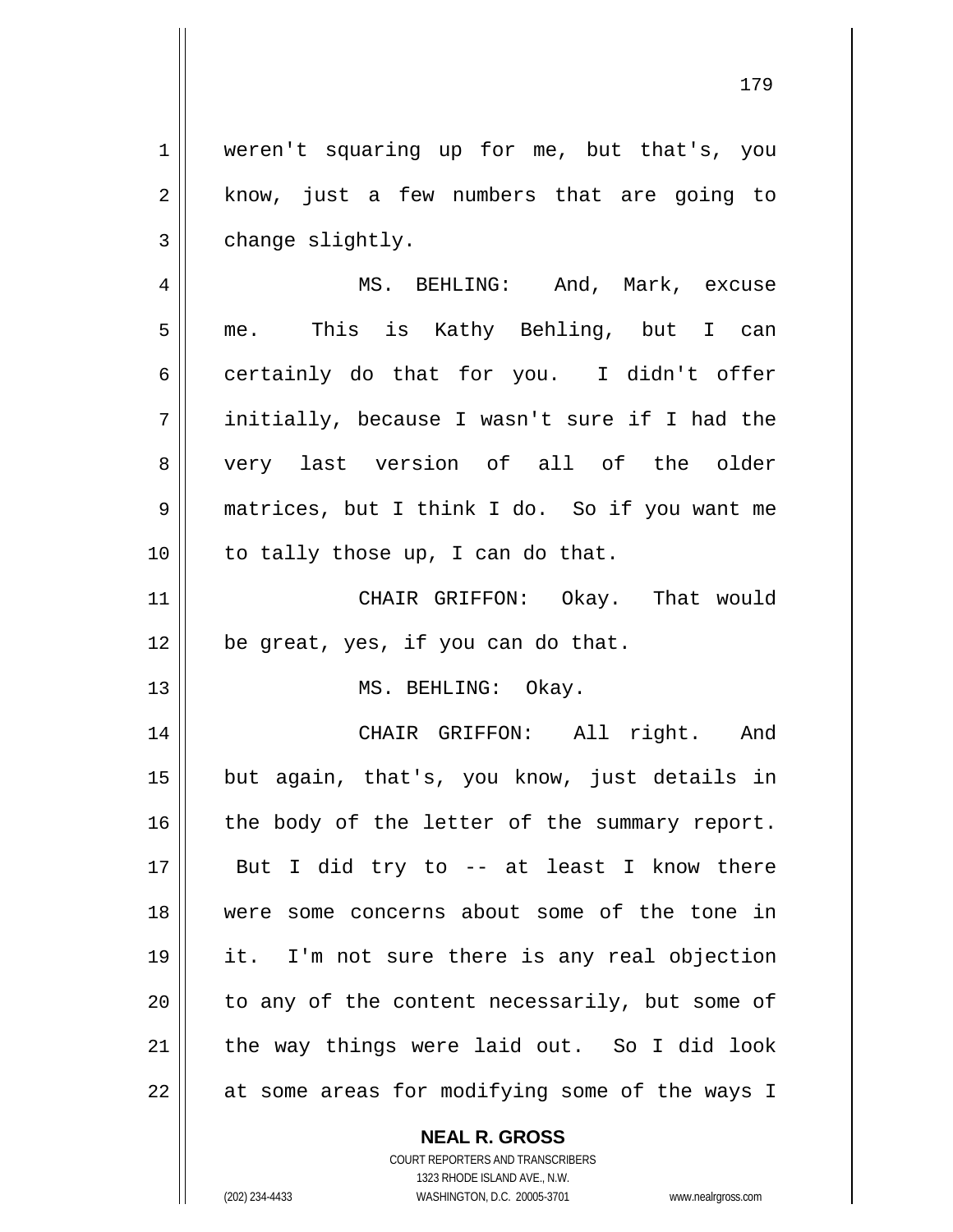$1 \parallel$  said things.

| $\overline{2}$ | I think in a couple of instances I             |
|----------------|------------------------------------------------|
| $\mathfrak{Z}$ | tried to drop out some of the howevers. I      |
| 4              | would write something and then say however,    |
| 5              | you know, and I think that gave it a certain   |
| 6              | tone. But other than that, it's<br>not         |
| 7              | drastically changed from the last time.        |
| 8              | I didn't receive any specific                  |
| $\mathsf 9$    | comments from other Subcommittee Members, so I |
| 10             | didn't really have anything to go on from that |
| 11             | standpoint, other than what was in the -- what |
| 12             | was said in the meeting.                       |
| 13             | But this is the time now if you                |
| 14             | want to discuss, comment.                      |
| 15             | MEMBER MUNN: Yes, I had one or                 |
| 16             | two small nits. Your note on Comment 4 with    |
| 17             | respect to procedural issues. I didn't look    |
| 18             | at the comment until after I had already read  |
| 19             | the paragraphs and my first reaction having    |
| 20             | read the paragraph is why are we still         |
| 21             | carrying this? This is now a moot point.       |
| 22             | CHAIR GRIFFON: Number 4?                       |

**NEAL R. GROSS** COURT REPORTERS AND TRANSCRIBERS

1323 RHODE ISLAND AVE., N.W.

(202) 234-4433 WASHINGTON, D.C. 20005-3701 www.nealrgross.com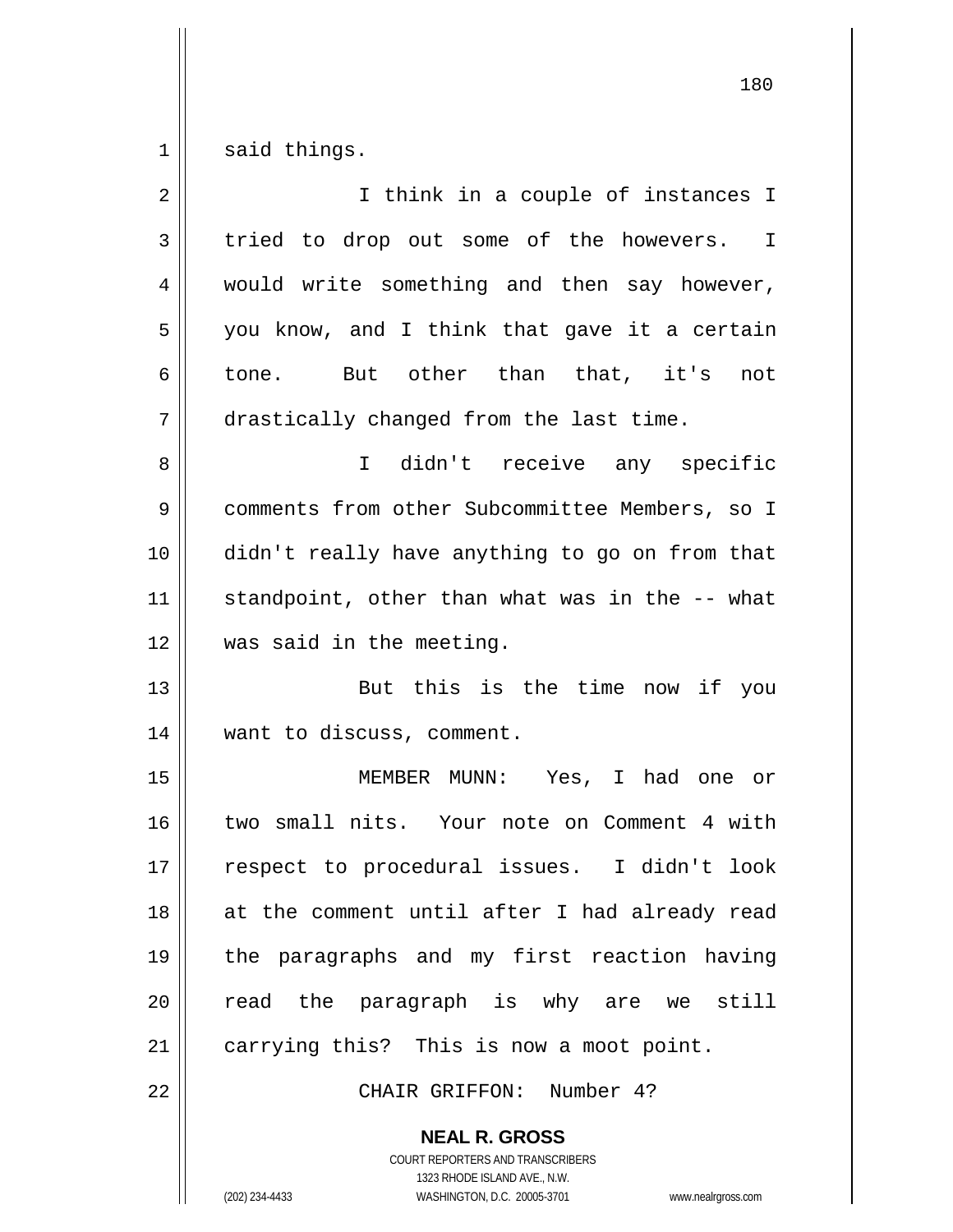**NEAL R. GROSS** COURT REPORTERS AND TRANSCRIBERS 1323 RHODE ISLAND AVE., N.W. (202) 234-4433 WASHINGTON, D.C. 20005-3701 www.nealrgross.com 181 1 || MEMBER MUNN: Procedural issues, 2 number 3. 3 || MR. FARVER: Three. 4 CHAIR GRIFFON: Number 3. 5 || MEMBER MUNN: Does this one stay 6 in some way in the report? In my view, no. I  $7$   $\parallel$  think it is --8 CHAIR GRIFFON: Well, but -- 9 MEMBER MUNN: It was appropriate 10 || to the original one. 11 || CHAIR GRIFFON: Yes. 12 MEMBER MUNN: But not when we -- 13 CHAIR GRIFFON: You don't see it 14 | as being a broad enough item to remain? 15 | MEMBER MUNN: No. 16 CHAIR GRIFFON: I mean, we're 17 doing this sort of in retrospect. You've got 18 to think, you know, this is the first 100 19  $\parallel$  cases, not where we are at today necessarily. 20 MEMBER MUNN: But there is -- if 21 we are going to just repeat everything that  $22$  || they have heard before -- now this has been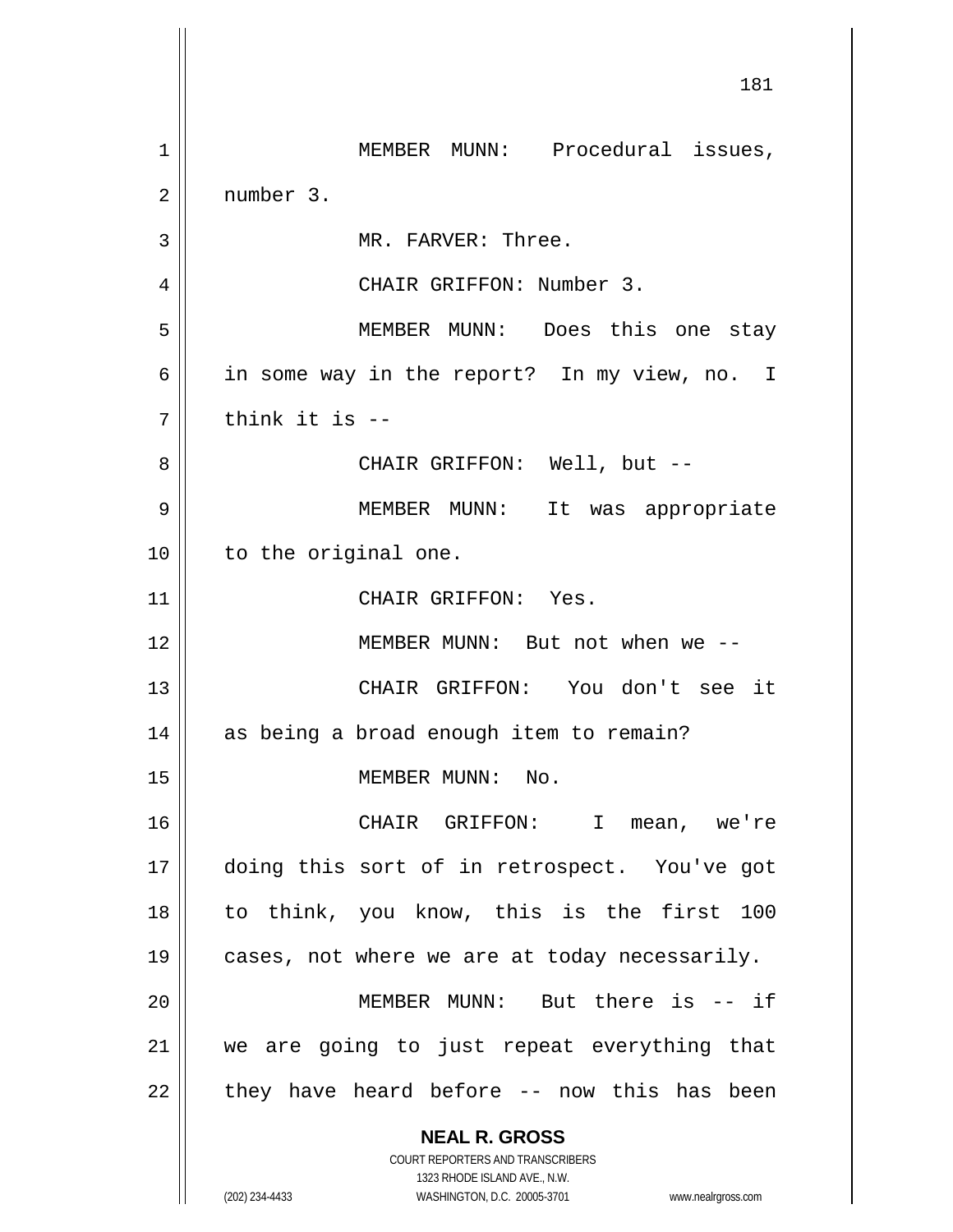**NEAL R. GROSS** COURT REPORTERS AND TRANSCRIBERS 1323 RHODE ISLAND AVE., N.W. (202) 234-4433 WASHINGTON, D.C. 20005-3701 www.nealrgross.com  $1$  said and it was applicable to earlier times. 2 || It isn't particularly pertinent now. 3 CHAIR GRIFFON: Right, right,  $4 \parallel$  right. 5 MEMBER MUNN: With an eye to as 6 || much brevity as possible. And I personally 7 would remove that. 8 CHAIR GRIFFON: Okay, okay. 9 MEMBER MUNN: There was -- 10 CHAIR GRIFFON: I'm going to put 11 that I'll agree to at least compare it to the 12 || last report and either drop it or modify it, 13 because I think you are right. It just 14 focuses on TIB-8 and 10 and that there is a 15 | broader question about procedural issues, then 16 || maybe that, you know, for some issues maybe it 17 || remains, but if there is nothing else to be 18 || said, then I'll agree to drop this, yes. And 19 || I had that comment in there. Yes, okay. 20 MEMBER MUNN: Yes. 21 CHAIR GRIFFON: I was just going  $22$  | to put in my comment now. Okay.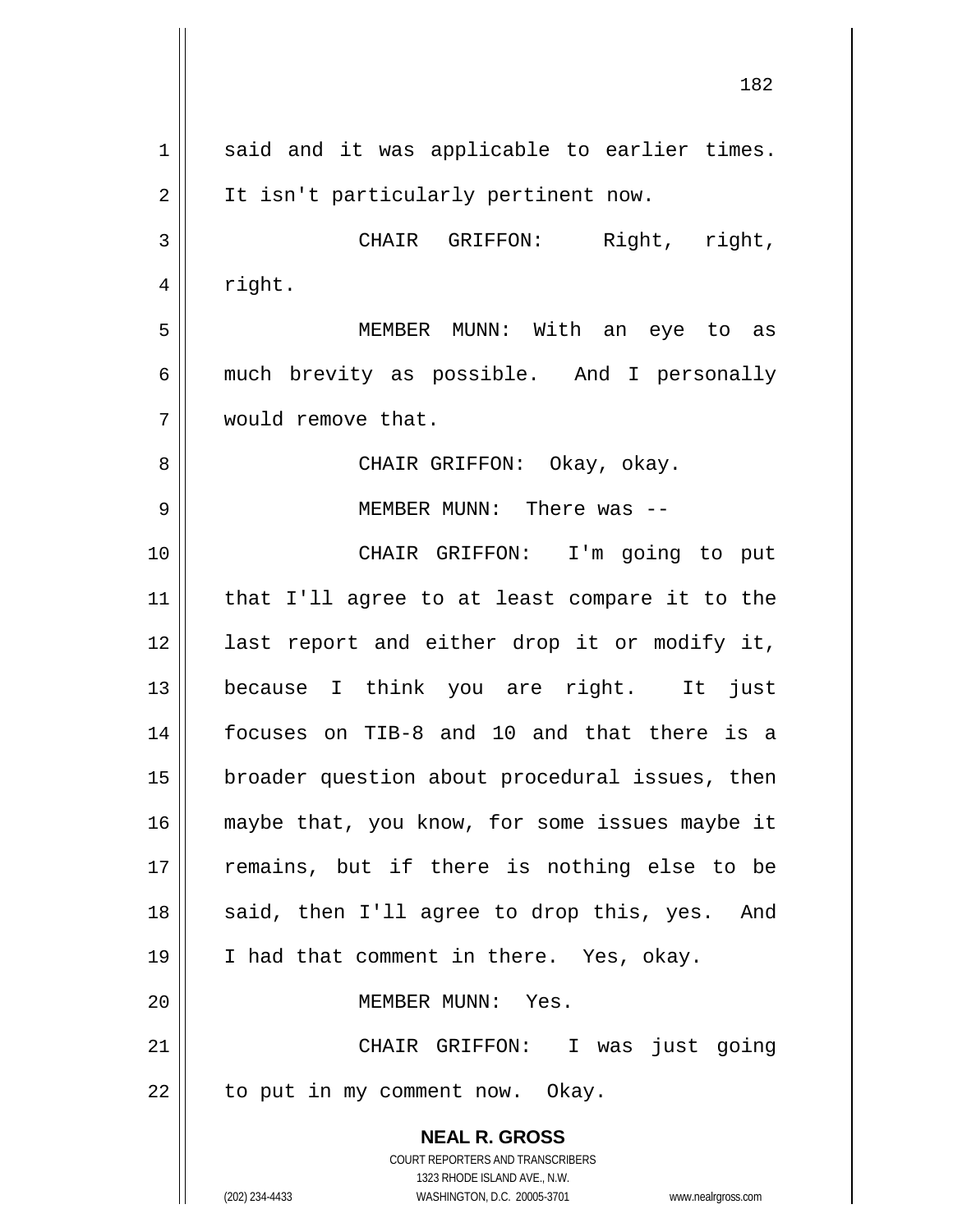**NEAL R. GROSS** COURT REPORTERS AND TRANSCRIBERS 1323 RHODE ISLAND AVE., N.W. 1 | MEMBER MUNN: On the third page  $2 \parallel$  the second paragraph there, I think we need a  $3 \parallel$  comma, this is a big deal. The outcome of 4 || nearly all the cases reviewed will likely not  $5 \parallel$  be affected by the findings in this review, 6 || comma, concerns were identified for a broader 7 impact. 8 CHAIR GRIFFON: That's after 9 | review then, comma? 10 MEMBER MUNN: Yes, don't you  $11$  think? 12 CHAIR GRIFFON: Yes, I'll let you  $13$  | and Paul do that sort of thing. 14 MEMBER MUNN: Thank you. Paul 15 wasn't here. 16 MEMBER CLAWSON: You know, every  $17$  | time I hear this, I think you guys really must 18 | enjoy my emails. 19 || MEMBER MUNN: They're wonderful. 20 CHAIR GRIFFON: I am always  $21$  | thankful I didn't have Paul as a professor,  $22$  | because I think he would have marked up a lot

(202) 234-4433 WASHINGTON, D.C. 20005-3701 www.nealrgross.com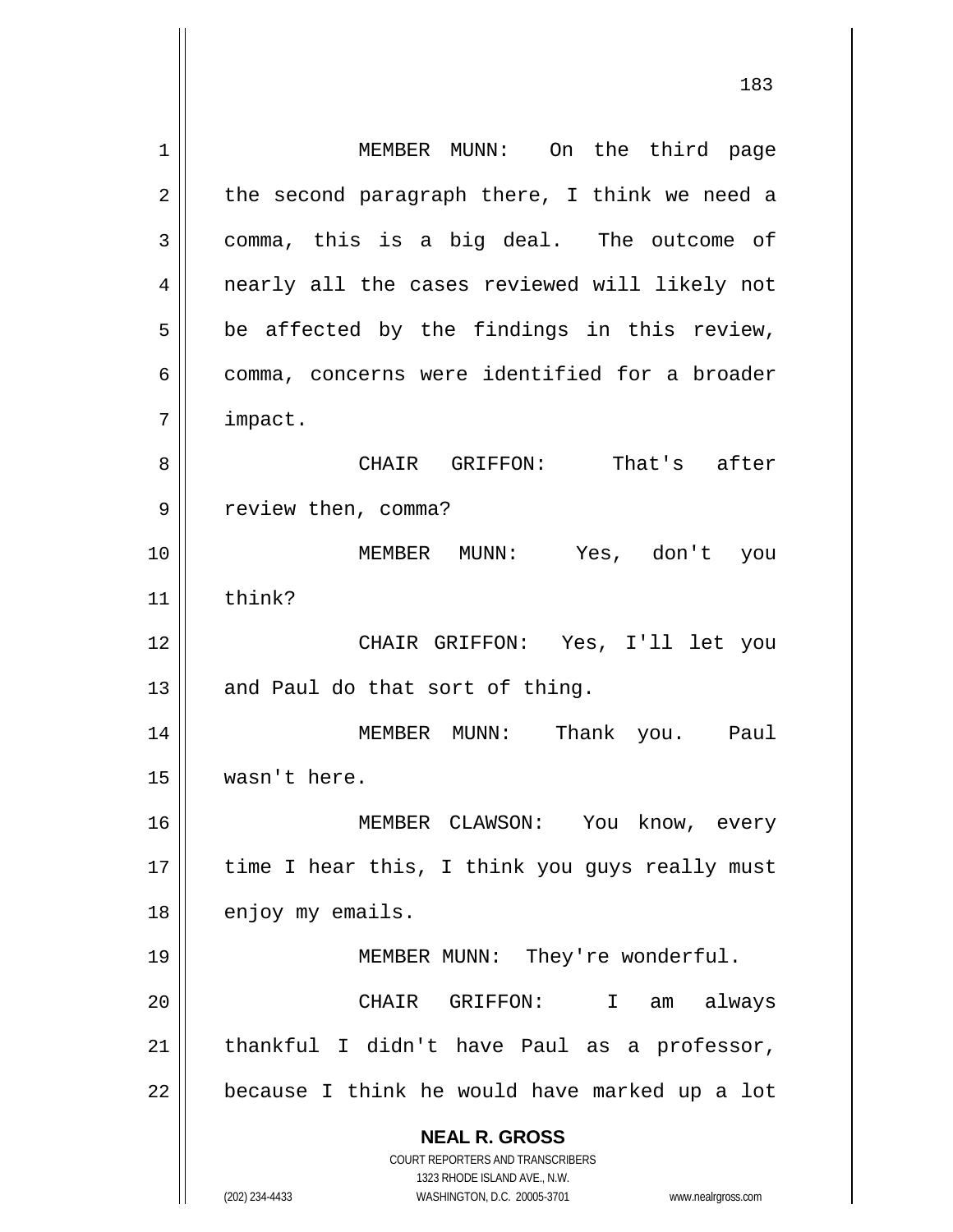**NEAL R. GROSS** COURT REPORTERS AND TRANSCRIBERS 1323 RHODE ISLAND AVE., N.W. 1 | of my reports. 2 || MEMBER MUNN: He's very punctual. 3 CHAIR GRIFFON: Minus ones all 4 | over the place, you know. 5 MEMBER MUNN: Yes, I know. 6 MR. HINNEFELD: I recall we didn=t 7 || have to write very many actual sentences. I 8 | remember columns and calculations. 9 CHAIR GRIFFON: Yeah, yeah, yeah,  $10$  | that would be okay, but, yeah. 11 MEMBER MUNN: I don't have Paul's  $12 \parallel$  eagle eye. 13 || CHAIR GRIFFON: That's right. 14 || MR. HINNEFELD: It was Paul's. 15 || CHAIR GRIFFON: The dangling 16 | participles, you know. 17 MEMBER MUNN: I can find those.  $18$  || The fifth page, the top of the fifth page. I 19 may not be reading that paragraph exactly  $20$  || right, but it confuses me every time I read 21 it. And I think there is a tense error in 22 || there at "Several cases were identified for

(202) 234-4433 WASHINGTON, D.C. 20005-3701 www.nealrgross.com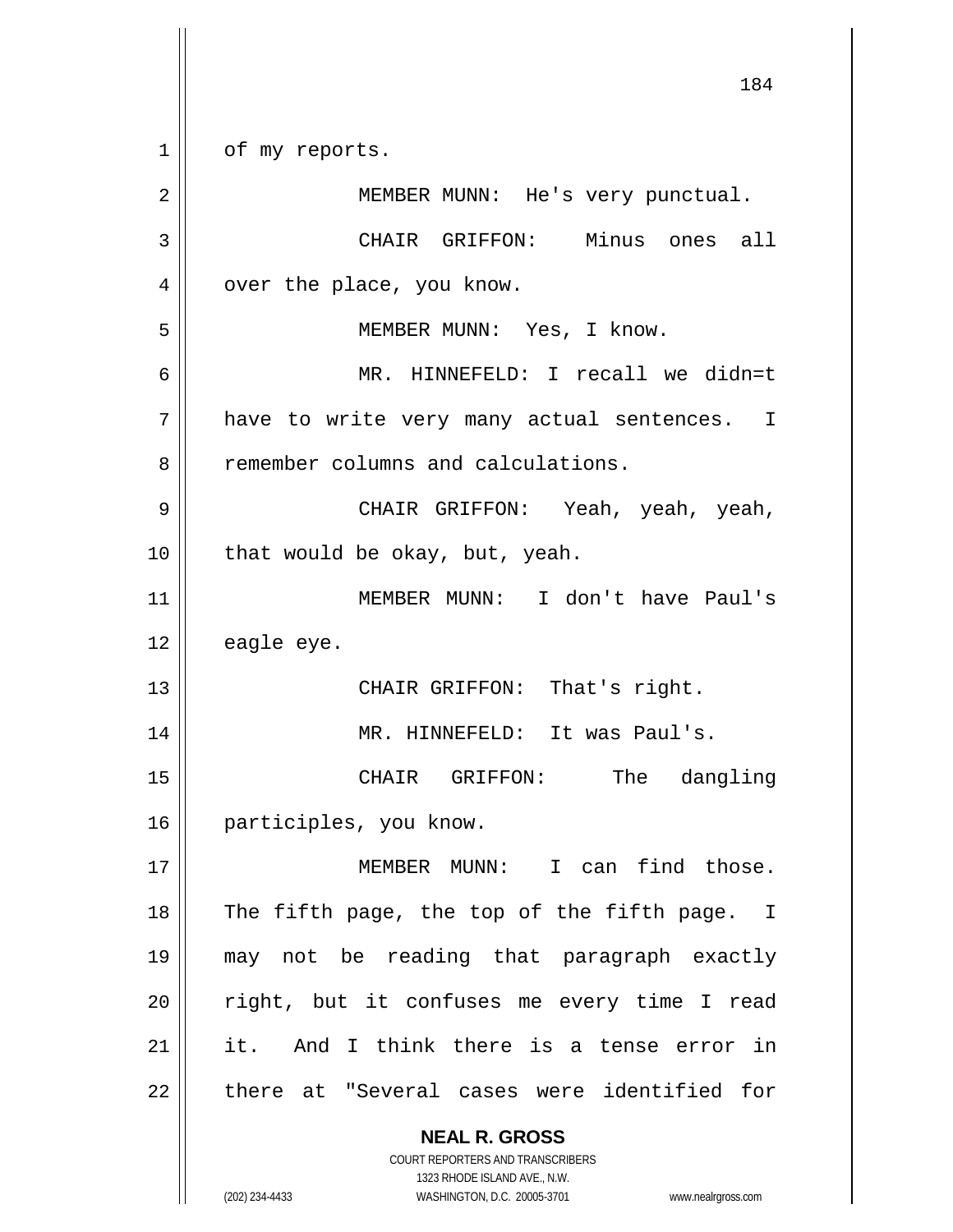**NEAL R. GROSS** COURT REPORTERS AND TRANSCRIBERS 1323 RHODE ISLAND AVE., N.W. (202) 234-4433 WASHINGTON, D.C. 20005-3701 www.nealrgross.com 1 which OTIB-04 was used, but was found to be 2 || inappropriate due to the type of site and 3 || potential exposures the case involved were not 4 || properly characterized." But --5 CHAIR GRIFFON: Wait. Where are 6 you? Where are you reading? I'm sorry. 7 MEMBER MUNN: At the top of the 8 || next to the last page. 9 CHAIR GRIFFON: Oh, next to last 10 page? 11 || DR. MAURO: Right above seven. 12 CHAIR GRIFFON: Number seven, item 13 number seven? 14 || DR. MAURO: Right above. 15 || MEMBER MUNN: Right above. 16 CHAIR GRIFFON: Above item seven, 17 || okay. I was on item seven. 18 || MEMBER MUNN: Read that through and 19 || tell me what I'm missing. It confuses me. 20 CHAIR GRIFFON: Yes, I see. 21 || MEMBER MUNN: Every time I read  $22$  | that sentence I say, huh.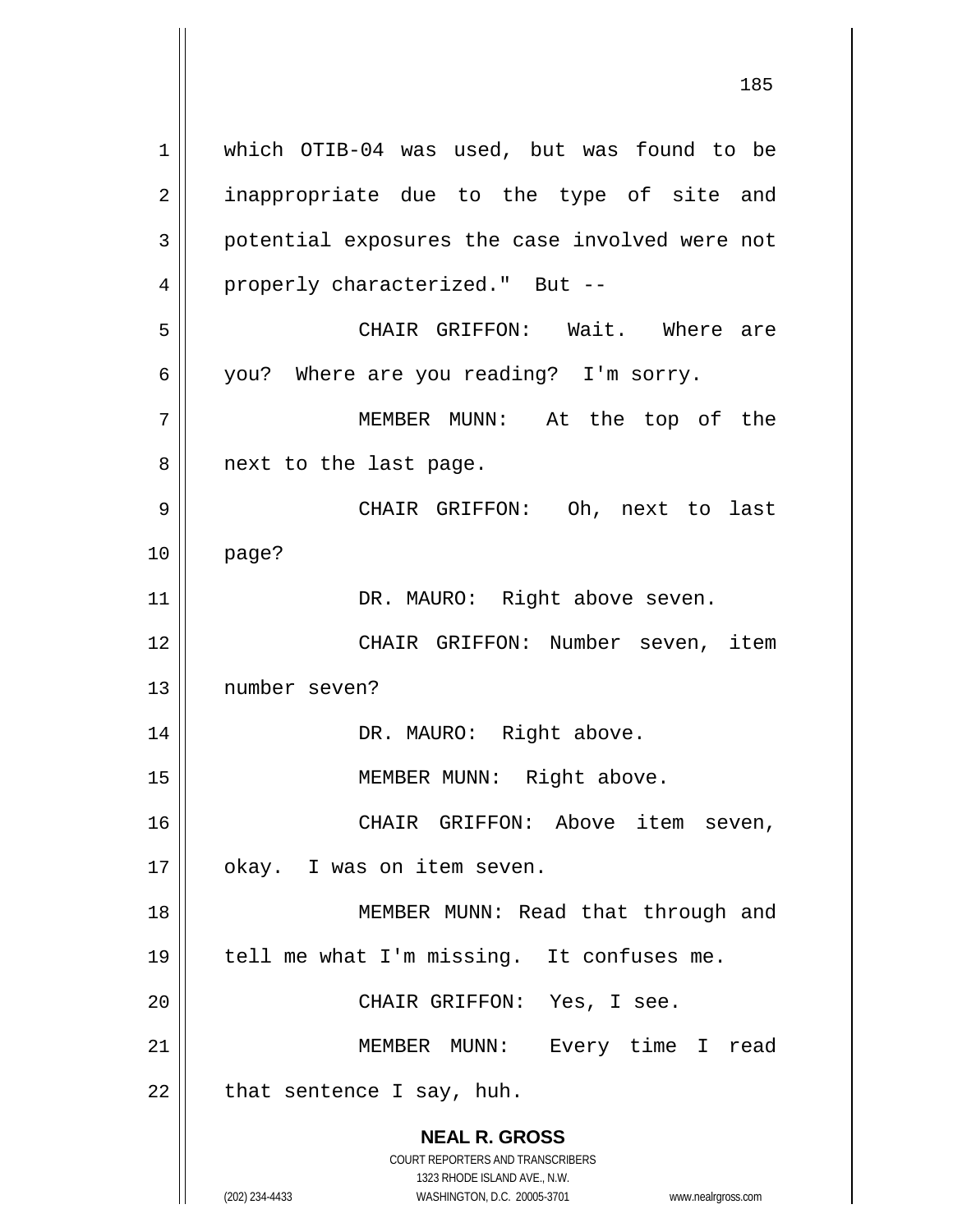**NEAL R. GROSS** COURT REPORTERS AND TRANSCRIBERS 1323 RHODE ISLAND AVE., N.W. (202) 234-4433 WASHINGTON, D.C. 20005-3701 www.nealrgross.com 1 || CHAIR GRIFFON: It's a little 2 || scrambly, yeah. The tense things is  $3 \parallel$  definitely --4 || MEMBER MUNN: I think I know what 5 | you are talking about. 6 || CHAIR GRIFFON: -- tripping me up, 7 yeah, yeah. 8 MEMBER MUNN: But I'm not at all  $9 \parallel$  sure how it goes exactly. 10 CHAIR GRIFFON: This is cases were 11 identified for -- I'm thinking of Apollo, I 12 || think, or NUMEC. NUMEC was one of them. 13 MEMBER MUNN: But that's not the  $14$  | point. The point is  $-$ 15 || CHAIR GRIFFON: The language, 16 | right? Yes. 17 | MEMBER MUNN: Okay. 18 CHAIR GRIFFON: OTIB-4 was used, 19 but it was found to be inappropriate for the  $20$  | type of work at that site. 21 MR. HINNEFELD: It was measured. 22 || CHAIR GRIFFON: Right. I mean, it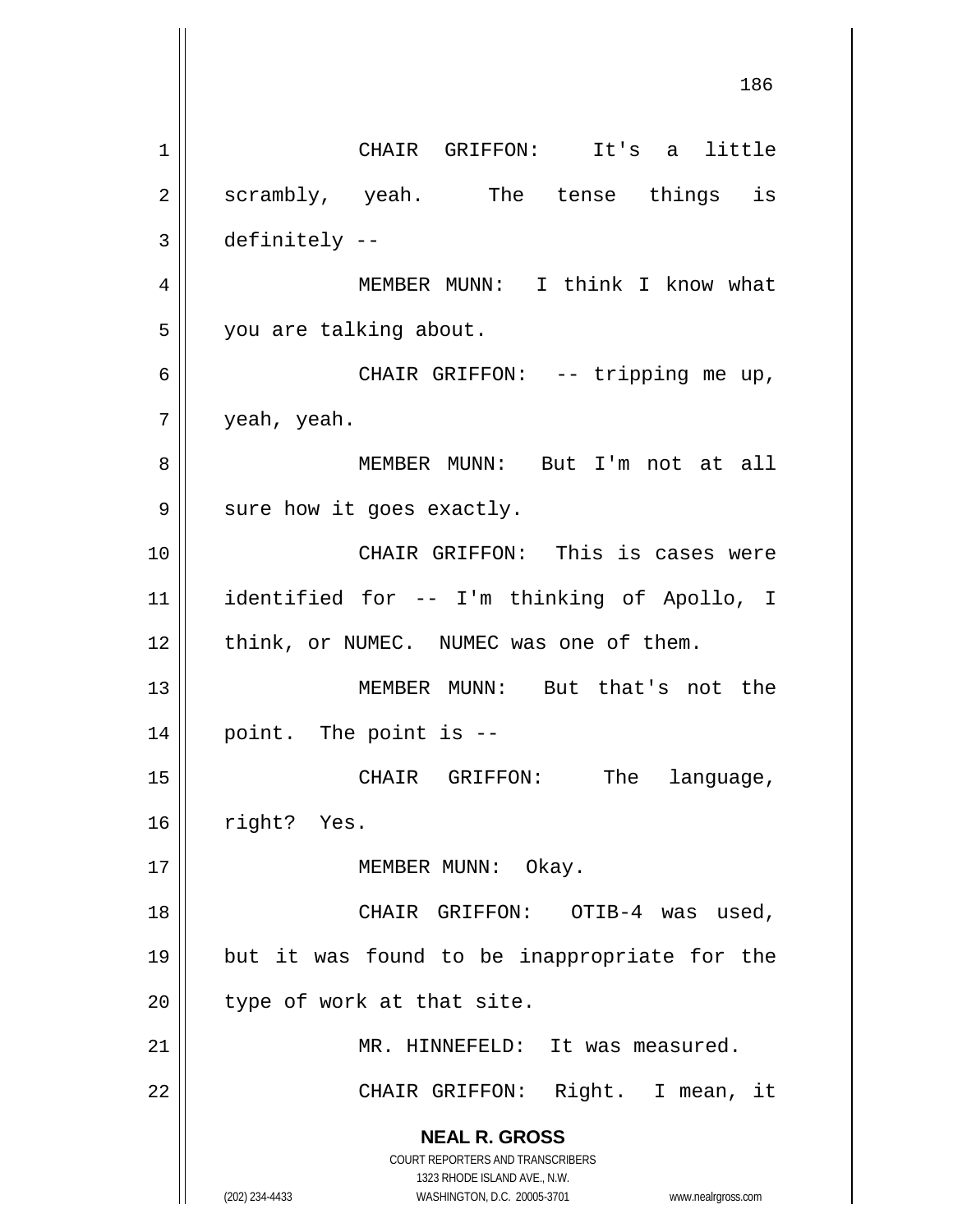**NEAL R. GROSS** COURT REPORTERS AND TRANSCRIBERS 1 || needs to be reworded for sure. 2 MR. HINNEFELD: Yes, it is kind of  $3 \parallel$  like read clauses, but only two of them --4 | CHAIR GRIFFON: Yes. 5 MR. HINNEFELD: -- either two of  $6 \parallel$  them would be work together, but they almost 7 || like the third one. You know, the first one 8 and has to be in some sense or the third one has  $9 \parallel$  to be. 10 CHAIR GRIFFON: I agree, yeah,  $11$  | yeah, yeah. 12 MEMBER MUNN: It's extraneous in  $13 \parallel$  there. 14 DR. MAURO: Also it seems like if 15 you're not inside the process that we went 16 || through, we would not really understand the  $17$   $\parallel$  relevance of this comment. In other words, 18 it's a very general statement that here we 19 have a procedure that was being followed, but, 20 || in fact, it wasn't. I mean, it was self-21 centered. In effect what I see is that here 22 || is a procedure that was written for a

1323 RHODE ISLAND AVE., N.W.

(202) 234-4433 WASHINGTON, D.C. 20005-3701 www.nealrgross.com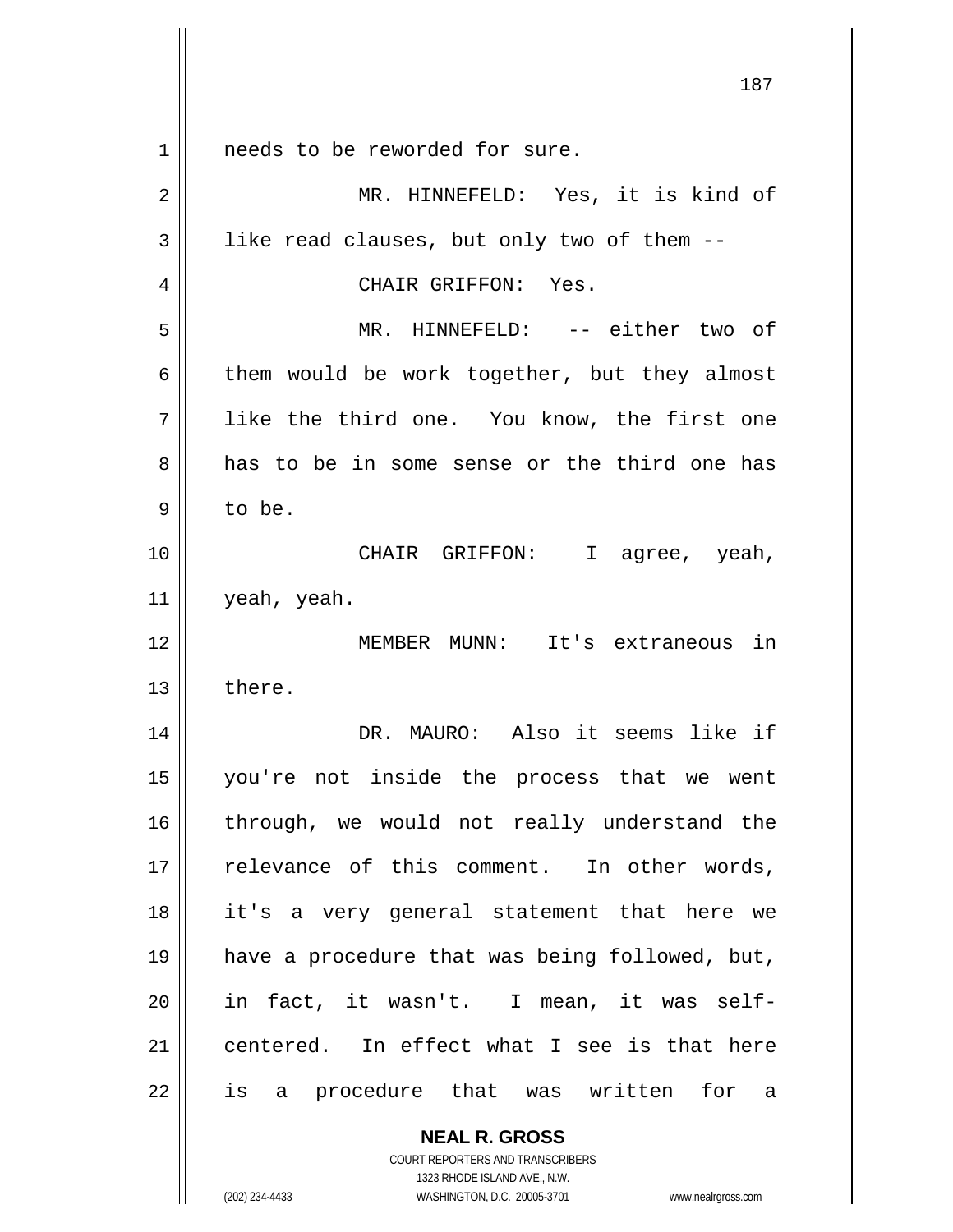| $\mathbf 1$ | particular purpose, but it ended up being                                                           |
|-------------|-----------------------------------------------------------------------------------------------------|
| 2           | expanded and used for other purposes where it                                                       |
| 3           | really shouldn't be used.                                                                           |
| 4           | CHAIR GRIFFON: Yes.                                                                                 |
| 5           | DR. MAURO: And I think that's the                                                                   |
| 6           | -- what is trying to be said.                                                                       |
| 7           | MEMBER MUNN: But I don't think                                                                      |
| 8           | that's what is being said.                                                                          |
| 9           | I'm not sure at all what is being                                                                   |
| 10          | said. And being familiar with what we have                                                          |
| 11          | done, I can't imagine that someone who is not                                                       |
| 12          | intimately familiar with what we have done                                                          |
| 13          | would not also be confused with that sentence.                                                      |
| 14          | CHAIR GRIFFON: I like the way                                                                       |
| 15          | John said it, too, actually. So I'll rephrase                                                       |
| 16          | that. I took that note down. I think it is                                                          |
| 17          | easier if I try to redraft this before we meet                                                      |
| 18          | in Augusta, you know, send it out like a week                                                       |
| 19          | before.                                                                                             |
| 20          | We'll have time to look at it                                                                       |
| 21          | again. But I will change that, because it's a                                                       |
| 22          | mess. Yes, I agree.                                                                                 |
|             | <b>NEAL R. GROSS</b>                                                                                |
|             | COURT REPORTERS AND TRANSCRIBERS                                                                    |
|             | 1323 RHODE ISLAND AVE., N.W.<br>(202) 234-4433<br>WASHINGTON, D.C. 20005-3701<br>www.nealrgross.com |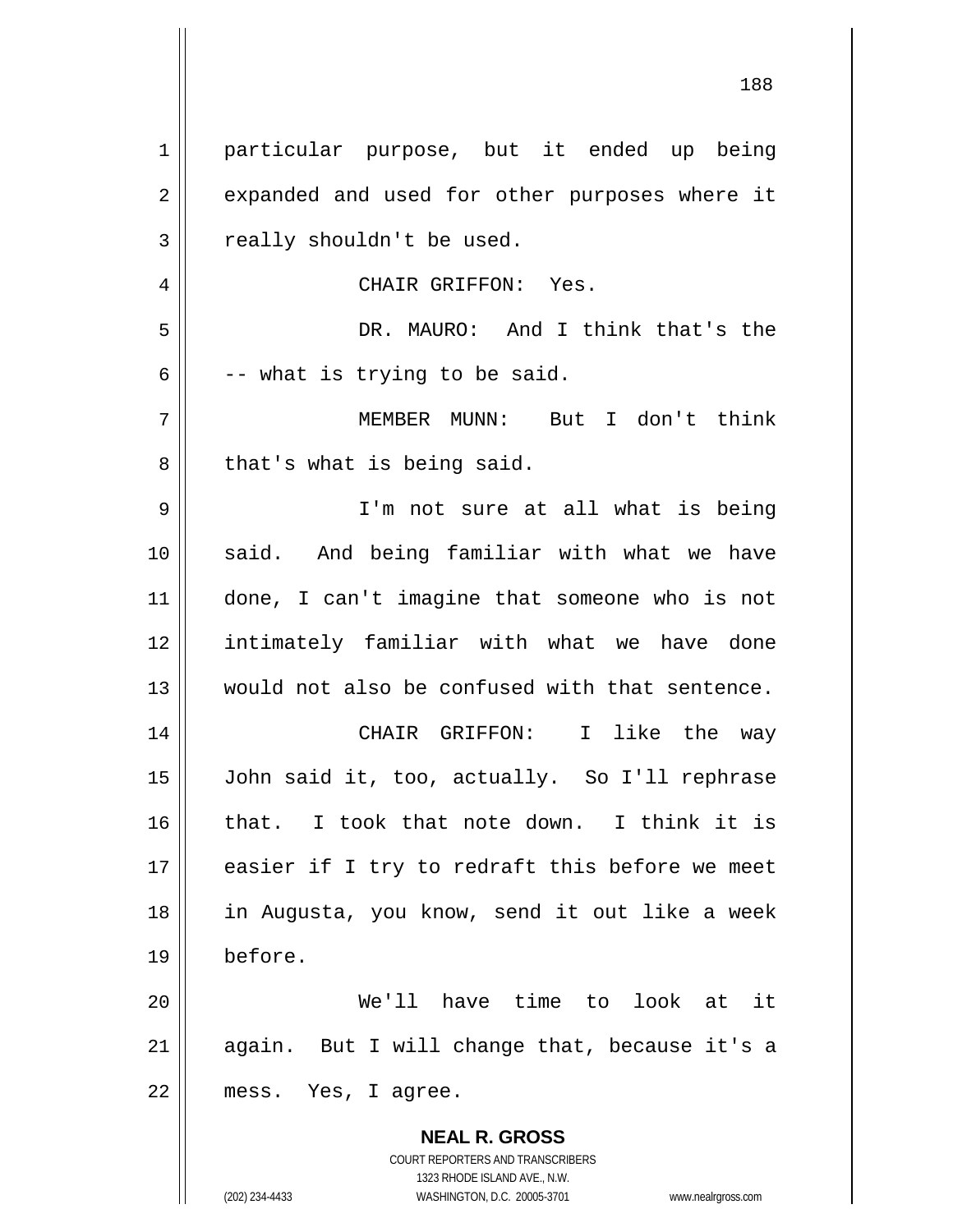**NEAL R. GROSS** COURT REPORTERS AND TRANSCRIBERS 1323 RHODE ISLAND AVE., N.W. (202) 234-4433 WASHINGTON, D.C. 20005-3701 www.nealrgross.com 1 MEMBER MUNN: A week before is 2 | tomorrow. 3 || CHAIR GRIFFON: Okay. 4 MR. HINNEFELD: Holy cow, that's  $5 \parallel$  right. That's what it is, yes. 6 || MEMBER MUNN: It really is. 7 CHAIR GRIFFON: Yes, that's right. 8 || I thought we had another week in there for 9 || some reason. I guess I was hoping. 10 || **MEMBER MUNN:** I think those are my 11 || only nits. Of course, we still lack the 12 numbers. 13 CHAIR GRIFFON: Yes. Well, and-- 14 || I mean, the more substantive change I try to 15 make and Stu gave me the dates on page 1. 16 MEMBER MUNN: Yes. 17 || CHAIR GRIFFON: And I was pretty 18 || close in my guess, but that's more precise. 19 || MEMBER MUNN: Right. 20 || CHAIR GRIFFON: And then I tried 21 || to break up that next paragraph to reference  $22$  || the tables, but SC&A put together a little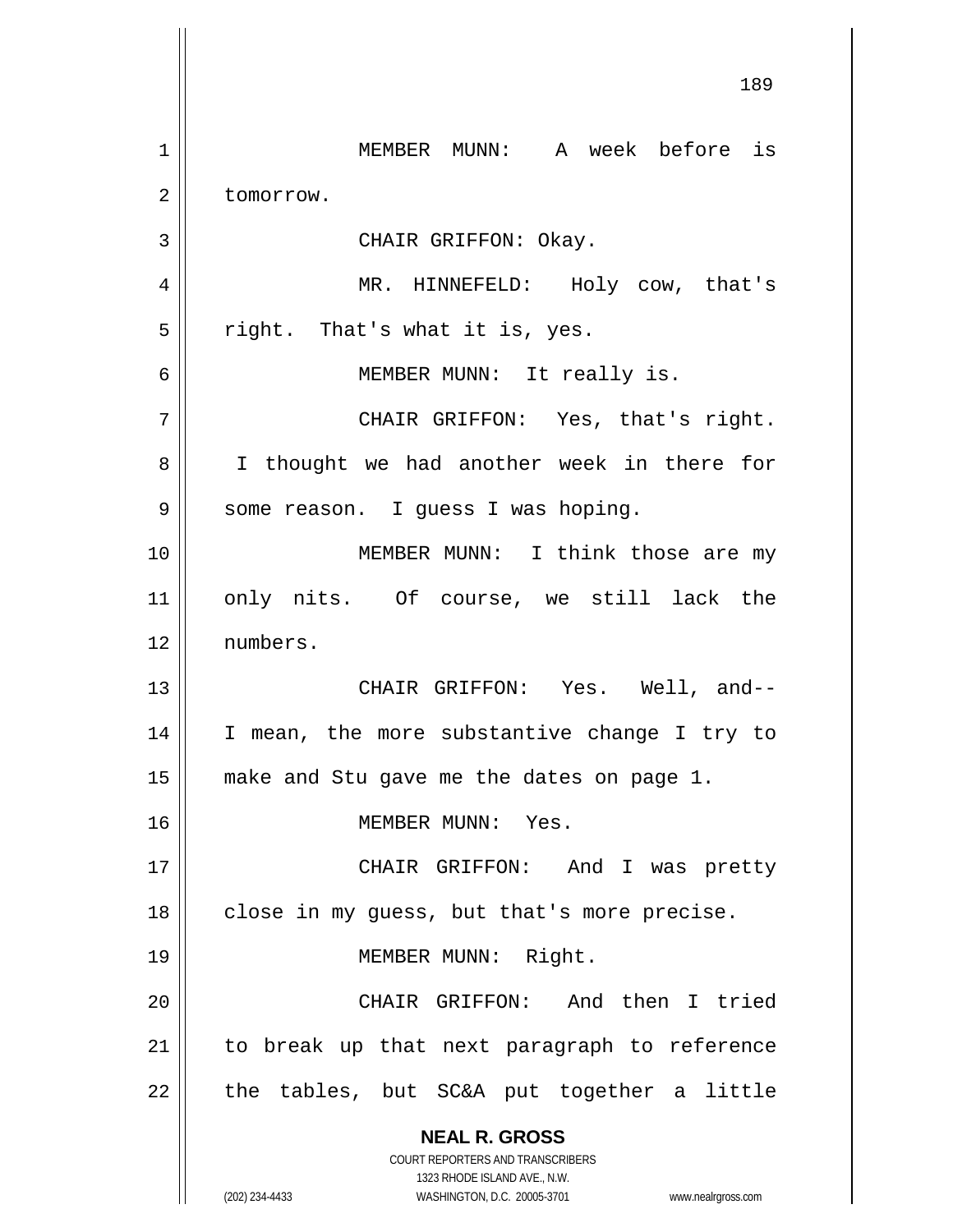$1 \parallel$  more.

| $\overline{2}$ | MEMBER MUNN: It reads much nicer.                                                                                                                               |
|----------------|-----------------------------------------------------------------------------------------------------------------------------------------------------------------|
| $\mathbf{3}$   | CHAIR GRIFFON: Yes, so they can                                                                                                                                 |
| 4              | look at the -- it refers them to the                                                                                                                            |
| 5              | attachments instead of just the one on the                                                                                                                      |
| 6              | POC. It kind of refers them to all the                                                                                                                          |
| 7              | attachments.                                                                                                                                                    |
| 8              | MEMBER MUNN: Yes.                                                                                                                                               |
| 9              | CHAIR GRIFFON: And I guess I -- I                                                                                                                               |
| 10             | mean, the other thing I tried to take out of                                                                                                                    |
| 11             | it was any judgment on those tables                                                                                                                             |
| 12             | necessarily, just sort of statistics and here                                                                                                                   |
| 13             | they are.                                                                                                                                                       |
| 14             | MEMBER MUNN:<br>That was                                                                                                                                        |
| 15             | appreciated. And frankly, I did not spend a                                                                                                                     |
| 16             | lot of time looking at the attachments. I'm                                                                                                                     |
| 17             | just working on the assumption that --                                                                                                                          |
| 18             | These were the<br>CHAIR GRIFFON:                                                                                                                                |
| 19             | They are basically pie graphs<br>ones that B                                                                                                                    |
| 20             | most of them. Tables.                                                                                                                                           |
| 21             | MEMBER MUNN:<br>mean, I didn't<br>$\mathsf{T}$                                                                                                                  |
| 22             | take any time to verify the accuracy --                                                                                                                         |
|                | <b>NEAL R. GROSS</b><br>COURT REPORTERS AND TRANSCRIBERS<br>1323 RHODE ISLAND AVE., N.W.<br>(202) 234-4433<br>WASHINGTON, D.C. 20005-3701<br>www.nealrgross.com |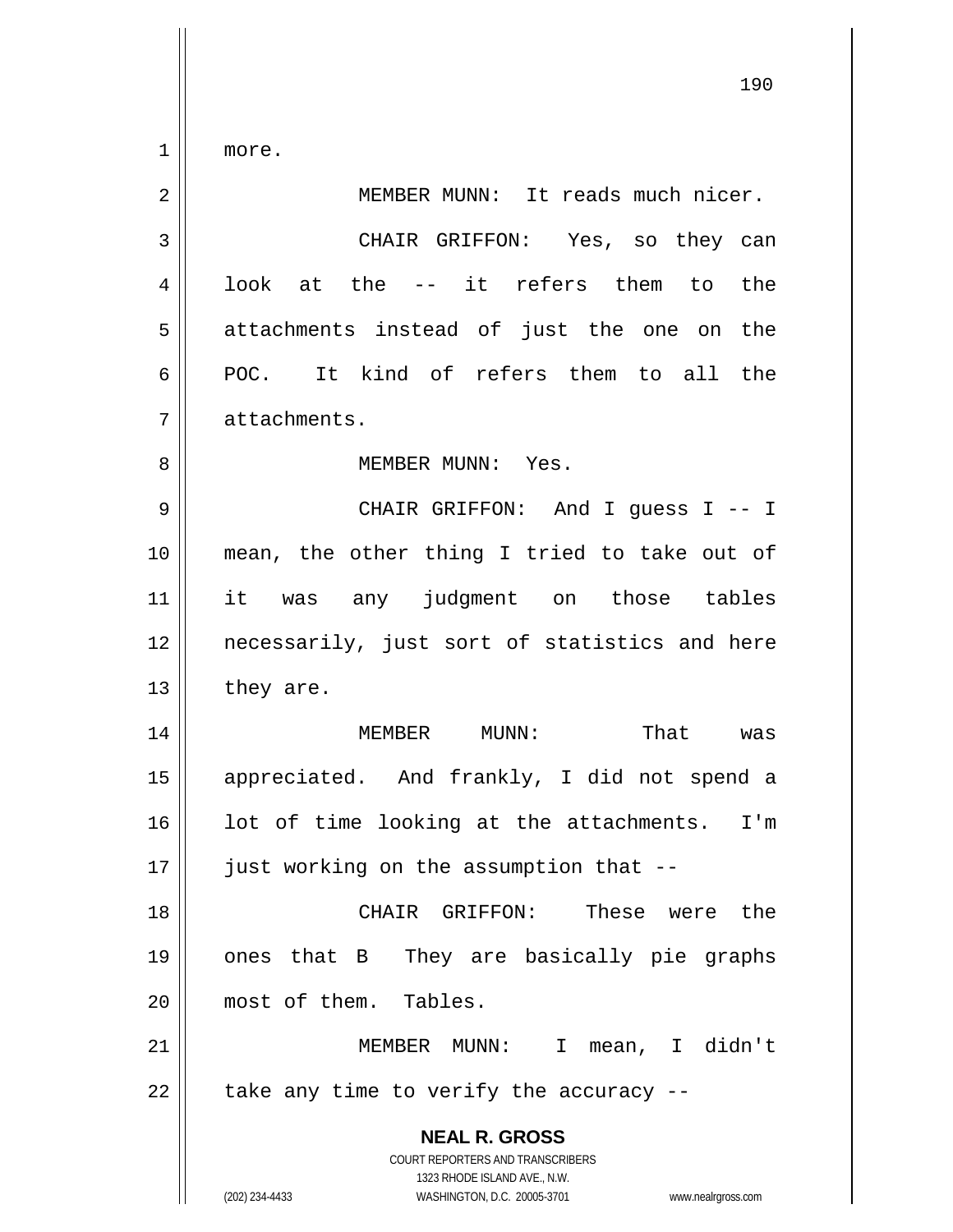**NEAL R. GROSS** COURT REPORTERS AND TRANSCRIBERS 1323 RHODE ISLAND AVE., N.W. (202) 234-4433 WASHINGTON, D.C. 20005-3701 www.nealrgross.com 191 1 || CHAIR GRIFFON: Right. 2 MEMBER MUNN: -- of the tables.  $3 \parallel$  I'm assuming that that's been done. 4 CHAIR GRIFFON: Did I send those  $5 \parallel$  along? 6 MEMBER MUNN: Yes. 7 CHAIR GRIFFON: I think I sent  $8 \parallel$  them. 9 || MEMBER MUNN: You did. 10 CHAIR GRIFFON: Okay. Just to 11 make sure, yes. And those were ones that I 12 || think Kathy presented at a meeting for us and  $13$  | then gave to us as --14 || MEMBER MUNN: I just did not check  $15$  | their accuracy with the information. 16 CHAIR GRIFFON: Right, right, 17 || right. And if you look at them and think you  $18$  | want to  $-$ 19 MEMBER MUNN: No. The 20 || presentation was very easy for the reader to 21 follow. 22 || CHAIR GRIFFON: Right.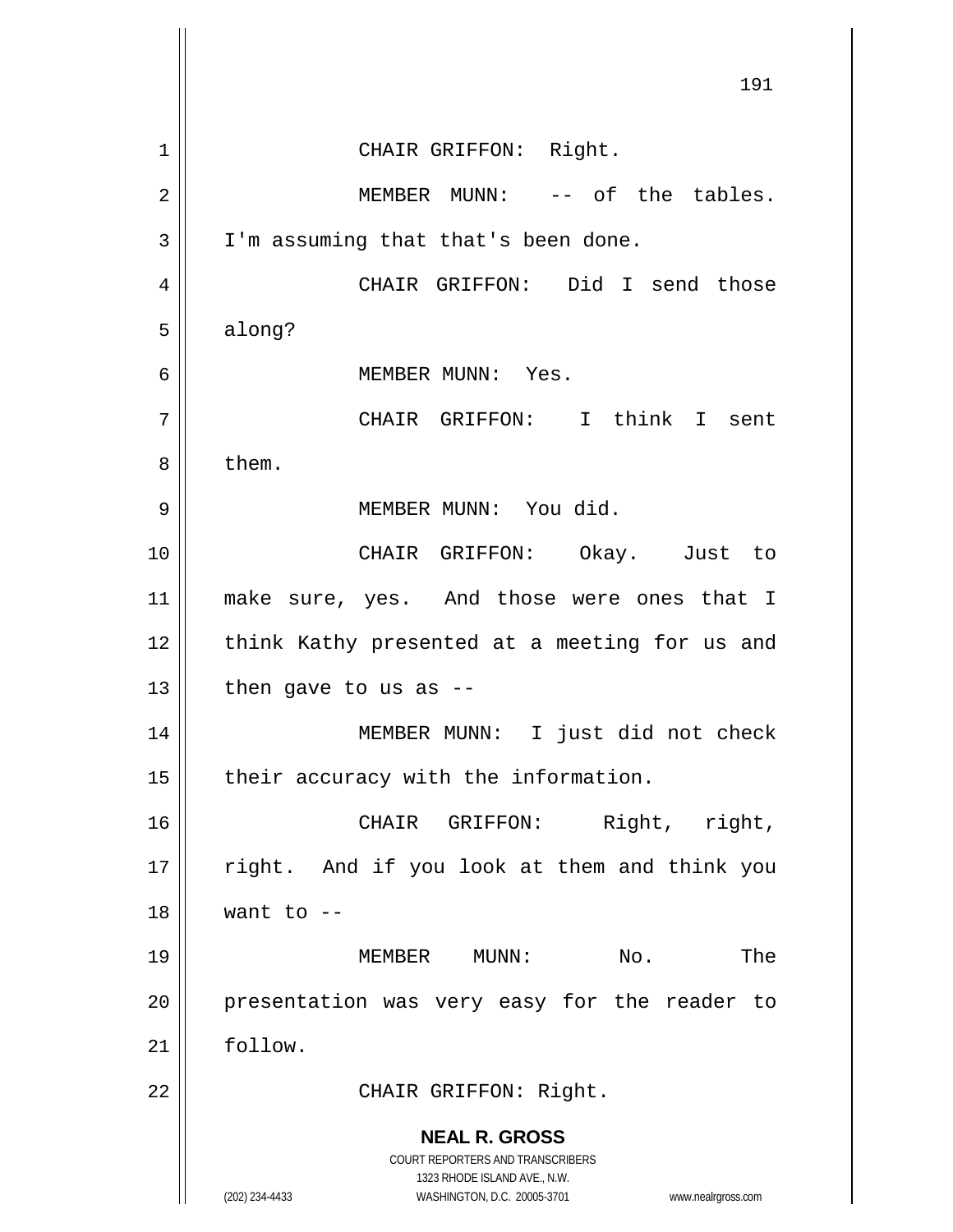**NEAL R. GROSS** COURT REPORTERS AND TRANSCRIBERS 1323 RHODE ISLAND AVE., N.W. (202) 234-4433 WASHINGTON, D.C. 20005-3701 www.nealrgross.com 1 | MEMBER MUNN: Am I the only person 2 who is going to complain about any of this? 3 CHAIR GRIFFON: Well, that wasn't 4 | even a complaint, Wanda. 5 DR. MAURO: I think it's an 6 important observation. I mean, just reading  $7 \parallel$  it down. I think it's an important graph, the 8 || first one. 9 Listen, our goal is to look at 2.5 10 || percent and we really haven't. Now, is that a 11 problem? I mean, even at 2.5 percent, I 12 || quess, was picked on some basis. 13 || CHAIR GRIFFON: Well, it was based 14 on the former. 15 MEMBER MUNN: It was fairly 16 arbitrary. We knew what was statistically  $17$  | submitted, the numbers, and we went into that. 18 || DR. MAURO: Right. 19 CHAIR GRIFFON: Well, it was sort 20 || of based on Till=s sampling of the Veteran's 21 | Program. 22 | MEMBER MUNN: Right.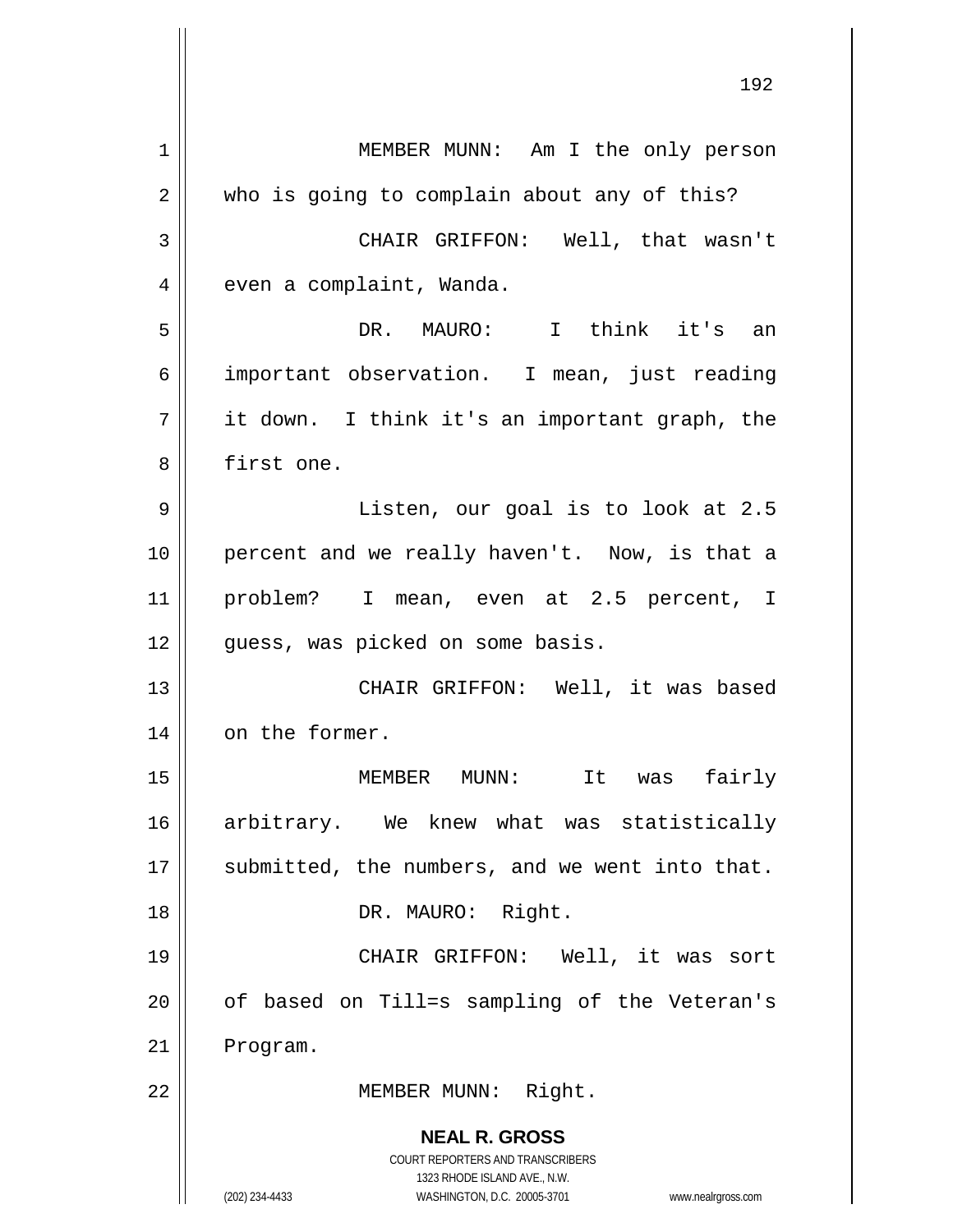| $\mathbf 1$ | DR. MAURO: Took guidance from                  |
|-------------|------------------------------------------------|
| 2           | there, and the question is because we didn't   |
| 3           | do 2.5 percent, we did about half or less than |
| 4           | half of that, is there anything that you think |
| 5           | that as being mighty important that is being   |
| 6           | missed? I mean, I'm trying to think myself.    |
| 7           | I think about, you know, doing all this for    |
| 8           | five years and looking at all these different  |
| 9           | sites and all the different cases and the      |
| 10          | kinds of insights we are getting.              |
| 11          | I can just pass on to you folks                |
| 12          | that we are noticing that every -- the next    |
| 13          | round, each next round of cases that we look   |
| 14          | at is becoming a repeat to a large extent.     |
| 15          | It's almost as if we -- I don't know.          |
| 16          | Certainly, Doug, do you feel as if that each   |
| 17          | next stage it's almost as if we are getting    |
| 18          | 1.50 percent?                                  |
| 19          | Now, I think I've got a point with             |
| 20          | this. I would say that I know when I do the    |
| 21          | AWEs, I would say 70 percent of my findings    |
| 22          | are already found.                             |
|             | <b>NEAL R. GROSS</b>                           |

COURT REPORTERS AND TRANSCRIBERS 1323 RHODE ISLAND AVE., N.W.

 $\prod$ 

(202) 234-4433 WASHINGTON, D.C. 20005-3701 www.nealrgross.com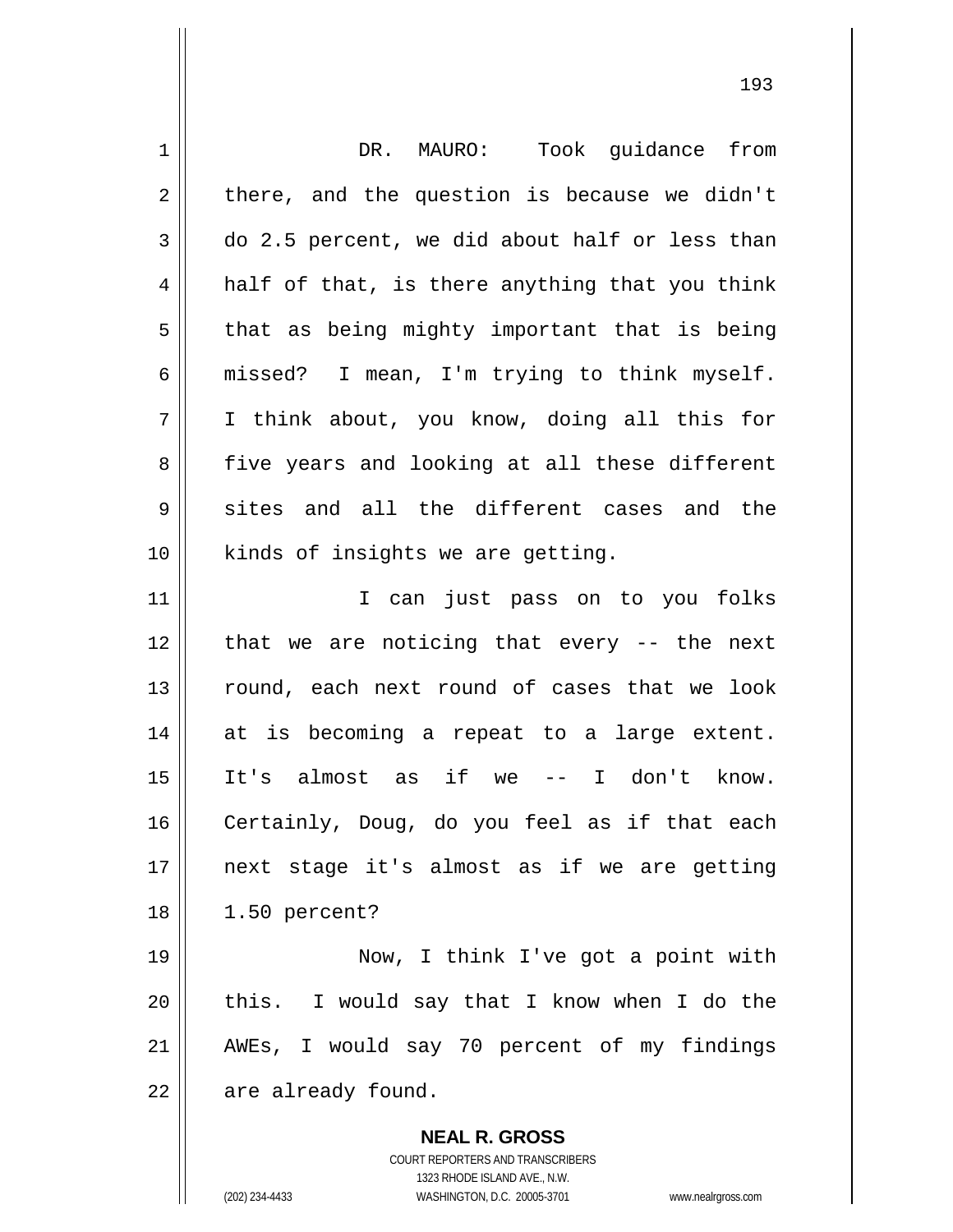**NEAL R. GROSS** COURT REPORTERS AND TRANSCRIBERS 1323 RHODE ISLAND AVE., N.W. (202) 234-4433 WASHINGTON, D.C. 20005-3701 www.nealrgross.com And maybe 30 percent are new ones 2 || now unique to this particular site now. And 3 everything else is more or less a carry-over  $4 \parallel$  from similar -- so it's almost as if -- CHAIR GRIFFON: That are unresolved? DR. MAURO: We are getting -- we  $8 \parallel$  are still catching -- CHAIR GRIFFON: It's just a repeat as well. (Simultaneous speaking) CHAIR GRIFFON: They may or may 13 || not be resolved. DR. MAURO: So the idea that, you  $\parallel$  know -- I don't know, I'm just trying to think about what I have seen and the fact that we didn't hit 2.5 percent. I have to say my reaction to that and your judgment, of course, is it is not a fatal flaw. In other words, the fact that we | have been hit in the last five years --CHAIR GRIFFON: Well, we didn't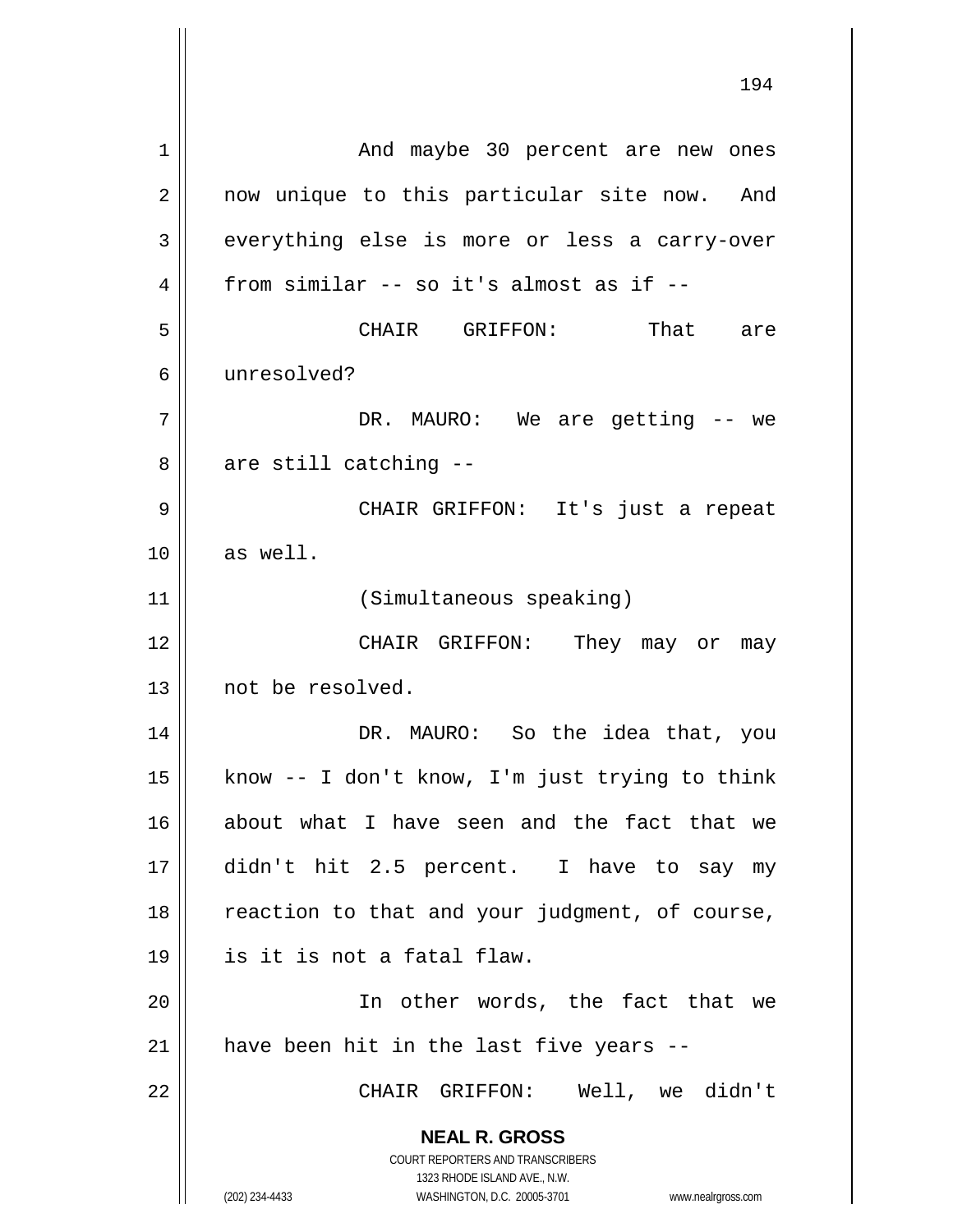**NEAL R. GROSS** COURT REPORTERS AND TRANSCRIBERS 1323 RHODE ISLAND AVE., N.W. (202) 234-4433 WASHINGTON, D.C. 20005-3701 www.nealrgross.com 195 1 expect to hit it. 2 DR. MAURO: Oh, okay. Okay. 3 CHAIR GRIFFON: This is the report 4 | on the first 100. 5 DR. MAURO: Oh, the first 100, 6 | right. But I mean, even the fact that  $-$ - you  $7 ||$  know, I don't know what percent we are at now,  $8$  | how many there actually are. 9 CHAIR GRIFFON: Right, right. 10 || **MEMBER MUNN:** I think we're pretty 11 | close actually. 12 CHAIR GRIFFON: There's 20,000 13 || some aren't there? I don't know how many. 14 MR. HINNEFELD: I would say we 15 have done -- yes, I think we have done a 16 little over 20,000. 17 DR. MAURO: And so we have done 18 || 140, how many hundred? How many? 19 || CHAIR GRIFFON: So 1 percent. 20 || Well, 1 percent is still about 200. 21 DR. MAURO: We're still short. 22 || CHAIR GRIFFON: Right. I don't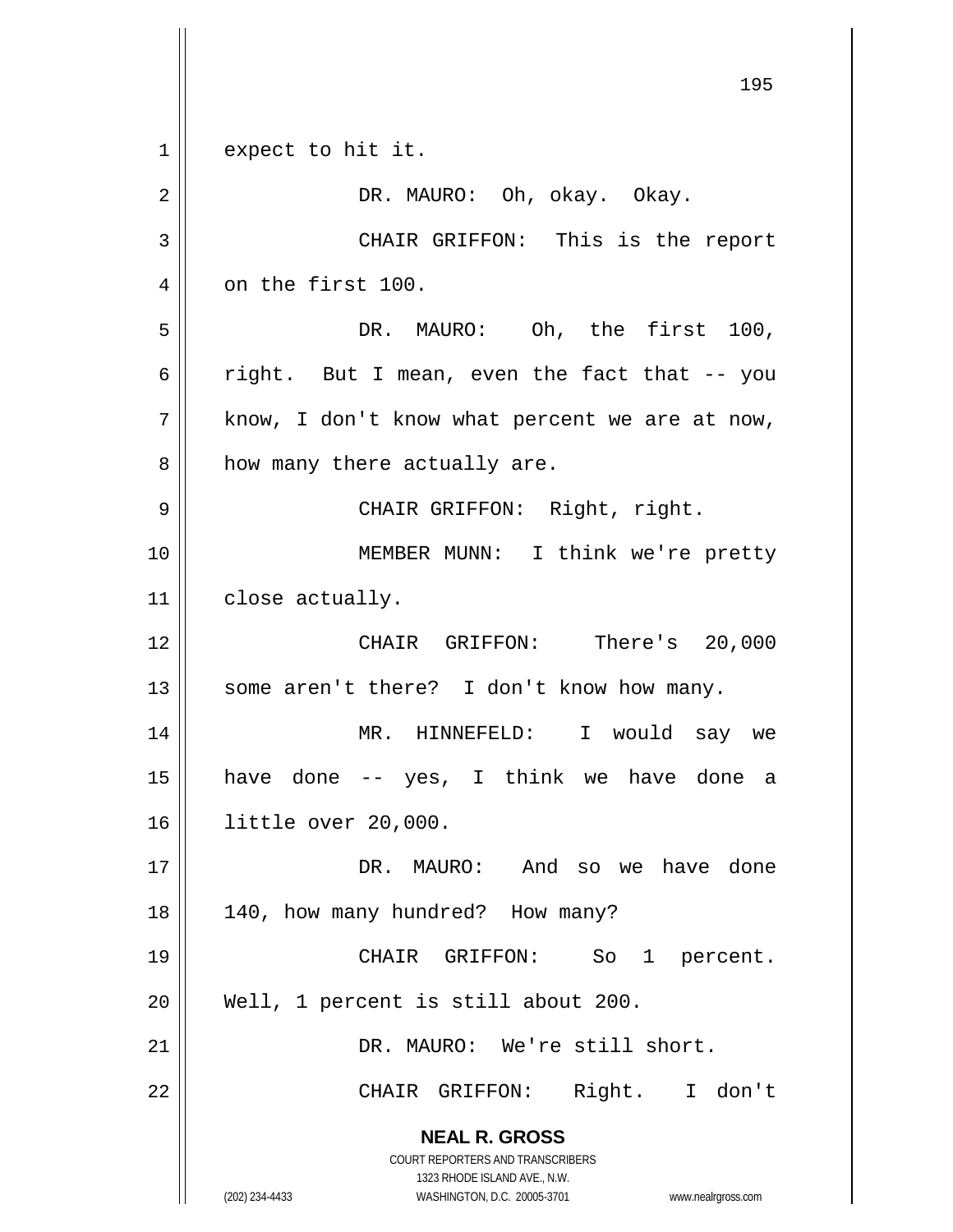**NEAL R. GROSS** COURT REPORTERS AND TRANSCRIBERS 1323 RHODE ISLAND AVE., N.W. (202) 234-4433 WASHINGTON, D.C. 20005-3701 www.nealrgross.com  $1 \parallel$  know. I thought --2 CHAIR GRIFFON: This is probably-- 3 DR. MAURO: -- what's the 4 significance of the fact we're basically 5 | operating at a pace, especially less, quite a 6  $\parallel$  bit less than what the original pace was. And  $7 \parallel$  are there consequences to that that we 8 perceive? And right now, I have to say I 9 don't know. You know, we're catching a lot of 10 stuff. 11 CHAIR GRIFFON: I don't think  $12 \parallel$  there  $-$ 13 DR. MAURO: And we're missing a  $14$  | lot of stuff. 15 MEMBER MUNN: The key is that 16 virtually all of the permutations of concerns 17 || that could arise. You have been permitted one 18 || way or another. 19 CHAIR GRIFFON: I disagree. I 20 mean, you know, I think for me and I took some 21  $\parallel$  of the  $-$ - I tried to take some of the tone out  $22 \parallel$  of this, but I think the thing you can't miss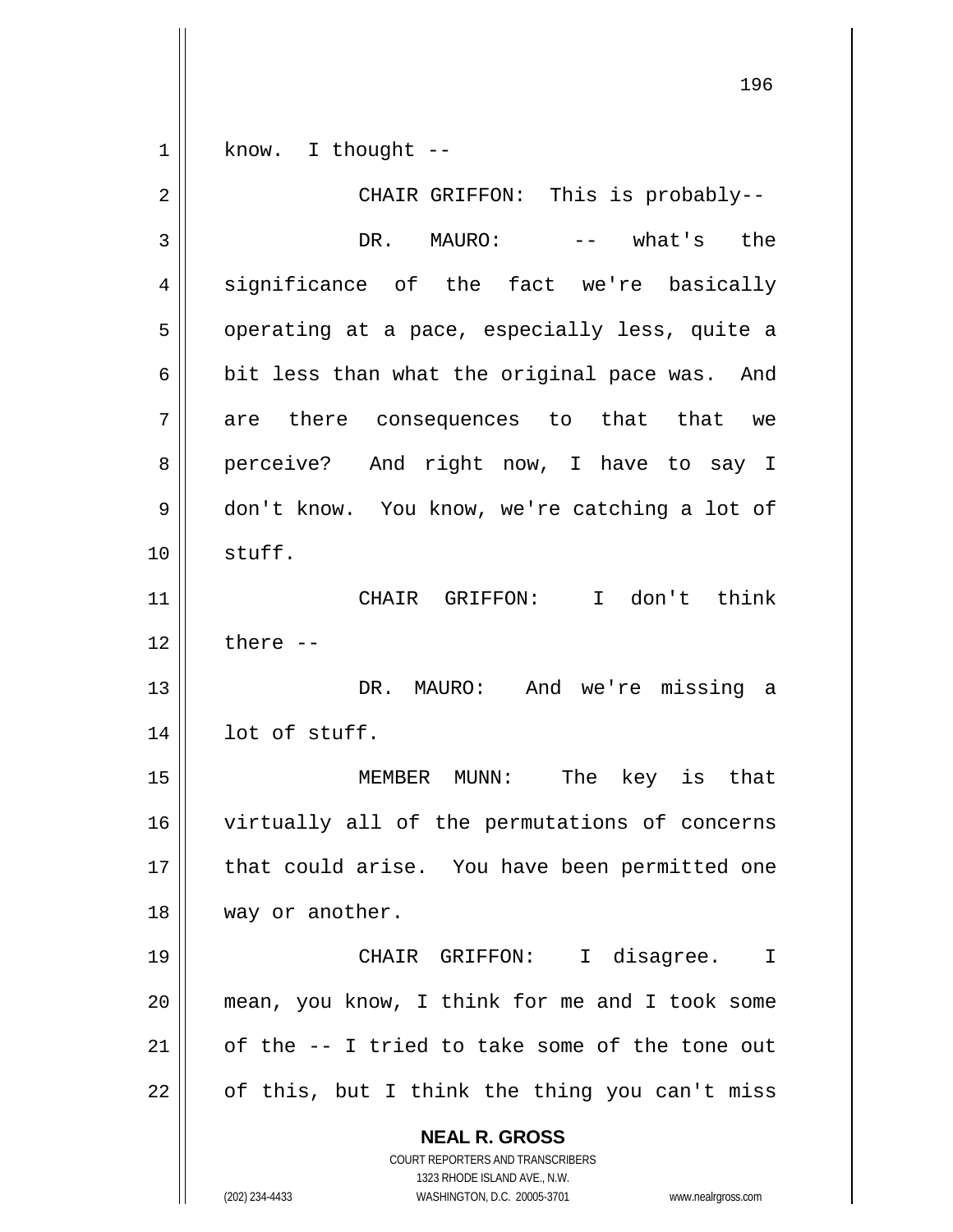**NEAL R. GROSS** COURT REPORTERS AND TRANSCRIBERS 1323 RHODE ISLAND AVE., N.W. 1 || in this report is that we said from the  $2 \parallel$  beginning that we wanted to weight heavily on  $3 \parallel$  the 45 to 50. They just weren't available at 4 this time. So we don't have any weight on  $5$  || that at all. 6 | DR. MAURO: Exactly. 7 CHAIR GRIFFON: You've got -- you 8 || know, when you are talking 4 out of 100  $9 \parallel$  cases  $-$ 10 || DR. MAURO: I agree with that. 11 || CHAIR GRIFFON: -- being that way, 12 || you know, it's no surprise to me that cases  $13$  || that come into us at 10 percent POC --14 || MEMBER MUNN: Right. 15 || CHAIR GRIFFON: -- or 70 percent, 16 || you know, that we are not finding fatal flaws, 17 || as you say, you know. 18 MEMBER MUNN: I'm misinterpreting 19 what I was saying. 20 CHAIR GRIFFON: Oh. 21 MEMBER MUNN: I meant I did not 22 || specifically with respect to the dose

(202) 234-4433 WASHINGTON, D.C. 20005-3701 www.nealrgross.com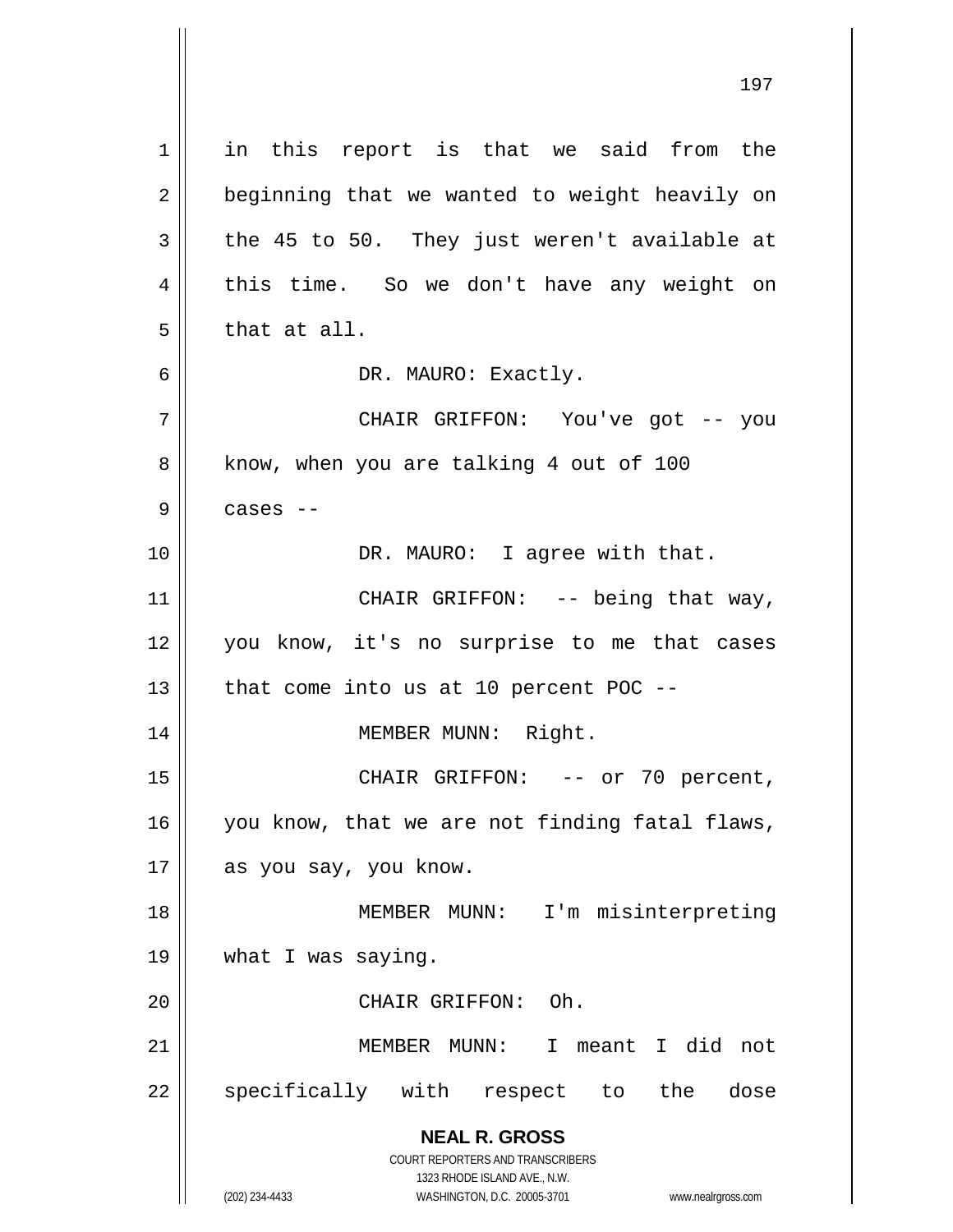**NEAL R. GROSS** COURT REPORTERS AND TRANSCRIBERS 1323 RHODE ISLAND AVE., N.W. (202) 234-4433 WASHINGTON, D.C. 20005-3701 www.nealrgross.com 1 || reconstruction activities themselves, but in  $2 \parallel$  terms of the overall picture of the site and  $3 \parallel$  how we go about things. 4 CHAIR GRIFFON: Oh, okay. 5 || MEMBER MUNN: We have pretty much  $6$  identified where the major issues lie. 7 CHAIR GRIFFON: Oh, okay, okay. I 8 || misinterpreted you. 9 MEMBER MUNN: Yes. 10 || CHAIR GRIFFON: Okay. 11 || MEMBER MUNN: Sorry. 12 || CHAIR GRIFFON: No, that's all  $13$  || right. 14 DR. MAURO: Okay. So I read this 15  $\parallel$  once, an earlier version. I think that maybe  $16$  | the most important exhibit is Table 5. 17 CHAIR GRIFFON: Is that the one 18 with the POC? 19 DR. MAURO: That's the pie chart 20 with the POC. 21 CHAIR GRIFFON: Yes. And I -- 22 || DR. MAURO: Yes.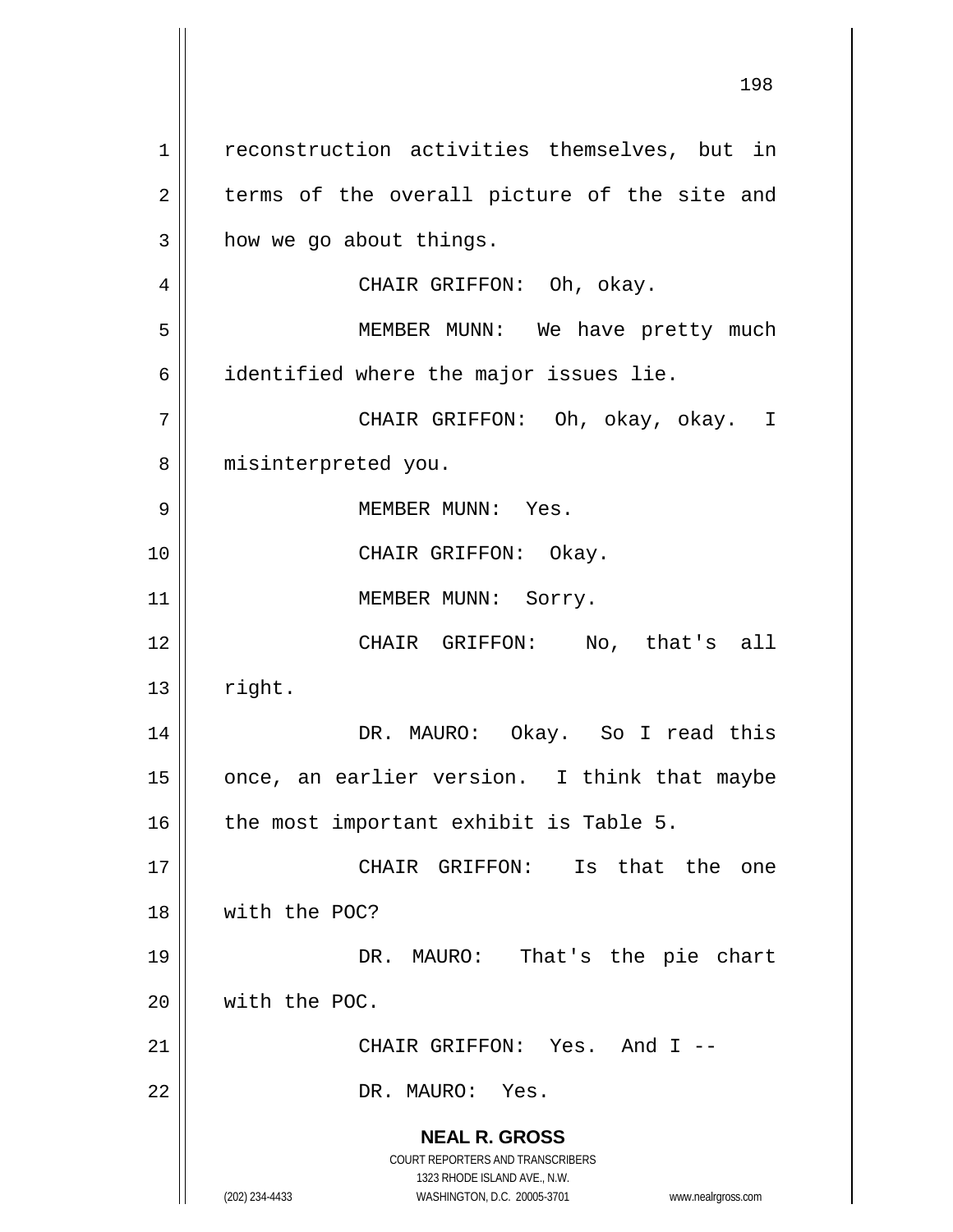1 || CHAIR GRIFFON: -- think I stated  $2 \parallel$  that pretty, you know. strongly. That's the  $3$  |  $\circ$  one I saved for last.

4 DR. MAURO: Yes, see because, in  $5 \parallel$  effect, that was happening -- I -- what is  $6 \parallel$  happening is that I think that it's almost 7 like two phases. The process we just came 8 through has two phases. Remember we did 9 || realize. We transitioned. A transition phase 10 where they were drawing it. And even though 11 we didn't hit 2.5 percent on that, I don't 12 || think that's important, not very important, 13 because of the recurring nature of the 14 comments that are associated with the low 15 | hanging fruit.

 Now, we have moved into a phase where we're always looking at the 45 to 40, you know, the realistic ones. And according to the pie chart, we're going with -- I have all the ones we looked at only 5 percent. But 21 || here is where things got a problem, findings 22 | have substantial import. And now, we are at

> COURT REPORTERS AND TRANSCRIBERS 1323 RHODE ISLAND AVE., N.W. (202) 234-4433 WASHINGTON, D.C. 20005-3701 www.nealrgross.com

**NEAL R. GROSS**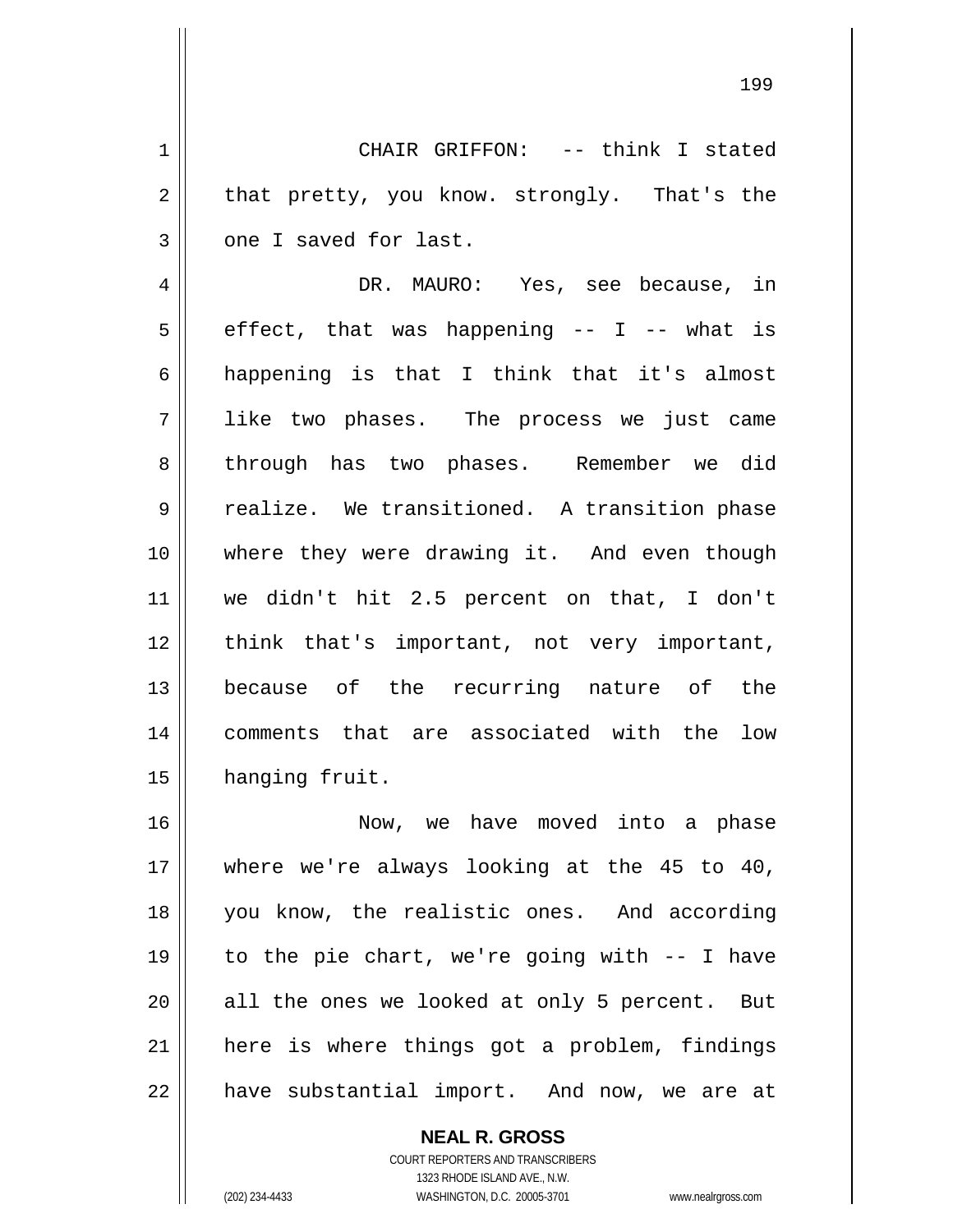$1 \parallel$  the place where, you know, the -- I guess, the 2 || robustness of the program in terms of all the  $3 \parallel$  procedures, all of the approaches, the quality 4 || assurance, every aspect of the program.

5 The site profiles to the 6 procedures have become you've got to get it  $7 \parallel$  right. And so, in effect, the first -- in  $8 \parallel$  this first set, by their very nature, these 9 || first 100 B So I mean, there is -- so there 10 is a transition leaving that. Now, I don't 11 || know when we really start to pick up the pace. 12 For example, if we've got a pie chart right  $13 \parallel$  now  $-$ 

14 MEMBER MUNN: We're on about the  $15$  | third set, I think.

 DR. MAURO: Yes. But where I || think that, you know, then it becomes a matter 18 || of okay, now we have transitioned into these more difficult cases, the ones that really it's important that we catch things that might, you know, have reversals. And it's at || that point where the percent that you review

> **NEAL R. GROSS** COURT REPORTERS AND TRANSCRIBERS

1323 RHODE ISLAND AVE., N.W. (202) 234-4433 WASHINGTON, D.C. 20005-3701 www.nealrgross.com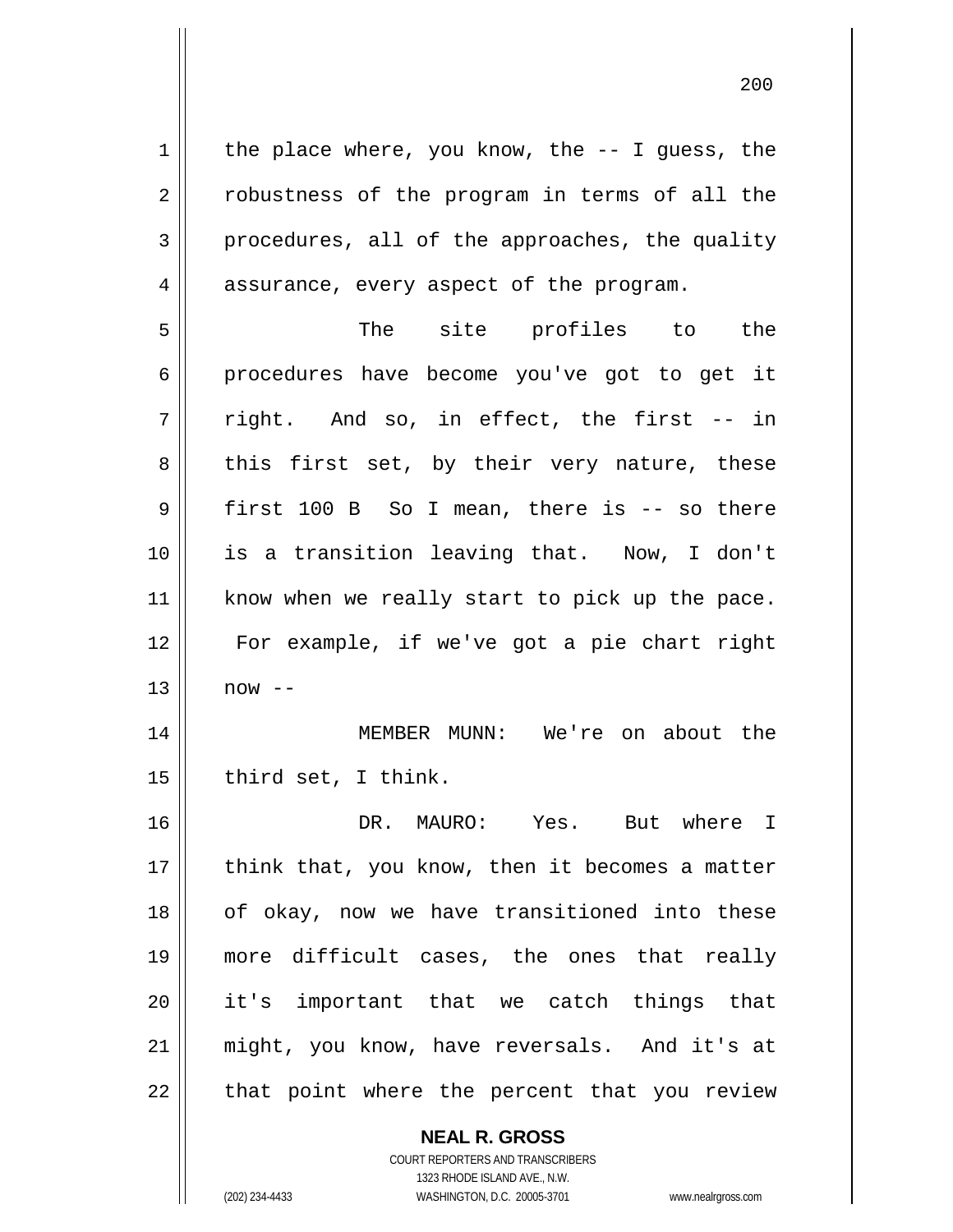$1 \parallel$  will have lots.

| $\overline{2}$ | A review of these percents and you                                                                                                                                     |
|----------------|------------------------------------------------------------------------------------------------------------------------------------------------------------------------|
| 3              | find 1 out of 100 are possible, potential                                                                                                                              |
| 4              | reversibles. We don't say --                                                                                                                                           |
| 5              | CHAIR GRIFFON: It's also hard, by                                                                                                                                      |
| 6              | their very nature as we found out, you know.                                                                                                                           |
| 7              | I mean, the number available is often, you                                                                                                                             |
| 8              | know, we just have the numbers, you know.                                                                                                                              |
| $\mathsf 9$    | MR. HINNEFELD: For a focus like                                                                                                                                        |
| 10             | that, I think you should really think about                                                                                                                            |
| 11             | your selection and maybe select review for                                                                                                                             |
| 12             | every single one on 45 and 50, because I                                                                                                                               |
| 13             | honestly don't believe the number is going to                                                                                                                          |
| 14             | be in the 45 percent of the overall total --                                                                                                                           |
| 15             | CHAIR GRIFFON: Of the overall                                                                                                                                          |
| 16             | total.                                                                                                                                                                 |
| 17             | MR. HINNEFELD: -- in that range.                                                                                                                                       |
| 18             | CHAIR GRIFFON: Right.                                                                                                                                                  |
| 19             | MR. HINNEFELD:<br>Because<br>you                                                                                                                                       |
| 20             | constantly look for them.                                                                                                                                              |
| 21             | CHAIR GRIFFON: Yes.                                                                                                                                                    |
| 22             | MEMBER MUNN: Yes.                                                                                                                                                      |
|                | <b>NEAL R. GROSS</b><br><b>COURT REPORTERS AND TRANSCRIBERS</b><br>1323 RHODE ISLAND AVE., N.W.<br>WASHINGTON, D.C. 20005-3701<br>(202) 234-4433<br>www.nealrgross.com |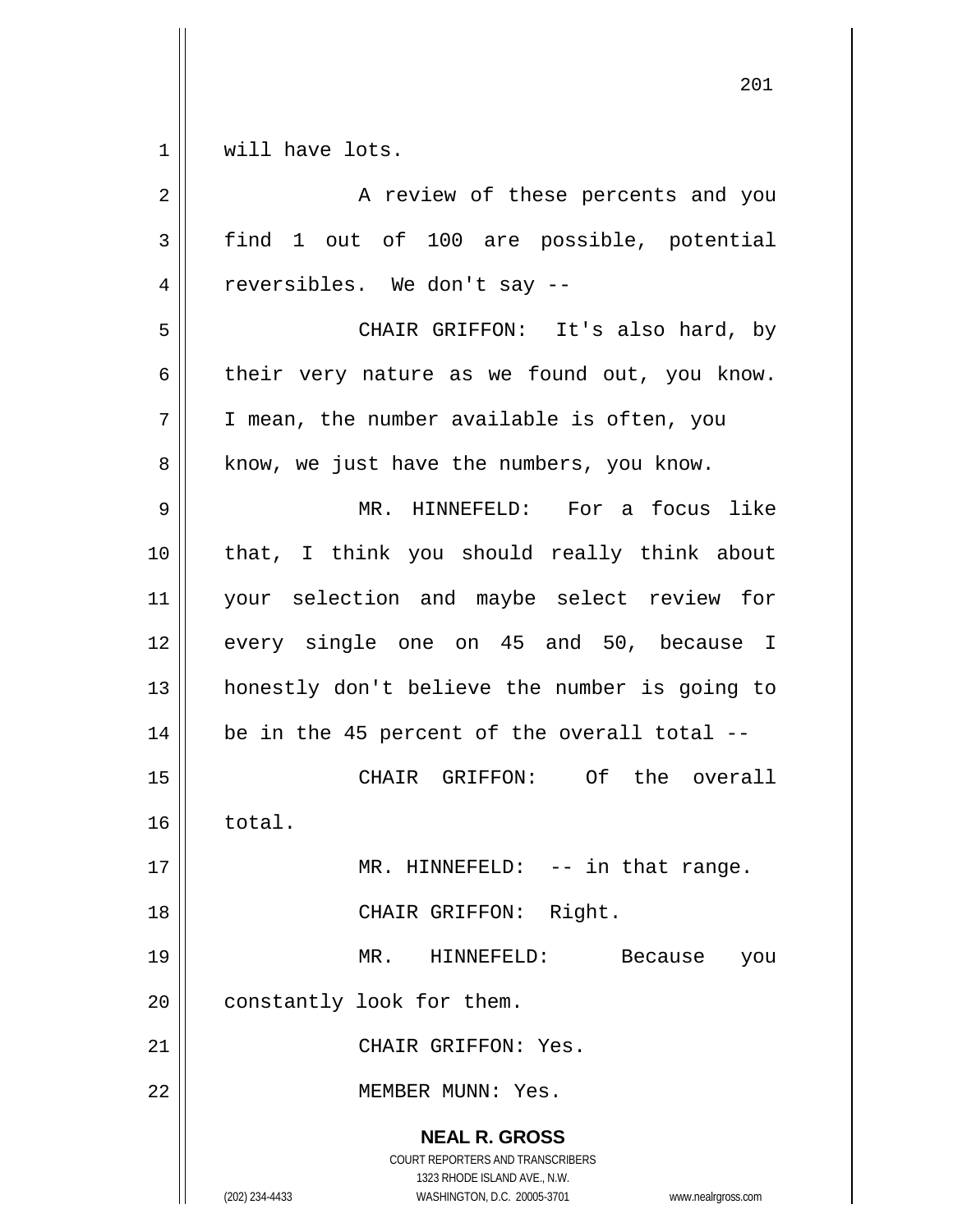**NEAL R. GROSS** COURT REPORTERS AND TRANSCRIBERS 1323 RHODE ISLAND AVE., N.W. (202) 234-4433 WASHINGTON, D.C. 20005-3701 www.nealrgross.com 1 || MR. HINNEFELD: And/or, you know,  $2 \parallel$  at least lately and still you don't find all  $3 \parallel$  that many. 4 CHAIR GRIFFON: Right, right. 5 MR. HINNEFELD: So I think we may 6  $\parallel$  want to  $-$ 7 CHAIR GRIFFON: We might want to 8 do it all. 9 MR. HINNEFELD: You may just want 10 to think we're going to review every single  $11$  | one that is between 45 and 50. 12 || CHAIR GRIFFON: Right. 13 MR. HINNEFELD: And I think you 14 || will still be left with 2.5 percent. 15 || CHAIR GRIFFON: Yes. 16 || MEMBER MUNN: That's not true. 17 || MR. HINNEFELD: And maybe if you 18 want to do some additional looks as well, you 19 can, you know, review some other criteria as 20 || well. But if that's really where you want to 21 focus, you feel like that's where the 22 || worthwhile review is and there aren't going to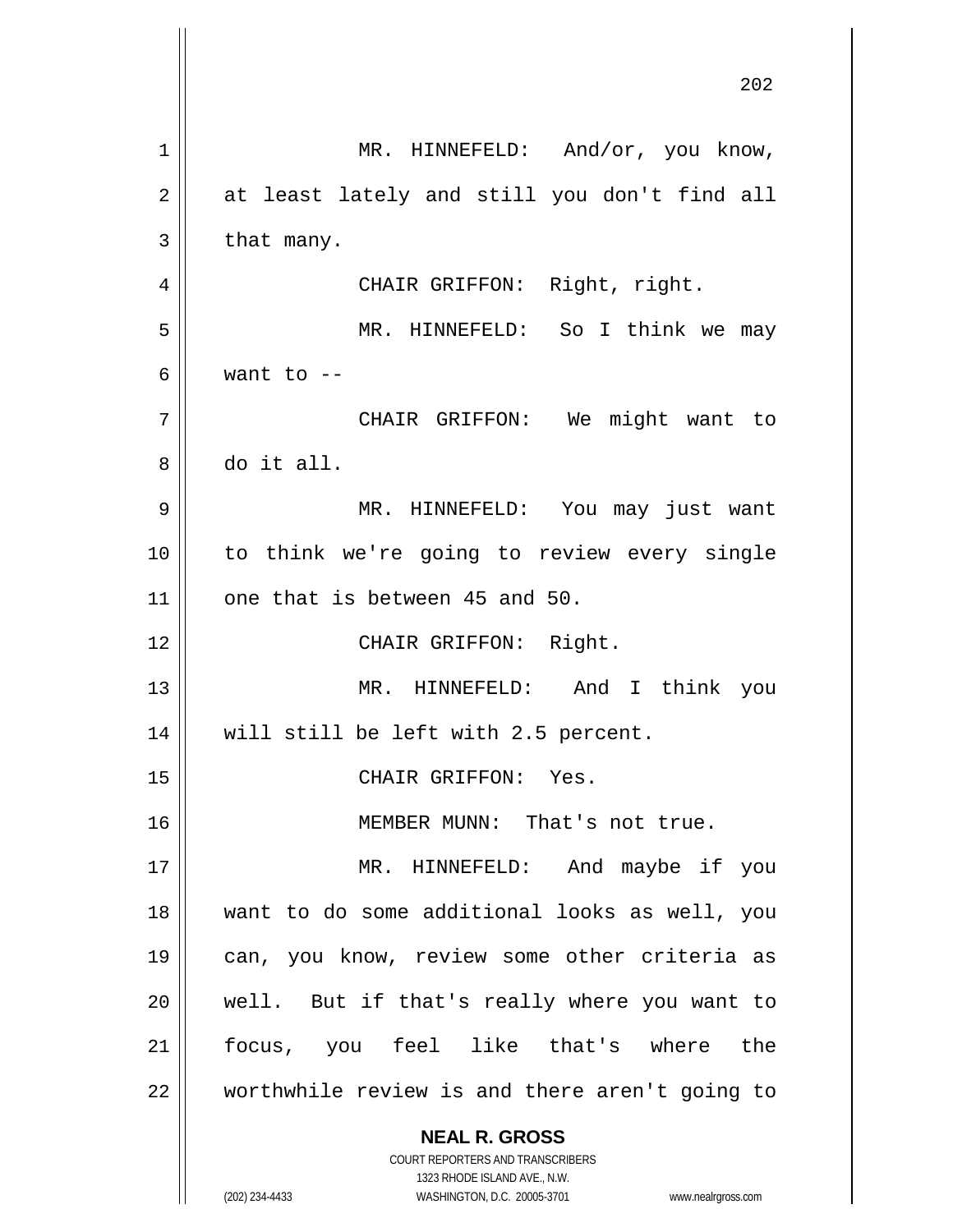$1 \parallel$  be that many --

**NEAL R. GROSS** COURT REPORTERS AND TRANSCRIBERS 1323 RHODE ISLAND AVE., N.W. 2 || CHAIR GRIFFON: Right. 3 MR. HINNEFELD: -- at least just  $4 \parallel$  check. I can -- it will take me a day or two  $5 \parallel$  for the query to run for how many there are. 6 CHAIR GRIFFON: Well, don't you 7 usually pull out all the cases between 45 and  $8 \parallel 50$ ? The last couple of times I thought you  $-$ 9 | or were you pulling out best estimates? 10 MR. HINNEFELD: I have pulled all 11 | the ones that were best estimates. 12 CHAIR GRIFFON: Best estimates. 13  $\parallel$  We were thinking that that was --14 || MR. HINNEFELD: Now, this last 15 model -- this last time -- well, they  $16$  shouldn't be in this range of POCs if they are  $17 \parallel$  not pulled in --18 || CHAIR GRIFFON: Right, right,  $19 \parallel$  right. That was the --20 MR. HINNEFELD: Yes. So they  $21$  should all be on that list. 22 || CHAIR GRIFFON: Right, right. And

(202) 234-4433 WASHINGTON, D.C. 20005-3701 www.nealrgross.com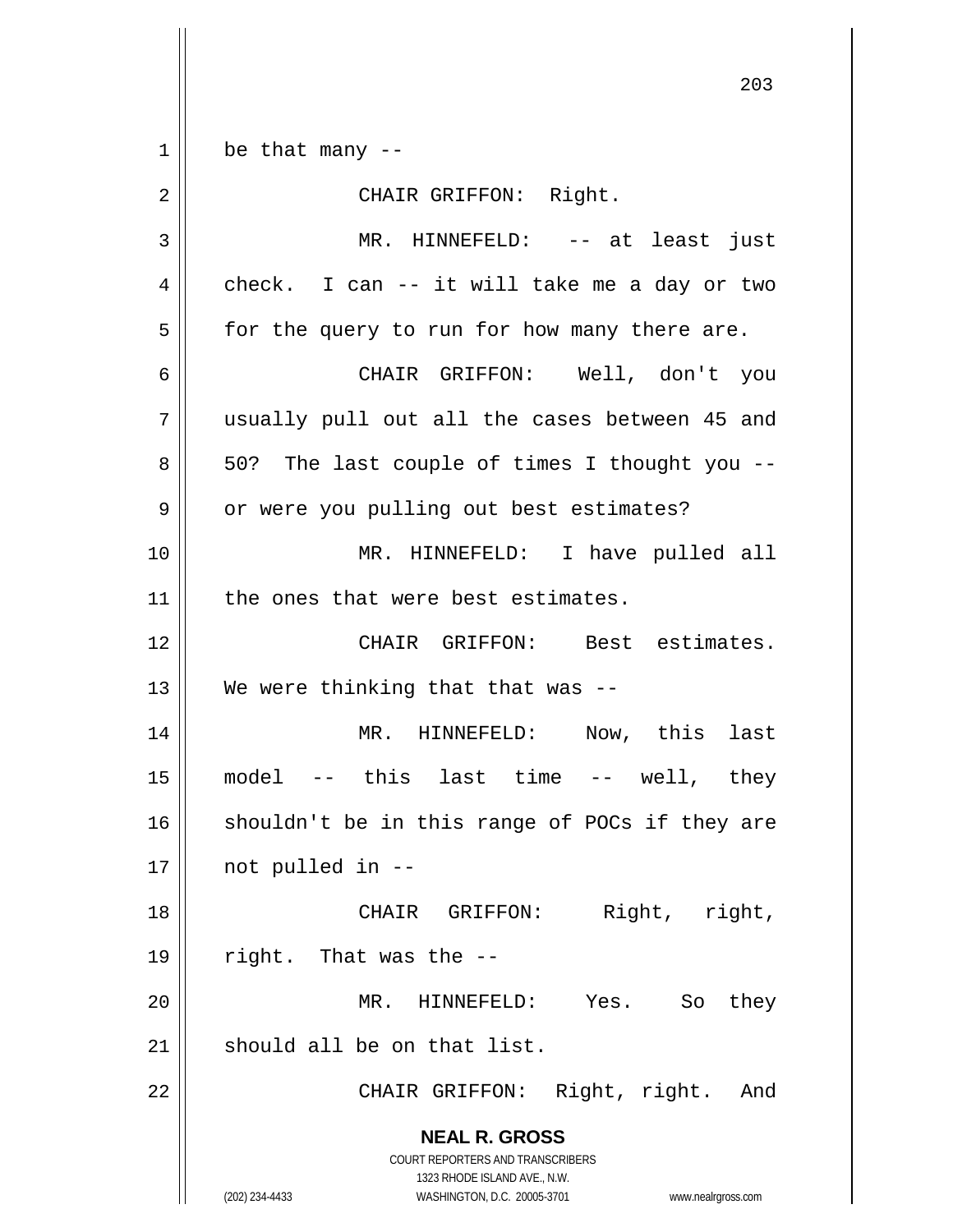1 || we weren't getting that many.

2 MR. HINNEFELD: This most recent  $3 \parallel$  pull -- you know from looking through there,  $4 \parallel$  there are not that many in that range. 5 CHAIR GRIFFON: Right. 6 MR. HINNEFELD: And in this most  $7 \parallel$  recent pull, I didn't go all the way back. I 8 drew some arbitrary copies. I had to be 9 | finished by January 1, '07 or something. 10 CHAIR GRIFFON: Yes. 11 MR. HINNEFELD: So I didn't go all 12 || the way back. But those are the ones. Every 13 || single one and it's on this No. 11 selection 14 wasn't, of course, handed down yet. But so 15 you may just want -- I'm just suggesting in 16 || order to focus on those, choose every single  $17$  | one and then maybe if you have some ideas, 18 || some other things you want to look at, use the 19 || second set of criteria. I think you are going 20 || to need to select more than 2.5 percent 21 | objectives. 22 CHAIR GRIFFON: But even these, I

> **NEAL R. GROSS** COURT REPORTERS AND TRANSCRIBERS 1323 RHODE ISLAND AVE., N.W.

(202) 234-4433 WASHINGTON, D.C. 20005-3701 www.nealrgross.com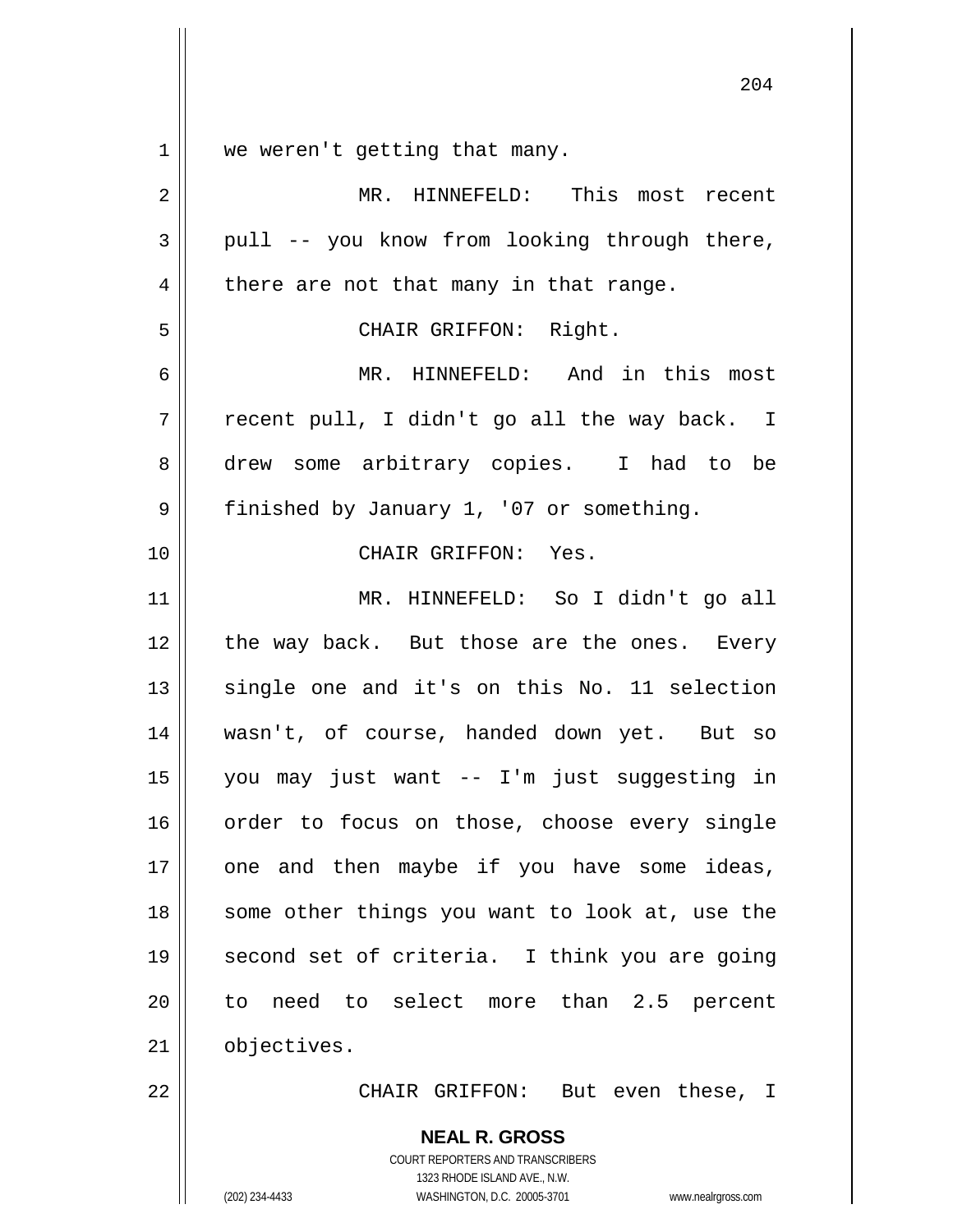**NEAL R. GROSS** COURT REPORTERS AND TRANSCRIBERS 1323 RHODE ISLAND AVE., N.W. (202) 234-4433 WASHINGTON, D.C. 20005-3701 www.nealrgross.com 1 || think, and now that I'm looking at that  $2 \parallel$  graphic, I might even ask SC&A to modify that,  $3 \parallel$  because I think it would be more telling to 4 || break up that 0 to 45 a little more. You  $5$  | know, give us a little more stratification in  $6 \parallel$  there, in your pie graph. 7 Because I think also, you know, if  $8 \parallel$  we are not finding many at all in 45 to 50, we 9 || might then look from 40 to 50 or whatever. 10 MR. HINNEFELD: Yes. 11 CHAIR GRIFFON: And let's see how 12 we -- our breakout rate now is in that regard. 13 I don't know. 14 || MEMBER MUNN: Well, we started out 15 || looking at decades when we were first looking 16 at them. 17 CHAIR GRIFFON: Yes. 18 MEMBER MUNN: I don't mean -- 19 CHAIR GRIFFON: I know what you 20 l mean. 21 || MEMBER MUNN: -- temporal. 22 || CHAIR GRIFFON: Right.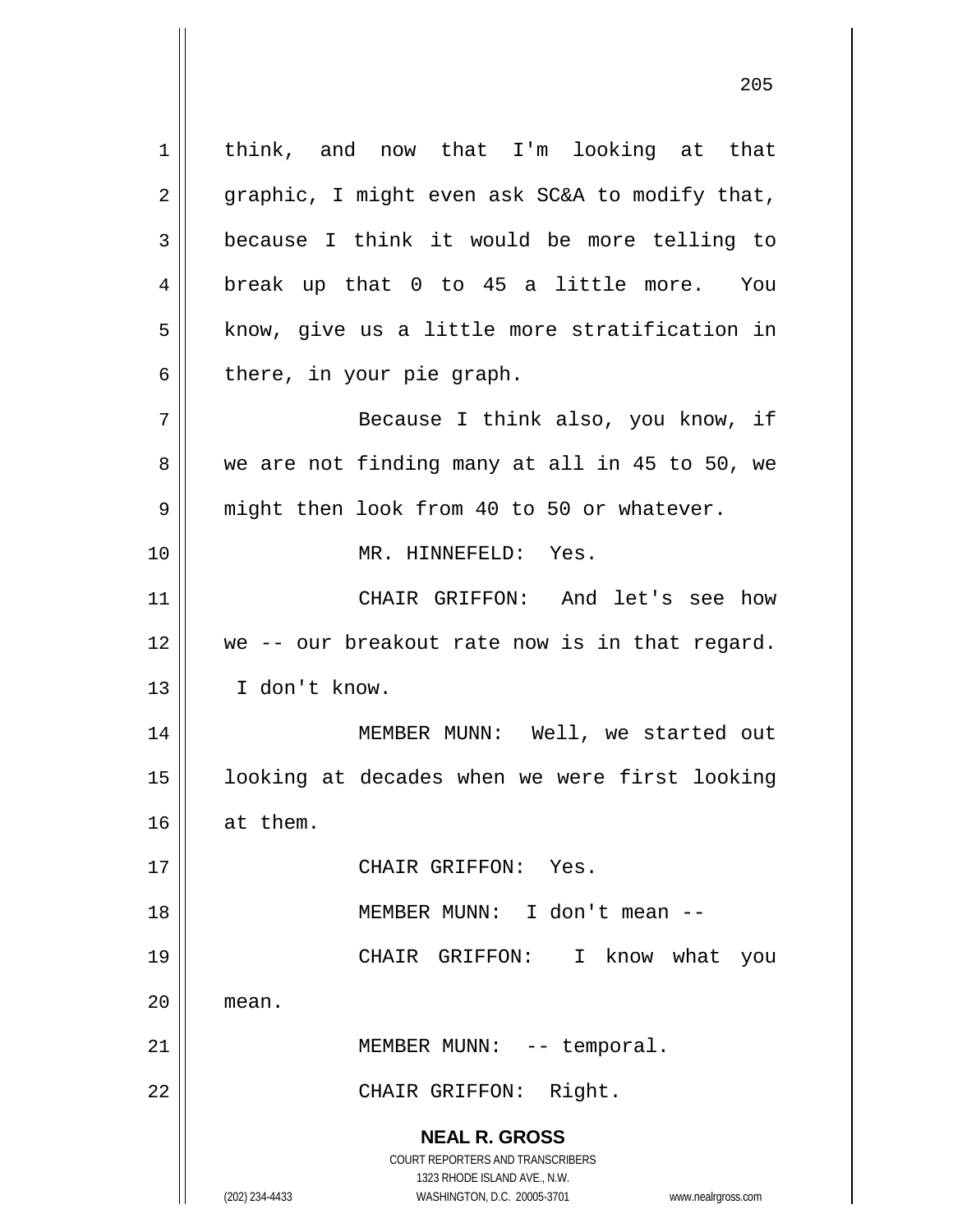**NEAL R. GROSS** COURT REPORTERS AND TRANSCRIBERS 1323 RHODE ISLAND AVE., N.W. (202) 234-4433 WASHINGTON, D.C. 20005-3701 www.nealrgross.com 206 1 | MEMBER MUNN: I mean, decades. 2 || CHAIR GRIFFON: Right. 3 | MEMBER MUNN: Categorically. And 4 || I think almost everybody agrees that anything 5 | below about 30 percent was really pointless to  $6 \parallel$  look again. 7 || CHAIR GRIFFON: Right. 8 MEMBER MUNN: But it always -- I 9 would think it would be helpful to the casual 10 dealer to see. 11 CHAIR GRIFFON: See the breakout  $12 \parallel$  there. 13 MEMBER MUNN: Yes. 14 CHAIR GRIFFON: I am going to ask 15 you, John, as an action -- or, Kathy, are you  $16$  | on the phone? 17 MS. BEHLING: Yes, I'm here. I 18 || can break that down. 19 || CHAIR GRIFFON: Okay. 20 MS. BEHLING: That's not a 21 | problem. 22 CHAIR GRIFFON: Thanks. But the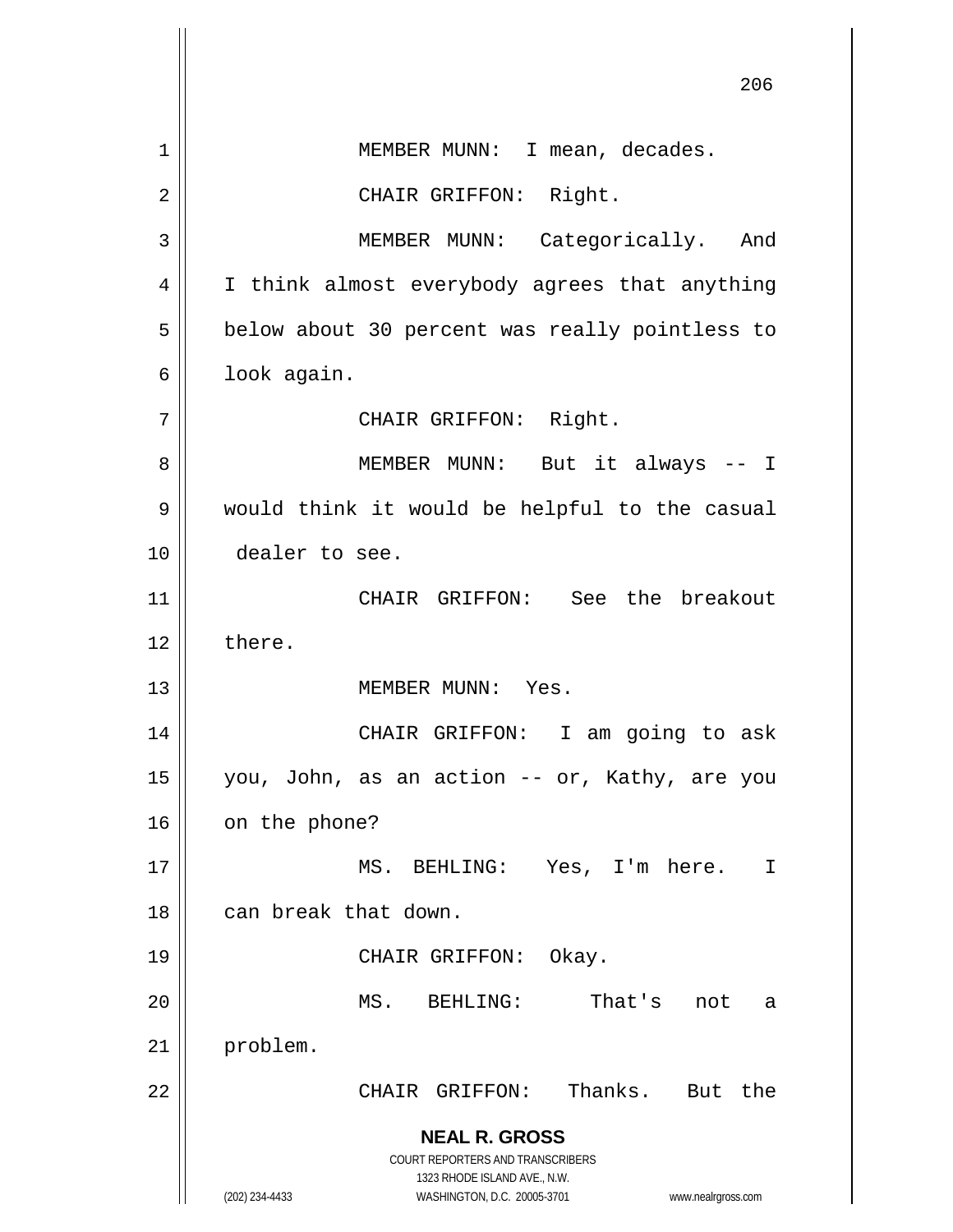**NEAL R. GROSS** COURT REPORTERS AND TRANSCRIBERS 1323 RHODE ISLAND AVE., N.W. (202) 234-4433 WASHINGTON, D.C. 20005-3701 www.nealrgross.com 1 | other graphics, the other testaments in here  $2 \parallel$  are important. And I'm thinking back to what 3 was said at the last meeting. I mean, I just 4 | modified my one sentence here. I was sitting  $5 \parallel$  counting the number of sites and I think that 6 is important to relate to the -- to our 7 audience. But you know, we did 100 reviews 8 and it covers 37 on that list. But I put 9 || parenthetically 37 different sites. 10 DR. MAURO: Yes. 11 CHAIR GRIFFON: So we are -- you 12 || know, in terms of who we sort of are -- you 13 || know, the community throughout the United 14 || States and all the claimants, you know, we're 15 | trying to cover. 16 MEMBER MUNN: In terms of -- 17 || CHAIR GRIFFON: We're trying to be 18 || broad about this and looking --19 || MEMBER MUNN: They are covered. 20 CHAIR GRIFFON: Yes. 21 || DR. MAURO: And the cancer types, 22 I mean.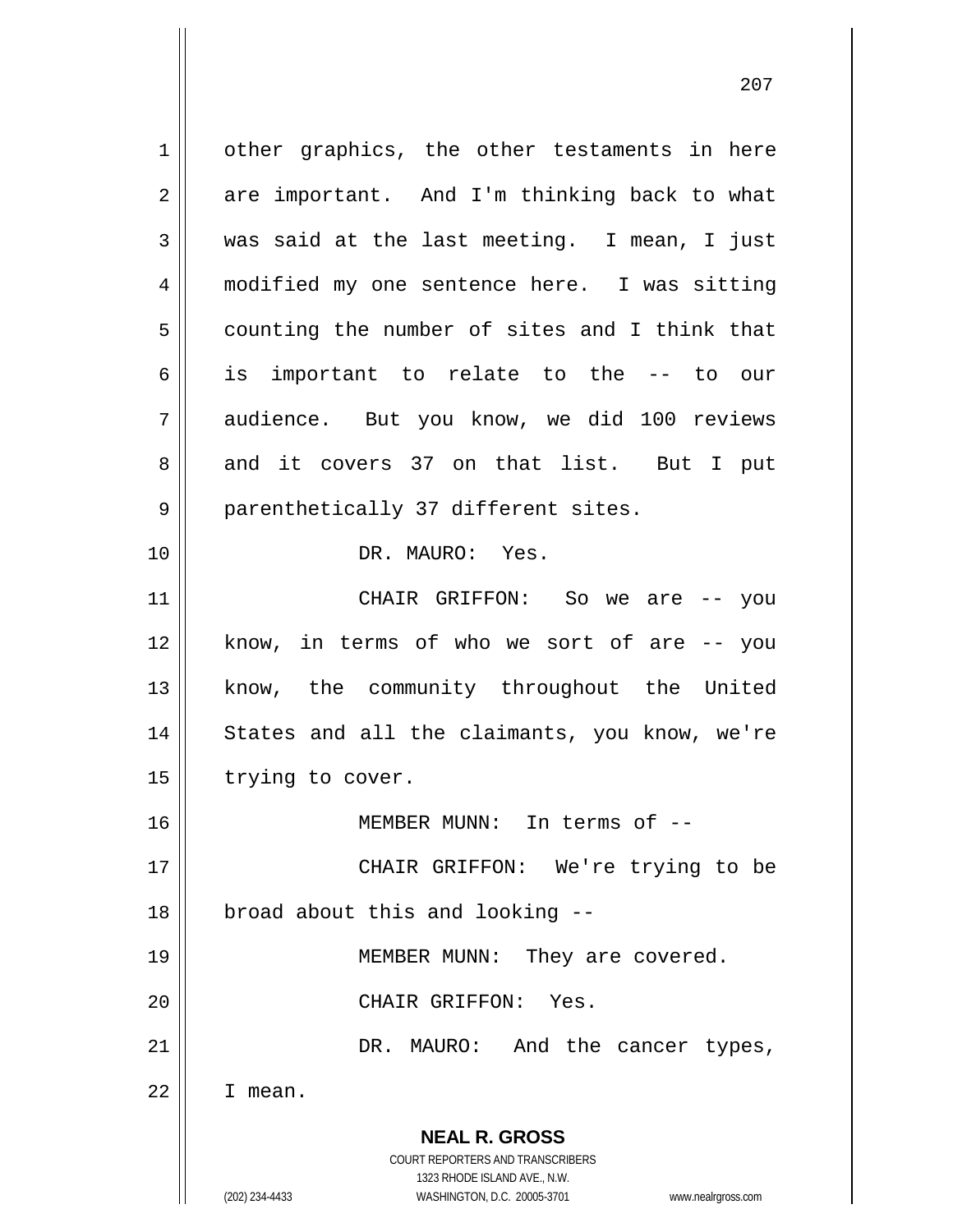|    | 208                                                                                      |
|----|------------------------------------------------------------------------------------------|
| 1  | CHAIR GRIFFON: Right.                                                                    |
| 2  | DR. MAURO: I think the design.                                                           |
| 3  | CHAIR GRIFFON: Right.                                                                    |
| 4  | DR. MAURO: The initial design was                                                        |
| 5  | well conceived.                                                                          |
| 6  | CHAIR GRIFFON: Was pretty well.                                                          |
| 7  | And<br>it was<br>DR. MAURO:                                                              |
| 8  | implemented. The fact that we didn't do as                                               |
| 9  | many was -- the way I look at it, it's not as                                            |
| 10 | important as the fact that we did achieve the                                            |
| 11 | other objectives, namely the cross sections.                                             |
| 12 | CHAIR GRIFFON: Yes, very good.                                                           |
| 13 | We got a reasonable selection across decades.                                            |
| 14 | DR. MAURO:<br>But the outcome of                                                         |
| 15 | that now as this program matures in terms of                                             |
| 16 | these kinds of data and what they tell us is                                             |
| 17 | driving the conversation we just had, which is                                           |
| 18 | important, which means that we are maturing in                                           |
| 19 | our thinking about how do we take our samples                                            |
| 20 | now.                                                                                     |
| 21 | CHAIR GRIFFON: Yes, we're next.                                                          |
| 22 | DR.<br>MAURO:<br>And we're next.<br>I                                                    |
|    | <b>NEAL R. GROSS</b><br>COURT REPORTERS AND TRANSCRIBERS<br>1323 RHODE ISLAND AVE., N.W. |
|    | (202) 234-4433<br>WASHINGTON, D.C. 20005-3701 www.nealrgross.com                         |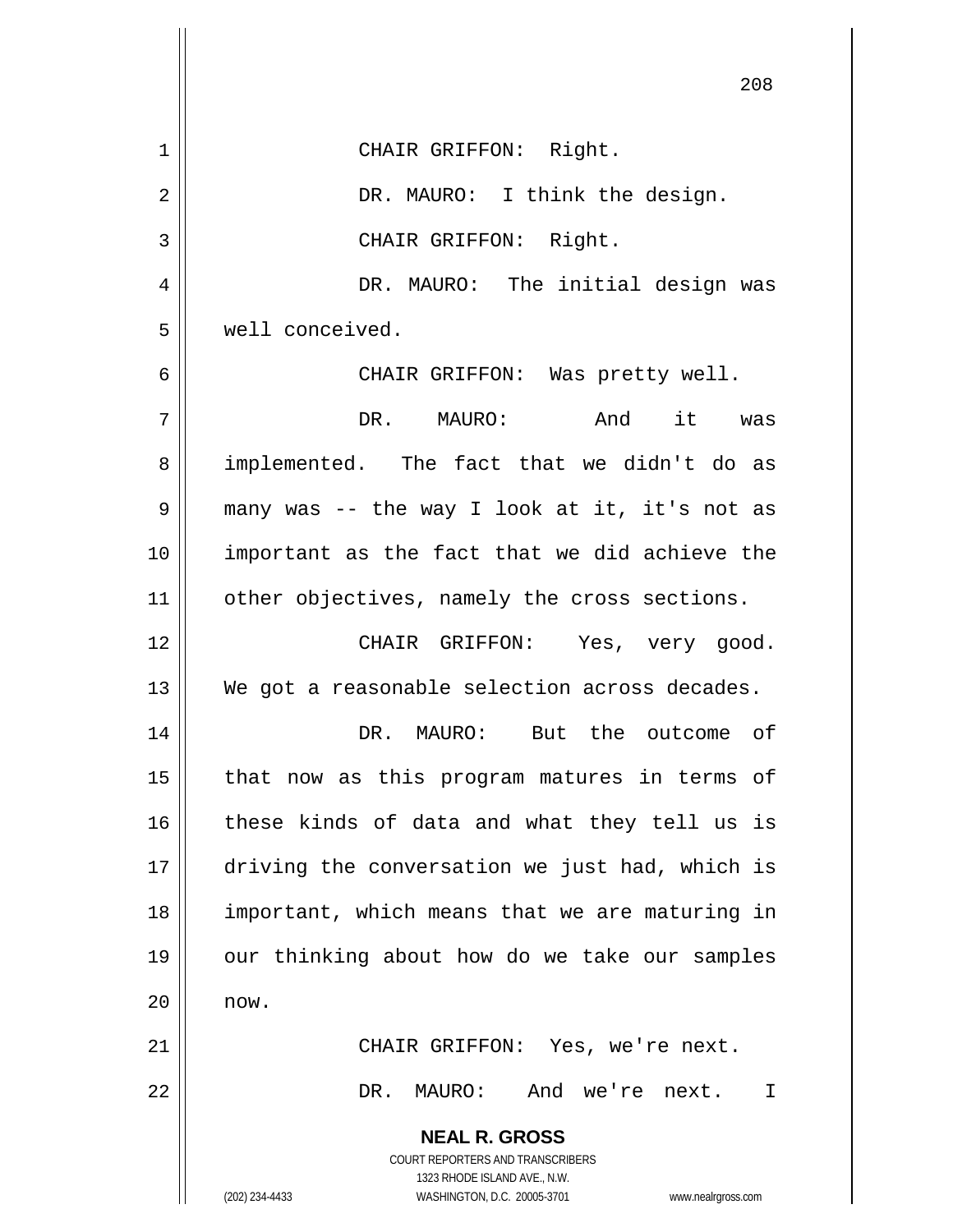$1 \parallel$  think that's an important thing.

2 CHAIR GRIFFON: Yes.

3 MR. KATZ: I think it's good that 4 || you are having this conversation, because I  $5 \parallel$  think this is a natural one for the Augusta  $6 \parallel$  agenda to discuss.

7 CHAIR GRIFFON: Yes, and I was 8 || going to try to present this. If the 9 || Subcommittee agrees on this draft, I'm sure 10 || the Board Members will have opinions, too, so 11 || it might not be the final thing written out,  $12$  || but I can go through this, including all the 13 dettachments and have that discussion then. 14 And also mention that we are queuing up an  $15$  |  $11<sup>th</sup>$  set, you know. 16 Mike or Brad, any comments on

 $17 \parallel$  that?

18 MEMBER CLAWSON: Well, I would 19 like and there should be a final choice.

20 CHAIR GRIFFON: Oh no, more  $21$  |  $q$ rammar.

22 | MEMBER CLAWSON: No, coming to me.

**NEAL R. GROSS** COURT REPORTERS AND TRANSCRIBERS

1323 RHODE ISLAND AVE., N.W.

(202) 234-4433 WASHINGTON, D.C. 20005-3701 www.nealrgross.com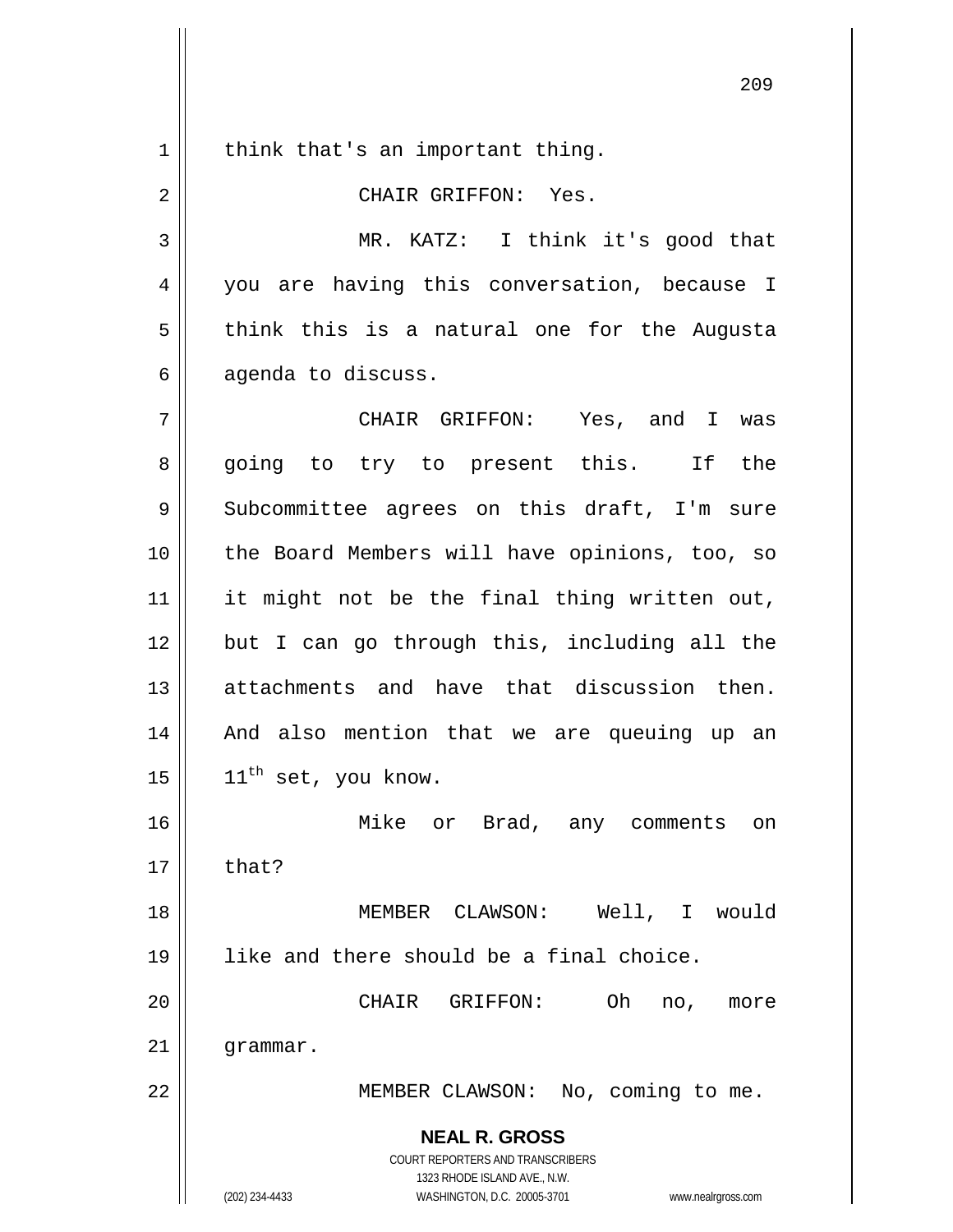1 CHAIR GRIFFON: It's never my 2 | strength, you know.

3 MR. KATZ: Something to think  $4 \parallel$  about when you do that, you guys are thinking  $5 \parallel$  about it anyway, so they adjust the agenda, 6 this very topic. So there is both the 7 question of selection, how do you want to go 8 forward.

9 CHAIR GRIFFON: Right.

10 MR. KATZ: In terms of selection.  $11$  The other question that is a sort of natural 12 || one since we are going to be transitioning to  $13$  a new contract for your support and so on is 14 || just numbers, too. How -- I mean, you raised 15 the question earlier on with me about, you 16 || know, are we doing enough dose reconstruction 17 || reviews?

18 || CHAIR GRIFFON: Right, right.

19 MR. KATZ: I think that's another  $20$  | one to raise with the whole Board.

21 || CHAIR GRIFFON: Yes, just so  $22 \parallel$  everyone -- I mean, I raised the question of

> **NEAL R. GROSS** COURT REPORTERS AND TRANSCRIBERS 1323 RHODE ISLAND AVE., N.W.

(202) 234-4433 WASHINGTON, D.C. 20005-3701 www.nealrgross.com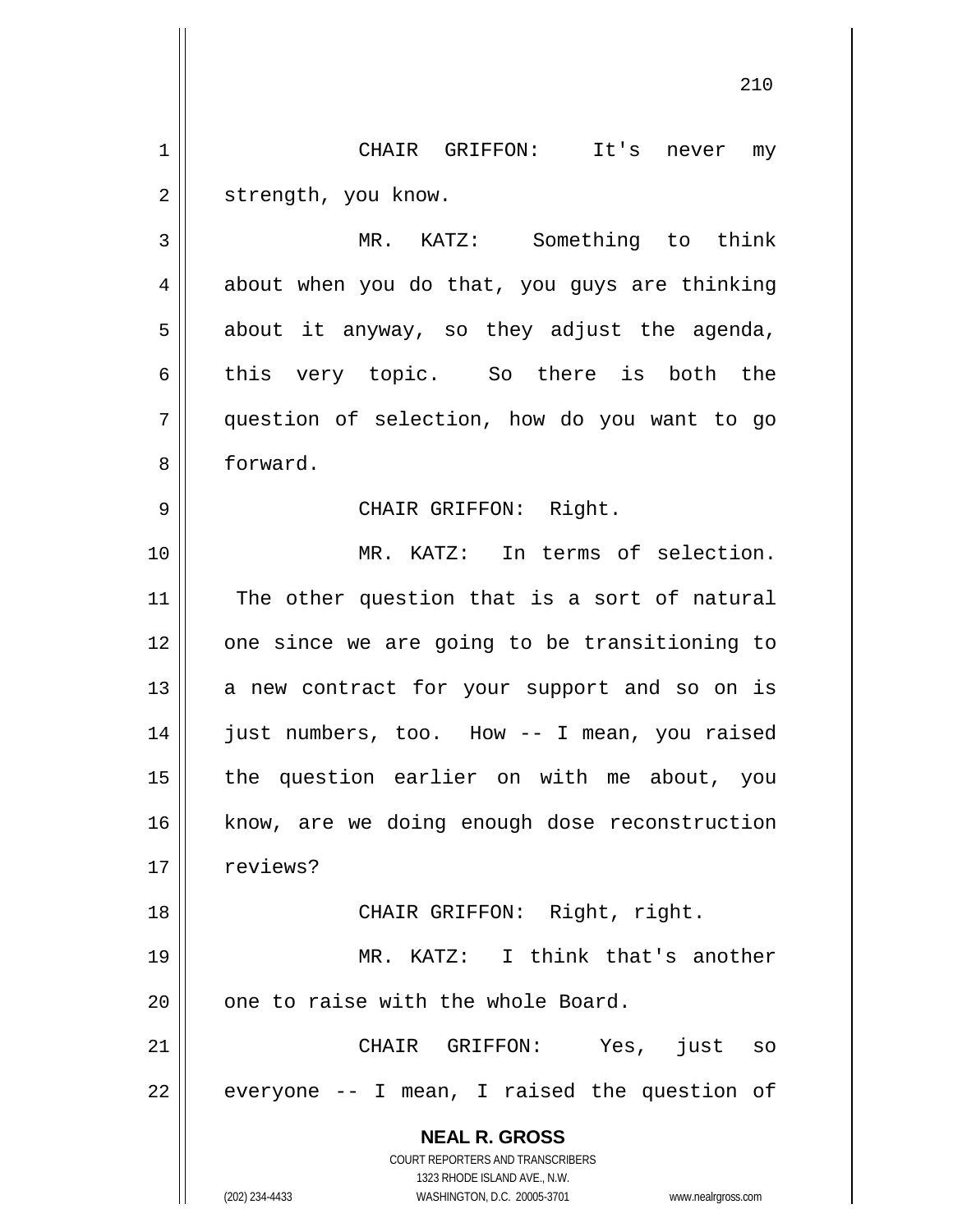**NEAL R. GROSS** COURT REPORTERS AND TRANSCRIBERS 1323 RHODE ISLAND AVE., N.W. (202) 234-4433 WASHINGTON, D.C. 20005-3701 www.nealrgross.com 211  $1 \parallel$  the number of cases per contract cycle. 2 || MR. KATZ: Yes. 3 CHAIR GRIFFON: And whether we 4 || need to ramp up to meet our goals of 2.5 5 | percent. 6 DR. MAURO: We have been operating  $7 \parallel$  at 60 cases a year. 8 CHAIR GRIFFON: Yes. 9 DR. MAURO: And that was due to 10 the fact that, I understand, the update -- you 11  $\parallel$  guys -- we don't know what --12 || CHAIR GRIFFON: Right, right. 13 DR. MAURO: It's something like  $14$  | that. Just from the point of capacity, there  $15$  are two -- if we were operating at this --16 under the same level of complexity that we 17 || have in the past year or so, which means, you 18 || know, we're moving heavily into the more 19 | realistic cases. 20 || CHAIR GRIFFON: Right. 21 DR. MAURO: We could double our  $22 \parallel$  capacity. I mean, that's it, otherwise, we --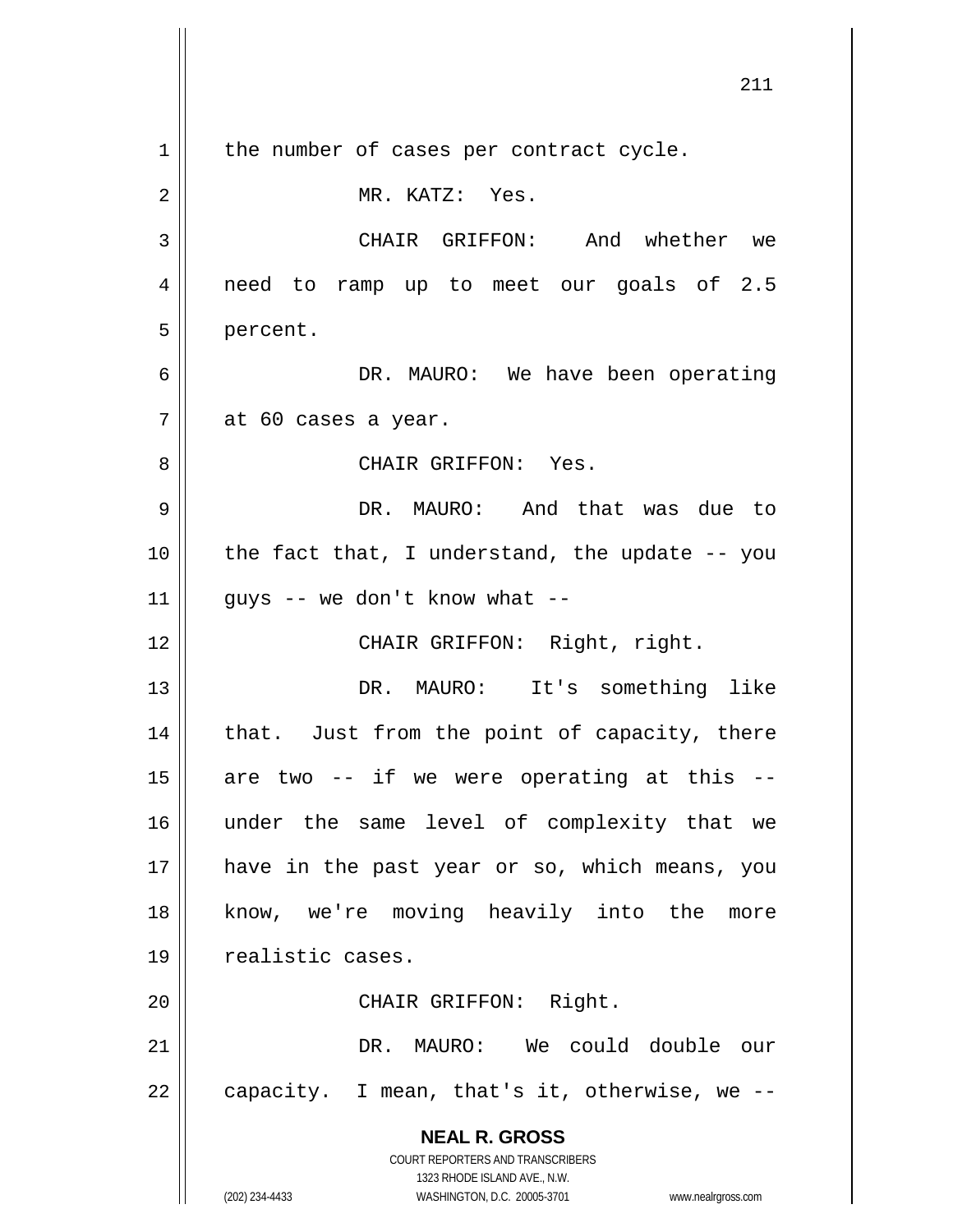**NEAL R. GROSS** COURT REPORTERS AND TRANSCRIBERS 1323 RHODE ISLAND AVE., N.W. (202) 234-4433 WASHINGTON, D.C. 20005-3701 www.nealrgross.com 212  $1 \parallel$  I think -- I don't think -- otherwise if the  $2 \parallel$  Board --3 CHAIR GRIFFON: You could do up to  $4 \parallel 120$  a year. 5 DR. MAURO: We could do that. 6 MR. HINNEFELD: There can be twice  $7 \parallel$  as many. 8 DR. MAURO: Well, you know, I have  $9 \parallel$  been trying to look at the big picture. 10 CHAIR GRIFFON: Yes. 11 DR. MAURO: And the resources we 12 have, the work hours and our skilled resources 13  $\parallel$  have. And the reality is I realize that, the 14 program and I feel confident, we can wrap up 15  $\parallel$  at twice that. 16 CHAIR GRIFFON: Right, if the 17 || Board wanted to do that. 18 || DR. MAURO: But the only downside, 19 the only place where I have reservations is  $20$  || that each case is taking a little longer to  $21$   $\parallel$  do. 22 || CHAIR GRIFFON: We end up thinking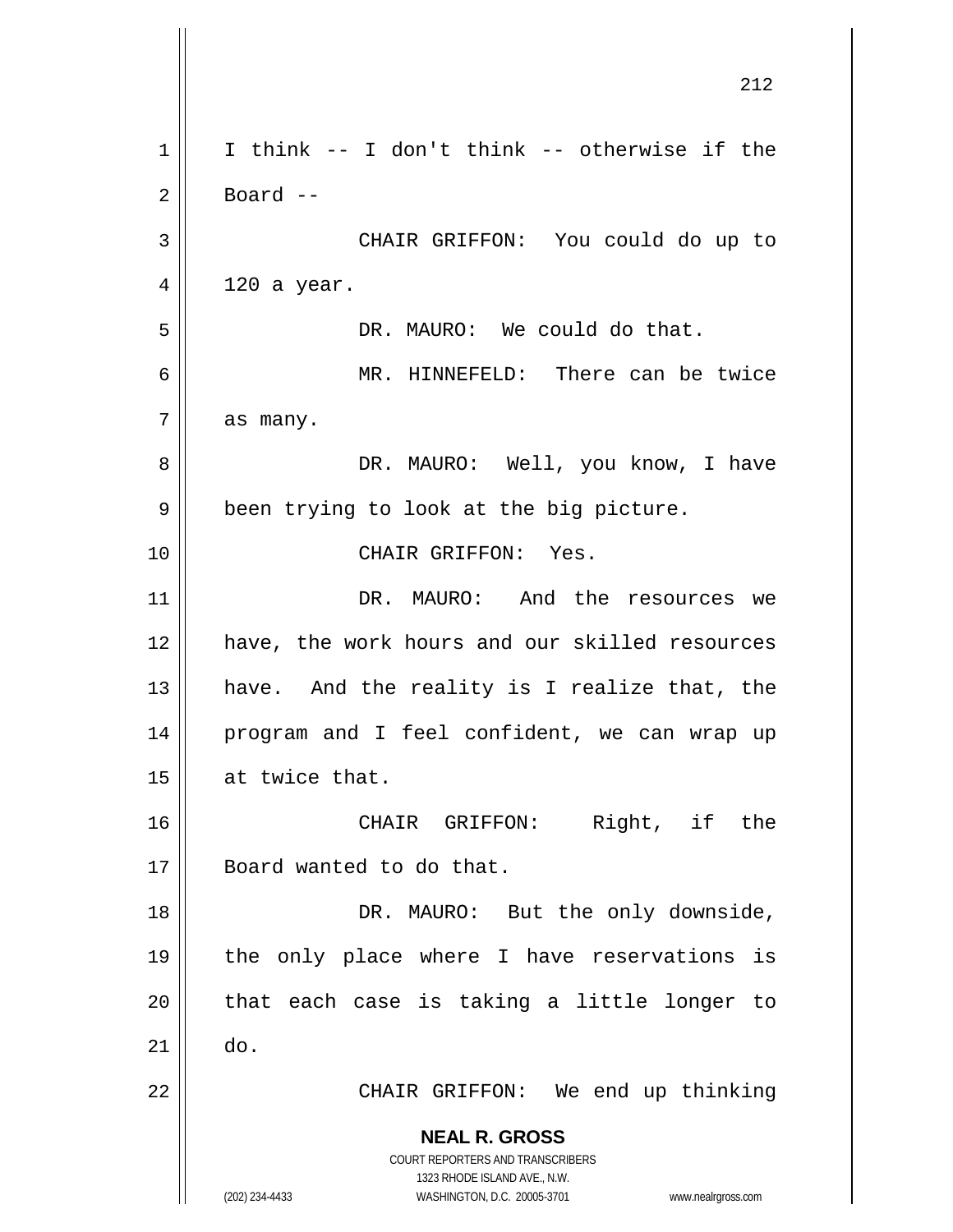**NEAL R. GROSS** COURT REPORTERS AND TRANSCRIBERS 1323 RHODE ISLAND AVE., N.W. 1 about the resolution process anyway. I'm not  $2 \parallel$  sure if you got that far ahead of us if it  $3 \parallel$  will be even worthwhile, you know. 4 DR. MAURO: We have to get to -- 5 you know, we're doing a very good job on it.  $6 \parallel$  I mean, we're up to the seventh case. 7 CHAIR GRIFFON: Yes, we're up to  $8 \parallel$  the seventh. You're only on the 10<sup>th</sup>, right?  $9 \parallel$  So, yes, we're not lagging too far behind. 10 MR. HINNEFELD: And the rate 11 limiting effect might be -- we might be the  $12$  | rate limiting factor, rather than  $-$ 13 CHAIR GRIFFON: Yes. 14 DR. MAURO: And remember as we 15 move on to these cases, we're going to see the 16 || same stories over again, unless we get into 17 || these realistic cases where unique situations  $18 \parallel$  are  $-$ 19 || CHAIR GRIFFON: Well, that's where 20 || I think you may not. You may not. 21 | DR. MAURO: So it's complicated. 22 MR. FARVER: I think the number of

(202) 234-4433 WASHINGTON, D.C. 20005-3701 www.nealrgross.com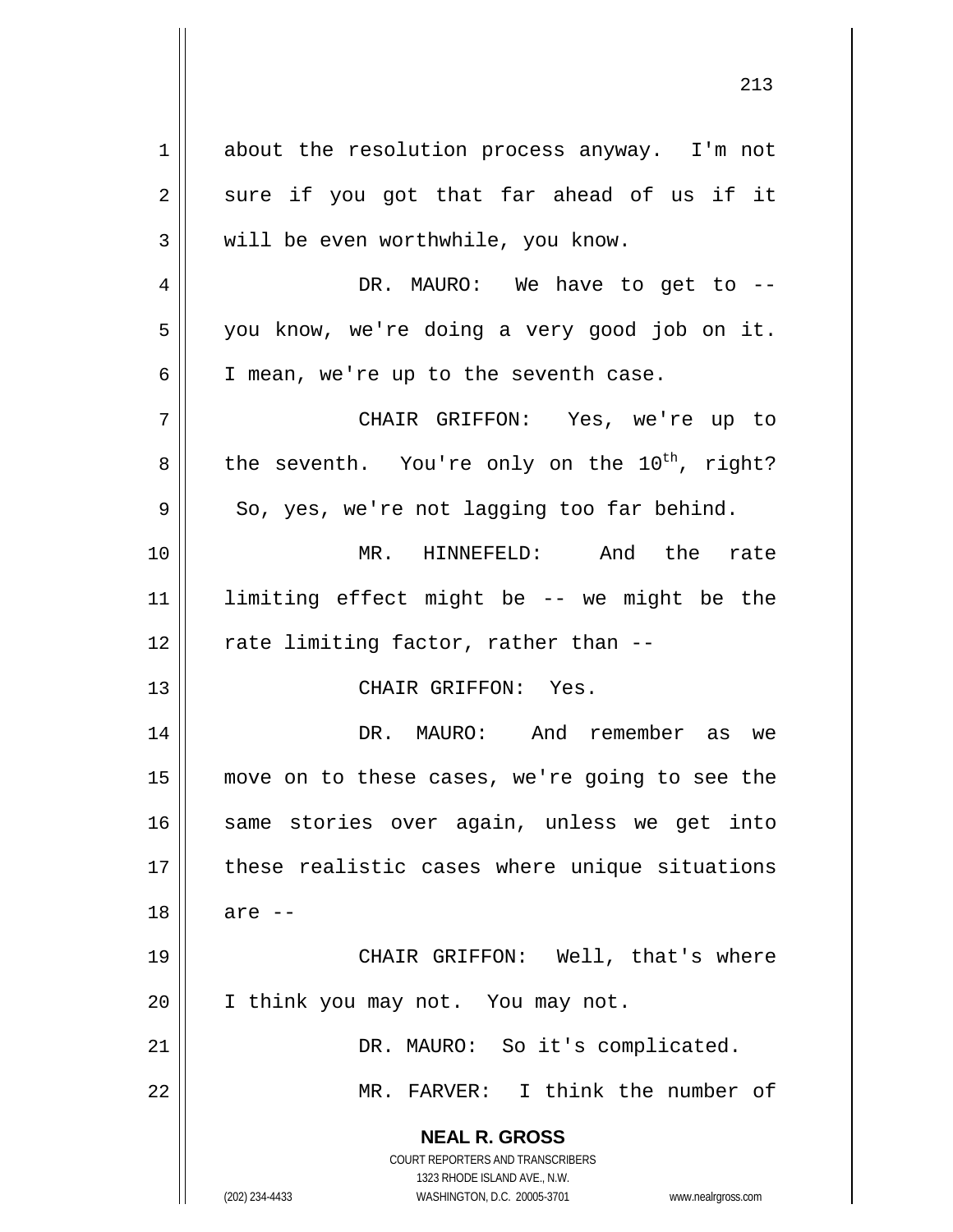**NEAL R. GROSS** COURT REPORTERS AND TRANSCRIBERS 1323 RHODE ISLAND AVE., N.W. 1 | findings will decrease, because we have a lot  $2 \parallel$  of repetitive findings out of the way. 3 CHAIR GRIFFON: Right. But the 4 difficulty of resolution --5 MR. FARVER: We're actually in the  $6 \parallel$  range, right. 7 CHAIR GRIFFON: Yes, right, right. 8 So anyway, any more comments on the draft? 9 || I'll try to -- I mean, you can send me stuff 10 up to -- you know, I guess, I've got to cut it 11 || off. Like this Thursday, I've got to send it 12 || out to the Board Members, everybody else by 13 || Thursday, I would say. So if you have any 14 other particulars you want to email me, that's 15 fine. I'll try to do it during Wanda's 16 | meeting tomorrow or Wednesday more likely. 17 || MEMBER MUNN: Thanks. 18 CHAIR GRIFFON: It sounds like an 19 action-packed meeting tomorrow, so I probably 20 won't have an opportunity tomorrow, but 21 Wednesday, I'll finish it and send it out. 22 MEMBER MUNN: Well, thank you for

(202) 234-4433 WASHINGTON, D.C. 20005-3701 www.nealrgross.com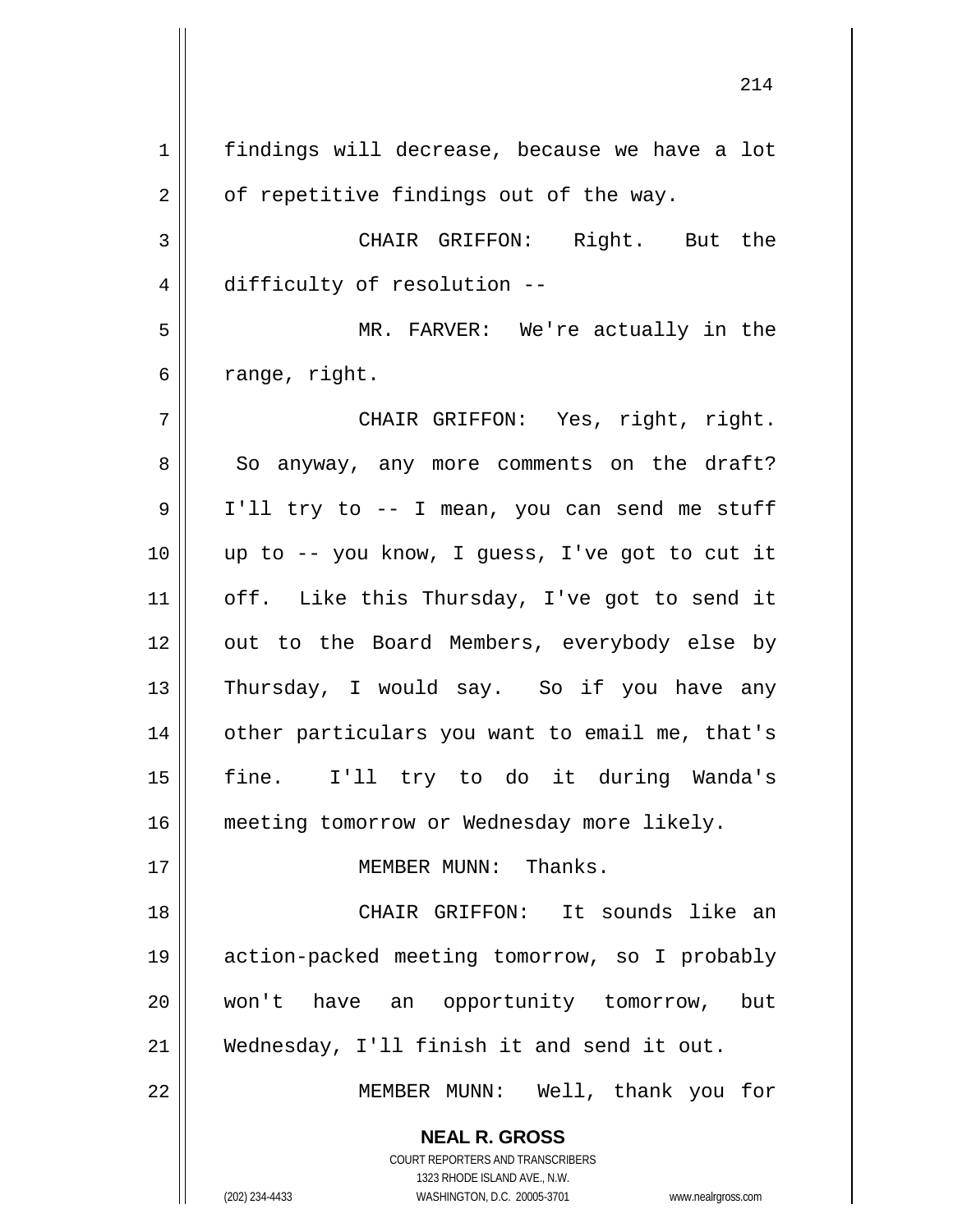1 || getting these drafts back early enough, so I  $2 \parallel$  can take a look at them.

3 || CHAIR GRIFFON: All right. Let's 4 || move on to the seventh set then.

5 DR. MAURO: He says reluctantly.

6 CHAIR GRIFFON: This is where I 7 fade with the early morning travel. All 8 || right. The seventh set. We did go through 9 || once already. I'm sure everybody remembers 10 || exactly every finding.

 Let's see, I'm going to -- let me 12 || just pull it up and I want to see what my most recent version is. I have actions from June ||  $10^{th}$  meeting is the last electronic file I have. I have a matrix dated June 10, 2008 is 16 || the last electronic version I have. And then  $\parallel$  at the August 20<sup>th</sup> meeting, I think, is where I have some handwritten resolutions.

19 || But the last electronic version I  $20$  || have, I think, that I sent out was  $-$  is June  $21$  | 10, 2008. Wanda, do you have that one?

22 || MEMBER MUNN: I'm trying to --

**NEAL R. GROSS** COURT REPORTERS AND TRANSCRIBERS

1323 RHODE ISLAND AVE., N.W.

(202) 234-4433 WASHINGTON, D.C. 20005-3701 www.nealrgross.com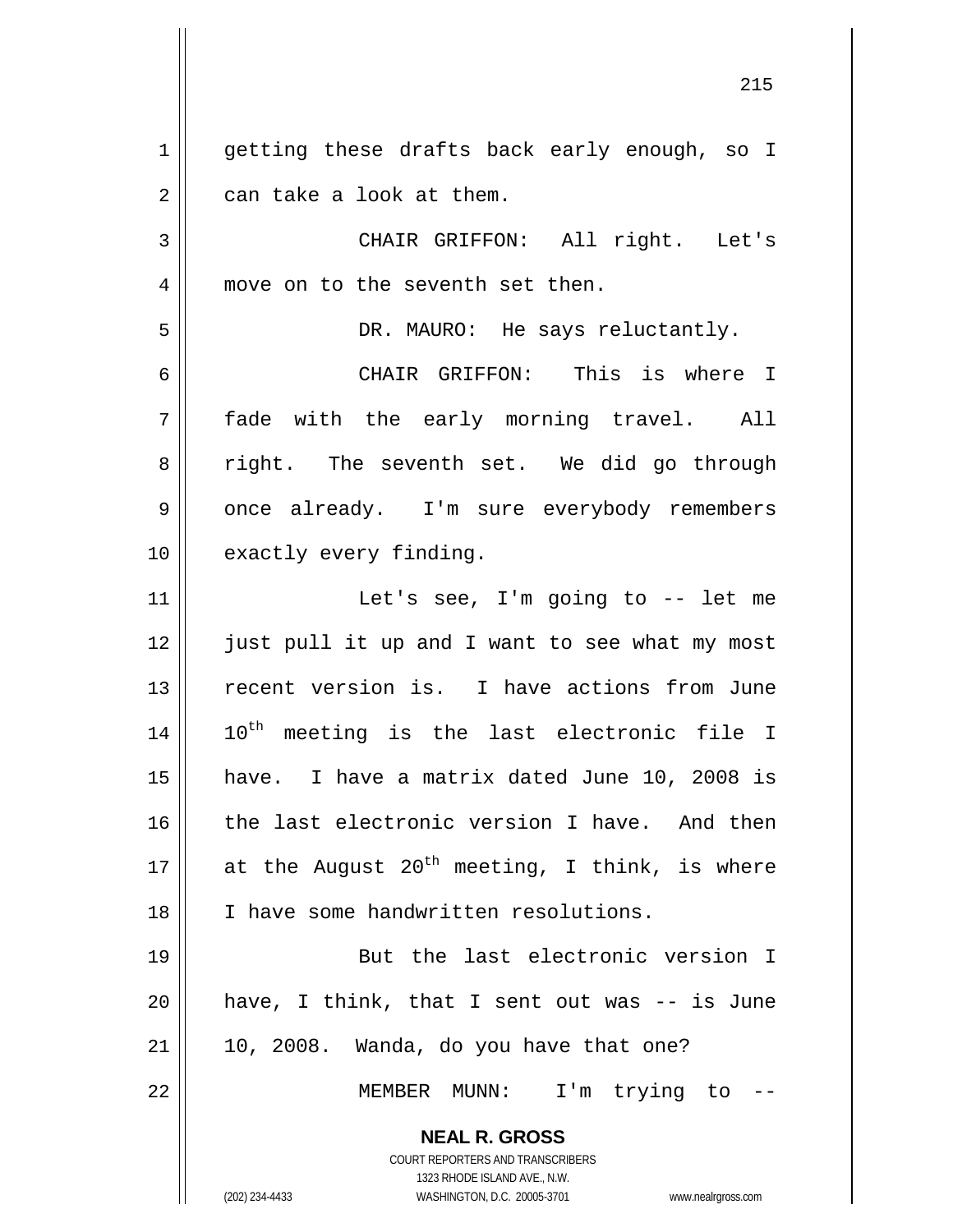**NEAL R. GROSS** COURT REPORTERS AND TRANSCRIBERS 1323 RHODE ISLAND AVE., N.W. (202) 234-4433 WASHINGTON, D.C. 20005-3701 www.nealrgross.com 1 | interestingly enough, that was not one of the 2 | policy forms. 3 || CHAIR GRIFFON: Uh-oh. 4 MEMBER MUNN: I have numerous  $5$  | other numbers that I have. 6 CHAIR GRIFFON: Stu, do you have 7 || that? Could you read? 8 MR. HINNEFELD: I am looking for  $9 \parallel \text{it.}$ 10 || CHAIR GRIFFON: Okay. 11 MR. HINNEFELD: Because to be 12 || honest with you, I believe I have an older one 13 | on my scandisk. 14 CHAIR GRIFFON: Oh, okay. 15 || MEMBER MUNN: I have an August 20. 16 CHAIR GRIFFON: I'm not on the 17 Internet. 18 || MEMBER MUNN: I have --19 DR. MAURO: I'm sorry, Mark, did 20  $\parallel$  you say the June 10<sup>th</sup> date was an action one  $21$  or is that  $-$ 22 || CHAIR GRIFFON: No.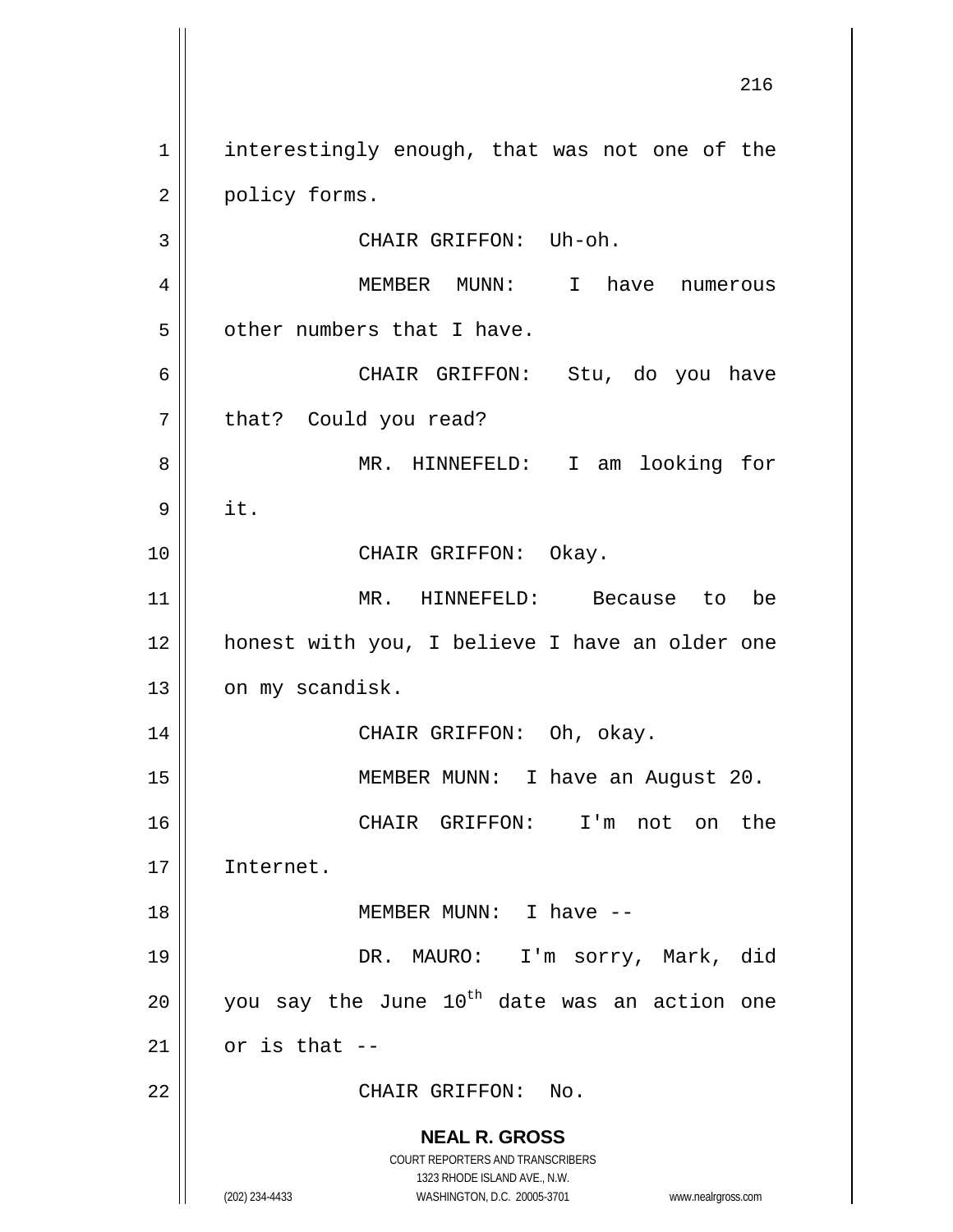|    | 217                                                                                                 |
|----|-----------------------------------------------------------------------------------------------------|
|    |                                                                                                     |
| 1  | DR. MAURO: The name of the file?                                                                    |
| 2  | CHAIR GRIFFON: June 10 <sup>th</sup> was in                                                         |
| 3  | the<br>name of the matrix, but also in the                                                          |
| 4  | actions, yes. Seventh set actions from the                                                          |
| 5  | June 10 <sup>th</sup> meeting.                                                                      |
| 6  | DR. MAURO: That's what we're                                                                        |
| 7  | looking at.                                                                                         |
| 8  | CHAIR GRIFFON: So there is an                                                                       |
| 9  | action list as well. And I think there is                                                           |
| 10 | just a one-pager.                                                                                   |
| 11 | DR. MAURO: Yes.                                                                                     |
| 12 | CHAIR GRIFFON: Yes.                                                                                 |
| 13 | MR. FARVER: The other ones I have                                                                   |
| 14 | say June 6 <sup>th</sup> in the title.                                                              |
| 15 | CHAIR GRIFFON: Is that the matrix                                                                   |
| 16 | or the action?                                                                                      |
| 17 | MR. FARVER: The matrix.                                                                             |
| 18 | CHAIR GRIFFON:<br>The<br>matrix?<br>It                                                              |
| 19 | says June 2 <sup>nd</sup> ?                                                                         |
| 20 | That's what I<br>MAURO:<br>DR.<br>have,                                                             |
| 21 | too.                                                                                                |
| 22 | CHAIR GRIFFON: In the title?                                                                        |
|    | <b>NEAL R. GROSS</b>                                                                                |
|    | COURT REPORTERS AND TRANSCRIBERS                                                                    |
|    | 1323 RHODE ISLAND AVE., N.W.<br>(202) 234-4433<br>WASHINGTON, D.C. 20005-3701<br>www.nealrgross.com |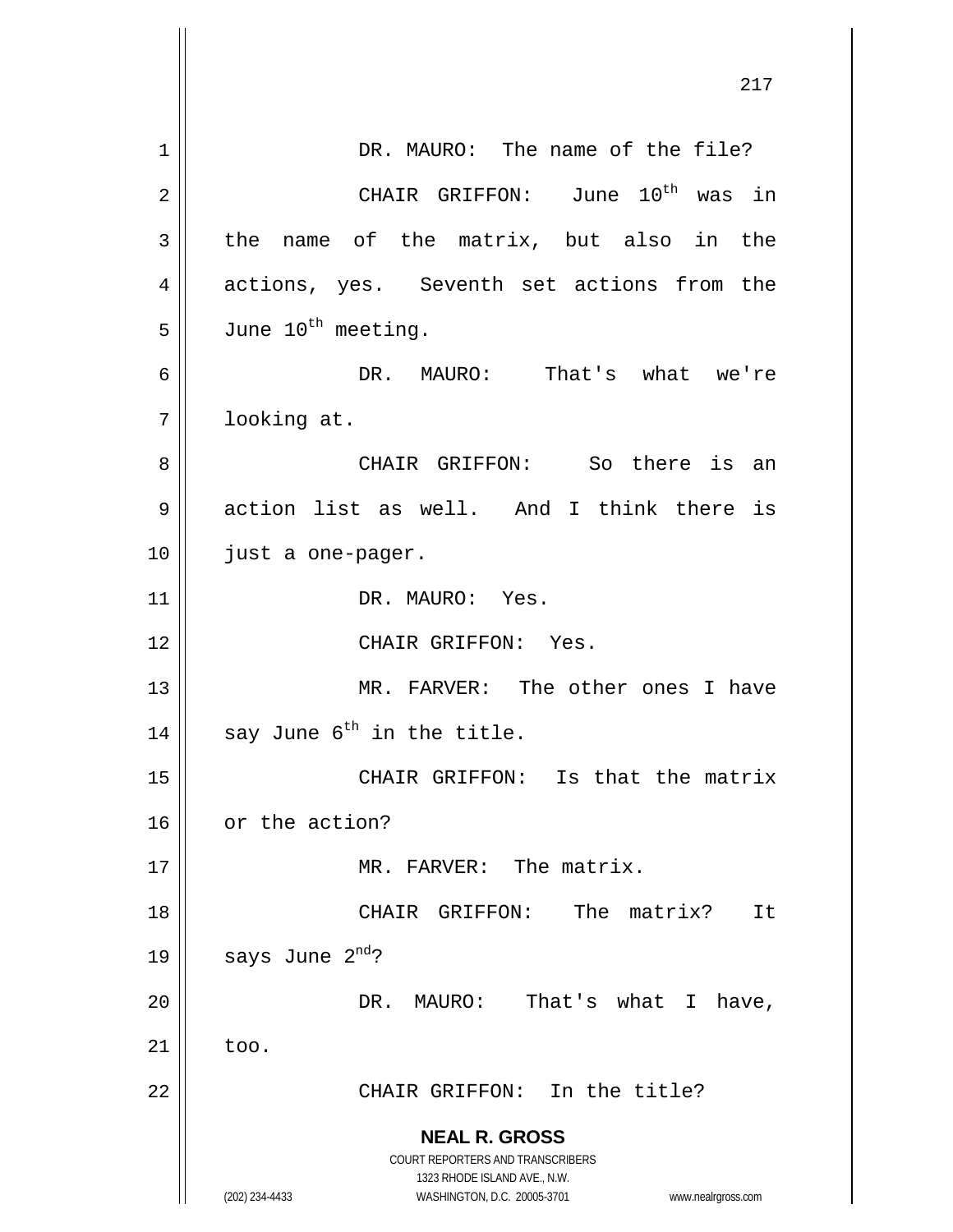| 1  | DR. MAURO: Yes.                                                                                     |
|----|-----------------------------------------------------------------------------------------------------|
| 2  | CHAIR GRIFFON: Is there a header                                                                    |
| 3  | on your's? No? It just starts off right with                                                        |
| 4  | the thing, right? Mine says June 10, 2008.                                                          |
| 5  | MR. FARVER: I've got one that                                                                       |
| 6  | says prepared by work group February 15, 2007.                                                      |
| 7  | And then in the footer it says update May 30,                                                       |
| 8  | 2008. That looks like one that was sent with                                                        |
| 9  | NIOSH responses.                                                                                    |
| 10 | CHAIR GRIFFON: Oh, I see, yes,                                                                      |
| 11 | okay. 7/28, matrix really sent to                                                                   |
| 12 | Subcommittee June 2, '08. Is that what -- you                                                       |
| 13 | have that file?                                                                                     |
| 14 | MR. FARVER: Yes.                                                                                    |
| 15 | CHAIR GRIFFON: Okay. And then on                                                                    |
| 16 | the header on that it says prepared February                                                        |
| 17 | 15, '07, right?                                                                                     |
| 18 | MR. FARVER: Correct.                                                                                |
| 19 | CHAIR GRIFFON: Okay. I have a                                                                       |
| 20 | different one, but I think they are the same                                                        |
| 21 | in terms of content.                                                                                |
| 22 | MR. FARVER: I might have one that                                                                   |
|    | <b>NEAL R. GROSS</b>                                                                                |
|    | COURT REPORTERS AND TRANSCRIBERS                                                                    |
|    | 1323 RHODE ISLAND AVE., N.W.<br>(202) 234-4433<br>WASHINGTON, D.C. 20005-3701<br>www.nealrgross.com |
|    |                                                                                                     |

 $\mathsf{I}$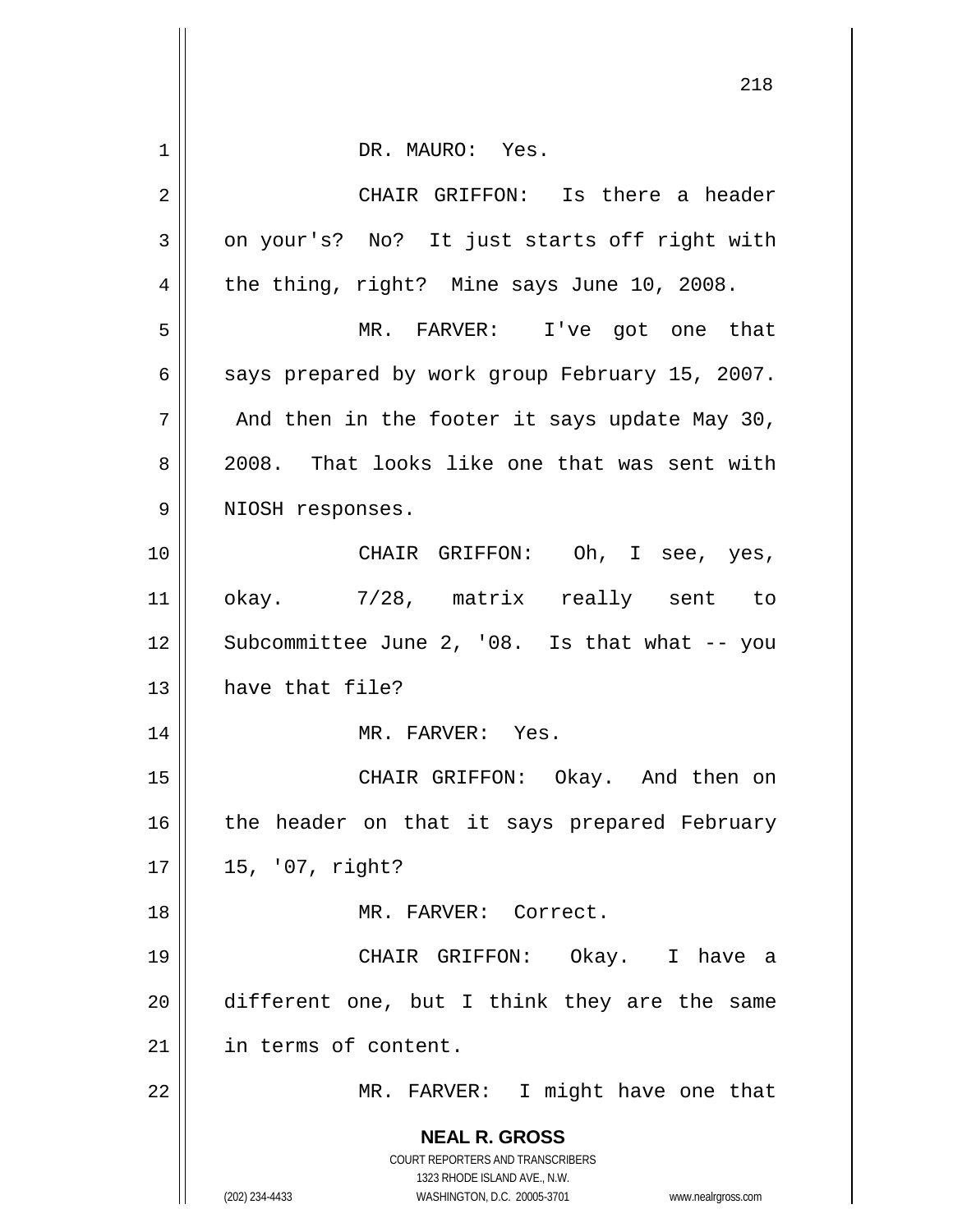**NEAL R. GROSS** COURT REPORTERS AND TRANSCRIBERS 1323 RHODE ISLAND AVE., N.W. (202) 234-4433 WASHINGTON, D.C. 20005-3701 www.nealrgross.com 219 1 | you updated. 2 CHAIR GRIFFON: Yes. I have -- 3 || yes, I might have updated. 4 || MR. FARVER: During the meeting. 5 CHAIR GRIFFON: But I said -- yes,  $6 \parallel$  okay. 7 DR. MAURO: Am I correct that this  $8 \parallel$  one that I'm looking at looks like it has been 9 || populated? All of them have been populated by 10 || NIOSH? That was the large --11 || CHAIR GRIFFON: Most of them, yes.  $12 \parallel$  Some  $-$ 13 DR. MAURO: Some not. 14 CHAIR GRIFFON: Well, let's just 15  $\parallel$  work from that one that says June  $2^{nd}$ , since 16 || most people have that. Wait a second. 17 MR. HINNEFELD: I think I have  $18 \parallel$  one. 19 || CHAIR GRIFFON: No, I've got one. 20 MR. HINNEFELD: That would be the 21  $\parallel$  one with the August 20<sup>th</sup> meeting date on it. 22 || CHAIR GRIFFON: Yes, this one that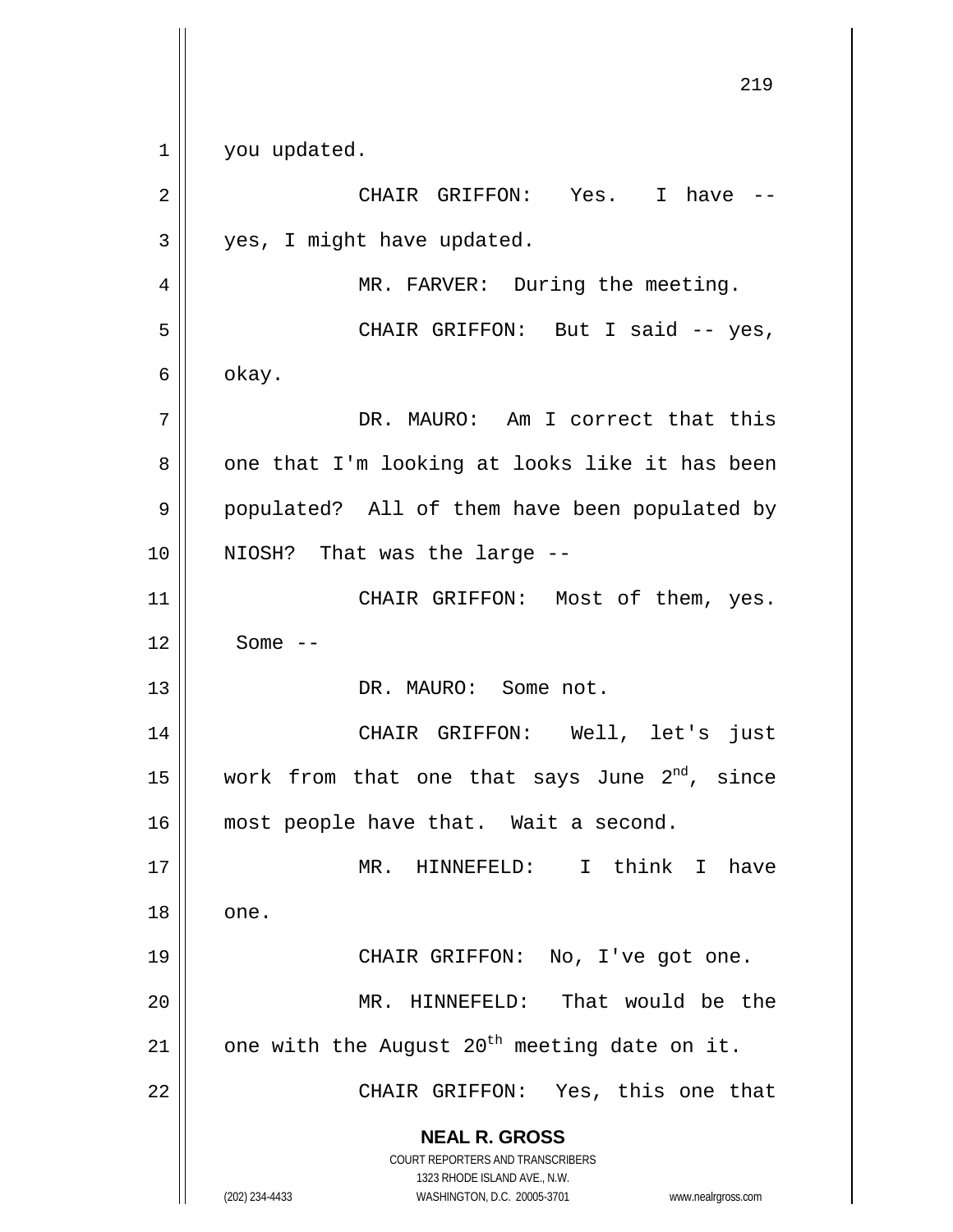1 || I'm looking at has sent to Subcommittee June  $2 \parallel 10, 98.$ 3 | MR. HINNEFELD: Okay. 4 CHAIR GRIFFON: And it does have  $5 \parallel$  some -- it has a lot of resolutions in here. 6  $\vert$  It must be from the June 10<sup>th</sup> meeting maybe. 7 MR. HINNEFELD: It is probably. I 8 don't know what the -- whether resolutions 9 came June  $10^{\text{th}}$  or not. Scott just forwarded 10 || this one to me and it says sent -- it was 11 || really sent to the Subcommittee on June  $2^{nd}$ . 12 He sent me that one. 13 DR. MAURO: What was the file 14 date? 15 MR. HINNEFELD: No, that's an 16 || older one. No. 17 DR. MAURO: Okay. Now, the one I 18  $\parallel$  -- the latest one that I have is -- it says to 19  $\parallel$  Subcommittee for August 20<sup>th</sup> meeting, August 20 20, 2008 meeting. 21 || CHAIR GRIFFON: Oh, okay. 22 | R. MAURO: I can send that one.

> **NEAL R. GROSS** COURT REPORTERS AND TRANSCRIBERS

> > 1323 RHODE ISLAND AVE., N.W.

(202) 234-4433 WASHINGTON, D.C. 20005-3701 www.nealrgross.com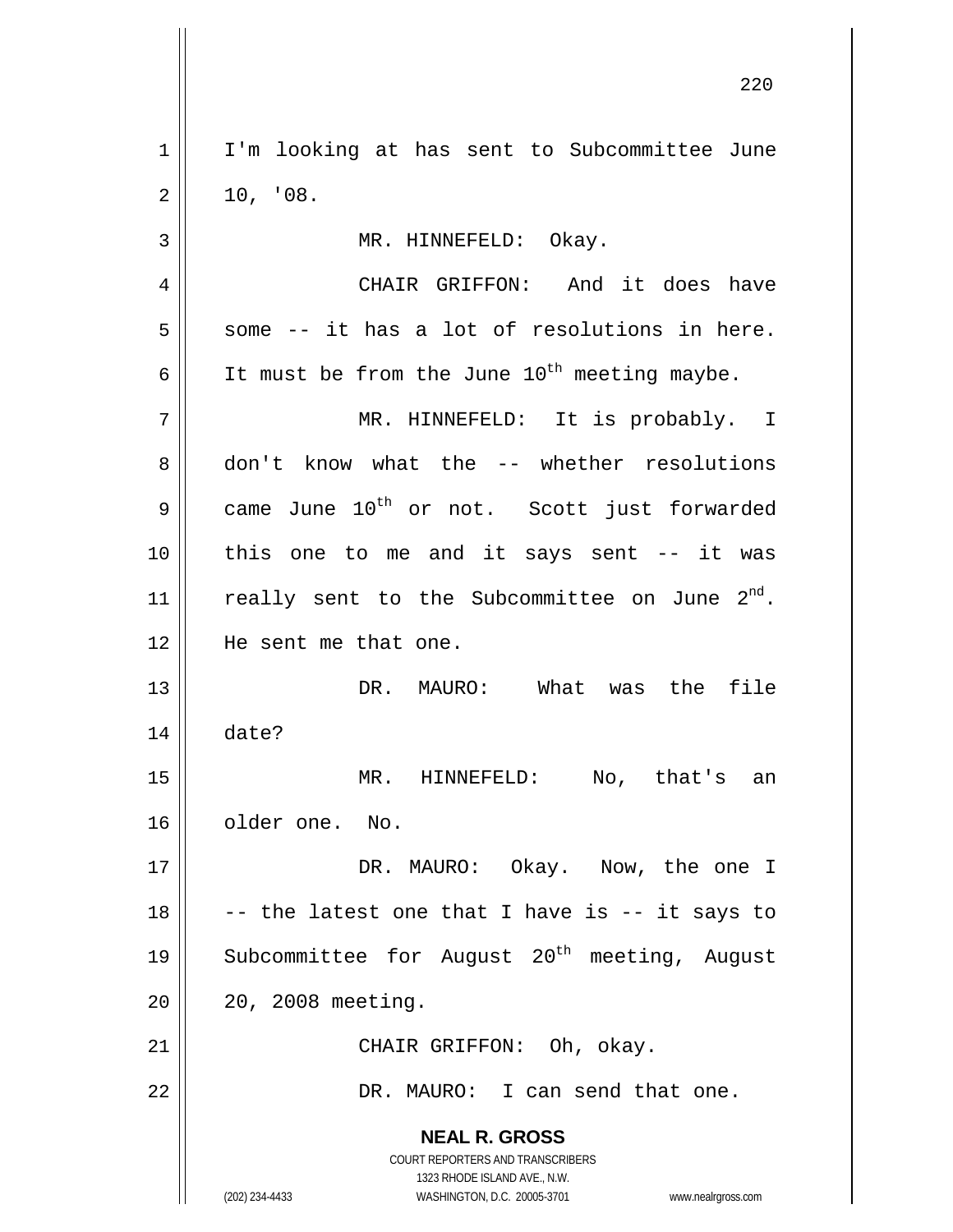**NEAL R. GROSS** COURT REPORTERS AND TRANSCRIBERS 1323 RHODE ISLAND AVE., N.W. (202) 234-4433 WASHINGTON, D.C. 20005-3701 www.nealrgross.com 1 || MR. HINNEFELD: And what's the --2 CHAIR GRIFFON: All right. We  $3 \parallel$  might be working with a couple different 4 | versions. I have some -- in my matrix, I have  $5 \parallel$  some that have, for instance, 128.2. I have  $6 \parallel$  NIOSH has reviewed DR tool, compensable case,  $7 \parallel$  no further action. I have a lot of the 8 || resolutions typed in here. It doesn't include  $9 \parallel$  a couple of the things that Stu has in another 10 version that he says was sent to the 11 | Subcommittee on -- for August  $20^{th}$  meeting. 12 MR. HINNEFELD: That's for the 13  $\parallel$  June 20<sup>th</sup> meeting. 14 || CHAIR GRIFFON: August 20<sup>th</sup> I  $15$  | thought. 16  $\parallel$  MR. HINNEFELD: August 20<sup>th</sup>. 17 CHAIR GRIFFON: Yes. So you might 18 || have to have that one open while I have this 19 | one open. 20 MR. HINNEFELD: I'm going to send  $21$  | what I got to everybody. 22 || CHAIR GRIFFON: Okay.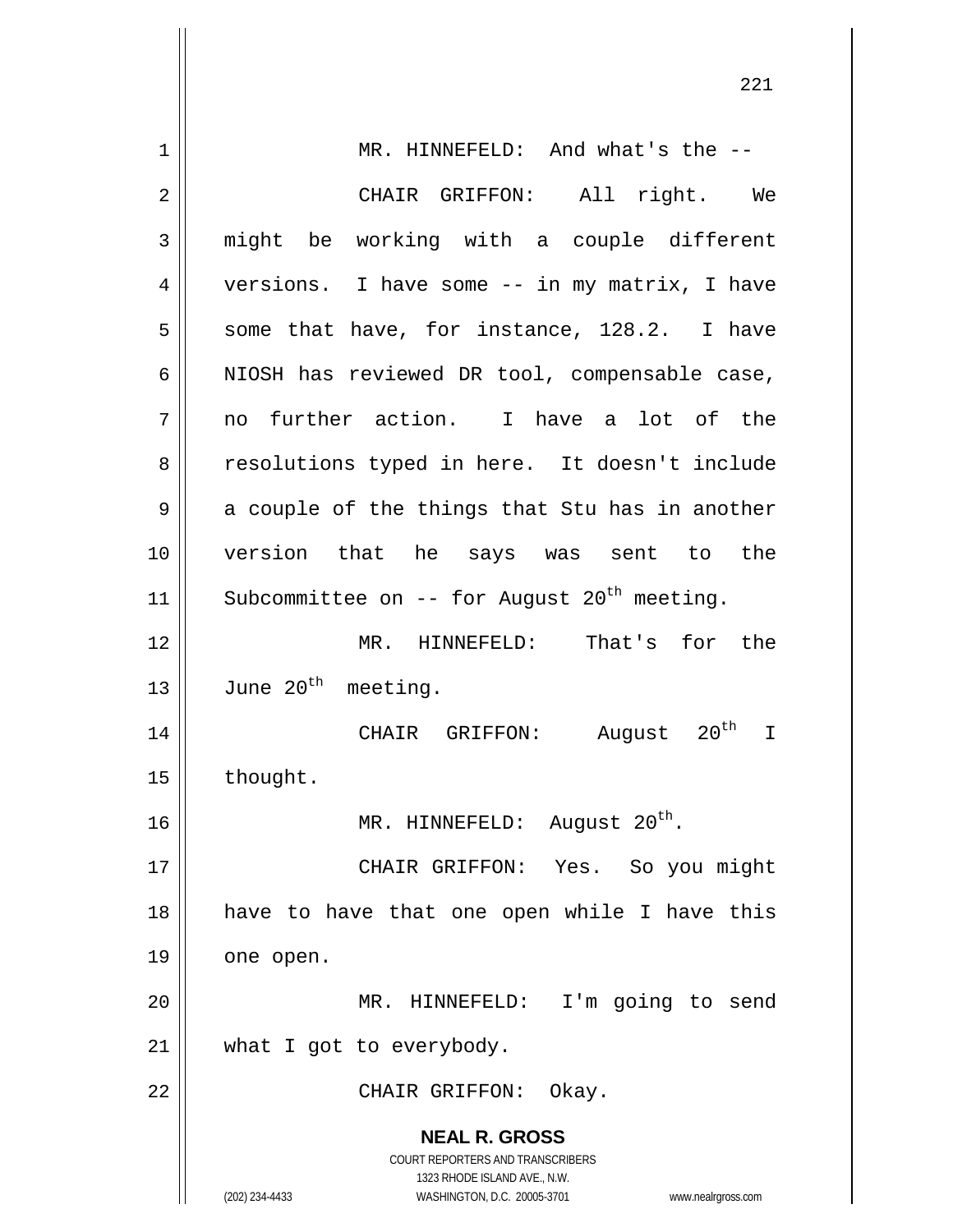| $\mathbf 1$ | MR. HINNEFELD: We can look at it.                  |
|-------------|----------------------------------------------------|
| 2           | I'll merge this<br>CHAIR GRIFFON:                  |
| 3           | into one final document. You know, we will         |
| 4           | just go through them step by step. We'll just      |
| 5           | go through them step by step. It looks like I      |
| 6           | updated one version of the matrix and Stu          |
| 7           | updated and added some NIOSH responses in an       |
| 8           | older version. So we have got kind of two          |
| 9           | things going on here.                              |
| 10          | DR. MAURO: And we have sort of a                   |
| 11          | third level, that is in response to Stu's          |
| 12          | material that was sent to us.                      |
| 13          | CHAIR GRIFFON: Yes.                                |
| 14          | DR. MAURO: Doug looked at as much                  |
| 15          | of it as he could and he apparently has marked     |
| 16          | in our position regarding this.                    |
| 17          | CHAIR GRIFFON: Did you put it in                   |
| 18          | the matrix?                                        |
| 19          | DR. MAURO: Well, it's on here                      |
| 20          | anyway.                                            |
| 21          | CHAIR GRIFFON: Okay.                               |
| 22          | DR. MAURO: Have you seen it?                       |
|             | <b>NEAL R. GROSS</b>                               |
|             | <b>COURT REPORTERS AND TRANSCRIBERS</b>            |
|             | 1323 RHODE ISLAND AVE., N.W.<br>www.nealrgross.com |
|             | (202) 234-4433<br>WASHINGTON, D.C. 20005-3701      |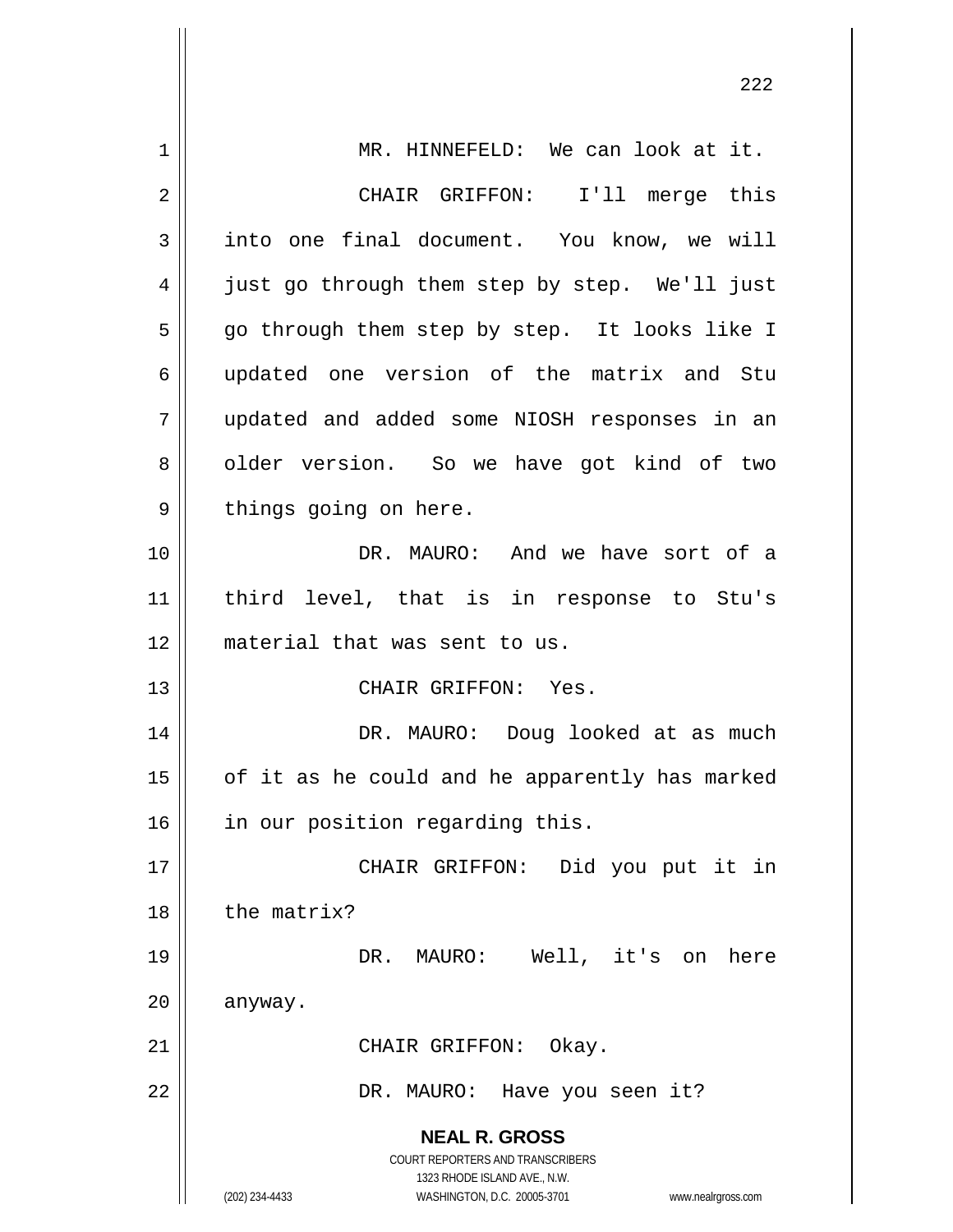|             | 223                                                                 |
|-------------|---------------------------------------------------------------------|
| $\mathbf 1$ | CHAIR GRIFFON: I haven't seen it.                                   |
| 2           | MR. FARVER:<br>No, you haven't,                                     |
| 3           | because that's the same thing I brought to the                      |
| 4           | last meeting.                                                       |
| 5           | CHAIR GRIFFON: All right.                                           |
| 6           | MR. FARVER: When I got through                                      |
| 7           | this, I go through all these new responses.                         |
| 8           | Right, right,<br>CHAIR GRIFFON:                                     |
| 9           | right.                                                              |
| 10          | MR. FARVER: And come up with my                                     |
| 11          | response and that's what I tell you.                                |
| 12          | CHAIR GRIFFON: All right, all                                       |
| 13          | right. Well, let's go through them one by one                       |
| 14          | and out of this meeting I will fix the sixth                        |
| 15          | and seventh matrix, so we have one final copy                       |
| 16          | of both, you know. One updated final copy.                          |
| 17          | And then we will work to getting that database                      |
| 18          | set up so we don't have, you know.                                  |
| 19          | MEMBER MUNN: What we're going to                                    |
| 20          | need is that setup.                                                 |
| 21          | CHAIR GRIFFON: What's that?                                         |
| 22          | The proofings.<br>MEMBER MUNN:                                      |
|             | <b>NEAL R. GROSS</b>                                                |
|             | COURT REPORTERS AND TRANSCRIBERS<br>1323 RHODE ISLAND AVE., N.W.    |
|             | (202) 234-4433<br>WASHINGTON, D.C. 20005-3701<br>www.nealrgross.com |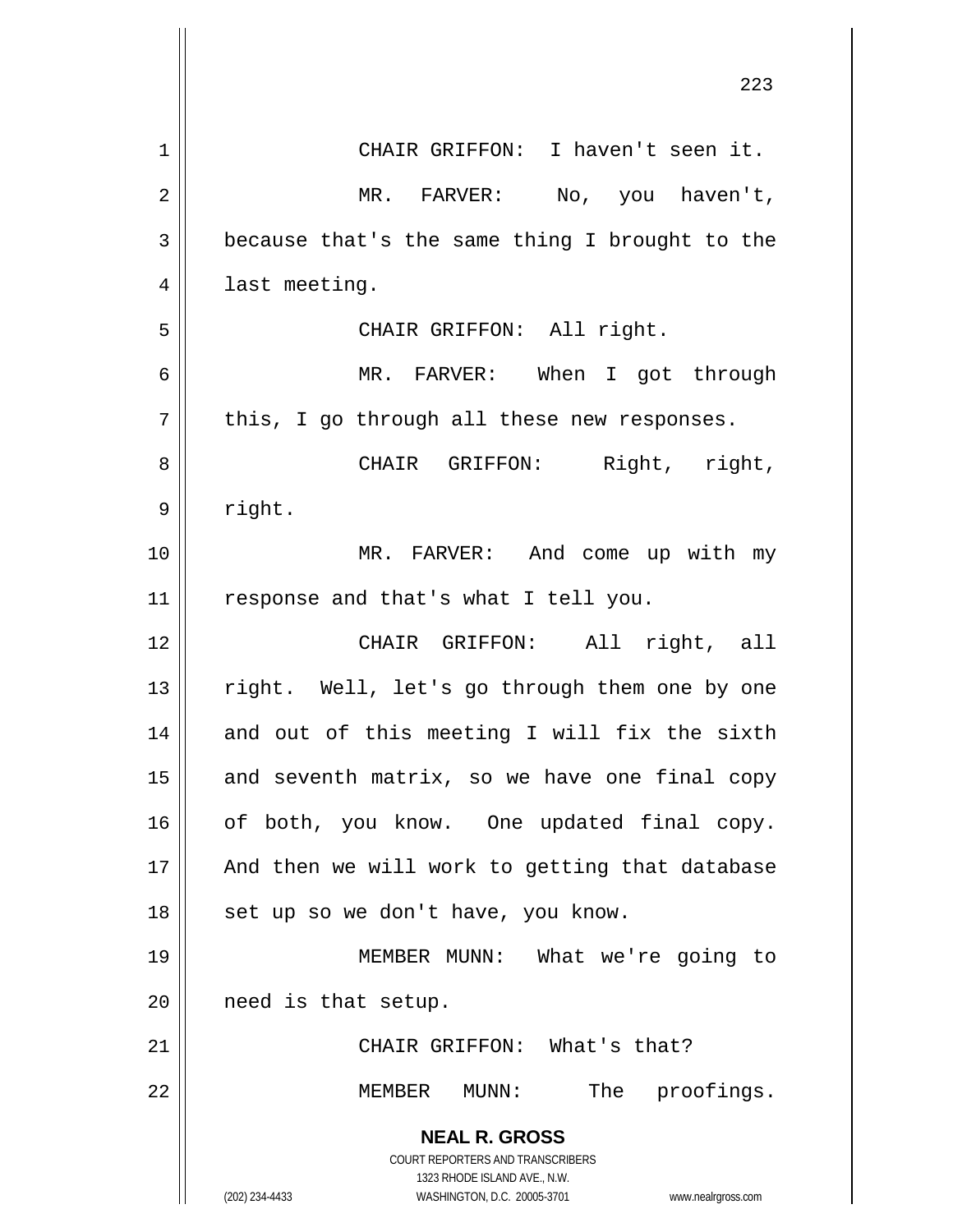**NEAL R. GROSS** COURT REPORTERS AND TRANSCRIBERS 1323 RHODE ISLAND AVE., N.W. (202) 234-4433 WASHINGTON, D.C. 20005-3701 www.nealrgross.com 1 Because I have all kinds of individual 2 | communications regarding the seventh set. 3 CHAIR GRIFFON: But you don't have  $4 \parallel$  a matrix? 5 MEMBER MUNN: I don't know where 6 l the matrix was. 7 CHAIR GRIFFON: Stu, can you 8 || supply her one? 9 || MR. HINNEFELD: I just sent it. 10 || CHAIR GRIFFON: Oh, he sent it. 11 MR. HINNEFELD: The one I have  $12$  | that said it was  $-$ 13 || CHAIR GRIFFON: All right. 14 MR. HINNEFELD: -- it looks like I 15 || put this stuff on it for the August  $20^{th}$ 16 meeting. So I don't know that I had the most 17 || recent. 18 || CHAIR GRIFFON: Okay. 19 MR. HINNEFELD: Like you said, I 20 || mean, it should have been updated. 21 | MEMBER MUNN: Thank you very much. 22 || CHAIR GRIFFON: All right. So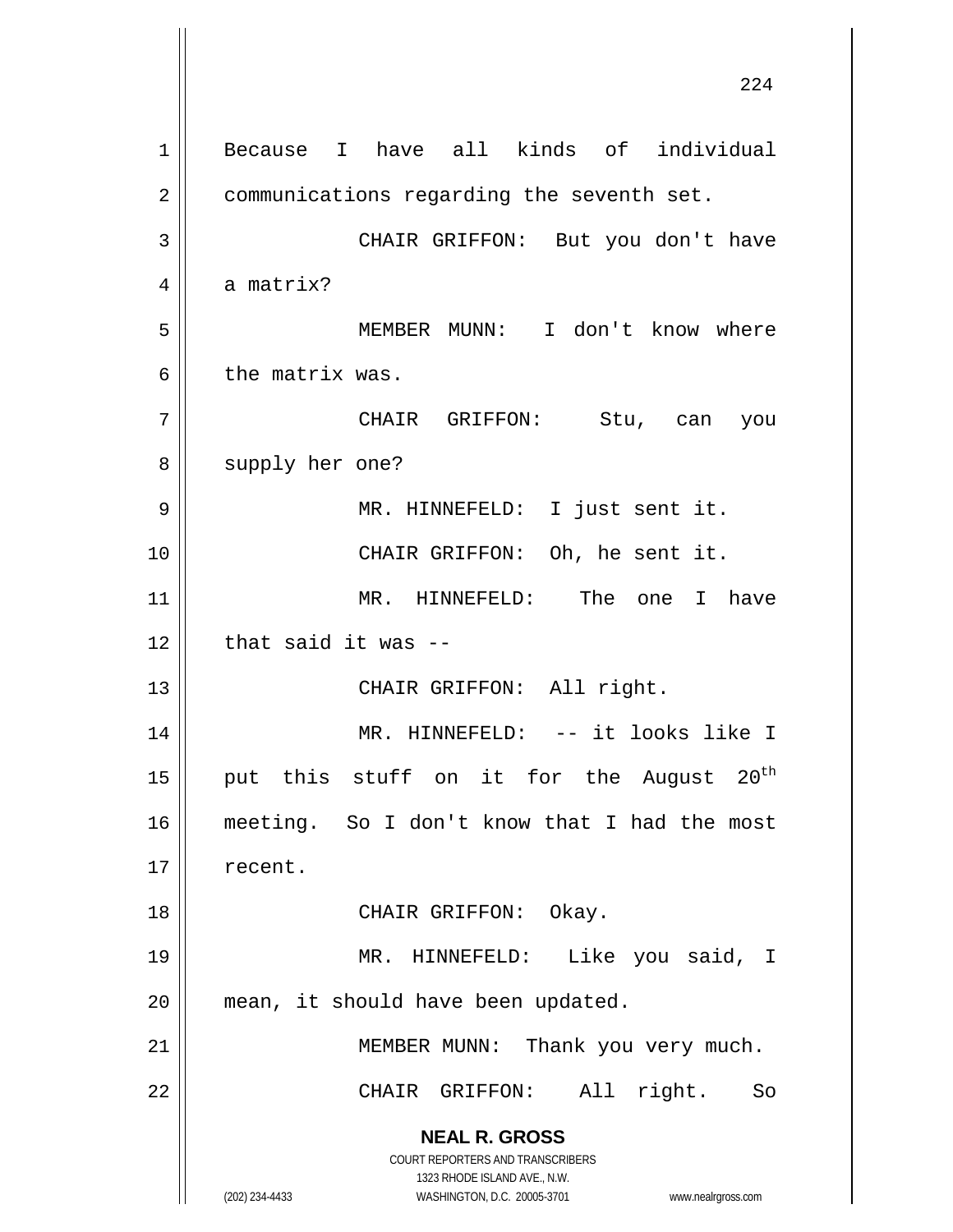1 let's try to work with these three or four 2 || matrices, whatever we have. All the findings  $3 \parallel$  are the same, so, you know. All right. Let's start at the top. And this  $5 \parallel$  one, 121.1, I don't have a NIOSH response, but  $6 \parallel$  I think you have had, right? So, yes. MR. HINNEFELD: Yes. CHAIR GRIFFON: Okay. This is Aliquippa Forge case. MR. HINNEFELD: I have not opened 11 || the finding itself in the report, so I have it in the summary, but I can tell you what is written here as a response. The available information in the case is that no additional remediation occurred after the initial decontamination efforts in 1950. Based on the nature of the contamination observed in 1978, spotty low level surface contamination. Using an inflated maximum exposure rate as described below to represent the plan average is  $\parallel$  considered a claim of favorable.

> COURT REPORTERS AND TRANSCRIBERS 1323 RHODE ISLAND AVE., N.W. (202) 234-4433 WASHINGTON, D.C. 20005-3701 www.nealrgross.com

**NEAL R. GROSS**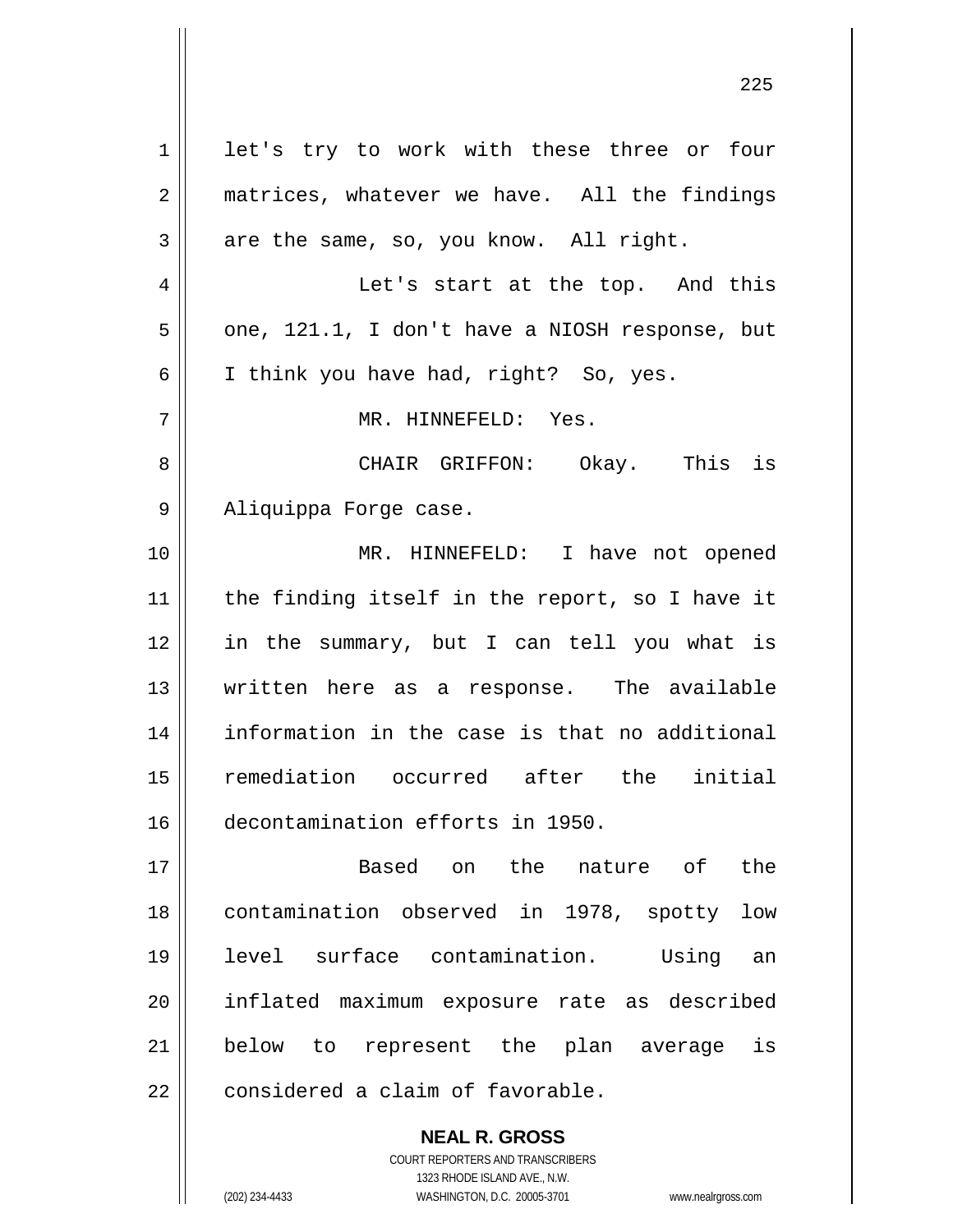|    | 226                                            |
|----|------------------------------------------------|
| 1  | So the finding must have related               |
| 2  | to what -- the data that were used in the --   |
| 3  | DR. MAURO: It's a classic                      |
| 4  | problem --                                     |
| 5  | MR. HINNEFELD: Yes.                            |
| 6  | DR. MAURO: -- across all of the                |
| 7  | residual radioactivity period for AWEs very    |
| 8  | often, and this is -- I remember this --       |
| 9  | MR. HINNEFELD: Yes.                            |
| 10 | DR. MAURO: -- 1978 data. 1978 is               |
| 11 | a date to remember, because that's when very   |
| 12 | often the flush out program begins. And        |
| 13 | that's when the characterization begins. And   |
| 14 | very often characterization data is collected  |
| 15 | before the flush out clean-up begins as        |
| 16 | characterized.                                 |
| 17 | And one of the concerns, and we've             |
| 18 | come across this many times, is that that very |
| 19 | same reading, whether it is microrem per hour  |
| 20 | reading or swipe samples, it is used to        |
| 21 | reconstruct the doses from residual rating     |
| 22 | where it could be following operations. That   |
|    | <b>NEAL R. GROSS</b>                           |

 $\mathsf{II}$ 

COURT REPORTERS AND TRANSCRIBERS 1323 RHODE ISLAND AVE., N.W. (202) 234-4433 WASHINGTON, D.C. 20005-3701 www.nealrgross.com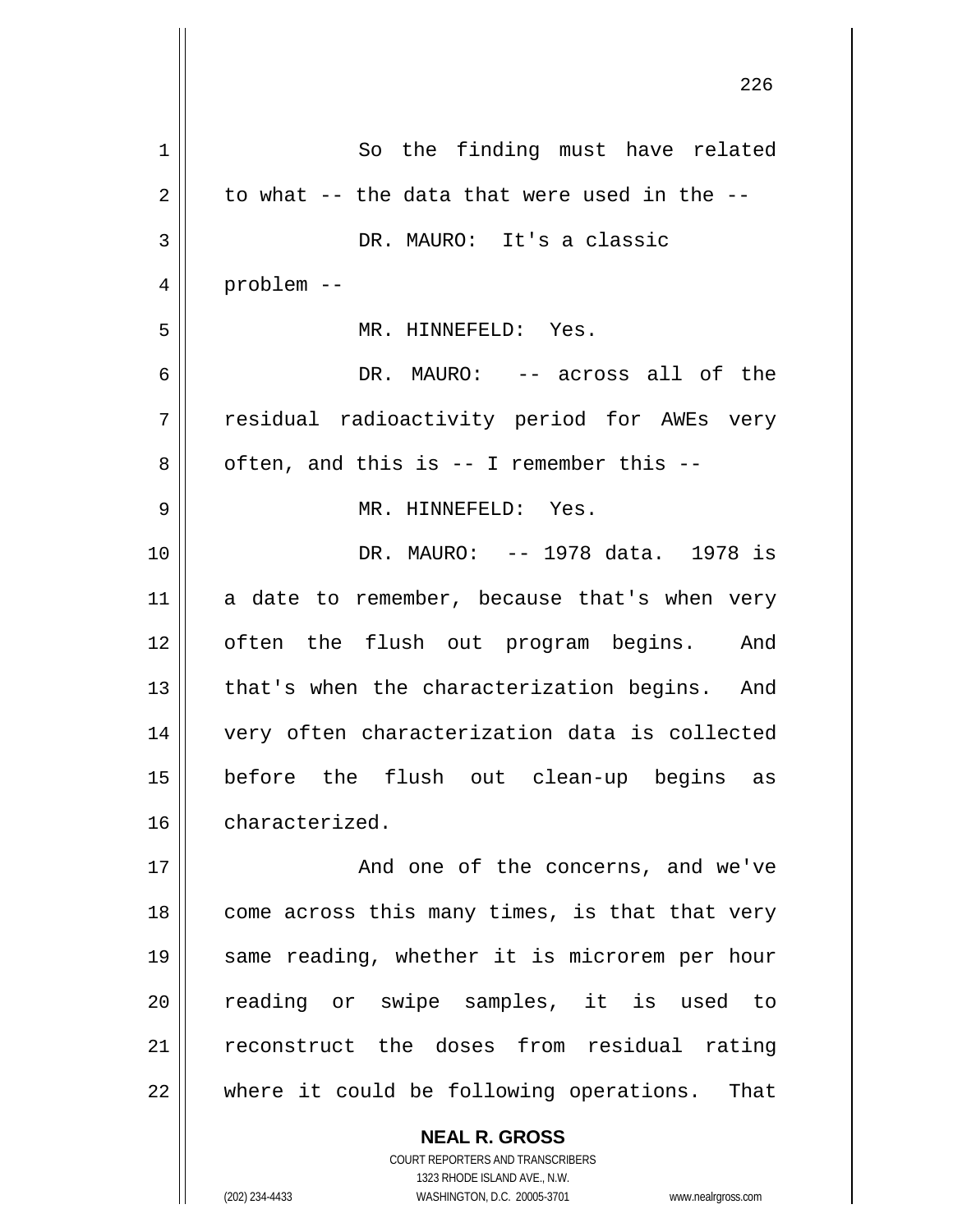**NEAL R. GROSS** COURT REPORTERS AND TRANSCRIBERS 1323 RHODE ISLAND AVE., N.W. (202) 234-4433 WASHINGTON, D.C. 20005-3701 www.nealrgross.com 1 || may have been 20 years ago, 20 years before. 2 And I -- my recurring comment is 3 you really want to use 1978 data to 4 || reconstruct doses to people in the 1950s and 5 perhaps '60s. And sometimes the 19 -- the 6 data you refer to, now, this one I can't say  $7 \parallel$  for sure, I would have to look at, is host-8 decontamination and sometimes it's pre-9 decontamination. 10 What I just heard from you is it 11 was pre-decontamination data. 12 MR. HINNEFELD: That's the way 13 || it's presented here. 14 || DR. MAURO: That is a positive. 15 || CHAIR GRIFFON: Yes. 16 DR. MAURO: Still you've got a 20 17 year period between. 18 CHAIR GRIFFON: Still you've got a 19 20 year period of draft. 20 DR. MAURO: Well, the response 21 || goes on. The general area dose rate measured 22 in 1978 indicated no difference than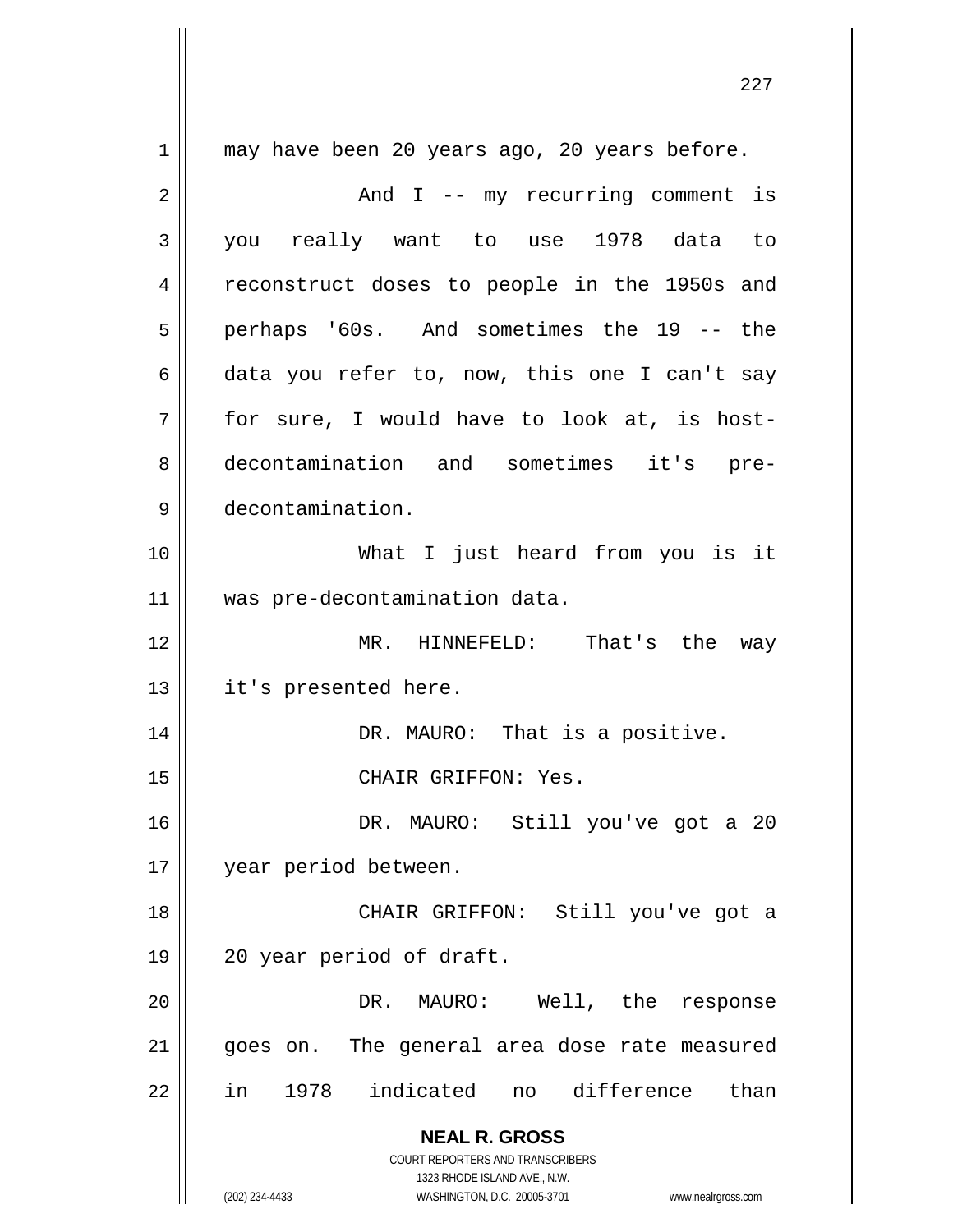| $\mathbf 1$    | background. With that background being         |
|----------------|------------------------------------------------|
| $\overline{2}$ | defined as .03 or .05 millirem per out. The    |
| 3              | exposure matrix was based on the upper end of  |
| 4              | this background range and assumed that at that |
| 5              | level, the gamma radiation was due to          |
| 6              | residual activity. So, essentially, you know,  |
| 7              | it wasn't background. It was residual. And     |
| 8              | this leads to a claimant favorable.            |
| 9              | MR. HINNEFELD: Okay. Let me say                |
| 10             | -- I mean, I have been looking this way.       |
| 11             | Because you have OTIB-60 now -- TBD-6000 and   |
| 12             | OTIB-70, you have come up with a much more     |
| 13             | formalized way of dealing with this issue.     |
| 14             | Two important things.                          |
| 15             | In TBD-6001, you have data<br>on               |
| 16             | residual radioactivity for a variety of        |
| 17             | different kinds of sites that -- and the data  |
| 18             | go back to, you know, earlier years. So you    |
| 19             | now have almost like a catalog of information  |
| 20             | that, in my mind, represents a much better     |
| 21             | starting point for doing dose reconstruction   |
| 22             | during residual periods, especially when you   |

## **NEAL R. GROSS**

COURT REPORTERS AND TRANSCRIBERS 1323 RHODE ISLAND AVE., N.W. (202) 234-4433 WASHINGTON, D.C. 20005-3701 www.nealrgross.com

 $\mathsf{II}$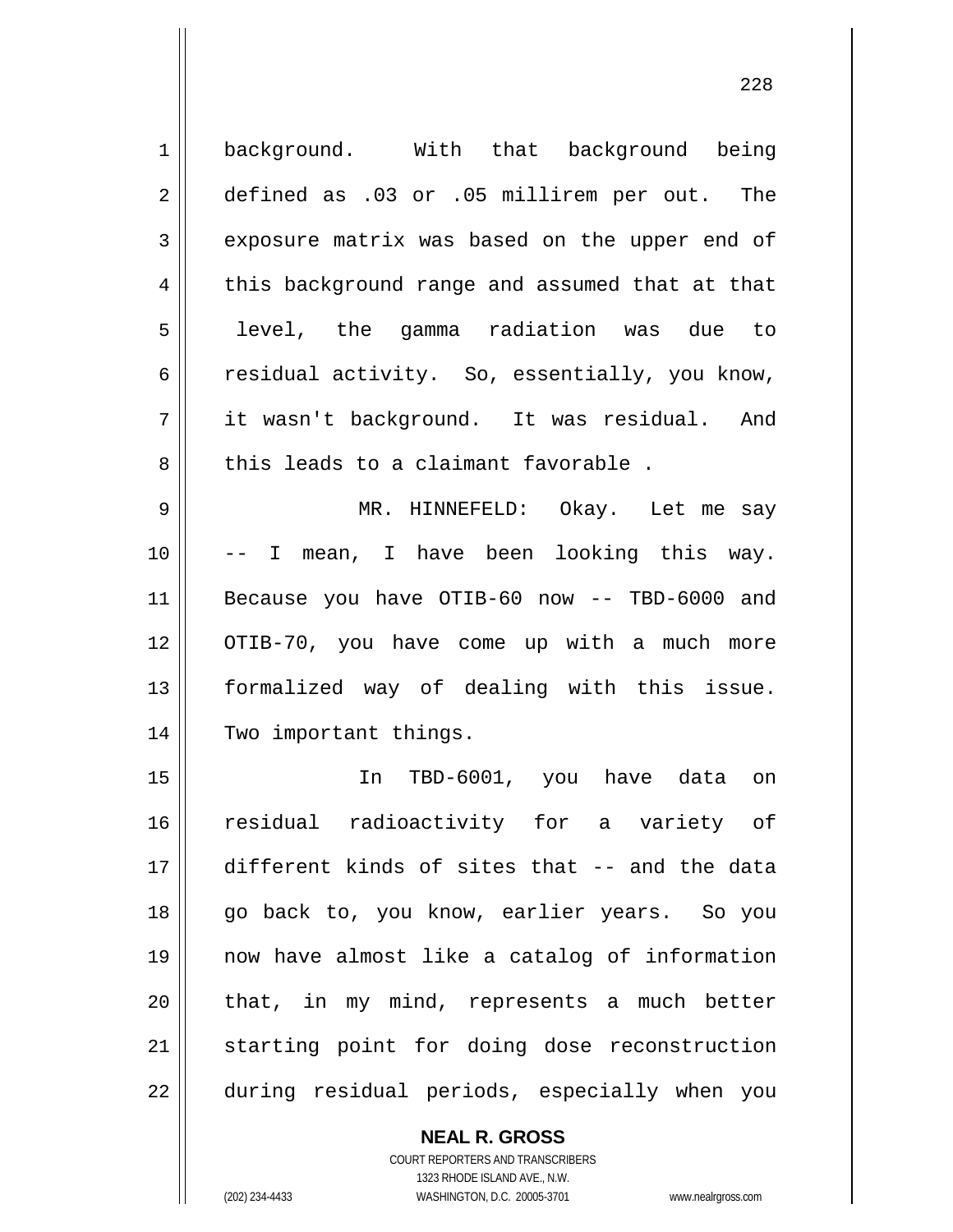1 are looking at very large time spans between  $2 \parallel$  the beginning of the residual period and your 3 | later data. 4 I have to say I have a real 5 problem using 1978 date for 1958, '60 6 exposures. And you have the wherewithal now 7 between OTIB-70 and TBD-6000 to do a better  $8 \parallel$  job there. 9 Now, with all that being said, 10 that doesn't mean we're talking about 11 || significant doses. 12 DR. MAURO: Yes. 13 MR. HINNEFELD: Unless the 14 || exposure is only that. Usually what we run 15 into when a person is exposed during 16 || operations and then for a long period of time 17 post-operations and the during operations 18 always swamps the exposure, so, therefore, 19 these comments on residual become of 20 || scientific interest. But in terms of their 21 significance to the dose reconstruction and 22 || possibility of perhaps a reversal, it rarely

> **NEAL R. GROSS** COURT REPORTERS AND TRANSCRIBERS 1323 RHODE ISLAND AVE., N.W.

(202) 234-4433 WASHINGTON, D.C. 20005-3701 www.nealrgross.com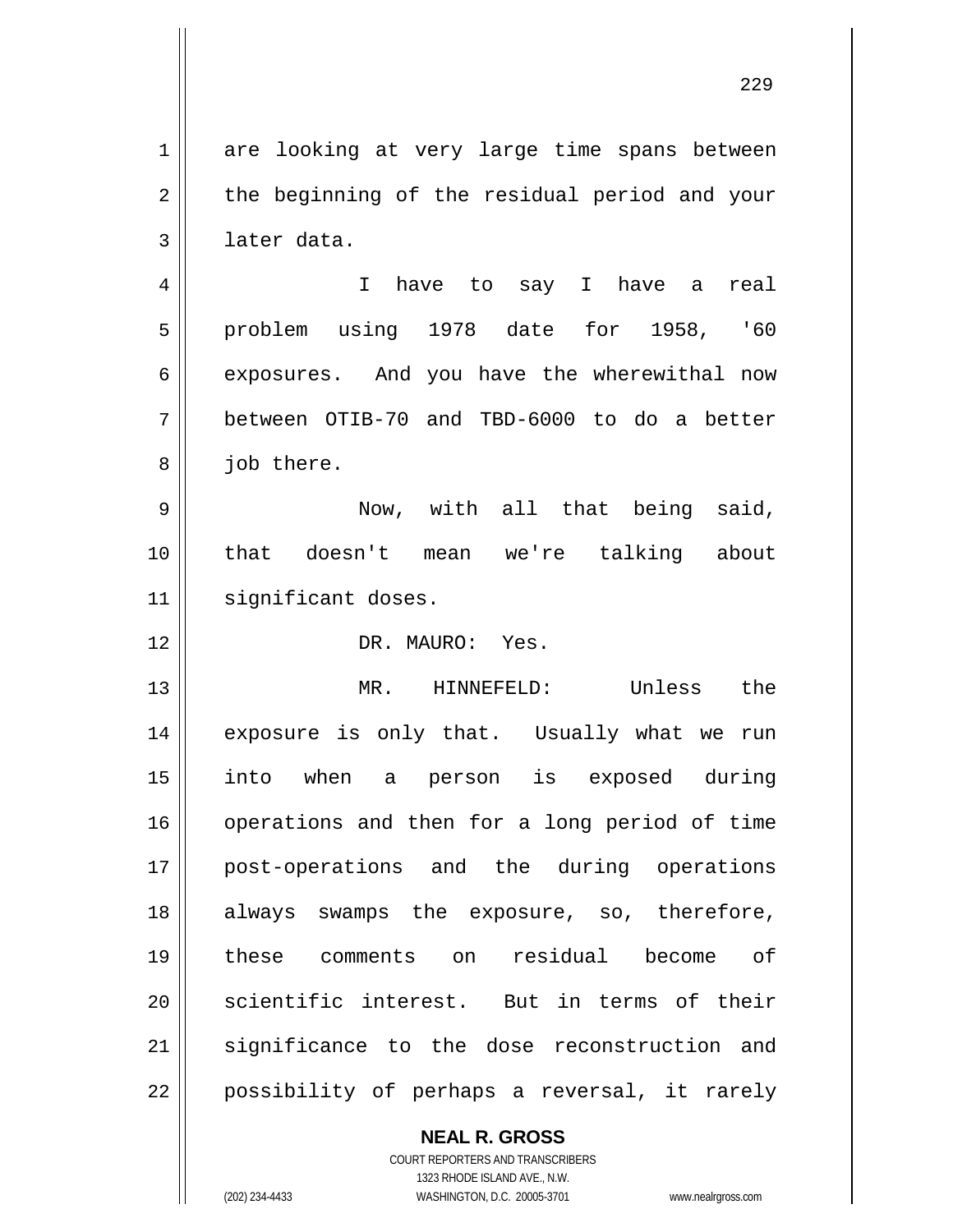$1 \parallel$  plays a role.

| $\overline{2}$ | Nevertheless, I think that you                                                                                                                                  |
|----------------|-----------------------------------------------------------------------------------------------------------------------------------------------------------------|
| 3              | have now built an infrastructure between OTIB-                                                                                                                  |
| 4              | 70 and TBD-6000/6001 that should be used. You                                                                                                                   |
| 5              | know, whether or not you can go back and                                                                                                                        |
| 6              | revisit this from that perspective, you know,                                                                                                                   |
| 7              | I think my comment still stands.                                                                                                                                |
| 8              | DR. MAURO: Right.                                                                                                                                               |
| 9              | MR. HINNEFELD: You don't want                                                                                                                                   |
| 10             | this 1978 data for 1958 exposures or whatever                                                                                                                   |
| 11             | the year was.                                                                                                                                                   |
| 12             | DR. MAURO: Okay. That sounds,                                                                                                                                   |
| 13             | you know, not only that you have a finding,                                                                                                                     |
| 14             | but you have a recommended solution, so that's                                                                                                                  |
| 15             | actually kind of a plus.                                                                                                                                        |
| 16             | CHAIR GRIFFON: Oh, but we haven't                                                                                                                               |
| 17             | reviewed TIB-70 completely, right?                                                                                                                              |
| 18             | DR. MAURO: We did review TIB-70.                                                                                                                                |
| 19             | CHAIR GRIFFON: Potentially.                                                                                                                                     |
| 20             | The procedures<br>DR.<br>MAURO:<br>are                                                                                                                          |
| 21             | working with it.                                                                                                                                                |
| 22             | CHAIR GRIFFON: Yes.                                                                                                                                             |
|                | <b>NEAL R. GROSS</b><br>COURT REPORTERS AND TRANSCRIBERS<br>1323 RHODE ISLAND AVE., N.W.<br>(202) 234-4433<br>WASHINGTON, D.C. 20005-3701<br>www.nealrgross.com |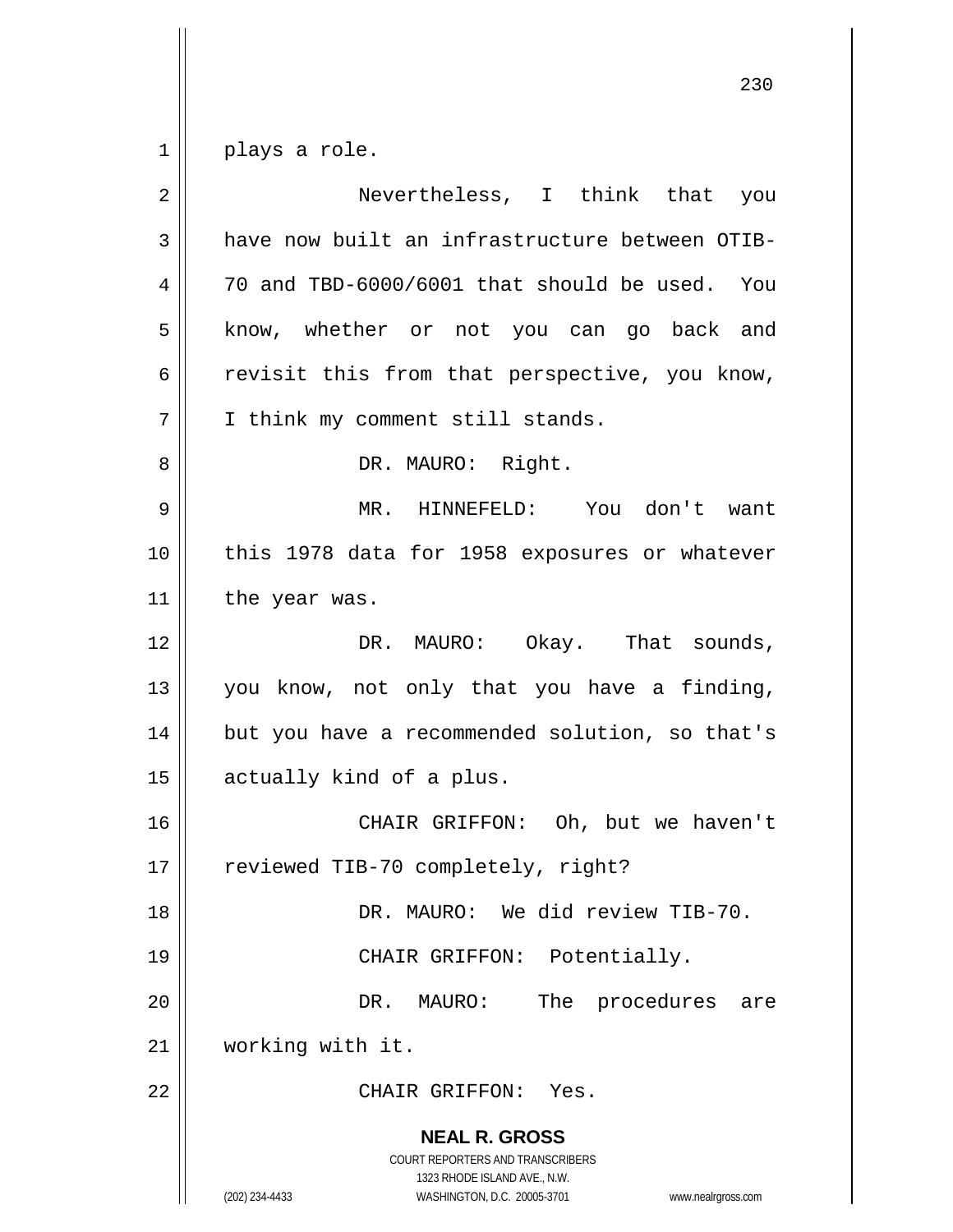1 DR. MAURO: But I know what they  $2 \parallel$  are talking about. 3 CHAIR GRIFFON: I guess that's --

4 DR. MAURO: He made a very 5 detailed review, very comprehensive and it has  $6 \parallel$  some limitations, but not with respect to  $7 \parallel$  this. In other words, TIB-70 has five, I 8 || believe, different strategies. And OTIB-6 --9 || TBD-6000 had an array of different settings, 10 all of which, like I said, represent a 11 catalog.

12 || MR. HINNEFELD: Right.

13 DR. MAURO: Some -- we have 14 || comments on some of those and some of those we 15 || find fine. We'll get to those eventually. 16 What I'm trying to say is that now that you 17 have that, what's done here? I don't know. 18 || MR. HINNEFELD: Right. 19 DR. MAURO: You know, what we want 20 || to do here, I don't know. In a real case  $21$  where you didn't have that available to you  $-$ 22 MR. HINNEFELD: Right. It wasn't

> **NEAL R. GROSS** COURT REPORTERS AND TRANSCRIBERS

> > 1323 RHODE ISLAND AVE., N.W.

(202) 234-4433 WASHINGTON, D.C. 20005-3701 www.nealrgross.com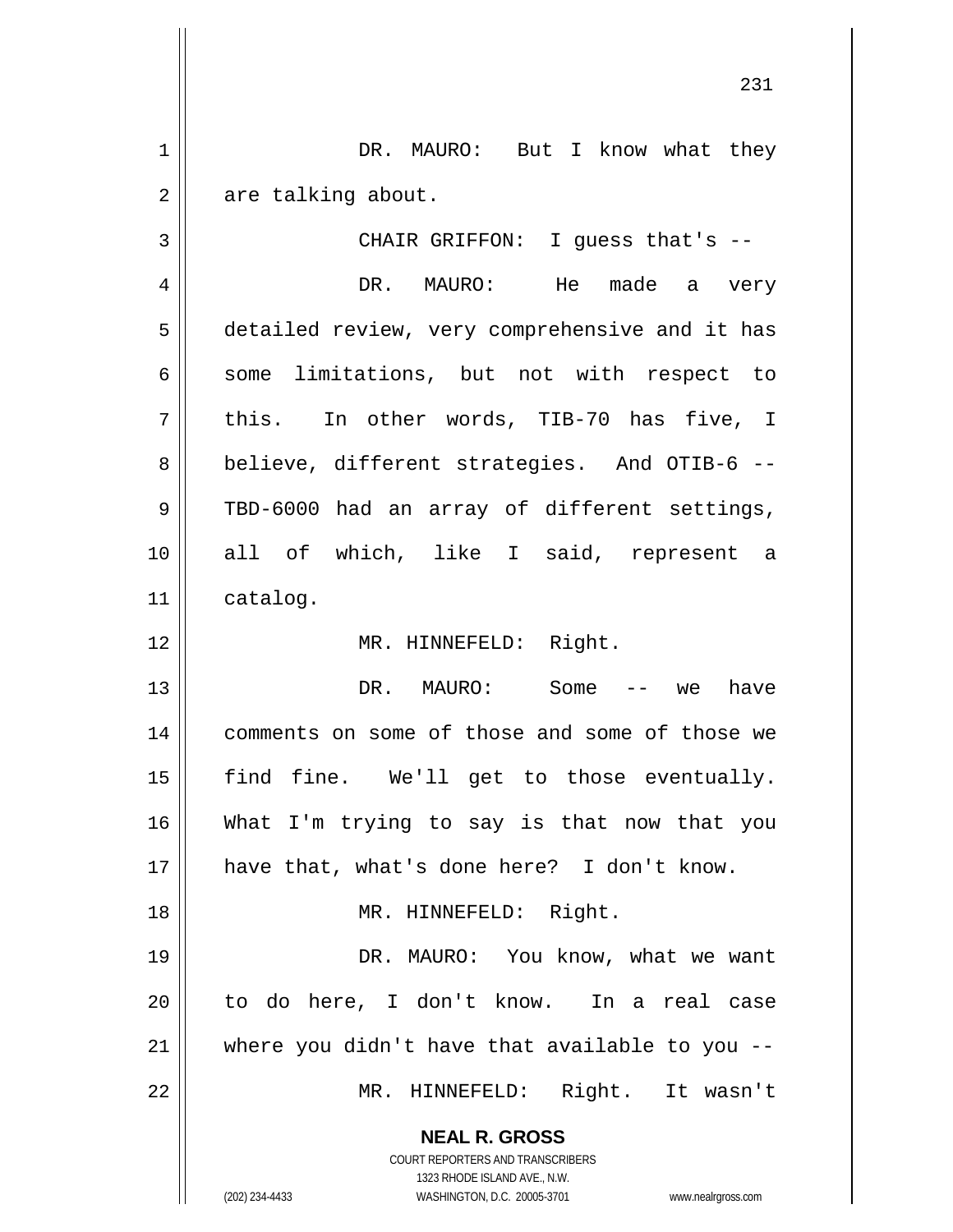**NEAL R. GROSS** COURT REPORTERS AND TRANSCRIBERS 232 1 available at the time. 2 | DR. MAURO: At the time. 3 MR. HINNEFELD: It wasn't until 4  $\parallel$  the year --5 | DR. MAURO: Exactly. 6 MR. HINNEFELD: And I mean, I  $7 \parallel$  think we have to -- you would have to assess 8 whether TIB-70 would even make a difference. 9 || If you applied that methodology, would it even 10 make a difference in the case? 11 || DR. MAURO: That's right. That's 12 || something you might be able to look at quickly 13  $\parallel$  if it's a real low POC, you know what I mean? 14 You don't have to go do the whole 15 | calculation. You can probably say, you know,  $16$  | there is no way. 17 MR. HINNEFELD: Okay. I think that  $18$  || maybe -- well, we have not done that. I mean, 19 our response also goes on to compare doses 20 || like the Y-12 plan went, which was an 21 || operating uranium plant and two of the doses  $22$  || that this model assigned for the residual

1323 RHODE ISLAND AVE., N.W.

(202) 234-4433 WASHINGTON, D.C. 20005-3701 www.nealrgross.com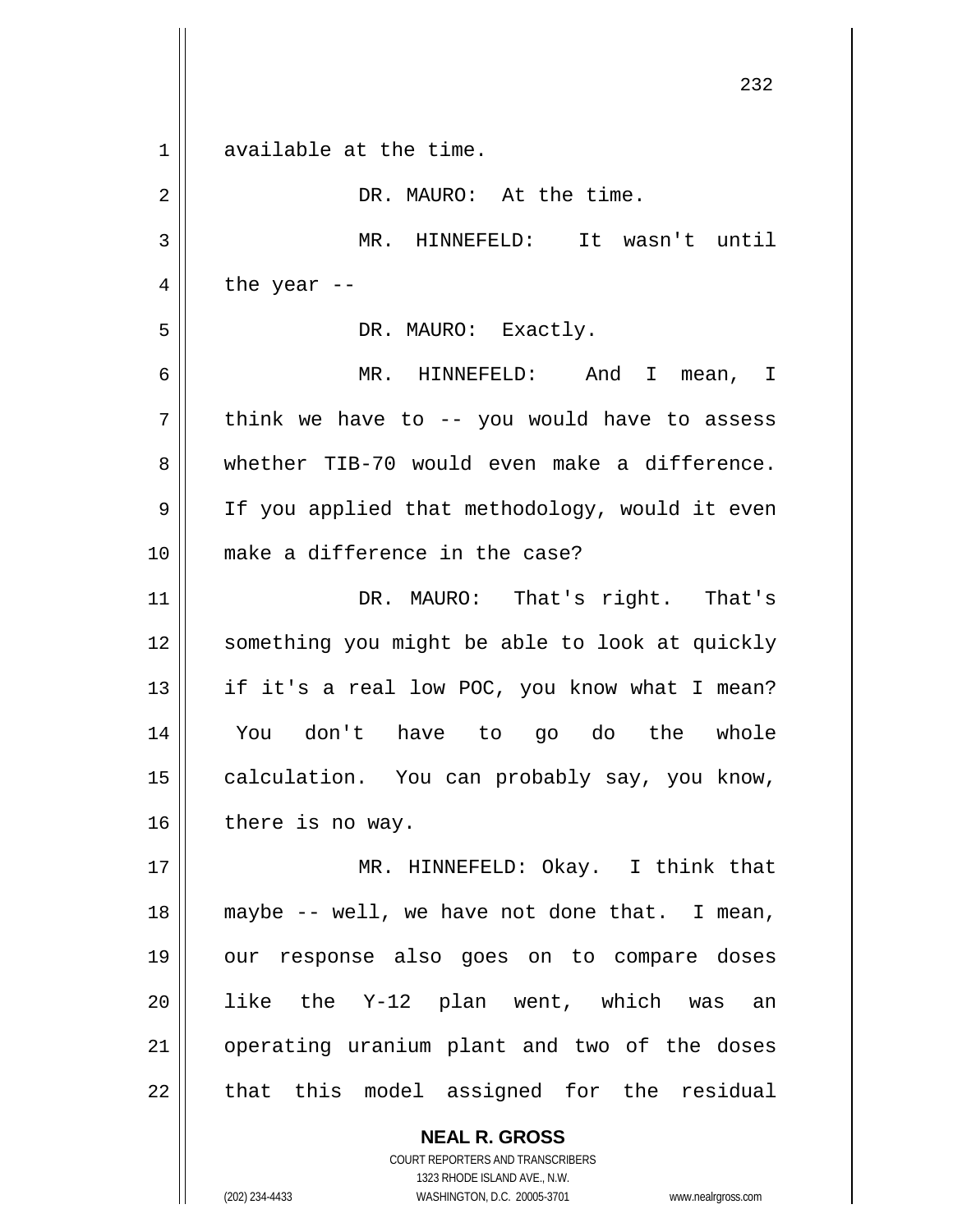**NEAL R. GROSS** COURT REPORTERS AND TRANSCRIBERS 1323 RHODE ISLAND AVE., N.W. (202) 234-4433 WASHINGTON, D.C. 20005-3701 www.nealrgross.com 1 | period of the plant that periodically rolled 2 | uranium and they are fairly equivalent. 3 DR. MAURO: Right. But as you 4 | pointed out, you are looking at background. 5 MR. HINNEFELD: Yes. 6 DR. MAURO: In other words, you're  $7 \parallel$  saying by the time we got to 1970 it was 8 | background. 9 MR. HINNEFELD: It was background. 10 || CHAIR GRIFFON: Right. 11 || DR. MAURO: So you're right. 12 Actually, you make a very good point and I  $13$  || think it would be worth our while to go take a  $14$  | look at that and see if we can't get away from 15  $\parallel$  the practice of -- since the '78 survey is all 16 we have, we'll try to pull something out of  $17 \parallel$  that. 18 MR. HINNEFELD: I think that's the 19 | reason you built. 20 DR. MAURO: I'm pretty sure that's 21 what we did it. 22 MR. HINNEFELD: Yes.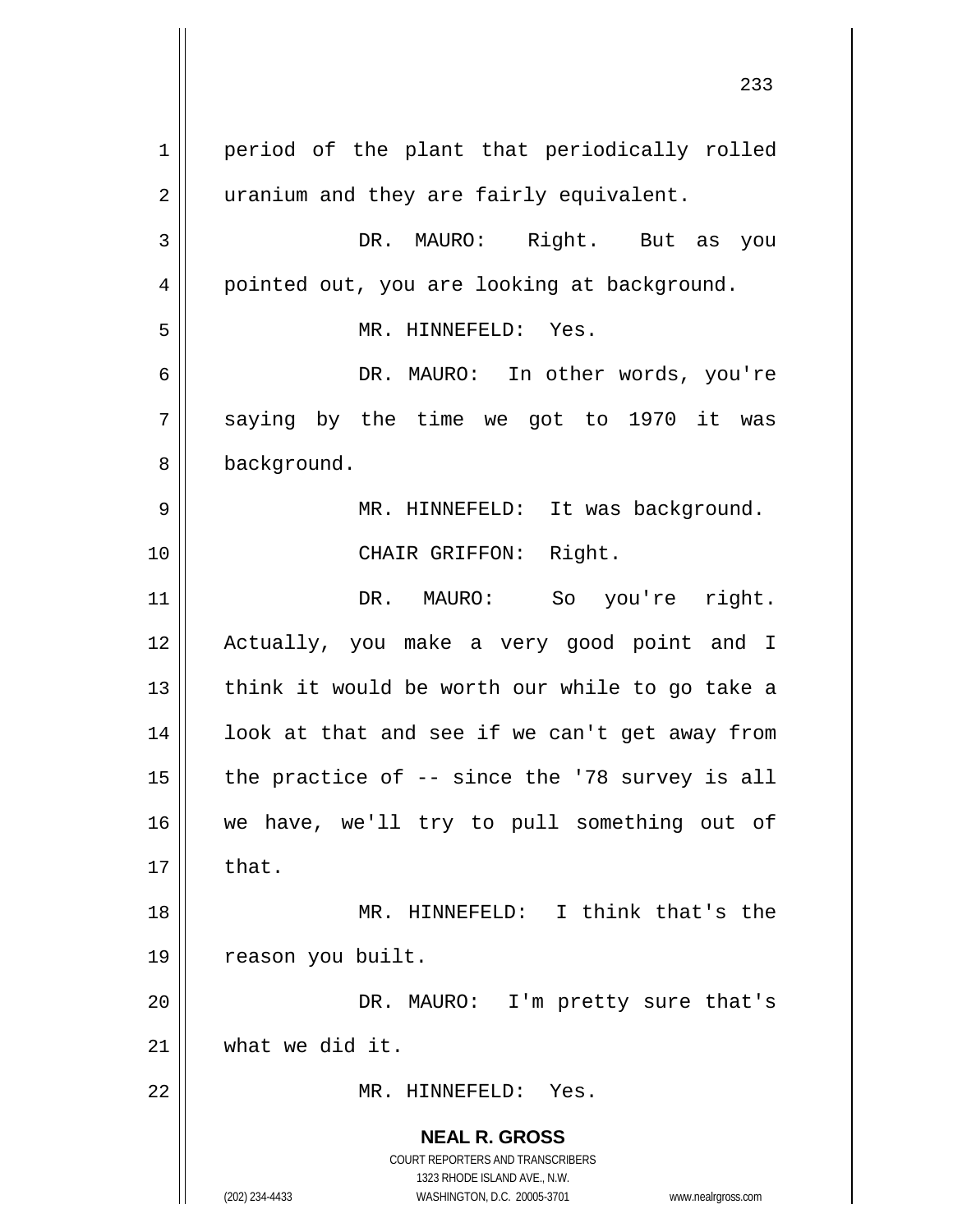|    | 234                                                                 |
|----|---------------------------------------------------------------------|
| 1  | DR. MAURO: Yes.                                                     |
| 2  | CHAIR GRIFFON: So you are going                                     |
| 3  | to -- what's the action here? I just want to                        |
| 4  | capture it correctly.                                               |
| 5  | MR. HINNEFELD: Okay. NIOSH will                                     |
| 6  | evaluate the use of OTIB-70 and TBD-6000 for--                      |
| 7  | in place of the technique that was used.                            |
| 8  | CHAIR GRIFFON: All right. Yes,                                      |
| 9  | that's it.                                                          |
| 10 | DR. MAURO: As a general rule in                                     |
| 11 | every AWE, we do have some very -- in some                          |
| 12 | cases, we do have some very significant                             |
| 13 | findings for operations which are unique to                         |
| 14 | that operation. Have to be dealt with on a                          |
| 15 | case by case basis. However, once you get to                        |
| 16 | the residual period, you generally find -- I                        |
| 17 | see myself saying over and over again what I                        |
| 18 | said just now.                                                      |
| 19 | CHAIR GRIFFON: Yes, all right.                                      |
| 20 | And does that apply for -- well, one and two                        |
| 21 | seem to overlap a little bit, don't they? The                       |
| 22 | data and the model is kind of what you are                          |
|    | <b>NEAL R. GROSS</b>                                                |
|    | COURT REPORTERS AND TRANSCRIBERS<br>1323 RHODE ISLAND AVE., N.W.    |
|    | (202) 234-4433<br>WASHINGTON, D.C. 20005-3701<br>www.nealrgross.com |

 $\mathop{\text{||}}$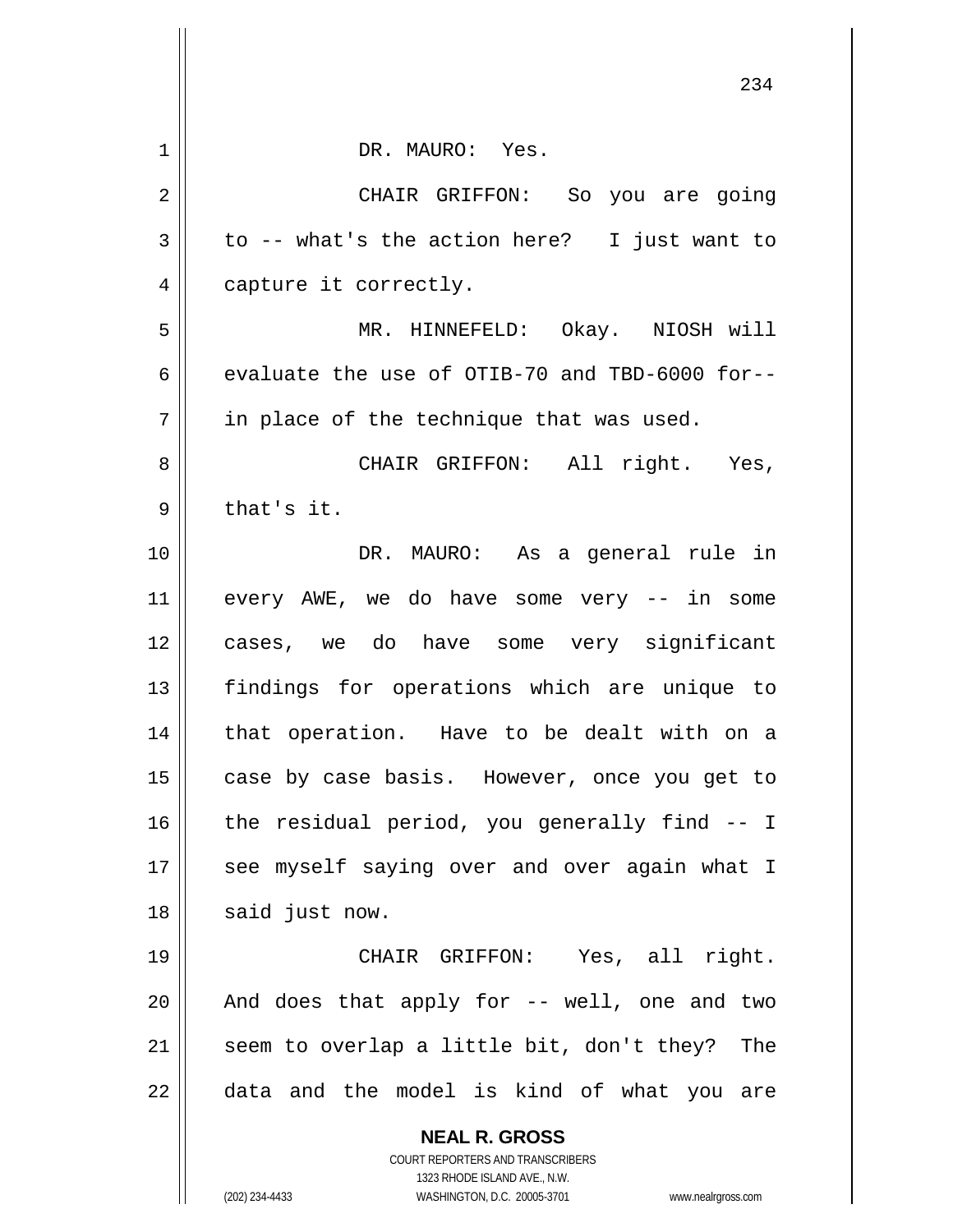1 || saying?

**NEAL R. GROSS** COURT REPORTERS AND TRANSCRIBERS 1323 RHODE ISLAND AVE., N.W. (202) 234-4433 WASHINGTON, D.C. 20005-3701 www.nealrgross.com 2 || MEMBER MUNN: Inappropriate? 3 CHAIR GRIFFON: Yes. Are they the  $4 \parallel$  same, John? Is it the same action, those two? 5 MEMBER MUNN: Inappropriate 6 method. Measure inappropriate data -- 7 DR. MAURO: Based on the  $8 \parallel$  rationale, same thing. 9 CHAIR GRIFFON: Yes. It is the 10 || same. Okay. I just wanted to make sure, 11 since I only have the little snippet and you  $12$  | qet the whole thing. 13 DR. MAURO: Yes. 14 CHAIR GRIFFON: And then 121.3, I  $15$  || think, is the inhalation side, inhalation and 16 ingestion side of this same equation, right? 17 DR. MAURO: OTIB-9. 18 || CHAIR GRIFFON: Use the '78 data  $19 \parallel$  again to --20 || DR. MAURO: I'm not sure. 21 || CHAIR GRIFFON: I'm asking what 22 I'm assuming, I guess.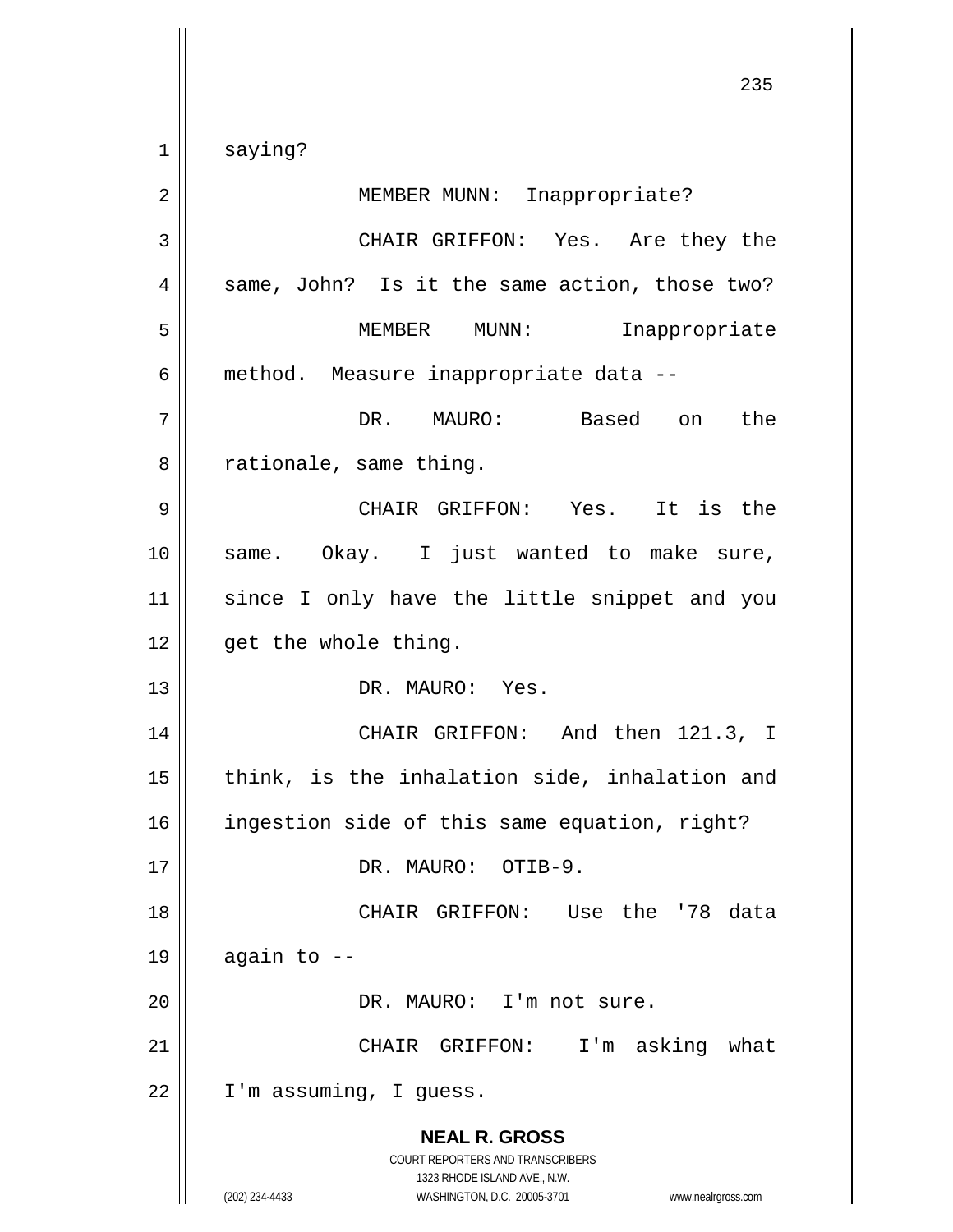1 || MR. HINNEFELD: Actually, that one  $2 \parallel$  appears to have used -- here is what the  $3 \parallel$  August  $20^{th}$  response was. I'll show that one. 4 CHAIR GRIFFON: Okay. 5 MR. HINNEFELD: Contamination 6 measurements summarized in a July 28, 1949 7 memo indicate contamination levels which are 8 || very consistent with the survey conducted in 9 || 1992, with the exception of two areas all 10 contamination levels were less than 10,000 11 dpm. All contamination levels on the hearth 12 || protection plates and quide plates were 15,000  $13$  || and 25,000 and 20,000, respectively. 14 || The company narrative and 15 || subsequent correspondence, August 23, 1949 16 memo directed that these areas undergo 17 additional decontamination. The survey data 18 || is consistent with the measurements of 1992, 19 which would indicate that not only were the 20 levels in '49 similar to those of 1992, but 21 also that the material was not readily 22 || dispersable as indicated by the fact that

> **NEAL R. GROSS** COURT REPORTERS AND TRANSCRIBERS

> > 1323 RHODE ISLAND AVE., N.W.

(202) 234-4433 WASHINGTON, D.C. 20005-3701 www.nealrgross.com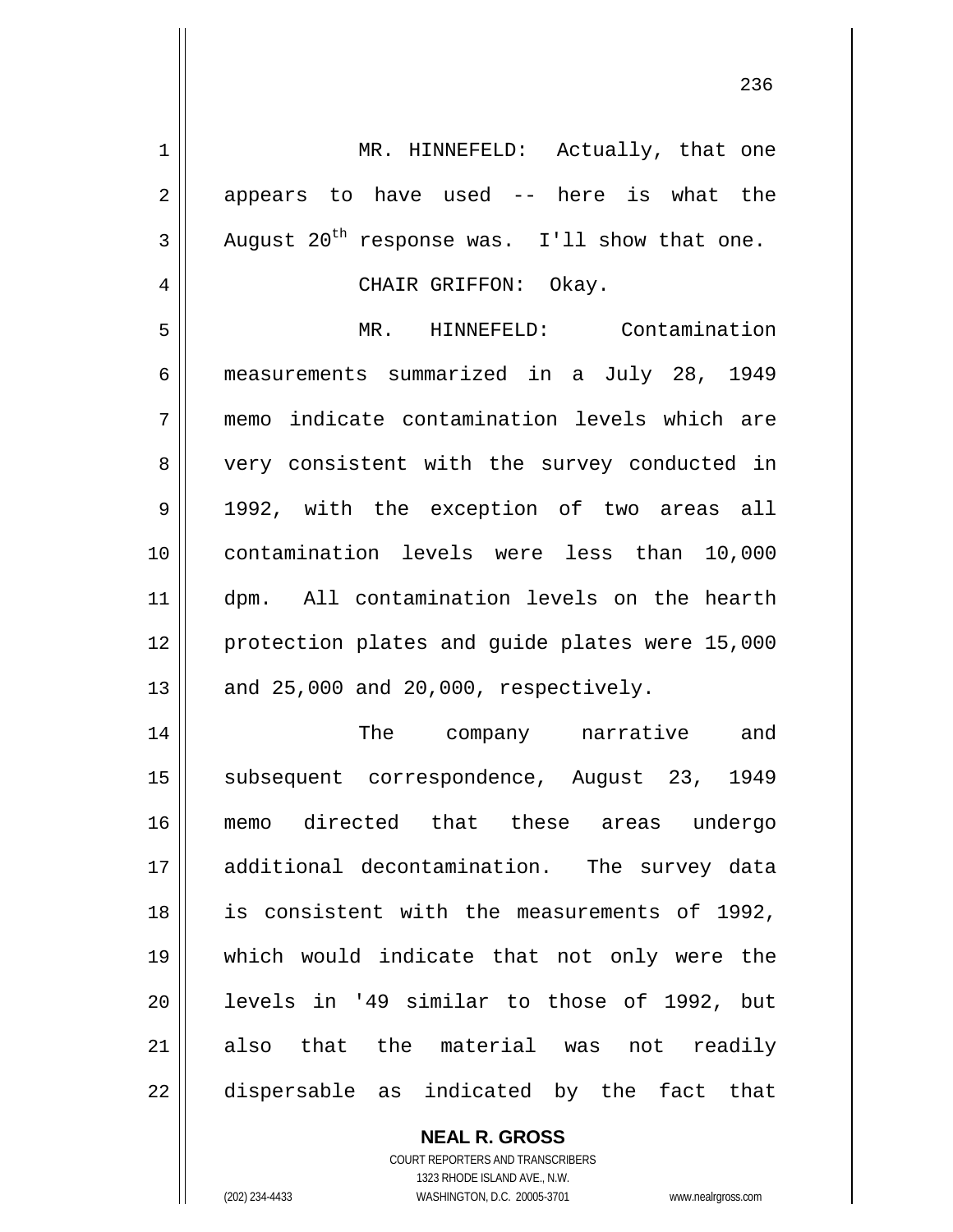1 || levels did not decrease in the 43 years since  $2 \parallel$  the survey.

## 3 || MEMBER MUNN: Yes. 4 MR. HINNEFELD: NIOSH is not aware  $5 \parallel$  of the clean-up levels that were used at the 6 time of, you know, standards at the time of  $7$  | the initial decontamination. However, based 8 || on the July 28, 1949 survey records and 9 Subsequent correspondence, it would appear 10 that the value used in technical basis 11 document, which is 11,500 dpm per 100 square

12 || centimeters, is spastic. So that was the

13 | response. DR. MAURO: Okay. So your answer | is -- your response is that you did the '49. MR. HINNEFELD: In this case. 17 || DR. MAURO: In this case you -- (Simultaneous speaking) CHAIR GRIFFON: When was the 20 || operational period for this, do you know? MR. HINNEFELD: Well, if I could find it. Oh, so this isn't a TIB-70 issue.

> **NEAL R. GROSS** COURT REPORTERS AND TRANSCRIBERS

> > 1323 RHODE ISLAND AVE., N.W.

(202) 234-4433 WASHINGTON, D.C. 20005-3701 www.nealrgross.com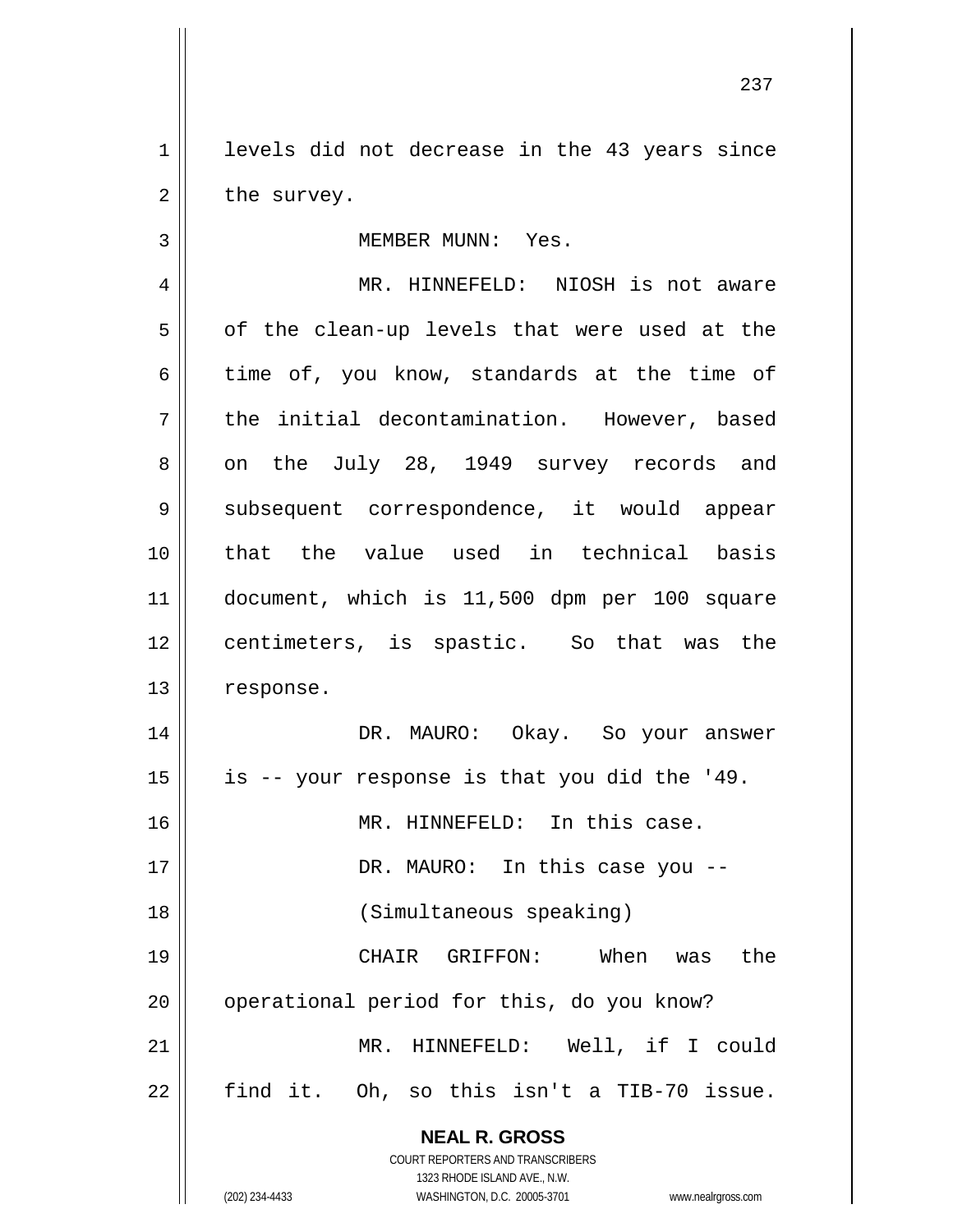|    | 238                                                                                                                                                                    |
|----|------------------------------------------------------------------------------------------------------------------------------------------------------------------------|
| 1  | This is really a specific --                                                                                                                                           |
| 2  | DR. MAURO: They have data.<br>You                                                                                                                                      |
| 3  | have '49 data.                                                                                                                                                         |
| 4  | MR. HINNEFELD: It sounds like the                                                                                                                                      |
| 5  | data we have is from when they were shutting                                                                                                                           |
| 6  | down, because they said --                                                                                                                                             |
| 7  | CHAIR GRIFFON: At the end of the                                                                                                                                       |
| 8  | operation period.                                                                                                                                                      |
| 9  | MR. HINNEFELD: At the end of the                                                                                                                                       |
| 10 | operation.                                                                                                                                                             |
| 11 | DR. MAURO: Or what effectively                                                                                                                                         |
| 12 | you have done. It's implemented in '70 the                                                                                                                             |
| 13 | most favorable way you could.                                                                                                                                          |
| 14 | MR.<br>SIEBERT:<br>Operationally 47 to                                                                                                                                 |
| 15 | 50.                                                                                                                                                                    |
| 16 | CHAIR GRIFFON: Okay. Okay. So                                                                                                                                          |
| 17 | but all I would ask is that -- I don't know if                                                                                                                         |
| 18 | SC&A has seen those. So can I ask?                                                                                                                                     |
| 19 | MAURO: May have sent it<br>DR.                                                                                                                                         |
| 20 | earlier, but I don't know.                                                                                                                                             |
| 21 | MR. HINNEFELD: Well, the<br>memos                                                                                                                                      |
| 22 | would be in the SRDB. The August 29 <sup>th</sup><br>memo                                                                                                              |
|    | <b>NEAL R. GROSS</b><br><b>COURT REPORTERS AND TRANSCRIBERS</b><br>1323 RHODE ISLAND AVE., N.W.<br>(202) 234-4433<br>WASHINGTON, D.C. 20005-3701<br>www.nealrgross.com |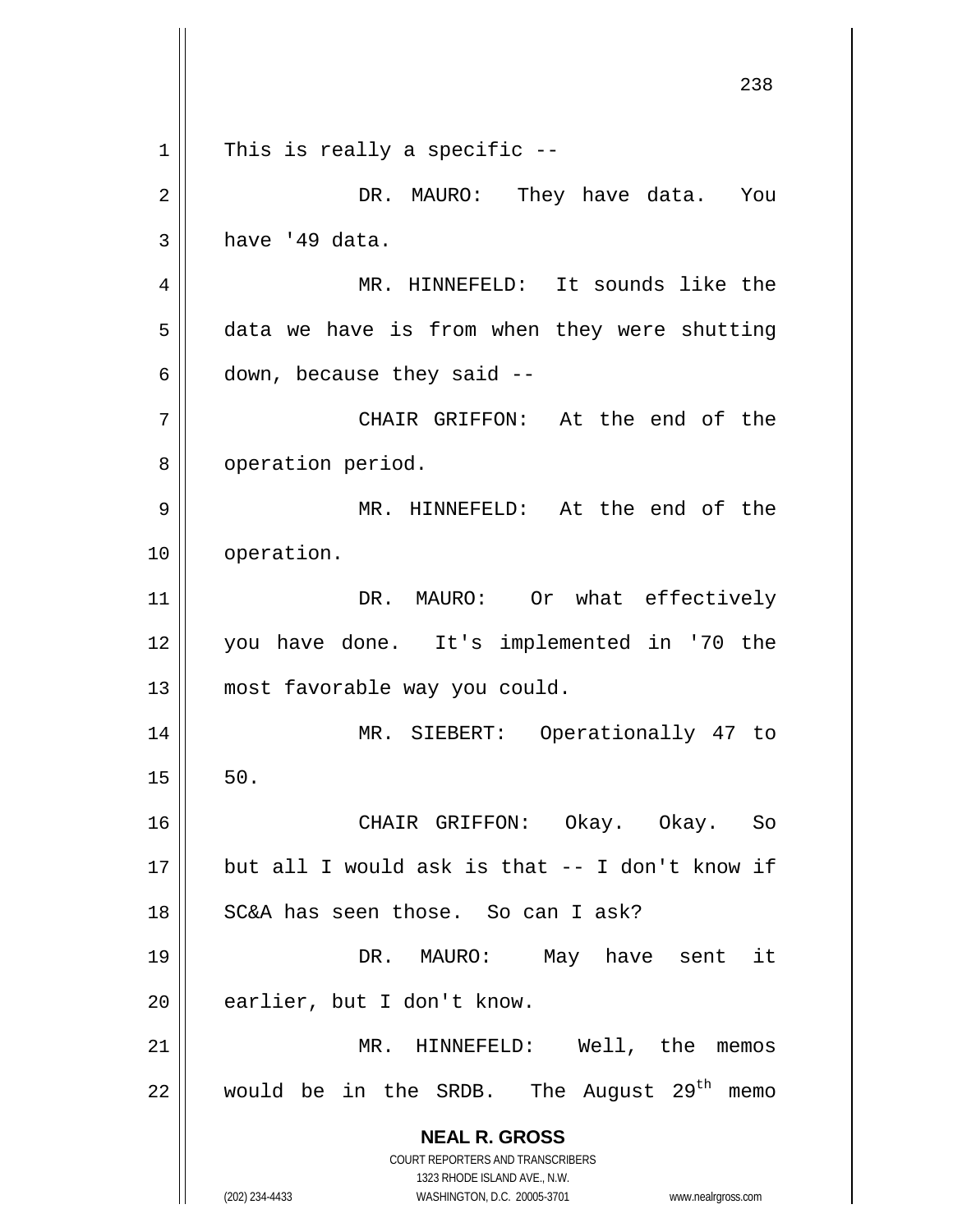**NEAL R. GROSS** COURT REPORTERS AND TRANSCRIBERS 1323 RHODE ISLAND AVE., N.W. (202) 234-4433 WASHINGTON, D.C. 20005-3701 www.nealrgross.com 239 1 would be in the SRDB database. And I don't  $2 \parallel$  know who all I sent this to. 3 DR. MAURO: You may have sent it  $4 \parallel$  to  $-$ 5 MR. HINNEFELD: I sent it to you. 6 I just did. 7 || DR. MAURO: They came in. 8 MR. HINNEFELD: I just -- since we 9 || started talking about it. 10 || DR. MAURO: Oh, okay. 11 (Simultaneous speaking) 12 DR. MAURO: I can take a look at  $13$   $\parallel$  it. 14 | MR. HINNEFELD: And respond. 15 CHAIR GRIFFON: Yes, I'm going to 16 | put an action in. 17 || DR. MAURO: In principle, that 18 || answer sounds pretty good. 19 CHAIR GRIFFON: Yes. 20 MR. HINNEFELD: Yes, the matrix 21 || that I'm reading from, I just emailed to  $22$  | everybody here in the room.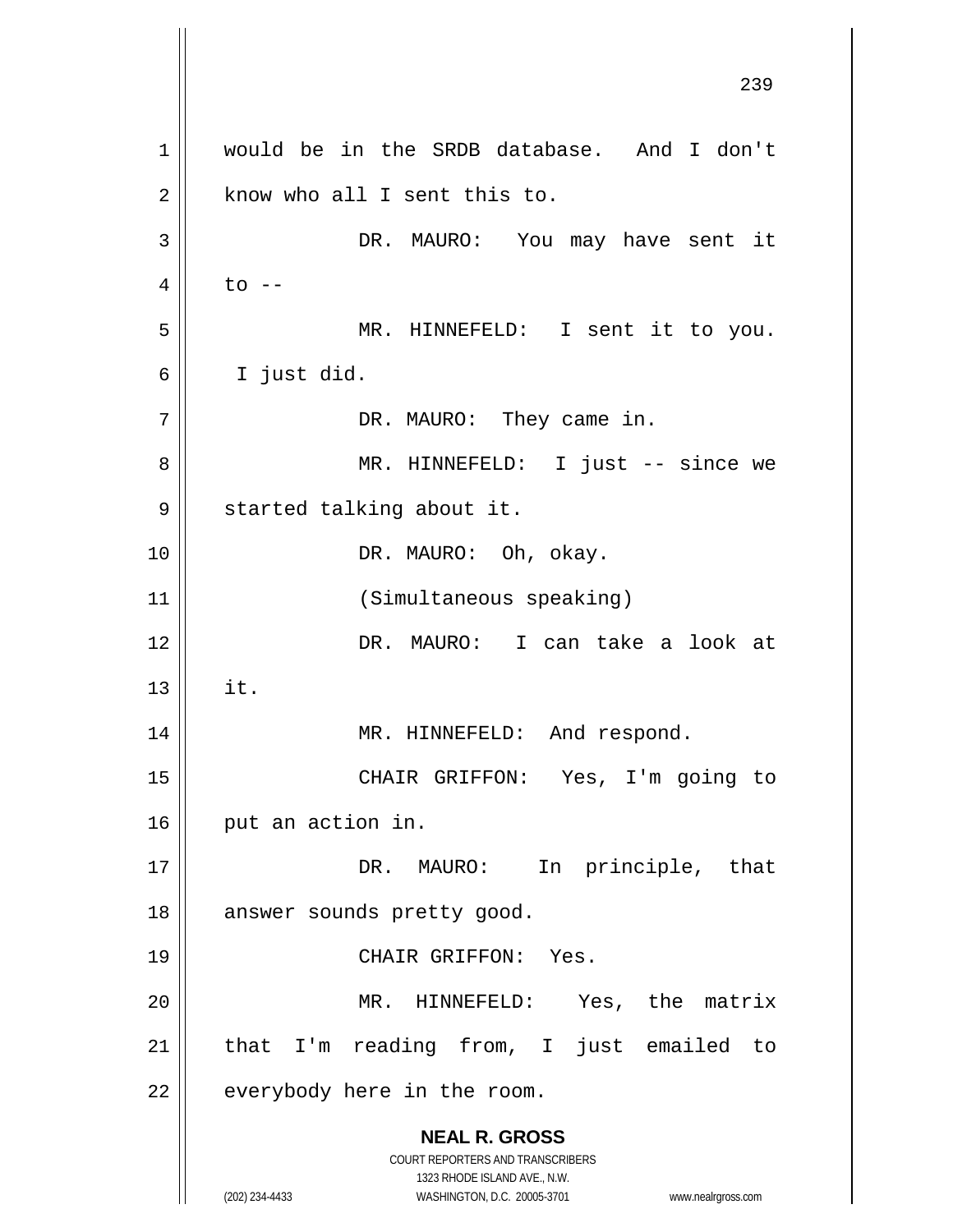|    | 240                                                                                                 |
|----|-----------------------------------------------------------------------------------------------------|
| 1  | MS. BEHLING: Can you include me                                                                     |
| 2  | on the email, Kathy Behling?                                                                        |
| 3  | MR. HINNEFELD: Oh, Kathy, you                                                                       |
| 4  | weren't in the room, so I didn't, but I will                                                        |
| 5  | right now.                                                                                          |
| 6  | CHAIR GRIFFON: Her voice is.                                                                        |
| 7  | MS. BEHLING: See what happens.                                                                      |
| 8  | MR. HINNEFELD: That's what you                                                                      |
| 9  | get for attending by phone.                                                                         |
| 10 | MS. BEHLING: Thank you.                                                                             |
| 11 | CHAIR GRIFFON: Now, 121.4 and .5                                                                    |
| 12 | and .6, I have as a global issue, right? Then                                                       |
| 13 | 121.7, Doug or John, do you have a response?                                                        |
| 14 | I see we have -- this response has been in                                                          |
| 15 | there a while, May 30 <sup>th</sup> .                                                               |
| 16 | MR. FARVER: Yes, I thought we--                                                                     |
| 17 | CHAIR GRIFFON: Or it's NIOSH.                                                                       |
| 18 | MR. FARVER: Yes, it's NIOSH's                                                                       |
| 19 | response.                                                                                           |
| 20 | CHAIR GRIFFON: Yes. And then do                                                                     |
| 21 | you have for 121.7?                                                                                 |
| 22 | thought<br>MR.<br>$\mathtt{FARVER}$ :<br>$\mathbf{I}$<br>we                                         |
|    | <b>NEAL R. GROSS</b><br>COURT REPORTERS AND TRANSCRIBERS                                            |
|    | 1323 RHODE ISLAND AVE., N.W.<br>(202) 234-4433<br>WASHINGTON, D.C. 20005-3701<br>www.nealrgross.com |

 $\mathop{\text{||}}$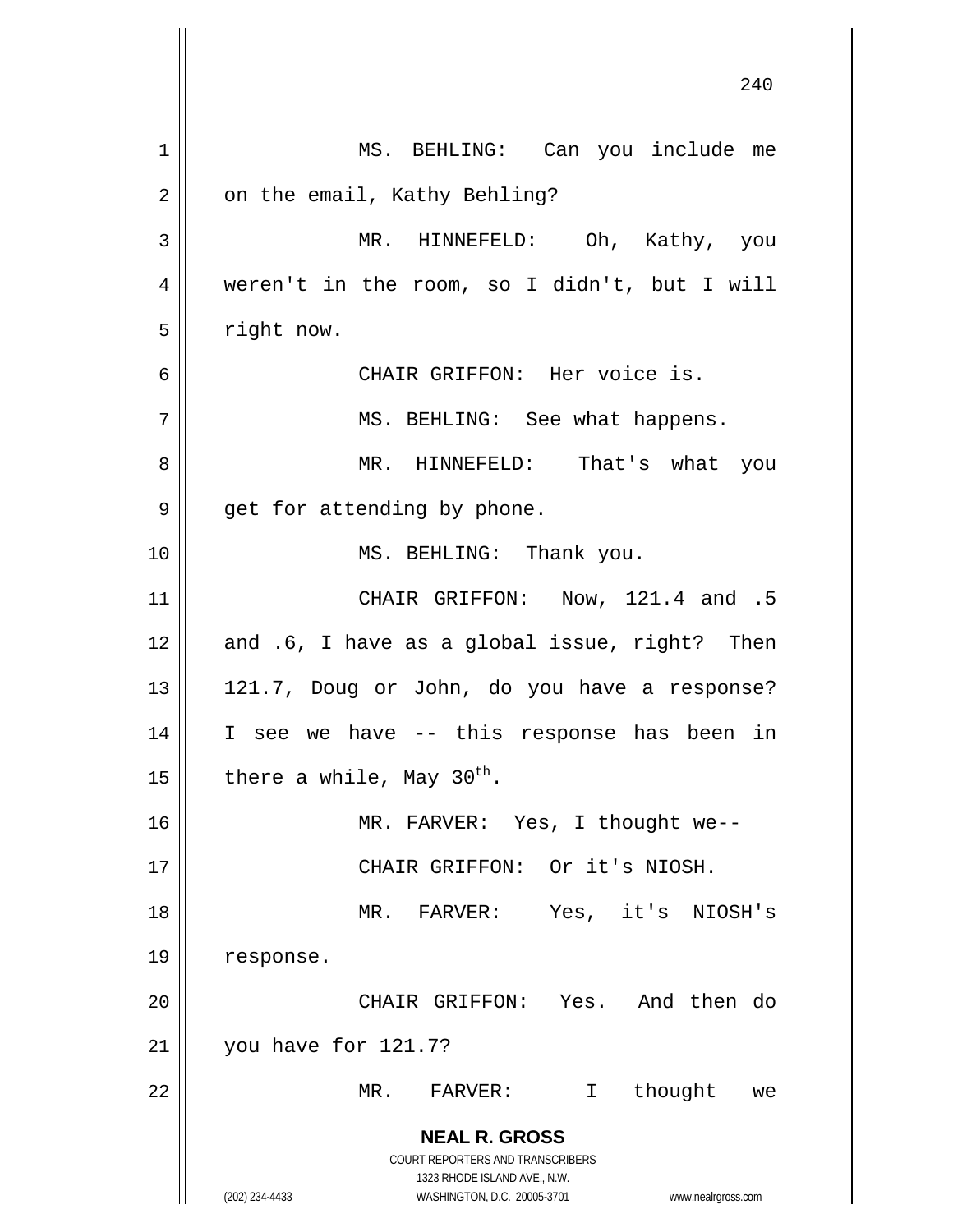**NEAL R. GROSS** COURT REPORTERS AND TRANSCRIBERS 1323 RHODE ISLAND AVE., N.W. (202) 234-4433 WASHINGTON, D.C. 20005-3701 www.nealrgross.com 241 1 concurred with that one. 2 CHAIR GRIFFON: You did concur 3 | with that one? 4 | MR. FARVER: Yes. 5 CHAIR GRIFFON: Okay. 6 MEMBER MUNN: Okay. 7 || CHAIR GRIFFON: 121.8. 8 | MEMBER MUNN: We concurred. 9 CHAIR GRIFFON: That was like a 10 || summary you sent. 11 MEMBER MUNN: Can we close 7? 12 || CHAIR GRIFFON: Yes, 7 is closed. 13 || MR. FARVER: 8, I guess, you just  $14$  | close that. I don't know that there is --15 || CHAIR GRIFFON: Yes, it is kind of 16 | overlapping. 17 MR. FARVER: It shouldn't even be 18 l there. 19 CHAIR GRIFFON: So it should just 20 | be deleted, right? 21 || MR. FARVER: Yes. 22 || DR. MAURO: Delete it.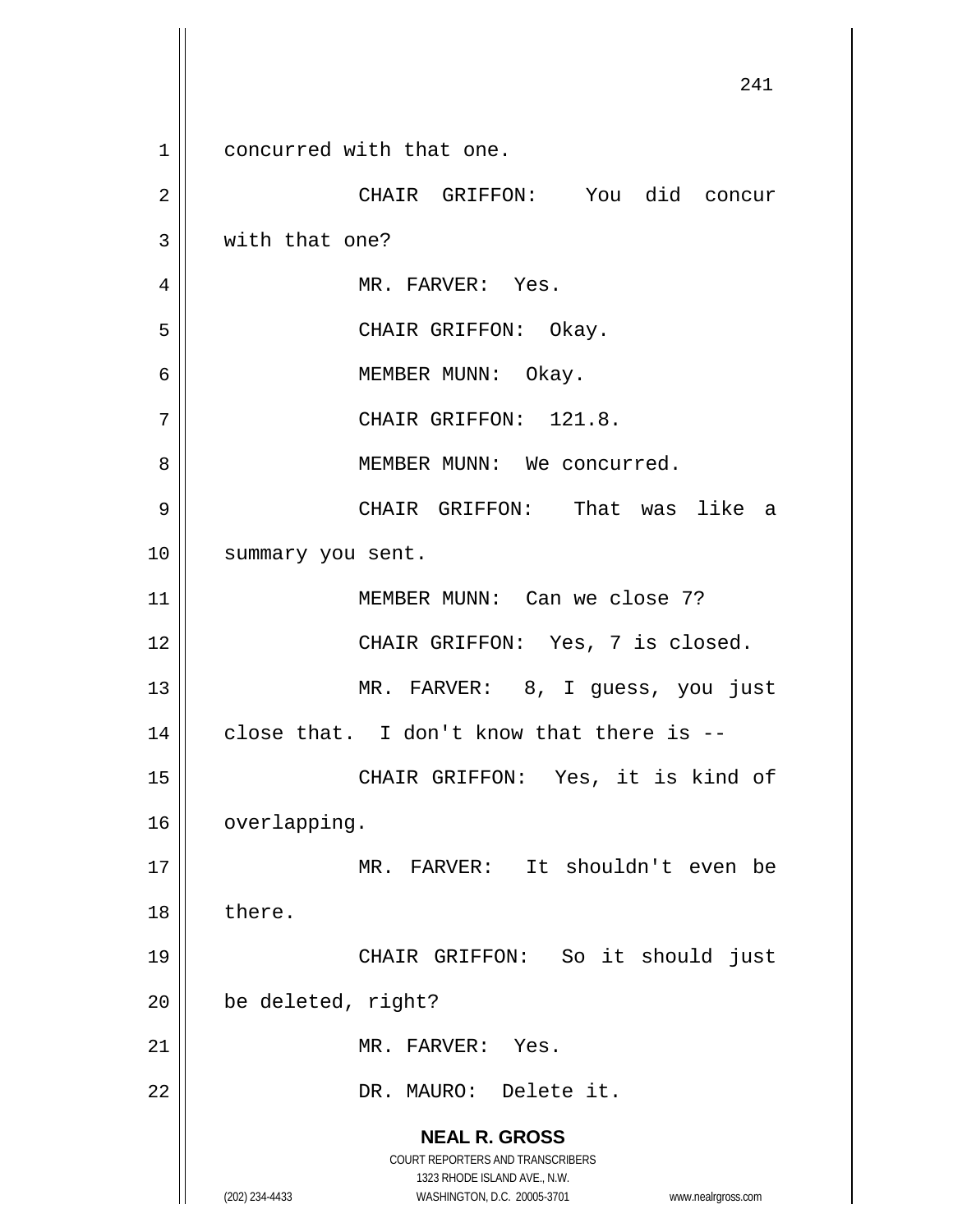**NEAL R. GROSS** COURT REPORTERS AND TRANSCRIBERS 1323 RHODE ISLAND AVE., N.W. (202) 234-4433 WASHINGTON, D.C. 20005-3701 www.nealrgross.com 1 || CHAIR GRIFFON: Yes. No finding. 2 | It's a summary. Okay. Then so we are off 3 || Aliquippa Forge, I guess. 4 | R. MAURO: Simonds Saw. 5 CHAIR GRIFFON: 122.1 and this is 6 Simonds Saw, yes. I think we usually have the  $7$  || AWEs at the front end of these matrices. 8 DR. MAURO: I usually do, yes. 9 CHAIR GRIFFON: Yes. 10 DR. MAURO: Let's first find it. 11 || Ah, yes. I remember this. The -- Simonds 12 Saw. The way in which external doses from 13 || activity on surfaces emerging were obtained in 14 | Simonds Saw were by hanging 20 film badges. 15 MEMBER MUNN: Yes. 16 DR. MAURO: Suspended from the  $17 \parallel$  room. 18 MEMBER MUNN: Yes. 19 DR. MAURO: When you read it, it 20 || sounds good. And as far as I'm concerned,  $21$  | that is the way to do it. 22 MEMBER MUNN: Yes.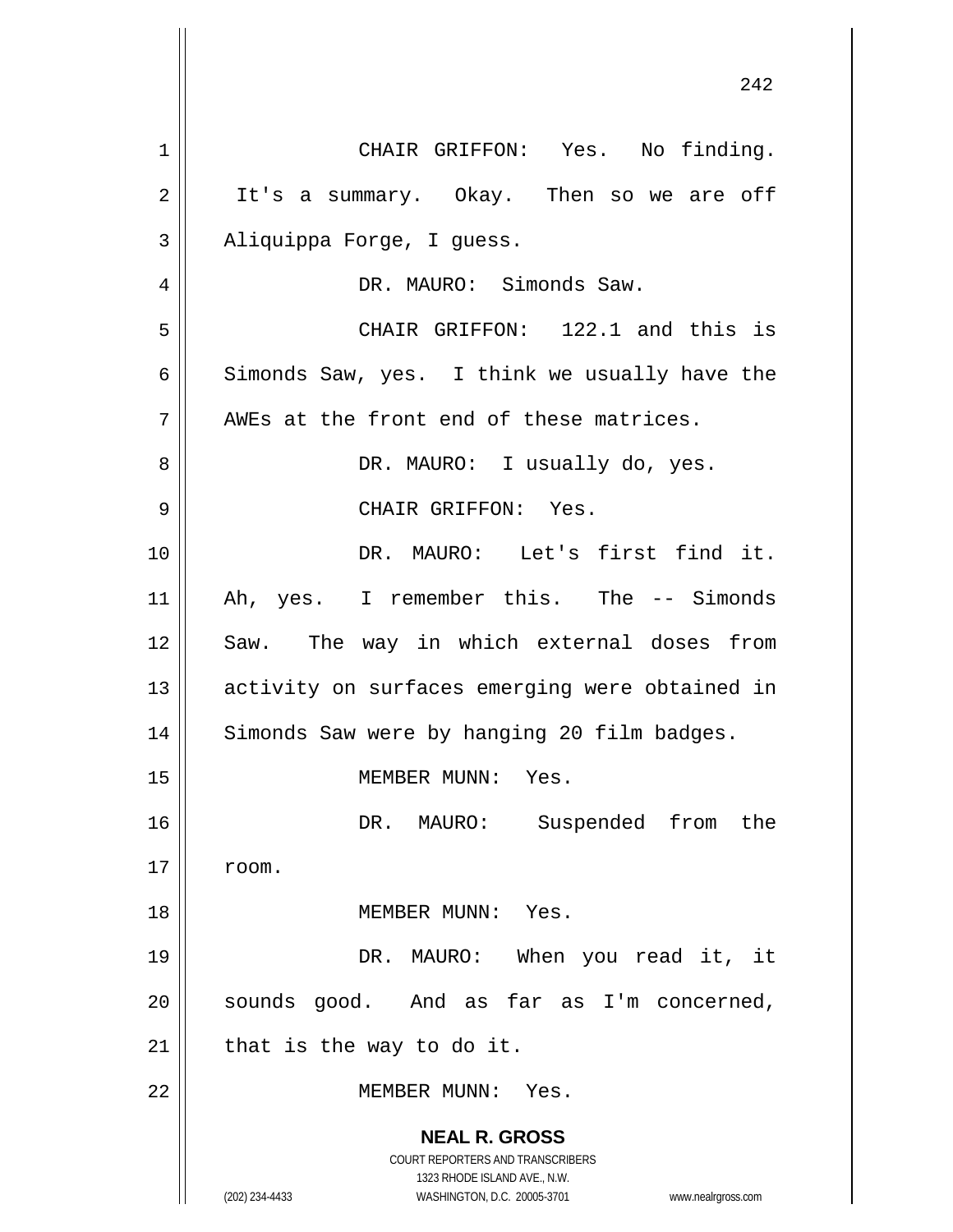| $\mathbf 1$    | DR. MAURO: However, this guy was                                                                                                                                |
|----------------|-----------------------------------------------------------------------------------------------------------------------------------------------------------------|
| $\overline{2}$ | a furnace operator. Now, we have information                                                                                                                    |
| $\mathfrak{Z}$ | that the guy that worked with the furnace was                                                                                                                   |
| $\overline{4}$ | involved in an area where there was residue                                                                                                                     |
| 5              | and the contamination had a much greater                                                                                                                        |
| 6              | potential for exposure. And I think, I                                                                                                                          |
| 7              | believe -- did you -- I would have said rather                                                                                                                  |
| 8              | than using the median for the full                                                                                                                              |
| $\mathsf 9$    | distribution, which I believe is what was                                                                                                                       |
| 10             | used, for this guy I would have used a 94                                                                                                                       |
| 11             | percent out.                                                                                                                                                    |
| 12             | Because you know, you think of                                                                                                                                  |
| 13             | this room, this big complex and you've got all                                                                                                                  |
| 14             | these film badge measurements and you look at                                                                                                                   |
| 15             | the distribution of the film<br>badge                                                                                                                           |
| 16             | measurements, which are probably a very good                                                                                                                    |
| 17             | characterization of what the distribution                                                                                                                       |
| 18             | exposure might have been in that building, but                                                                                                                  |
| 19             | there are going to be places where it's nasty.                                                                                                                  |
| 20             | CHAIR GRIFFON: Yes.                                                                                                                                             |
| 21             | DR. MAURO: At the upper end.                                                                                                                                    |
| 22             | Now $--$                                                                                                                                                        |
|                | <b>NEAL R. GROSS</b><br>COURT REPORTERS AND TRANSCRIBERS<br>1323 RHODE ISLAND AVE., N.W.<br>(202) 234-4433<br>WASHINGTON, D.C. 20005-3701<br>www.nealrgross.com |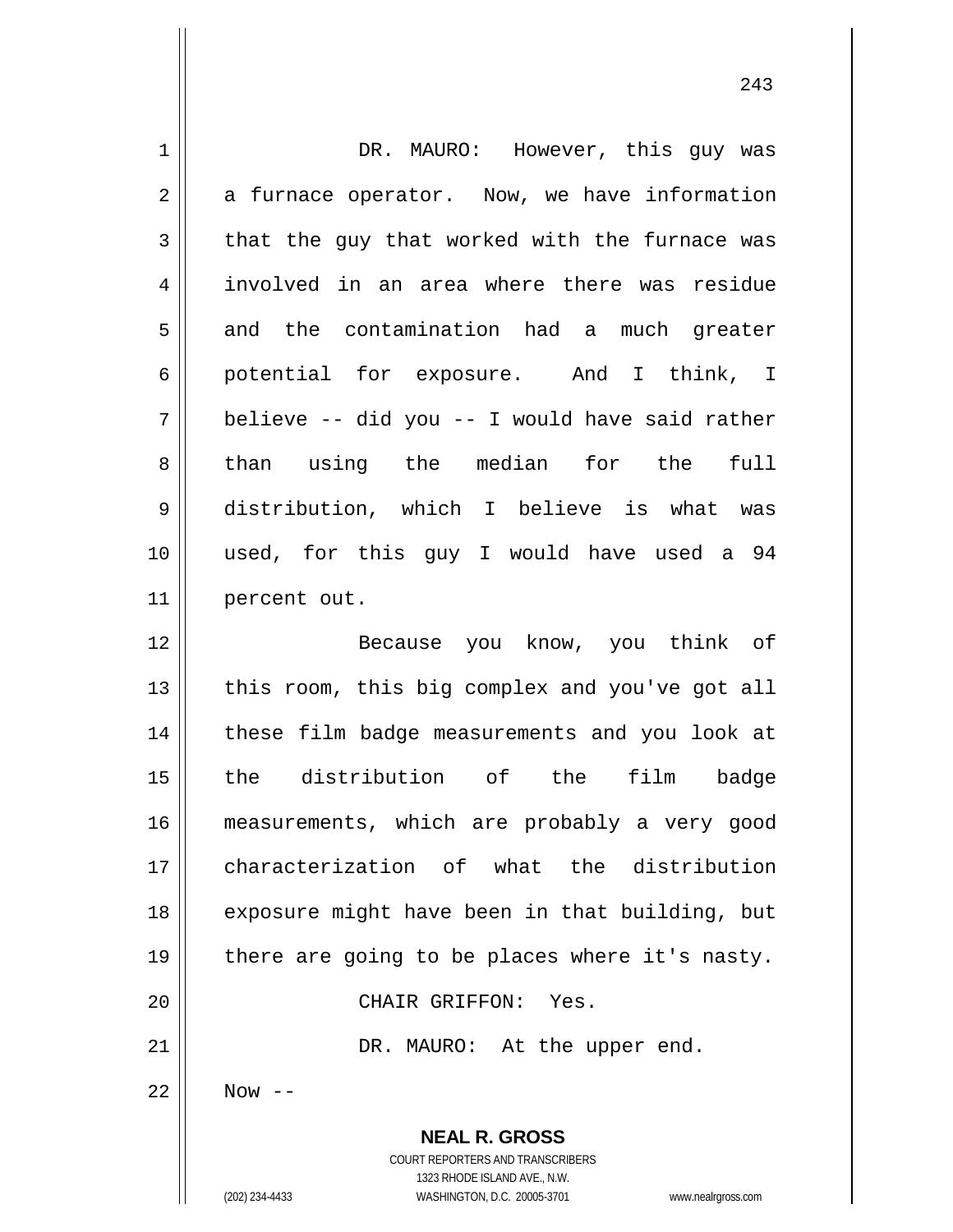244

**NEAL R. GROSS** COURT REPORTERS AND TRANSCRIBERS 1 CHAIR GRIFFON: Or beyond the 2 || upper end. But you figure it out there all  $3 \parallel$  the time. 4 DR. MAURO: But if there are  $5 \parallel$  places where there is a high end and if it's 6 || plausible that there are people that could 7 have worked there for extended periods of time  $8 \parallel$  at the higher end, using the geometric means 9 || really nothing. 10 My observation was we're talking 11 || about a guy who worked as the furnace operator 12 and we have plenty of data on furnace 13 operators, that's the nasty place. So not 14 || knowing -- having better information, in this 15 case, I think using the upper end of the 16 distribution of the film badge ratings, but 17 || probably would have been more appropriate to 18 || this particular worker. 19 CHAIR GRIFFON: Well, this is a 20 question where I would question whether the 21 upper end is even bounding for this person,  $22$  || because of the way you described the, you

1323 RHODE ISLAND AVE., N.W. (202) 234-4433 WASHINGTON, D.C. 20005-3701 www.nealrgross.com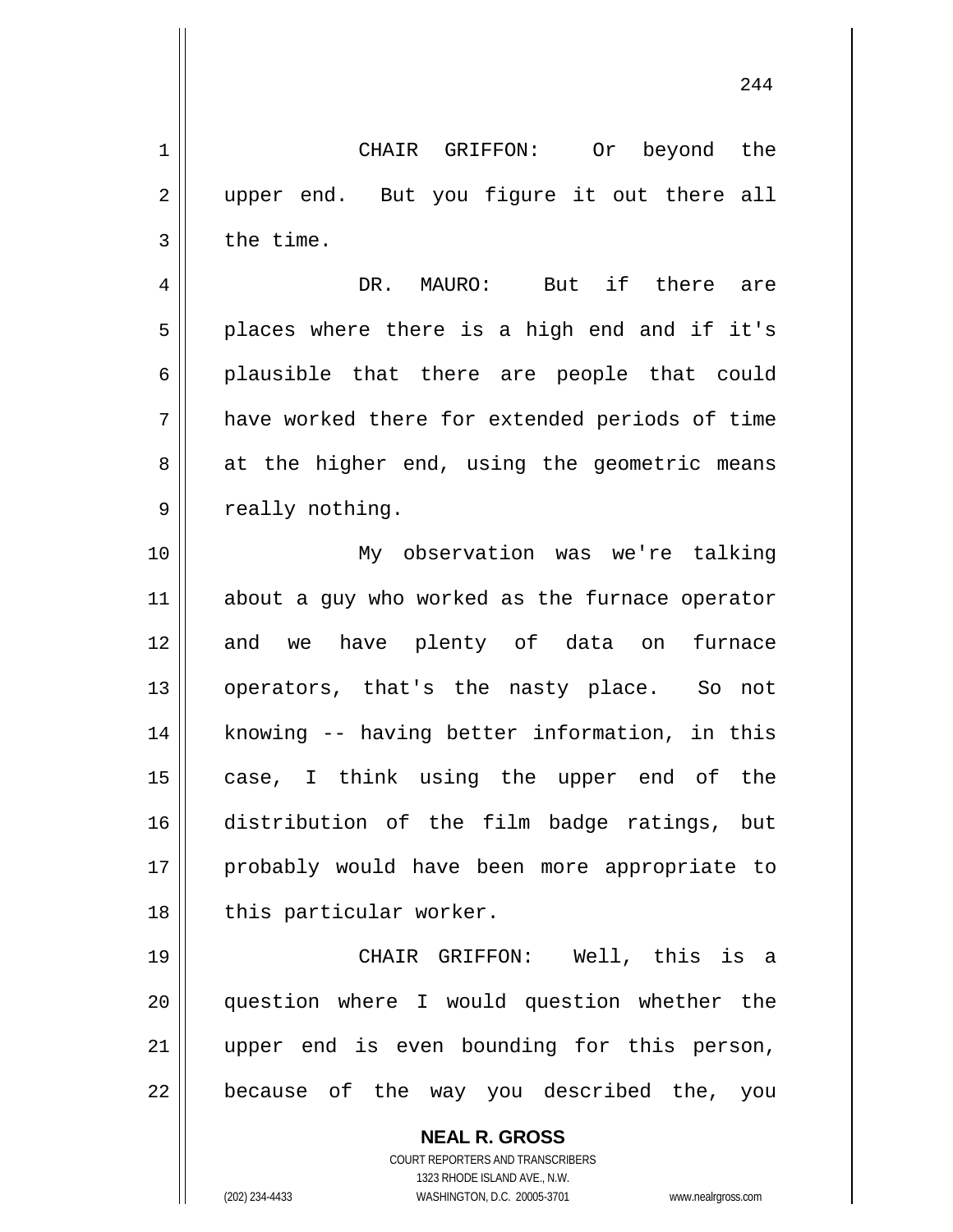1 || know, exposure measurements from the ceiling. 2 || You are going to get the workers that are  $3 \parallel$  around the areas, but if he is inside and  $-$ 4 DR. MAURO: Well, I mean, this  $5$  | experiment  $-$ 6 CHAIR GRIFFON: You need exposure 7 | environment. 8 DR. MAURO: Yes. Well, I mean, I 9 || understand what you're saying. 10 CHAIR GRIFFON: Yes. 11 DR. MAURO: To me, I mean, it's 12 || every time you reach a certain point in these 13 || kinds of reconstruction you say, okay, you 14 || know, what do you do? You know, and yes, it 15 might be even higher, but, to me, picking off 16 || the upper end where you have a distribution of 17 || values and if there is reason to believe that 18 the particular person you're dealing with 19 probably experienced something closer to the 20 higher end of the distribution than the 21 median, there's reason to believe that, which  $22 \parallel$  I think there is in this case, I just go -- I

> **NEAL R. GROSS** COURT REPORTERS AND TRANSCRIBERS

1323 RHODE ISLAND AVE., N.W. (202) 234-4433 WASHINGTON, D.C. 20005-3701 www.nealrgross.com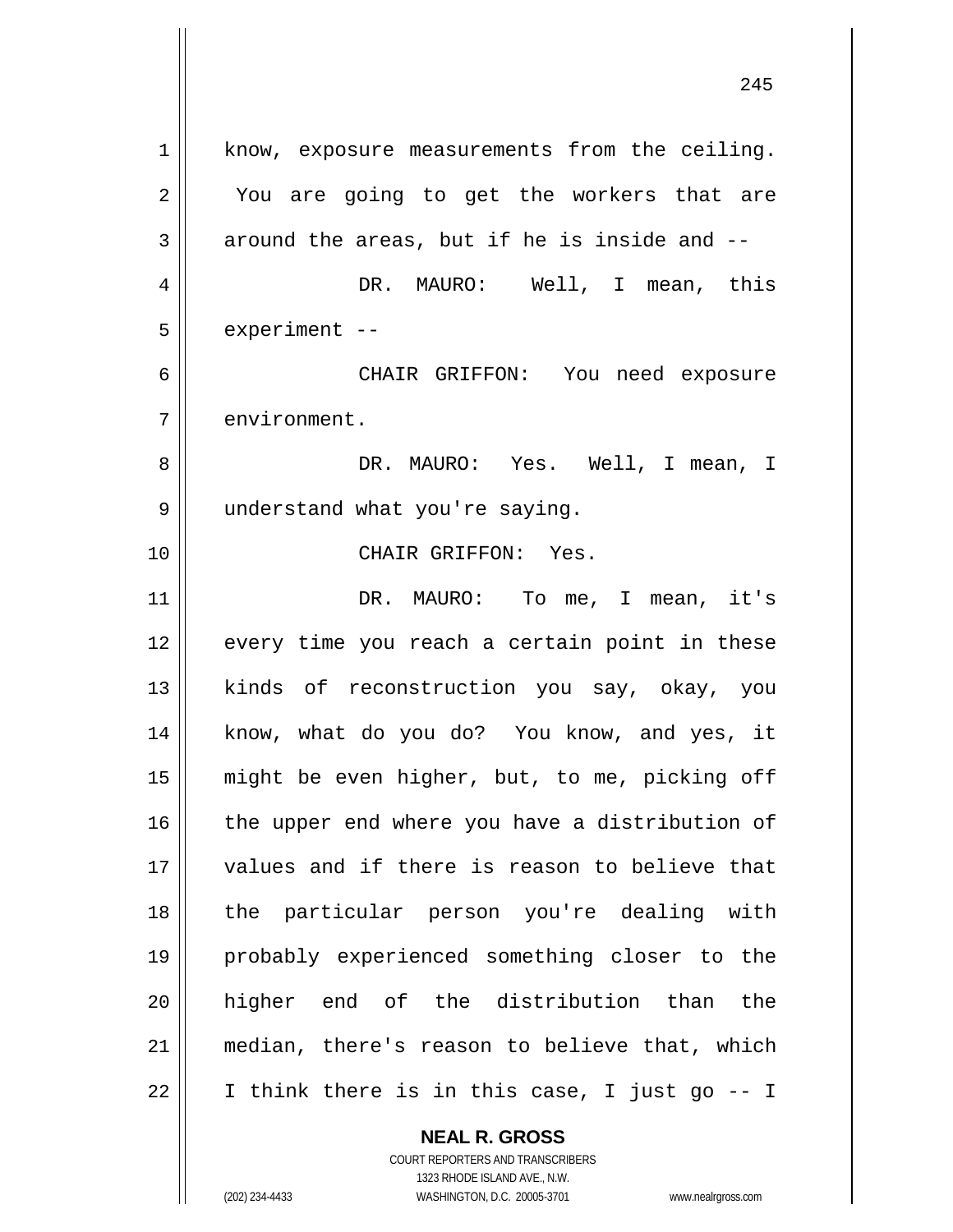**NEAL R. GROSS** COURT REPORTERS AND TRANSCRIBERS 1323 RHODE ISLAND AVE., N.W. (202) 234-4433 WASHINGTON, D.C. 20005-3701 www.nealrgross.com 1 || just say why don't you use a higher end value? 2 CHAIR GRIFFON: But you are not 3 answering my question. What's your reason to  $4 \parallel$  believe that it's not higher than that? 5 DR. MAURO: I don't have a reason 6 to believe that. 7 MEMBER MUNN: Well, sure you do. 8 CHAIR GRIFFON: Because I don't 9 | know what the external exposure rates would be 10 in that furnace operation compared to the  $11$  | qeneral --12 DR. MAURO: Well, we want -- 13 CHAIR GRIFFON: You take the 14 general area external rates, basically, is 15 || what you are getting with this. 16 DR. MAURO: Well, you know -- 17 || CHAIR GRIFFON: Those hanging 18 || samples. 19 DR. MAURO: -- in general, the -- 20 I think it's bounded. You know that the dose  $21$   $\parallel$  from an infinite slab --22 CHAIR GRIFFON: Right. You can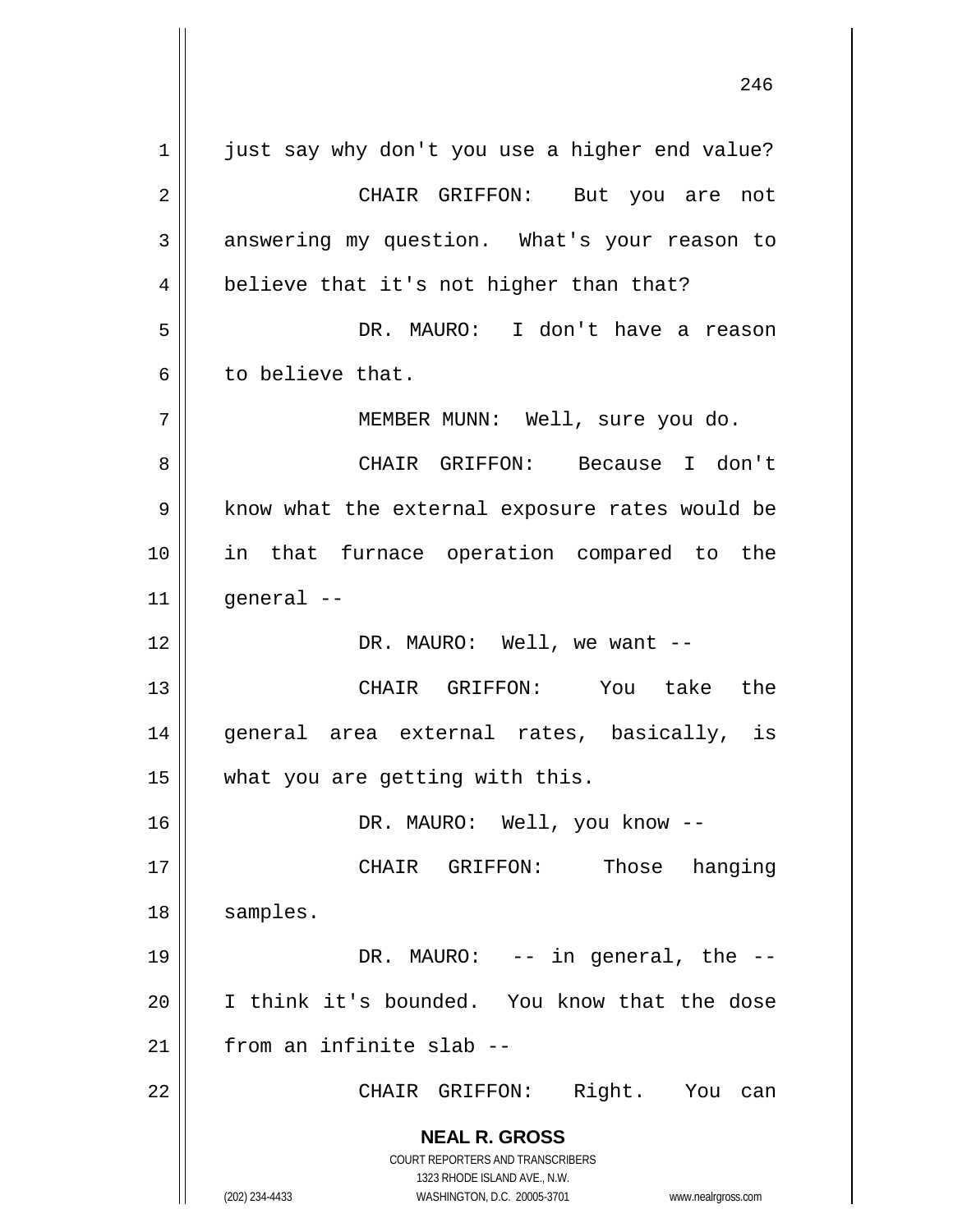$1 \parallel$  certainly bound that.

| $\overline{2}$ | DR. MAURO: $--$ is 2 mr per hour,                                                                                                                               |
|----------------|-----------------------------------------------------------------------------------------------------------------------------------------------------------------|
| 3              | at one foot. Okay. Now, so, I mean, you want                                                                                                                    |
| 4              | to go to the extremes, you can just assume 2                                                                                                                    |
| 5              | mr per hour at one foot as being the external                                                                                                                   |
| 6              | exposure, maximum external exposure that a                                                                                                                      |
| 7              | person possibly could experience in the                                                                                                                         |
| 8              | uranium facility. Penetrating radiation 2 mr                                                                                                                    |
| $\mathsf 9$    | per hour at one foot, you can't get more than                                                                                                                   |
| 10             | that.                                                                                                                                                           |
| 11             | MEMBER MUNN: Right, no.                                                                                                                                         |
| 12             | DR. MAURO: And I don't know where                                                                                                                               |
| 13             | that $--$ the 90 percentile $--$                                                                                                                                |
| 14             | CHAIR GRIFFON: Which I don't know                                                                                                                               |
| 15             | what the number is.                                                                                                                                             |
| 16             | DR. MAURO: Yes, well, right.                                                                                                                                    |
| 17             | CHAIR GRIFFON: You know, yes.                                                                                                                                   |
| 18             | That's the only reason I'm raising the                                                                                                                          |
| 19             | question then for that number.                                                                                                                                  |
| 20             | DR. MAURO: Now, I mean, if you                                                                                                                                  |
| 21             | want to get into it, we'll see what number,                                                                                                                     |
| 22             | you know, what digit you use. Do we have a                                                                                                                      |
|                | <b>NEAL R. GROSS</b><br>COURT REPORTERS AND TRANSCRIBERS<br>1323 RHODE ISLAND AVE., N.W.<br>(202) 234-4433<br>WASHINGTON, D.C. 20005-3701<br>www.nealrgross.com |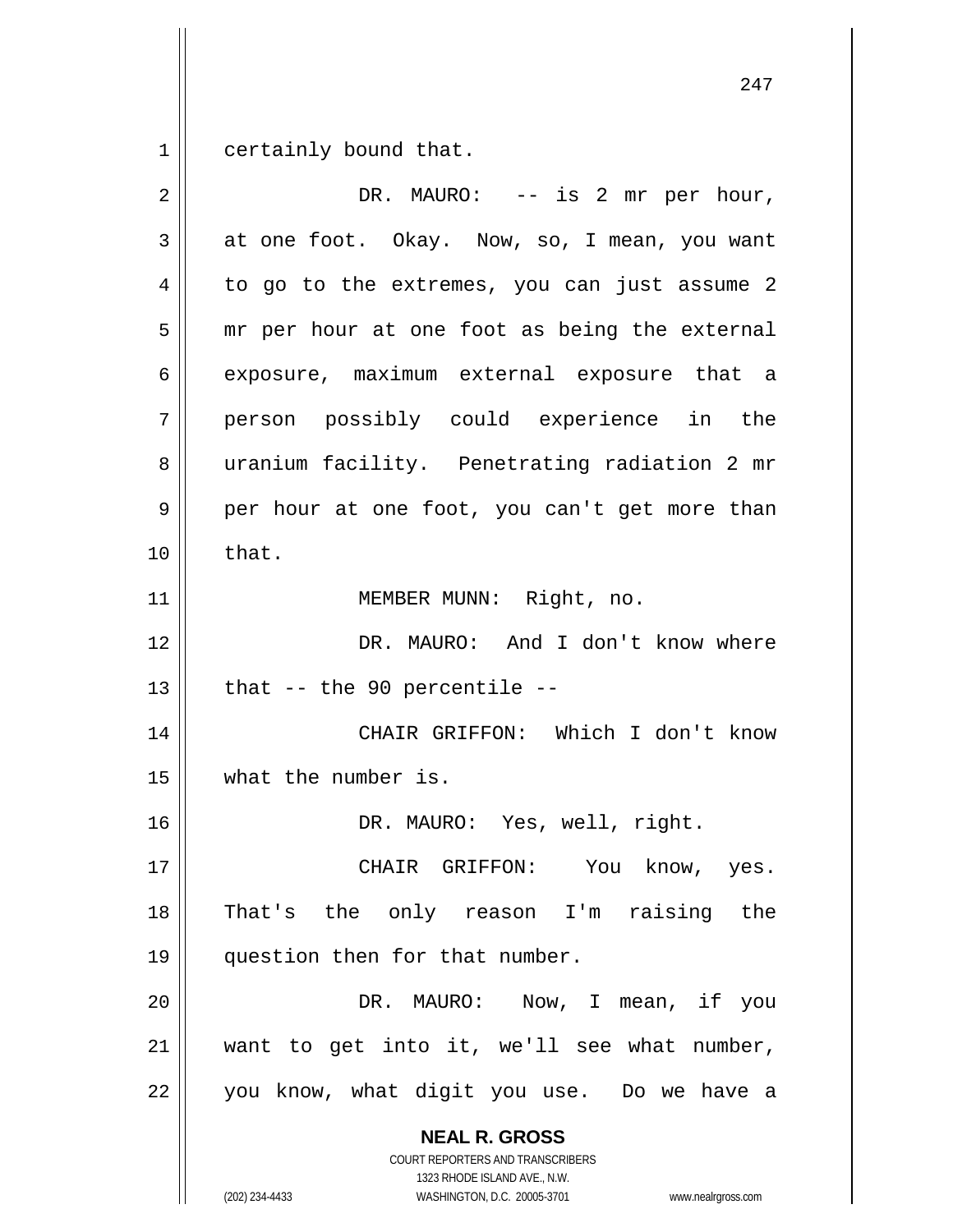**NEAL R. GROSS** COURT REPORTERS AND TRANSCRIBERS 1323 RHODE ISLAND AVE., N.W. (202) 234-4433 WASHINGTON, D.C. 20005-3701 www.nealrgross.com 1 | dose rate that they used? What was the -- was 2 | it .26 mr? There it was. I think you used  $3 \parallel$  .26 mr per hour at the geometric -- no, I'm 4 || sorry. For penetrating rates, geometric -- $5 \parallel$  okay. 6 || I believe, according to the write- $7 \parallel$  up, you used .26 mr per hour as the geometric 8 || lead. Okay. Now, in my opinion, if you went 9 || with the upper end, what would the upper end 10 || come to? Did I give the number here? 11 CHAIR GRIFFON: I don't believe 12 you did. 13 DR. MAURO: Okay. Well, anyway, 14 || in theory, it could have been 10 times higher. 15 In other words, if you wanted to -- say 16 what's the off the charts highest it could 17 have been? It could have been 10 times higher  $18$  || for this guy, you know, if he was 1 foot away 19 || from the infinite slab of uranium. 20 I didn't say that is what you  $21$  should use. I just said that  $-$ 22 CHAIR GRIFFON: I think Scott has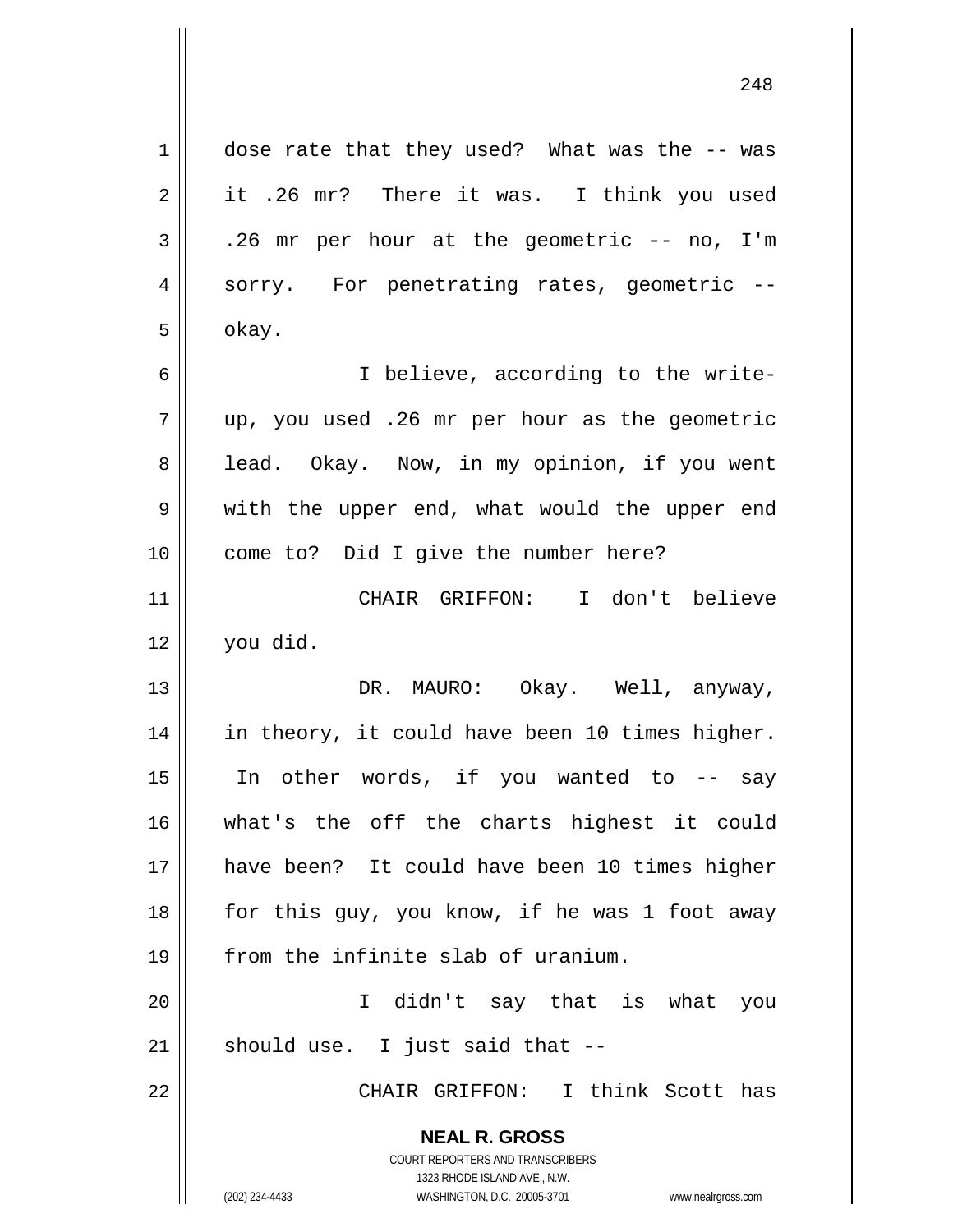**NEAL R. GROSS** COURT REPORTERS AND TRANSCRIBERS 1323 RHODE ISLAND AVE., N.W. (202) 234-4433 WASHINGTON, D.C. 20005-3701 www.nealrgross.com 1 || got the numbers. 2 DR. MAURO: Yes, he may have it  $3 \parallel$  there. 4 MR. SIEBERT: Actually, I was 5 | looking at something else. 6 CHAIR GRIFFON: Oh, you were 7 | looking at something else. Okay. 8 || MR. SIEBERT: To see if we signed  $9$  | that as a consent or  $-$ 10 || DR. MAURO: We got the geometric  $11$  standard that was -- the geometric standard -- $12$  | okay. If I have a geometric mean of 2.6 mr  $-$ 13 || CHAIR GRIFFON: .26. 14 DR. MAURO: .26 mr per hour and 15  $\parallel$  the geometric standard deviation of 1.2, are 16 || there any statisticians in the room? What 17 | would that give you for the 95<sup>th</sup> percentile? 18 MR. HINNEFELD: I don't do that. 19 I don't juggle. 20 || CHAIR GRIFFON: Close. 21 MR. HINNEFELD: What is the GSD? 22 | DR. MAURO: The little equation.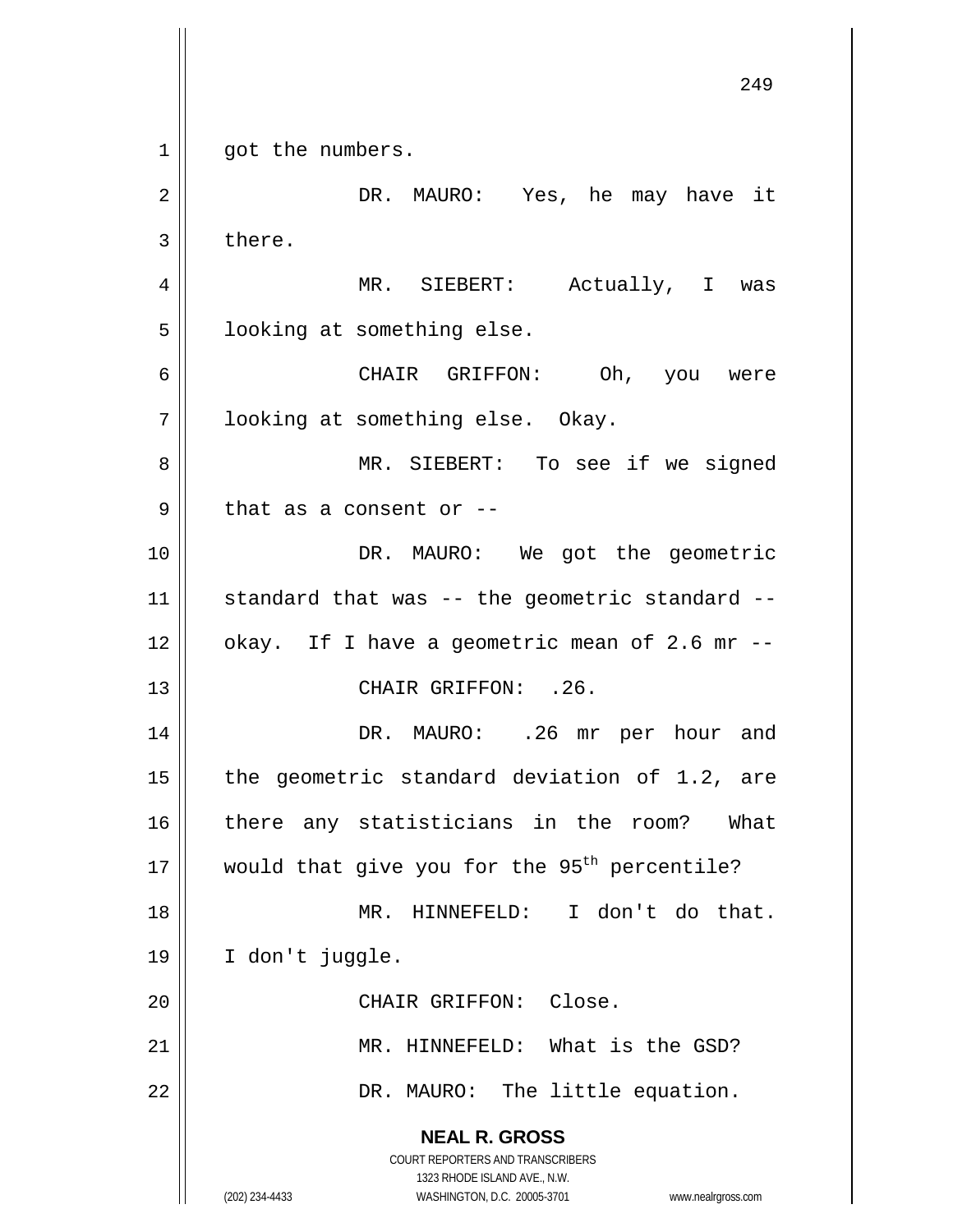|                | 250                                                                                                 |
|----------------|-----------------------------------------------------------------------------------------------------|
| 1              | MR. HINNEFELD: GSD was what, 1.?                                                                    |
| $\overline{2}$ | DR. MAURO: 1.2.                                                                                     |
| 3              | MR. HINNEFELD: Yes.                                                                                 |
| 4              | DR. MAURO: Multiply by 3.                                                                           |
| 5              | MR. HINNEFELD: You take that, you                                                                   |
| 6              | take 1.2 to the $3^{rd}$ power and multiply that                                                    |
| 7              | number times the geometric.                                                                         |
| 8              | DR. MAURO: Yes. So instead of                                                                       |
| 9              | being $.26 -$                                                                                       |
| 10             | MR. HINNEFELD: .6/.7.                                                                               |
| 11             | DR. MAURO: .6/.7. So I would                                                                        |
| 12             | have come in at .7. You would have come in at                                                       |
| 13             | something maybe as high as 2.                                                                       |
| 14             | MR. HINNEFELD: Well, no.                                                                            |
| 15             | DR. MAURO: I mean, that would be                                                                    |
| 16             | off the charts. Well, as far as I'm                                                                 |
| 17             | concerned, here is the place where you have to                                                      |
| 18             | make a judgment call.                                                                               |
| 19             | MR. HINNEFELD: Yes.                                                                                 |
| 20             | DR. MAURO: You know, if you would                                                                   |
| 21             | have went with the upper -- say the 94                                                              |
| 22             | percentile or the 84 percent, in other words,                                                       |
|                | <b>NEAL R. GROSS</b>                                                                                |
|                | <b>COURT REPORTERS AND TRANSCRIBERS</b>                                                             |
|                | 1323 RHODE ISLAND AVE., N.W.<br>(202) 234-4433<br>WASHINGTON, D.C. 20005-3701<br>www.nealrgross.com |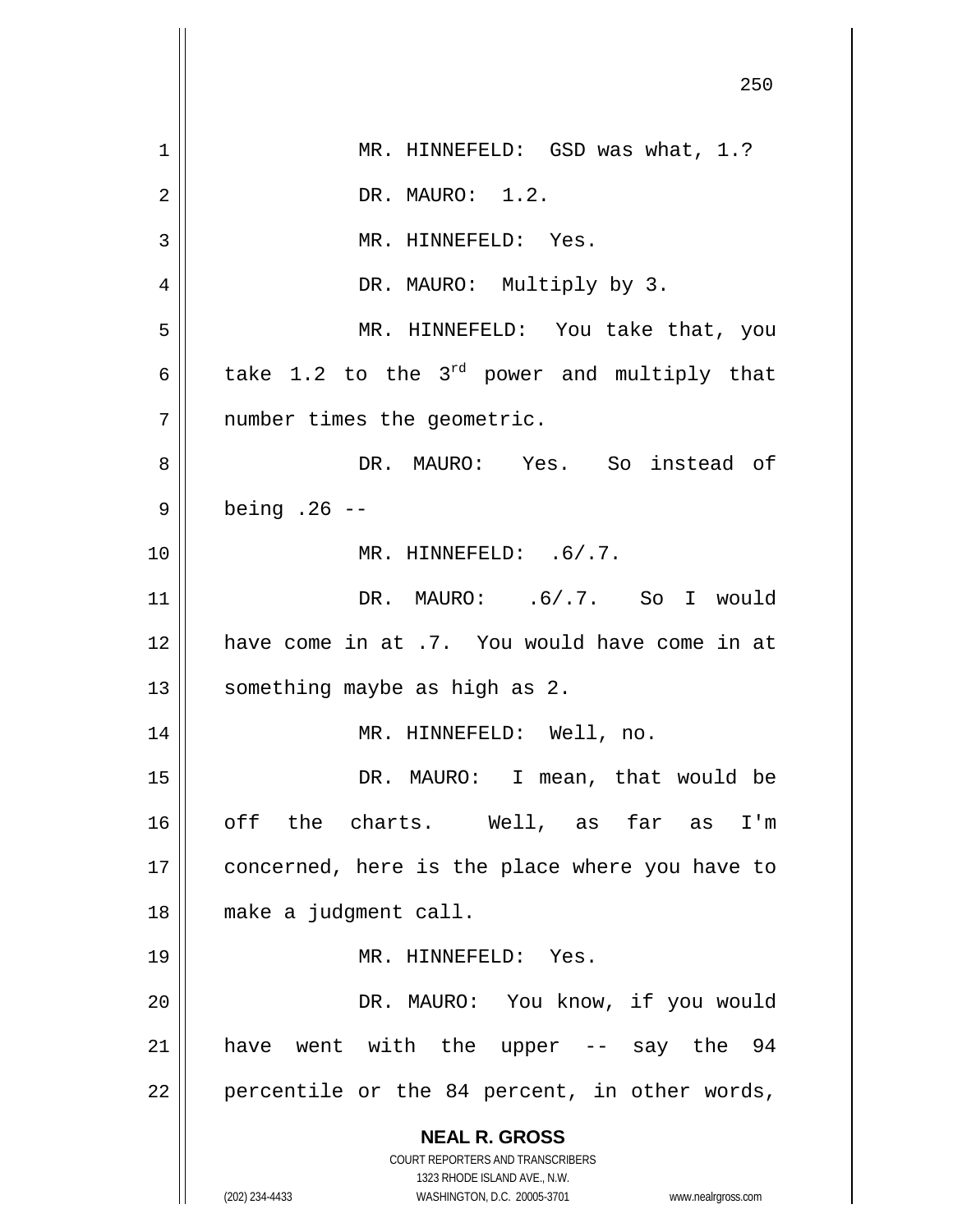**NEAL R. GROSS** COURT REPORTERS AND TRANSCRIBERS 1323 RHODE ISLAND AVE., N.W. (202) 234-4433 WASHINGTON, D.C. 20005-3701 www.nealrgross.com 1 an upper end number as opposed to the median 2 || number. It probably would have been better  $3 \parallel$  for this guy, because has a furnace operator. 4 || If he were like a supervisor that 5 || roamed the floor, you know, he was just sort 6 | of like everywhere, then I would say yes, go 7 | with the geometric mean. 8 MR. HINNEFELD: Okay. I 9 || understand your point. I understand certainly 10  $\parallel$  the 95<sup>th</sup> percentile as you describe it. In 11 fact, Jim and I have had a recent discussion 12 about 94 percentiles. And in this instance 13 where you have a series of measurements and 14 there is a measurement that you would expect 15 to relate to the, quote, worst area in the 16 plant and there is a reasonable likelihood  $17$  || that people's job put them in that location. 18 || DR. MAURO: Right. 19 MR. HINNEFELD: Not worst, but 20 | highest measure. 21 || DR. MAURO: All right. 22 MR. HINNEFELD: The highest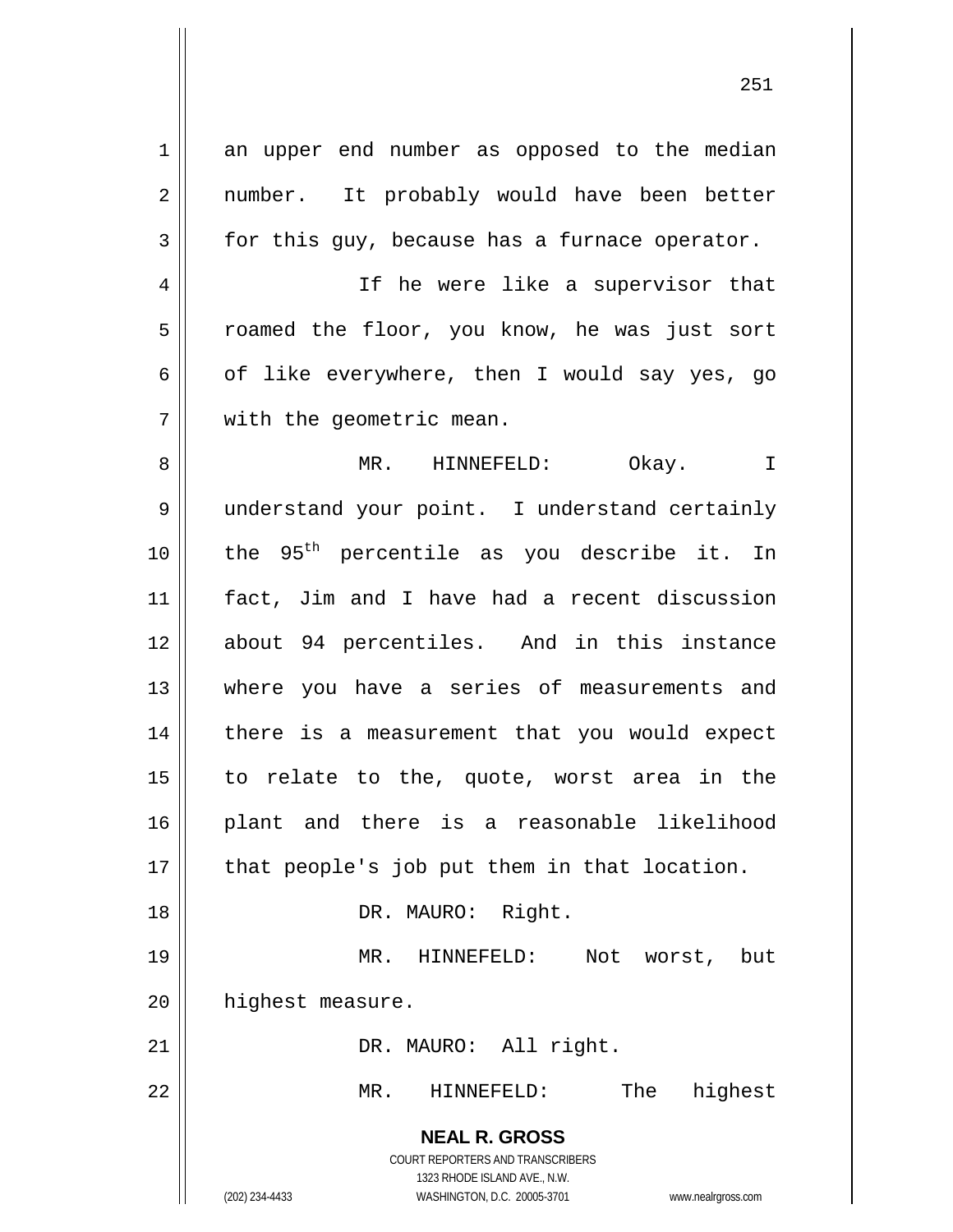1 || measure value.

**NEAL R. GROSS** COURT REPORTERS AND TRANSCRIBERS 1323 RHODE ISLAND AVE., N.W. (202) 234-4433 WASHINGTON, D.C. 20005-3701 www.nealrgross.com 2 CHAIR GRIFFON: That was my 3 | question. 4 MR. HINNEFELD: Yes. 5 CHAIR GRIFFON: Is does it  $6 \parallel$  represent that? I'm not sure that it does. 7 MR. HINNEFELD: And so there is a 8 chance our person were assigned to work in  $9 \parallel$  something like that, I mean, weren't assigned, 10 || not everybody was assigned to work throughout,  $11$  | then at that -- that's the kind of thought  $12$  | process where you can say okay --13 DR. MAURO: That's just common 14 || sense. 15 MR. HINNEFELD: -- NIOSH 16 distribution with the  $95<sup>th</sup>$ . Okay. So I 17 | understand that. 18 || CHAIR GRIFFON: So is .7 good? 19 MR. HINNEFELD: When we deal with  $20$  || these though, let's go context. We're talking 21 now about the immersion and contamination 22 | dose. Not from standing close to uranium.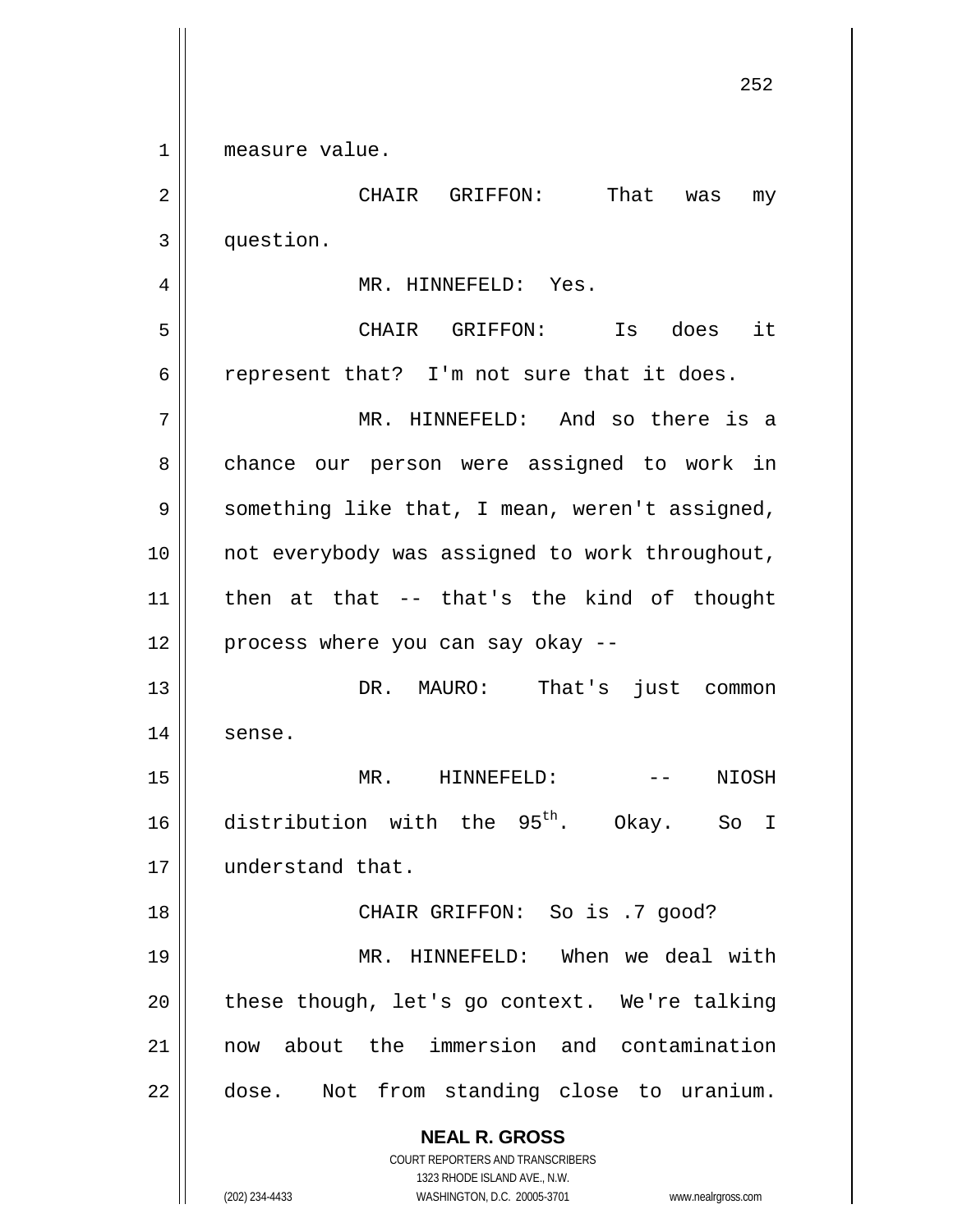**NEAL R. GROSS** COURT REPORTERS AND TRANSCRIBERS 1 We're talking about immersion and 2 contamination in a contaminated -- in a 3 uranium contaminated environment. That's the 4 | component we are talking about. 5 And I think when you start to look 6 at the value and what, you know, value did we  $7 \parallel$  arrive at, I think you can be informed by what 8 || were the doses that were assigned overall,  $9 \parallel$  because there is also a component in this dose 10 reconstruction of the dose that the person 11 || got, because they were standing next to the 12 uranium. 13 || DR. MAURO: Okay. 14 MR. HINNEFELD: Okay. So that's 15 || an additional component that is added in. And  $16$  so you take that total external dose --17 || DR. MAURO: Yes, I get you. 18 MR. HINNEFELD: -- where this 19 model is assigned, I don't even know what it 20 || is, but you take the total external dose model 21 assigned and compare it to what you know about 22 measured doses in uranium handling facilities.

1323 RHODE ISLAND AVE., N.W.

(202) 234-4433 WASHINGTON, D.C. 20005-3701 www.nealrgross.com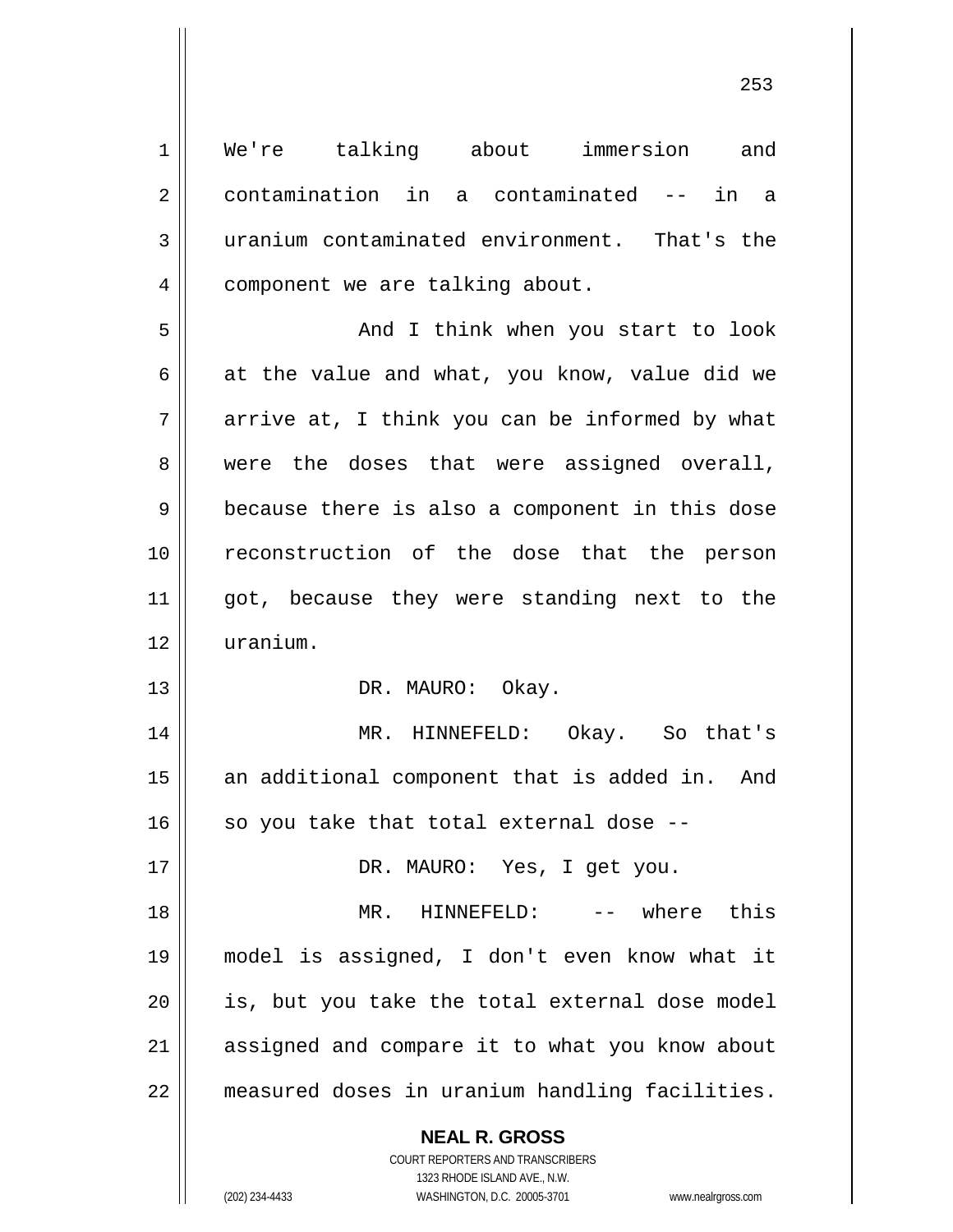|              | 254                                                                 |
|--------------|---------------------------------------------------------------------|
| $\mathbf 1$  | And I think that could be important.                                |
| 2            | DR. MAURO: I really remember                                        |
| $\mathbf{3}$ | doing this one. The real dose is going to                           |
| 4            | -- see that's going to be a small<br>come                           |
| 5            | contributor of the dose.                                            |
| 6            | MR. HINNEFELD: Right.                                               |
| 7            | DR. MAURO: The real dose is that                                    |
| 8            | he was -- he basically worked at -- the fault                       |
| 9            | exposure matrix in this facility had a person                       |
| 10           | standing next to what they call these little                        |
| 11           | rods, billets, billets and rods. In other                           |
| 12           | words, he was a furnace operator. So his dose                       |
| 13           | has got -- his real external dose is not going                      |
| 14           | to come from some residue on the floor.                             |
| 15           | MR. HINNEFELD: Right.                                               |
| 16           | DR. MAURO: Although, if you go to                                   |
| 17           | .7 mR per hour it might. That's pushing it.                         |
| 18           | MR. HINNEFELD: Yes, but we'll get                                   |
| 19           | back to my point that I made.                                       |
| 20           | DR. MAURO: We'll just have to --                                    |
| 21           | but now, the important point is -- though is                        |
| 22           | the proximity to the rods and billets is where                      |
|              | <b>NEAL R. GROSS</b>                                                |
|              | COURT REPORTERS AND TRANSCRIBERS<br>1323 RHODE ISLAND AVE., N.W.    |
|              | (202) 234-4433<br>WASHINGTON, D.C. 20005-3701<br>www.nealrgross.com |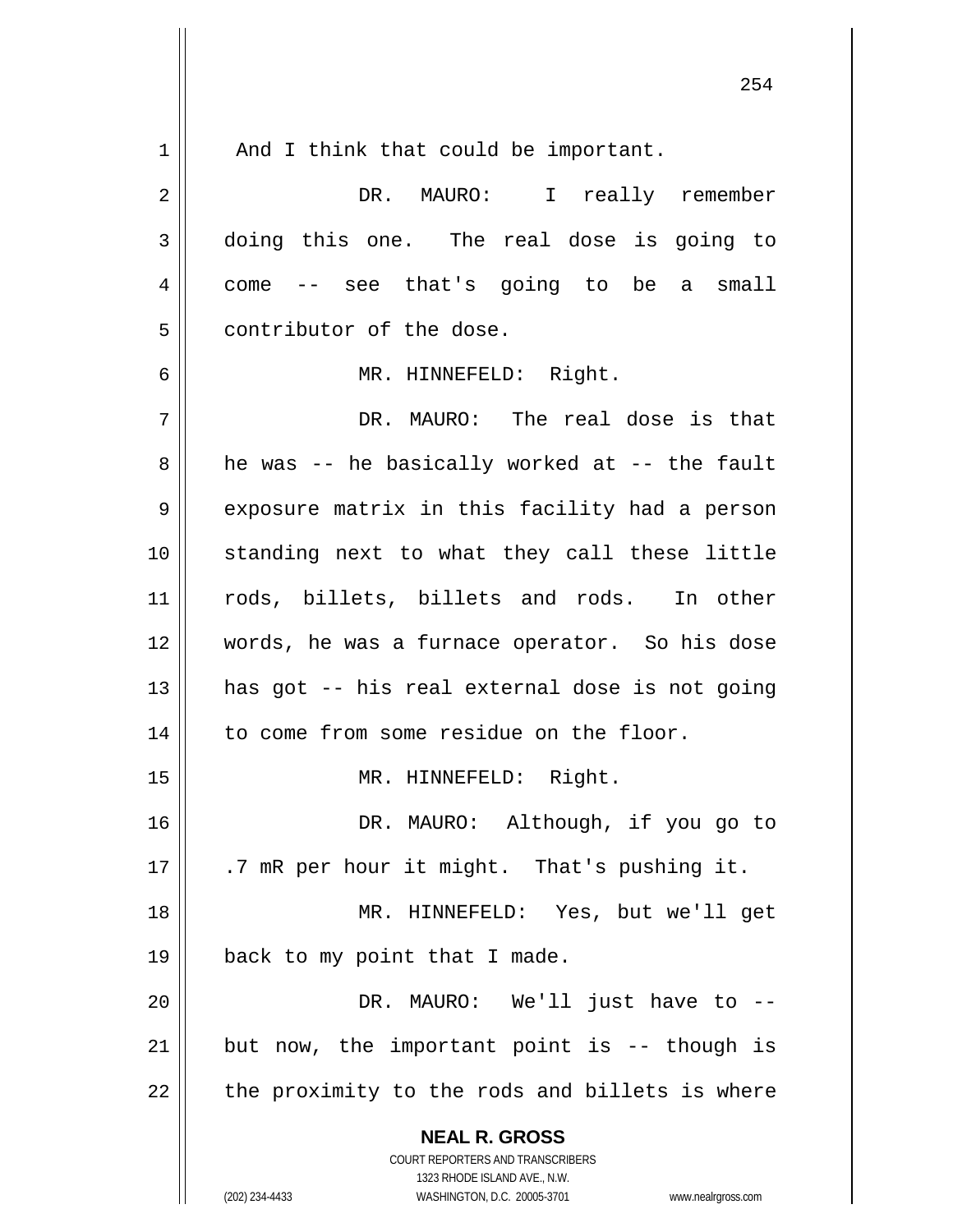**NEAL R. GROSS** COURT REPORTERS AND TRANSCRIBERS 1323 RHODE ISLAND AVE., N.W. 1 || you get your external exposure at this 2 facility. Not so much from residual  $3 \parallel$  radioactivity. 4 || MR. HINNEFELD: Right. 5 DR. MAURO: Even though our during 6 | operations would -- we're talking during 7 || operations. You can picture during 8 | operations, you've got airborne dust, which is 9 || not really going to contribute very much at 10 || all externally. You've got this little dust 11 || on the ground, that's not going to contribute  $12$  | that much. 13 || But then you have billets and rods  $14$  | and swags --15 || MR. HINNEFELD: And materials. 16 DR. MAURO: -- and the guys up 17 close in person. Now, in this case, I 18 || remember my concern was there is a default 19 assumption regarding how much time you spend  $20$  | next to a rod and how much time you spend next  $21$  to a billet. 22 || MR. HINNEFELD: Right.

(202) 234-4433 WASHINGTON, D.C. 20005-3701 www.nealrgross.com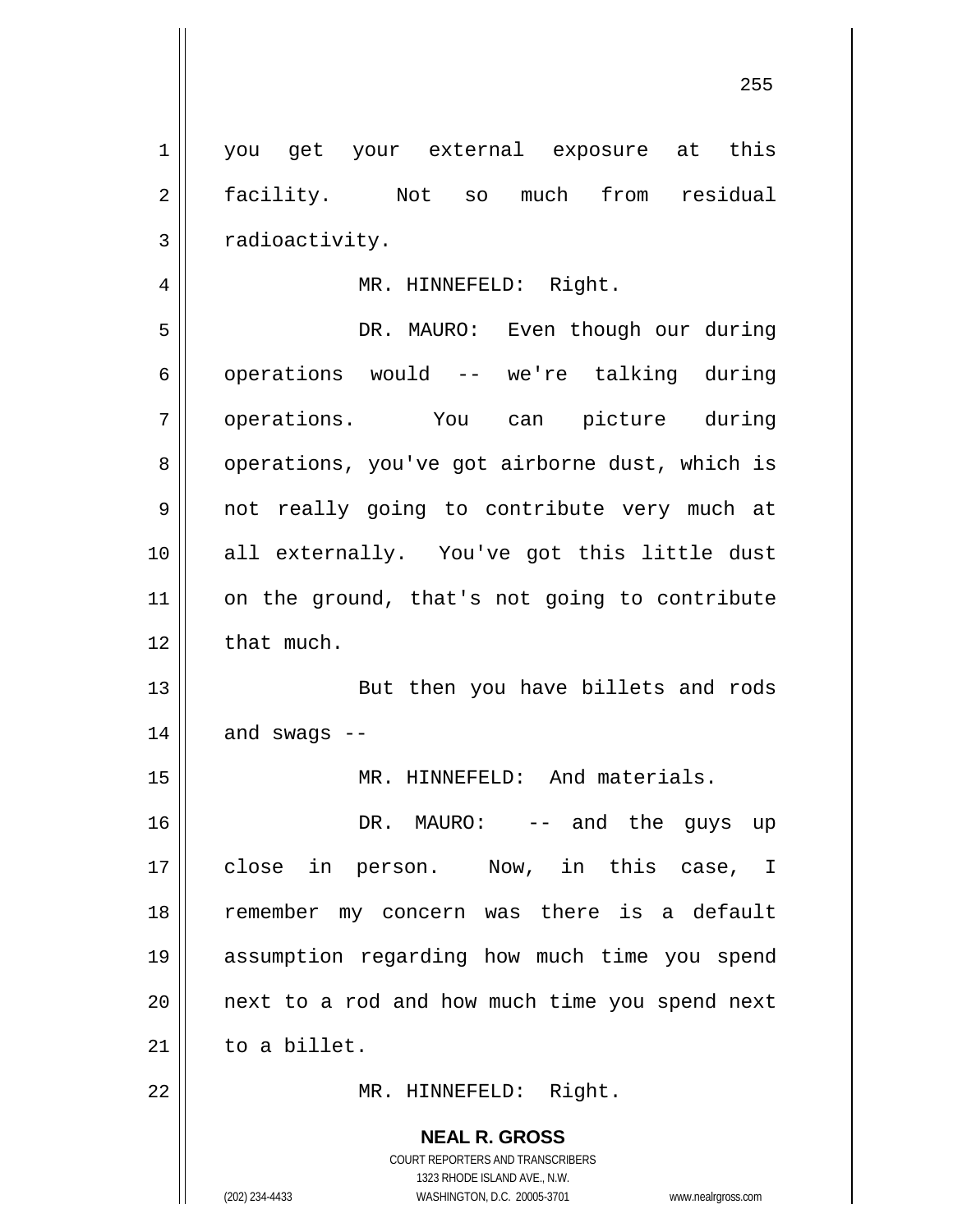| 1  | DR. MAURO: And each one is a                   |
|----|------------------------------------------------|
| 2  | pretty -- there is a difference in the dose    |
| 3  | rate of about a factor of 2, because of the    |
| 4  | geometry. Now, stuff comes back to you. He     |
| 5  | is a furnace operator. He is only going to     |
| 6  | operate -- he is not going to spend too much   |
| 7  | time -- I think he has spent most of his time  |
| 8  | with the material that has to be heated before |
| 9  | you roll it out.                               |
| 10 | So it starts with the billet. So               |
| 11 | his external exposure is going to get up close |
| 12 | and personal to billets and not rods.          |
| 13 |                                                |
|    | MR. HINNEFELD: Okay.                           |
| 14 | DR. MAURO: All right. Because he               |
| 15 | is a -- he is heating the stuff up, yes. And   |
| 16 | the billets, if I recall, have a higher        |
| 17 | exposure rate. Billets have, here it is, an    |
| 18 | exposure rate that is about twice the rods.    |
| 19 | So the bottom line is I think that if you were |
| 20 | to tailor the dose, in other words, you just   |
| 21 | went through the standard approach and the     |

**NEAL R. GROSS**

COURT REPORTERS AND TRANSCRIBERS 1323 RHODE ISLAND AVE., N.W. (202) 234-4433 WASHINGTON, D.C. 20005-3701 www.nealrgross.com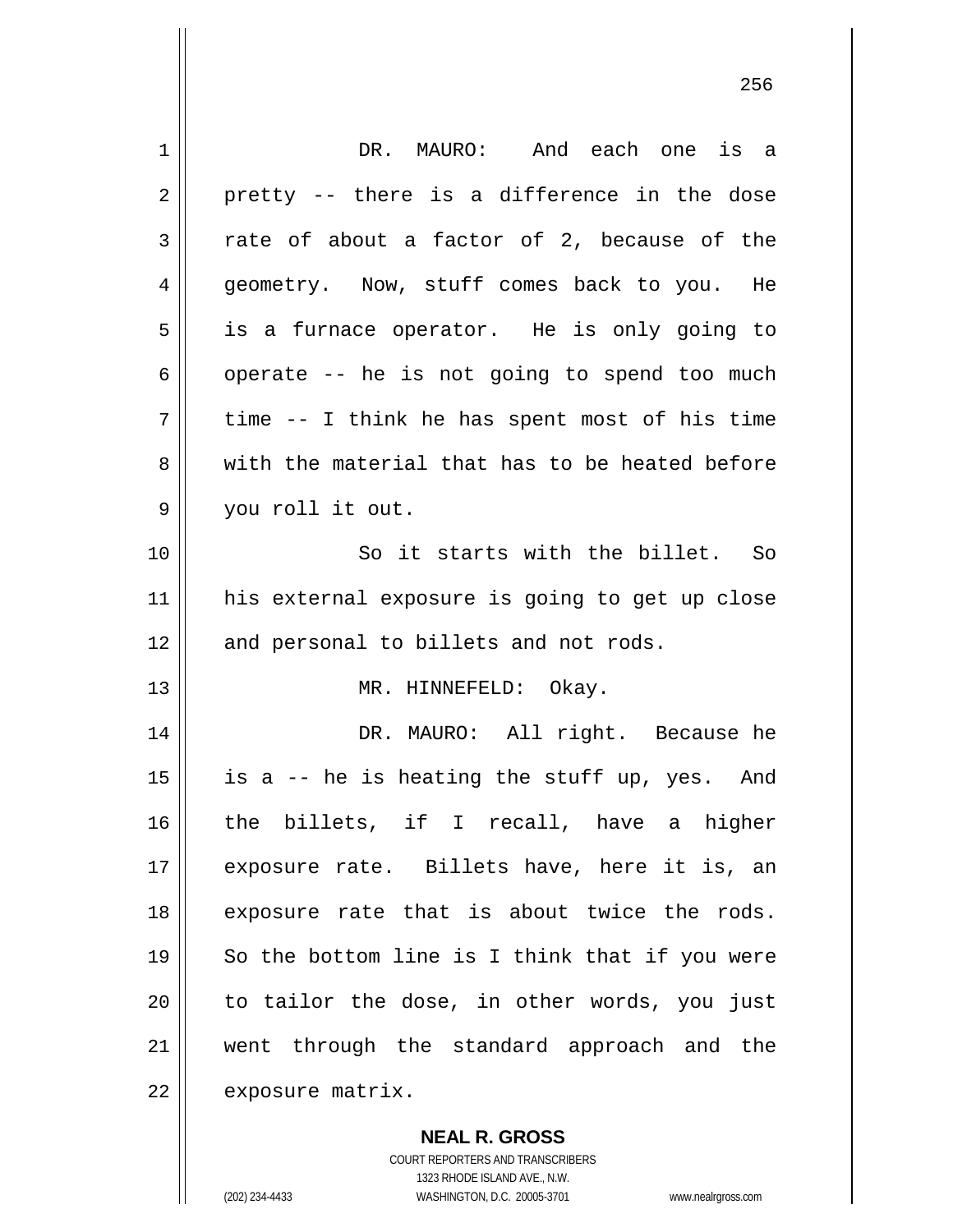| $\mathbf 1$    | MR. HINNEFELD: One size fits all.                                                                   |
|----------------|-----------------------------------------------------------------------------------------------------|
| $\overline{2}$ | DR. MAURO: One size fits all. I                                                                     |
| 3              | would argue that in this case, as a matter of                                                       |
| 4              | fact when I -- the write-up says here is a guy                                                      |
| 5              | that we have some more information on. He was                                                       |
| 6              | a furnace operator. And on that basis, for                                                          |
| 7              | two reasons, maybe we could have done a better                                                      |
| 8              | job in doing these external exposures.                                                              |
| 9              | One, the more important one is he                                                                   |
| 10             | probably spent most of his time<br>next to                                                          |
| 11             | billets and not rods where the dose rate is                                                         |
| 12             | about twice as high.                                                                                |
| 13             | And second, he probably was in the                                                                  |
| 14             | where the residual radioactivity might<br>area                                                      |
| 15             | little higher<br>have been<br>for the<br>a<br>same                                                  |
| 16             | reasons, because, you know, there's a lot of                                                        |
| 17             | spark in that junk and they shovel, they use                                                        |
| 18             | the furnace also to shovel the residue in.                                                          |
| 19             | CHAIR GRIFFON: Okay. So, John,                                                                      |
| 20             | you are under 122.3 really.                                                                         |
| 21             | DR. MAURO: Okay. Well, but yes.                                                                     |
| 22             | I expect you to --                                                                                  |
|                | <b>NEAL R. GROSS</b>                                                                                |
|                | COURT REPORTERS AND TRANSCRIBERS                                                                    |
|                | 1323 RHODE ISLAND AVE., N.W.<br>(202) 234-4433<br>WASHINGTON, D.C. 20005-3701<br>www.nealrgross.com |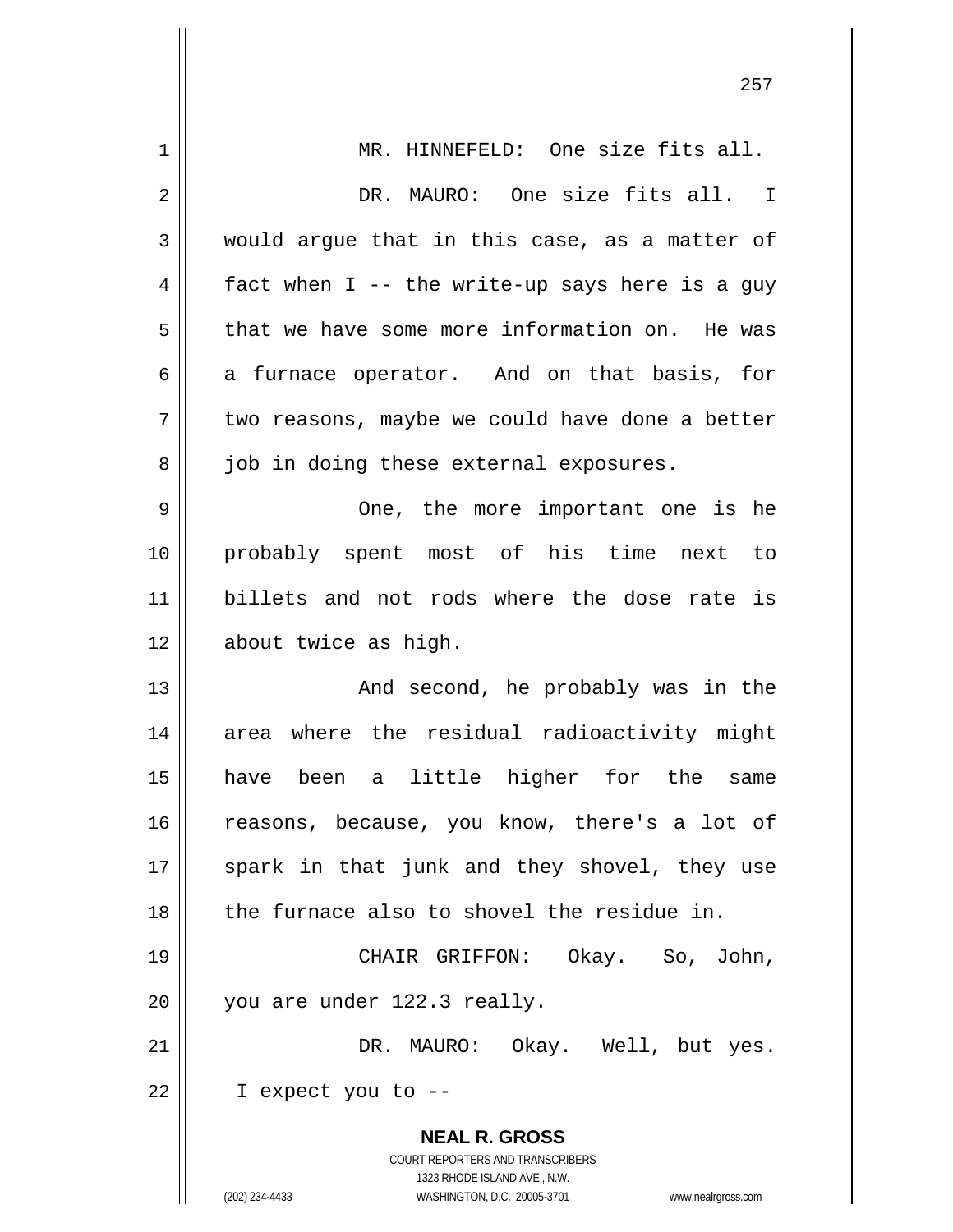**NEAL R. GROSS** COURT REPORTERS AND TRANSCRIBERS 1323 RHODE ISLAND AVE., N.W. (202) 234-4433 WASHINGTON, D.C. 20005-3701 www.nealrgross.com 1 || CHAIR GRIFFON: So 122.1, I think,  $2 \parallel$  that is right. I was thinking wrong. I was  $3 \parallel$  thinking it was during the residual period. 4 DR. MAURO: This is during 5 | operations. 6 CHAIR GRIFFON: Yes. 7 || DR. MAURO: This is during 8 | operations. 9 CHAIR GRIFFON: I see that's only 10 || from the submersion. I thought it was your 11 | entire area. 12 || DR. MAURO: Yes, this is during 13 | operations. 14 CHAIR GRIFFON: Yes. 15 || The Sole DR. MAURO: 49 was during 16 | operations, right? 17 || CHAIR GRIFFON: Yes. 18 MR. HINNEFELD: 49 was during 19 operations. 20 DR. MAURO: So in the end now, 21 what we are talking about from an external  $22$  || point of view, I guess, mainly because of this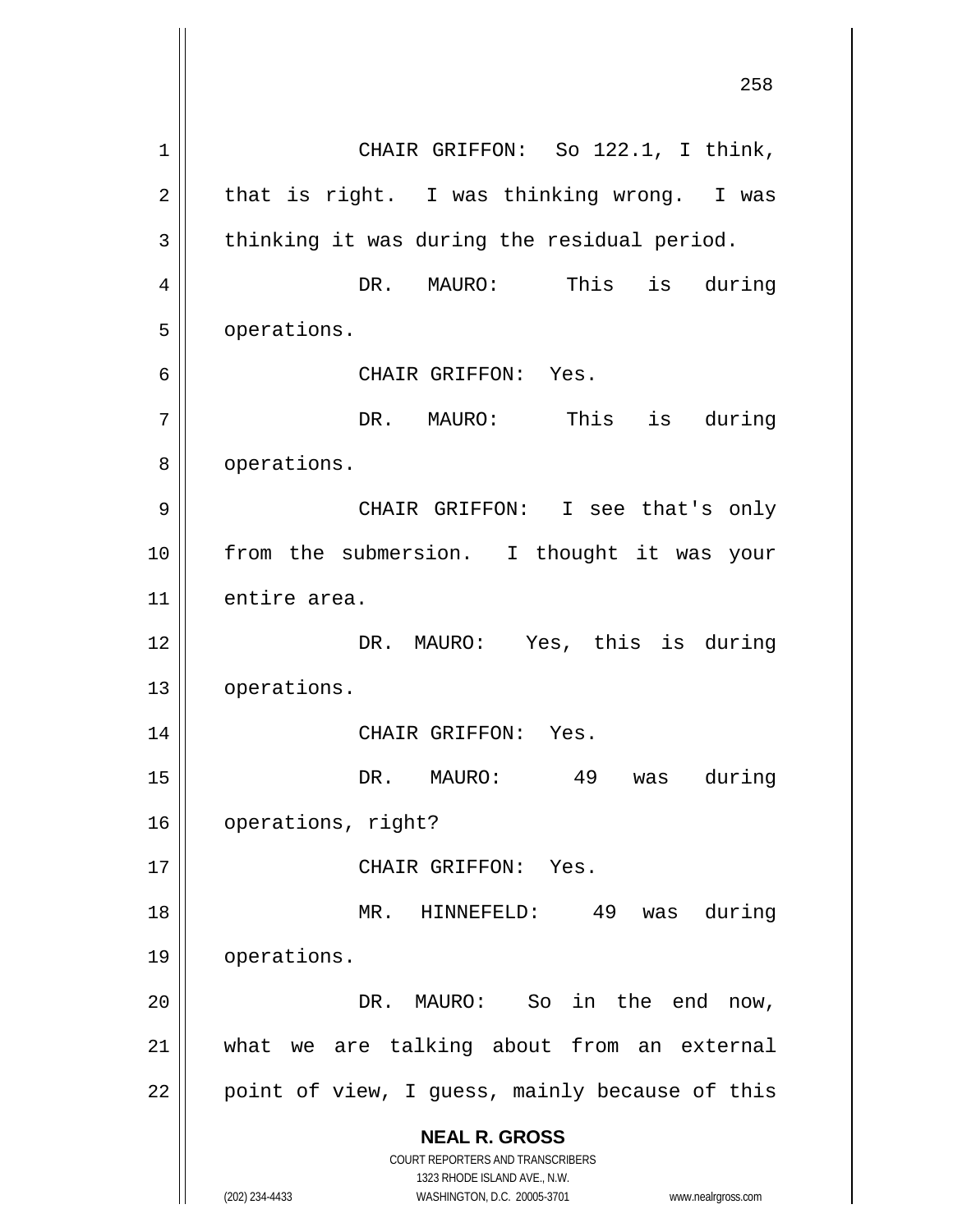**NEAL R. GROSS** COURT REPORTERS AND TRANSCRIBERS 1323 RHODE ISLAND AVE., N.W. 1 billet versus rod business, we might have  $2 \parallel$  underestimated dose by a factor of 2 external.  $3 \parallel$  How important that is for this guy's cancer, 4 you know? I'm not sure. But I think you  $5 \parallel$  might have been low by about half. 6 CHAIR GRIFFON: Yes. 7 DR. MAURO: You can easily see a  $8 \parallel$  person saying if I wanted to tailor --9 CHAIR GRIFFON: You are saying 10 billets versus rods, in fact, are two 11 different -- but what is the actual number for  $12 \parallel$  those? 13 DR. MAURO: You would have to go 14 || to the summary table. Where is the external 15 || summary table? Somewhere are the doses. It's 16 || right in the beginning. 17 CHAIR GRIFFON: I mean, it's more 18 || significant than the submersion issue? 19 DR. MAURO: And internal could be  $20$  || the whole -- here it is. Internal is an old 21 | dried up newspaper. I need the summary table. 22 || Okay. Here. Okay. You just left it. What

(202) 234-4433 WASHINGTON, D.C. 20005-3701 www.nealrgross.com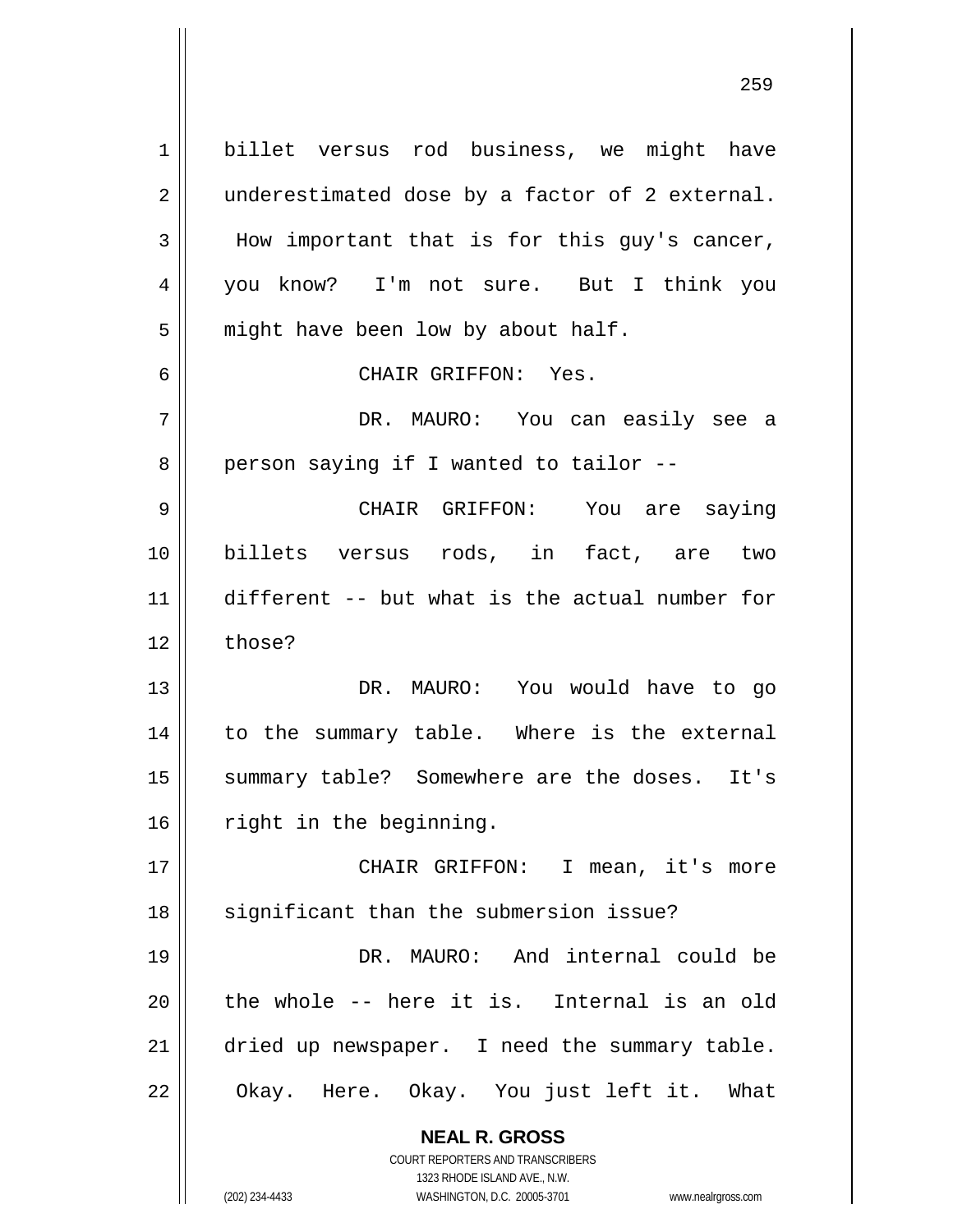**NEAL R. GROSS** COURT REPORTERS AND TRANSCRIBERS 1323 RHODE ISLAND AVE., N.W. (202) 234-4433 WASHINGTON, D.C. 20005-3701 www.nealrgross.com 1 happened? You know each one of these dose 2 | reconstructions we make like a little summary 3 table of the contribution from during 4 || operations external, residual versus the 5 || source, you know. 6 MEMBER MUNN: Right. 7 DR. MAURO: And the summary table 8 || is what we're trying to zero-in on and for 9 || some reason it won't stay. 10 CHAIR GRIFFON: It won't stay on 11 || the screen. All right. 12 DR. MAURO: Use the arrow. 13 || CHAIR GRIFFON: I'm trying. 14 DR. MAURO: The important point 15 now when you go through the summary table, if  $16$  external exposure is a drive-up, in this case,  $17$  and it might be, it may not be, you have to 18 || take a look at the table, but I didn't do it 19  $\parallel$  that way, I swear. 20 MS. BEHLING: The external is the 21 driver here. 22 DR. MAURO: So the external is the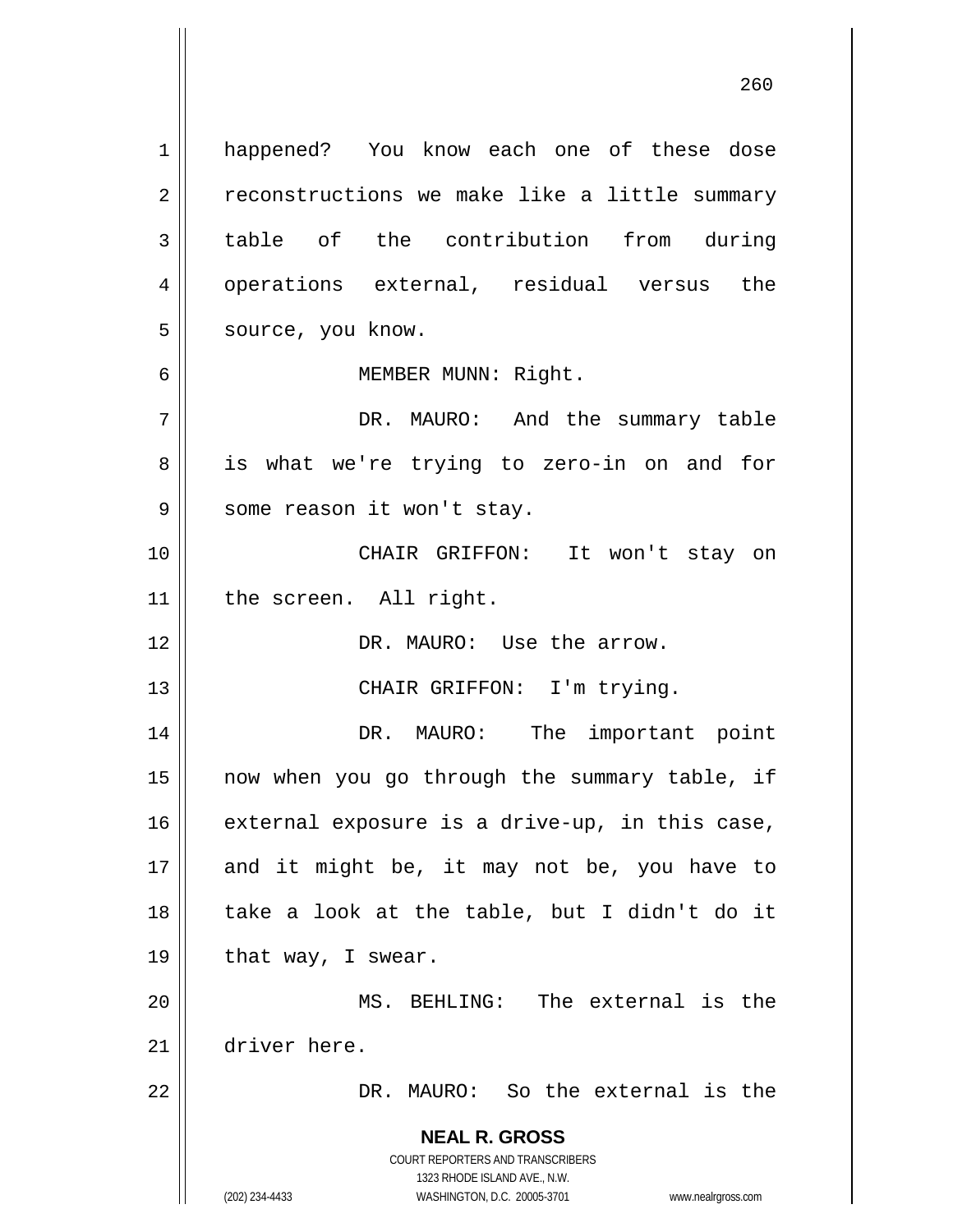| $\mathbf{1}$   | driver. So if you double the external, you're                                                       |
|----------------|-----------------------------------------------------------------------------------------------------|
| 2              | going to have a significant effect on the                                                           |
| 3              | dose. What's the POC? Do you know, Kathy,                                                           |
| $\overline{4}$ | off hand?                                                                                           |
| 5              | MS. BEHLING: 28 percent.                                                                            |
| 6              | CHAIR GRIFFON: 28, yes.                                                                             |
| 7              | DR. MAURO: It may not reverse it.                                                                   |
| 8              | CHAIR GRIFFON: Right, right.                                                                        |
| 9              | DR. MAURO: You have to look at                                                                      |
| 10             | it. I don't know. 28. In other words, it's                                                          |
| 11             | not linear.                                                                                         |
| 12             | MS. BEHLING: No.                                                                                    |
| 13             | MR. HINNEFELD: It's not linear.                                                                     |
| 14             | CHAIR GRIFFON: So let's go back                                                                     |
| 15             | to 122.1 though, the submersion dose. Now,                                                          |
| 16             | that you realize that $-$ - I mean, it seems like                                                   |
| 17             | the heavier weight of the dose is from the                                                          |
| 18             | external. The billets -- the rods and the                                                           |
| 19             | billets.                                                                                            |
| 20             | DR. MAURO: Yes, if you look at--                                                                    |
| 21             | CHAIR GRIFFON: For 122.3<br>my                                                                      |
| 22             | resolution right now --                                                                             |
|                | <b>NEAL R. GROSS</b>                                                                                |
|                | <b>COURT REPORTERS AND TRANSCRIBERS</b>                                                             |
|                | 1323 RHODE ISLAND AVE., N.W.<br>(202) 234-4433<br>WASHINGTON, D.C. 20005-3701<br>www.nealrgross.com |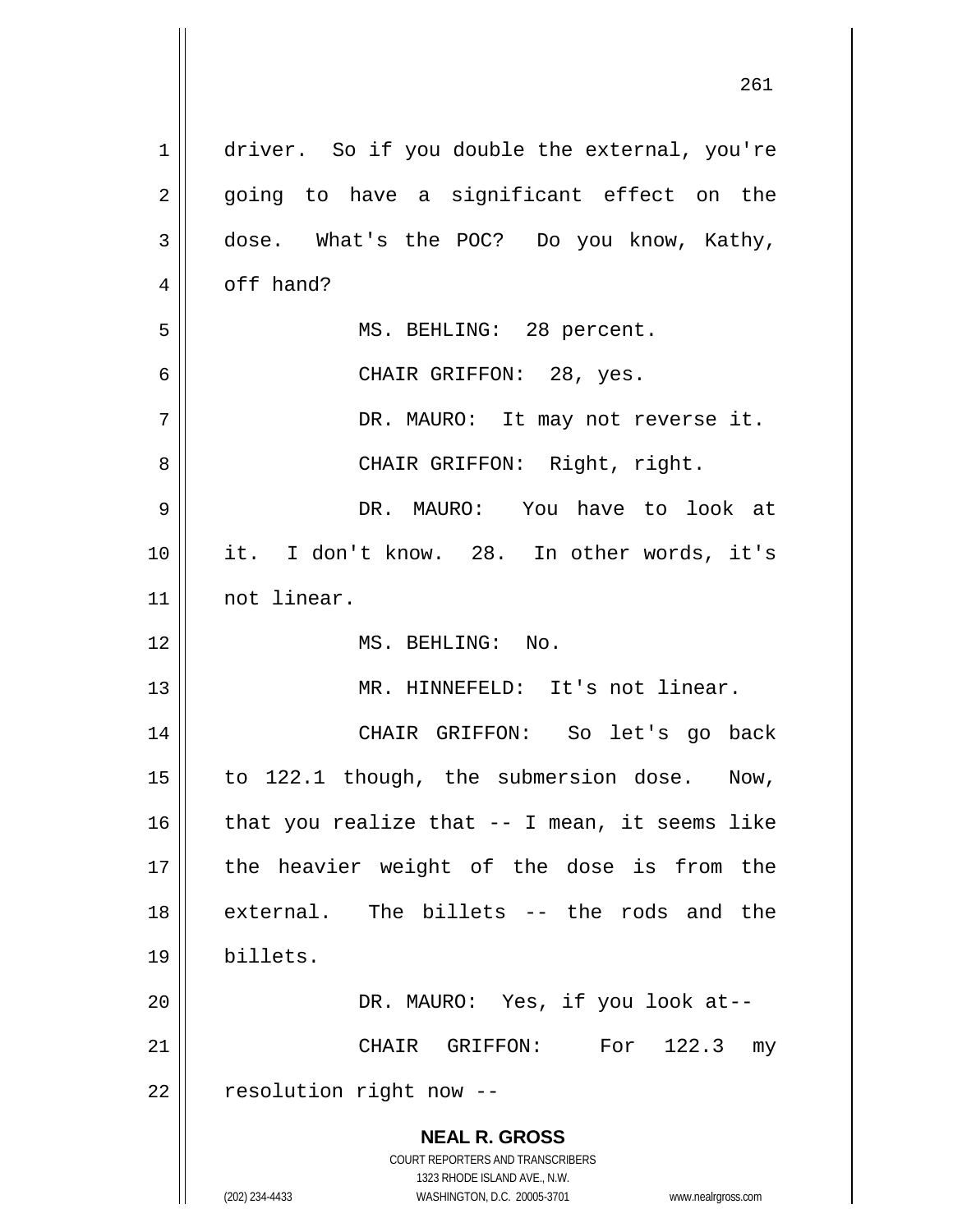**NEAL R. GROSS** 262 1 || DR. MAURO: Right. The residual -2 - 3 || CHAIR GRIFFON: -- there is no 4 || resolution. The SC&A feels that it may not be 5 || bounding for this particular worker. That's 6  $\vert$  for 122.3. But 122.1 I'm going back to the  $-$ 7 DR. MAURO: Residual. 8 CHAIR GRIFFON: -- submersion 9 stuff. 10 DR. MAURO: Yes. In other words, 11 || right now, I'm looking at the summary table. 12 They assigned 3 rem to the precision 13 || radioactivity period. External drm, that's 14 | residual. 15 || CHAIR GRIFFON: No. 16 DR. MAURO: Okay. I'm sorry. 17 || Anyway, the dose from operations, when he is 18 || operating, when he is next to the billets and 19 || rods and he is also submersed, that's most of  $20$  | the dose. It's 8 rem. That  $-$  my quess is  $21$  | that could easily go into 16 then, if you were  $22$  | to be able to, you know, use the approach I

> COURT REPORTERS AND TRANSCRIBERS 1323 RHODE ISLAND AVE., N.W.

(202) 234-4433 WASHINGTON, D.C. 20005-3701 www.nealrgross.com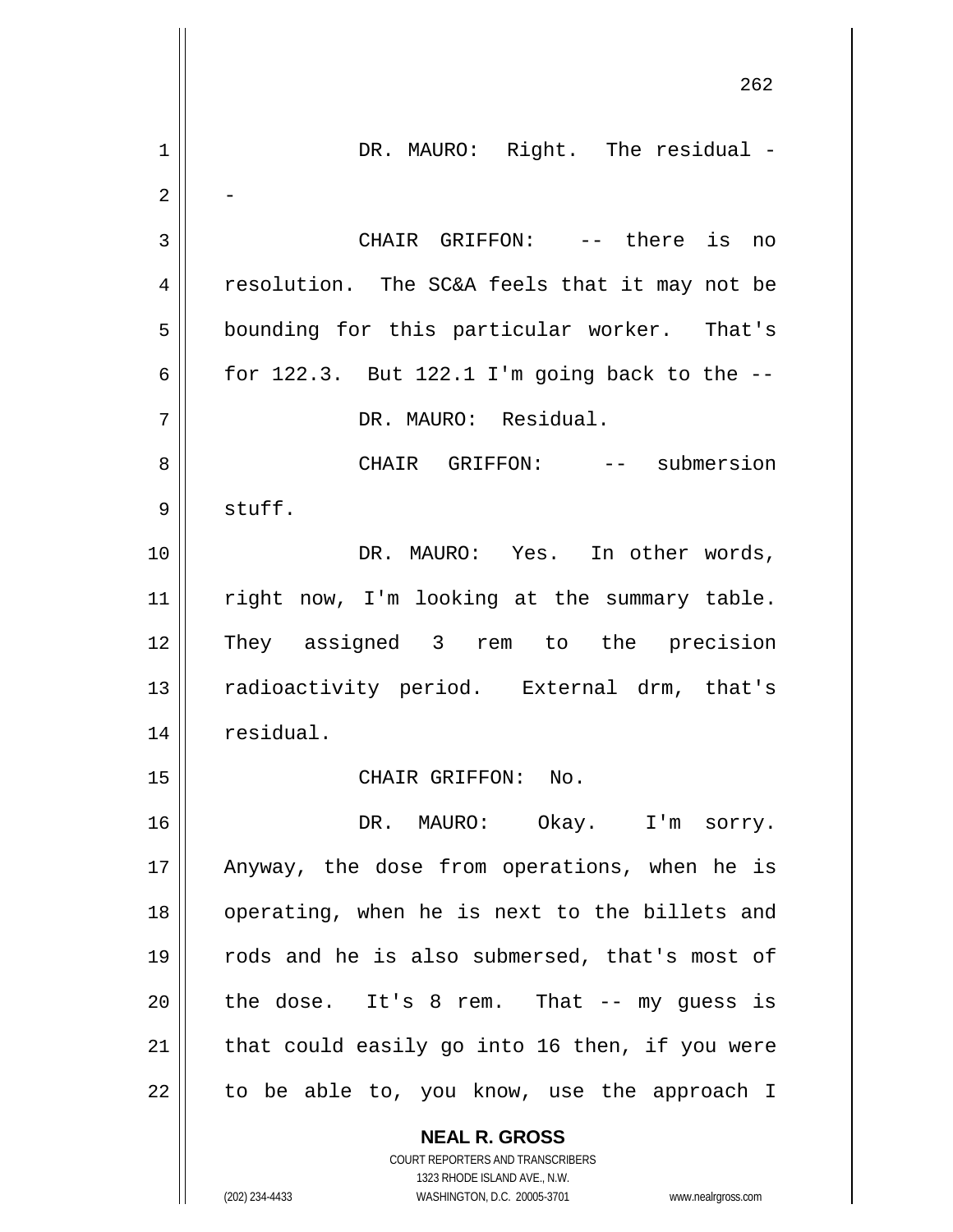$1 \parallel$  described.

| $\overline{2}$ | And you know, to me, that sounds                                                                                                                                |
|----------------|-----------------------------------------------------------------------------------------------------------------------------------------------------------------|
| 3              | like in this case it might be -- it will                                                                                                                        |
| 4              | certainly drive up the POC, whether it will be                                                                                                                  |
| 5              | submersed or not. We didn't have this -- I                                                                                                                      |
| 6              | mean, we never get this kind of detail --                                                                                                                       |
| 7              | CHAIR GRIFFON: Right.                                                                                                                                           |
| 8              | DR. MAURO: -- in these meetings,                                                                                                                                |
| 9              | but now that we are, you know, I think that's                                                                                                                   |
| 10             | my problem.                                                                                                                                                     |
| 11             | MS. BEHLING: This is Kathy. I                                                                                                                                   |
| 12             | guess the question is when -- my question is                                                                                                                    |
| 13             | NIOSH considered this an overestimate. This                                                                                                                     |
| 14             | person was a furnace operator. At what point                                                                                                                    |
| 15             | would NIOSH have considered the 95 <sup>th</sup>                                                                                                                |
| 16             | percentile as opposed to the 50 <sup>th</sup> ? Just to                                                                                                         |
| 17             | me, it seems like one of those cases you                                                                                                                        |
| 18             | should have considered the 95 <sup>th</sup> .                                                                                                                   |
| 19             | I guess, I just -- it's a question                                                                                                                              |
| 20             | of not necessarily for this case, but what's                                                                                                                    |
| 21             | the philosophy? At what point -- and at what                                                                                                                    |
| 22             | who -- what worker would you use 95 <sup>th</sup>                                                                                                               |
|                | <b>NEAL R. GROSS</b><br>COURT REPORTERS AND TRANSCRIBERS<br>1323 RHODE ISLAND AVE., N.W.<br>(202) 234-4433<br>WASHINGTON, D.C. 20005-3701<br>www.nealrgross.com |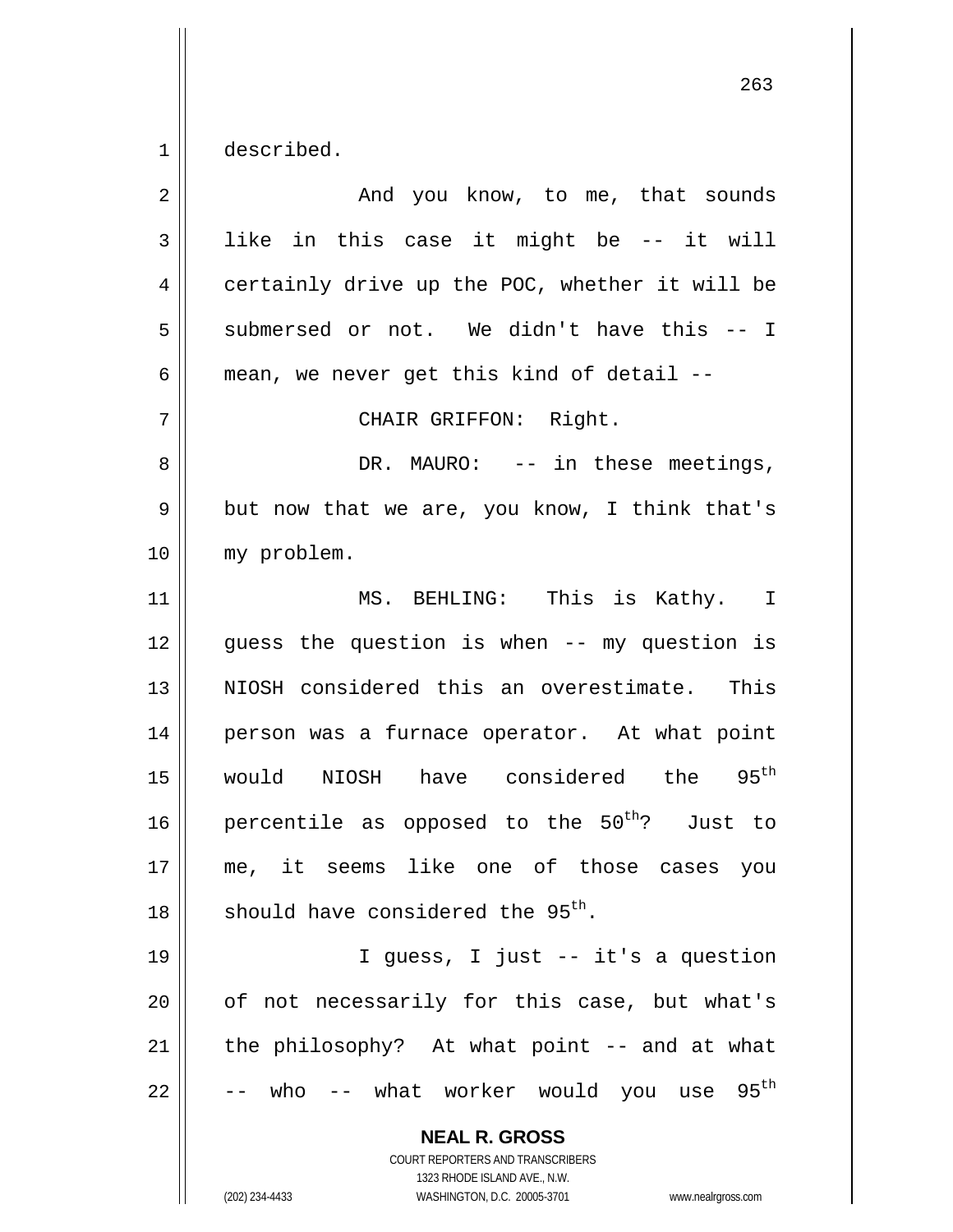1 | percentile?

| $\overline{2}$ | MR. HINNEFELD: Well, Kathy, as a                                                                                                                                       |
|----------------|------------------------------------------------------------------------------------------------------------------------------------------------------------------------|
| $\mathfrak{Z}$ | general rule, when we write a site profile                                                                                                                             |
| 4              | dose model for a AWE, we try to write it                                                                                                                               |
| 5              | sufficiently that it will bound any of the                                                                                                                             |
| 6              | workers and do a one size fits all dose                                                                                                                                |
| 7              | reconstruction, because that's<br>just                                                                                                                                 |
| 8              | logistically easier to do that, to make sure                                                                                                                           |
| $\mathsf 9$    | you cover everybody.                                                                                                                                                   |
| 10             | DR. MAURO: In defense, I mean, of                                                                                                                                      |
| 11             | your position in the write-up, they assume                                                                                                                             |
| 12             | that the worker -- one size fits all. I think                                                                                                                          |
| 13             | you spend four hours a day at about 1 foot                                                                                                                             |
| 14             | from a billet.                                                                                                                                                         |
| 15             | CHAIR GRIFFON: Three and a half.                                                                                                                                       |
| 16             | DR. MAURO: Three and a half.                                                                                                                                           |
| 17             | MR. HINNEFELD: Three and a half.                                                                                                                                       |
| 18             | You've got it there.                                                                                                                                                   |
| 19             | CHAIR GRIFFON: Right.                                                                                                                                                  |
| 20             | DR. MAURO: And now, so from that                                                                                                                                       |
| 21             | perspective, the reality is this guy probably                                                                                                                          |
| 22             | spent most of his time pretty close to the                                                                                                                             |
|                | <b>NEAL R. GROSS</b><br><b>COURT REPORTERS AND TRANSCRIBERS</b><br>1323 RHODE ISLAND AVE., N.W.<br>(202) 234-4433<br>WASHINGTON, D.C. 20005-3701<br>www.nealrgross.com |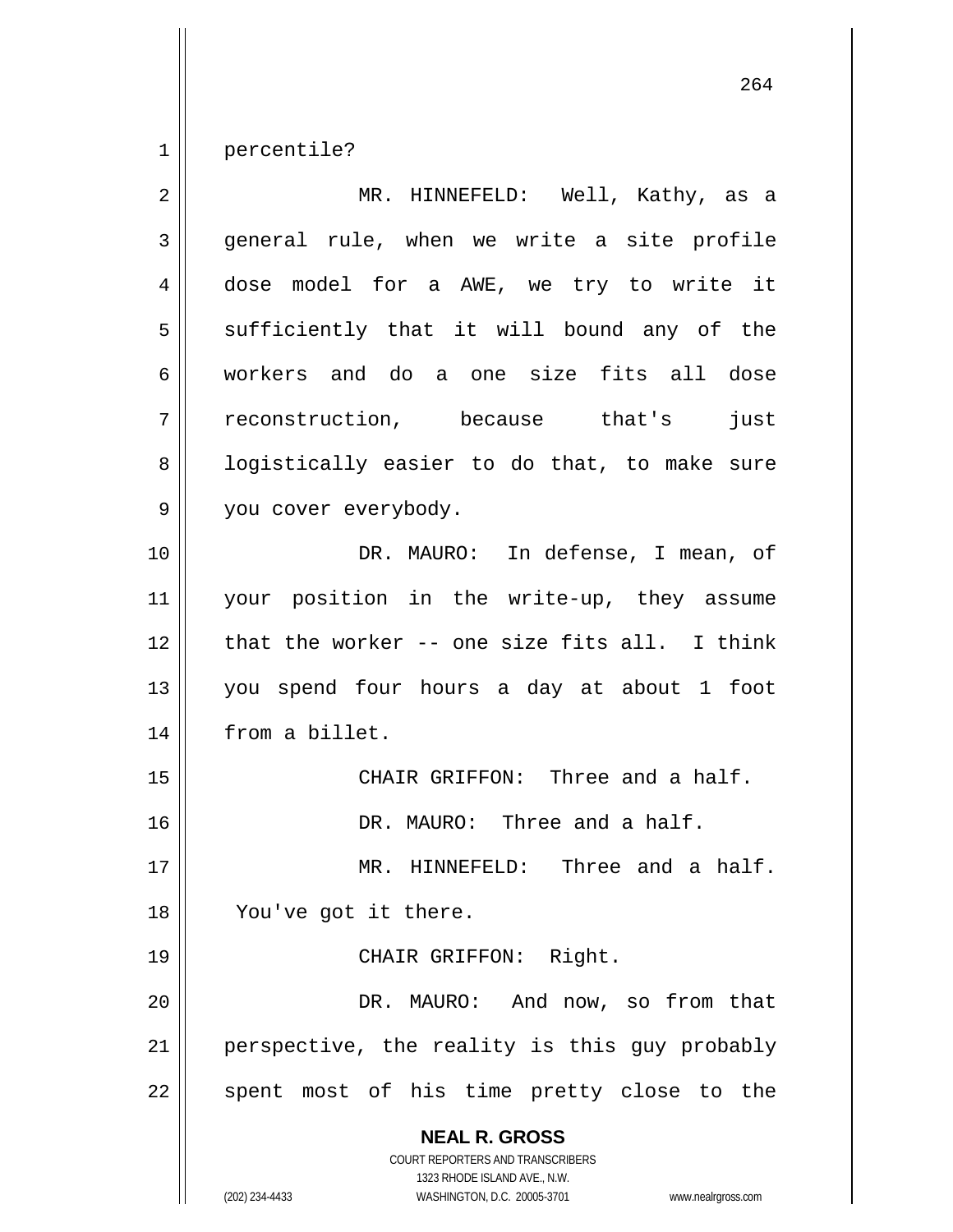| 1  | billet. Now, whether he spent 6 hours --       |
|----|------------------------------------------------|
| 2  | CHAIR GRIFFON: Right.                          |
| 3  | DR. MAURO: No. Probably --                     |
| 4  | CHAIR GRIFFON: Probably not.                   |
| 5  | It's pretty hot.                               |
| 6  | DR. MAURO: So what I'm getting at              |
| 7  | is we're in a situation where I would think    |
| 8  | you step back and look at what you did. Even   |
| 9  | though -- you know, within the context of a    |
| 10 | model you have built, I think the fundamental  |
| 11 | context is favorable. The fact that you would  |
| 12 | make an assumption that for all workers, we're |
| 13 | going to assume that 50 percent of the time is |
| 14 | 1 foot from a billet, 50 percent of the time   |
| 15 | he is 1 foot from a rod.                       |
| 16 | That alone, putting your guy that              |
| 17 | close, is itself a conservative assumption.    |
| 18 | Now, given that that's your base, that that's  |
| 19 | how you are coming at the problem, you know,   |
| 20 | then you say to yourself well, now that we     |
| 21 | have a guy who we know probably spent most of  |
| 22 | his time next to billets and maybe operating   |
|    | <b>NEAL R. GROSS</b>                           |

COURT REPORTERS AND TRANSCRIBERS 1323 RHODE ISLAND AVE., N.W.

 $\mathsf{II}$ 

(202) 234-4433 WASHINGTON, D.C. 20005-3701 www.nealrgross.com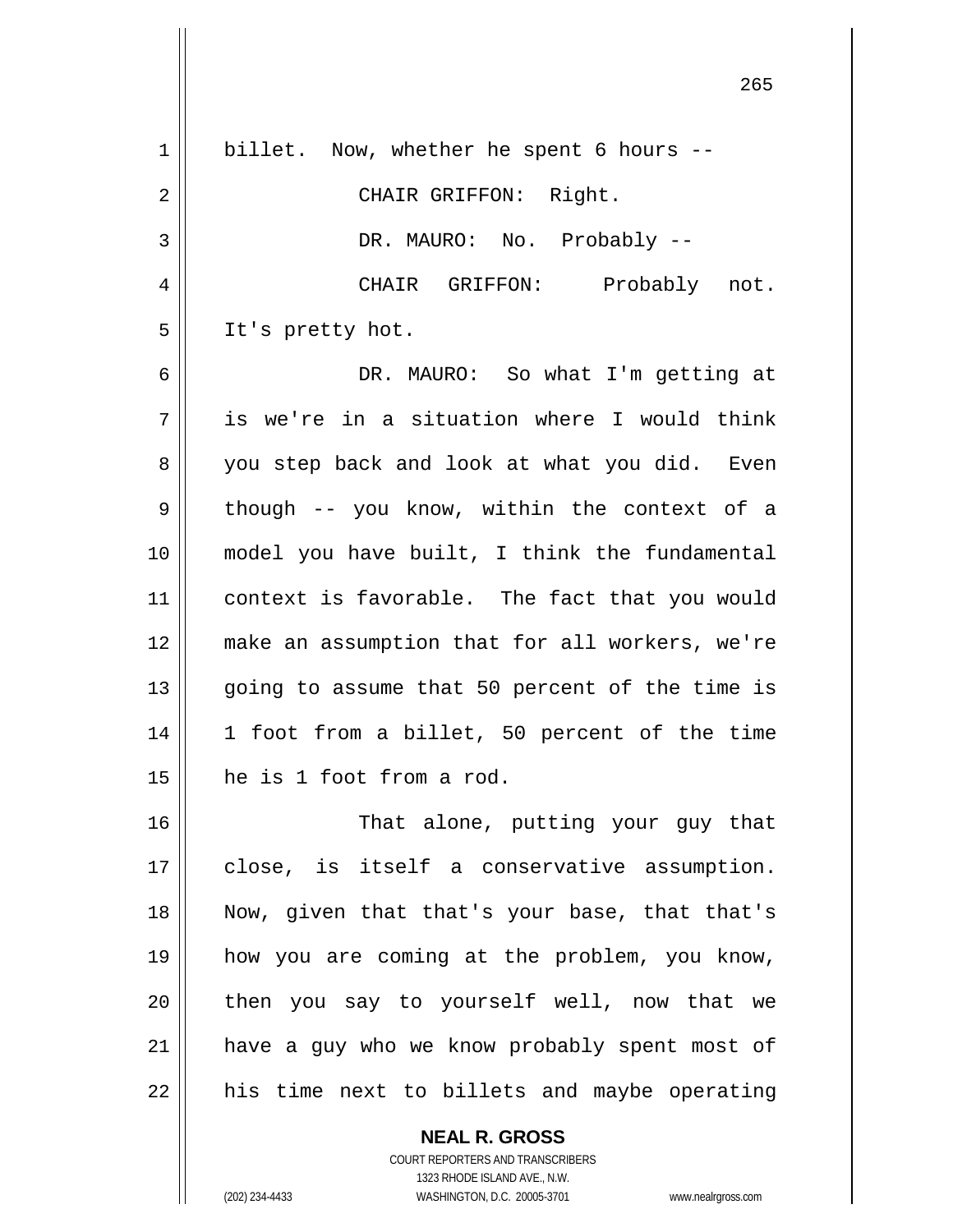**NEAL R. GROSS** COURT REPORTERS AND TRANSCRIBERS 1323 RHODE ISLAND AVE., N.W. 1 in an area that had a little bit more 2 || radioactivity because it was a furnace, you  $3 \parallel$  know, does that conservatism -- is that sort 4 of overarching conservatism built into the 5 matrix? 6 It is enough to account for the  $7 \parallel$  fact that you really haven't tailor to him, 8 || you know? So you get --9 MR. HINNEFELD: So that's exactly 10 | the question. 11 | DR. MAURO: That's the question. 12 || MR. HINNEFELD: And so you said --13 now, you said in your summary that the dose 14 | during operations was something like 8 rem. 15 || DR. MAURO: Yes. 16 MR. HINNEFELD: That's the dose.  $17$  | Do we know how many  $-$ 18 || DR. MAURO: Oh, the time period? 19 It's in there. We would have to look at it. 20 || MR. HINNEFELD: Okay. 21 || DR. MAURO: Right. 22 MR. HINNEFELD: Because of --

(202) 234-4433 WASHINGTON, D.C. 20005-3701 www.nealrgross.com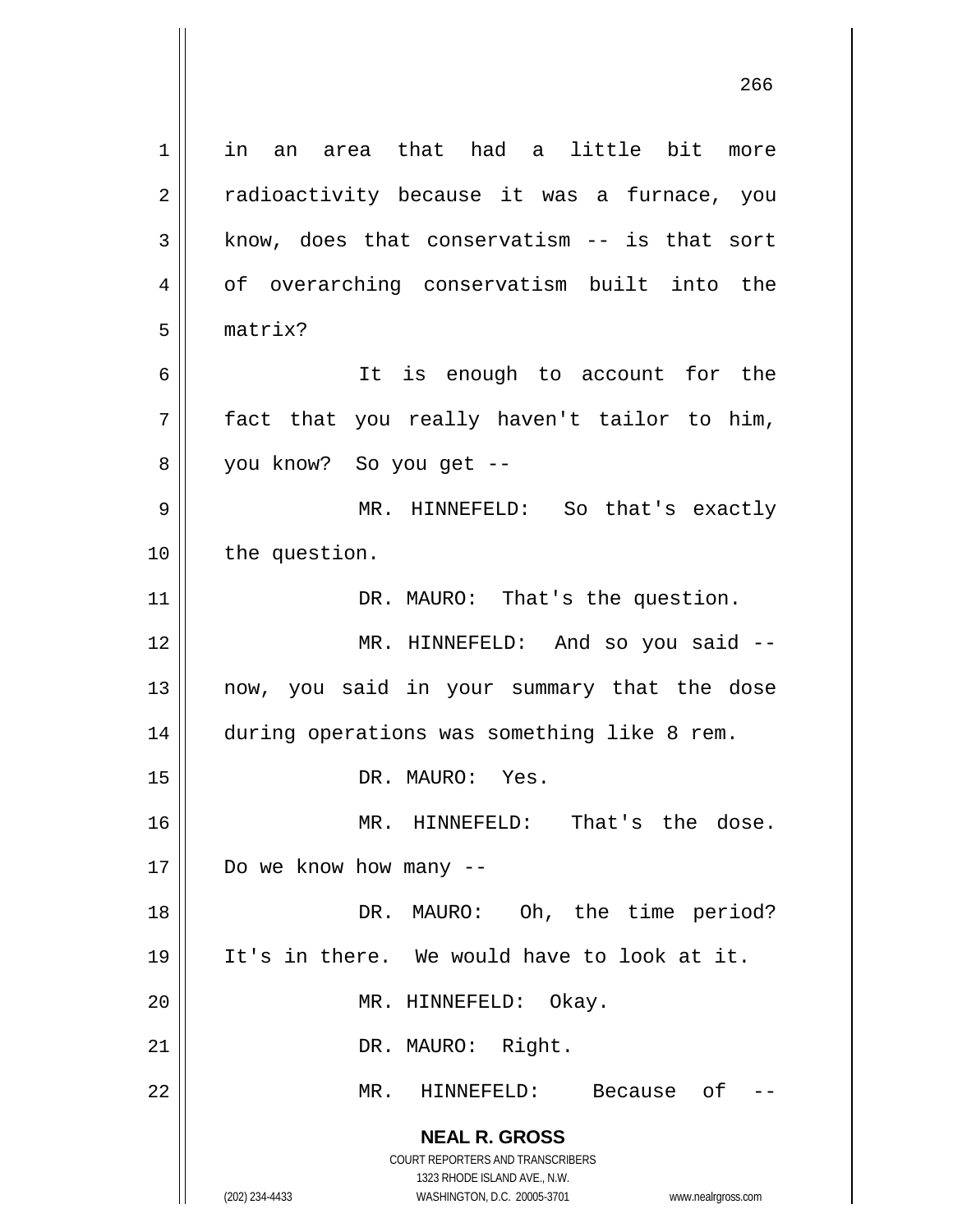**NEAL R. GROSS** COURT REPORTERS AND TRANSCRIBERS 1323 RHODE ISLAND AVE., N.W. (202) 234-4433 WASHINGTON, D.C. 20005-3701 www.nealrgross.com 267 1 recall now, this was an AWE and as I  $2 \parallel$  understand this -- this is just what she was  $3 \parallel$  saying? 4 DR. MAURO: It's usually five 5 | years or whatever. 6 MR. HINNEFELD: This is Simonds  $7 \parallel$  Saw. 8 || CHAIR GRIFFON: 48 to 57. 9 || DR. MAURO: 48 to 56, good guess. 10 || All right, 46 years. 11 || MR. HINNEFELD: So for 48 to 57. 12 That was for operational period or was that 13 dose? 14 MR. FARVER: That was the 15 | operations. 16 || DR. MAURO: This time here. 17 || MS. BEHLING: 44 to 69. 18 DR. MAURO: Okay. So we use 19 different -- 20 MR. HINNEFELD: For the 8 year  $21$  | period there, you've got about a 1 year. 22 || DR. MAURO: Right.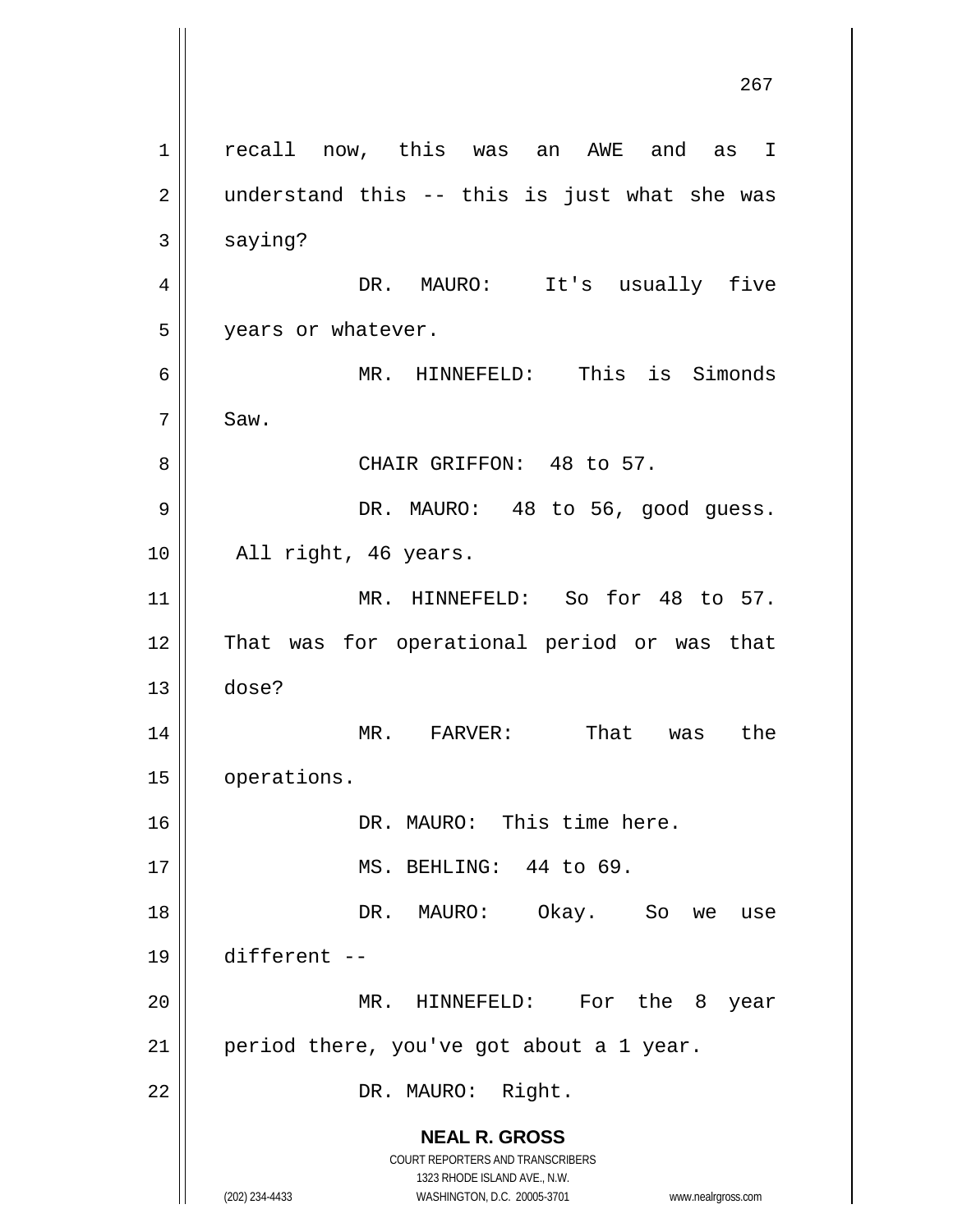**NEAL R. GROSS** COURT REPORTERS AND TRANSCRIBERS 1323 RHODE ISLAND AVE., N.W. (202) 234-4433 WASHINGTON, D.C. 20005-3701 www.nealrgross.com 268 1 MR. HINNEFELD: Okay. So you've  $2 \parallel$  got about a rem a year. 3 DR. MAURO: A rem a year or 2 rem  $4 \parallel$  a year. 5 || MR. HINNEFELD: Or 2. 6 DR. MAURO: Then you have -- 7 MR. HINNEFELD: Now, this is what 8 -- at Simonds Saw Steel, which, I believe, 9 || mainly gives steel during those eight years. 10 || DR. MAURO: That's right. Oh,  $11$  yes. 12 MR. HINNEFELD: And it is in the 13 uranium periodically. 14 DR. MAURO: That's right. That's  $15$  | right. 16 MR. HINNEFELD: Okay. Now, you 17 || compare those numbers to say the annual doses 18 || that Fernald received, workers at Fernald that 19 machine, end rolls, and heated -- 20 || DR. MAURO: Everything. 21 MR. HINNEFELD: -- every day all  $22$  || day long and they are about a rem a year. I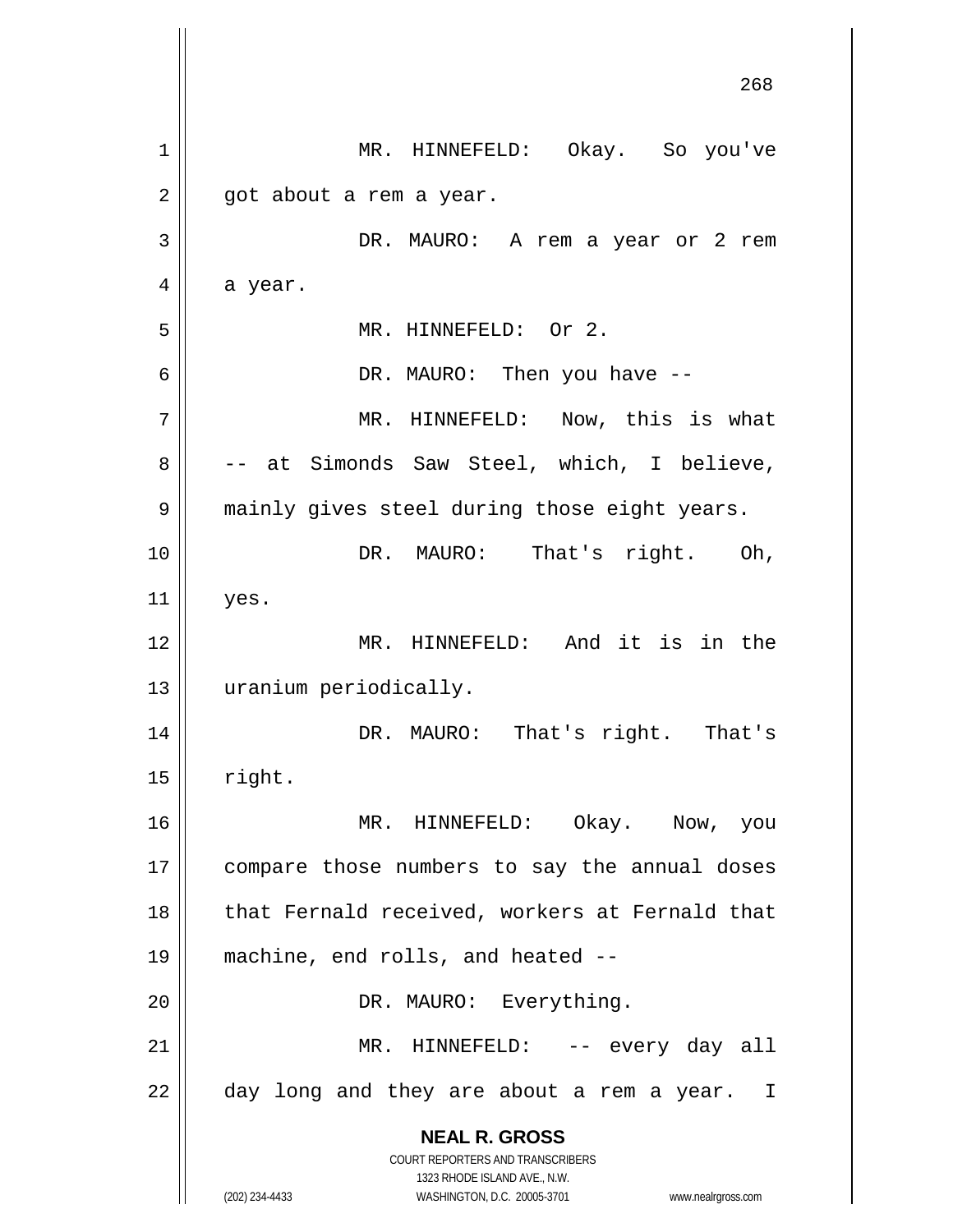$1$  mean, the highest they saw at the end of  $-$ 2 || you know, well, actually once the ore was gone  $3 \parallel$  and they weren't dealing with the ore any 4 || more, they were about a rem a year was the 5 highest photon exposure you ever saw at 6 Fernald.

7 || So given those facts and the fact  $8 \parallel$  that you have a site that is intermittently using uranium and likely in close proximity and not with a lot of controls, but give those facts, we felt like a rem a year probably would bound even the more highly exposed people from this intermittent uranium job.

14 And so we felt pretty comfortable 15 | with a rem a year.

16 DR. MAURO: I am completely 17 sympathetic to your situation. But put 18 yourself in our situation. We --

## 19 || MR. HINNEFELD: Sure.

20 DR. MAURO: -- are getting 21 exposure matrix. Okay. If you look at the  $22 \parallel$  exposure matrix, and we say this is generally

> **NEAL R. GROSS** COURT REPORTERS AND TRANSCRIBERS

> > 1323 RHODE ISLAND AVE., N.W.

(202) 234-4433 WASHINGTON, D.C. 20005-3701 www.nealrgross.com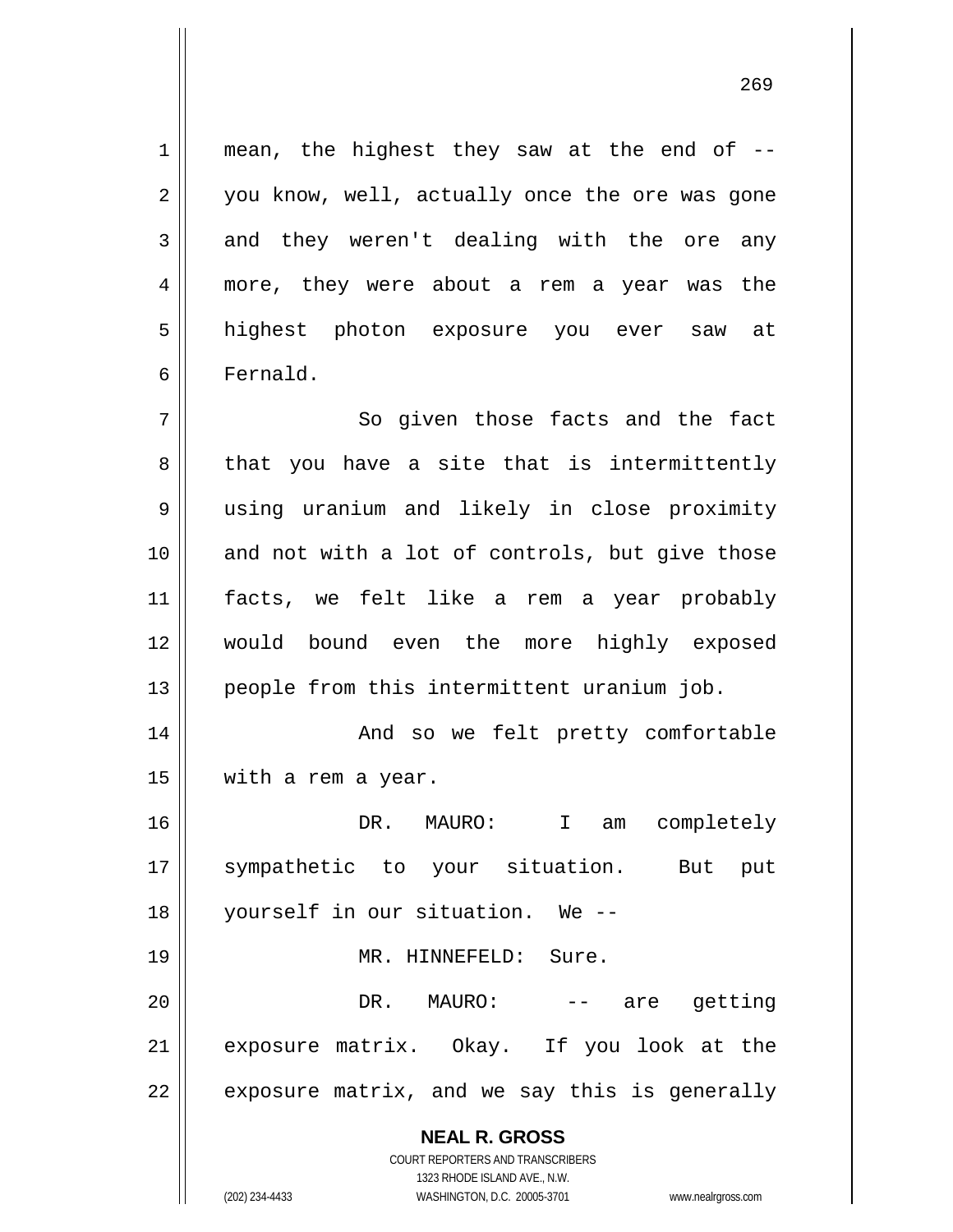$1 \parallel$  the reason, I'll be the first to say assuming  $2 \parallel$  three hours or two and a half, whatever, three  $3 \parallel$  and a half hours per day 1 foot away from the  $4 \parallel$  billet and 1 foot -- that's pretty good. She 5 | is bounded. All right.

6 And there is my frame of reference  $7$  || now. Within that frame of reference, which is  $8 \parallel$  what you are going to apply to everybody that 9 works there, okay. Now, then I asked myself 10 || so if I were doing a bunch of people and along 11 | comes a guy that I know did something a little 12 different which would put him -- you know, in 13 || the end, I would say yes, you're probably 14 || right. No one really got more than that.

15 || But at the same time, given the matrix that we have designed and that were within that, I have no choice but to say well, how does -- you know, I have to fact -- if you're going to use it after everybody, there will be some people that within that matrix probably are going to be more toward the | higher end than a couple.

> **NEAL R. GROSS** COURT REPORTERS AND TRANSCRIBERS 1323 RHODE ISLAND AVE., N.W. (202) 234-4433 WASHINGTON, D.C. 20005-3701 www.nealrgross.com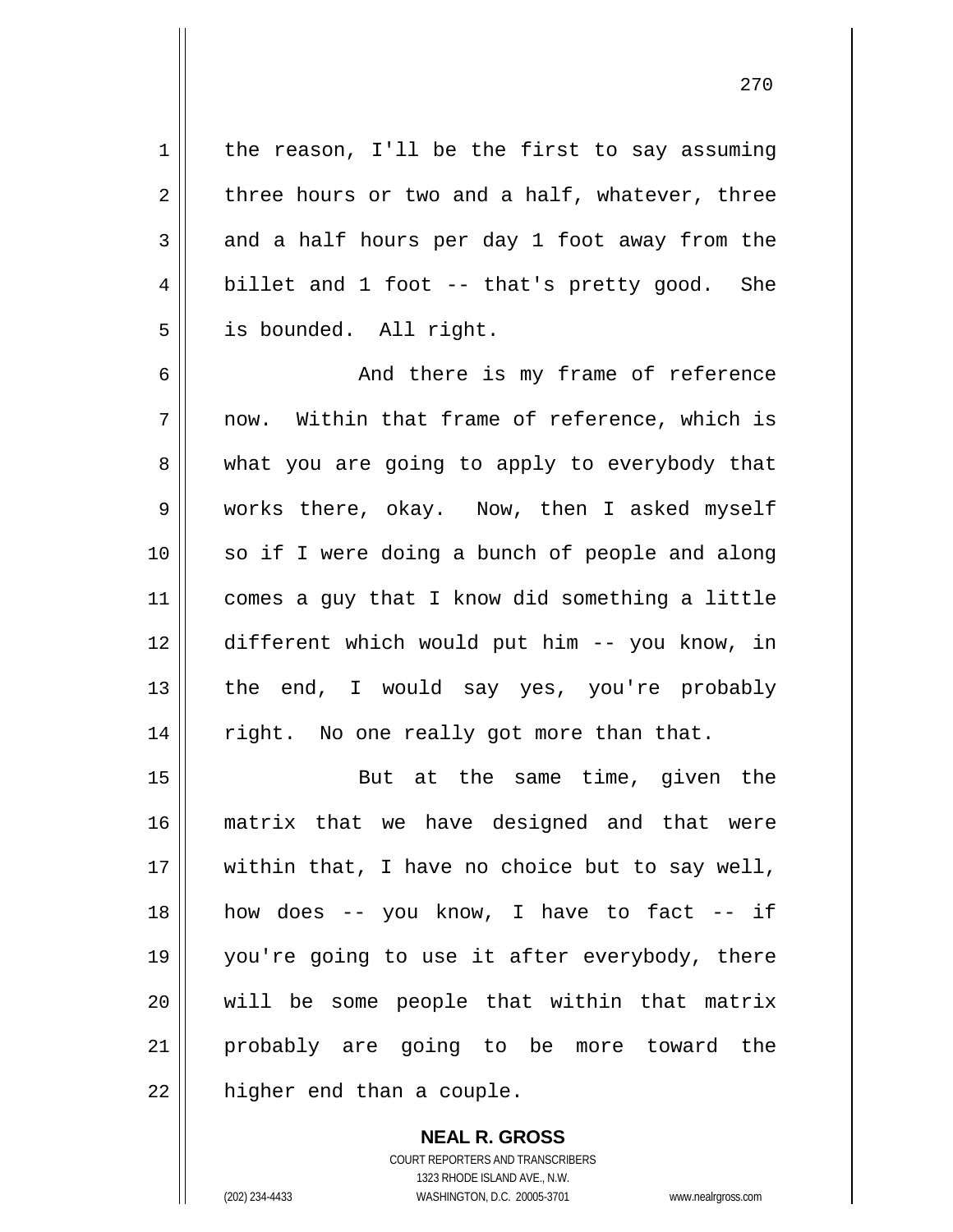And so in a way, it's almost like  $2 \parallel$  a Catch-22. I agree that your fundamental  $3 \parallel$  nature is claiming favorable. And within that context, which is a one size fits all, I do 5 || find that well, in this particular person's 6 situation, I could find some fault where I could easily say no, maybe we should have doubled it. 9 || But then you counter your argument the other way and no ones gets through it every year. I said yes, I have a hard time arguing with that, but I'm not reviewing it within that context. I'm reviewing it on its 14 || own merits as an exposure matrix that I'm 15 || going to see whether and how well it applies to the person that we are reconstructing the 17 | doses for. And so I come up with my findings. MR. HINNEFELD: Well, I certainly understand why you always did, you know, || that's not the issue here. I think in terms of an action to follow after this and what our position would be is that we in all these

> **NEAL R. GROSS** COURT REPORTERS AND TRANSCRIBERS 1323 RHODE ISLAND AVE., N.W.

(202) 234-4433 WASHINGTON, D.C. 20005-3701 www.nealrgross.com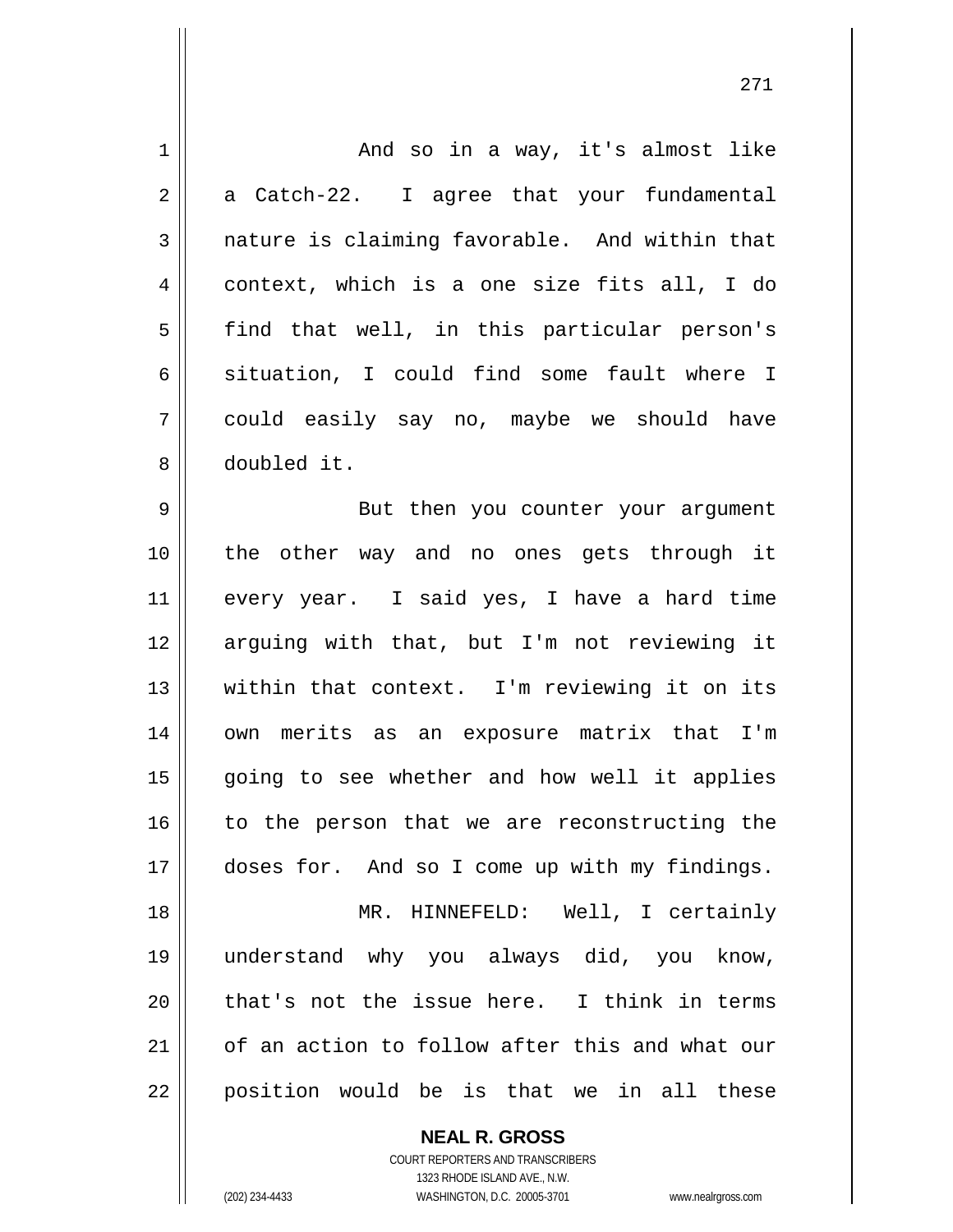1 instances, when you are trying to reconstruct  $2 \parallel$  a dose from less than -- from less information  $3 \parallel$  than you would like to have, when you come up 4 with a number, you want to have some sort of  $5 \parallel$  feel good that well, this seems to be like in  $6 \parallel$  the ballpark and we seem like we're not going  $7 \parallel$  to give anybody the short end of the stick by 8 || using this, you know, at the back end. 9 And so when you set up a model, 10 you know, as you said, you know, we set up 11 this really favorable time limit there and 12 then maybe we were not as favorable in 13 everybody's case as we could be in terms of 14 what dose reconstruction. 15 But we would recognize that as 16 well, you know, we are trying to set these 17 || things up appropriately. But having arrived 18 at a number then on the back end, then you  $19$  || look and see well, how does this compare with, 20 you know, what we would expect the experience 21 || to be at sort of this kind of site? 22 In this instance, simply placed at

> **NEAL R. GROSS** COURT REPORTERS AND TRANSCRIBERS

> > 1323 RHODE ISLAND AVE., N.W.

(202) 234-4433 WASHINGTON, D.C. 20005-3701 www.nealrgross.com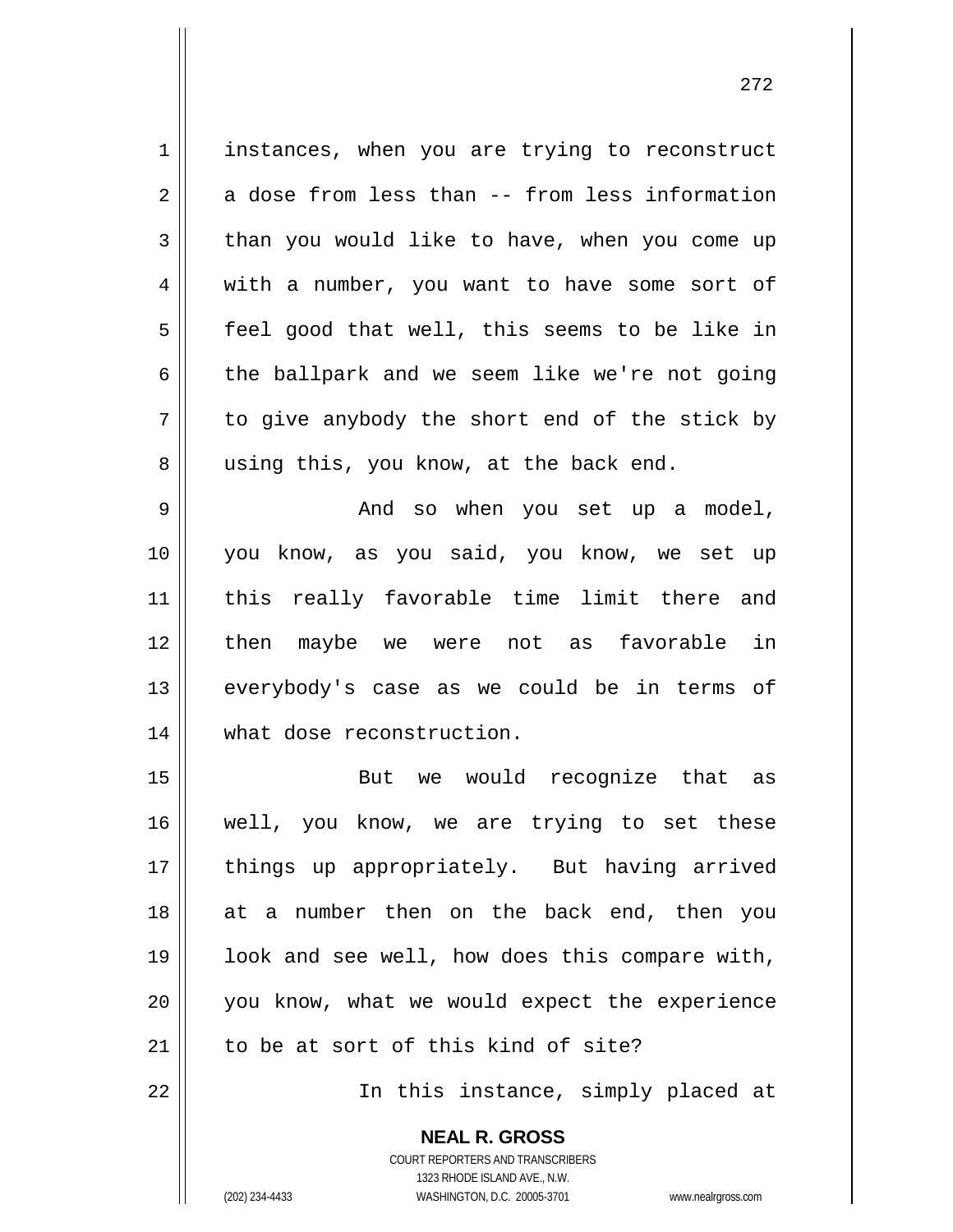**NEAL R. GROSS** COURT REPORTERS AND TRANSCRIBERS 1 || uranium all day long every day, got doses up  $2 \parallel$  around a rem, we wouldn't expect these guys to  $3 \parallel$  get a rem of exposure. But since we gave them  $4 \parallel$  a rem, let's leave it there and we will bound  $5 \parallel$  them to this one size fits all. So that's how  $6 \parallel$  we complete these things. That's how we say  $7 \parallel$  okay. 8 CHAIR GRIFFON: Although that was 9 || earlier, so you could say --10 DR. MAURO: But no wait, let me 11 || finish. There's more to the story. 12 CHAIR GRIFFON: They didn't run  $13$  all the time. 14 DR. MAURO: No, there's more to  $15$  | the story. 16 CHAIR GRIFFON: Yes. 17 DR. MAURO: Bethlehem Steel that 18 was in exactly the same situation just there 19 on weekends. They assigned 2 mR per hour.  $20$  The worst possible situation. In that case,  $21$  | they assumed the guy was 2 -- got 2 mR per  $22$  | hour which is -- and you can't get worse than

1323 RHODE ISLAND AVE., N.W. (202) 234-4433 WASHINGTON, D.C. 20005-3701 www.nealrgross.com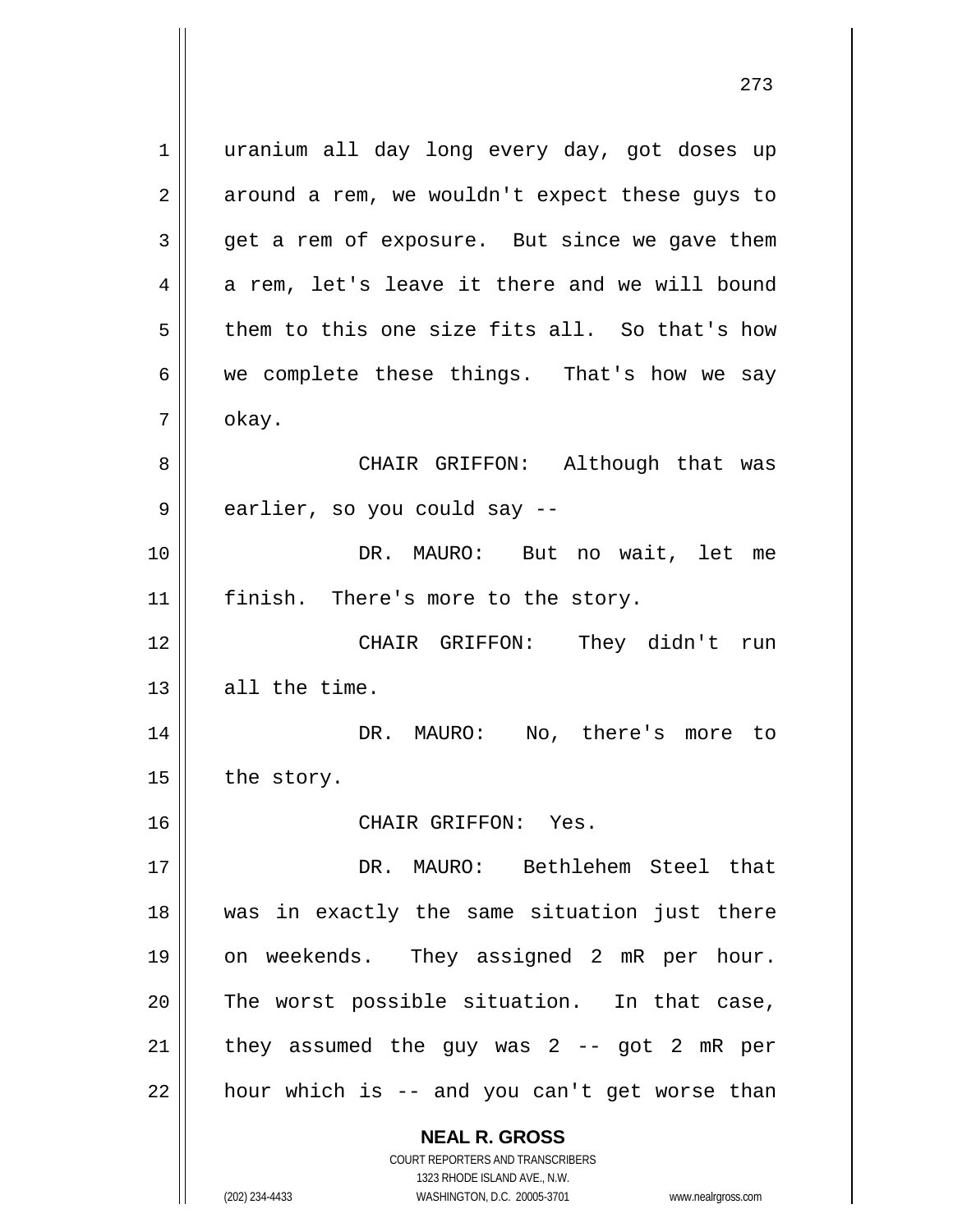**NEAL R. GROSS** COURT REPORTERS AND TRANSCRIBERS 1323 RHODE ISLAND AVE., N.W. (202) 234-4433 WASHINGTON, D.C. 20005-3701 www.nealrgross.com 274  $1 \parallel$  that. 2 || CHAIR GRIFFON: Right. 3 || DR. MAURO: To an infinite slab. 4 || Now, so what do we do? And this is important. 5 CHAIR GRIFFON: Back to the issues 6 bere. 7 DR. MAURO: Now, we have parity 8 || issues here, you know. 9 CHAIR GRIFFON: Yes. 10 DR. MAURO: I don't know where we  $11$  go with this, to tell you the truth. It's a 12 | very difficult situation. 13 MR. HINNEFELD: Well, I mean, I 14 || can take it back and get other people and me 15 talking about it and maybe get a better 16 position out of the office, but, you know, 17  $\parallel$  right now, this is me sitting here talking. 18 DR. MAURO: Yes. 19 MR. HINNEFELD: But again, I think  $20$  || you need -- that's not bad. I mean, that is  $21$  an issue to concern yourself with. 22 DR. MAURO: Yes.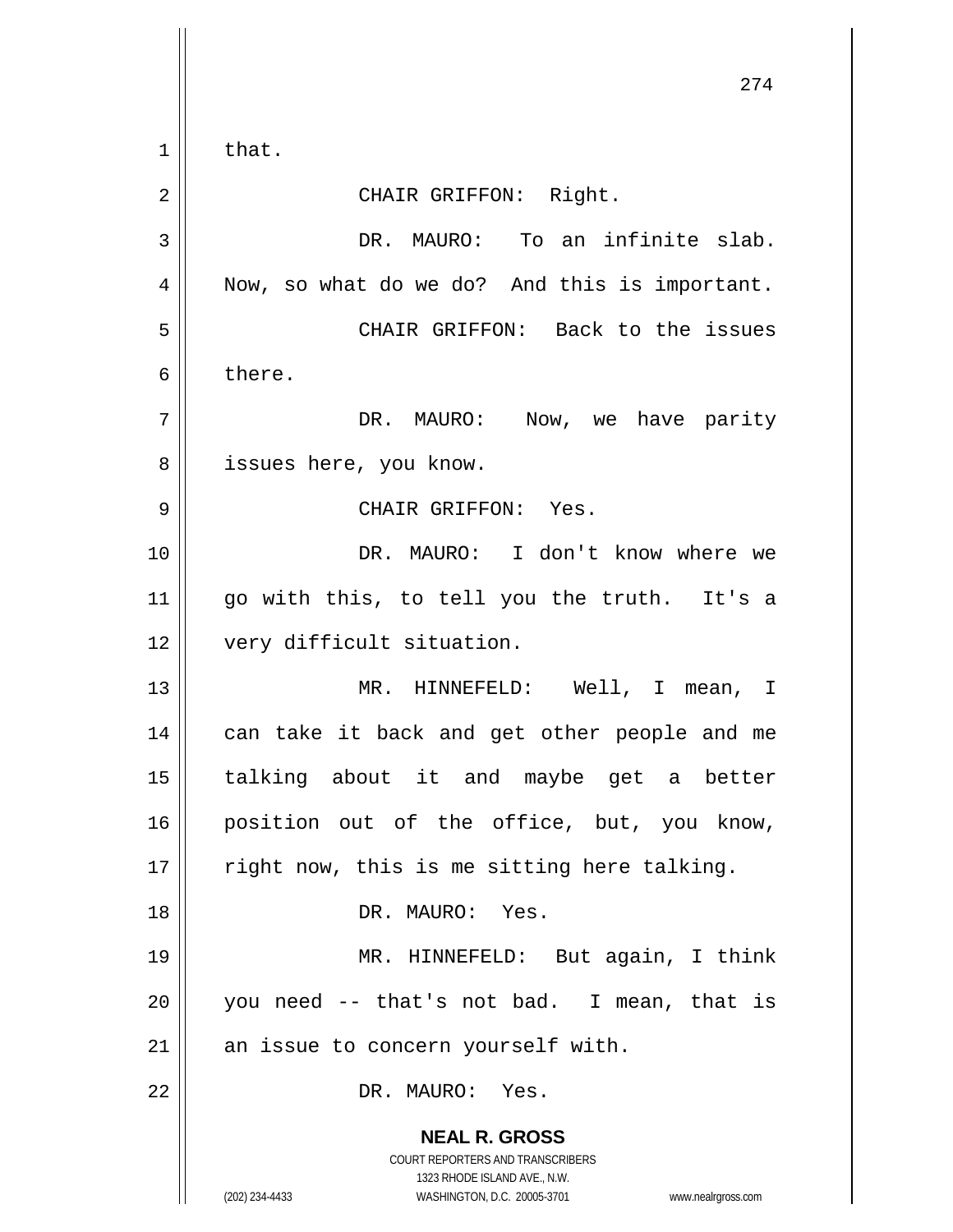| 1  | MR. HINNEFELD: But I think site                                                                     |
|----|-----------------------------------------------------------------------------------------------------|
| 2  | to site parity becomes really difficult.                                                            |
| 3  | DR. MAURO: Yes.                                                                                     |
| 4  | MR. HINNEFELD: You know, really                                                                     |
| 5  | difficult. And yes, we would like to -- and                                                         |
| 6  | temporal, you know, parity temporally over the                                                      |
| 7  | lifetime of this program becomes very                                                               |
| 8  | difficult.                                                                                          |
| 9  | DR. MAURO: And I agree.                                                                             |
| 10 | MR. HINNEFELD: So I think that,                                                                     |
| 11 | you know, from our standpoint, we feel like we                                                      |
| 12 | have a dose model there, whether you want to                                                        |
| 13 | argue with the dose rate versus time of                                                             |
| 14 | exposure kind of trade off that was selected                                                        |
| 15 | and say it should have been a combination of                                                        |
| 16 | those things, we feel like the end point where                                                      |
| 17 | we ended up is bounding when we work                                                                |
| 18 | intermittently.                                                                                     |
| 19 | DR. MAURO: You know, I have to --                                                                   |
| 20 | maybe it's a packaging problem.                                                                     |
| 21 | MR. HINNEFELD: Right.                                                                               |
| 22 | DR. MAURO: You know, when I                                                                         |
|    | <b>NEAL R. GROSS</b>                                                                                |
|    | COURT REPORTERS AND TRANSCRIBERS                                                                    |
|    | 1323 RHODE ISLAND AVE., N.W.<br>(202) 234-4433<br>WASHINGTON, D.C. 20005-3701<br>www.nealrgross.com |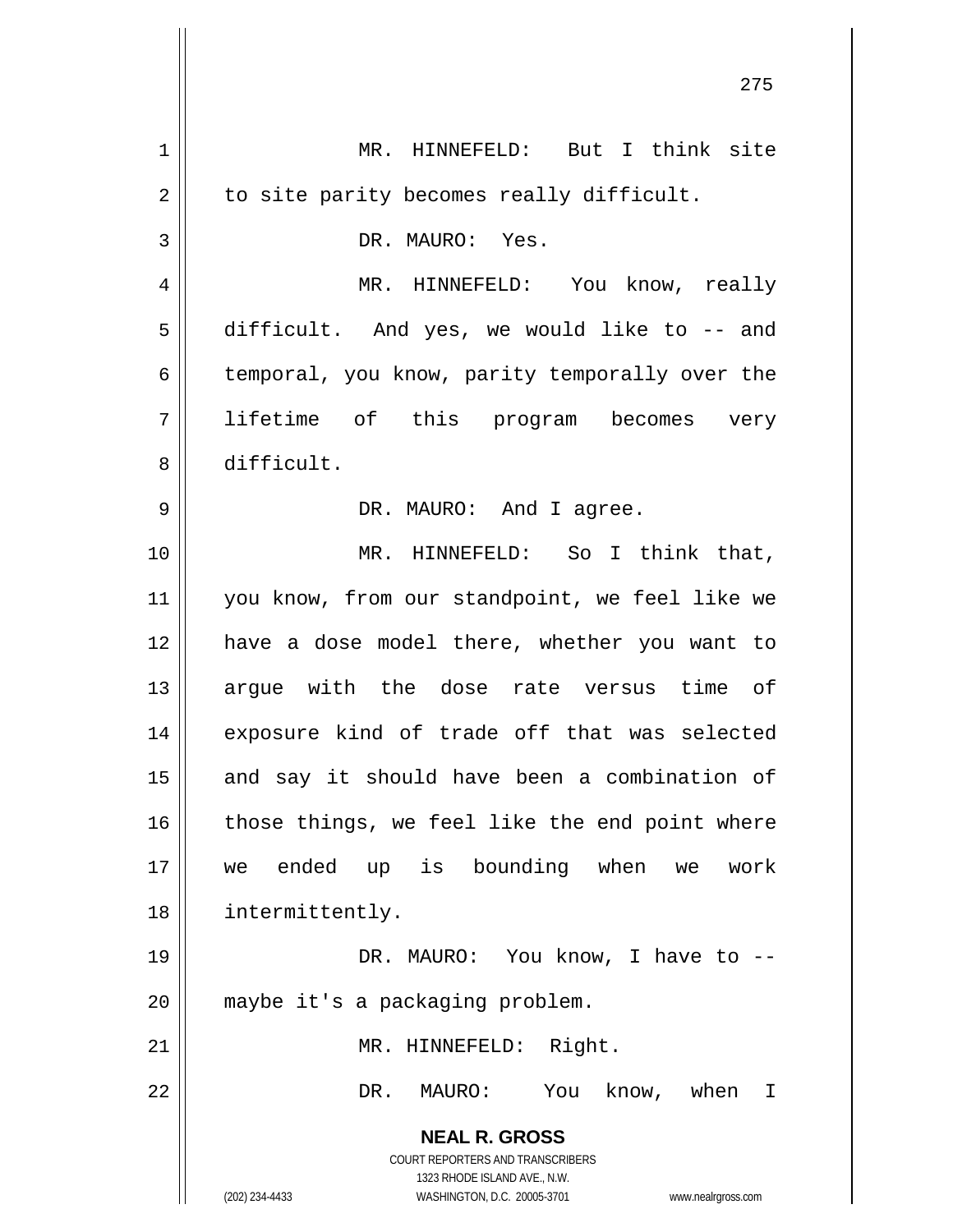1 | review an AWE, I look at the construct. And 2 then I look at whether the fundamental 3 construct is sound. And then I say okay, now 4 || let me apply that construct to this case and 5 | I'll see if, in fact, you are being a claimant 6  $\vert$  -- site that was claiming failure to this 7 particular worker. 8 Here is a case, one of the unusual 9 cases where I found the construct valid,

10 || because, you know, in a lot of cases I don't,  $11$  but in this case I found the construct valid,  $12$  || but as it applied to this case it wasn't.

13 || Now, in theory, you could come up 14 with a construct here that was -- I mean, for 15 the same reason Bethlehem Steel. Listen, 16 || we're just going to assign everybody to an mR 17 || per hour. That is a valid circumstance. 1 18 || foot away in infinite slab, that's the end of 19 story, but you didn't. You decide to refine  $20$  || the construct a little bit.

21 || You know, I quess, if you were to  $22 \parallel$  say if this report was listed, we are just

> **NEAL R. GROSS** COURT REPORTERS AND TRANSCRIBERS 1323 RHODE ISLAND AVE., N.W. (202) 234-4433 WASHINGTON, D.C. 20005-3701 www.nealrgross.com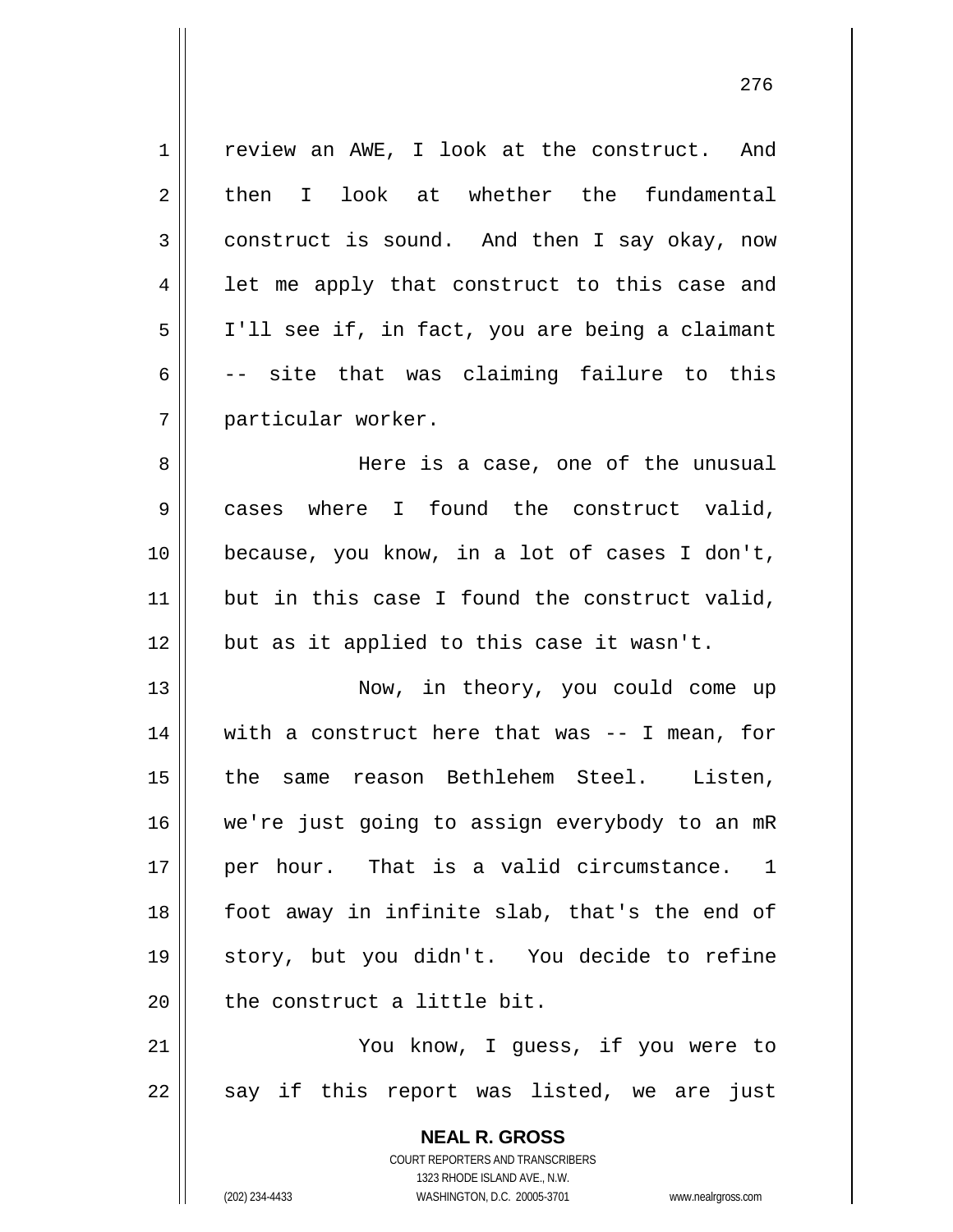1 || going to assume that everyone at this place 2 | | qot one rem marker. You got one rem per year. 3 | Okay. And here is the reason. And you 4 explore all these different strategies that 5 you could review. You could go with the 6 || Bethlehem Steel report. Take a look at all  $7 \parallel$  the data. 8 || Almost like a concert you go to 9 Wendow TBD-6000 and say in the end, we're not 10 going to try to make it too mechanistic,

11 because once we start getting mechanistic, it 12 || sounds like we are trying to be realistic and 13 || we are trying to really represent what really 14 || happened at this facility.

15 || The Conce you go down that road, you leave us with no choice but to evaluate it against that construct and its realism and how 18 || you apply it. So it's a Catch-22, you now. CHAIR GRIFFON: Yes. DR. MAURO: So now, I don't know

21 || if you all are following this, but the -- I 22 would say that you have adopted a philosophy

> **NEAL R. GROSS** COURT REPORTERS AND TRANSCRIBERS

> > 1323 RHODE ISLAND AVE., N.W.

(202) 234-4433 WASHINGTON, D.C. 20005-3701 www.nealrgross.com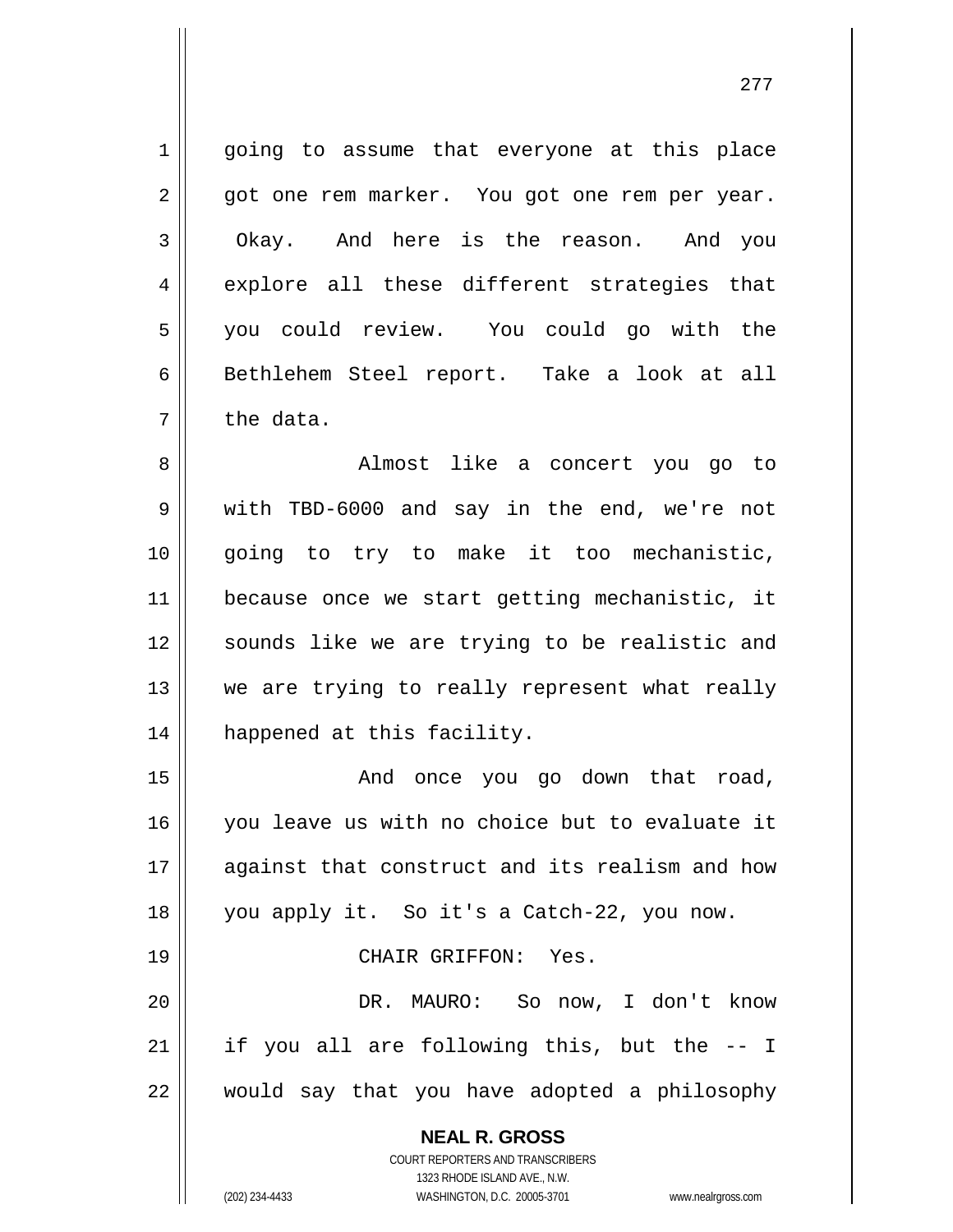$1 \parallel$  for each site to the best of your ability, 2 || you're going to create an exposure matrix.  $3 \parallel$  And I think that's the right strategy. You do 4 the best you can to come up with an exposure 5 matrix for that site. That will be one size 6 fits all more or less and apply to all 7 workers.

8 || But then I would -- and I think  $9 \parallel$  that's the right strategy to take and not back 10 || off and just universally apply 2 mR per hour 11 to everybody. I don't think that's right. I 12 think that you do come up with a construct.  $13$  || But at the same -- well, once you go down that 14 || road, which is a scientifically sound road, I 15 think that trying to tailor it to the 16 particular worker is just simply tweaking the 17 || construct a little bit, which gives it greater 18 || credibility and acceptability to all those 19 concerned.

20 So in this case, I would -- you 21 know, even though you could make cogent 22 || arguments Y-2R per year probably doesn't

> **NEAL R. GROSS** COURT REPORTERS AND TRANSCRIBERS 1323 RHODE ISLAND AVE., N.W. (202) 234-4433 WASHINGTON, D.C. 20005-3701 www.nealrgross.com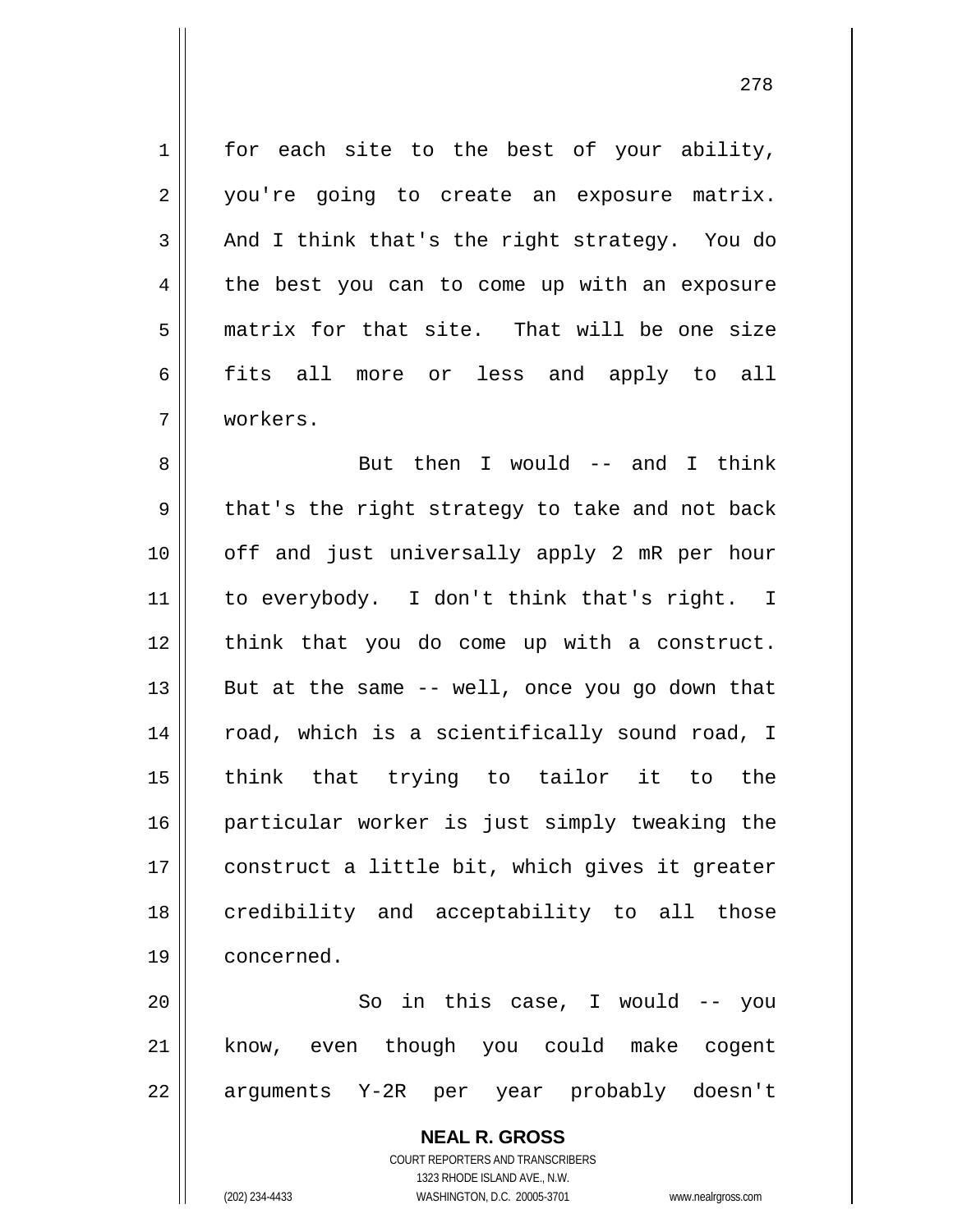1 || really make sense because of the experience,  $2 \parallel$  etcetera, etcetera, and for all the reasons we  $3 \parallel$  are talking about.

4 But I think once you build a  $5 \parallel$  construct that is your fundamental structure, 6 I think you have got a limiting index. You  $7 \parallel$  build that house and you've got to live in it 8 || now. And sort of -- and then you have to 9 || apply it. And then you have to apply the work 10 || there as best you can.

11 || And I think that's the philosophy 12 || of how you come out these AWEs. So as far as 13 I'm concerned, I think you are on the right 14 || track. I think by building these facility- $15$  specific one size fits all is the right way to 16 start. But then once you start the 17 application, I think, if I were doing it, I 18 would say okay, let me think a little bit 19 about this particular guy and whether that -- 20 || how that construct plays out for him.

21 And not back away and say wait a 22 minute, we don't like the construct in the

> **NEAL R. GROSS** COURT REPORTERS AND TRANSCRIBERS 1323 RHODE ISLAND AVE., N.W. (202) 234-4433 WASHINGTON, D.C. 20005-3701 www.nealrgross.com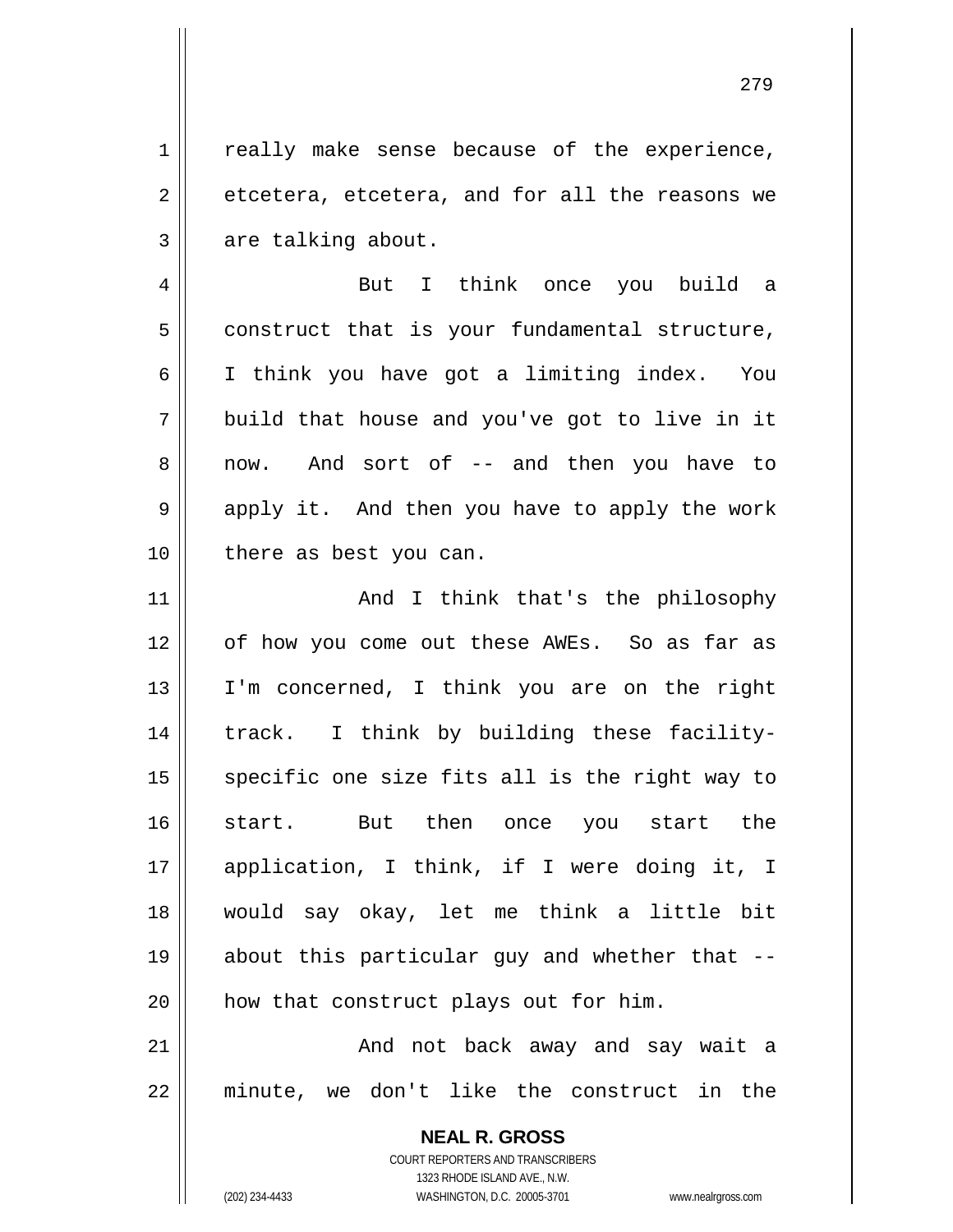**NEAL R. GROSS** COURT REPORTERS AND TRANSCRIBERS 1323 RHODE ISLAND AVE., N.W. (202) 234-4433 WASHINGTON, D.C. 20005-3701 www.nealrgross.com 1 || first place. You see, that's what you just  $2 \parallel$  did. You said hey, you know what, really the  $3 \parallel - -$ 4 MR. HINNEFELD: But really the  $5 \parallel$  construct is a big deal, right. 6 DR. MAURO: It is. If you build a  $7 \parallel$  contract -- if you build a house --8 || CHAIR GRIFFON: Right. 9 DR. MAURO: -- you live in it. 10 MR. HINNEFELD: Yes, that's a good  $11$  point. 12 MEMBER MUNN: Is the action item 13 || here though fairly straightforward? Is it not 14 || just simply requiring a response from --15 || CHAIR GRIFFON: Yes. 16 || MEMBER MUNN: -- an appropriate -- $17 \parallel$  so basically, we --18 CHAIR GRIFFON: The validity of 19 || this model for the work. 20 MEMBER MUNN: -- are discussing  $21$  | here and even if we go the route of saying in 22 || this particular case we had better information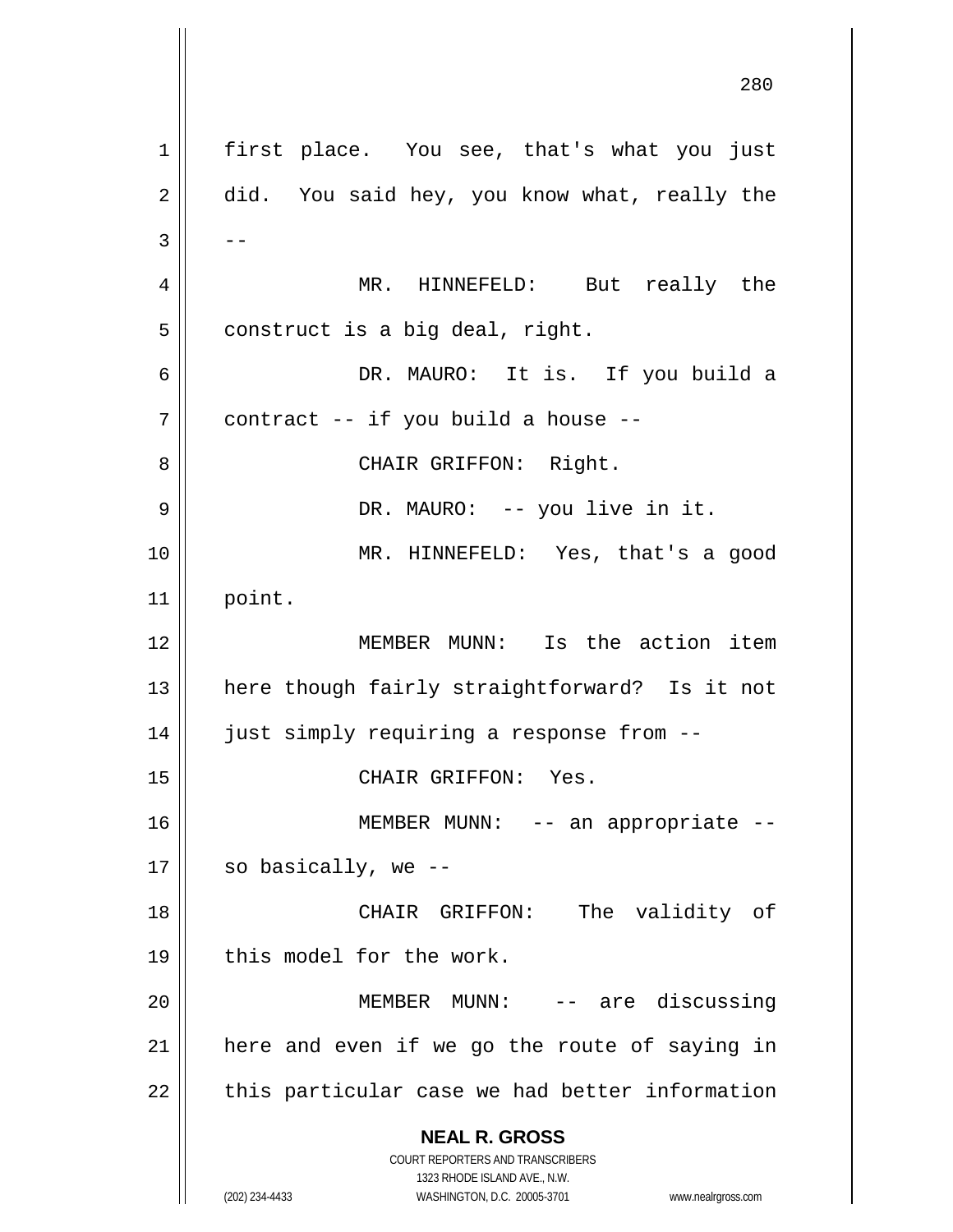**NEAL R. GROSS** COURT REPORTERS AND TRANSCRIBERS 1 about the work conditions of this worker. 2 CHAIR GRIFFON: Well, I think  $3 \parallel$  there is  $-$ 4 MEMBER MUNN: And we will  $5 \parallel$  therefore recalculate it and give it a new 6 number. 7 MR. HINNEFELD: Well, I kind of 8 | like John's suggestion. If we can describe, 9 what are the possible avenues here? What do 10 we know? What's the compendium information we 11 || now know about the sites that work with this 12 || kind of material? And what kind of options 13 does that leave us with here? And what else 14 do we know? And based on that, what are we  $15 \parallel$  going to do? 16 Rather than build a model with 17 maybe a questionable -- and then maybe, you 18 know, based on how we build the model doesn't 19 || fit the highly exposed person, and say yes, at  $20$  | the end, well, it still does anyway. 21 DR. MAURO: Yes, you know, it is  $22 \parallel$  so --

1323 RHODE ISLAND AVE., N.W.

281

(202) 234-4433 WASHINGTON, D.C. 20005-3701 www.nealrgross.com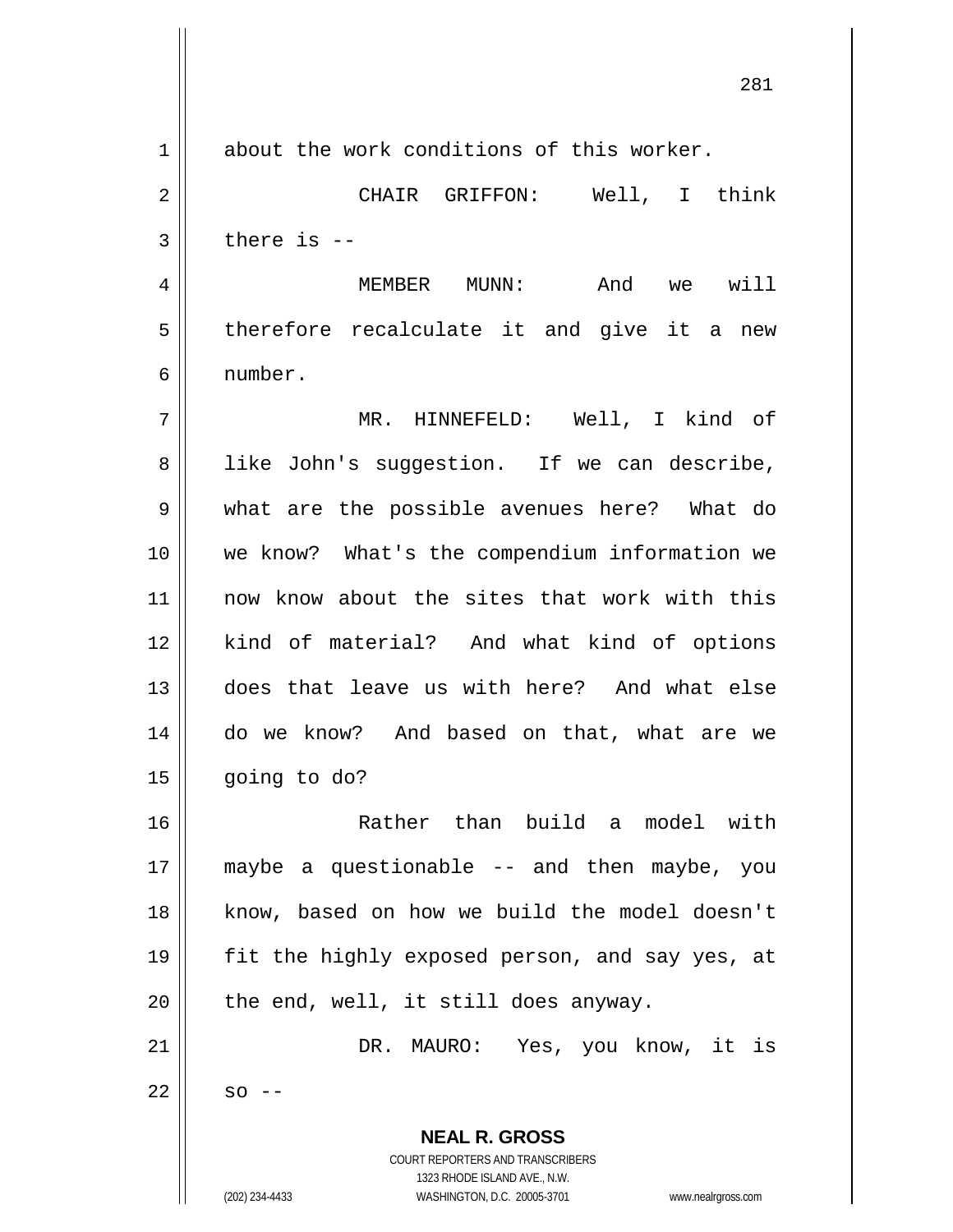| 1  | MR. HINNEFELD: I would love to do                        |
|----|----------------------------------------------------------|
| 2  | that. You probably don't want me to.                     |
| 3  | DR. MAURO: Well, no, I mean, I                           |
| 4  | can -- I hear the argument, but then what did            |
| 5  | you go to the classroom for?                             |
| 6  | MR. HINNEFELD: Yes, all right.                           |
| 7  | CHAIR GRIFFON: That covers 122.1                         |
| 8  | and 3, I think, for both, you know. NIOSH is             |
| 9  | going to go back and check on that. 122.4 and            |
| 10 | 5 are those global issues again. And 122.6 is            |
| 11 | I have transferred to the uranium TIB. Is                |
| 12 | that TIB-53? I keep forgetting the number on             |
| 13 | that.                                                    |
| 14 | DR. MAURO: That is 53.                                   |
| 15 | CHAIR GRIFFON: Yes. The question                         |
| 16 | now, I'm not even sure that is a TIB-53 issue            |
| 17 | though, because your response is fairly                  |
| 18 | specific in this one. And I don't know if                |
| 19 | SC&A had a chance to follow-up on this, but              |
| 20 | you're basically saying what you were saying             |
| 21 | before, that this stuff came from Fernald and            |
| 22 | Hanford and the numbers are consistent with              |
|    | <b>NEAL R. GROSS</b><br>COURT REPORTERS AND TRANSCRIBERS |

1323 RHODE ISLAND AVE., N.W.

 $\mathsf{II}$ 

(202) 234-4433 WASHINGTON, D.C. 20005-3701 www.nealrgross.com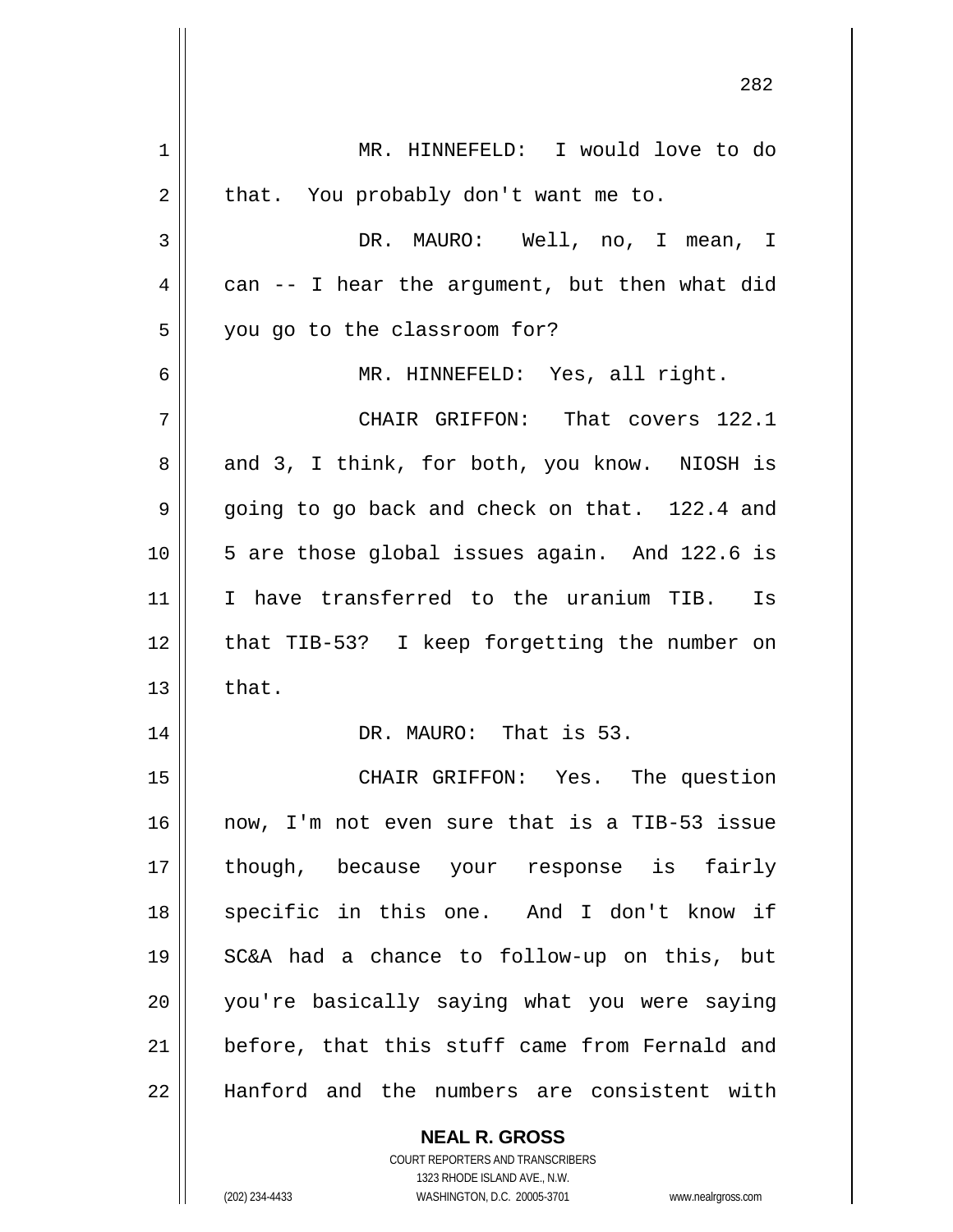**NEAL R. GROSS** COURT REPORTERS AND TRANSCRIBERS 1323 RHODE ISLAND AVE., N.W. (202) 234-4433 WASHINGTON, D.C. 20005-3701 www.nealrgross.com 1 || the tech-based documents from those sites.  $2 \parallel$  And therefore that's --3 MR. HINNEFELD: And again, here 4 Was the additional research that was being 5 done in order to -- 6 CHAIR GRIFFON: Right. 7 MR. HINNEFELD: -- compare the  $8 \parallel$  OTIB  $-$ 9 || CHAIR GRIFFON: Right. 10 || MR. HINNEFELD: -- may, in fact, 11 reveal additional information that may be 12 | random or it may not. 13 || CHAIR GRIFFON: Right. 14 MEMBER MUNN: So NIOSH intends to 15 | revisit this. 16 MR. HINNEFELD: Well, yes. OTIB- $17 \parallel 53$  is an active. It's not well --18 || CHAIR GRIFFON: All right, well --19 || MR. HINNEFELD: -- it=s an active 20 | issue with us right now. 21 || CHAIR GRIFFON: I guess we will  $22$  | leave it at TIB-53. We understand that. But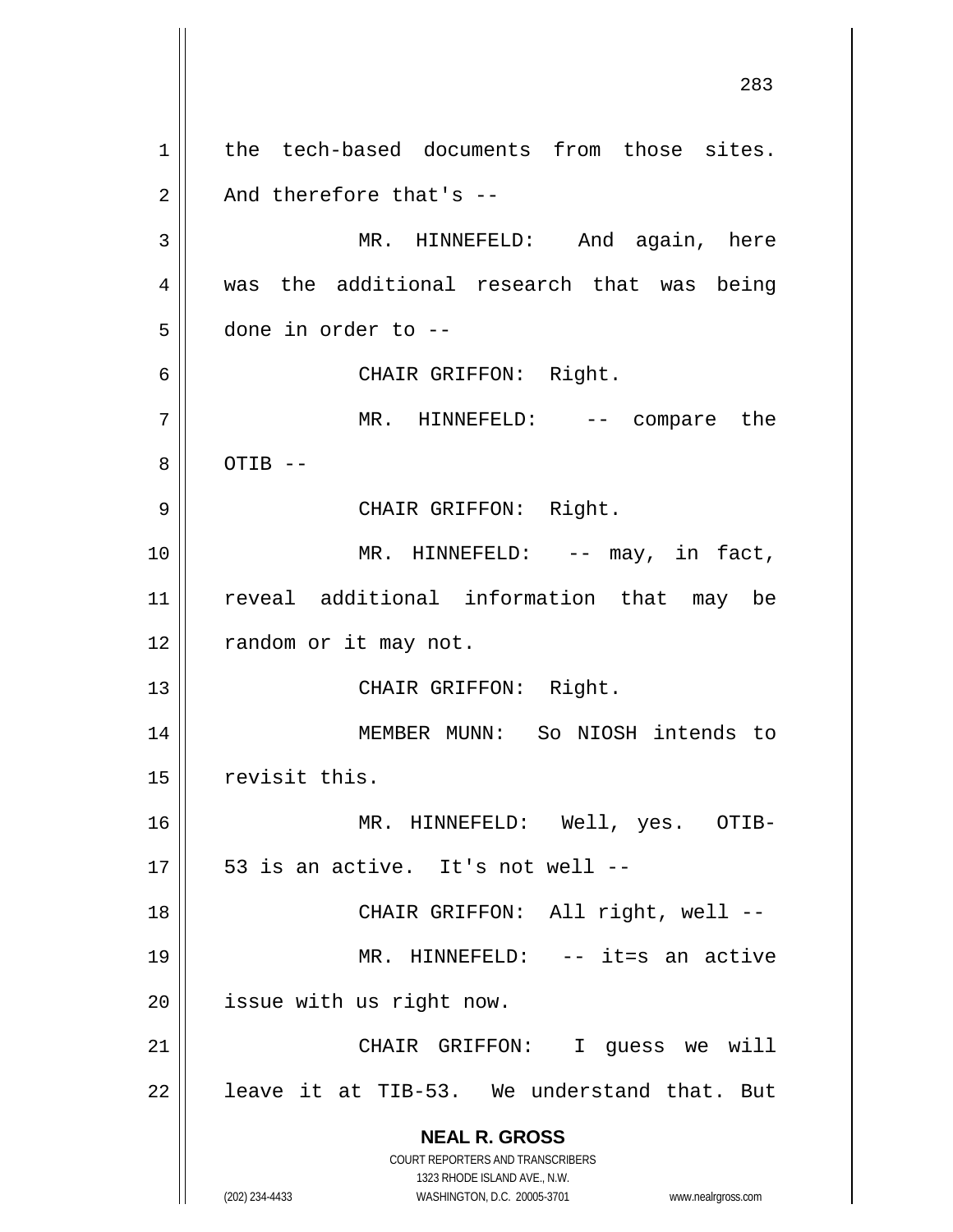**NEAL R. GROSS** COURT REPORTERS AND TRANSCRIBERS 1323 RHODE ISLAND AVE., N.W. (202) 234-4433 WASHINGTON, D.C. 20005-3701 www.nealrgross.com 284  $1 \parallel$  it may end up being a --2 MEMBER MUNN: So it will have 3 | bearing on this. 4 CHAIR GRIFFON: Yes, it will have 5 | bearing on it. It may end up being a site 6 | profile question though. 7 MR. HINNEFELD: Maybe a site 8 || profile question. 9 CHAIR GRIFFON: Right. Rather  $10$  | than a --11 || MR. HINNEFELD: I mean --12 CHAIR GRIFFON: -- resolution. 13 MR. HINNEFELD: The resolution 14 would be in the Simonds Saw profile. 15 || CHAIR GRIFFON: Right. Okay. 16 MR. HINNEFELD: I believe there is  $17$  | one of those. 18 CHAIR GRIFFON: Yes. 19 MEMBER MUNN: Yes, I think so. 20 CHAIR GRIFFON: All right. 122.7 21 || starts the thorium questions, I think. And I  $22$  | don't have -- you might have added a response.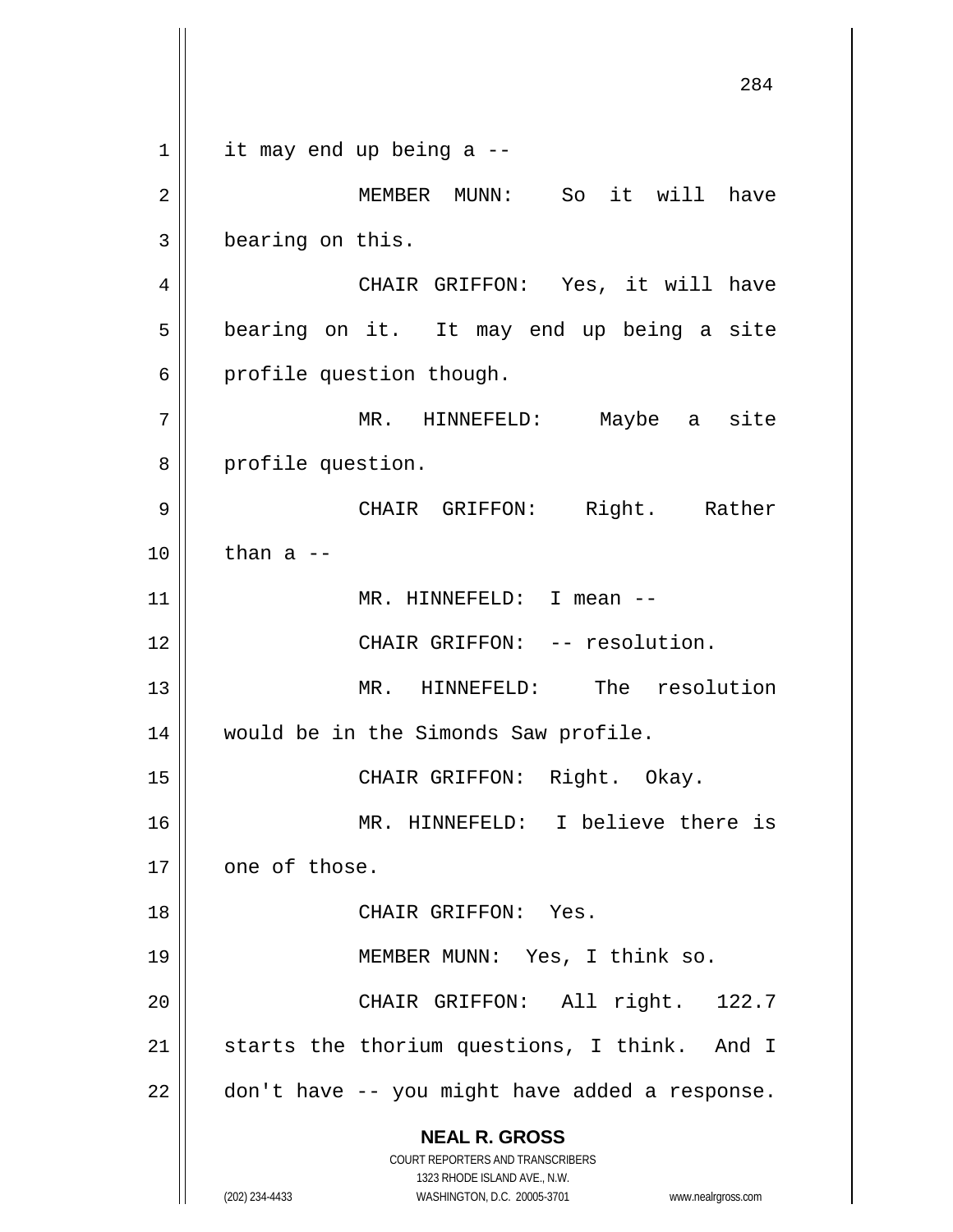**NEAL R. GROSS** COURT REPORTERS AND TRANSCRIBERS 1323 RHODE ISLAND AVE., N.W. 1 || I don't have a NIOSH response. 2 || MEMBER MUNN: No, none there. 3 CHAIR GRIFFON: I don't have it in  $4 \parallel$  this matrix. I guess that might be an action.  $5 \parallel$  That might be one you overlooked or whatever. 6 MR. HINNEFELD: I believe it is -- 7 well, it may be out there for us to provide 8 || something. It may be something that I've got  $9 \parallel$  in a note from the meeting. I, unfortunately, 10 forgot to bring my notes from our previous 11 meetings and so I don't have anything. I 12 don't know if we did anything on that or not. 13 CHAIR GRIFFON: I don't have 14 | anything written nor in my updated matrix. 15 MR. HINNEFELD: There were a 16  $\parallel$  number of things from the August 20<sup>th</sup> meeting 17 || that I wrote on those notes. I needed to get 18 additional information. 19 || CHAIR GRIFFON: Okay. 20 MR. HINNEFELD: To get back to the 21 || Subcommittee. Some of those got done and not  $22 \parallel$  all of them, I don't think.

(202) 234-4433 WASHINGTON, D.C. 20005-3701 www.nealrgross.com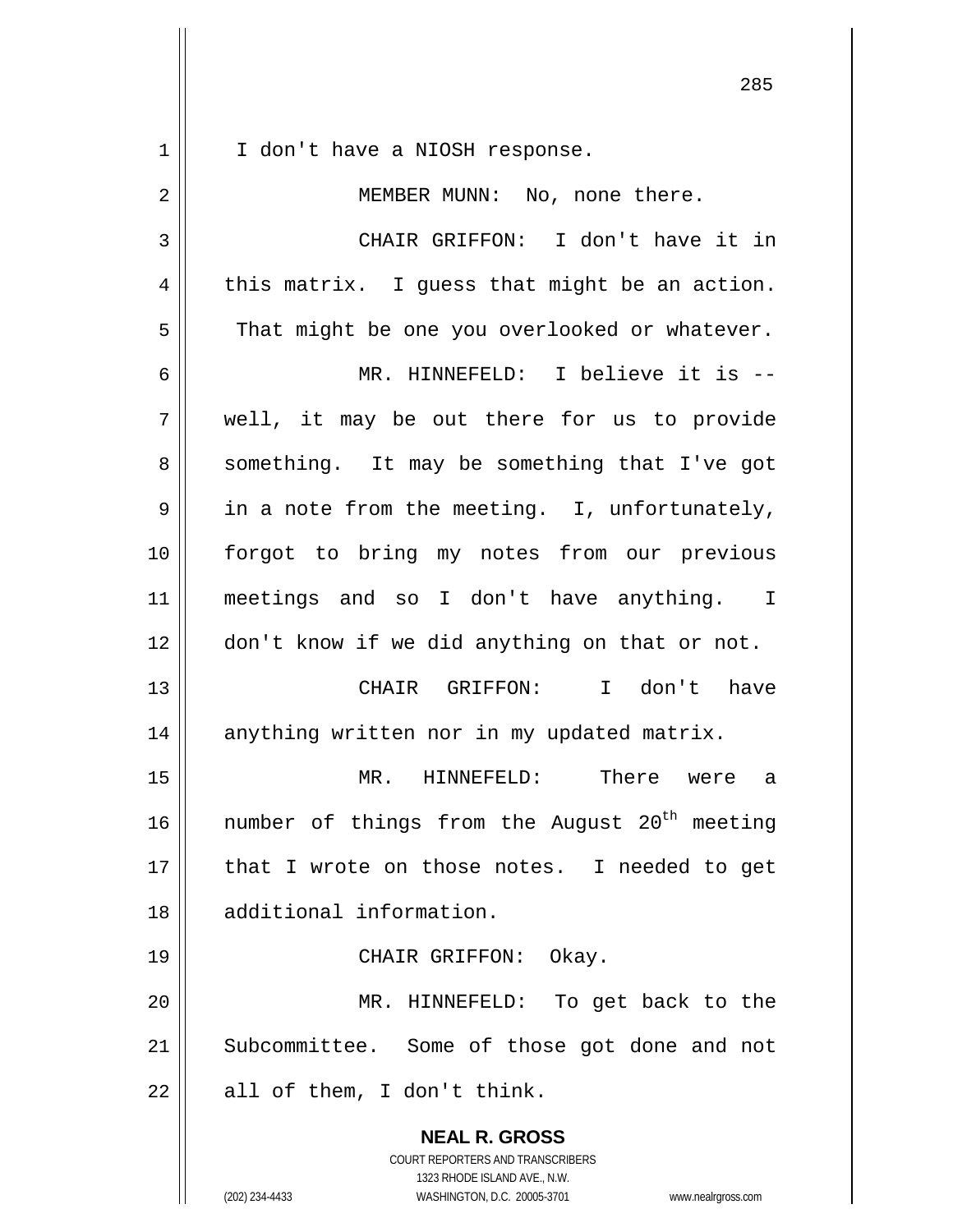**NEAL R. GROSS** COURT REPORTERS AND TRANSCRIBERS 1323 RHODE ISLAND AVE., N.W. (202) 234-4433 WASHINGTON, D.C. 20005-3701 www.nealrgross.com 286 1 CHAIR GRIFFON: Okay. 2 || MR. HINNEFELD: So this may be --3 | I'll have to reconstruct it. 4 || CHAIR GRIFFON: All right. All 5 right. Then 122.8 and .9 are again the 6 standard issues, right, inhalation of and the 7 | resuspended residual --8 DR. MAURO: One is the resuspend  $9 \parallel$  the  $-$ 10 CHAIR GRIFFON: Yes. And 11 ingestion. 122.10, I have no further action, 12 additional cancer was added in March 2008. So 13  $\parallel$  I have that item as being closed. Is that  $-$ 14 MR. HINNEFELD: What number was  $15$  | that again? 16 || CHAIR GRIFFON: 122.10. Interview 17 information is not consistent with data used 18 in the DR. And I don't know if you have the 19 whole finding there, John, but I think -- 20 DR. MAURO: I was looking for it,  $21 \parallel$  yes. 22 || CHAIR GRIFFON: Yes, I think there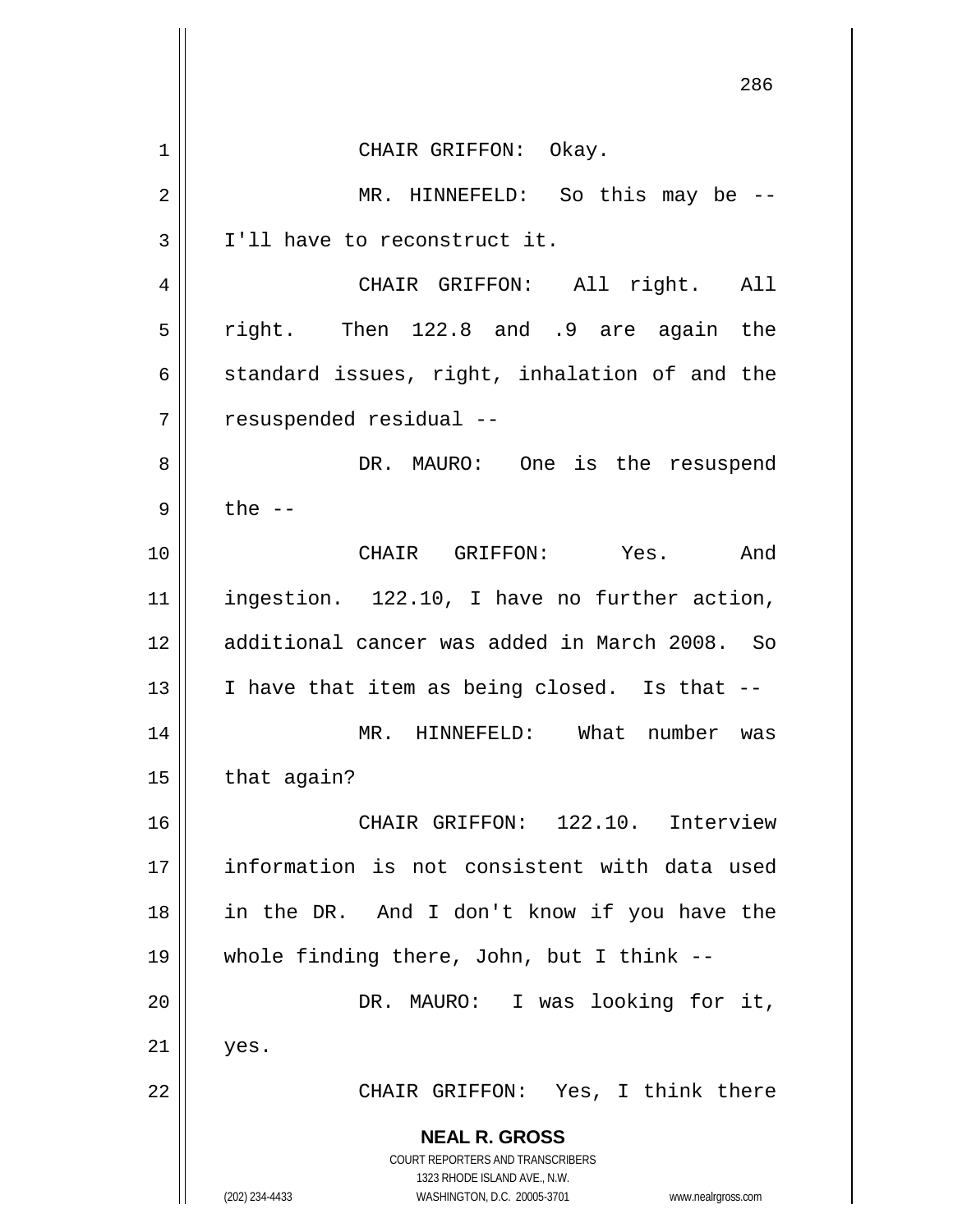**NEAL R. GROSS** COURT REPORTERS AND TRANSCRIBERS 1 || must have been another cancer. 2 MR. HINNEFELD: There must have 3 | been another cancer. 4 CHAIR GRIFFON: Yes, and it was  $5 \parallel$  the other day. So that does close it. 6 MEMBER MUNN: So we are waiting 7 for something for -- data from DOL as to 8 whether or not this -- 9 MR. HINNEFELD: If the claimant -- 10 I mean, when a claimant brings this stuff to  $11$  us, we always tell them we can't change that. 12 We will tell DOL that you told us that, but 13 || you need to provide your evidence to DOL. And 14 || I mean we call it a secondary cancer, if they 15 know what the primary is, is non-16 | reconstructive. And so someone says well, you 17 || know, I also had cancer of the stomach or 18 liver. And people already have that 19 information and actually metastasized from the 20 || primary, that would not change for those 21 | reconstructions. 22 CHAIR GRIFFON: So as I understand

1323 RHODE ISLAND AVE., N.W.

287

(202) 234-4433 WASHINGTON, D.C. 20005-3701 www.nealrgross.com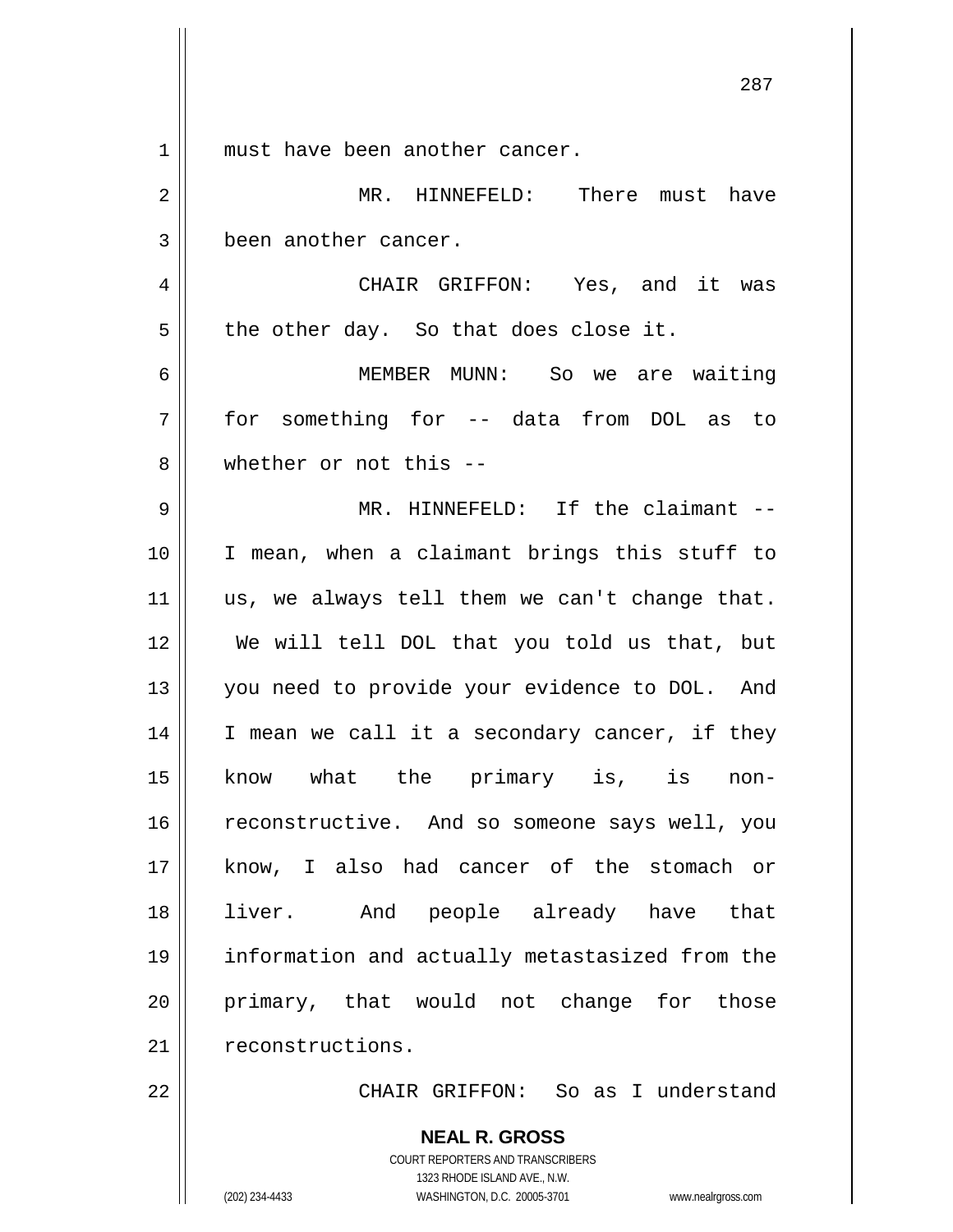**NEAL R. GROSS** COURT REPORTERS AND TRANSCRIBERS 1323 RHODE ISLAND AVE., N.W. (202) 234-4433 WASHINGTON, D.C. 20005-3701 www.nealrgross.com  $1 \parallel$  this, if you after this finding came to your  $2 \parallel$  attention, maybe you alerted DOL or --3 || MR. HINNEFELD: I don't know --4 CHAIR GRIFFON: I'm not sure of 5 what happens. 6 MR. HINNEFELD: -- if we did or  $7 \parallel$  not. 8 CHAIR GRIFFON: Here is what 9 | happened. I guess it does raise the question 10 || of if something comes out in an interview, 11 even though it's up to the claimant to bring 12 || that to DOL really wouldn't NIOSH also need to  $13$   $\parallel$  tell DOL? 14 MR. HINNEFELD: Okay. We do. We  $15$   $\parallel$  tell DOL that  $-$ 16 CHAIR GRIFFON: Right. 17 MR. HINNEFELD: -- the claimant  $18$  || said they have a condition. 19 CHAIR GRIFFON: Right. And -- 20 MR. HINNEFELD: We tell the 21 claimant we can't change that, you need to 22 || provide your evidence to the Department of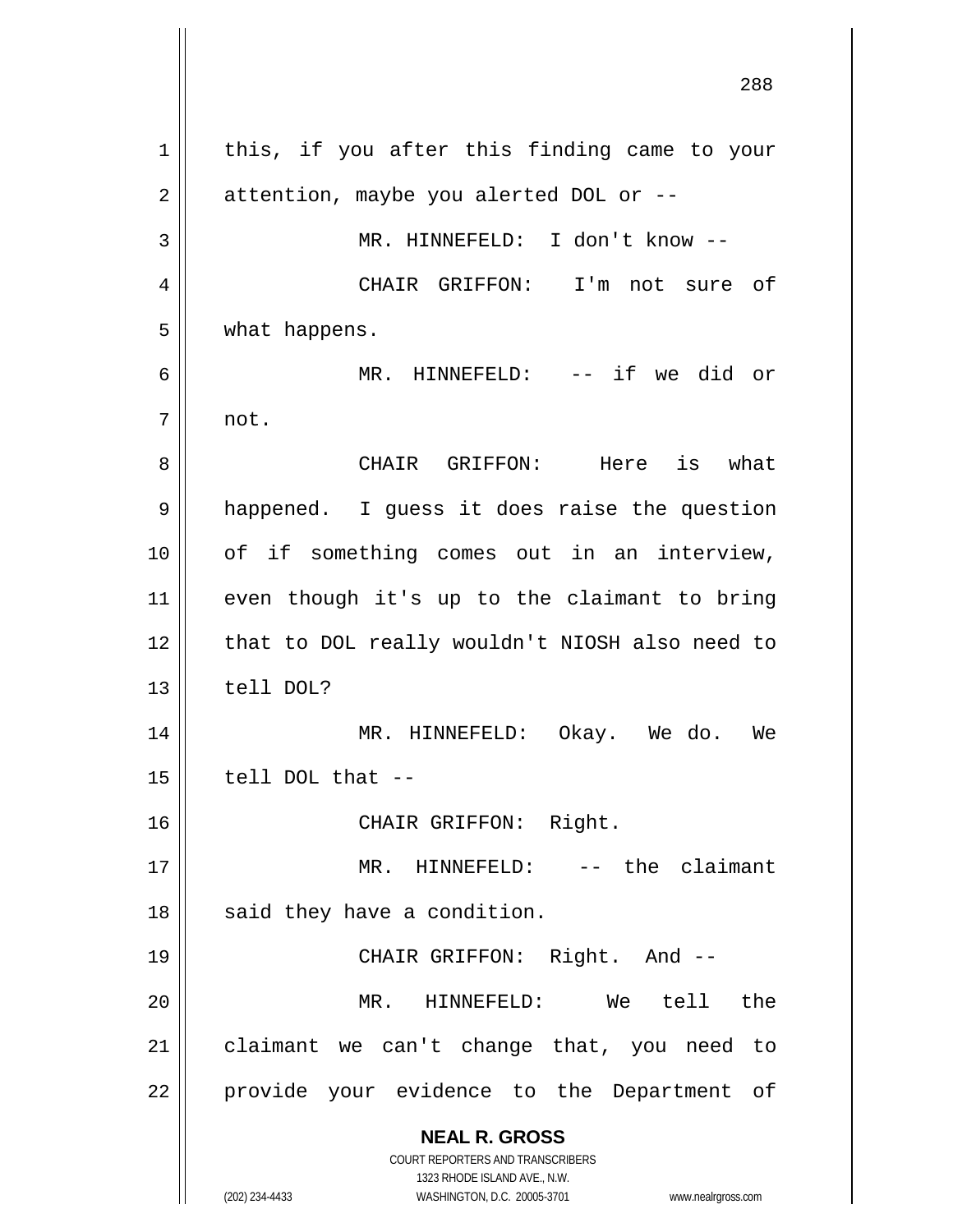**NEAL R. GROSS** COURT REPORTERS AND TRANSCRIBERS 1323 RHODE ISLAND AVE., N.W. (202) 234-4433 WASHINGTON, D.C. 20005-3701 www.nealrgross.com 289 1 Labor. 2 || CHAIR GRIFFON: Yes, right. 3 MR. HINNEFELD: Now, once we do 4 || those things, then we can consider ourselves 5 done. 6 CHAIR GRIFFON: Right, right,  $7 \parallel$  right. 8 MR. HINNEFELD: Presumably, if it 9 || is verified, it will show back up. DOL will 10 || reopen the case and send it back to us to 11 rework. 12 || CHAIR GRIFFON: Okay. 13 || MEMBER MUNN: So our only action 14 here would be that NIOSH confirm that they  $15$  have  $-$ 16 MR. HINNEFELD: Well, see this  $17 \parallel$  is  $-$ 18 MEMBER MUNN: -- a record of 19 notifying DOL. 20 || MR. HINNEFELD: We are long after 21 this. I don't know. I'll have to see. I 22 don't know what kind of a record we would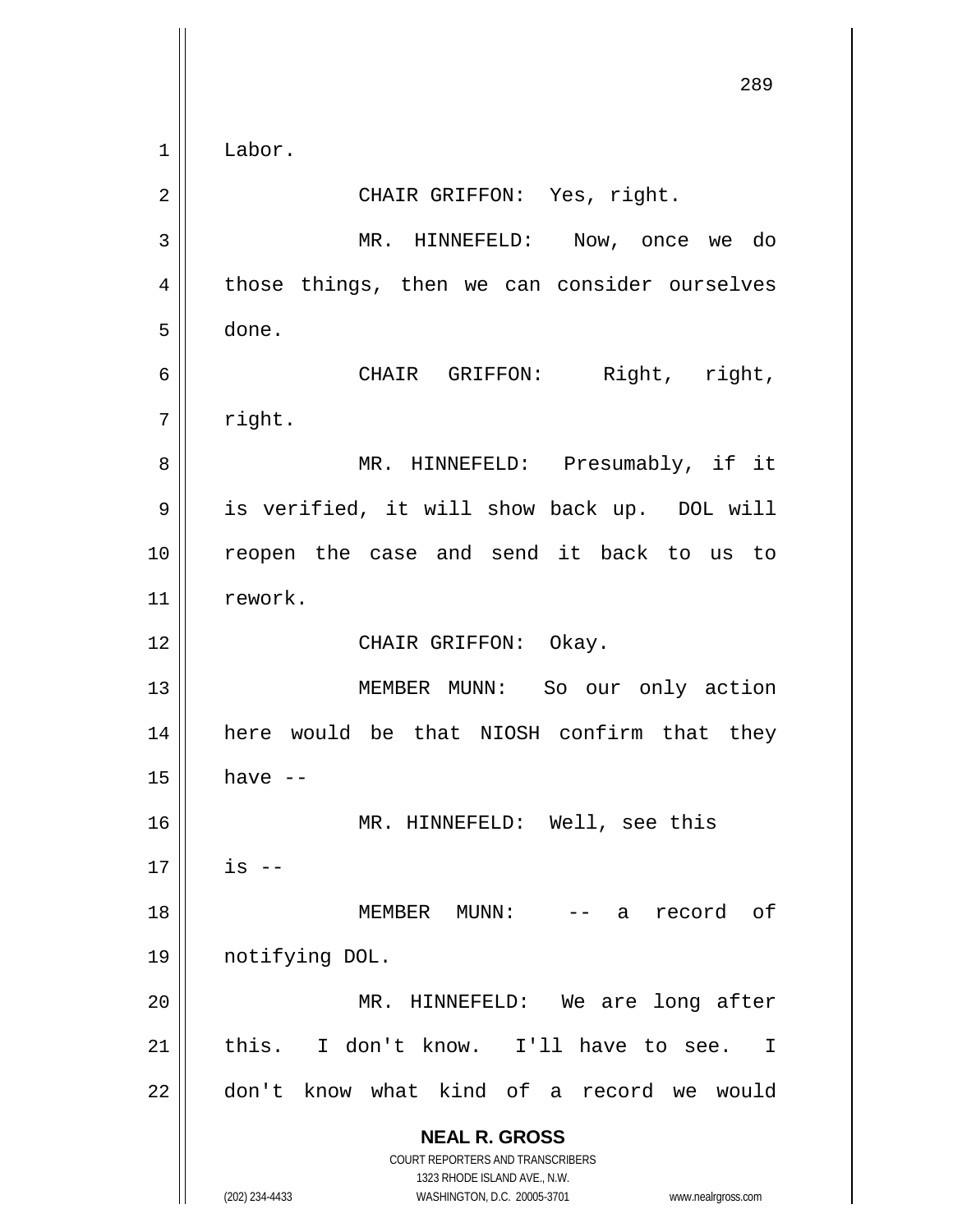**NEAL R. GROSS** COURT REPORTERS AND TRANSCRIBERS 1323 RHODE ISLAND AVE., N.W. (202) 234-4433 WASHINGTON, D.C. 20005-3701 www.nealrgross.com 1 have. We would have -- you know, they have  $2 \parallel$  said this during -- they would have said it 3 during close out interview. We may or may not 4 || have indicated at the time in the phone log  $5 \parallel$  that we told them. 6 CHAIR GRIFFON: Right. 7 MR. HINNEFELD: I don't know what 8 we indicate in the phone log. And that would  $9 \parallel$  be the only record we would have had. 10 MEMBER MUNN: Oh, I mean, 11 notification of DOL, not of the claimant. 12 MR. HINNEFELD: Oh, I don't know. 13 || Well, again, years ago. 14 || MEMBER MUNN: Yes. 15 CHAIR GRIFFON: Well, this -- yes, 16 || the petition might have been later, but I 17 don't know. I don't know. 18 || DR. MAURO: It's in the -- yes. 19 CHAIR GRIFFON: It would be worth 20 || looking at the correspondences to see who said 21 | what to whom and when, you know. 22 || MEMBER MUNN: Just to verify that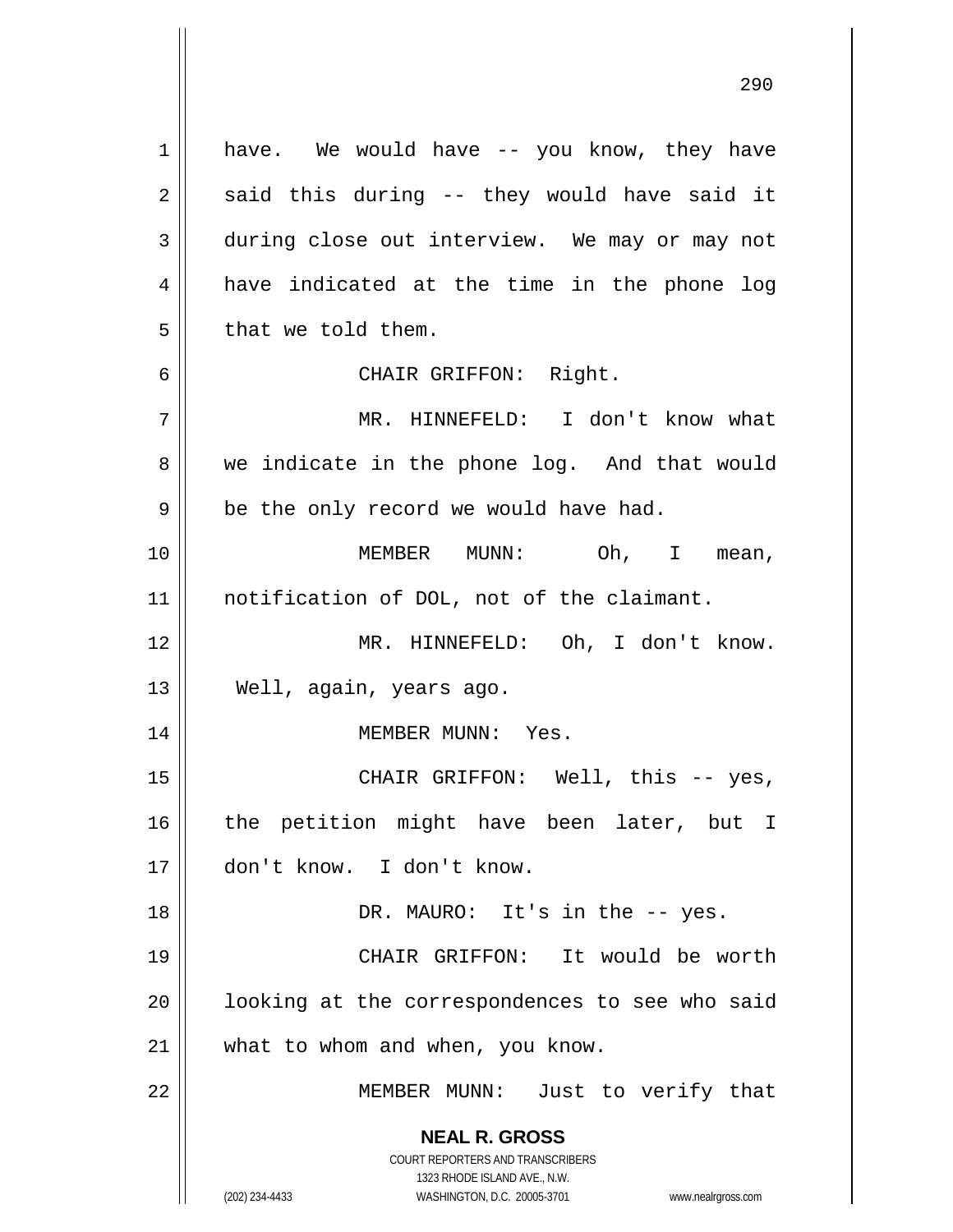1 || DOL was notified.

2 || CHAIR GRIFFON: Right, right. 3 || MR. HINNEFELD: Well --4 MEMBER MUNN: Then this finding  $5 \parallel$  goes away. 6 MR. HINNEFELD: I'm just saying 7 I'm not 100 percent confident that there was a 8 communication, because that would be an email 9 || from our PHA to claims persons at the DOL 10 office. And I don't know that that 11 necessarily gets into the claimant's claim 12 box. It would be if the claimant raised this 13 || in -- raised this in interview, just in case 14 || you hadn't heard it before. 15 And, you know, in case you didn't  $16$   $\vert$  -- you know, we have told them that they need  $17$  | to try that. And that was probably the extent 18 || of it and we might not hear anything more.

19 MEMBER MUNN: It should be on 20 | DOL's records, right? 21 MR. HINNEFELD: I can't vouch, I

22 || can't speak for their records. I believe our

**NEAL R. GROSS** COURT REPORTERS AND TRANSCRIBERS 1323 RHODE ISLAND AVE., N.W.

(202) 234-4433 WASHINGTON, D.C. 20005-3701 www.nealrgross.com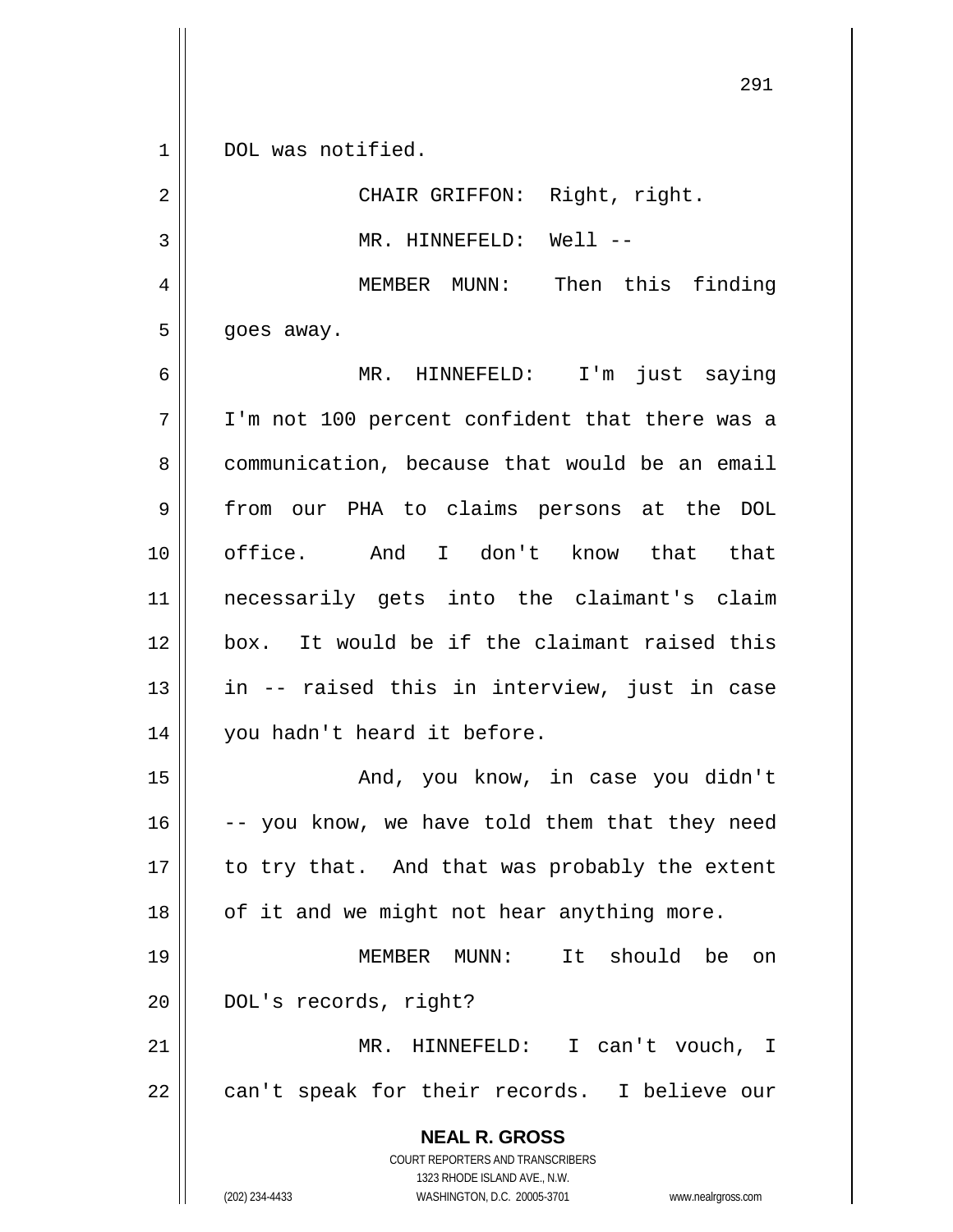| 1              | records are generally better than their's. So |
|----------------|-----------------------------------------------|
| $\overline{2}$ | I don't know. I think I'm just saying --      |
| 3              | CHAIR GRIFFON: Well, it seems                 |
| 4              | like an original important thing.             |
| 5              | MR. HINNEFELD: I'm saying that                |
| 6              | that will be a -- well, years after the fact, |
| 7              | that's going to be a very difficult thing to  |
| 8              | verify.                                       |
| 9              | CHAIR GRIFFON: Yes.                           |
| 10             | MR. HINNEFELD: And I think if                 |
| 11             | today if you said can I find some examples of |
| 12             | us doing that, I think it wouldn't be very    |
| 13             | long and I would probably be able to get the  |
| 14             | interviewers to identify some cases that was  |
| 15             | done. Like even ask the interviewers, if that |
| 16             | happens to you today, do you record that in   |
| 17             | the telephone logs that they raised this      |
| 18             | during the close-out interview and you told   |
| 19             | them -- use that to necessarily basically     |
| 20             | report it in the close-out interview. I don't |
| 21             | know if it will be or not.                    |
| 22             | So what I'm -- all I'm telling us             |
|                | <b>NEAL R. GROSS</b>                          |

 $\mathsf{II}$ 

1323 RHODE ISLAND AVE., N.W. (202) 234-4433 WASHINGTON, D.C. 20005-3701 www.nealrgross.com

COURT REPORTERS AND TRANSCRIBERS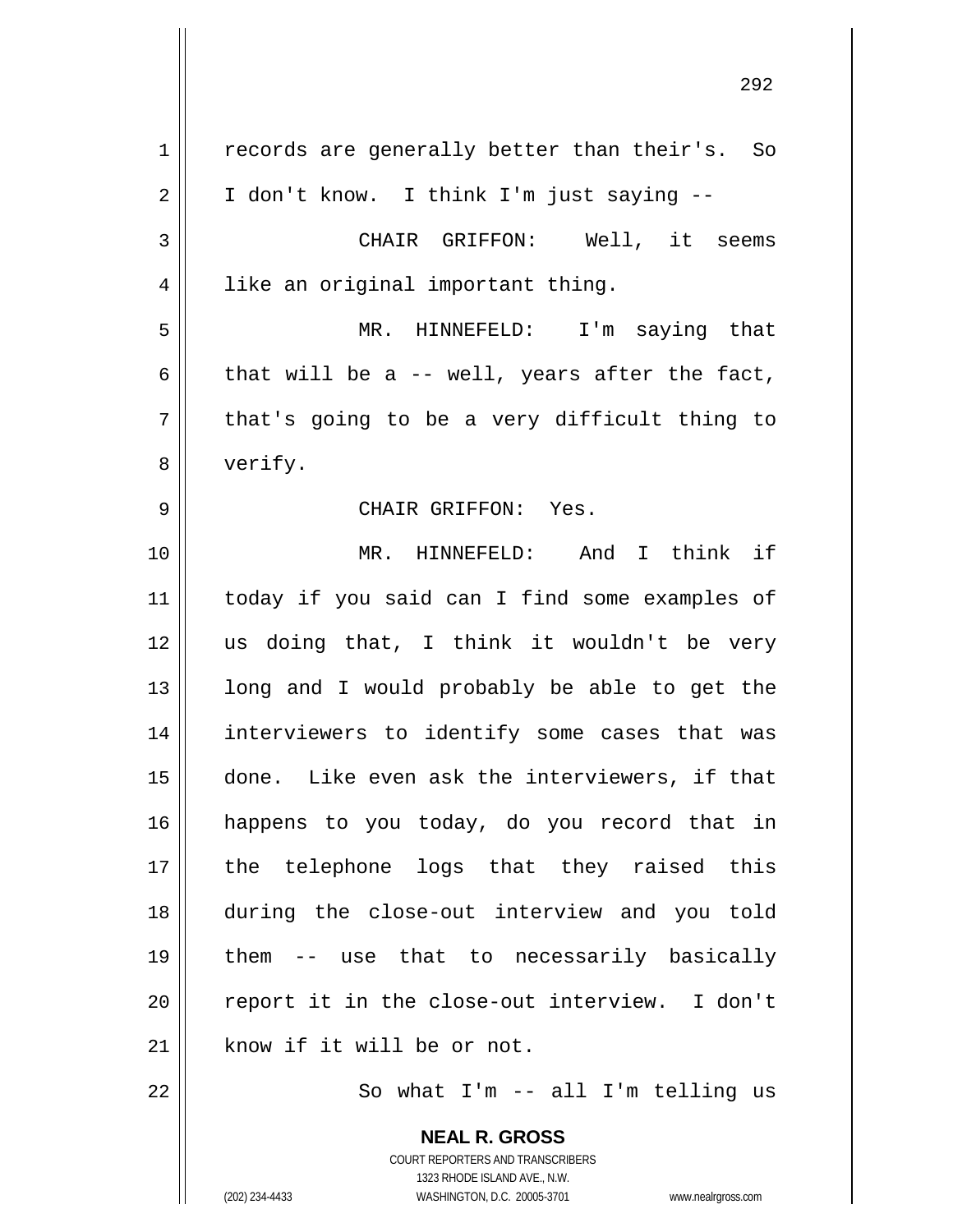**NEAL R. GROSS** COURT REPORTERS AND TRANSCRIBERS 1323 RHODE ISLAND AVE., N.W. 1 || is if this much later trying to document that  $2 \parallel$  that communication happened, would be very 3 difficult. I don't know that we can verify  $4$  | that that communication happened. 5 CHAIR GRIFFON: Well, I had  $6 \parallel$  originally had no further action on this, but  $7 \parallel$  I -- it would be --8 MR. HINNEFELD: I mean, of course 9 | --10 CHAIR GRIFFON: Let's take it to 11 | the Subcommittee. 12 MR. HINNEFELD: I'll find out what 13 || I can find out. But I'm just telling you, I 14 || don't have a lot of expectations that there is  $15$  going to be this nice crisp trail --16 CHAIR GRIFFON: Right, right,  $17$  || right. 18 MR. HINNEFELD: -- of 19 communication. 20 DR. MAURO: If it helps at all, 21 when I review these cases and let's say, in  $22$  || this case, there is the entire DOL file and

(202) 234-4433 WASHINGTON, D.C. 20005-3701 www.nealrgross.com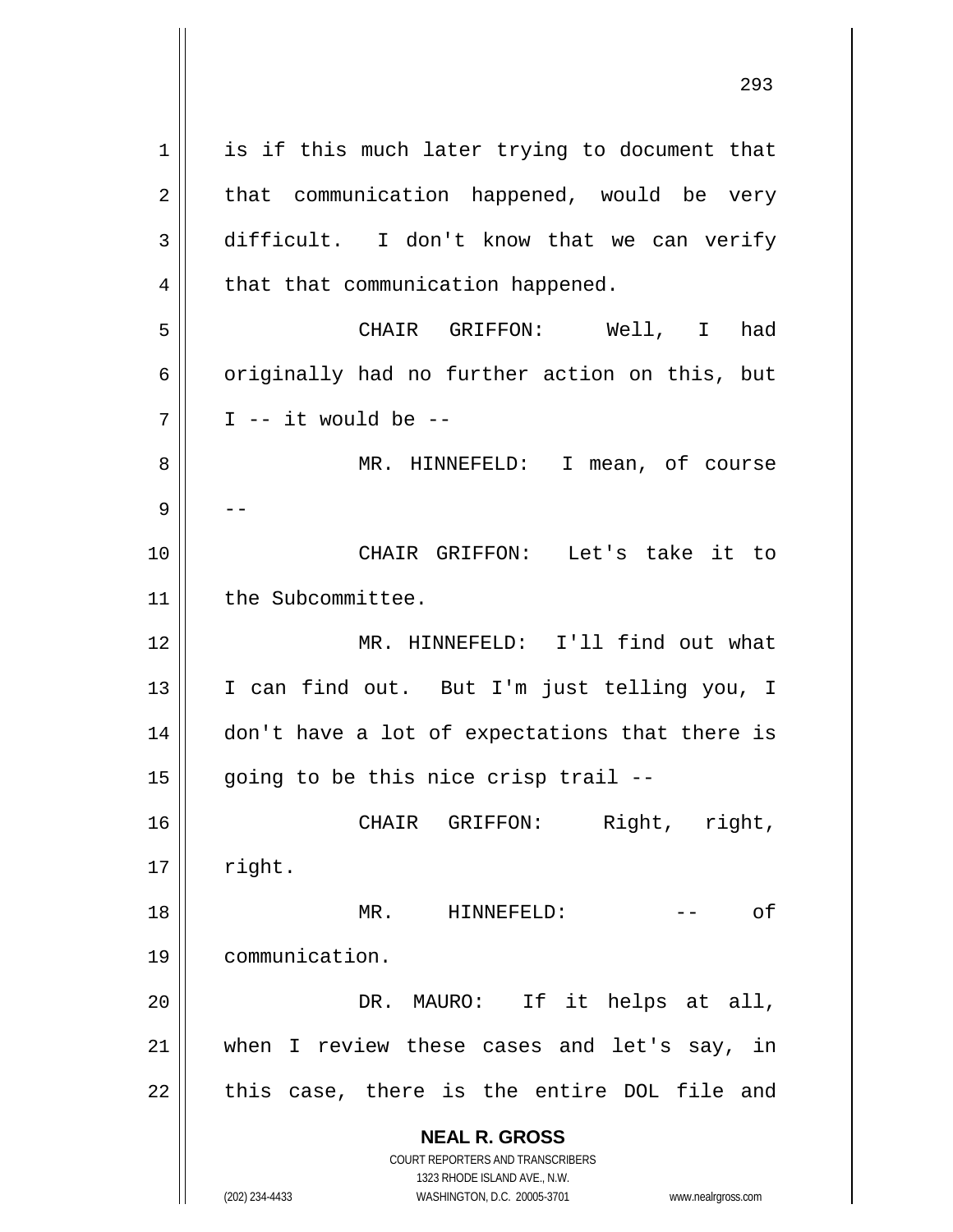**NEAL R. GROSS** COURT REPORTERS AND TRANSCRIBERS 1323 RHODE ISLAND AVE., N.W. (202) 234-4433 WASHINGTON, D.C. 20005-3701 www.nealrgross.com 1 | the entire DOE file. 2 || CHAIR GRIFFON: Yes. 3 || DR. MAURO: It is all there. 4 CHAIR GRIFFON: And the 5 | correspondence. 6 DR. MAURO: And all the 7 correspondence and medical, all the medical  $8$  || history is there, too. 9 CHAIR GRIFFON: Yes. 10 DR. MAURO: All the diagnoses, 11 when the doctor diagnosed what. It's all  $12$  | there. And now, the fact that the interviewee 13 || was apparently, I guess, the survivor, I would 14 || have to check, but, said no, there was also a 15 || coma. It may turn out that might have been in  $16$  | the past disease. 17 || CHAIR GRIFFON: Right. 18 || DR. MAURO: And therefore, it was 19 disregarded and not -- because it was a brain 20 | cancer he said. 21 CHAIR GRIFFON: But it should --  $22$  || the point is, it should at least be followed-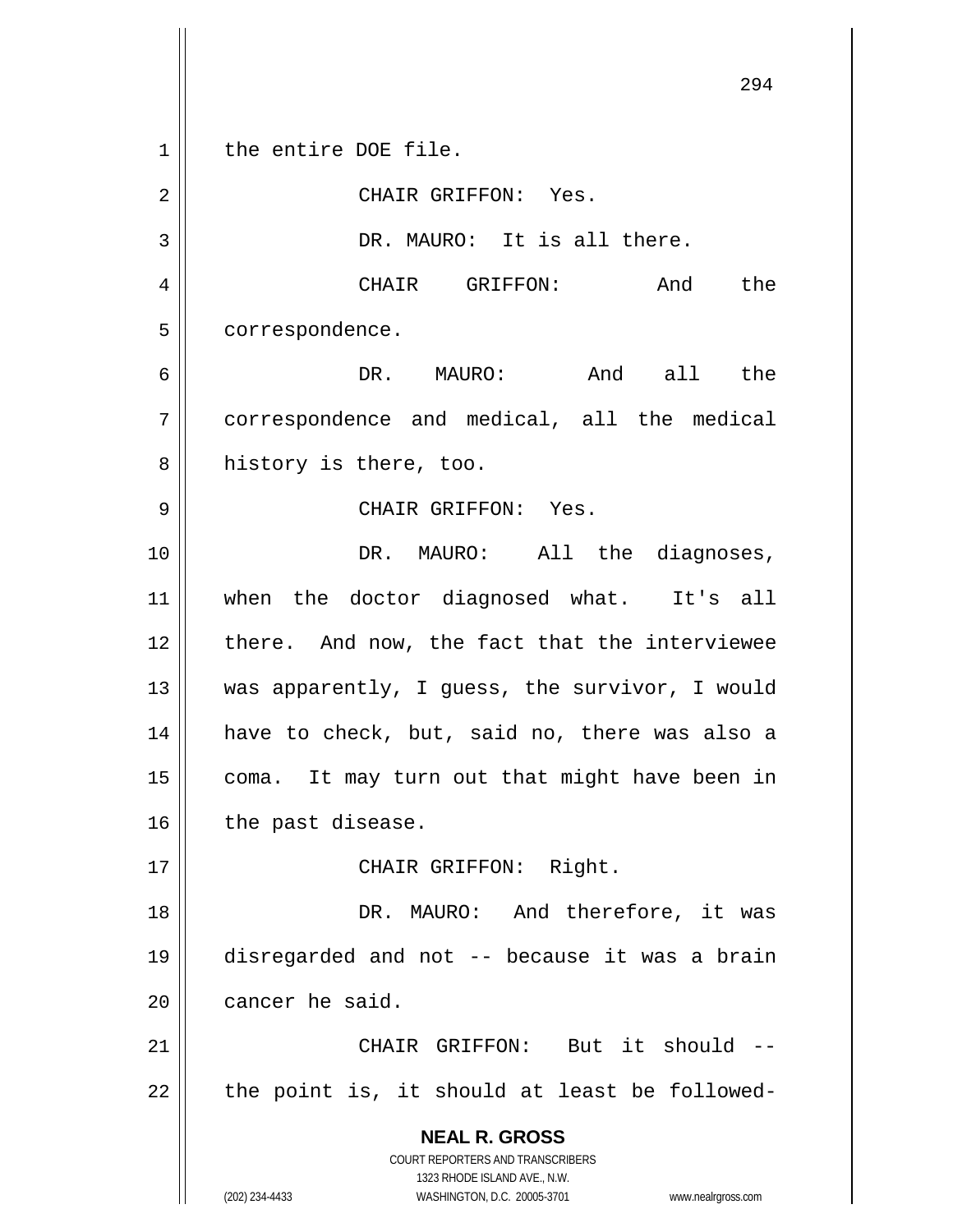$1 \parallel$  up on.

2 || DR. MAURO: Yes. 3 CHAIR GRIFFON: I mean, I think 4 || it's important enough to make sure that that  $5 \parallel$  system is working for the claimant's behalf. 6 DR. MAURO: Oh, yes. 7 CHAIR GRIFFON: You know, they are 8 working with a slew of paperwork and may not 9 || know that they had to resubmit something to 10 DOL to make sure that -- you know, just get 11 || their report being rejected. They won't, you  $12 \parallel$  know  $-$ 13 DR. MAURO: Yes. 14 CHAIR GRIFFON: That's the worst 15 | case, I guess, you know. 16 MR. KATZ: But to interact, so  $17$  || that's a lot, too, so sort of separate from 18 || that, there are a lot of cases I have seen 19 || over the past two years with our ombudsman, 20 Denise, where she has identified with them 21 perhaps even ones that is in the adjudication  $22$  || phase with DOL, they will come to Denise and

> **NEAL R. GROSS** COURT REPORTERS AND TRANSCRIBERS 1323 RHODE ISLAND AVE., N.W. (202) 234-4433 WASHINGTON, D.C. 20005-3701 www.nealrgross.com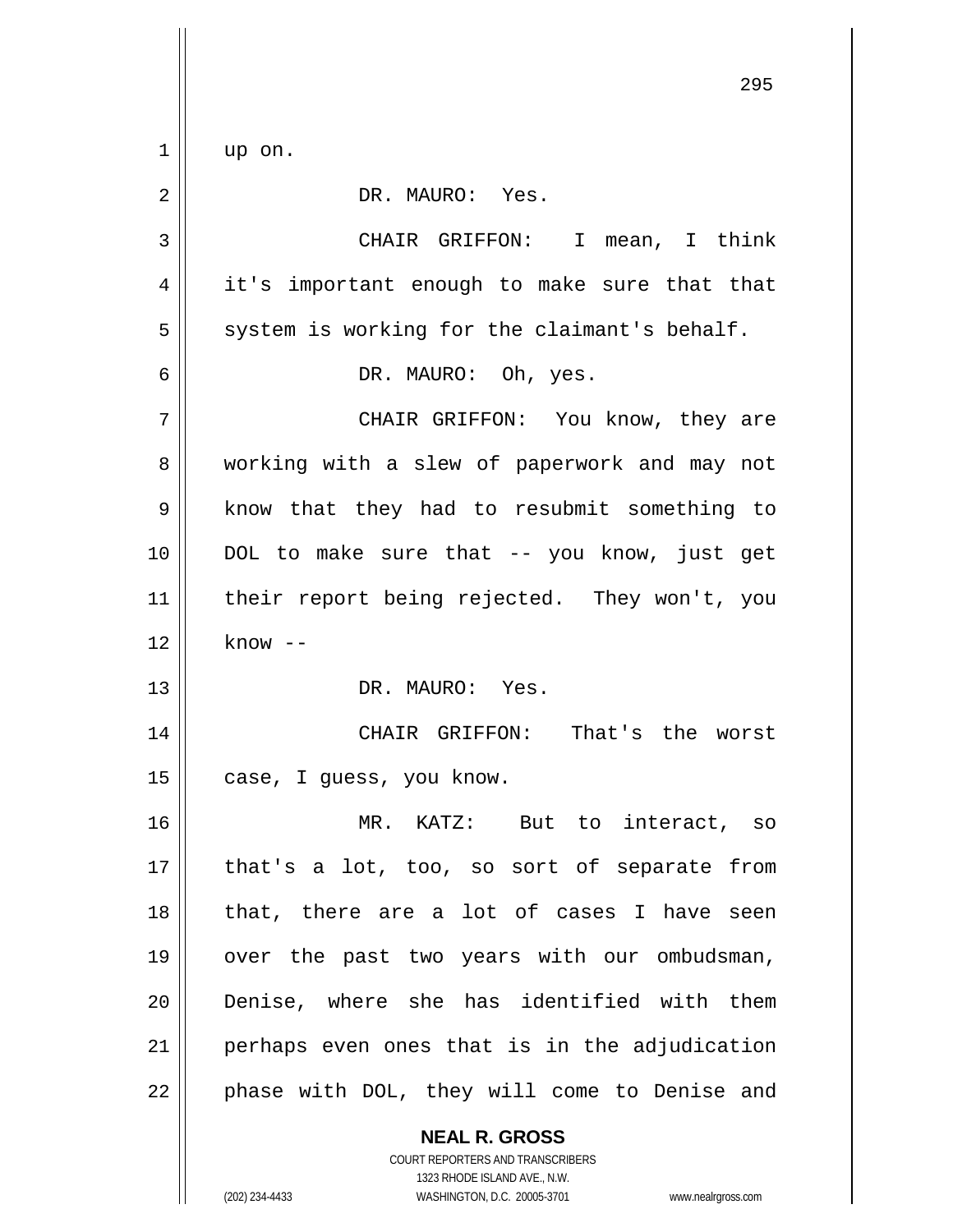**NEAL R. GROSS** COURT REPORTERS AND TRANSCRIBERS 1323 RHODE ISLAND AVE., N.W. (202) 234-4433 WASHINGTON, D.C. 20005-3701 www.nealrgross.com 1 || say -- and Denise laughs and questions and  $2 \parallel$  finds out that, in fact, there was another  $3 \parallel$  cancer that just never got raised and so on. 4 | And she will send them back to DOL. 5 CHAIR GRIFFON: I think -- 6 MR. KATZ: And she will get the  $7 \parallel$  case reopened. 8 CHAIR GRIFFON: And I think they  $9 \parallel$  got all the medical records. They've got 10 || everything, you know, and they might not have  $11$  | got everything or whatever. 12 MR. KATZ: And DOL doesn't always 13 || interpret the medical files correctly as well. 14 | I mean, it happens. 15 || CHAIR GRIFFON: Yes. 16 || MR. KATZ: In many different ways. 17 || CHAIR GRIFFON: Right. 18 MR. KATZ: Well, I think it's 19 worth following up on. 20 MR. HINNEFELD: We have -- we  $21$  actually do have a note in the telephone log 22 **for this case.**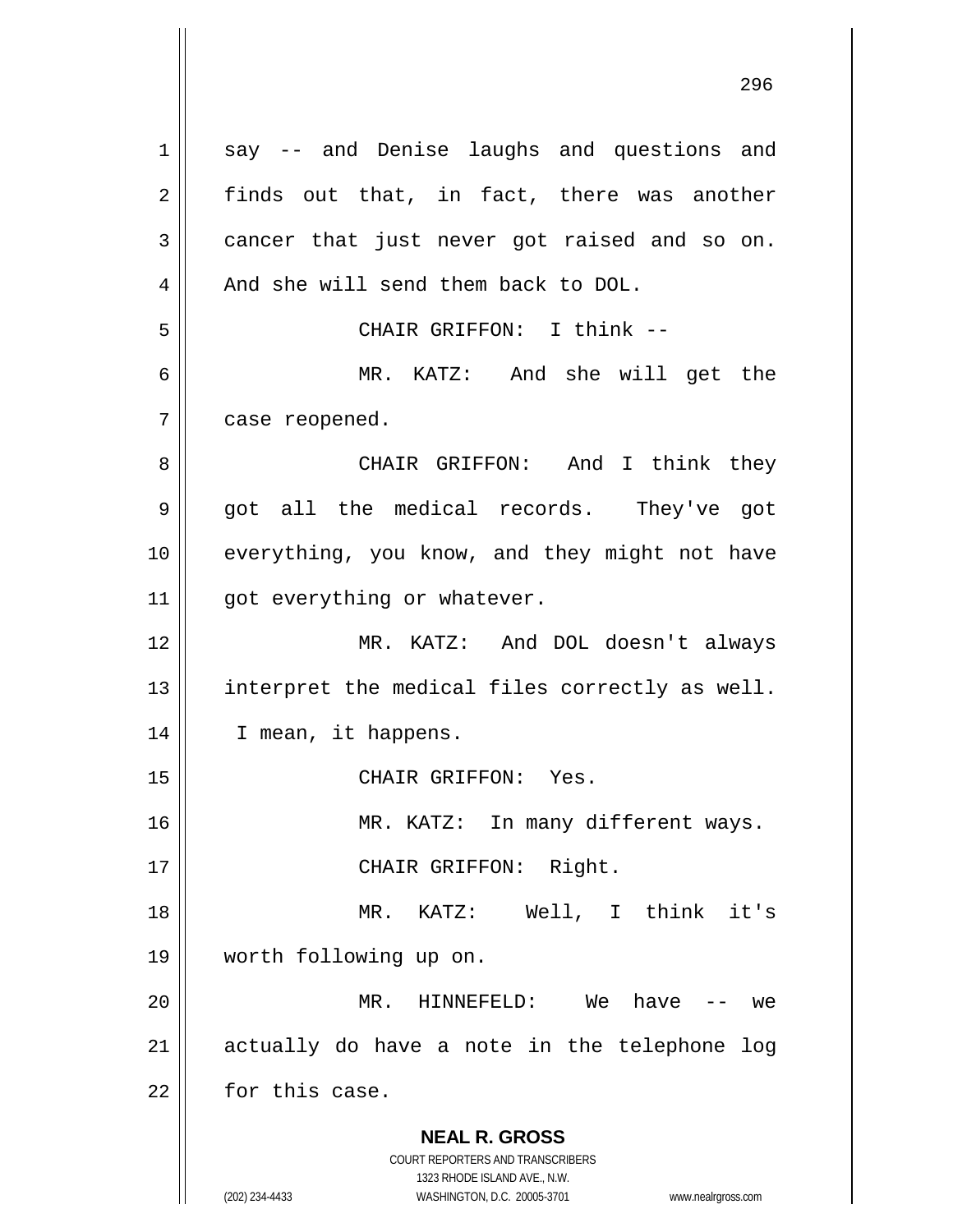1 || CHAIR GRIFFON: Okay. The system 2 works.

3 MR. HINNEFELD: But it's not 4 completely definitive. It identifies that the 5 claimant's concern was that her father also 6 || had colon cancer and the interviewer advised  $7 \parallel$  her that we do not have a pathology report on 8 || that and DOL cannot accept it. Because DOL 9 || requires medical evidence, they require 10 || evidence of the medical condition.

11 || The Said that she understands 12 || that, but she knows he had it. So it doesn't 13 || even say for sure, you know, well, I have  $14$  | that. I submitted it or she may  $-$  it doesn't  $15$  say for sure that I can't get the medical 16 || files, because it was too long ago, which we 17 | hear on occasion.

## 18 || CHAIR GRIFFON: Right.

 MR. HINNEFELD: And so then the interviewer says I advised her that she can call the Cleveland DOL on this. So at least || the claimant was advised to go to the

> **NEAL R. GROSS** COURT REPORTERS AND TRANSCRIBERS

> > 1323 RHODE ISLAND AVE., N.W.

(202) 234-4433 WASHINGTON, D.C. 20005-3701 www.nealrgross.com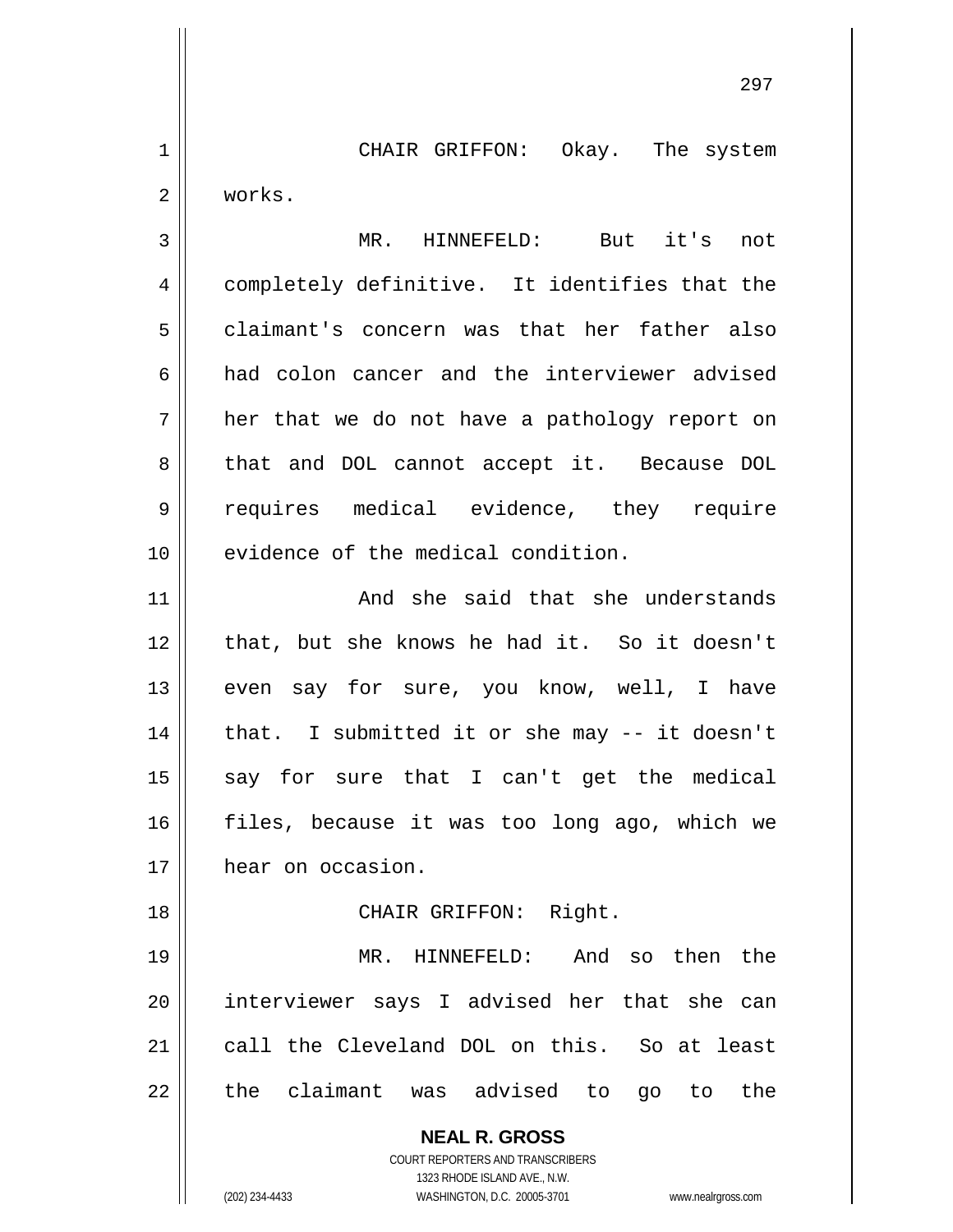**NEAL R. GROSS** COURT REPORTERS AND TRANSCRIBERS 1 | Department of Labor. Now, whether we made a 2 | communication to the Department of Labor, that 3 I don't know that I can -- that's what 4 || happened. I don't know. 5 CHAIR GRIFFON: Well, then given  $6 \parallel$  the response here though, it's kind of 7 || interesting, because it says additional cancer 8 was added. So that must have been correct. 9 MR. HINNEFELD: Well, that must be 10 || in something that I don't have. 11 CHAIR GRIFFON: Unless it was  $12$  another type of cancer, it wasn't the colon,  $13 \parallel$  but  $-$ 14 MR. HINNEFELD: No, it did come 15 back to us. 16 CHAIR GRIFFON: So the colon did--  $17$   $\parallel$  she might have gone back to her physician. 18 MR. HINNEFELD: Well, we will  $19 \parallel$  know. 20 CHAIR GRIFFON: Yes. 21 || MR. HINNEFELD: If it came back, 22 || we will know what it came back for.

1323 RHODE ISLAND AVE., N.W. (202) 234-4433 WASHINGTON, D.C. 20005-3701 www.nealrgross.com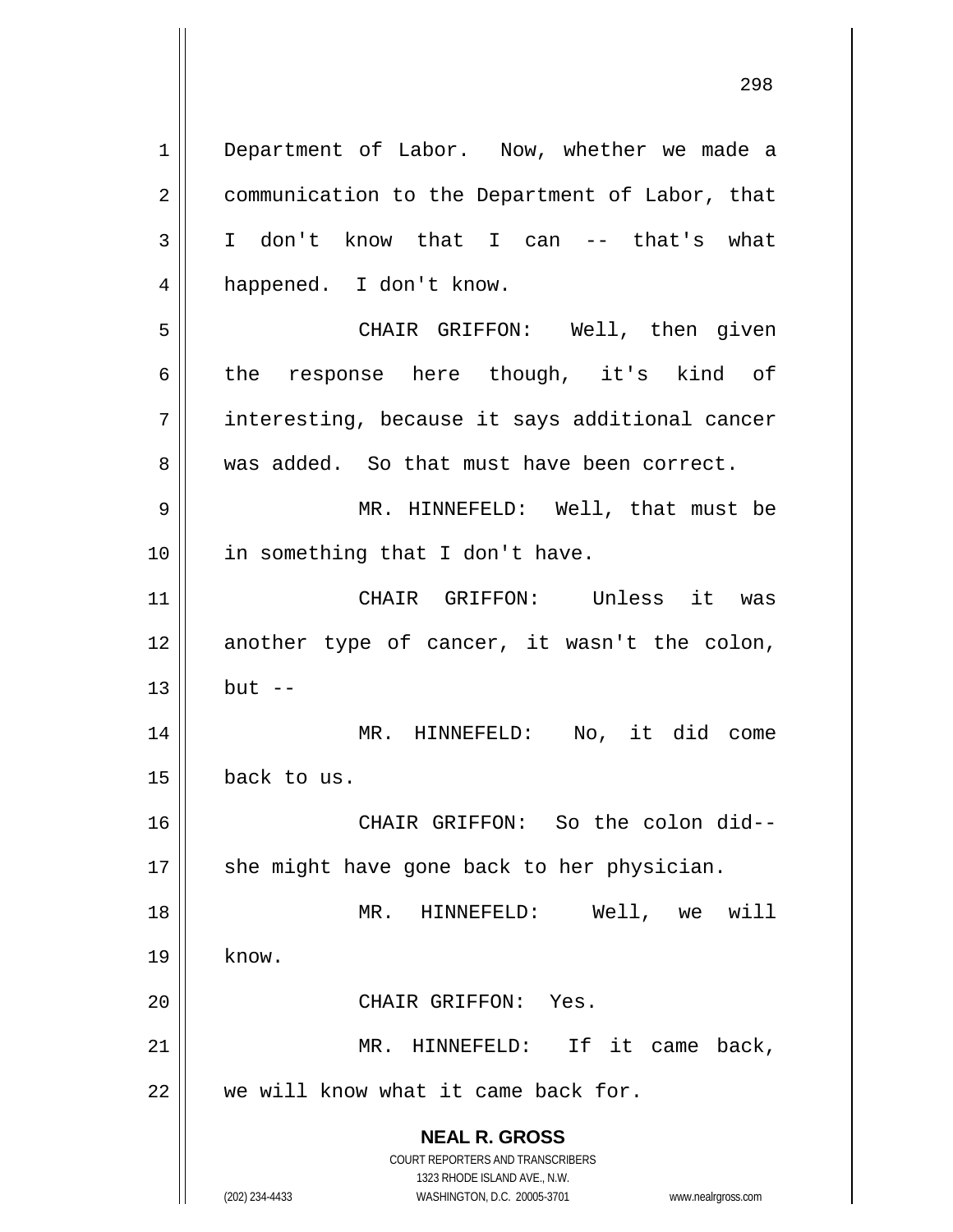**NEAL R. GROSS** COURT REPORTERS AND TRANSCRIBERS 1323 RHODE ISLAND AVE., N.W. (202) 234-4433 WASHINGTON, D.C. 20005-3701 www.nealrgross.com 1 || MEMBER MUNN: Well, wait. I just  $2 \parallel$  -- what you just said doesn't -- perhaps my  $3 \parallel$  note is incorrect. You said it says here 4 there was an added cancer and my note says  $5$  || NIOSH did not have the authority to add cancer 6 diagnoses. 7 MR. HINNEFELD: We are working 8 || from different matrices. 9 || MEMBER MUNN: Okay. 10 MR. HINNEFELD: See you're working 11 | from the one that I sent. 12 CHAIR GRIFFON: Yes. 13 MEMBER MUNN: Yes. 14 MR. HINNEFELD: Mark is working 15 from his. 16 || CHAIR GRIFFON: No, this -- mine 17 || says that what you are saying, Wanda, but in 18 || the resolution it says an additional cancer 19 was added. Now, it doesn't say -- maybe I  $20$  | should specify by DOL in March 2000, you know,  $21$  | just to be clear. 22 MR. HINNEFELD: Yes.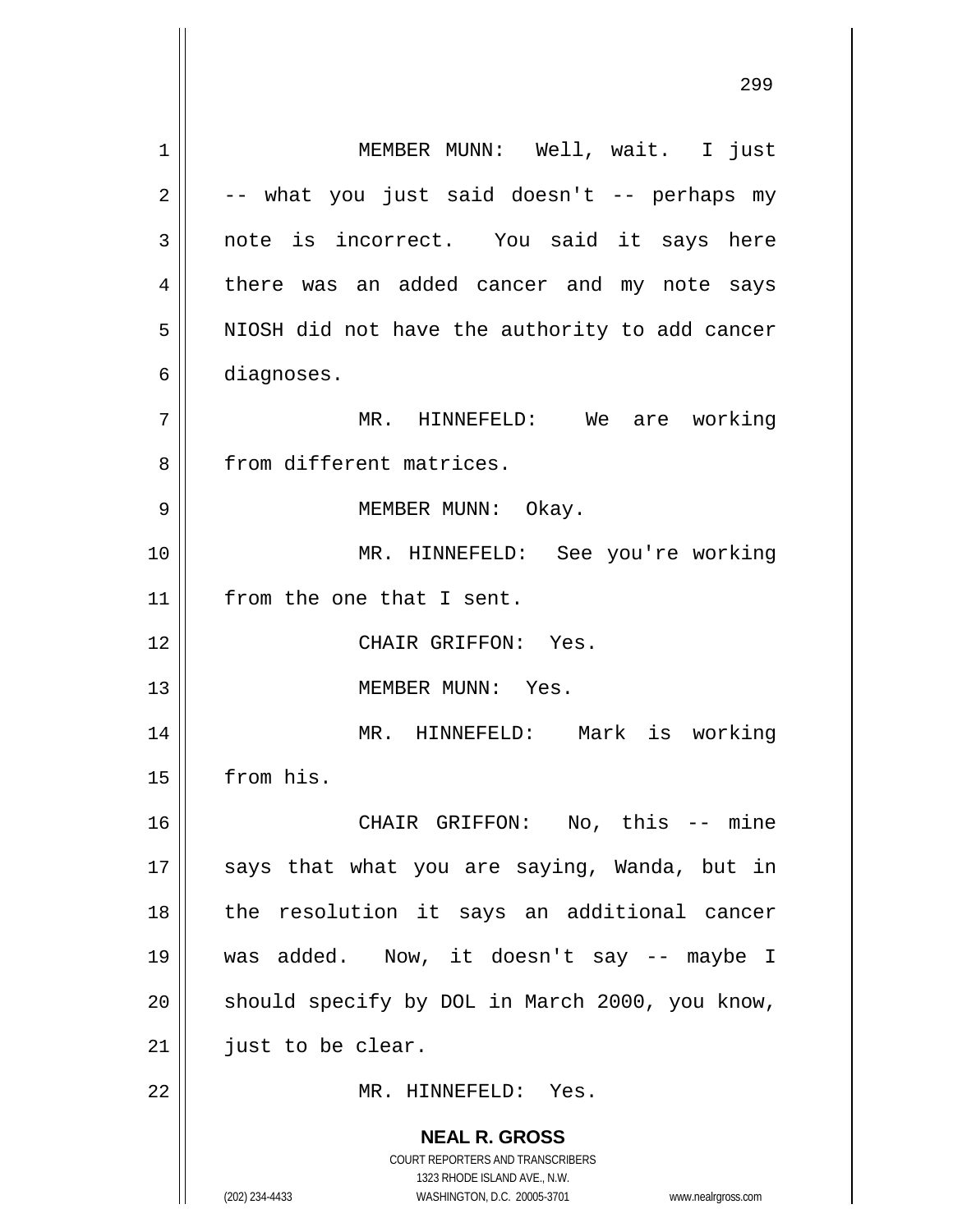**NEAL R. GROSS** COURT REPORTERS AND TRANSCRIBERS 1323 RHODE ISLAND AVE., N.W. (202) 234-4433 WASHINGTON, D.C. 20005-3701 www.nealrgross.com 1 || MR. HINNEFELD: But again, Scott  $2 \parallel$  has got the referral here. They had it no  $3 \parallel$  carcinoma of the ilium and large bowel. 4 CHAIR GRIFFON: Okay. 5 MR. HINNEFELD: So DOL did get the  $6 \parallel$  evidence, did add it and then so the case came 7 back to us. 8 DR. MAURO: And it has -- 9 MR. HINNEFELD: Well, we can tell 10 you. We will tell you. We cannot tell you 11 whether it is finally adjudicated, but we can 12 tell you whether we sent another dose 13 || reconstruction by DOL. Sitting here, I don't 14 || think we can tell you whether it is finally 15 | adjudicated. 16 MEMBER MUNN: It should be the end 17 | of this. 18 || DR. MAURO: Of this, on this, yes. 19 I agree. Our final with DOL. 20 CHAIR GRIFFON: Right. No further 21 action. 22 MEMBER MUNN: Yes.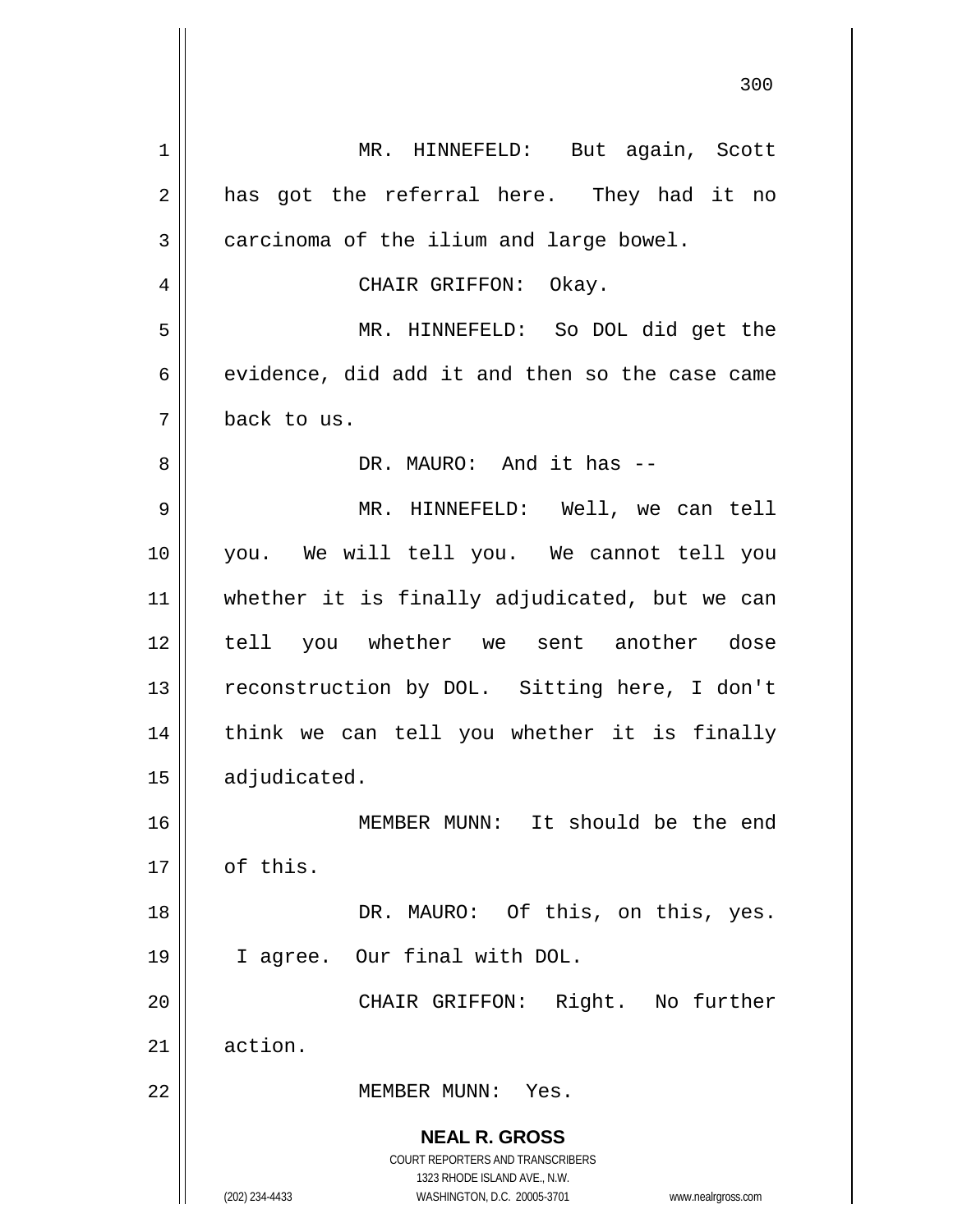|    | 301                                                                 |
|----|---------------------------------------------------------------------|
| 1  | DR. MAURO: October of this year.                                    |
| 2  | MR. HINNEFELD: Yes. So there was                                    |
| 3  | a recommended decision, it may or may not be                        |
| 4  | finally adjudicated.                                                |
| 5  | DR. MAURO: That closes this.                                        |
| 6  | CHAIR GRIFFON: All right. And on                                    |
| 7  | that note, I think it's time for a break.                           |
| 8  | MEMBER MUNN: Absolutely.                                            |
| 9  | (Whereupon, the above-entitled                                      |
| 10 | matter went off the record at 2:40 p.m. and                         |
| 11 | resumed at 2:50 p.m.)                                               |
| 12 | CHAIR GRIFFON: Okay. All right.                                     |
| 13 | Let's just start on 123.1. This is a --                             |
| 14 | MR. HINNEFELD: Fission product.                                     |
| 15 | CHAIR GRIFFON: Yes, this is a                                       |
| 16 | Hanford case, yes.                                                  |
| 17 | MR. HINNEFELD: Apparently.                                          |
| 18 | CHAIR GRIFFON: This was the                                         |
| 19 | fission product one. We have -- I have a                            |
| 20 | referral to NIOSH, TIB-54. NIOSH looking at                         |
| 21 | TIB-54 as it applies to whole body counting is                      |
| 22 | my specific comment or resolution.                                  |
|    | <b>NEAL R. GROSS</b>                                                |
|    | COURT REPORTERS AND TRANSCRIBERS<br>1323 RHODE ISLAND AVE., N.W.    |
|    | (202) 234-4433<br>WASHINGTON, D.C. 20005-3701<br>www.nealrgross.com |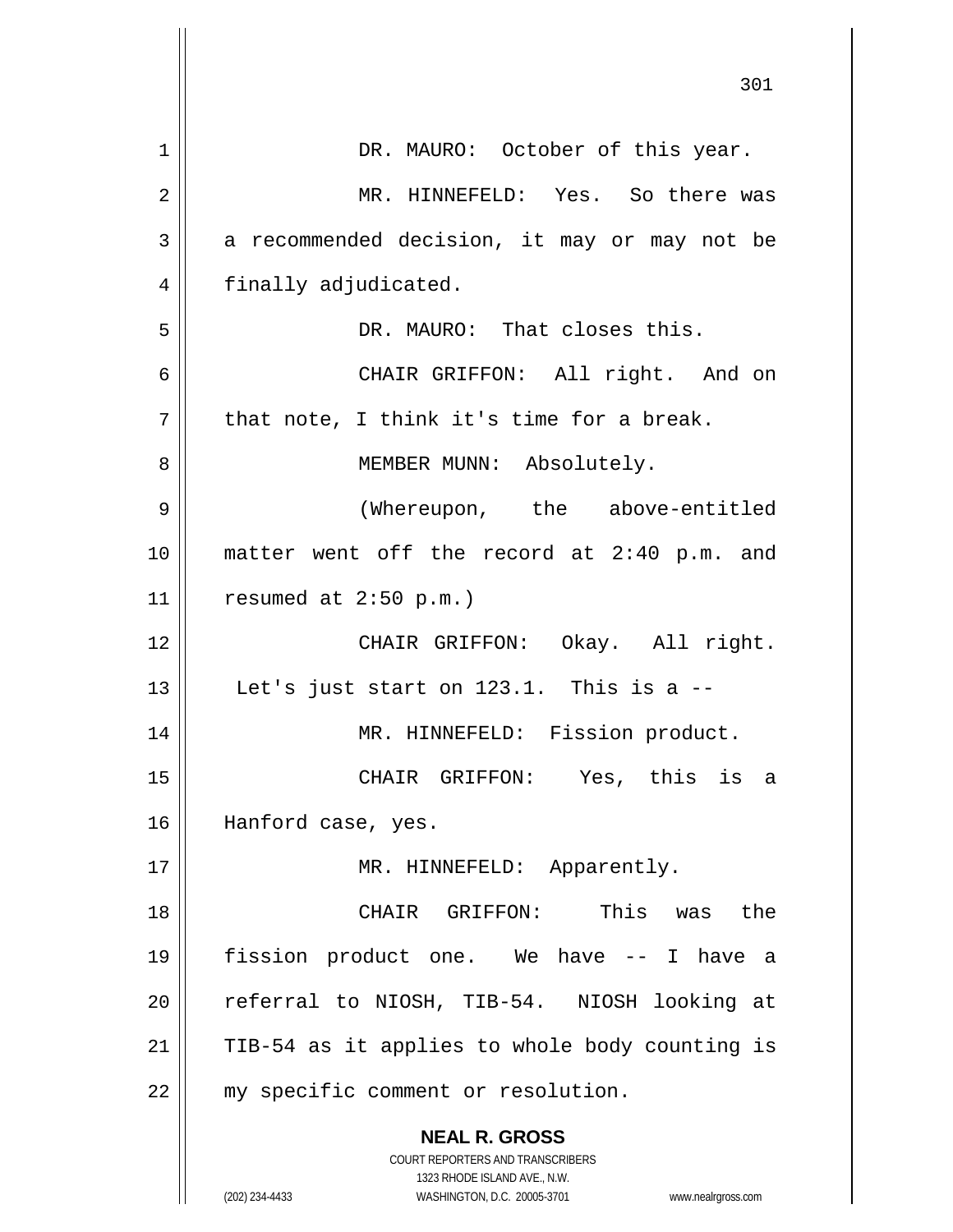**NEAL R. GROSS** COURT REPORTERS AND TRANSCRIBERS 1323 RHODE ISLAND AVE., N.W. (202) 234-4433 WASHINGTON, D.C. 20005-3701 www.nealrgross.com 1 MR. HINNEFELD: Okay. I think  $2 \parallel$  that's true. 3 MR. SIEBERT: Tate and Liz and I 4 have talked about it. 5 CHAIR GRIFFON: So should that be 6 || part, should that be referred to the 7 Procedure's Group or not necessarily? Does 8 || that stay here? Wanda wants it. She's saying  $9 \parallel$  -- for those on the phone and can't see Wanda. 10 || She is motioning that yes, bring it on. 11 || MEMBER MUNN: I think you have 12 || misinterpreted my intent. 13 || MR. HINNEFELD: Well, I think that 14 it sounds like we have -- you know, if what we 15 have provided here now, I don't know, we 16 actually provided this before. Yes, we 17 | provided it on May  $30^{\text{th}}$ . So if that's not 18 || sufficiently clear, has there been something 19 || else, you know, further elucidated on that, so 20 we know what else to provide? 21 || MR. FARVER: This is --22 CHAIR GRIFFON: I wish I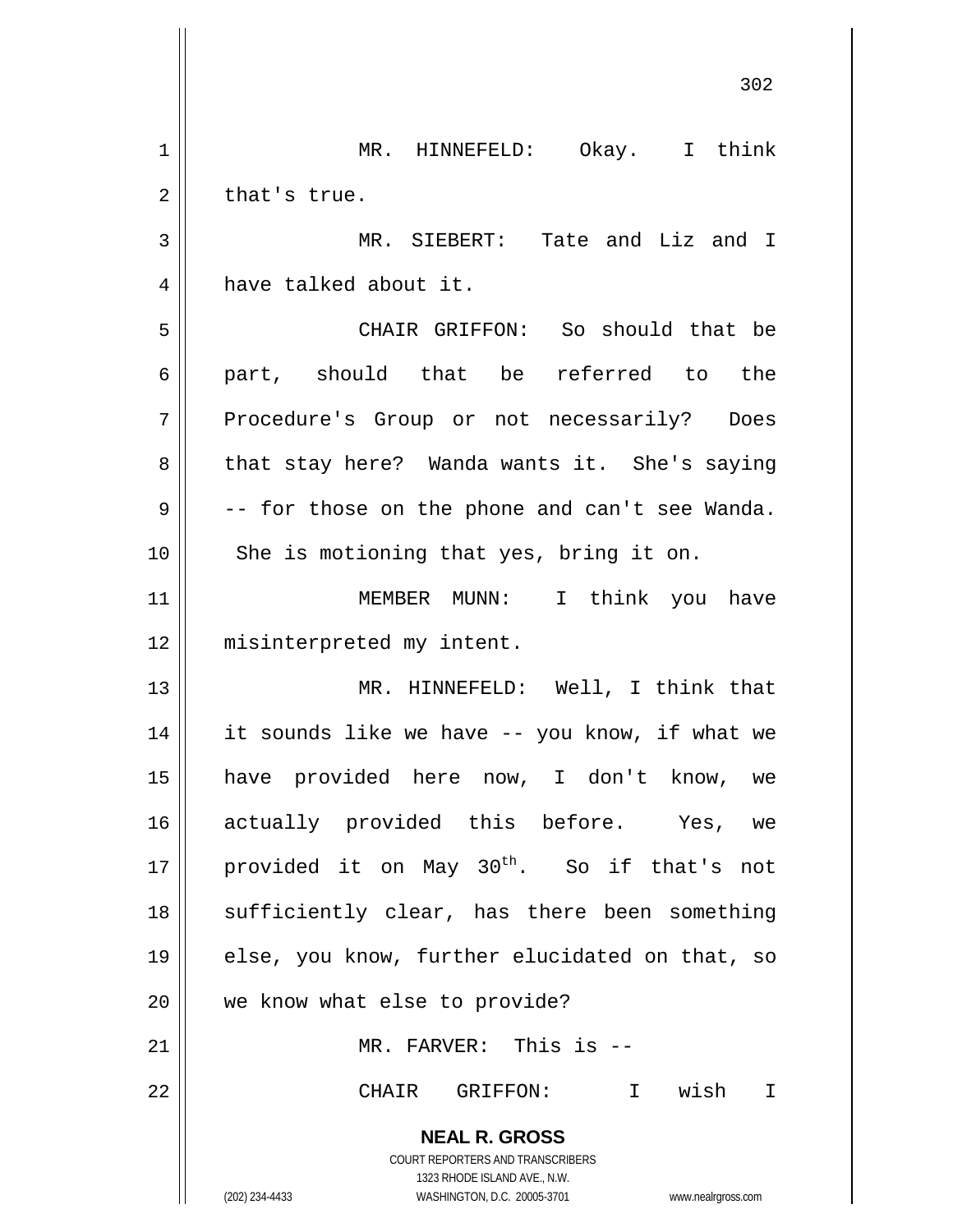**NEAL R. GROSS** COURT REPORTERS AND TRANSCRIBERS 1323 RHODE ISLAND AVE., N.W. (202) 234-4433 WASHINGTON, D.C. 20005-3701 www.nealrgross.com 303 1 | remembered right now. 2 || MR. HINNEFELD: It is. That's my  $3 \parallel$  quess. It is. It's all pre TIB-54. 4 CHAIR GRIFFON: Oh, okay. 5 DR. MAURO: That was my guess. 6 CHAIR GRIFFON: Yes. 7 MR. HINNEFELD: Yes. 8 MEMBER MUNN: But nevertheless, 9 || pretty comprehensive. 10 MR. FARVER: I believe the 11 || question always comes into account where does 12 the radionuclide chooser that is used, you 13 || know, that accounts for, in worst case, 14 radionuclide we will say, but it doesn't 15 | account for the other nuclides not considered. 16 CHAIR GRIFFON: I see it. 17 || DR. MAURO: In other words, you've 18 || got gross gamma in the urine. You've got a --19 MR. FARVER: You've talking in 20 | vivo, right? 21 | DR. MAURO: The whole body count,  $22 \parallel$  okay. They only look at the one radionuclide?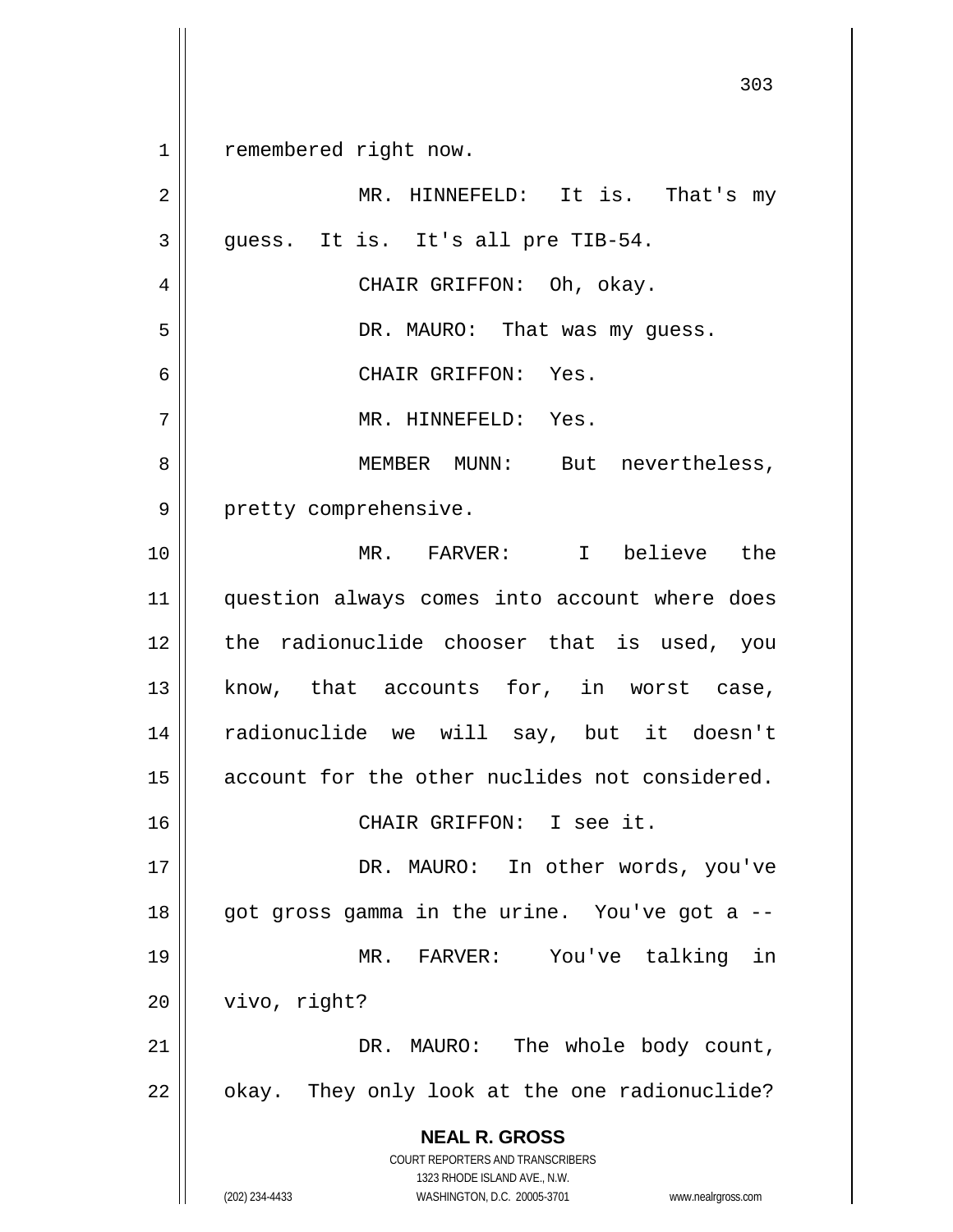**NEAL R. GROSS** COURT REPORTERS AND TRANSCRIBERS 1323 RHODE ISLAND AVE., N.W. 304 1 || MR. FARVER: They look at the one  $2 \parallel$  with the, let's see, the highest MDA. 3 MR. SIEBERT: Take the MDA into 4 account and that determines which would give  $5$  | the largest dose to the organ. 6 DR. MAURO: The organ. 7 MR. SIEBERT: Right. So they 8 || assign that one across the board. 9 MR. HINNEFELD: So is this a case 10 where B 11 CHAIR GRIFFON: Okay. So it's all 12 less than detectable, right? 13 MR. SIEBERT: Yes, right. 14 Misdosed. 15 || CHAIR GRIFFON: Misdosed, oh,  $16 \parallel$  okay. 17 || MEMBER MUNN: But again, this goes 18 back to the question which keeps arising in 19 all our fora which is, in this particular case  $20$  || that we are looking at right here, would any 21 || other approach be more informative with  $22$  | respect to the dose to the claimant or would

(202) 234-4433 WASHINGTON, D.C. 20005-3701 www.nealrgross.com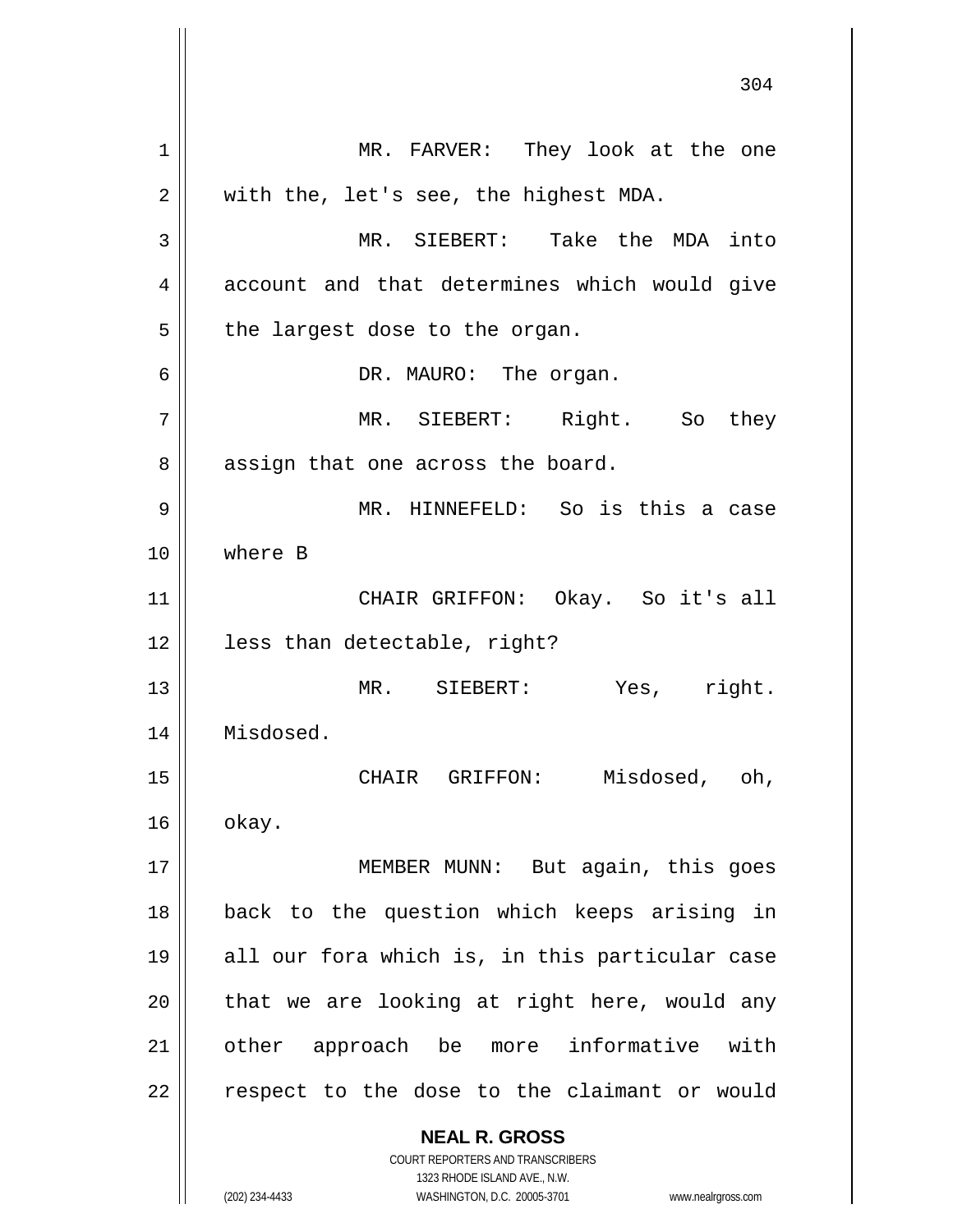| $\mathbf 1$    | any other dose added from any other known or   |
|----------------|------------------------------------------------|
| $\overline{2}$ | unknown or imaginary sources significantly     |
| 3              | affect the outcome for the claimant?           |
|                |                                                |
| $\overline{4}$ | That's really the bottom line                  |
| 5              | question. Is this sufficient? Unless there     |
| 6              | is reason to believe that there were           |
| 7              | extraordinary exposures to other less active   |
| 8              | radionuclides, those would be very difficult   |
| 9              | to take a position that there would be a major |
| 10             | impact on dose.                                |
| 11             | CHAIR GRIFFON: I mean, Doug, you               |
| 12             | should look at the explanation. I mean, I'm    |
| 13             | sure you did, but I guess this is -- yes, it's |
| 14             | kind of your theory is that if you are         |
| 15             | selecting the one with the highest MDA --      |
| 16             | MR. FARVER: Oh, okay.                          |
| 17             | CHAIR GRIFFON: If you selected                 |
| 18             | one of the ones -- if you did it equally in    |
| 19             | other parts, you know, you would have seen one |
| 20             | of those at a lower level, so your Ce-144 goes |
| 21             | down as well. And the MDs are so far apart     |
| 22             | that you got it. You bounded it, right?        |

**NEAL R. GROSS** COURT REPORTERS AND TRANSCRIBERS 1323 RHODE ISLAND AVE., N.W.

(202) 234-4433 WASHINGTON, D.C. 20005-3701 www.nealrgross.com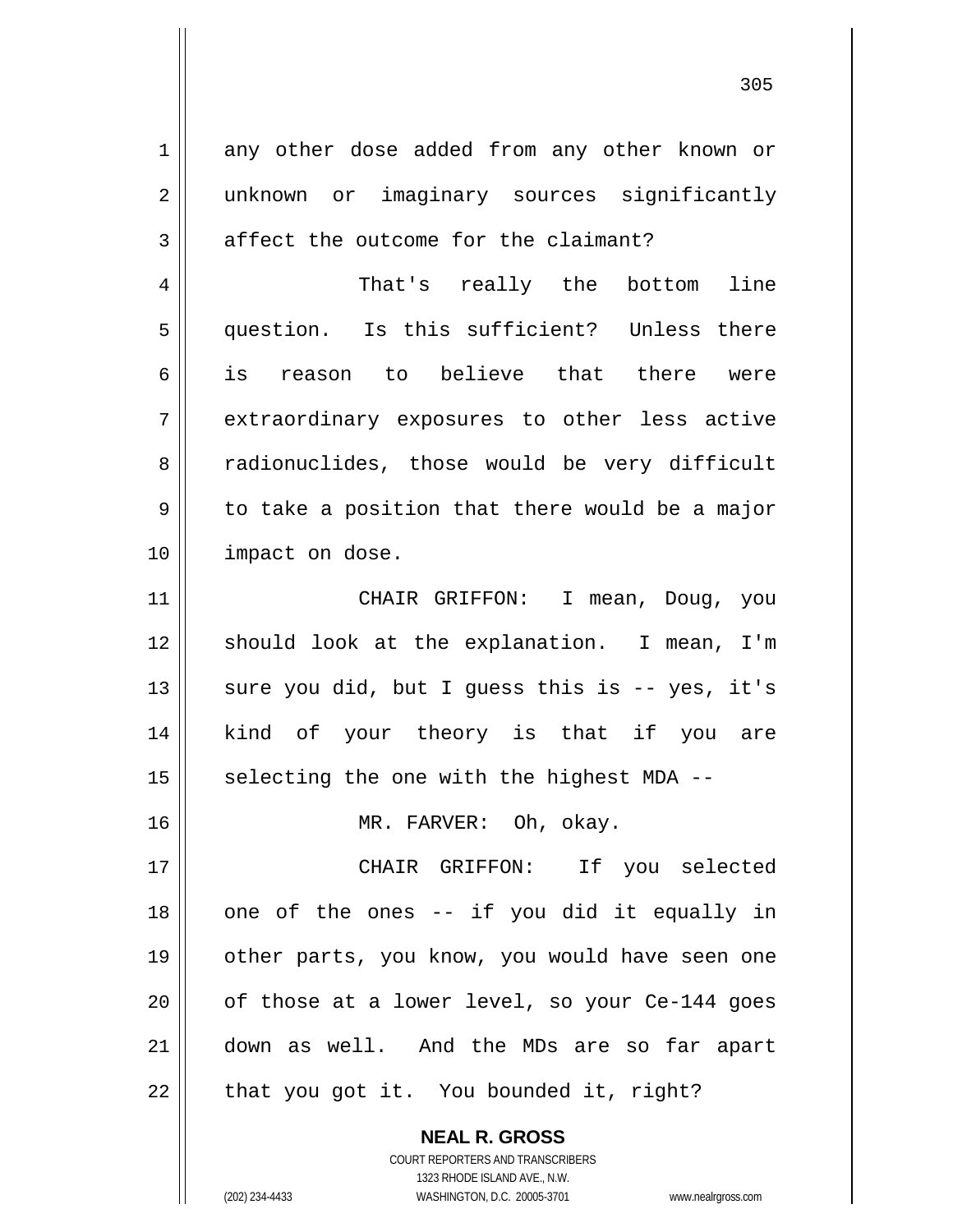**NEAL R. GROSS** COURT REPORTERS AND TRANSCRIBERS 1323 RHODE ISLAND AVE., N.W. (202) 234-4433 WASHINGTON, D.C. 20005-3701 www.nealrgross.com 306 1 || MR. SIEBERT: That's what -- if I  $2 \parallel$  remember correctly, we looked at this. 3 || CHAIR GRIFFON: Yes. 4 || MR. SIEBERT: And said yes, if we 5 || projected out other radionuclides from that 6  $\vert$  Ce-144 --7 || CHAIR GRIFFON: Right. 8 MR. SIEBERT: -- it would have 9 | been shining out and you would have seen it. 10 || CHAIR GRIFFON: Right. 11 || MR. SIEBERT: Anything that we did  $12$  | other than that, would have reduced the dose. 13 || CHAIR GRIFFON: Right. 14 MR. SIEBERT: And took those into 15 account. 16 MEMBER MUNN: I think Tammy has 17 || something that counts. 18 MR. FARVER: Does OTIB-54 support  $19 \parallel$  this? 20 MR. SIEBERT: I believe that's 21  $\parallel$  where we -- I don't know off the top of my  $22 \parallel$  head.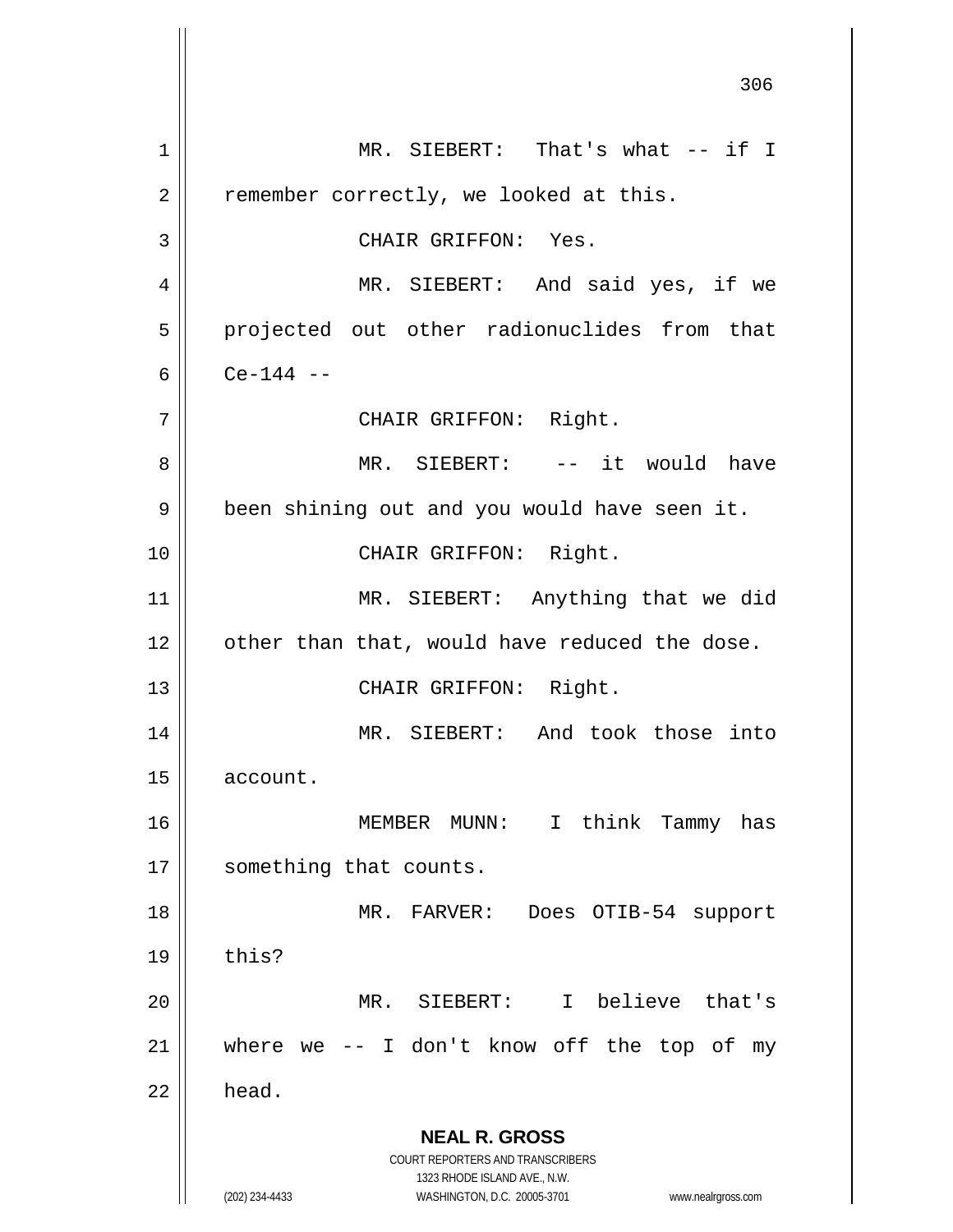|    | 30 T                                                                    |
|----|-------------------------------------------------------------------------|
| 1  | CHAIR GRIFFON: That's the                                               |
| 2  | question.                                                               |
| 3  | MR. SIEBERT: I think yes.                                               |
| 4  | CHAIR GRIFFON: That's where we                                          |
| 5  | ended up the last time, I think, right?                                 |
| 6  | MR. SIEBERT: Right, yes. And                                            |
| 7  | that's -- I think that's something we are                               |
| 8  | looking at with the support.                                            |
| 9  | CHAIR GRIFFON: Like we wanted to                                        |
| 10 | see the background to this and we said yes,                             |
| 11 | it's probably going to be in the TIB-54                                 |
| 12 | discussion.                                                             |
| 13 | MR. FARVER: Because it's going to                                       |
| 14 | come up in -- on TIB-58 again.                                          |
| 15 | MEMBER MUNN: Yes, and again.                                            |
| 16 | MR. SIEBERT:<br>I keep putting                                          |
| 17 | question marks, that's why I want to read it.                           |
| 18 | CHAIR GRIFFON: Well, I'm going to                                       |
| 19 | leave that resolution the same. And if it's                             |
| 20 | not covered in TIB-54, we will have to make                             |
| 21 | sure we bring it back here independently. But                           |
| 22 | I'm assuming it will come up in that dialogue,                          |
|    | <b>NEAL R. GROSS</b>                                                    |
|    | <b>COURT REPORTERS AND TRANSCRIBERS</b><br>1323 RHODE ISLAND AVE., N.W. |
|    | (202) 234-4433<br>WASHINGTON, D.C. 20005-3701<br>www.nealrgross.com     |

 $\overline{\phantom{a}}$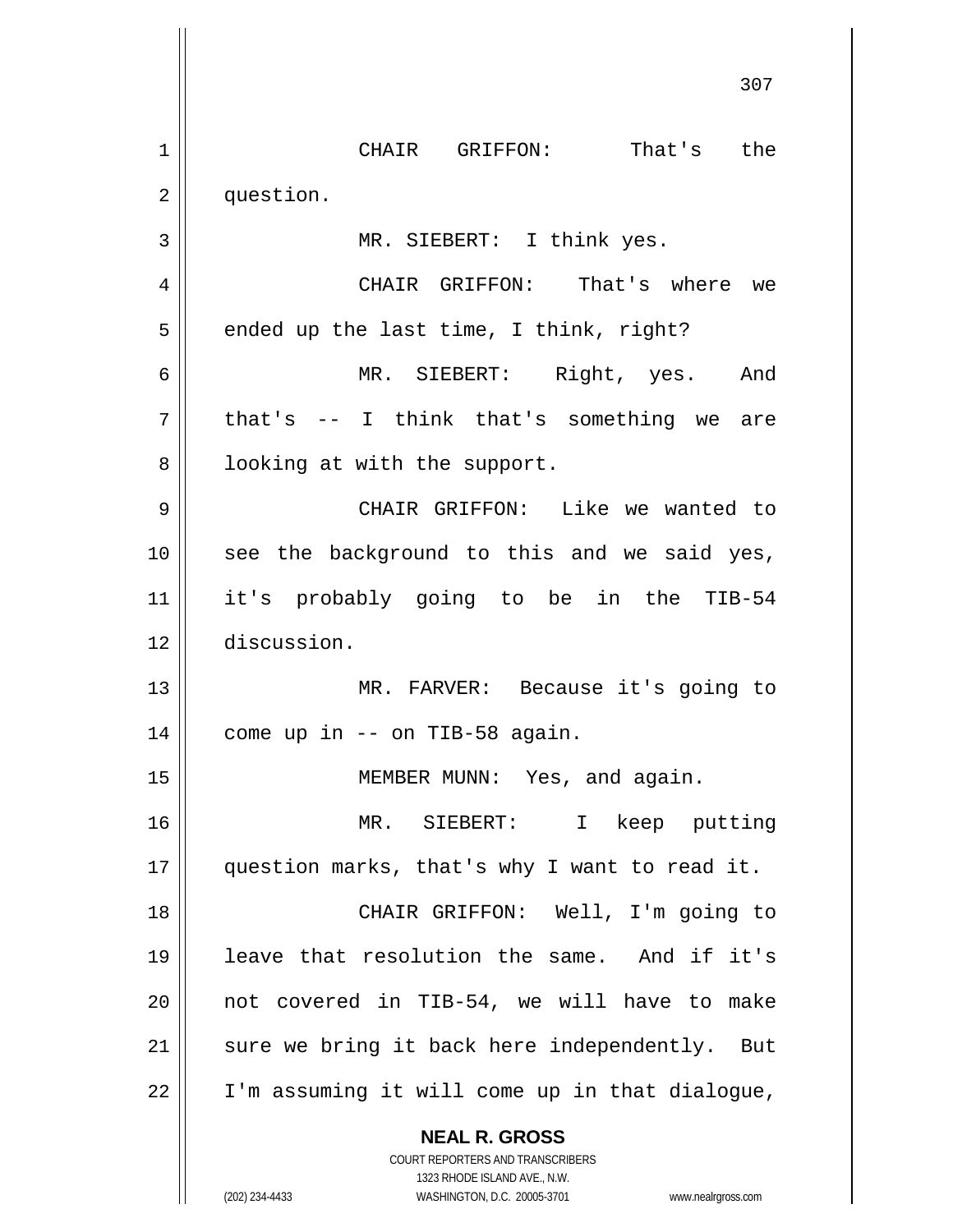**NEAL R. GROSS** COURT REPORTERS AND TRANSCRIBERS 1323 RHODE ISLAND AVE., N.W. (202) 234-4433 WASHINGTON, D.C. 20005-3701 www.nealrgross.com 1 || right? So NIOSH looking at TIB-54 as opposed  $2 \parallel$  to whole body counting. 3 || MEMBER MUNN: For reasonableness. 4 CHAIR GRIFFON: Does that mean 5 | transfer to the Procedure's Work Group then? 6 MEMBER MUNN: No. 7 CHAIR GRIFFON: Wanda, does it? 8 || MR. SIEBERT: Yes, it does. 9 CHAIR GRIFFON: Transfer to 10 || Procedure's Work Group. 124.1, wow, only one 11 | finding on that one. That's good. 12 MR. SIEBERT: We just pick one,  $13$  | the worst case. 14 || CHAIR GRIFFON: This is another. 15 DR. MAURO: Well, before we -- I'm  $16 \parallel$  sorry. 17 CHAIR GRIFFON: Go ahead, go 18 ahead. Yes. 19 DR. MAURO: I just want to get it  $20$  | clear in my head. You take a whole body count  $21$  | and chest count --22 CHAIR GRIFFON: Yes.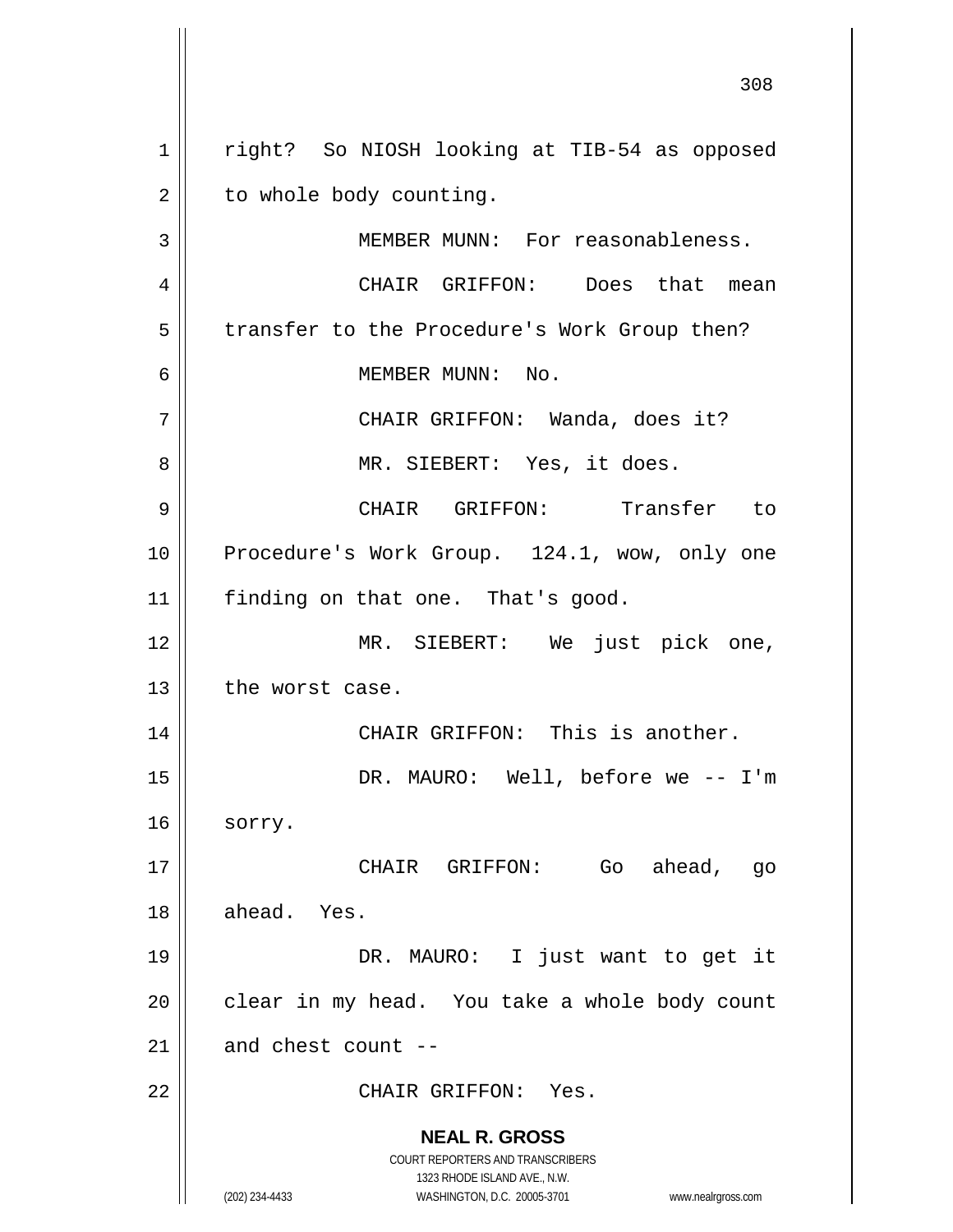**NEAL R. GROSS** COURT REPORTERS AND TRANSCRIBERS 1323 RHODE ISLAND AVE., N.W. 1 || DR. MAURO: -- spectrum. One of  $2 \parallel$  the spikes in there maybe won't --3 CHAIR GRIFFON: You don't get a 4 | spectrum. 5 DR. MAURO: You get it a less  $6 \parallel$  than, there we go. 7 (Simultaneous speaking) 8 CHAIR GRIFFON: That's the point. 9 DR. MAURO: Okay. So therefore, 10 you are given the less than and let's say it 11 turns out that there is a whole bunch of 12 radionuclides there, but they are all less 13 || than. Okay. All right. Okay. So therefore, 14 it's -- you know, you get your background 15 || spike with this Cerium-144, but you really 16 can't pick out any spike for any one 17 particular fission product. And there may be  $18$  || a lot of fission products, such as  $-$ 19 CHAIR GRIFFON: Yes, right. 20 DR. MAURO: -- OTIB-54. Now, what 21 || I'm understanding here is that, okay, what we  $22$  || are going to do is assume that there is some

(202) 234-4433 WASHINGTON, D.C. 20005-3701 www.nealrgross.com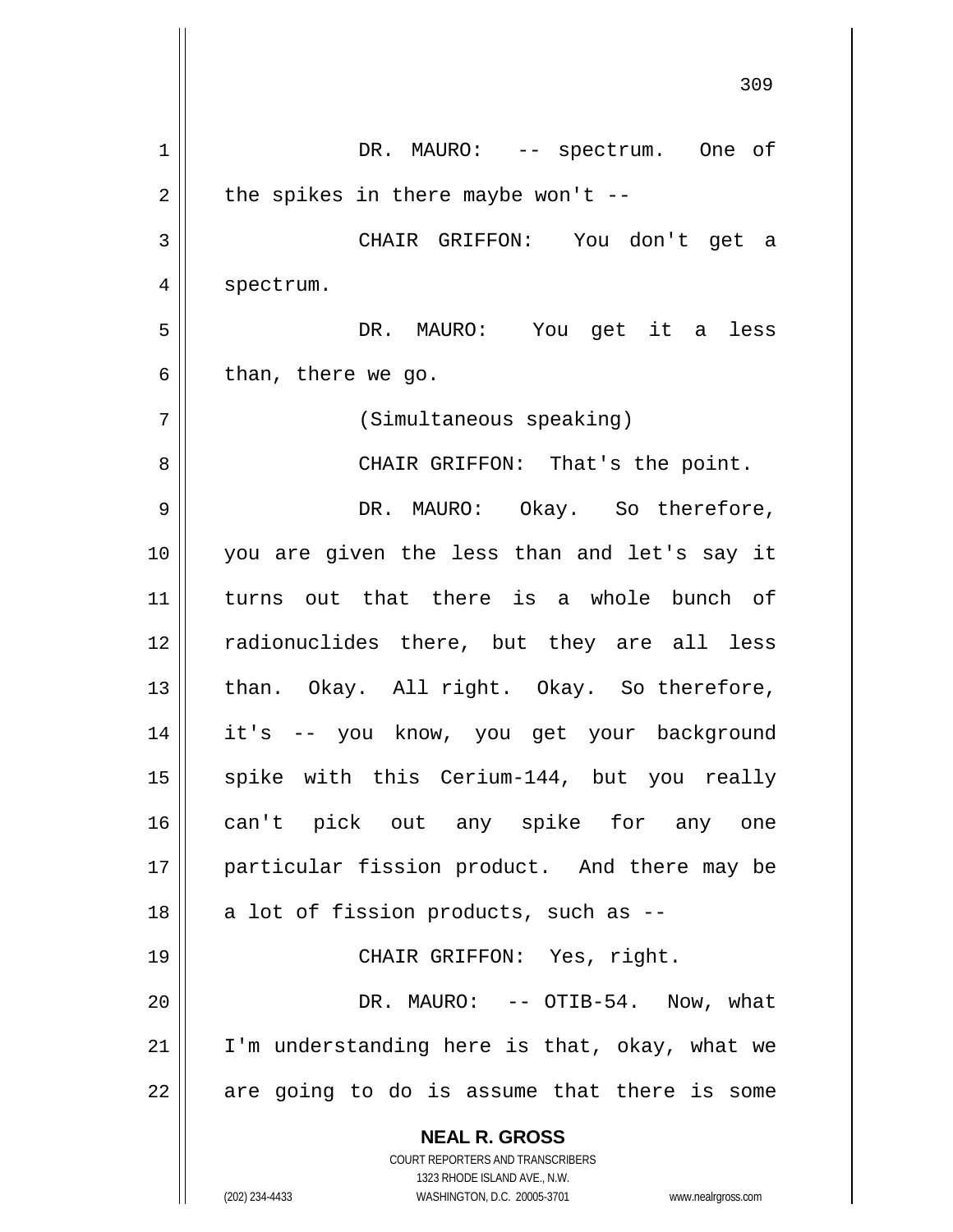**NEAL R. GROSS** COURT REPORTERS AND TRANSCRIBERS 1323 RHODE ISLAND AVE., N.W. (202) 234-4433 WASHINGTON, D.C. 20005-3701 www.nealrgross.com 1 | radionuclides there and that they are with any  $2 \parallel$  106 and Cerium-134. Was that what they are  $3 \parallel$  assuming? 4 | MR. HINNEFELD: Cerium-144. 5 DR. MAURO: Cerium-144 dose. And  $6 \parallel$  so you say, okay, let's assume that yes, he 7 does have some body burden. 8 CHAIR GRIFFON: At the MD. 9 DR. MAURO: At the MD and for 10 those two radionuclides. So therefore, you 11 are assigning the highest possible dose this 12 guy possibly could have based on the whole 13 || body count for those two radionuclides for one 14 | reason. 15 || But now, is it possible that there 16 may be a number of other radionuclides that 17 are there that are also below the limits of 18 protection? I think this is the issue here. 19 MR. HINNEFELD: I believe our  $20$  | response --21 DR. MAURO: And that would -- 22 MR. HINNEFELD: -- is based on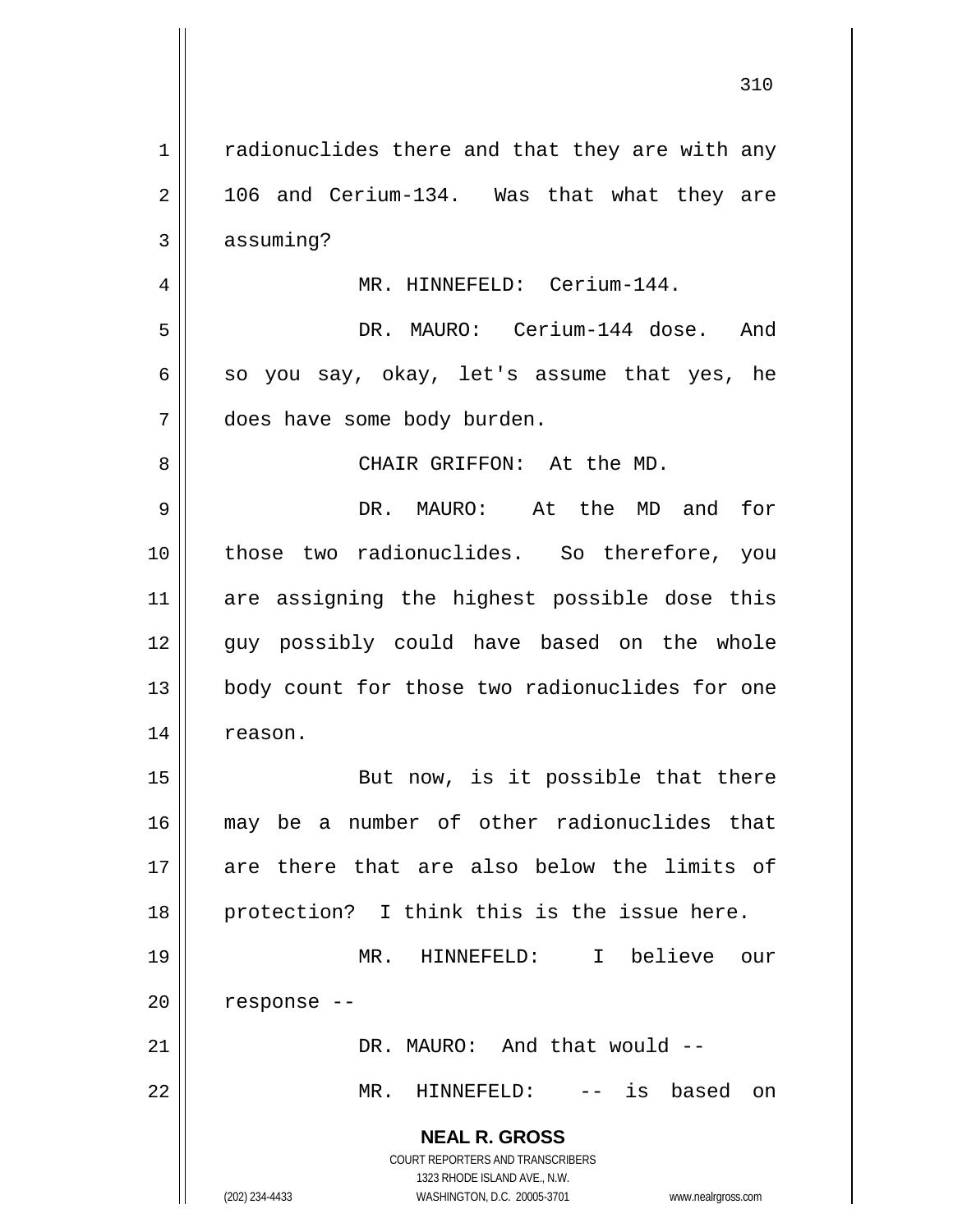**NEAL R. GROSS** COURT REPORTERS AND TRANSCRIBERS 1323 RHODE ISLAND AVE., N.W. (202) 234-4433 WASHINGTON, D.C. 20005-3701 www.nealrgross.com 1 || some understanding of the relative portion of  $2 \parallel$  the radionuclides process. 3 DR. MAURO: Okay. So -- 4 || MR. HINNEFELD: So if, in fact,  $5 \parallel$  the one we chose was just at the MDA and the  $6 \parallel$  others were there in their proportion --7 DR. MAURO: You can't -- 8 MR. HINNEFELD: -- they would be  $9 \parallel$  easily detectable on the in vivo. 10 DR. MAURO: Oh, you would see  $11$  | them. There would be all  $-$ 12 MR. HINNEFELD: They have lower -- 13 || the lower, the more sensitive. I believe  $14$  | that's the basis here. 15 MR. SIEBERT: It ties a lot of 16 || things together. It's the MDAs, it's the 17 abundances in the area. 18 || DR. MAURO: Right. 19 MR. HINNEFELD: And it's the dose 20 delivered. 21 CHAIR GRIFFON: Several factors 22 || going on all at once.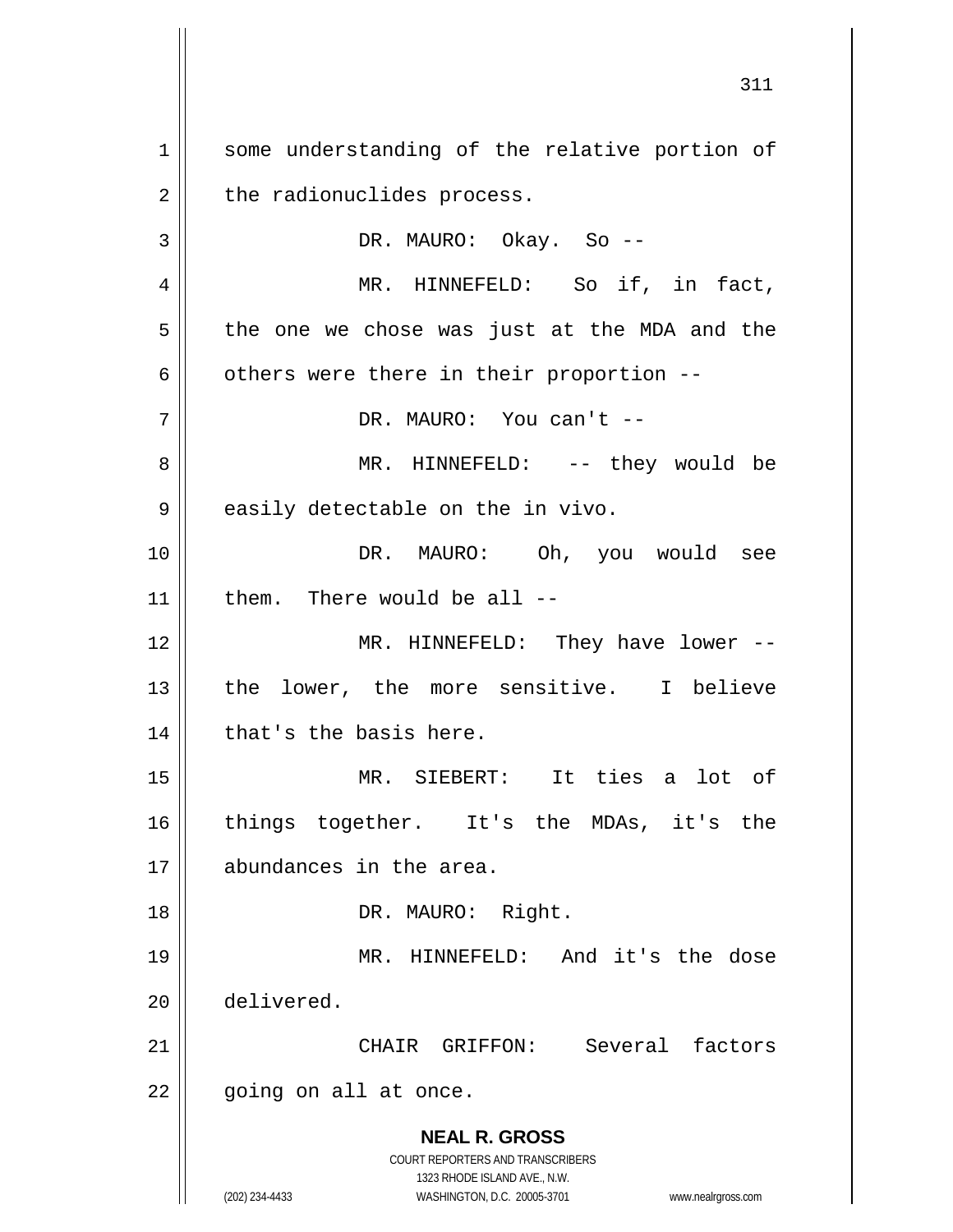**NEAL R. GROSS** COURT REPORTERS AND TRANSCRIBERS 1323 RHODE ISLAND AVE., N.W. (202) 234-4433 WASHINGTON, D.C. 20005-3701 www.nealrgross.com 312 1 || DR. MAURO: And that's why I get 2 | confused. 3 MR. SIEBERT: Yes, okay. I got  $4 \parallel$  it. 5 MR. FARVER: Which is okay. And  $6$  should that be documented somewhere? 7 (Simultaneous speaking) 8 MR. HINNEFELD: The research from  $9 \parallel$  TIB-54, we hope will define that. 10 || DR. MAURO: Oh, 54 should show up, 11 because you have a spectrum. 12 MR. HINNEFELD: We'll see. 13 || CHAIR GRIFFON: 124.1, this is 14 also a Hanford Case. I have SC&A will review 15 || the new DR tool, was my last. Now, you don't  $16$  -- you guys don't have this in the matrix, but 17  $\parallel$  this is in -- from the August 20<sup>th</sup> is what I  $18$  | had. 19 MR. FARVER: Yes, I have that. 20 || CHAIR GRIFFON: Yes, and that's in  $21$   $\vert$  -- yes. And then on your separate sheet, I  $22$  see finding response action closed you say.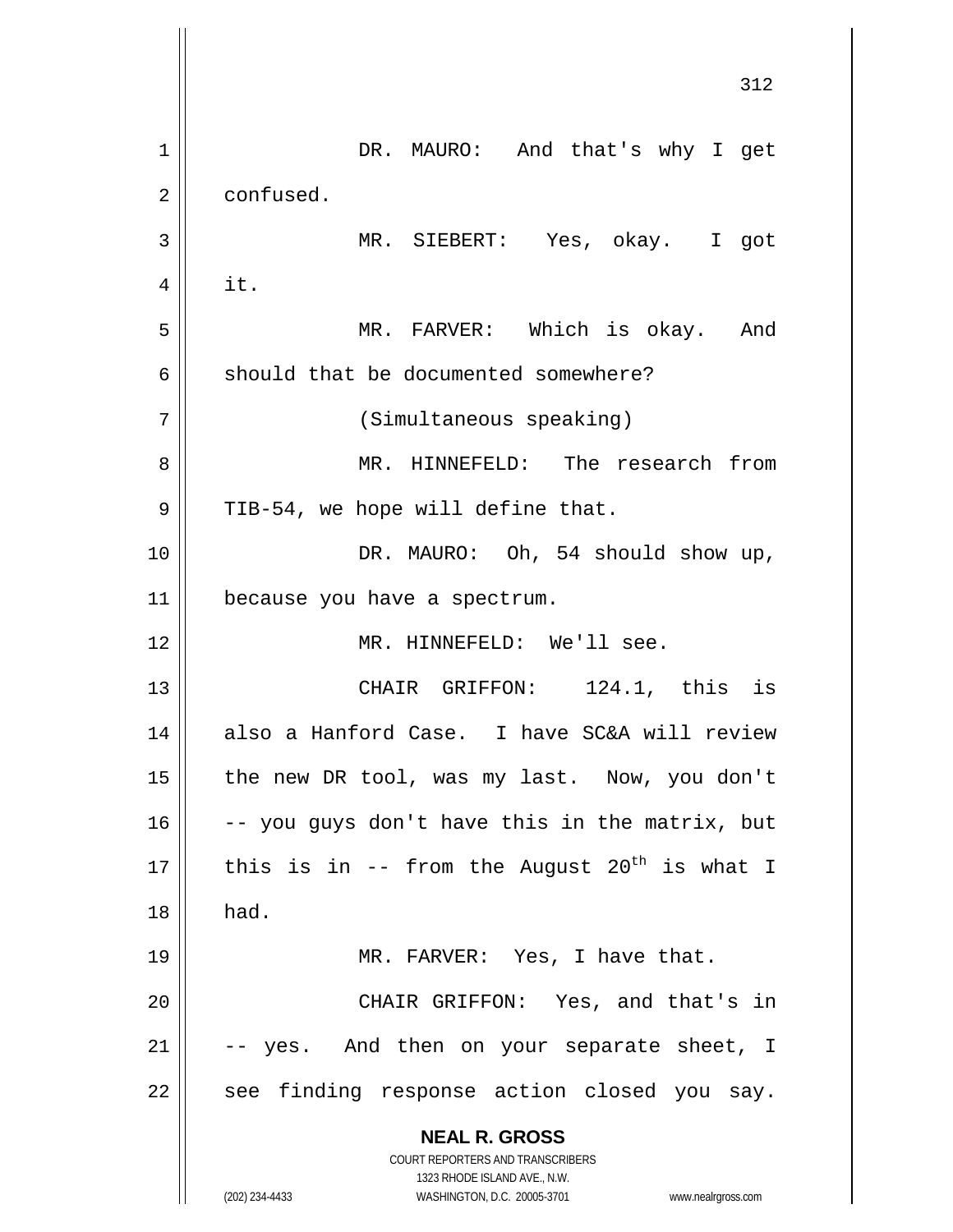**NEAL R. GROSS** COURT REPORTERS AND TRANSCRIBERS 1323 RHODE ISLAND AVE., N.W. (202) 234-4433 WASHINGTON, D.C. 20005-3701 www.nealrgross.com 1 || So you must have reviewed the tool. 2 || MR. FARVER: Yes. 3 CHAIR GRIFFON: And that one page  $4 \parallel$  that you were --5 MR. FARVER: Now, I can look for  $6 \parallel$  the email for that. 7 CHAIR GRIFFON: Yes, here is 8 Doug's response while he is looking for it 9 | says "Reviewed the Hanford Workbook 2.31 and 10 verified the tool. Appropriate count as zeros 11 || for misdose determination." I've got one page 12 here. 13 MR. FARVER: Yes, I did do that. 14 CHAIR GRIFFON: Dated June 18, 15 || 2008. I think the file said June  $10^{th}$ , but  $16$  all right. 17 || MR. FARVER: Okay. 18 || CHAIR GRIFFON: Do you have that? 19 I don't want to put words in your mouth. I  $20$  | think this is your document. 21 MR. FARVER: I'm sure it is. 22 || MS. BEHLING: Yes, that's correct.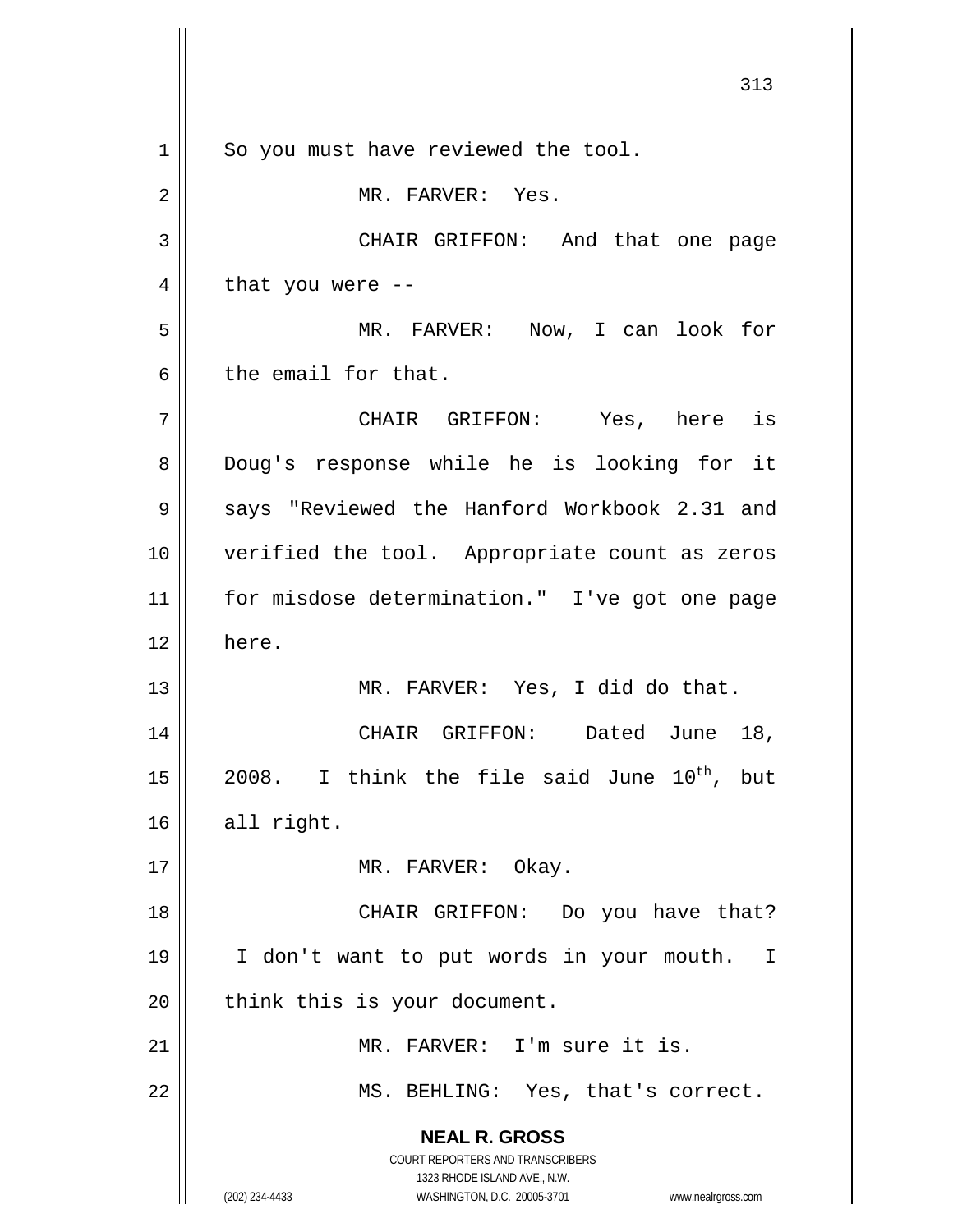**NEAL R. GROSS** COURT REPORTERS AND TRANSCRIBERS 1323 RHODE ISLAND AVE., N.W. (202) 234-4433 WASHINGTON, D.C. 20005-3701 www.nealrgross.com 314 1 CHAIR GRIFFON: Everybody has got 2 | Doug's document, but Doug. 3 || MS. BEHLING: Yes. 4 CHAIR GRIFFON: I know how you  $5 \parallel$  feel. 6 MEMBER MUNN: As long as it says 7 closed. 8 MR. FARVER: Well, maybe we should 9 | reopen it. I know I looked at it. And if I 10 sent an email, someone has that email, then  $11$  | I'm sure I --12 CHAIR GRIFFON: Well, you had the 13 document before open, so -- 14 || MR. FARVER: I had the actions. 15 || CHAIR GRIFFON: Yes, the actions,  $16$  | that's what they are the actions. 17 MR. FARVER: Yes. 18 || CHAIR GRIFFON: The top action 19 124.1. 20 MR. FARVER: Oh, reviewed the 21 workbook. 22 CHAIR GRIFFON: Yes.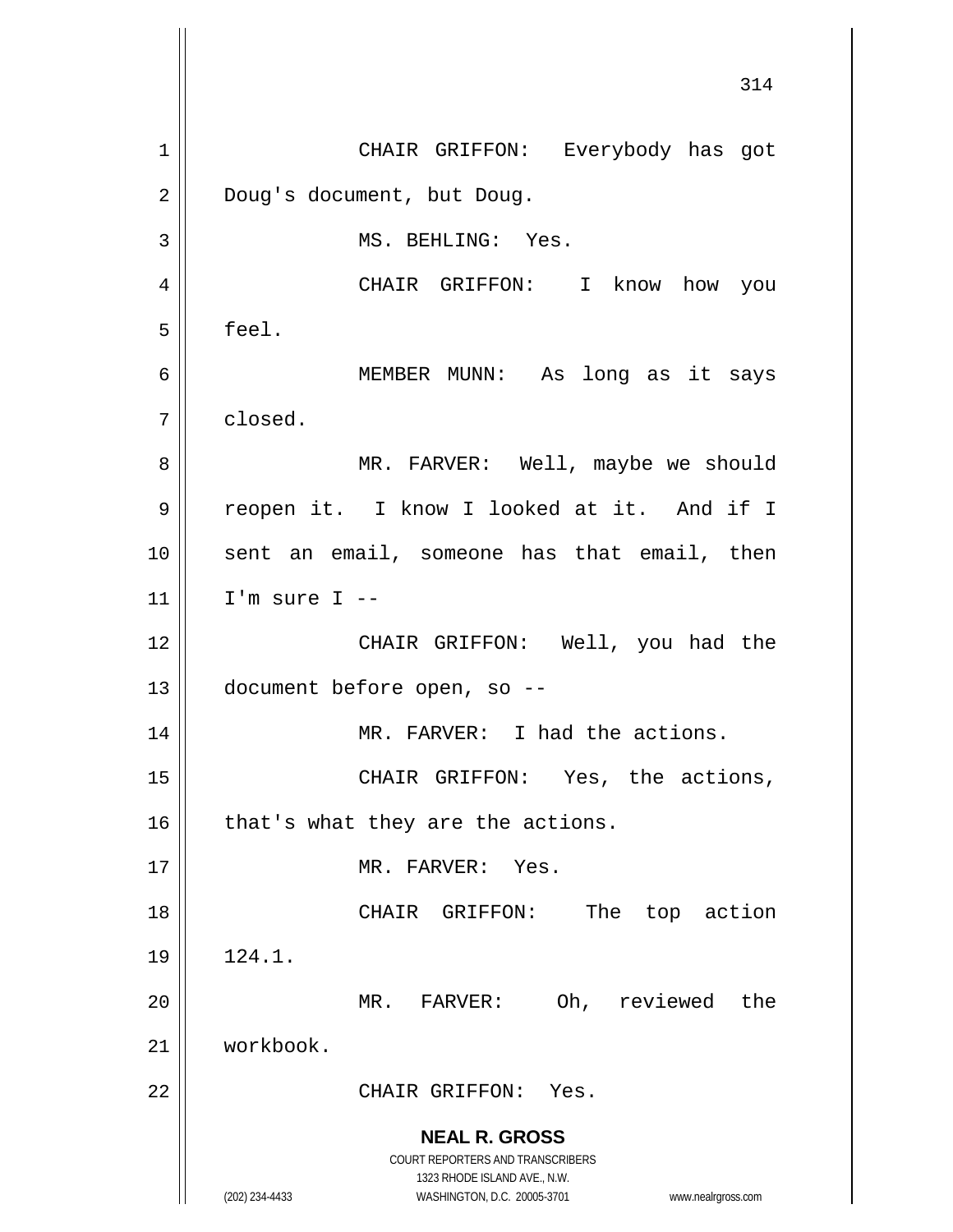**NEAL R. GROSS** COURT REPORTERS AND TRANSCRIBERS 1323 RHODE ISLAND AVE., N.W. (202) 234-4433 WASHINGTON, D.C. 20005-3701 www.nealrgross.com 1 || MR. FARVER: Verified the tool.  $2 \parallel$  Oh, I did do that. 3 || CHAIR GRIFFON: Yes. 4 MR. FARVER: Closed. 5 CHAIR GRIFFON: Yes, closed. All 6 right. That's the one, yes. So I'm going to  $7 \parallel$  put SC&A reviewed and agrees. Okay. 124.2, I 8 also have it's the same thing, that you 9 | reviewed the tool. 10 MR. FARVER: Yes. 11 || CHAIR GRIFFON: And for .3, the  $12$  | same thing. 13 MR. FARVER: Correct. 14 CHAIR GRIFFON: So these all carry 15 through. 16 || MR. SIEBERT: Actually, .3 is the 17 | fission product. 18 CHAIR GRIFFON: Oh, is it? Maybe 19 I got carried -- all fission products. Oh, 20 yes, I was getting carried away with the 21 committee. Okay. So yes, 124.3 is the 22  $\parallel$  fission product question back to 124.1.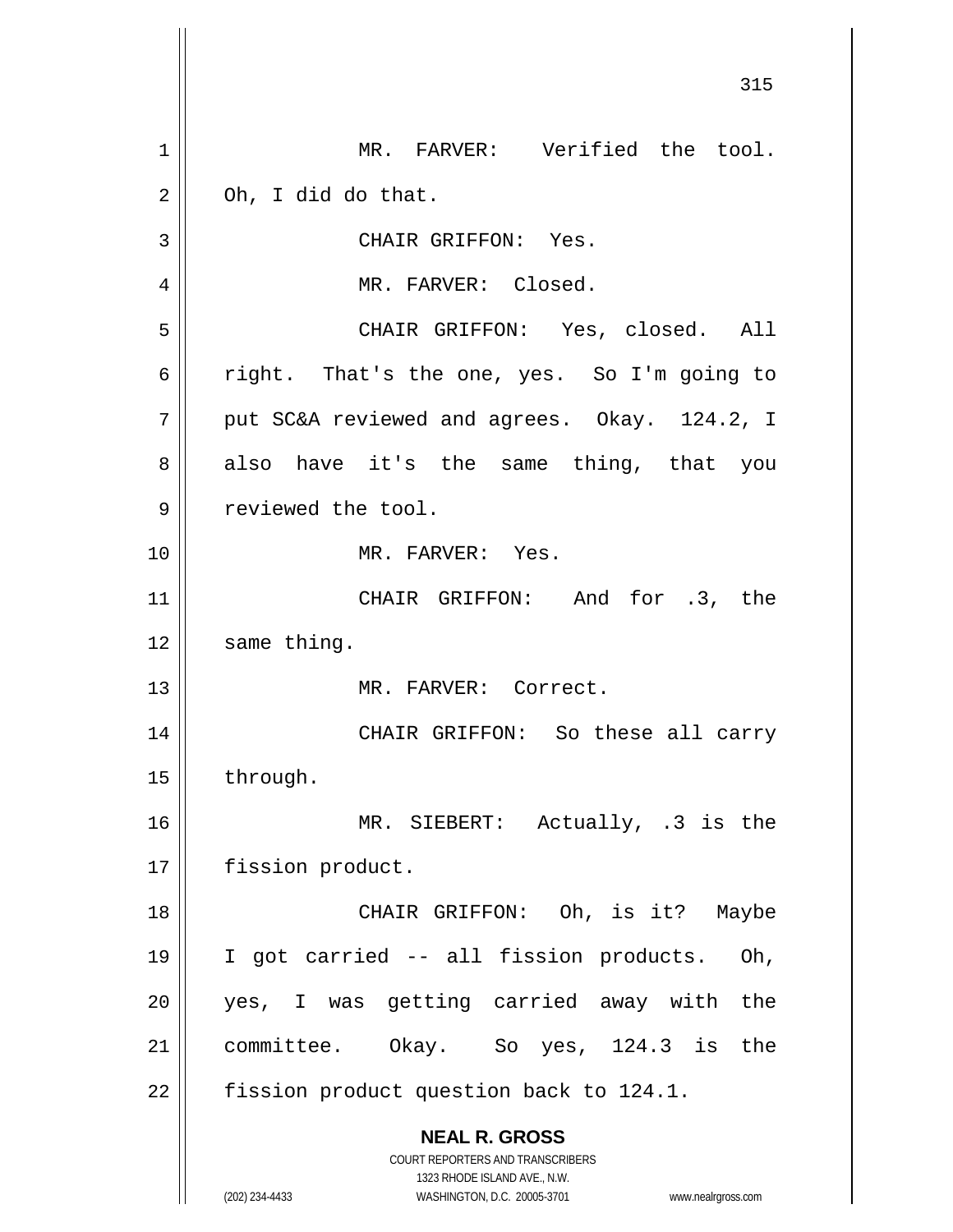|                | 316                                                                 |
|----------------|---------------------------------------------------------------------|
| 1              | MR. FARVER: 123.1.                                                  |
| 2              | CHAIR GRIFFON: I'm sorry, 123.1.                                    |
| 3              | Is that fission products, is it a whole body                        |
| $\overline{4}$ | counting issue though or is it --                                   |
| 5              | MR. SIEBERT: Yes.                                                   |
| 6              | CHAIR GRIFFON: -- different?                                        |
| 7              | It's still whole body counting?                                     |
| 8              | MR. SIEBERT: Right. If the whole                                    |
| 9              | use of the sheets are methodology.                                  |
| 10             | CHAIR GRIFFON: Okay. All right.                                     |
| 11             | Let me just catch up, so I have this.                               |
| 12             | MR. SIEBERT: Using the single                                       |
| 13             | most common tables.                                                 |
| 14             | CHAIR GRIFFON: So that's being                                      |
| 15             | sent to your group, Wanda. All right. 124.4,                        |
| 16             | NIOSH & SC&A agrees no further action is what                       |
| 17             | I have.                                                             |
| 18             | MR. FARVER: Correct.                                                |
| 19             | MEMBER MUNN:<br>123.1, yes, the                                     |
| 20             | OTIB-54.                                                            |
| 21             | CHAIR GRIFFON: Yes, OTIB-54.                                        |
| 22             | Right.<br>MEMBER MUNN:<br>That's                                    |
|                | <b>NEAL R. GROSS</b>                                                |
|                | COURT REPORTERS AND TRANSCRIBERS<br>1323 RHODE ISLAND AVE., N.W.    |
|                | (202) 234-4433<br>WASHINGTON, D.C. 20005-3701<br>www.nealrgross.com |

 $\mathbb{I}$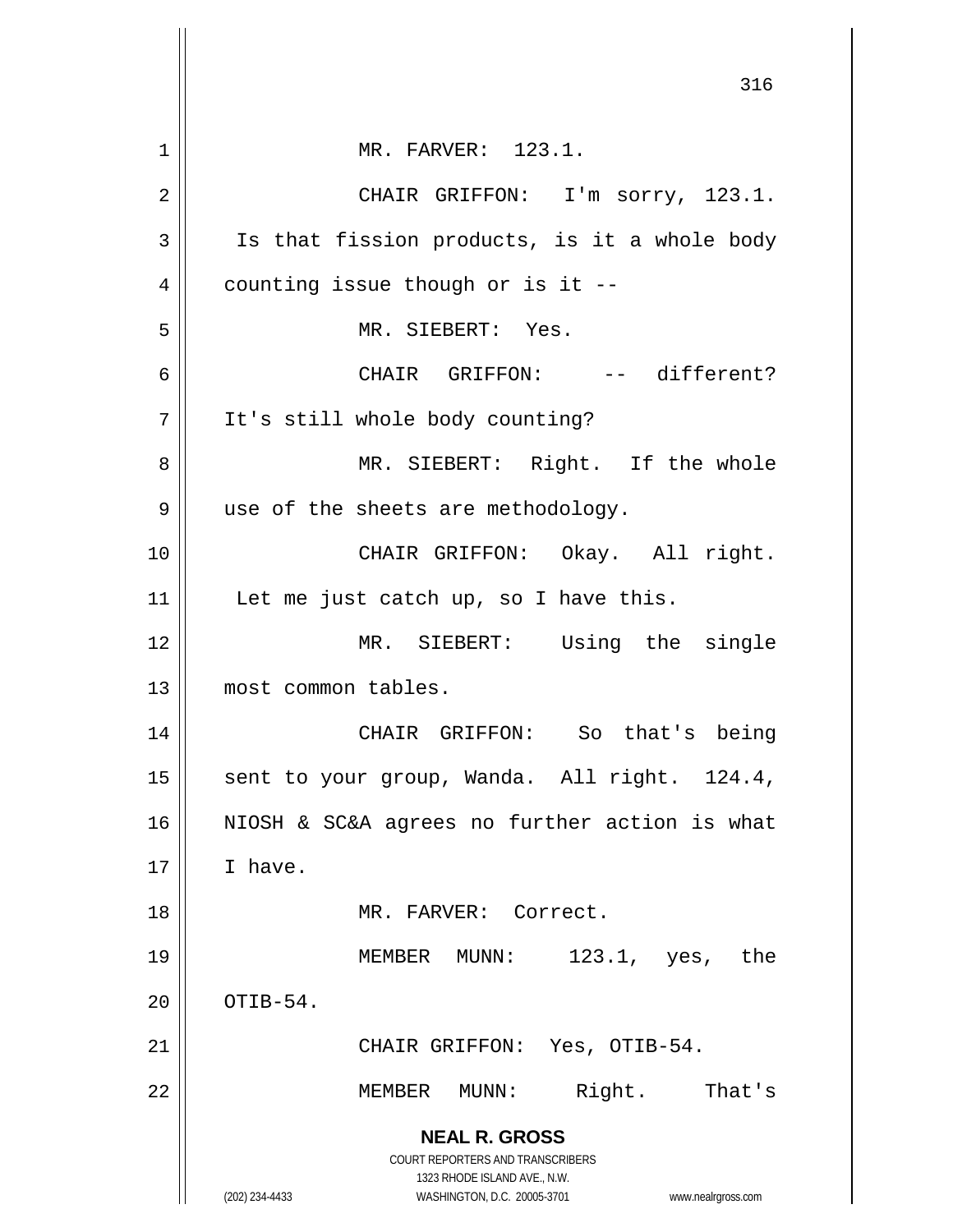1 Procedure's.

**NEAL R. GROSS** COURT REPORTERS AND TRANSCRIBERS 1323 RHODE ISLAND AVE., N.W. (202) 234-4433 WASHINGTON, D.C. 20005-3701 www.nealrgross.com 2 || CHAIR GRIFFON: Right. 3 || MEMBER MUNN: Thank you so much. 4 || CHAIR GRIFFON: 125.1, we're  $5 \parallel$  rolling right along here. We're on a roll. 6 CHAIR GRIFFON: Now, I have SC&A 7 cannot find the 1984 dose. NIOSH will follow-8 || up on this in the summation doses. 9 || MEMBER MUNN: Okay. 10 || CHAIR GRIFFON: Again, I didn't 11 forward this matrix around. 12 MR. HINNEFELD: I am having to 13 | reopen mine. 14 CHAIR GRIFFON: Nothing after  $15$  | that? 16 || MR. HINNEFELD: Nothing after the 17 matrix. 18 || MEMBER MUNN: Well, that's not a 19 | response. 20 || MR. FARVER: It is acceptable. Do 21 you want to look up to 1984 dose in the IREP  $22$  || file? There is none for 1984.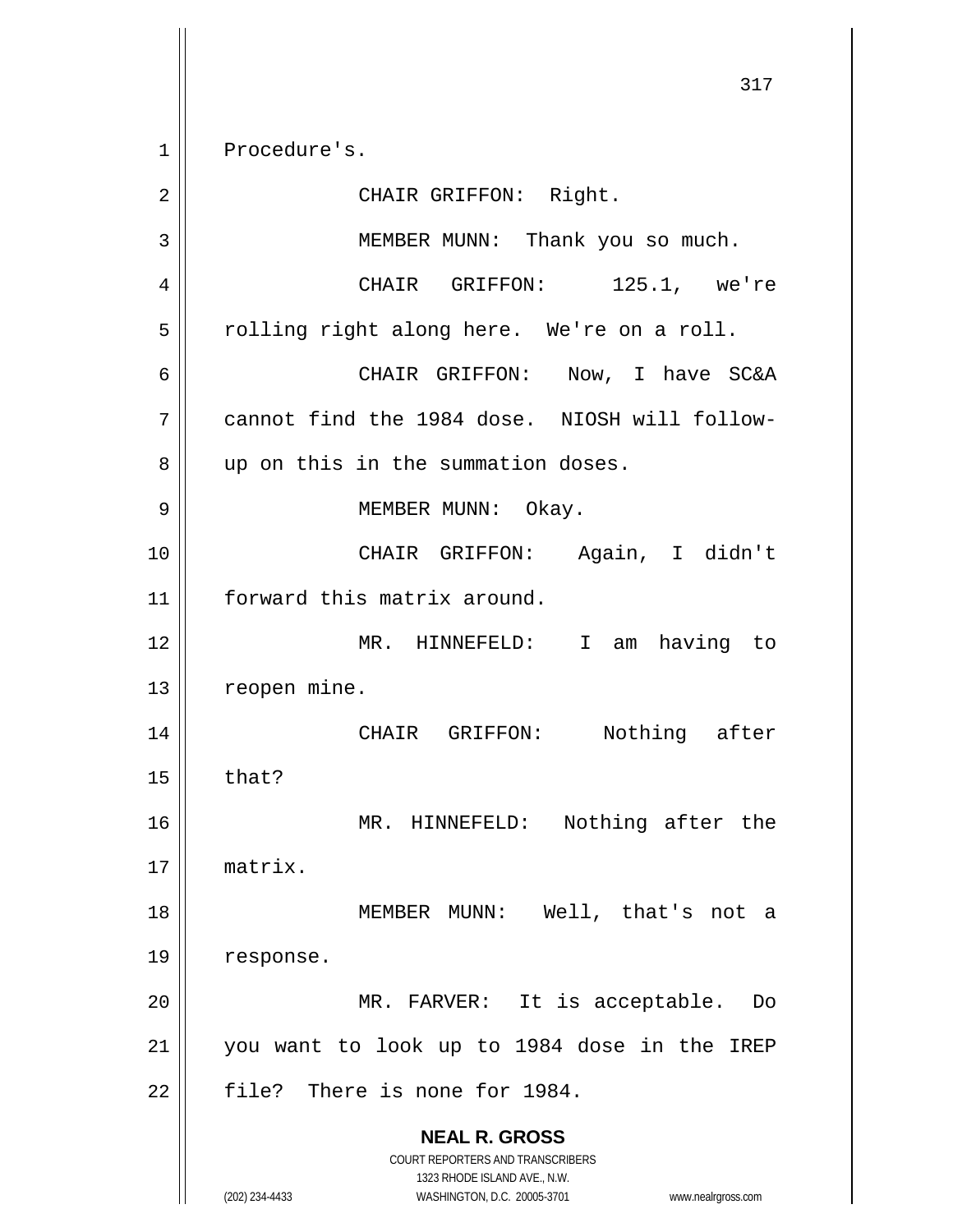|    | 318                                                                                                 |
|----|-----------------------------------------------------------------------------------------------------|
| 1  | CHAIR GRIFFON: Right. That's --                                                                     |
| 2  | In fact, that was<br>MR. FARVER:                                                                    |
| 3  | what it came down to.                                                                               |
| 4  | MEMBER MUNN: So that's the real                                                                     |
| 5  | point.                                                                                              |
| 6  | CHAIR GRIFFON: And then I have                                                                      |
| 7  | that NIOSH will follow-up on this and the                                                           |
| 8  | summation of the doses.                                                                             |
| 9  | MR. HINNEFELD: Well, right now,                                                                     |
| 10 | I'm having trouble finding that one.                                                                |
| 11 | CHAIR GRIFFON: So that's okay.                                                                      |
| 12 | MEMBER MUNN: This again is the                                                                      |
| 13 | summation. Was it an 84 event? I mean, I                                                            |
| 14 | guess, my question is the event is the<br>same                                                      |
| 15 | year that you are missing the report? Is that                                                       |
| 16 | the point of this?                                                                                  |
| 17 | MR. FARVER: I'm not sure which                                                                      |
| 18 | one you are looking at, Wanda.                                                                      |
| 19 | MEMBER MUNN: 124.4.                                                                                 |
| 20 | CHAIR GRIFFON:<br>No,<br>we're<br>on                                                                |
| 21 | 125.1.                                                                                              |
| 22 | MR. FARVER: 125.                                                                                    |
|    | <b>NEAL R. GROSS</b>                                                                                |
|    | COURT REPORTERS AND TRANSCRIBERS                                                                    |
|    | 1323 RHODE ISLAND AVE., N.W.<br>(202) 234-4433<br>WASHINGTON, D.C. 20005-3701<br>www.nealrgross.com |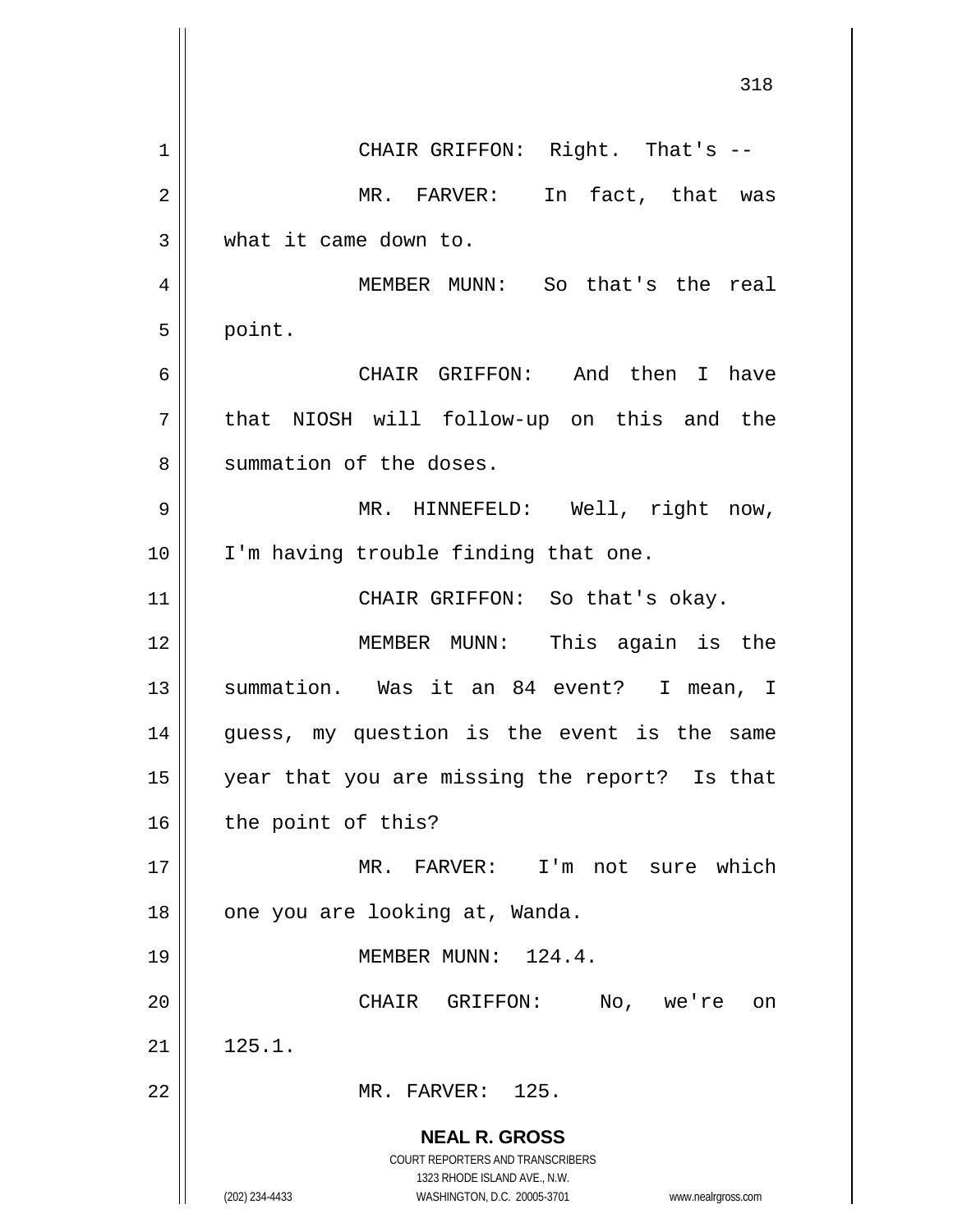|    | 319                                                                                                 |
|----|-----------------------------------------------------------------------------------------------------|
|    |                                                                                                     |
| 1  | MEMBER MUNN: Thank you.                                                                             |
| 2  | CHAIR GRIFFON: There is<br>no                                                                       |
| 3  | instrument, no, okay. I was going to say --                                                         |
| 4  | sorry.                                                                                              |
| 5  | MEMBER MUNN: Thank you.                                                                             |
| 6  | CHAIR GRIFFON: But 124.4 was                                                                        |
| 7  | closed. We're on 125.1. And I have NIOSH to                                                         |
| 8  | follow-up and, you know, we can just carry it                                                       |
| 9  | forward.                                                                                            |
| 10 | MR. HINNEFELD: The number we're                                                                     |
| 11 | on again is?                                                                                        |
| 12 | CHAIR GRIFFON: 125.1.                                                                               |
| 13 | MR. HINNEFELD: 125.1.                                                                               |
| 14 | If there is an<br>MR. FARVER:<br>IREP                                                               |
| 15 | file, it starts off with like SE something                                                          |
| 16 | something and then the Social Security Number?                                                      |
| 17 | CHAIR GRIFFON: Yes, yes.                                                                            |
| 18 | MR. FARVER: And in that file,                                                                       |
| 19 | there did not appear to be a 1984 dose.                                                             |
| 20 | CHAIR GRIFFON: Okay. I don't                                                                        |
| 21 | know if we have to get an answer real-time                                                          |
| 22 | either, you know.                                                                                   |
|    | <b>NEAL R. GROSS</b>                                                                                |
|    | <b>COURT REPORTERS AND TRANSCRIBERS</b>                                                             |
|    | 1323 RHODE ISLAND AVE., N.W.<br>(202) 234-4433<br>WASHINGTON, D.C. 20005-3701<br>www.nealrgross.com |

 $\overline{\mathsf{I}}$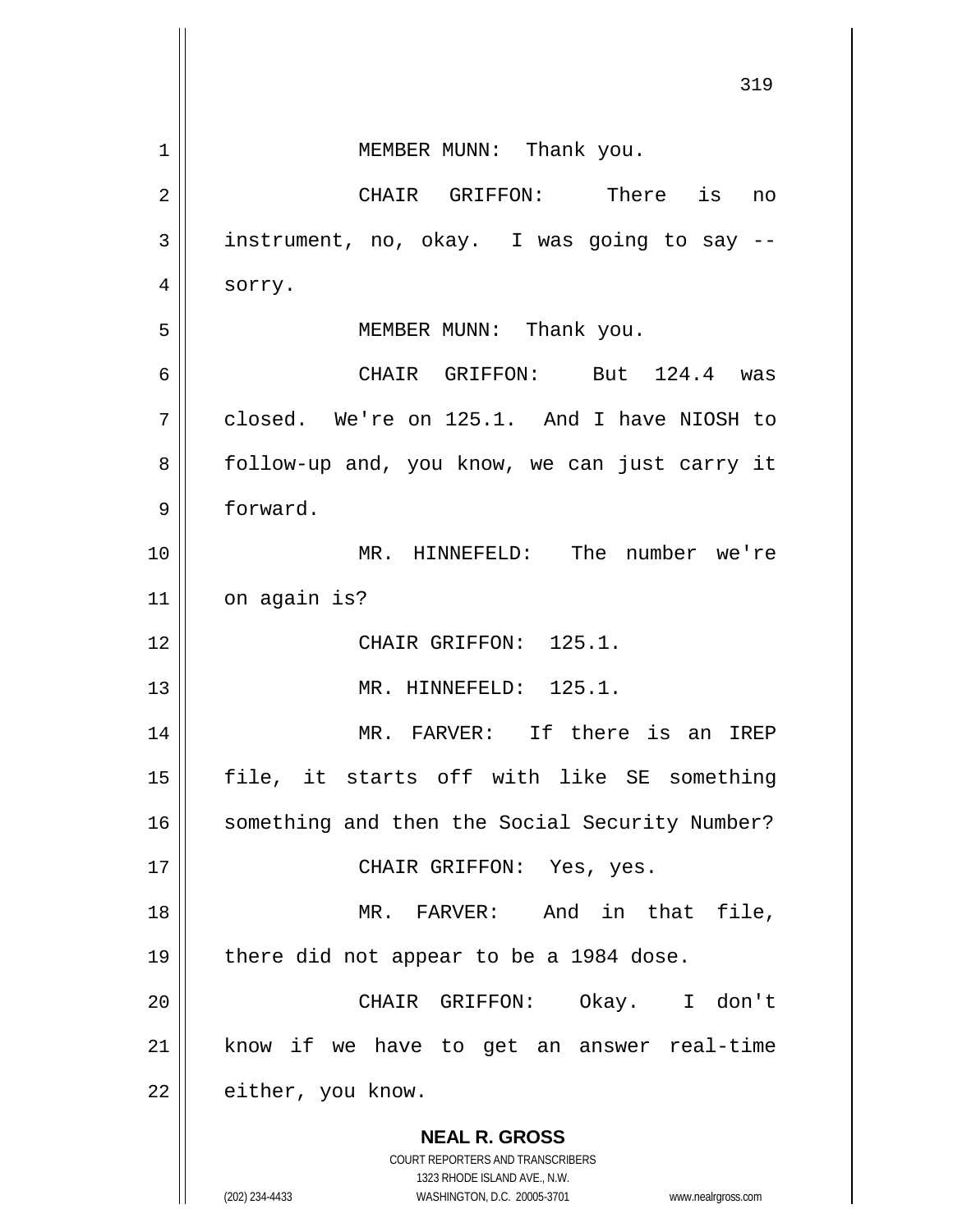|    | ں ے ر                                                                                               |
|----|-----------------------------------------------------------------------------------------------------|
| 1  | MR. HINNEFELD: Okay. We -- what                                                                     |
| 2  | was the number of this finding?                                                                     |
| 3  | CHAIR GRIFFON: 125.1. It sounds                                                                     |
| 4  | like a pretty simply one to follow-up on, so,                                                       |
| 5  | you know.                                                                                           |
| 6  | MR. FARVER: I know sometimes they                                                                   |
| 7  | will cut and paste the IREP files together.                                                         |
| 8  | CHAIR GRIFFON: Yes, it could have                                                                   |
| 9  | been.                                                                                               |
| 10 | MR. FARVER: And sometimes --                                                                        |
| 11 | CHAIR GRIFFON: Yes.                                                                                 |
| 12 | MR. FARVER: Entries and sometimes                                                                   |
| 13 | there is omissions.                                                                                 |
| 14 | MR. SIEBERT: Well, it is                                                                            |
| 15 | referring to the 121 in there, which<br>is                                                          |
| 16 | actually listed. In the RFP it's 1948 instead                                                       |
| 17 | of 1984.                                                                                            |
| 18 | MR. FARVER: Oh.                                                                                     |
| 19 | MR. SIEBERT: And I think the dose                                                                   |
| 20 | reconstruction was seeing that as being the                                                         |
| 21 | 1984, but I'll check on that.                                                                       |
| 22 | MR. FARVER: Okay.                                                                                   |
|    | <b>NEAL R. GROSS</b>                                                                                |
|    | COURT REPORTERS AND TRANSCRIBERS                                                                    |
|    | 1323 RHODE ISLAND AVE., N.W.<br>(202) 234-4433<br>WASHINGTON, D.C. 20005-3701<br>www.nealrgross.com |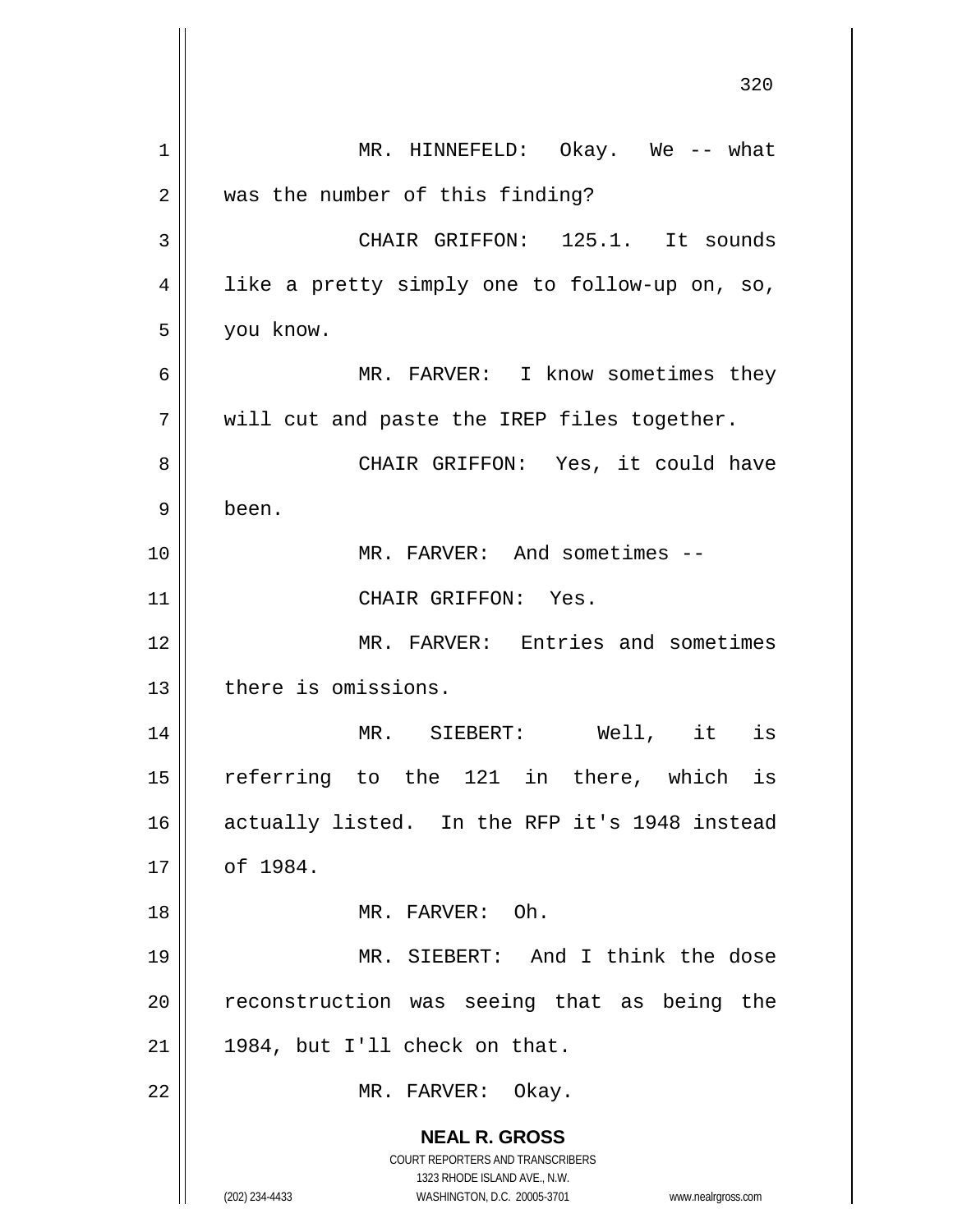**NEAL R. GROSS** COURT REPORTERS AND TRANSCRIBERS 1323 RHODE ISLAND AVE., N.W. (202) 234-4433 WASHINGTON, D.C. 20005-3701 www.nealrgross.com 321 1 CHAIR GRIFFON: Okay. 125.2 I  $2 \parallel$  have NIOSH and SC&A agree. 3 MR. FARVER: Yes, we do that 4 | occasionally. 5 CHAIR GRIFFON: So the NIOSH 6 || response is fine on that. Okay. 125.3, SC&A  $7 \parallel$  to provide IMBA runs for the clarification of 8 concern 9 MR. SIEBERT: That's on the 10 || seventh set action sheet as well. 11 CHAIR GRIFFON: Yes, and SC&A 12 | concurs with NIOSH response is what I see. 13 MR. FARVER: Yes. 14 CHAIR GRIFFON: Okay. 15 MR. FARVER: Original start IMBA 16 file was corrupt. The SC&A IMBA file, the 17 || support finding was created to agree with and 18 verify method use in the error report crank 19 intake using half of the MDA. 20 CHAIR GRIFFON: Okay. So you  $21$  | relooked at that on the  $-$ - well, anyway. 22 || MR. FARVER: We basically --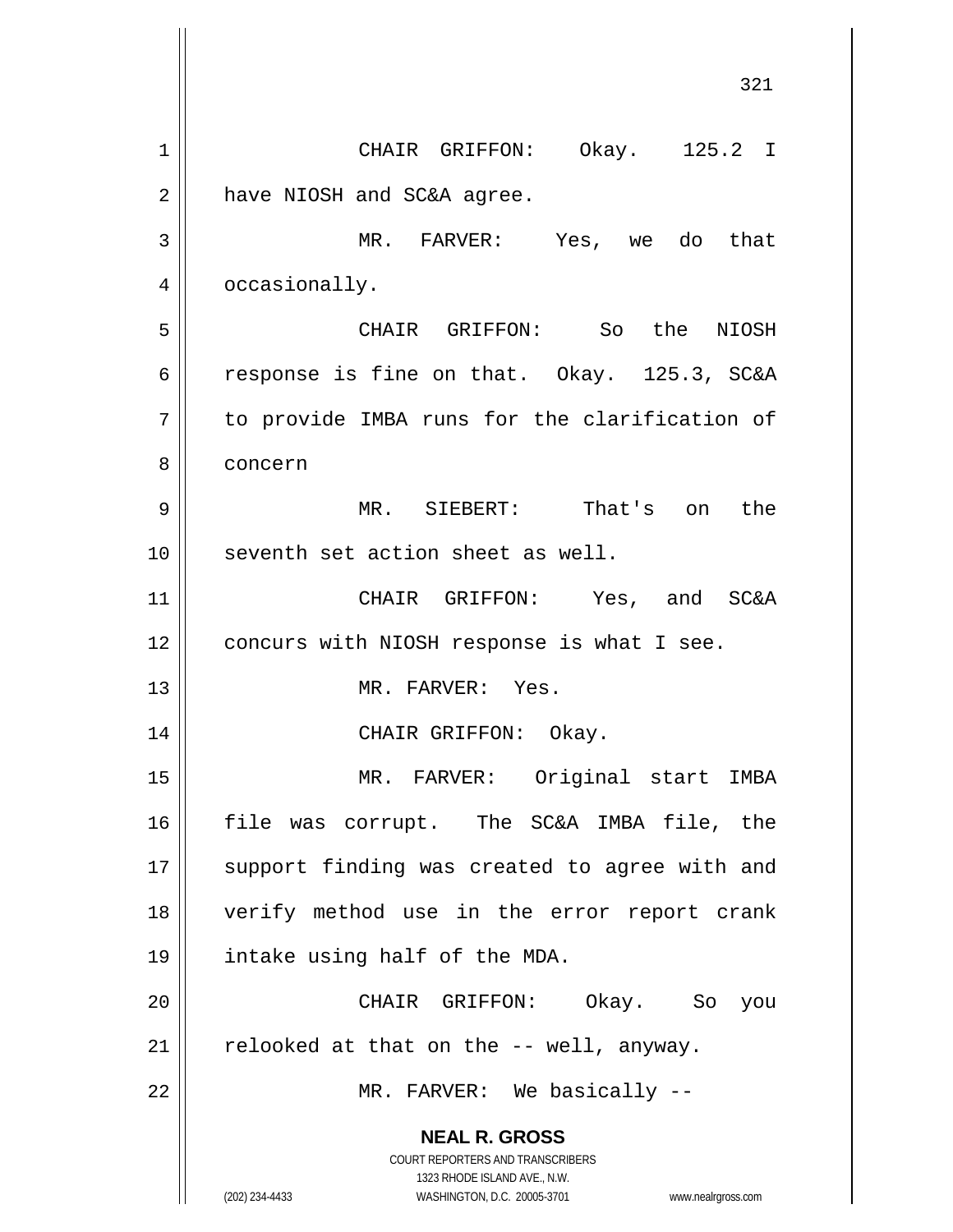1 CHAIR GRIFFON: You looked at  $2 \parallel$  those and you --

3 MR. FARVER: We can't agree with  $4 \parallel$  them without really saying to agree.

5 CHAIR GRIFFON: Yes. Okay. I'm 6 trying to figure out why we didn't agree the 7 last time. Well, that's all right. I'll just  $8 \parallel$  take it. The finding is closed. All right. 9 125.4, NIOSH will provide follow-up 10 information on why this dose is not included, 11 even though small -- even though it was a 12 || small dose. Yes, so these are pretty small 13 doses we are talking about, but the question 14 || is they were probably above the threshold that  $15$  should have been included, I guess, is what 16 | SC&A is contending.

17 MR. FARVER: Yes.

18 CHAIR GRIFFON: Yes.

 MR. HINNEFELD: About a millirem. CHAIR GRIFFON: Yes. Again, I | think I'm getting -- I'm capturing a good 22 || update on this matrix, so I'll make sure I

> **NEAL R. GROSS** COURT REPORTERS AND TRANSCRIBERS 1323 RHODE ISLAND AVE., N.W.

(202) 234-4433 WASHINGTON, D.C. 20005-3701 www.nealrgross.com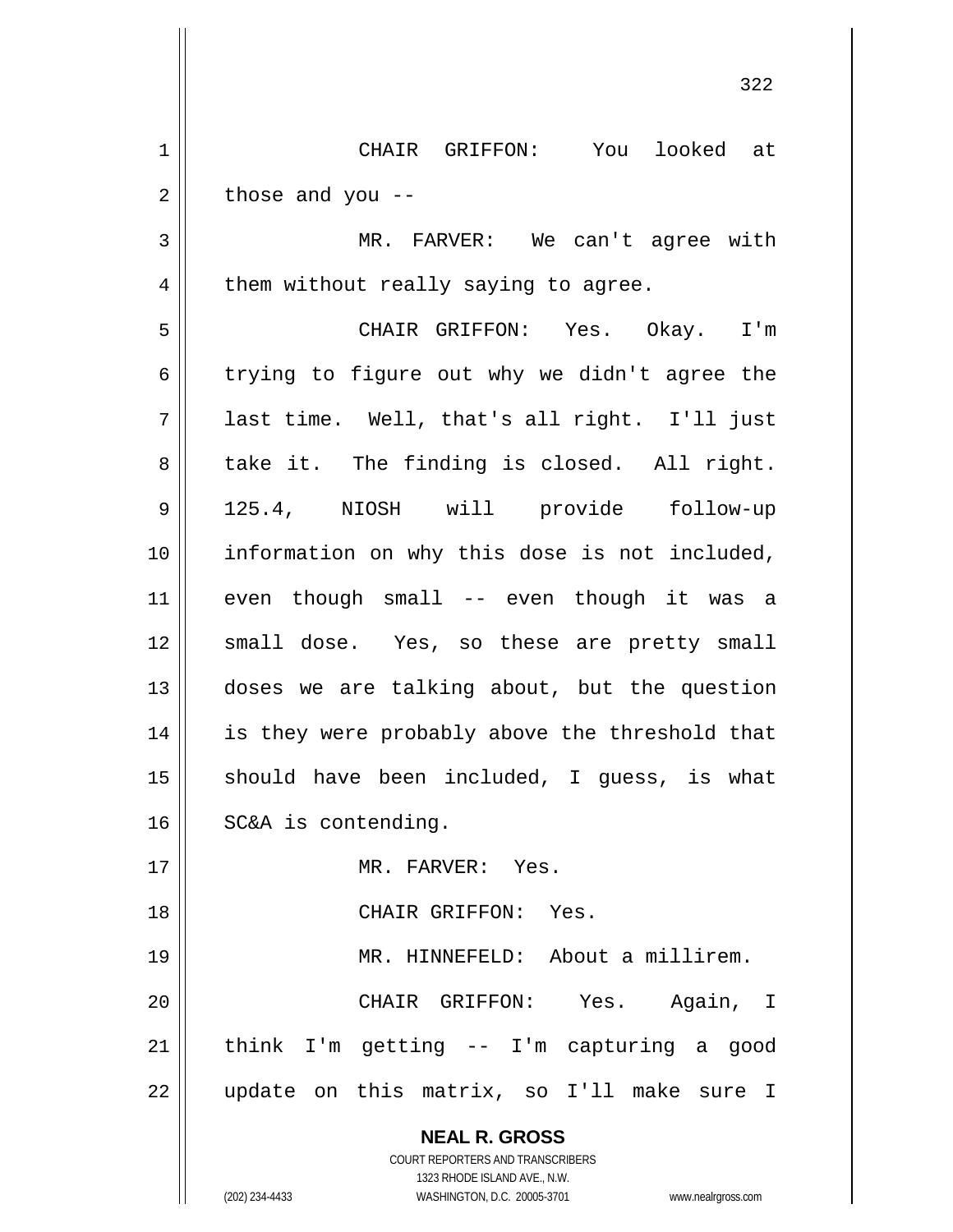| $\mathbf 1$    | forward the whole updated matrix out to you                         |
|----------------|---------------------------------------------------------------------|
| $\overline{2}$ | soon, that way, Stu, if you can add this to                         |
| 3              | your notes, that's probably one to follow-up                        |
| 4              | on.                                                                 |
| 5              | MR. HINNEFELD: Which one?                                           |
| 6              | CHAIR GRIFFON: 125.4. And the                                       |
| 7              | very small doses were not included. 125.5,                          |
| 8              | NIOSH has developed TIB-54, sounds familiar.                        |
| 9              | MR. FARVER: Yes, but this was                                       |
| 10             | also a second issue where the DR states it is                       |
| 11             | Type S, when it is actually an intake of Type                       |
| 12             | ${\bf F}$ .                                                         |
| 13             | CHAIR GRIFFON: Yes.                                                 |
| 14             | MEMBER MUNN: F or S?                                                |
| 15             | CHAIR GRIFFON: Yes.                                                 |
| 16             | MR. FARVER: The DR states that                                      |
| 17             | it's an S, but it's -- the actual calculations                      |
| 18             | are F.                                                              |
| 19             | CHAIR GRIFFON: Right.                                               |
| 20             | MEMBER MUNN: Oh.                                                    |
| 21             | MR. SIEBERT:<br>It states<br>in the                                 |
| 22             | dose reconstruction report.                                         |
|                | <b>NEAL R. GROSS</b>                                                |
|                | COURT REPORTERS AND TRANSCRIBERS                                    |
|                | 1323 RHODE ISLAND AVE., N.W.                                        |
|                | (202) 234-4433<br>WASHINGTON, D.C. 20005-3701<br>www.nealrgross.com |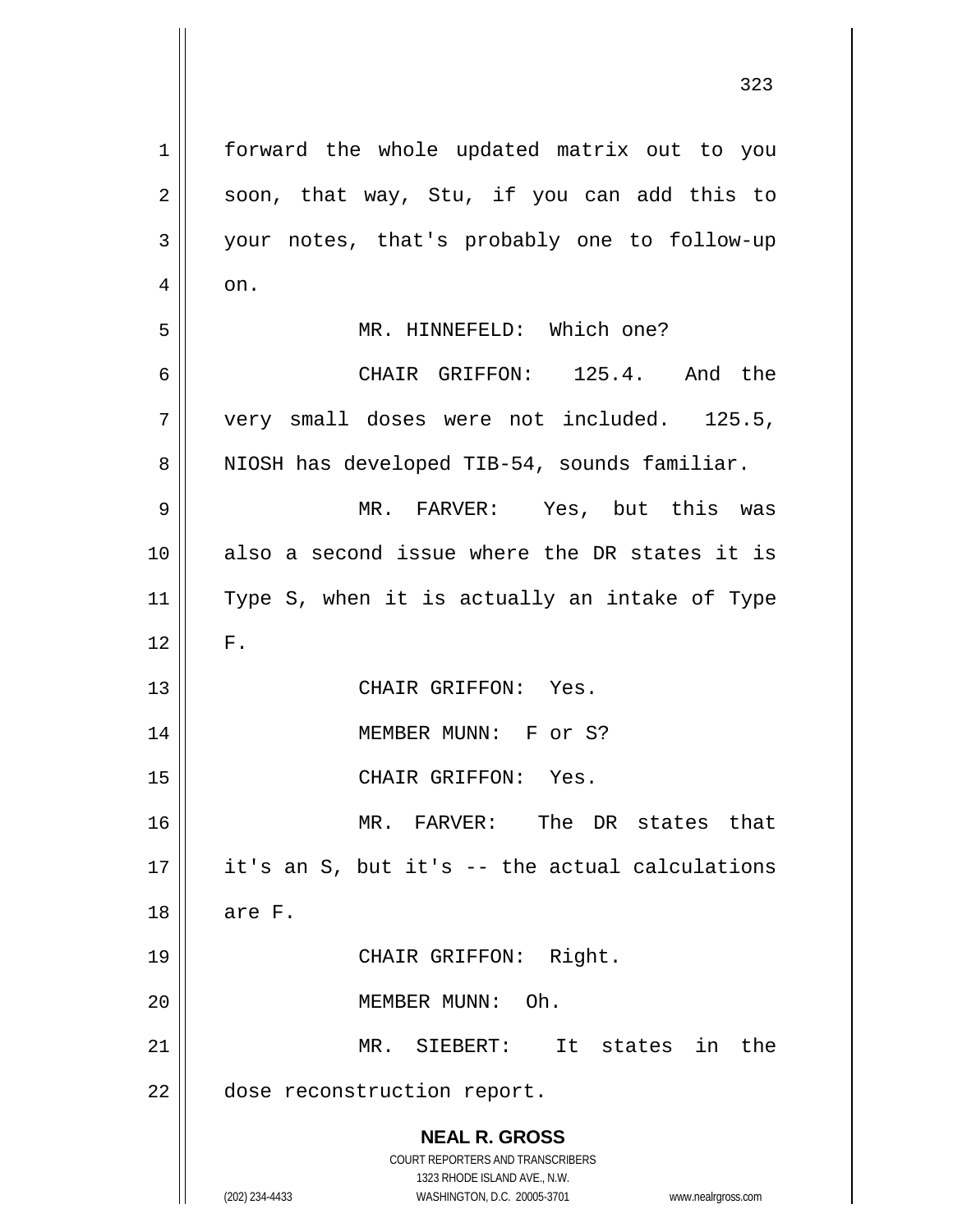|    | 324                                                                                                 |
|----|-----------------------------------------------------------------------------------------------------|
| 1  | MR. FARVER: It's an S.                                                                              |
| 2  | MR. SIEBERT: Okay. So it just                                                                       |
| 3  | may be a typo.                                                                                      |
| 4  | MR. FARVER: It may be a typo.                                                                       |
| 5  | CHAIR GRIFFON: Right. Okay.                                                                         |
| 6  | Well, I think I have down here, maybe we might                                                      |
| 7  | want to double check this, but I have down                                                          |
| 8  | here that SC&A and NIOSH agree that there was                                                       |
| 9  | a quality control problem that should have                                                          |
| 10 | probably been captured in the peer review                                                           |
| 11 | process. I think that's what you are talking                                                        |
| 12 | about. The S versus F, but I don't see any --                                                       |
| 13 | I think we should clarify that. I think it                                                          |
| 14 | was -- it might have been a typo, not --                                                            |
| 15 | Oh,<br>MR.<br>FARVER:<br>not<br>а                                                                   |
| 16 | calculation.                                                                                        |
| 17 | CHAIR GRIFFON: -- a calculation.                                                                    |
| 18 | MR. FARVER:<br>No, no, no, it's not                                                                 |
| 19 | that it's a calculation.                                                                            |
| 20 | Okay.<br>Right,<br>CHAIR<br>GRIFFON:                                                                |
| 21 | right.                                                                                              |
| 22 | MR. FARVER: It was different.                                                                       |
|    | <b>NEAL R. GROSS</b>                                                                                |
|    | COURT REPORTERS AND TRANSCRIBERS                                                                    |
|    | 1323 RHODE ISLAND AVE., N.W.<br>(202) 234-4433<br>WASHINGTON, D.C. 20005-3701<br>www.nealrgross.com |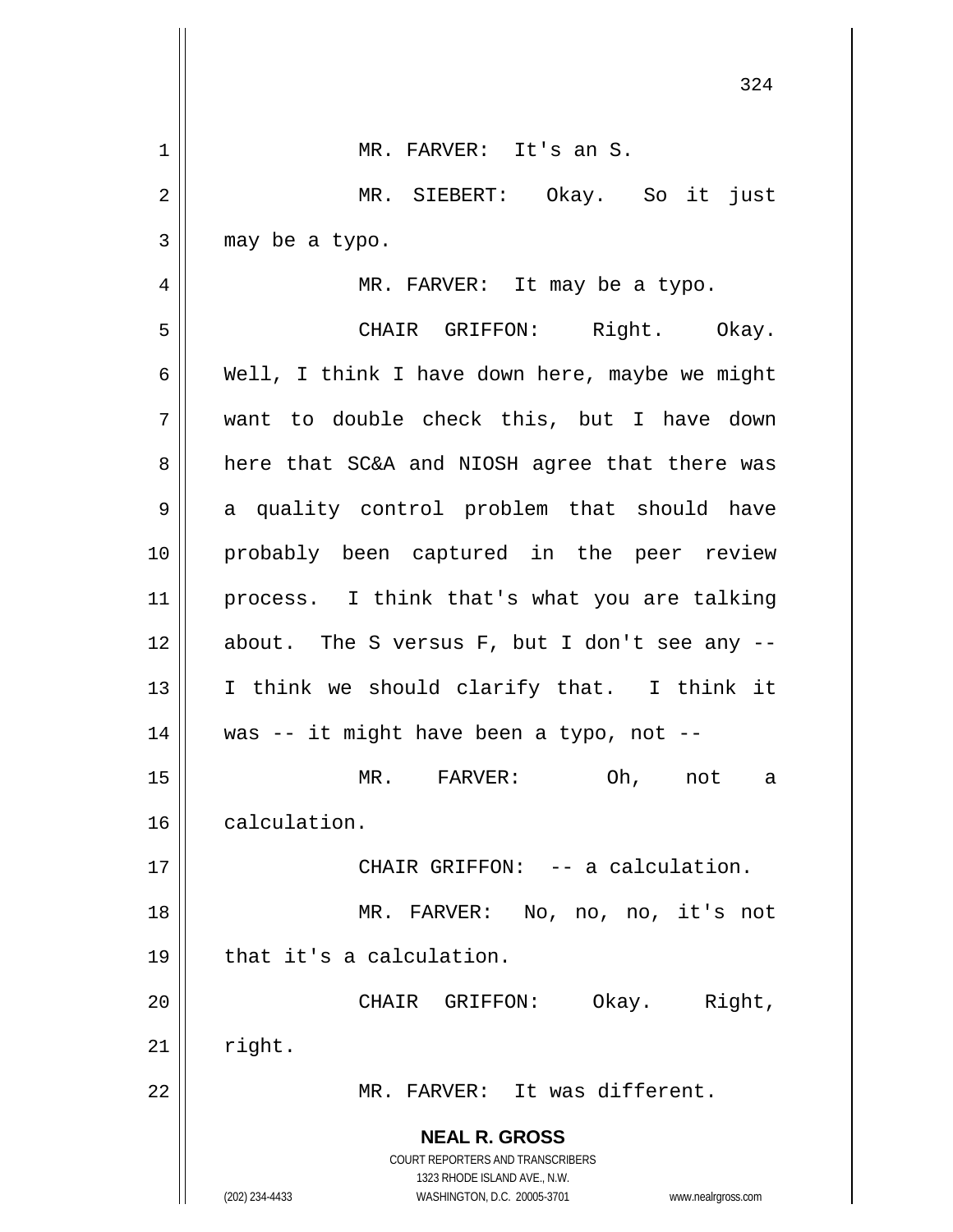|             | 325                                                                                              |
|-------------|--------------------------------------------------------------------------------------------------|
| $\mathbf 1$ | CHAIR GRIFFON: Right.                                                                            |
| 2           | MR. FARVER: Pointed out as being                                                                 |
| 3           | different.                                                                                       |
| 4           | CHAIR GRIFFON: I think we<br>have                                                                |
| 5           | got that.                                                                                        |
| 6           | MR. FARVER: Right.                                                                               |
| 7           | CHAIR GRIFFON:<br>And<br>NIOSH agreed                                                            |
| 8           | with that.                                                                                       |
| 9           | MR. FARVER: Okay.                                                                                |
| 10          | CHAIR GRIFFON: And there is no                                                                   |
| 11          | further action on it. It's just a typo, yes.                                                     |
| 12          | MR. FARVER:<br>Right. Because I                                                                  |
| 13          | have after it, you know, key weight<br>also                                                      |
| 14          | concern and that's one you have discussed.                                                       |
| 15          | CHAIR GRIFFON: Okay. So I'm just                                                                 |
| 16          | trying to keep current. 125.6, this case will                                                    |
| 17          | require rework under PER review and NIOSH will                                                   |
| 18          | reexamine the fission product during the                                                         |
| 19          | rework. So that's -- this is one of those                                                        |
| 20          | again that it is the whole 125 case.                                                             |
| 21          | MR. FARVER: Yes, there is some                                                                   |
| 22          | other fission --                                                                                 |
|             | <b>NEAL R. GROSS</b><br>COURT REPORTERS AND TRANSCRIBERS                                         |
|             | 1323 RHODE ISLAND AVE., N.W.<br>(202) 234-4433<br>WASHINGTON, D.C. 20005-3701 www.nealrgross.com |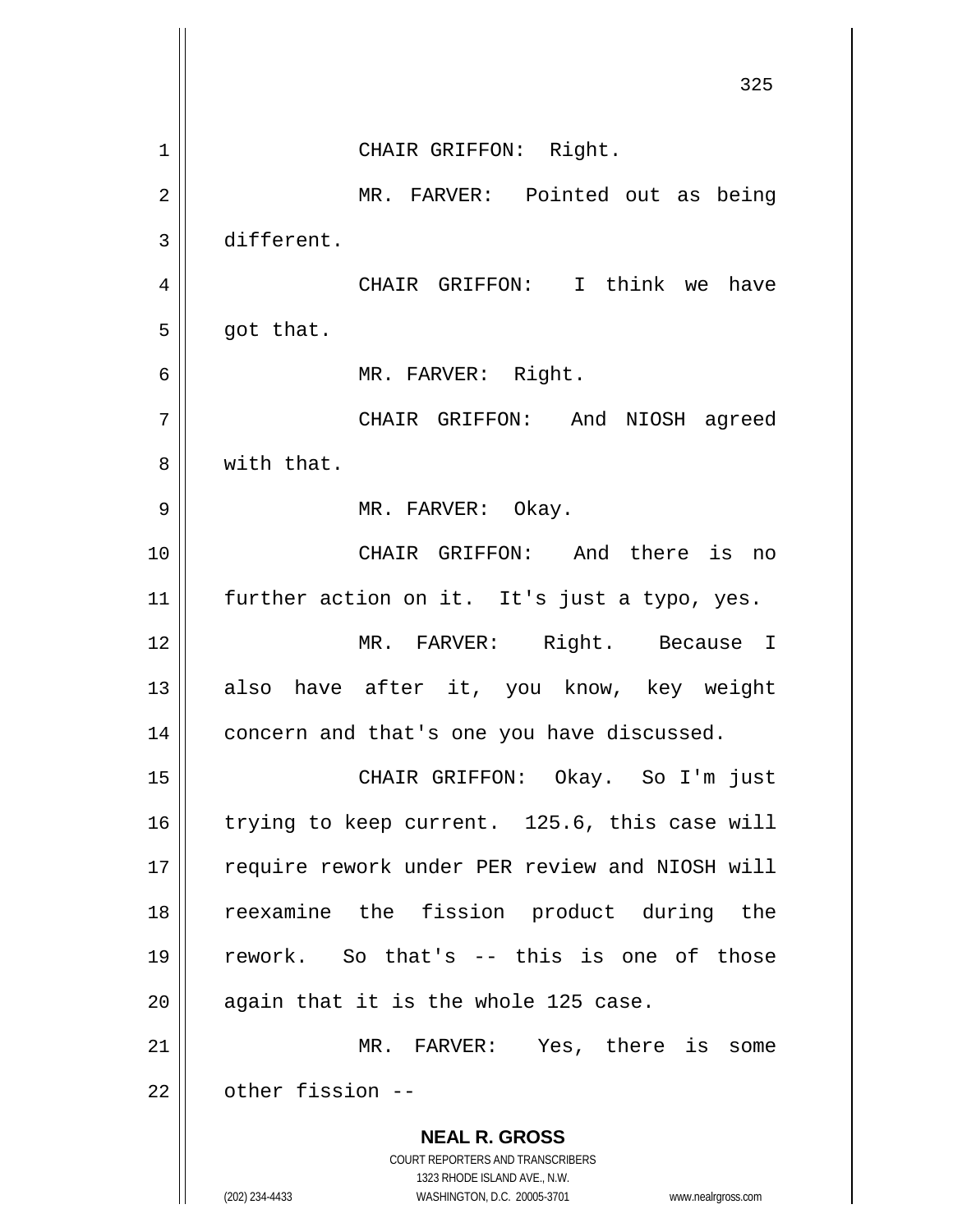**NEAL R. GROSS** COURT REPORTERS AND TRANSCRIBERS 1323 RHODE ISLAND AVE., N.W. (202) 234-4433 WASHINGTON, D.C. 20005-3701 www.nealrgross.com 1 | CHAIR GRIFFON: We might have to  $2 \parallel$  deal with how to -- yes. There's other things 3 in here? 4 MR. FARVER: Yes, it has to do 5 | with his work location and certain areas. 6 CHAIR GRIFFON: Okay. Okay. So 7 || it's beyond just the fission product stuff or  $8 \parallel$  it is  $-$ 9 MR. FARVER: The fission products. 10 CHAIR GRIFFON: Oh. 11 MR. FARVER: It also has to do 12 with where he worked. 13 CHAIR GRIFFON: Okay. But it 14 might be beyond the -- 15 MR. FARVER: Some are monitored 16 dose involved. 17 CHAIR GRIFFON: I mean, if it's a 18 || where he worked question and things like that, 19 you are also talking not TBD, right, in that 20 || case? Because I'm assuming you might have to  $21$  | use different proportions of  $-$ 22 MR. FARVER: Yes.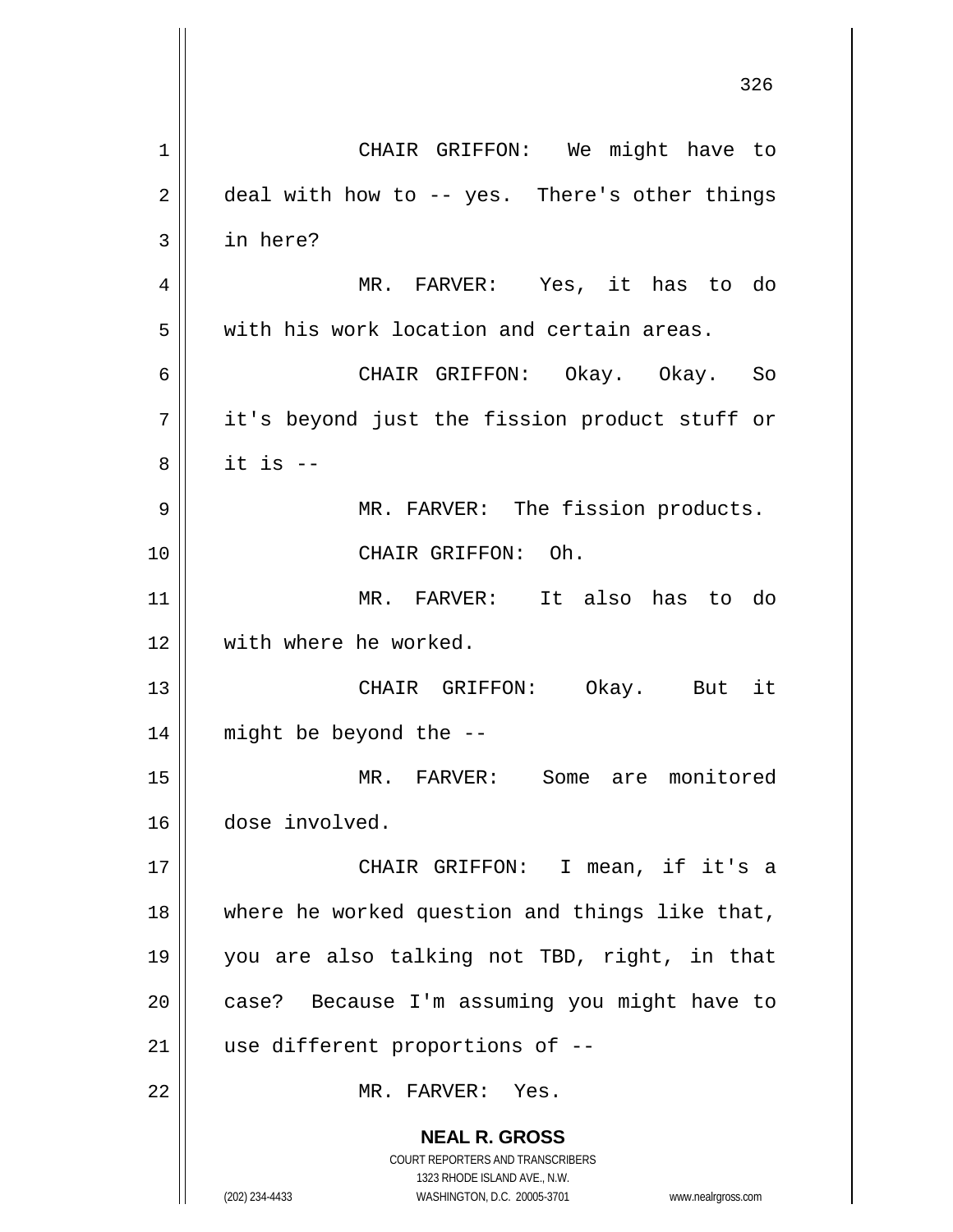**NEAL R. GROSS** COURT REPORTERS AND TRANSCRIBERS 1323 RHODE ISLAND AVE., N.W. (202) 234-4433 WASHINGTON, D.C. 20005-3701 www.nealrgross.com 327 1 CHAIR GRIFFON: -- radionuclides 2 | depending on locations. 3 | MR. FARVER: On the 54? 4 CHAIR GRIFFON: 54 is -- erase all 5 | mistakes potentially. 6 DR. MAURO: I think it's based on  $7$  the kind of reactor. 8 CHAIR GRIFFON: Yes. 9 || DR. MAURO: But it doesn't change 10 || where you are in the building. 11 || MR. SIEBERT: No, I think --12 || CHAIR GRIFFON: No, right. 13 || MR. SIEBERT: -- when you are 14 || close to the material after removal from the 15 | reactor. 16 || DR. MAURO: Okay. 17 || CHAIR GRIFFON: Right, right,  $18$  | right. 19 DR. MAURO: Okay. Got it. 20 MR. SIEBERT: But there were 21 | situations in 54. 22 || DR. MAURO: Okay.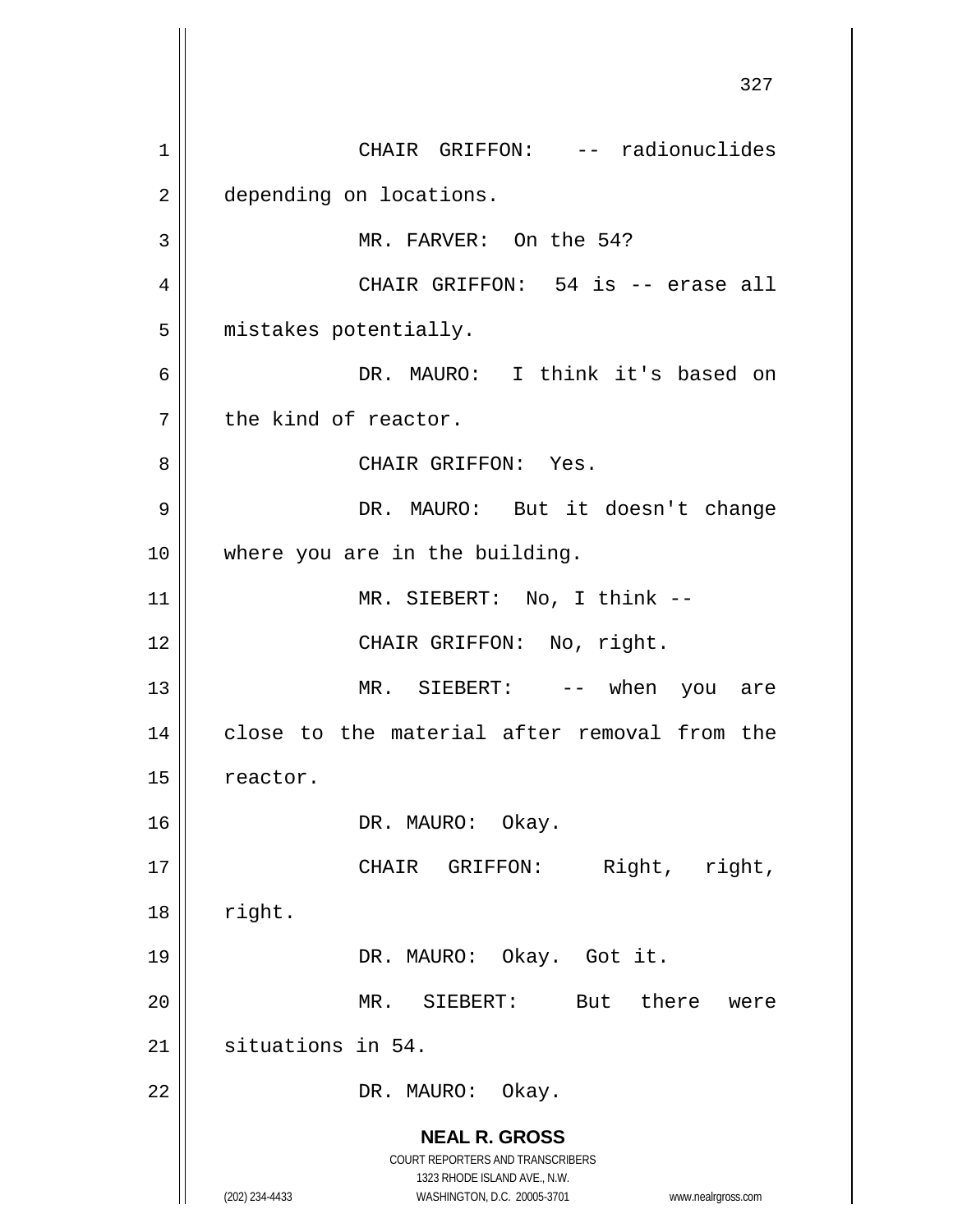**NEAL R. GROSS** COURT REPORTERS AND TRANSCRIBERS 1323 RHODE ISLAND AVE., N.W. (202) 234-4433 WASHINGTON, D.C. 20005-3701 www.nealrgross.com 328 1 | MR. SIEBERT: And there were also 2 different kinds of reactors, too, if I 3 remember. 4 DR. MAURO: Yes, but they all -- 5 MR. SIEBERT: A couple dimensions 6 it was. 7 || DR. MAURO: Different types of 8 || facilities. 9 MR. SIEBERT: Facilities and also 10 || where in the fuel cycle you are. 11 | DR. MAURO: Right.. 12 || MR. SIEBERT: Okay. 13 || MEMBER MUNN: 125.6 we're doing,  $14$  | right? 15 || CHAIR GRIFFON: Yes. 16 MEMBER MUNN: Correct? 17 || MR. SIEBERT: Yes. 18 DR. MAURO: Yes. 19 MEMBER MUNN: The issue was 20 || unmonitored internal dose. 21 || CHAIR GRIFFON: Yes, including 22 | fission product dose, I guess. I guess my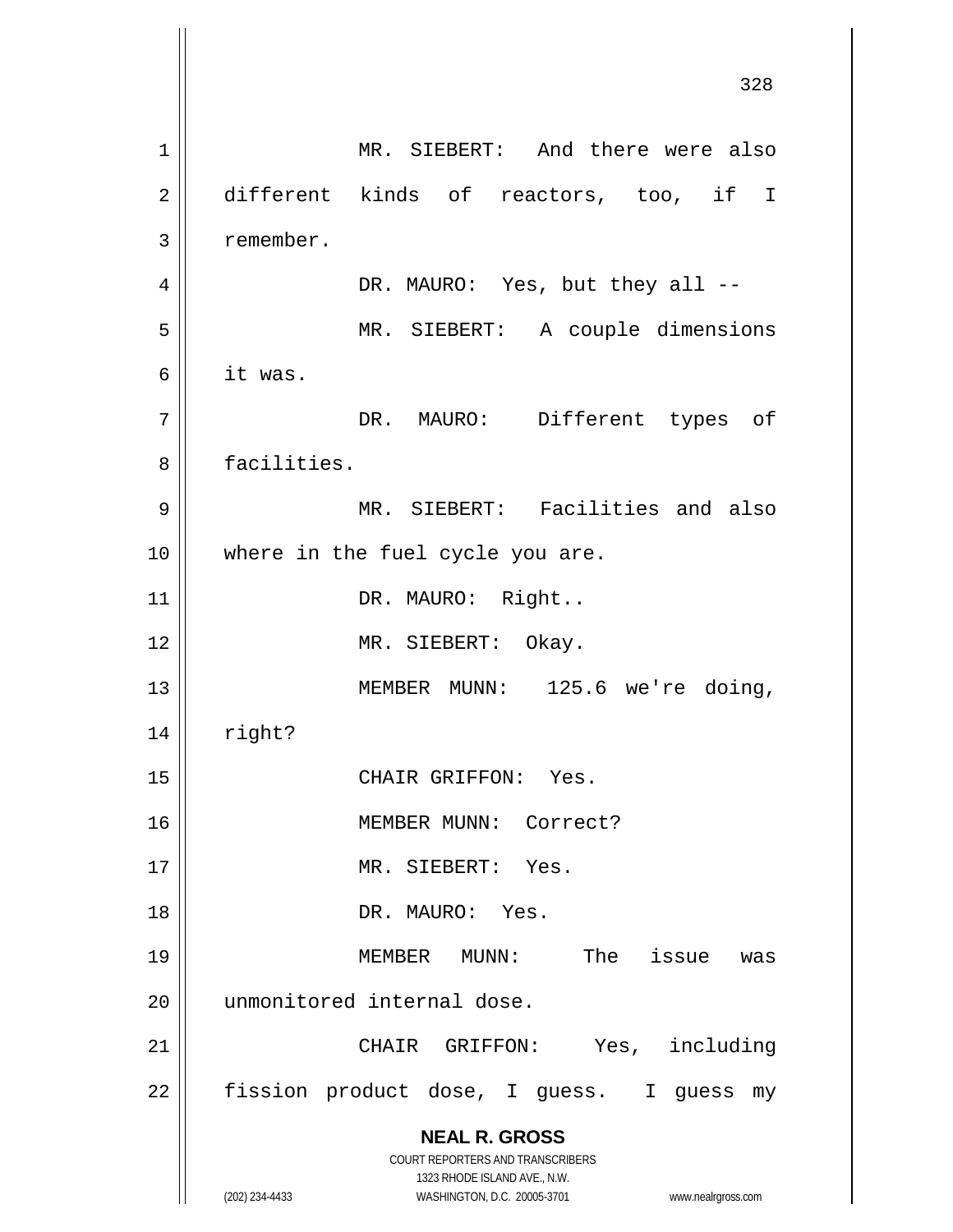**NEAL R. GROSS** COURT REPORTERS AND TRANSCRIBERS 1323 RHODE ISLAND AVE., N.W. (202) 234-4433 WASHINGTON, D.C. 20005-3701 www.nealrgross.com 1 || question was, was it a TIB-54 question or is  $2 \parallel$  it a --3 || MR. FARVER: No, this is not. 4 | MEMBER MUNN: No. 5 || CHAIR GRIFFON: Right. 6 MEMBER MUNN: No. 7 CHAIR GRIFFON: I didn't think so,  $8 \parallel$  that's why I was -- but it says this case will 9 || require rework under the PER review. NIOSH 10 will reexamine the fission product dose during 11 the rework. Oh, it's requiring rework 12 | probably for Super S, right? 13 || MR. FARVER: Right, yes. 14 MR. SIEBERT: And there was a  $15$  | change in the TBD B 16 CHAIR GRIFFON: Yes, okay. 17 MR. SIEBERT: -- when this was 18 done. 19 || CHAIR GRIFFON: Right. 20 MR. SIEBERT: So now, if we would  $21$  || apply it, it would probably go way up. 22 CHAIR GRIFFON: So that's what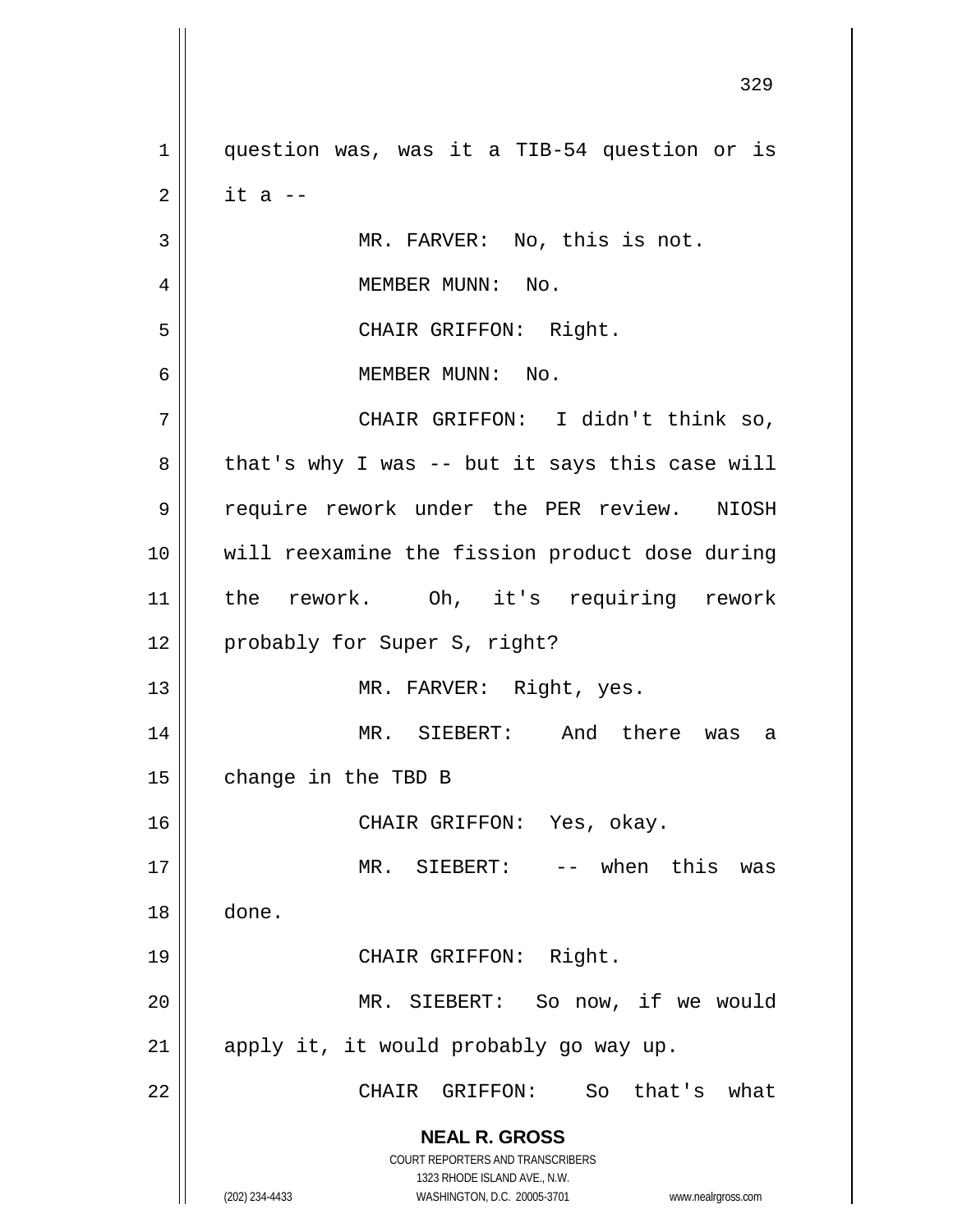**NEAL R. GROSS** COURT REPORTERS AND TRANSCRIBERS 1323 RHODE ISLAND AVE., N.W. (202) 234-4433 WASHINGTON, D.C. 20005-3701 www.nealrgross.com 330  $1 \parallel$  that -- that's what my --2 || MR. SIEBERT: That's just saying  $3 \parallel$  that we are --4 | CHAIR GRIFFON: -- notation means,  $5 \parallel$  yes. 6 MR. SIEBERT: Yes. 7 MR. FARVER: I mean, our concern 8 || was there was no unmonitored fission product 9 dose for 47 to 48 or any unmonitored dose from 10 64 to 84. 11 CHAIR GRIFFON: Yes. And my -- 12 || and this response is saying they are going to 13 || pick that up when they do the PER review. 14 || MR. FARVER: Okay. 15 || CHAIR GRIFFON: Yes. 16 || MR. FARVER: The high fired. 17 CHAIR GRIFFON: I guess the 18 question would be, you know, the age old 19 question here is, is it likely to affect the  $20$  | case or can we close the finding out or, you 21 || know? And I don't know if we can change this  $22 \parallel$  one.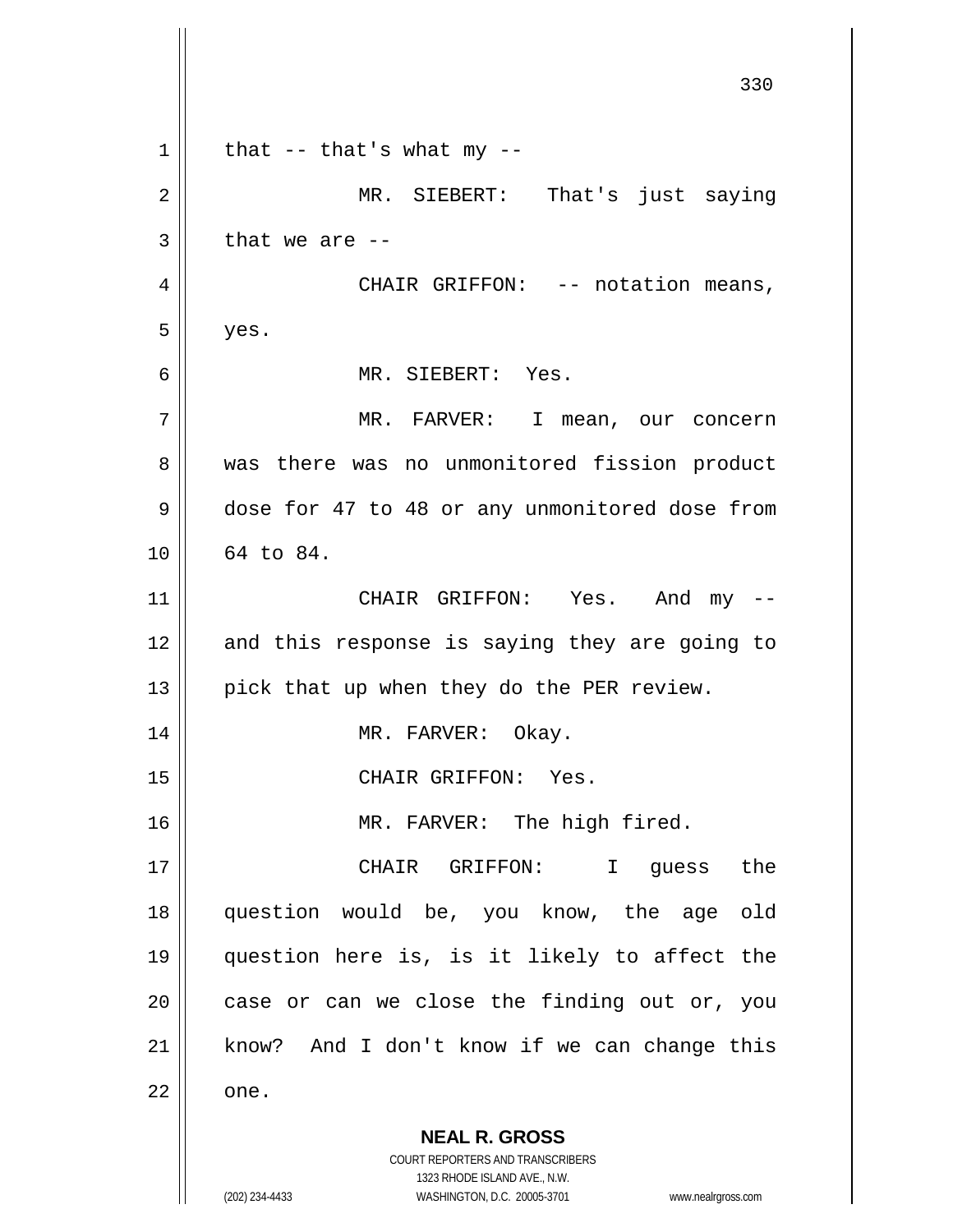| 1              | MR. HINNEFELD: Well, based on                                                                       |
|----------------|-----------------------------------------------------------------------------------------------------|
| $\overline{2}$ | what I thought beforehand, you could close the                                                      |
| 3              | finding, but you would still want to track                                                          |
| 4              | this case.                                                                                          |
| 5              | CHAIR GRIFFON: Right.                                                                               |
| 6              | MR. HINNEFELD: Just in case it's                                                                    |
| 7              | going to be in the report. Because the issue                                                        |
| 8              | here, I believe, was corrected by the change                                                        |
| 9              | in the site profile. The dose and the                                                               |
| 10             | guidance, isn't that what this says, that it                                                        |
| 11             | was done in accordance to the guidance at the                                                       |
| 12             | time? The guidance is now different.                                                                |
| 13             | CHAIR GRIFFON: Right. I think                                                                       |
| 14             | so, yes.                                                                                            |
| 15             | MR. HINNEFELD: And<br>have<br>SO<br>we                                                              |
| 16             | corrected the evolution of findings. Now, of                                                        |
| 17             | course, on the other hand --                                                                        |
| 18             | CHAIR GRIFFON: Although I'm not                                                                     |
| 19             | sure --                                                                                             |
| 20             | MR. HINNEFELD: -- whether or not                                                                    |
|                |                                                                                                     |
| 21             | the correction we -- what we changed really,                                                        |
| 22             | you know, settles your uneasiness about what                                                        |
|                | <b>NEAL R. GROSS</b>                                                                                |
|                | <b>COURT REPORTERS AND TRANSCRIBERS</b>                                                             |
|                | 1323 RHODE ISLAND AVE., N.W.<br>(202) 234-4433<br>WASHINGTON, D.C. 20005-3701<br>www.nealrgross.com |
|                |                                                                                                     |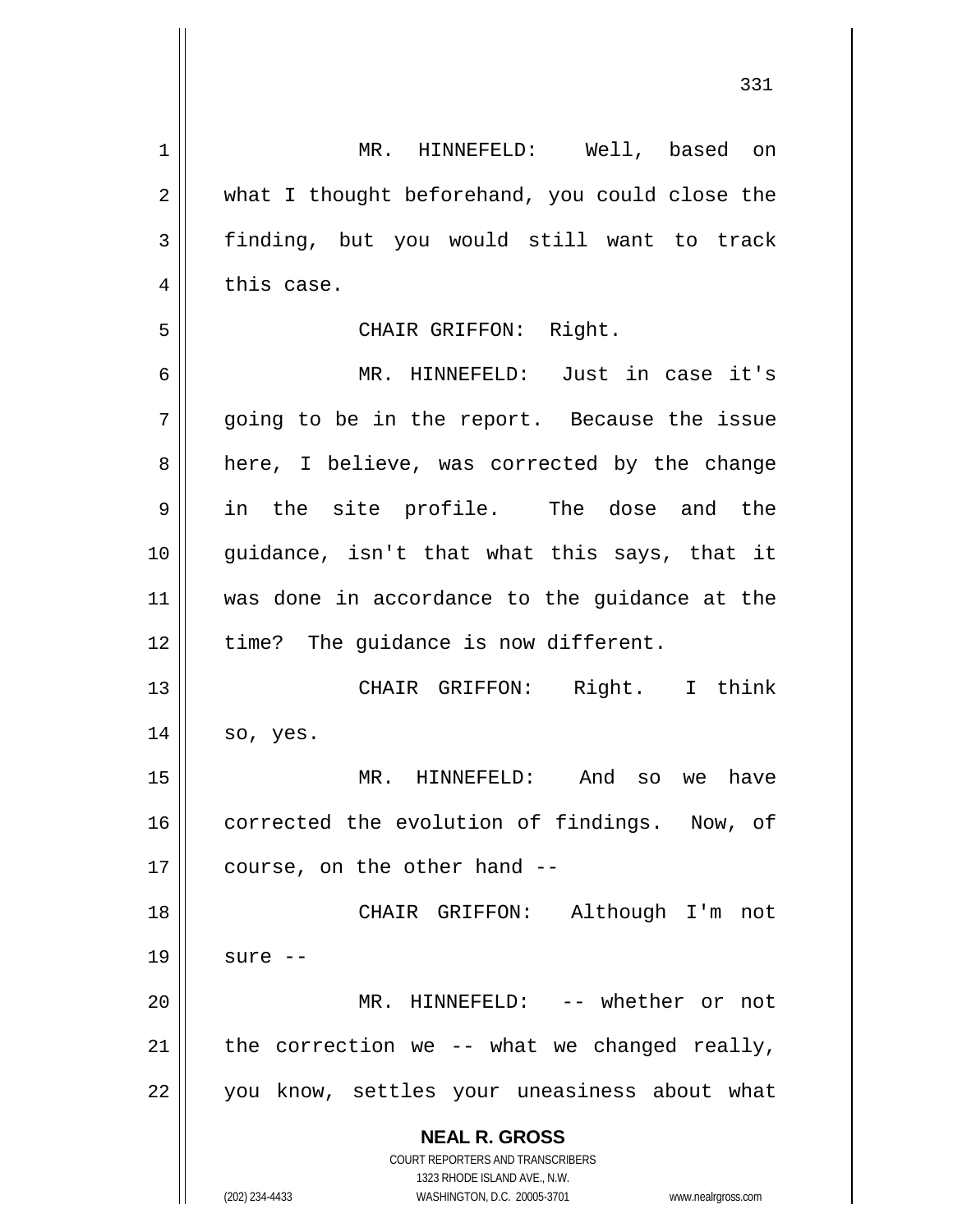**NEAL R. GROSS** COURT REPORTERS AND TRANSCRIBERS 1323 RHODE ISLAND AVE., N.W. (202) 234-4433 WASHINGTON, D.C. 20005-3701 www.nealrgross.com 1 || is done in this case is the issue. 2 CHAIR GRIFFON: Yes. 3 DR. MAURO: A couple of -- I mean, 4 from what I read here, there are a couple of 5 || aspects where it's misdosed, I guess, where it  $6 \parallel$  should have been zeros. 7 MR. FARVER: There was a little 8 confusion about what the basis was for the 9 || assumptions used in the DR. Were they working 10 || in a reactor area, a separations area. 11 CHAIR GRIFFON: Yes. Just the  $12 \parallel$  tool. 13 || MR. FARVER: It wasn't very clear. 14 CHAIR GRIFFON: And the overlap of  $15$  | that, yes. 16 MR. FARVER: So that was part of  $17 \parallel$  it. 18 || CHAIR GRIFFON: Okay. 19 MEMBER MUNN: Well, is it the fact  $20$  || that the assumption made was that he was in  $21$  | the 100 area all the time? Isn't that pretty  $22$  | much -- well, why?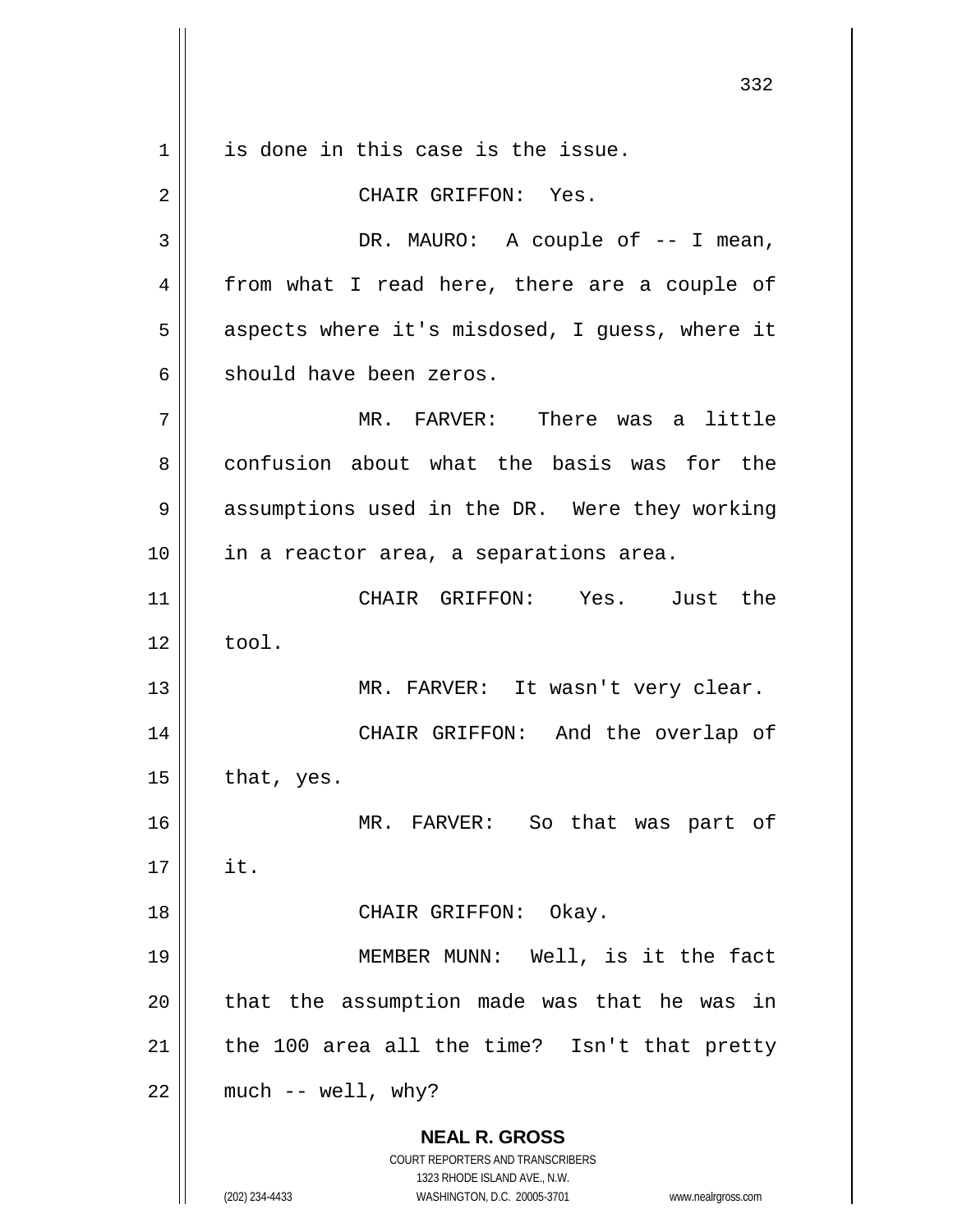**NEAL R. GROSS** COURT REPORTERS AND TRANSCRIBERS 1323 RHODE ISLAND AVE., N.W. (202) 234-4433 WASHINGTON, D.C. 20005-3701 www.nealrgross.com 333 1 | MR. FARVER: It must be. 2 MEMBER MUNN: I'm conflicted on  $3 \parallel$  that. 4 MR. HINNEFELD: I think what the  $5 \parallel$  issue here is -- I think the issue is going to  $6 \parallel$  be whatever change was made to the site  $7$  | profile, does that resolve this issue? 8 CHAIR GRIFFON: Right, yes. 9 MR. HINNEFELD: It sounds like 10 || maybe not. 11 || CHAIR GRIFFON: Right. 12 MR. HINNEFELD: I don't know where 13 | we go from here. 14 CHAIR GRIFFON: I know. I'm not  $15$  sure we -- I think it's going to be one of 16  $\parallel$  those that is flagged once we --17 || MR. HINNEFELD: Do you want me to 18 || look at this again? 19 CHAIR GRIFFON: It sounds like a 20 winner. 21 || MR. FARVER: Yes, you might want  $22$  | to sharpen the pencil.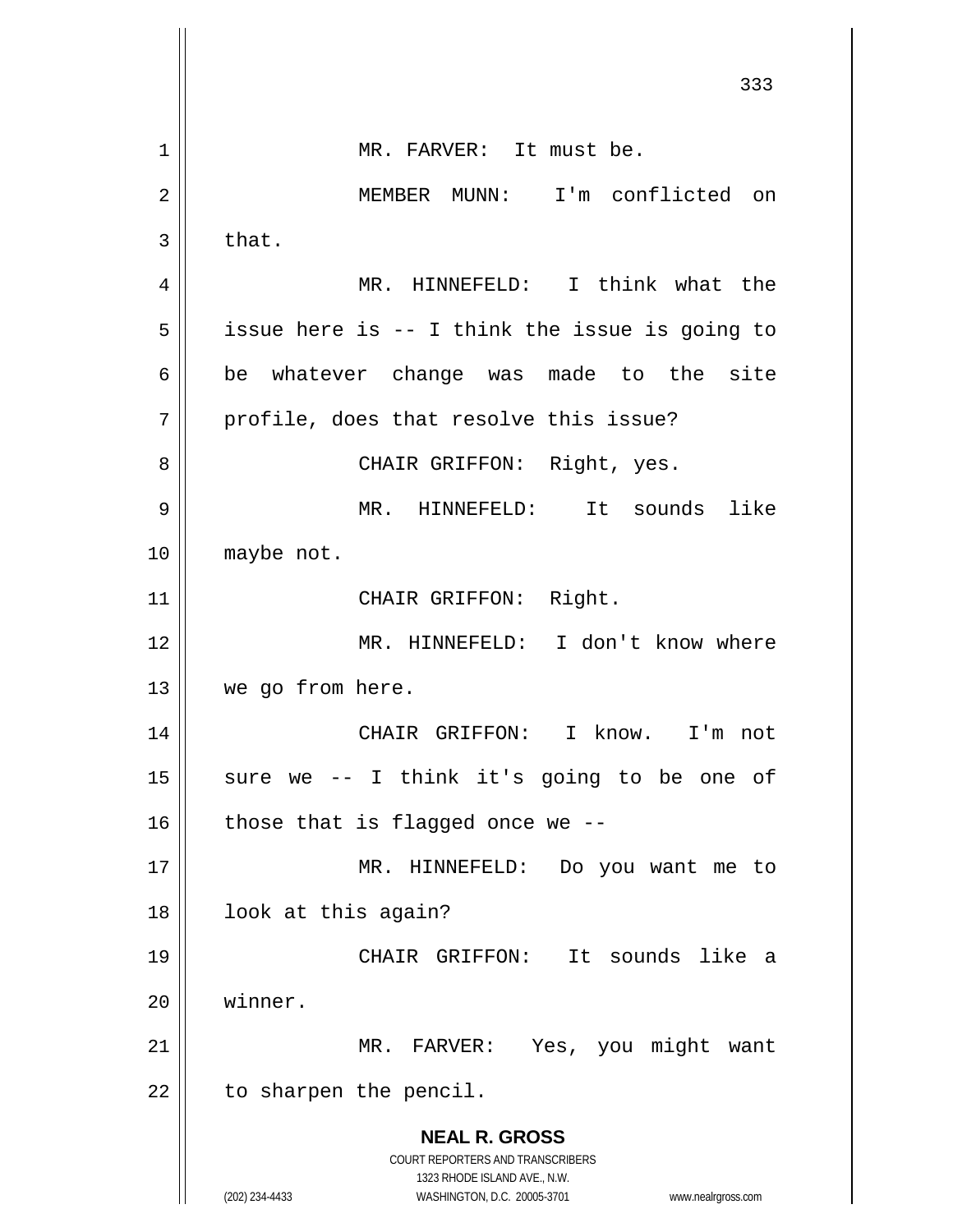**NEAL R. GROSS** COURT REPORTERS AND TRANSCRIBERS 1323 RHODE ISLAND AVE., N.W. (202) 234-4433 WASHINGTON, D.C. 20005-3701 www.nealrgross.com 1 | MR. HINNEFELD: When you are doing  $2 \parallel$  that, Doug, maybe look at since our response  $3 \parallel$  talked about well, it was done in accordance 4 || with the quidance and this time it's now 5 different, you might check and see whether the  $6 \parallel$  current change in the guidance, like I said, 7 settles your uneasiness about how this was 8 done or it still remains. 9 You know, I mean, something is now 10 done differently, but that's not really fully 11 explained on why the way we do it now is the 12 | right way to do it. 13 MR. FARVER: Yes, because the 14 || first line of our review says, "We are unable  $15$  to determine the exact basis for the intakes 16 | that were assigned." 17 MR. HINNEFELD: Yes. And there is 18 || a bit on our response. 19 || MR. FARVER: Right. 20 CHAIR GRIFFON: So I've got SC&A 21 will review their finding compared to the  $22$  || currently available TBD. Is that  $-$ -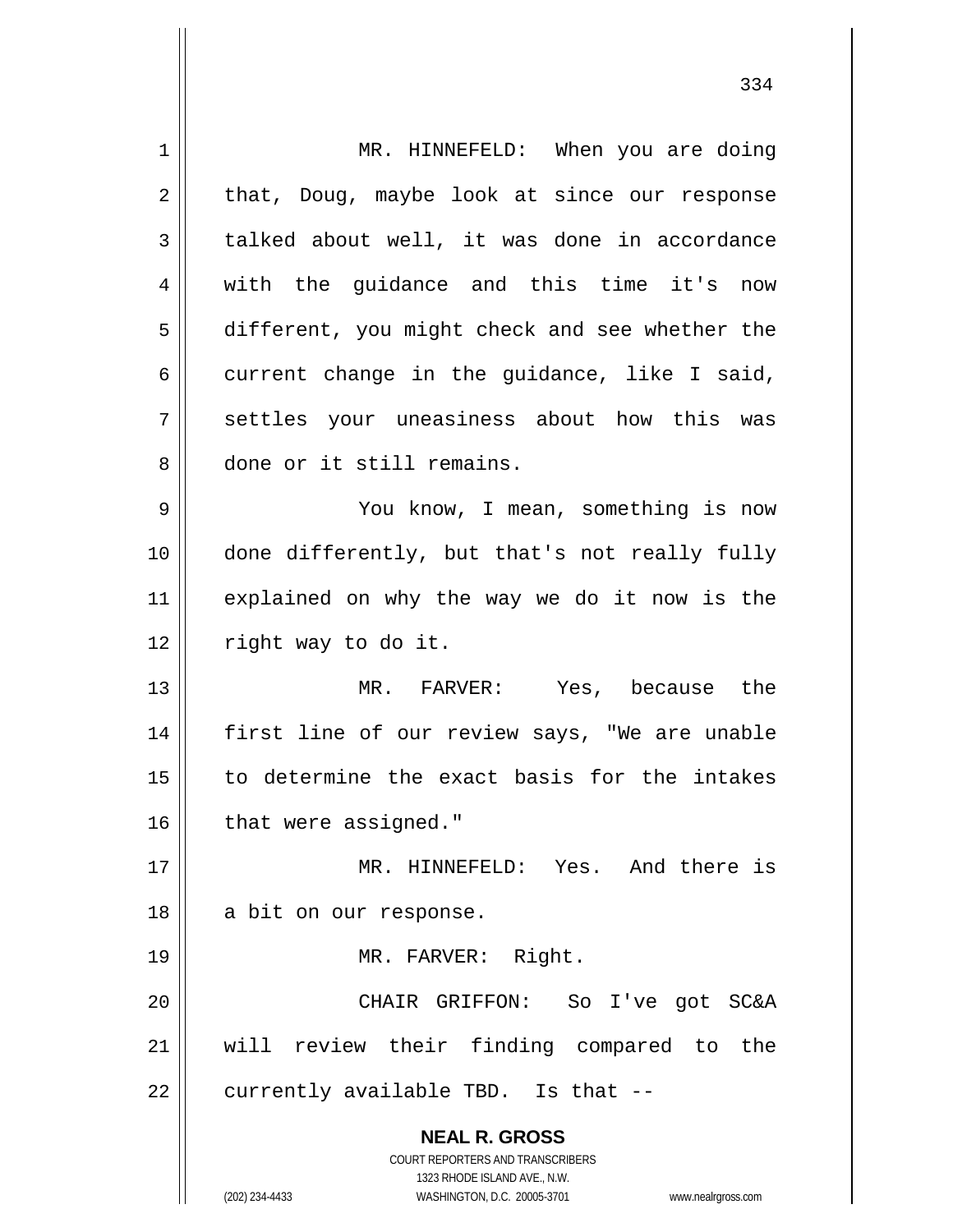**NEAL R. GROSS** COURT REPORTERS AND TRANSCRIBERS 1323 RHODE ISLAND AVE., N.W. (202) 234-4433 WASHINGTON, D.C. 20005-3701 www.nealrgross.com 1 MR. FARVER: Yes, and I will  $2 \parallel$  relook at their response and all that. I'll  $3$  just review the whole finding. 4 CHAIR GRIFFON: Okay. 5 MR. FARVER: It's been so long  $6 \parallel$  ago, I don't actually remember it all. 7 CHAIR GRIFFON: 125.7, NIOSH and  $8 \parallel$  SC&A agree. 9 MR. FARVER: We agreed. 10 CHAIR GRIFFON: 125.8, NIOSH 11 agrees, case is being reworked under the PER 12 review. So this is another one that they 13 || agree on the finding and somehow we'll work it  $14$  | out, so the case gets tracked, every finding. 15 I have more on this, but it says "Records 16 || will be obtained and considered prior to this 17 || evaluation." 18 DOL did apparently research to 19 determine employment at NTS, so there must be 20 || some NTS records now available or something. 21 MR. HINNEFELD: It sounds like it,  $22 \parallel$  yes.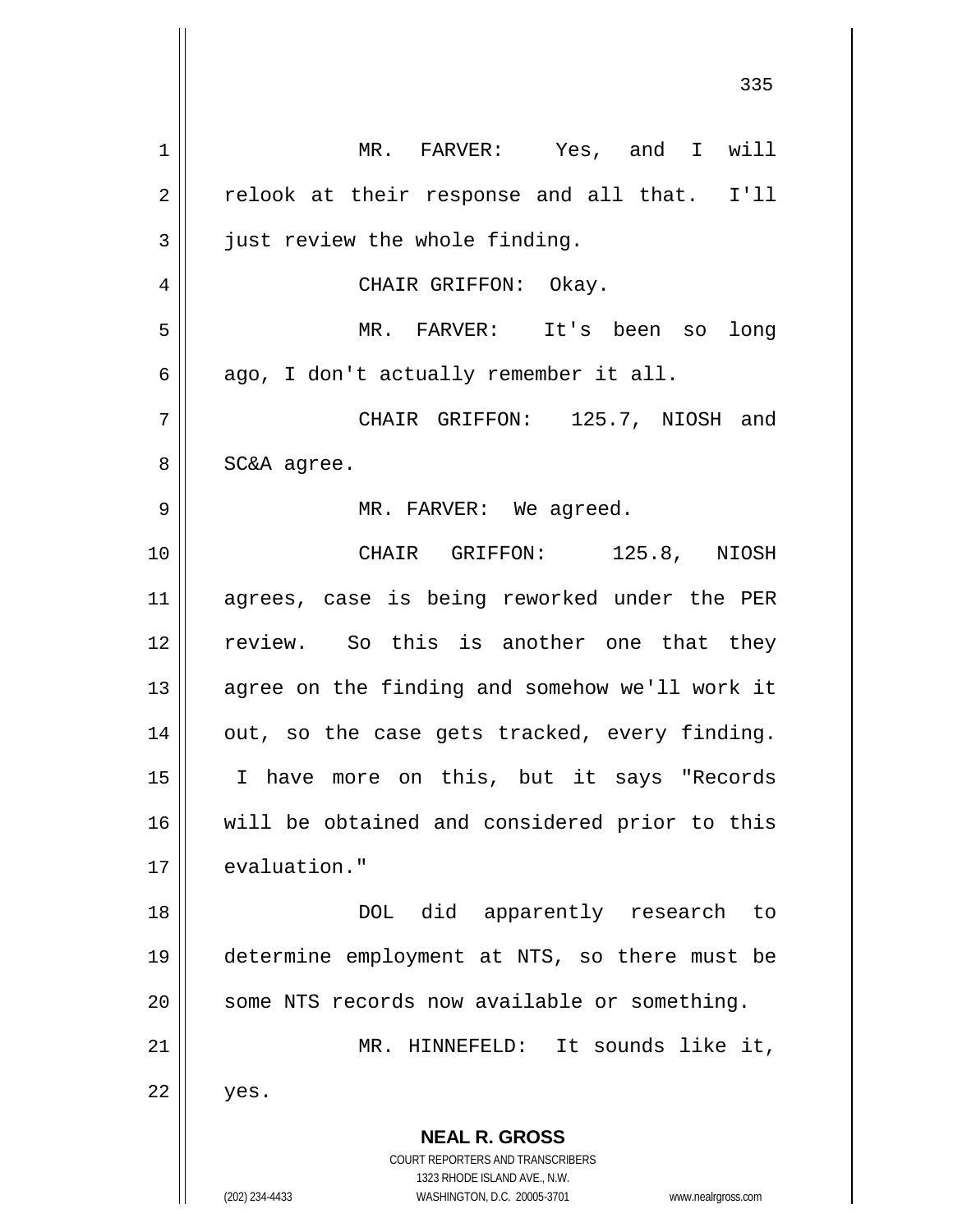**NEAL R. GROSS** COURT REPORTERS AND TRANSCRIBERS 1323 RHODE ISLAND AVE., N.W. 336 1 CHAIR GRIFFON: Yes. 2 MR. HINNEFELD: In fact, our  $3 \parallel$  response even says that. 4 CHAIR GRIFFON: Yes, yes, I see  $5 \parallel$  that. 6 || MR. HINNEFELD: We have that NTS 7 | report. 8 CHAIR GRIFFON: It was not 9 included. 10 MR. HINNEFELD: It didn't verify 11 | the employment record. 12 || CHAIR GRIFFON: Yes, yes. 13 || MR. HINNEFELD: So it may be what 14 || we have was the report from Hanford from MPR, 15 || that Hanford sent over was the Hanford case. 16 || CHAIR GRIFFON: Yes. 17 || MR. HINNEFELD: Yes. So I mean, 18 || on occasion that's what will happen. There's 19 always the exposure record, you know, includes  $20$  | their record. So they may have it. You know,  $21$  they may, in fact, provide us with an NTS  $22$  | report. But once we have dose reconstruction

(202) 234-4433 WASHINGTON, D.C. 20005-3701 www.nealrgross.com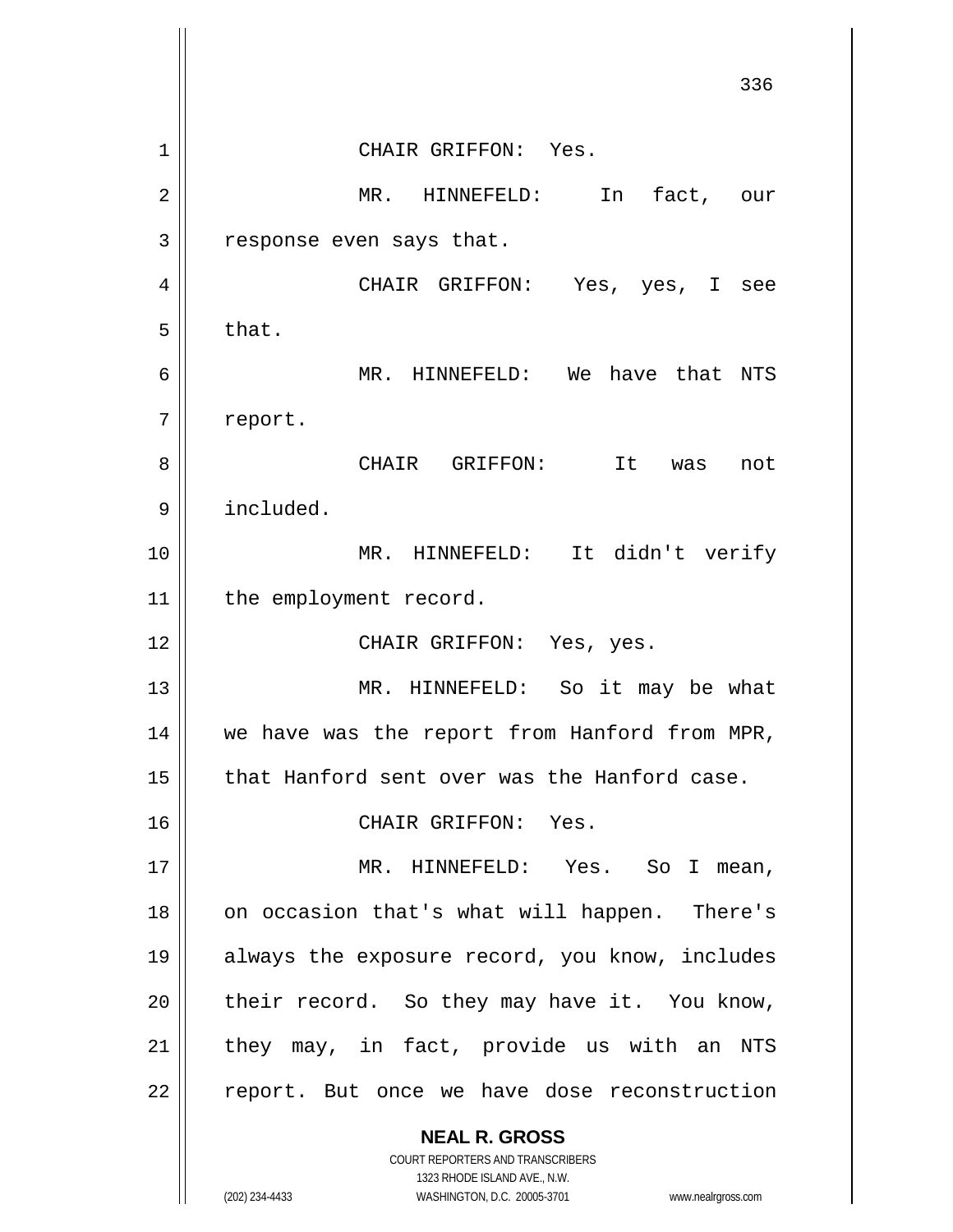**NEAL R. GROSS** COURT REPORTERS AND TRANSCRIBERS 1323 RHODE ISLAND AVE., N.W. 1 || where NTS is part of verifying the -- we would 2 || request NTS for exposure. That sounds like 3 what happened. I don't know. I can't figure  $4 \parallel$  out why else we would have had that, I mean,  $5$  | that we didn't include. 6 CHAIR GRIFFON: Then 125.9, I  $7$  | think we can move on to that, at this point. 8 MR. HINNEFELD: Yes. 9 CHAIR GRIFFON: On this one, I 10 also have NIOSH to address was all the data 11 obtained? Why wasn't this notice in peer 12 || review? Is chronic bounding? That's what I  $13$  | have from the last meeting. 14 MR. FARVER: Correct. 15 || MR. HINNEFELD: I have that here. 16 || I guess I need to check and see. 17 MR. FARVER: Yes, yes, yes, I  $18$   $\parallel$  think that's  $-$ 19 CHAIR GRIFFON: Yes. I don't want  $20$  | to guess at that one. 21 MEMBER MUNN: 125.9? 22 CHAIR GRIFFON: It's a remaining

(202) 234-4433 WASHINGTON, D.C. 20005-3701 www.nealrgross.com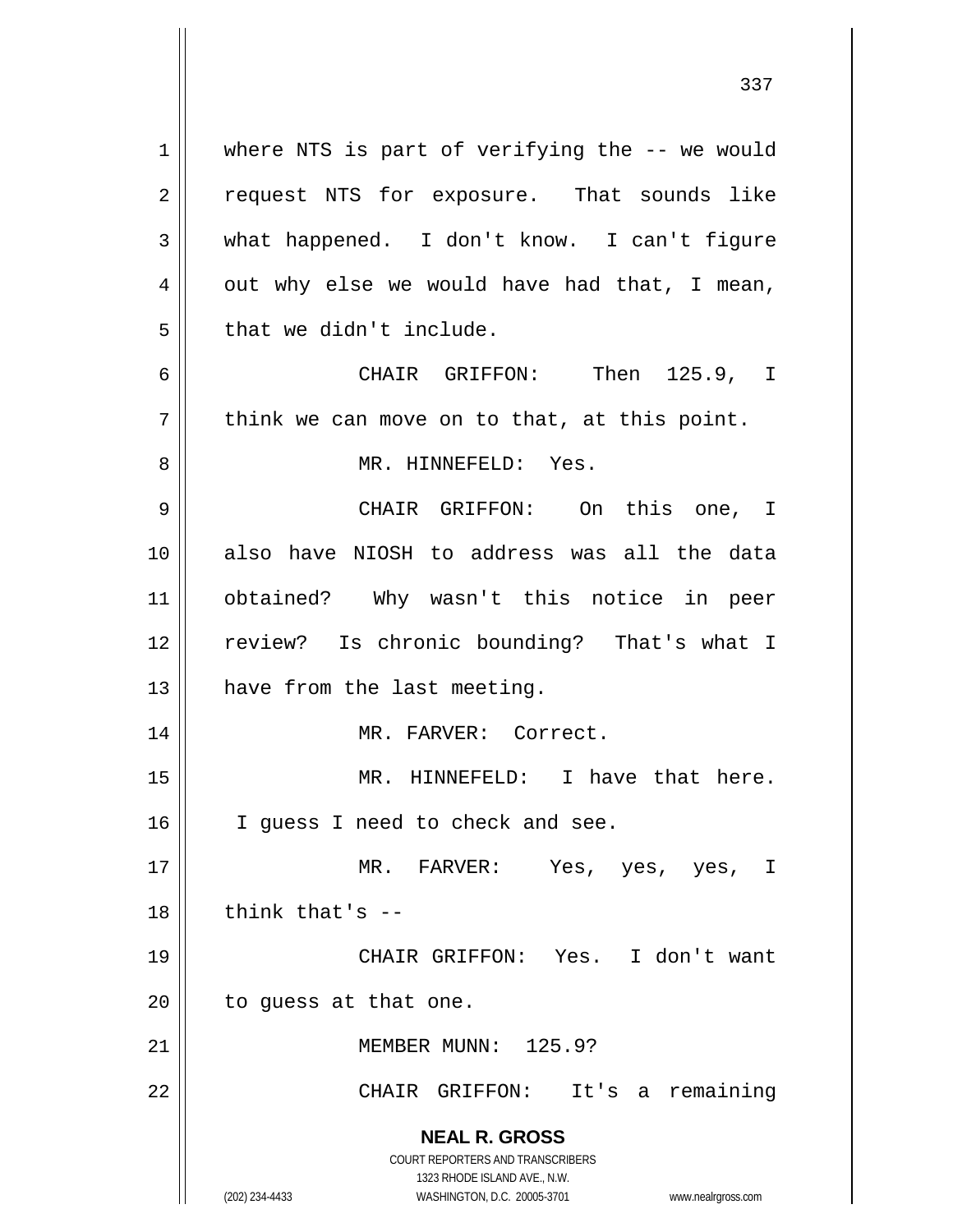$1 \parallel$  action.

| $\overline{2}$ | MR. HINNEFELD: We're going to go                                                                                                                                |
|----------------|-----------------------------------------------------------------------------------------------------------------------------------------------------------------|
| 3              | back and -- you know, where we are.                                                                                                                             |
| 4              | CHAIR GRIFFON: Yes.                                                                                                                                             |
| 5              | MR. FARVER: Right. And another                                                                                                                                  |
| 6              | part of that was that about incidents. Family                                                                                                                   |
| 7              | of the employee was involved in maybe four                                                                                                                      |
| 8              | incidents. It looks like some airborne,                                                                                                                         |
| 9              | elevated airborne, positive nasal smears and                                                                                                                    |
| 10             | then a high dose rate and all these bioassay                                                                                                                    |
| 11             | says bioassay requested.                                                                                                                                        |
| 12             | CHAIR GRIFFON: All right. And                                                                                                                                   |
| 13             | the last, yes, thing NIOSH's response says                                                                                                                      |
| 14             | therefore, any plutonium intakes resulting, in                                                                                                                  |
| 15             | other words, from any of the four incidents                                                                                                                     |
| 16             | would have been less than those assigned,                                                                                                                       |
| 17             | based on the bioassay results. And I think                                                                                                                      |
| 18             | that was a question is the chronic assumption                                                                                                                   |
| 19             | bounding? I guess, okay. It's one of those                                                                                                                      |
| 20             | ones that we commonly do, right?                                                                                                                                |
| 21             | MR. HINNEFELD: Right.                                                                                                                                           |
| 22             | CHAIR GRIFFON: You want to test                                                                                                                                 |
|                | <b>NEAL R. GROSS</b><br>COURT REPORTERS AND TRANSCRIBERS<br>1323 RHODE ISLAND AVE., N.W.<br>(202) 234-4433<br>WASHINGTON, D.C. 20005-3701<br>www.nealrgross.com |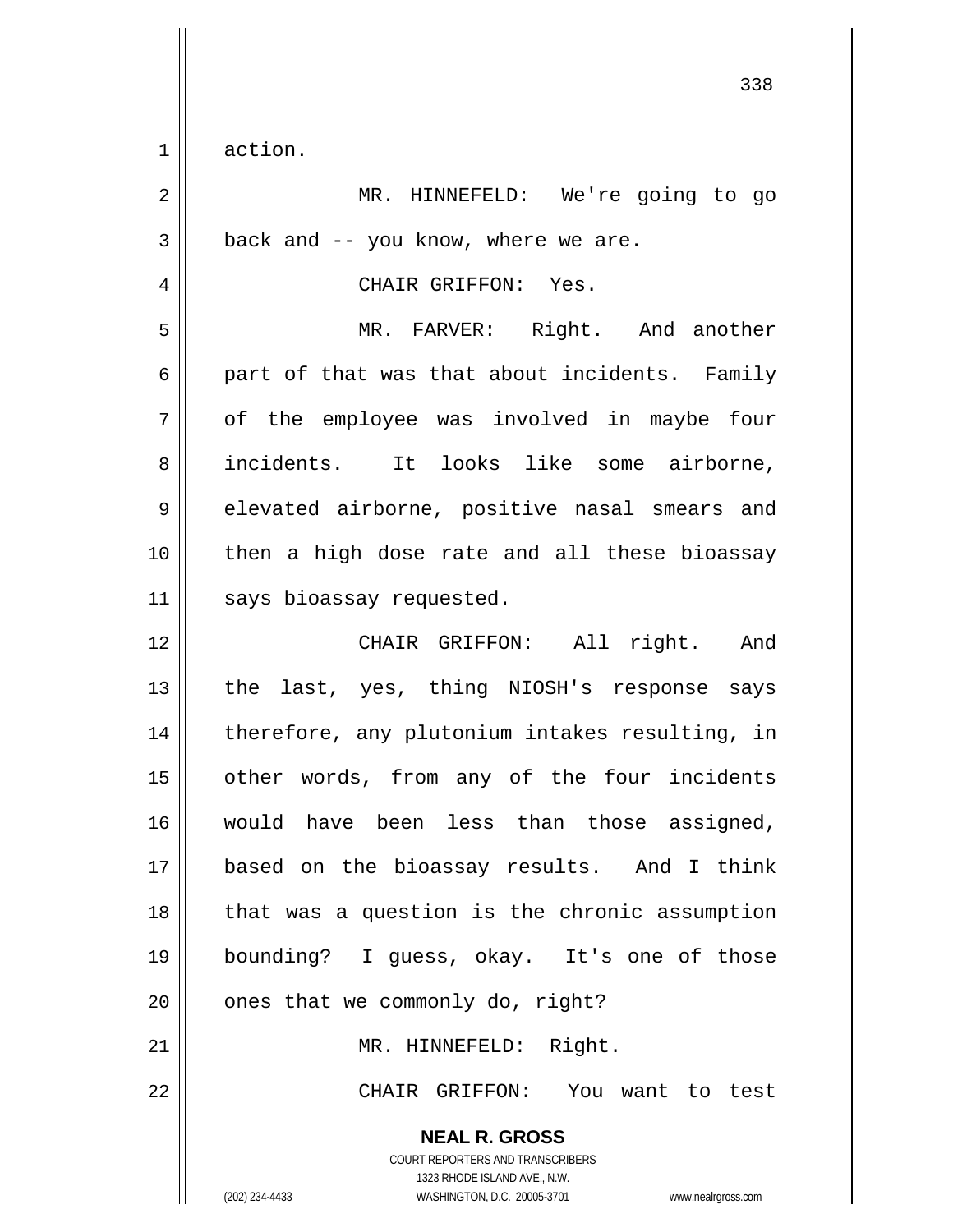**NEAL R. GROSS** COURT REPORTERS AND TRANSCRIBERS 1323 RHODE ISLAND AVE., N.W. 1 || whether the incidents are bounded by that. 2 MR. FARVER: And the other 3 question is three of those incidents were in 4 || 1957 and each of those says that bioassay was 5 | requested. 6 CHAIR GRIFFON: Yes, yes. 7 MR. FARVER: There's only one 8 Sample listed in the results for 1957. 9 CHAIR GRIFFON: Right, right. And 10 || that's why we have that question, do you have 11 all the results. 12 MR. FARVER: Correct. 13 CHAIR GRIFFON: Yes. Okay. 14 126.1, a Hanford and INEL case. SC&A agrees 15 with NIOSH response, no further action. 16 MR. FARVER: Correct. 17 CHAIR GRIFFON: 126.2, no further 18 action for this case, further discussion 19 needed on -- well, I said no further action. 20 Then I say further discussion is needed on  $21$  | TIB-2. And its appropriateness and certainly  $22$  | that it is bounding. I'm not sure why that is

(202) 234-4433 WASHINGTON, D.C. 20005-3701 www.nealrgross.com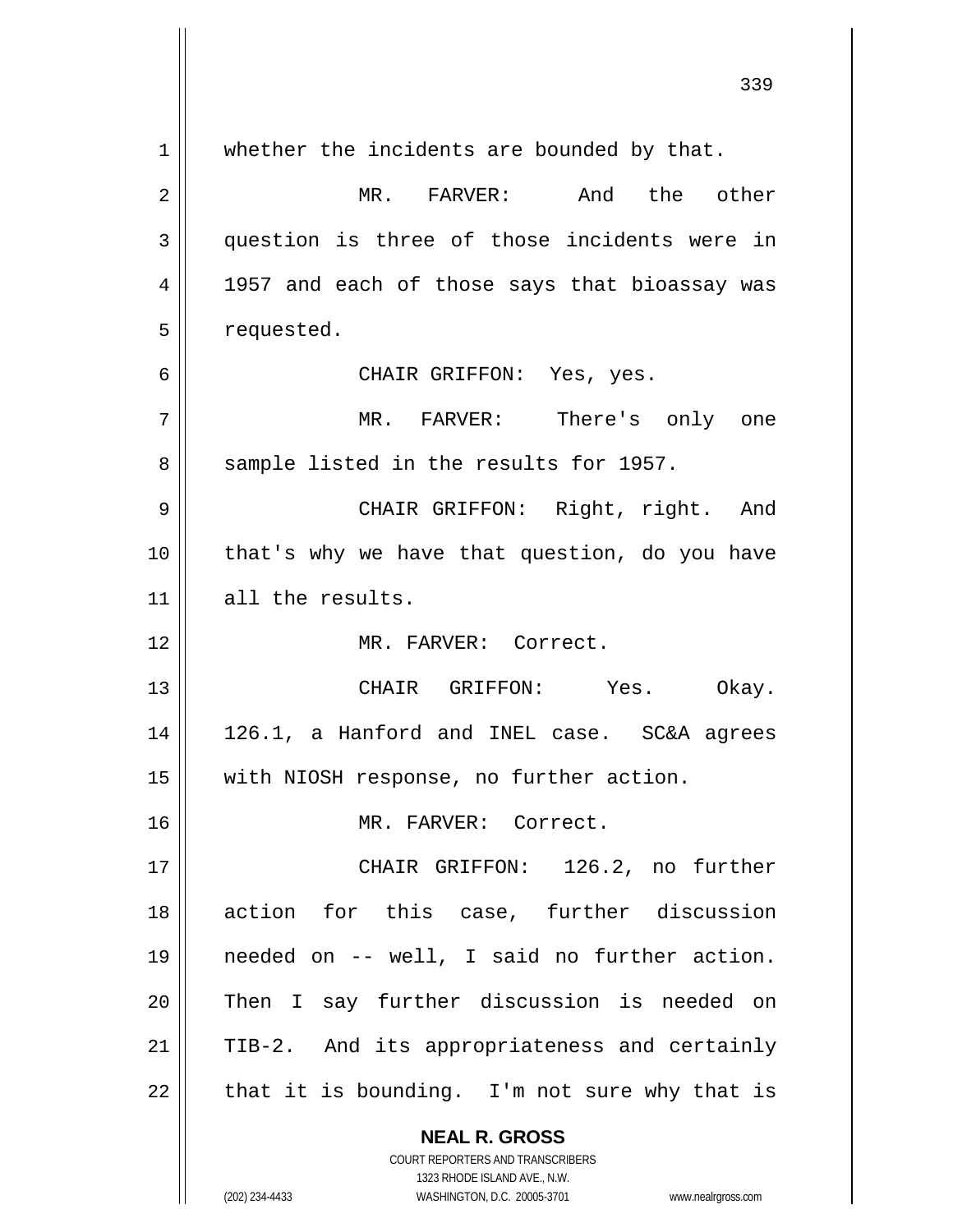**NEAL R. GROSS** COURT REPORTERS AND TRANSCRIBERS 1323 RHODE ISLAND AVE., N.W. 1 || in there. Maybe it was no further action for  $2 \parallel$  this case, but that's the general. Did we 3 | review TIB-2? 4 DR. MAURO: Yes, the only problem  $5 \parallel$  we have with TIB-2 is that -- that's just the  $6 \parallel$  fall upper end intake. 7 CHAIR GRIFFON: Right, right, 8 | right. 9 DR. MAURO: It would have a 10 certain set. 11 || CHAIR GRIFFON: Oh, yes, where the 12 || TIB-2 is bounding of this certain set. 13 || DR. MAURO: Now, the only time you 14 | found that there might be a problem with TIB-2 15 being bounding had to do with when we were 16 dealing with raffinates, like raffinates at 17 || Fernald. And I have to say that in my 18 || conversations with Hans and Kathy, well, Kathy 19 is still on-line, and RJ, we found TIB-2 to be 20 || extremely bounding for the purpose of denial 21 || when you don't have internal use. 22 || Except when you are dealing with

(202) 234-4433 WASHINGTON, D.C. 20005-3701 www.nealrgross.com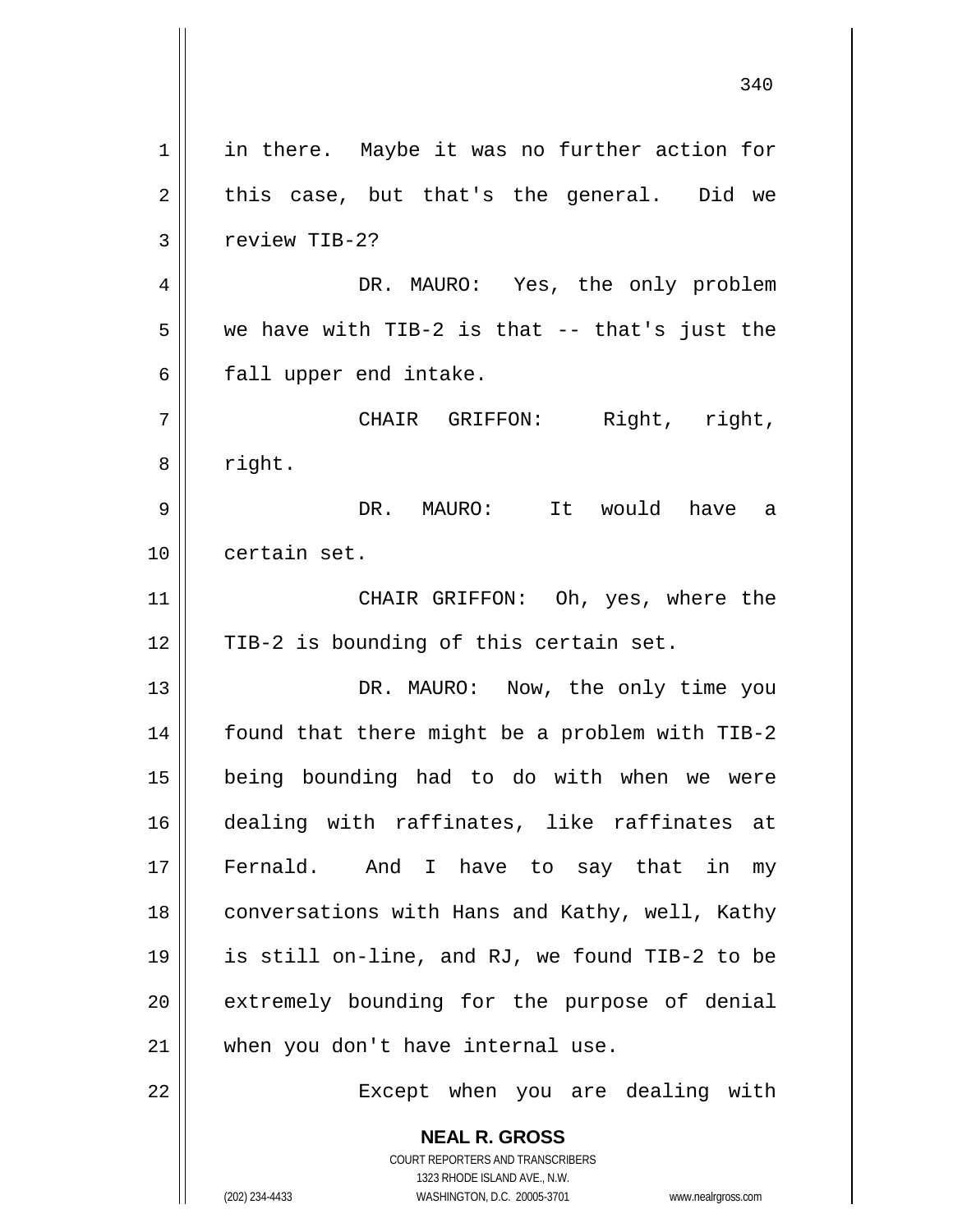**NEAL R. GROSS** COURT REPORTERS AND TRANSCRIBERS 1323 RHODE ISLAND AVE., N.W.  $1 \parallel$  thorium raffinates that, we found that it is 2 || very possible that you could actually have 3 exposures greater than those associated with  $4 \parallel$  the default TIB-2. That's my recollection of  $5 \parallel$  TIB-2. 6 CHAIR GRIFFON: Yes. 7 DR. MAURO: In this case, we are 8 applying it to worker at Hanford. 9 CHAIR GRIFFON: At INEL. 10 DR. MAURO: At INEL. I have to 11 say I don't have any recollection of 12 circumstance at INEL that we -- that would 13 Somehow defeat the use of TIB-2. INEL I think 14 is mainly reactor problems, same kind of 15 problems you would have in some unusual 16 circumstance. 17 CHAIR GRIFFON: I think I asked 18 || this question of whether this individual was  $19 \parallel$  at CPP. 20 | DR. MAURO: Oh, yes, you did. 21 || CHAIR GRIFFON: That would be my  $22$  |  $\circ$  only concern.

(202) 234-4433 WASHINGTON, D.C. 20005-3701 www.nealrgross.com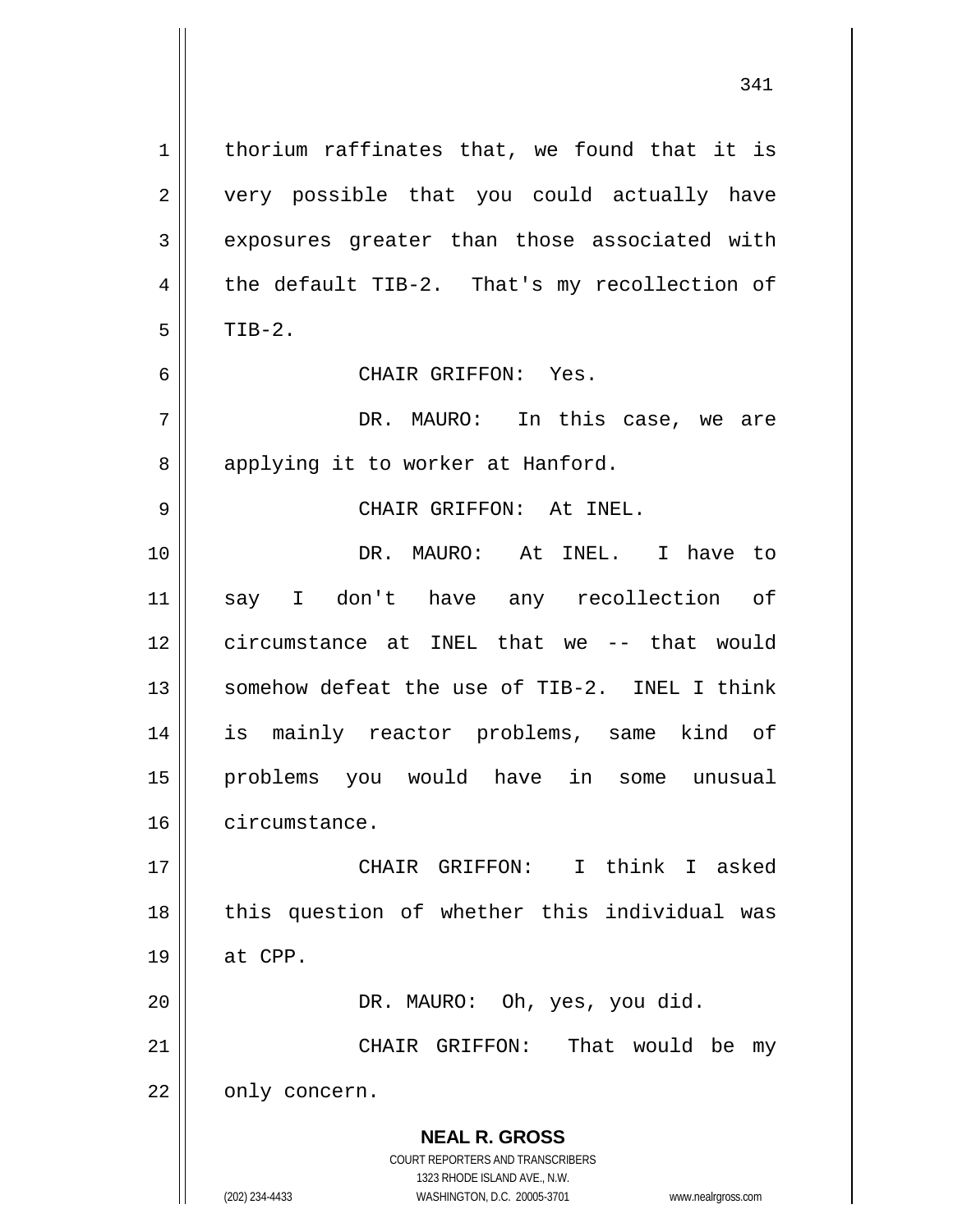|    | 342                                                                 |
|----|---------------------------------------------------------------------|
| 1  | DR. MAURO: That's your question.                                    |
| 2  | CHAIR GRIFFON: Yes.                                                 |
| 3  | DR. MAURO: And CPP --                                               |
| 4  | CHAIR GRIFFON: That would be the                                    |
| 5  | only place where it was possible even, you                          |
| 6  | know.                                                               |
| 7  | DR. MAURO: Had the --                                               |
| 8  | CHAIR GRIFFON: And NIOSH does                                       |
| 9  | note that they were never even sampled for                          |
| 10 | uranium and if they were in that area, you                          |
| 11 | know. It seems unlikely that they wouldn't                          |
| 12 | have cut sample for uranium, you know, if they                      |
| 13 | were in the CPP area.                                               |
| 14 | was the<br>MEMBER MUNN:<br>That<br>work                             |
| 15 | records of the current --                                           |
| 16 | CHAIR GRIFFON: Yes, and I thought                                   |
| 17 | we looked at that. I thought we did see that.                       |
| 18 | It did say that --                                                  |
| 19 | DR. MAURO: CPP<br>was a problem,                                    |
| 20 | mainly if you had, I think, iodine. I mean, I                       |
| 21 | remember the processing spectrum and the big                        |
| 22 | releases that were the iodine releases.                             |
|    | <b>NEAL R. GROSS</b>                                                |
|    | COURT REPORTERS AND TRANSCRIBERS<br>1323 RHODE ISLAND AVE., N.W.    |
|    | (202) 234-4433<br>WASHINGTON, D.C. 20005-3701<br>www.nealrgross.com |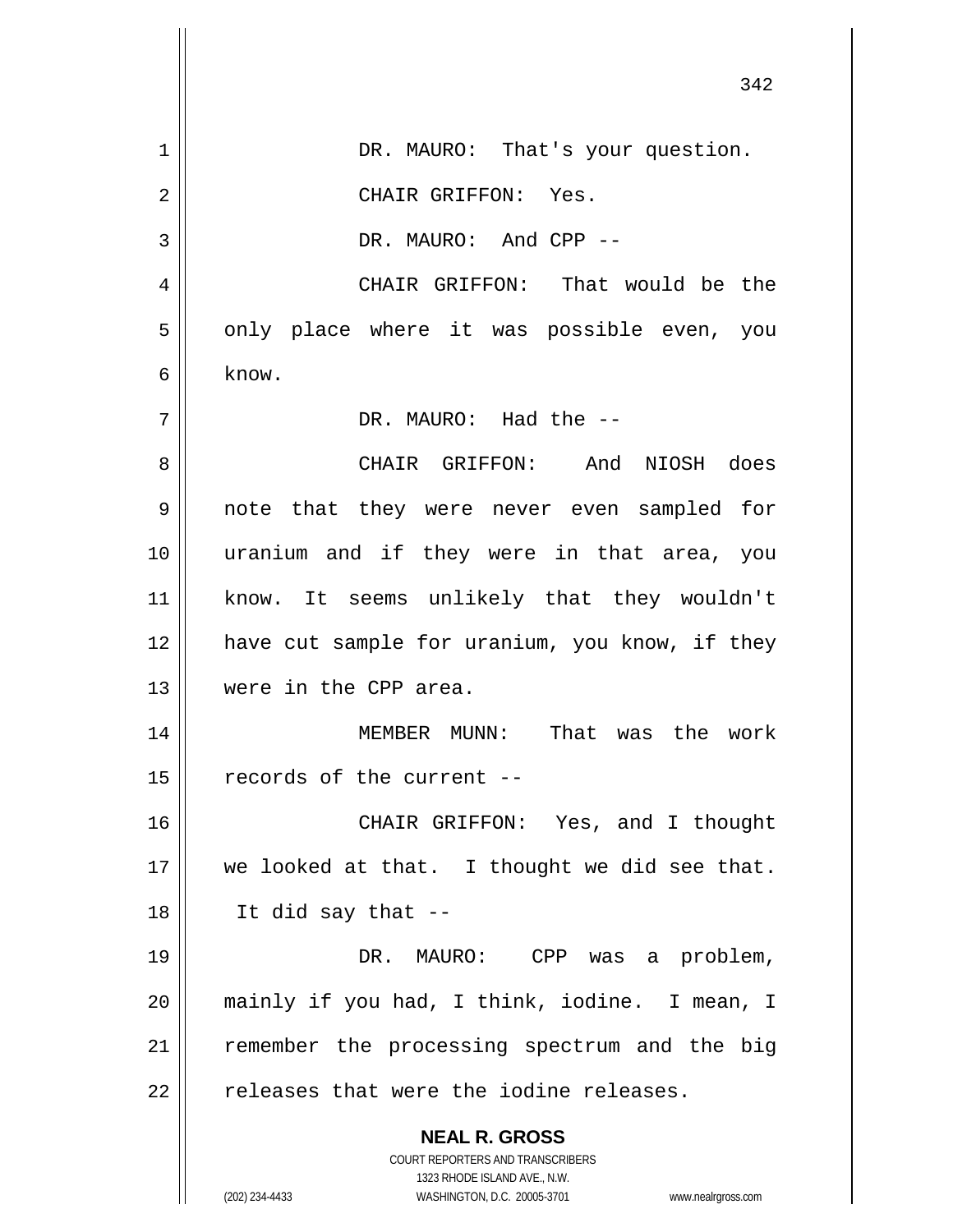**NEAL R. GROSS** COURT REPORTERS AND TRANSCRIBERS 1323 RHODE ISLAND AVE., N.W. (202) 234-4433 WASHINGTON, D.C. 20005-3701 www.nealrgross.com 343 1 MEMBER MUNN: Yes. 2 DR. MAURO: I mean, that was when  $3 \parallel$  you say is there some aberrant situation where  $4 \parallel$  even TDB, even TIB-2 would not do the trick. 5 || MEMBER MUNN: Yes. 6 DR. MAURO: See the reason we came  $7 \parallel$  up with this critique of TIB-2 was the unique 8 || situations associated with raffinates. 9 MEMBER MUNN: Yes, yes. 10 DR. MAURO: Whether or not it 11 would extend to the chem plant, I would say  $12$  | even -- I would say unlikely, except for the 13 || iodine problem. That occurs when you have the 14 | raw elements. 15 || CHAIR GRIFFON: Right. 16 MEMBER MUNN: Which would -- in  $17$  || any case, this was the badge worker. 18 DR. MAURO: Yes. 19 MEMBER MUNN: This was the badge 20 worker, right? 21 CHAIR GRIFFON: Yes, I think  $22$  | that's where I got raised.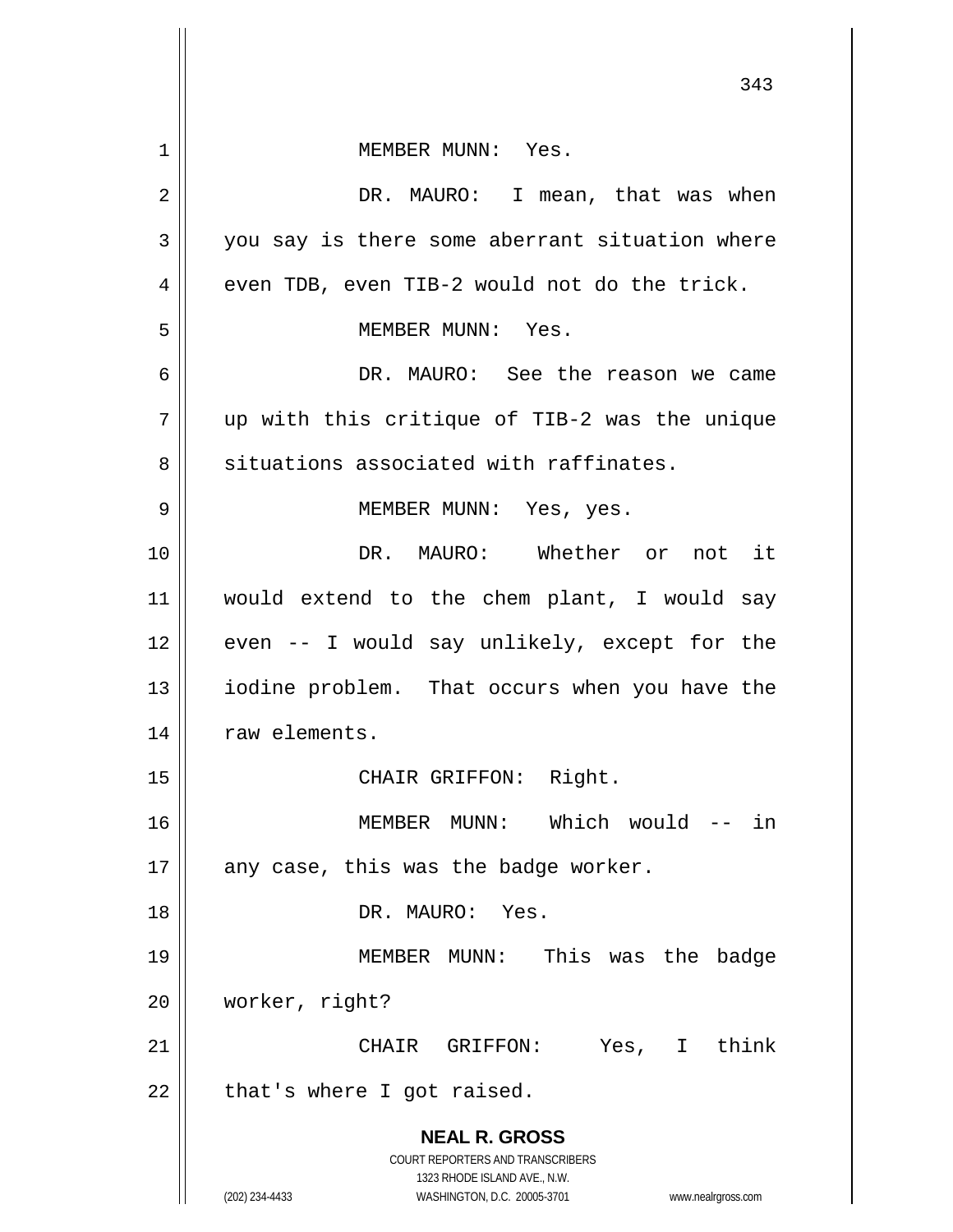|    | 344                                                                                                 |
|----|-----------------------------------------------------------------------------------------------------|
| 1  | DR. MAURO: Yes.                                                                                     |
| 2  | CHAIR GRIFFON: You know, just to                                                                    |
|    |                                                                                                     |
| 3  | make sure. It's likely that it was bounding,                                                        |
| 4  | but a unique work history, I think, is why we                                                       |
| 5  | put that comment in there, you know.                                                                |
| 6  | DR. MAURO: In the '50s and the                                                                      |
| 7  | chem plant sure was a unique work history.                                                          |
| 8  | CHAIR GRIFFON: Yes.                                                                                 |
| 9  | MEMBER MUNN: Yes, but they                                                                          |
| 10 | certainly would have been badged, too.                                                              |
| 11 | DR. MAURO: Oh, yes, but I guess                                                                     |
| 12 | we're talking internal.                                                                             |
| 13 | MEMBER MUNN: Well, yes.                                                                             |
| 14 | CHAIR GRIFFON: NIOSH is another                                                                     |
| 15 | story.                                                                                              |
| 16 | MR. FARVER: The original finding                                                                    |
| 17 | had to do with the selection of non-uranium                                                         |
| 18 | sites/reactor sites.                                                                                |
| 19 | CHAIR GRIFFON: Right.                                                                               |
| 20 | MR. FARVER: We thought that it                                                                      |
| 21 | should have been a uranium site/reactor site.                                                       |
| 22 | know, this is the OTIB-2 deal.<br>And<br>You                                                        |
|    | <b>NEAL R. GROSS</b>                                                                                |
|    | COURT REPORTERS AND TRANSCRIBERS                                                                    |
|    | 1323 RHODE ISLAND AVE., N.W.<br>(202) 234-4433<br>WASHINGTON, D.C. 20005-3701<br>www.nealrgross.com |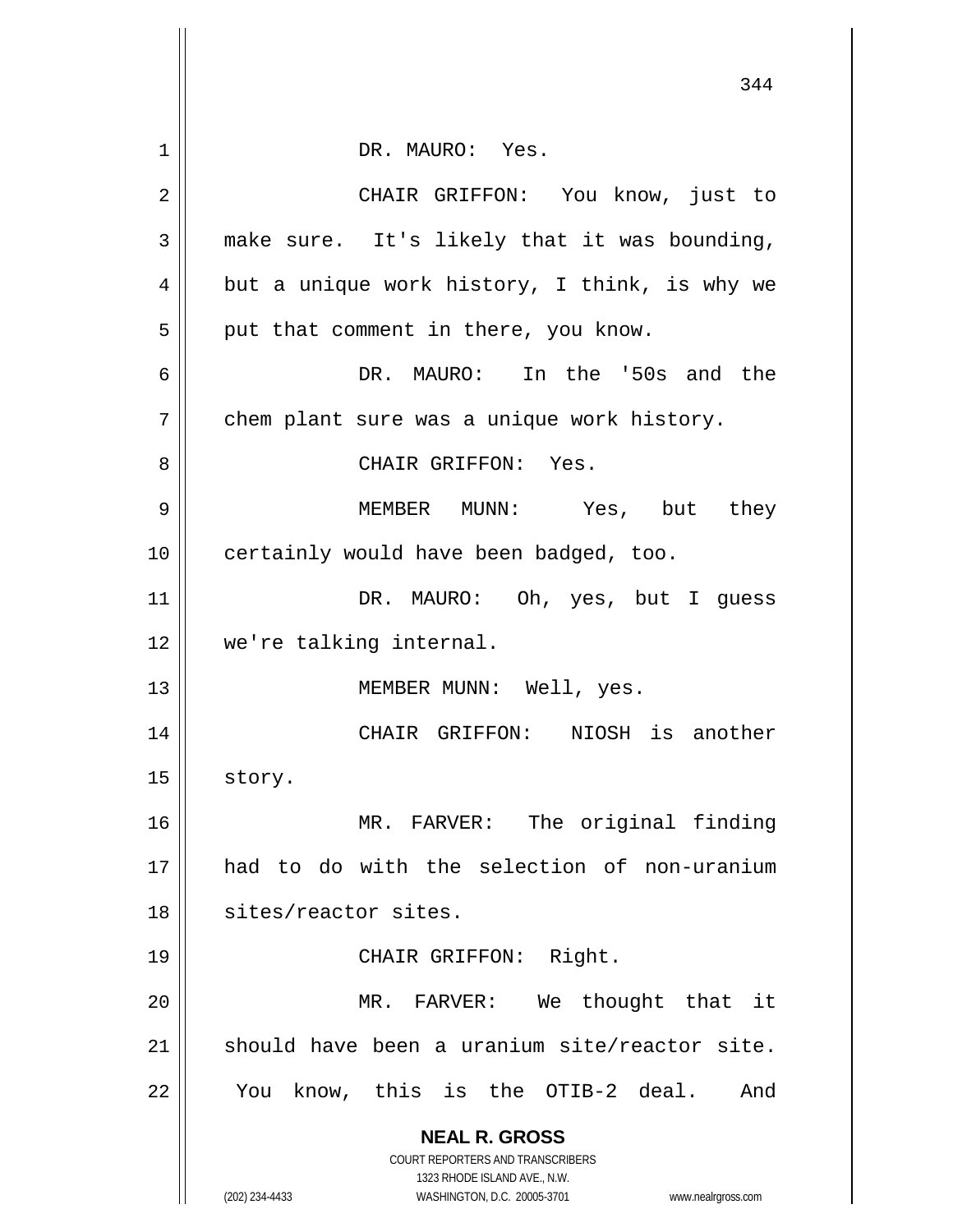**NEAL R. GROSS** COURT REPORTERS AND TRANSCRIBERS 1323 RHODE ISLAND AVE., N.W. (202) 234-4433 WASHINGTON, D.C. 20005-3701 www.nealrgross.com 345  $1 \parallel$  that's why NIOSH explains why it --2 CHAIR GRIFFON: Oh, okay. 3 || MR. FARVER: -- why they chose 4 || what they chose. 5 CHAIR GRIFFON: Right. Okay. 6 MR. FARVER: Which is okay. 7 DR. MAURO: Which is different  $8 \parallel$  than what we are talking. 9 MR. FARVER: Yes. 10 || DR. MAURO: We're just saying it's 11 not so much a matter of whether OTIB-2  $12 \parallel$  applies. What I suspect --13 MR. HINNEFELD: The TIB source. 14 MR. FARVER: Which button you 15 | click. 16 || MEMBER MUNN: But we still agree. 17 || CHAIR GRIFFON: But then beyond  $18$  || that, we have went in -- we did add that is it 19 bounding for certain? You know, that was the 20 || question of the work history. 21 || MR. HINNEFELD: Well, you may have  $22$  || also asked, because there is apparently a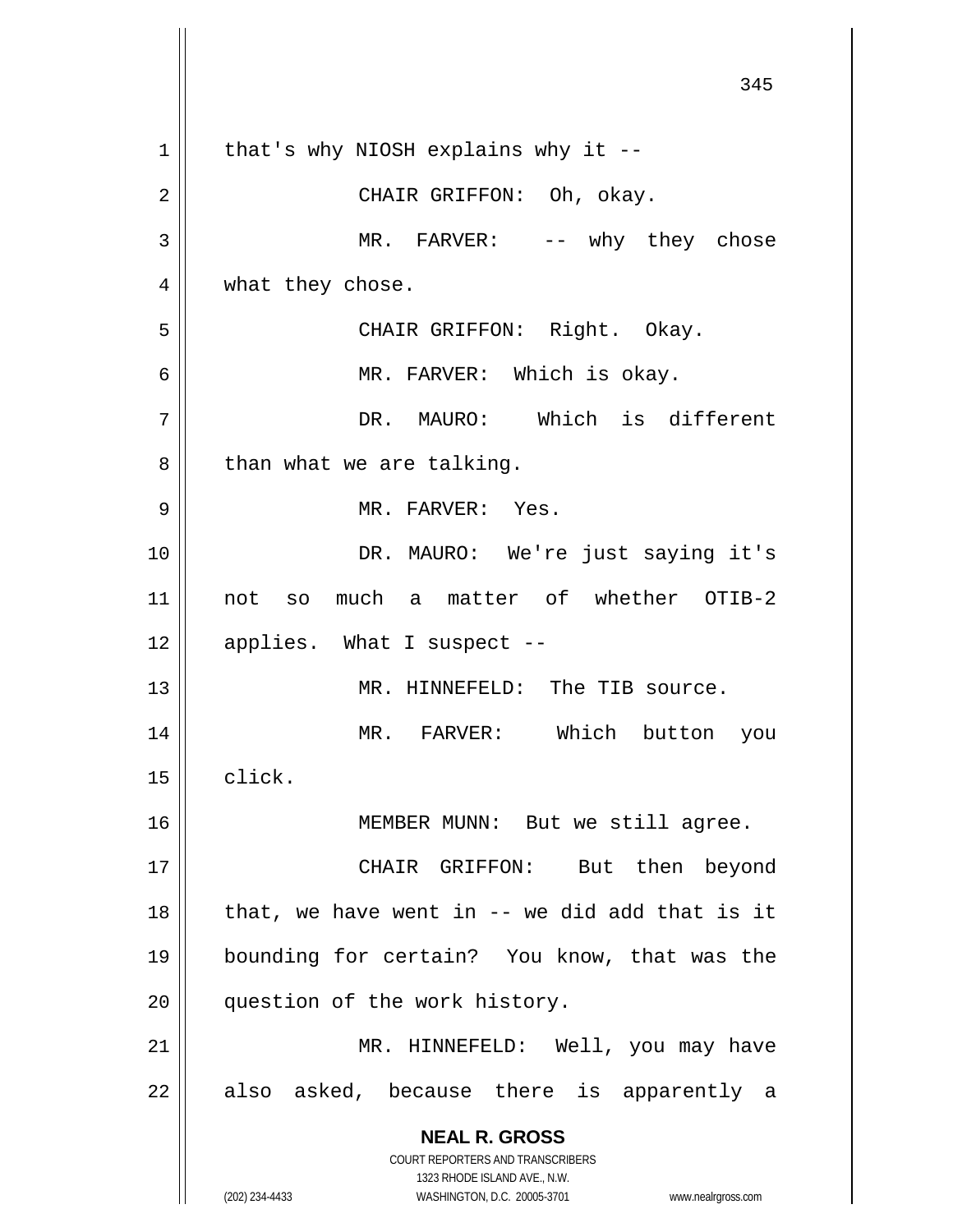**NEAL R. GROSS** COURT REPORTERS AND TRANSCRIBERS 1323 RHODE ISLAND AVE., N.W. (202) 234-4433 WASHINGTON, D.C. 20005-3701 www.nealrgross.com 1 || sampling record on this person, because he was  $2 \parallel$  never sampled for uranium, so --3 || CHAIR GRIFFON: Right. 4 MR. HINNEFELD: -- in the sampling 5 | record, why did you use TIB-2? 6 CHAIR GRIFFON: Right, right,  $7 \parallel$  right. 8 MR. HINNEFELD: I mean, that may  $9 \parallel$  have been what they were talking about. 10 CHAIR GRIFFON: It could have 11 been, yes, I know. We have to look back at  $12$  | the transcript. 13 DR. MAURO: Sure. Well, it was 14 denied. In TIB-2 we probably -- you know, if  $15$  | there was a sampling record, we could probably 16 quickly determine whether or not it could  $17$   $\parallel$  still be off the charts bounding to the guy. 18 CHAIR GRIFFON: Yes. 19 DR. MAURO: And if it was, end of 20 | story. 21 || CHAIR GRIFFON: Right, right. 22 MEMBER MUNN: So this is not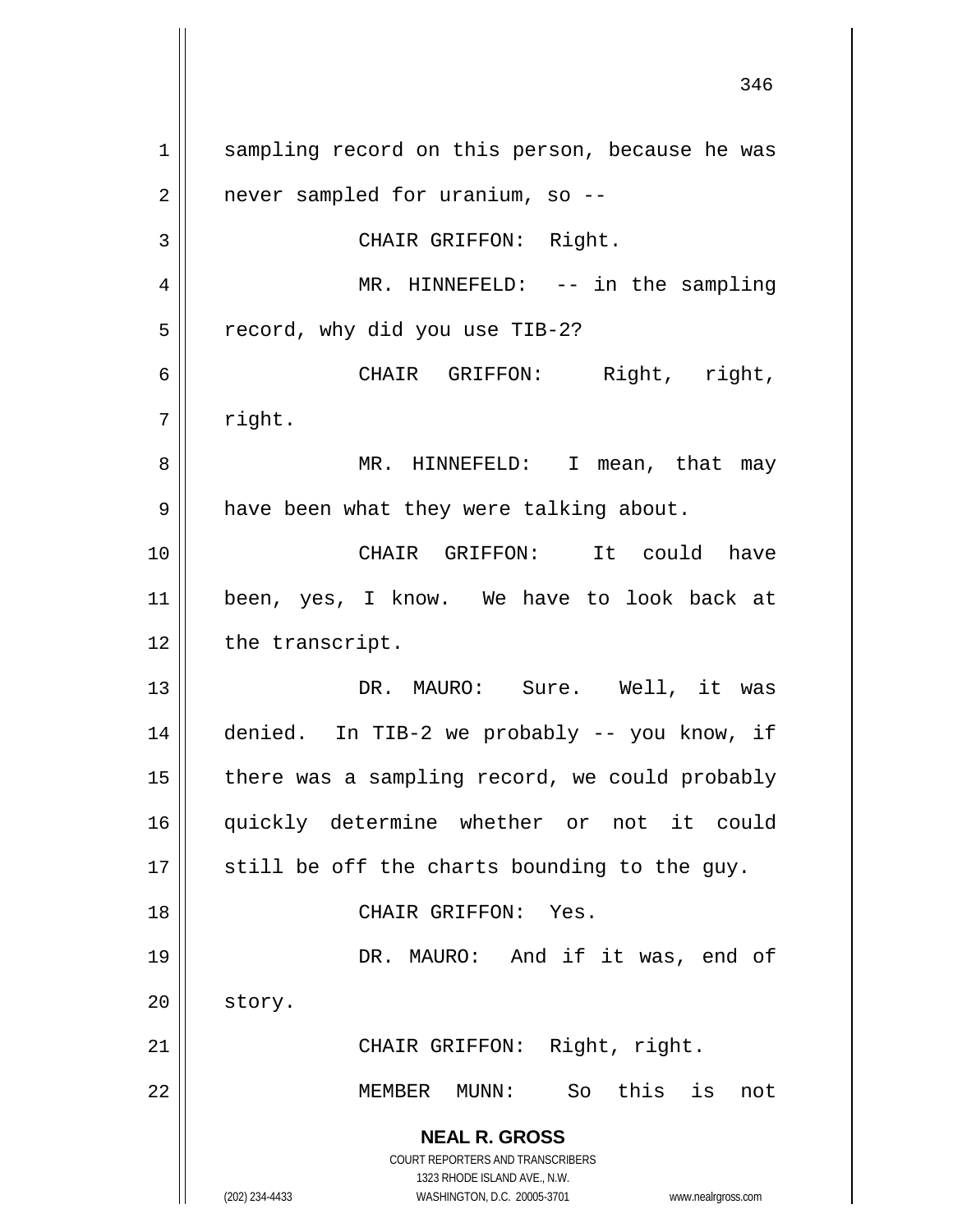1 closed then?

2 CHAIR GRIFFON: I guess -- 3 MEMBER MUNN: We still have an 4 || outstanding question which is being kicked 5 || around the table here.

 CHAIR GRIFFON: Yes, I guess we have an outstanding question. I mean, I did  $8 \parallel$  have no further action on this case, but then I have contradictory statements in here 10 || really. I thought we still had an outstanding 11 || question about it. I think we should at least look into that question. Is the TIB-2 bounding for the circumstances or the likely circumstances?

15 DR. MAURO: And you have a lot of 16 | information. Apparently, there was --

 CHAIR GRIFFON: Does anybody have 18 || the work history of this guy? You're looking ahead or something? 126, right. What he did | at INEL.

21 | MEMBER MUNN: 126.

22 MR. SIEBERT: The employment

**NEAL R. GROSS** COURT REPORTERS AND TRANSCRIBERS 1323 RHODE ISLAND AVE., N.W. (202) 234-4433 WASHINGTON, D.C. 20005-3701 www.nealrgross.com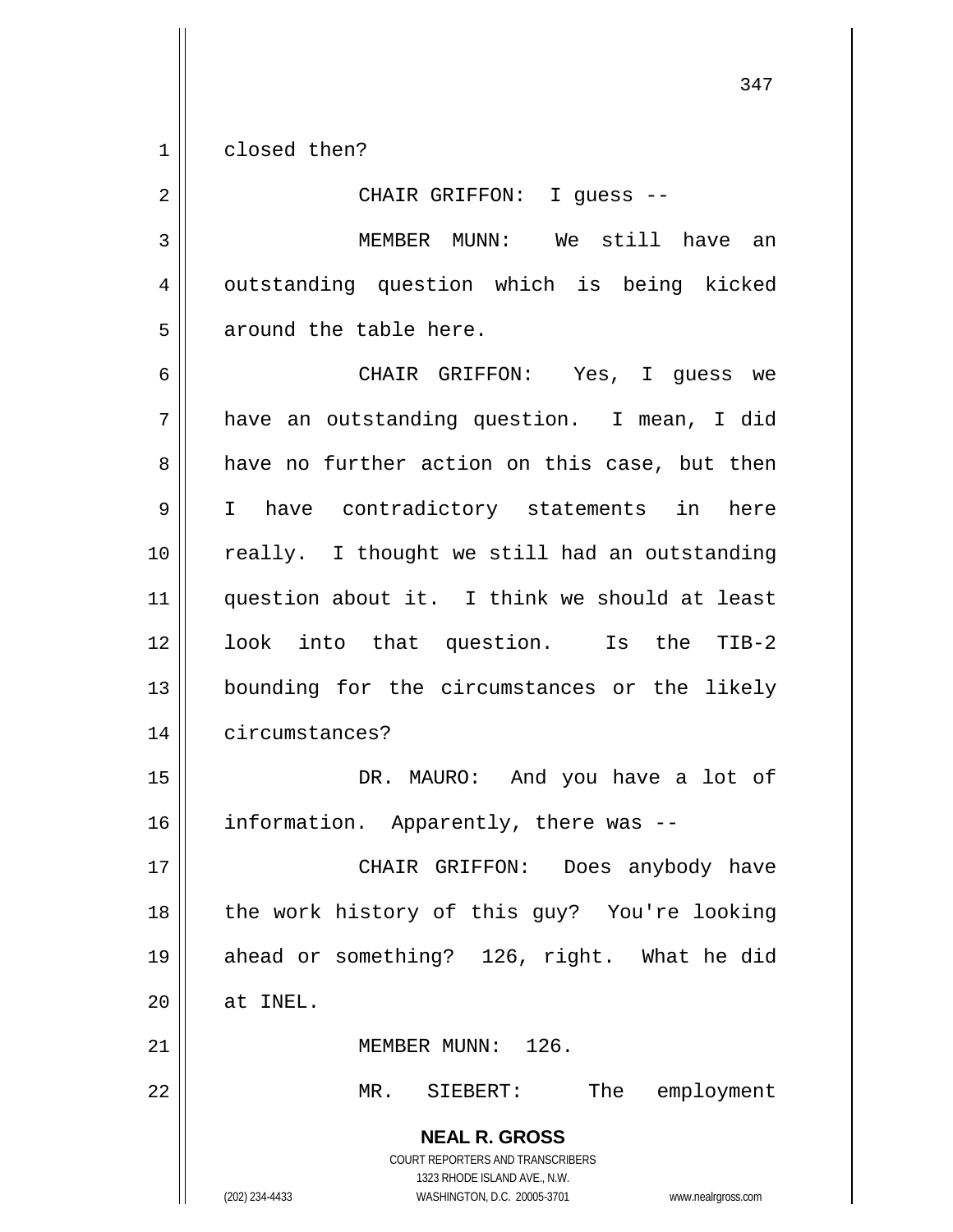1 || history says the INEL has kept radiation 2 | records.

3 CHAIR GRIFFON: Maybe the CATI  $4 \parallel$  says that. I forget where -- I thought I saw 5 || something. It should say had urine samples 6 from INEL that were analyzed for gross beta 7 and gross gamma. That's per your resolution 8 | or your response. But nothing for uranium, is 9 bere? 10 MR. SIEBERT: There is no internal 11 | information received from INEL. 12 CHAIR GRIFFON: Oh. Yes, while at  $13$   $\parallel$  INEL  $-$ 14 MR. SIEBERT: Yes, while at INEL 15 || the energy employee received a urine sample  $16$  and analyzed for gross beta and gross gamma. 17 CHAIR GRIFFON: I think we need to 18 pump in some oxygen into these rooms. Let's 19 || wrap this up and then take five.

20 DR. MAURO: We can only go so far. 21 CHAIR GRIFFON: Everybody can take  $22$  five and then we will try to get as far as we

> **NEAL R. GROSS** COURT REPORTERS AND TRANSCRIBERS

> > 1323 RHODE ISLAND AVE., N.W.

(202) 234-4433 WASHINGTON, D.C. 20005-3701 www.nealrgross.com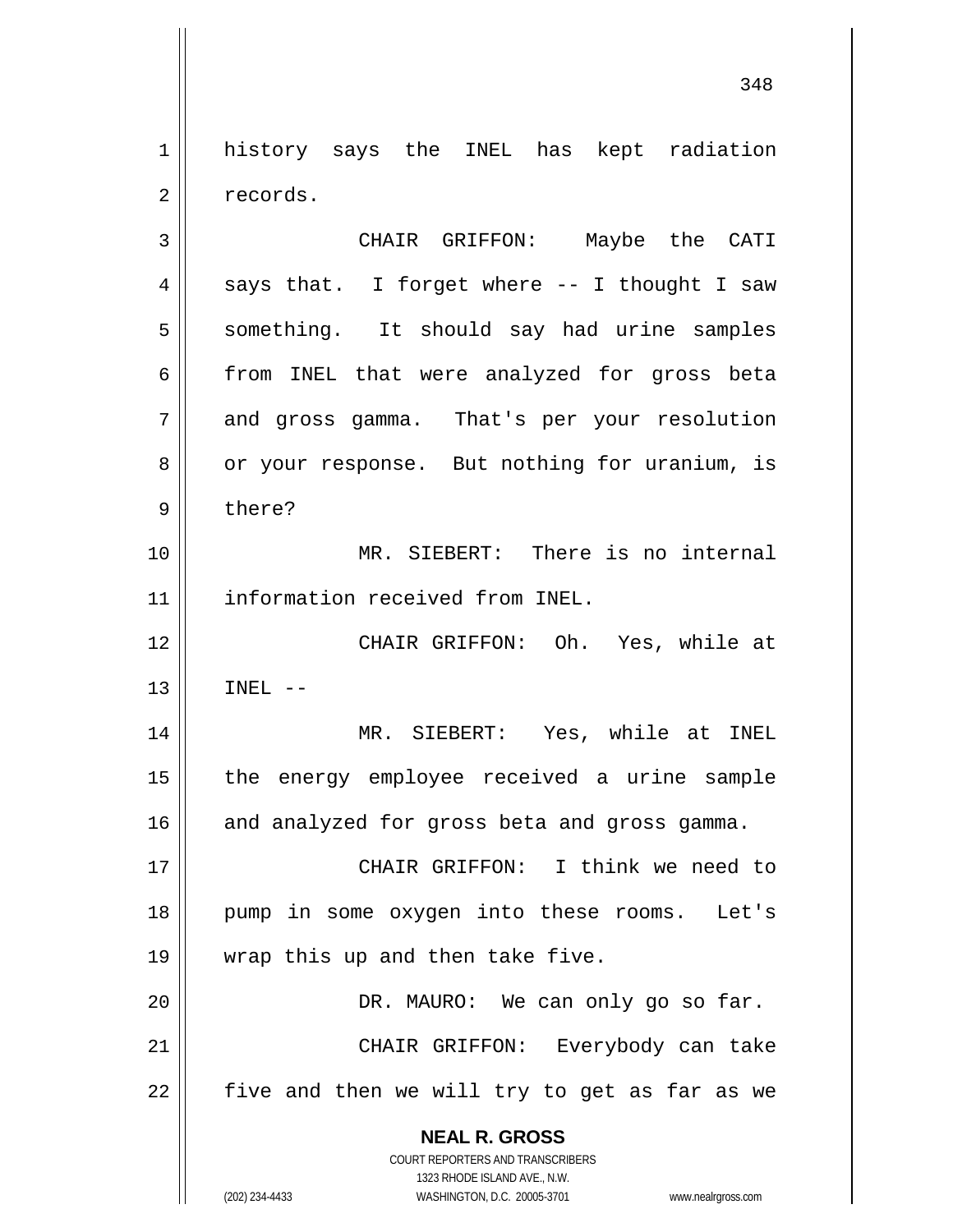**NEAL R. GROSS** COURT REPORTERS AND TRANSCRIBERS 1323 RHODE ISLAND AVE., N.W. (202) 234-4433 WASHINGTON, D.C. 20005-3701 www.nealrgross.com 1 || can get. There was no supplemental. We've  $2 \parallel$  got the original Idaho that said no reported 3 external, so we thought there was no 4 | monitoring. 5 MR. SIEBERT: Yes, there was no 6 | internal dose assigned. 7 CHAIR GRIFFON: Assigned, yes. 8 MR. SIEBERT: It was the original 9 | response. 10 || CHAIR GRIFFON: Okay. 11 || MR. SIEBERT: And yes, the second  $12$  | that we have for the actual data, we have the 13 individual dose has -- 14 CHAIR GRIFFON: Gross beta. 15 || MR. SIEBERT: -- urinalysis. 16 CHAIR GRIFFON: Yes. 17 || MR. SIEBERT: Beta and gamma. 18 CHAIR GRIFFON: Yes. Does it show 19 work locations on those things or anything  $20$  | like that? 21 MR. HINNEFELD: Let's see. CEA or  $22$   $\parallel$  CFA?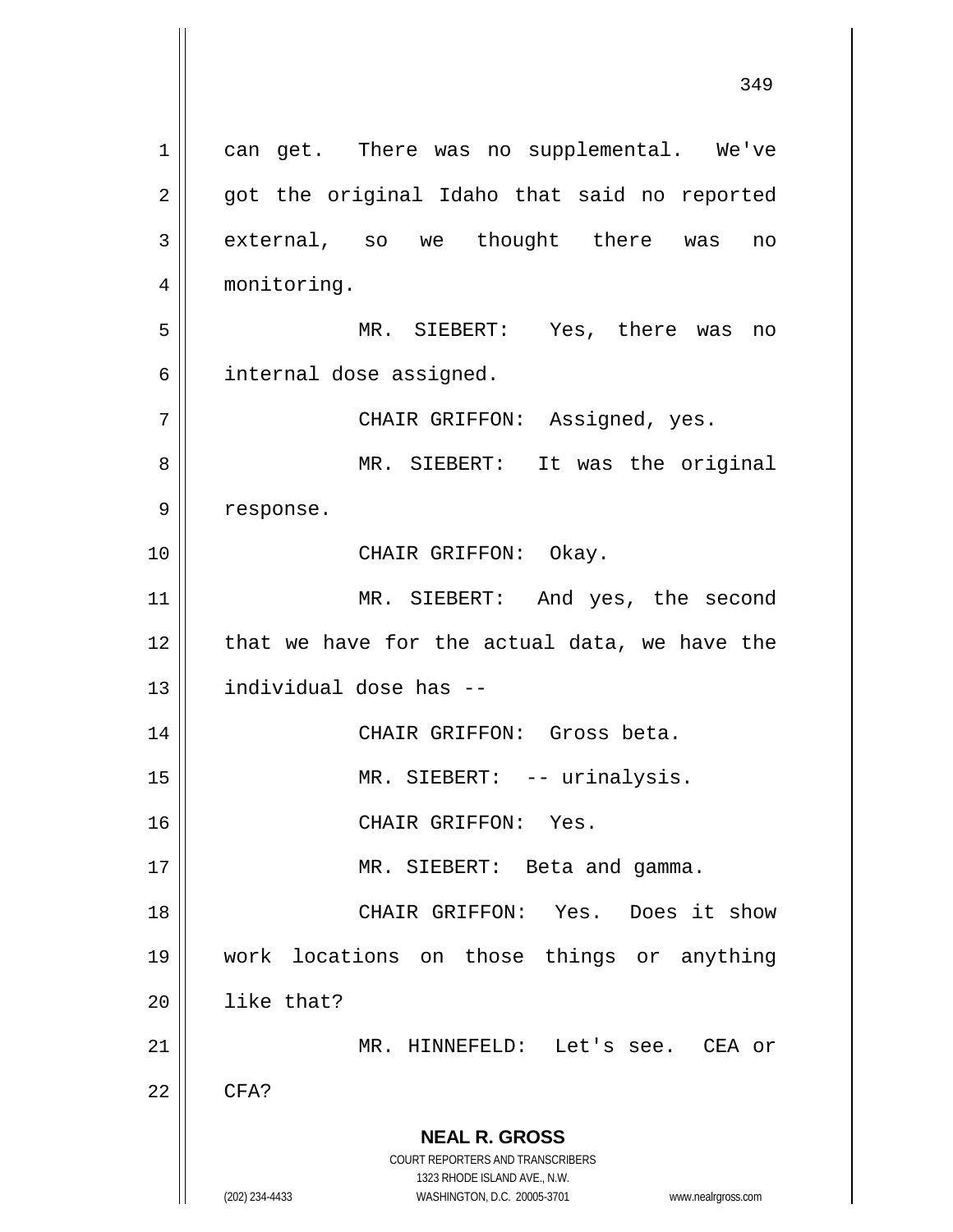**NEAL R. GROSS** COURT REPORTERS AND TRANSCRIBERS 1323 RHODE ISLAND AVE., N.W. (202) 234-4433 WASHINGTON, D.C. 20005-3701 www.nealrgross.com 350 1 | MEMBER CLAWSON: CFA, Central 2 | Facilities. 3 | MR. HINNEFELD: Central 4 | Facilities. 5 MR. HINNEFELD: And then the last 6 entry is for 8 -- yes, they are all -- I think  $7$  they are all CFA, except for the last one 8 there. There are five total. This is from 83  $9 \parallel$  through 85. 10 || CHAIR GRIFFON: Oh, 83 through to  $11$   $85.$ 12 MR. HINNEFELD: 53, I'm sorry. 53 13 to 55. The first four in CFA. The last one  $14$  || is 83, which is still in that  $-$  either in the  $15$  same area of downtown, I guess. 16 DR. MAURO: The Central Facilities 17 || Area? What were they doing there? 18 CHAIR GRIFFON: Yes, it looks like 19 it, but they could have been sent out to. 20 MR. HINNEFELD: Yes, they could 21 | have been sent out. 22 MEMBER CLAWSON: See that's where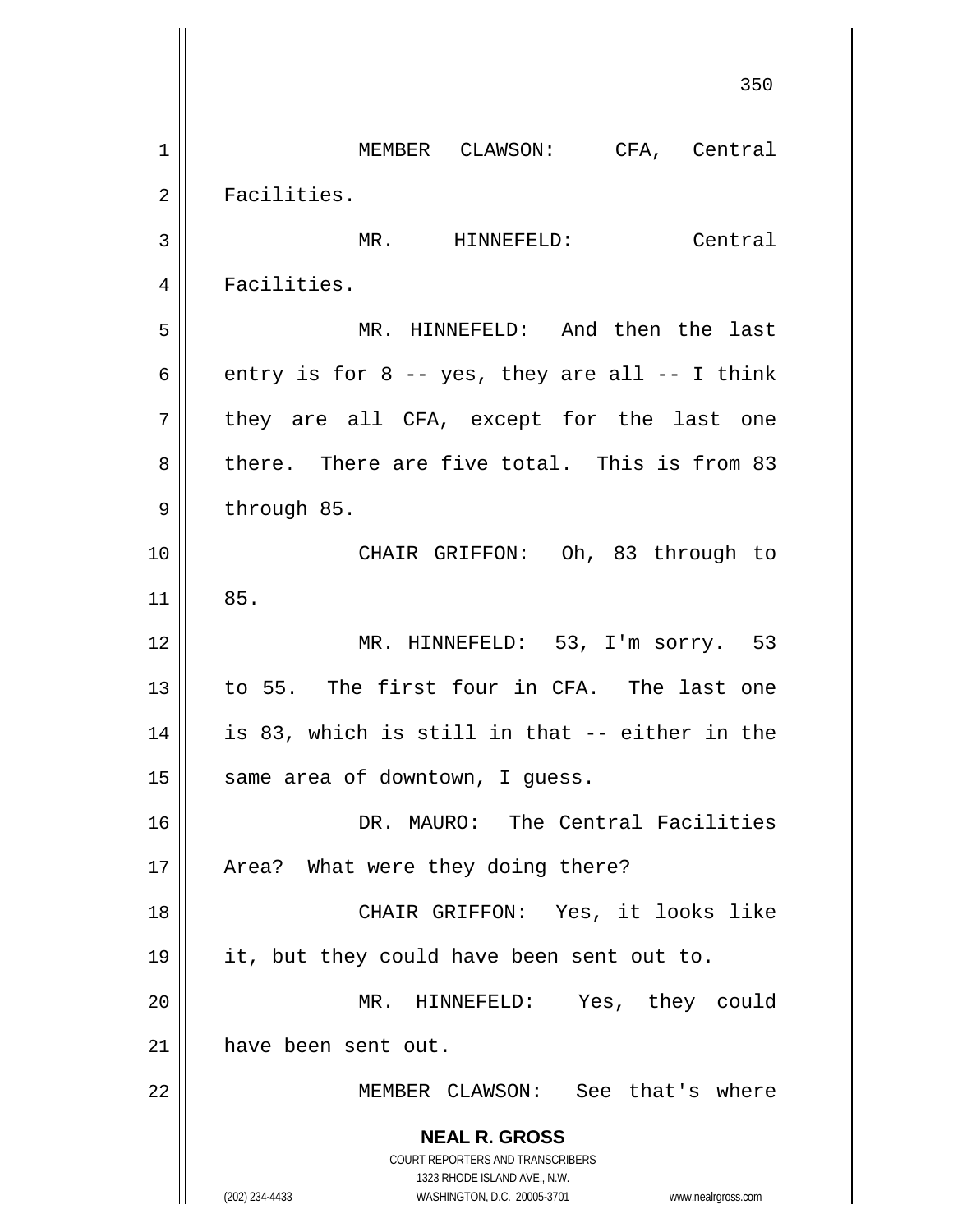**NEAL R. GROSS** COURT REPORTERS AND TRANSCRIBERS 1323 RHODE ISLAND AVE., N.W. (202) 234-4433 WASHINGTON, D.C. 20005-3701 www.nealrgross.com 351 1 area is based on central leasing. And then  $2 \parallel$  went out to all the different sites. 3 CHAIR GRIFFON: Yes, but it 4 doesn't say CPP. 5 MR. HINNEFELD: It doesn't say  $6 \parallel$  CPP. 7 || DR. MAURO: It could have been. 8 MR. HINNEFELD: CFA. 9 CHAIR GRIFFON: It looks likely, I 10 | think, you know. 11 || MR. HINNEFELD: And only bioassay 12 | for fission products. 13 || DR. MAURO: And --14 || MR. HINNEFELD: Beta gamma. 15 || DR. MAURO: -- we still don't know 16 whether or not two of -- OTIB-2 would be 17 bounding even for a chem plant. I mean, I  $18$  || only brought that up --19 MR. HINNEFELD: Yes. 20 || CHAIR GRIFFON: Yes. 21 DR. MAURO: It may still be  $22$  | bounding because of the radionuclides.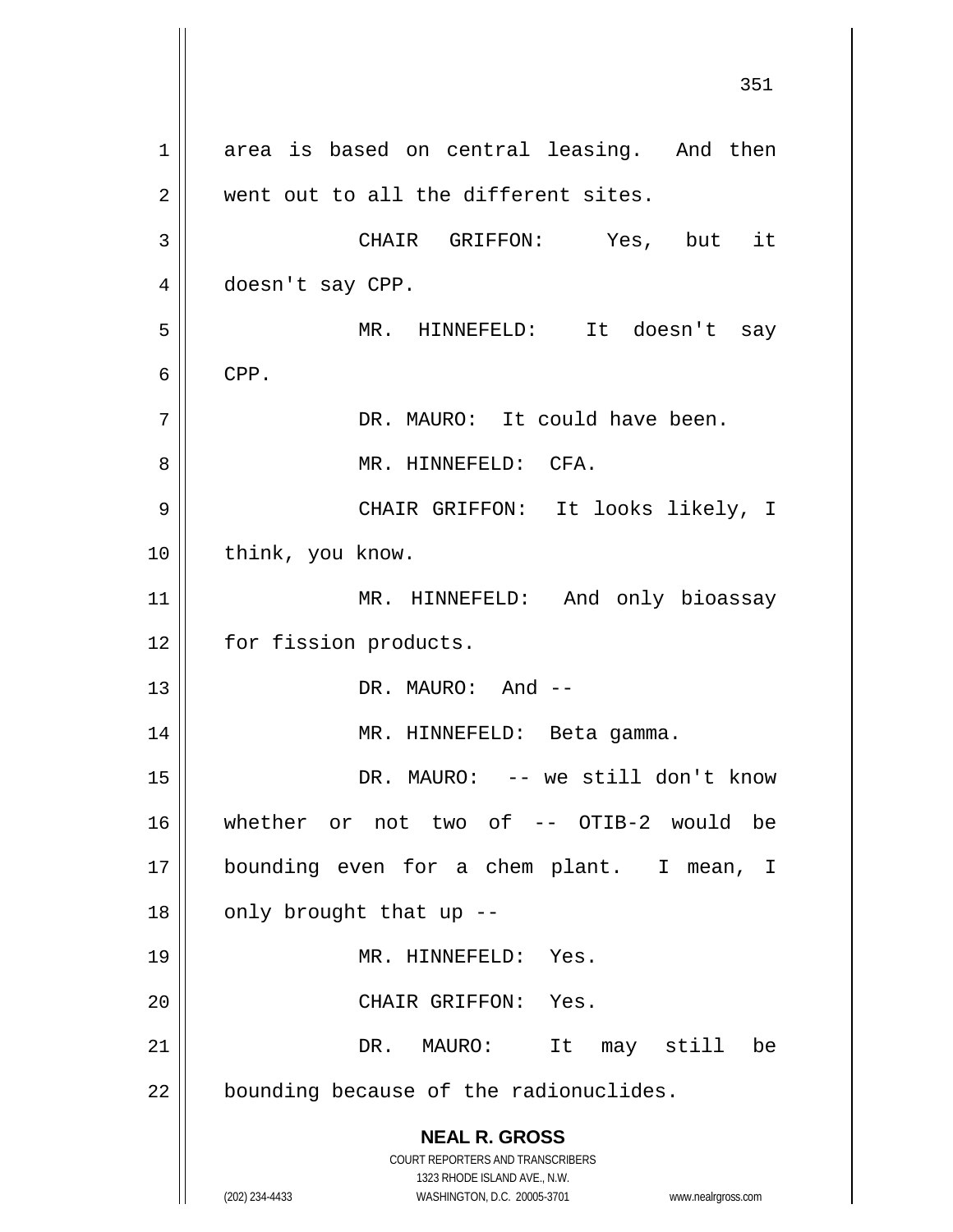**NEAL R. GROSS** COURT REPORTERS AND TRANSCRIBERS 1323 RHODE ISLAND AVE., N.W. (202) 234-4433 WASHINGTON, D.C. 20005-3701 www.nealrgross.com 1 CHAIR GRIFFON: Well, let's leave  $2 \parallel$  that question on the table, I think, for this  $3 \parallel$  one, whether that is bounding in this case.  $4 \parallel$  DR. MAURO: There is  $-$  well,  $5 \parallel$  there is 12 radionuclides all of which are 6  $\parallel$  relatively long-lived and it's a big first day  $7$  |  $\sigma$  of work or something like that. 8 MR. HINNEFELD: There is 28. 9 DR. MAURO: 28. That's a big 10 list, yes. 11 || MR. HINNEFELD: There is 28 on 12 | fission products. 13 DR. MAURO: Okay. And that was  $14$  | assigned the first day at work. 15 MR. HINNEFELD: Yes. And it is 16 || like 110 MPC years. 17 || DR. MAURO: Oh, yes. 18 MR. HINNEFELD: You know, all 19 aggregated together. It's like 110 MPC years. 20 MEMBER MUNN: Okay. So what are 21 | we going to say about 126.2? 22 MR. HINNEFELD: The note I have is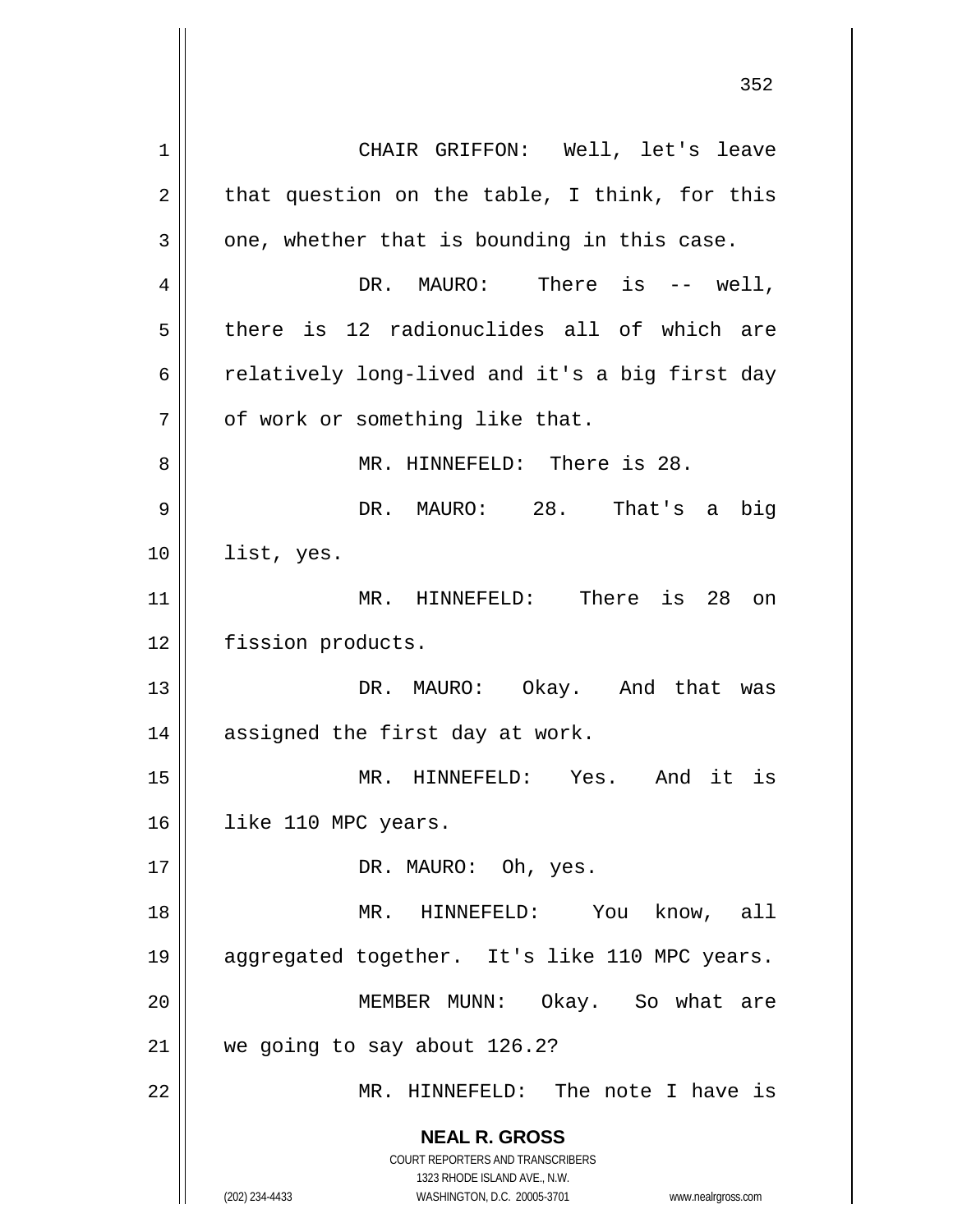**NEAL R. GROSS** COURT REPORTERS AND TRANSCRIBERS 1323 RHODE ISLAND AVE., N.W. (202) 234-4433 WASHINGTON, D.C. 20005-3701 www.nealrgross.com 1 | that there is still a question of NIOSH to 2 | demonstrate that OTIB-2 is bounding, based on  $3 \parallel$  the employee=s work history. 4 CHAIR GRIFFON: Based on the work 5 | history, yes. It seems less likely now. If 6 he was really getting higher exposures, I  $7 \parallel$  think he would have been assigned the CPP. 8 || Isn't that usually the case or not 9 || necessarily? 10 MR. FARVER: No. 11 MR. HINNEFELD: Could be a 12 maintenance guy. 13 MEMBER CLAWSON: And earlier, in  $14$  || the earlier years --15 MR. HINNEFELD: Earlier days, yes. 16 MEMBER CLAWSON: -- the only 17 || people that were in tech are CPP or TRA, but 18 everybody else would be pulled in from the 19 Central Facilities. 20 MR. SIEBERT: Okay. What does our  $21$  | external look like for that area? 22 MEMBER CLAWSON: The external for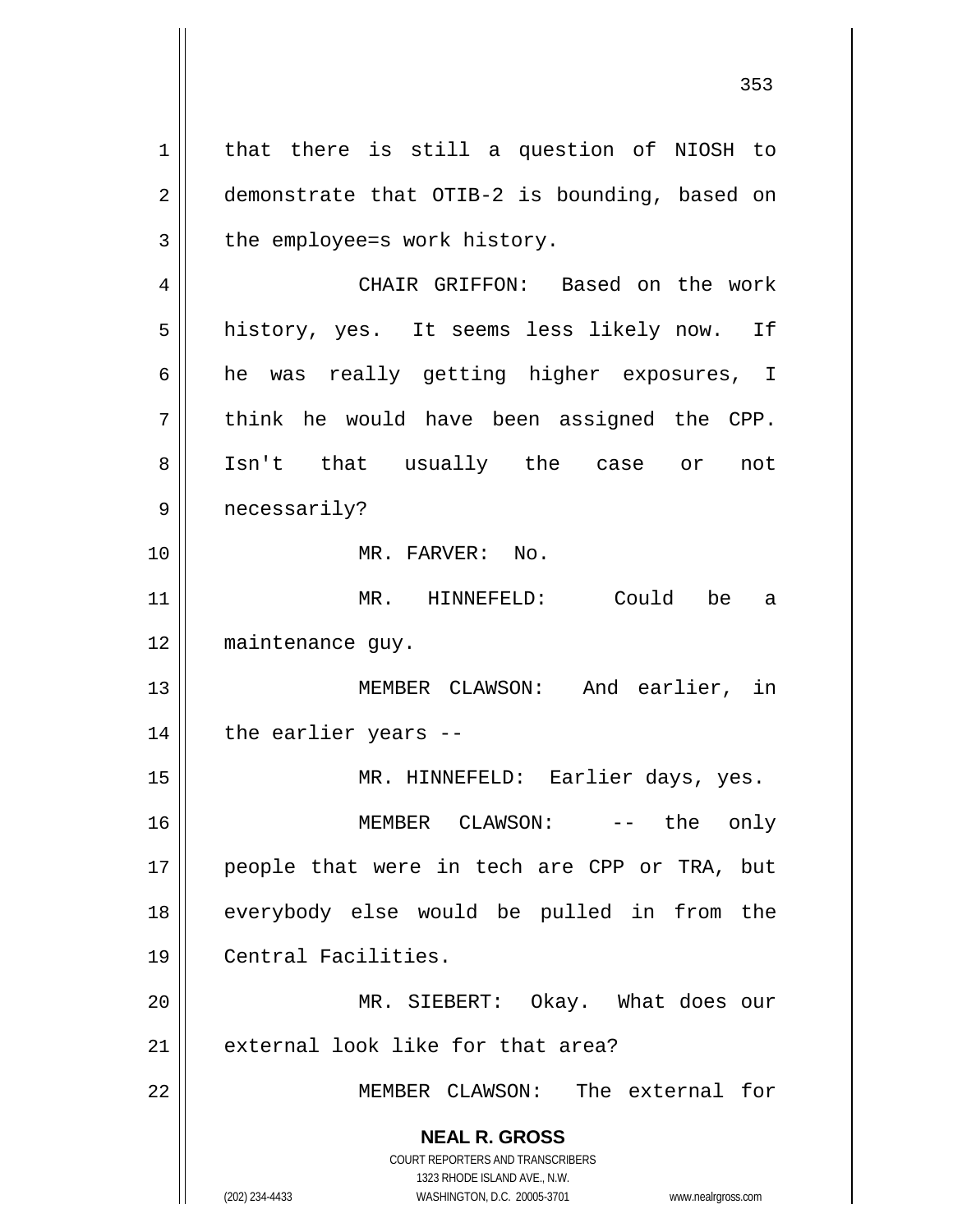**NEAL R. GROSS** COURT REPORTERS AND TRANSCRIBERS 1323 RHODE ISLAND AVE., N.W. (202) 234-4433 WASHINGTON, D.C. 20005-3701 www.nealrgross.com 354 1 chem plant? 2 MR. SIEBERT: Yes. I mean,  $3 \parallel$  because the guy has no external. 4 | MR. HINNEFELD: No recorded  $5$  | external. 6 MR. SIEBERT: Zero. 7 || DR. MAURO: Oh, is that right? 8 CHAIR GRIFFON: Yes, I would think 9 | if he was going to be internally, he would  $10$  || have also got --11 || MEMBER CLAWSON: He walked --12 MR. HINNEFELD: It's very  $13$  significant. 14 MEMBER CLAWSON: -- through the 15 || gate at CPP. He got dose. 16 CHAIR GRIFFON: So it's less 17 || likely, but you know. 18 || MEMBER CLAWSON: I mean, yes, 19 we're pushing it. 20 CHAIR GRIFFON: But I know 21 || something triggered this. Maybe check the  $22$  | CATI, too, to see what they -- where they said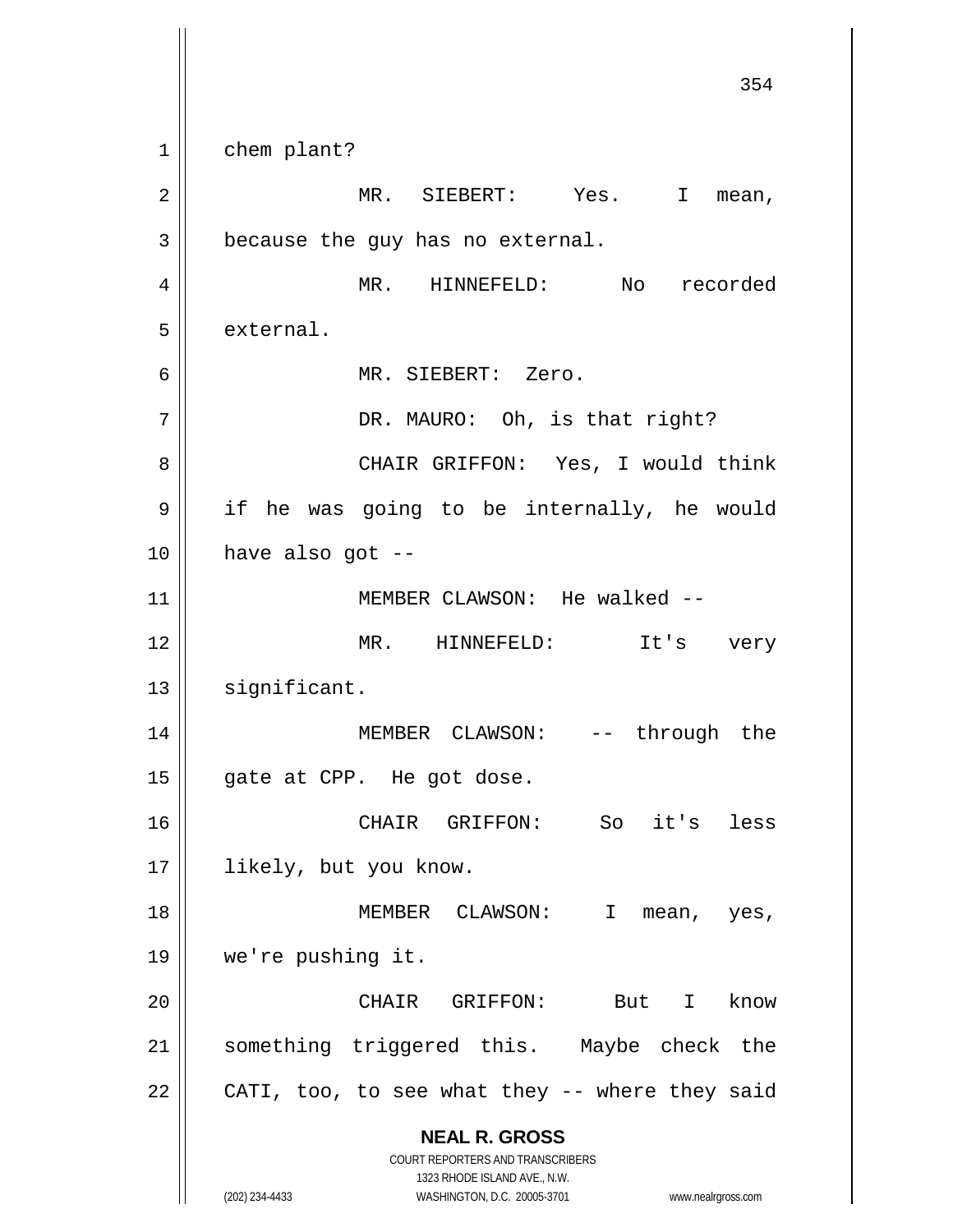**NEAL R. GROSS** COURT REPORTERS AND TRANSCRIBERS 1323 RHODE ISLAND AVE., N.W. (202) 234-4433 WASHINGTON, D.C. 20005-3701 www.nealrgross.com  $1 \parallel$  they were. 2 MR. HINNEFELD: Okay. I'll check  $3 \parallel$  the case. 4 | CHAIR GRIFFON: Yes. 5 MR. HINNEFELD: It doesn't have a  $6 \parallel$  job description or anything. 7 CHAIR GRIFFON: All right. I'm  $8 \parallel$  going to  $-$ 9 MR. HINNEFELD: We have not pulled 10 it up yet. 11 || CHAIR GRIFFON: Can we take a very 12 || short break just to stretch our legs? Yes, a 13  $\parallel$  five minute break. And then we will try to --14 we will go until basically 5:00 or a little 15  $\vert$  before 5:00, if that's okay with everybody. 16 (Whereupon, the above-entitled 17 matter went off the record at 3:38 p.m. and  $18$  | resumed at  $3:46$  p.m.) 19 CHAIR GRIFFON: We are back on. 20 || 127.1, and this is another Hanford case. And 21 || I don't have a NIOSH response on this one, 22 | unless it was added in.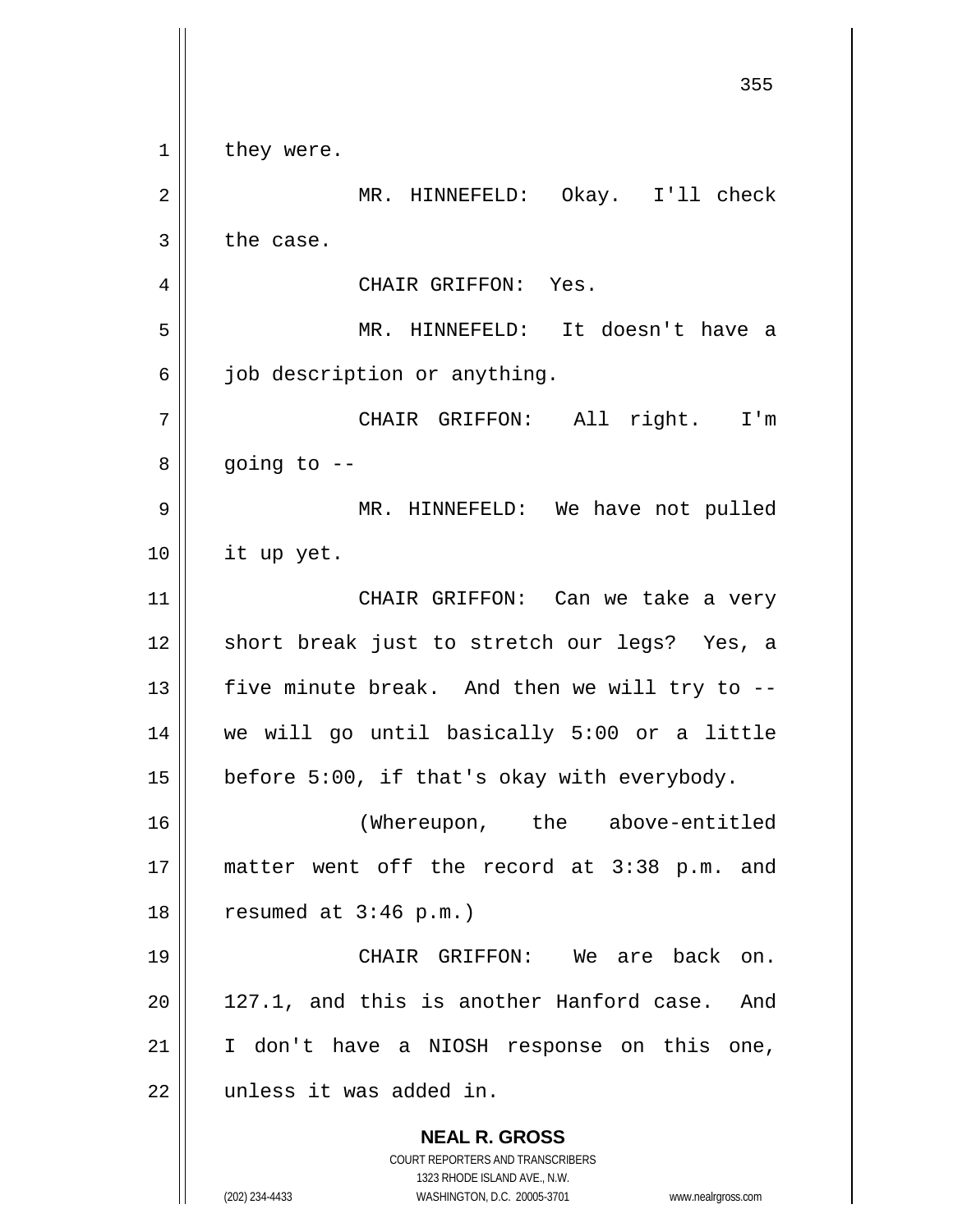|    | 350                                                                 |
|----|---------------------------------------------------------------------|
| 1  | MEMBER MUNN: Not even the May                                       |
| 2  | $30^{th}$ ?                                                         |
| 3  | CHAIR GRIFFON: No. There is no                                      |
| 4  | May 30 <sup>th</sup> one.                                           |
| 5  | MEMBER MUNN: Oh, well --                                            |
| 6  | MR. HINNEFELD: Oh, this was                                         |
| 7  | was that the additional information we sent?                        |
| 8  | CHAIR GRIFFON: Oh, was it in the                                    |
| 9  | newer version? Okay.                                                |
| 10 | MR. HINNEFELD: Yes, there was                                       |
| 11 | this is one where after one of these meetings                       |
| 12 | there was a series of things we probably                            |
| 13 | provided additional information on. And I did                       |
| 14 | submit it on the matrix. I'll go back. I'm                          |
| 15 | doing that all the time, but I submitted it                         |
| 16 | another way. I submitted it on a different                          |
| 17 | piece of paper.                                                     |
| 18 | CHAIR GRIFFON: Okay.                                                |
| 19 | MR. HINNEFELD: And I can't find                                     |
| 20 | it now, but --                                                      |
| 21 | CHAIR GRIFFON: So it's not in the                                   |
| 22 | August 20 <sup>th</sup> matrix?                                     |
|    | <b>NEAL R. GROSS</b>                                                |
|    | COURT REPORTERS AND TRANSCRIBERS<br>1323 RHODE ISLAND AVE., N.W.    |
|    | (202) 234-4433<br>WASHINGTON, D.C. 20005-3701<br>www.nealrgross.com |

 $\mathsf{I}$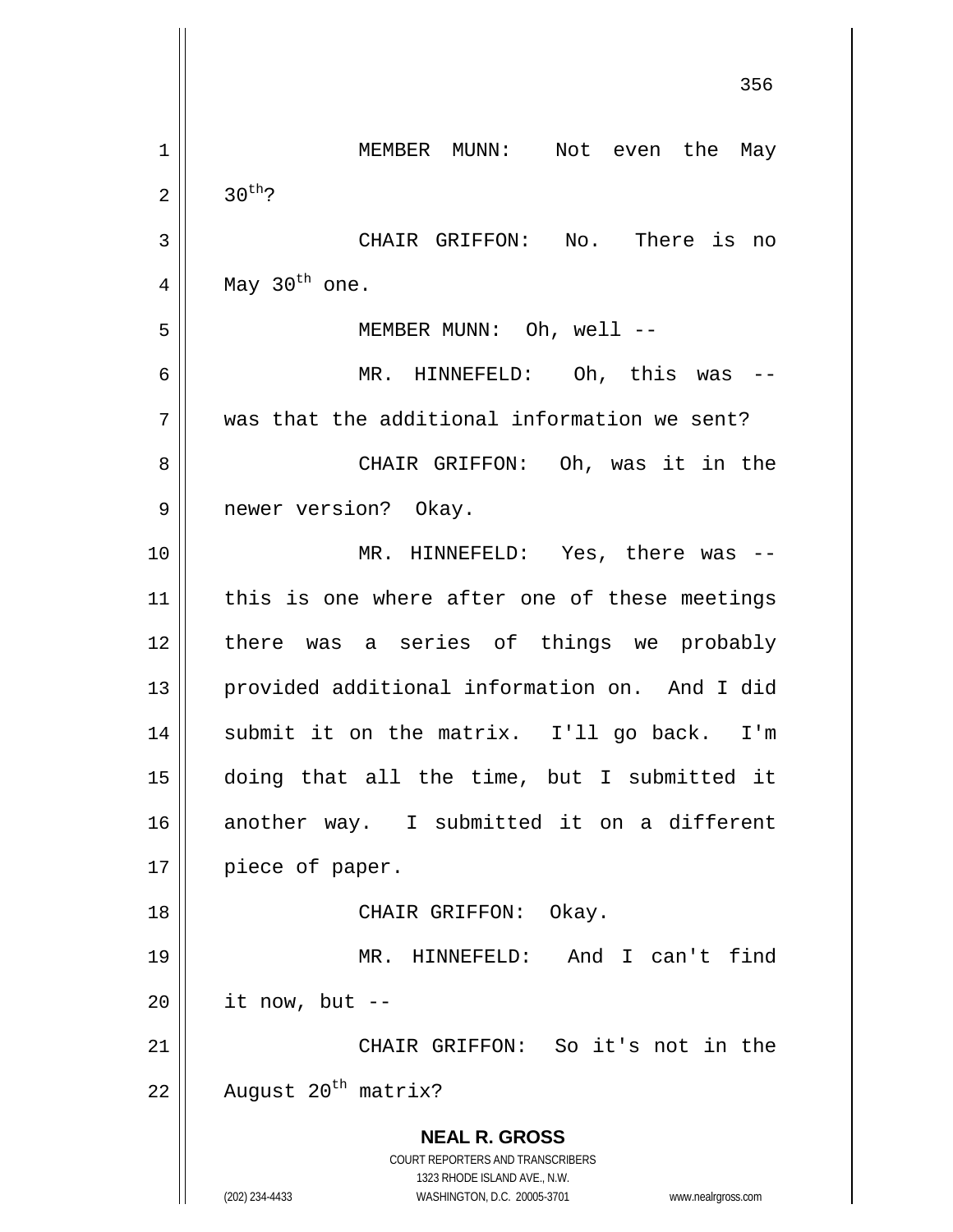**NEAL R. GROSS** COURT REPORTERS AND TRANSCRIBERS 1323 RHODE ISLAND AVE., N.W. (202) 234-4433 WASHINGTON, D.C. 20005-3701 www.nealrgross.com 357 1 || MR. HINNEFELD: No. 2 CHAIR GRIFFON: It's somewhere  $3 \parallel$  else? 4 | MR. HINNEFELD: No, it's somewhere  $5 \parallel$  else. 6 || CHAIR GRIFFON: All right. 7 MR. HINNEFELD: Sometimes I print  $8 \parallel$  those off and save them in the file. Oh,  $9 \parallel$  okay. Hey, I'm starting to remember this now. 10 Yes, we, I believe, sent additional 11 information somewhere around June. And I  $12$  believe what -- this has to do with, I think 13 whether neutron doses should be included. 14 MR. FARVER: Well, it also relates 15  $\vert$  to 127.3, 127.5, shallow doses, neutron doses. 16 I believe that's all. I believe you sent the 17 information. 18 MR. HINNEFELD: Yes. 19 MR. FARVER: Oh, I don't know.  $20$  || That's one level. The response is contingent 21 || upon the EU's work location. 22 MR. HINNEFELD: Yes, and their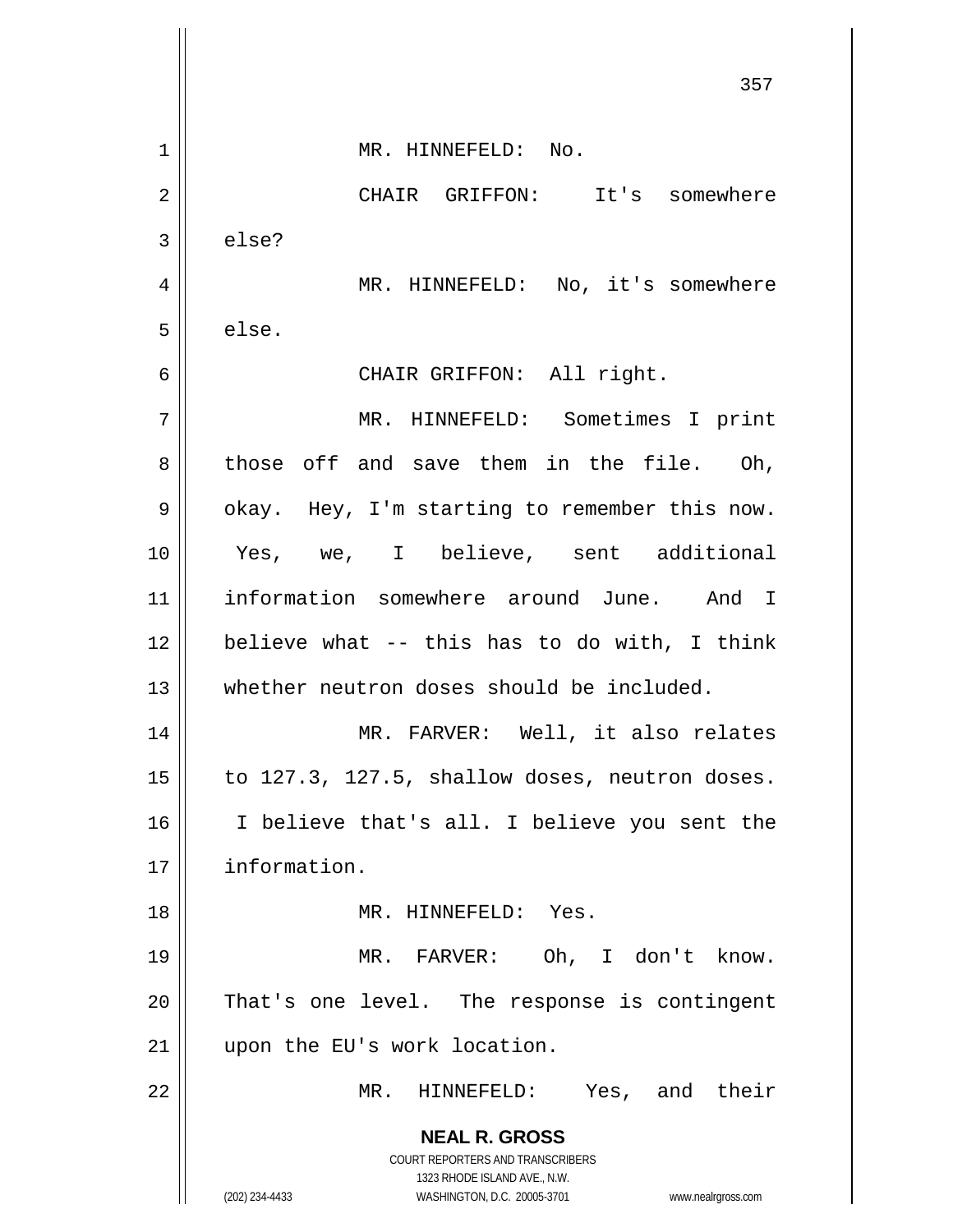**NEAL R. GROSS** COURT REPORTERS AND TRANSCRIBERS 1323 RHODE ISLAND AVE., N.W. (202) 234-4433 WASHINGTON, D.C. 20005-3701 www.nealrgross.com 1 || work location was in -- I mean, they were in  $2 \parallel$  the 100 area at Hanford, which is the reactor 3 general area. But they actually worked in 4 || Building 108F, the biology laboratory. 5 MEMBER MUNN: Is that the reactor? 6 MR. HINNEFELD: Okay. So that is  $7 \parallel$  a reactor. 8 MEMBER MUNN: Yes, well, it's 9 || adjacent. It's on the same pad. It's not 10 near the reactor itself. 11 || MR. HINNEFELD: Okay. Because 12 105F is the reactor building or 108, the F 13 Building? 14 || MEMBER MUNN: No. 15 MR. HINNEFELD: See according to  $16$  this  $-$ 17 || MEMBER MUNN: 105B is the reactor 18 building. 19 MR. HINNEFELD: Okay. According  $20$  || to this, 108F was where the person worked. 21  $\parallel$  And while that's in the 100 area, it's not  $22$  || immediately next to the reactor building.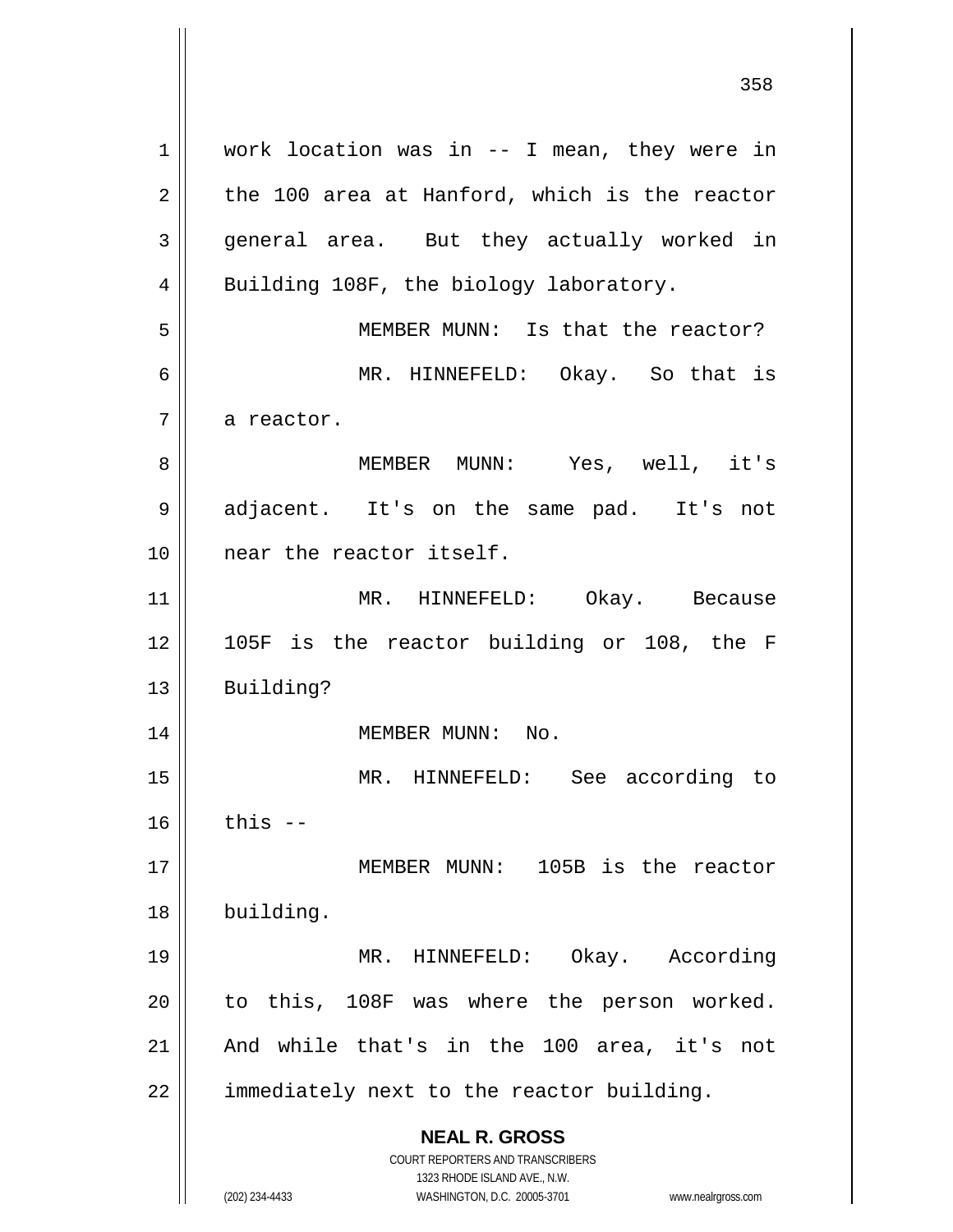**NEAL R. GROSS** COURT REPORTERS AND TRANSCRIBERS 1323 RHODE ISLAND AVE., N.W. (202) 234-4433 WASHINGTON, D.C. 20005-3701 www.nealrgross.com 359 1 || MEMBER MUNN: No, it's not in the 2 | reactor building. 3 || MR. HINNEFELD: And so because of  $4 \parallel$  that, even though he worked in the 100 area, 5 we felt that the neutron dose wouldn't be 6 || included. Okay. 7 DR. MAURO: So we have a person  $8 \parallel$  here with film badge reading, but no -- the 9 | question is whether it's neutron or --10 MR. HINNEFELD: I believe that was 11 the nature of it. 12 DR. MAURO: As a common comment. 13 || MR. HINNEFELD: Yes. 14 || DR. MAURO: Right. 15 || MR. HINNEFELD: Well, apparently,  $16$  | this is complicated, because there were two of 17 them already. It was like a rework dose 18 || reconstruction, the one that was reviewed. 19 Does that sound familiar to you? 20 MR. FARVER: Yes. 21 || DR. MAURO: Yes. 22 MR. HINNEFELD: And there has been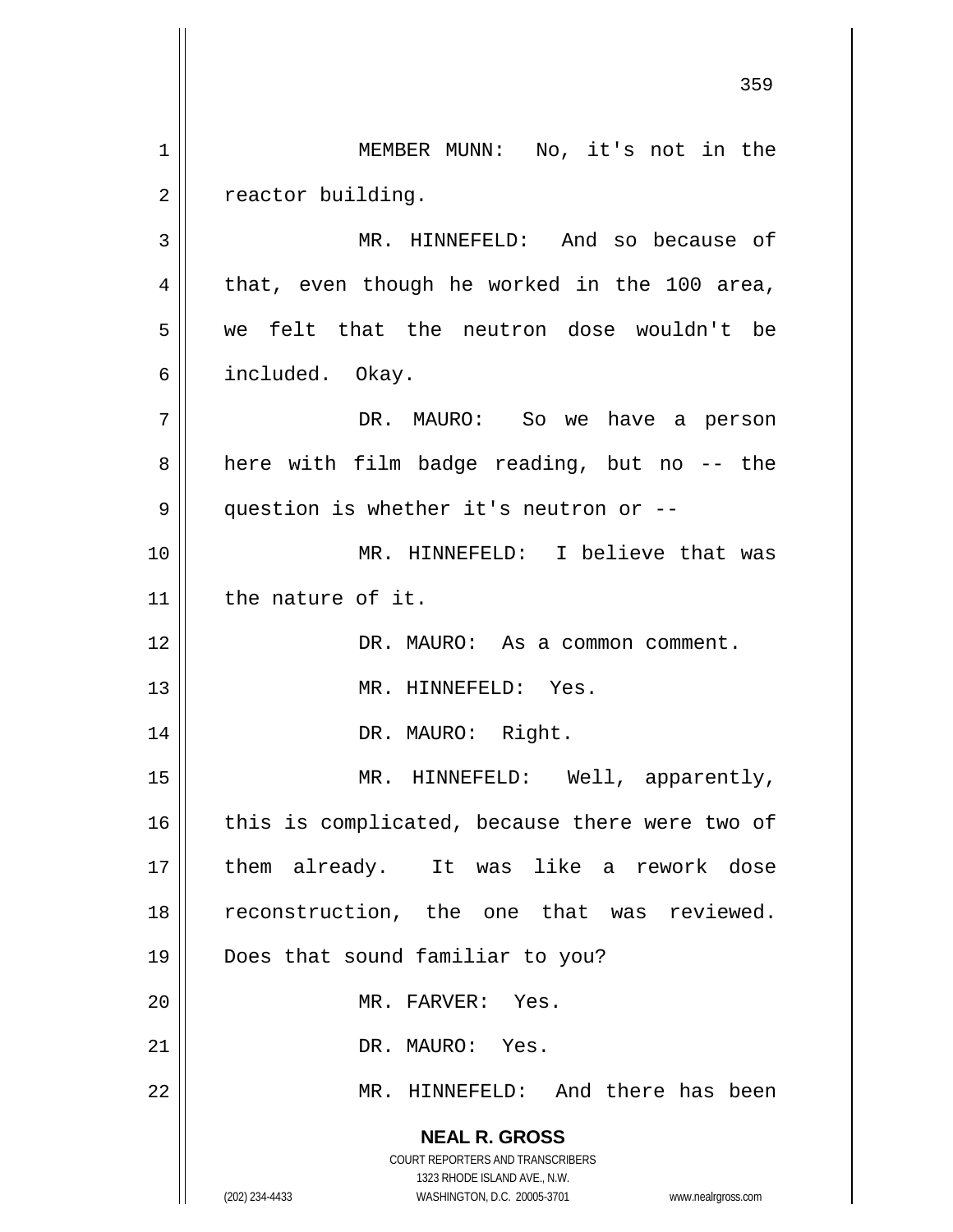360

1 || some significant changes between the first 2 version of the dose reconstruction and the  $3 \mid$  second. 4 MR. SIEBERT: Efficiency methods 5 | versus having to do --6 MR. HINNEFELD: Yes, the first 7 version used efficiency methods, which 8 included a lot of stuff, and real conservative 9 -- I mean, a favorable selection of work 10 || location. They are in the 100 area. We will 11 || put them in the reactor. The reworked version  $12$  | left that out, because it got up to the  $-$ -13 || within the 45 to 50 percent number and so we 14 don't have these -- we don't want to do an 15 overestimating efficiency method in that  $16 \parallel$  range. 17 || So let's find out where they did 18 work and it turns out while they were in the 19 100 area they were actually not in the reactor  $20$  || area. So the neutrons dropped out of the dose  $21$   $\parallel$  range. And I think some other things probably

 $22 \parallel$  did, too.

**NEAL R. GROSS** COURT REPORTERS AND TRANSCRIBERS

1323 RHODE ISLAND AVE., N.W.

(202) 234-4433 WASHINGTON, D.C. 20005-3701 www.nealrgross.com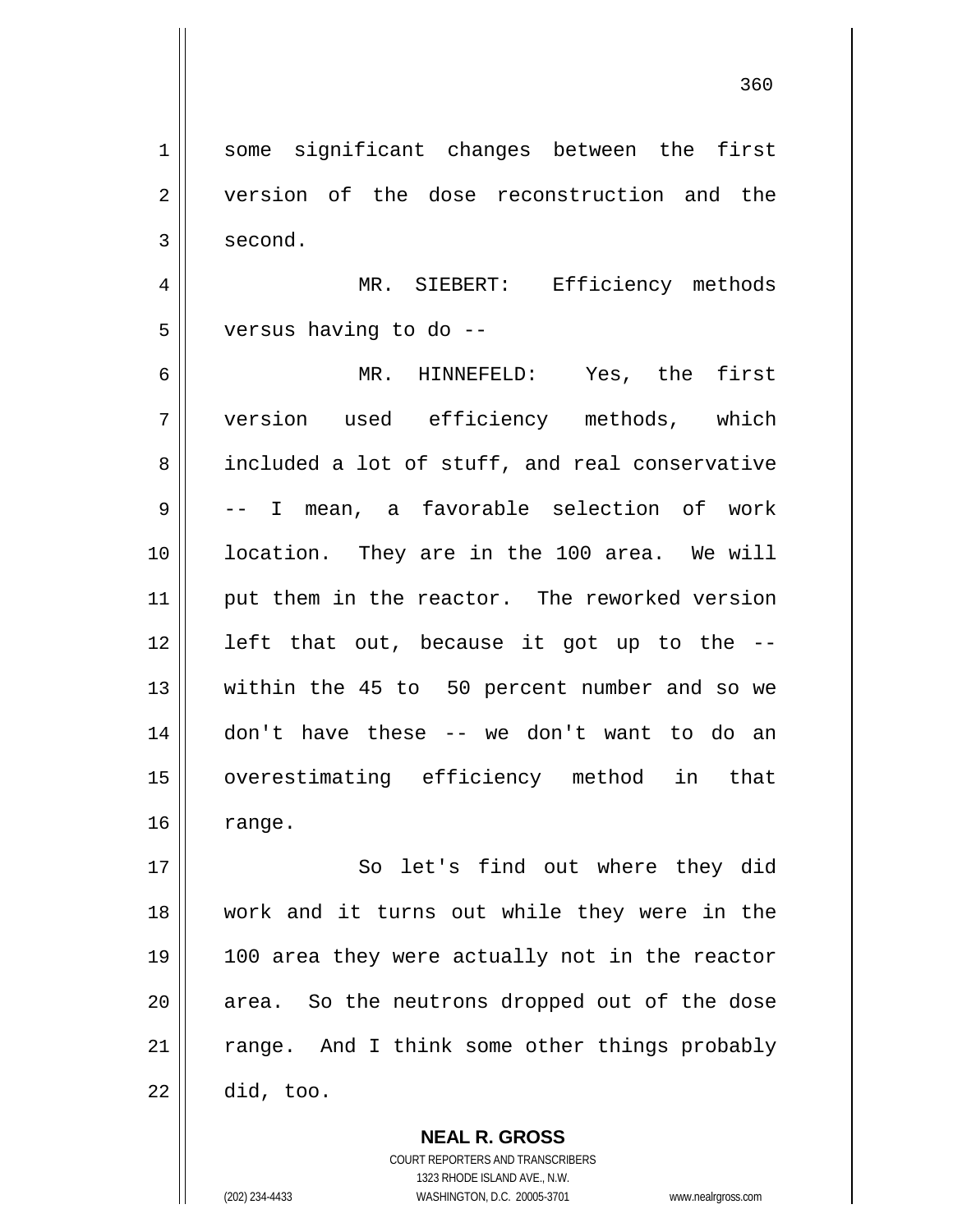**NEAL R. GROSS** COURT REPORTERS AND TRANSCRIBERS 1323 RHODE ISLAND AVE., N.W. (202) 234-4433 WASHINGTON, D.C. 20005-3701 www.nealrgross.com 1 | CHAIR GRIFFON: So you determined  $2 \parallel$  that by what? By their --3 MR. SIEBERT: On job title lab 4 | technician work location. 5 CHAIR GRIFFON: Okay. 6 MR. SIEBERT: In Building 108, the 7 biology lab. 8 || CHAIR GRIFFON: Right, right. 9 MR. HINNEFELD: So yes, but in 10 || terms of the record, we pulled that off. 11 CHAIR GRIFFON: It wasn't like a 12 maintenance person that could have been -- 13 | right, right, right. 14 MR. HINNEFELD: But it was a lab 15 technician. 16 CHAIR GRIFFON: Yes. 17 MR. HINNEFELD: He worked in files 18 | laboratory. 19 || CHAIR GRIFFON: Right. 20 MR. HINNEFELD: So I don't know,  $21$  right, from reading what I have here, which  $22$  | record we pulled that off of. I think the  $-$ -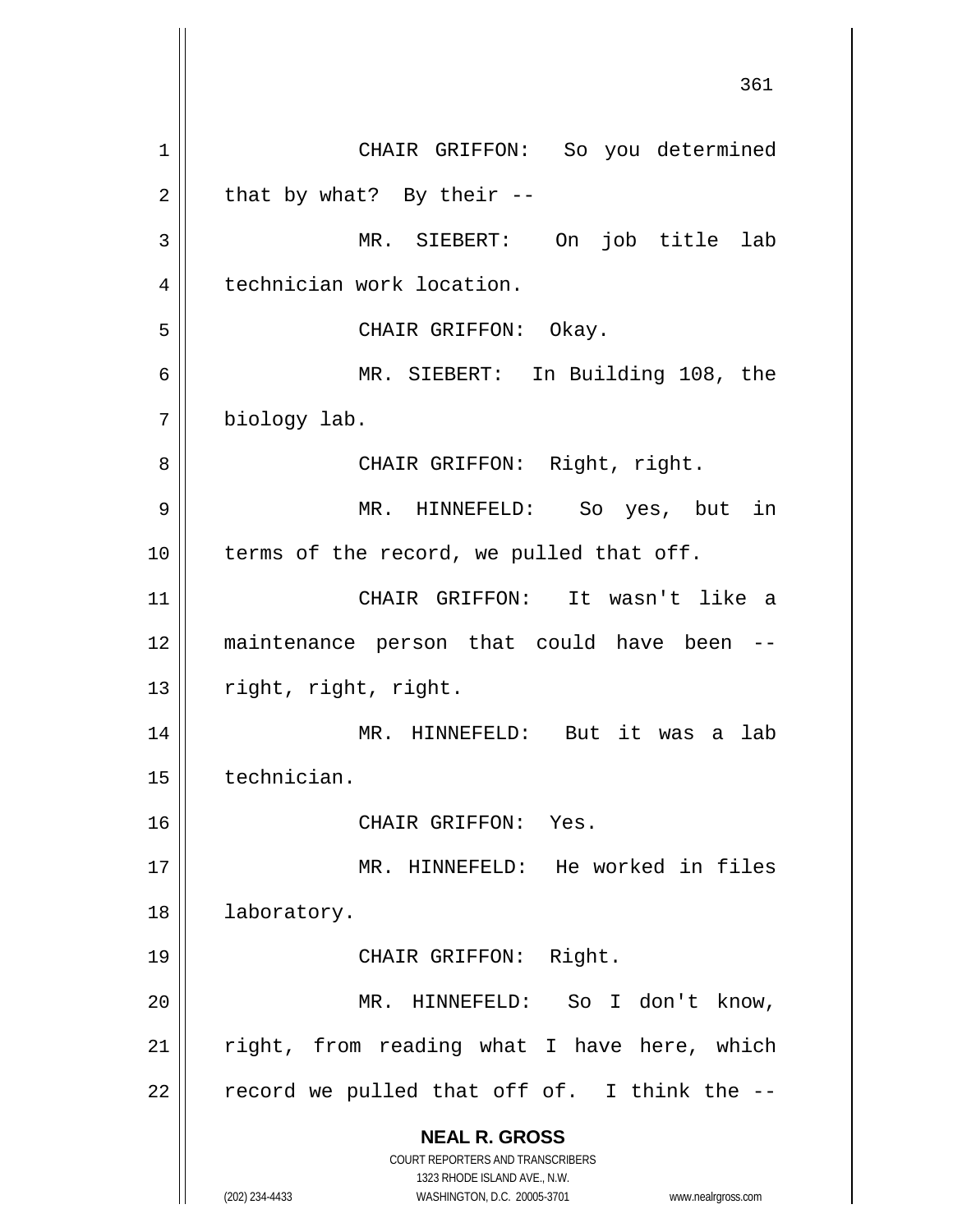1 gosh, I'm not that familiar with the Hanford 2 dosimetry records. A lot of sites= dosimetry  $3 \parallel$  records are pretty good about -- or are pretty 4 || specific about work location or area that a  $5 \parallel$  person is assigned to. But not all of them. 6  $\parallel$  So I don't remember Hanford that well. 7 MR. FARVER: Yes, the concern was 8 || that you assume the 300 area for the entire 9 time period when we was working on the 300  $10$  | area. Now  $-$ 11 CHAIR GRIFFON: And it wasn't only 12 neutrons, did you understand it was for -- 13 MR. FARVER: Well, this goes on 14 || about neutrons, because even in the DR it says  $15$  | the EU was exposed to photon radiation. 16 MR. HINNEFELD: Okay. There are 17 || some more of our responses. So the dose 18 || reconstruction does, in fact, use the 300 area 19 to select the photon energy distribution. And  $20$  || so for that reason they said we'll just assume  $21$  | they worked in the 300 area, because that has  $22$  | the 100 percent, 30 to 250 keV. And 108F if

> **NEAL R. GROSS** COURT REPORTERS AND TRANSCRIBERS

> > 1323 RHODE ISLAND AVE., N.W.

(202) 234-4433 WASHINGTON, D.C. 20005-3701 www.nealrgross.com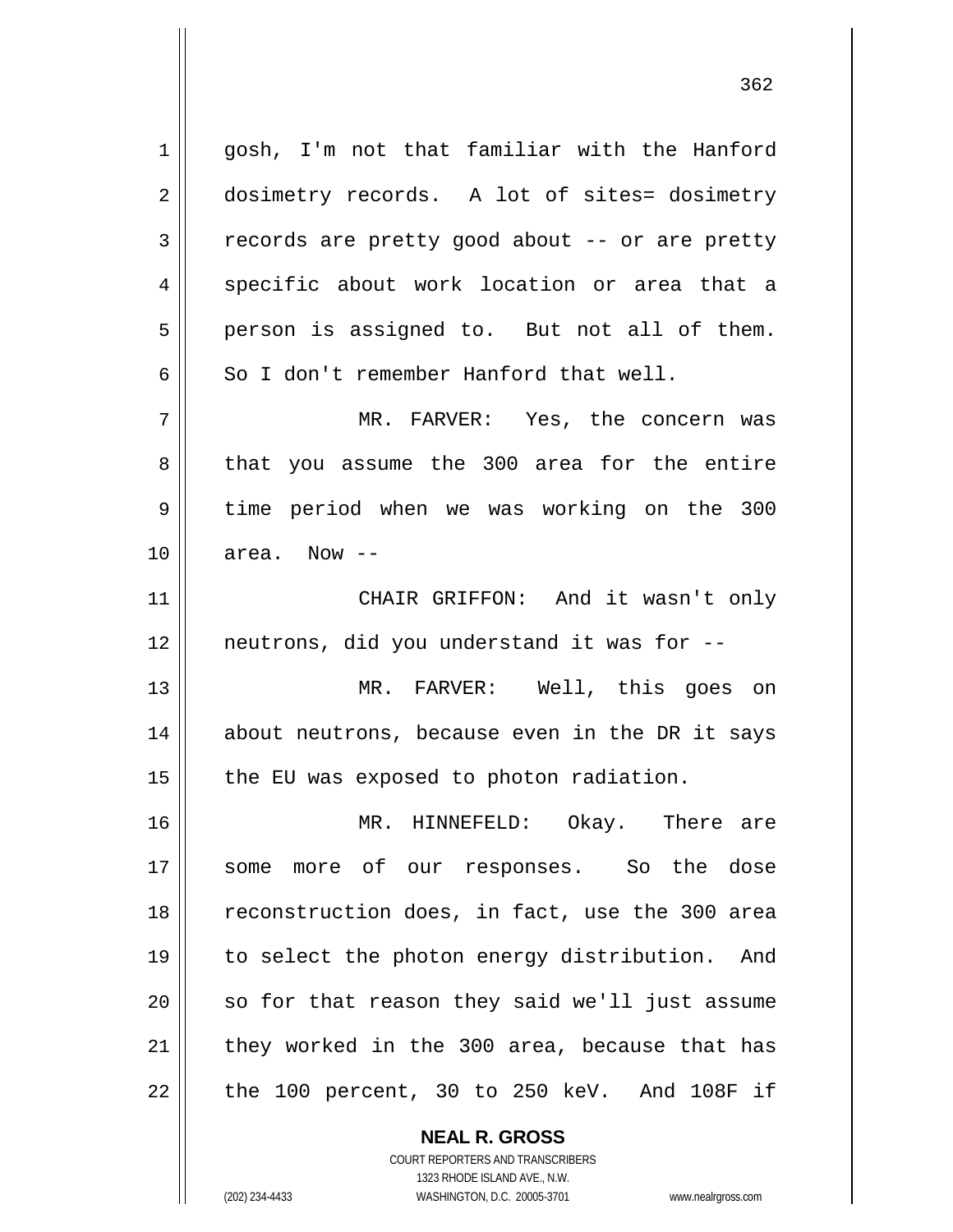**NEAL R. GROSS** COURT REPORTERS AND TRANSCRIBERS  $1 \parallel$  you -- if you would use the specific energy 2 distribution of that, you would have 25 3 percent, greater than 250 and 75 percent  $4 \parallel$  greater than 250. So the more -- the higher 5 DCF the more favorable the outcome is 100 6 percent, 30 to 250, so that was selected in  $7 \parallel$  that range. 8 MR. FARVER: Okay. And part of  $9 \parallel$  the confusion was, like you said, there was a 10 previous -- 11 || MR. HINNEFELD: Yes. 12 MR. FARVER: -- dose 13 | reconstruction performed. 14 MR. HINNEFELD: Yes. And so -- 15 MR. FARVER: With different 16 assumptions. 17 MR. HINNEFELD: -- while they 18 worked at 100 and 300, if someone -- the 100 19 area and that's all you know and you generally 20 think some neutrons should be included. In  $21$  | this case, we knew some additional information 22 || about where they worked and they weren't

1323 RHODE ISLAND AVE., N.W.

(202) 234-4433 WASHINGTON, D.C. 20005-3701 www.nealrgross.com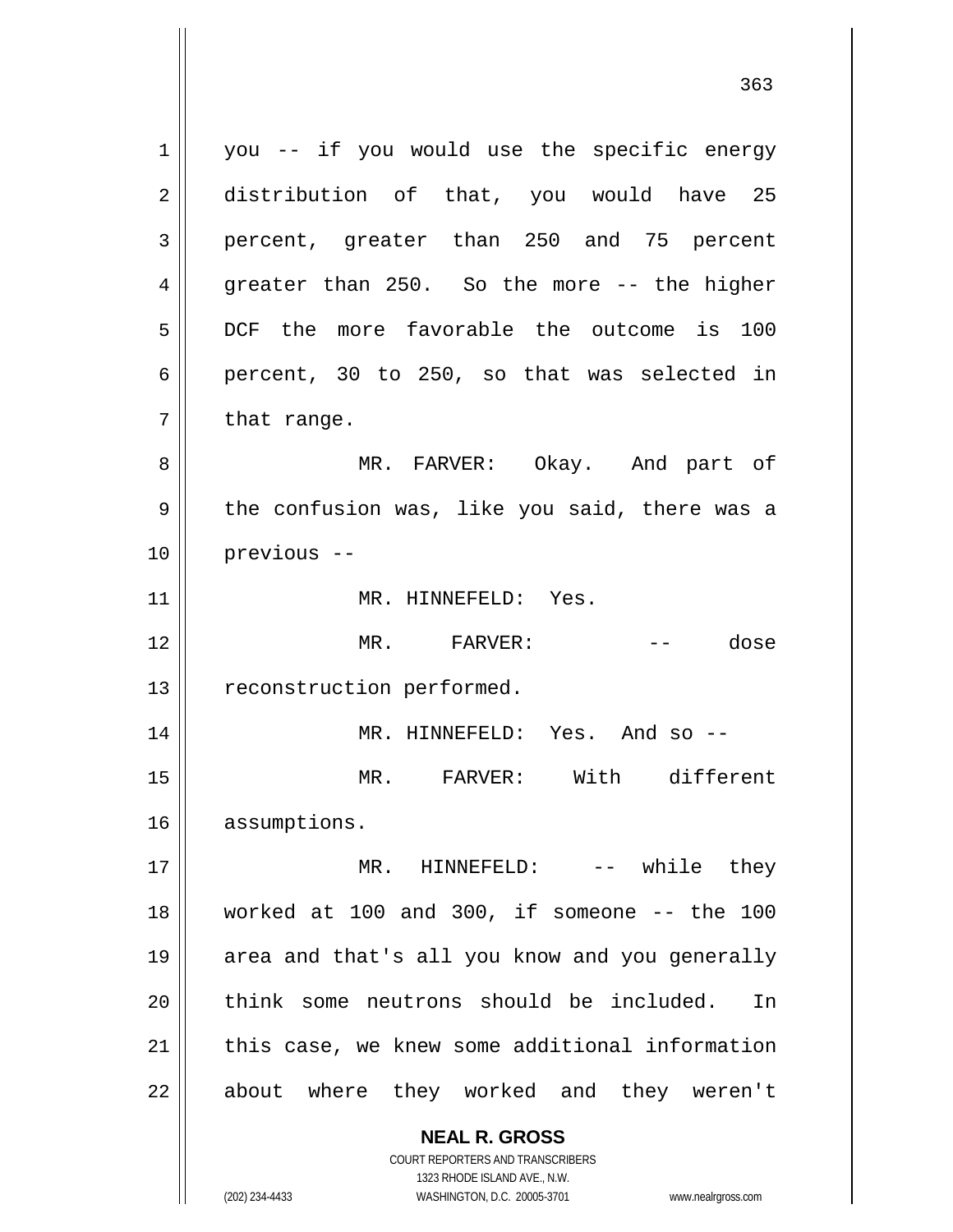**NEAL R. GROSS** COURT REPORTERS AND TRANSCRIBERS 1323 RHODE ISLAND AVE., N.W. (202) 234-4433 WASHINGTON, D.C. 20005-3701 www.nealrgross.com 1 around the reactor. So that's why. 2 CHAIR GRIFFON: I thought Doug  $3 \parallel$  said also something about shallow doses. 4 MR. FARVER: It goes on to another 5 | finding about shallow dose. 6 CHAIR GRIFFON: Yes. Separate  $7 \parallel$  from this? Because this says -- this seems 8 || like the overarching one, 127.1. 9 MR. FARVER: Yes, it is. 10 || CHAIR GRIFFON: Okay. 11 MEMBER MUNN: I will have to 12 assert if this was chemical lead technician 13 and he worked in the 100 area and the 300  $14$  || area, he would have been in all cases strictly 15 during laboratory tech work. It would be 16 highly unlikely he would be in the reactor  $17 \parallel$  area. 18 MR. FARVER: Okay. So the 300 19  $\parallel$  area would be the more appropriate. 20 MEMBER MUNN: The 300 area is 21 || clearly where most of the chemical labs are 22 **l** located.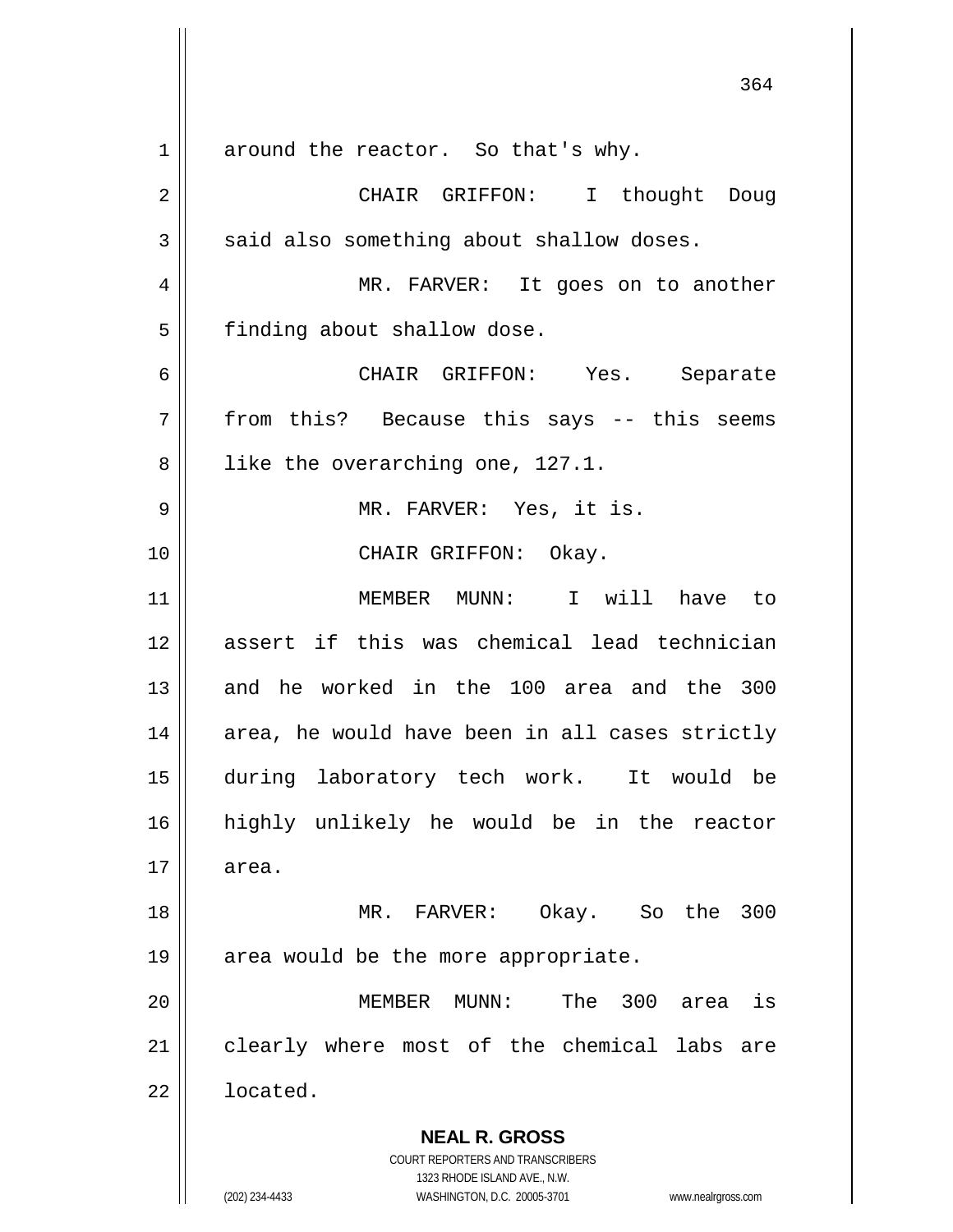|    | 365                                                                                                                                                             |
|----|-----------------------------------------------------------------------------------------------------------------------------------------------------------------|
| 1  | MR. FARVER: Okay.                                                                                                                                               |
| 2  | MEMBER MUNN: I shouldn't say                                                                                                                                    |
| 3  | where most of them are. Where a large number                                                                                                                    |
| 4  | of them are.                                                                                                                                                    |
| 5  | DR. MAURO: But in any case, the                                                                                                                                 |
| 6  | neutron exposure would be anticipated for                                                                                                                       |
| 7  | working in any of these labs.                                                                                                                                   |
| 8  | MEMBER MUNN: I would not                                                                                                                                        |
| 9  | anticipate given the information I have heard                                                                                                                   |
| 10 | here, which was the location.                                                                                                                                   |
| 11 | MR. FARVER: Well, actually, some                                                                                                                                |
| 12 | of these findings hinged on the work location.                                                                                                                  |
| 13 | MEMBER MUNN: Yes.                                                                                                                                               |
| 14 | MR. FARVER:<br>So once we get that                                                                                                                              |
| 15 | squared away, that will take care of a couple                                                                                                                   |
| 16 | of these others.                                                                                                                                                |
| 17 | CHAIR GRIFFON: Well, I put SC&A                                                                                                                                 |
| 18 | will review NIOSH's response, because<br>we                                                                                                                     |
| 19 | really haven't seen it, so we will get those                                                                                                                    |
| 20 | in.                                                                                                                                                             |
| 21 | MR. HINNEFELD: Yes.                                                                                                                                             |
| 22 | CHAIR GRIFFON: It sounds like it                                                                                                                                |
|    | <b>NEAL R. GROSS</b><br>COURT REPORTERS AND TRANSCRIBERS<br>1323 RHODE ISLAND AVE., N.W.<br>(202) 234-4433<br>WASHINGTON, D.C. 20005-3701<br>www.nealrgross.com |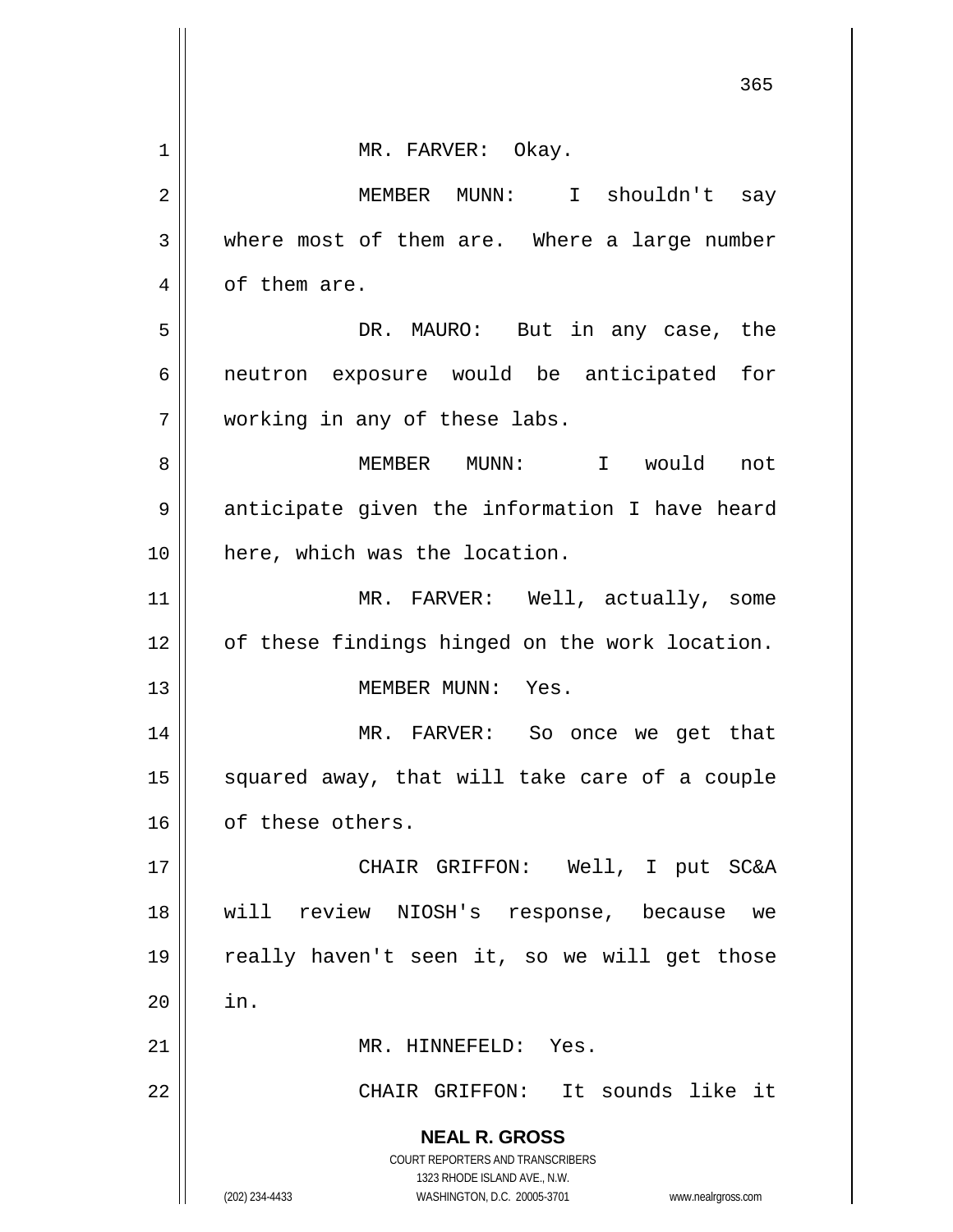**NEAL R. GROSS** COURT REPORTERS AND TRANSCRIBERS 1323 RHODE ISLAND AVE., N.W. (202) 234-4433 WASHINGTON, D.C. 20005-3701 www.nealrgross.com 366 1 || is going to get in. 2 || MR. HINNEFELD: I'll resend the 3 latest. 4 CHAIR GRIFFON: It sounds like a 5 || laboratory and you've got it pretty well-6 documented that it was a laboratory individual  $7 \parallel$  and not likely to have neutrons. And then 8 we'll move on to these other findings and see 9 Where we stand. 10 MR. HINNEFELD: Scott found that 11 | the record of those workers was on the medical 12 record, on their x-ray record. It has the  $13$  | Building 108. 14 CHAIR GRIFFON: Well, let's just 15  $\parallel$  go through these. 127.2, I have SC&A agrees 16 || that the approach is acceptable for this 17 | situation. 18 MR. FARVER: Yes. 19 CHAIR GRIFFON: Okay. So SC&A 20 agreement on that one. 127.3, SC&A will 21 || review further. And you've got a comment on 22 | your sheet.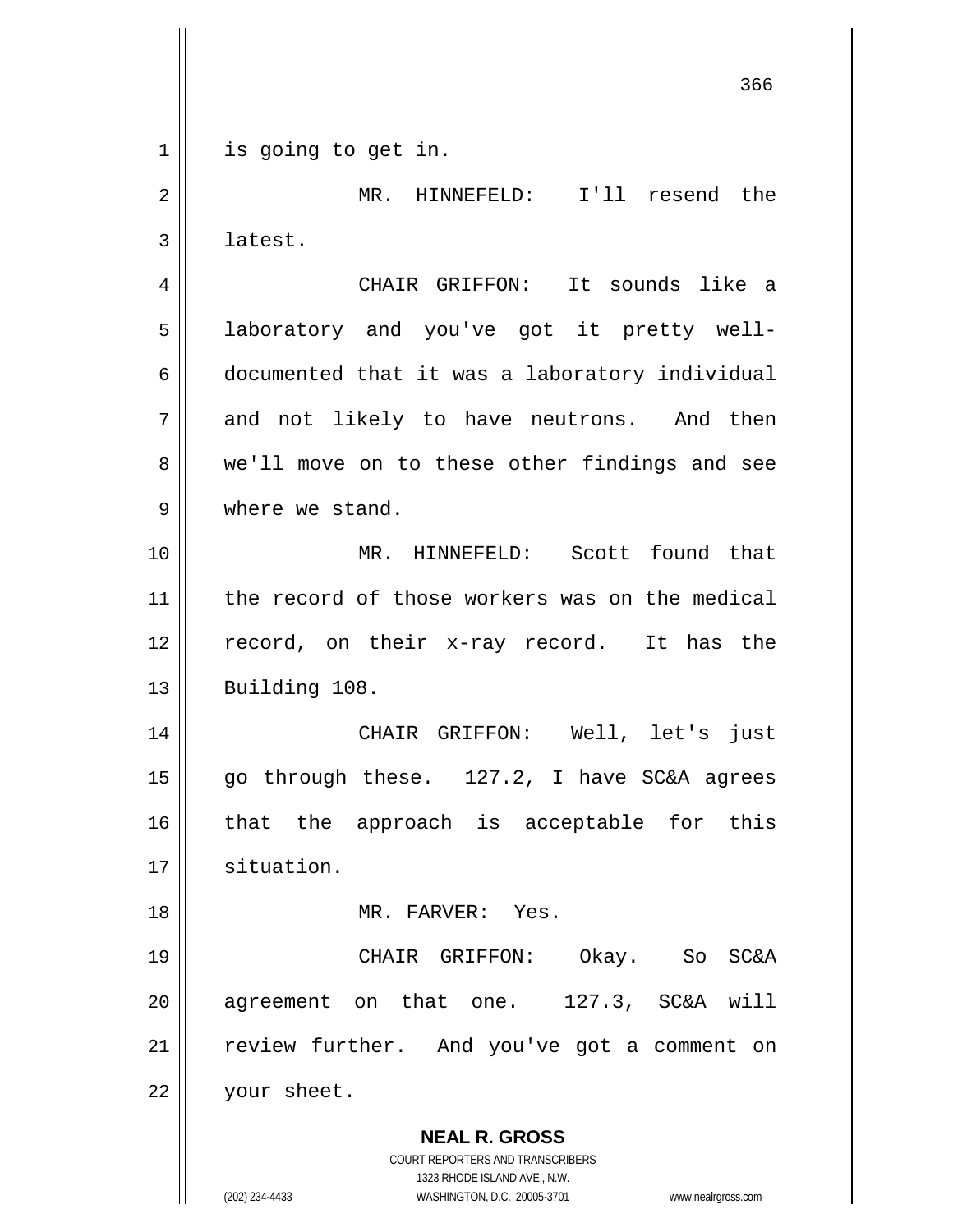| 1  | MR. FARVER: Right. And                                              |
|----|---------------------------------------------------------------------|
| 2  | basically, this has to do with the shallow                          |
| 3  | dose calculation whether you use greater than                       |
| 4  | 15 keV or you use less than 30 keV photons.                         |
| 5  | Photons or electrons. Having to do with                             |
| 6  | whether you work around plutonium or not,                           |
| 7  | which goes back to work location, which is                          |
| 8  | what we just went through.                                          |
| 9  | So based on the work location, the                                  |
| 10 | fact that the organ of interest is the breast,                      |
| 11 | which is handled a little differently, you                          |
| 12 | know, tech 17. You went back -- I went back                         |
| 13 | and looked at it and as long as we agree with                       |
| 14 | the work location, which is 127.1, then 127.3                       |
| 15 | is fine.                                                            |
| 16 | CHAIR GRIFFON:<br>Okay.                                             |
| 17 | MR. FARVER: In other words --                                       |
| 18 | And we will<br>MR.<br>HINNEFELD:                                    |
| 19 | provide you that. And so we'll send --                              |
|    | MR. FARVER: In other words, they                                    |
| 20 |                                                                     |
| 21 | calculated the shallow dose in breast based on                      |
| 22 | not working around plutonium.                                       |
|    | <b>NEAL R. GROSS</b>                                                |
|    | COURT REPORTERS AND TRANSCRIBERS                                    |
|    | 1323 RHODE ISLAND AVE., N.W.                                        |
|    | (202) 234-4433<br>WASHINGTON, D.C. 20005-3701<br>www.nealrgross.com |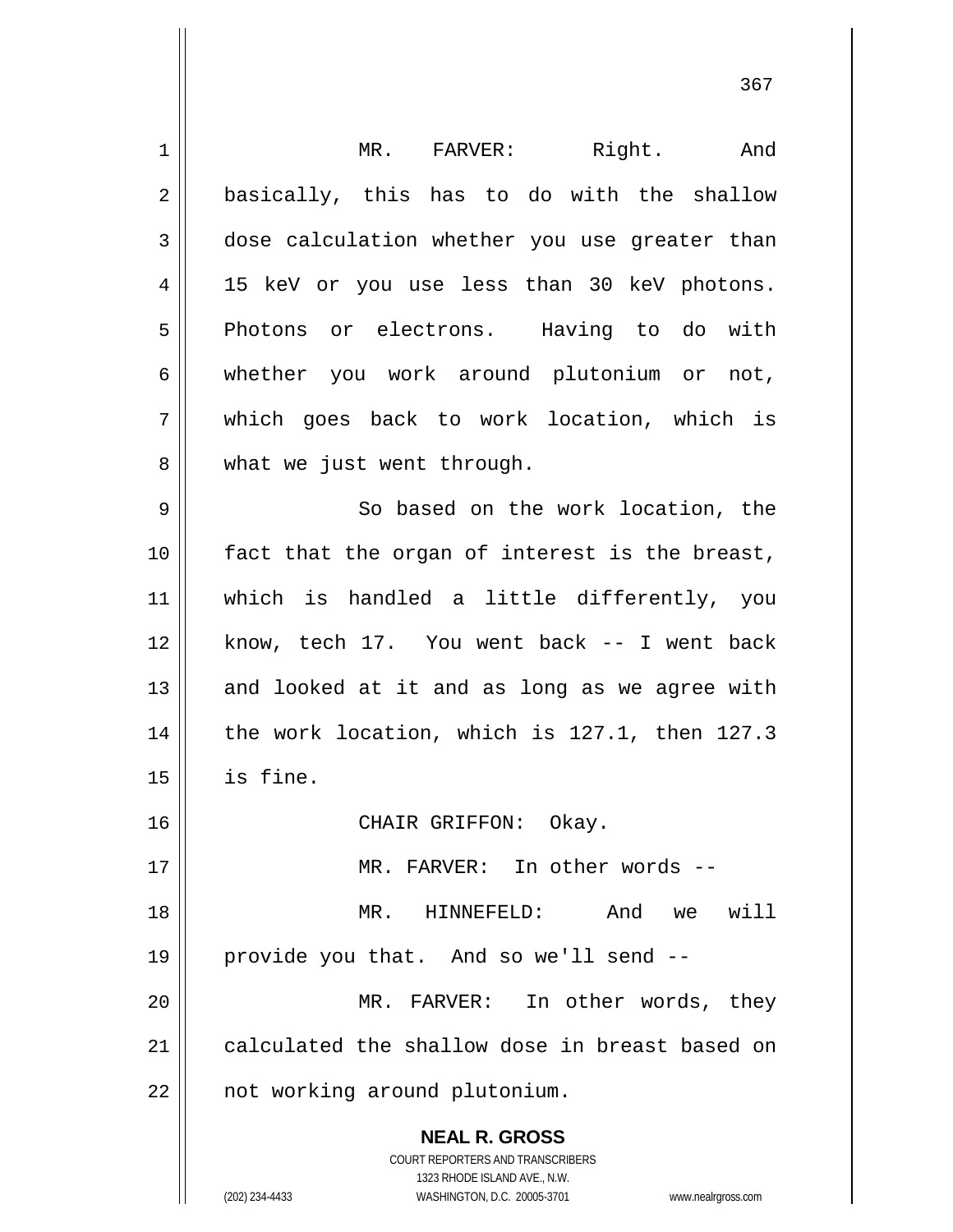|    | 368                                                                                                 |
|----|-----------------------------------------------------------------------------------------------------|
| 1  | CHAIR GRIFFON: Right.                                                                               |
| 2  | MR. FARVER: Which is correct if                                                                     |
| 3  | he did actually work in the, you know, 300                                                          |
| 4  | area in the correct location.                                                                       |
| 5  | CHAIR GRIFFON: Well, but this                                                                       |
| 6  | other lab, I don't know what he did in the                                                          |
| 7  | labs. He or she.                                                                                    |
| 8  | MR. FARVER: Right.                                                                                  |
| 9  | CHAIR GRIFFON: So okay. So we                                                                       |
| 10 | will just leave it at that then. Check it                                                           |
| 11 | contingent upon work location, right?                                                               |
| 12 | MR. FARVER: Right.                                                                                  |
| 13 | CHAIR GRIFFON: So we'll include                                                                     |
| 14 | record of the work location when we send<br>the                                                     |
| 15 | our 127.1 talking about the list. Okay.                                                             |
| 16 | Okay. 127.4, SC&A agrees, no further action.                                                        |
| 17 | MR. FARVER: Yes, that's good.                                                                       |
| 18 | CHAIR GRIFFON: 127.5, fails to                                                                      |
| 19 | find missed neutrons. This goes back to                                                             |
| 20 | $127.1$ , doesn't it?                                                                               |
| 21 | MR. FARVER: Yes, yes, correct.                                                                      |
| 22 | CHAIR GRIFFON: Okay. All right.                                                                     |
|    | <b>NEAL R. GROSS</b>                                                                                |
|    | COURT REPORTERS AND TRANSCRIBERS                                                                    |
|    | 1323 RHODE ISLAND AVE., N.W.<br>(202) 234-4433<br>WASHINGTON, D.C. 20005-3701<br>www.nealrgross.com |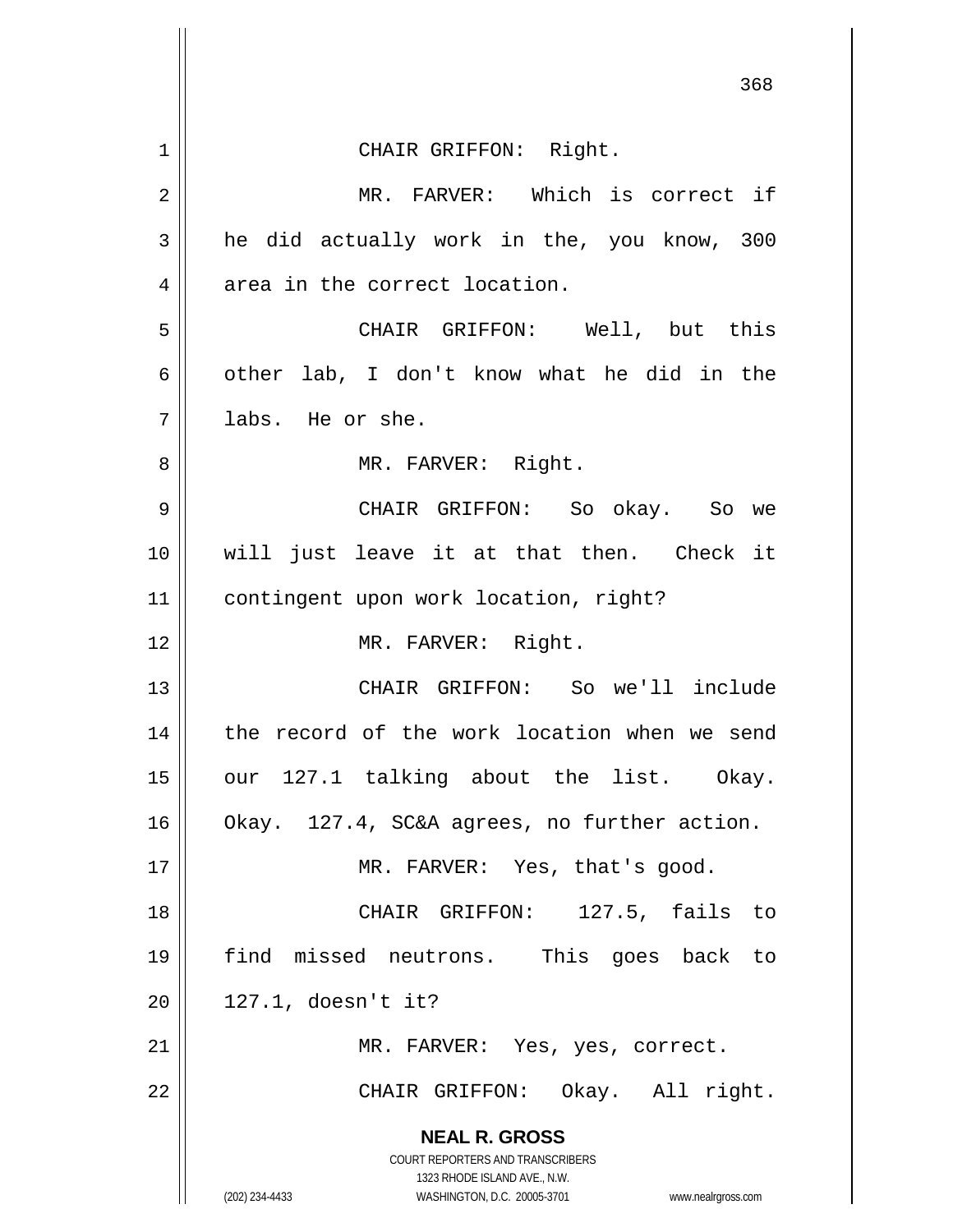**NEAL R. GROSS** COURT REPORTERS AND TRANSCRIBERS 1323 RHODE ISLAND AVE., N.W. 369  $1 \parallel 127.6$ , SC&A agrees. 2 | MR. FARVER: Correct. 3 CHAIR GRIFFON: 127.7, agrees, no 4 | further action. 127.8, I didn't have a NIOSH  $5$  response on this. This is the internal --6 || MR. FARVER: Fission product? 7 CHAIR GRIFFON: Yes. 8 MR. FARVER: Does this relate to  $9$  | this work then? 10 CHAIR GRIFFON: Yes, in some 11 fashion. 12 MR. SIEBERT: Where are we? 13 || CHAIR GRIFFON: 127.8. 14 MR. HINNEFELD: I've got the -- I  $15$  | originally  $-$ 16 CHAIR GRIFFON: Yes. 17 || MR. HINNEFELD: Okay. So we've 18 || got that. Well, we have a response here. It 19 will be on the additional -- the latest 20 version of the additional information. I'll 21 || send that back out. Same file, except for  $22 \parallel$  127.1 includes this, our additional

(202) 234-4433 WASHINGTON, D.C. 20005-3701 www.nealrgross.com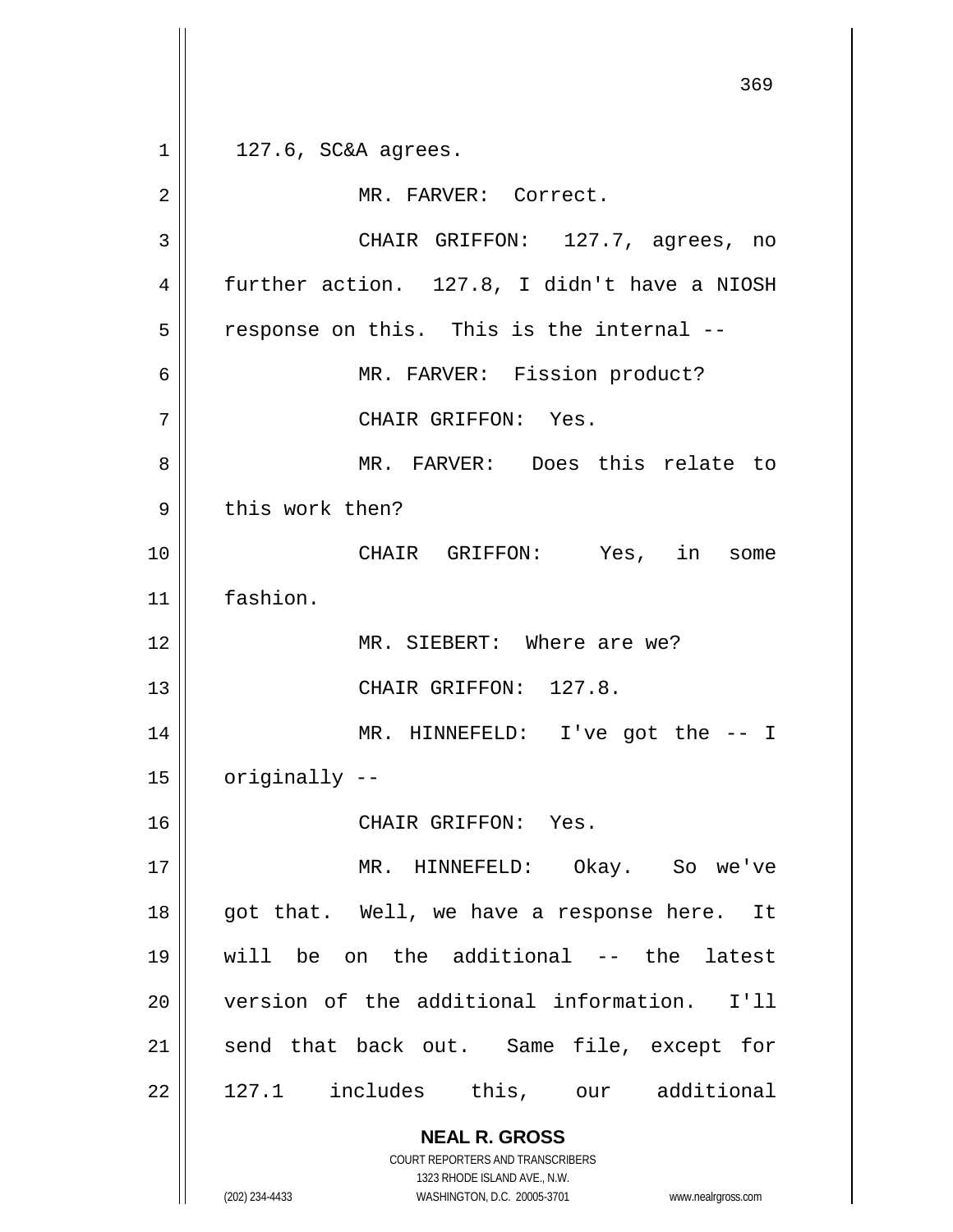| $\mathbf 1$ | information on 127.8, which is actually our                                                         |
|-------------|-----------------------------------------------------------------------------------------------------|
| 2           | initial response. There's no initial response                                                       |
| 3           | on the matrix. And in fact 127.9, I guess is                                                        |
| 4           | on that same.                                                                                       |
| 5           | MR. SIEBERT: Yes.                                                                                   |
| 6           | MR. HINNEFELD: Is on that same                                                                      |
| 7           | piece.                                                                                              |
| 8           | MR. SIEBERT: And 10.                                                                                |
| 9           | MR. HINNEFELD: And 10.                                                                              |
| 10          | CHAIR GRIFFON: You know what, I                                                                     |
| 11          | went over 127.5 a little quickly there,                                                             |
| 12          | because it is the work location question, but                                                       |
| 13          | it is also this Sodium-24 question. Do we                                                           |
|             |                                                                                                     |
| 14          | close that out on the activation? I think                                                           |
| 15          | NIOSH makes a compelling argument, you know,                                                        |
| 16          | that the exposure levels needed to yield this                                                       |
| 17          | sort of neutron influx that would activate                                                          |
| 18          | enough sodium just aren't available in those                                                        |
| 19          | buildings where the person worked. But I                                                            |
| 20          | still have that note that NIOSH is saying                                                           |
| 21          | we're going to follow-up on that.                                                                   |
| 22          | MR. FARVER: I don't know.<br>This                                                                   |
|             | <b>NEAL R. GROSS</b>                                                                                |
|             | <b>COURT REPORTERS AND TRANSCRIBERS</b>                                                             |
|             | 1323 RHODE ISLAND AVE., N.W.<br>(202) 234-4433<br>WASHINGTON, D.C. 20005-3701<br>www.nealrgross.com |
|             |                                                                                                     |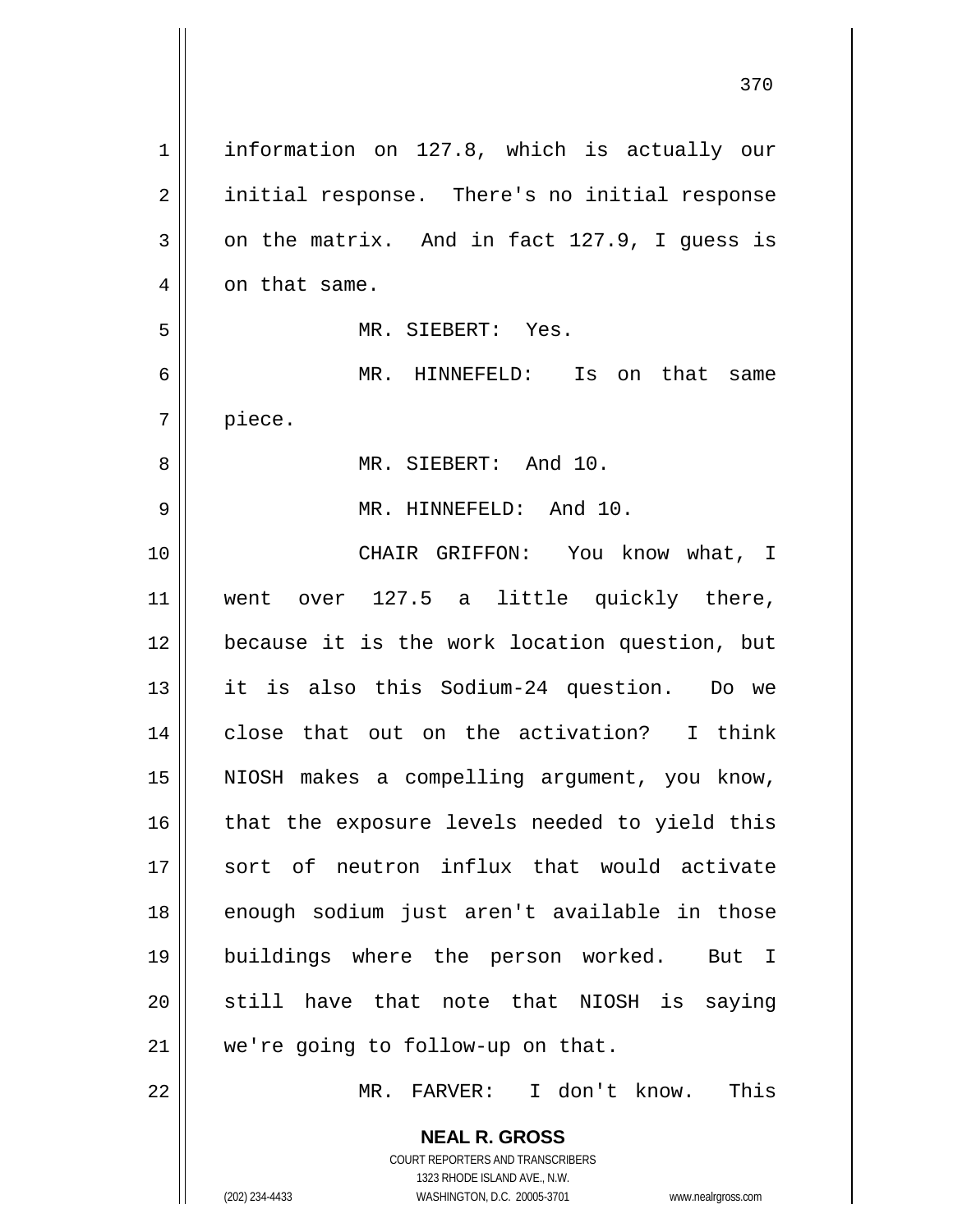**NEAL R. GROSS** COURT REPORTERS AND TRANSCRIBERS 1323 RHODE ISLAND AVE., N.W. (202) 234-4433 WASHINGTON, D.C. 20005-3701 www.nealrgross.com 371  $1 \parallel$  is the --2 CHAIR GRIFFON: Okay. 3 || MR. FARVER: -- ending solution. 4 4 44 activation question. 5 CHAIR GRIFFON: Yes, okay. 6 MR. FARVER: And I don't know if  $7$  | that's ever been discussed, resolved. 8 CHAIR GRIFFON: Well, it is 9 | discussed right there in their response. 10 || MR. FARVER: Right. 11 CHAIR GRIFFON: Yes. So we will 12 || just leave it and you can look further at that  $13$  | or go ahead. 14 DR. MAURO: Yes. Well, it wasn't 15 | resolved at the Hanford issue resolution. 16 CHAIR GRIFFON: Oh, it hasn't 17 been? 18 || The Contract DR. MAURO: No. There is still 19 some discussion/debate regarding it. However  $20$  || the Sodium-24 that you observed that people 21 was due to drinking water versus a neutron  $22$  | exposure --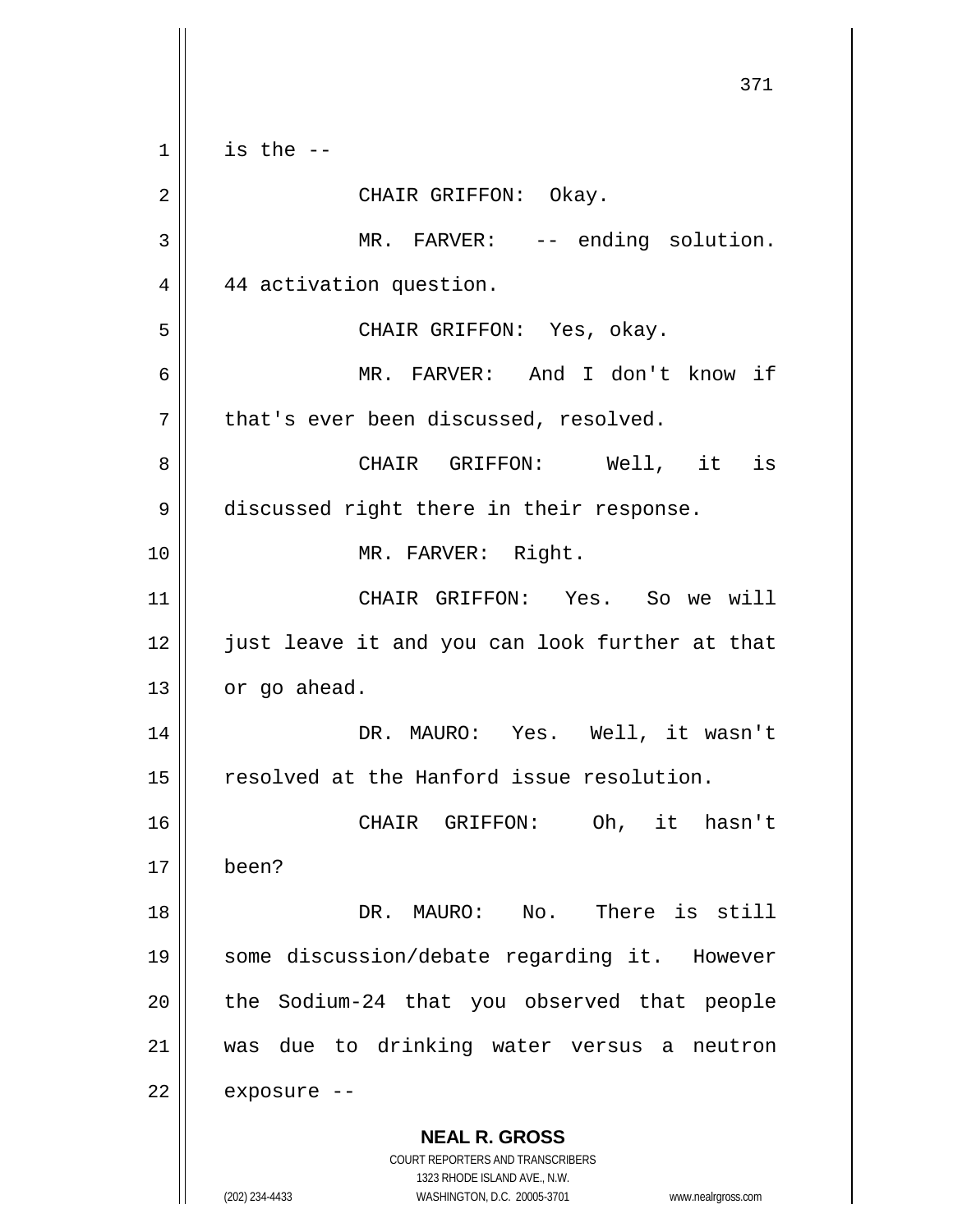|             | 372                                                                                                 |
|-------------|-----------------------------------------------------------------------------------------------------|
|             |                                                                                                     |
| $\mathbf 1$ | CHAIR GRIFFON: Right.                                                                               |
| 2           | DR. MAURO: -- I think there has                                                                     |
| 3           | been a back and forth on that.                                                                      |
| 4           | CHAIR GRIFFON: Yes.                                                                                 |
| 5           | DR. MAURO: We haven't closed it                                                                     |
| 6           | out.                                                                                                |
| 7           | MR. FARVER: Because this came up                                                                    |
| 8           | during one of our one on one calls recently on                                                      |
| 9           | another case we were reviewing. So I don't                                                          |
| 10          | know that it has ever been closed out.                                                              |
| 11          | CHAIR GRIFFON: Okay. I'm also                                                                       |
| 12          | going to put a reference into the site profile                                                      |
| 13          | review.                                                                                             |
| 14          | DR. MAURO: Yes, still active.                                                                       |
| 15          | CHAIR GRIFFON: Right, right, so                                                                     |
| 16          | we know to cross-reference that. Okay. I'm                                                          |
| 17          | sorry, now, we were ahead to 127.8, 9 and 10,                                                       |
| 18          | there's additional information or our initial                                                       |
| 19          | response is actually on that additional                                                             |
| 20          | information page that I'll resend.                                                                  |
| 21          | DR. MAURO: Oh, okay.                                                                                |
| 22          | CHAIR GRIFFON: Okay.                                                                                |
|             | <b>NEAL R. GROSS</b>                                                                                |
|             | COURT REPORTERS AND TRANSCRIBERS                                                                    |
|             | 1323 RHODE ISLAND AVE., N.W.<br>(202) 234-4433<br>WASHINGTON, D.C. 20005-3701<br>www.nealrgross.com |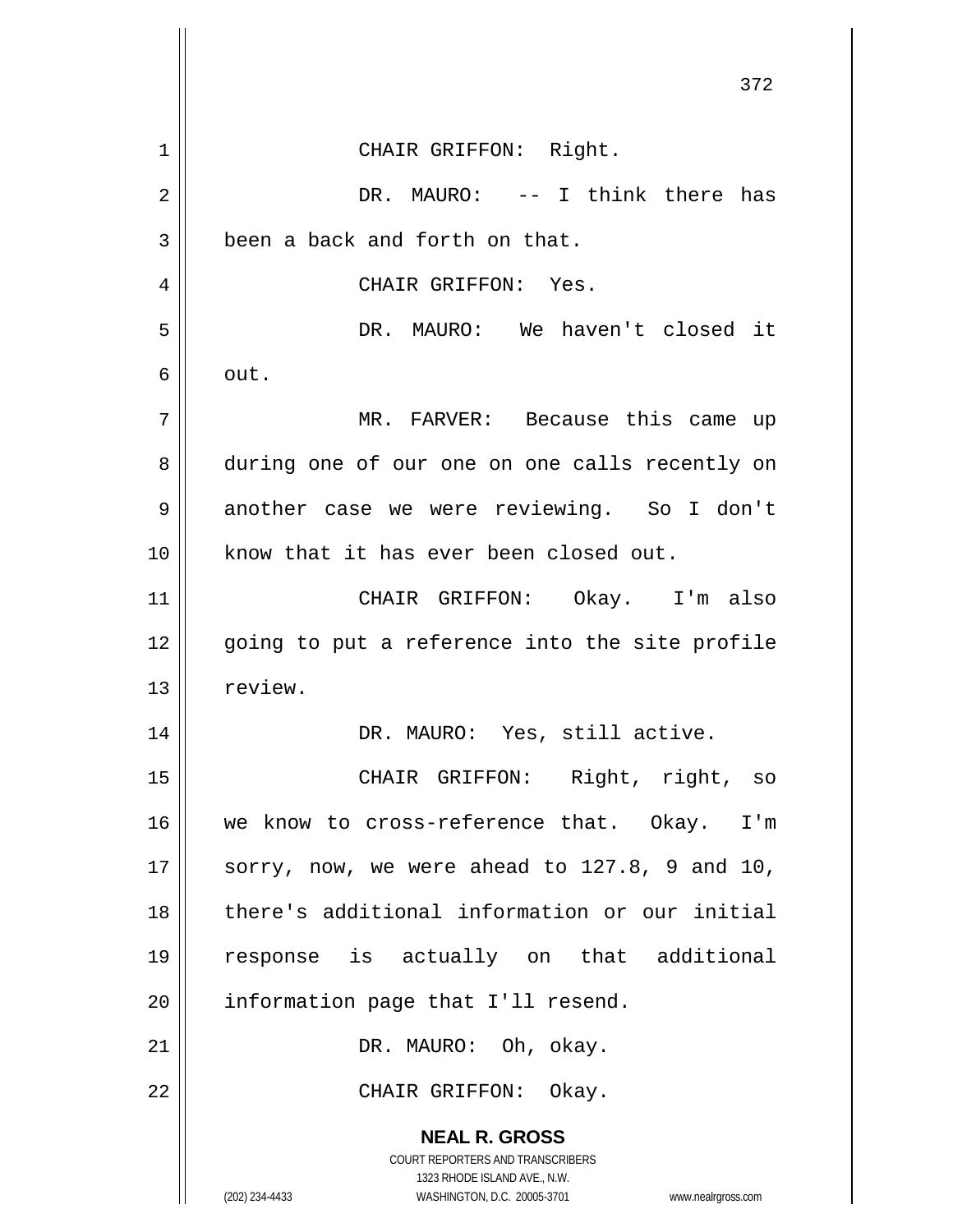**NEAL R. GROSS** COURT REPORTERS AND TRANSCRIBERS 1323 RHODE ISLAND AVE., N.W. (202) 234-4433 WASHINGTON, D.C. 20005-3701 www.nealrgross.com 1 || MR. FARVER: And in this case, the  $2 \parallel$  internal dose in products that we were talking  $3 \parallel$  about, I don't know if fission products is the 4 fight term. It has to do with the radon 5 generator that was used in the 1008F and 6 Carbon-14 for animal studies and other 7 | nuclides. 8 CHAIR GRIFFON: Which one are you  $9 \parallel$  on now? 10 MR. FARVER: I believe that was 11 | the one. 12 MR. HINNEFELD: 10. 13 || CHAIR GRIFFON: 10. 14 || MR. HINNEFELD: Yes. 15 CHAIR GRIFFON: Oh, 10, okay. 16 MR. FARVER: Oh, okay, that's  $17$  | right. That's not 8. 18 || CHAIR GRIFFON: And you are going 19  $\parallel$  to -- you've got a response to that, right?  $20$  | Stu, you're going to research that? 21 || MR. HINNEFELD: Yes, yes. 22 || CHAIR GRIFFON: All right. We are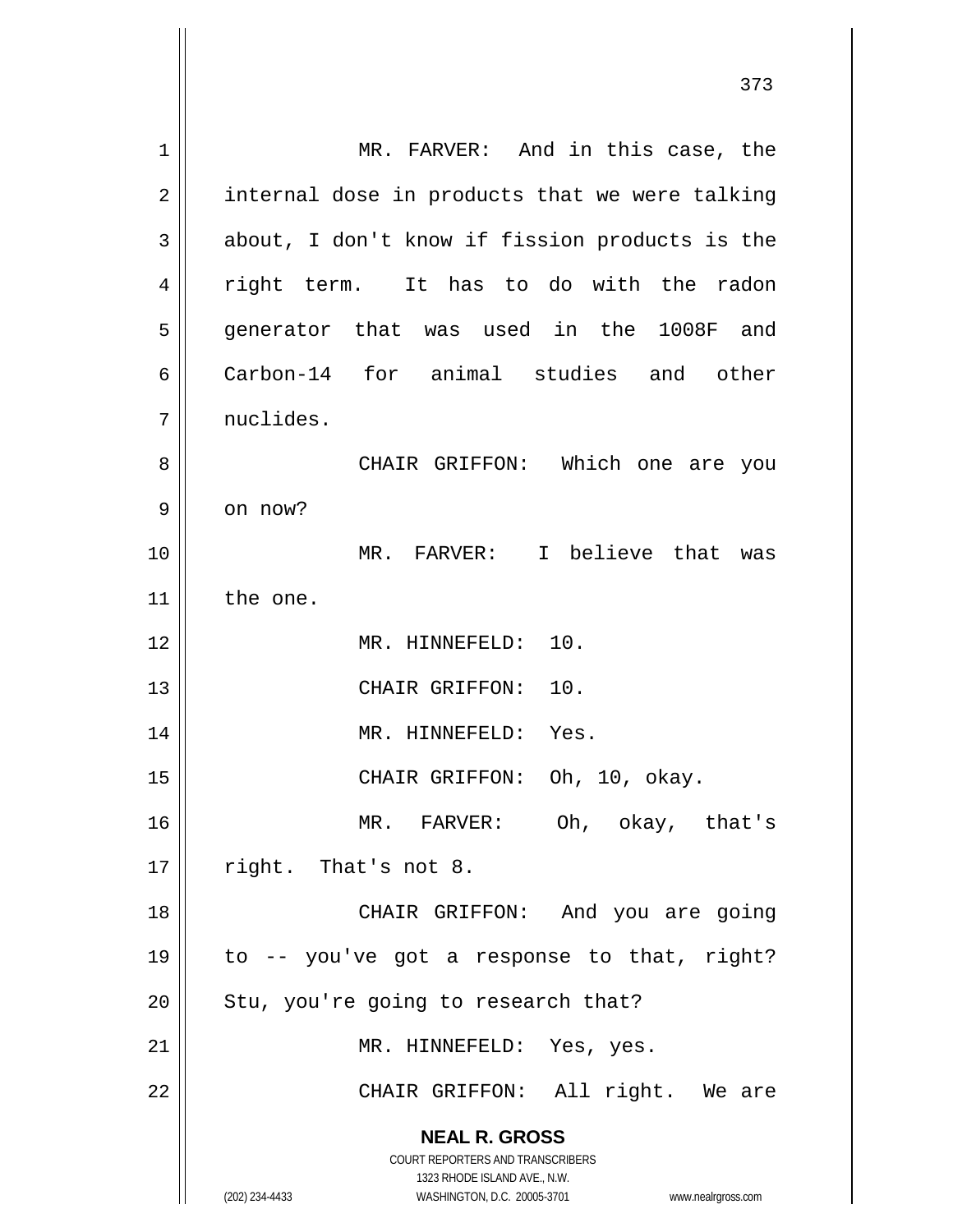**NEAL R. GROSS** COURT REPORTERS AND TRANSCRIBERS 1323 RHODE ISLAND AVE., N.W. (202) 234-4433 WASHINGTON, D.C. 20005-3701 www.nealrgross.com 1 just going to pass over those for now until we 2 | get NIOSH's response. 3 | MR. HINNEFELD: Sure. 4 CHAIR GRIFFON: We probably  $5 \parallel$  already have it somewhere, but -- all right. 6  $\vert$  127.9, is that the same status? There is a  $7 \parallel$  response there. I see, see 127.5 is my note, 8 || NIOSH will follow-up. Are they linked to  $9 \parallel 127.5?$ 10 MR. SIEBERT: It is a neutron. 11 CHAIR GRIFFON: Okay. It's a 12 neutron, yes. It's the Sodium-24 neutron. 13 MR. SIEBERT: Ingestion from 14 | drinking water. 15 CHAIR GRIFFON: Right. It's a 16 question of whether it was neutron activation, 17 || right. What, Wanda, I can't hear you. 18 MEMBER MUNN: Oh, I'm muttering to 19 myself. 20 || CHAIR GRIFFON: Oh, okay. 21 || MEMBER MUNN: What 127.9 actually  $22$  | is about and Scott just said drinking water.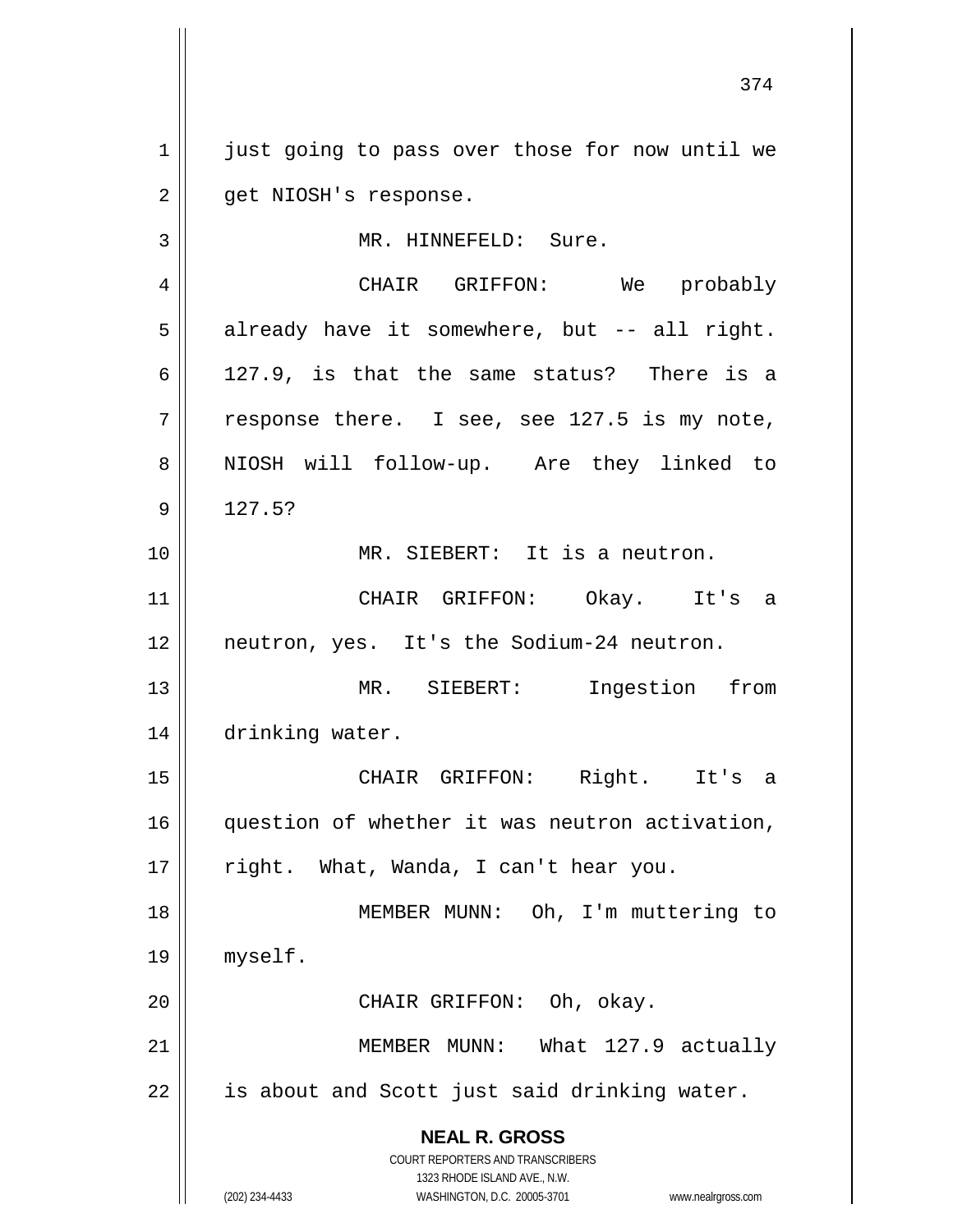1 CHAIR GRIFFON: Well, I think they 2 assigned it as an ingestion dose. And there  $3 \parallel$  is a question of whether it is neutron 4 | activation caused the Sodium-24.

 DR. MAURO: The last time this was discussed, I remember Jim saying that depending on the location in the plant, I 8 || guess, if you are down gradient, like where 9 the discharges were, the Columbia River and other groundwater is being -- the water is being supplied, it was Sodium-24. And then | there is lots of evidence that the body burden 13 | observed of Sodium-24 is from that water.

14 || And at the same time, we were very 15 much involved in a debate regarding neutron to 16 || photon ratios associated with the reactor=s 17 || exposure. And I remember one of our arguments 18 || were we do have -- that was located at a place 19 || that would have been up gradient of that. And  $20$  | he has a new Sodium-24 burden.

 $21$   $\parallel$  So at least in that case, the  $-$ 22 || you know, there was no reason to believe that

> **NEAL R. GROSS** COURT REPORTERS AND TRANSCRIBERS 1323 RHODE ISLAND AVE., N.W. (202) 234-4433 WASHINGTON, D.C. 20005-3701 www.nealrgross.com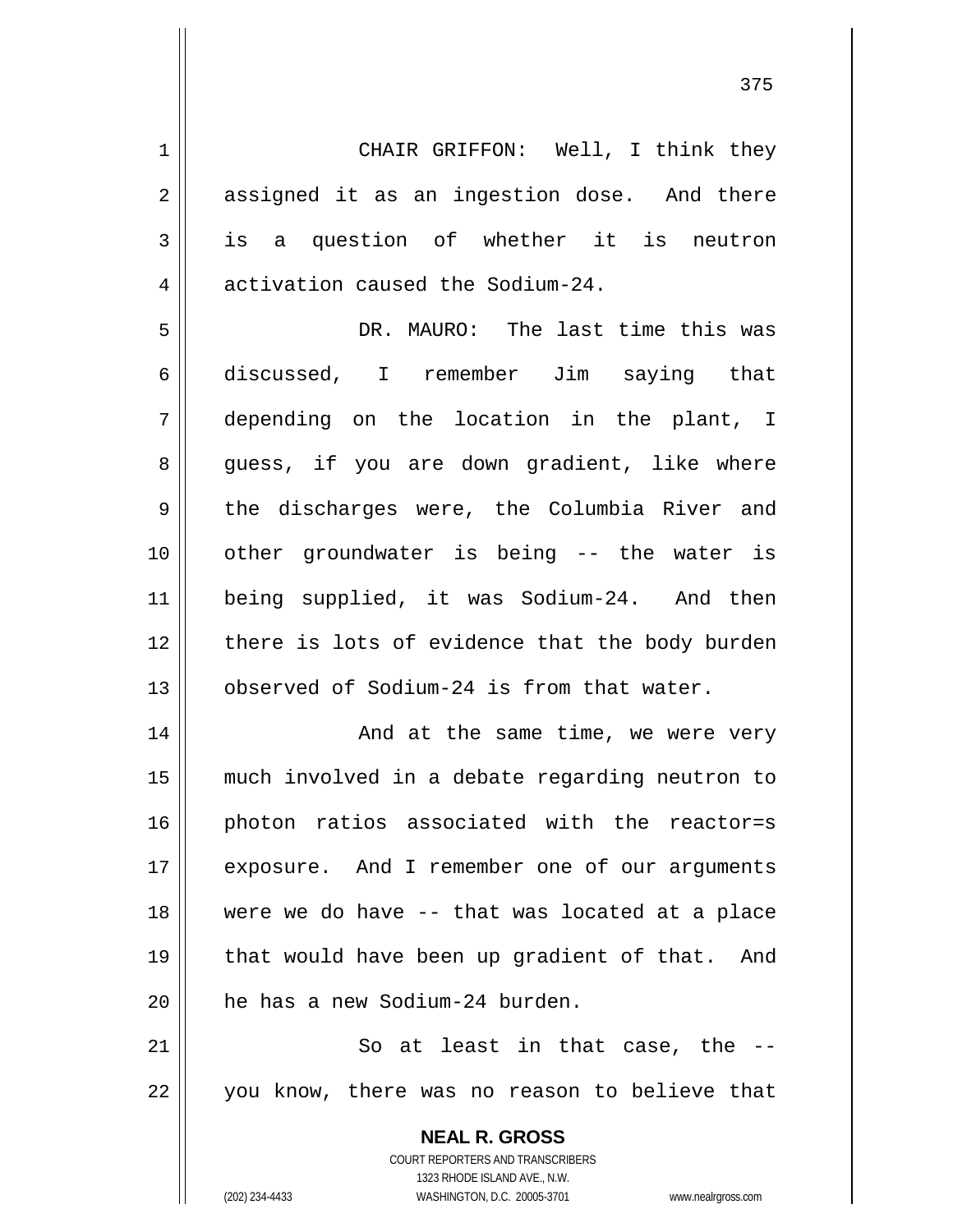**NEAL R. GROSS** 1 || he got his water, you know. 2 || CHAIR GRIFFON: Right. 3 DR. MAURO: But since then, okay,  $4 \parallel$  since the subsequent -- about a month ago, 5 | NIOSH issued comprehensive reports on neutron  $6 \parallel$  to photon ratios as measured throughout the 7 Hanford. And we reviewed it. And we walked  $8 \parallel$  away. I can tell you, of course, the subject  $9 \parallel$  of the procedure -- well, wherever we review, 10 whether it's the Hanford -- I guess it would  $11$  be part. 12 CHAIR GRIFFON: Yes, yes. 13 || DR. MAURO: It would be part of 14 || the Hanford. It's unique to Hanford. Sorry. 15 || MEMBER MUNN: Yes, yes. 16 DR. MAURO: But I do recall 17 || reading the report. And the report showed  $18$  || lots and lots of data where neutron spectra, 19 the right instrumentation was used to get the 20 || full neutron energy spectra and simultaneously 21 | photon information. 22 || CHAIR GRIFFON: Right.

> COURT REPORTERS AND TRANSCRIBERS 1323 RHODE ISLAND AVE., N.W.

(202) 234-4433 WASHINGTON, D.C. 20005-3701 www.nealrgross.com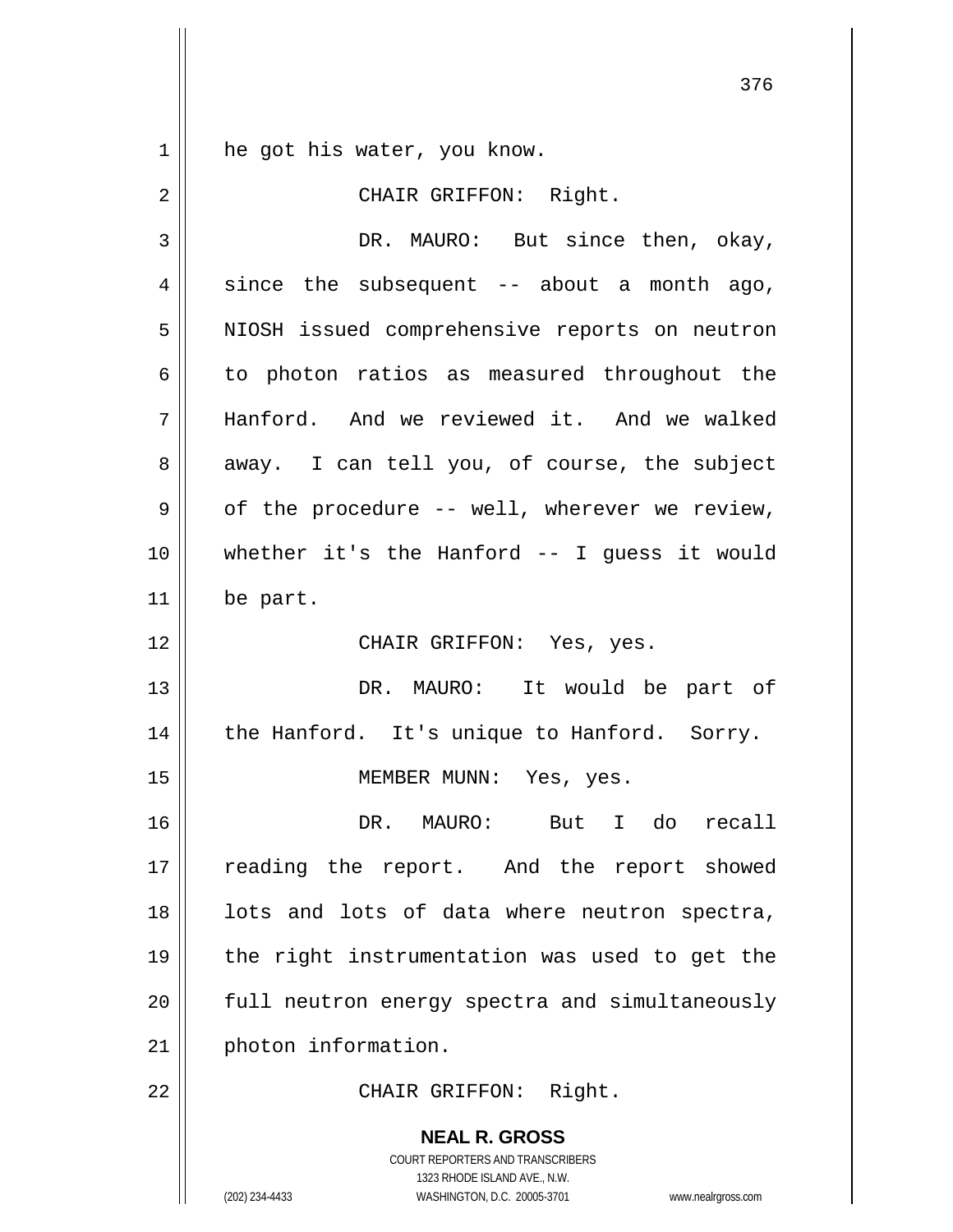| $\mathbf 1$ | DR. MAURO: So very good -- it                                       |
|-------------|---------------------------------------------------------------------|
| 2           | appeared to us that you had lots and lots of                        |
| 3           | good data on neutron to photon ratios, except                       |
| 4           | in the end reactor, I think it was. That was                        |
| 5           | the only place that had a hole. And which                           |
| 6           | brings us to a place which says that well, now                      |
| 7           | that we are in a position to judge what the                         |
| 8           | true neutron exposures were or the true                             |
| 9           | neutron to photon ratios were, it sort of --                        |
| 10          | and if we have photon film badge readings and                       |
| 11          | we have location, we're probably in a really                        |
| 12          | good position to predict what the neutron                           |
| 13          | exposures are, which makes the Sodium-24 issue                      |
| 14          | moot.                                                               |
| 15          | CHAIR GRIFFON: Well, except --                                      |
| 16          | DR. MAURO: Because                                                  |
| 17          | CHAIR GRIFFON: -- if you can't                                      |
| 18          | explain that person up gradient. Why they                           |
| 19          | would have that, you know.                                          |
| 20          | MR. FARVER: Well, they were up                                      |
| 21          | gradient, but still in the 100 area.                                |
| 22          | DR. MAURO: Well, good question.                                     |
|             | <b>NEAL R. GROSS</b>                                                |
|             | COURT REPORTERS AND TRANSCRIBERS                                    |
|             | 1323 RHODE ISLAND AVE., N.W.                                        |
|             | (202) 234-4433<br>WASHINGTON, D.C. 20005-3701<br>www.nealrgross.com |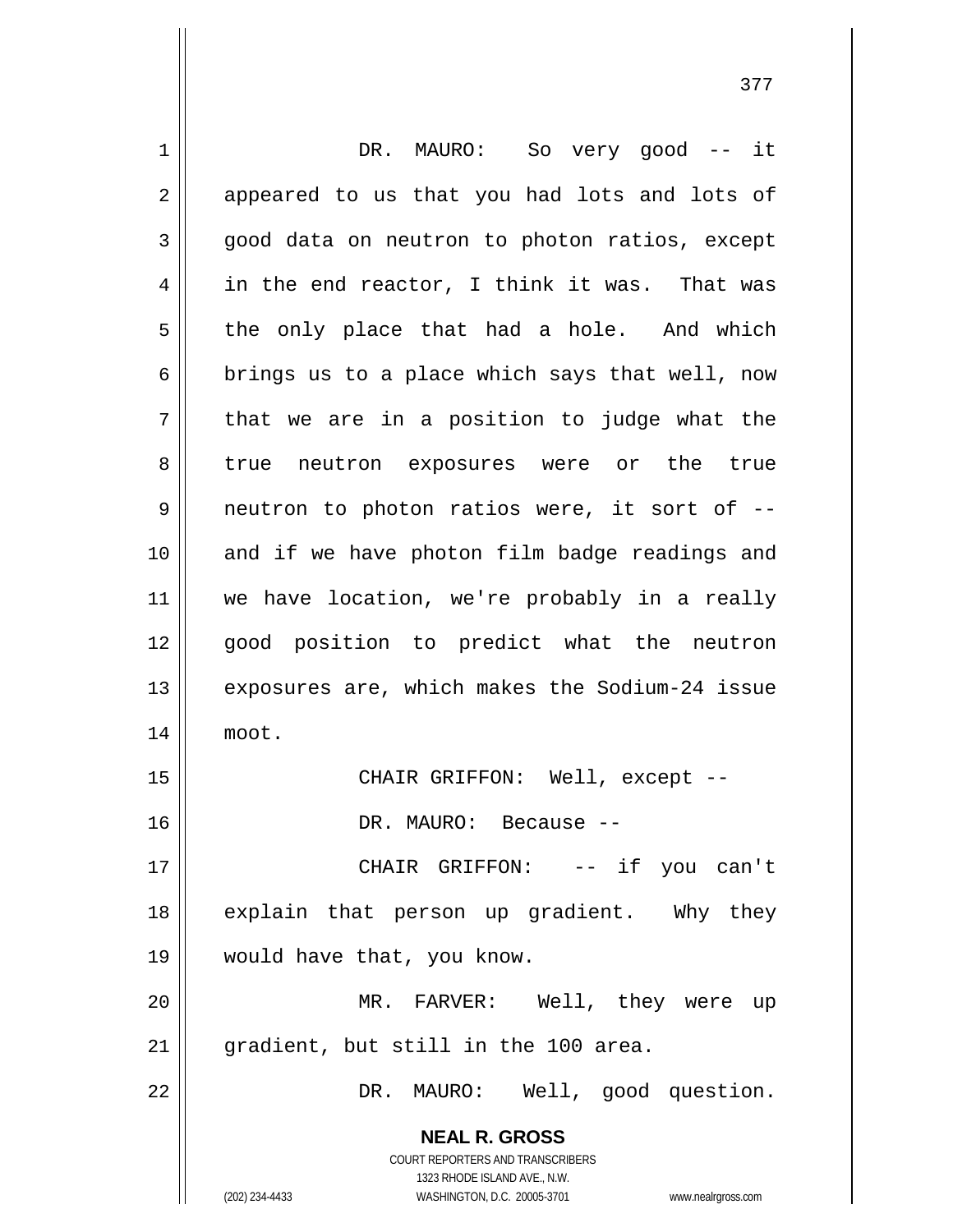**NEAL R. GROSS** COURT REPORTERS AND TRANSCRIBERS 1323 RHODE ISLAND AVE., N.W. (202) 234-4433 WASHINGTON, D.C. 20005-3701 www.nealrgross.com 378 1 I don't know. 2 || CHAIR GRIFFON: Maybe not moot,  $3 \parallel$  but I see what you're saying. 4 DR. MAURO: I'm saying that we are  $5 \parallel$  have advanced --6 CHAIR GRIFFON: Right. 7 DR. MAURO: -- the state of 8 || knowledge greatly because of this special  $9 \parallel$  study that -- I guess, these records that you 10 || retrieved on this very subject. 11 || CHAIR GRIFFON: Yes, yes. 12 DR. MAURO: I think it's -- and I  $13$  recall that being one of the big ticket items 14 || related to the SEC issue. Can you reconstruct 15 neutron doses? 16 CHAIR GRIFFON: Yes. 17 DR. MAURO: And I think a big  $18$  subject is going to be, when the day comes, 19 || that we meet on Hanford, it's going to come to  $20$  || that. So now, whether or not that is going to 21 || resolve this, I don't know. 22 MR. HINNEFELD: Sodium and zinc in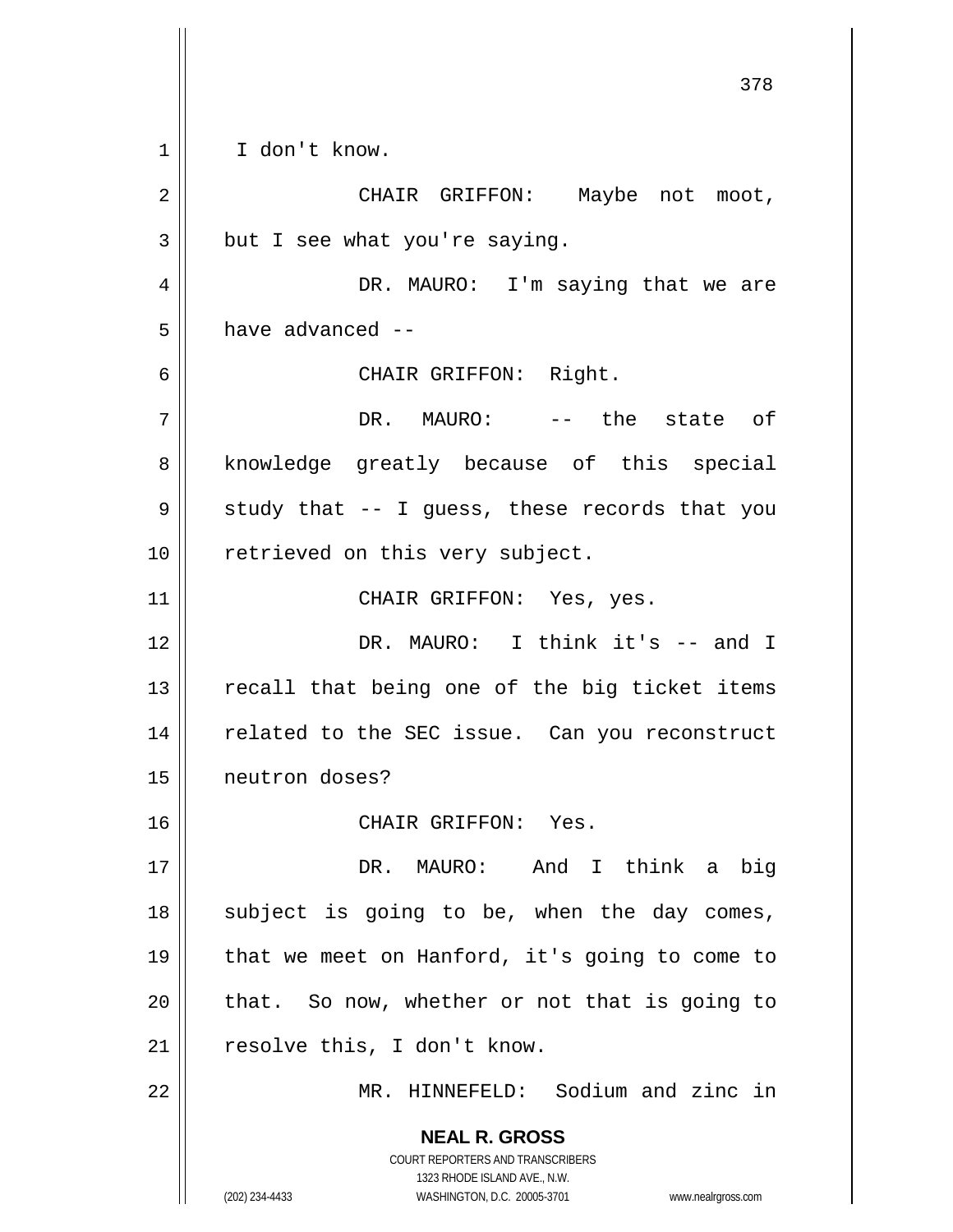**NEAL R. GROSS** COURT REPORTERS AND TRANSCRIBERS 1323 RHODE ISLAND AVE., N.W. (202) 234-4433 WASHINGTON, D.C. 20005-3701 www.nealrgross.com 1 drinking water, I mean, Hanford included that. 2 || You know, it was -- it showed up on in vivo  $3$  | counts with some reqularity. 4 MEMBER MUNN: Yes. 5 DR. MAURO: And there's no doubt 6 it's true. 7 || MEMBER MUNN: And it was reported 8 || to the employees. 9 DR. MAURO: Yes. 10 || MEMBER MUNN: You know, everybody  $11$  knew that it was in the water. 12 || MR. HINNEFELD: Well, I remember 13 || specifically, because you know, our, you know, 14 || position was they got that, you know, for our 15 || program. That dose is because they worked at  $16$  the plant and so it was part of the dose. And 17 so we -- they ingested it and so it's an 18 ingestion. 19 DR. MAURO: You know, absolutely. 20 MR. HINNEFELD: But Hanford had 21 || that. You know, Hanford concluded that there 22 was -- those radionuclides were in the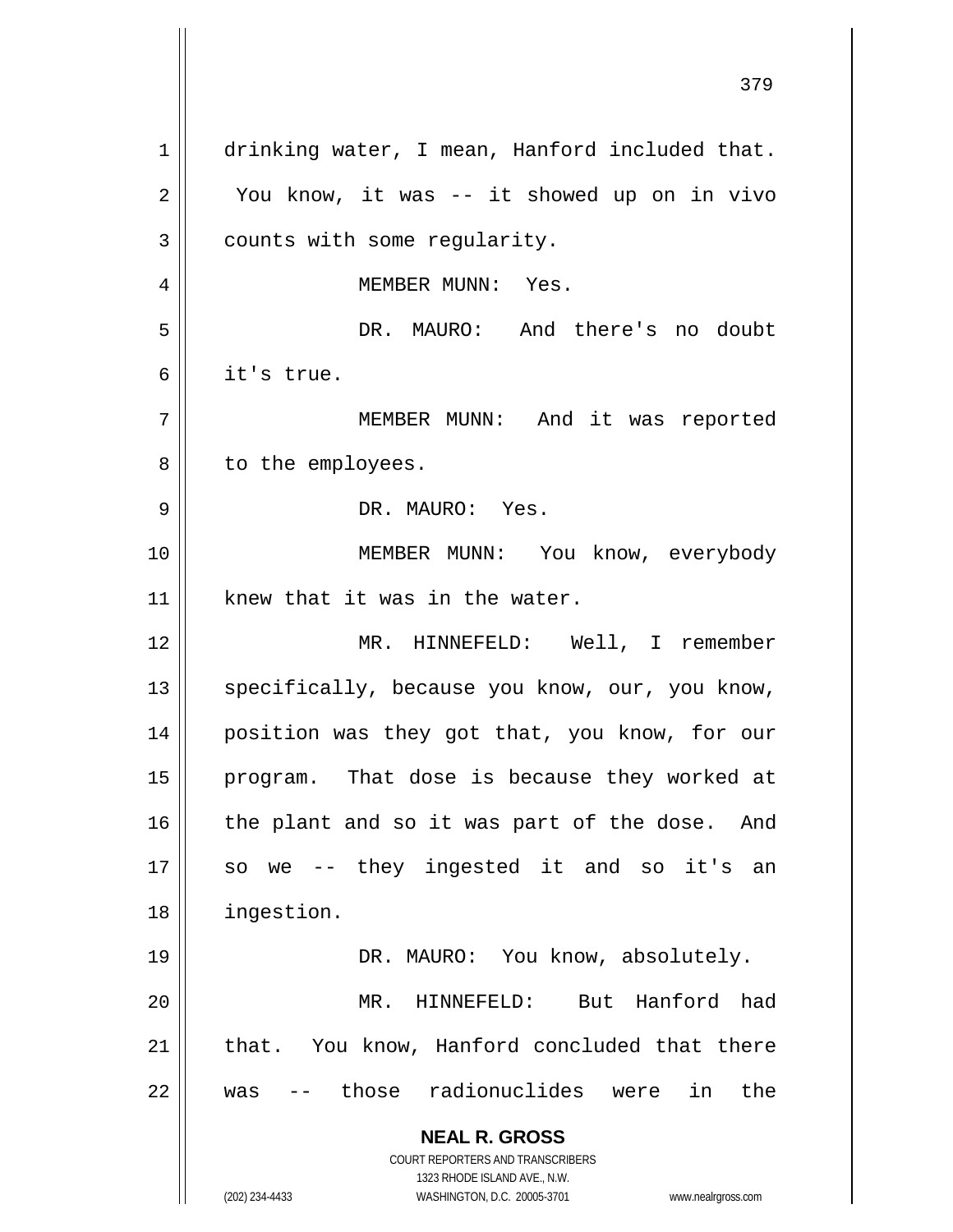**NEAL R. GROSS** COURT REPORTERS AND TRANSCRIBERS 1323 RHODE ISLAND AVE., N.W. (202) 234-4433 WASHINGTON, D.C. 20005-3701 www.nealrgross.com 380 1 drinking water and they saw it in vivo. 2 DR. MAURO: And we don't dispute  $3 \parallel$  that. 4 CHAIR GRIFFON: But that kind of  $5$  example that raises the question though if 6 there is an up gradient, they wouldn't have  $7 \parallel$  got that. 8 MR. HINNEFELD: But when you say  $9 \parallel$  up gradient --10 || CHAIR GRIFFON: I know, I know. 11 MR. HINNEFELD: In other words -- 12 CHAIR GRIFFON: I'm not sure. 13 || MR. HINNEFELD: -- the drinking --14 I remember during the -- 15 || DR. MAURO: I remember the meeting 16 very clearly and first of all, it's very 17 important to point out the only the reason 18 || Sodium-24 issue came up in the first place was 19 we were offering that up as indirect evidence 20 || that maybe your neutron to photon ratios  $21$  | aren't trustworthy. 22 || CHAIR GRIFFON: Right.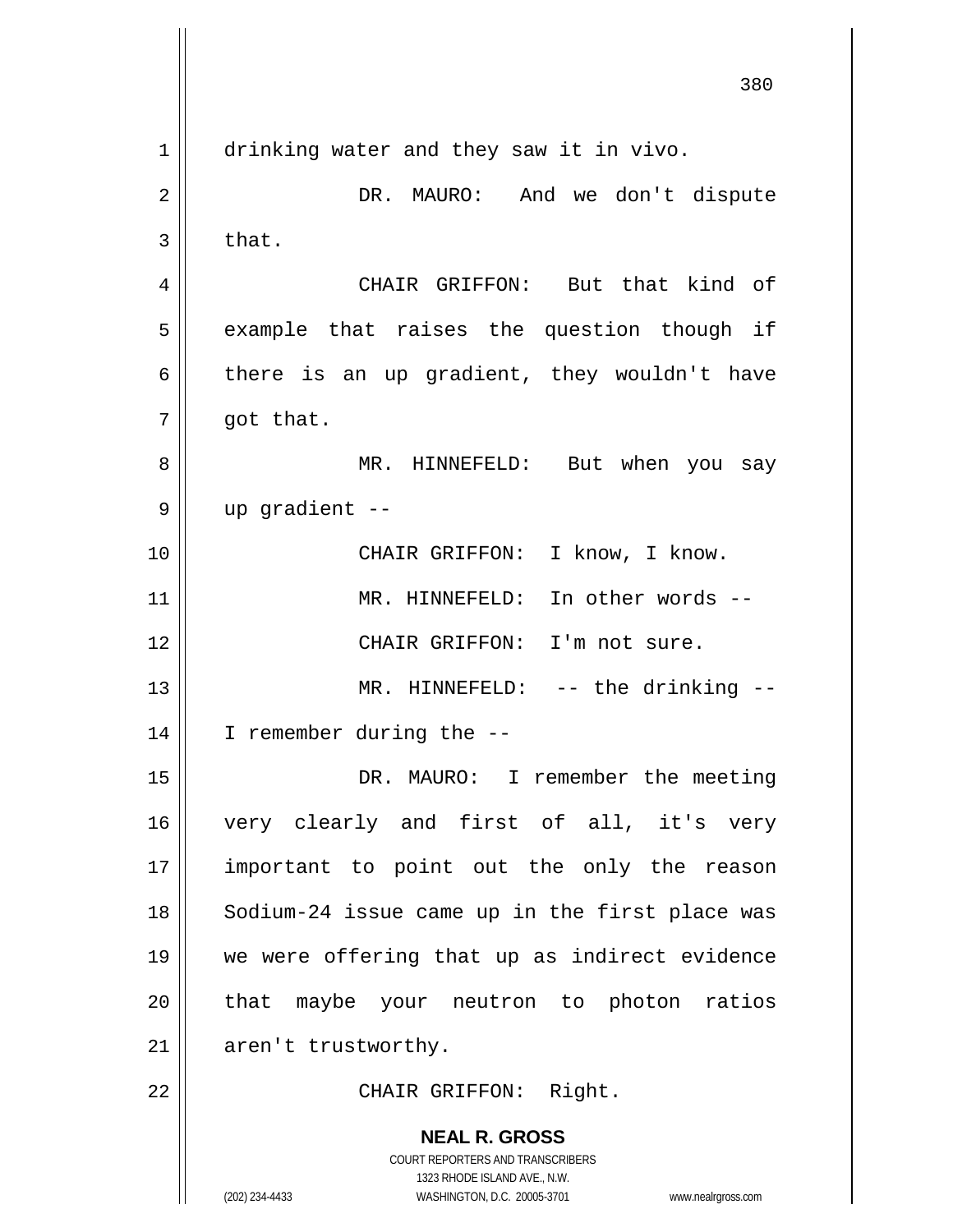**NEAL R. GROSS** DR. MAURO: But it wasn't -- so  $2 \parallel$  now that you have, you know, the data --3 || CHAIR GRIFFON: Right. DR. MAURO: -- to justify your  $5 \parallel$  neutron dose, which by the way it did go up on  $6 \parallel$  a factor of two, so in other words it was good || that the data came in. CHAIR GRIFFON: Yes. DR. MAURO: It showed that the neutron to photon ratio was more than what you were originally using. CHAIR GRIFFON: Yes. DR. MAURO: Now, as far as the 14 | Sodium-24, remember the only reason Sodium-24 was put on the table in the first place was that indirect evidence made by -- from the 17 || first spreadsheet. And all we have to say in defense of our position was, you know, at least for that particular person, there was 20 || reason to believe that his particular Sodium- 24 body burden may not have been due to 22 | drinking water, but due to neutron to photon.

> COURT REPORTERS AND TRANSCRIBERS 1323 RHODE ISLAND AVE., N.W. (202) 234-4433 WASHINGTON, D.C. 20005-3701 www.nealrgross.com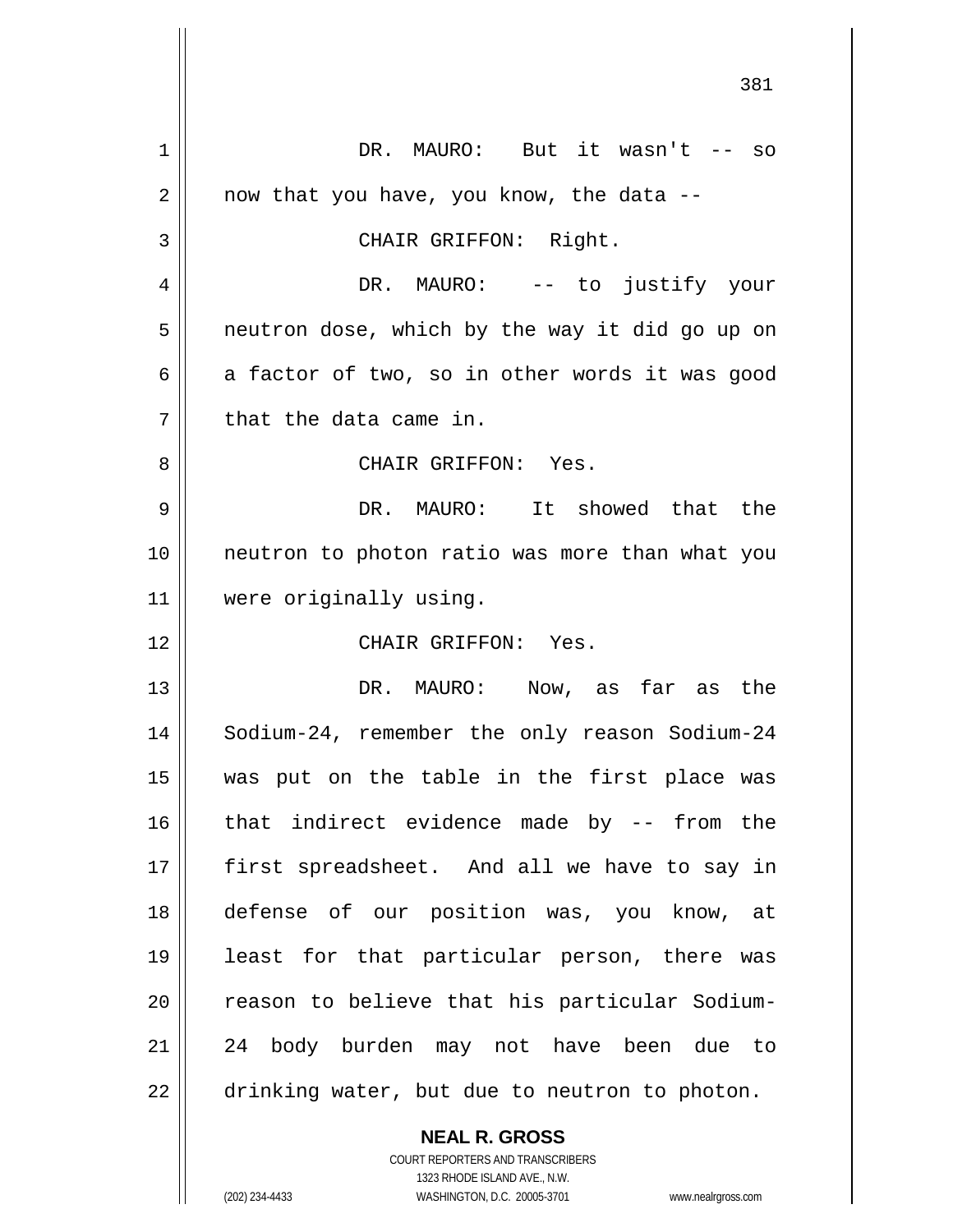|    | 382                                                                           |
|----|-------------------------------------------------------------------------------|
| 1  | Now, that's $my - -$                                                          |
| 2  | CHAIR GRIFFON: Are you sure of                                                |
| 3  | that?                                                                         |
| 4  | DR. MAURO: My recollection now as                                             |
| 5  | it applies to this particular case, I'm not                                   |
| 6  | too sure, you know, where it takes us.                                        |
| 7  | CHAIR GRIFFON: All right. We                                                  |
| 8  | will leave this one there for now. I mean,                                    |
| 9  | you know, we have the two other responses, 8                                  |
| 10 | and 10, are coming from Stu and 9 is referred                                 |
| 11 | back to 127.5 for now. I don't think we can                                   |
| 12 | take it any further right now here.                                           |
| 13 | DR. MAURO: Could I? Let me just                                               |
| 14 | say that so, I mean, just as a -- maybe there                                 |
| 15 | is a way to bring closure. This is the fellow                                 |
| 16 | with the location, right?                                                     |
| 17 | CHAIR GRIFFON: Yes.                                                           |
| 18 | Now, if it is<br>DR. MAURO:                                                   |
| 19 | confirmed that he was not in a location that -                                |
| 20 | - where the potential for neutron exposure                                    |
| 21 | would exist, then the Sodium-24 ratio, if it                                  |
| 22 | has been met and measured, then it's just                                     |
|    | <b>NEAL R. GROSS</b><br><b>COURT REPORTERS AND TRANSCRIBERS</b>               |
|    | 1323 RHODE ISLAND AVE., N.W.<br>(202) 234-4433<br>WASHINGTON, D.C. 20005-3701 |
|    | www.nealrgross.com                                                            |

 $\overline{\phantom{a}}$ 

 $\mathbb{I}$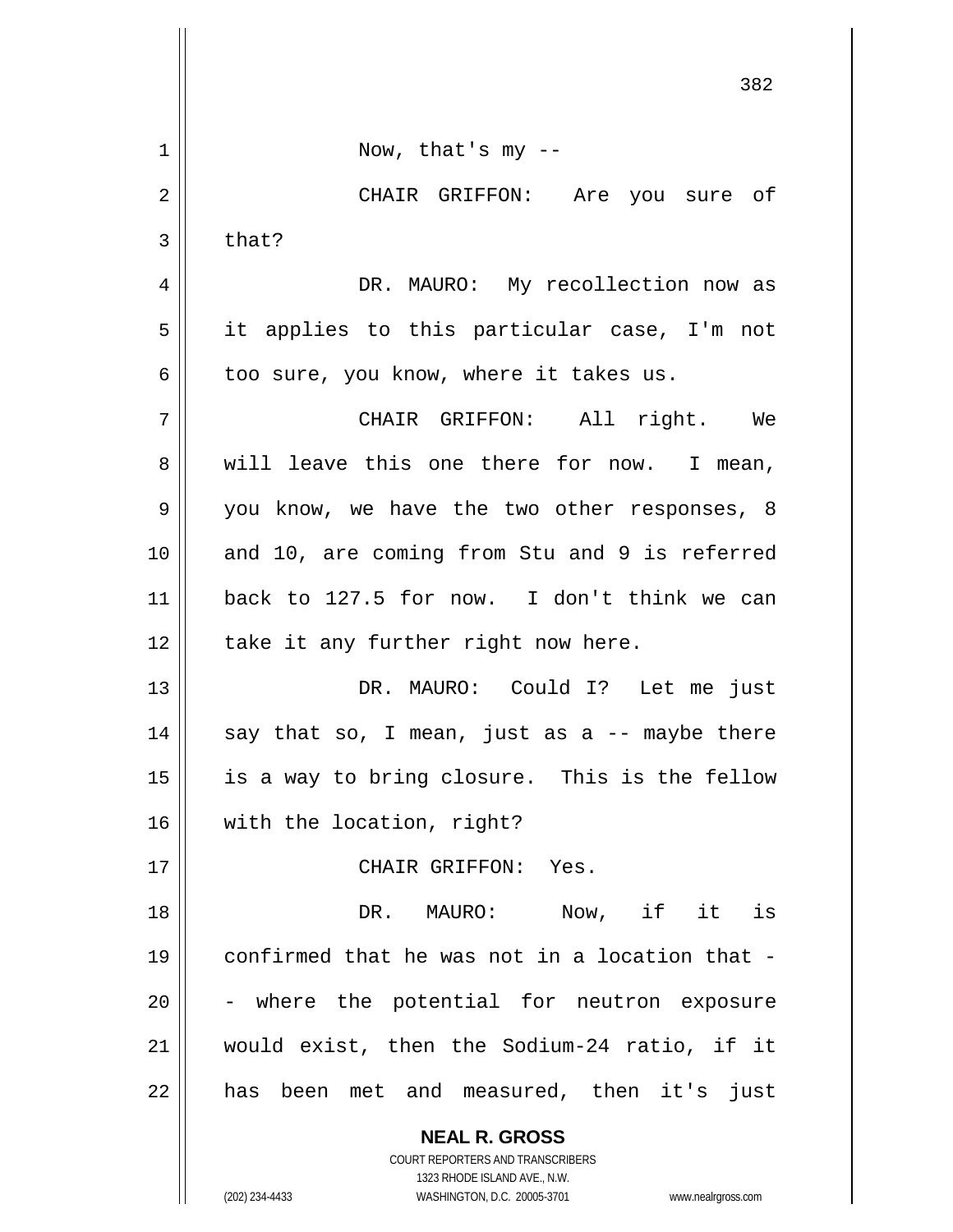**NEAL R. GROSS** COURT REPORTERS AND TRANSCRIBERS 1323 RHODE ISLAND AVE., N.W. (202) 234-4433 WASHINGTON, D.C. 20005-3701 www.nealrgross.com 1 certainly a drinking water problem. And you 2 || would reconstruct it the way you normally do 3 | reconstruct Sodium-24.  $4 \parallel$  So -- and now, was that what was 5 done here? The dose was reconstructed, based  $6 \parallel$  on assuming he was -- he ingested Sodium-24? 7 CHAIR GRIFFON: Yes, yes. 8 MR. HINNEFELD: Yes, that's what 9 was done, yes. 10 DR. MAURO: Okay. Well, I mean,  $11$  | that may put -- that may be --12 || MR. HINNEFELD: This was the guy 13 where we got his 100 work location as the 14 | biology lab. 15 || DR. MAURO: Right. 16 MR. HINNEFELD: We saw his 17 medical. 18 DR. MAURO: Yes, once we take the 19 neutrons out of the equation, if that's 20 possible, then all of a sudden it becomes a 21 | straightforward dose reconstruction. 22 MEMBER MUNN: Well, there are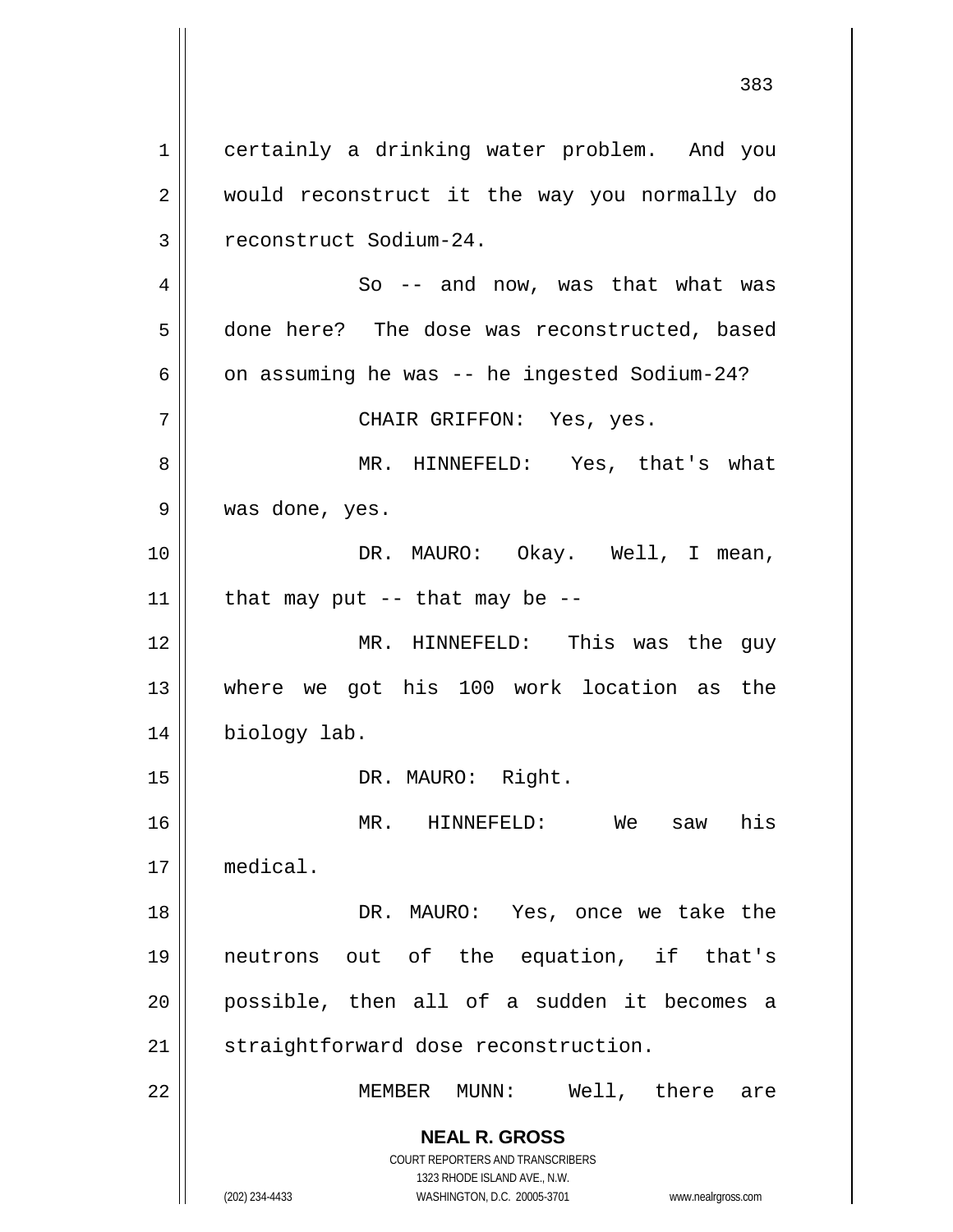**NEAL R. GROSS** COURT REPORTERS AND TRANSCRIBERS 1323 RHODE ISLAND AVE., N.W. (202) 234-4433 WASHINGTON, D.C. 20005-3701 www.nealrgross.com 384 1 || maps, you know. 2 | MR. HINNEFELD: For that matter,  $3 \parallel$  you know, when you talk about the up gradient  $4 \parallel$  and down, I thought, you know, the 100 area is 5 water. 6 DR. MAURO: General, yes. Well,  $7 \parallel$  that  $-$ 8 MR. HINNEFELD: That's what I  $9 \parallel$  thought. 10 DR. MAURO: Yes, I remember that 11 being said after meeting -- 12 MR. HINNEFELD: Because 13 || theoretically, I don't know how many well 14 fields or what the well situation was at 15 Hanford. 16 || DR. MAURO: Right. 17 MR. HINNEFELD: I mean, I would  $18$  expect you would have a lot of well fields. 19 || But when you distribute, I mean, when you have  $20$  | 100 water supply or just --21 || MEMBER MUNN: Virtually all of the 22 | drinking water.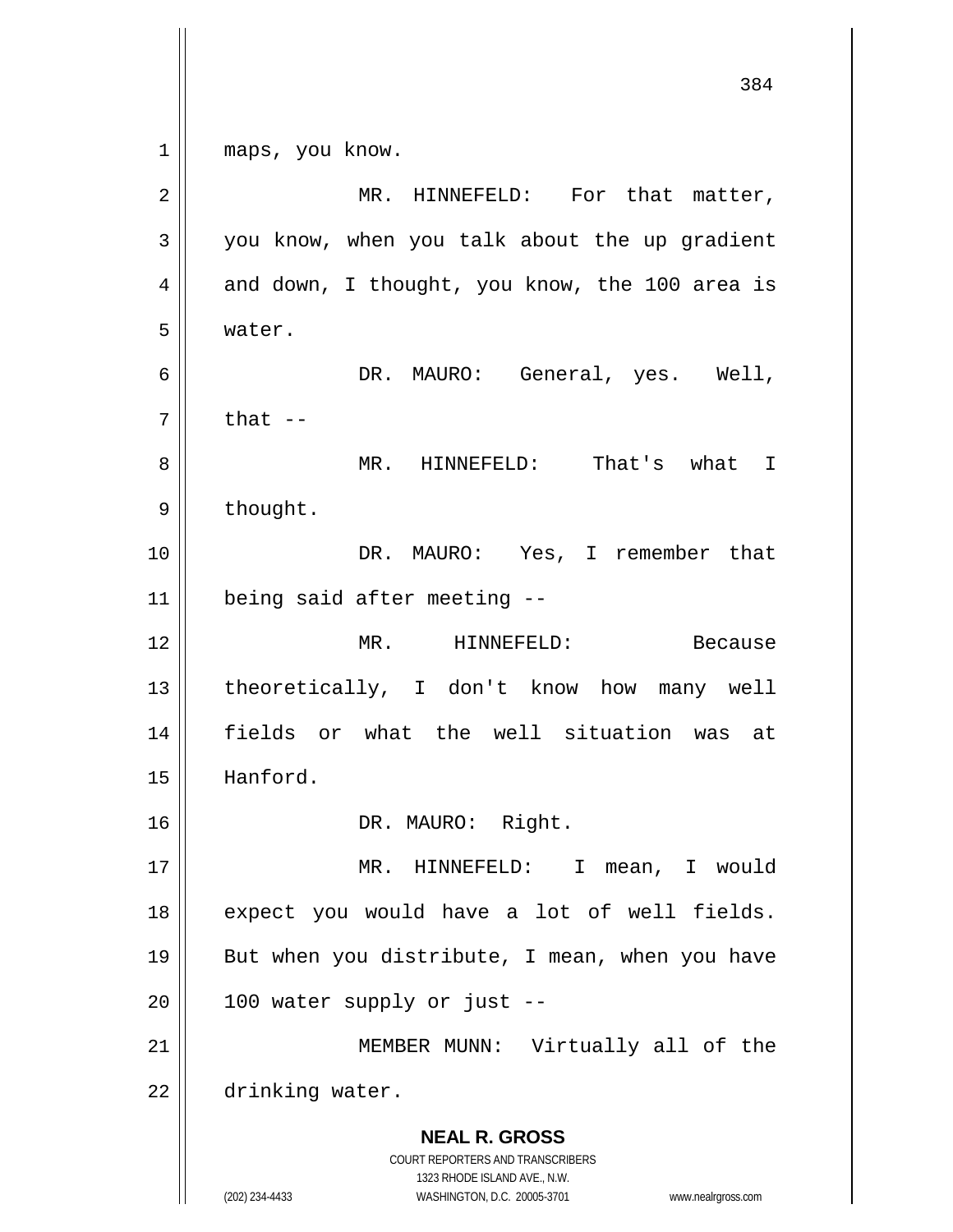1 || DR. MAURO: There's no escaping.  $2 \parallel$  They're the same.

 MEMBER MUNN: For the reactor, the water all came out of Columbia. And the uranium content of the water there was still  $6 \parallel$  relatively high, because it came across the uranium bed up in Canada.

8 || DR. MAURO: Right.

9 MEMBER MUNN: But most of the 10 drinking water for the reactor site, unless  $11$  | this person was somewhere other than that --

12 DR. MAURO: That was not --

13 MEMBER MUNN: -- reactor site.

14 DR. MAURO: I do clearly remember 15 || the argument that you made. This particular 16 person was not at a location where you would 17 || expect his drinking water contained Sodium-24. 18 I remember that was --

19 MR. HINNEFELD: I do remember that  $20$  || argument and I just remember that  $-$ 

21 || DR. MAURO: Whether it is true or  $22$  || not, I don't know.

> **NEAL R. GROSS** COURT REPORTERS AND TRANSCRIBERS 1323 RHODE ISLAND AVE., N.W.

(202) 234-4433 WASHINGTON, D.C. 20005-3701 www.nealrgross.com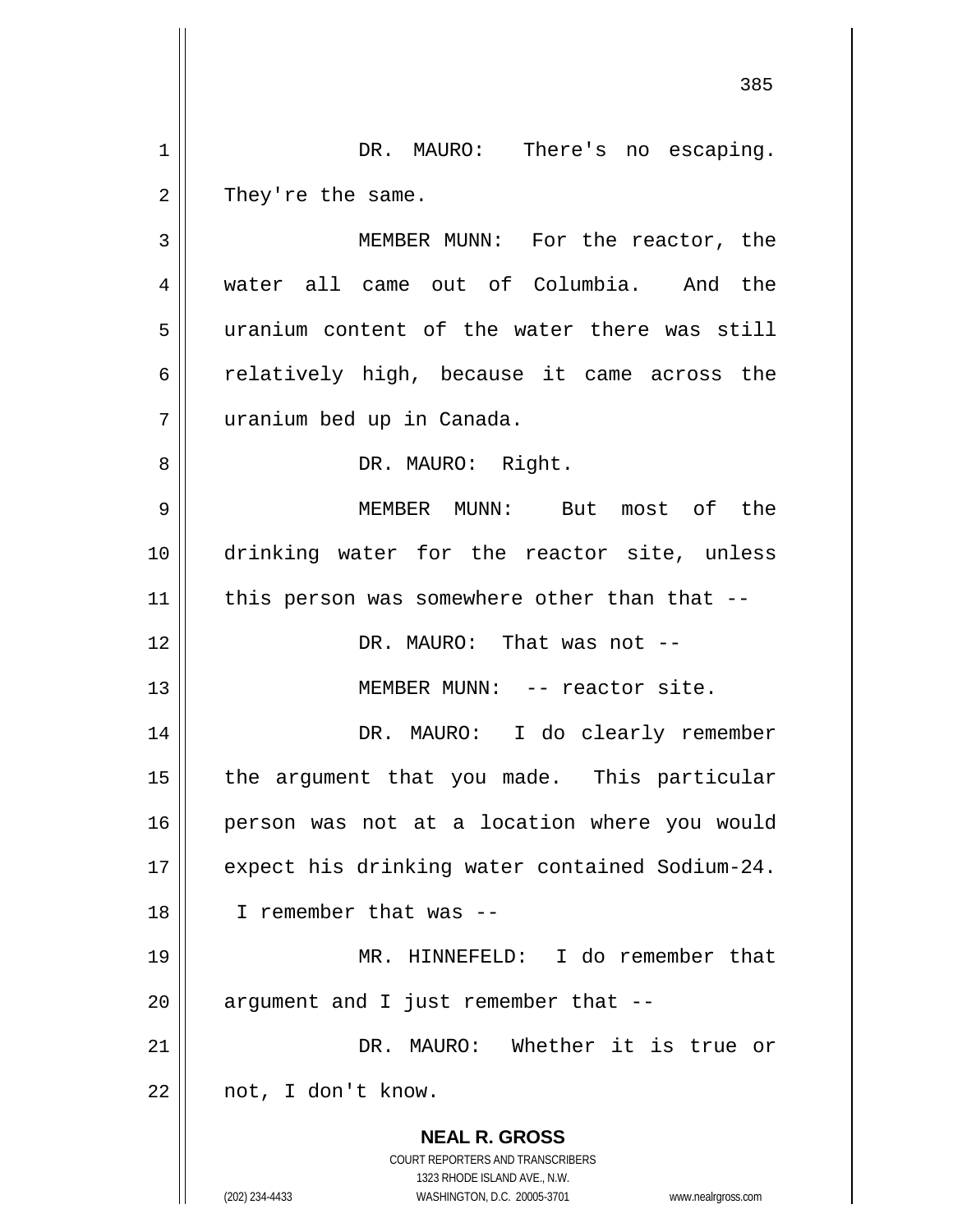**NEAL R. GROSS** COURT REPORTERS AND TRANSCRIBERS 1323 RHODE ISLAND AVE., N.W. (202) 234-4433 WASHINGTON, D.C. 20005-3701 www.nealrgross.com 386 1 | MR. HINNEFELD: I think 2 || programmatically, we adopted this based on 3 || Hanford's conclusion that the drinking water  $4 \parallel$  is some part of the  $-$ 5 DR. MAURO: And we don't dispute  $6 \parallel$  that. 7 MR. HINNEFELD: -- was -- had this 8 | Tradionuclides in it. 9 MEMBER MUNN: Yes. 10 MR. HINNEFELD: And based on that 11 conclusion and it's showing up -- because it 12 || showed up regularly in in vivo counts, that's 13 || how we determined it. That's how we interpret  $14$  | that result. 15 || MEMBER MUNN: Yes. 16 CHAIR GRIFFON: I mean, it's 17  $\parallel$  certainly a thread -- string that has got to 18 be pulled, but you are doing that in the site 19 profile review, I think. 20 DR. MAURO: That has got -- yes. 21 Now, when we -- yes, that one -- when we get  $22$  || back to the site profile, let's say we close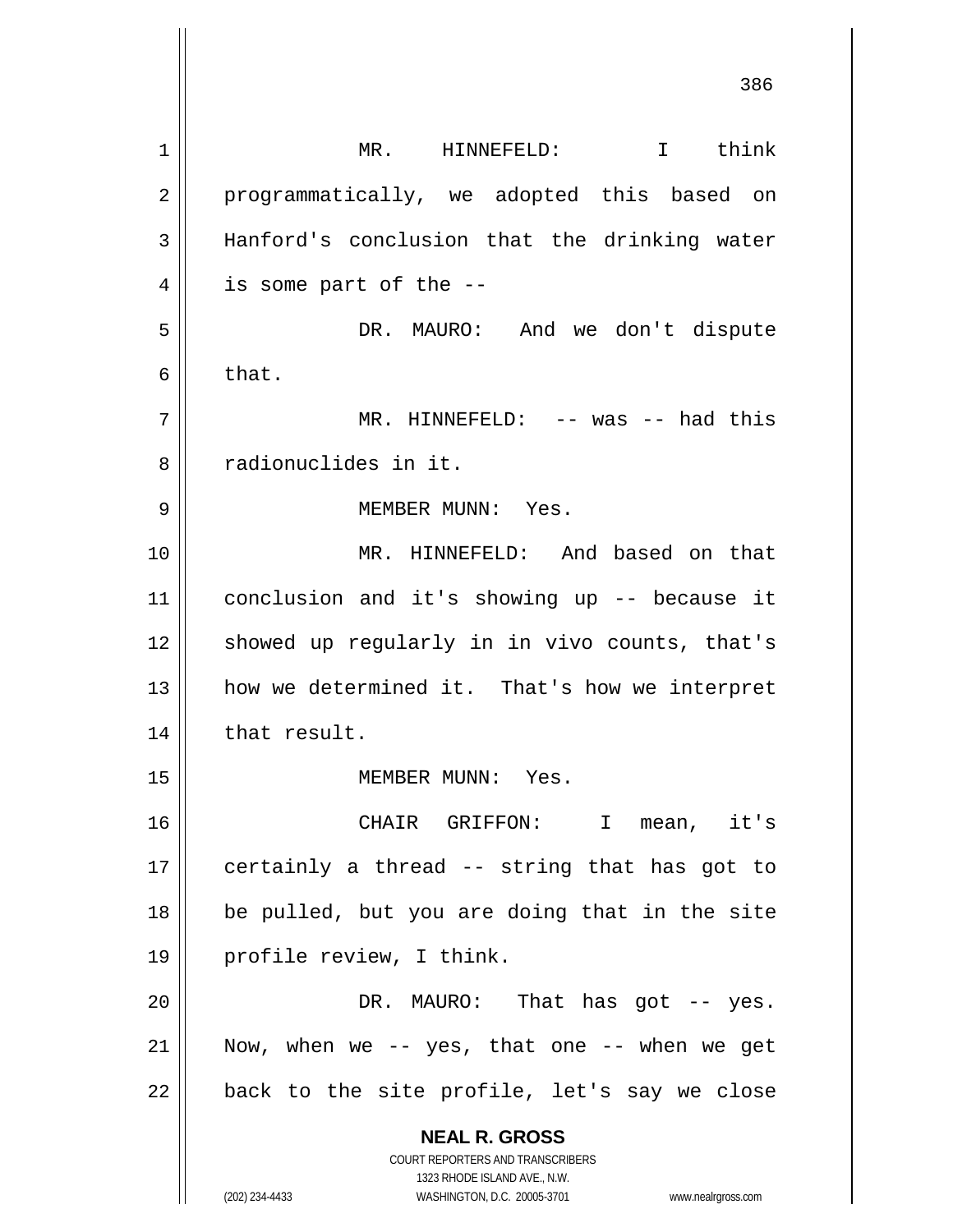$1 \parallel$  that out.

**NEAL R. GROSS** 2 || CHAIR GRIFFON: That's all right. 3 DR. MAURO: We can close out -- 4 || let's say we close out the neutron/photon  $5 \parallel$  issue. 6 CHAIR GRIFFON: Yes. 7 DR. MAURO: And that really will 8 || need direct -- I mean, close it out good. 9 What really is at play here is to make sure 10 || this fellow wasn't exposed to neutrons where 11 his location was. And that makes this all 12 moot. It doesn't apply to him. Obviously, if 13  $\parallel$  we've got Sodium-24, it has to be due to the 14 | drinking water. 15 || MR. HINNEFELD: Right. Okay. 16 CHAIR GRIFFON: All right. 17 || 127.11, two more findings in this case. 18 || Breath sample monitoring reported in CATI. I 19 have NIOSH will follow-up on whether radon 20 breath testing occurred in the 300 area. 21 Well, 300 area. I guess, he was in the 300 22  $\parallel$  and the 100 area, right? But anyway, and what

COURT REPORTERS AND TRANSCRIBERS 1323 RHODE ISLAND AVE., N.W. (202) 234-4433 WASHINGTON, D.C. 20005-3701 www.nealrgross.com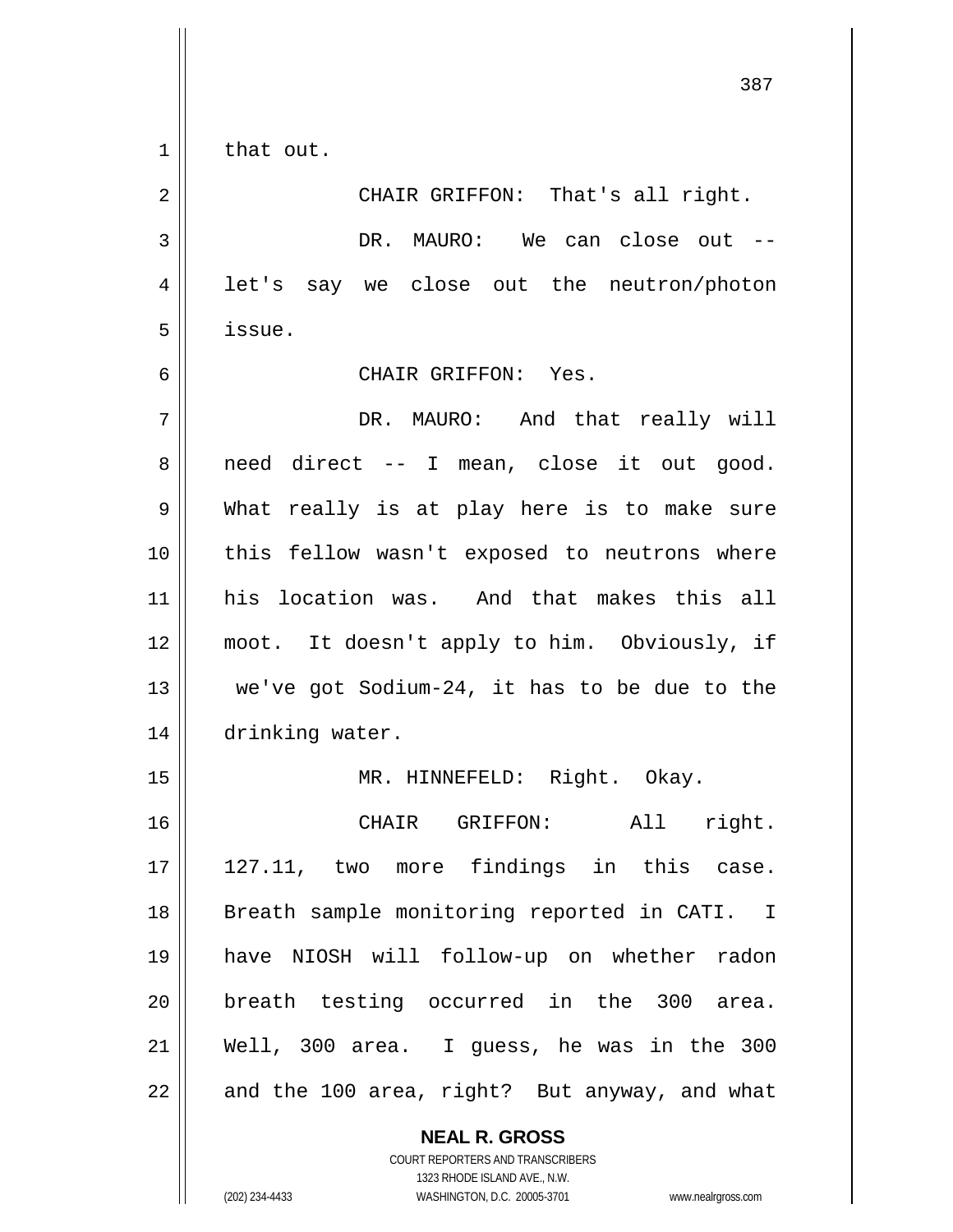**NEAL R. GROSS** COURT REPORTERS AND TRANSCRIBERS 1323 RHODE ISLAND AVE., N.W. (202) 234-4433 WASHINGTON, D.C. 20005-3701 www.nealrgross.com 1 | potential radium source term existed? Modify  $2 \parallel$  response. 3 || MR. HINNEFELD: I've got nothing 4 || new out for that one. 5 CHAIR GRIFFON: So they -- I guess  $6 \parallel$  the person claimed in their CATI that they 7 | have radon breath samples? 8 MR. HINNEFELD: Sounds like it. 9 || DR. MAURO: Yes. 10 CHAIR GRIFFON: Maybe they were -- 11 || MR. HINNEFELD: No, they said they 12 || were -- they gave breath samples. 13 CHAIR GRIFFON: Oh, breath 14 samples. 15 MR. HINNEFELD: It doesn't say 16 | radon specifically. 17 || DR. MAURO: Correct. 18 CHAIR GRIFFON: Yes. So that's 19 just a follow-up on that. You'll still treat  $20$  | that as an action, yes. 21 MEMBER MUNN: NIOSH will follow  $22$  | up, right?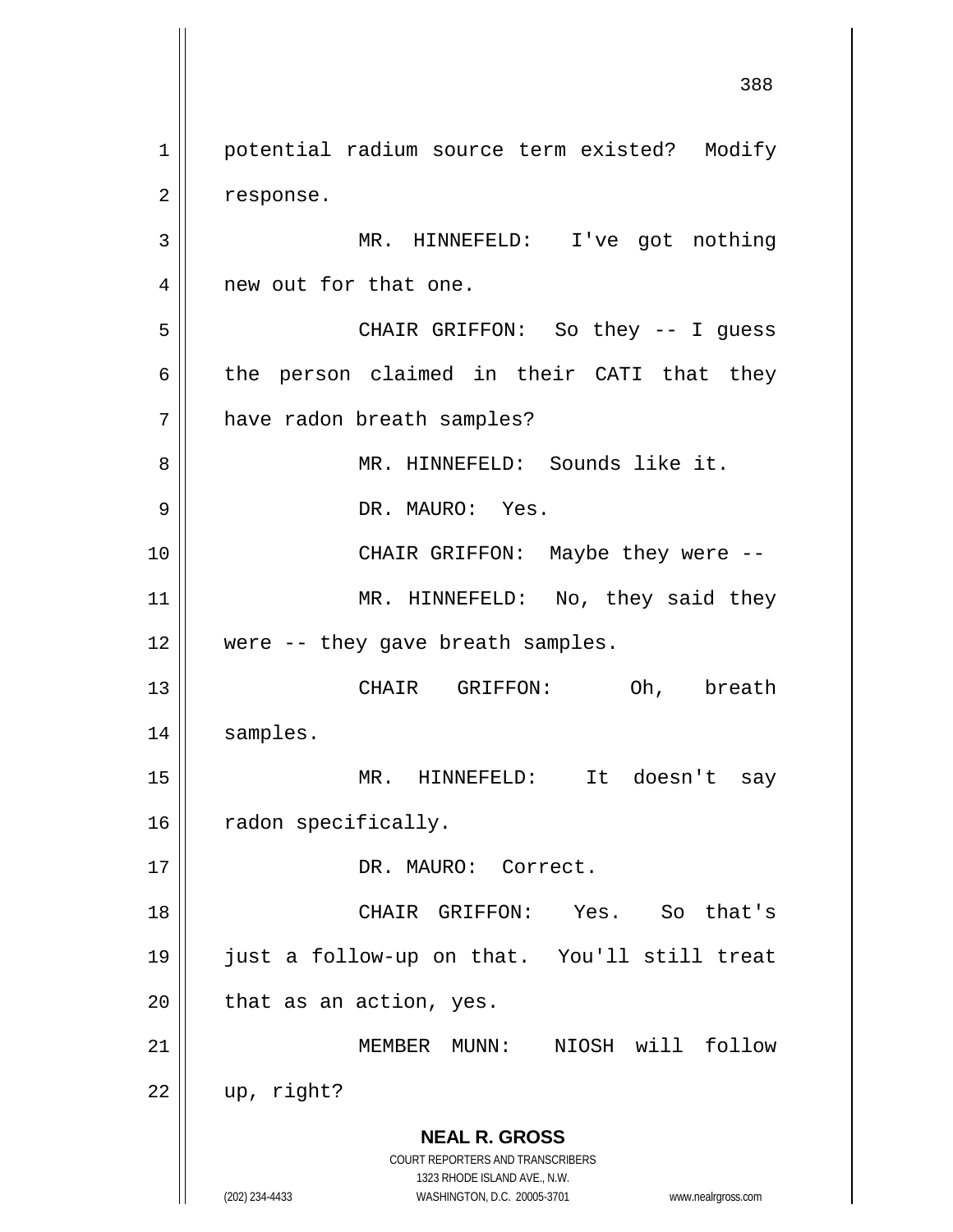|                | 389                                                                 |
|----------------|---------------------------------------------------------------------|
| 1              | CHAIR GRIFFON: Yes.                                                 |
| 2              | MR. HINNEFELD: I think my thought                                   |
| 3              | of that is when you ask someone if they left a                      |
| $\overline{4}$ | breath sample, they may be thinking of a                            |
| 5              | spirometry test.                                                    |
| 6              | CHAIR GRIFFON: Yes.                                                 |
| 7              | MR. HINNEFELD: That's normally,                                     |
| 8              | because I mean, breath samples were not very                        |
| 9              | common, yes.                                                        |
| 10             | MEMBER MUNN: Oh, that's right.                                      |
| 11             | CHAIR GRIFFON: NIOSH failed to --                                   |
| 12             | 127.12, I'm sorry, NIOSH failed to properly                         |
| 13             | address incident report in two CATI reports.                        |
| 14             | Why are there two CATI reports?                                     |
| 15             | MR. HINNEFELD: Two survivors.                                       |
| 16             | Two survivors,<br>CHAIR GRIFFON:                                    |
| 17             | okay. And you had a follow-up action on this.                       |
| 18             | kind<br>MEMBER MUNN:<br>That<br>оf                                  |
| 19             | contamination event ought to be in the work                         |
| 20             | record.                                                             |
| 21             | This<br>CHAIR<br>GRIFFON:<br>was<br>a                               |
| 22             | contamination event?                                                |
|                | <b>NEAL R. GROSS</b>                                                |
|                | COURT REPORTERS AND TRANSCRIBERS<br>1323 RHODE ISLAND AVE., N.W.    |
|                | (202) 234-4433<br>WASHINGTON, D.C. 20005-3701<br>www.nealrgross.com |

 $\mathbb{I}$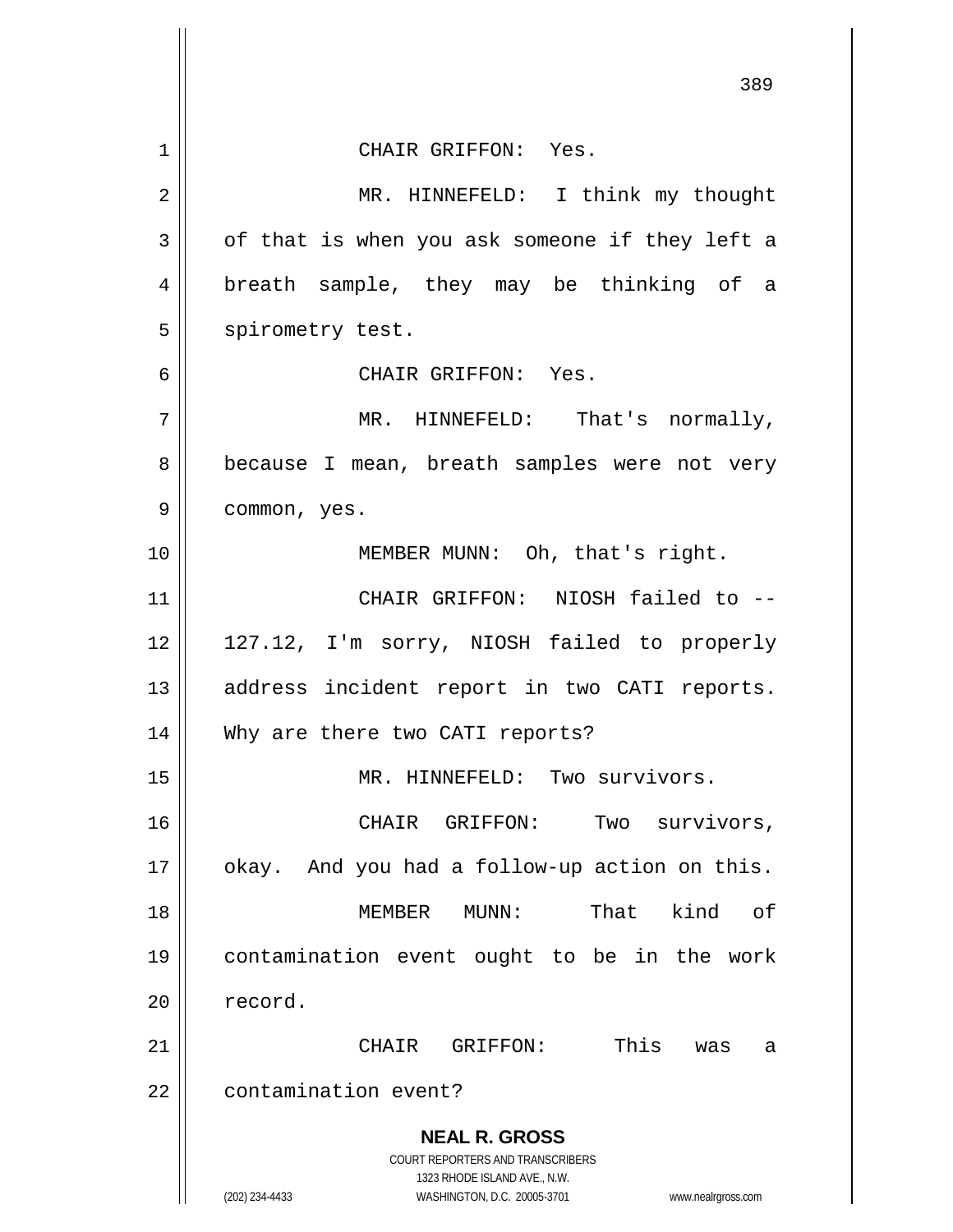**NEAL R. GROSS** COURT REPORTERS AND TRANSCRIBERS 1323 RHODE ISLAND AVE., N.W. (202) 234-4433 WASHINGTON, D.C. 20005-3701 www.nealrgross.com 390 1 MEMBER MUNN: Yes, they were 2 || pretty good about that. At least your 3 response seems to make it sound so. 4 | Contamination event investigation. 5 CHAIR GRIFFON: Yes. 6 MEMBER MUNN: Yes. 7 CHAIR GRIFFON: Can you pull up  $8 \parallel$  the CATI and see what kind of -- what they are 9 | talking about? 10 MEMBER MUNN: Give me a second. 11 || CHAIR GRIFFON: And you're saying 12 || nothing of this type was mentioned. You know, 13 || here is one of my standard sub-20 questions. 14 || Did you interview coworkers? 15 || MR. HINNEFELD: Yes, but you know,  $16$  | this -- when did this happen? 17 || CHAIR GRIFFON: This was early on. 18 MR. HINNEFELD: This was pretty  $19 \parallel$  early, right? 20 || CHAIR GRIFFON: Yes, yes. 21 MR. HINNEFELD: You're asking 22 || people to remember an awful lot.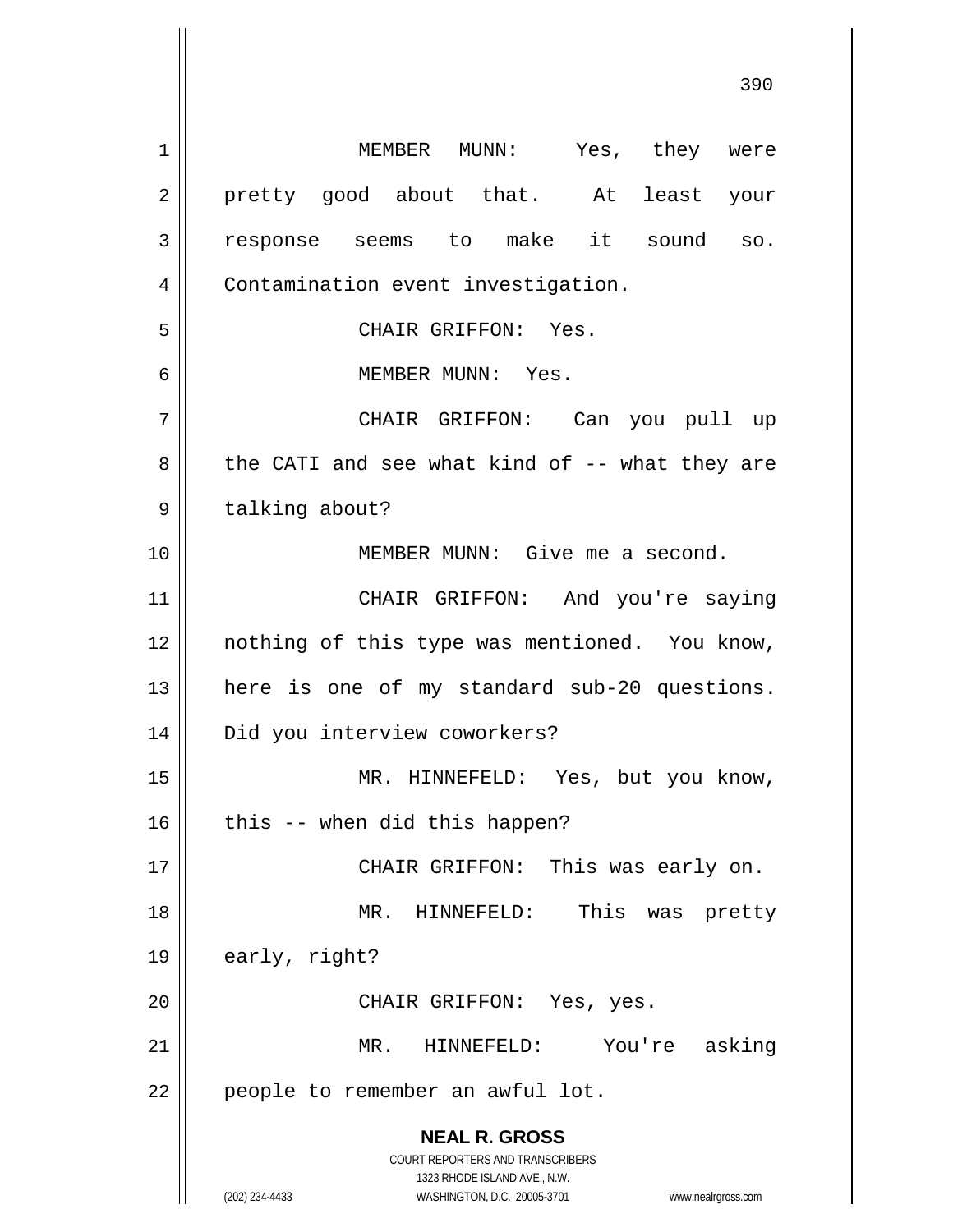**NEAL R. GROSS** COURT REPORTERS AND TRANSCRIBERS 1323 RHODE ISLAND AVE., N.W. (202) 234-4433 WASHINGTON, D.C. 20005-3701 www.nealrgross.com 1 CHAIR GRIFFON: I know, I know.  $2 \parallel$  It would have to be a very memorable --3 MR. HINNEFELD: Memorable. I 4 || mean, a really serious event. 5 MEMBER MUNN: Yes, right. 6 CHAIR GRIFFON: Right, right. 7 MEMBER MUNN: Especially if the 8 | incident were just a minor incident. 9 MR. HINNEFELD: Yes, most of us. 10 CHAIR GRIFFON: Yes. 11 MR. HINNEFELD: I don't think 12 | remember contamination events. 13 MEMBER MUNN: Contamination to  $14$  | that area of the body is highly unusual. 15 CHAIR GRIFFON: Well, then you 16 || should retract that statement in the middle of 17 your response, too, because you say no 18 incident of this type was reported by any 19 other telephone interviews. Well, they are 20 | not likely to. 21 || MR. FARVER: Apparently, in the 22 January report there is an incident identified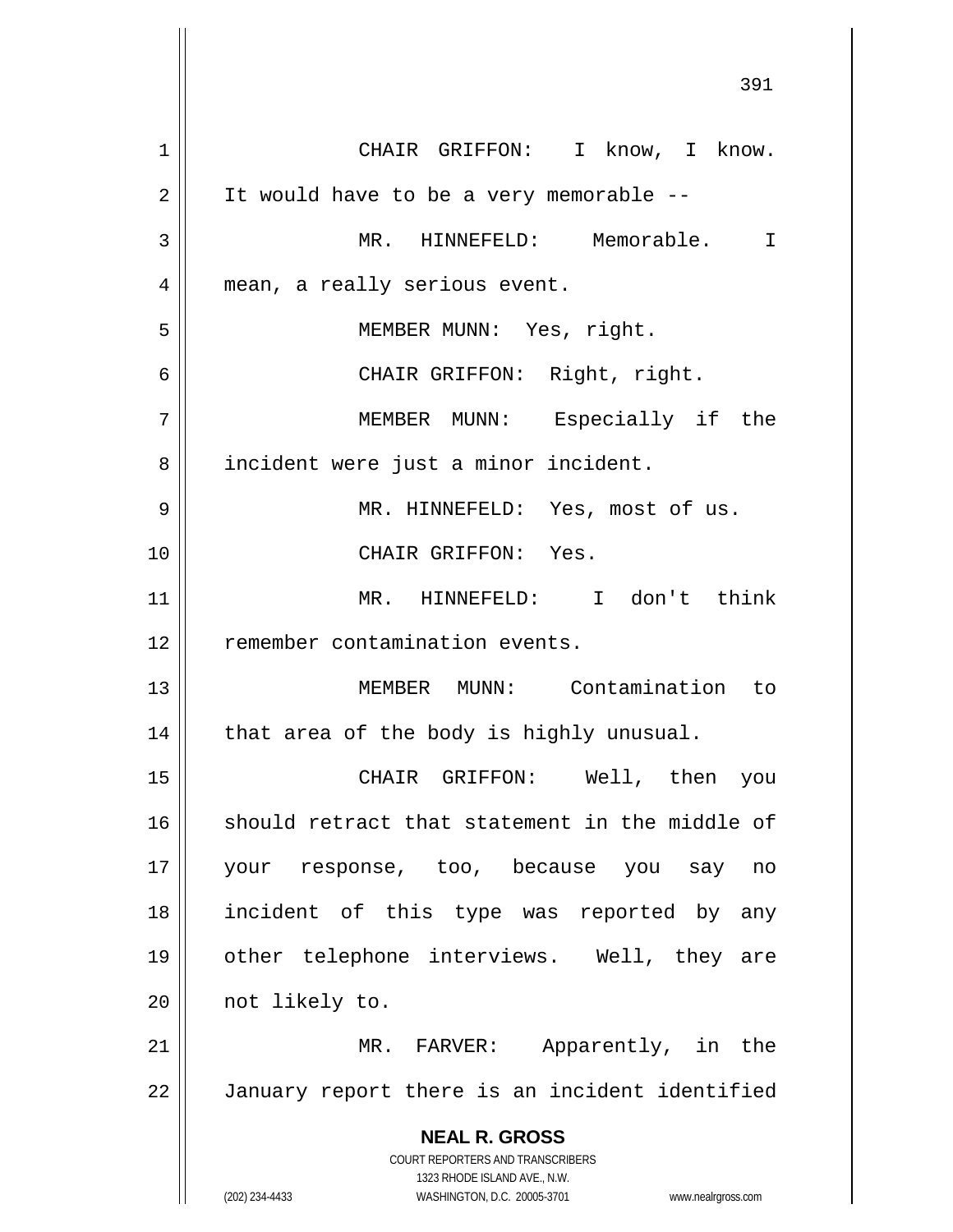1 || in the 300 area. There was a leak in the 300  $2 \parallel$  area when he was working in the lab. It 3 turned his hair orange for a while. It's 4 uncertain if the employee was directly 5 involved in the incident. This occurred in 6 the '80s. So that's one statement in the 7 CATI.

8 MEMBER MUNN: And they don't know 9 what kind of leak? In a 300 area lab, but not 10 | reported.

11 MR. FARVER: Now, on the second 12 || one, another survivor, apparently, there was 13 || three CATI reports, three survivors. Another 14 || one reported something was found in a wall and 15 || everyone was sent home. The EE's hair turned 16 || orange the one day at work and remained that 17 || way for some time. So there is two separate 18 | survivors.

 MEMBER MUNN: I can assure you || that the finding in the wall, which was well- publicized in the '80s, was not a toxic 22 || substance nor was it radioactive. And so the

**NEAL R. GROSS**

COURT REPORTERS AND TRANSCRIBERS 1323 RHODE ISLAND AVE., N.W. (202) 234-4433 WASHINGTON, D.C. 20005-3701 www.nealrgross.com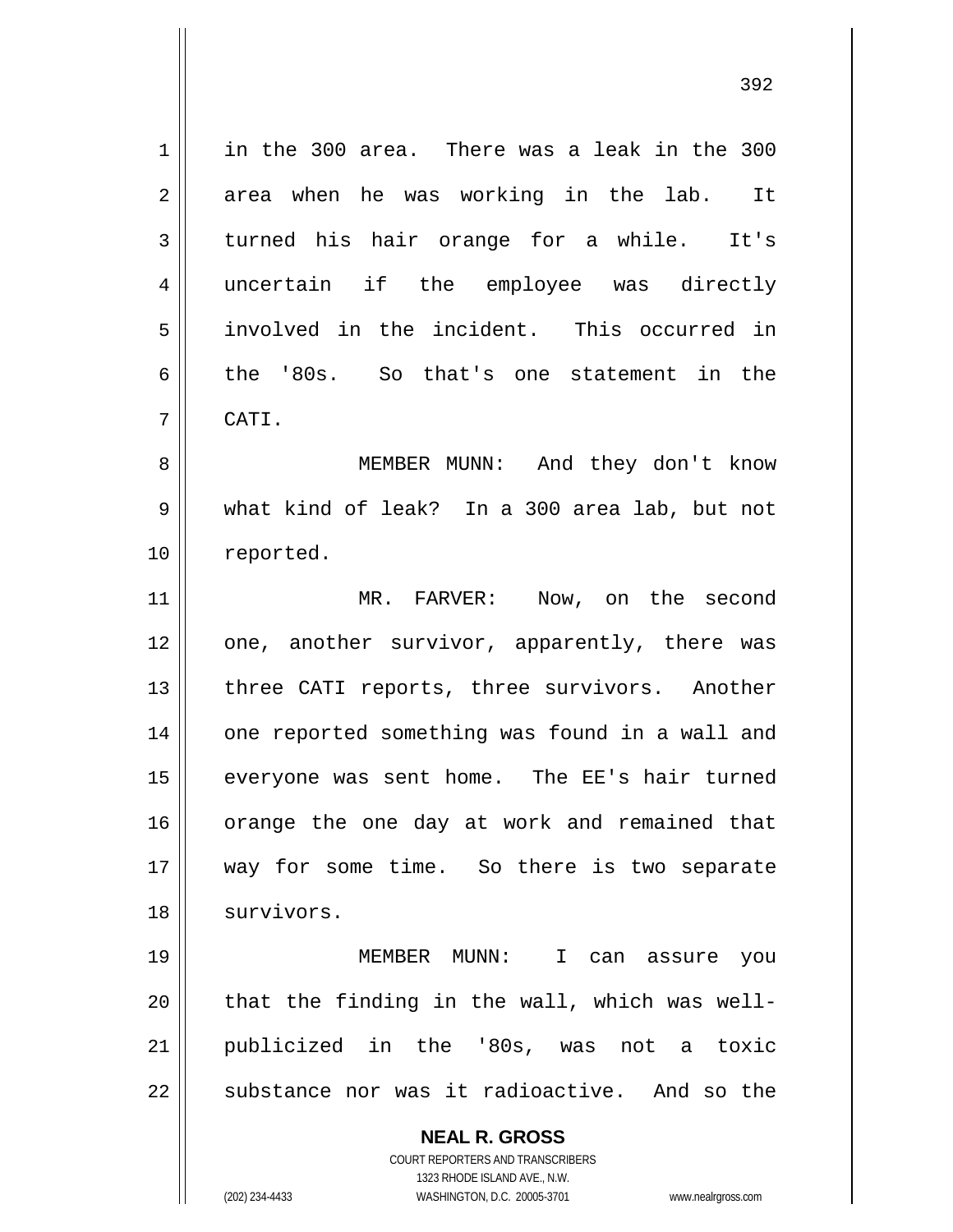**NEAL R. GROSS** COURT REPORTERS AND TRANSCRIBERS 1323 RHODE ISLAND AVE., N.W. (202) 234-4433 WASHINGTON, D.C. 20005-3701 www.nealrgross.com 393  $1 \parallel - -$ 2 CHAIR GRIFFON: What was the 3 | finding in the wall? 4 | MEMBER MUNN: Oh, it was some 5 | minor thing. Somebody had just set something 6  $\parallel$  there and it was -- they plastered -- it was  $7$  | nothing of that, but they got all -- it was  $8 \parallel$  well  $-$ 9 CHAIR GRIFFON: Okay. 10 || MEMBER MUNN: The --11 || MR. FARVER: Hair turned orange. 12 MEMBER MUNN: The hair turned 13 orange. 14 || CHAIR GRIFFON: Yes, I want to 15 | hear more about that. 16 MEMBER MUNN: It would not have 17 been related to that particular incident. 18 || CHAIR GRIFFON: Okay. 19 MEMBER MUNN: Although it was 20 mentioned. 21 || CHAIR GRIFFON: No radiation? 22 MEMBER MUNN: It would not have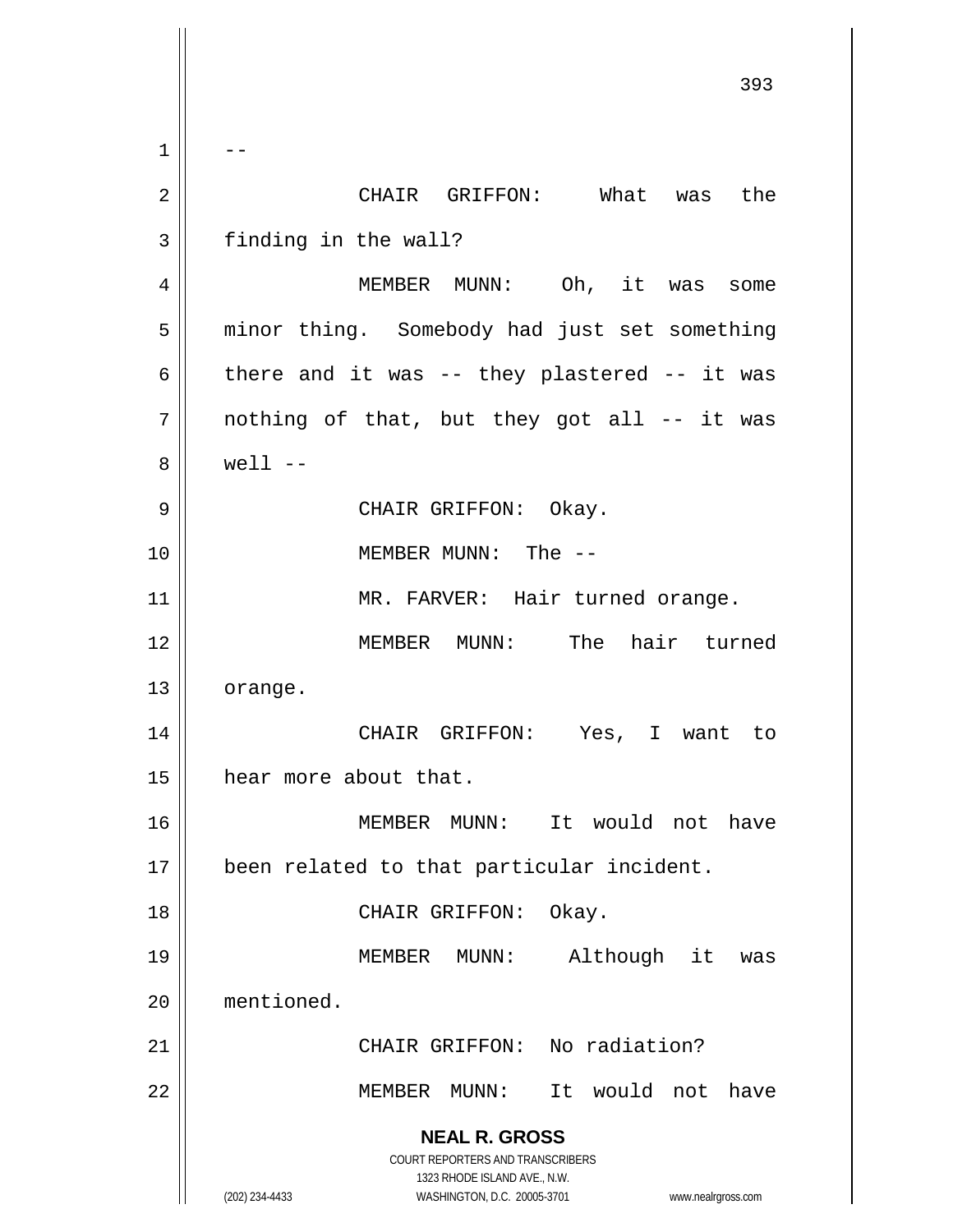|                | 394                                                                                                                                                             |
|----------------|-----------------------------------------------------------------------------------------------------------------------------------------------------------------|
| $\mathbf 1$    | been.                                                                                                                                                           |
| $\overline{2}$ | MR. HINNEFELD: It would have to                                                                                                                                 |
| 3              | be some chemical or something.                                                                                                                                  |
| 4              | MR. FARVER: Oh, no doubt.                                                                                                                                       |
| 5              | MR. HINNEFELD: Yes.                                                                                                                                             |
| 6              | MR. FARVER: A chemical. The                                                                                                                                     |
| 7              | point was these things are identified in the                                                                                                                    |
| 8              | CATI reports.                                                                                                                                                   |
| 9              | CHAIR GRIFFON: Right.                                                                                                                                           |
| 10             | MR. FARVER: And no action was                                                                                                                                   |
| 11             | taken.                                                                                                                                                          |
| 12             | CHAIR GRIFFON: Okay.                                                                                                                                            |
| 13             | MR. HINNEFELD: Well, we will                                                                                                                                    |
| 14             | agree that everything in the CATI should be                                                                                                                     |
| 15             | addressed with dose reconstruction.                                                                                                                             |
| 16             | CHAIR GRIFFON: And what I<br>just                                                                                                                               |
| 17             | heard Wanda say this was a well-publicized                                                                                                                      |
| 18             | incident in 1980, so it can be tracked back.                                                                                                                    |
| 19             | MR. HINNEFELD: Yes. You<br>know,                                                                                                                                |
| 20             | maybe it's like she said, it's<br>non-                                                                                                                          |
| 21             | radiological, non-toxic, whatever, you know.                                                                                                                    |
| 22             | Maybe they are tying two things together that                                                                                                                   |
|                | <b>NEAL R. GROSS</b><br>COURT REPORTERS AND TRANSCRIBERS<br>1323 RHODE ISLAND AVE., N.W.<br>(202) 234-4433<br>WASHINGTON, D.C. 20005-3701<br>www.nealrgross.com |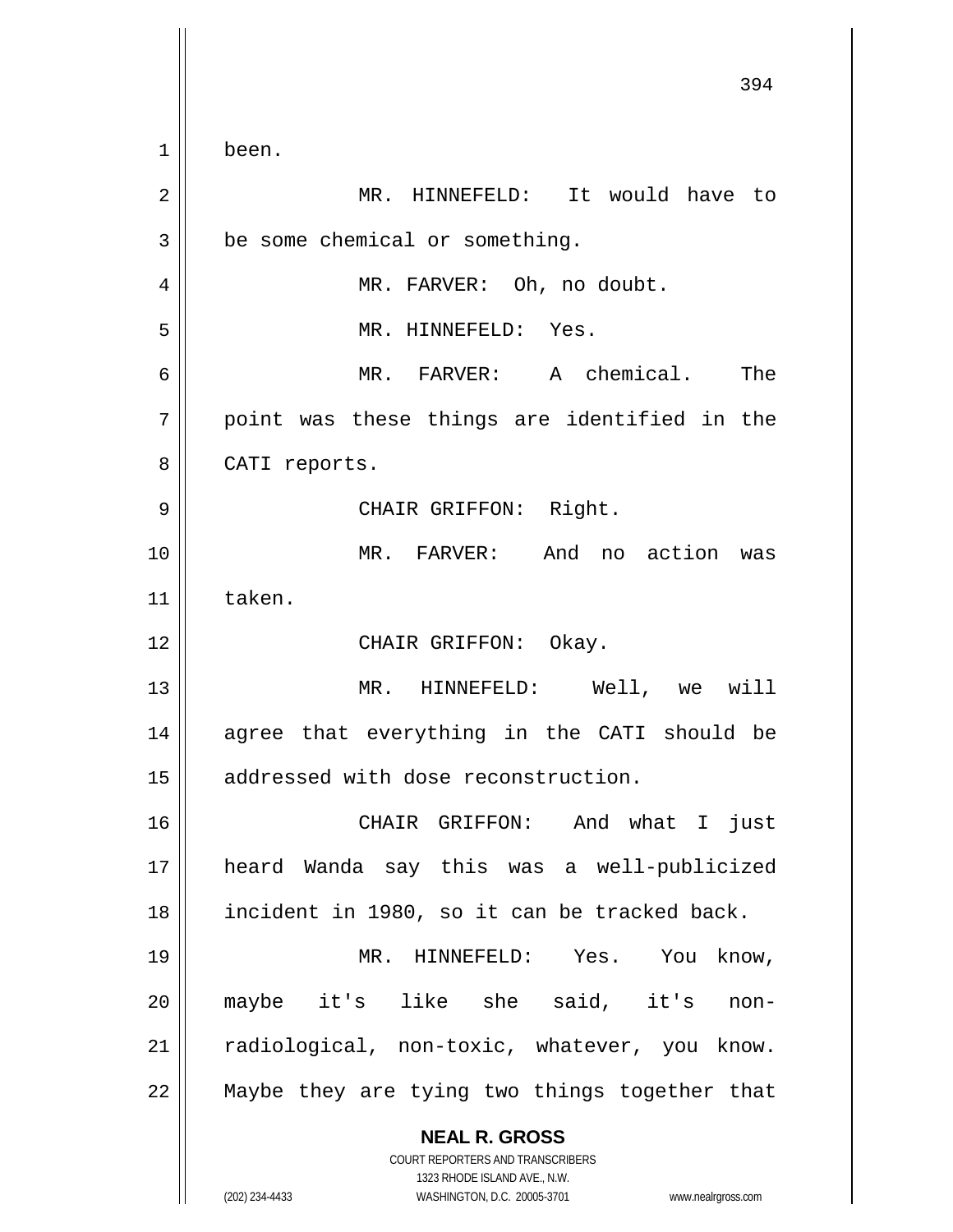|    | 395                                           |
|----|-----------------------------------------------|
| 1  | don't go together, you know.                  |
| 2  | MEMBER MUNN: Yes, that's<br>my                |
| 3  | thought.                                      |
| 4  | CHAIR GRIFFON: But I mean, at                 |
| 5  | least you can pursue that, I guess.           |
| 6  | MR. FARVER: And even if<br>it is              |
| 7  | just something to say we have reviewed these  |
| 8  | two things.                                   |
| 9  | CHAIR GRIFFON: Yes.                           |
| 10 | MR. FARVER: And most likely it                |
| 11 | may have been a chemical reaction.            |
| 12 | MR. HINNEFELD: If we were doing               |
| 13 | this dose reconstruction thing, we would --   |
| 14 | the dose reconstruction we are talking about  |
| 15 | both these things, and it would say something |
| 16 | -- it would probably say that the orange hair |
| 17 | was probably due to an interaction with some  |
| 18 | chemical, but not really to exposure, and the |
| 19 | item found in the wall and the building       |
| 20 | evacuation for that purpose would not have    |
| 21 | caused an official dose. The person was       |
| 22 | monitored after all. The person worked on     |

COURT REPORTERS AND TRANSCRIBERS 1323 RHODE ISLAND AVE., N.W. (202) 234-4433 WASHINGTON, D.C. 20005-3701 www.nealrgross.com

**NEAL R. GROSS**

 $\mathbf{I}$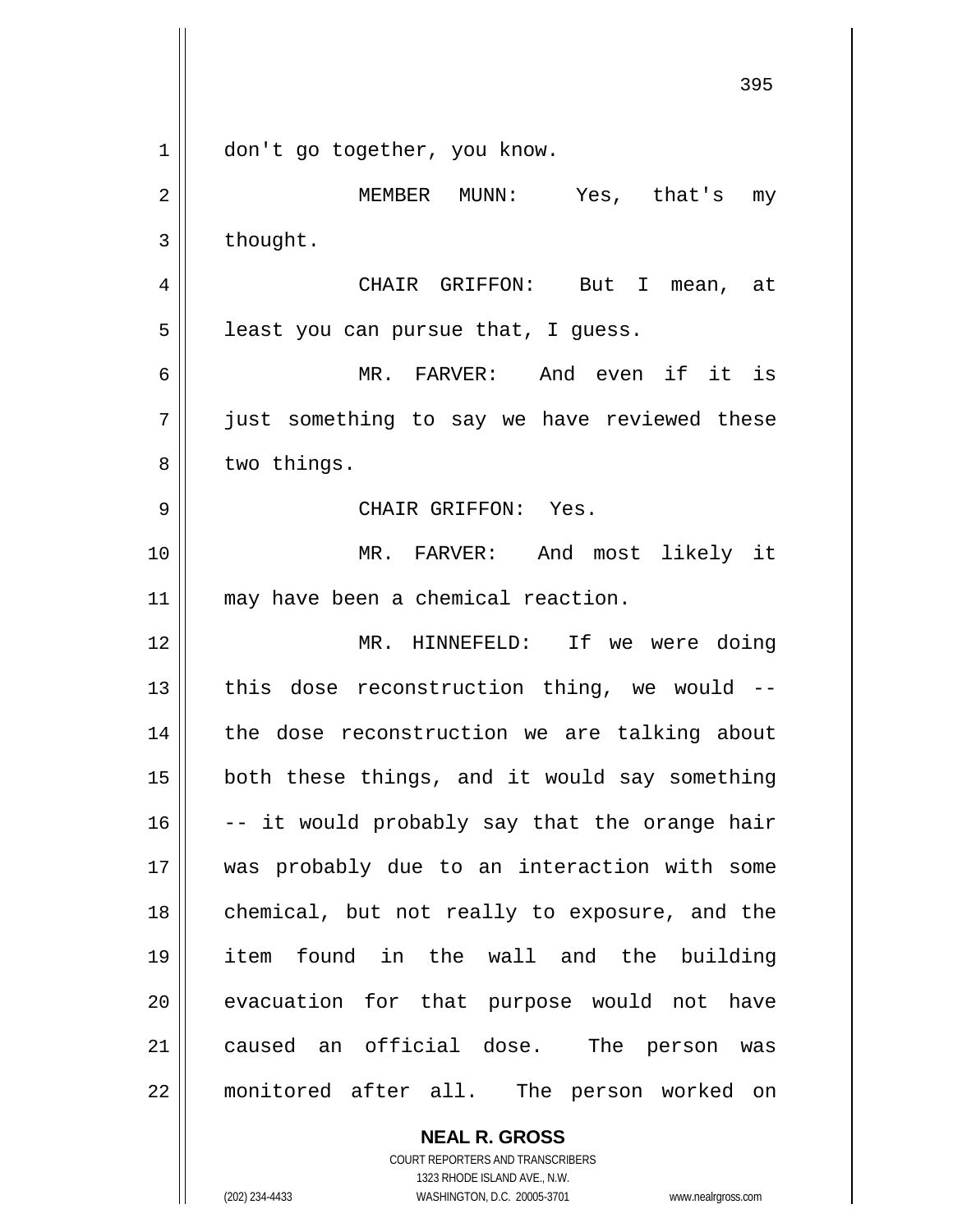**NEAL R. GROSS** COURT REPORTERS AND TRANSCRIBERS 1323 RHODE ISLAND AVE., N.W. (202) 234-4433 WASHINGTON, D.C. 20005-3701 www.nealrgross.com 396  $1 \parallel$  badge. 2 CHAIR GRIFFON: But you wouldn't 3 | investigate any further? 4 MR. HINNEFELD: No. 5 CHAIR GRIFFON: You would just  $6 \parallel$  change the wording? 7 MR. HINNEFELD: We would. Yes.  $8 \parallel$  I'll tell you what --9 CHAIR GRIFFON: But I mean -- 10 MR. HINNEFELD: -- Mark, we will 11 not chase something like this down. Because 12 you can say it's well-publicized and he has 13 || had five on one hand, that doesn't mean you  $14$  can do it in a 10 or 15 minute phone call. 15 || CHAIR GRIFFON: No, I know. 16 MR. HINNEFELD: There's a lot of 17 work involved. 18 || CHAIR GRIFFON: Right. 19 MR. HINNEFELD: And we would not  $20$  choose to invest that work to chase something 21 down that we are confident isn't going to 22 || change the dose reconstruction, because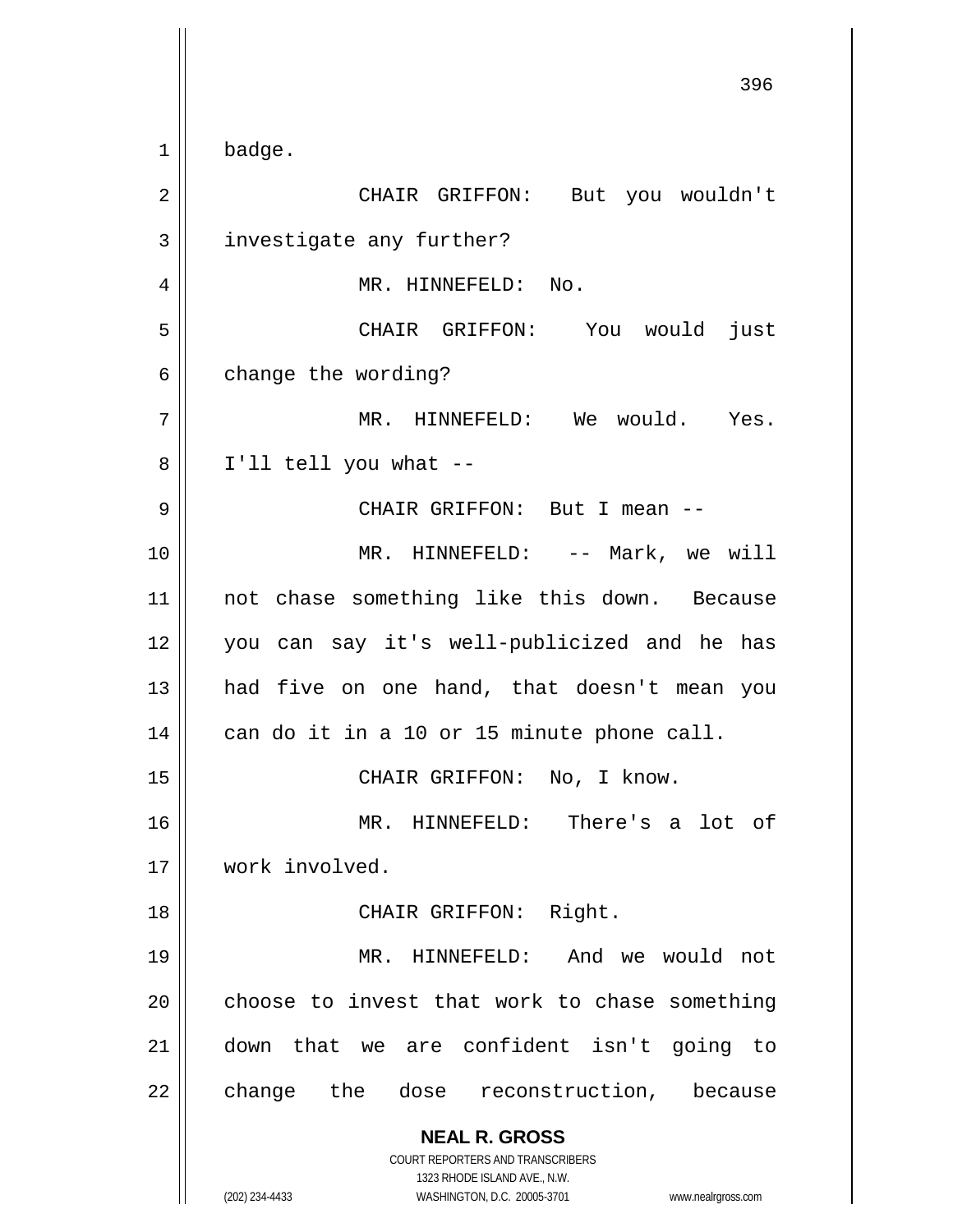**NEAL R. GROSS** COURT REPORTERS AND TRANSCRIBERS 1323 RHODE ISLAND AVE., N.W. (202) 234-4433 WASHINGTON, D.C. 20005-3701 www.nealrgross.com 1 | there's sufficient conservatism in the dose  $2 \parallel$  reconstruction to say it is good enough. 3 CHAIR GRIFFON: Oh. And that goes 4 || back to my general question, which you guys  $5 \parallel$  have on the record several times, which is 6 when will you chase one down? You know, I  $7 \parallel$  think a handful is the answer I've gotten. 8 That you will actually call coworkers or 9 | something to verify something. 10 You know, you can't always assume 11 that these -- remembering incidences are 12 bounded by chronic intake film. You know,  $13$  | that doesn't always answer the question. 14 MR. HINNEFELD: It could very well  $15 \parallel$  be. 16 CHAIR GRIFFON: You know, I -- 17 || MR. HINNEFELD: That could very 18 well be. 19 CHAIR GRIFFON: -- am agreeing  $20$  || that, you know, this one, the way it sounds 21 doesn't sound to me like there is probably  $22$  | anything there, you know.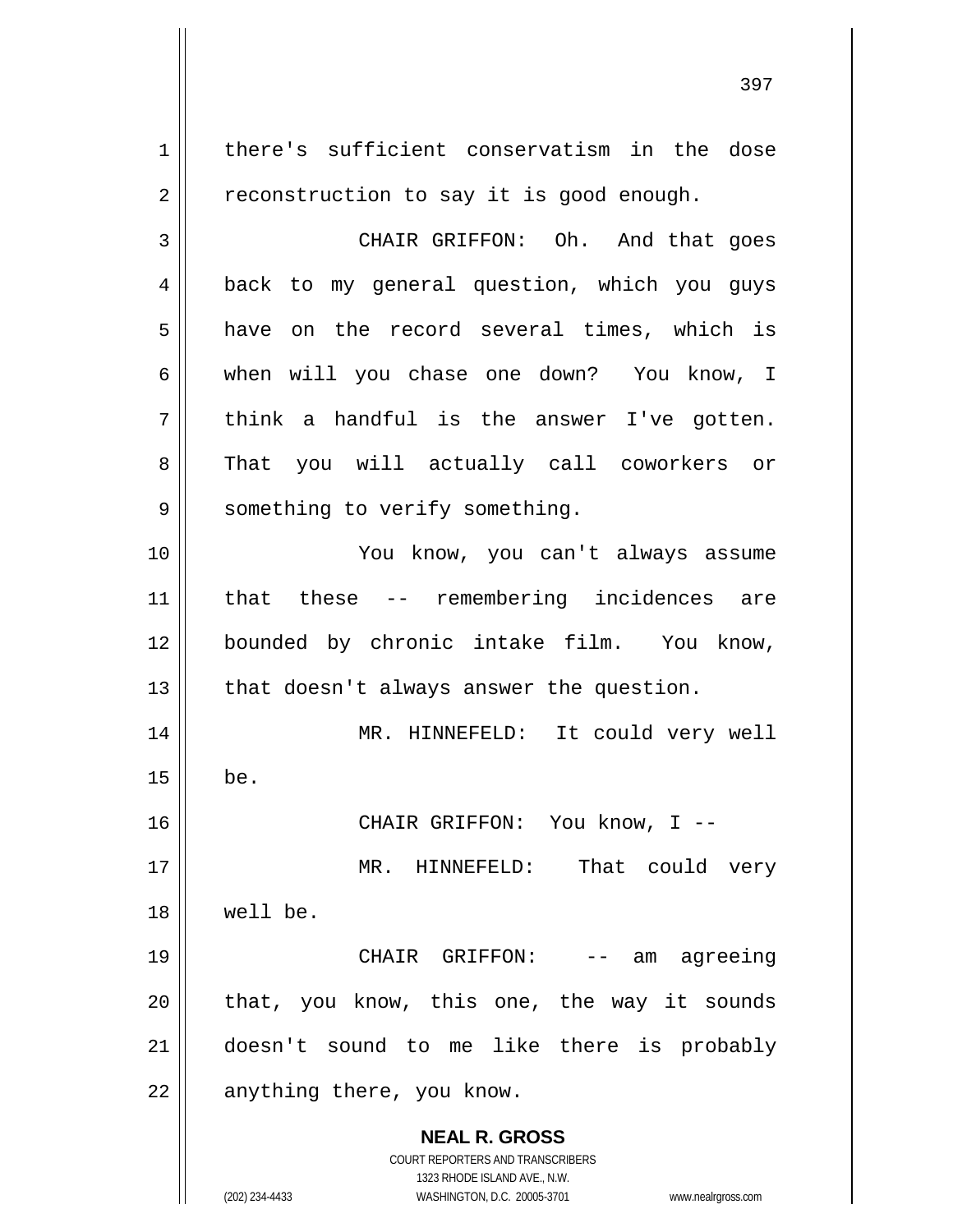**NEAL R. GROSS** COURT REPORTERS AND TRANSCRIBERS 1323 RHODE ISLAND AVE., N.W. (202) 234-4433 WASHINGTON, D.C. 20005-3701 www.nealrgross.com 1 || MR. HINNEFELD: I can tell you one  $2 \parallel$  example when we called a coworker. There was  $3 \parallel$  a guy who said he was involved in an event, in 4 a reactor at Savannah River. And that  $5 \parallel$  reactor, I forget which one it was, but it was 6 damaged and shutdown for a while. And so I  $7||$  said let's call these coworkers. 8 CHAIR GRIFFON: Yes. 9 || MR. HINNEFELD: Nobody remembered. 10 CHAIR GRIFFON: Okay. Right,  $11$  right. 12 || MR. HINNEFELD: Okay. 13 CHAIR GRIFFON: Yes. 14 MR. FARVER: Yes, but the point is 15 | you called and you followed-up. 16 || CHAIR GRIFFON: Right, right. 17 MR. FARVER: You couldn't confirm  $18$  || it, so you just -- you don't --19 MR. HINNEFELD: Yes. 20 MR. FARVER: You can ignore it  $21$  | then, because you didn=t do follow-up. 22 MR. HINNEFELD: Again though, we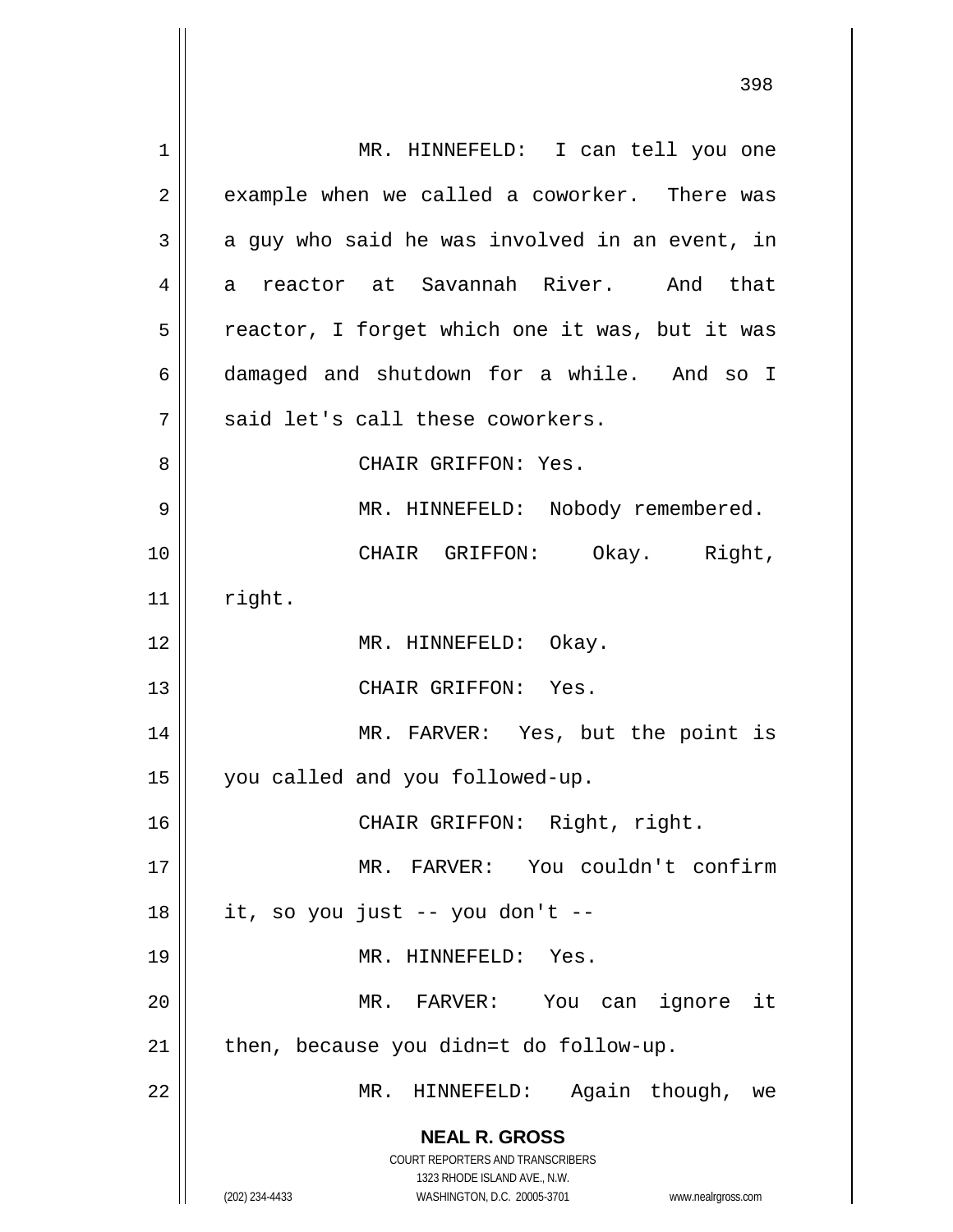**NEAL R. GROSS** COURT REPORTERS AND TRANSCRIBERS 1323 RHODE ISLAND AVE., N.W. (202) 234-4433 WASHINGTON, D.C. 20005-3701 www.nealrgross.com 399 1 || invested days. 2 || MR. FARVER: Yes. 3 || MR. HINNEFELD: And to say that --4 || now that one struck me. 5 CHAIR GRIFFON: It's a judgment  $6 \parallel$  call really. 7 MR. HINNEFELD: Yes, yes. That  $8 \parallel$  one struck me, well, the reactor is damaged. 9 CHAIR GRIFFON: Right, right. 10 MR. HINNEFELD: There was 11 | collaboration. 12 || MR. FARVER: There is enough 13 evidence. 14 MR. HINNEFELD: There was a 15 collaborating circumstance that gave  $16$  credibility to a serious event. 17 || CHAIR GRIFFON: Yes. 18 || MR. HINNEFELD: Okay. 19 || CHAIR GRIFFON: Right. 20 MR. HINNEFELD: And those 21 || circumstances, I think, is where we would  $22 \parallel$  call.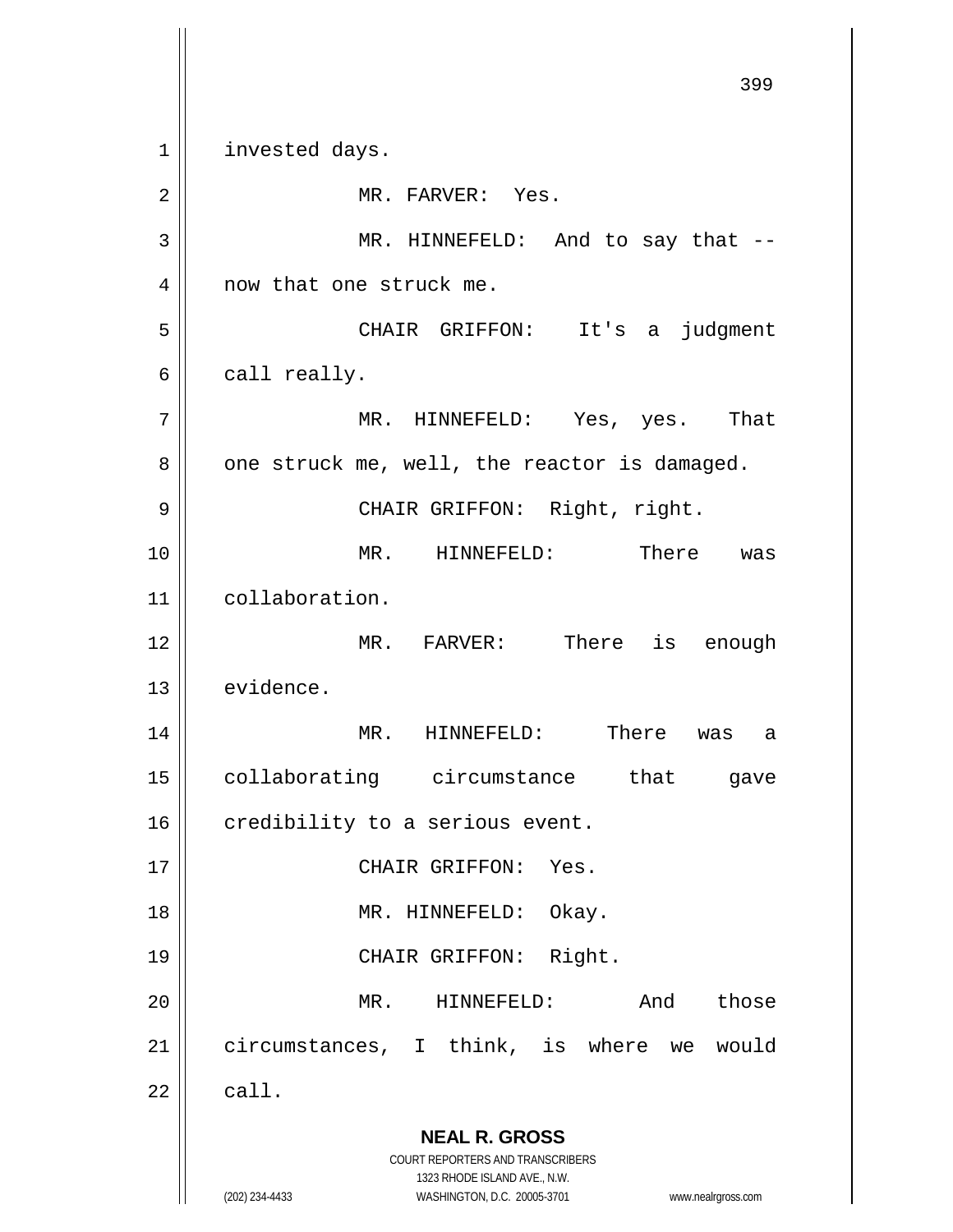**NEAL R. GROSS** COURT REPORTERS AND TRANSCRIBERS 1323 RHODE ISLAND AVE., N.W. (202) 234-4433 WASHINGTON, D.C. 20005-3701 www.nealrgross.com 400 1 CHAIR GRIFFON: And that was all  $2 \parallel$  for 127. So where do we stand with that one  $3 \parallel$  then? 4 MR. FARVER: On that one? 5 CHAIR GRIFFON: Yes. 6 MR. FARVER: I don't believe that  $7 \parallel$  we  $-$ 8 CHAIR GRIFFON: I mean, I have it 9 || NIOSH will follow-up for more information, but  $10$  | I'm not sure that  $-$ 11 MR. HINNEFELD: I believe what I 12 || thought our resolution was is we agree that we 13 should have written the dose reconstruction 14 better. 15 MR. FARVER: And the second part  $16$  | that I have here was, you know, how did that 17 make it through QA? You know, the CATI -- 18 || MR. HINNEFELD: Well --19 MR. FARVER: -- should have been 20 reviewed. 21 MR. HINNEFELD: -- at the time  $22$  || that this was done, we didn't have our full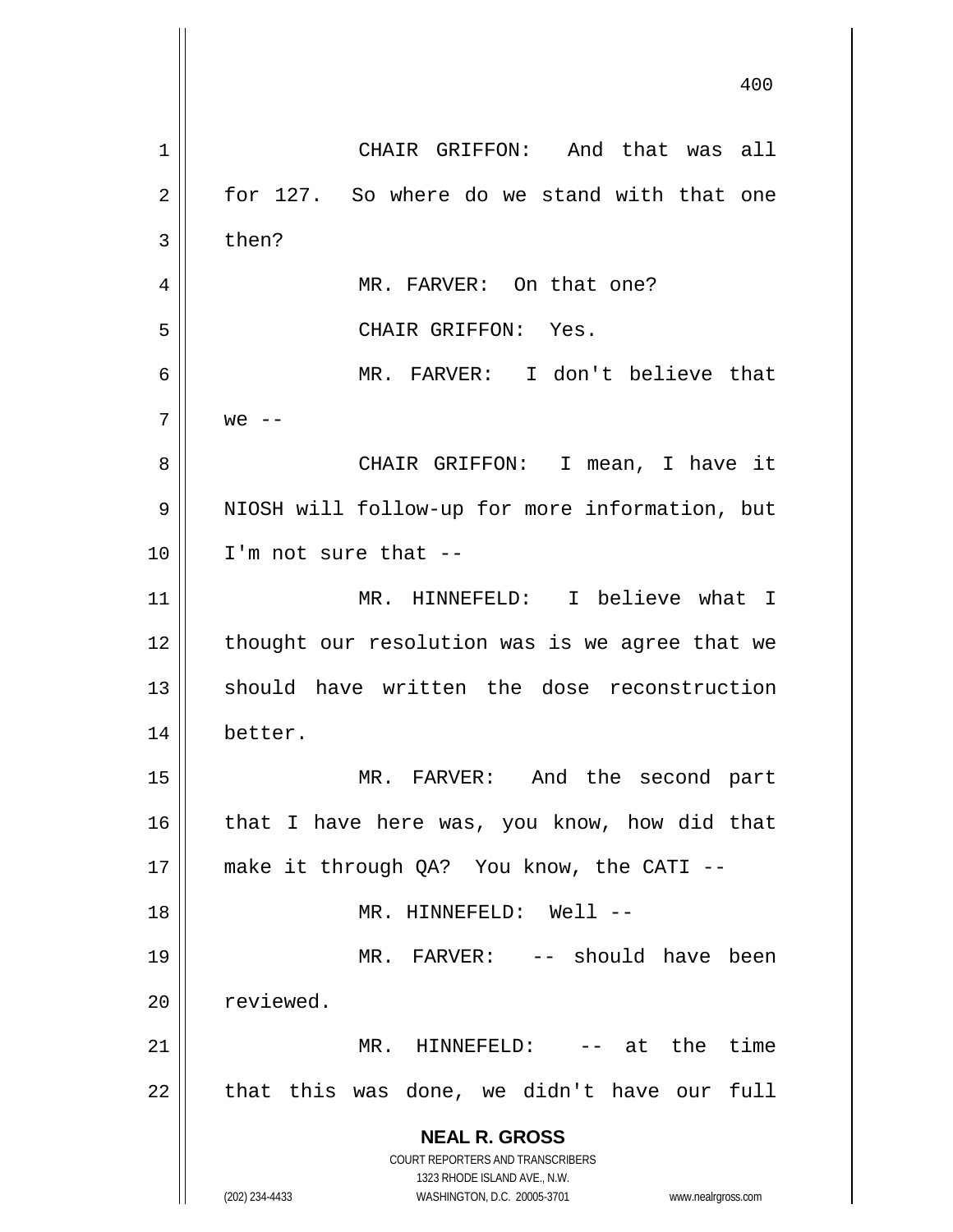**NEAL R. GROSS** COURT REPORTERS AND TRANSCRIBERS 1323 RHODE ISLAND AVE., N.W. (202) 234-4433 WASHINGTON, D.C. 20005-3701 www.nealrgross.com 401  $1$  standing order to signify --2 MR. FARVER: Okay. Yes. 3 MR. HINNEFELD: -- that's how it 4 | would have been done through QA. 5 || MR. FARVER: Okay. 6 CHAIR GRIFFON: Right. 7 || MR. FARVER: A lot of times the 8 || reason we bring this up is because when the 9 || survivors get the report back and it says 10 || there were no incidents identified --11 || MR. HINNEFELD: Yes. 12 || MR. FARVER: -- and they say well, 13 we told you about it. 14 || MR. HINNEFELD: Yes. 15 MR. FARVER: It takes away  $16$  credibility from the program. 17 MR. HINNEFELD: That's exactly  $18$  | right. 19 || MR. FARVER: Right. 20 MR. HINNEFELD: That is exactly  $21$  right. And that's why we changed it. Well,  $22$  || just because it would be a better -- well I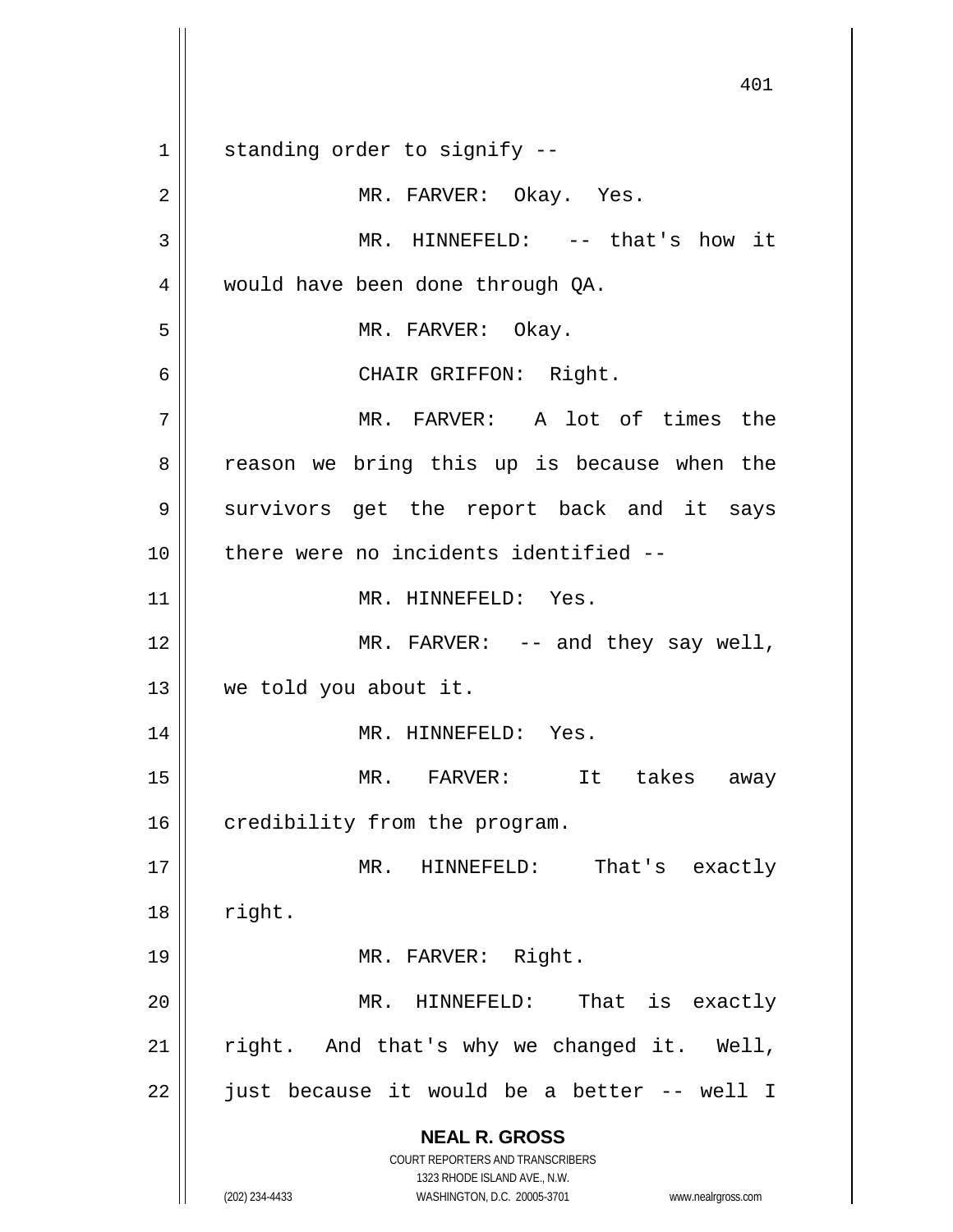**NEAL R. GROSS** COURT REPORTERS AND TRANSCRIBERS 1323 RHODE ISLAND AVE., N.W. (202) 234-4433 WASHINGTON, D.C. 20005-3701 www.nealrgross.com 1 || was going to say better person, actually a  $2 \parallel$  better person, to do this job better is why we  $3 \parallel$  changed it. 4 CHAIR GRIFFON: Let's see, I guess 5 || we can go a little farther. 6 MR. HINNEFELD: If this group goes 7 to 140 again -- 8 CHAIR GRIFFON: I know, I know.  $9 \parallel$  This might be the -- let's just call this the 10 last one. We're not going to get through the 11 whole matrix, so, you know, let's try to get  $12$  | through 128 and call it a day. 13 MR. FARVER: Okay. You heard him. 14 || He said he was going to call it a day after  $15$  this one. 16 CHAIR GRIFFON: Yes, it's on the 17 || record. You can play it back. All right. 18 128.1, NIOSH has revised their tool, 19 compensable case. Oh, this one is no further  $20$  || action. 128.2, oh, you looked ahead, huh,  $21$  | John? 22 DR. MAURO: Yes. Smiling from ear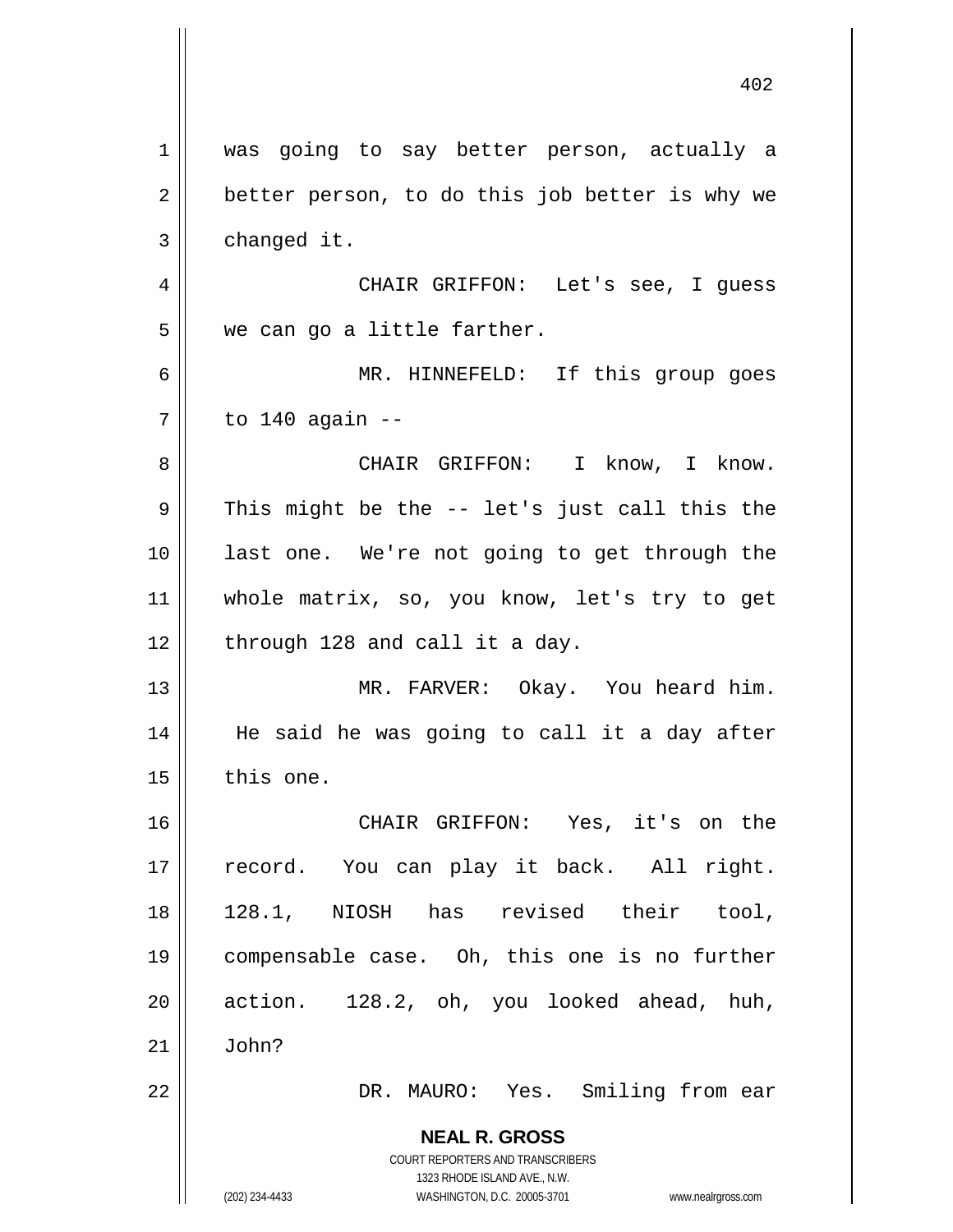$1 \parallel$  to ear.

| $\overline{2}$ | CHAIR GRIFFON: No further action                  |
|----------------|---------------------------------------------------|
| 3              | is on 128.2, the same thing. 128.3, NIOSH         |
| 4              | agrees, NIOSH reassessed and had no effect on     |
| 5              | the case. That's for $128.3$ . $128.4$ , boy, I'm |
| 6              | letting you guys off too easy, NIOSH agrees,      |
| 7              | NIOSH reassessed and had no effect on the         |
| 8              | case. That was a quickie.                         |
| 9              | I see no reason to plunge on                      |
| 10             | forward. We're not going to finish the            |
| 11             | matrix. So we will still stick to that. Yes,      |
| 12             | let's stop here. We will stop here, so I can      |
| 13             | save everything.                                  |
| 14             | All right. So we have some                        |
| 15             | actions, right. What I'll do is -- and I          |
| 16             | apologize for not having current versions of      |
| 17             | the sixth and seventh matrix, but I've got        |
| 18             | like two things to consolidate for the sixth      |
| 19             | matrix and pull them together into a final        |
| 20             | form electronic version. And it should be a       |
| 21             | little easier on the seventh matrix for me to     |
| 22             | pull it together, because I've got -- I was       |

## **NEAL R. GROSS**

COURT REPORTERS AND TRANSCRIBERS 1323 RHODE ISLAND AVE., N.W. (202) 234-4433 WASHINGTON, D.C. 20005-3701 www.nealrgross.com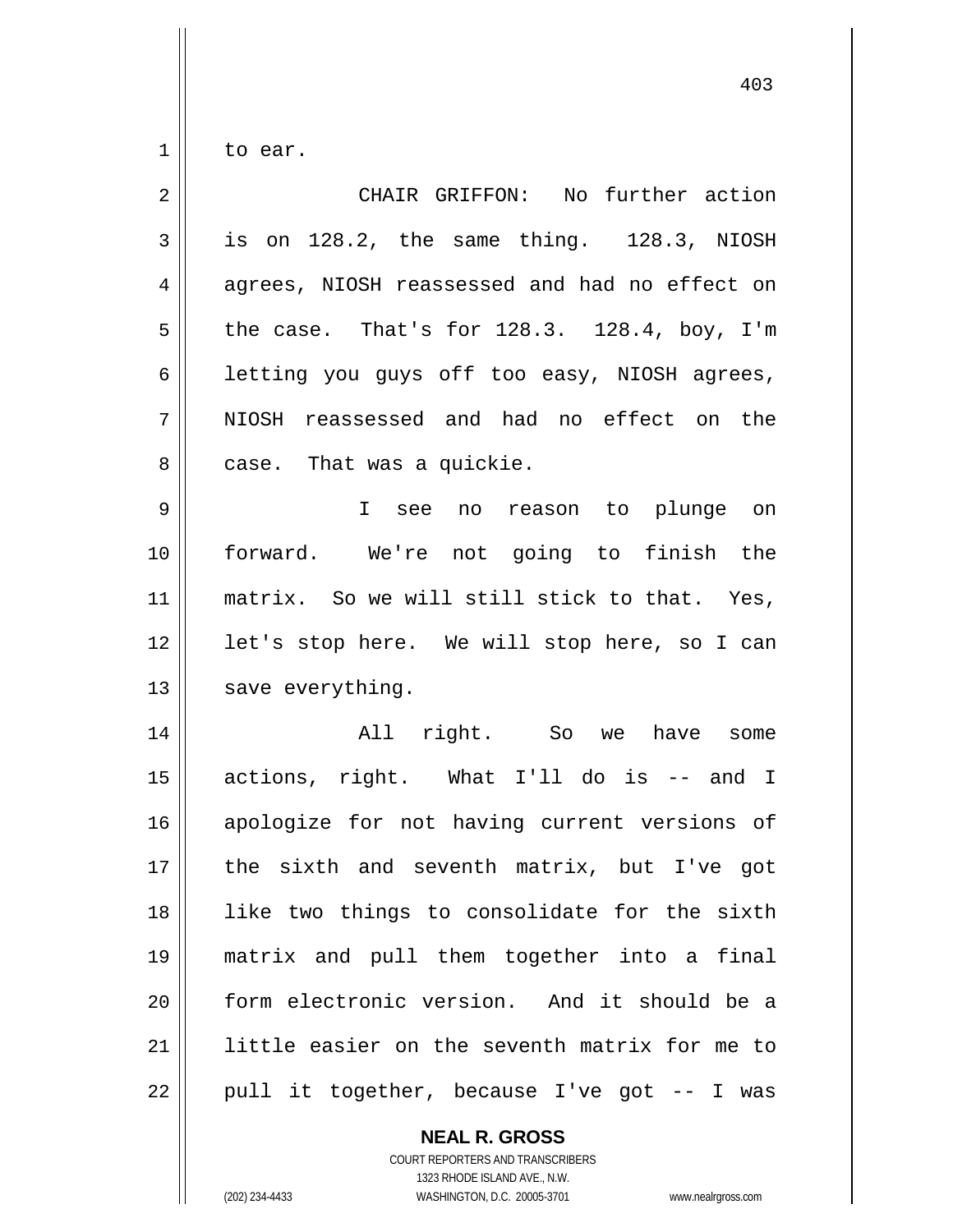**NEAL R. GROSS** COURT REPORTERS AND TRANSCRIBERS 1323 RHODE ISLAND AVE., N.W. 1 || making my updates on the computer. And once I  $2 \parallel$  get a few things from Stu on the other NIOSH  $3 \parallel$  responses --4 MR. HINNEFELD: Yes, the missing 5 initial responses. Do you want me to put 6 those in the matrix, in a matrix and send them 7 || to you or just give you -- you know, maybe  $8 \parallel$  those pieces of the matrix? 9 CHAIR GRIFFON: Why don't you give 10 || me the pieces, yes. 11 || MR. HINNEFELD: Yes. 12 CHAIR GRIFFON: Because otherwise 13 || I'll have to cut and paste anyway. 14 MR. HINNEFELD: Okay. I'll just 15 | give you those pieces. 16 CHAIR GRIFFON: That would be 17 || great, yes. And final item maybe if we can 18 || look at calendars for January? I don't know 19 what exists on the calendar now to get a sense  $20 \parallel$  of  $-$ 21 MR. KATZ: In January, there is a 22  $\parallel$  work group meeting, Pinellas, on the  $8^{\text{th}}$ .

(202) 234-4433 WASHINGTON, D.C. 20005-3701 www.nealrgross.com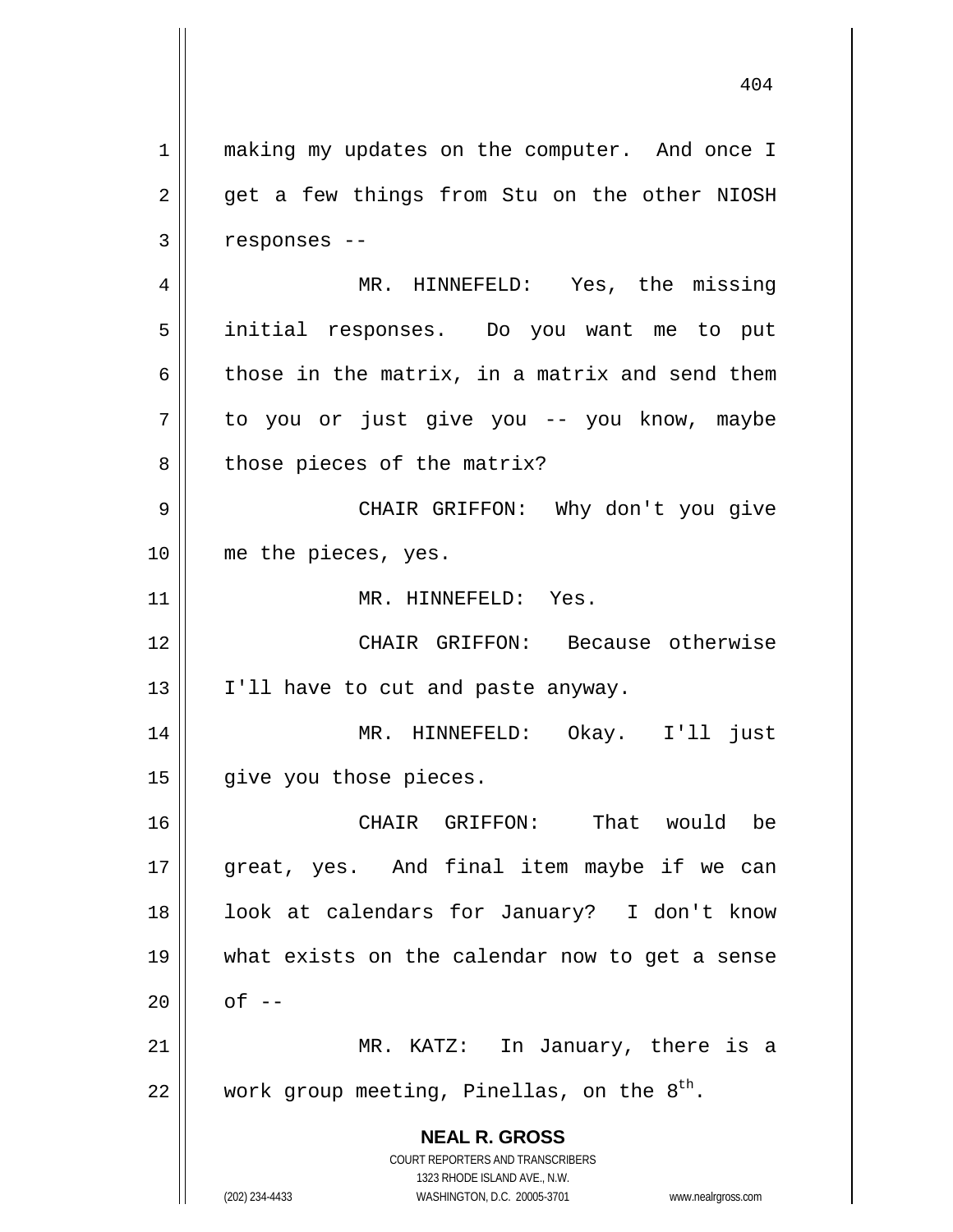**NEAL R. GROSS** COURT REPORTERS AND TRANSCRIBERS 1323 RHODE ISLAND AVE., N.W. (202) 234-4433 WASHINGTON, D.C. 20005-3701 www.nealrgross.com 405  $1$  | CHAIR GRIFFON:  $8<sup>th</sup>$ . 2 || MR. KATZ: That's the only thing 3 | scheduled so far. 4 CHAIR GRIFFON: I think we want to  $5 \parallel$  go beyond there anyway, at least I do. We 6 don't want to be before that. 7 MR. KATZ: No. It's a nightmare 8 before that. 9 CHAIR GRIFFON: Yes. 10 MR. KATZ: Because of Christmas 11 and New Years. 12 || CHAIR GRIFFON: Right, right. 13 || MR. KATZ: Then you're right 14 || there. 15 || CHAIR GRIFFON: All right. Let's  $16$  see. 17 MR. HINNEFELD: Has the Board 18  $\parallel$  called a conference on January 13<sup>th</sup>? 19 || MR. KATZ: That's canceled. 20 || MR. HINNEFELD: Is it canceled? 21 | MEMBER MUNN: Yes. 22 || MR. KATZ: Yes, I think that issue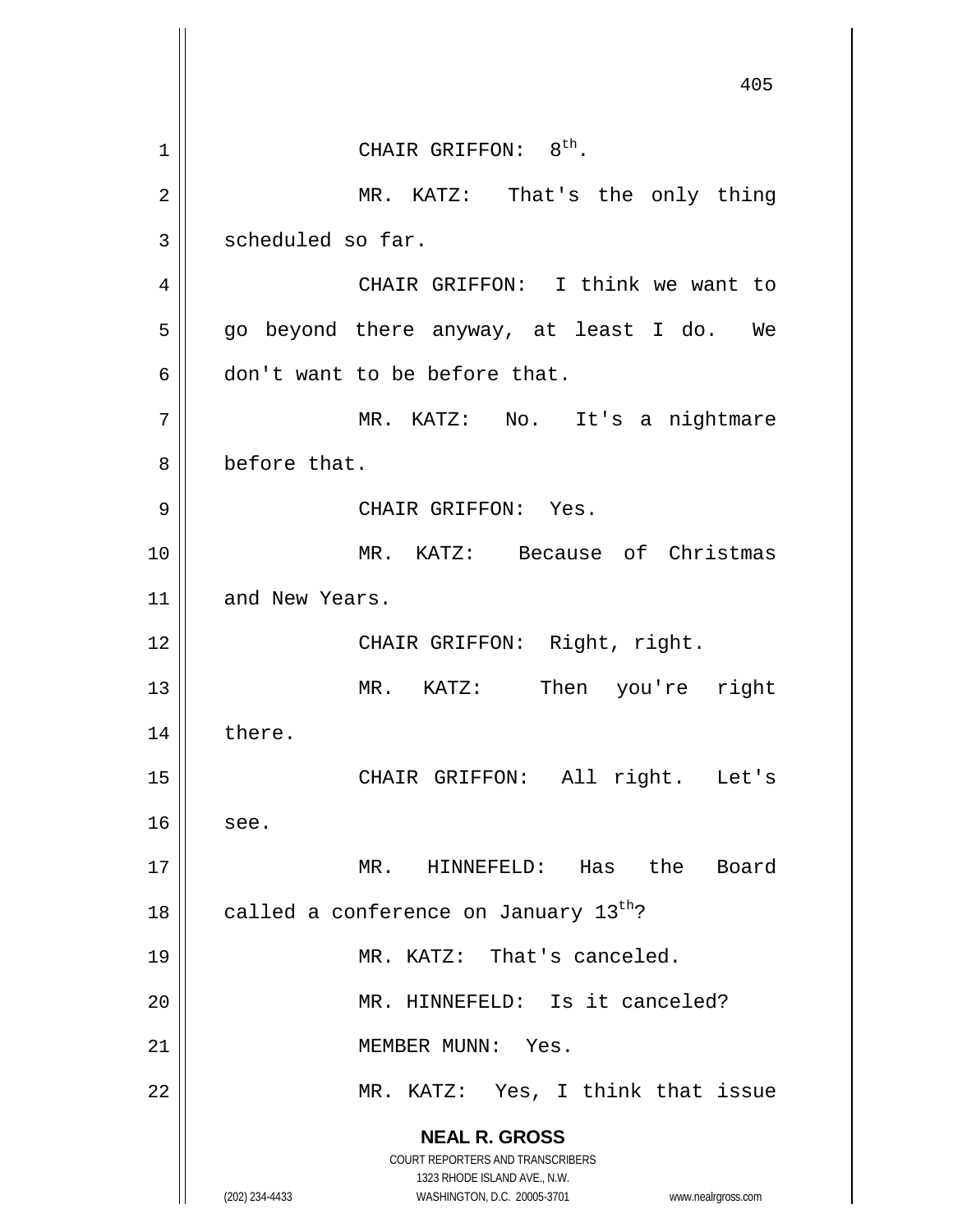**NEAL R. GROSS** COURT REPORTERS AND TRANSCRIBERS 1323 RHODE ISLAND AVE., N.W. (202) 234-4433 WASHINGTON, D.C. 20005-3701 www.nealrgross.com 406 1 || was sent out, I think, today. 2 || MR. HINNEFELD: Or if she did send  $3 \parallel$  something, I haven't opened it. 4 MEMBER MUNN: Does the Board have  $5 \parallel$  the 19<sup>th</sup> off? 6  $\parallel$  MS. HOWELL: The 19<sup>th</sup> and 20<sup>th</sup>. 7 CHAIR GRIFFON: What? Huh? 8 || MS. HOWELL: If you are in D.C., 9 the 20<sup>th</sup> is a holiday. 10 || MR. HINNEFELD: Oh, Inauguration 11 Day. 12 MS. HOWELL: Because you can't get 13 | anywhere. 14  $\parallel$  CHAIR GRIFFON: How about the 15<sup>th</sup>? 15  $\parallel$  Thursday the 15<sup>th</sup> or is that too soon? I 16 mean, we've got a meeting coming up and then  $17$  we got the holidays. Is it just too -- yes,  $18$  || let's do it towards the end of the month then. 19 || How about Thursday the  $29^{th}$ ? I like 20 | Thursdays. 21 || MEMBER MUNN: Why? 22 CHAIR GRIFFON: I don't know, but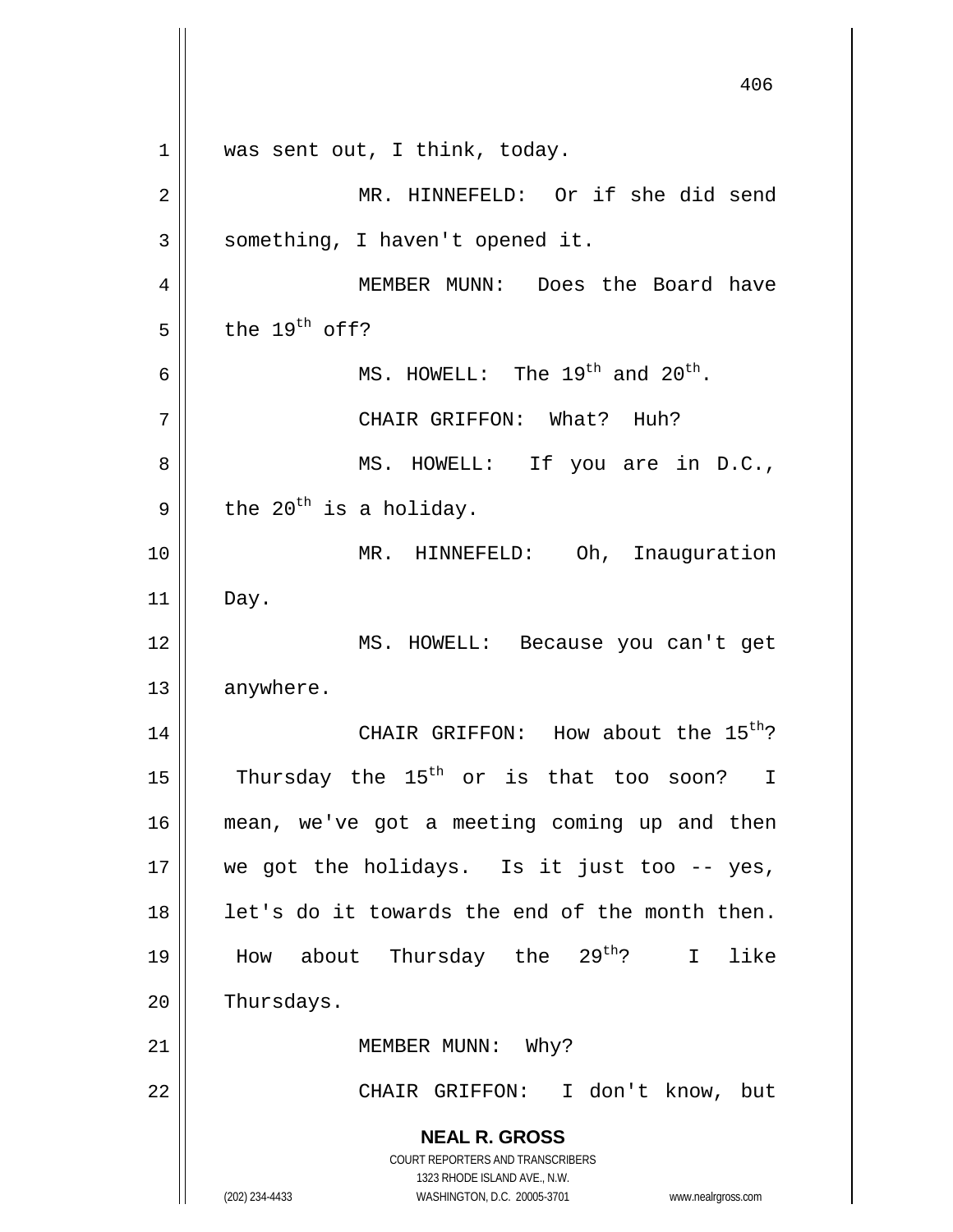$1 \parallel$  it's --

| $\overline{2}$ | MEMBER MUNN: Well, shoot.                                                                                                                                       |
|----------------|-----------------------------------------------------------------------------------------------------------------------------------------------------------------|
| 3              | MR. KATZ: Thursday the $29^{th}$ ?                                                                                                                              |
| 4              | CHAIR GRIFFON: Yes.                                                                                                                                             |
| 5              | MR. KATZ: That looks okay to me.                                                                                                                                |
| 6              | CHAIR GRIFFON: That works so far?                                                                                                                               |
| 7              | It's good to get it on the calendar now,                                                                                                                        |
| 8              | before the meeting comes up next week and                                                                                                                       |
| 9              | we'll be throwing it up, I'm sure.                                                                                                                              |
| 10             | MEMBER MUNN: Now, let me ask a                                                                                                                                  |
| 11             | question. Why do you not like Fridays?                                                                                                                          |
| 12             | Nobody likes<br>CHAIR GRIFFON:                                                                                                                                  |
| 13             | Fridays.                                                                                                                                                        |
| 14             | MS. HOWELL: Traveling on Fridays.                                                                                                                               |
| 15             | CHAIR GRIFFON: Yes, traveling on                                                                                                                                |
| 16             | Fridays is very unpleasant.                                                                                                                                     |
| 17             | MEMBER MUNN:<br>Well, yes, but how                                                                                                                              |
| 18             | many of you have to travel on Friday?                                                                                                                           |
| 19             | CHAIR<br>GRIFFON:<br>You<br>have<br>to                                                                                                                          |
| 20             | travel.                                                                                                                                                         |
| 21             | CHAIR GRIFFON:<br>Okay. I got it                                                                                                                                |
| 22             | anyway. Cincinnati, 9:30, standard.                                                                                                                             |
|                | <b>NEAL R. GROSS</b><br>COURT REPORTERS AND TRANSCRIBERS<br>1323 RHODE ISLAND AVE., N.W.<br>(202) 234-4433<br>WASHINGTON, D.C. 20005-3701<br>www.nealrgross.com |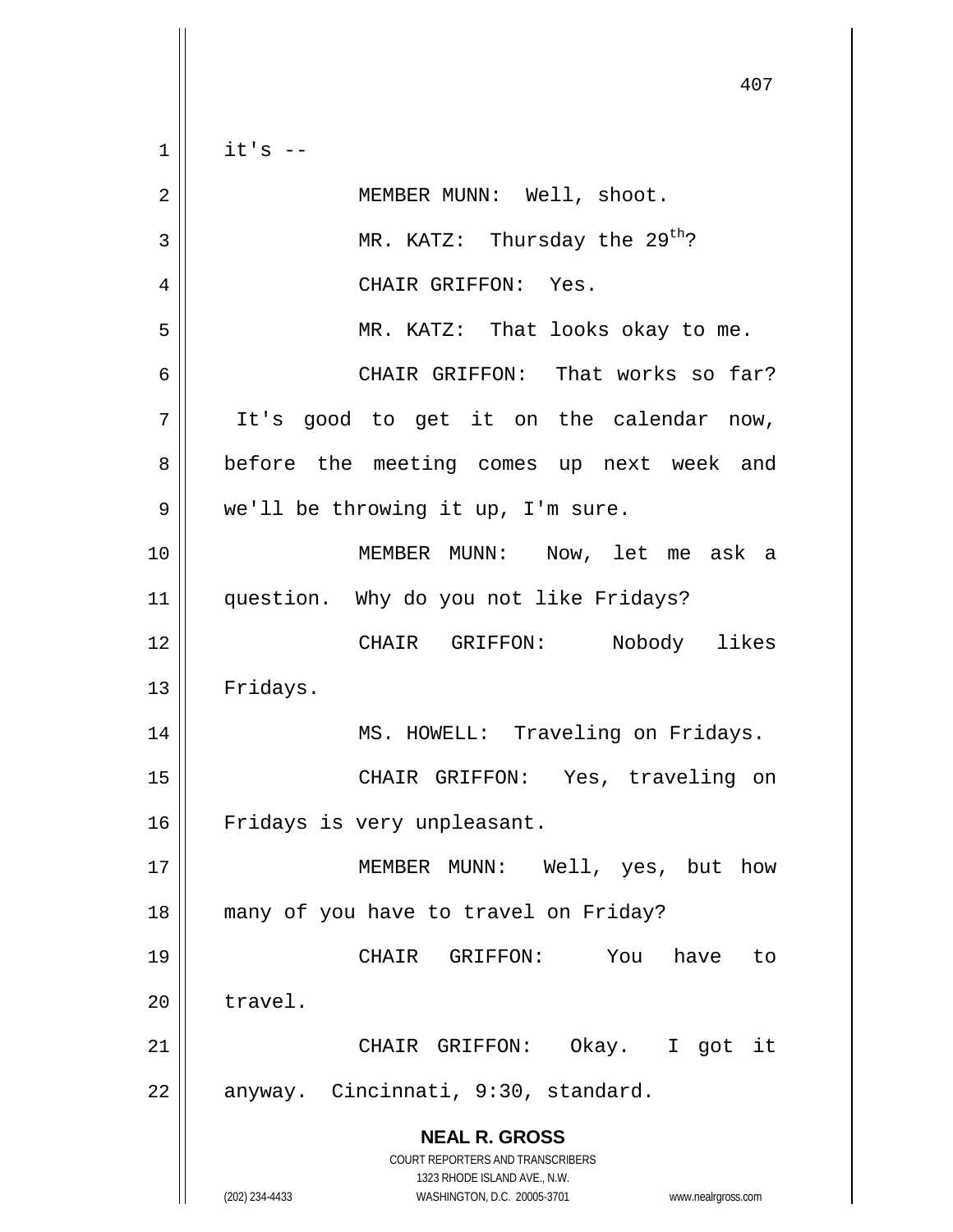**NEAL R. GROSS** COURT REPORTERS AND TRANSCRIBERS 1323 RHODE ISLAND AVE., N.W. (202) 234-4433 WASHINGTON, D.C. 20005-3701 www.nealrgross.com 408 1 || MR. KATZ: Is that good? 2 || CHAIR GRIFFON: All right.  $3 \parallel$  January 29<sup>th</sup>. Okay. 4 || MS. HOWELL: Is that going to give 5 || you enough time to get stuff together for the 6 | February Board meeting? 7 CHAIR GRIFFON: The February Board 8 || meeting is pretty much -- is the week of 9 || President's Day. 10 || MS. HOWELL: Will that be enough  $11$   $\parallel$  time? 12 || CHAIR GRIFFON: Yes, that's three 13 weeks later. 14 || MEMBER MUNN: No, just two weeks 15 really. 16  $\parallel$  CHAIR GRIFFON: The 20<sup>th</sup> then. 17  $\parallel$  MR. KATZ: Isn't it the 18<sup>th</sup> and  $18$  | 19<sup>th</sup>, something like that? 19 || MEMBER MUNN: Yes, two weeks out. 20  $\parallel$  CHAIR GRIFFON: Yes,  $17^{th}$  through 21  $\parallel$  the 19<sup>th</sup>. 22 MR. KATZ: Okay. In between 2:00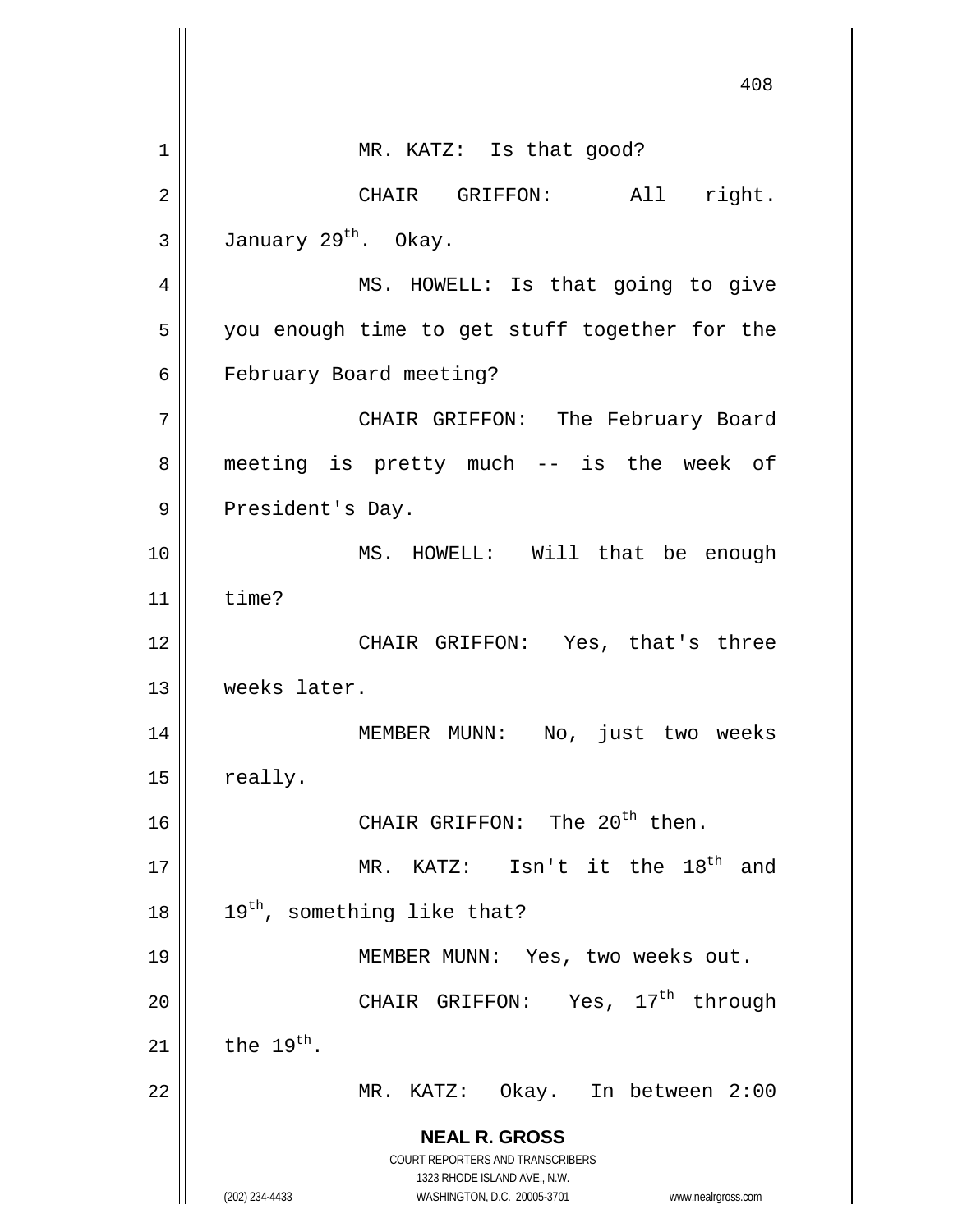**NEAL R. GROSS** COURT REPORTERS AND TRANSCRIBERS 1323 RHODE ISLAND AVE., N.W. (202) 234-4433 WASHINGTON, D.C. 20005-3701 www.nealrgross.com 409  $1 \parallel$  and  $3:00$ . 2 CHAIR GRIFFON: I better put that 3 up on my calendar. It wasn't even on here. 4 MR. KATZ: That's in Albuquerque. 5 CHAIR GRIFFON: Yes. 6  $\vert$  MEMBER MUNN:  $17^{\text{th}}$ . 7 CHAIR GRIFFON: Oh, Albuquerque. 8 || You're making me travel, too. 9 MEMBER CLAWSON: Oh, wait a 10 minute. Let me break it to you. Let me break 11 | out of here. 12 MEMBER MUNN: Yes, I'm all for  $13 \parallel$  that. 14 MR. KATZ: So are you going to 15  $\parallel$  try, Mark, to do the beta testing or whatever? 16 CHAIR GRIFFON: Yes. 17 MR. KATZ: Prior to that? 18 CHAIR GRIFFON: Yes, I'll work 19 with Kathy. And I might tap into Wanda's 20 | experience from the Procedure's Work Group,  $21$  | vou know, if  $-$ 22 MEMBER MUNN: Thanks a lot.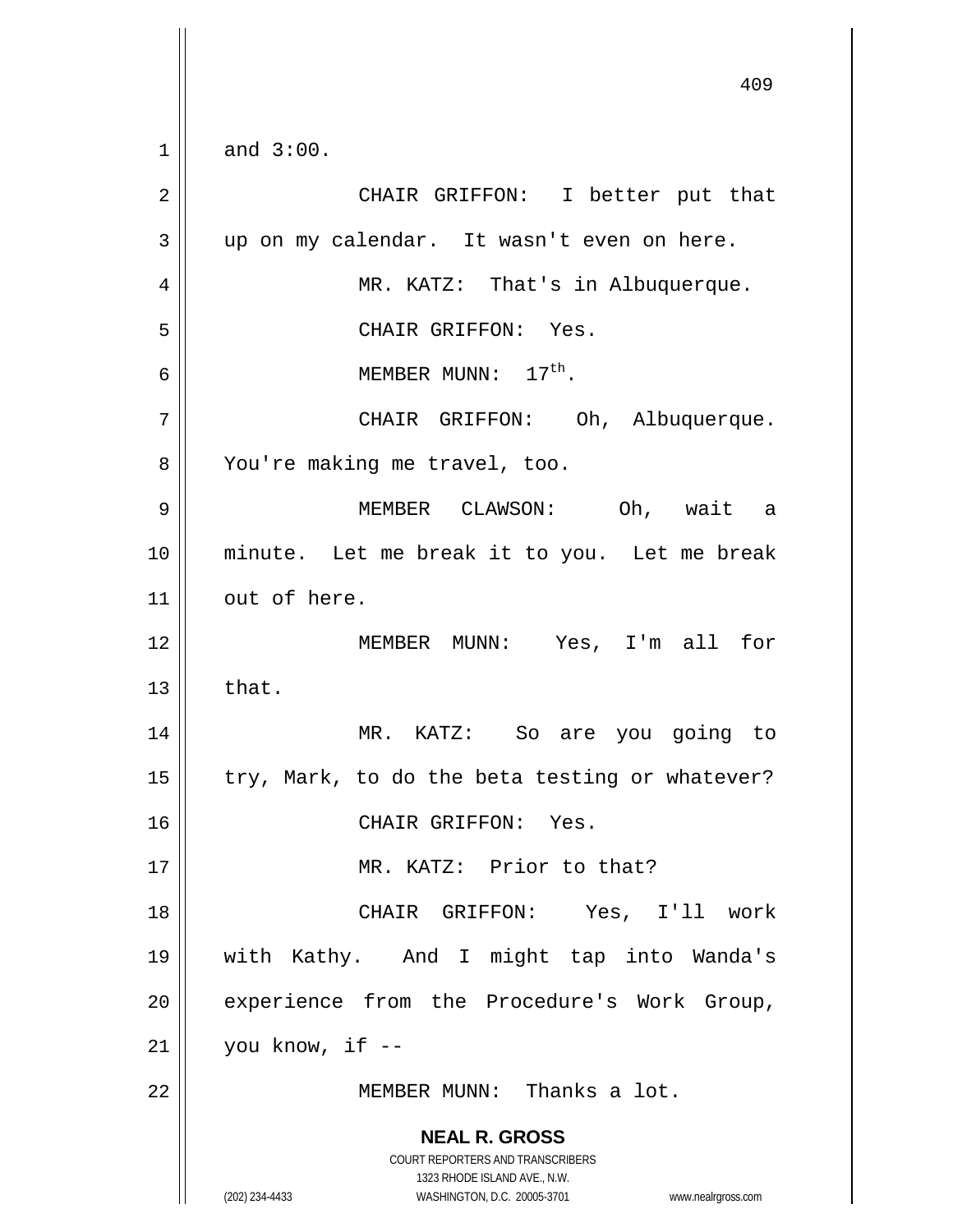**NEAL R. GROSS** COURT REPORTERS AND TRANSCRIBERS 1323 RHODE ISLAND AVE., N.W. (202) 234-4433 WASHINGTON, D.C. 20005-3701 www.nealrgross.com 1 || MR. KATZ: I'll just put it on my  $2 \parallel$  calendar now and block out that date. 3 CHAIR GRIFFON: Yes, she will have 4 | to run through. 5 DR. MAURO: Data loading is  $6 \parallel$  difficult. In other words, what are you going 7 to load? I don't know how far back you can  $8 \parallel$  go. 9 CHAIR GRIFFON: Yes. 10 DR. MAURO: Unless you just want 11 | to start with this, you know. 12 CHAIR GRIFFON: Well, yes. I'll 13  $\parallel$  talk to Kathy and Steve about that, right? 14 DR. MAURO: Yes, Steve -- Kathy  $15$  and Steve. 16 CHAIR GRIFFON: Why is data --  $17 \parallel$  well, anyway, I'll talk --18 || DR. MAURO: Well pulling, you know, 19 the information that is on the current 20 || spreadsheets, and all the different  $21$  spreadsheets that are out there. 22 CHAIR GRIFFON: Yes.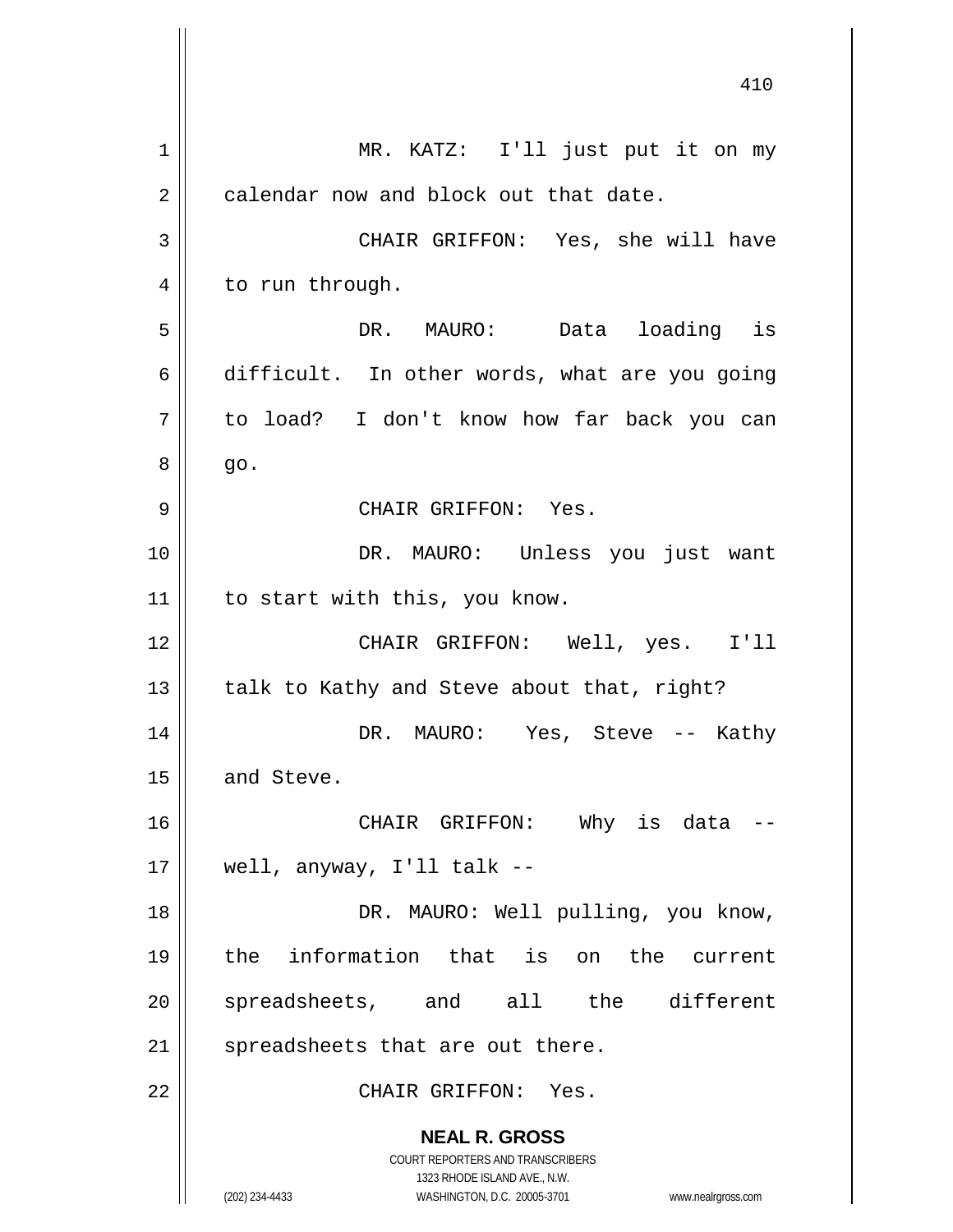|    | 411                                                                 |
|----|---------------------------------------------------------------------|
| 1  | DR. MAURO: See remember --                                          |
| 2  | CHAIR GRIFFON: Oh, yes, yes. You                                    |
| 3  | want to get your iterations or responses, yes,                      |
| 4  | yes.                                                                |
| 5  | DR. MAURO: What I ended up doing                                    |
| 6  | anyway with the procedures --                                       |
| 7  | CHAIR GRIFFON: I mean, the --                                       |
| 8  | DR. MAURO: -- there were early                                      |
| 9  | procedure meetings. I didn't try to capture                         |
| 10 | them.                                                               |
| 11 | CHAIR GRIFFON: Right.                                               |
| 12 | DR. MAURO: What was in that one.                                    |
| 13 | So I picked it up and I said, you know, we're                       |
| 14 | picking it up from here.                                            |
| 15 | CHAIR GRIFFON: Oh, no, no.<br>I                                     |
| 16 | think we'll do the same thing. I think what I                       |
| 17 | would like to do --                                                 |
| 18 | DR. MAURO: -- actually the one                                      |
| 19 | before.                                                             |
| 20 | CHAIR GRIFFON: Well, my goal                                        |
| 21 | would be for Kathy and the database going                           |
| 22 | forward would be the first five have them as,                       |
|    | <b>NEAL R. GROSS</b>                                                |
|    | COURT REPORTERS AND TRANSCRIBERS<br>1323 RHODE ISLAND AVE., N.W.    |
|    | (202) 234-4433<br>WASHINGTON, D.C. 20005-3701<br>www.nealrgross.com |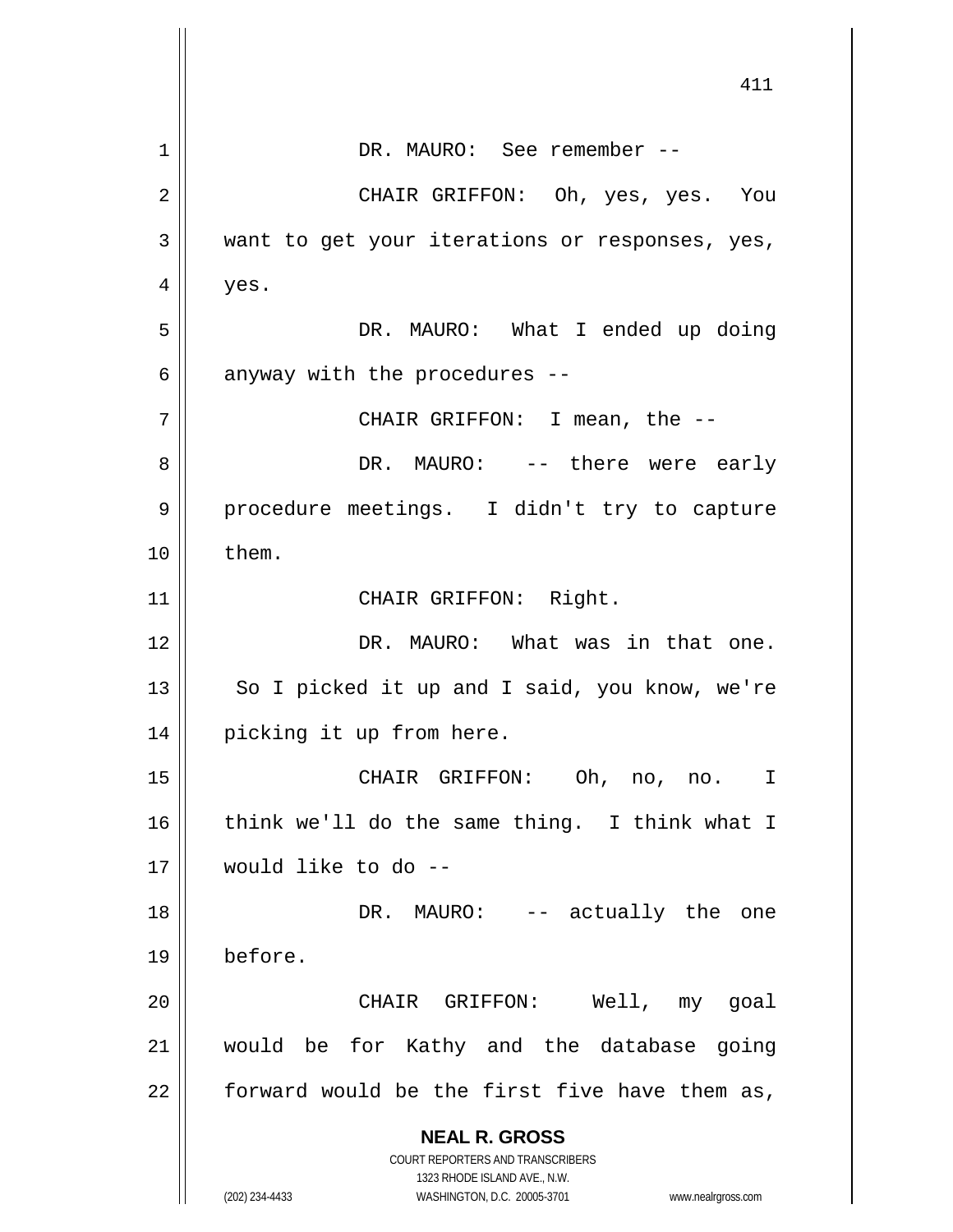**NEAL R. GROSS** COURT REPORTERS AND TRANSCRIBERS 1323 RHODE ISLAND AVE., N.W. (202) 234-4433 WASHINGTON, D.C. 20005-3701 www.nealrgross.com 412 1 || basically, final products done. 2 DR. MAURO: They're done, 3 delivered. 4 CHAIR GRIFFON: Put them in the  $5 \parallel$  database, but don't put all the -- $6 \parallel$  DR. MAURO: Yes, and  $-$ 7 || CHAIR GRIFFON: -- iterative 8 | stuff. 9 || DR. MAURO: No, don't put any. 10 || CHAIR GRIFFON: Then going forward  $11$  do the  $-$ 12 || DR. MAURO: Pick it up from the  $13$  sixth on, because we've got it. 14 || CHAIR GRIFFON: Yes, yes. 15 || DR. MAURO: Yes. 16 || CHAIR GRIFFON: Right. 17 || DR. MAURO: Which is still a big  $18 \parallel$  job. 19 CHAIR GRIFFON: That's still a big  $20$  || job, but the first five should be no problem. 21 || DR. MAURO: Well, in theory, it's  $22$  | closed out with the delivery.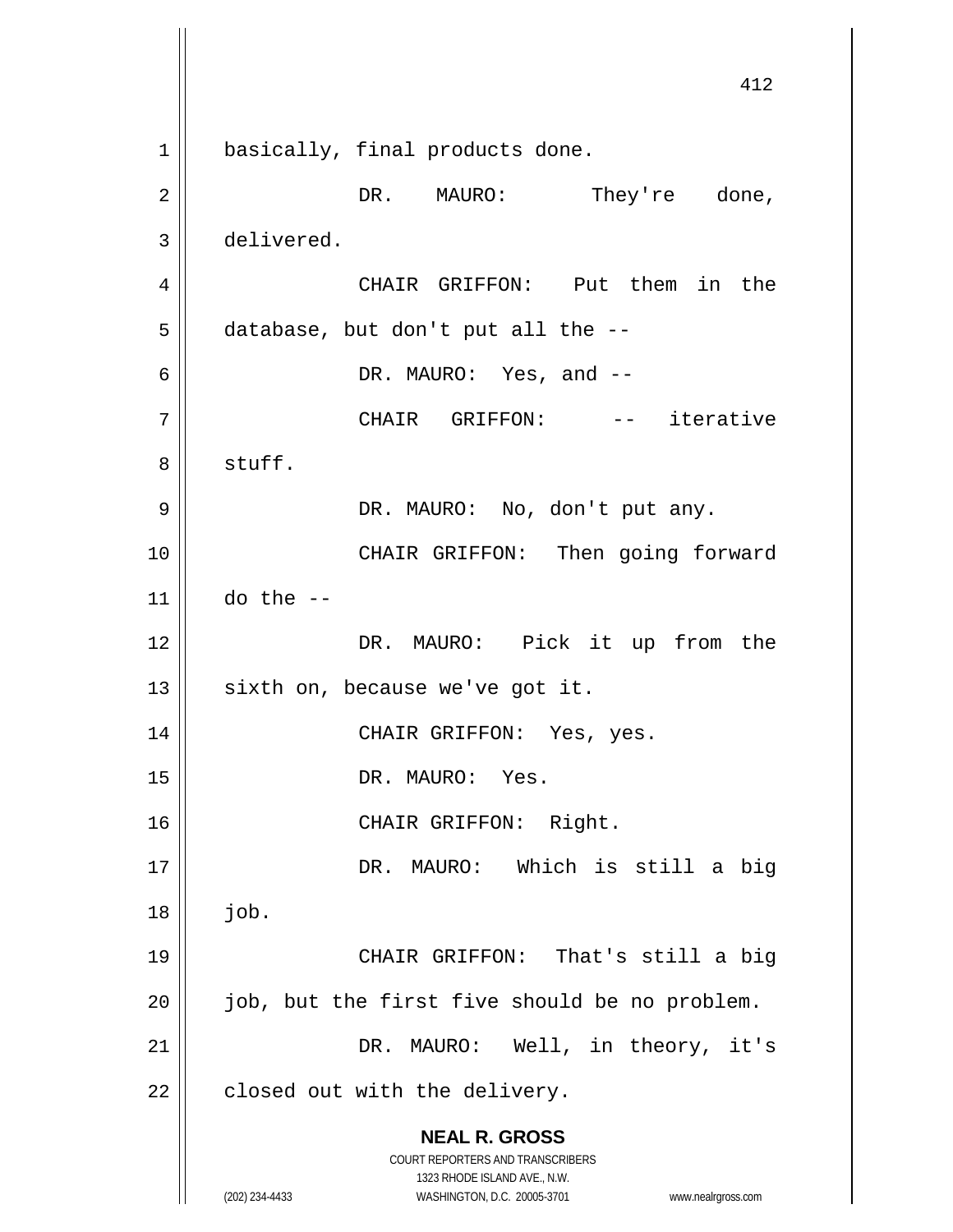**NEAL R. GROSS** COURT REPORTERS AND TRANSCRIBERS 1323 RHODE ISLAND AVE., N.W. (202) 234-4433 WASHINGTON, D.C. 20005-3701 www.nealrgross.com 413 1 || CHAIR GRIFFON: Right. 2 DR. MAURO: Well, the only problem  $3 \parallel$  is the only record -- the record you have of  $4 \parallel$  the first five --5 CHAIR GRIFFON: Yes. 6 DR. MAURO: -- is the transcripts. 7 || I mean, that's really what you have as a  $8 \parallel$  complete record of what --9 CHAIR GRIFFON: Yes. 10 DR. MAURO: -- how you got to the 11 first five. 12 CHAIR GRIFFON: But you don't -- 13  $\parallel$  yes, but we don't -- I don't expect you to go 14 || back further for that. 15 || DR. MAURO: No, no. 16 || CHAIR GRIFFON: No. 17 MS. BEHLING: Perhaps we can just  $18$  || pull information off the matrix. 19 CHAIR GRIFFON: Well, we do, yes. 20 || You can basically import it. The problem, I  $21$  think, is going to be the last column. We  $22$  || will have to probably go in and edit that to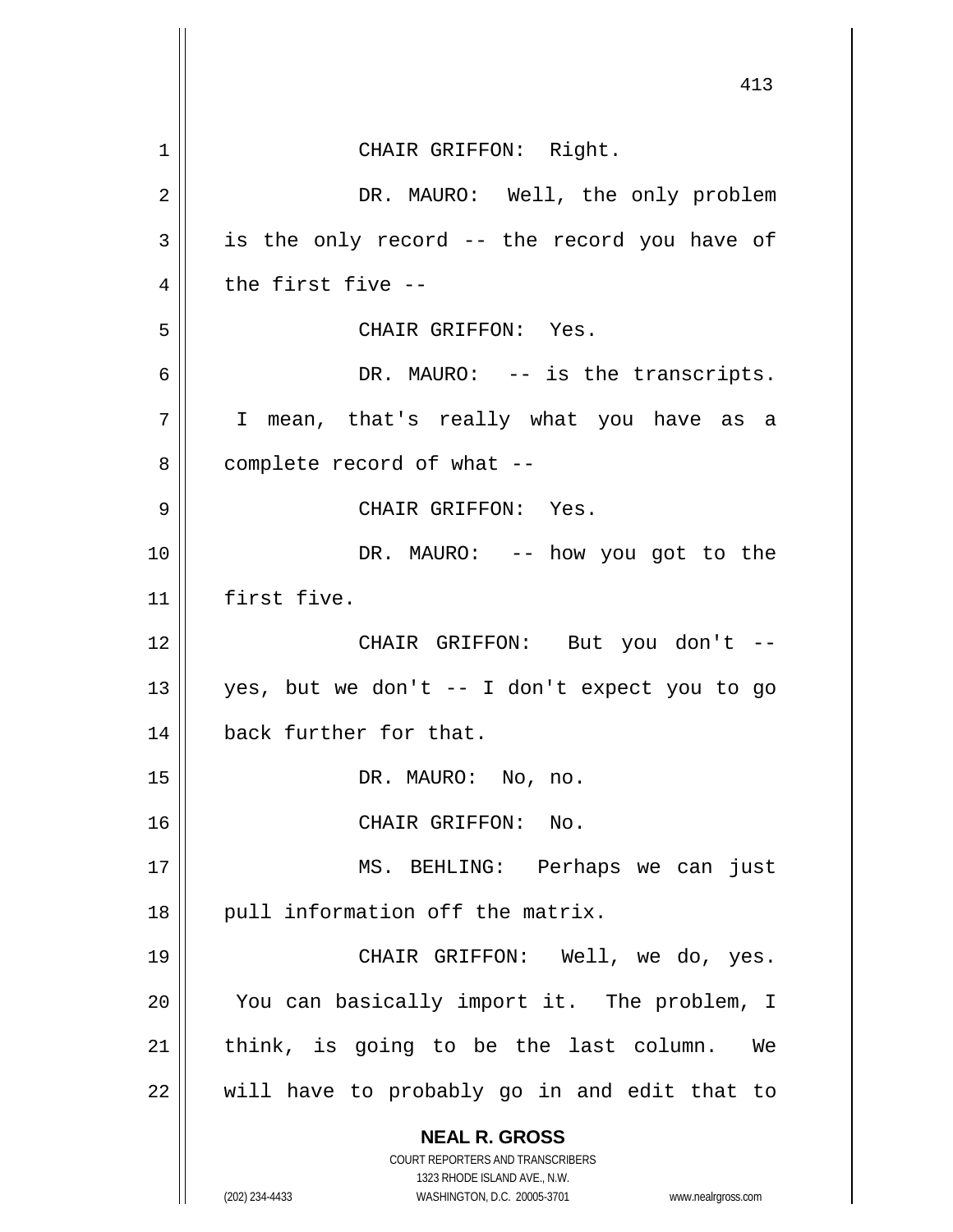**NEAL R. GROSS** COURT REPORTERS AND TRANSCRIBERS 1323 RHODE ISLAND AVE., N.W. (202) 234-4433 WASHINGTON, D.C. 20005-3701 www.nealrgross.com 1 || be consistent with the procedures. You know,  $2 \parallel$  closed, in abeyance, whatever the terminology  $3 \parallel$  that we need there. So that we B- they can 4 | track or whatever, yes. 5 || MS. BEHLING: Okay. 6 CHAIR GRIFFON: All right. We  $7 \parallel$  will work on that in between these meetings. 8 MEMBER MUNN: Okay. Don't be 9 || surprised if I try to schedule a decision 10  $\parallel$  meeting on the 28<sup>th</sup>. 11 CHAIR GRIFFON: You're going to 12 double team it again? 13 || MEMBER MUNN: If I'm going to come 14 || across it, I might just as well. 15 CHAIR GRIFFON: Is that a Friday 16 | or the Wednesday? 17 MEMBER MUNN: That would be 18 | Wednesday. 19 CHAIR GRIFFON: Oh, that would 20 || work, I think, for me. I hear you, okay. 21 MEMBER MUNN: We will know that 22 | tomorrow.